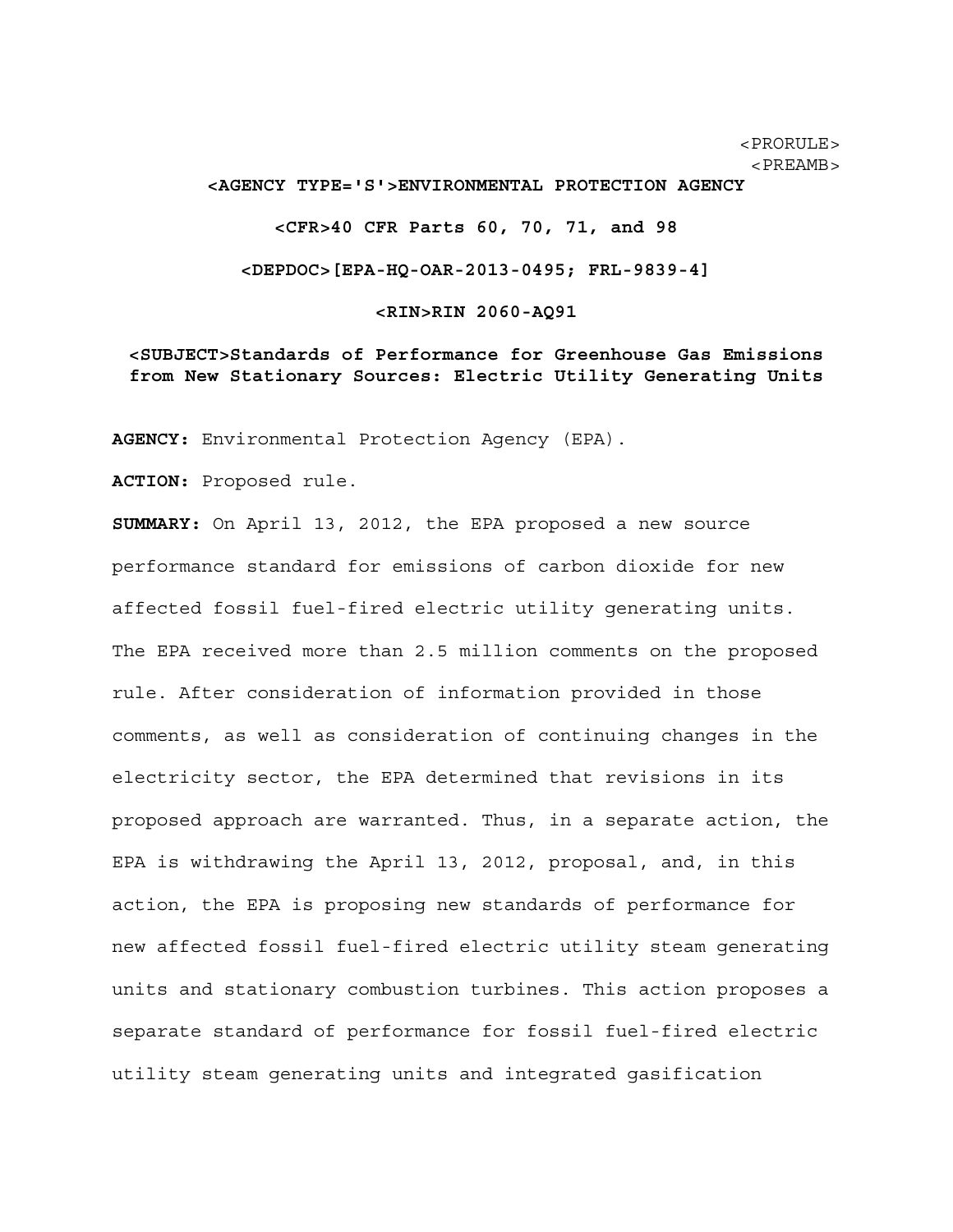combined cycle units that burn coal, petroleum coke and other fossil fuels that is based on partial implementation of carbon capture and storage as the best system of emission reduction. This action also proposes standards for natural gas-fired stationary combustion turbines based on modern, efficient natural gas combined cycle technology as the best system of emission reduction. This action also includes related proposals concerning permitting fees under Clean Air Act Title V, the Greenhouse Gas Reporting Program, and the definition of the pollutant covered under the prevention of significant deterioration program.

**DATES:** Comments. Comments must be received on or before [INSERT DATE 60 DAYS AFTER DATE OF PUBLICATION IN THE FEDERAL REGISTER]. Under the Paperwork Reduction Act (PRA), since the Office of Management and Budget (OMB) is required to make a decision concerning the information collection request between 30 and 60 days after [INSERT DATE OF PUBLICATION IN THE FEDERAL REGISTER], a comment to the OMB is best assured of having its full effect if the OMB receives it by [INSERT DATE 30 DAYS AFTER DATE OF PUBLICATION IN THE FEDERAL REGISTER].

 Public Hearing. A public hearing will be held on January 28, 2014, at the William Jefferson Clinton Building East, Room 1153 (Map Room), 1201 Constitution Avenue, NW, Washington DC 20004. The hearing will convene at 9:00 a.m. (Eastern Standard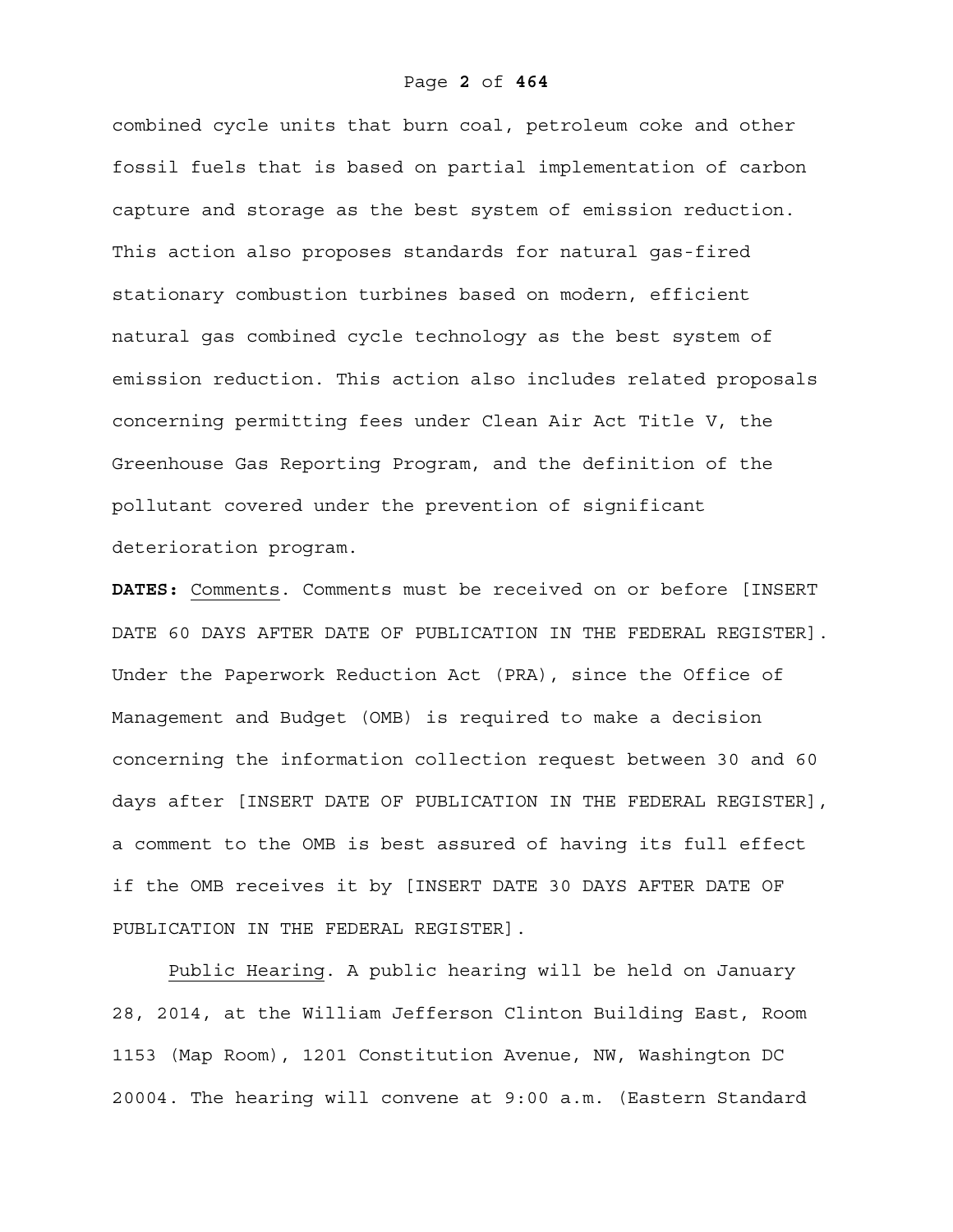### Page **3** of **464**

Time) and end at 8:00 p.m. (Eastern Standard Time). Please contact Pamela Garrett at (919) (541-7966) or at

garrett.pamela@epa.gov to register to speak at the hearing. The last day to pre-register in advance to speak at the hearing will be 2 business days in advance of the public hearing. Additionally, requests to speak will be taken the day of the hearing at the hearing registration desk, although preferences on speaking times may not be able to be fulfilled. If you require the service of a translator or special accommodations such as audio description, please let us know at the time of registration.

The hearing will provide interested parties the opportunity to present data, views or arguments concerning the proposed action. The EPA will make every effort to accommodate all speakers who arrive and register. Because this hearing is being held at U.S. government facilities, individuals planning to attend the hearing should be prepared to show valid picture identification to the security staff in order to gain access to the meeting room. In addition, you will need to obtain a property pass for any personal belongings you bring with you. Upon leaving the building, you will be required to return this property pass to the security desk. No large signs will be allowed in the building, cameras may only be used outside of the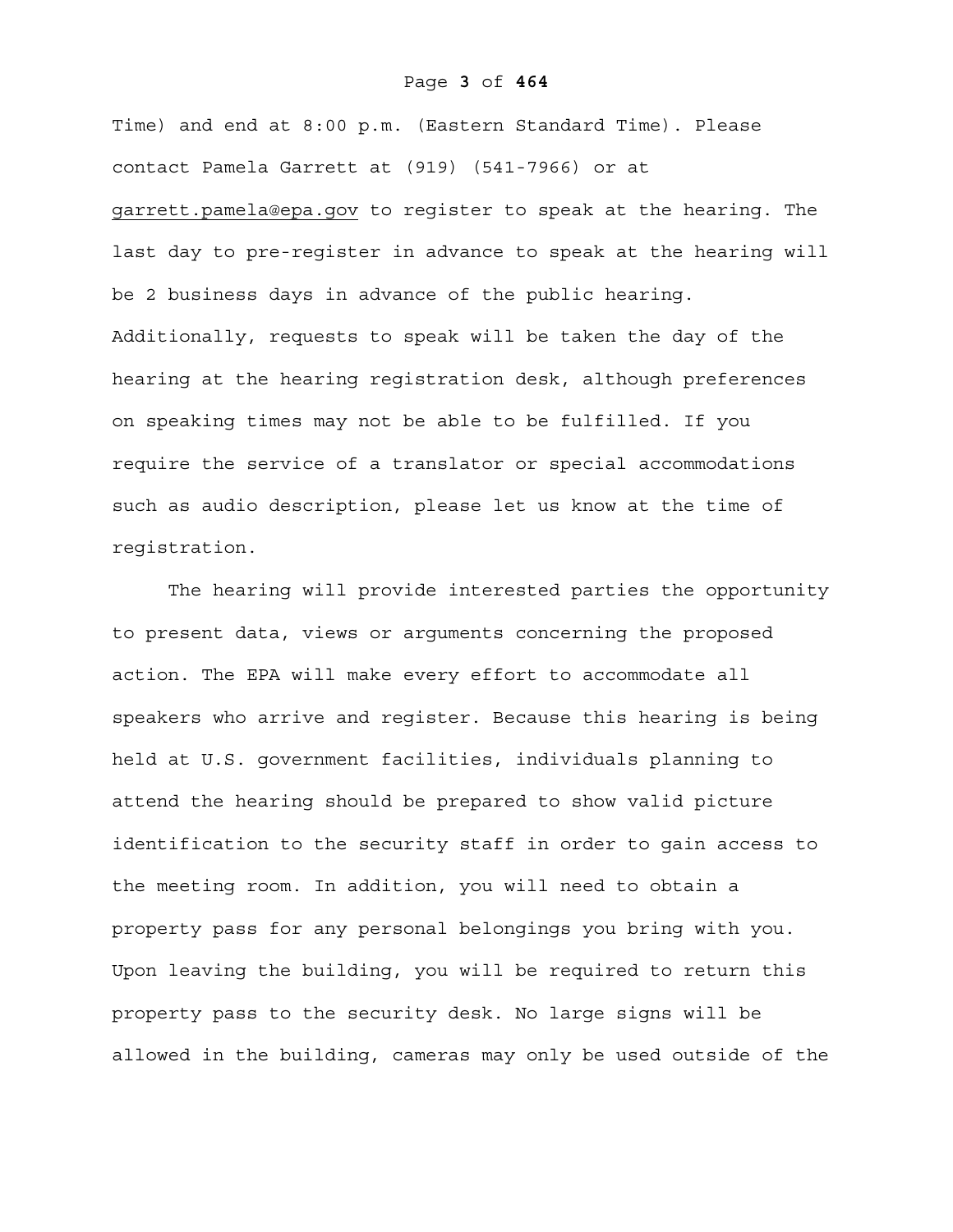building and demonstrations will not be allowed on federal property for security reasons.

The EPA may ask clarifying questions during the oral presentations but will not respond to the presentations at that time. Written statements and supporting information submitted during the comment period will be considered with the same weight as oral comments and supporting information presented at the public hearing. Commenters should notify Ms. Garrett if they will need specific equipment, or if there are other special needs related to providing comments at the hearing. The EPA will provide equipment for commenters to show overhead slides or make computerized slide presentations if we receive special requests in advance. Oral testimony will be limited to 5 minutes for each commenter. The EPA encourages commenters to provide the EPA with a copy of their oral testimony electronically (via email or CD) or in hard copy form. Verbatim transcripts of the hearings and written statements will be included in the docket for the rulemaking. The EPA will make every effort to follow the schedule as closely as possible on the day of the hearing; however, please plan for the hearing to run either ahead of schedule or behind schedule. Information regarding the hearing (including information as to whether or not one will be held) will be available at: http://www2.epa.gov/carbon-pollutionstandards/.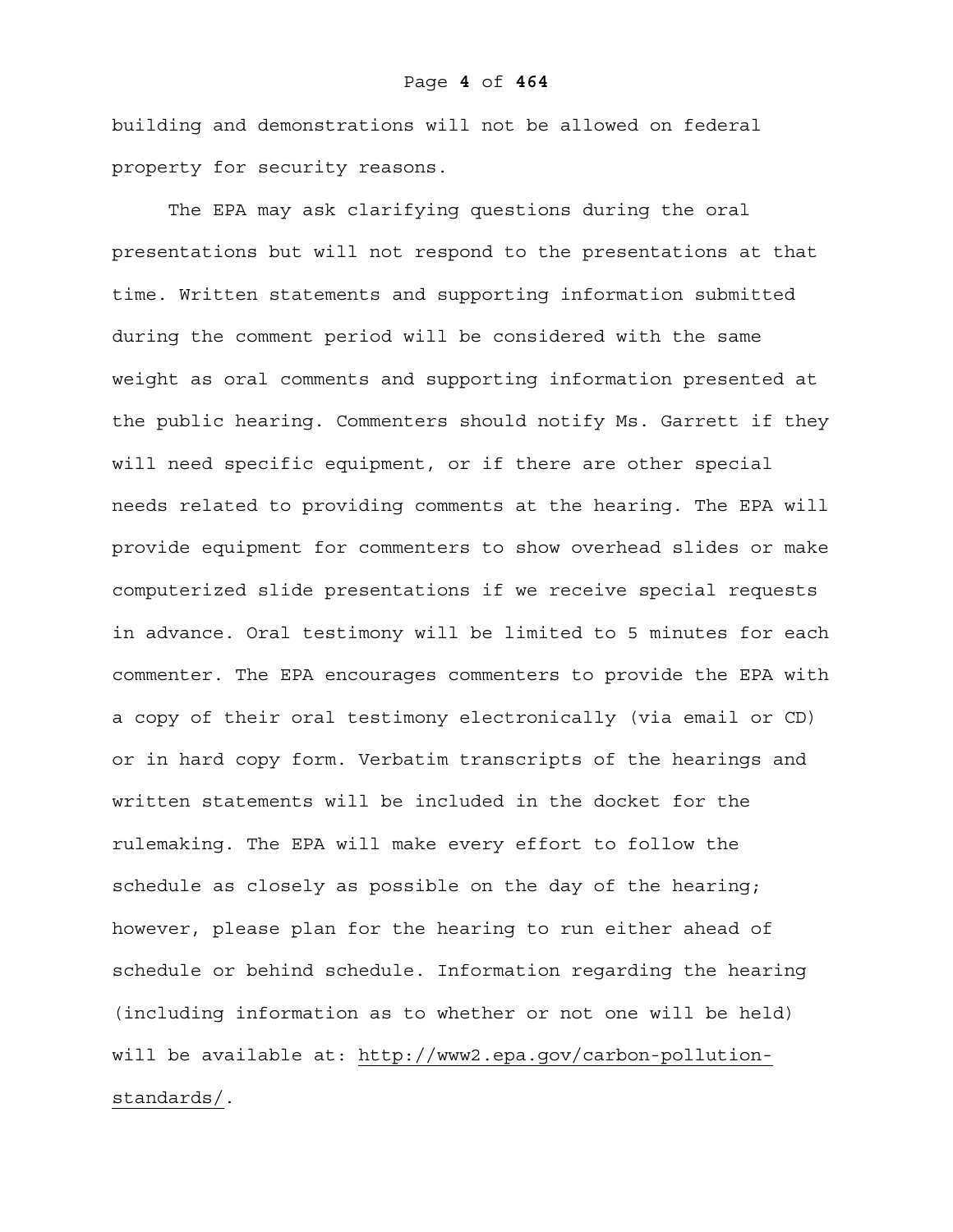**ADDRESSES:** Comments. Submit your comments, identified by Docket ID No. EPA-HQ-OAR-2013-0495, by one of the following methods:

At the website http://www.regulations.gov: Follow the instructions for submitting comments.

At the website http://www.epa.gov/oar/docket.html: Follow the instructions for submitting comments on the EPA Air and Radiation Docket website.

Email: Send your comments by electronic mail (email) to aand-r-docket@epa.gov, Attn: Docket ID No. EPA-HQ-OAR-2013-0495.

Facsimile: Fax your comments to (202) 566-9744, Attn: Docket ID No. EPA-HQ-OAR-2013-0495.

Mail: Send your comments to the EPA Docket Center, U.S. EPA, Mail Code 2822T, 1200 Pennsylvania Ave., NW, Washington, DC 20460, Attn: Docket ID No. EPA-HQ-OAR-2013-0495. Please include a total of two copies. In addition, please mail a copy of your comments on the information collection provisions to the Office of Information and Regulatory Affairs, OMB, Attn: Desk Officer for EPA, 725  $17<sup>th</sup>$  St. NW, Washington, DC 20503.

Hand Delivery or Courier: Deliver your comments to the EPA Docket Center, William Jefferson Clinton Building West, Room 3334, 1301 Constitution Ave., NW, Washington, DC, 20004, Attn: Docket ID No. EPA-HQ-OAR-2013-0495. Such deliveries are accepted only during the Docket Center's normal hours of operation (8:30 a.m. to 4:30 p.m., Monday through Friday, excluding federal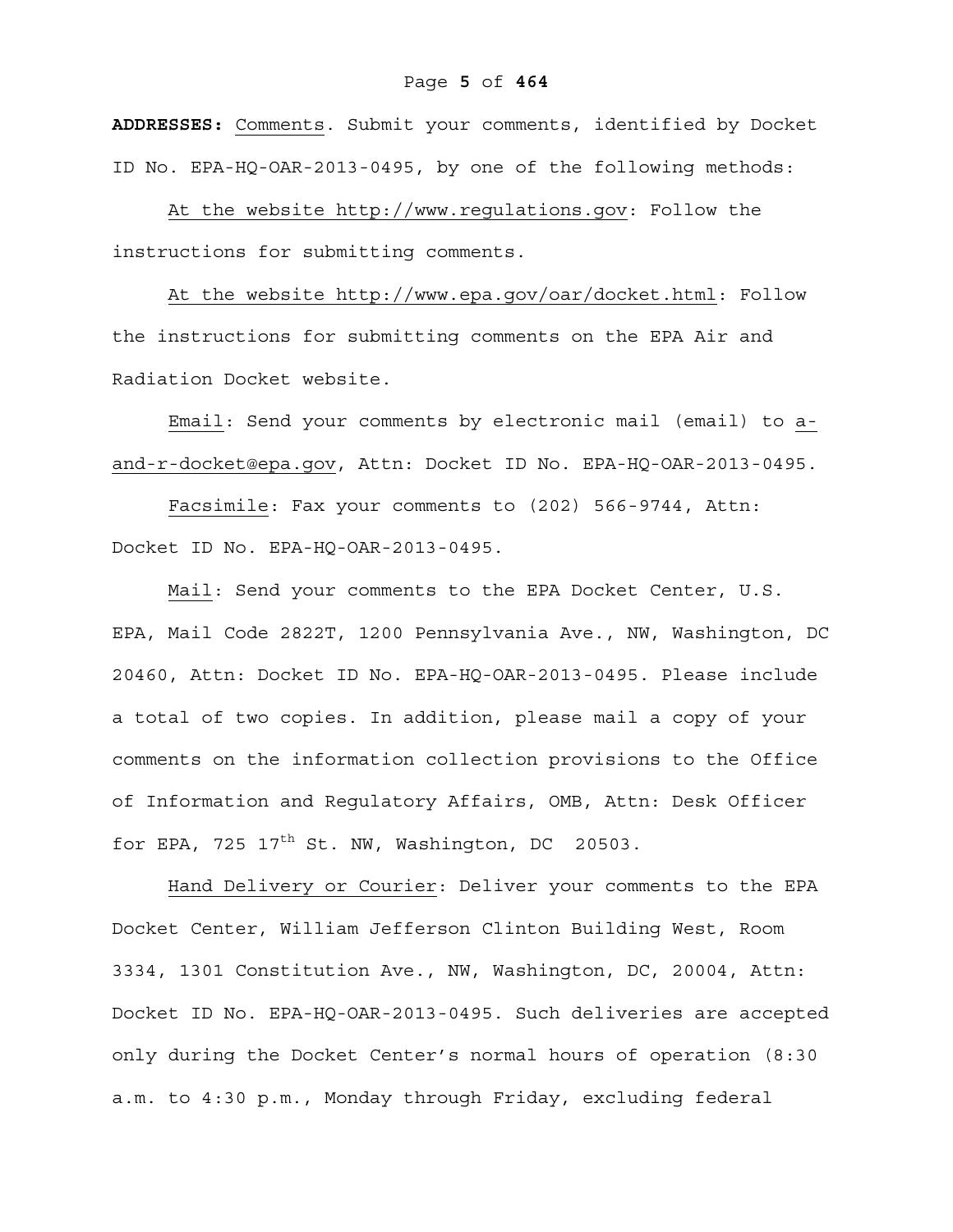holidays), and special arrangements should be made for deliveries of boxed information.

 Instructions: All submissions must include the agency name and docket ID number (EPA-HQ-OAR-2013-0495). The EPA's policy is to include all comments received without change, including any personal information provided, in the public docket, available online at http://www.regulations.gov, unless the comment includes information claimed to be Confidential Business Information (CBI) or other information whose disclosure is restricted by statute. Do not submit information that you consider to be CBI or otherwise protected through http://www.regulations.gov or email. Send or deliver information identified as CBI only to the following address: Roberto Morales, OAQPS Document Control Officer (C404-02), Office of Air Quality Planning and Standards, U.S. EPA, Research Triangle Park, North Carolina 27711, Attention Docket ID No. EPA-HQ-OAR-2013-0495. Clearly mark the part or all of the information that you claim to be CBI. For CBI information on a disk or CD-ROM that you mail to the EPA, mark the outside of the disk or CD-ROM as CBI and then identify electronically within the disk or CD-ROM the specific information you claim as CBI. In addition to one complete version of the comment that includes information claimed as CBI, you must submit a copy of the comment that does not contain the information claimed as CBI for inclusion in the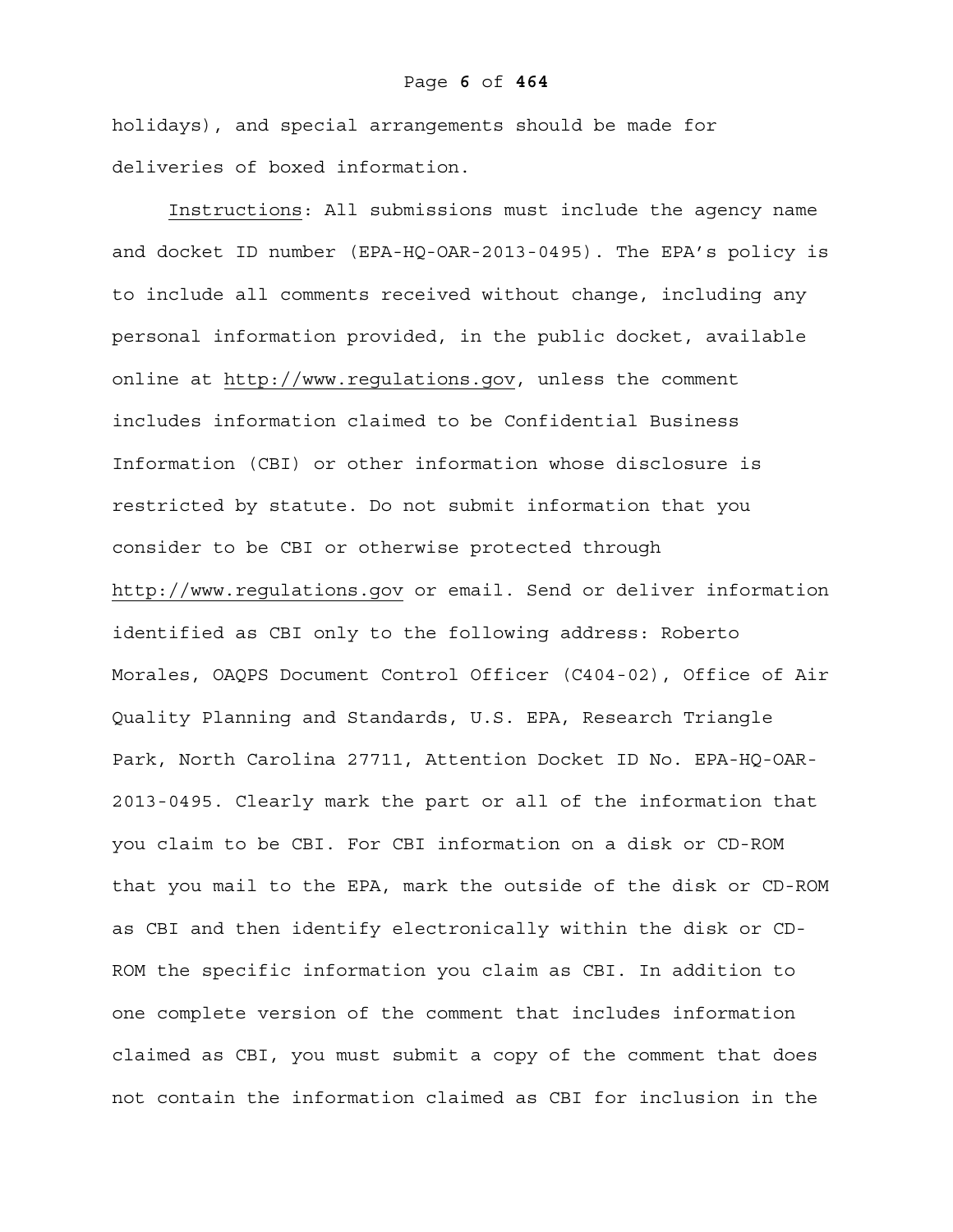#### Page **7** of **464**

public docket. Information so marked will not be disclosed except in accordance with procedures set forth in 40 CFR part 2.

 The EPA requests that you also submit a separate copy of your comments to the contact person identified below (see <E T='02'>**FOR FURTHER INFORMATION CONTACT</E>).** If the comment includes information you consider to be CBI or otherwise protected, you should send a copy of the comment that does not contain the information claimed as CBI or otherwise protected.

 The www.regulations.gov website is an "anonymous access" system, which means the EPA will not know your identity or contact information unless you provide it in the body of your comment. If you send an email comment directly to the EPA without going through http://www.regulations.gov, your email address will be automatically captured and included as part of the comment that is placed in the public docket and made available on the Internet. If you submit an electronic comment, the EPA recommends that you include your name and other contact information in the body of your comment and with any disk or CD-ROM you submit. If the EPA cannot read your comment due to technical difficulties and cannot contact you for clarification, the EPA may not be able to consider your comment. Electronic files should avoid the use of special characters, any form of encryption and be free of any defects or viruses.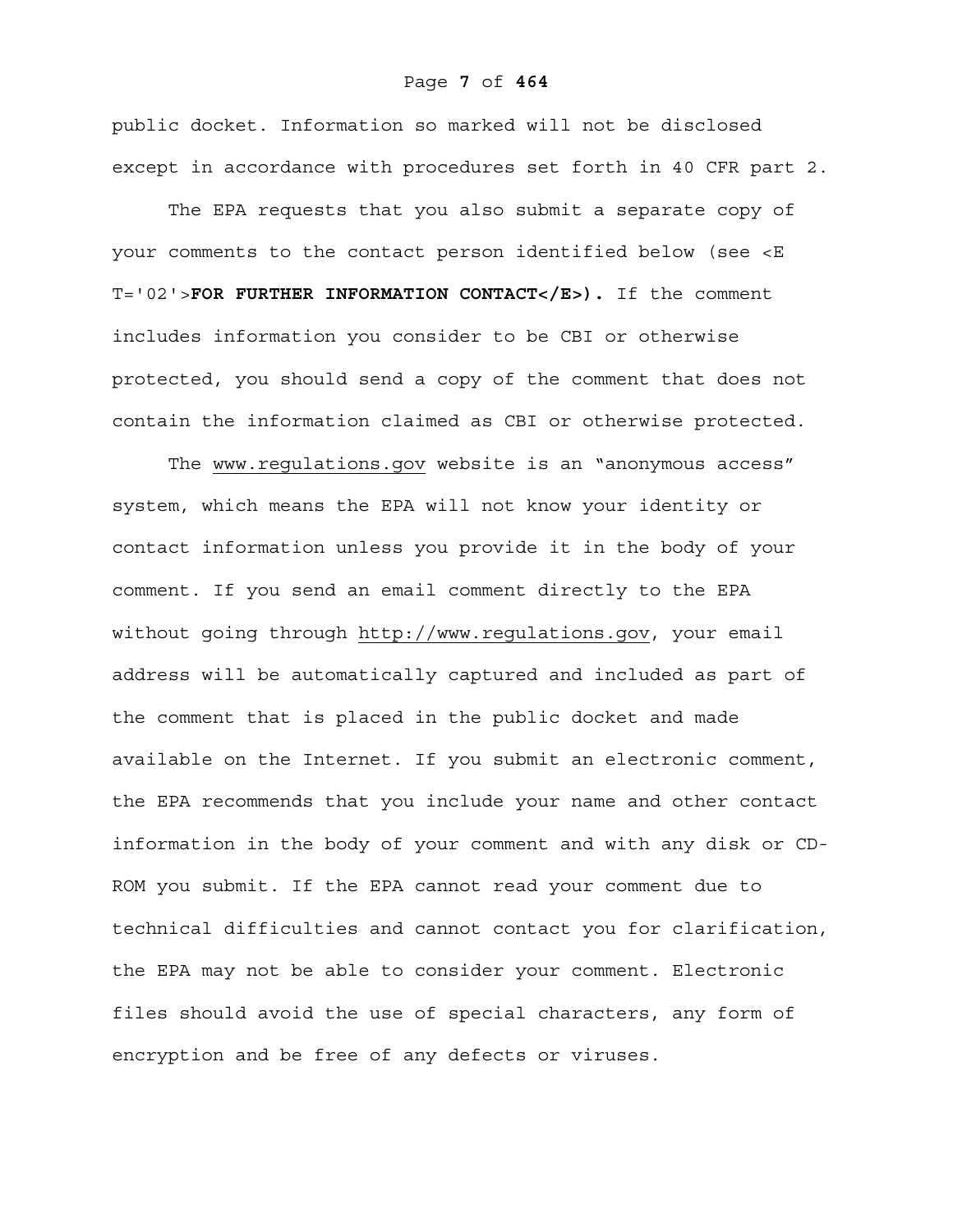Docket: All documents in the docket are listed in the http://www.regulations.gov index. Although listed in the index, some information is not publicly available (e.g., CBI or other information whose disclosure is restricted by statute). Certain other material, such as copyrighted material, will be publicly available only in hard copy. Publicly available docket materials are available either electronically in

http://www.regulations.gov or in hard copy at the EPA Docket Center, William Jefferson Clinton Building West, Room 3334, 1301 Constitution Ave., NW, Washington, DC. The Public Reading Room is open from 8:30 a.m. to 4:30 p.m., Monday through Friday, excluding federal holidays. The telephone number for the Public Reading Room is (202) 566-1744, and the telephone number for the Air Docket is (202) 566-1742. Visit the EPA Docket Center homepage at http://www.epa.gov/epahome/dockets.htm for additional information about the EPA's public docket.

 In addition to being available in the docket, an electronic copy of this proposed rule will be available on the Worldwide Web (WWW) through the Technology Transfer Network (TTN). Following signature, a copy of the proposed rule will be posted on the TTN's policy and guidance page for newly proposed or promulgated rules at the following address:

http://www.epa.gov/ttn/oarpg/.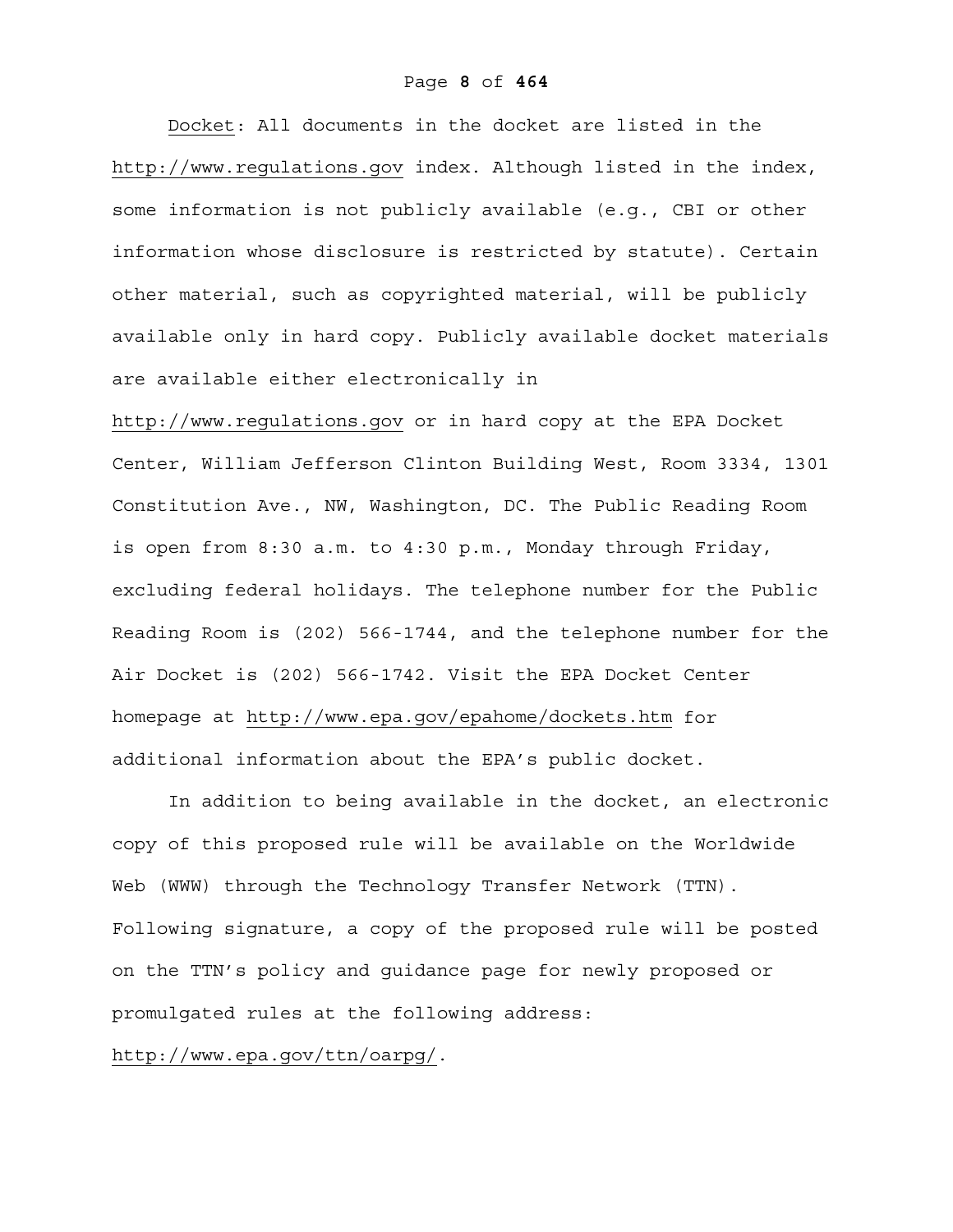# Page **9** of **464**

**FOR FURTHER INFORMATION CONTACT:** Dr. Nick Hutson, Energy Strategies Group, Sector Policies and Programs Division (D243- 01), U.S. EPA, Research Triangle Park, NC 27711; telephone number (919) 541-2968, facsimile number (919) 541-5450; email address: hutson.nick@epa.gov or Mr. Christian Fellner, Energy Strategies Group, Sector Policies and Programs Division (D243- 01), U.S. EPA, Research Triangle Park, NC 27711; telephone number (919) 541-4003, facsimile number (919) 541-5450; email address: fellner.christian@epa.gov.

**SUPPLEMENTARY INFORMATION:** Comments on the April 13, 2012 proposal. The EPA considered comments submitted in response to the original April 13, 2012, proposal in developing this new proposal. However, we are withdrawing the original proposal. If you would like comments submitted on the April 13, 2012 rulemaking to be considered in connection with this new proposal, you should submit new comments or re-submit your previous comments. Commenters who submitted comments concerning any aspect of the original proposal will need to consider the applicability of those comments to this current proposal and submit them again, if applicable, even if the comments are exactly or substantively the same as those previously submitted, to ensure consideration in the development of the final rulemaking.

Acronyms. A number of acronyms and chemical symbols are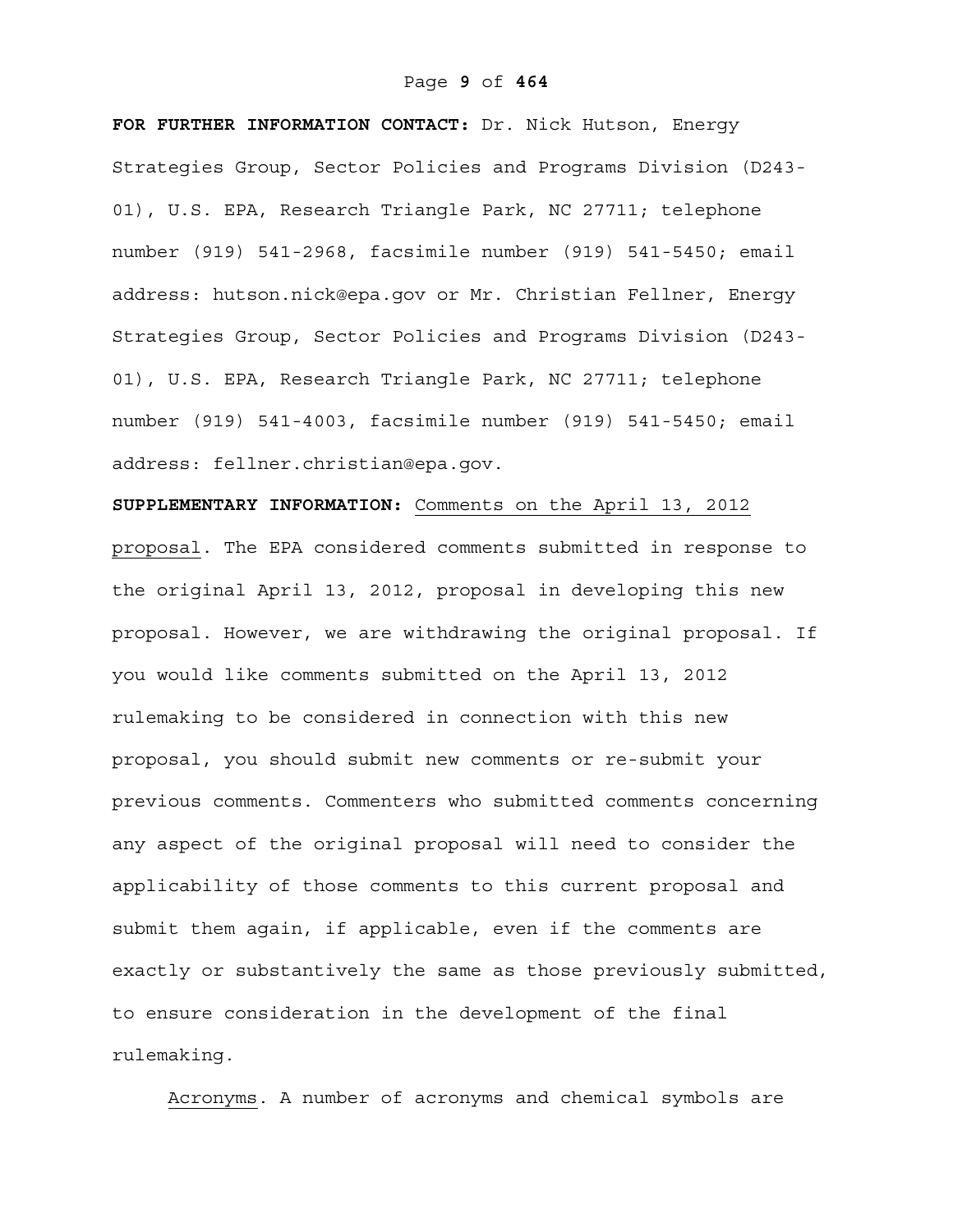# Page **10** of **464**

used in this preamble. While this may not be an exhaustive list, to ease the reading of this preamble and for reference purposes, the following terms and acronyms are defined as

follows:<EXTRACT>

| AВ              | Assembly Bill                                     |
|-----------------|---------------------------------------------------|
| AEP             | American Electric Power                           |
| AEO             | Annual Energy Outlook                             |
| ANSI            | American National Standards Institute             |
| ASME            | American Society of Mechanical Engineers          |
| <b>ASTM</b>     | American Society for Testing of Materials         |
| <b>BACT</b>     | Best Available Control Technology                 |
| BDT             | Best Demonstrated Technology                      |
| <b>BSER</b>     | Best System of Emission Reduction                 |
| Btu/kWh         | British Thermal Units per Kilowatt-hour           |
| Btu/1b          | British Thermal Units per Pound                   |
| CAA             | Clean Air Act                                     |
| CAIR            | Clean Air Interstate Rule                         |
| CBI             | Confidential Business Information                 |
| CCS             | Carbon Capture and Storage (or Sequestration)     |
| CDX             | Central Data Exchange                             |
| CEDRI           | Compliance and Emissions Data Reporting Interface |
| <b>CEMS</b>     | Continuous Emissions Monitoring System            |
| CFB             | Circulating Fluidized Bed                         |
| $\rm CH_4$      | Methane                                           |
| CHP             | Combined Heat and Power                           |
| CO <sub>2</sub> | Carbon Dioxide                                    |
| CSAPR           | Cross-State Air Pollution Rule                    |
| <b>DOE</b>      | Department of Energy                              |
| <b>DOT</b>      | Department of Transportation                      |
| <b>ECMPS</b>    | Emissions Collection and Monitoring Plan System   |
| <b>EERS</b>     | Energy Efficiency Resource Standards              |
| EGU             | Electric Generating Unit                          |
| EIA             | Energy Information Administration                 |
| EO              | Executive Order                                   |
| EOR             | Enhanced Oil Recovery                             |
| EPA             | Environmental Protection Agency                   |
| FB              | Fluidized Bed                                     |
| FGD             | Flue Gas Desulfurization                          |
| <b>FOAK</b>     | First-of-a-kind                                   |
| FR              | Federal Register                                  |
| GHG             | Greenhouse Gas                                    |
| GM              | Gigawatts                                         |
| H <sub>2</sub>  | Hydrogen Gas                                      |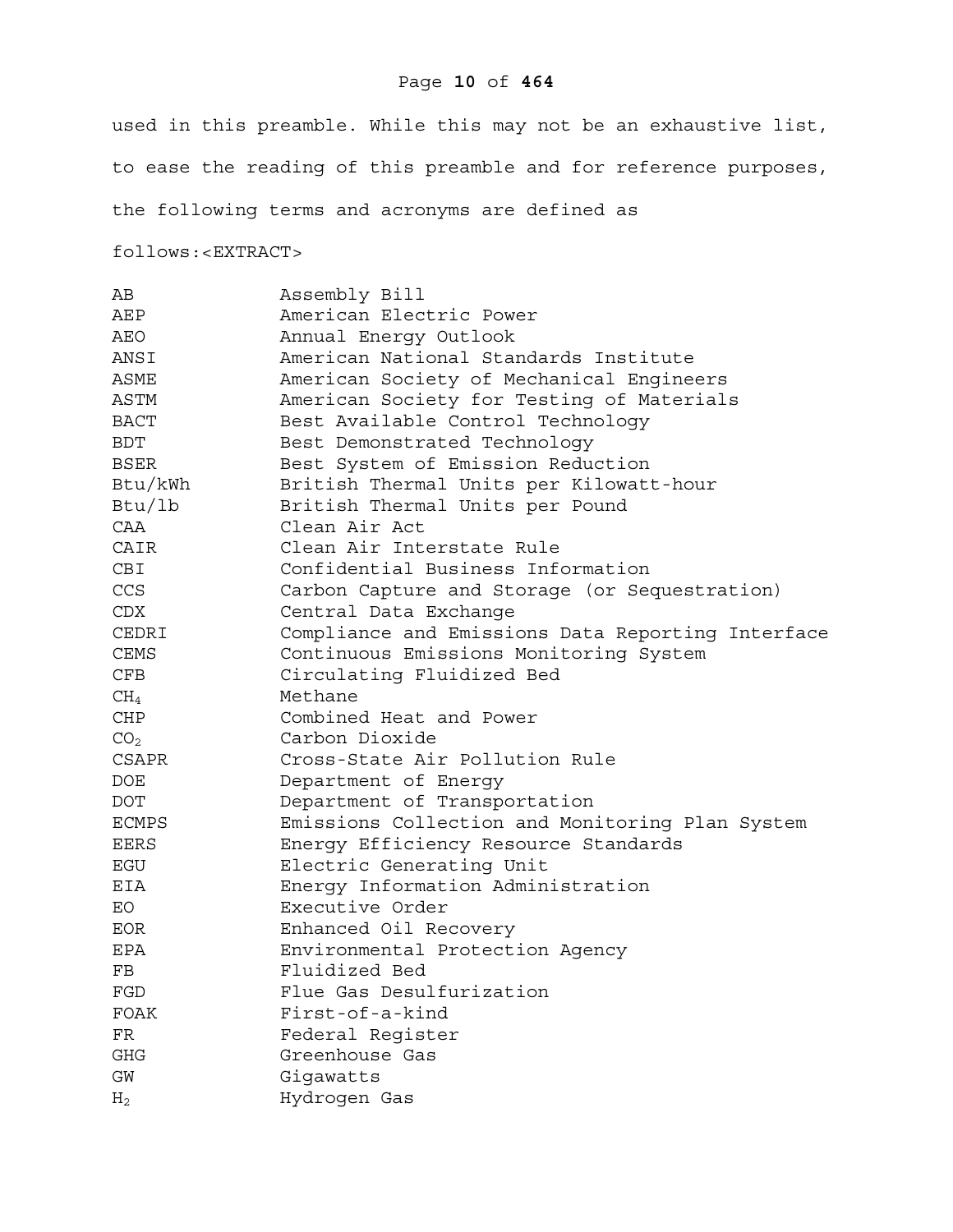| HAP                       | Hazardous Air Pollutant                                    |
|---------------------------|------------------------------------------------------------|
| <b>HFC</b>                | Hydrofluorocarbon                                          |
| HRSG                      | Heat Recovery Steam Generator                              |
| IGCC                      | Integrated Gasification Combined Cycle                     |
| <b>IPCC</b>               | Intergovernmental Panel on Climate Change                  |
| IPM                       | Integrated Planning Model                                  |
| IRPs                      | Integrated Resource Plans                                  |
| kg/MWh                    | Kilogram per Megawatt-hour                                 |
| kJ/kg                     | Kilojoules per Kilogram                                    |
| kWh                       | Kilowatt-hour                                              |
| $1b$ $CO2/MMEtu$          | Pounds of CO <sub>2</sub> per Million British Thermal Unit |
| $1b$ CO <sub>2</sub> /MWh | Pounds of CO <sub>2</sub> per Megawatt-hour                |
| $1b$ $CO2/yr$             | Pounds of CO <sub>2</sub> per Year                         |
| $lb/lb$ -mole             | Pounds per Pound-Mole                                      |
| <b>LCOE</b>               | Levelized Cost of Electricity                              |
| <b>MATS</b>               | Mercury and Air Toxic Standards                            |
| MMBtu/hr                  | Million British Thermal Units per Hour                     |
| MW                        | Megawatt                                                   |
| MWe                       | Megawatt Electrical                                        |
| MWh                       | Megawatt-hour                                              |
| $N_2O$                    | Nitrous Oxide                                              |
| NAAQS                     | National Ambient Air Quality Standards                     |
| NAICS                     | North American Industry Classification System              |
| NAS                       | National Academy of Sciences                               |
| NETL                      | National Energy Technology Laboratory                      |
| <b>NGCC</b>               | Natural Gas Combined Cycle                                 |
| <b>NOAK</b>               | $n^{th}$ -of-a-kind                                        |
| <b>NRC</b>                | National Research Council                                  |
| NSPS                      | New Source Performance Standards                           |
| <b>NSR</b>                | New Source Review                                          |
| NTTAA                     | National Technology Transfer and Advancement Act           |
| O <sub>2</sub>            | Oxygen Gas                                                 |
| OMB                       | Office of Management and Budget                            |
| РC                        | Pulverized Coal                                            |
| PFC                       | Perfluorocarbon                                            |
| РM                        | Particulate Matter                                         |
| $PM_{2.5}$                | Fine Particulate Matter                                    |
| PRA                       | Paperwork Reduction Act                                    |
| PSD                       | Prevention of Significant Deterioration                    |
| PUC                       | Public Utilities Commission                                |
| <b>RCRA</b>               | Resource Conservation and Recovery Act                     |
| RFA                       | Regulatory Flexibility Act                                 |
| RGGI                      | Regional Greenhouse Gas Initiative                         |
| <b>RIA</b>                | Regulatory Impact Analysis                                 |
| <b>RPS</b>                | Renewable Portfolio Standard                               |
| RTC                       | Response to Comments                                       |
| <b>RTP</b>                | Response to Petitions                                      |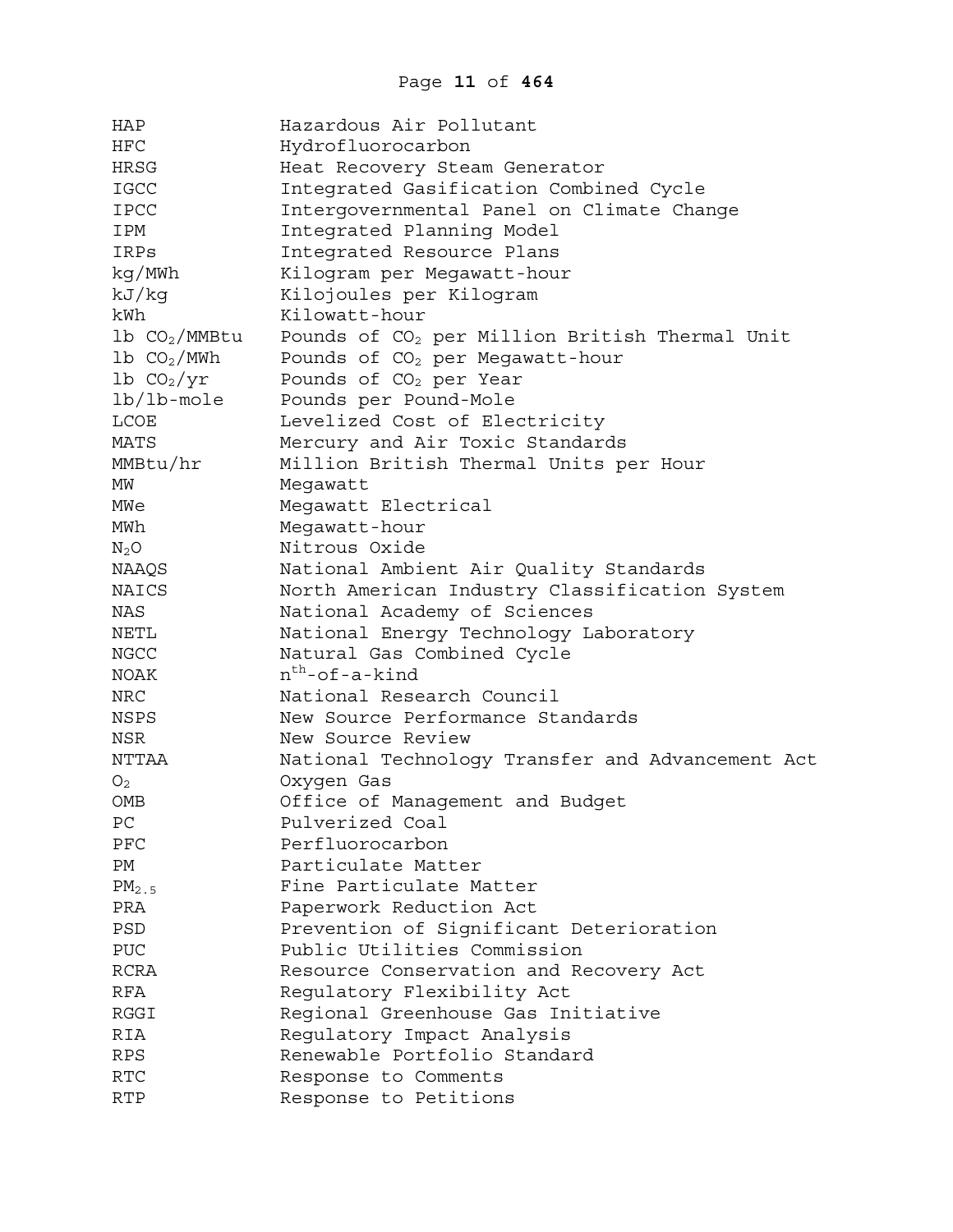| SBA             | Small Business Administration             |
|-----------------|-------------------------------------------|
| <b>SCC</b>      | Social Cost of Carbon                     |
| SCR             | Selective Catalytic Reduction             |
| SF <sub>6</sub> | Sulfur Hexafluoride                       |
| SIP             | State Implementation Plan                 |
| SNCR            | Selective Non-Catalytic Reduction         |
| SO <sub>2</sub> | Sulfur Dioxide                            |
| SSM             | Startup, Shutdown, and Malfunction        |
| Tg              | Teragram (one trillion $(10^{12})$ grams) |
| Tpy             | Tons per Year                             |
| TSD             | Technical Support Document                |
| <b>TTN</b>      | Technology Transfer Network               |
| UIC             | Underground Injection Control             |
| UMRA            | Unfunded Mandates Reform Act of 1995      |
| U.S.            | United States                             |
| <b>USGCRP</b>   | U.S. Global Change Research Program       |
| <b>VCS</b>      | Voluntary Consensus Standard              |
| WGS             | Water Gas Shift                           |
| WWM             | Worldwide Web                             |

Organization of This Document. The information presented in

this preamble is organized as follows:<EXTRACT>

I. General Information A. Executive Summary B. Overview C. Does this action apply to me? II. Background A. Climate Change Impacts from GHG Emissions B. GHG Emissions from Fossil Fuel-fired EGUs C. The Utility Power Sector and How its Structure is Changing D. Statutory Background E. Regulatory and Litigation Background F. Coordination with Other Rulemakings G. Stakeholder Input III. Proposed Requirements for New Sources A. Applicability Requirements B. Emission Standards C. Startup, Shutdown, and Malfunction Requirements D. Continuous Monitoring Requirements E. Emissions Performance Testing Requirements F. Continuous Compliance Requirements G. Notification, Recordkeeping, and Reporting Requirements IV. Rationale for Reliance on Rational Basis to Regulate GHGs from Fossil-fired EGUs A. Overview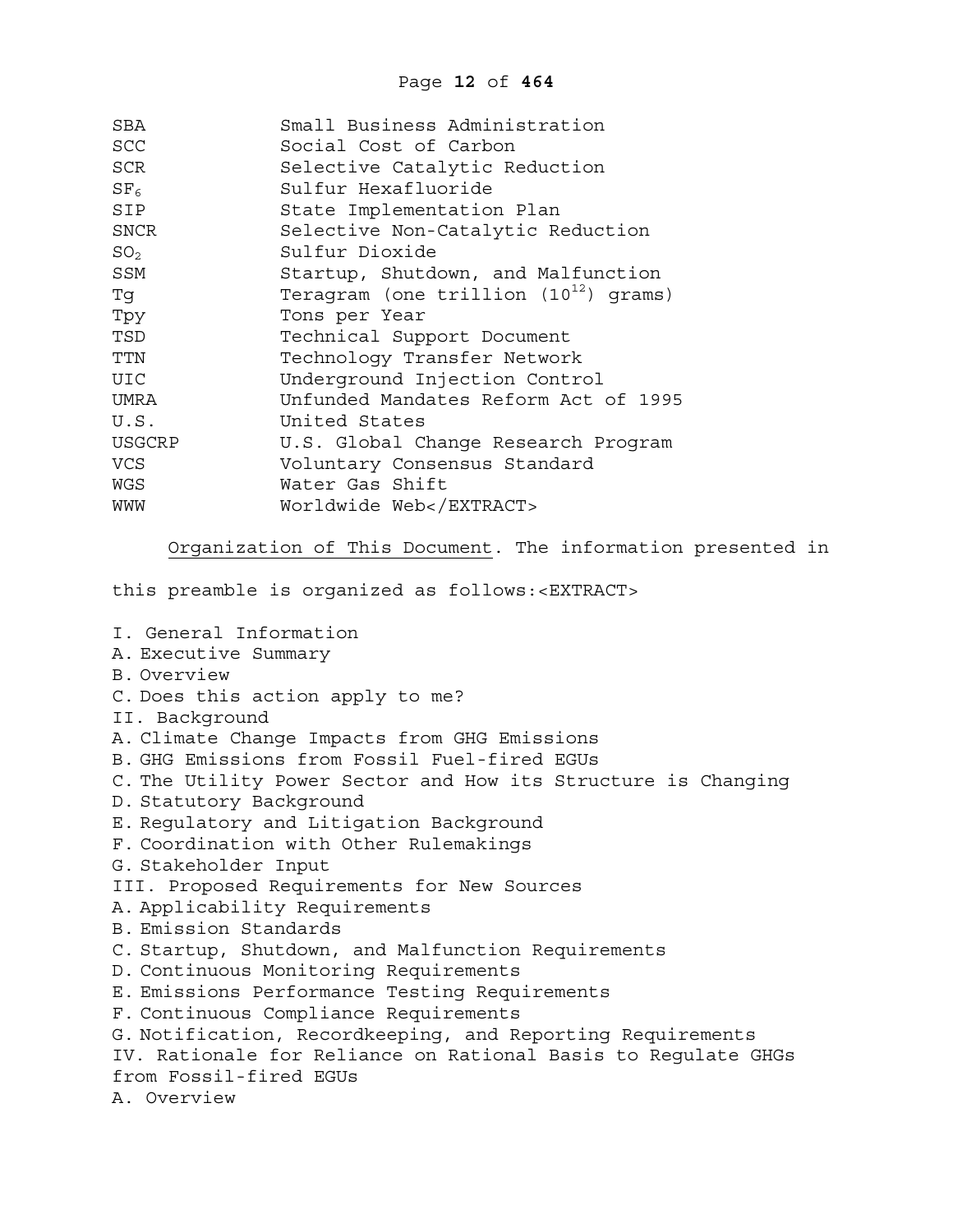B. Climate Change Impacts from GHG Emissions; Amounts of GHGs from fossil fuel-fired EGUs C. CAA Section 111 Requirements D. Interpretation of CAA Section 111 Requirements E. Rational Basis to Promulgate Standards for GHGs from Fossilfired EGUs F. Alternative Findings of Endangerment and Significant Contribution G. Comments on the State of the Science of Climate Change V. Rationale for Applicability Requirements A. Applicability Requirements - Original Proposal and Comments B. Applicability Requirements – Today's Proposal C. Certain Projects under Development VI. Legal Requirements for Establishing Emission Standards A. Overview B. CAA Requirements and Court Interpretation C. Technical Feasibility D. Factors to Consider in Determining the "Best System" E. Nationwide Component of Factors in Determining the "Best System" F. Chevron Framework G. Agency Discretion H. Lack of Requirement that Standard be Able to be Met by all Sources VII. Rationale for Emission Standards for New Fossil Fuel-fired Boilers and IGCCs A. Overview B. Identification of the Best System of Emission Reduction C. Determination of the Level of the Standard D. Extent of Reductions in  $CO<sub>2</sub>$  Emissions E. Technical Feasibility F. Costs G. Promotion of Technology H. Nationwide, Longer-term Perspective I. Deference J. CCS and BSER in Locations Where Costs are too High to Implement CCS K. Compliance Period L. Geologic Sequestration VIII. Rationale for Emission Standards for Natural Gas-fired Stationary Combustion Turbines A. Best System of Emission Reduction B. Determination of the Standards of Performance IX. Implications for PSD and Title V Programs A. Overview B. Applicability of Tailoring Rule Thresholds under the PSD Program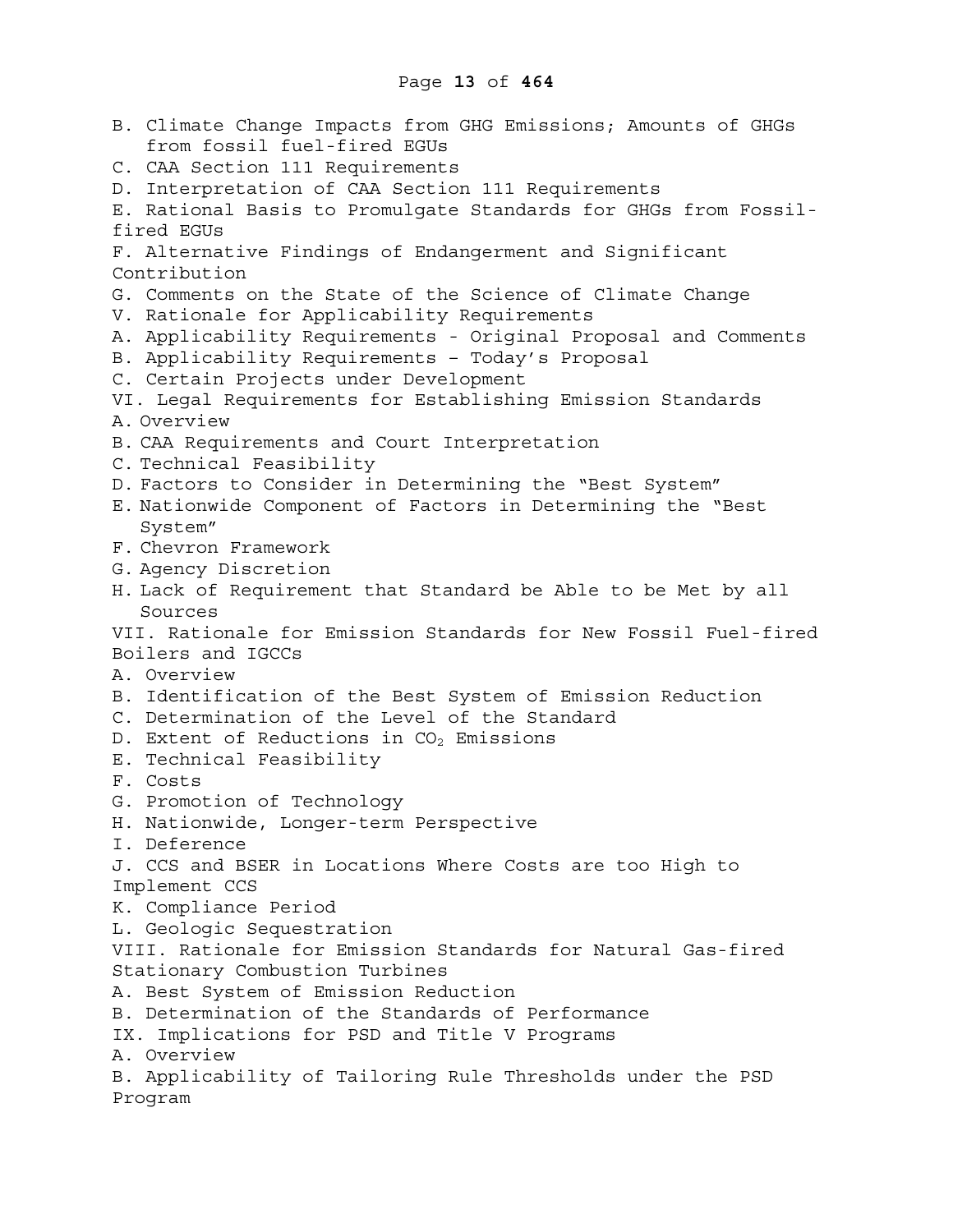C. Implications for BACT Determinations under PSD D. Implications for Title V Program E. Implications for Title V Fee Requirements for GHGs X. Impacts of the Proposed Action A. What are the air impacts? B. What are the energy impacts? C. What are the compliance costs? D. How will this proposal contribute to climate change protection? E. What are the economic and employment impacts? F. What are the benefits of the proposed standards? XI. Request for Comments XII. Statutory and Executive Order Reviews A. Executive Order 12866, Regulatory Planning and Review, and Executive Order 13563, Improving Regulation and Regulatory Review B. Paperwork Reduction Act C. Regulatory Flexibility Act D. Unfunded Mandates Reform Act E. Executive Order 13132, Federalism F. Executive Order 13175, Consultation and Coordination With Indian Tribal Governments G. Executive Order 13045, Protection of Children From Environmental Health Risks and Safety Risks H. Executive Order 13211, Actions Concerning Regulations That Significantly Affect Energy Supply, Distribution, or Use I. National Technology Transfer and Advancement Act J. Executive Order 12898, Federal Actions to Address Environmental Justice in Minority Populations and Low-Income Populations XIII. Statutory Authority</EXTRACT> **<HD1>I. General Information**  <HD2>A. Executive Summary

<HD3>1. Purpose of the regulatory action

On April 13, 2012, under the authority of Clean Air Act (CAA) section 111, the EPA proposed a new source performance standard (NSPS) to limit emissions of carbon dioxide ( $CO<sub>2</sub>$ ) from new fossil fuel-fired electric utility generating units (EGUs), including, primarily, coal- and natural gas-fired units (77 FR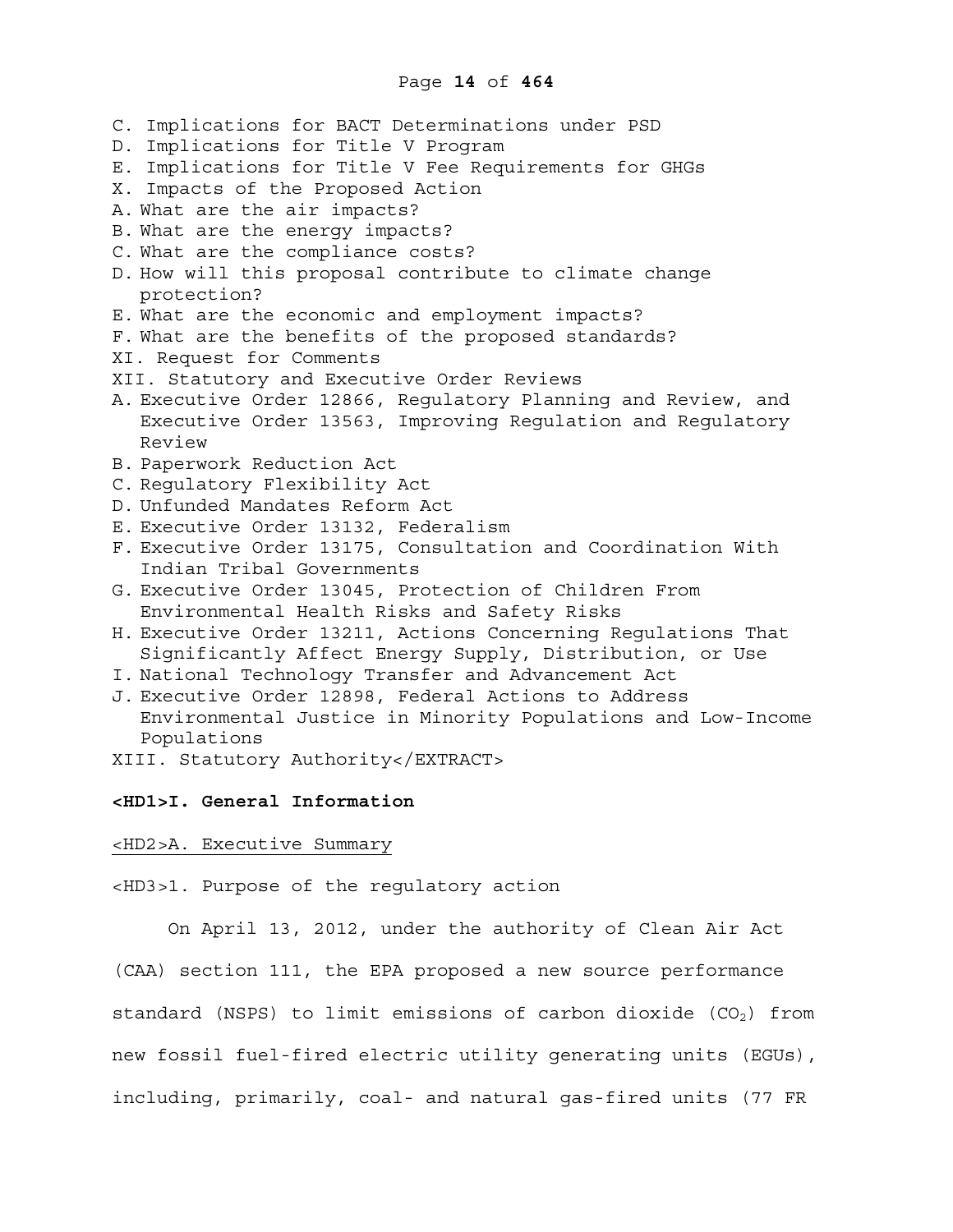22392). After consideration of the information provided in more than 2.5 million comments on the proposal, as well as consideration of continuing changes in the electricity sector, the EPA is issuing a new proposal. Today's action proposes to establish separate standards for fossil fuel-fired electric steam generating units (utility boilers and Integrated Gasification Combined Cycle (IGCC) units) and for natural gasfired stationary combustion turbines. These proposed standards reflect separate determinations of the best system of emission reduction (BSER) adequately demonstrated for utility boilers and IGCC units and for natural gas-fired stationary combustion turbines. In contrast, the April 2012 proposal relied on a single standard and a single BSER determination for all new fossil fuel-fired units. In addition, the applicability requirements proposed today differ from the applicability requirements in the original proposal. In light of these and other differences, the EPA is issuing a document (published separately in today's Federal Register) that withdraws the original proposal, as well as issuing this new proposal. <HD3>2. Summary of the major provisions

This action proposes a standard of performance for utility boilers and IGCC units based on partial implementation of carbon capture and storage (CCS) as the BSER. The proposed emission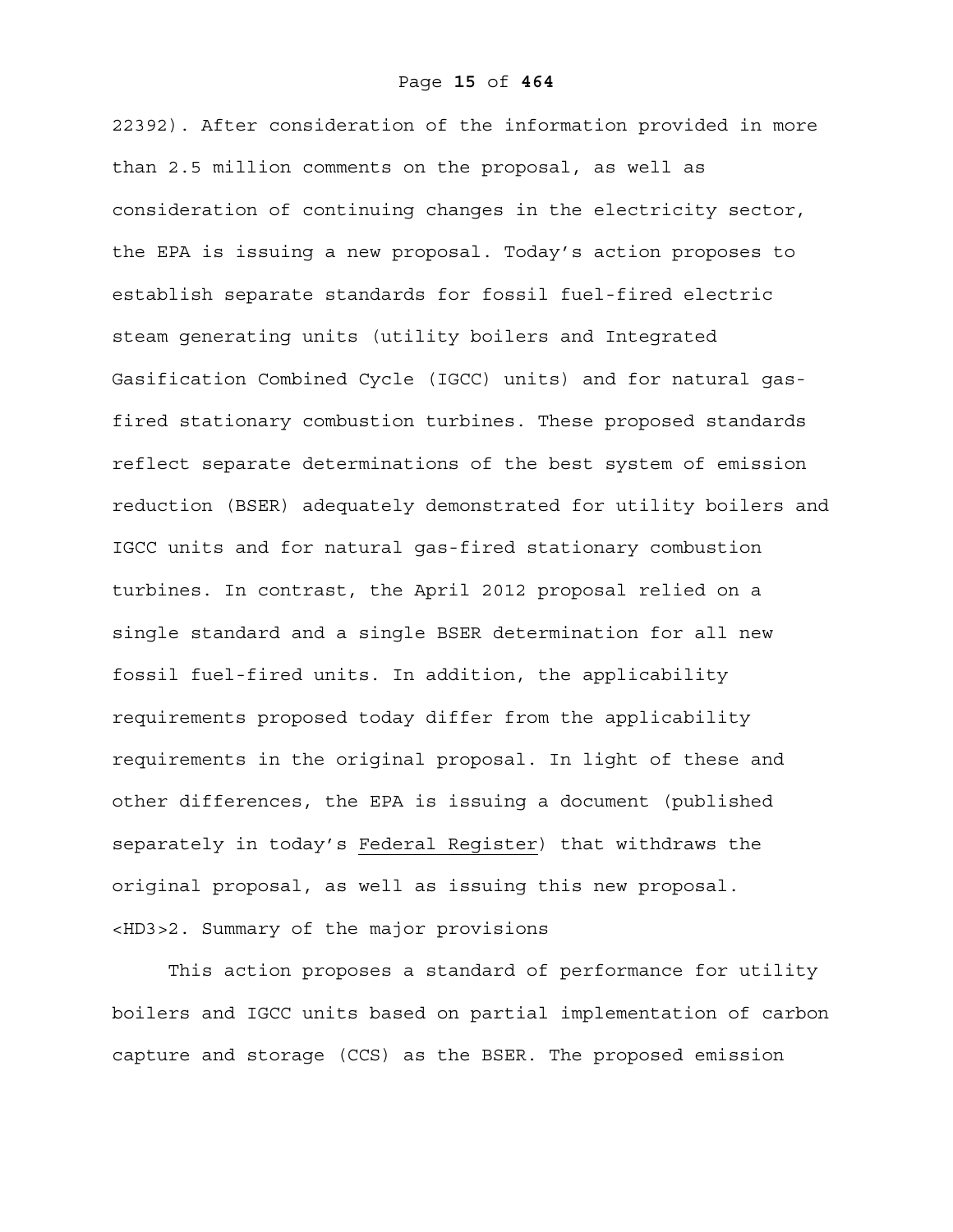limit for those sources is 1,100 lb  $\rm CO_2/$ MWh. $^1$  This action also proposes standards of performance for natural gas-fired stationary combustion turbines based on modern, efficient natural gas combined cycle (NGCC) technology as the BSER. The proposed emission limits for those sources are  $1,000$  lb  $CO<sub>2</sub>/MWh$ for larger units and 1,100 lb  $CO<sub>2</sub>/MWh$  for smaller units. At this time, the EPA is not proposing standards of performance for modified or reconstructed sources.

# <HD3>3. Costs and benefits

 $\overline{a}$ 

As explained in the Regulatory Impact Analysis (RIA) for this proposed rule, available data – including utility announcements and EIA modeling - indicate that, even in the absence of this rule, (i) existing and anticipated economic conditions mean that few, if any, solid fossil fuel-fired EGUs will be built in the foreseeable future; and (ii) electricity generators are expected to choose new generation technologies (primarily natural gas combined cycle) that would meet the proposed standards. Therefore, based on the analysis presented in Chapter 5 of the RIA, the EPA projects that this proposed rule will result in negligible  $CO<sub>2</sub>$  emission changes, quantified

<sup>1</sup> In this rulemaking, all references to lb  $CO<sub>2</sub>/MWh$  are on a gross output basis, unless specifically noted otherwise.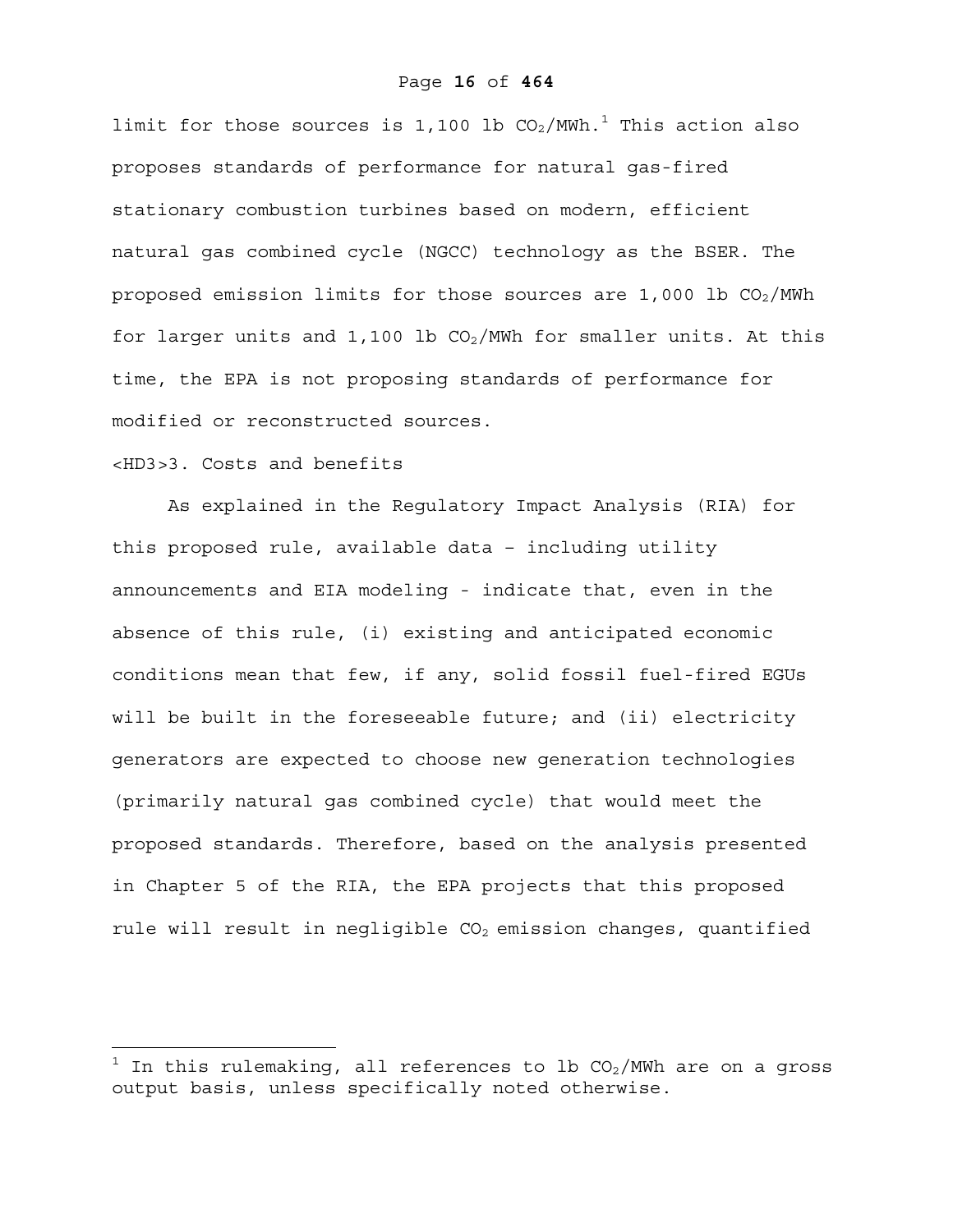benefits, and costs by 2022. $^2$  These projections are in line with utility announcements and Energy Information Administration (EIA) modeling that indicate that coal units built between now and 2020 would have CCS, even in the absence of this rule. However, for a variety of reasons, some companies may consider coal units that the modeling does not anticipate. Therefore, in Chapter 5 of the RIA, we also present an analysis of the project-level costs of a new coal-fired unit with partial CCS alongside the project-level costs of a new coal-fired unit without CCS.

# <HD2>B. Overview

 $\overline{a}$ 

<HD3>1. Why is the EPA issuing this proposed rule?

Greenhouse gas (GHG) pollution<sup>3</sup> threatens the American public's health and welfare by contributing to long-lasting changes in our climate that can have a range of negative effects on human health and the environment. The impacts could include: longer, more intense and more frequent heat waves; more intense precipitation events and storm surges; less precipitation and more prolonged drought in the West and Southwest; more fires and insect pest outbreaks in American forests, especially in the

 $^2$  Conditions in the analysis year of 2022 are represented by a model year of 2020.

<sup>&</sup>lt;sup>3</sup> Greenhouse gas pollution is the aggregate group of the following gases:  $CO<sub>2</sub>$ , methane (CH<sub>4</sub>), nitrous oxide (N<sub>2</sub>O), sulfur hexafluoride  $(SF_6)$ , hydrofluorocarbons (HFCs), and perfluorocarbons (PFCs).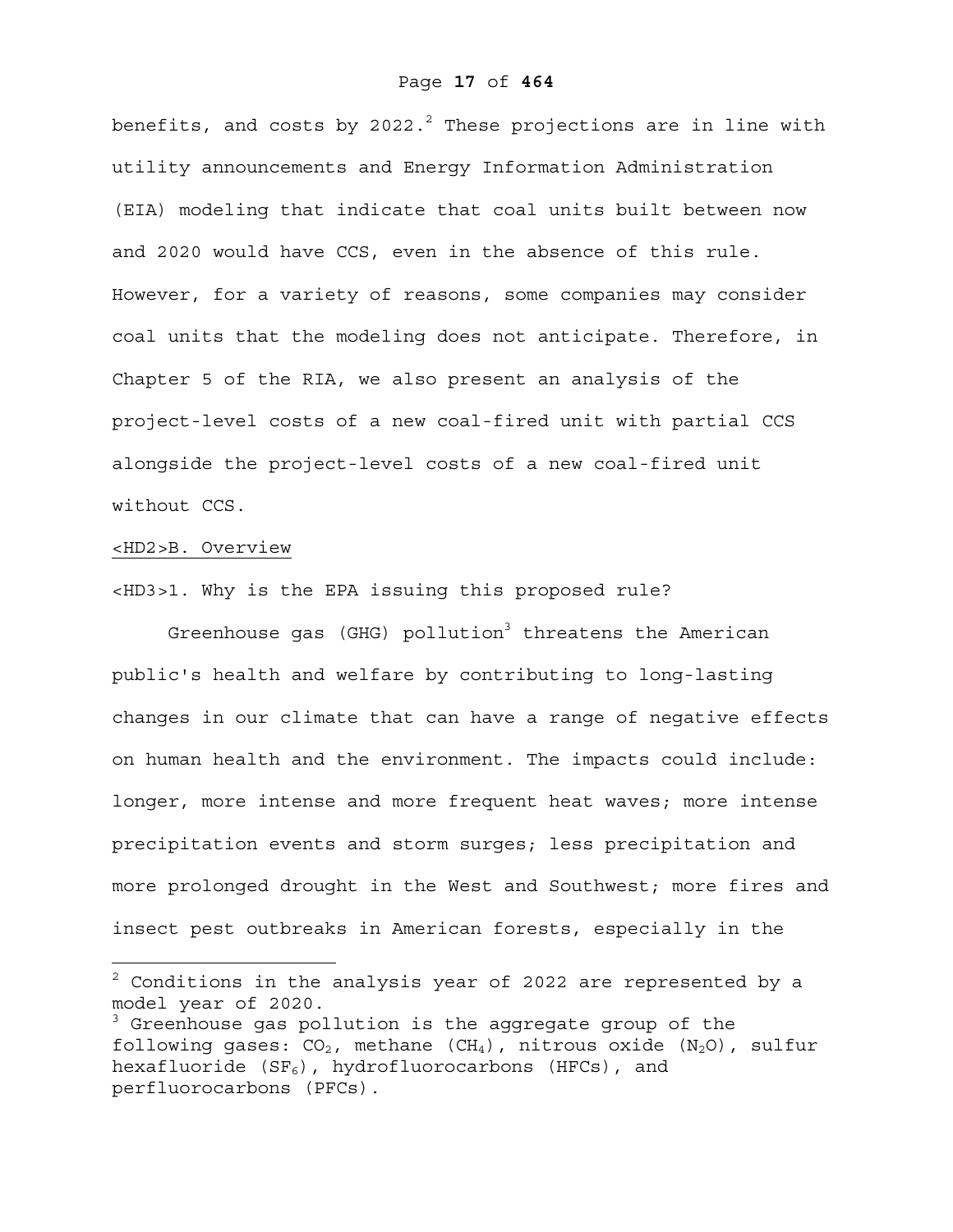## Page **18** of **464**

West; and increased ground level ozone pollution, otherwise known as smog, which has been linked to asthma and premature death. Health risks from climate change are especially serious for children, the elderly and those with heart and respiratory problems.

The U.S. Supreme Court ruled that GHGs meet the definition of "air pollutant" in the CAA, and this decision clarified that the CAA's authorities and requirements apply to GHG emissions. Unlike most other air pollutants, GHGs may persist in the atmosphere from decades to millennia, depending on the specific greenhouse gas. This special characteristic makes it crucial to take initial steps now to limit GHG emissions from fossil fuelfired power plants, specifically emissions of  $CO<sub>2</sub>$ , since they are the nation's largest sources of carbon pollution. This rule will ensure that the next generation of fossil fuel-fired power plants in this country will use modern technologies that limit harmful carbon pollution.

On April 13, 2012, the EPA issued a proposed rule to limit GHG emissions from fossil fuel-fired power plants by establishing a single standard applicable to all new fossil fuel-fired EGUs serving intermediate and base load power demand. After consideration of the information provided in more than 2.5 million comments on the proposal, as well as consideration of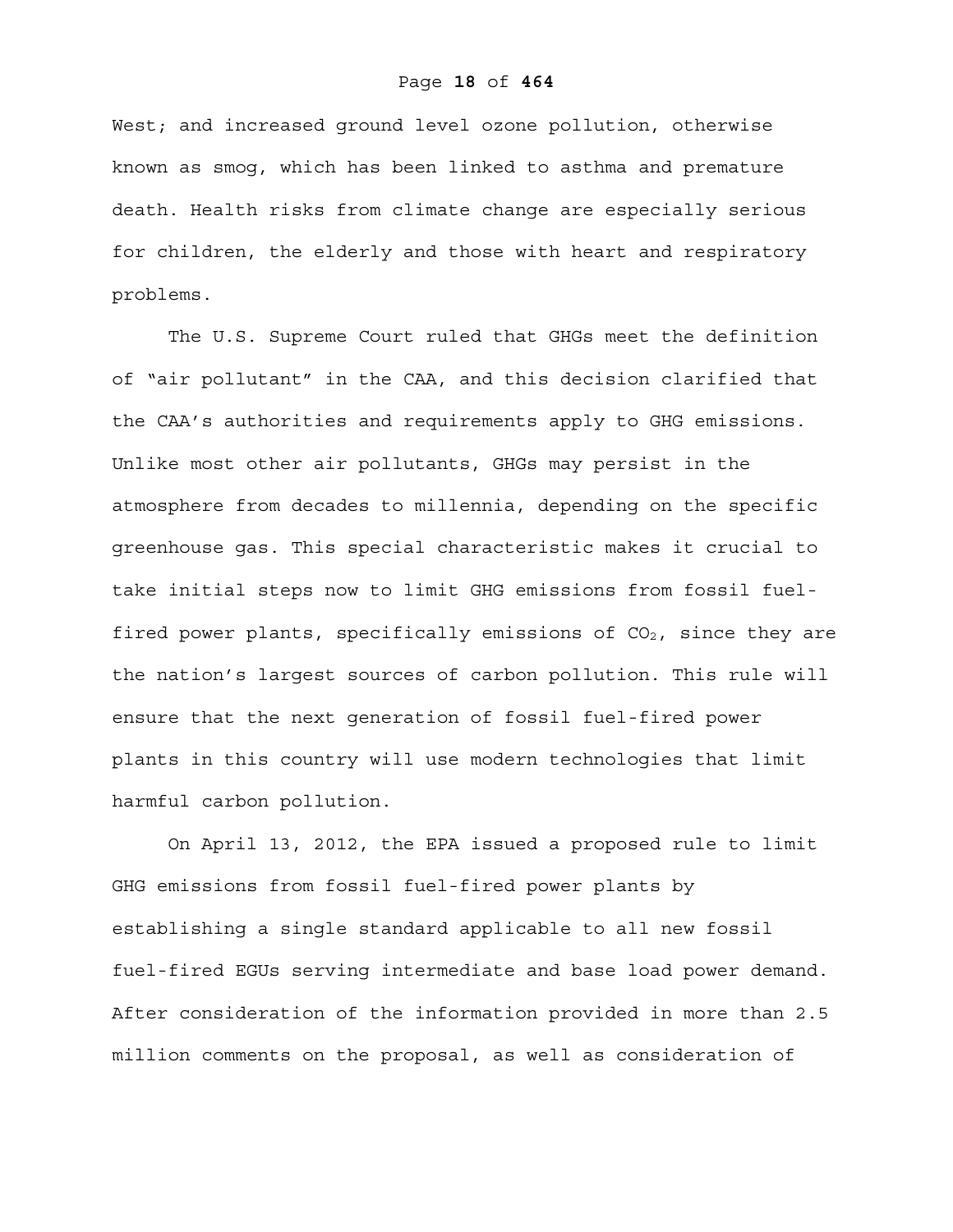continuing changes in the electricity sector $^4$ , the EPA is issuing a new proposal to establish separate standards for fossil fuelfired electric steam generating units (utility boilers and IGCC units) and for natural gas-fired stationary combustion turbines. These proposed standards reflect separate determinations of the BSER adequately demonstrated for utility boilers and IGCC units and for natural gas-fired stationary combustion turbines. Because, in contrast, the April 2012 proposal relied on a single standard for all new fossil fuel-fired units, the EPA is issuing, as a final action, a document (published separately in today's Federal Register) that withdraws the original proposal, as well as issuing this new proposal.

<HD3>2. What authority is the EPA relying on to address power plant CO<sub>2</sub> emissions?

Congress established requirements under section 111 of the 1970 CAA to control air pollution from new stationary sources through NSPS. Specifically, section 111 requires the EPA to set technology-based standards for new stationary sources to minimize emissions of air pollution to the environment. For more than four decades, the EPA has used its authority under section

1

 $^4$  For example, since April 2012, there has been significant progress on two CCS projects (Kemper County and Boundary Dam), and they are now both over 75 percent complete. Two other projects have continued to make progress toward construction (Texas Clean Energy Project and Hydrogen Energy California Project).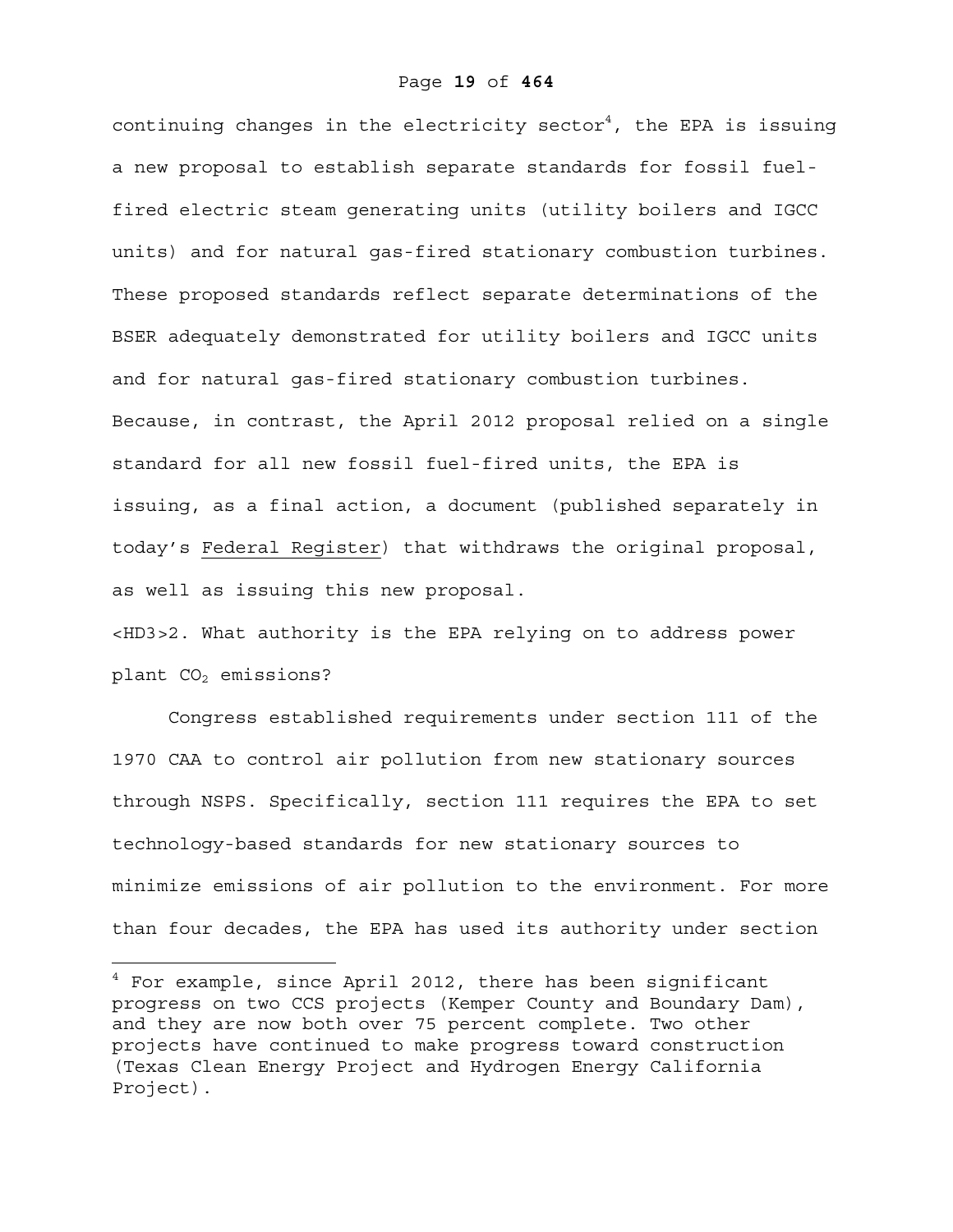111 to set cost-effective emission standards that ensure newly constructed sources use the best performing technologies to limit emissions of harmful air pollutants. In this proposal, the EPA is following the same well-established, customary interpretation and application of the law under section 111 to address GHG emissions from new fossil fuel-fired power plants. <HD3>3. What sources should the EPA include as it develops proposed standards for GHGs for power plants?

Before determining the appropriate technologies and levels of control that represent BSER for GHG emissions, the EPA must first identify the appropriate sources to control.

The starting point is to consider whether, given current trends concerning coal-fired and natural gas-fired power plants and the nature of GHGs, the EPA should requlate  $CO<sub>2</sub>$  from these power plants through the same NSPS regulatory structure that EPA has established for conventional pollutants. The EPA's NSPS regulations already regulate conventional pollutants from these sources under two 40 CFR part 60 subparts: subpart Da, electric utility steam generating units, which includes both steam electric utility boilers and IGCC units, and subpart KKKK, stationary combustion turbines, which includes both simple cycle and combined cycle stationary combustion turbines.

For sources covered under subpart Da, the original proposal relied on analyses, primarily undertaken by EIA, indicating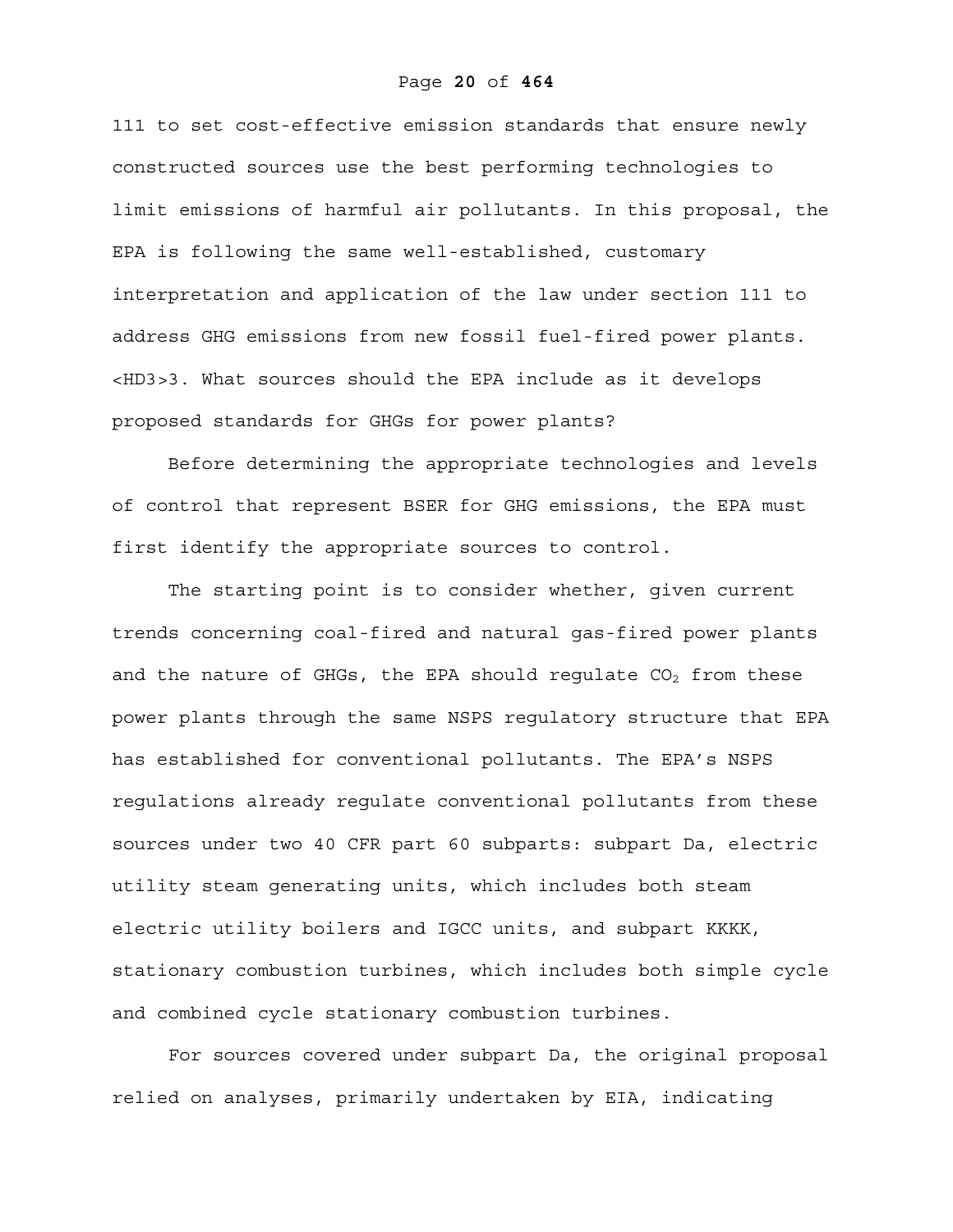that, while substantial reliance on coal-fired electricity generation would continue in the future, few, if any, new coalfired power plants were likely to be built by 2025. Based in part on these results, the EPA concluded that it was appropriate to propose in April 2012 a single fuel-neutral standard covering all intermediate and base load units based on the performance of recently constructed NGCC units. In light of developments in the electricity sector since the April 2012 proposal, and in response to numerous comments on the proposal itself, the EPA is changing the approach in today's document and proposing to set separate standards for new sources covered by subpart Da.<sup>5</sup>

The EPA notes that, since the original April 2012 proposal, a few coal-fired units have reached the advanced stages of construction and development, which suggests that proposing a separate standard for coal-fired units is appropriate. Since the original proposal, progress on Southern Company's Kemper County Energy Facility, an IGCC facility that will implement partial CCS, has continued, and the project is now over 75 percent complete. Similarly, SaskPower's Boundary Dam CCS Project in Estevan, Saskatchewan, a project that will fully integrate the rebuilt 110 MW coal-fired Unit #3 with available CCS technology

<sup>5</sup> While the emphasis of EPA's BSER determination is on coal- and petcoke-fired units, the subpart covers all fossil fuel-fired EGU boilers and IGCC units, including those burning oil and gas.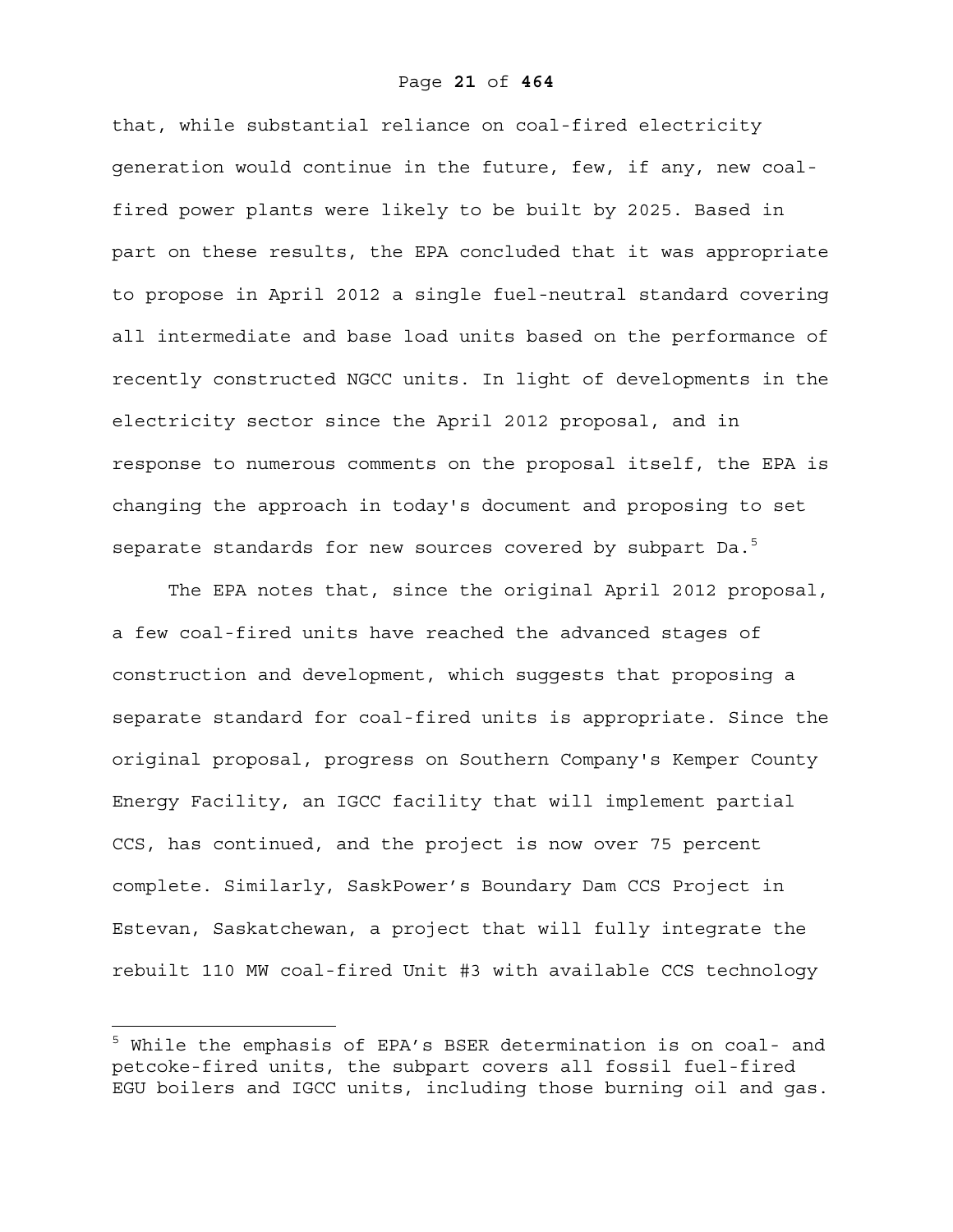## Page **22** of **464**

to capture 90 percent of its  $CO<sub>2</sub>$  emissions, is more than 75 percent complete. Performance testing is expected to commence in late 2013 and the facility is expected to be fully operational in 2014.

Additionally, two other IGCC projects, Summit Power's Texas Clean Energy Project (TCEP) and the Hydrogen Energy California Project (HECA) – both of which are IGCC units with CCS – continue to move forward. Further, NRG Energy is developing a commercial-scale post-combustion carbon capture project at the company's W.A. Parish generating station southwest of Houston, Texas. The facility is expected to be operational in 2015. Continued progress on these projects is consistent with the EIA modeling which projects that few, if any, new coal-fired EGUs would be built in this decade and that those that are built would include CCS.<sup>6</sup> The existence and apparent ongoing viability of these projects which include CCS justify a separate BSER determination for new fossil fuel-fired utility boilers and IGCC power plants.

In addition to these projects, a number of commenters (on the April 2012 proposal) noted that, if natural gas prices

 $^6$  Even in its sensitivity analysis, the EIA does not project any additional coal projects beyond its reference case until 2023, in a case where power companies assume no emission limitations for GHGs, and until 2024 in any sensitivity analysis in which there are emission limitations for GHGs.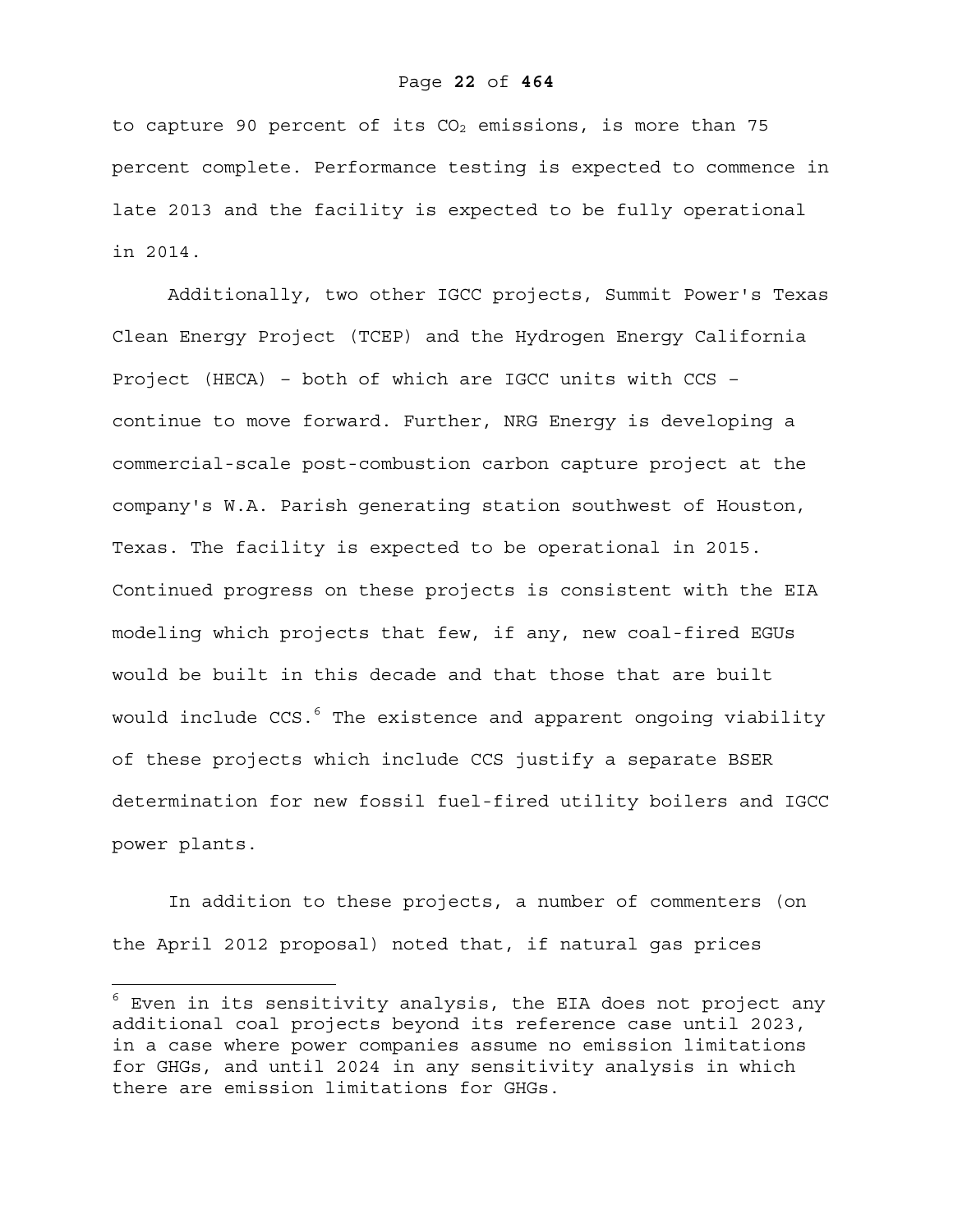increase, there could be greater interest in the construction of additional coal-fired generation capacity. This, too, is consistent with the EIA analysis, which also suggests that, in a limited number of potential scenarios generally associated with both significantly higher than anticipated electric demand and significantly higher than expected natural gas prices, some additional new coal-fired generation capacity may be built beyond 2020. It is also consistent with publicly available electric utility Integrated Resource Plans (IRPs).<sup>7</sup>

Many of those IRPs indicated the utilities' interest in developing some amount of generating capacity using other intermediate-load and base load technologies, in addition to new NGCC capacity, to meet future demand (albeit, almost always at a higher cost than NGCC technology). Only a few utilities' IRPs indicated that new coal-fired generation without CCS was a technology option that was being considered to meet future demand. Finally, a number of commenters suggested that it was important to set standards that preserve options for fuel diversity, particularly if natural gas prices exceed projected levels. Given this information, the EPA believes that it is appropriate to set a separate standard for solid fossil fuel-

 $^7$  IRPs are planning documents that many Public Utility Commissions require utilities to file outlining their plans to meet future demand. Many of the IRPs that the EPA has reviewed included planning horizons of ten years or more.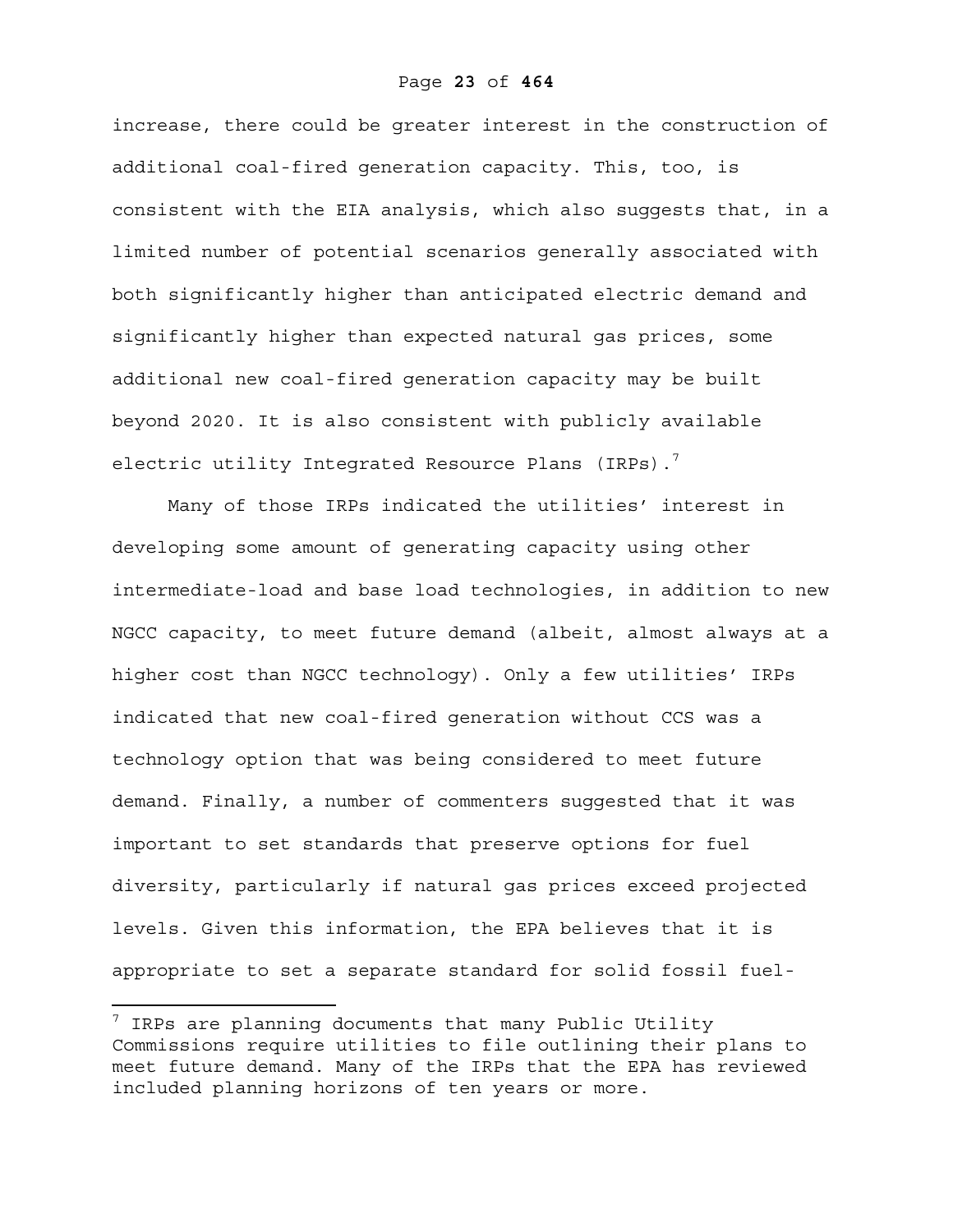fired EGUs, both to address the small number of coal plants that evidence suggests might get built and to set a standard that is robust across a full range of possible futures in the energy and electricity sectors.

Utility announcements about the status of coal projects, IRPs, and EIA projections suggest that, by far, the largest sources of new fossil fuel-fired electricity generation are likely to be NGCC units. The EPA believes, therefore, that it is also appropriate to set a standard for stationary combustion turbines used as EGUs. These units are currently covered under subpart KKKK (stationary combustion turbines).

The EPA also proposes to maintain the definition of EGUs under the NSPS that differentiates between EGUs (sources used primarily for generating electricity for sale to the grid) and non-EGUs (turbines primarily used to generate steam and/or electricity for on-site use). That definition defines EGUs as units that sell more than one-third of their potential electric output to the grid. Under this definition, most simple cycle "peaking" stationary combustion turbines, which typically sell significantly less than one-third of their potential electric output to the grid, would not be affected by today's proposal.

Finally, the EPA is not proposing standards today for one conventional coal-fired EGU project which, based on current information, appears to be the only such project under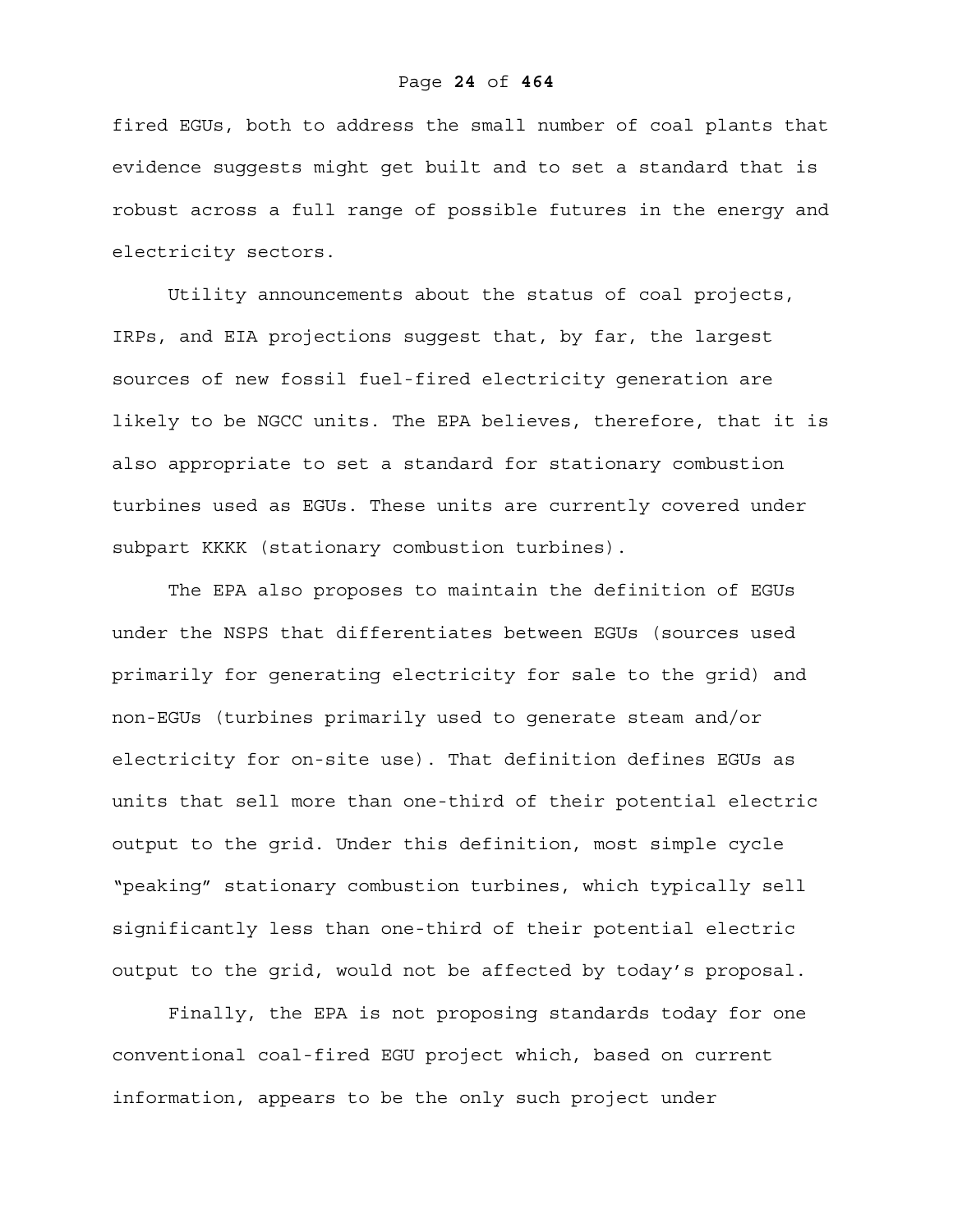development that has an active air permit and that has not already commenced construction for NSPS purposes. If the EPA observes that the project is truly proceeding, it may propose a new source performance standard specifically for that source at the time the EPA finalizes today's proposed rule. <HD3>4. What is the EPA's general approach to setting standards for new sources under Section 111(b)?

Section 111(b) requires the EPA to identify the "best system of emission reduction … adequately demonstrated" (BSER) available to limit pollution. The CAA and subsequent court decisions (detailed later in this notice) identify the factors for the EPA to consider in a BSER determination. For this rulemaking, the following factors are key: feasibility, costs, size of emission reductions and technology.

*Feasibility:* The EPA considers whether the system of emission reduction is technically feasible. *Costs***:** The EPA considers whether the costs of the system are reasonable.

*Size of emission reductions***:** The EPA considers the amount of emissions reductions that the system would generate. *Technology***:** The EPA considers whether the system promotes the implementation and further development of technology. After considering these four factors, we propose that

efficient generation technology implementing partial CCS is the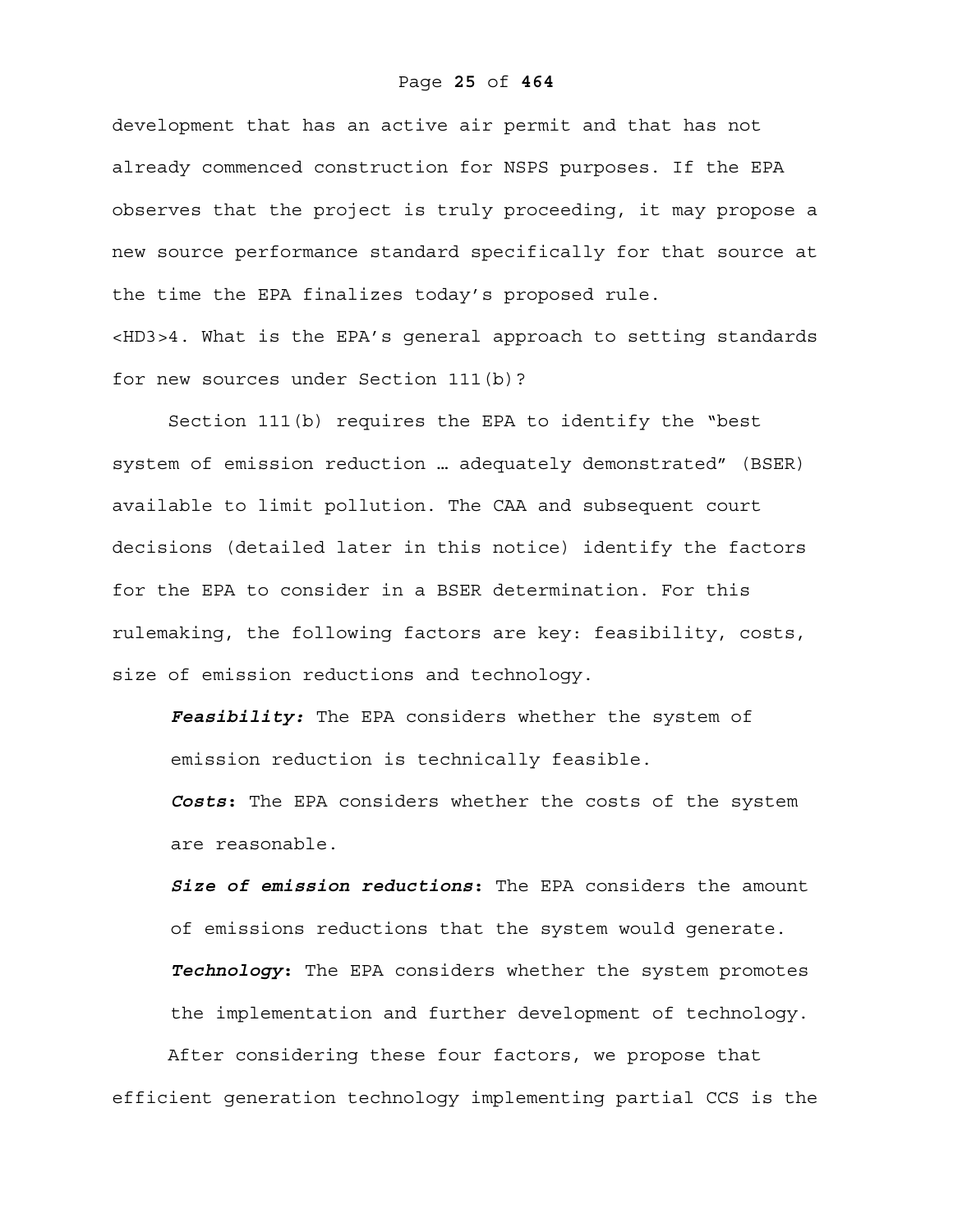## Page **26** of **464**

BSER for new affected fossil fuel-fired boilers and IGCC units (subpart Da sources) and modern, efficient NGCC technology is the BSER for new affected combustion turbines (subpart KKKK sources). The foundations for these determinations are described in Sections VII and VIII.

<HD3>5. What is BSER for new fossil fuel-fired utility boilers and IGCC units?

Power generated from the combustion or gasification of coal emits more  $CO<sub>2</sub>$  than power generated from the combustion of natural gas or by other means, such as solar or wind. If any new coal-fired unit is built, its  $CO<sub>2</sub>$  emissions would be approximately double that of a new NGCC unit of comparable capacity. Thus, it is important to set a standard for any new coal plant that might be built.

The three alternatives the EPA considered in the BSER analysis for new fossil fuel-fired utility boilers and IGCC units are: (1) highly efficient new generation that does not include CCS technology, (2) highly efficient new generation with "full capture" CCS and (3) highly efficient new generation with "partial capture" CCS.

Generation technologies representing enhancements in operational efficiency (e.g., supercritical or ultrasupercritical coal-fired boilers or IGCC units) are clearly technically feasible and present little or no incremental cost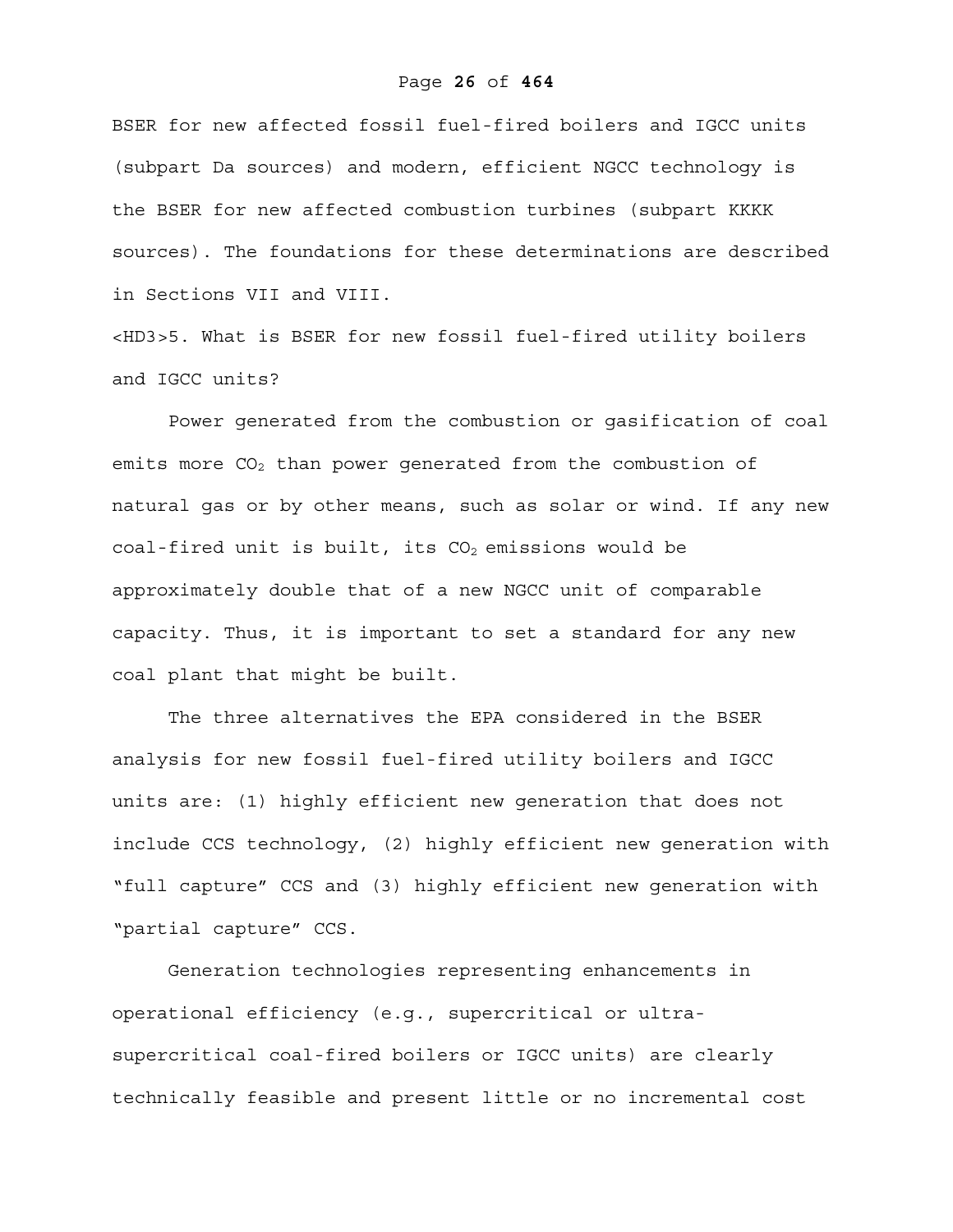compared to the types of technologies that some companies are considering for new coal-fired generation capacity. However, they do not provide meaningful reductions in  $CO<sub>2</sub>$  emissions from new sources. Efficiency-improvement technologies alone result in only very small reductions (several percent) in  $CO<sub>2</sub>$  emissions, especially in contrast to those achieved by the application of CCS. Determining that these high-efficiency generating technologies represent the BSER for  $CO<sub>2</sub>$  emissions from coal-fired generation would fail to promote the development and deployment of CO<sub>2</sub> pollution-reduction technology from power plants. In fact, a determination that this efficiency-enhancing technology alone, as opposed to CCS, is the BSER for  $CO<sub>2</sub>$  emissions from new coalfired generation likely would inhibit the development of technology that could reduce  $CO<sub>2</sub>$  emissions significantly, thus defeating one of the purposes of the CAA's NSPS provisions. For example, during its pilot-scale CCS demonstration at the Mountaineer Plant in New Haven, WV, American Electric Power (AEP) announced in 2011 that it was placing on hold its plans to scale-up the CCS system, citing the uncertain status of U.S. climate policy as a key contributing factor to its decision.

An assessment of the technical feasibility and availability of CCS indicates that nearly all of the coal-fired power plants that are currently under development are designed to use some type of CCS. In most cases, the projects will sell or use the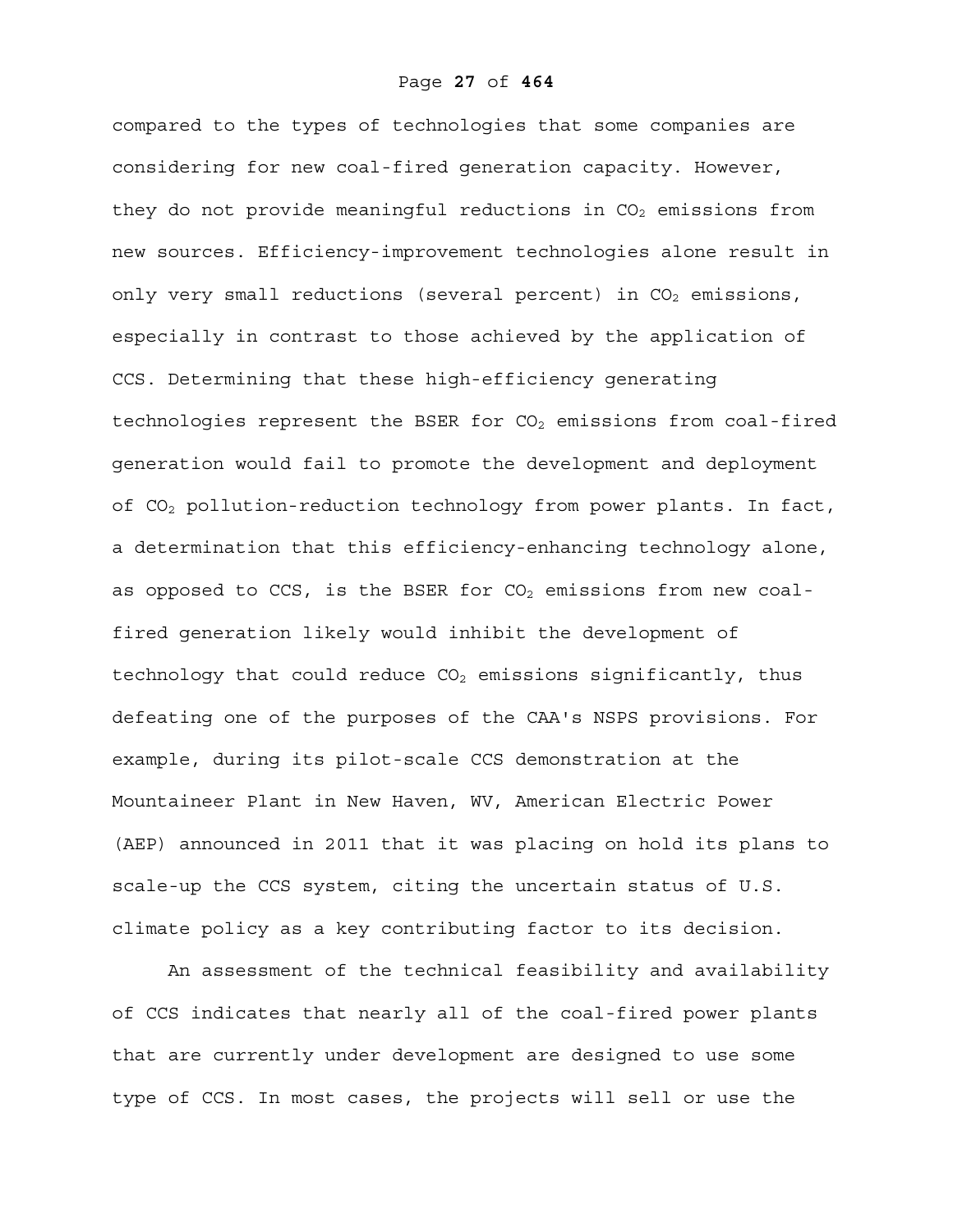captured  $CO<sub>2</sub>$  to generate additional revenue. These projects include the following (note that each of the projects has obtained some governmental financial assistance):

**Southern Company's Kemper County Energy Facility**, a 582 MW IGCC power plant that is currently under construction in Kemper County, Mississippi. The plant will include a CCS system designed to capture approximately 65 percent of the produced  $CO<sub>2</sub>$ .

**SaskPower's Boundary Dam CCS Project**, in Estevan, Saskatchewan, Canada, is a commercial-scale CCS project that will fully integrate the rebuilt 110 MW coal-fired Unit #3 with available CCS technology to capture 90 percent of its  $CO<sub>2</sub>$  emissions.

**Texas Clean Energy Project (TCEP),** an IGCC plant near Odessa, Texas, that is under development by the Summit Power Group, Inc. (Summit). TCEP is a 400 MW IGCC plant that expects to capture approximately 90 percent of the produced  $CO<sub>2</sub>$ .

**Hydrogen Energy California, LLC (HECA),** is proposing to build a plant similar to TCEP in western Kern County, California. The HECA plant is an IGCC plant fueled by coal and petroleum coke that will produce 300 MW of power and will capture  $CO<sub>2</sub>$  for use in enhanced oil recovery (EOR)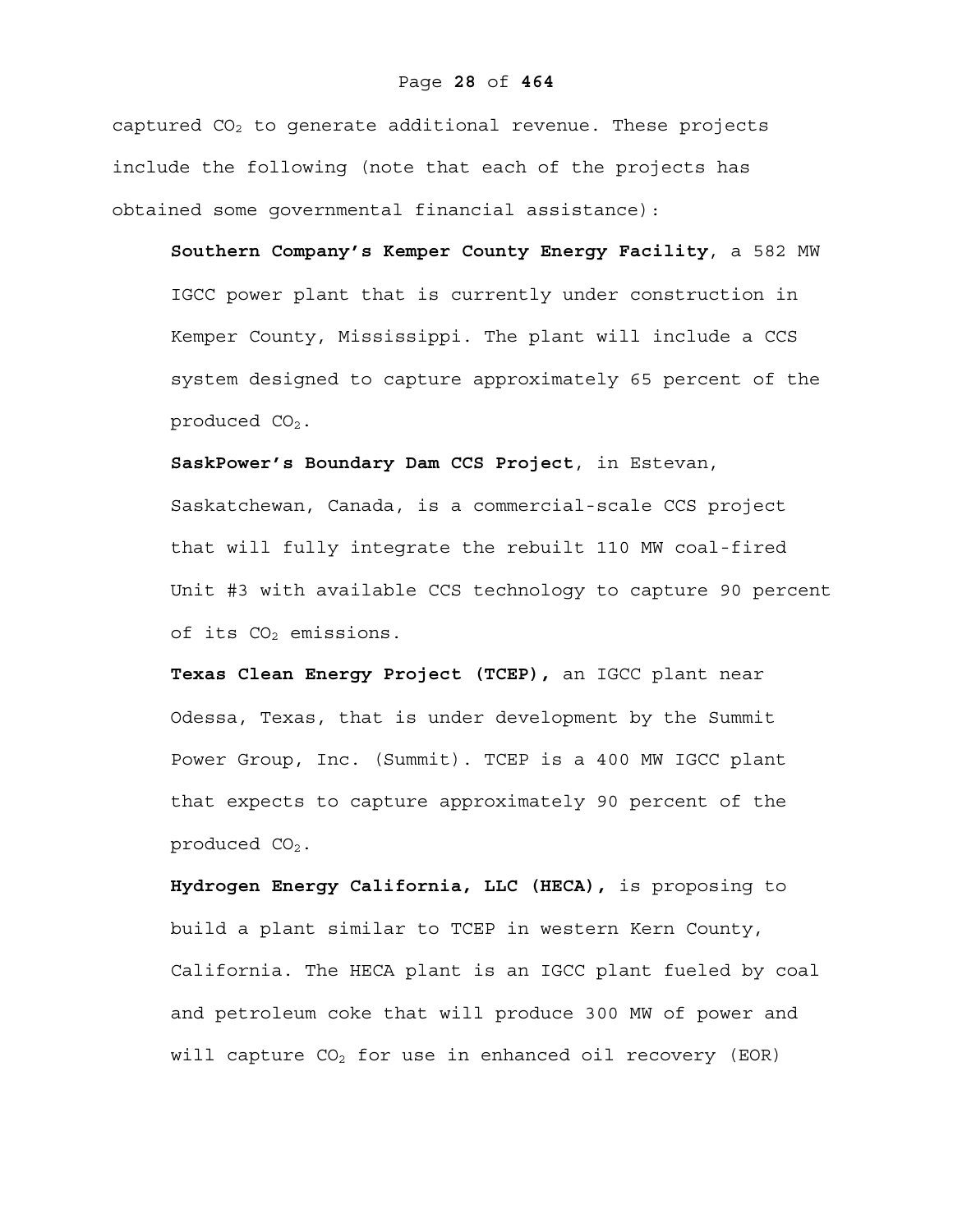operations. They expect to capture approximately 90 percent of the produced  $CO<sub>2</sub>$ .

The above examples suggest that project developers who are incorporating CCS generally considered two variants: either a partial CCS system or a full CCS system (i.e., usually 90 percent capture or greater). Therefore, the EPA considered both options.

In assessing whether the cost of a certain option is reasonable, the EPA first considered the appropriate frame of reference. Power companies often choose the lowest cost form of generation when determining what type of new generation to build. Based on both the EIA modeling and utility IRPs, there appears to be a general acceptance that the lowest cost form of new power generation is NGCC.

Many states find value in coal investments and have policies and incentives to encourage coal energy generation. Utility IRPs (as well as comments on the April 2012 proposal) suggest that many companies also find value in other factors, such as fuel diversity, and are often willing to pay a premium for it. Utility IRPs suggest that a range of technologies can meet the preference for fuel diversity from a dispatchable form of generation that can provide intermediate or base-load power, including coal without CCS, coal with CCS and nuclear. Biomass-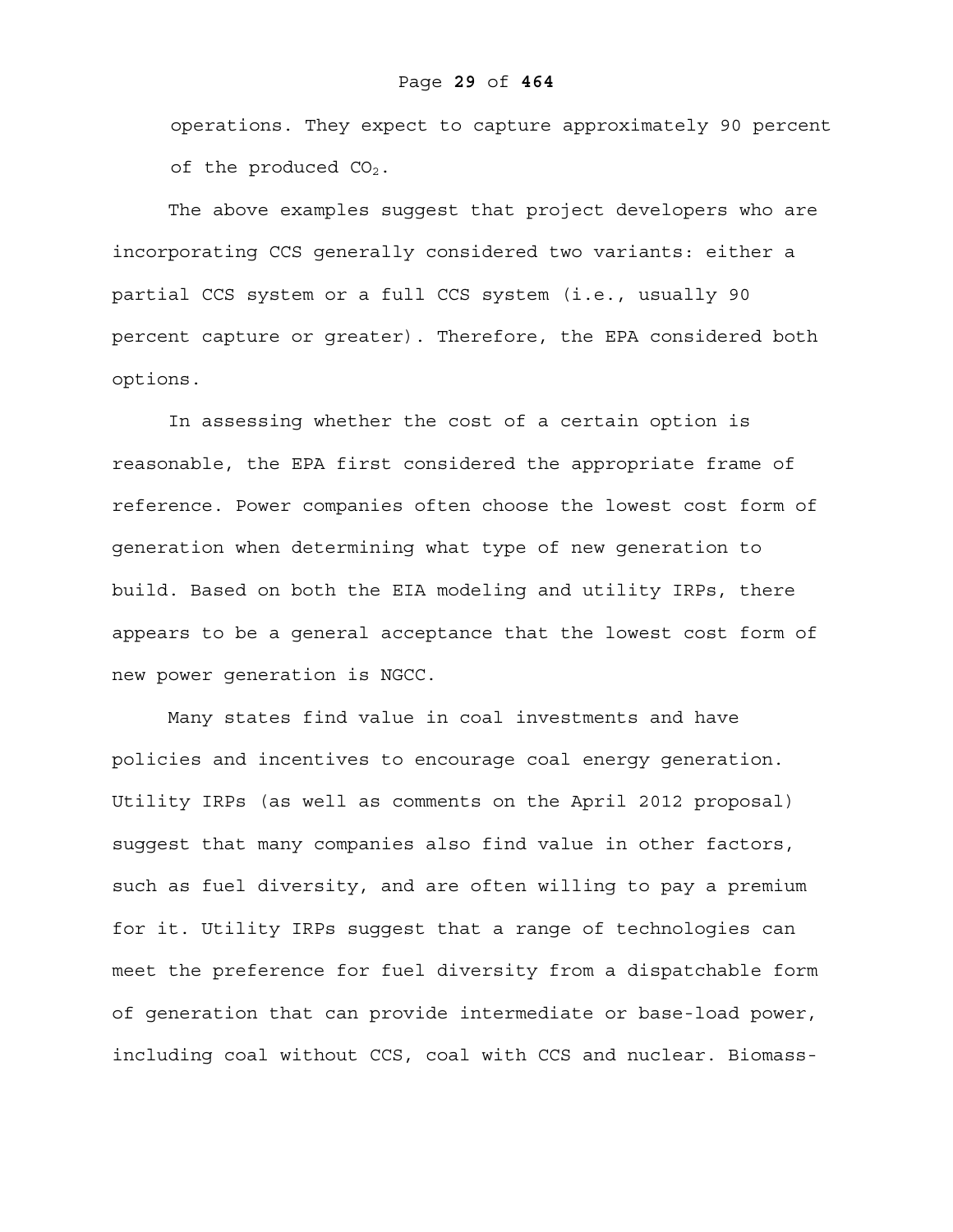fired power generation<sup>8</sup> and geothermal power generation are other technologies that are dispatchable and that could potentially meet this objective. These technologies all cost significantly more than natural gas-fired generation, which ranges from a levelized cost of electricity (LCOE)<sup>9</sup> of \$59/MWh to \$86/MWh, depending upon assumptions about natural gas prices. In assessing whether the cost of coal with CCS would have an unreasonable impact on the cost of power generation, the EPA believes it is appropriate to compare coal with CCS to this range of non-natural gas-fired electricity generation options. Based on data from the EIA and the DOE National Energy and Technology Laboratory (NETL), the EPA believes that the levelized cost of technologies other than coal with CCS and NGCC range from \$80/MWh to \$130/MWh. These include nuclear, from \$103/MWh to \$114/MWh; biomass, from \$97/MWh to \$130/MWh; and geothermal, from \$80/MWh to \$99/MWh.

The EPA believes the cost of "full capture" CCS without EOR is outside the range of costs that companies are considering for comparable generation and therefore should not be considered

 $^{\text{\tiny{8}}}$  The proposed CO<sub>2</sub> emission standards would only apply to new fossil fuel-fired EGUs. New EGUs that primarily fire biomass would not be subject to these proposed standards.

<sup>9</sup> The levelized cost of electricity is an economic assessment of the cost of electricity from a new generating unit or plant, including all the costs over its lifetime: initial investment, operations and maintenance, cost of fuel, and cost of capital. The LCOE value presented here are in \$2007.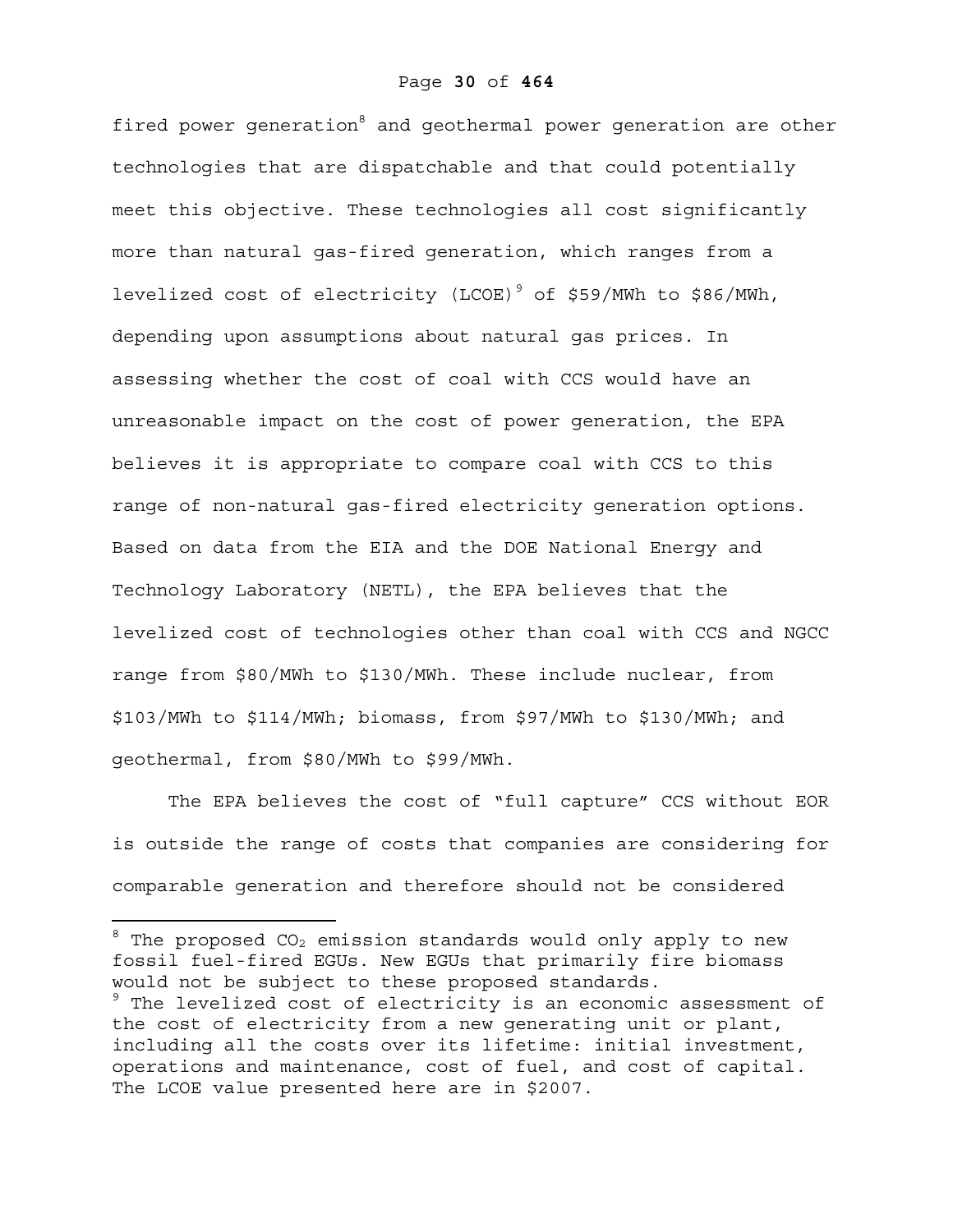BSER for CO<sub>2</sub> emissions for coal-fired power plants. The EPA projects the LCOE of generation technologies with full capture CCS to be in the range of \$136/MWh to \$147/MWh (without EOR benefits).<sup>10</sup> Because these "full capture" CCS costs without EOR are significantly above the price range of potential alternative generation options, the EPA believes that full capture CCS does not meet the cost criterion of BSER.

Finally, the EPA considered whether implementation of "partial capture" CCS should be proposed to be BSER for new fossil fuel-fired utility boilers and IGCC units.

Partial capture CCS has been implemented successfully in a number of facilities over many years. The Great Plains Synfuels Facility<sup>11</sup> is a coal gasification facility that has captured at least 50 percent of its produced  $CO<sub>2</sub>$  for use in EOR operations since 2000. Projects such as AEP Mountaineer have successfully

 $10$  The cost assumptions and technology configurations for these cost estimates are provided in the DOE/NETL "Cost and Performance Baseline" reports. For these cost estimates, we used costs for new SCPC and IGCC units utilizing bituminous coal from the reports "Cost and Performance Baseline for Fossil Energy Plants Volume 1: Bituminous Coal and Natural Gas to Electricity", Revision 2, Report DOE/NETL-2010/1397 (November 2010) and "Cost and Performance of PC and IGCC Plants for a Range of Carbon Dioxide Capture", DOE/NETL-2011/1498, May 27, 2011. Additional cost and performance information can be found in additional volumes that are available at http://www.netl.doe.gov/energy-analyses/baseline\_studies.html.<br><sup>11</sup> While this facility is not an EGU, it has significant similarities to a coal gasification combined cycle EGU, and the implementation of the partial CCS technology would be similar enough for comparison.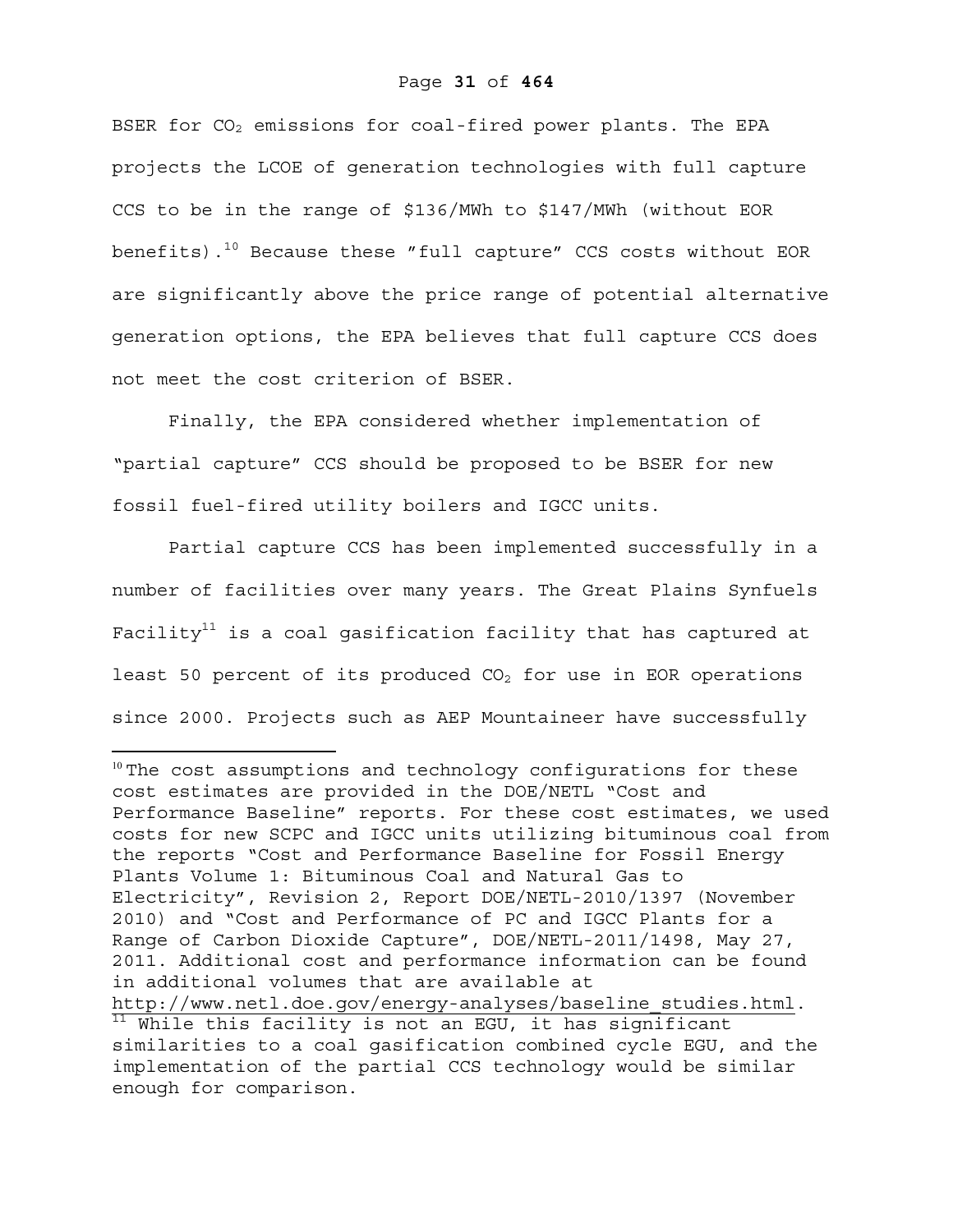demonstrated the performance of partial capture CCS on a significant portion of their exhaust stream. The Southern Company Kemper County Energy Facility will use partial CCS to capture approximately 65 percent of the produced  $CO<sub>2</sub>$  for use in nearby EOR operations. The facility is now more than 75 percent complete and is expecting to begin operation in 2014. The Global CCS Institute maintains a database of international CCS projects in various stages of development. $^{12}$ 

The EPA analysis shows that the costs of partial CCS are comparable to costs of other non-NGCC generation. The EPA projects LCOE generation ranging from \$92/MWh to \$110/MWh, depending upon assumptions about technology choices and the amount, if any, of revenue from sale of  $CO<sub>2</sub>$  for EOR. This range compares to levelized costs in a range of \$80/MWh to \$130/MWh for various forms of other non-natural gas-fired electricity generation. When considered against the range of costs that would be incurred by projects deploying non-natural gas-fired electricity generation, the implementation costs of partial CCS are reasonable.

The projects in development for new coal-fired generation are few in number, and most would already meet an emission limit

The Global CCS Institute,

http://www.globalccsinstitute.com/projects/browse.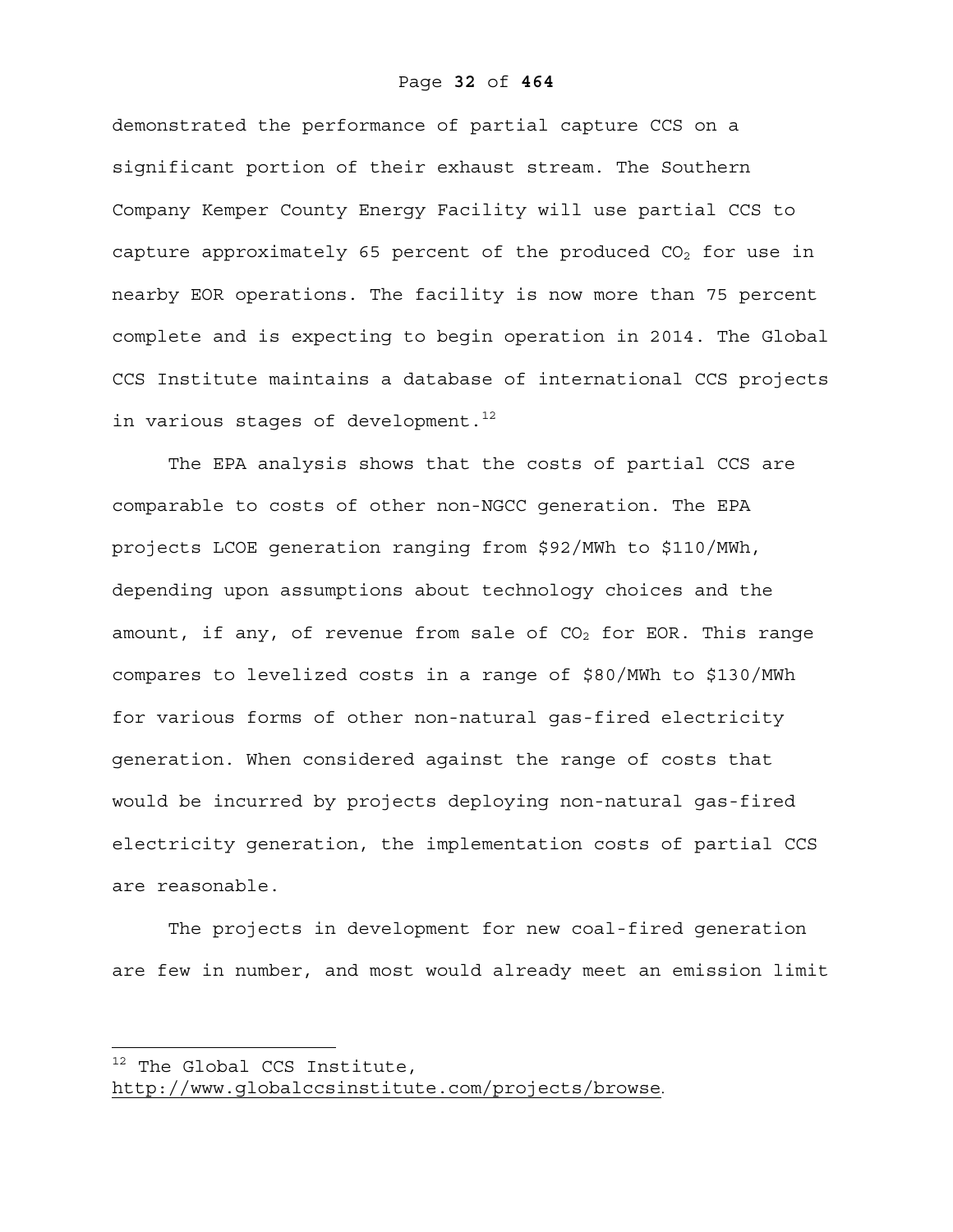based on implementation of  $CCS$ .<sup>13</sup> As a result, a standard based on partial CCS would not have a significant impact on nationwide energy prices. Moreover, the fact that IGCC developers could meet the requirements of the standard through the use of a conventional turbine (i.e., a syngas turbine, rather than a more advanced hydrogen turbine) reinforces both the technical feasibility and cost basis of today's proposal to determine that CCS with partial capture is the BSER.

Partial CCS designed to meet an emission standard of 1,100 1b  $CO<sub>2</sub>/MWh$  would also achieve significant emission reductions, emitting on the order of 30 to 50 percent less  $CO<sub>2</sub>$  than a coalfired unit without CCS. Finally, a standard based on partial CCS clearly promotes implementation and further development of CCS technologies, and does so as much as, and perhaps even more than, a standard based on a full capture CCS requirement would.

After conducting a BSER analysis of the three options described above, the EPA proposes that new fossil fuel-fired utility boilers and IGCC units implementing partial CCS best meets the requirements for BSER. It ensures that any new fossil fuel-fired utility boiler or IGCC unit will achieve meaningful emission reductions in  $CO<sub>2</sub>$ , and it will also encourage greater

 $^\text{13}$  For example, the Hydrogen Energy California facility plans to capture approximately 90 percent of the  $CO<sub>2</sub>$  in the emission stream.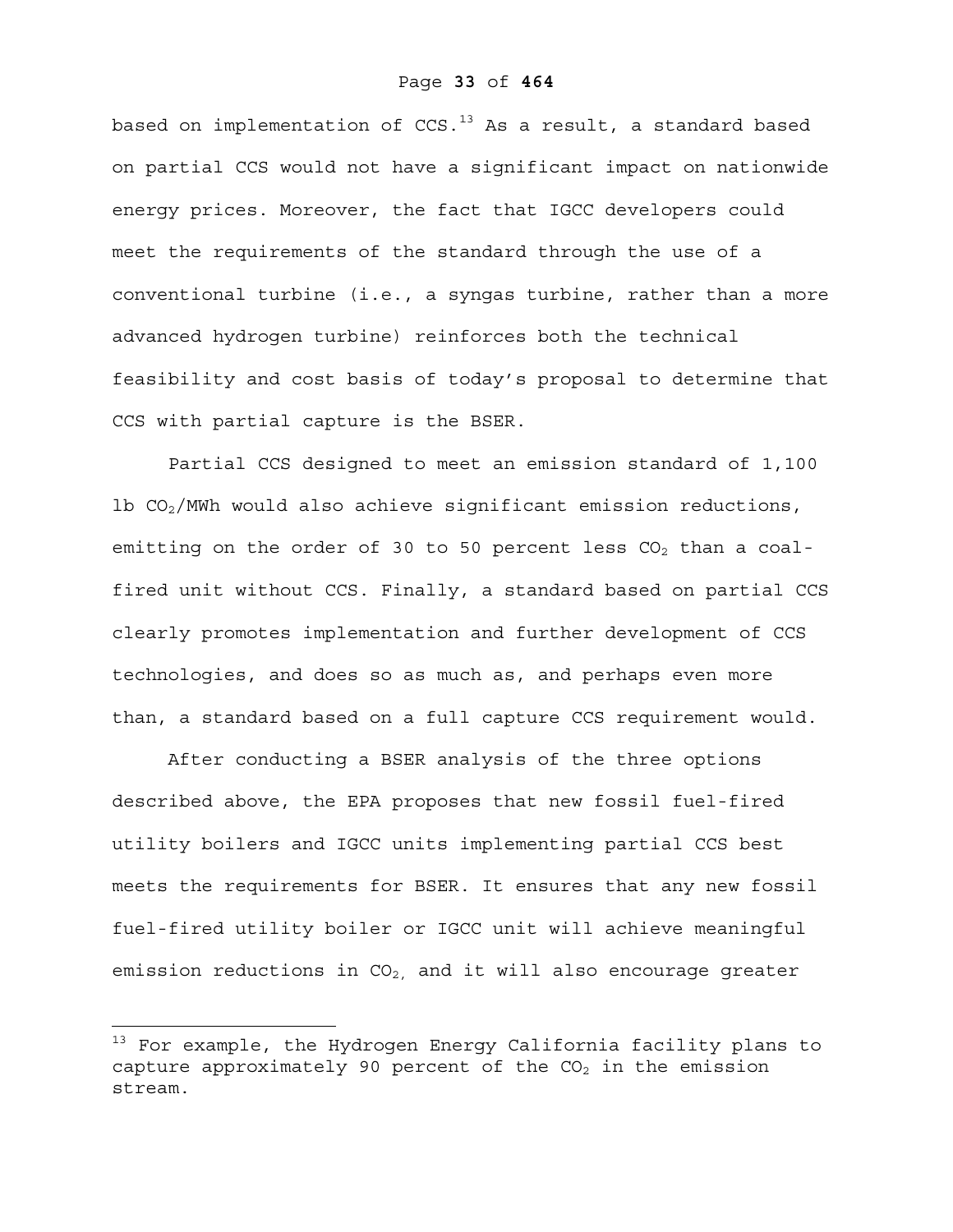## Page **34** of **464**

use, development, and refinement of CCS technologies. CCS technology has been adequately demonstrated, and its implementation costs are reasonable. Therefore, the EPA is basing the standards for new fossil fuel-fired utility boilers and IGCC units on partial CCS technology operating to a level of  $1,100$  lb  $CO<sub>2</sub>/MWh$ .

<HD3>6**.** What is BSER for natural gas-fired stationary combustion turbines?

We considered two alternatives in evaluating the BSER for new fossil fuel-fired stationary combustion turbines: (1) modern, efficient NGCC units and (2) modern, efficient NGCC units with CCS.

NGCC units are the most common type of new fossil fuelfired units being planned and built today. The technology is in wide use. Nearly all new fossil fuel-fired EGUs being constructed today are using this advanced, efficient system for generating intermediate and base load power. Importantly, NGCC is an inherently lower  $CO_2$ -emitting technology. Almost every natural gas-fired stationary combined cycle unit built in the U.S. in the last five years emits approximately 50 percent less  $CO<sub>2</sub>$  per MWh than a typical new coal-fired plant of the same size. The design is technically feasible, and evidence shows that NGCC units are currently the lowest-cost, most efficient option for new fossil fuel-fired power generation.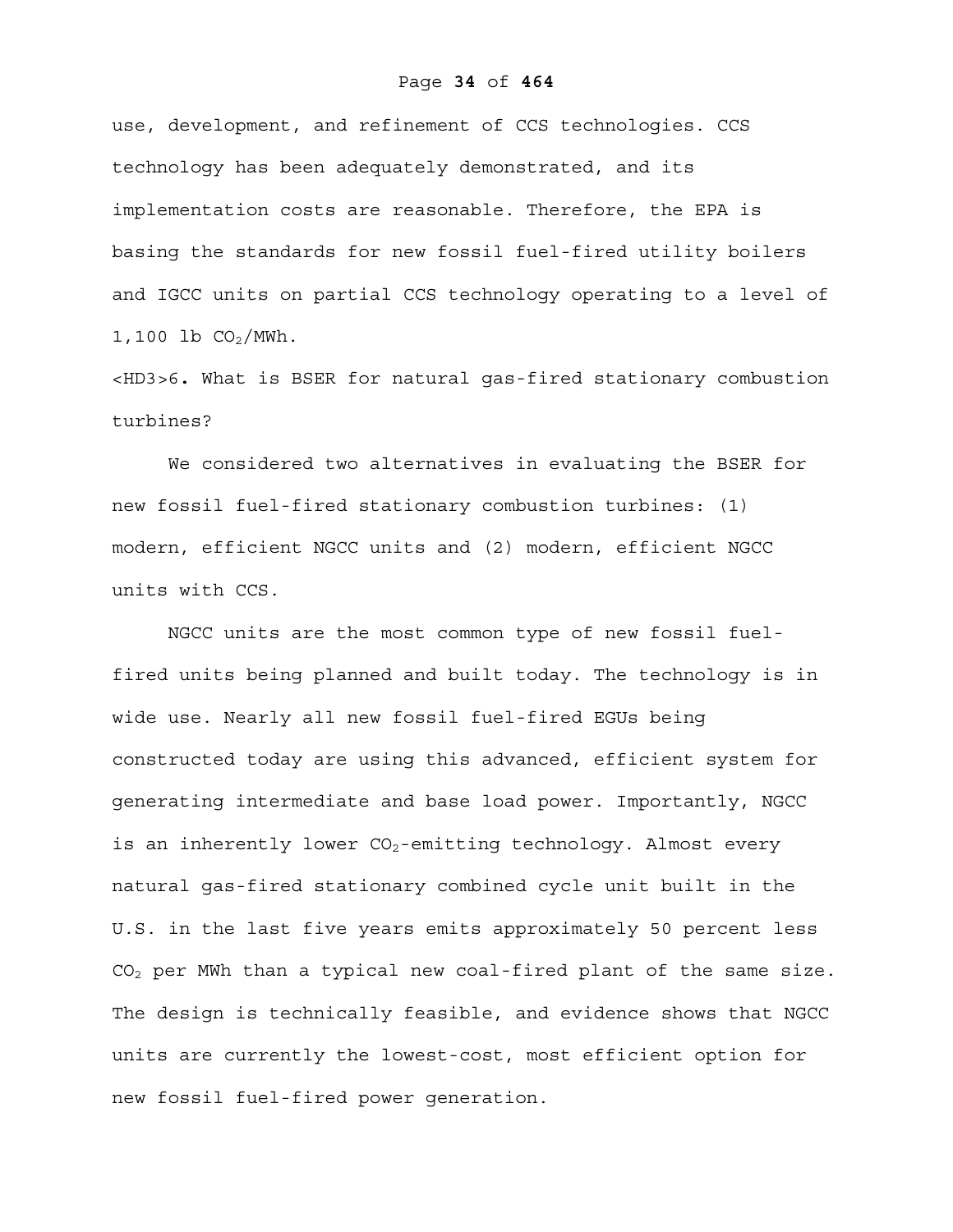By contrast, NGCC with CCS is not a configuration that is being built today. The EPA considered whether NGCC with CCS could be identified as the BSER adequately demonstrated for new stationary combustion turbines, and we decided that it could not. At this time, CCS has not been implemented for NGCC units, and we believe there is insufficient information to make a determination regarding the technical feasibility of implementing CCS at these types of units. The EPA is aware of only one NGCC unit that has implemented CCS on a portion of its exhaust stream. This contrasts with coal units where, in addition to demonstration projects, there are several full-scale projects under construction and a coal gasification plant which has been demonstrating much of the technology needed for an IGCC to capture  $CO<sub>2</sub>$  for more than ten years. The EPA is not aware of any demonstrations of NGCC units implementing CCS technology that would justify setting a national standard. Further, the EPA does not have sufficient information on the prospects of transferring the coal-based experience with CCS to NGCC units. In fact, CCS technology has primarily been applied to gas streams that have a relatively high to very high concentration of  $CO<sub>2</sub>$  (such as that from a coal combustion or coal gasification unit). The concentration of  $CO<sub>2</sub>$  in the flue gas stream of a coal combustion unit is normally about four times higher than the concentration of  $CO<sub>2</sub>$  in a natural gas-fired unit. Natural gas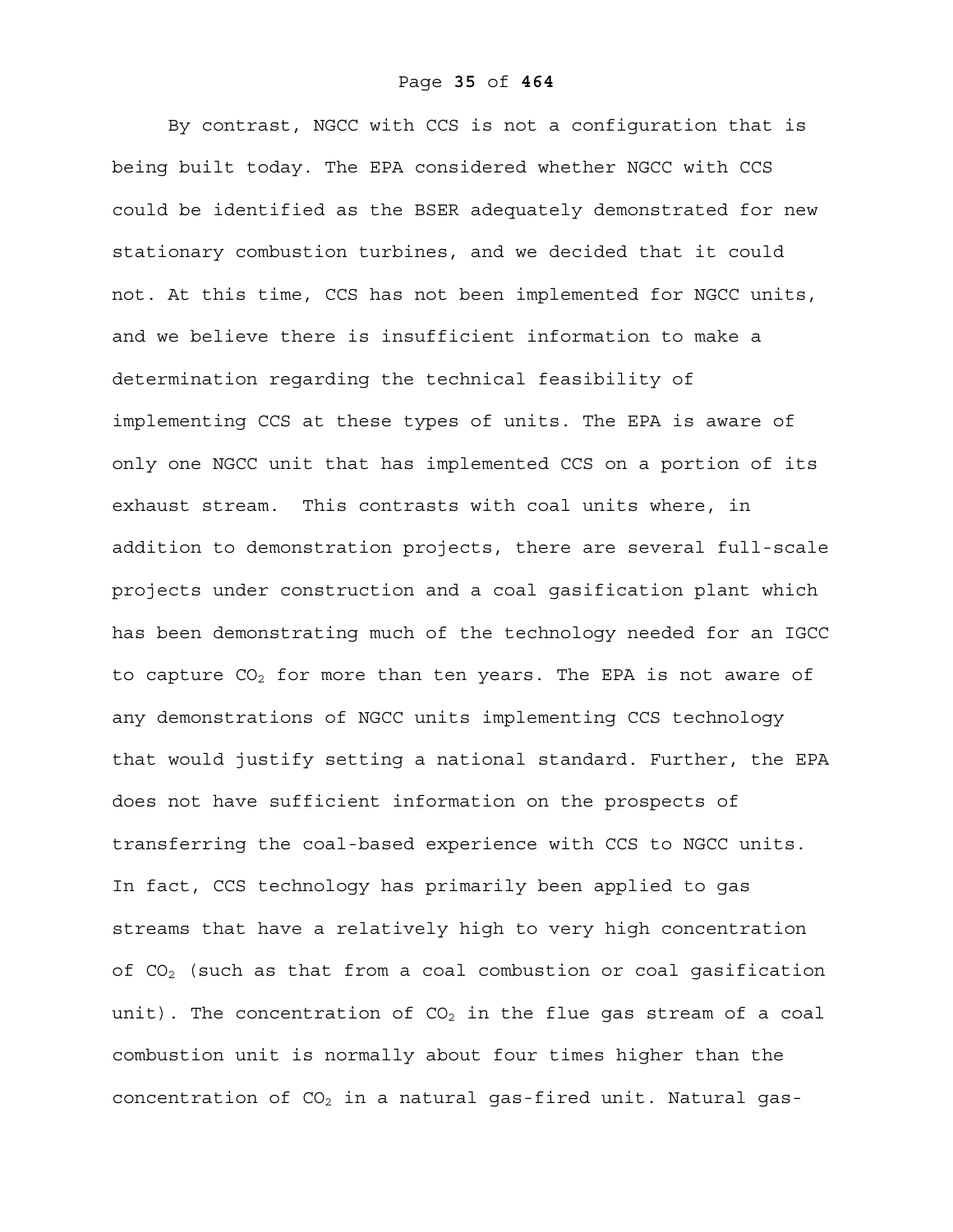fired stationary combustion turbines also operate differently from coal-fired boilers and IGCC units of similar size. The NGCC units are more easily cycled (i.e., ramped up and down as power demands increase and decrease). Adding CCS to a NGCC may limit the operating flexibility in particular during the frequent start-ups/shut-downs and the rapid load change requirements. $14$ This cyclical operation, combined with the already low concentration of  $CO<sub>2</sub>$  in the flue gas stream, means that we cannot assume that the technology can be easily transferred to NGCC without larger scale demonstration projects on units operating more like a typical NGCC. This would be true for both partial and full capture.

After considering both technology options, the EPA is proposing to find modern, efficient NGCC technology to be the BSER for stationary combustion turbines, and we are basing the proposed standards on the performance of recently constructed NGCC units. The EPA is proposing that larger units be required to meet a standard of 1,000 lb  $CO<sub>2</sub>/MWh$  and that smaller units (typically slightly less efficient, as noted in comments on the original proposal) be required to meet a standard of 1,100 lb  $CO<sub>2</sub>/MWh$ .

<HD3>7. How is EPA proposing to codify the requirements?

<sup>&</sup>lt;sup>14</sup> "Operating Flexibility of Power Plants with CCS", International Energy Agency (IEAGHG) report 2012/6, June 2012.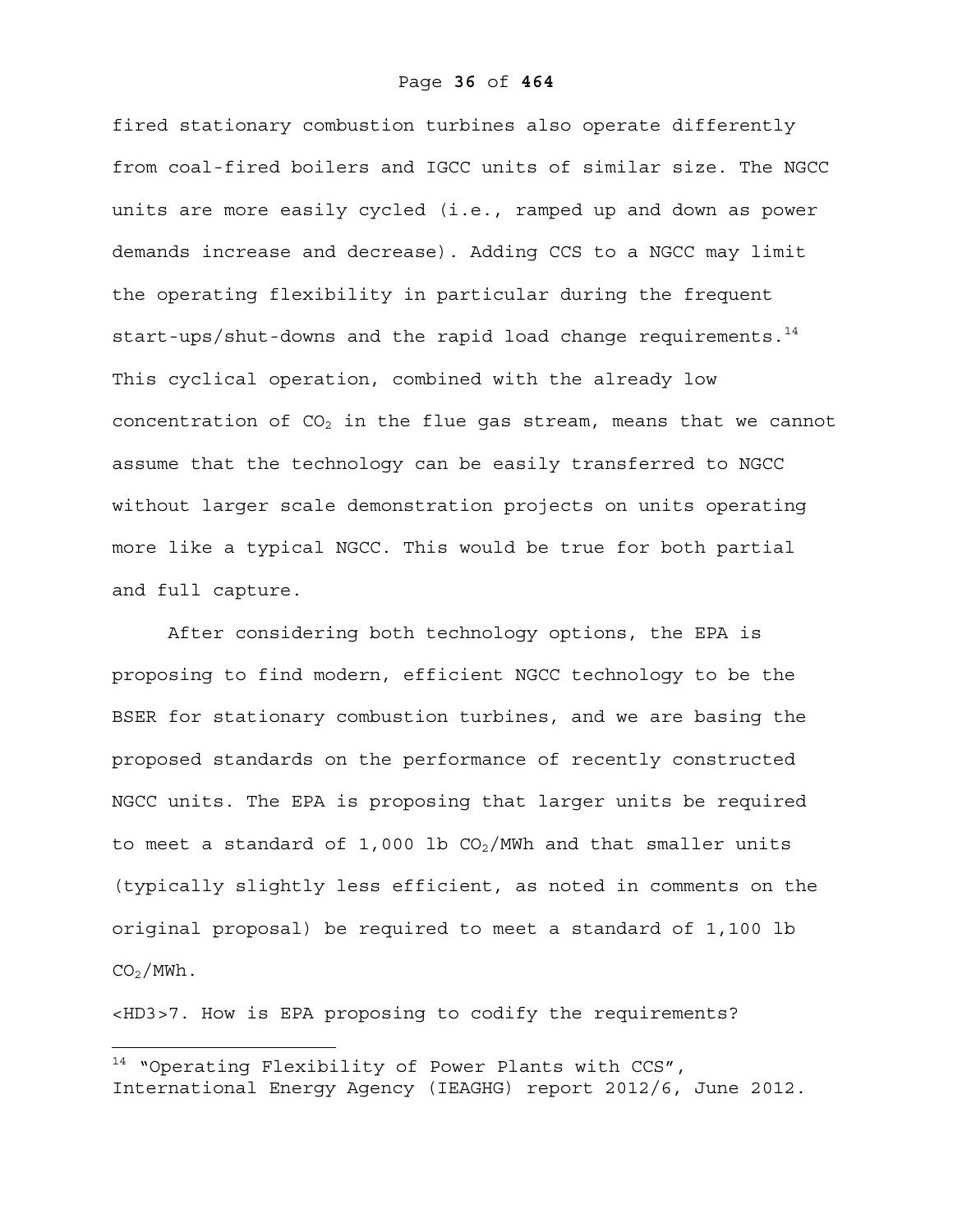The EPA is considering two options for codifying the requirements. Under the first option EPA is proposing to codify the standards of performance for the respective sources within existing 40 CFR part 60 subparts. Applicable GHG standards for electric utility steam generating units would be included in subpart Da and applicable GHG standards for stationary combustion turbines would be included in subpart KKKK. In the second option, the EPA is co-proposing to create a new subpart TTTT (as in the original proposal for this rulemaking) and to include all GHG standards of performance for covered sources in that newly created subpart. Unlike the original proposal, the subpart would contain two different categories, one for utility boilers and IGCC units and one for natural gas-fired stationary combustion turbines.

<HD3>8. What is the organization and approach for the proposal?

 This action presents the EPA's proposed approach for setting standards of performance for new affected fossil fuelfired electric utility steam generating units (utility boilers) and stationary combustion turbines. The rationale for regulating GHG emissions from the utility power sector, including related regulatory and litigation background and relationship to other rulemakings, is presented below in Section II. The specific proposed requirements for new sources are described in detail in Section III. The rationale for reliance on a rational basis to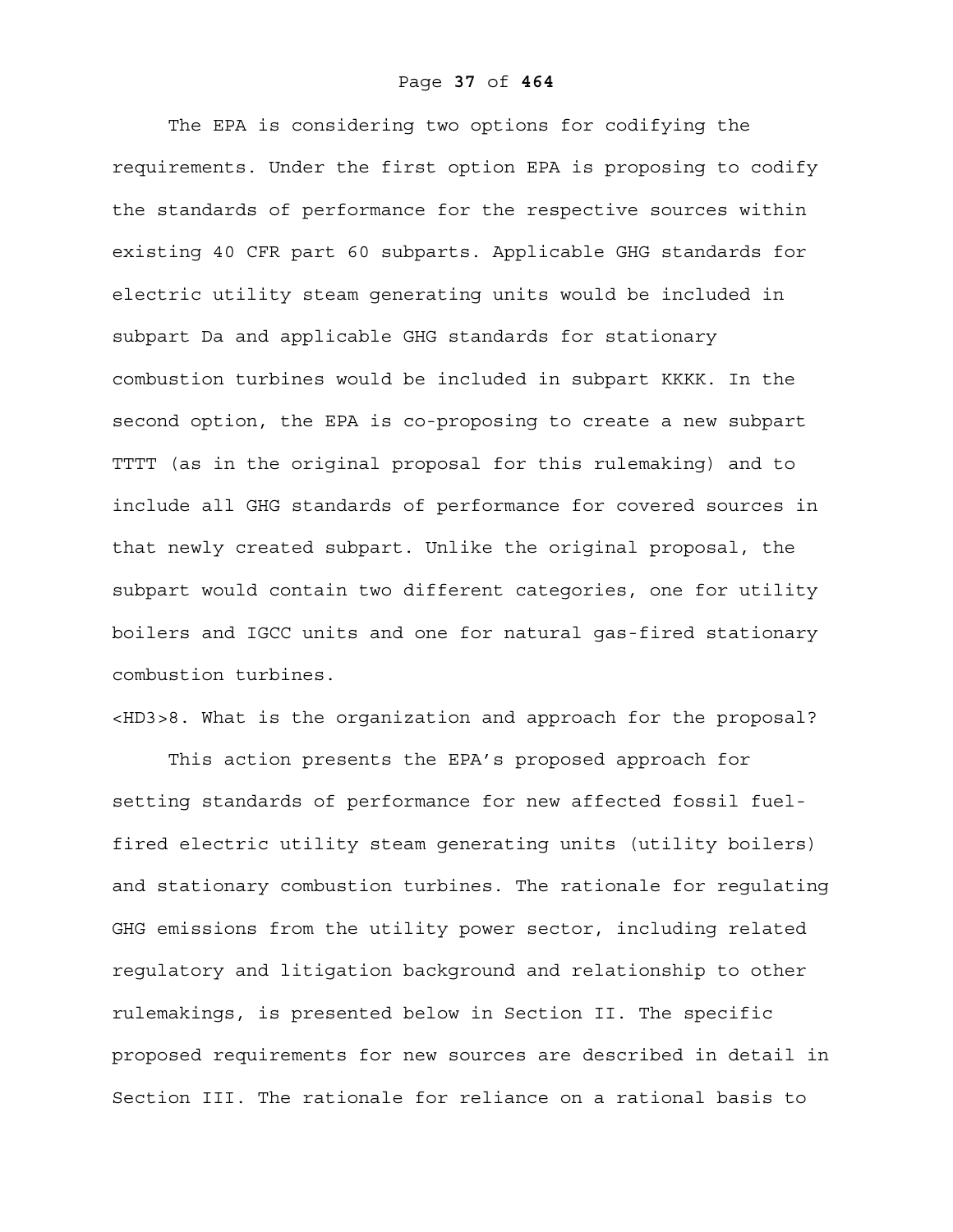regulate GHG emissions from fossil fuel-fired EGUs is presented in Section IV, followed by the rationale for applicability requirements in Section V. The legal requirements for establishing emission standards are discussed in detail in Section VI. Sections VII and VIII describe the rationale for each of the proposed emission standards, including an explanation of the determination of BSER for new fossil fuelfired utility boilers and IGCC units and for natural gas-fired stationary combustion turbines, respectively. Implications for Prevention of Significant Deterioration (PSD) and title V programs are described in Section IX, and impacts of the proposed action are described in Section X. In Section XI, the agency specifically requests comments on the proposal. A discussion of statutory and executive order reviews is provided in Section XII, and the statutory authority for this action is provided in Section XIII. Also published today in the Federal Register is the document withdrawing the original April 13, 2012 proposal.

Today's proposal outlines an approach for setting standards of performance for emissions of carbon dioxide for new affected fossil fuel-fired electric utility steam generating units (utility boilers) and stationary combustion turbines.

## <HD2>C. Does this action apply to me?

The entities potentially affected by the proposed standards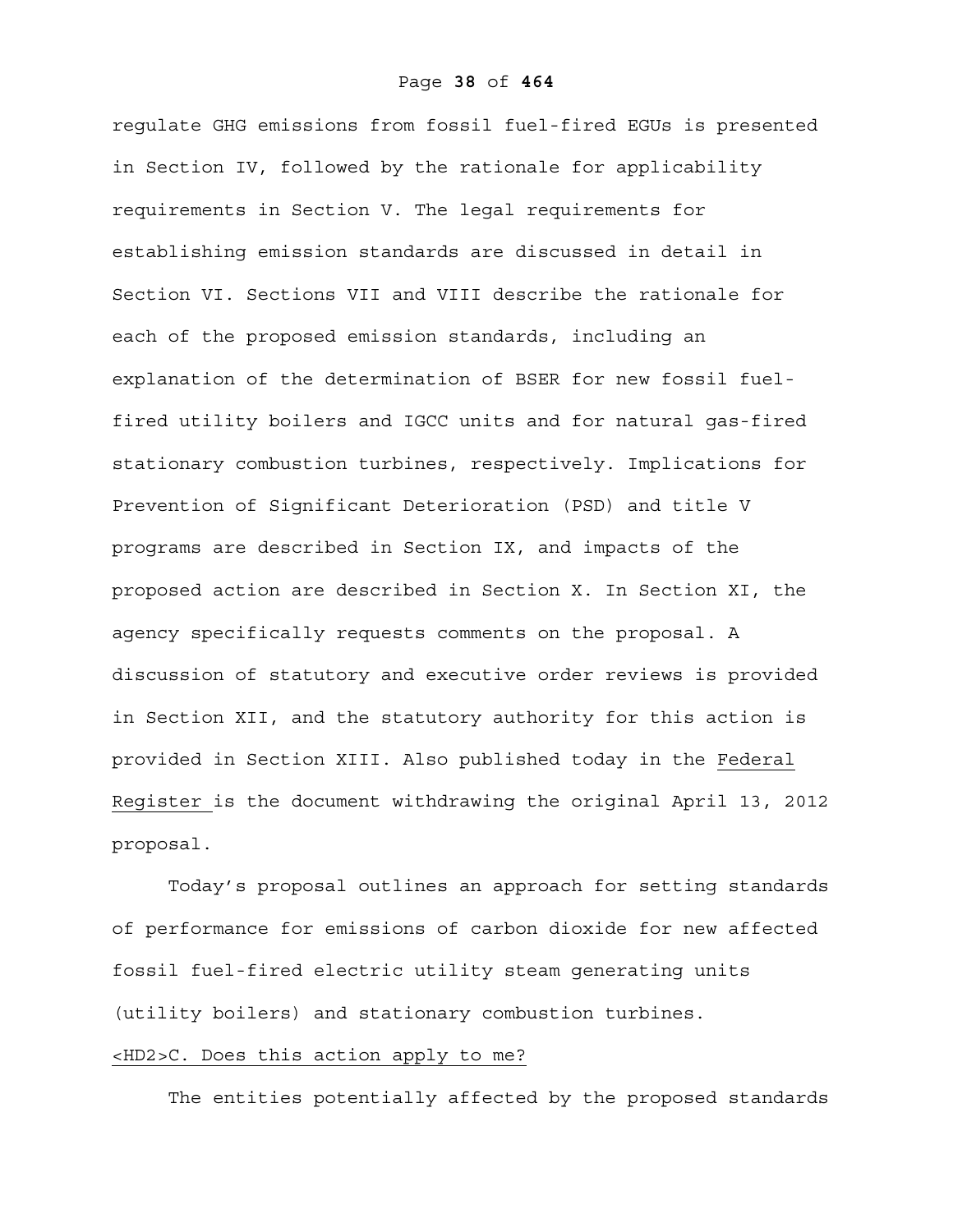are shown in Table 1 below.

| Category                  | <b>NAICS</b><br>Code | Examples of Potentially Affected<br>Entities                                    |
|---------------------------|----------------------|---------------------------------------------------------------------------------|
| Industry                  | 221112               | Fossil fuel electric power generating<br>units.                                 |
| Federal<br>Government     | $221112^b$           | Fossil fuel electric power generating<br>units owned by the federal government. |
| State/Local<br>Government | $221112^b$           | Fossil fuel electric power generating<br>units owned by municipalities.         |
| Tribal<br>Government      | 921150               | Fossil fuel electric power generating<br>units in Indian Country.               |

Table 1. Potentially Affected Entities<sup>a</sup>

<sup>a</sup> Includes NAICS categories for source categories that own and operate electric power generating units (including boilers and stationary combined cycle combustion turbines). b Federal, state, or local government-owned and operated establishments are classified according to the activity in which they are engaged.

This table is not intended to be exhaustive, but rather to provide a guide for readers regarding entities likely to be affected by this proposed action. To determine whether your facility, company, business, organization, etc., would be regulated by this proposed action, you should examine the applicability criteria in 40 CFR 60.1. If you have any questions regarding the applicability of this action to a particular entity, consult either the air permitting authority for the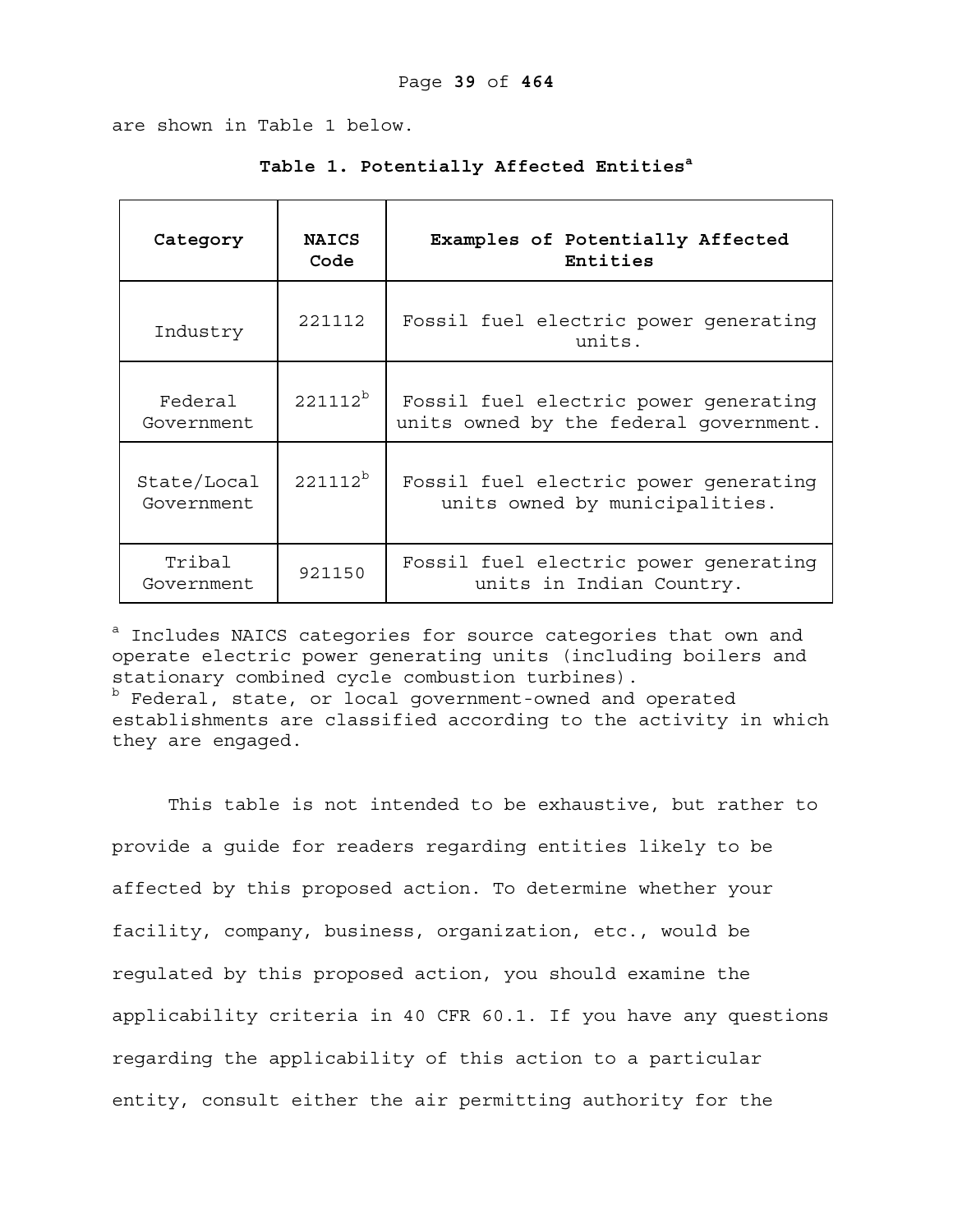entity or your EPA regional representative as listed in 40 CFR 60.4 or 40 CFR 63.13 (General Provisions).

### **<HD1>II. Background**

1

In this section we discuss climate change impacts from GHG emissions, both on public health and public welfare, and the science behind the agency's conclusions. We present information about GHG emissions from fossil-fuel fired EGUs, and we describe the utility power sector and its changing structure. We then provide the statutory, regulatory, and litigation background for this proposed rule. We close this section by discussing how this proposed rule coordinates with other rulemakings and describing actions to obtain stakeholder input on this topic and the original proposed rule.

## <HD2>A. Climate Change Impacts from GHG Emissions

In 2009, the EPA Administrator issued the document we refer to as the Endangerment Finding under CAA section 202(a)(1).<sup>15</sup> In the Endangerment Finding, which focused on public health and public welfare impacts within the United States, the Administrator found that elevated concentrations of GHGs in the atmosphere may reasonably be anticipated to endanger public health and welfare of current and future generations. We

<sup>&</sup>lt;sup>15</sup> "Endangerment and Cause or Contribute Findings for Greenhouse Gases Under Section 202(a) of the Clean Air Act," 74 FR 66496 (Dec. 15, 2009) ("Endangerment Finding").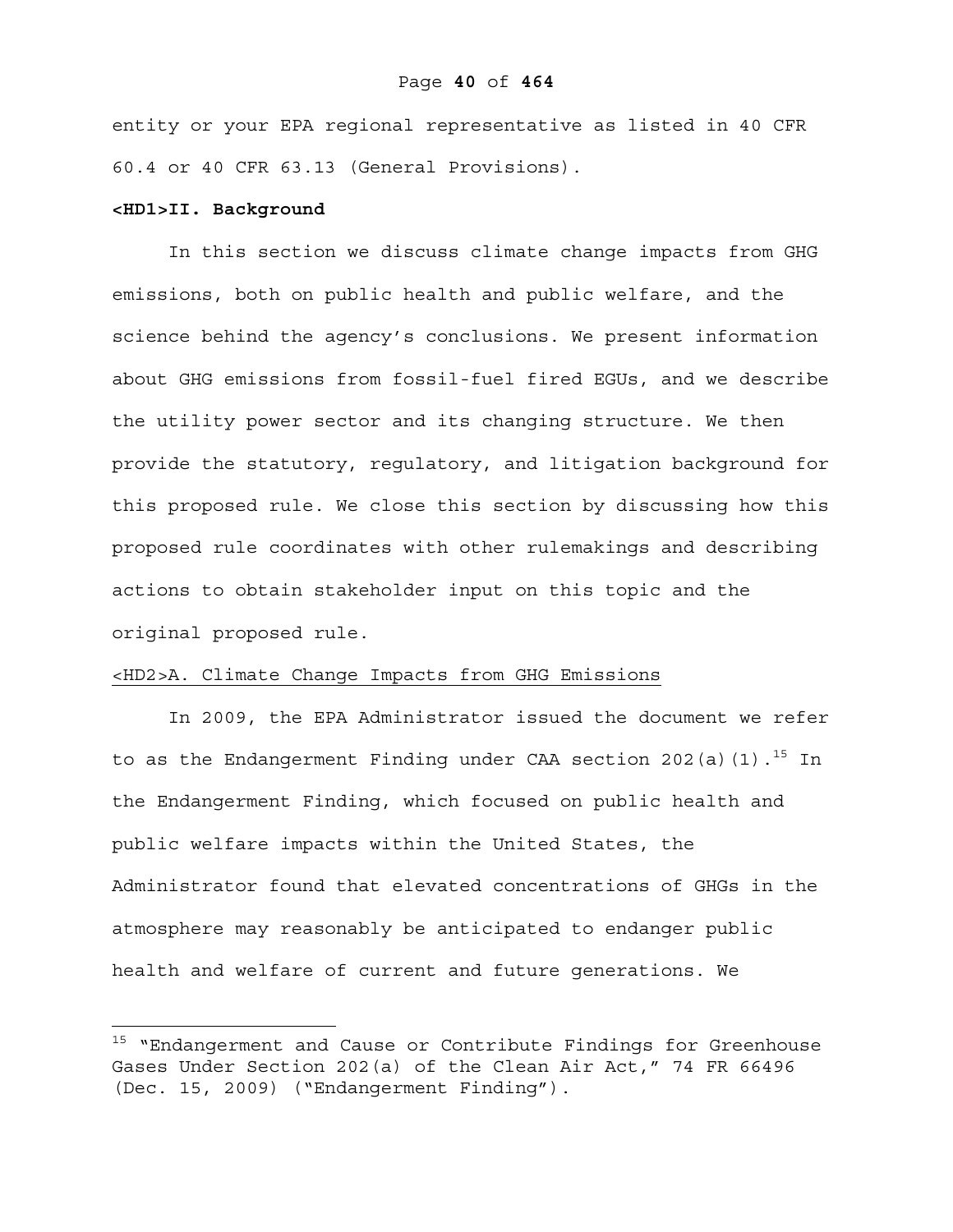summarize these adverse effects on public health and welfare briefly here and in more detail in the RIA.

<HD3>1. Public health impacts detailed in the 2009 Endangerment Finding

Anthropogenic emissions of GHGs and consequent climate change threaten public health in multiple aspects. By raising average temperatures, climate change increases the likelihood of heat waves, which are associated with increased deaths and illnesses. While climate change also leads to reductions in cold-related mortality, evidence indicates that the increases in heat mortality will be larger than the decreases in cold mortality. Climate change is expected to increase ozone pollution over broad areas of the country, including large population areas with already unhealthy surface ozone levels, and thereby increase morbidity and mortality. Other public health threats also stem from increases in intensity or frequency of extreme weather associated with climate change, such as increased hurricane intensity, increased frequency of intense storms and heavy precipitation. Increased coastal storms and storm surges due to rising sea levels are expected to cause increased drownings and other health impacts. Children, the elderly, and the poor are among the most vulnerable to these climate-related health effects.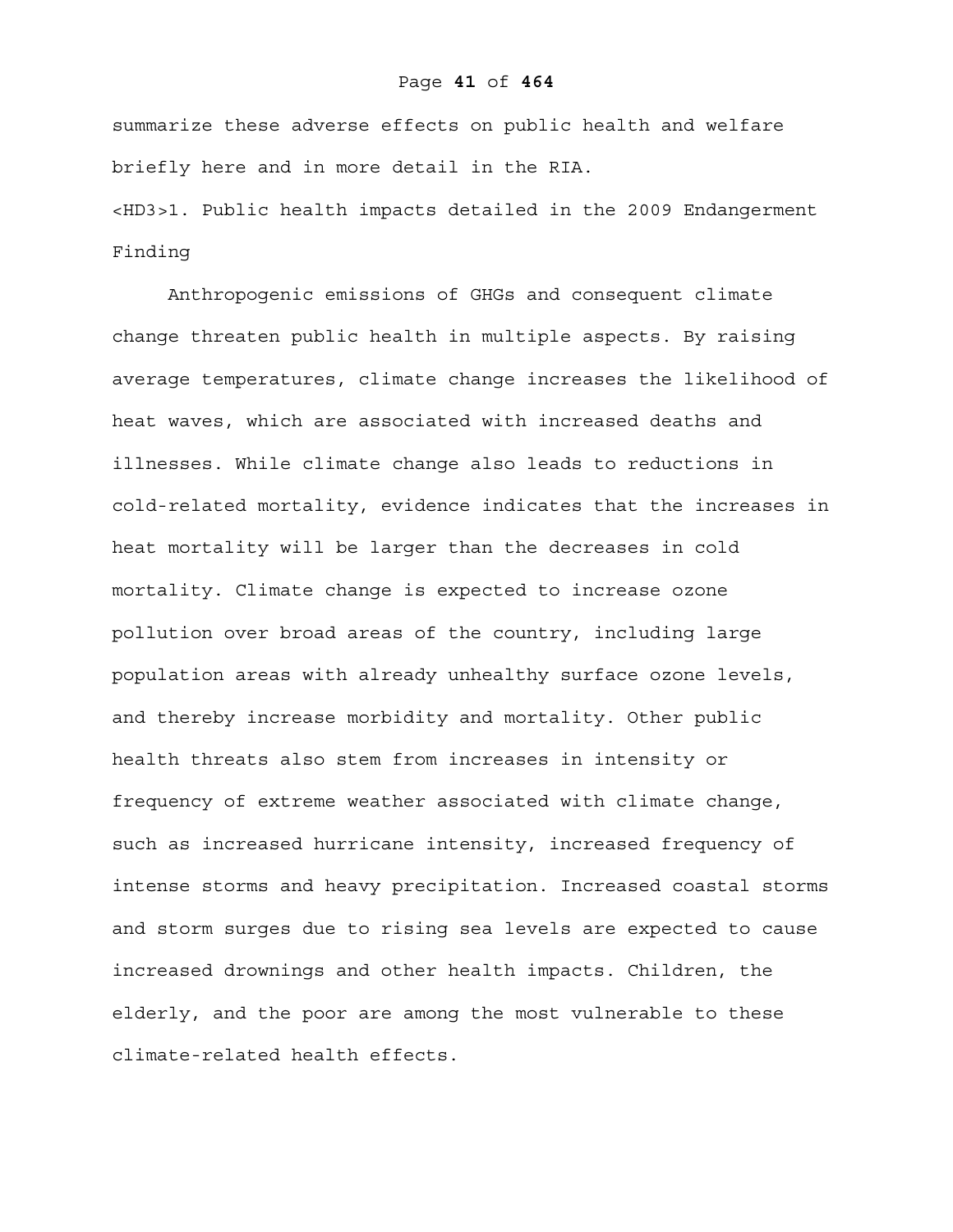<HD3>2. Public welfare impacts detailed in the 2009 Endangerment Finding

Anthropogenic emissions of GHGs and consequent climate change also threaten public welfare in multiple aspects. Climate changes are expected to place large areas of the country at serious risk of reduced water supplies, increased water pollution, and increased occurrence of extreme events such as floods and droughts. Coastal areas are expected to face increased risks from storm and flooding damage to property, as well as adverse impacts from rising sea level, such as land loss due to inundation, erosion, wetland submergence and habitat loss. Climate change is expected to result in an increase in peak electricity demand, and extreme weather from climate change threatens energy, transportation, and water resource infrastructure. Climate change may exacerbate ongoing environmental pressures in certain settlements, particularly in Alaskan indigenous communities. Climate change also is very likely to fundamentally rearrange U.S. ecosystems over the  $21^{st}$ century. Though some benefits may balance adverse effects on agriculture and forestry in the next few decades, the body of evidence points towards increasing risks of net adverse impacts on U.S. food production, agriculture and forest productivity as temperature continues to rise. These impacts are global and may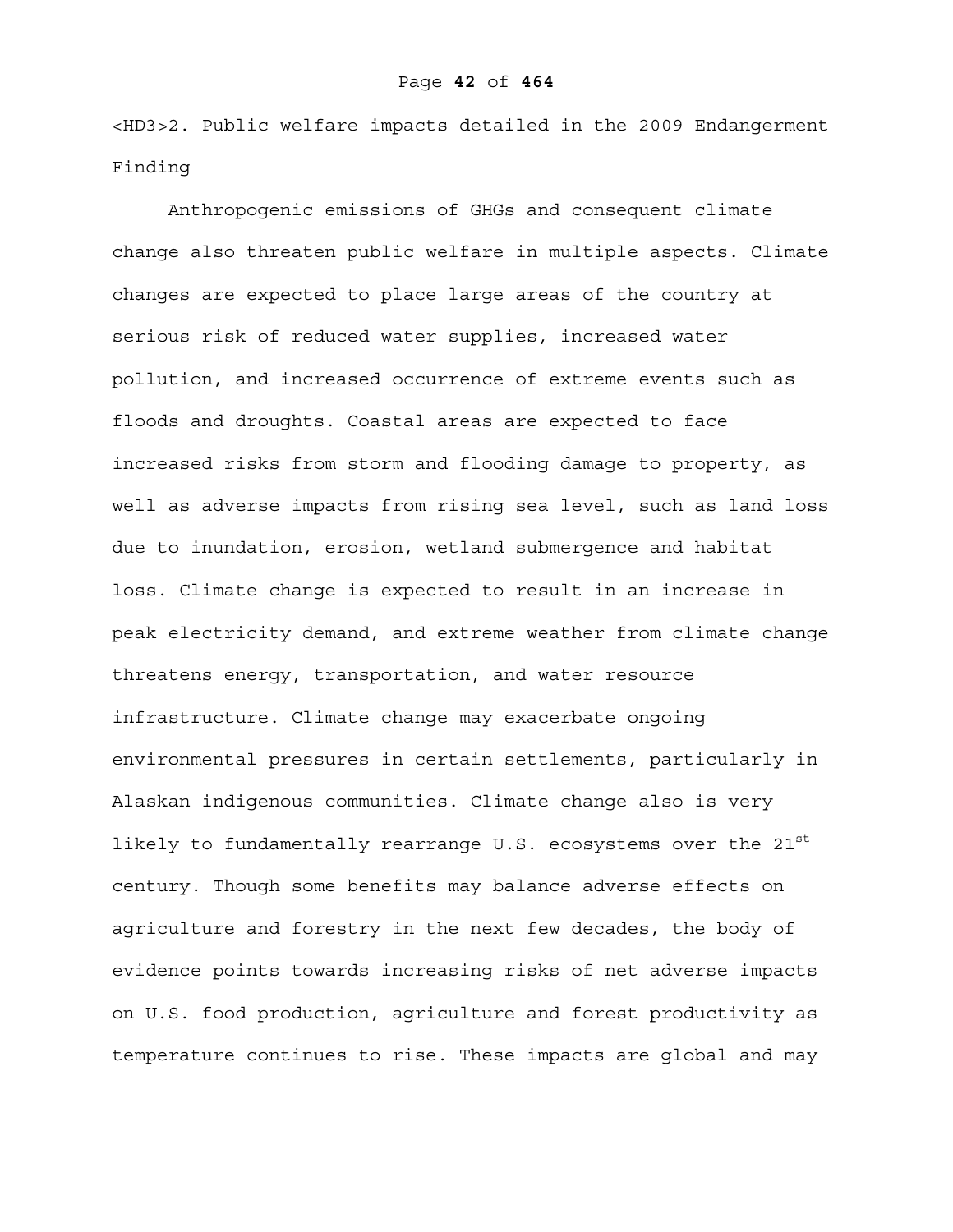### Page **43** of **464**

exacerbate problems outside the U.S. that raise humanitarian, trade, and national security issues for the U.S. <HD3>3. The science upon which the Agency relies

The EPA received comments in response to the April 2012 proposed NSPS rule (77 FR 22392) that addressed the scientific underpinnings of the EPA's 2009 Endangerment Finding and hence the proposed rule. The EPA carefully reviewed all of those comments. It is important to place these comments in the context of the history and associated voluminous record on this subject that has been compiled over the last few years, including: (1) the process by which the Administrator reached the Endangerment Finding in 2009; (2) the EPA's response in 2010 to ten administrative petitions for reconsideration of the Endangerment Finding (the Reconsideration Denial)<sup>16</sup>; and (3) the decision by the United States Court of Appeals for the District of Columbia Circuit (the D.C. Circuit or the Court) in 2012 to uphold the Endangerment Finding and the Reconsideration Denial.<sup>17,18</sup>

1

<sup>&</sup>lt;sup>16</sup> "EPA's Denial of the Petitions to Reconsider the Endangerment and Cause or Contribute Findings for Greenhouse Gases Under Section 202(a) of the Clean Air Act," 75 FR 49557 (Aug. 13, 2010) ("Reconsideration Denial").

<sup>&</sup>lt;sup>17</sup> Coalition for Responsible Regulation, Inc. v. Environmental Protection Agency (*CRR*), 684 F.3d at 102 (D.C. Cir.), reh'g en banc denied, 2012 U.S. App. LEXIS 25997, 26313 (D.C. Cir. 2012), petitions for cert. filed, No. 12-1253 (U.S. Apr. 2013). <sup>18</sup> We discuss litigation history involving this rulemaking in more detail later in this section.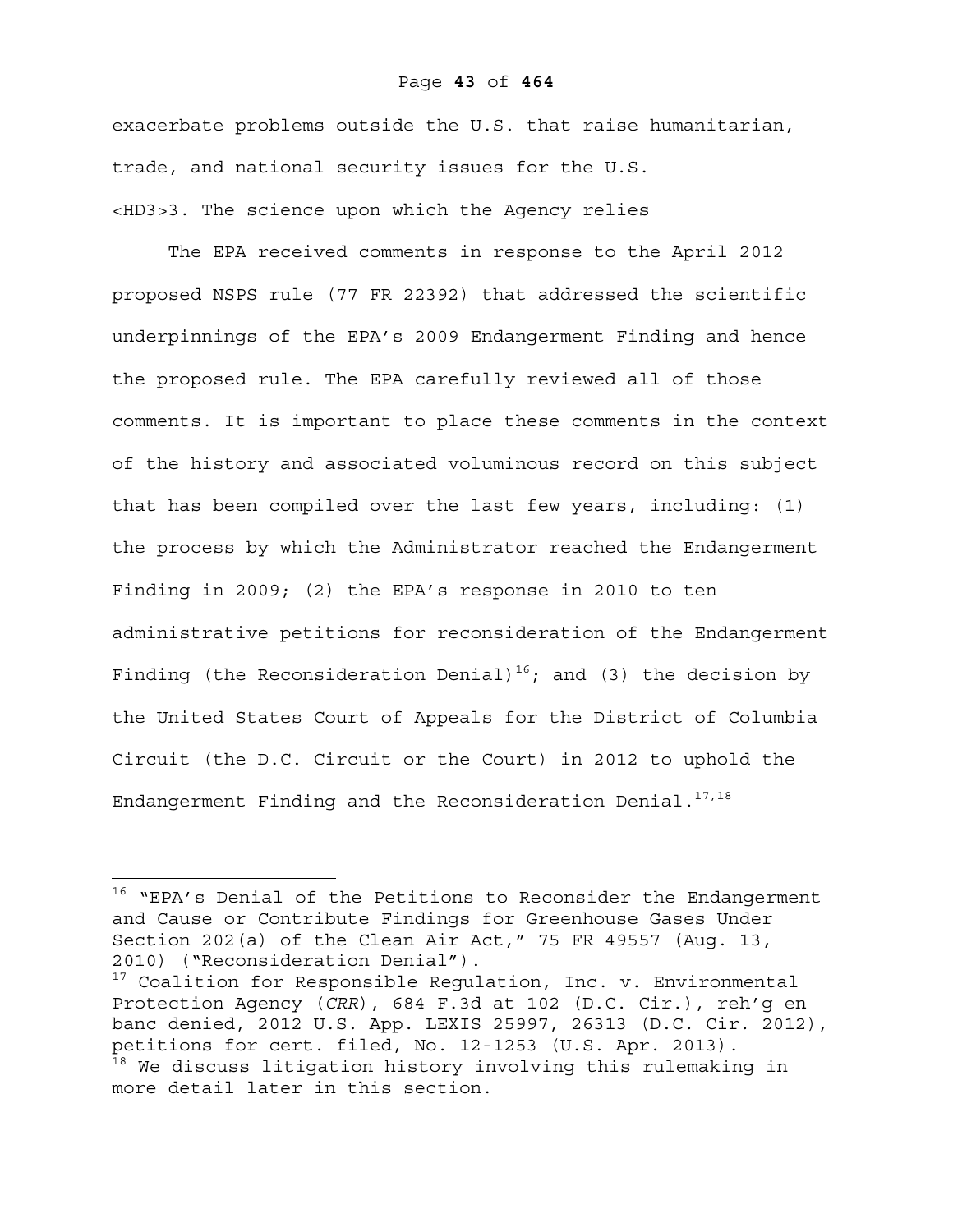As outlined in Section VIII.A. of the 2009 Endangerment Finding, the EPA's approach to providing the technical and scientific information to inform the Administrator's judgment regarding the question of whether GHGs endanger public health and welfare was to rely primarily upon the recent, major assessments by the U.S. Global Change Research Program (USGCRP), the Intergovernmental Panel on Climate Change (IPCC), and the National Research Council (NRC) of the National Academies. These assessments addressed the scientific issues that the EPA was required to examine, were comprehensive in their coverage of the GHG and climate change issues, and underwent rigorous and exacting peer review by the expert community, as well as rigorous levels of U.S. government review. The EPA received thousands of comments on the proposed Endangerment Finding and responded to them in depth in an 11-volume Response to Comments  $(RTC)$  document.<sup>19</sup> While the EPA gave careful consideration to all of the scientific and technical information received, the agency placed less weight on the much smaller number of individual studies that were not considered or reflected in the major assessments; often these studies were published after the

<sup>&</sup>lt;sup>19</sup> "Endangerment and Cause or Contribute Findings for Greenhouse Gases under Section 202(a) of the Clean Air Act: EPA's Response to Public Comments,"

http://www.epa.gov/climatechange/endangerment/#comments ("Response to Comments" or "RTC").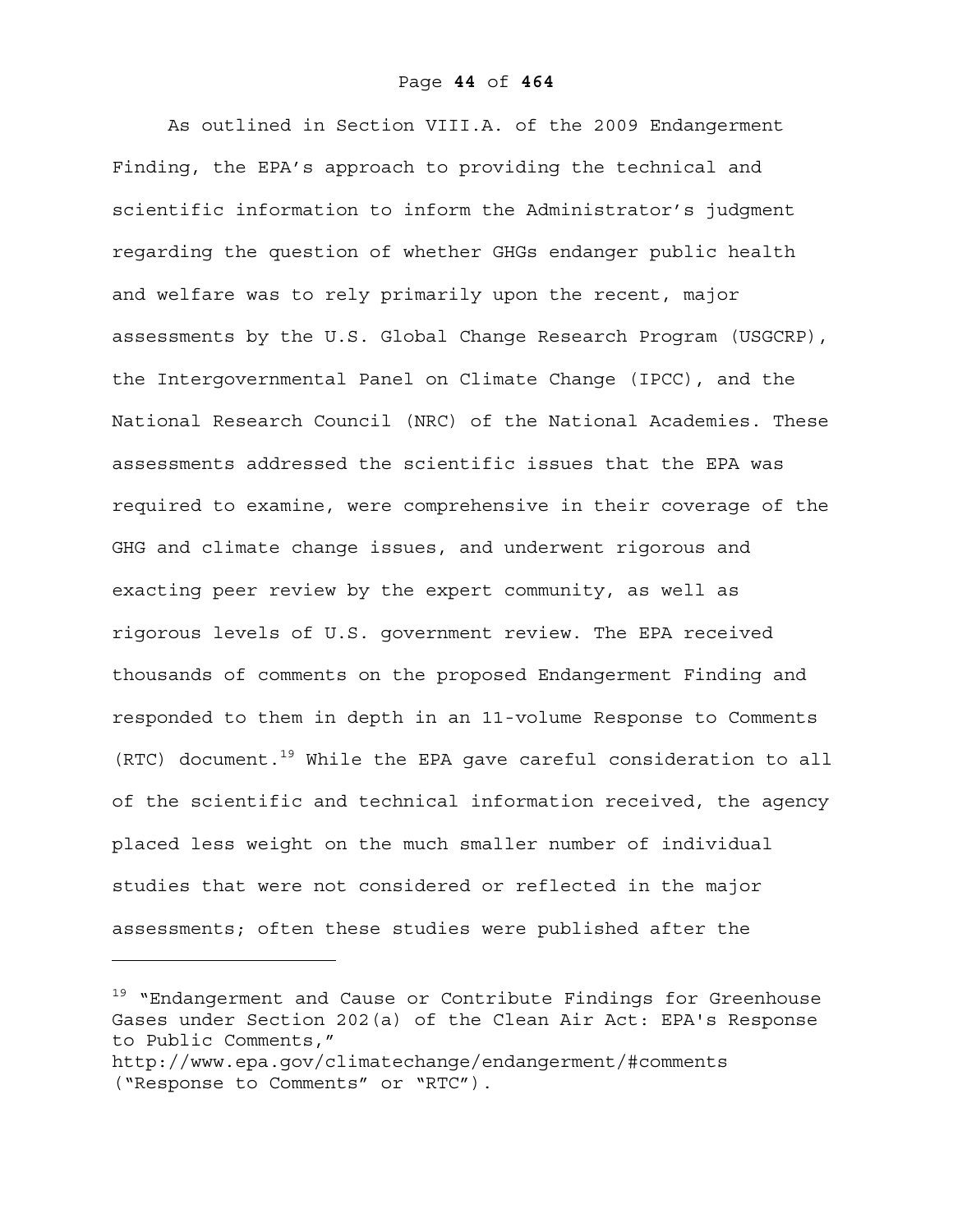submission deadline for those larger assessments. Primary reliance on the major scientific assessments provided the EPA greater assurance that it was basing its judgment on the best available, well-vetted science that reflected the consensus of the climate science community. The EPA reviewed individual studies not incorporated in the assessment literature largely to see if they would lead the EPA to change its interpretation of, or place less weight on, the major findings reflected in the assessment reports. From its review of individual studies submitted by commenters, the EPA concluded that these studies did not change the various conclusions and judgments the EPA drew from the more comprehensive assessment reports. The major findings of the USGCRP, IPCC, and NRC assessments supported the EPA's determination that GHGs threaten the public health and welfare of current and future generations. The EPA presented this scientific support at length in the Endangerment Finding, in its Technical Support Document (which summarized the findings of USGCRP, IPCC and NRC)<sup>20</sup> and in the RTC.

The EPA then reviewed ten administrative petitions for reconsideration of the Endangerment Finding in 2010. In the

 $^{20}$  "Technical Support Document for Endangerment and Cause or Contribute findings for Greenhouse Gases under Section 202(s) of the Clean Air Act (Dec. 7, 2009),

http://www.epa.gov/climatechange/Downloads/endangerment/Endanger ment TSD.pdf (TSD).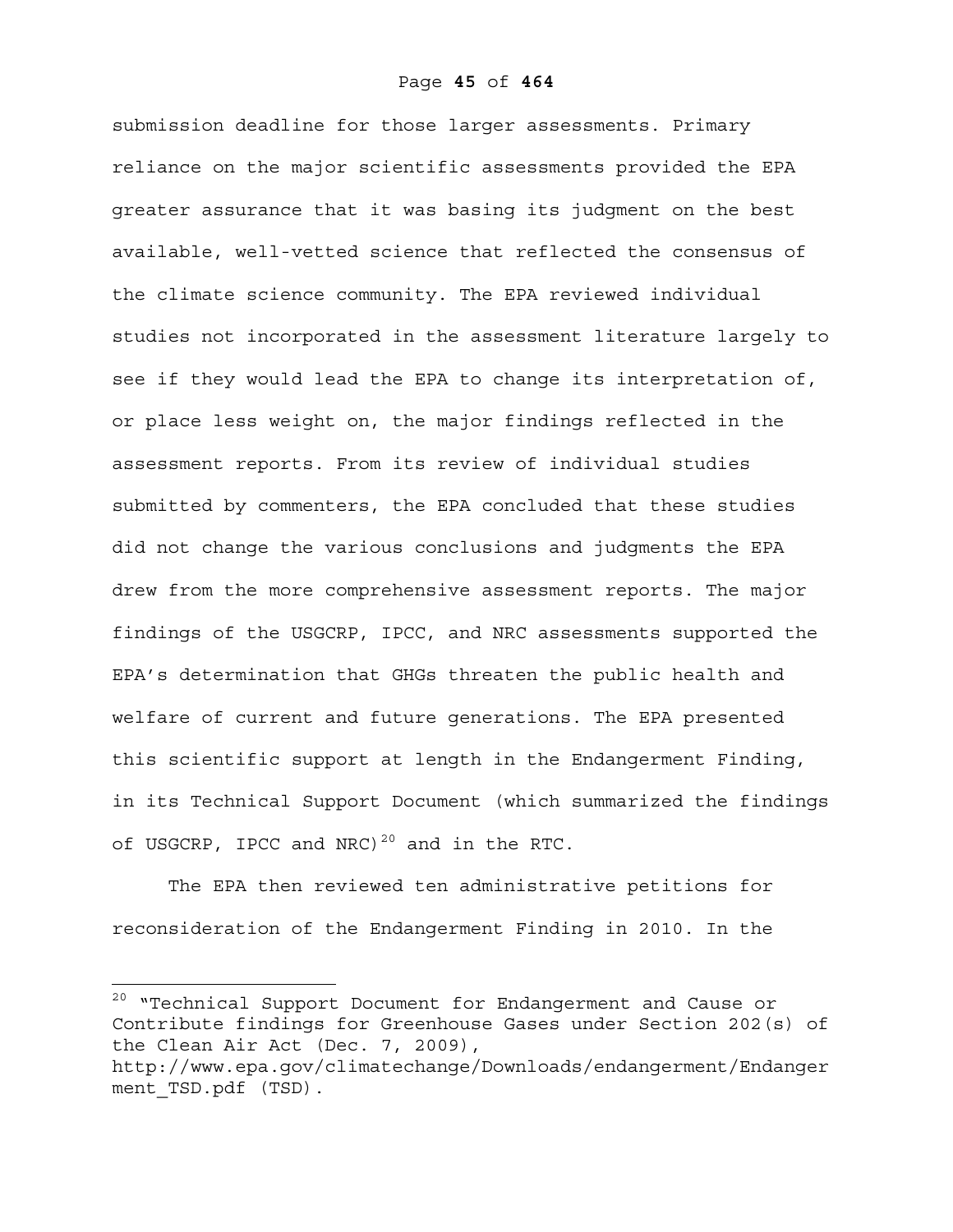Reconsideration Denial, the Administrator denied those petitions on the basis that the Petitioners failed to provide substantial support for the argument that the EPA should revise the Endangerment Finding and therefore their objections were not of "central relevance" to the Finding. The EPA prepared an accompanying three-volume Response to Petitions (RTP) document to provide additional information, often more technical in nature, in response to the arguments, claims, and assertions by the petitioners to reconsider the Endangerment Finding.<sup>21</sup>

The 2009 Endangerment Finding and the 2010 Reconsideration Denial were challenged in a lawsuit before the D.C. Circuit. On June 26, 2012, the Court upheld the Endangerment Finding and the Reconsideration Denial, ruling that the Finding (including the Reconsideration Denial) was not arbitrary or capricious, was consistent with the U.S. Supreme Court's decision in *Massachusetts v. EPA,* which granted to the EPA the authority to requlate  $GHGs$ ,  $^{22}$  and was adequately supported by the administrative record. $^{23}$  The Court found that the EPA had based its decision on "substantial scientific evidence" and noted that the EPA's reliance on assessments was consistent with the methods decision-makers often use to make a science-based

 $^{21}$  http://www.epa.gov/climatechange/endangerment/petitions.html.

 $22$  549 U.S. 497 (2007).

<sup>23</sup> *CRR*, 684 F.3d at 117-27.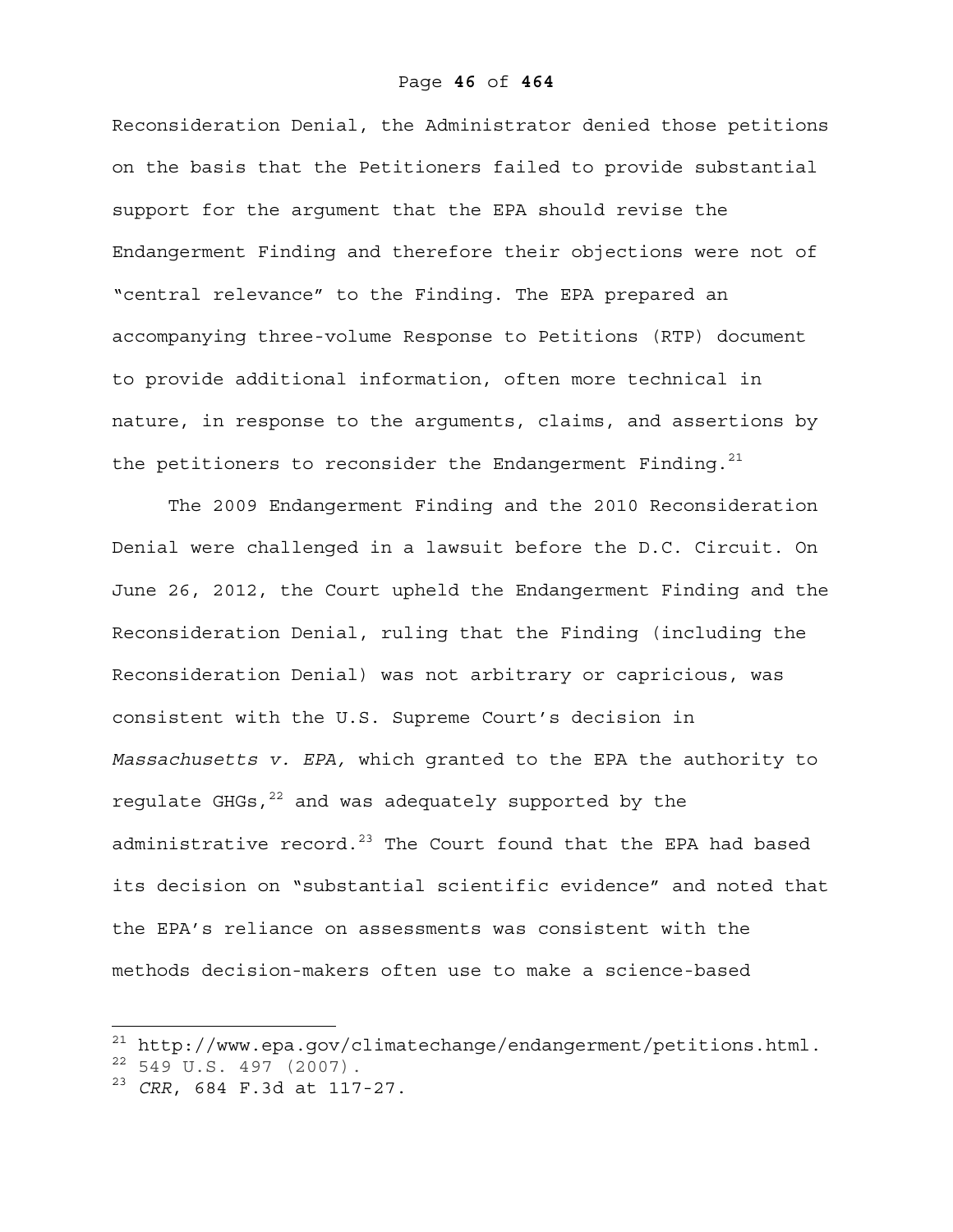## Page **47** of **464**

judqment.<sup>24</sup> The Court also agreed with the EPA that the Petitioners had "not provided substantial support for their argument that the Endangerment Finding should be revised."<sup>25</sup> Moreover, the Court supported the EPA's reliance on the major scientific assessment reports conducted by USGCRP, IPCC, and NRC and found that: <EXTRACT>

The EPA evaluated the processes used to develop the various assessment reports, reviewed their contents, and considered the depth of the scientific consensus the reports represented. Based on these evaluations, the EPA determined the assessments represented the best source material to use in deciding whether GHG emissions may be reasonably anticipated to endanger public health or  $wellfare.^{26}$ </EXTRACT>

As the Court stated –<EXTRACT>

It makes no difference that much of the scientific evidence in large part consisted of 'syntheses' of individual studies and research. Even individual studies and research papers often synthesize past work in an area and then build upon it. This is how science works. The EPA is not required to re-prove the existence of the atom every time it approaches a scientific question. $27$  $<$ /EXTRACT>

In the context of this extensive record and the recent affirmation of the Endangerment Finding by the Court, the EPA considered all of the submitted comments and reports for the

<sup>24</sup> *Id.* at 121.

<sup>25</sup> *Id.* at 125.

<sup>26</sup> *Id.* at 120.

<sup>27</sup> *Id.* at 120.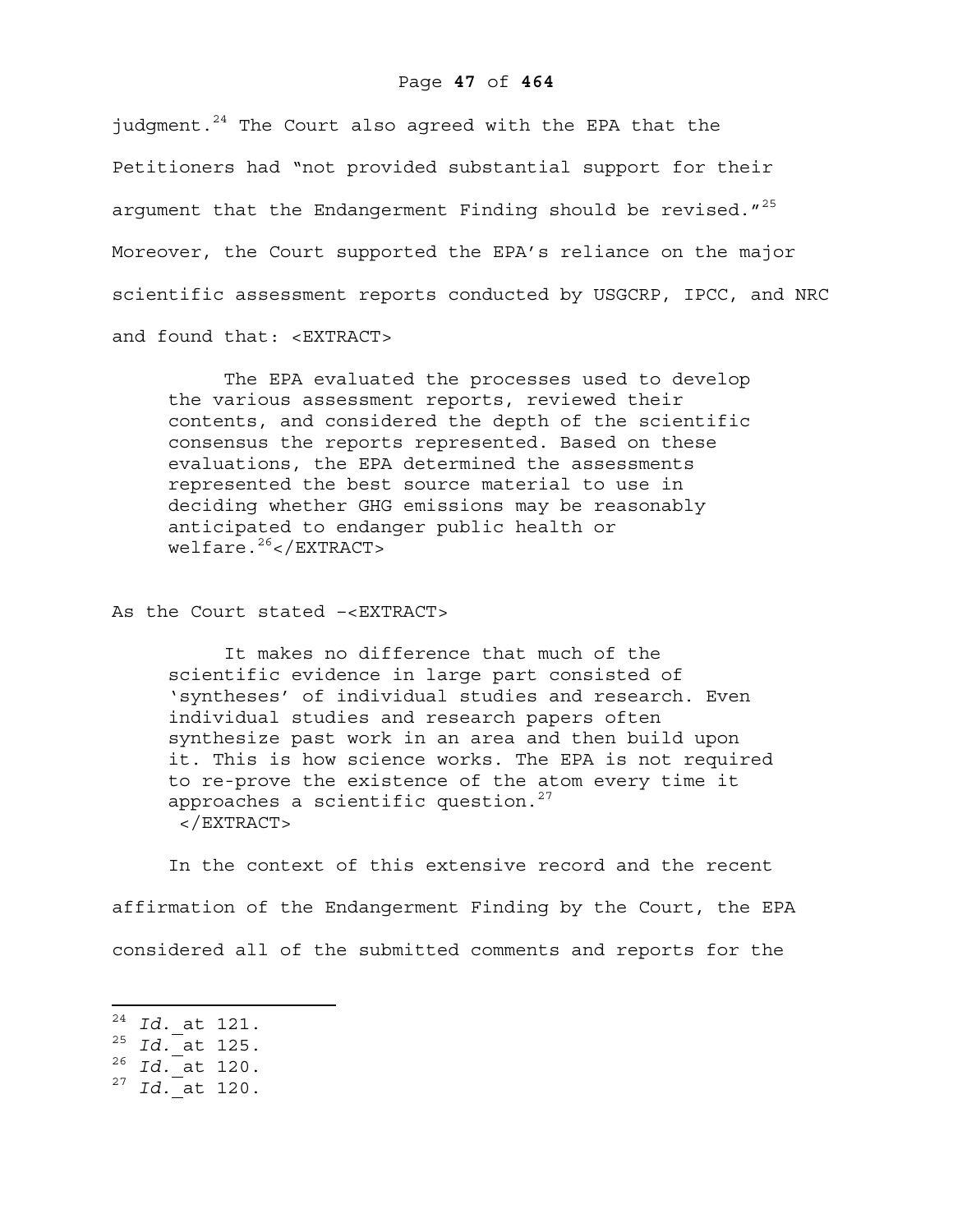April 2012 proposed NSPS rule. As it did in the Endangerment Finding, the EPA gave careful consideration to all of the scientific and technical comments and information in the record. The major peer-reviewed scientific assessments, however, continue to be the primary scientific and technical basis for the Administrator's judgment regarding the threats to public health and welfare posed by GHGs.

Commenters submitted two major peer-reviewed scientific assessments released after the administrative record concerning the Endangerment Finding closed following the EPA's 2010 Reconsideration Denial: the IPCC's 2012 "Special Report on Managing the Risks of Extreme Events and Disasters to Advance Climate Change Adaptation" (SREX) and the NRC's 2011 "Report on Climate Stabilization Targets: Emissions, Concentrations, and Impacts over Decades to Millennia" (Climate Stabilization Targets).

According to the IPCC in the SREX, "A changing climate leads to changes in the frequency, intensity, spatial extent, duration, and timing of extreme weather and climate events, and can result in unprecedented extreme weather and climate events.<sup>28</sup>" The SREX documents observational evidence of changes in some weather and climate extremes that have occurred globally

 $^{28}$  SREX, p. 7.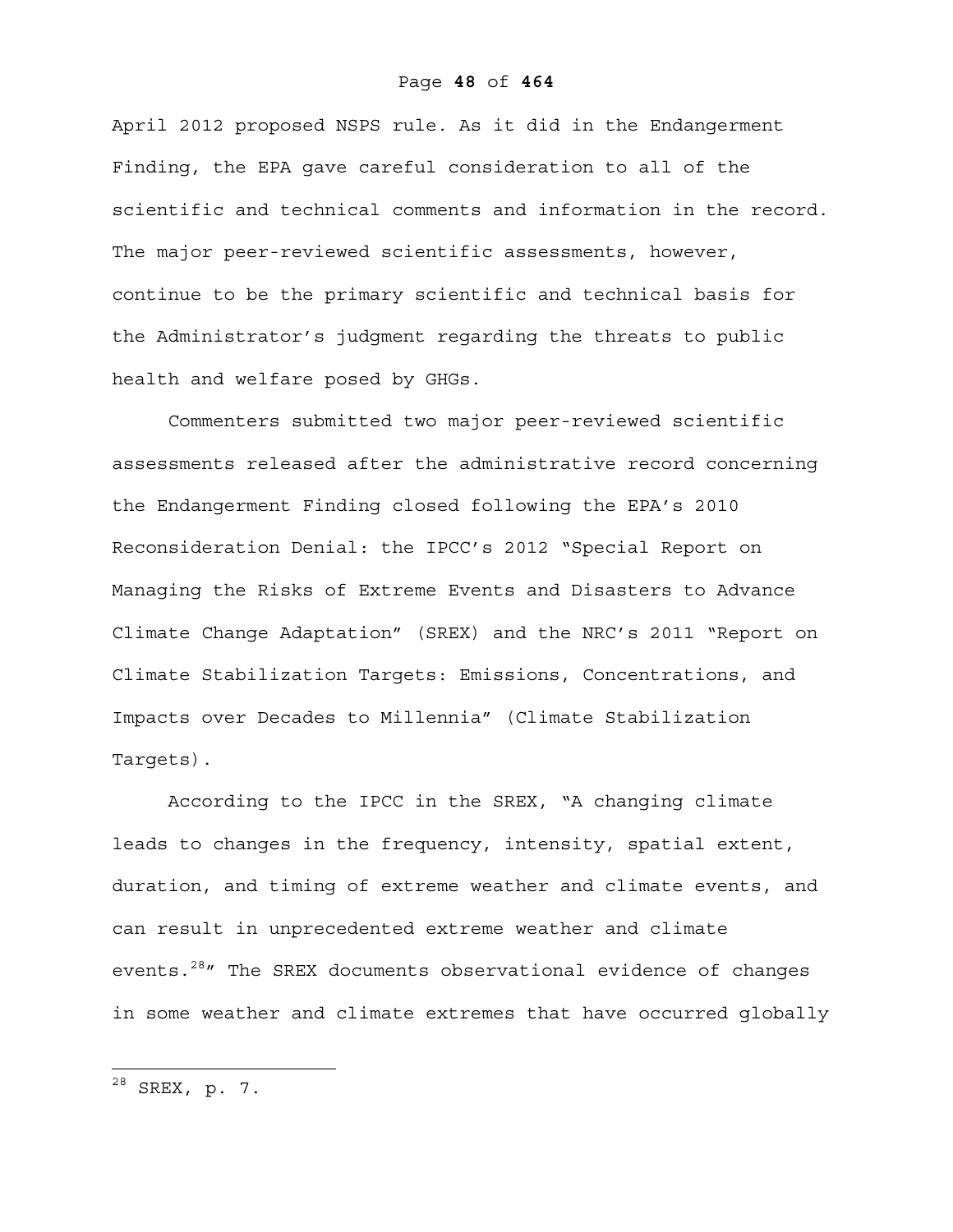since 1950. The assessment also provides evidence regarding the cause of some of these changes to elevated concentrations of GHGs, including warming of extreme daily temperatures, intensified extreme precipitation events, and increases in extreme coastal high water levels due to rising sea level. The SREX projects further increases in some extreme weather and climate events during the 21st century. Combined with increasing vulnerability and exposure of populations and assets, changes in extreme weather and climate events have consequences for disaster risk, with particular impacts on the water, agriculture and food security and health sectors.

In the Climate Stabilization Targets assessment, the NRC states:<EXTRACT>

Emissions of carbon dioxide from the burning of fossil fuels have ushered in a new epoch where human activities will largely determine the evolution of Earth's climate. Because carbon dioxide in the atmosphere is long lived, it can effectively lock Earth and future generations into a range of impacts, some of which could become very severe. $29$ </EXTRACT>

The assessment concludes that carbon dioxide emissions will alter the atmosphere's composition and therefore the climate for thousands of years; and attempts to quantify the results of stabilizing GHG concentrations at different levels. The report

1

<sup>29</sup> Climate Stabilization Targets, p. 3.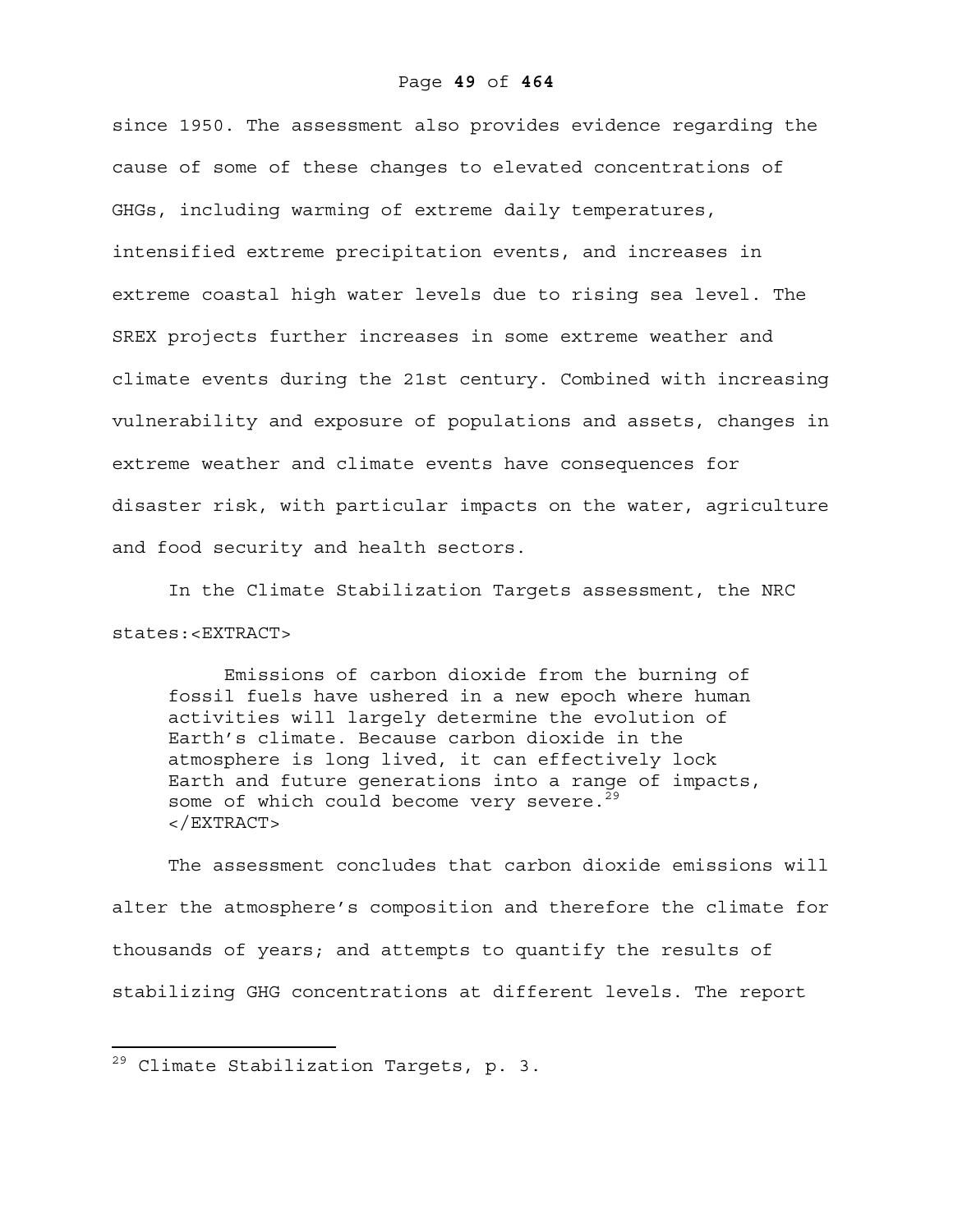also projects the occurrence of several specific climate change impacts, finding warming could lead to increases in heavy rainfall and decreases in crop yields and Arctic sea ice extent, along with other significant changes in precipitation and stream flow. For an increase in global average temperature of 1 to 2 ºC above pre-industrial levels, the assessment found that the area burnt by wildfires in western North America will likely more than double and coral bleaching and erosion will increase due both to warming and ocean acidification. An increase of 3 ºC will lead to a sea level rise of 0.5 to 1 meter by 2100. With an increase of 4 ºC, the average summer in the United States would be as warm as the warmest summers of the past century. The assessment notes that although many important aspects of climate change are difficult to quantify, the risk of adverse impacts is likely to increase with increasing temperature, and the risk of surprises can be expected to increase with the duration and magnitude of the warming.

Several other National Academy assessments regarding climate have also been released recently. The EPA has reviewed these assessments and finds that in general, the improved understanding of the climate system they and the two assessments described above present strengthens the case that GHGs are endangering public health and welfare. Three of the new NRC assessments provide estimates of projected global sea level rise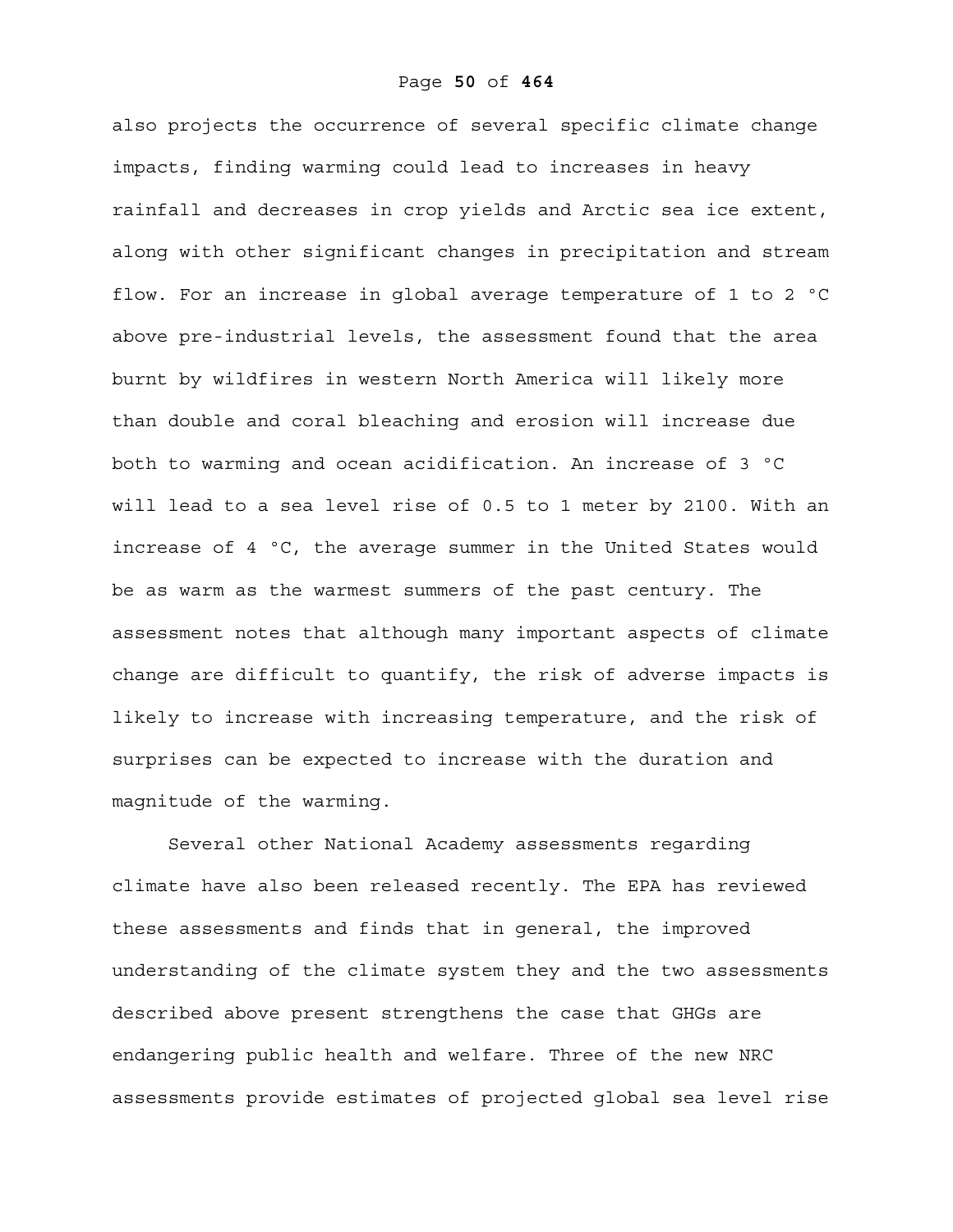that are larger than, and in some cases more than twice as large as, the rise estimated in a 2007 IPCC assessment of between 0.18 and 0.59 meters by the end of the century, relative to 1990. (It should be noted that in 2007, the IPCC stated that including poorly understood ice sheet processes could lead to an increase in the projections.)<sup>30</sup> While these three NRC assessments continue to recognize and characterize the uncertainty inherent in accounting for ice sheet processes, these revised estimates strongly support and strengthen the existing finding that GHGs are reasonably anticipated to endanger public health and welfare. Other key findings of the recent assessments are described briefly below:

One of these assessments projects a global sea level rise of 0.5 to 1.4 meters by 2100, which is sufficient to lead to rising relative sea level even in the northern states.<sup>31</sup> Another assessment considers potential impacts of sea level rise and suggests that "the Department of the Navy should expect roughly 0.4 to 2 meters global average sea-level rise by 2100. $^{32}$  This assessment also recommends preparing for increased needs for humanitarian aid; responding to the effects of climate change in

1

<sup>&</sup>lt;sup>30</sup> Climate Stabilization Targets; "National Security Implications for U.S. Naval Forces" (2011) (National Security Implications); "Sea Level Rise for the Coasts of California, Oregon, and Washington: Past, Present, and Future" (2012) (Sea Level Rise).  $31$  Sea Level Rise, p. 4.

<sup>&</sup>lt;sup>32</sup> National Security Implications, p. 9.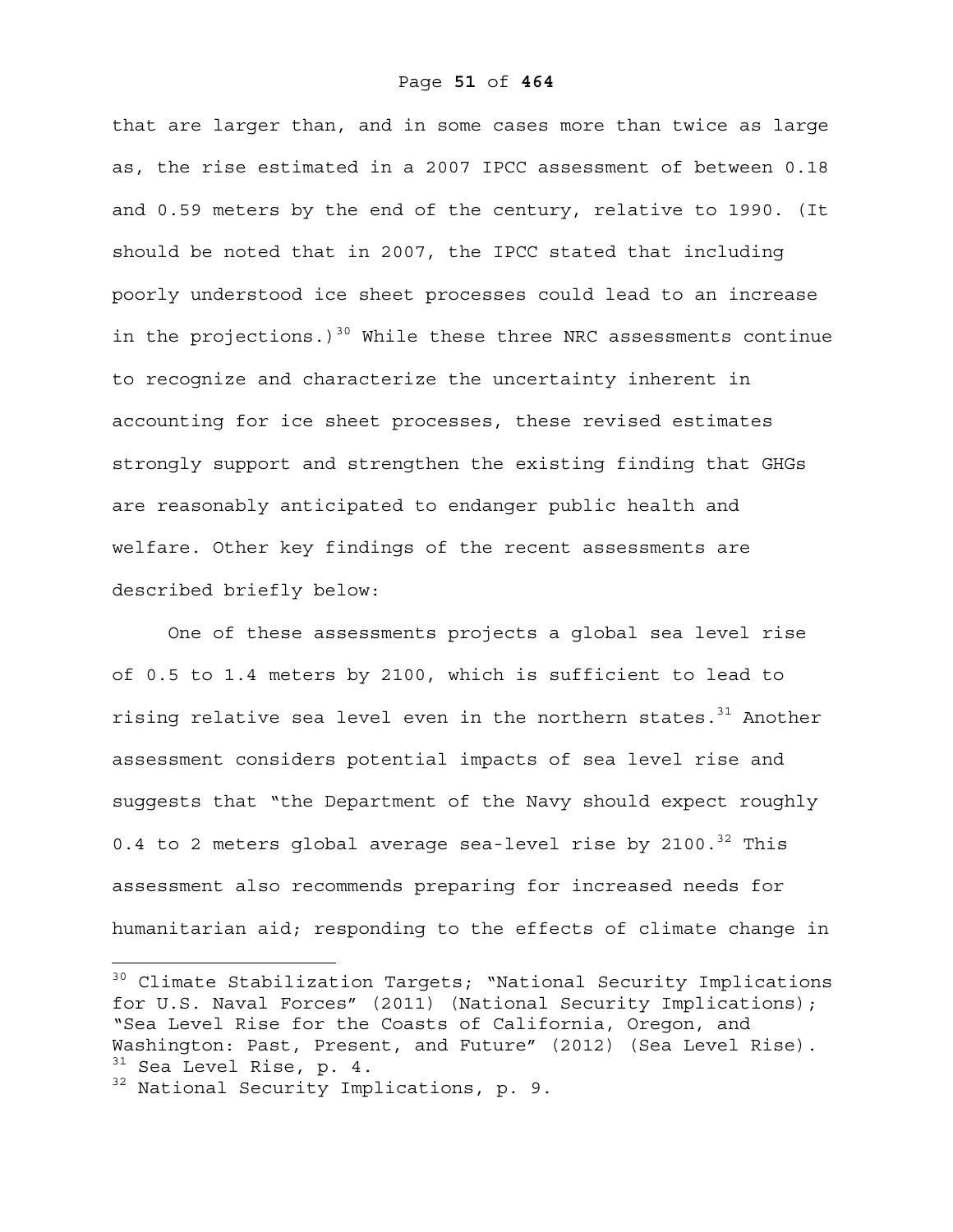geopolitical hotspots, including possible mass migrations; and addressing changing security needs in the Arctic as sea ice retreats. A third NRC assessment found that it would be "prudent for security analysts to expect climate surprises in the coming decade . . . and for them to become progressively more serious and more frequent thereafter  $[.]^{n^{33}}$ 

Another NRC assessment finds that "the magnitude and rate of the present greenhouse gas increase place the climate system in what could be one of the most severe increases in radiative forcing of the global climate system in Earth history.  $134$  This assessment finds that  $CO<sub>2</sub>$  concentrations by the end of the century, without a reduction in emissions, are projected to increase to levels that Earth has not experienced for more than 30 million years.<sup>35</sup> The report draws potential parallels with non-linear events such as the Paleo-Eocene Thermal Maximum, a rapid global warming event about 55 million years ago associated with mass extinctions and other disruptions. The assessment notes that acidification and warming caused by GHG increases similar to the changes expected over the next hundred years

<sup>&</sup>lt;sup>33</sup> "Climate and Social Stress: Implications for Security Analysis" (2012), p.3. <sup>34</sup> "Understanding Earth's Deep Past: Lessons for Our Climate Future" (2011), p.138.  $35$  Ibid, p. 1.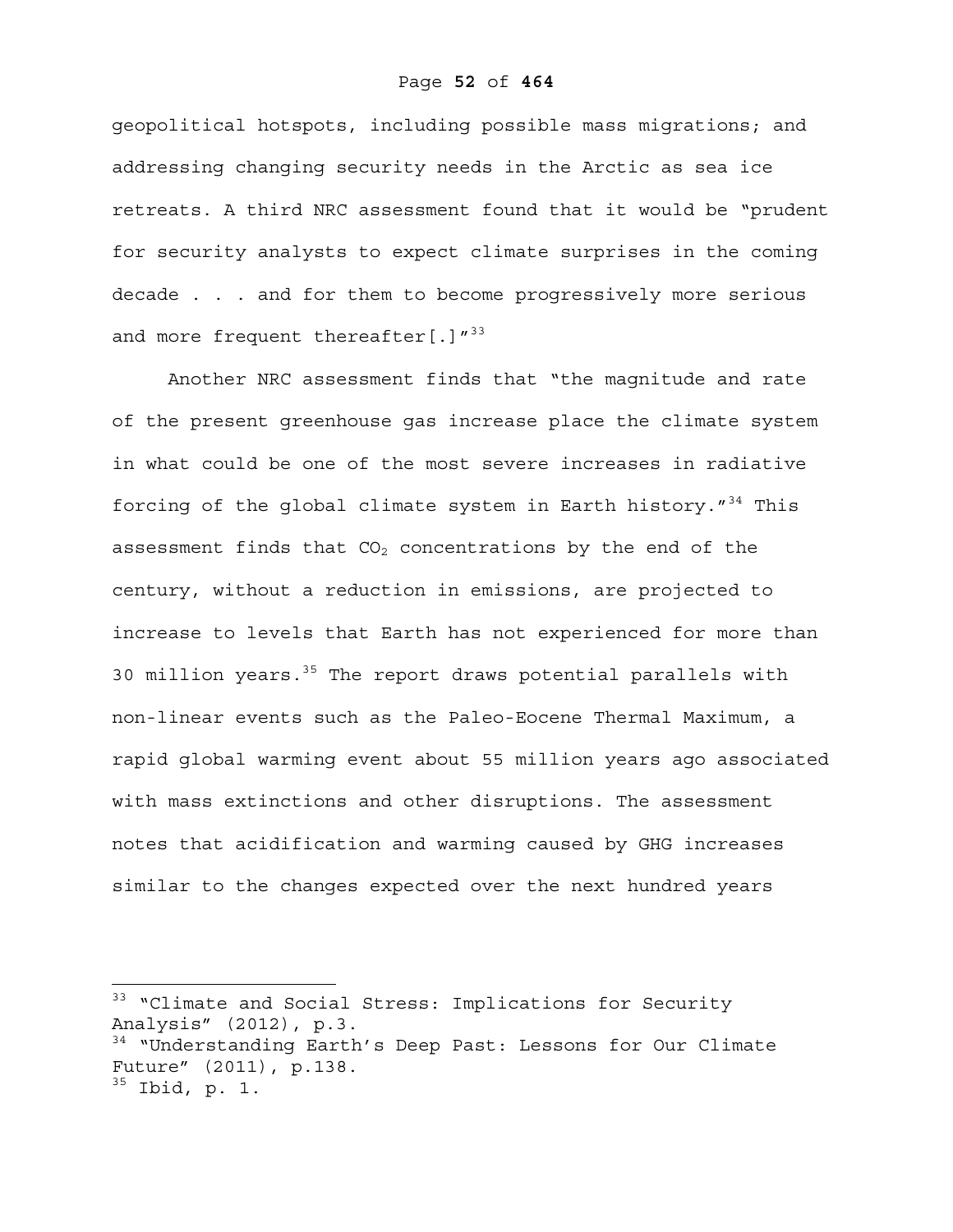likely caused up to four of the five major coral reef crises of the past 500 million years.

Similarly, another NRC assessment finds that "[t]he chemistry of the ocean is changing at an unprecedented rate and magnitude due to anthropogenic carbon dioxide emissions; the rate of change exceeds any known to have occurred for at least the past hundreds of thousands of years. $1^{36}$  The assessment notes that the full range of consequences is still unknown, but the risks "threaten coral reefs, fisheries, protected species, and other natural resources of value to society. $1^{37}$ 

Comments were submitted in support of the Endangerment Finding, which provided additional documentation showing that climate change is a threat to public health and welfare. Commenters provided several individual studies and documentation of observed or projected climate changes of local importance or concern to commenters. The EPA appreciates these comments, but as previously stated, we place lesser weight on individual studies than on major scientific assessments. Local observed changes must be assessed in the context of the broader scientific picture, as it is more difficult to draw robust

<sup>&</sup>lt;sup>36</sup> "Ocean Acidification: A National Strategy to Meet the Challenges of a Changing Ocean" (2010), p. 5. 37 Id.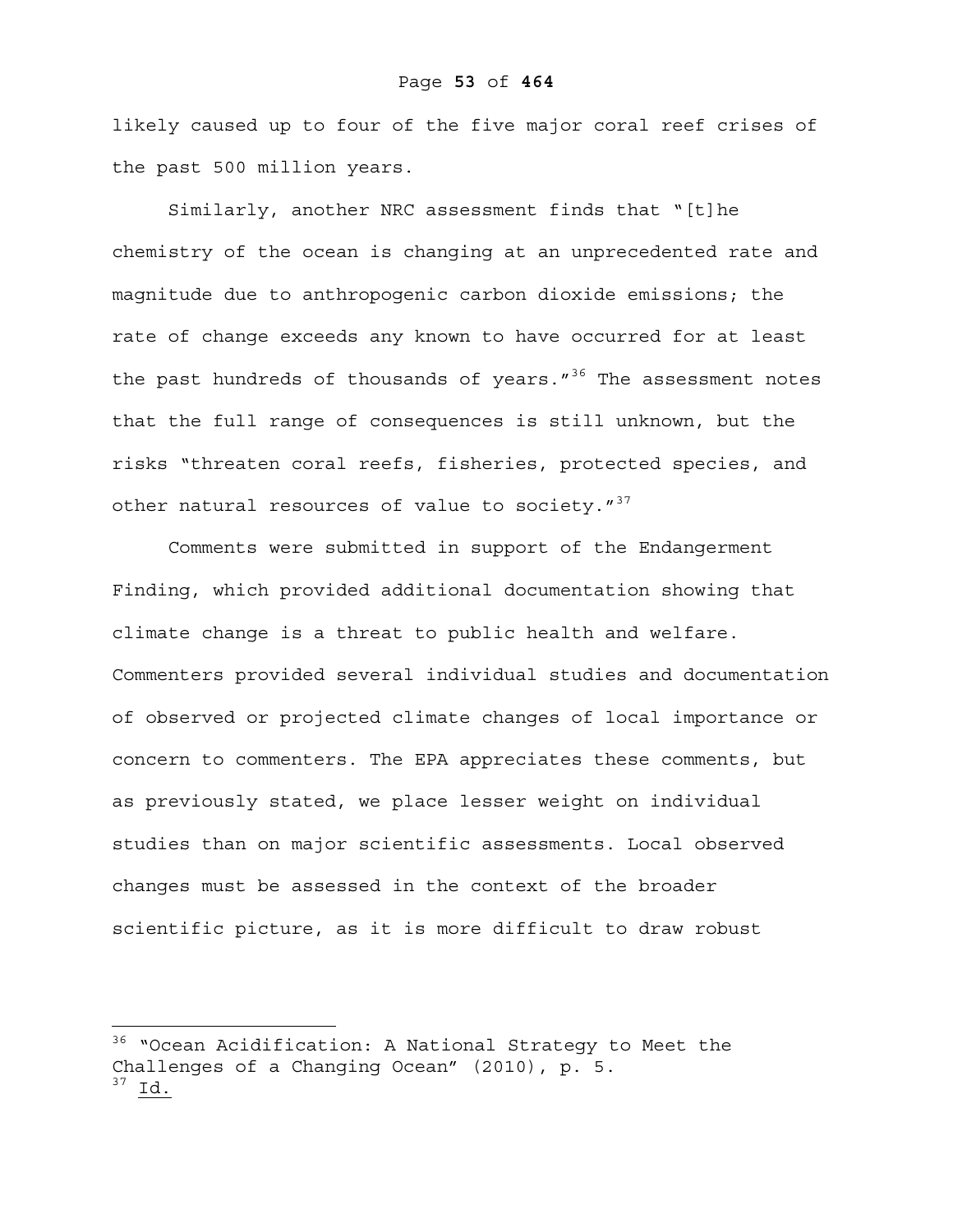conclusions regarding climate change over short time scales and in small geographic regions.

The EPA plans to continue relying on the major assessments by the USGCRP, the IPCC, and the NRC. Studies from these bodies address the scientific issues that the Administrator must examine, represent the current state of knowledge on the key elements for the endangerment analysis, comprehensively cover and synthesize thousands of individual studies to obtain the majority conclusions from the body of scientific literature and undergo a rigorous and exacting standard of review by the peer expert community and U.S. government.

Several commenters argued that the Endangerment Finding should be reconsidered or overturned based on those commenters' reviews of specific climate science literature, including publications that have appeared since the EPA's 2010 Reconsideration Denial. Some commenters presented their own compilations of individual studies and other documents to support their assertions that climate change will have beneficial effects in many cases and that climate impacts will not be as severe or adverse as the EPA, and the assessment reports upon which the EPA relied, have stated. Some commenters also concluded that U.S. society will easily adapt to climate change and that it therefore does not threaten public health and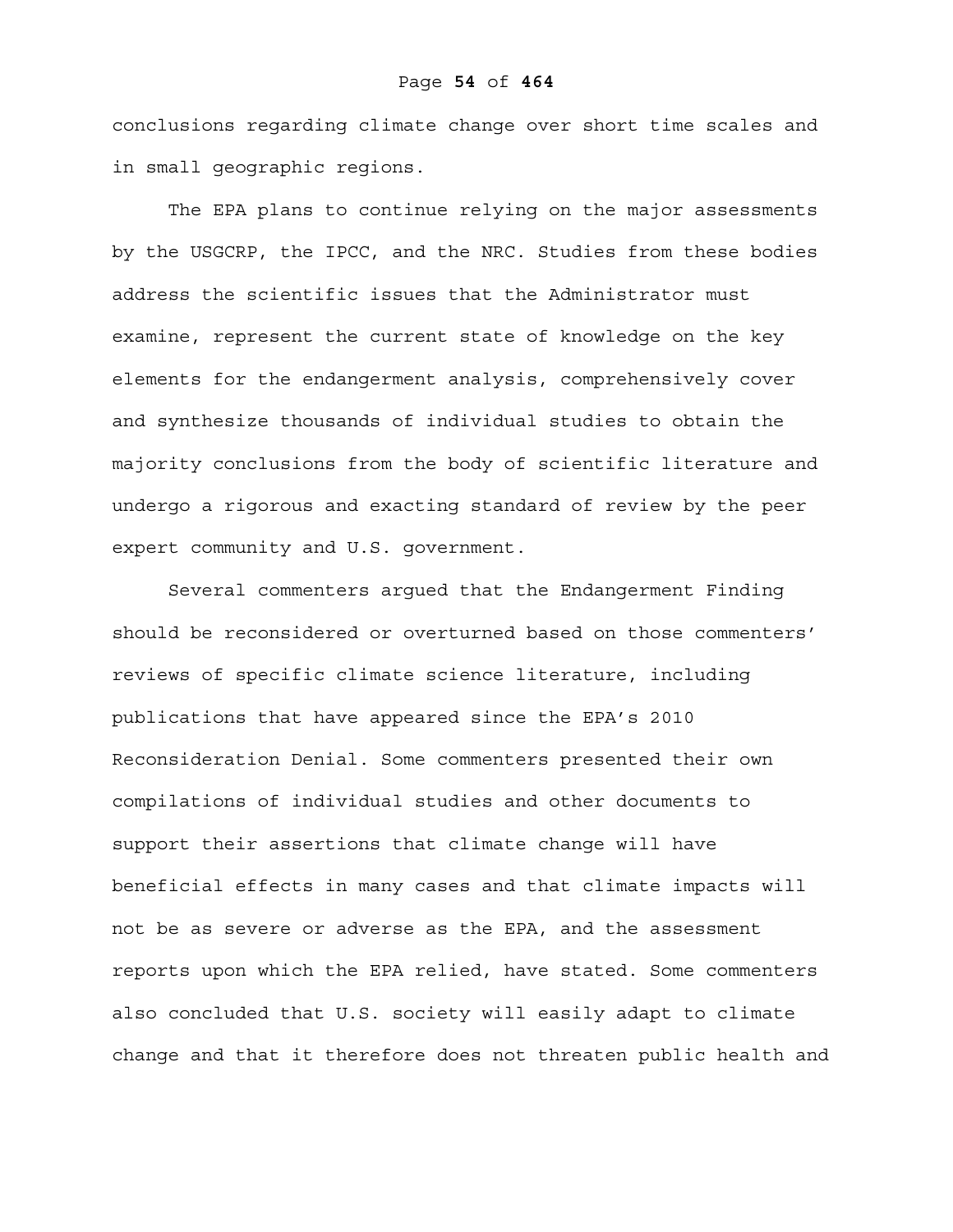#### Page **55** of **464**

welfare, and some commenters questioned the Endangerment Finding based on a 2011 EPA Inspector General's report.

The EPA reviewed the submitted information and found that overall, the commenters' critiques of the rule's scientific basis were addressed in the EPA's response to comments for the 2009 Endangerment Finding, the EPA's responses in the 2010 Reconsideration Denial, or the D.C. Circuit's 2012 decision upholding the EPA's 2009 Endangerment Finding. The EPA nonetheless carefully reviewed these comments and associated documents and found that nothing in them would change the conclusions reached in the Endangerment Finding. These recent publications submitted by commenters, and any new issues they may present, do not undermine either the significant body of scientific evidence that has accumulated over the years or the conclusions presented in the substantial peer-reviewed assessments of the USGCRP, NRC, and IPCC.

One commenter submitted e-mails between climate change researchers from the period 1999 to 2009 that were surreptitiously obtained from a University of East Anglia server in 2009 and publicly released in 2011. According to the commenter, these e-mails showed that the climatologists distorted their research results to prove that climate change causes adverse effects. The EPA reviewed these emails and found that they raised no issues that Petitioners had not already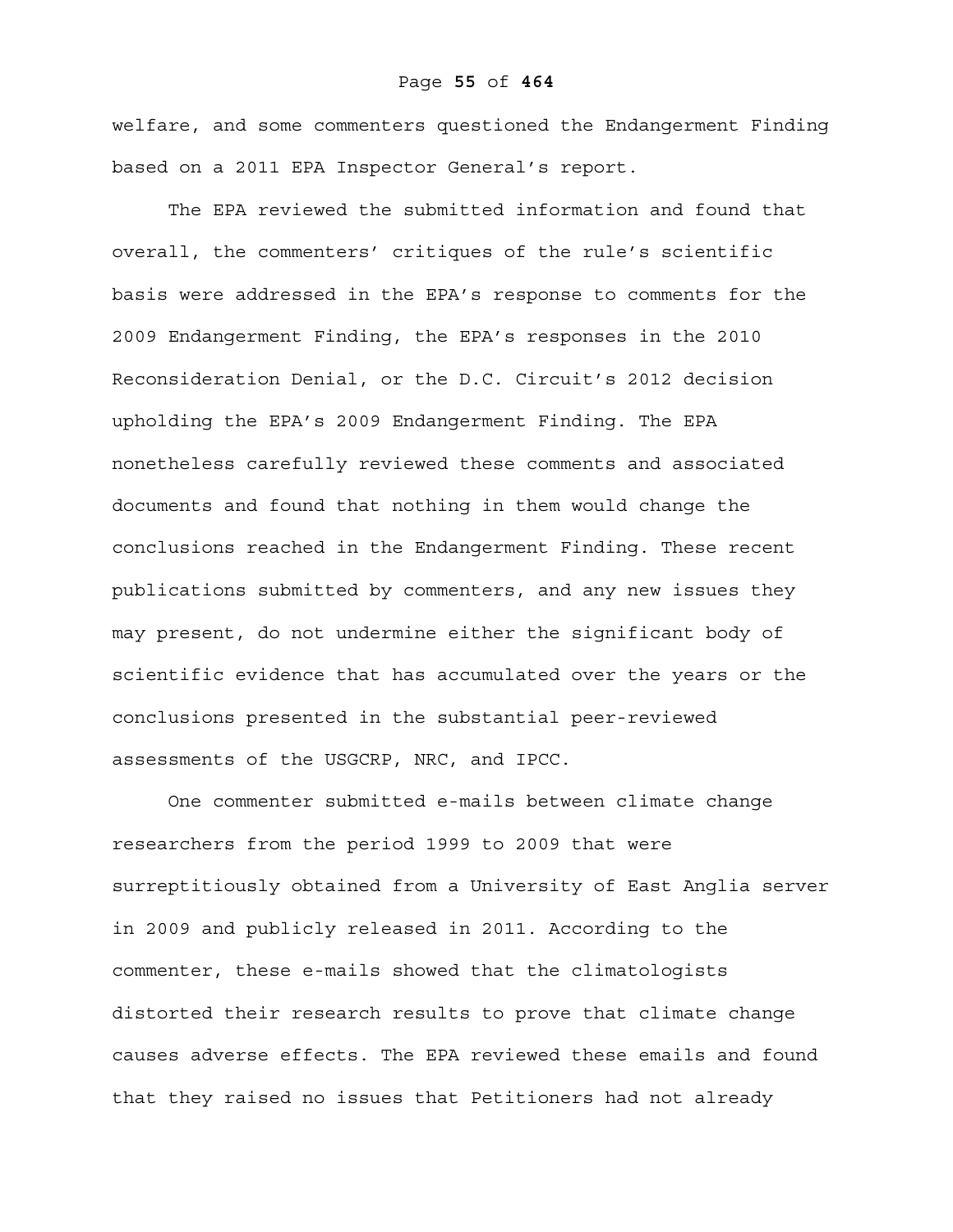raised concerning other emails from the same incident, released in 2009. The commenter's unsubstantiated assumptions and subjective assertions regarding what the e-mails purport to show about the state of climate change science is not adequate evidence to challenge the voluminous and well-documented body of science that underpins the Administrator's Endangerment Finding.

Some commenters argued for reconsideration based on uncertainty regarding climate science. However, the EPA made the decision to find endangerment with full and explicit recognition of the uncertainty involved, stating that "[t]he Administrator acknowledges that some aspects of climate change science and the projected impacts are more certain than others."<sup>38</sup> The D.C. Circuit subsequently noted that "the existence of some uncertainty does not, without more, warrant invalidation of an endangerment finding."<sup>39</sup>

Some commenters also argued that the U.S. will adapt to climate change impacts and that therefore climate change impacts pose no threat. However, the D.C. Circuit, in *CRR*, held that considerations of adaption are irrelevant to the Endangerment determination. The Court stated, "These contentions are foreclosed by the language of the statute and the Supreme Court's decision in *Massachusetts* v. *EPA*" because "predicting

 $38$  74 FR 66524.

<sup>39</sup> *CRR*, 684 F.3d at 121.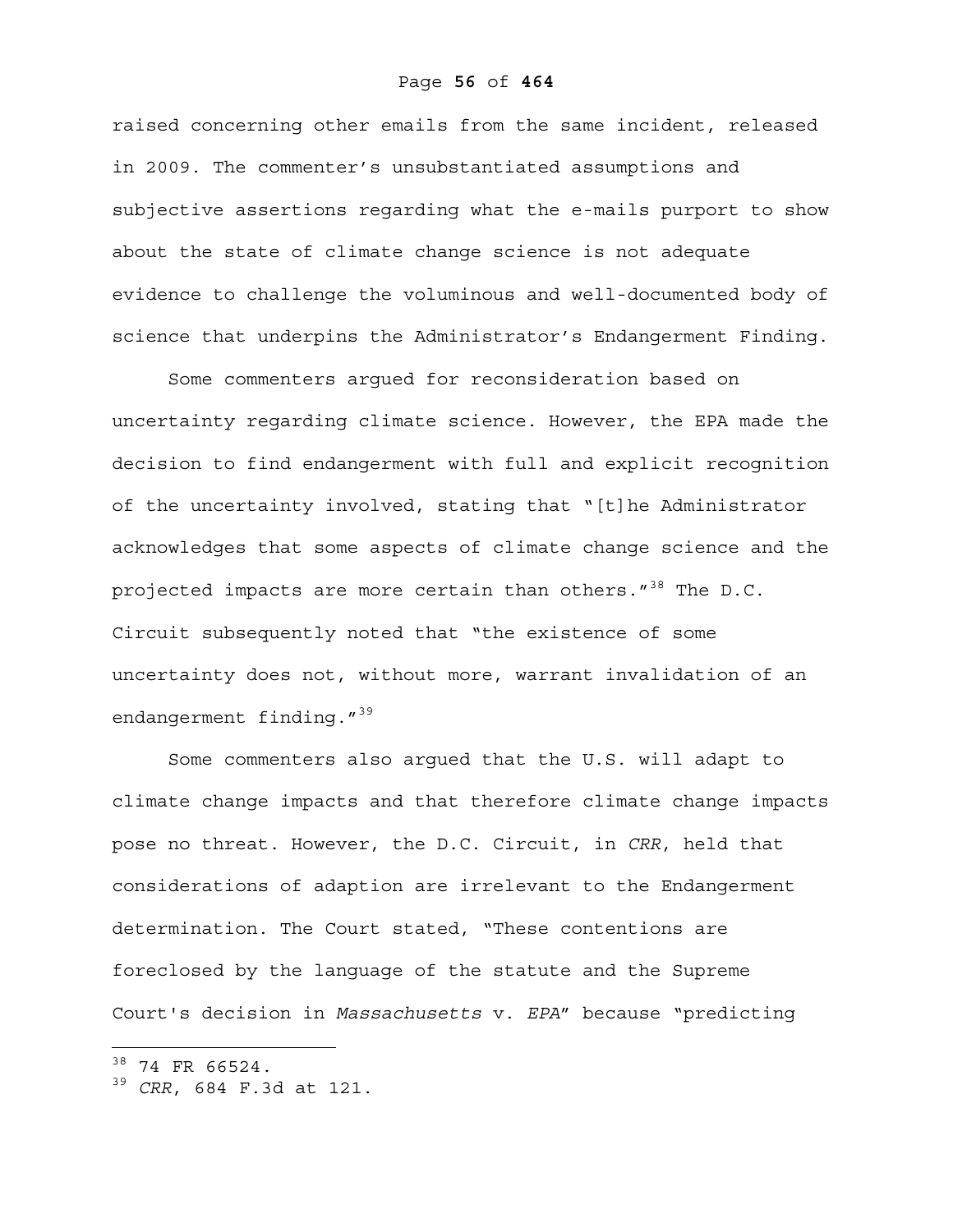society's adaptive response to the dangers or harms caused by climate change" does not inform the "scientific judgment" that the EPA is required to make regarding an Endangerment Finding.<sup>40</sup>

Some commenters raised issues regarding the EPA Inspector General's report, *Procedural Review of EPA's Greenhouse Gases Endangerment Finding Data Quality Processes*.41 These commenters mischaracterized the report's scope and conclusions and thus overstated the significance of the Inspector General's procedural recommendations. Nothing in the Inspector General's report questions the scientific validity of the Endangerment Finding, because that report did not evaluate the scientific basis of the Endangerment Finding. Rather, the Inspector General offers recommendations for clarifying and standardizing internal procedures for documenting data quality and peer review processes when referencing existing peer reviewed science in the EPA actions.  $42$ 

<sup>40</sup> *Id.* at 117. The EPA took a similar position in the Endangerment Finding, in which we responded to similar comments regarding society's ability to adapt to climate change by stating: "Risk reduction through adaptation and GHG mitigation measures is of course a strong focal area of scientists and policy makers, including the EPA; however, the EPA considers adaptation and mitigation to be potential responses to endangerment, and as such has determined that they are outside the scope of the endangerment analysis." 74 FR 66512.  $41$  Report No. 11-P-0702 (September 26, 2011).  $42$  Unrelated to the Endangerment Finding and its validation by the Court, the EPA has made progress towards implementing the recommendations from the Inspector General.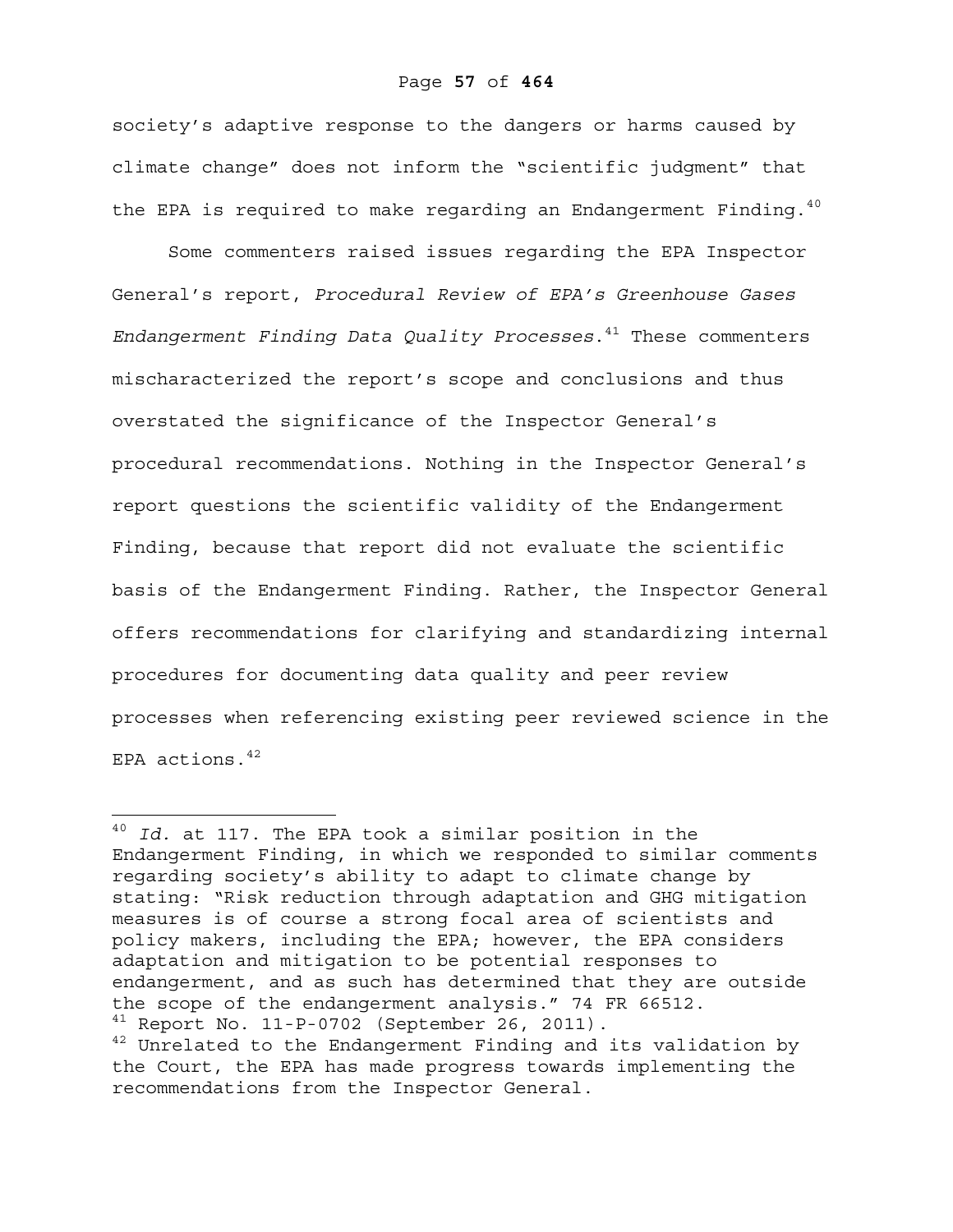In addition, some commenters argued that the Endangerment Finding should be overturned because of the carbon dioxide fertilization effect, that is, the proposition that increased amounts of carbon dioxide can spur growth of vegetation. However, these commenters did not show how the science they provide on the subject differs from the carbon dioxide fertilization science already considered by the Administrator in the Endangerment Finding or how the existence of some benefits from the carbon dioxide fertilization effect could outweigh the numerous negative impacts of climate change.

In sum, the EPA reviewed all of the comments purporting to refute the Endangerment Finding to determine whether they provide evidence that the Administrator's judgment that climate change endangers public health and welfare was flawed, because the Administrator misinterpreted the underlying assessments, because the science in new peer reviewed assessments differs from that in previous assessments, or because new individual studies provide compelling reasons for the EPA to change its interpretation of, or place less weight on, the major findings reflected in the assessment reports. In all cases, the commenters failed to demonstrate that the science that the Administrator relied on was inaccurate or that the additional information from the commenter is of central relevance to the Administrator's judgment regarding endangerment. For these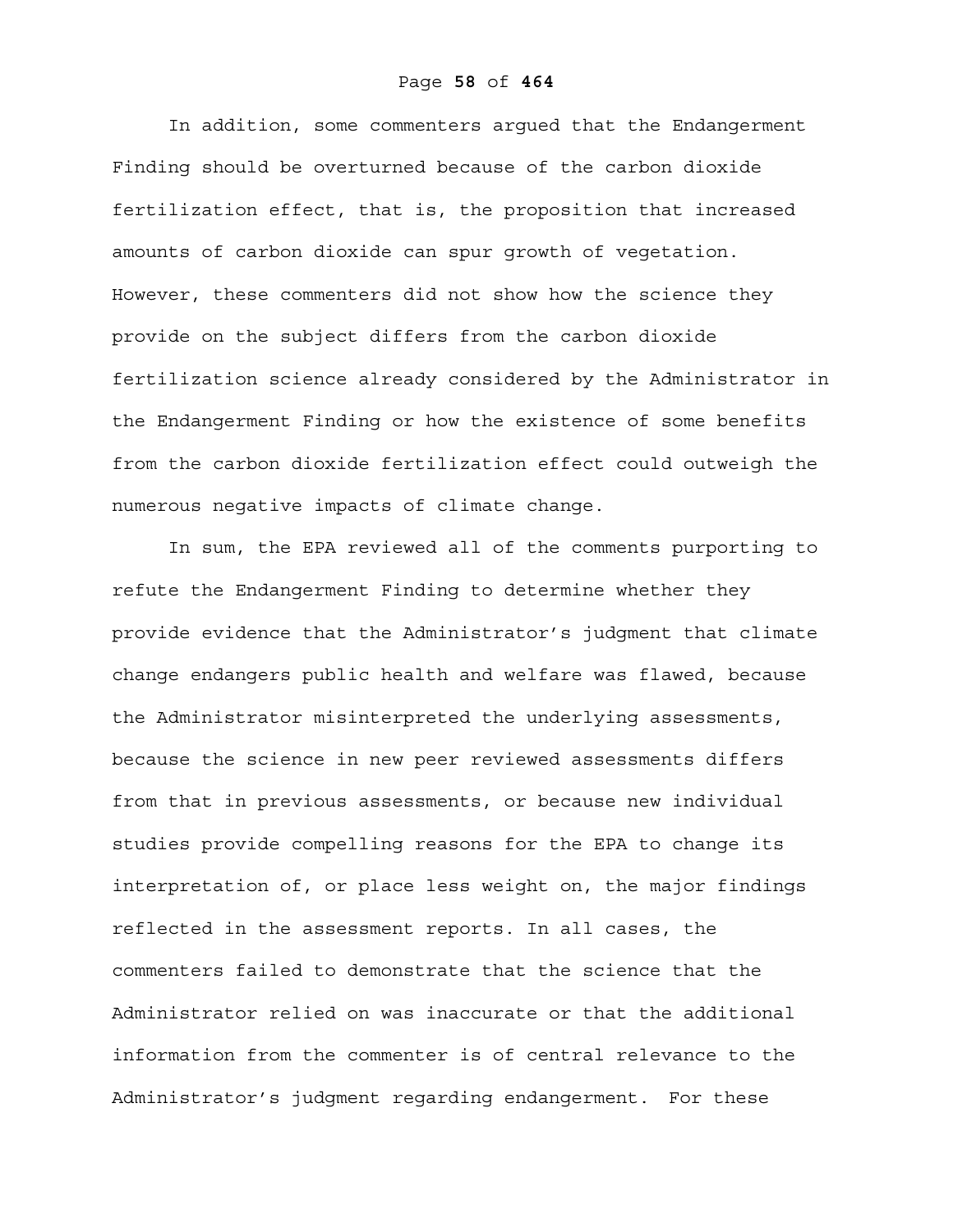reasons, the commenters on the original proposal that criticized the Endangerment Finding have not provided a sufficient basis to cast doubt on the Finding.

## <HD2>B. GHG Emissions from Fossil Fuel-fired EGUs

Fossil fuel-fired electric utility generating units are by far the largest emitters of GHGs, primarily in the form of  $CO<sub>2</sub>$ , among stationary sources in the U.S., and among fossil fuelfired units, coal-fired units are by far the largest emitters. This section describes the amounts of those emissions and places those amounts in the context of the national inventory of GHGs.

The EPA prepares the official U.S. Inventory of Greenhouse Gas Emissions and Sinks<sup>43</sup> (the U.S. GHG Inventory) to comply with commitments under the United Nations Framework Convention on Climate Change (UNFCCC). This inventory, which includes recent trends, is organized by industrial sectors. It provides the information in Table 2 below, which presents total U.S. anthropogenic emissions and sinks of GHGs, including  $CO<sub>2</sub>$ emissions, for the years 1990, 2005 and 2011. $44$ 

## **Table 2. U.S. GHG Emissions and Sinks by Sector (teragram carbon**  dioxide equivalent (Tg CO<sub>2</sub> Eq.))<sup>45</sup>

<sup>43</sup> "Inventory of U.S. Greenhouse Gas Emissions and Sinks: 1990 -2011", Report EPA 430-R-13-001, United States Environmental Protection Agency, April 15, 2013.

<sup>&</sup>lt;sup>44</sup> Sinks are a physical unit or process that stores GHGs, such as forests or underground or deep sea reservoirs of carbon dioxide. <sup>45</sup> From Table 2-3 of "Inventory of U.S. Greenhouse Gas Emissions and Sinks: 1990 – 2011", April 15, 2013, EPA 430-R-13-001.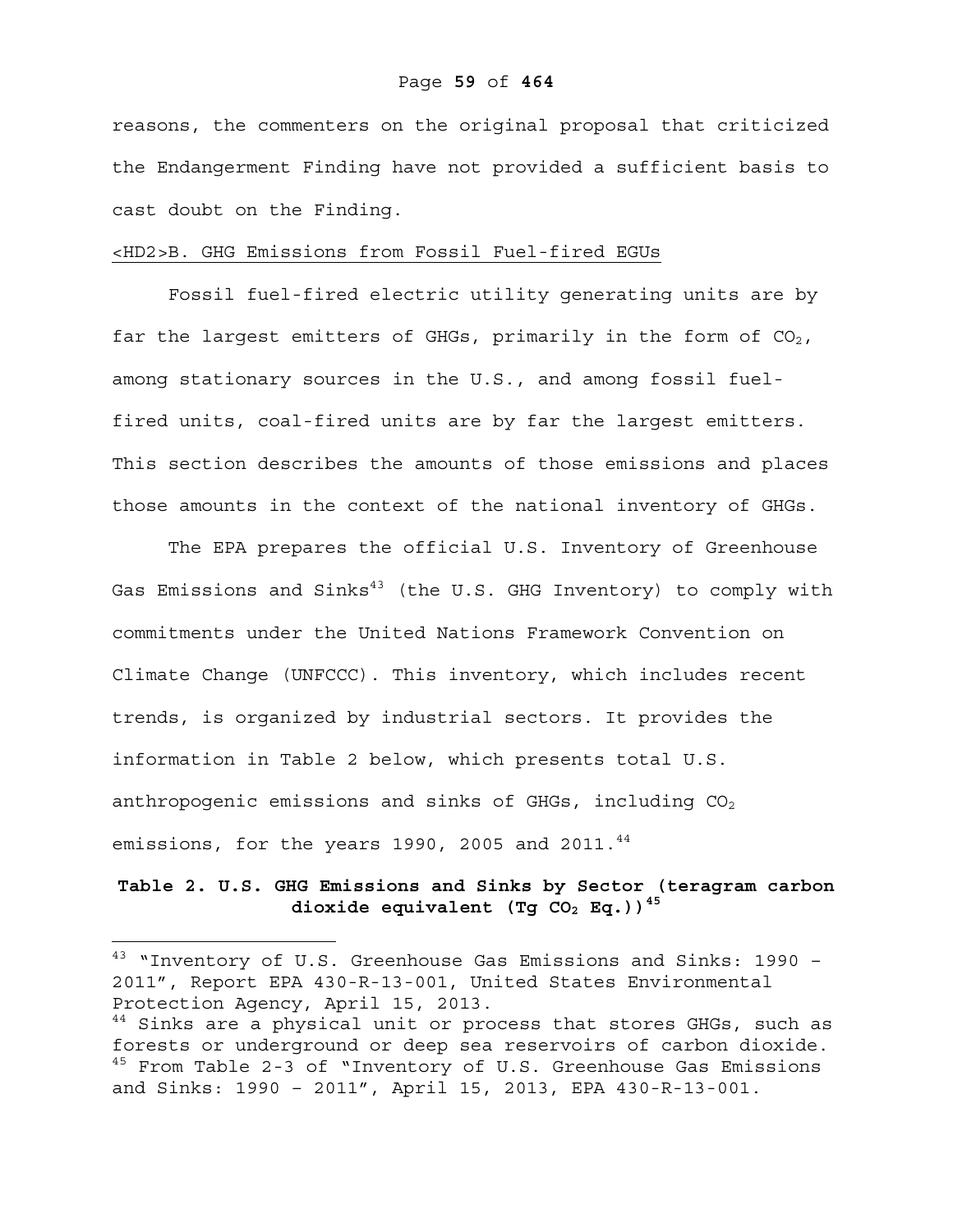| <b>SECTOR</b>                                        | 1990    | 2005            | 2011    |
|------------------------------------------------------|---------|-----------------|---------|
| Energy                                               | 5,267.3 | 6, 251.6        | 5,745.7 |
| Industrial Processes                                 | 316.1   | 330.8           | 326.5   |
| Solvent and Other<br>Product Use                     | 4.4     | 4.4             | 4.4     |
| Agriculture                                          | 413.9   | 446.2           | 461.5   |
| Land Use, Land-Use<br>Change and Forestry            | 13.7    | 25.4            | 36.6    |
| Waste                                                | 167.8   | 136.9           | 127.7   |
| Total Emissions                                      | 6,183.3 | 7,195.3         | 6,702.3 |
| Land Use, Land-Use<br>Change and Forestry<br>(Sinks) | (794.5) | (997.8)         | (905.0) |
| Net Emissions<br>(Sources<br>and Sinks)              |         | 5,388.7 6,197.4 | 5,797.3 |

Total fossil energy-related  $CO<sub>2</sub>$  emissions (including both stationary and mobile sources) are the largest contributor to total U.S. GHG emissions, representing 78.7 percent of total 2011 GHG emissions. In 2011, fossil fuel combustion by the electric power sector –-entities that burn fossil fuel and whose primary business is the generation of electricity –- accounted for 39.6 percent of all energy-related  $CO<sub>2</sub>$  emissions. Table 3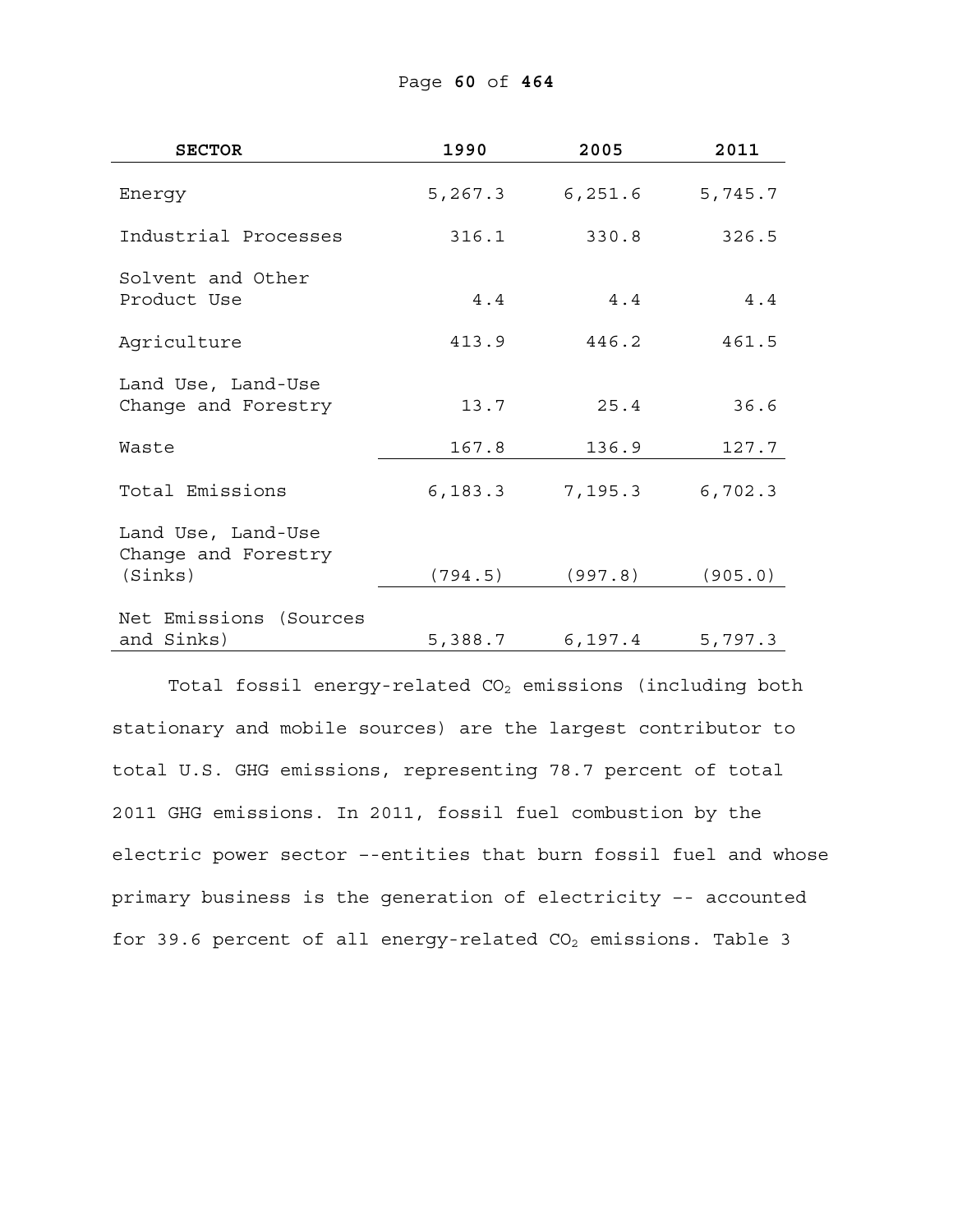below presents total  $CO<sub>2</sub>$  emissions from fossil fuel-fired EGUs, for years 1990, 2005 and 2011.<sup>46</sup>

**Table 3. U.S. GHG Emissions from Generation of Electricity from**  Combustion of Fossil Fuels (Tg CO<sub>2</sub> Eq.)

| <b>GHG EMISSIONS</b>                            | 1990    | 2005    | 2011    |
|-------------------------------------------------|---------|---------|---------|
| Total $CO2$ from fossil fuel<br>combustion EGUs | 1,820.8 | 2,402.1 | 2,158.5 |
| - from coal                                     | 1,547.6 | 1,983.8 | 1,722.7 |
| - from natural gas                              | 175.3   | 318.8   | 408.8   |
| - from petroleum                                | 97.5    | 99.2    | 26.6    |

We are aware that nitrous oxide  $(N_2O)$  and, to a lesser extent, methane  $(CH_4)$  may be emitted from fossil fuel-fired EGUs, especially from coal-fired circulating fluidized bed (CFB) combustors and from units with selective catalytic reduction

 $^{46}$  Note that for the purposes of reporting national GHG emissions under the UNFCCC, the U.S. GHG Inventory is calculated using internationally accepted methodological guidance from the Intergovernmental Panel on Climate Change (IPCC). In accordance with IPCC quidance,  $CO<sub>2</sub>$  emissions from combustion of biogenic feedstocks are not reported in the energy sector, but are instead reported separately as a "Memo item" in the U.S. GHG Inventory. Consistent with the IPCC guidance, any carbon stock changes related to the use of biogenic feedstocks in the energy sector, and the  $CO<sub>2</sub>$  emissions associated with those carbon stock changes, are accounted for under the forestry and/or agricultural sectors of the U.S. GHG Inventory. Attribution of  $CO<sub>2</sub>$  emissions from the combustion of biogenic feedstocks by stationary sources in the energy sector to the forestry and/or agricultural sectors, in the context of U.S. GHG emissions reporting to the UNFCCC, should not be interpreted as an indication that such emissions are "carbon neutral."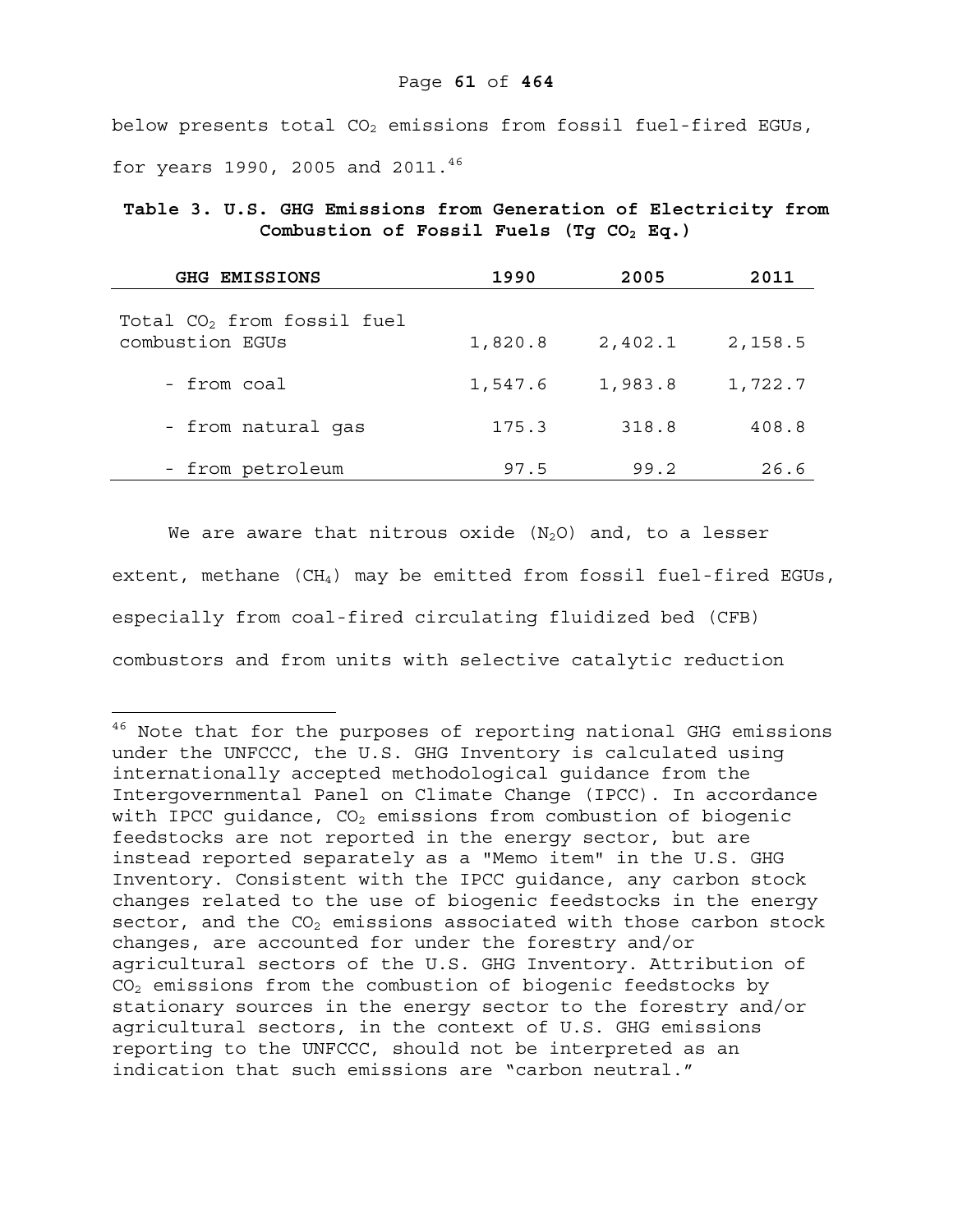(SCR) and selective non-catalytic reduction (SNCR) systems installed for  $NO<sub>X</sub>$  control. The estimated emissions for  $N<sub>2</sub>O$  and CH<sub>4</sub> from fossil fuel-fired EGUs are about 17.9 and 0.4 Tq of CO<sub>2</sub> equivalent in 2011, respectively, which is about 0.8 percent of total  $CO<sub>2</sub>$  equivalent emissions from fossil fuel-fired electric power generating units. However, we are not proposing separate  $N_2$ O or CH<sub>4</sub> emission limits or an equivalent CO<sub>2</sub> emission limit in today's document because we lack more precise data on the quantity of these emissions and information on cost-effective controls. We request comment on this approach and we solicit information about the quantity of  $N_2O$  and  $CH_4$  emissions from these affected sources and possible controls.

# <HD2>C. The Utility Power Sector and How its Structure is Changing

## <HD3>1. Utility power sector

The majority of power in the U.S. is generated from the combustion of coal, natural gas and other fossil fuels. Natural gas-fired EGUs typically use one of two technologies: NGCC and simple cycle combustion turbines. NGCC units first generate power from a combustion turbine (the combustion cycle). The unused heat from the combustion turbine is then routed to a Heat Recovery Steam Generator (HRSG) which generates steam which is used to generate power using a steam turbine (the steam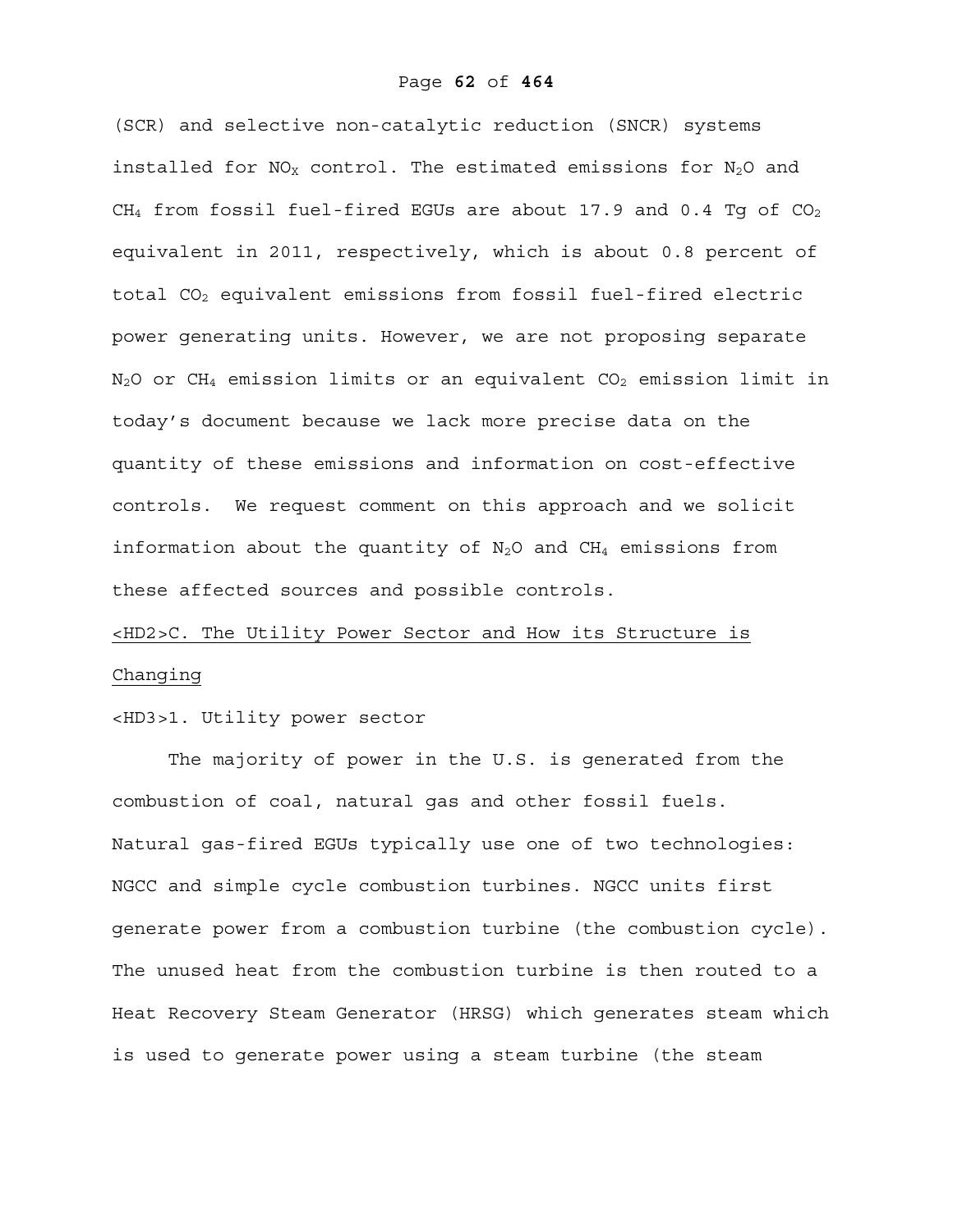cycle). The combining of these generation cycles increases the overall efficiency of the system.

Simple cycle combustion turbines only use a single combustion turbine to produce electricity (i.e., there is no heat recovery). The power output from these simple cycle combustion turbines can be easily ramped up and down making them ideal for "peaking" operations.

Coal-fired utility boilers are primarily either pulverized coal (PC) boilers or fluidized bed (FB) boilers. At a PC boiler, the coal is crushed (pulverized) into a powder in order to increase its surface area. The coal powder is then blown into a boiler and burned. In a coal-fired boiler using fluidized bed combustion, the coal is burned in a layer of heated particles suspended in flowing air.

Power can also be generated using gasification technology. An IGCC unit gasifies coal to form a syngas composed of carbon monoxide (CO) and hydrogen  $(H_2)$ , which can be combusted in a combined cycle system to generate power. <HD3>2. Changing structure of the power sector a. Technological developments and costs

Since the April 2012 proposal, a few coal-fired units have reached the advanced stages of construction and development, which suggests that setting a separate standard for new fossil fuel-fired boilers and IGCC units is appropriate. Progress on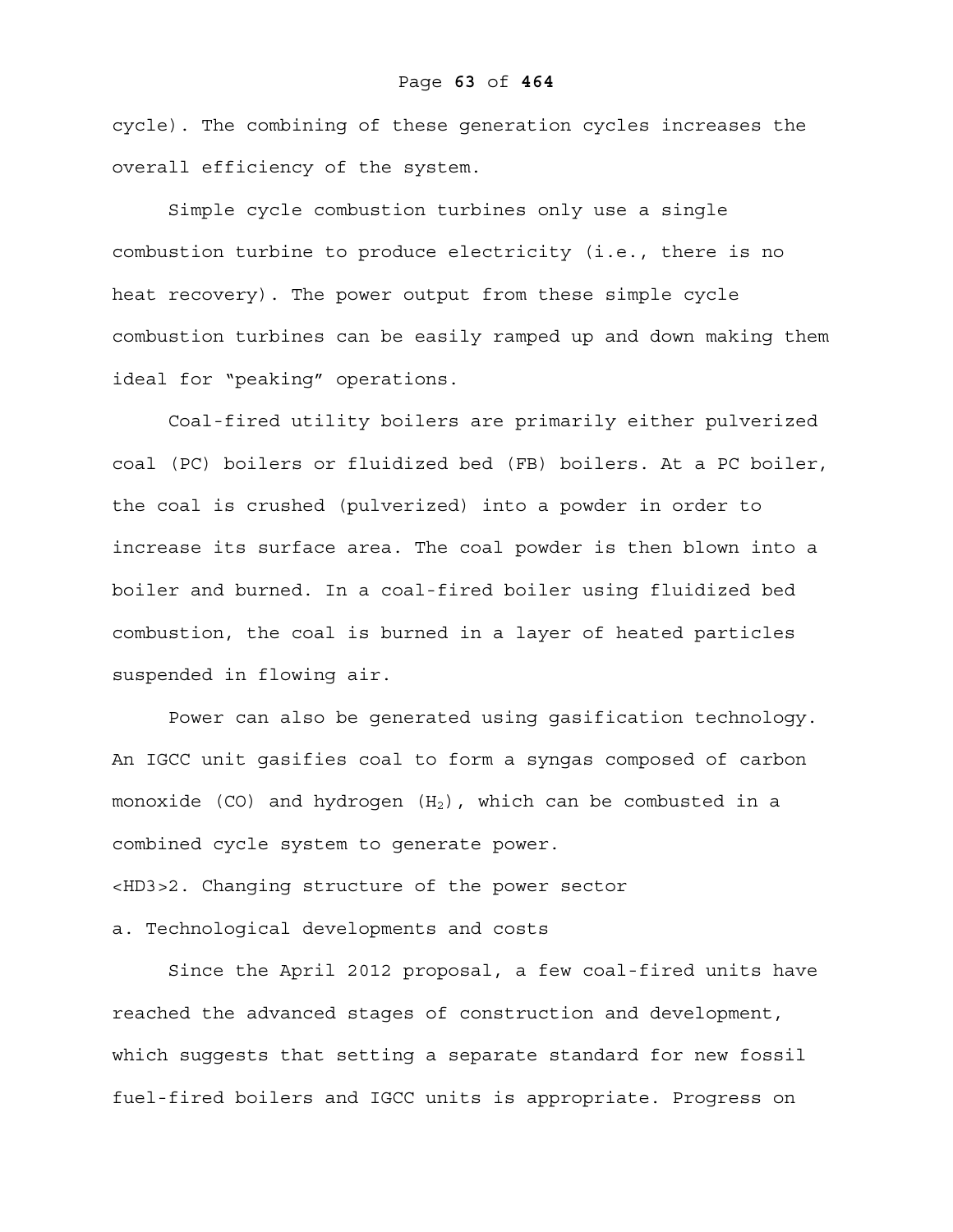Southern Company's Kemper County Energy Facility, which will deploy IGCC with partial CCS, has continued, and the project is now over 75 percent complete. Additionally, two other projects, Summit Power's Texas Clean Energy Project (TCEP) and the Hydrogen Energy California Project (HECA) – both of which will deploy IGCC with CCS – continue to move forward. The EIA modeling projects that coal-fired power generation will remain the single largest portion of the electricity sector beyond 2030. The EIA modeling also projects that few, if any, new coalfired EGUs would be built in this decade and that those that are built would have  $CCS.$ <sup>47</sup> Continued progress on these projects is consistent with the EIA modeling that suggests that a small number of coal-fired power plants may be constructed. The primary reasons for this rate of current and projected future development of new coal projects include highly competitive natural gas prices, lower electricity demand, and increases in the supply of renewable energy.

Natural gas prices have decreased dramatically and generally stabilized in recent years, as new drilling techniques have brought additional supply to the marketplace and greatly

 $47$  Even in its sensitivity analysis that assumes higher natural gas prices and electricity demand, EIA does not project any additional coal beyond its reference case until 2023, in a case where power companies assume no GHGs emission limitations, and until 2024 in a case where power companies do assume GHGs emission limitations.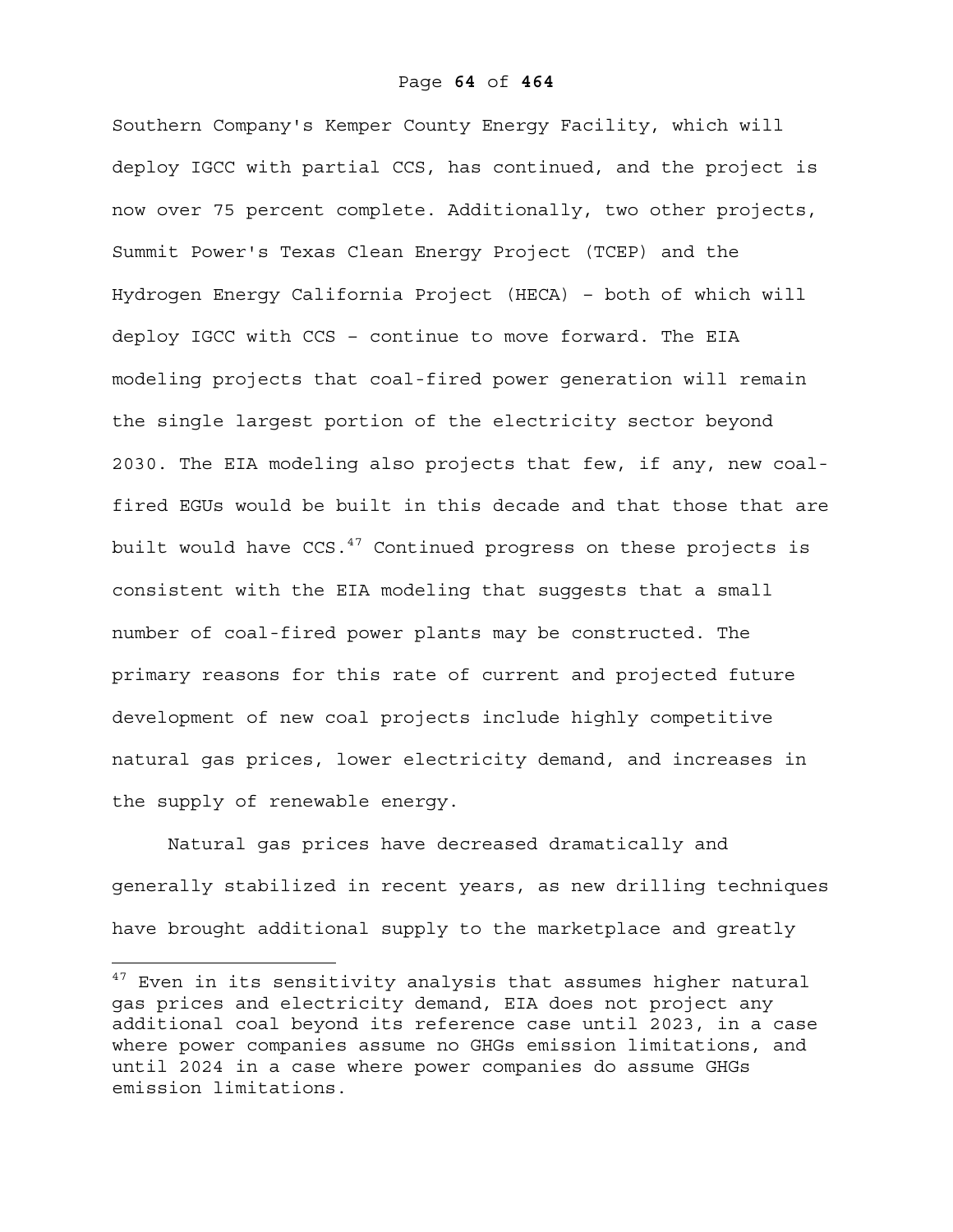increased the domestic resource base. As a result, natural gas prices are expected to be competitive for the foreseeable future and EIA modeling and utility announcements confirm that utilities are likely to rely heavily on natural gas to meet new demand for electricity generation. On average, as discussed below, the cost of generation from a new natural-gas fired power plant (a NGCC unit) is expected to be significantly lower than the cost of generation from a new coal-fired power plant. $48$ 

Other drivers that may influence decisions to build new power plants are increases in renewable energy supplies, often due to state and federal energy policies. Many states have adopted renewable portfolio standards (RPS), which require a certain portion of electricity to come from renewable energy sources such as solar or wind. The federal government has also adopted incentives for electric generation from renewable energy sources and loan guarantees for new nuclear power plants.

Due to these factors, the EIA projections from the last several years show that natural gas is likely to be the most widely-used fossil fuel for new construction of electric

 $^{48}$  Levelized Cost of New Generation Resources in the Annual Energy Outlook 2011

http://www.eia.gov/forecasts/aeo/electricity\_generation.html.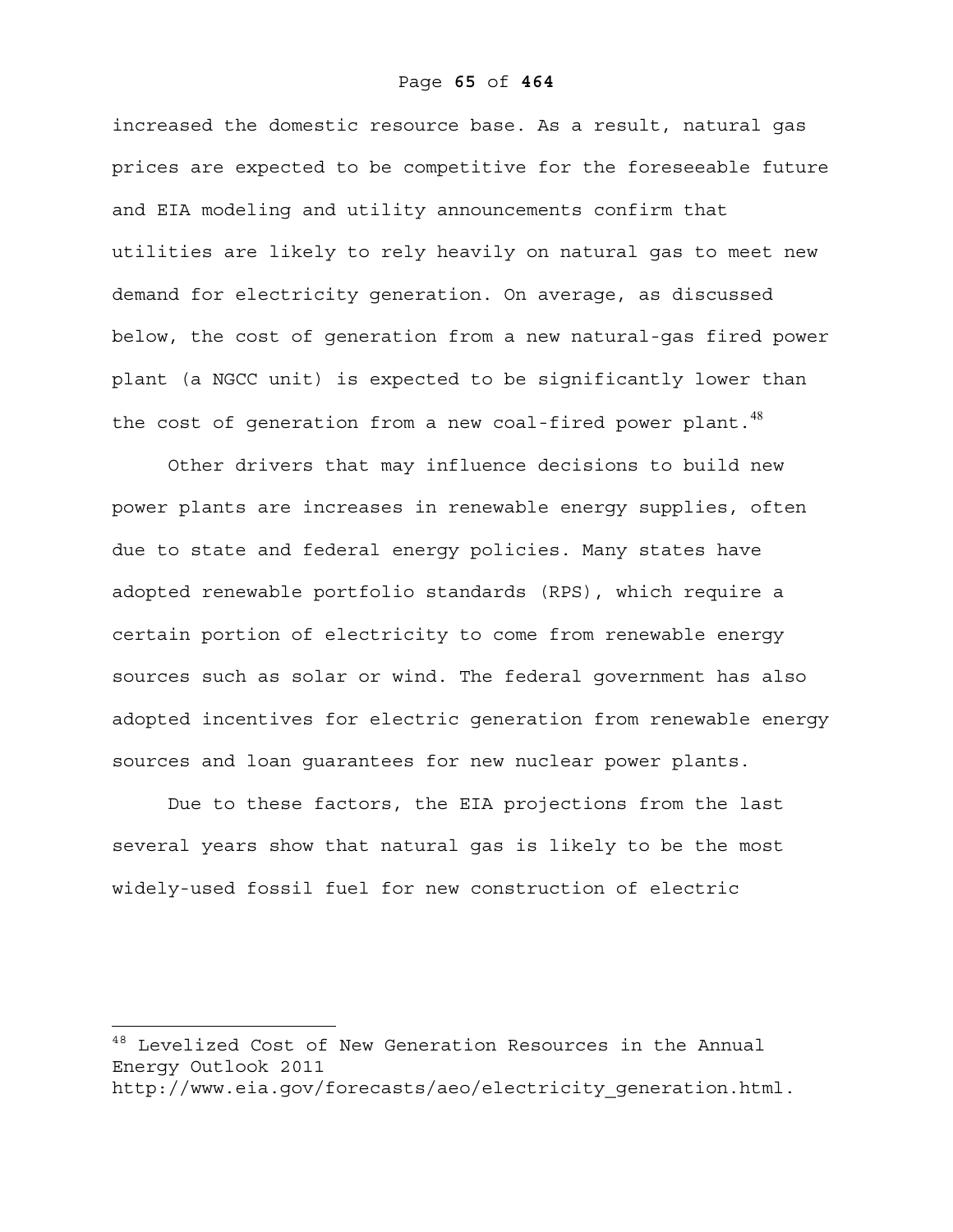generating capacity through 2020, along with renewable energy, nuclear power, and a limited amount of coal with CCS.<sup>49</sup> b. Energy sector modeling

Various energy sector modeling efforts, including projections from the EIA and the EPA, forecast trends in new power plant construction and utilization of existing power plants that are consistent with the above-described technological developments and costs. The EIA forecasts the structure and developments in the power sector in its annual report, the Annual Energy Outlook (AEO). These reports are based on economic modeling that reflects existing policy and regulations, such as state RPS programs and federal tax credits for renewables.<sup>50</sup> The current report, AEO 2013<sup>51</sup>, (i) shows that a modest amount of coal-fired power plants that are currently under construction are expected to begin operation in the next several years (referred to as "planned"); and (ii) projects in the reference case<sup>52</sup>, that a very small amount of new

 $^{49}$  http://www.eia.gov/forecasts/aeo/pdf/0383(2013).pdf; http://www.eia.gov/forecasts/aeo/pdf/0383(2012).pdf; http://prod-http-80-800498448.us-east-

<sup>1.</sup>elb.amazonaws.com/w/images/6/6d/0383%282011%29.pdf.<br><sup>50</sup> http://www.eia.gov/forecasts/aeo/chapter\_legs\_regs.cfm.

<sup>&</sup>lt;sup>51</sup> Energy Information Adminstration's Annual Energy Outlook for 2013, Final Release available at

http://www.eia.gov/forecasts/aeo/index.cfm.<br><sup>52</sup> EIA's reference case projections are the result of its baseline assumptions for economic growth, fuel supply, technology, and other key inputs.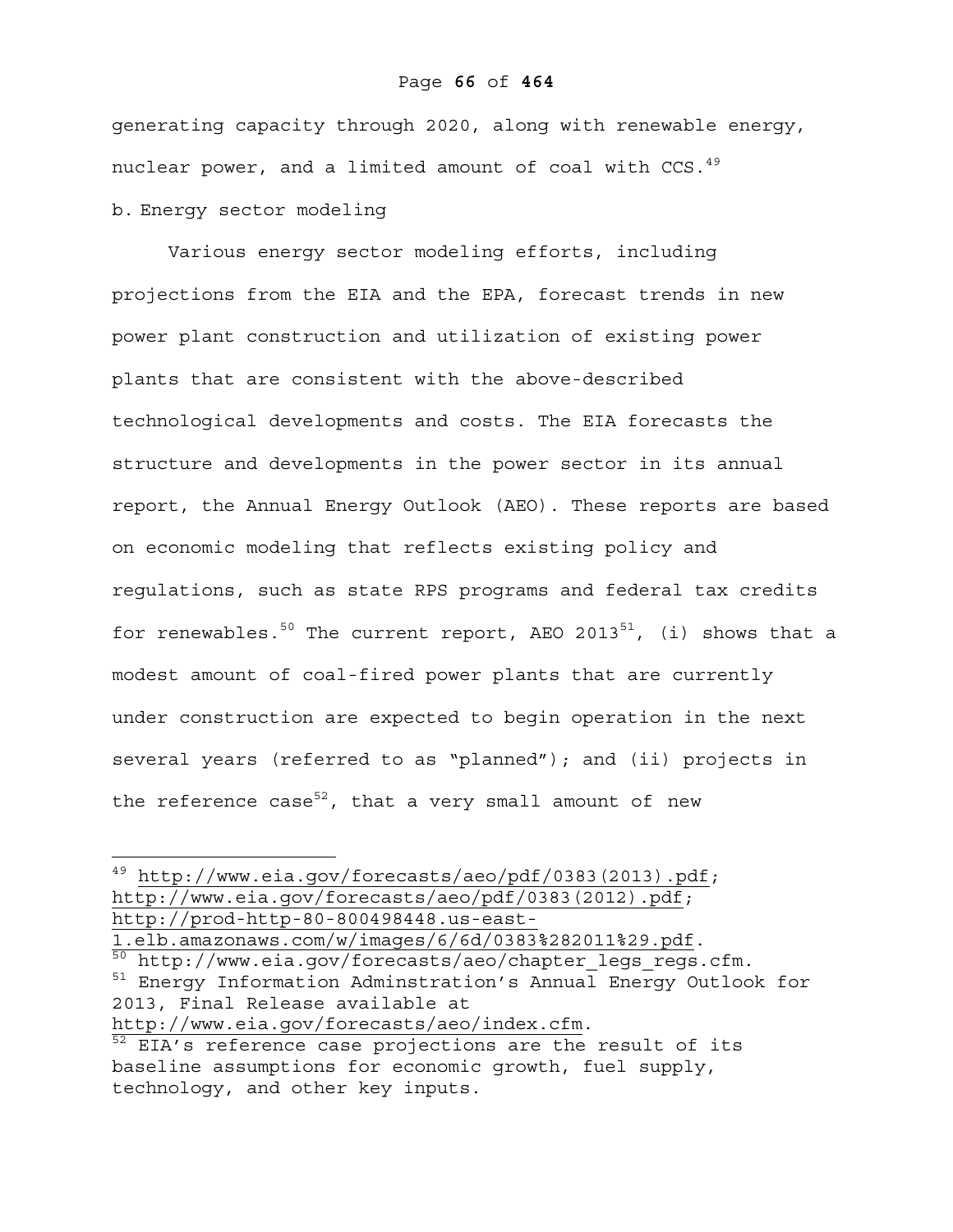("unplanned") conventional coal-fired capacity, with CCS, will come online after 2012, and through 2034 in response to Federal and State incentives. According to the AEO 2013, the vast majority of new generating capacity during this period will be either natural gas-fired or renewable. Similarly, the EIA projections from the last several years show that natural gas is likely to be the most widely-used fossil fuel for new construction of electric generating capacity through 2020.<sup>53</sup>

Specifically, the AEO 2013 projects the need for 25.9 GW of additional base load or intermediate load generation capacity through 2020 (this includes projects that are under development –- i.e., being constructed or in advance planning -- and modelprojected nuclear, coal, and NGCC projects). The vast majority of this new electric capacity (22.5 GW) is already under development (under construction or in advanced planning); it includes about 6.1 GW of new coal-fired capacity, 5.5 GW of new nuclear capacity, and 10.9 GW of new NGCC capacity. The EPA believes that most current fossil fuel-fired projects are already designed to meet limits consistent with today's proposal (or they have already commenced construction and are thus not impacted by today's notice). The AEO 2013 also projects an additional 3.4 GW of new base load capacity additions, which are

<sup>53</sup> Annual Energy Outlook 2010, 2011, 2012, and 2013.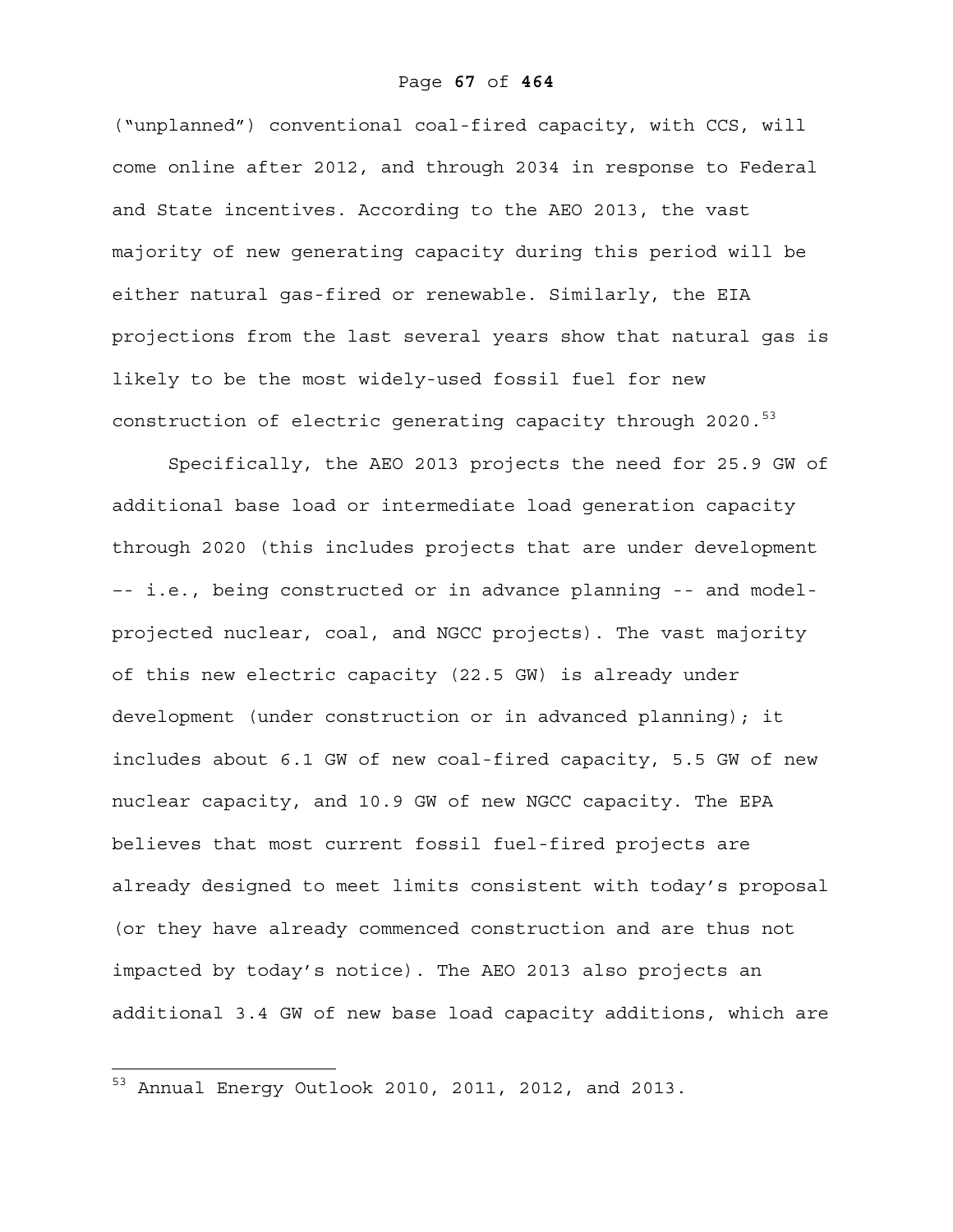model-projected (unplanned). This consists of 3.1 GW of new NGCC capacity, and 0.3 GW of new coal equipped with CCS (incentivized with some government funding). Therefore, the AEO 2013 projection suggests that this proposal would only impact small amounts of new power generating capacity through 2020, all of which is expected to already meet the proposed emissions standards without incurring further control costs. In AEO 2013, this is also true during the period from 2020 through 2034, where new model-projected (unplanned) intermediate and base load capacity is expected to be compliant with the proposed standard without incurring further control costs (i.e., an additional 45.1 GW of NGCC and no additional coal, for a total, from 2013 through 2030, of 48.2 GW of NGCC and 0.3 GW of coal with CCS).

It should be noted that under the EIA projections, existing coal-fired generation will remain an important part of the mix for power generation. Modeling from both the EIA and the EPA predict that coal-fired generation will remain the largest single source of electricity in the U.S. through 2040. Specifically, in the EIA's AEO 2013, coal will supply approximately 40 percent of all electricity in both 2020 and 2025.

The EPA modeling using the Integrated Planning Model (IPM), a detailed power sector model that the EPA uses to support power sector regulations, also shows limited future construction of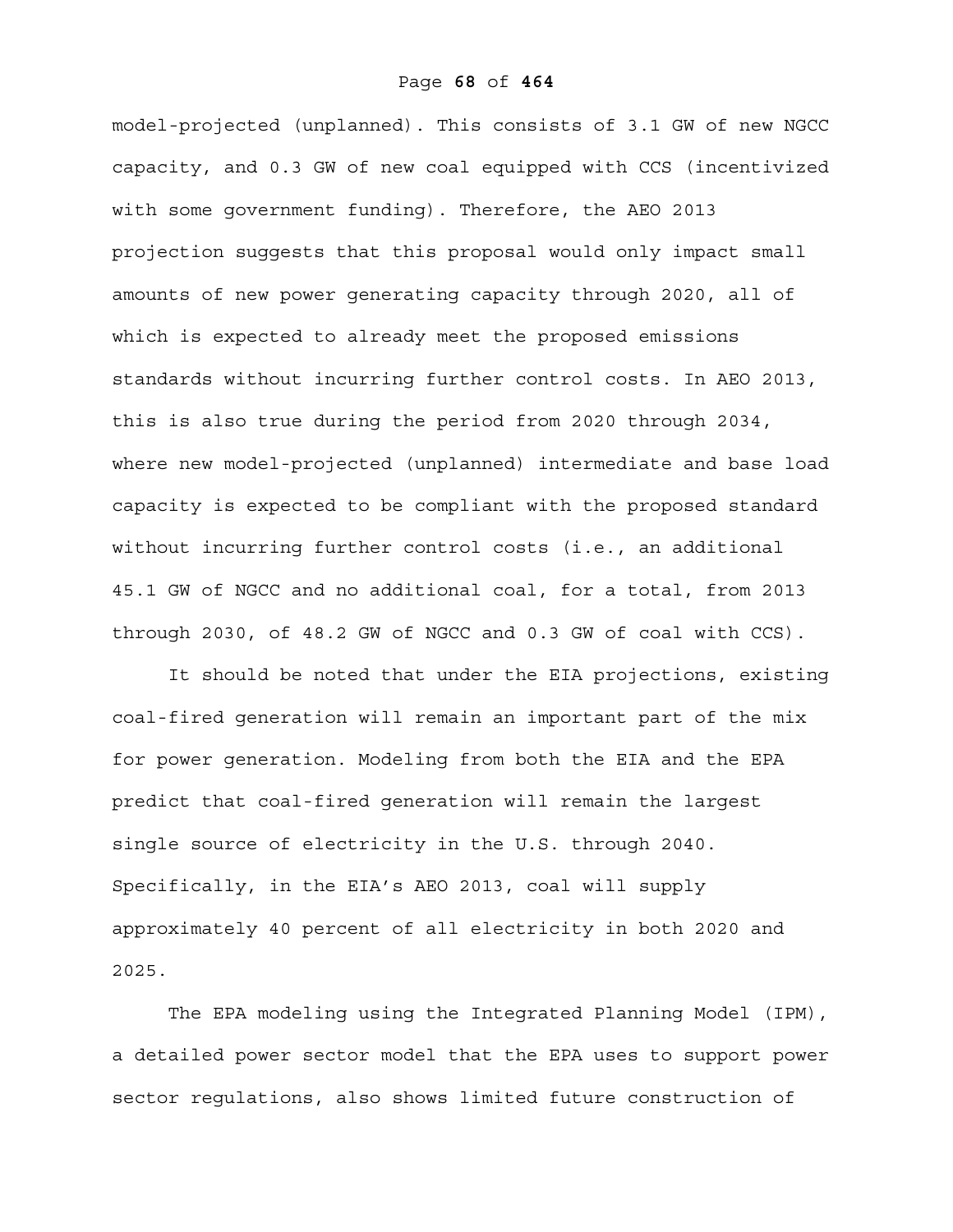### Page **69** of **464**

new coal-fired power plants under the base case.<sup>54</sup> The EPA's projections from IPM can be found in the RIA.

## c. Integrated Resource Plans

The trends in the power sector described above are also apparent in publicly available long-term resource plans, known as IRPs.

The EPA has reviewed publicly available IRPs from a range of companies (e.g., varying in size, location, current fuel mix), and these plans are generally consistent with both EIA and EPA modeling projections. Companies seem focused on demand-side management programs to lower future electricity demand and mostly reliant on a mix of new natural gas-fired generation and renewable energy to meet increased load demand and to replace retired generation capacity.

Notwithstanding this clear trend towards natural gas-fired generation and renewables, many of the IRPs raise fuel diversity concerns and include options to diversify new generation capacity beyond natural gas and renewable energy. Several IRPs indicate that companies are considering new nuclear generation, including either traditional nuclear power plants or small modular reactors, and new coal-fired generation capacity with and without CCS technology. Based on these IRPs, the EPA

<sup>54</sup> http://www.epa.gov/airmarkets/progsregs/epaipm/BaseCasev410.html#documentation.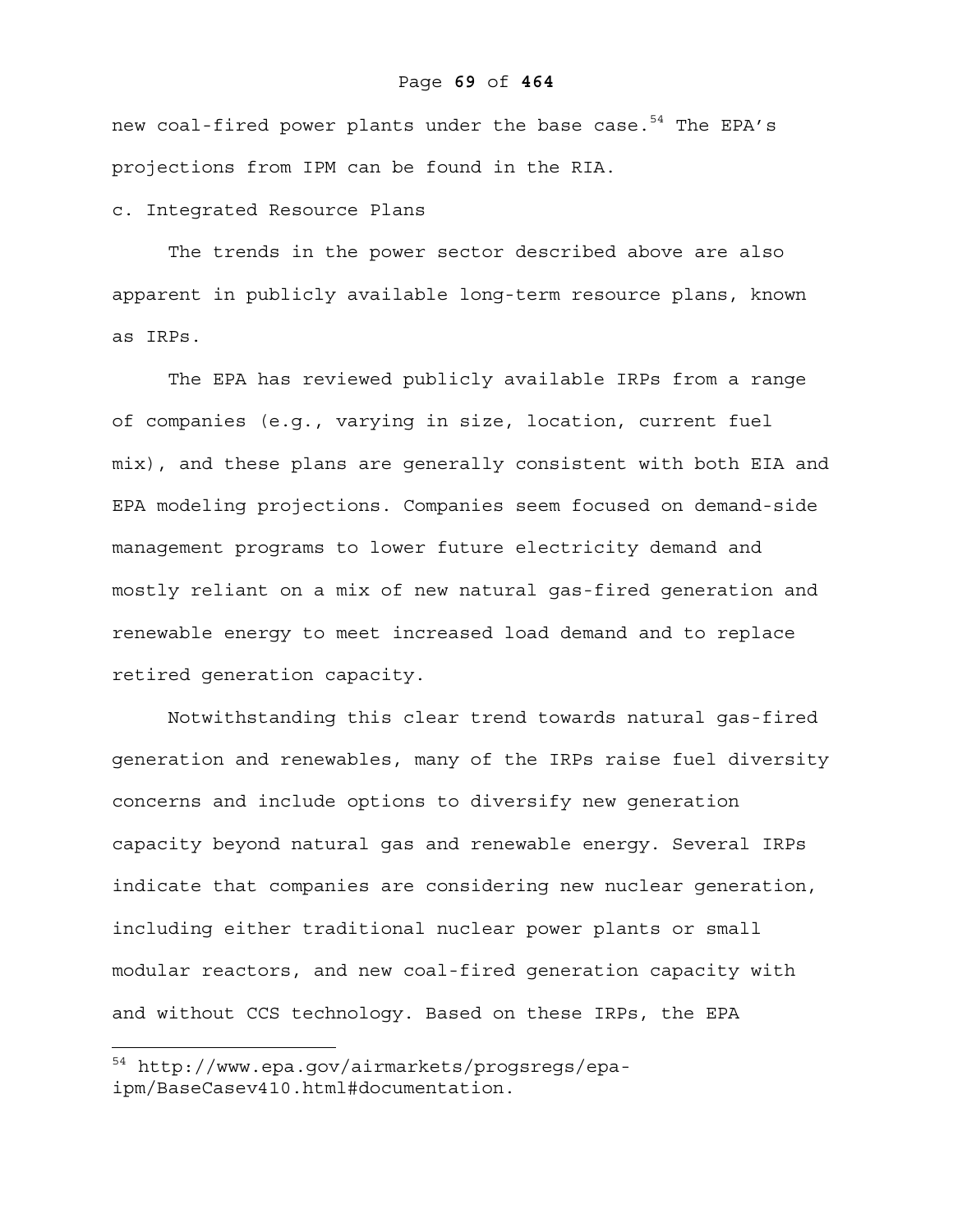acknowledges that a small number of new coal-fired power plants may be built in the near future. While this is contrary to the economic modeling predictions, the Agency understands that economic modeling may not fully reflect the range of factors that a particular company may consider when evaluating new generation options, such as fuel diversification. By the same token, as discussed below, it is possible that some of this potential new coal-fired construction may occur because developers are able to design projects that can provide competitively priced electricity for a specific geographic region.

## <HD2>D. Statutory Background

 $\overline{a}$ 

Section 111 of the Clean Air Act sets forth the standards of performance for new sources (NSPS) program, and with this program, establishes mechanisms for regulating emissions of air pollutants from stationary sources that are key in this rulemaking.<sup>55</sup> As a preliminary step to regulation, the EPA must list categories of stationary sources that the Administrator, in his or her judgment, finds "cause[], or contribute[] significantly to, air pollution which may reasonably be anticipated to endanger public health or welfare."

 $^{55}$  CAA section 111(b)(1)(A). The EPA has regulated more than 60 stationary source categories under CAA section 111. See generally 40 CFR subparts D-MMMM.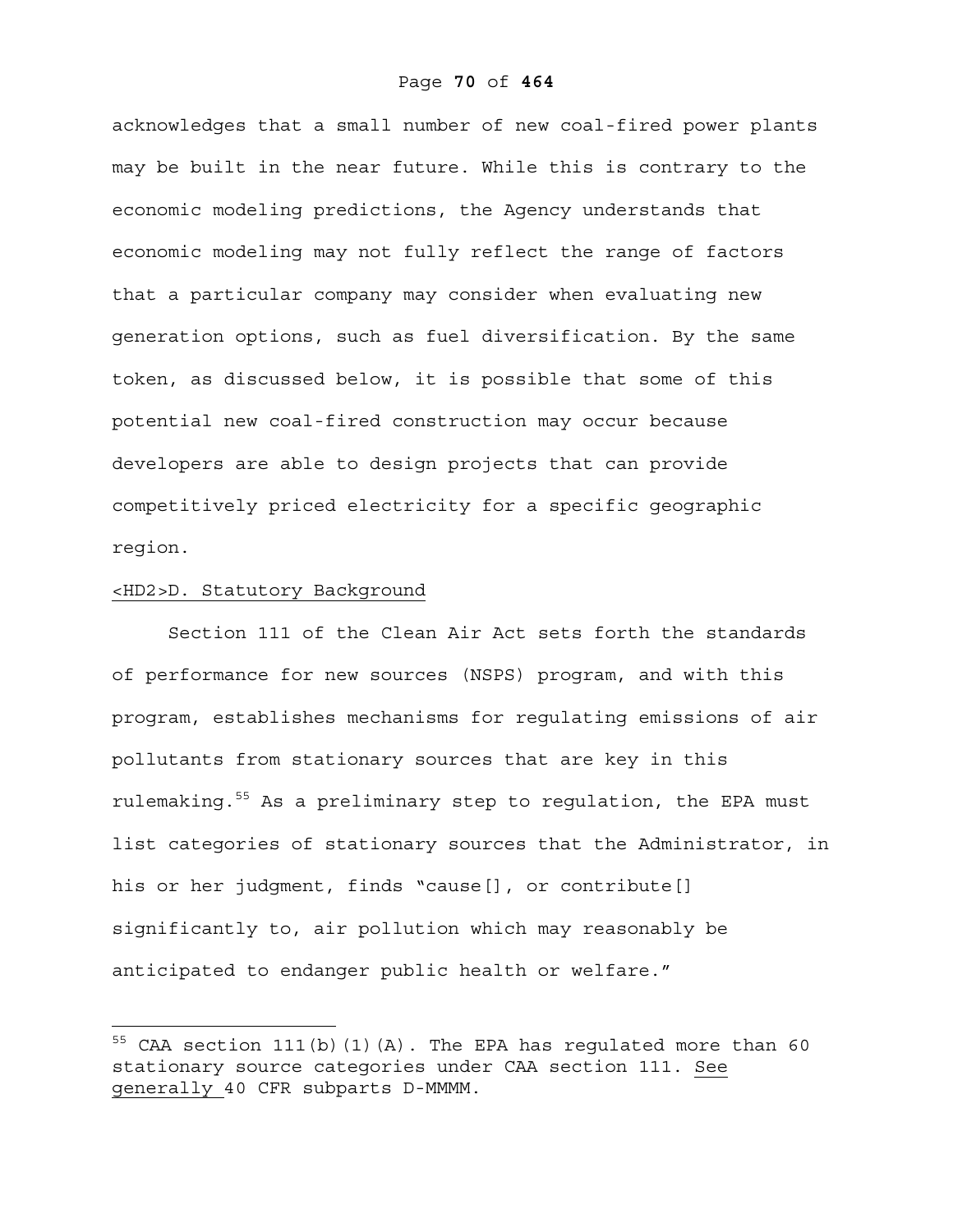Once the EPA has listed a source category, the EPA proposes and then promulgates "standards of performance" for "new sources" in the category.<sup>56</sup> A "new source" is "any stationary source, the construction or modification of which is commenced after," in general, the date of the proposal. $^{57}$  A modification is "any physical change ... or change in the method of operation ... which increases the amount of any air pollutant emitted by such source or which results in the emission of any air pollutant not previously emitted."<sup>58</sup> The EPA, through regulations, has determined that certain types of changes are exempt from consideration as a modification. $^{59}$  The EPA's regulations also provide that an existing facility is also considered a new source if it undertakes a "reconstruction," which is the replacement of components to such an extent that the capital costs of the new equipment or components exceed 50 percent of what is believed to be the cost of a completely new facility. $^{60}$  In establishing standards of performance, the EPA has significant discretion to create subcategories based on source type, class or size. $^{61}$ 

- $57$  CAA section 111(a)(2).
- $58$  CAA section 111(a)(4).
- $59$  40 CFR 60.2, 60.14 (e).
- $60 40$  CFR 60.15.

1

 $61$  CAA section 111(b)(2).

 $56$  CAA section 111(b)(1)(B).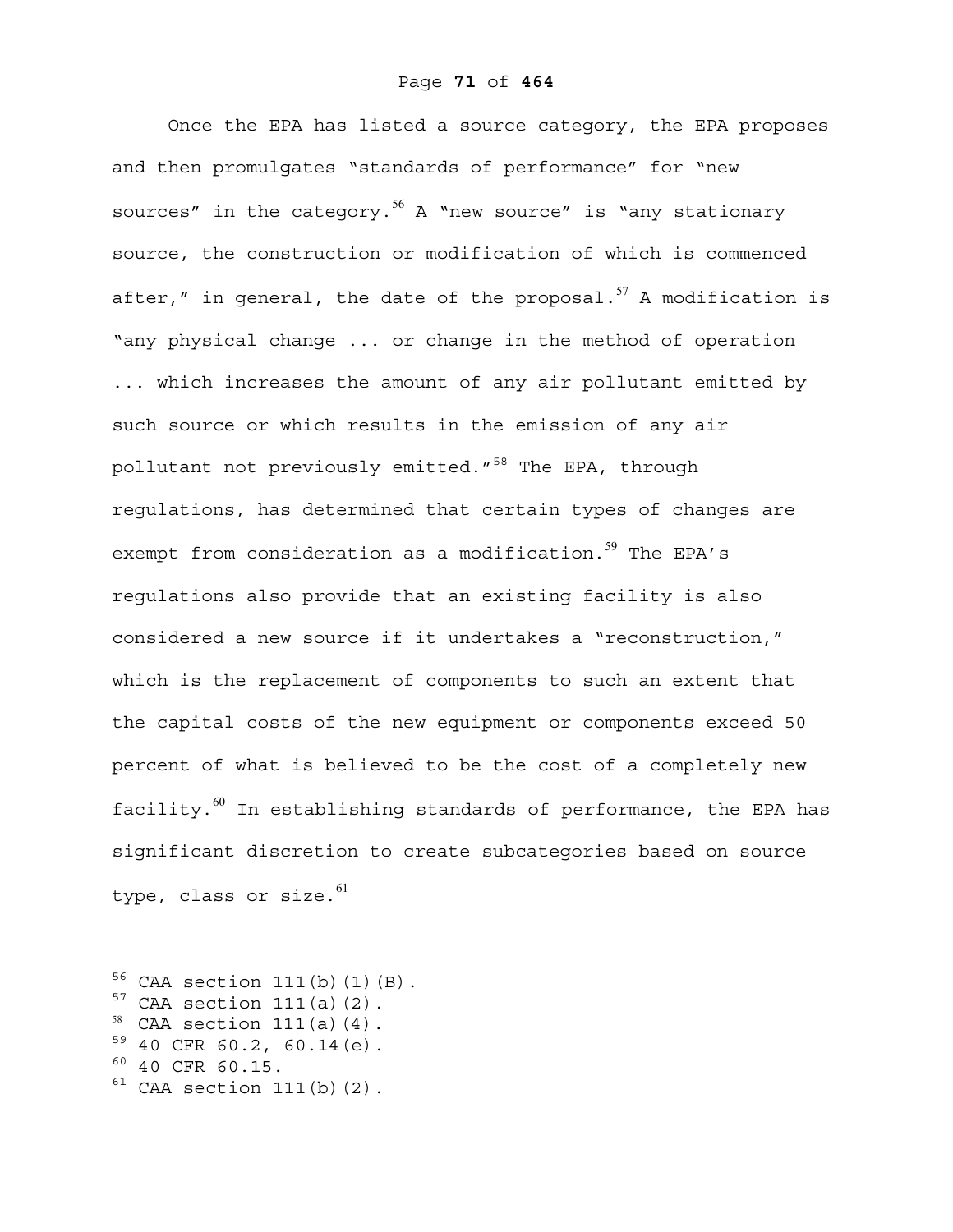Clean Air Act section  $111(a)(1)$  defines a "standard of performance" as a standard for emissions of air pollutants which reflects the degree of emission limitation achievable through the application of the best system of emission reduction which (taking into account the cost of achieving such reduction and any nonair quality health and environmental impact and energy requirements) the Administrator determines has been adequately demonstrated.

This definition makes clear that the standard of performance must be based on controls that constitute "the best system of emission reduction ... adequately demonstrated" (BSER).  $62$ The standard that the EPA develops, based on the BSER, is commonly a numerical emissions limit, expressed as a performance level (e.g., a rate-based standard). Generally, the EPA does not prescribe a particular technological system that must be used to comply with a standard of performance. Rather, sources generally can select any measure or combination of measures that will achieve the emissions level of the standard.

Regarding other titles in the CAA, this rulemaking has implications for EGUs and other stationary sources in the CAA

 $62$  As noted, we generally refer to this system of control as the best system of emission reduction, or BSER, but we may occasionally refer to it as the "best demonstrated system." In the past, this level of control was frequently referred to as the "best demonstrated technology" (BDT).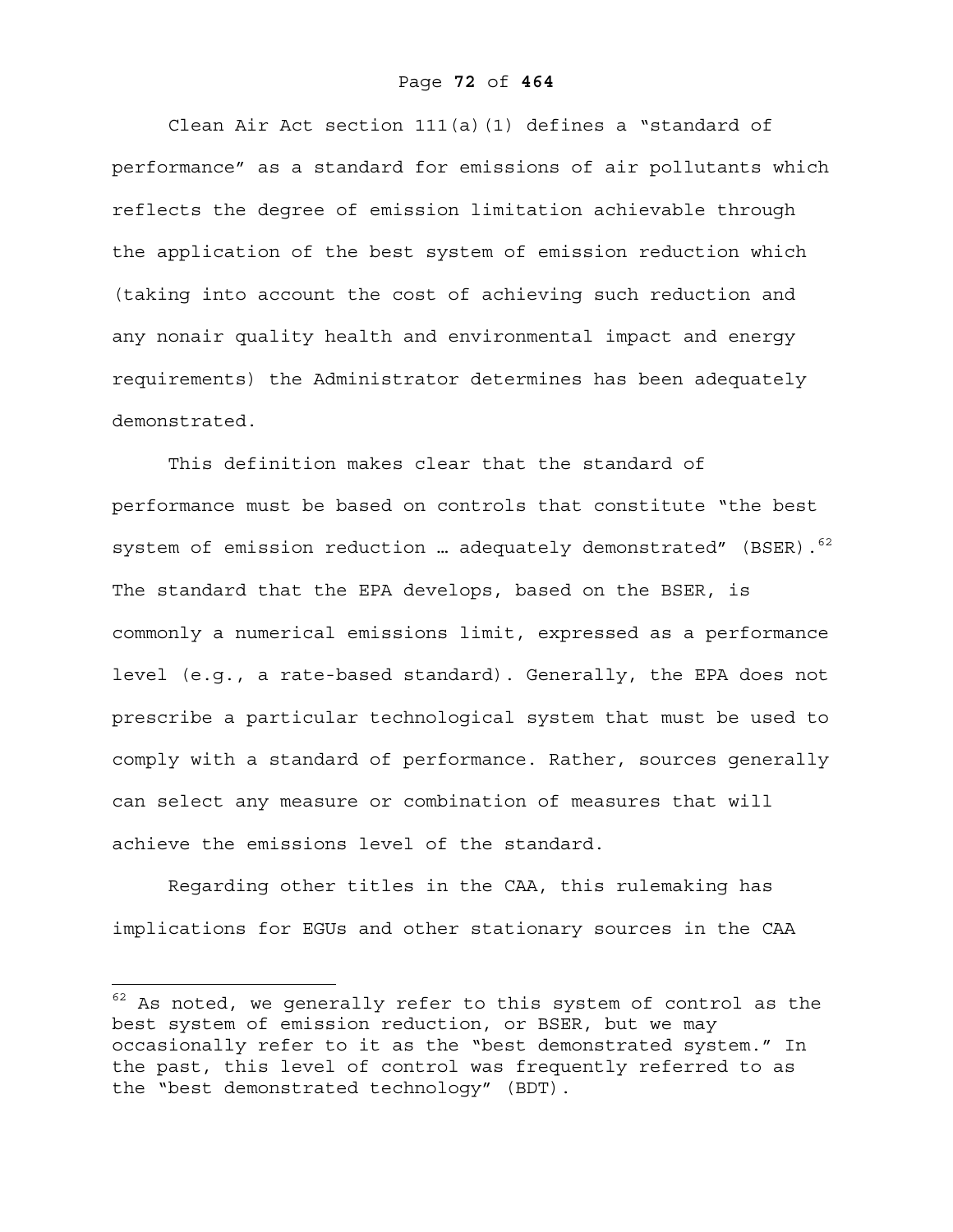PSD program under Title I, part C, and the operating permits program under Title V. We discuss these implications in section IX of this preamble.

### <HD2>E. Regulatory and Litigation Background

The EPA initially included fossil fuel-fired EGUs (which includes EGUs that burn fossil fuel including coal, gas, oil and petroleum coke and that use different technologies, including boilers and combustion turbines) in a category that it listed under section  $111(b)(1)(A)$ , and the EPA promulgated the first set of standards of performance for EGUs in 1971, codified in subpart D.<sup>63</sup> As discussed in Section IV.D. of this preamble, the EPA has revised those regulations, and in some instances, revised the subparts, several times over the ensuing decades. None of these rulemakings or codifications, however, have constituted a new listing under CAA section 111(b)(1)(A).

In 1979, the EPA revised subpart D of 40 CFR part 60; as part of this revision, the EPA formed subpart Da and promulgated NSPS for electric utility steam generating units.<sup>64</sup> These NSPS on June 11, 1979 apply to units capable of firing more than 73

1

<sup>63 &</sup>quot;Standards of Performance for Fossil-Fuel-Fired Steam Generators for Which Construction Is Commenced After August 17, 1971," 36 FR 24875 (Dec. 23, 1971) codified at 40 CFR 60.40-46; 36 FR 5931 (Mar. 31, 1971). <sup>64</sup> "Standards of Performance for Electric Utility Steam

Generating Units for Which Construction is Commenced After September 18, 1978," 44 FR 33580 (June 11, 1979)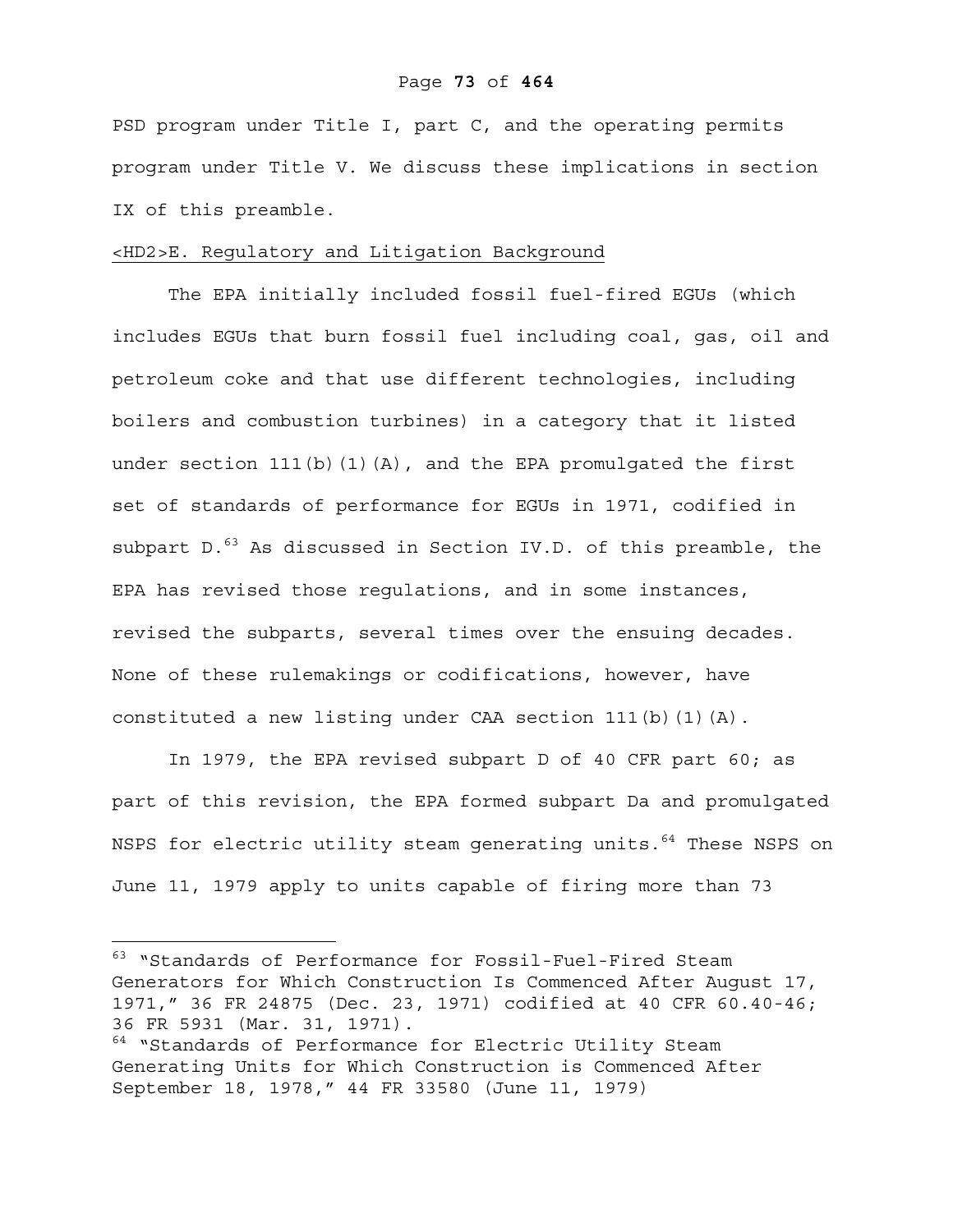megawatts (MW) (250 MMBtu/h) heat input of fossil fuel that commenced construction, reconstruction, or modification after September 18, 1978. The NSPS for EGUs also apply to industrialcommercial-institutional cogeneration units that sell more than 25 MW and more than one-third of their potential output capacity to any utility power distribution system.

The EPA promulgated amendments to subpart Da in 2006, resulting in new criteria pollutant limitations for EGUs (the 2006 Final Rule).<sup>65</sup> The 2006 Final Rule did not establish standards of performance for GHG emissions. Two groups of petitioners – 13 governmental entities and three environmental groups – filed petitions for judicial review of this rule by the D.C. Circuit.66 These petitioners contended, among other issues*,*  that the rule was required to include standards of performance for GHG emissions from EGUs.

The Court severed portions of the petitions for review of the 2006 Final Rule that related to GHG emissions. Following the

<u>.</u>

<sup>&</sup>lt;sup>65</sup> "Standards of Performance for Electric Utility Steam Generating Units, Industrial-Commercial-Institutional Steam Generating Units, and Small Industrial-Commercial-Institutional Steam Generating Units, Final Rule." 71 FR 9866 (Feb. 27, 2006).

*<sup>66</sup>State of New York, et al.* v. *EPA, No. 06–1322***.** The two groups of petitioners were (1) the States of New York, California, Connecticut, Delaware, Maine, New Mexico, Oregon, Rhode Island, Vermont and Washington; the Commonwealth of Massachusetts; the District of Columbia and the City of New York (collectively ''State Petitioners''); and (2) Natural Resources Defense Council (NRDC), Sierra Club, and Environmental Defense Fund (EDF)(collectively ''Environmental Petitioners'').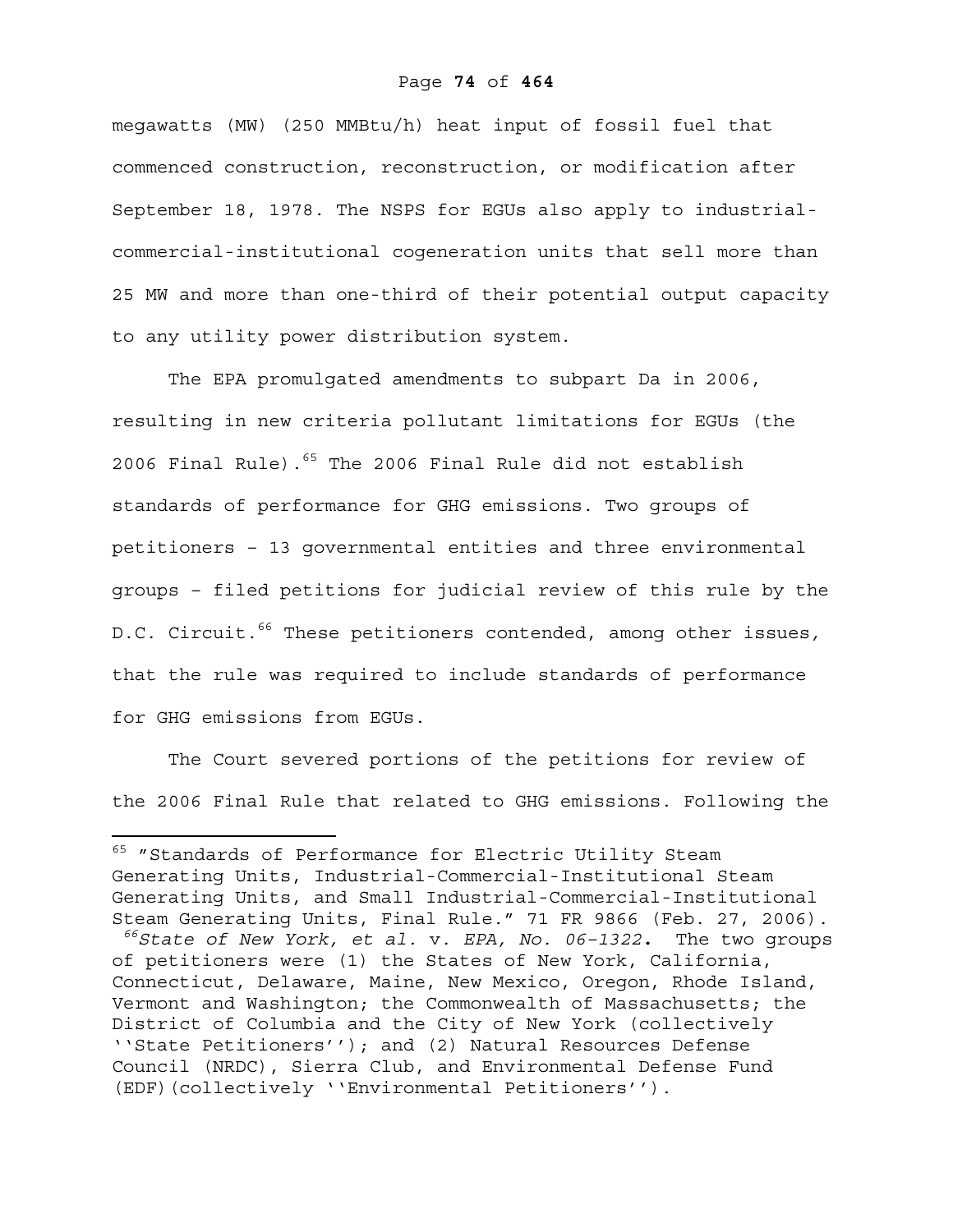U.S. Supreme Court's 2007 decision in *Massachusetts v. EPA*, which gave authority to the EPA to regulate GHGs, the D.C. Circuit remanded the 2006 Final Rule to the EPA upon its own motion for further consideration of the issues related to GHG emissions in light of *Massachusetts.* The EPA did not act on that remand. Rather, these State and Environmental Petitioners and the EPA negotiated a proposed settlement agreement that set deadlines for the EPA to propose and take final action on (1) a rule under CAA section 111(b) that includes standards of performance for GHGs for new and modified EGUs that are subject to 40 CFR part 60, subpart Da; and (2) a rule under CAA section 111(d) that includes emission guidelines for GHGs from existing EGUs that would have been subject to 40 CFR part 60, subpart Da if they were new sources. Pursuant to CAA section 113(g), the EPA provided for a notice-and-comment opportunity on the proposed settlement agreement and, after reviewing the comments received, finalized the agreement in late 2010.

In June 2012, the D.C. Circuit, in Coalition for Responsible Regulation v. EPA, upheld the EPA's Endangerment Finding concerning GHGs and the EPA's companion finding that GHGs from motor vehicles contribute to the air pollution that endangers public health and welfare. $67$  The Court also upheld

 $\overline{a}$ 

<sup>67</sup> *CRR*, 684 F.3d at 102.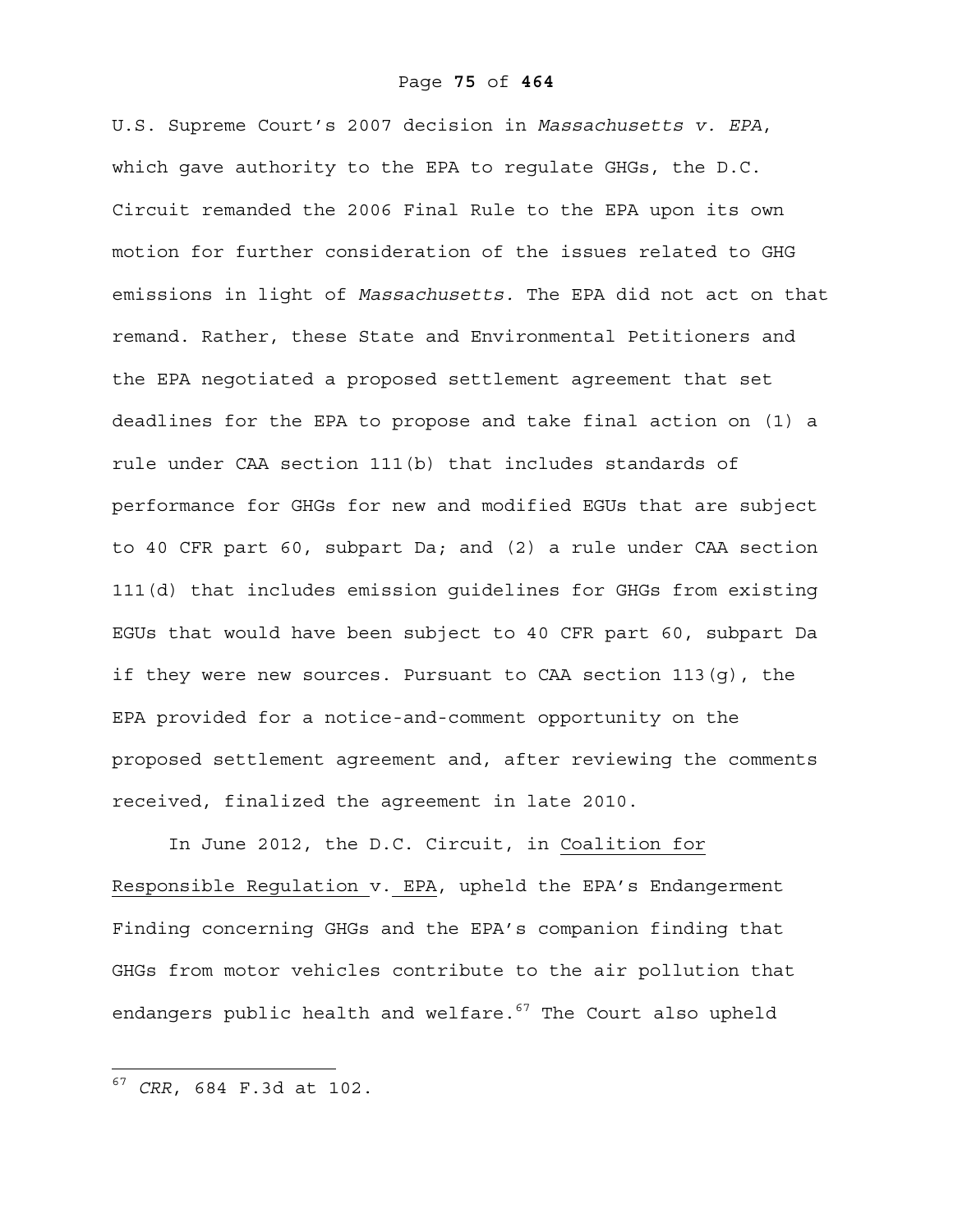standards for motor vehicles that limited GHG emissions.<sup>68</sup> In addition, the Court affirmed the EPA's view that the CAA PSD and title V permitting requirements became applicable to GHGemitting stationary sources when the EPA regulated GHG emissions from motor vehicles, because PSD and title V are automatically applicable to a pollutant when that pollutant is regulated under any part of the Act. The Court also dismissed challenges to what we refer to as the Timing Decision,  $69$  which established the January 2, 2011 date when the PSD and title V permitting requirements applied to GHG-emitting stationary sources; and the Tailoring Rule, $70$  which is the EPA's common sense approach to phasing in GHG permitting requirements to avoid an initial increase in the number of PSD and title V permit applications that would overwhelm the permitting authorities' administrative capacities.

In June 2012, several companies filed petitions for review of the original proposal for this rulemaking action in the D.C. Circuit. In December 2012, the D.C. Circuit dismissed these

 $\overline{a}$ 

<sup>68 &</sup>quot;Light-Duty Vehicle Greenhouse Gas Emission Standards and Corporate Average Fuel Economy Standards; Final Rule." 75 FR 25324 (May 7, 2010).

<sup>&</sup>lt;sup>69</sup> "Interpretation of Regulations that Determine Pollutants Covered by Clean Air Act Permitting Programs." 75 FR 17004 (April 2, 2010).

<sup>&</sup>lt;sup>70</sup> "Prevention of Significant Deterioration and Title V Greenhouse Gas Tailoring Rule; Final Rule." 75 FR 31514 (June 3, 2010).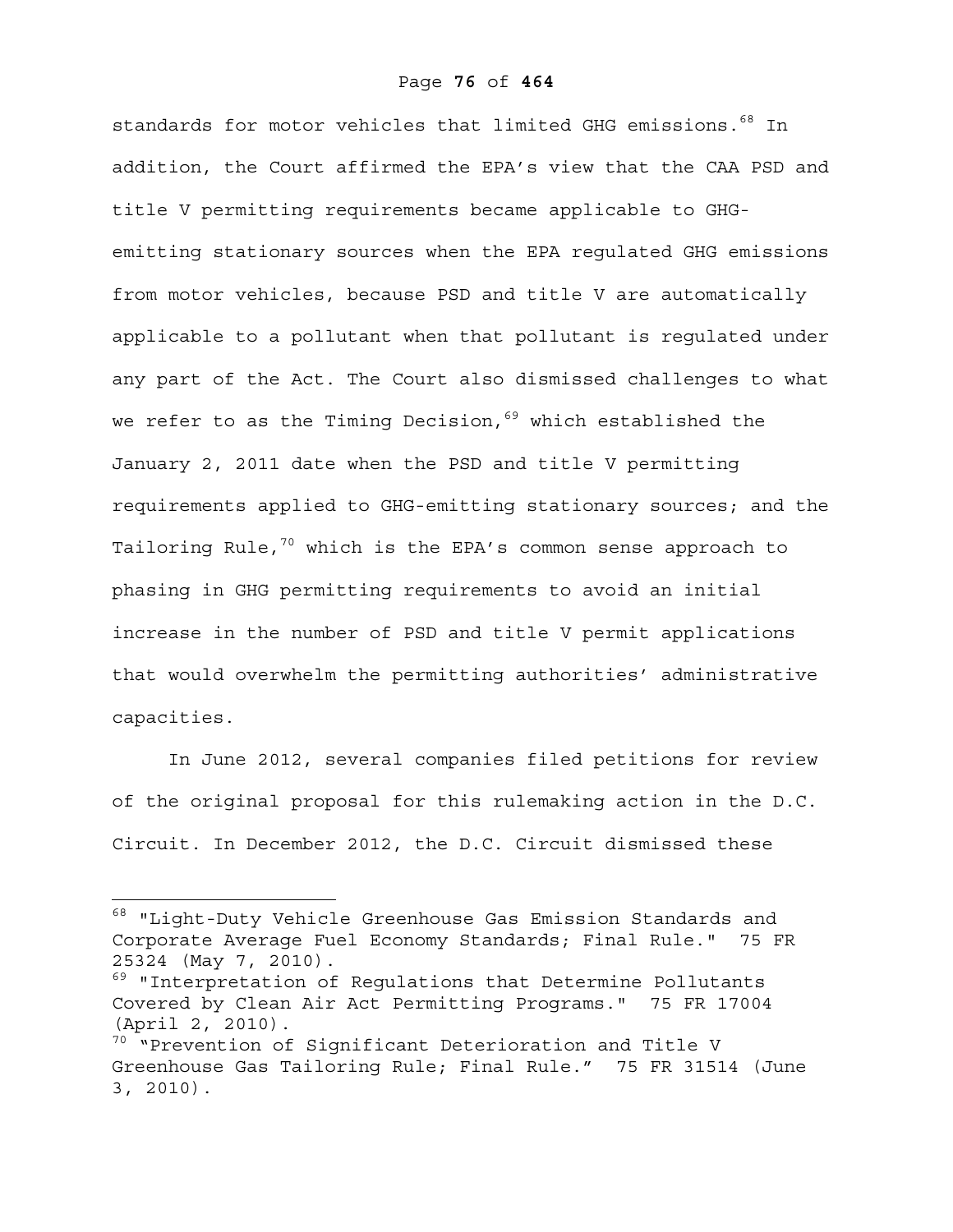### Page **77** of **464**

petitions on grounds that the challenged proposed rule is not final agency action subject to judicial review. $71$ 

In April 2013, EPA completed rulemaking to regulate power plants in the Mercury and Air Toxics rule ("MATS") $^{72}$ . In this same rulemaking, EPA promulgated revised standards of performance under CAA section 111(b) for criteria pollutant emissions from EGUs.

### <HD2>F. Coordination with Other Rulemakings

 $\overline{a}$ 

EGUs are the subject of several recent CAA rulemakings.<sup>73</sup> In general, most EPA rulemakings affecting the power sector focus on existing sources. Therefore, few interactions are likely between other power sector rules and this rule, which focuses only on new sources.<sup>74</sup>

We note that the EPA recently finalized revisions to the

<sup>71</sup> *Las Brisas Energy Center, LLC* v. *Environmental Protection Agency,* No. 12-1248, 2012 U.S. App. LEXIS 25535 (D.C. Cir. Dec. 13, 2012).

 $72$  "Reconsideration of Certain New Source Issues: National Emission Standards for Hazardous Air Pollutants From Coal- and Oil-Fired Electric Utility Steam Generating Units and Standards of Performance for Fossil-Fuel-Fired Electric Utility, Industrial-Commercial-Institutional, and Small Industrial-Commercial-Institutional Steam Generating Units, Final Rulemaking, " 78 FR 24073 (April 24, 2013).

 $73$  We discuss other rulemakings solely for background purposes. The effort to coordinate rulemakings is not a defense to a violation of the CAA. Sources cannot defer compliance with existing requirements because of other upcoming regulations.

 $74$  Other pending EPA regulatory actions in the power sector are discussed in more detail in Chapter 4 of the RIA.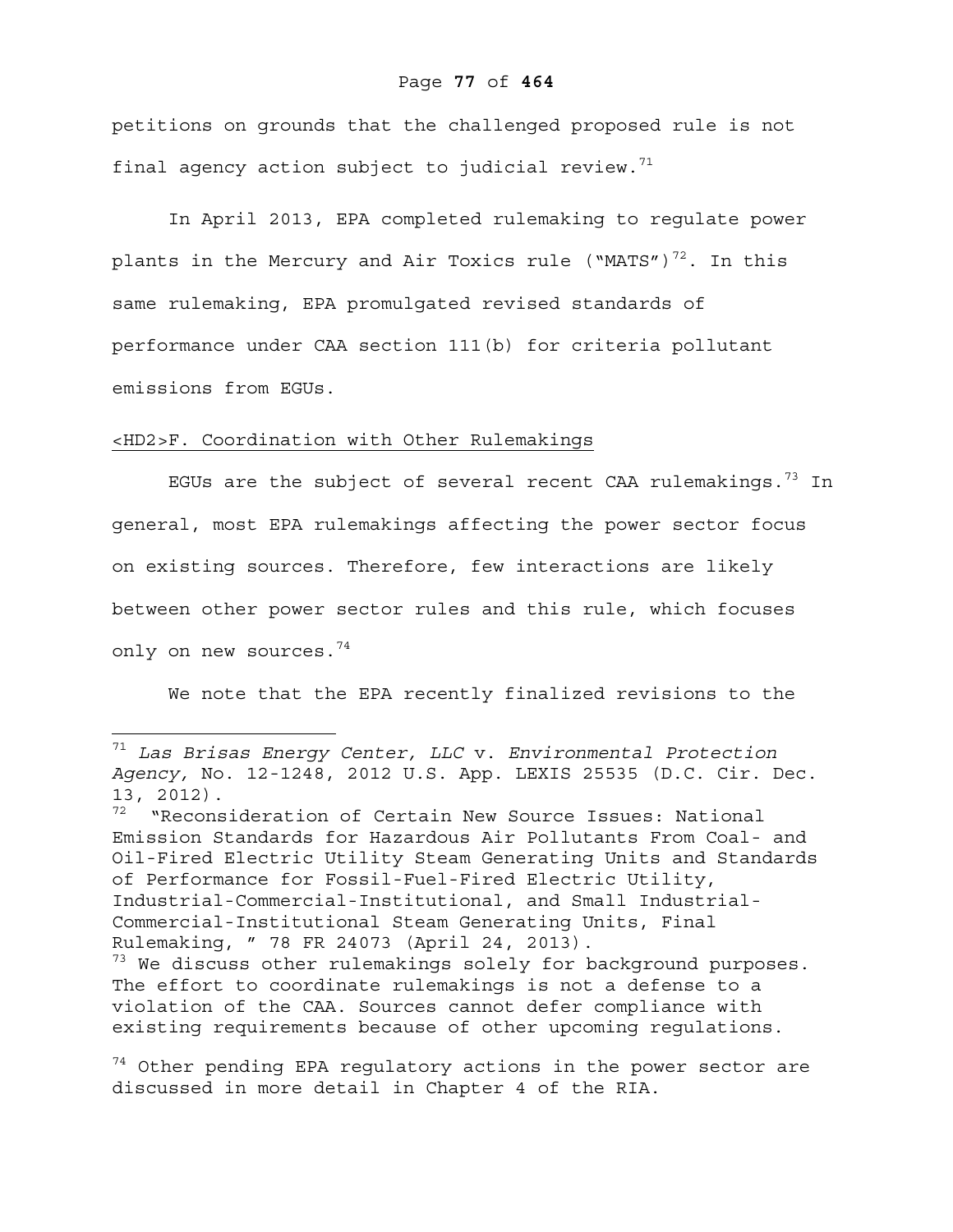## Page **78** of **464**

MATS rule as related to new sources. $75$  The revised MATS new source emission standards for air toxics and new source performance standards for criteria pollutants, coupled with GHG performance standards in this proposed rule, provide a clear regulatory structure for new fossil fuel-fired generation.

The EPA recognizes that it is important that each of these regulatory efforts achieves its intended environmental objectives in a common-sense, cost-effective manner consistent with the underlying statutory requirements and assures a reliable power system. Executive Order (EO) 13563 states that ''[i]n developing regulatory actions and identifying appropriate approaches, each agency shall attempt to promote ... coordination, simplification, and harmonization. Each agency shall also seek to identify, as appropriate, means to achieve regulatory goals that are designed to promote innovation.'' Recent guidance from the Office of Management and Budget's Office of Information and Regulatory Affairs has emphasized the importance of, where appropriate and feasible, the consideration of cumulative effects in regulated industries and the harmonization of rules in terms of both content and timing. We believe that these recent finalized and proposed rules will allow industry to comply with its obligations as efficiently as

 $\overline{a}$ 

**<sup>75</sup>** 78 FR 24073.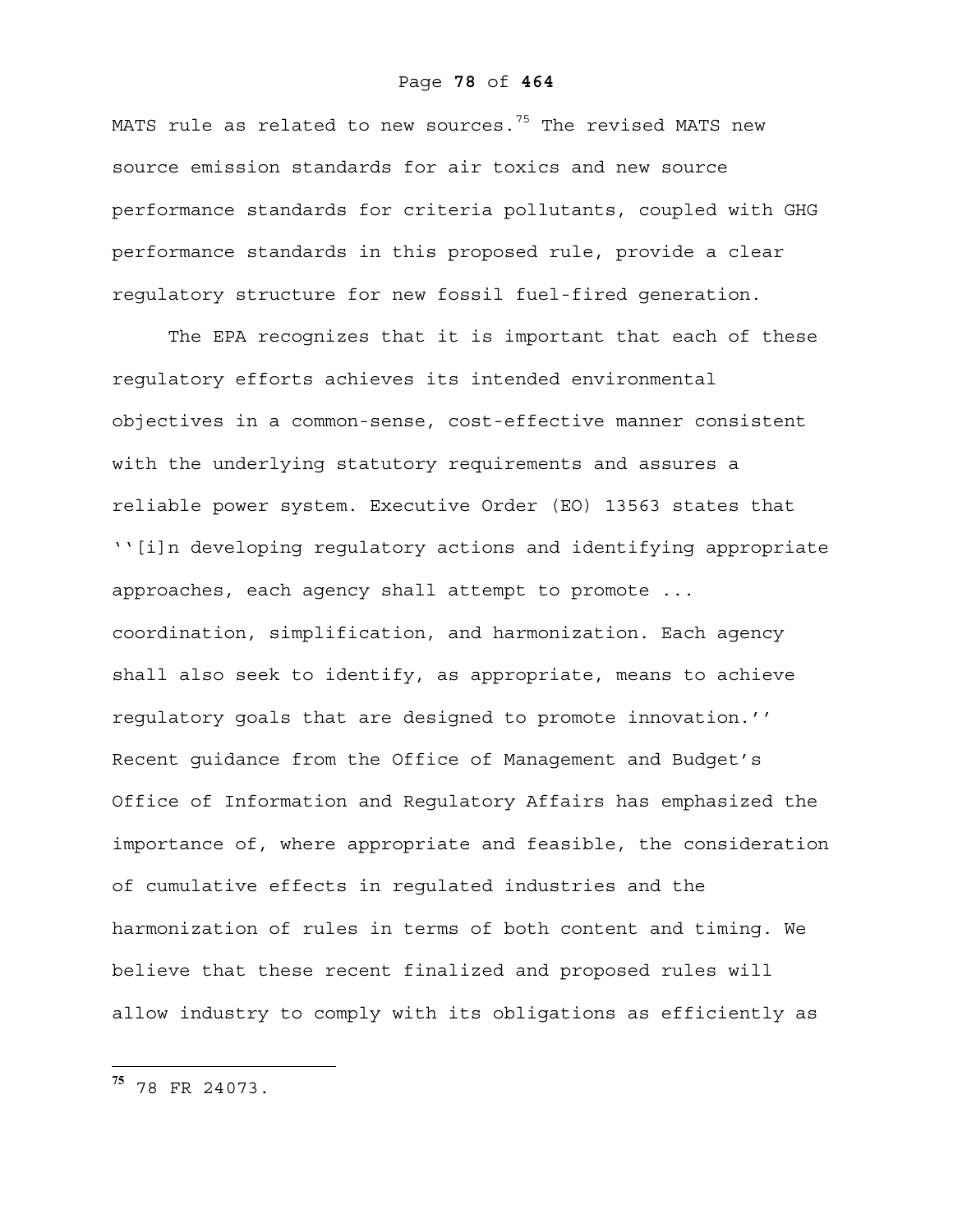possible, by making coordinated investment decisions and, to the greatest extent possible, adopting integrated compliance strategies.

### <HD2>G. Stakeholder Input

The EPA has extensively interacted with many different stakeholders regarding climate change, source contributions, and emission reduction opportunities. These stakeholders included industry entities, environmental organizations and many regional, state, and local air quality management agencies, as well as the general public. As part of developing the original proposed rule, the EPA held five listening sessions in February and March 2011 to obtain additional information and input from key stakeholders and the public. Each of the five sessions had a particular target audience; these were the electric power industry, environmental and environmental justice organizations, states and Tribes, coalition groups and the petroleum refinery industry. Each session lasted two hours and featured a facilitated roundtable discussion among stakeholder representatives. The EPA asked key stakeholder groups to identify these roundtable participants in advance of the listening sessions. The EPA accepted comments from the public at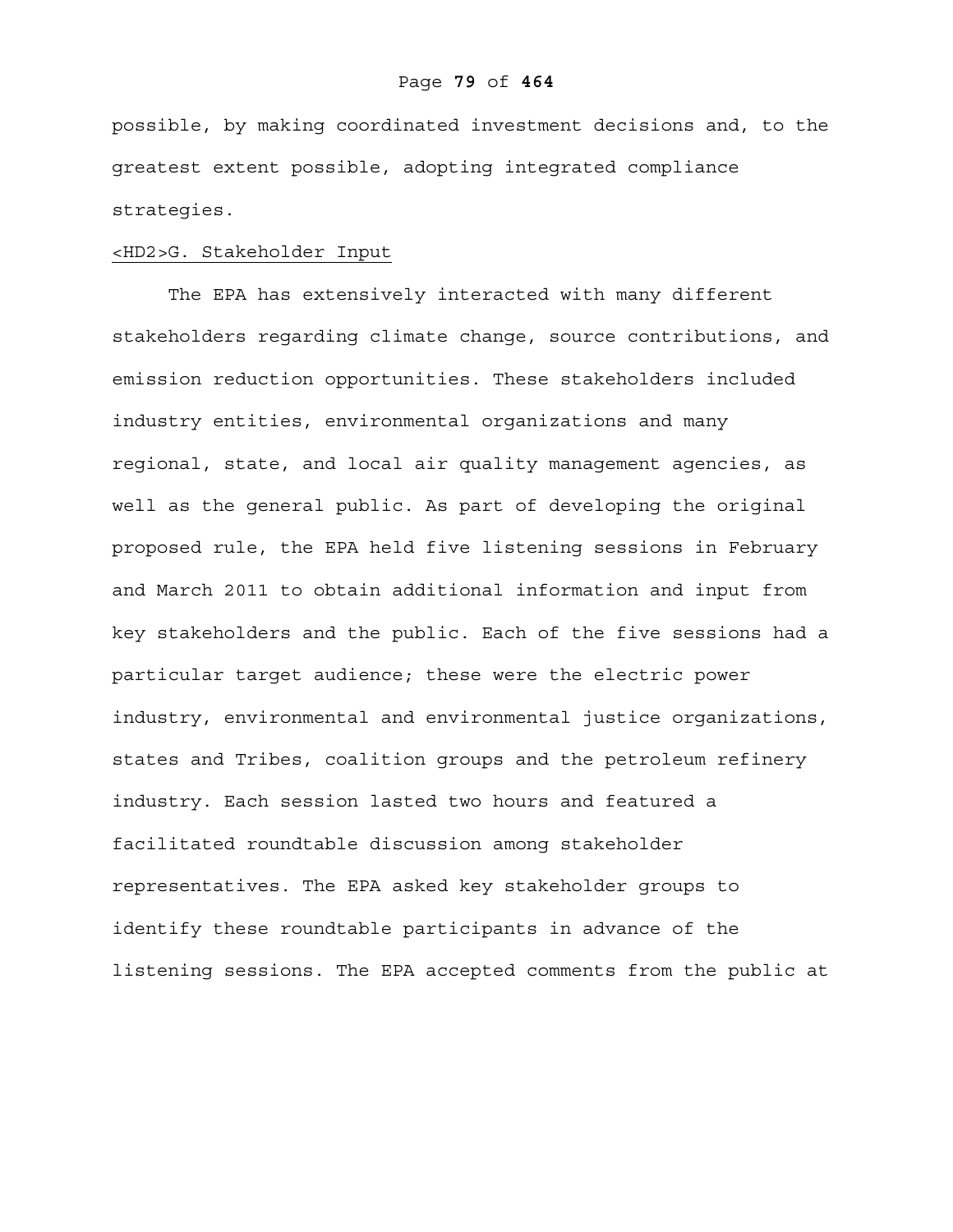the end of each session and via the electronic docket system.<sup>76</sup>

On May 3, 2012, the EPA announced that it would hold two public hearings on the original proposed rule. The hearings were both held on May 24, 2012, in Washington, D.C. and Chicago, IL. Also on May 3, 2012, the EPA announced an extension of the public comment period for the original proposed rule, until June 25, 2012. The EPA received more than 2.5 million public comments on the original proposed rule.<sup>77</sup> While the Agency is not preparing a RTC document responding to the comments it received as part of that process, the EPA has taken into consideration those comments, as well as information received in the listening sessions, in developing this new proposal.

### **<HD1>III. Proposed Requirements for New Sources**

 $\overline{a}$ 

This section describes the proposed requirements in this rulemaking for new sources. We describe our rationale for several of these proposed requirements – the applicability requirements, the basis for the standards of performance for fossil-fuel fired boilers, and the basis for the standards of performance for combustion turbines - in Sections V-VIII of this preamble.

<sup>&</sup>lt;sup>76</sup> Comments related to the listening sessions submitted via the electronic docket system are available at www.regulations.gov (docket number EPA-HQ-OAR-2011-0090).

 $77$  Those comments are available at www.regulations.gov (docket number EPA-HQ-OAR-2011-0660).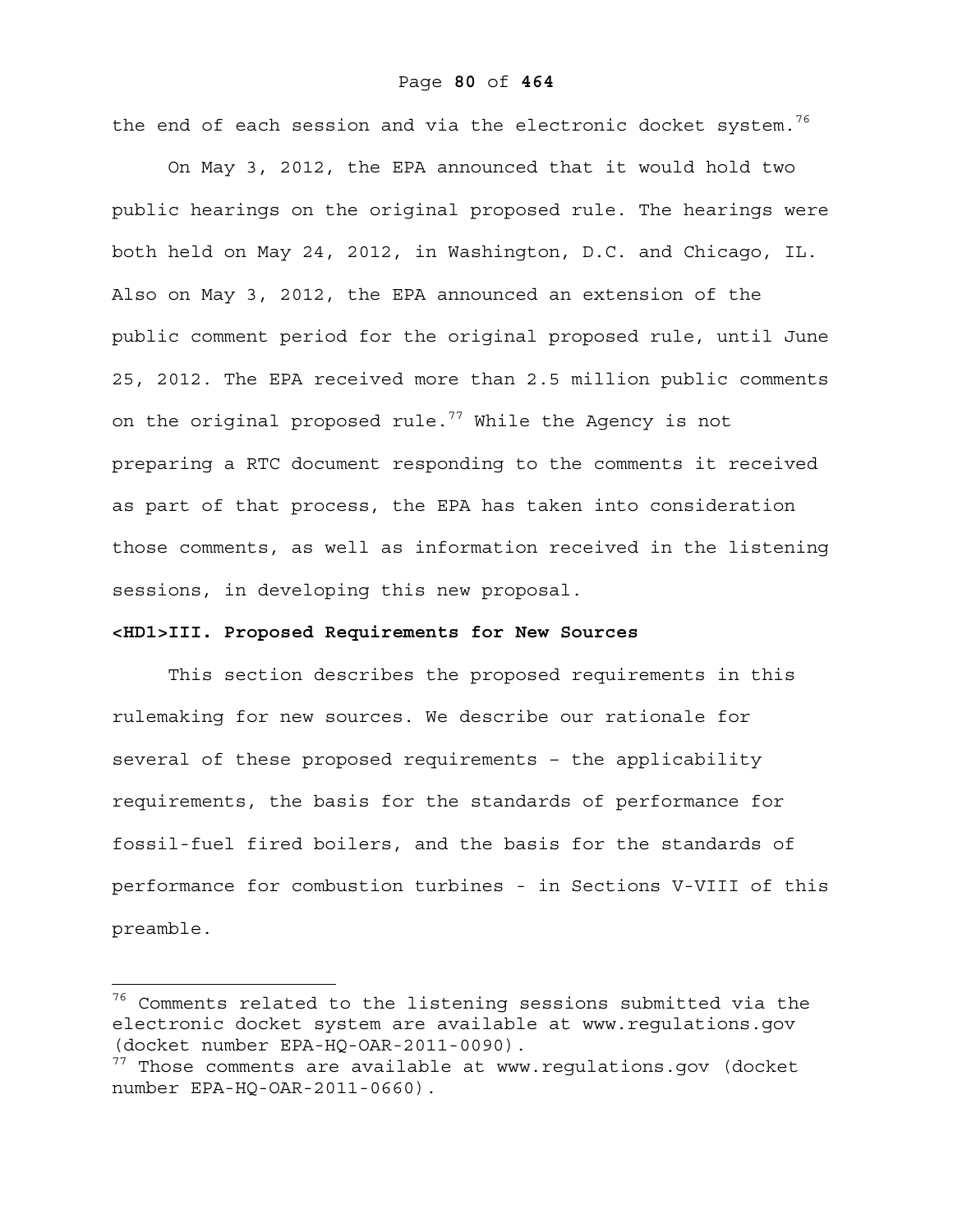## <HD2>A. Applicability Requirements

We generally refer to sources that would be subject to the standards of performance in this rulemaking as "affected" or "covered" sources, units, facilities, or simply as EGUs. These sources meet both the definition of "affected" and "covered" EGUs subject to an emission standard as provided by this rule, and the requirements for "new" sources as defined under the provisions of CAA section 111.

### <HD3>1. Covered EGUs, generally

Subpart Da currently defines an EGU as a boiler that is: (1) "capable of combusting" more than 250 MMBtu/h heat input of fossil fuel, $78$  (2) "constructed for the purpose of supplying more than one-third of its potential net- electric output capacity … to any utility power distribution system for sale"<sup>79</sup> (that is, to the grid), and (3) "constructed for the purpose of supplying … more than 25 MW net-electric output" to the grid.  $80$  We are proposing to define an EGU slightly differently than it is currently defined in subpart Da or in the original proposal for this rulemaking. First, we are proposing to add additional criteria to be met in addition to the "constructed for the purpose of supplying more than one-third of its potential

<u>.</u>

 $78$  E.q., 40 CFR 60.40Da(a)(1).

<sup>&</sup>lt;sup>79</sup> 40 CFR 60.41Da (definition of ("Electric utility steamgenerating unit").  $^{\overline{80}}$  Id.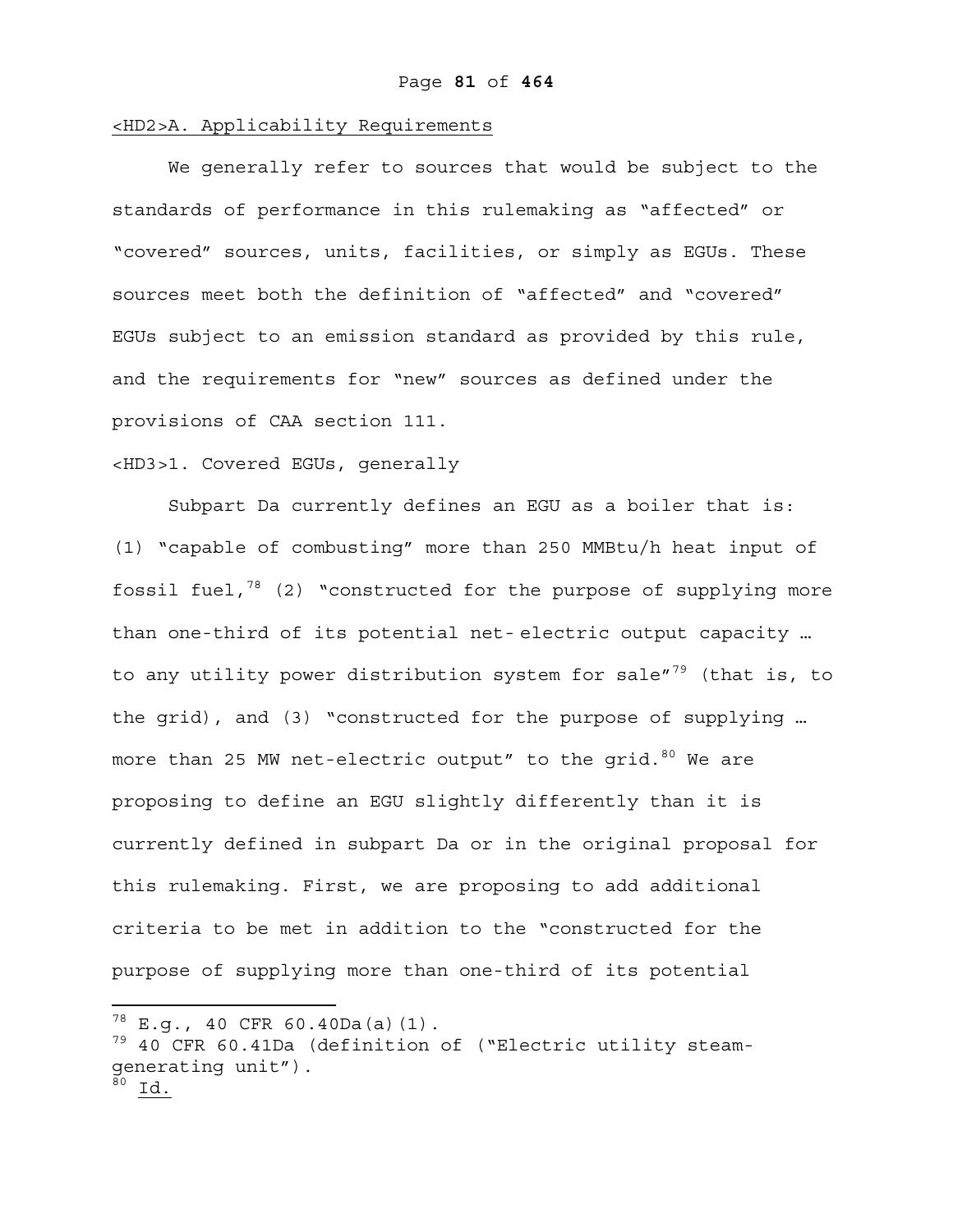electric output capacity" to the grid. One new criterion would be that a unit actually "supplies more than one-third of its potential electric output" to the grid. Both criteria would also be used in subparts KKKK and TTTT. Combined with the three year rolling average methodology to determine if the one-third criteria is met (as explained further below), this approach makes it clear that a unit that was not originally constructed to supply more than one-third of its potential electric output to the grid, but does so for one year does not automatically become affected. The EPA believes that coal-fired utility boilers, IGCCs and large NGCC units are constructed with the purpose of supplying more than one-third of their potential electric output to the grid, and, except in rare cases (such as very extended outages), usually do. Small NGCC units and simple cycle combustion turbines that are generally designed for operation during peak demand will usually supply less than onethird of their potential electric output to the grid. Even though these projects are not generally designed to supply more than one-third of their potential electric output to the grid, there can be rare instances when they do. For instance, when a large base load unit in a transmission-constrained area experiences a long, unexpected outage, it may be necessary to operate simple cycle combustion turbines significantly more than anticipated. The EPA believes the combination of the actual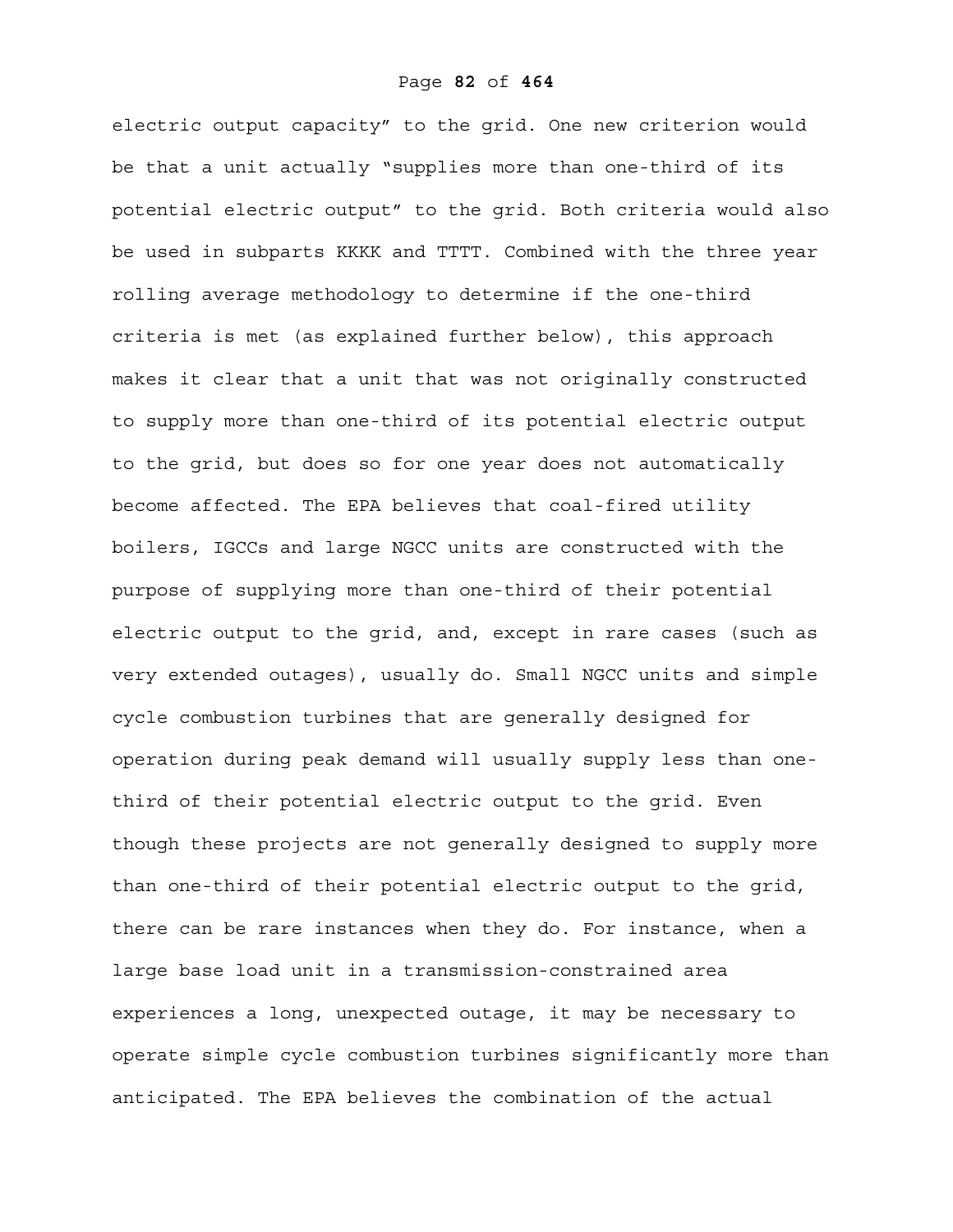sales criteria and the three year rolling average to determine if the sales criteria are met will address this concern. Second, we are proposing to revise the third criteria to be met if the EGU is constructed for the purpose of supplying "more than 219,000 MWh," as opposed to "25 MW," net-electrical output to the grid. This proposed change to 219,000 MWh net sales is consistent with the EPA Acid Rain Program (ARP) definition, and we have concluded that it is functionally equivalent to the 25 MW net sales language. The 25 MW sales value has been interpreted to be the continuous sale of 25 MW of electricity on an annual basis, which is equivalent to 219,000 MWh. We are also proposing to revise the averaging period for electric sales from an annual basis to a three-year rolling average for stationary combustion turbines. In addition, we are proposing to add a new applicability criterion that is not currently in subpart Da: EGUs, for which 10 percent or less of the heat input over a three-year period is derived from a fossil fuel, are not subject to any of the proposed  $CO<sub>2</sub>$  standards.

For the purposes of this rule, we are proposing several additional changes to the way applicability is currently determined under subpart Da. First, the proposed definition of potential electric output includes "or the design net electric output efficiency" as an alternative to the default one-third efficiency value for determining the value of the potential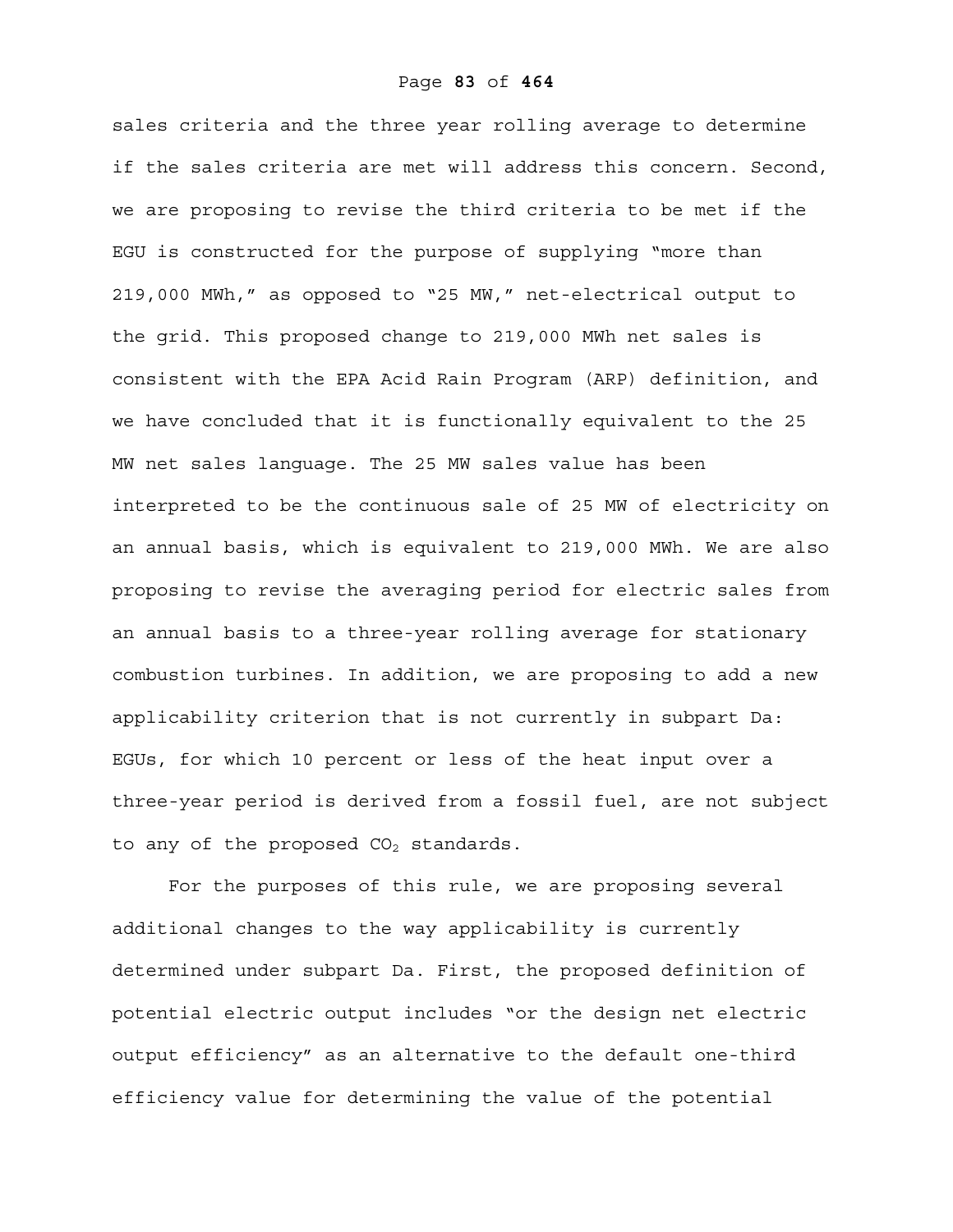electric output. Next, we are proposing to add "of the thermal host facility or facilities" to the definition of net-electric output for determining electric sales with respect to the NSPS. Finally, consistent with our approach in the NSPS part of the MATS rule and the original proposal for this rulemaking, we are proposing to amend the definition of a steam generating unit to include "plus any integrated equipment that provides electricity or useful thermal output to either the affected facility or auxiliary equipment" instead of the existing language "plus any integrated combustion turbines and fuel cells". We are also proposing to add the additional language to the definition of IGCC and stationary combustion turbine.

## $$\texttt{2. CO}_2$$  emissions only

This action proposes to regulate covered EGU emissions of CO2, and not other constituent gases of the air pollutant GHGs. We identify the pollutant we propose to regulate as GHGs, but, again, only  $CO<sub>2</sub>$  emissions are subject to the proposed standard of performance. We are not proposing separate emission limits for other GHGs (such as methane (CH<sub>4</sub>) or nitrous oxide  $(N_2O)$ ) as they represent less than 1 percent of total estimated GHG emissions from fossil fuel-fired electric power generating units.

The proposed  $CO<sub>2</sub>$  emission standards do not apply a different accounting method for biogenic  $CO<sub>2</sub>$  emissions for the purpose of determining compliance with the standards. However, the proposed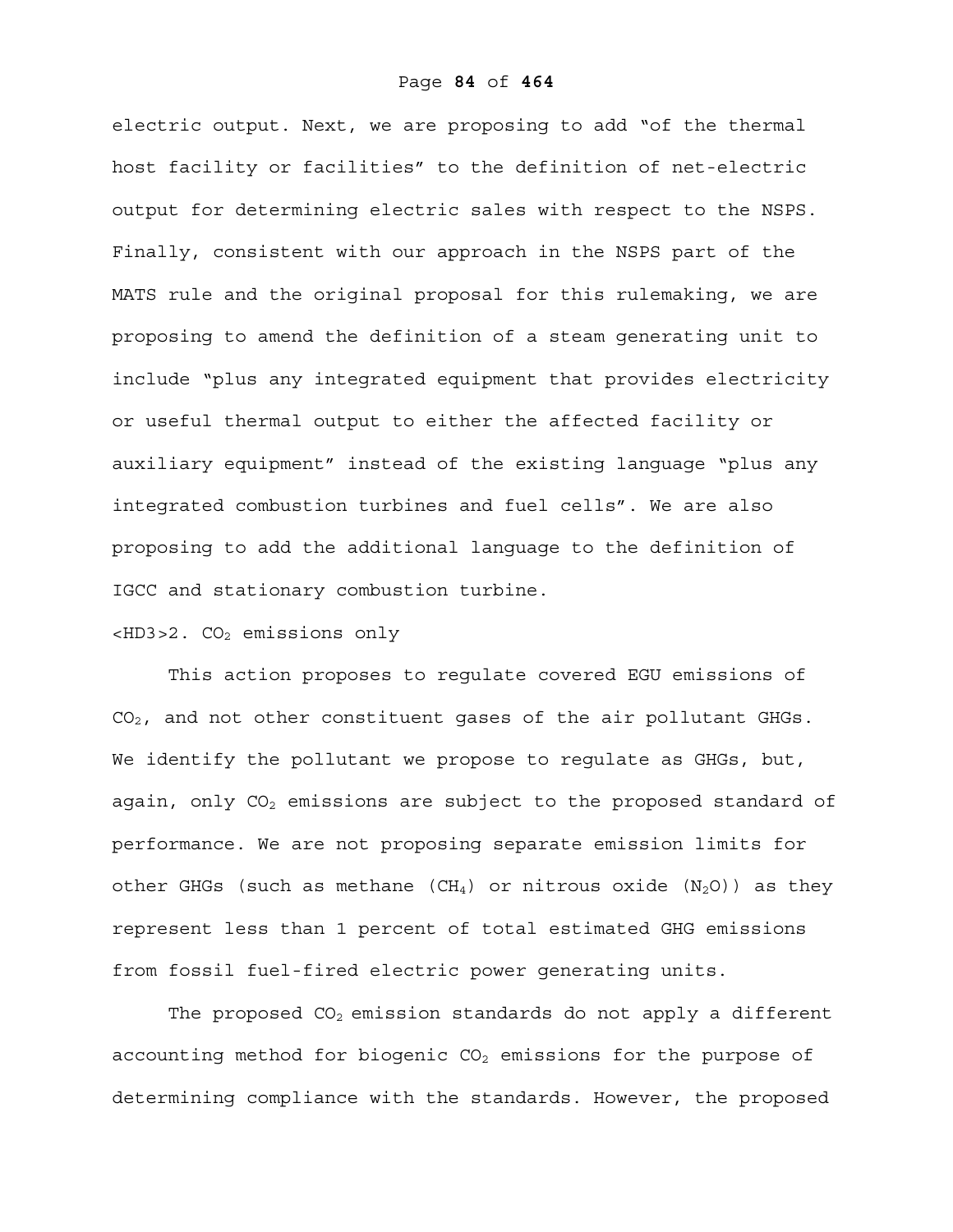CO2 emission standards only apply to new fossil fuel-fired EGUs. Based on the applicability provisions in the proposal, as discussed above, an EGU that primarily fires biomass would not be subject to the  $CO<sub>2</sub>$  emission standards. Such units could fire fossil fuels up to 10 percent on a three-year average annual heat input basis (e.g., for start-up and combustion stabilization) without becoming subject to the standards.

Issues related to accounting for biogenic  $CO<sub>2</sub>$  emissions from stationary sources are currently being evaluated by the EPA through its development of an Accounting Framework for Biogenic  $CO<sub>2</sub>$  Emissions from Stationary Sources (Accounting Framework).<sup>81</sup> In general, the overall net atmospheric loading of  $CO<sub>2</sub>$  resulting from the use of a biogenic feedstock by a stationary source, such as an EGU, will ultimately depend on the stationary source process and the type of feedstock used, as well as the conditions under which that feedstock is grown and harvested. In September 2011, the EPA submitted a draft of the Accounting Framework to the Science Advisory Board (SAB) Biogenic Carbon Emissions (BCE) Panel for peer review. The SAB BCE Panel delivered its Peer Review Advisory to the EPA on September 28,

1

 $81$  The EPA's draft accounting framework is available at <http://www.epa.gov/climatechange/ghgemissions/biogenicemissions.html>.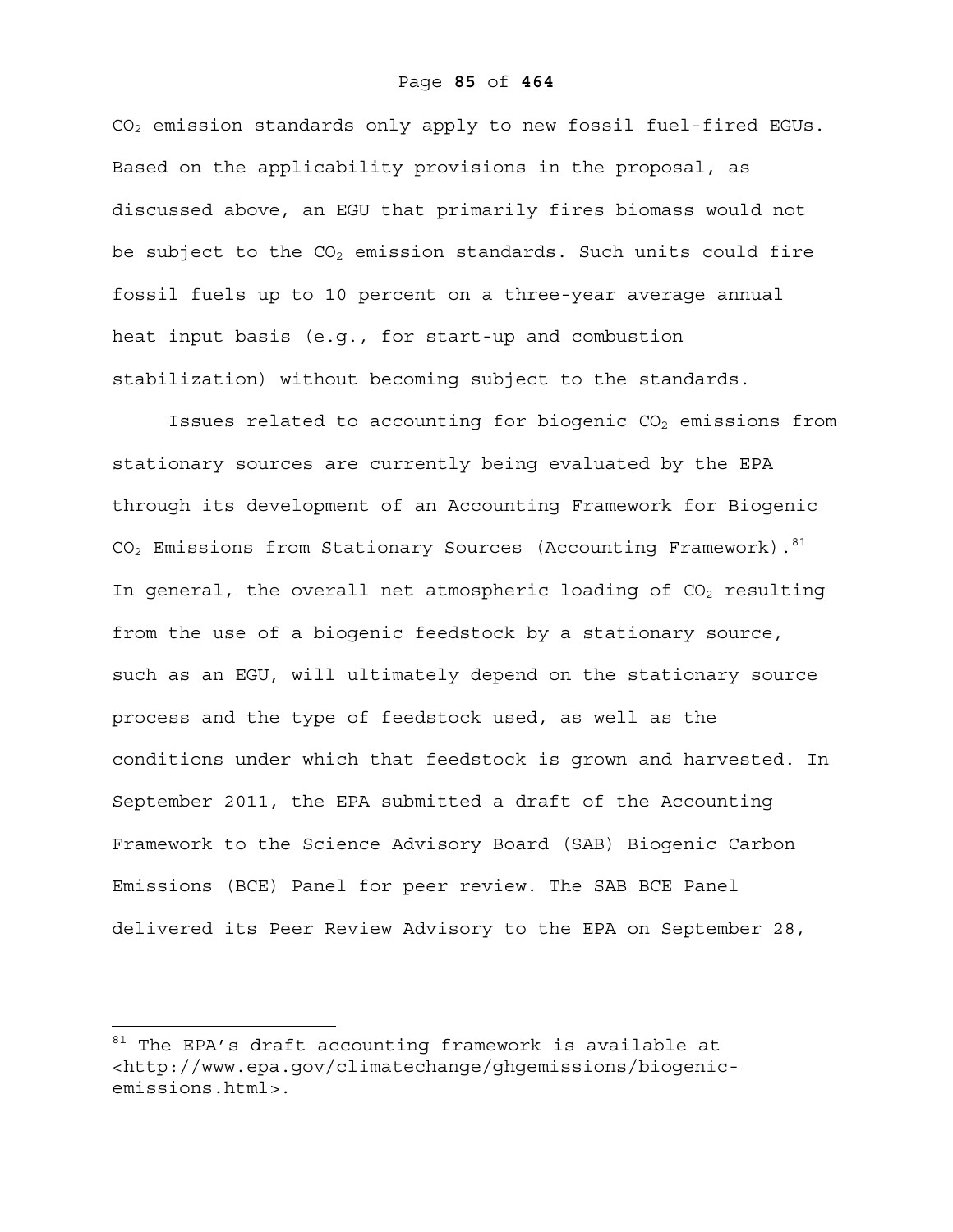2012.<sup>82</sup> In its Advisory, the SAB recommended revisions to the EPA's proposed accounting approach, and also noted that biomass cannot be considered carbon neutral *a priori*, without an evaluation of the carbon cycle effects related to the use of the type of biomass being considered. The EPA is currently reviewing the SAB peer review report, and will move forward as warranted once the review is complete.

<HD3>3. Sources not subject to this rulemaking

We are not proposing standards for certain types of sources. These include new steam generating units and stationary combustion turbines that sell one-third or less of their potential output to the grid; new non-natural gas-fired stationary combustion turbines; $83$  existing sources undertaking modifications or reconstructions; or certain projects under development ,including the proposed Wolverine EGU project in Rogers City, Michigan (and, perhaps, up to two others) as discussed below. As a result, under the CAA section 111(a) definitions of "new source" and "existing source,  $^{\prime\prime}$  84 if those

 $\overline{a}$ 

 $82$  The text of the SAB Peer Review Advisory is available at <http://yosemite.epa.gov/sab/sabproduct.nsf/0/2f9b572c712ac52e85 25783100704886!OpenDocument&TableRow=2.3#2>.

<sup>&</sup>lt;sup>83</sup> Oil-fired stationary combustion turbines, including both simple and combined cycle units, are not subject to these proposed standards. These units are typically used only in areas that do not have reliable access to pipeline natural gas (for example, in non-continental areas).

 $84$  CAA section 111(a)(2), (6).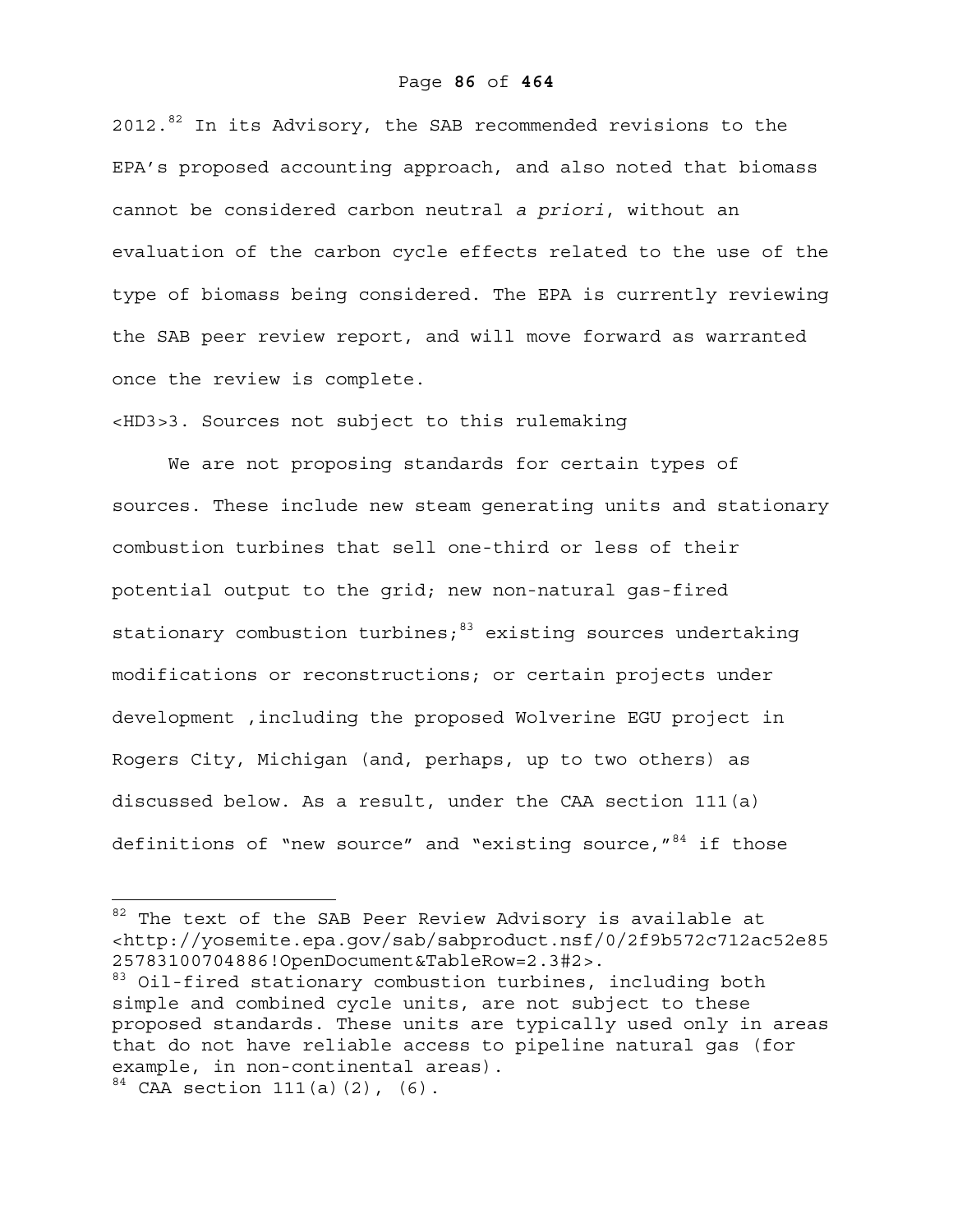types of sources commence construction or modification, they would not be treated as "new source[s]" subject to the standards of performance proposed today, and instead, they would be treated as existing sources.

### <HD2>B. Emission Standards

In this rulemaking, the EPA is proposing NSPS for  $CO<sub>2</sub>$ emissions from several subcategories of affected sources, which are new fossil fired EGUs described above in Section III.A. <HD3>1. Standards of performance for affected sources a. Emission standard

The proposed standard of performance for each subcategory is in the form of a gross energy output-based  $CO<sub>2</sub>$  emission limit expressed in units of emissions mass per unit of useful recovered energy, specifically, in pounds per megawatt-hour (lb/MWh). This emission limit would apply to affected sources upon the effective date of the final action. In this notice, we sometimes refer to "gross energy output" as "gross output" or "adjusted gross output."

The subcategories, for which the EPA is proposing separate standards of performance, are (1) natural gas-fired stationary combustion turbines with a heat input rating that is greater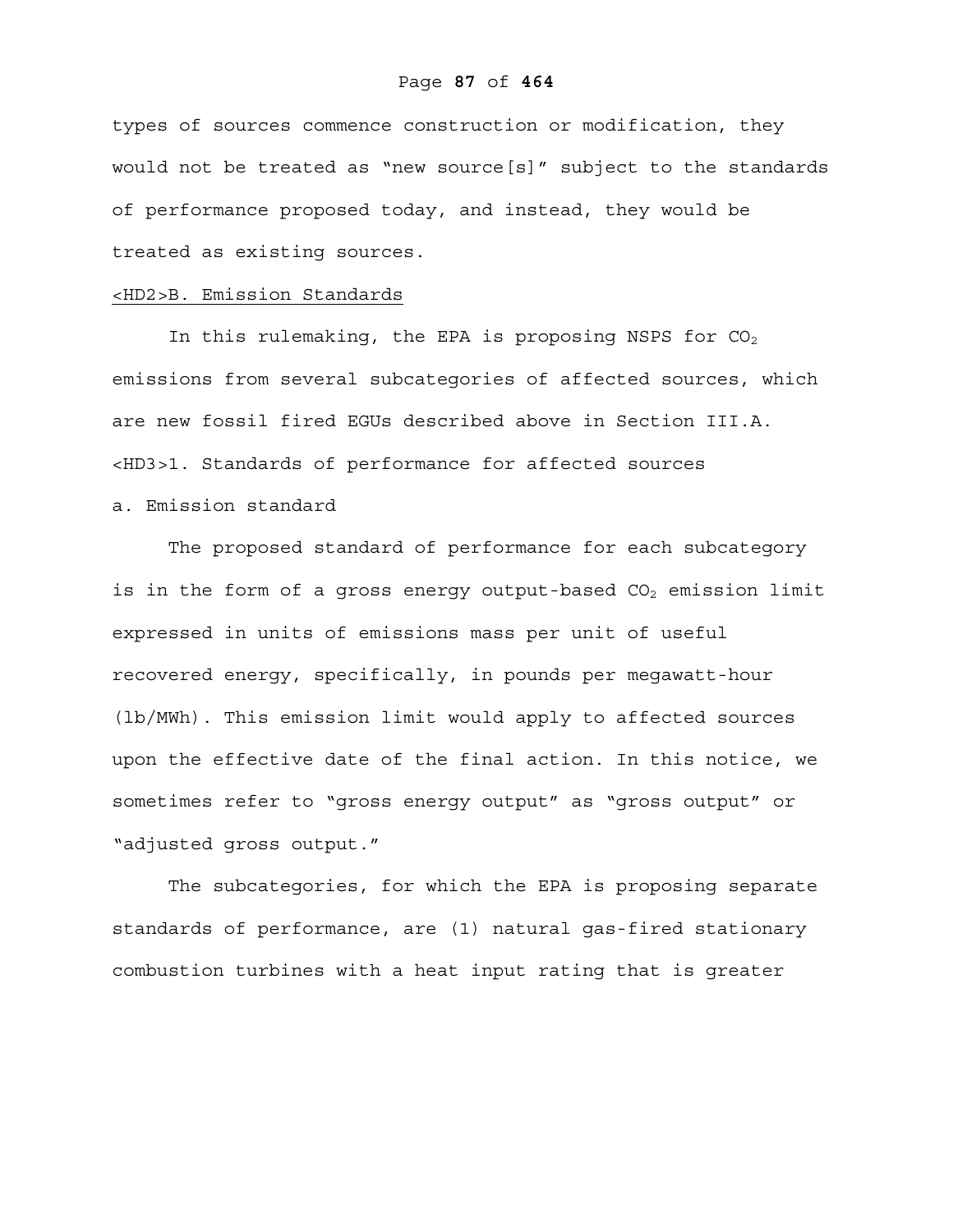than 850 MMBtu/h; $^{85}$  (2) natural gas-fired stationary combustion turbines with a heat input rating that is less than or equal to 850 MMBtu/h; and (3) all fossil fuel-fired boilers and IGCC units, which generally are solid-fuel fired.

We are proposing that all affected new fossil fuel-fired EGUs are required to meet an output-based emission rate of a specific mass of  $CO<sub>2</sub>$  per MWh of useful output. Specifically, new combustion turbines with a heat input rating greater than 850 MMBtu/h would be required to meet a standard of 1,000 lb  $CO<sub>2</sub>/MWh$ . New combustion turbines with a heat input rating less than or equal to 850 MMBtu/h would be required to meet a standard of 1,100 lb  $CO<sub>2</sub>/MWh$ . As discussed below, these proposed standards are based on the demonstrated performance of recently constructed NGCC units, which are currently in wide use throughout the country, and are currently the predominant fossil fuel-fired technology for new electric generating units in the near future.

While the EPA is proposing specific standards of performance for each subcategory, we are also taking comment on a range of potential emission limitations. We solicit comment on a range of 950 - 1,100 lb  $CO<sub>2</sub>/MWh$  for new stationary combustion

<u>.</u>

 $85$  This subcategorization of stationary combustion turbines is consistent with the subcategories used in the combustion turbine (subpart KKKK) criteria pollutant NSPS. The size limit of 850 MMBtu/h corresponds to approximately 100 MWe.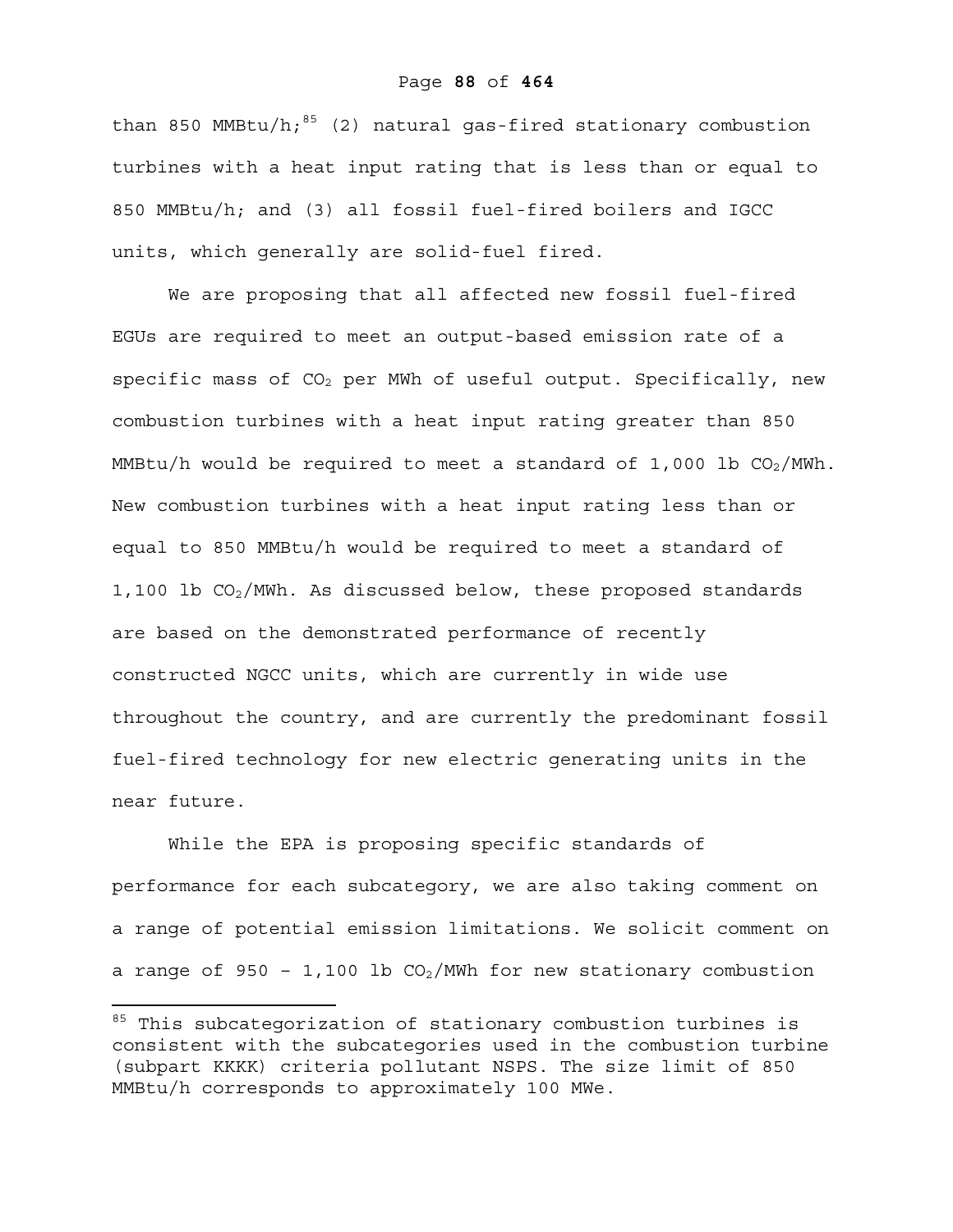turbines with a heat input rating greater than 850 MMBtu/h. We also solicit comment on an emission limitation range of 1,000 – 1,200 lb  $CO_2/$ MWh for new stationary combustion turbines with a heat input rating less than or equal to 850 MMBtu/h. In addition, we solicit comment on an emission limitation for new fossil fuel-fired boilers and IGCC units in the range of 1,000 –  $1,200$  lb  $CO<sub>2</sub>/MWh$ .

The proposed method to calculate compliance is to sum the emissions for all operating hours and to divide that value by the sum of the useful energy output over a rolling 12-operatingmonth period. In the alternative, we solicit comment on requiring calculation of compliance on an annual (calendar year) period.

## b. Gross output

Subpart Da currently defines "gross energy output" from new units as the "gross electrical or mechanical output from the affected facility minus any electricity used to power the feedwater pumps and any associated gas compressors (air separation unit main compressor, oxygen compressor, and nitrogen compressor) plus 75 percent of the useful thermal output measured relative to ISO conditions"<sup>86</sup>, 87 (referred to in today's

 $\overline{a}$ 

<sup>86 40</sup> CFR 60.41Da.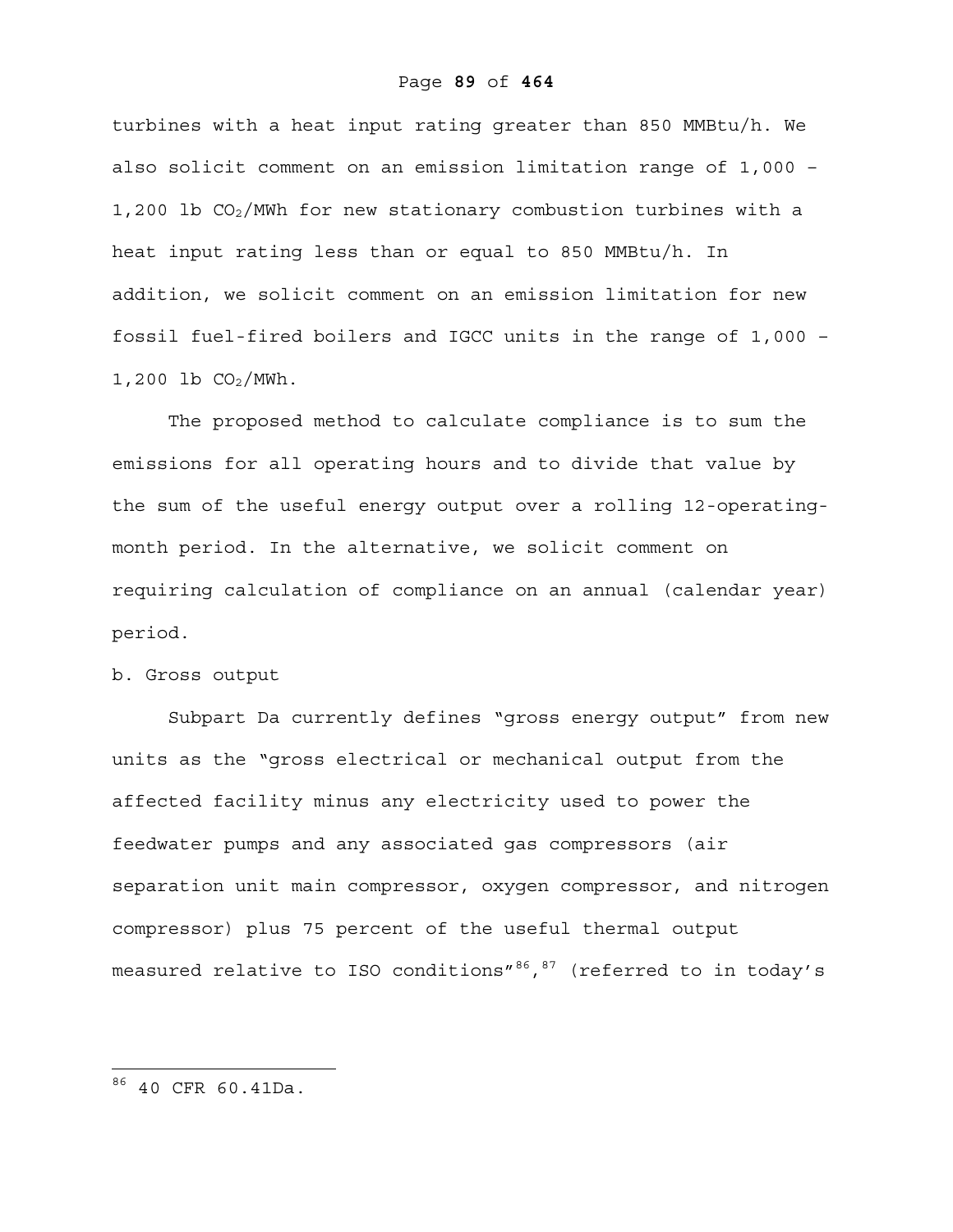document as "adjusted gross output"). The current criteria pollutant emission standards for new subpart Da units were developed by analyzing the gross emission rates of PC and CFB facilities, and were finalized on February 16, 2013 (77 FR 9304). In that rulemaking, we applied the same standards to traditional coal-fired and IGCC EGUs. The adjusted gross output definition accounts for the largest gas compressors at an IGCC facility. Consequently, IGCC facilities complying with the NSPS requirements would emit at approximately the same net output based emissions rate (i.e., gross output minus auxiliary power requirements) as a comparable traditional coal-fired EGU. Therefore, with the definition of gross energy output for criteria pollutant emission standards (i.e., adjusted gross output), both IGCC and traditional coal-fired EGUs that have the same gross energy output-based emissions rate would have a similar net output-based emissions rate. If we did not include the parasitic load from the primary gas compressors when determining the gross emissions rate of an IGCC facility, it would emit more pollutants to the atmosphere than a traditional coal-fired EGU when complying with the criteria pollutant NSPS.

<sup>87</sup> International Standards Organization Metric (ISO) Conditions are 288 Kelvin (15 °C), 60 percent relative humidity, and 101.325 kilopascals (kPa) pressure.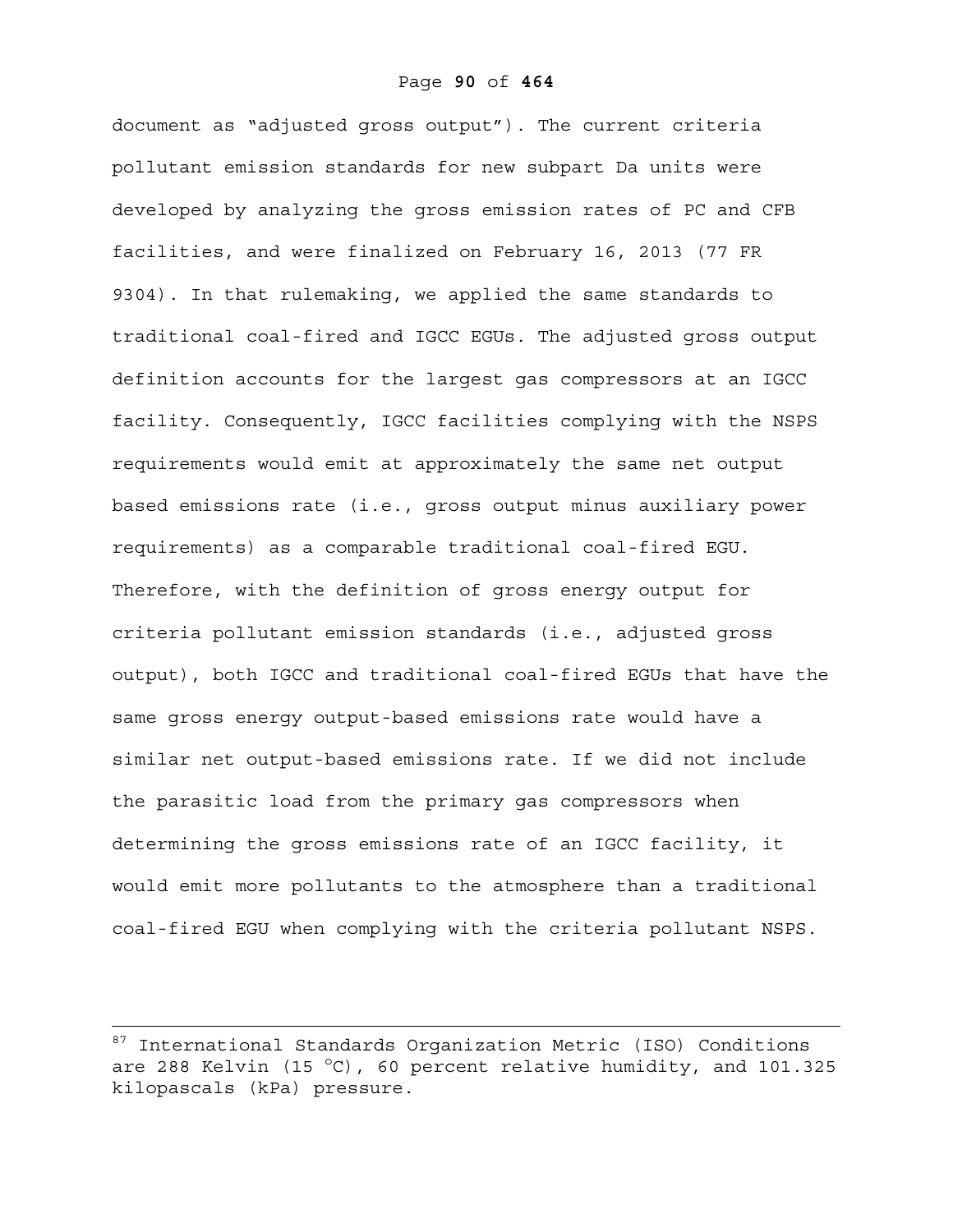In contrast, in the April 2012 proposal, we proposed a definition of gross output as "the gross electrical or mechanical output from the unit plus 75 percent of the useful thermal output measured relative to ISO conditions that is not used to generate additional electrical or mechanical output or to enhance the performance of the unit *(i.e.,* steam delivered to an industrial process)." This definition was appropriate since NGCC was the BSER for the combined subcategory and auxiliary loads associated with feedwater pumps and associated compressors (air separation unit main compressor, oxygen compressor, and nitrogen compressor) are not relevant to the gross efficiency of an NGCC. However, we requested comment on requiring the use of net output based standards. Part of the rationale behind the use of net output-based standards is that the use of a gross outputbased standard as defined could have potentially driven the installation of electrically driven feed pumps instead of steam driven feed pumps at a steam generating unit, even though from an overall net efficiency basis it may be more efficient to use steam-driven feed pumps.

After further consideration and because many of the proposed IGCC facilities are actually co-production facilities (i.e., they produce useful byproducts and chemicals along with electricity), we have concluded that measuring the electricity used by the primary gas compressors associated with electricity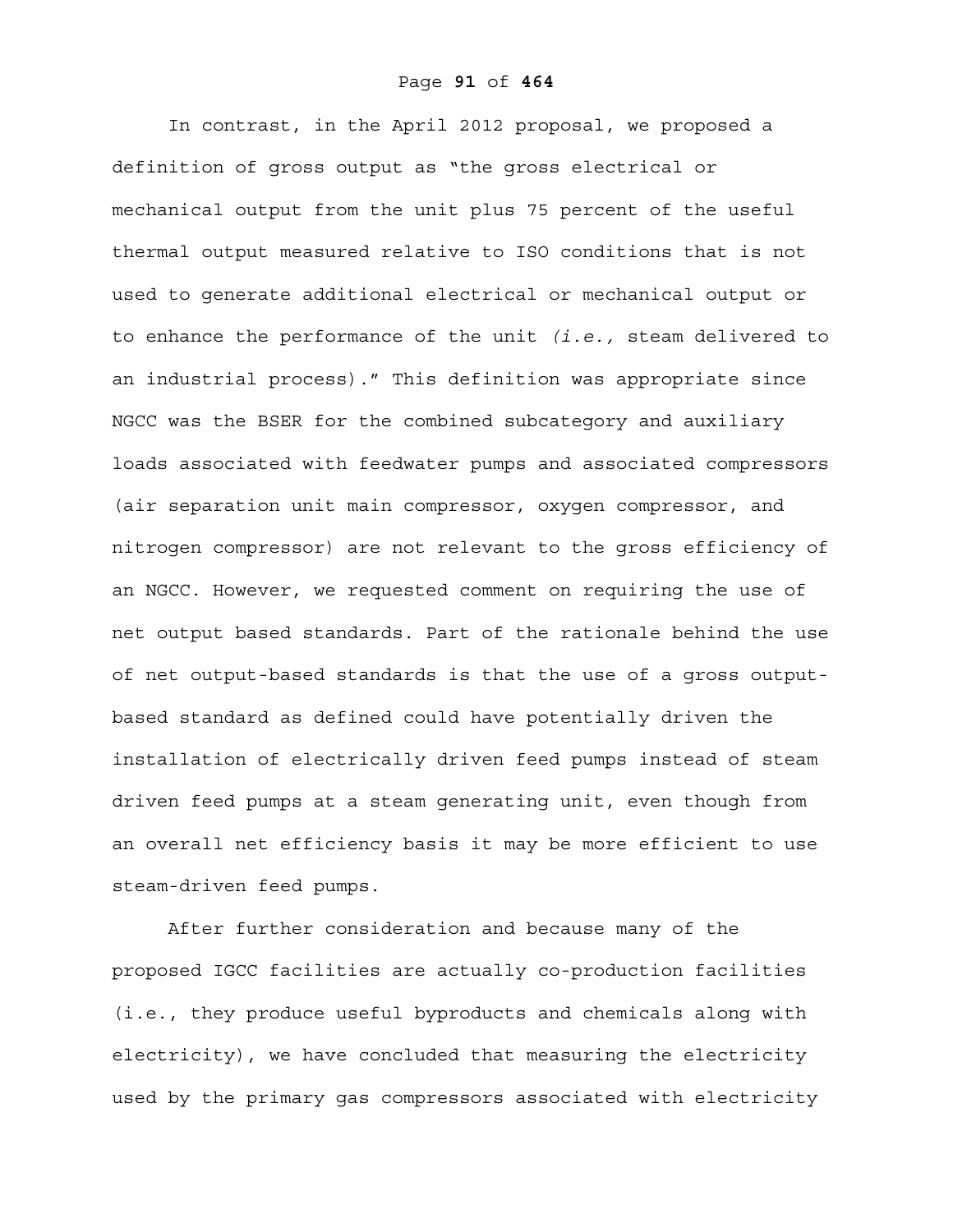production at IGCC facilities could be more challenging to implement.

Therefore, we are proposing to define the gross energy output for traditional steam generating units to include the electricity measured at the generator terminals minus electric power used to run the feedwater pumps, and to define the gross electric output for IGCC and subpart KKKK affected facilities to include the electricity measured at the generator terminals. We are considering and requesting comment on (1) whether the definition of "gross energy output" in subpart Da for GHGs should be consistent with the current definition in subpart Da for criteria pollutants, (2) whether we should adopt the proposed definition of "gross energy output", and (3) whether the definition should be the same for both traditional and IGCC facilities. We seek comment on how to account for energy consumption associated with products other than electricity and useful thermal output created at a poly-generation facility and the impact of that energy use on the numerical emissions standard, all of which is relevant to possible adoption of an adjusted gross output definition.

We are also considering and requesting comment on using net-output based standards either as a compliance alternative for, or in lieu of, gross-output based standards, including whether we should have a different approach for different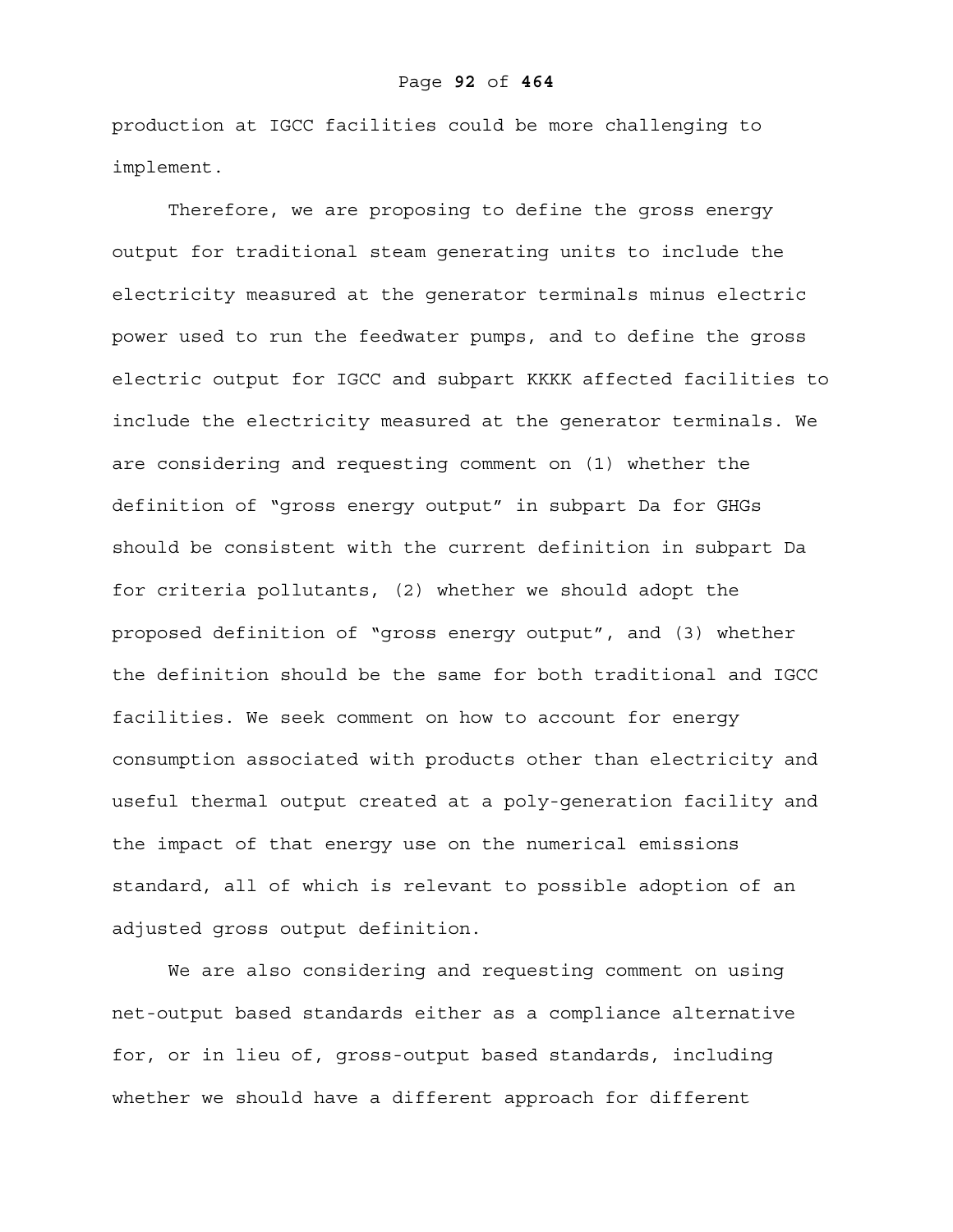subcategories. In the compliance alternative approach, owners/operators would elect to comply with either a grossoutput based standard or an alternate net-output based standard. As described in the original proposal for this rulemaking, net output is the combination of the gross electrical output of the electric generating unit minus the parasitic (i.e., auxiliary) power requirements. A parasitic load for an electric generating unit is any of the loads or devices powered by electricity, steam, hot water, or directly by the gross output of the electric generating unit that does not contribute electrical, mechanical, or thermal output. In general, less than 7.5 percent of non-IGCC and non-CCS coal-fired station power output, approximately 15 percent of non-CCS IGCC-based coal-fired station power output and about 2.5 percent of non-CCS combined cycle station power output is used internally by parasitic energy demands, but the amount of these parasitic loads vary from source to source. Reasons for using net output include (1) recognizing the efficiency gains of selecting EGU designs and control equipment that require less auxiliary power, (2) selecting fuels that require less emissions control equipment, and (3) recognizing the environmental benefit of higher efficiency motors, pumps, and fans. While the EPA has concluded that the net power supplied to the end user is a better indicator of environmental performance than gross output from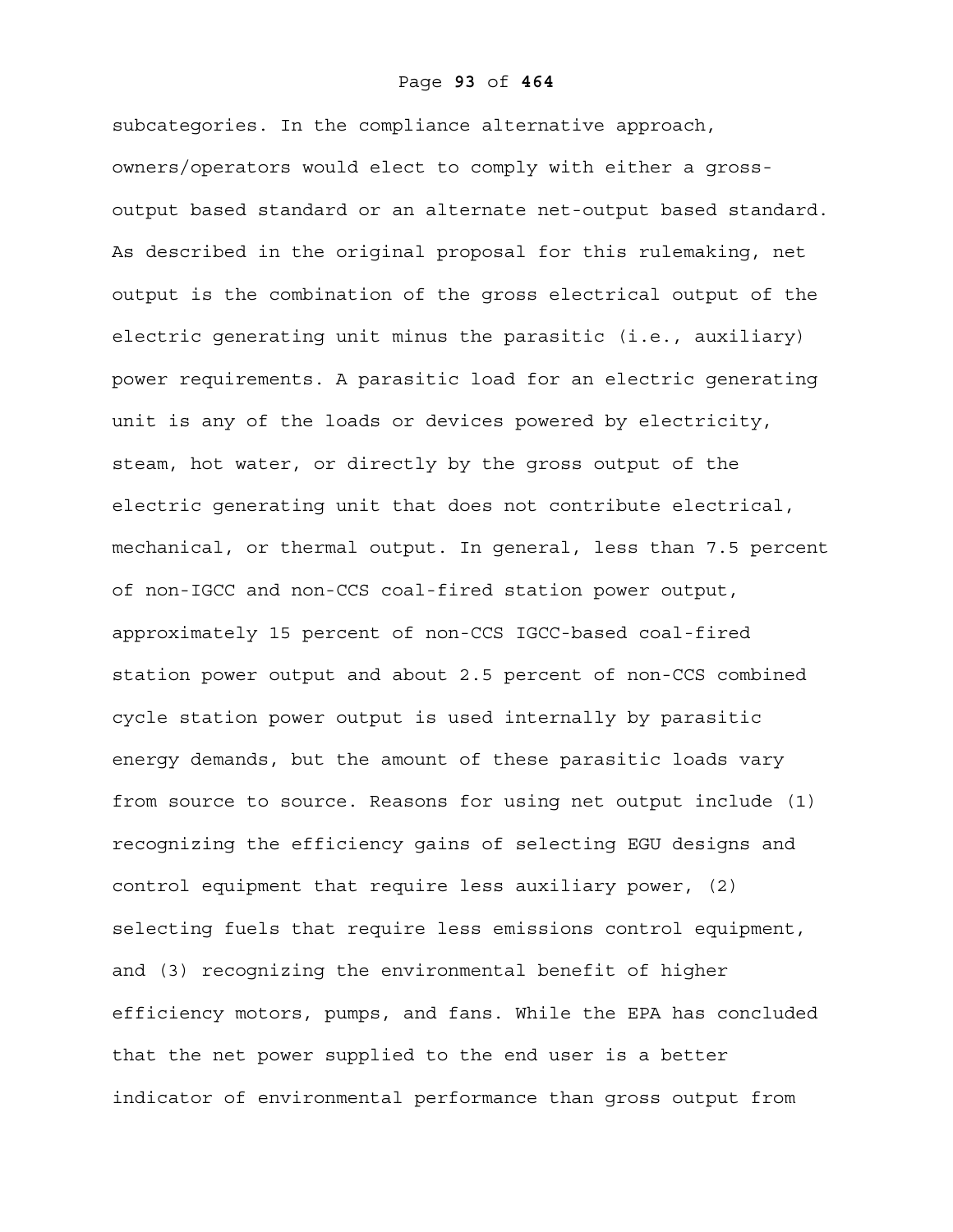the power producer, we only have CEMS emissions data reported on a gross output basis because that is the way the data is currently reported under 40 CFR part 75. As noted, switching from gross output to net or adjusted gross output would have little or no impact on the required rates for gas-fired NGCC plants, which are likely to be the dominant fossil fuel-fired technology for new intermediate or base load power generation. Since the change would have little impact on these units in terms of environmental performance, the EPA has proposed to use a standard consistent with current reporting protocols. However, as is noted in Table 4, the use of net instead of gross output could have a much larger impact on coal-fired power plants.

| Gross Output<br>Based Standard | Approximate<br>Equivalent Adjusted<br>Gross Output Based<br>Standard | Approximate<br>Equivalent Net<br>Output Based<br>Standard |
|--------------------------------|----------------------------------------------------------------------|-----------------------------------------------------------|
| $450 \text{ kg/MWh}$           | 510 kg/MWh                                                           | 560 kg/MWh                                                |
| $(1,000 \, lb/MWh)$            | $(1, 100 \, lb/MWh)$                                                 | $(1, 200 \, lb/MWh)$                                      |
| $500 \text{ kg}/\text{MWh}$    | 570 kg/MWh                                                           | $620 \text{ kg/MWh}$                                      |
| $(1, 100 \, lb/MWh)$           | $(1,300 \, lb/MWh)$                                                  | $(1,400 \, lb/MWh)$                                       |
| $540 \text{ kg/MWh}$           | $610 \text{ kg/MWh}$                                                 | $670 \text{ kg/MWh}$                                      |
| $(1, 200 \, lb/MWh)$           | $(1,300 \, lb/MWh)$                                                  | (1,500 lb/MWh)                                            |

Table 4: Subpart Da Emission Rates<sup>88</sup>

## **Table 5: Subpart KKKK Emission Rates**

 $\overline{a}$ 

<sup>88</sup> Rounding to two significant figures results in the same standard in units of lb/MWh in some cases.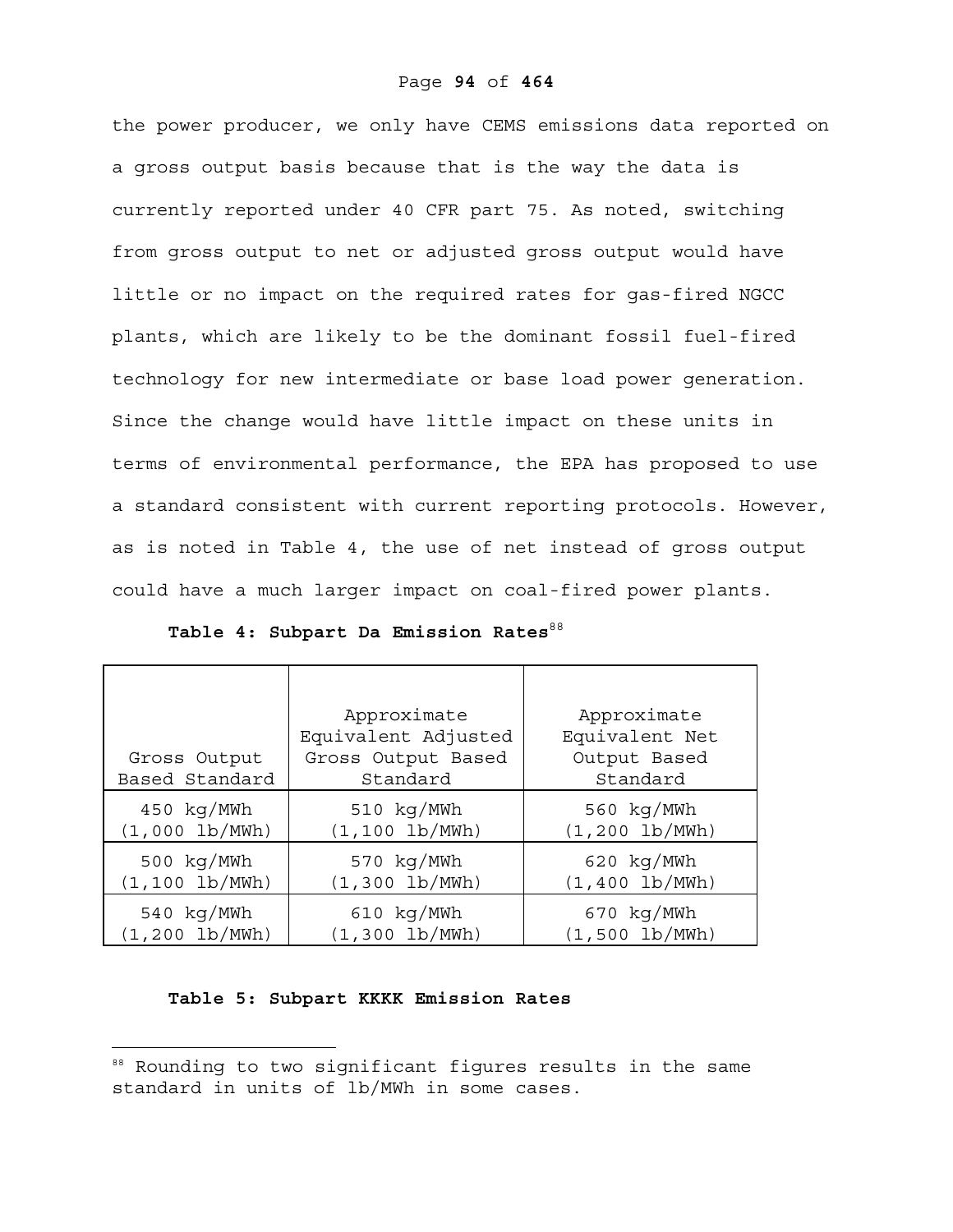| Gross Output<br>Based Standard | Approximate<br>Equivalent Net<br>Output Based<br>Standard |
|--------------------------------|-----------------------------------------------------------|
| $430 \text{ kg/MWh}$           | $440\;kg/MWh$                                             |
| (950 lb/MWh)                   | (970 lb/MWh)                                              |
| $450 \text{ kg/MWh}$           | $460 \text{ kg/MWh}$                                      |
| (1,000 lb/MWh)                 | (1,000 lb/MWh)                                            |
| $500 \text{ kg} / \text{MWh}$  | $510 \text{ kg} / \text{MWh}$                             |
| $(1, 100 \, lb/MWh)$           | $(1, 100 \, lb/MWh)$                                      |
| 540 kg/MWh                     | 560 kg/MWh                                                |
| $(1, 200 \, lb/MWh)$           | $(1, 200 \, lb/MWh)$                                      |

Page **95** of **464**

Requiring or including an optional net-output based standard would provide more operational flexibility and expand the technology options available to comply with the standard for coal-fired PC and CFB EGUs.

In addition, we are proposing that with respect to  $CO<sub>2</sub>$ emissions, 75 percent credit is the appropriate discount factor for useful thermal output. However, we are requesting comment on a range of two-thirds to three-fourths credit for useful thermal output in the final rule.

<HD3>2. 84-operating-month rolling average compliance option

We also propose an 84-operating-month rolling average compliance option that would be available for affected subpart Da boilers and IGCC facilities. The EPA suggests that this 84 operating-month rolling average compliance option will offer operational flexibility and will tend to dampen short-term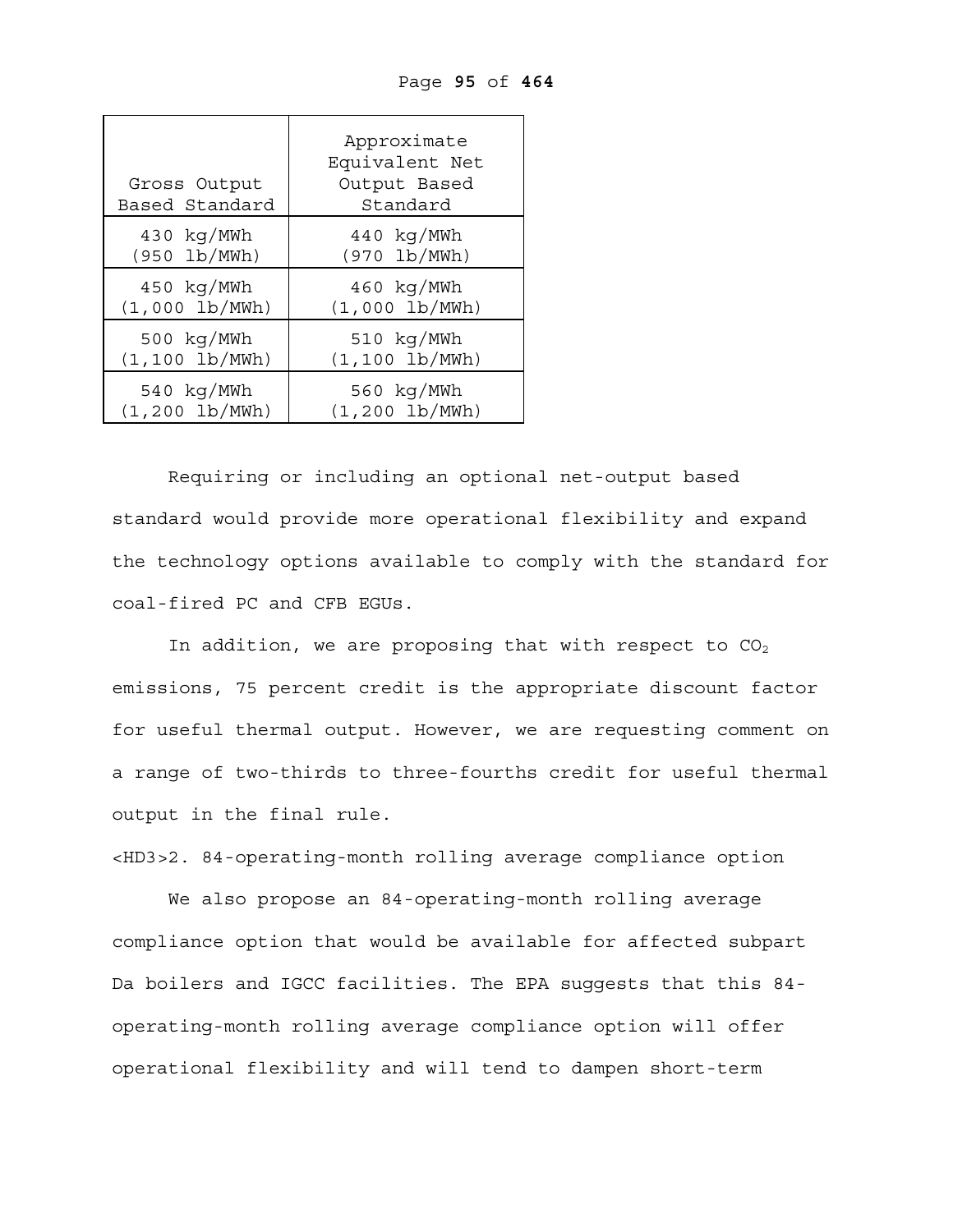### Page **96** of **464**

emission excursions, which may be warranted especially at the initial startup of the facility and the CCS system.

Thus, under our proposed approach, new fossil fuel-fired boilers and IGCC units would be required, based on the performance of currently available CCS technology, to meet a standard of 1,100 lb  $CO<sub>2</sub>/MWh$  on a 12-operating-month rolling average, or alternatively a lower – but equivalently stringent - - standard on an 84-operating-month rolling average, which we propose as between 1,000 lb  $CO<sub>2</sub>/MWh$  and 1,050 lb  $CO<sub>2</sub>/MWh$ . The EPA has previously offered sources optional, longer-term emission standards that are discounted from the primary emissions standard in combination with a longer averaging period. We are requesting comment on the appropriate numerical standard such that the 84-operating-month standard would be as stringent as or more stringent than the 12-operating-month standard. We also request comment on whether owners/operators electing to comply with the 84-operating-month standard should also be required to comply with a maximum 12-operating-month standard. This standard would be between the otherwise applicable proposed 1,100 lb  $CO<sub>2</sub>/MWh$  standard and an emissions rate of a coal-fired EGU without CCS (e.g., 1,800 lb  $CO<sub>2</sub>/MWh$ ), and we solicit comment on what the standard should be. This shorter term standard would facilitate enforceability and assure adequate emission reductions.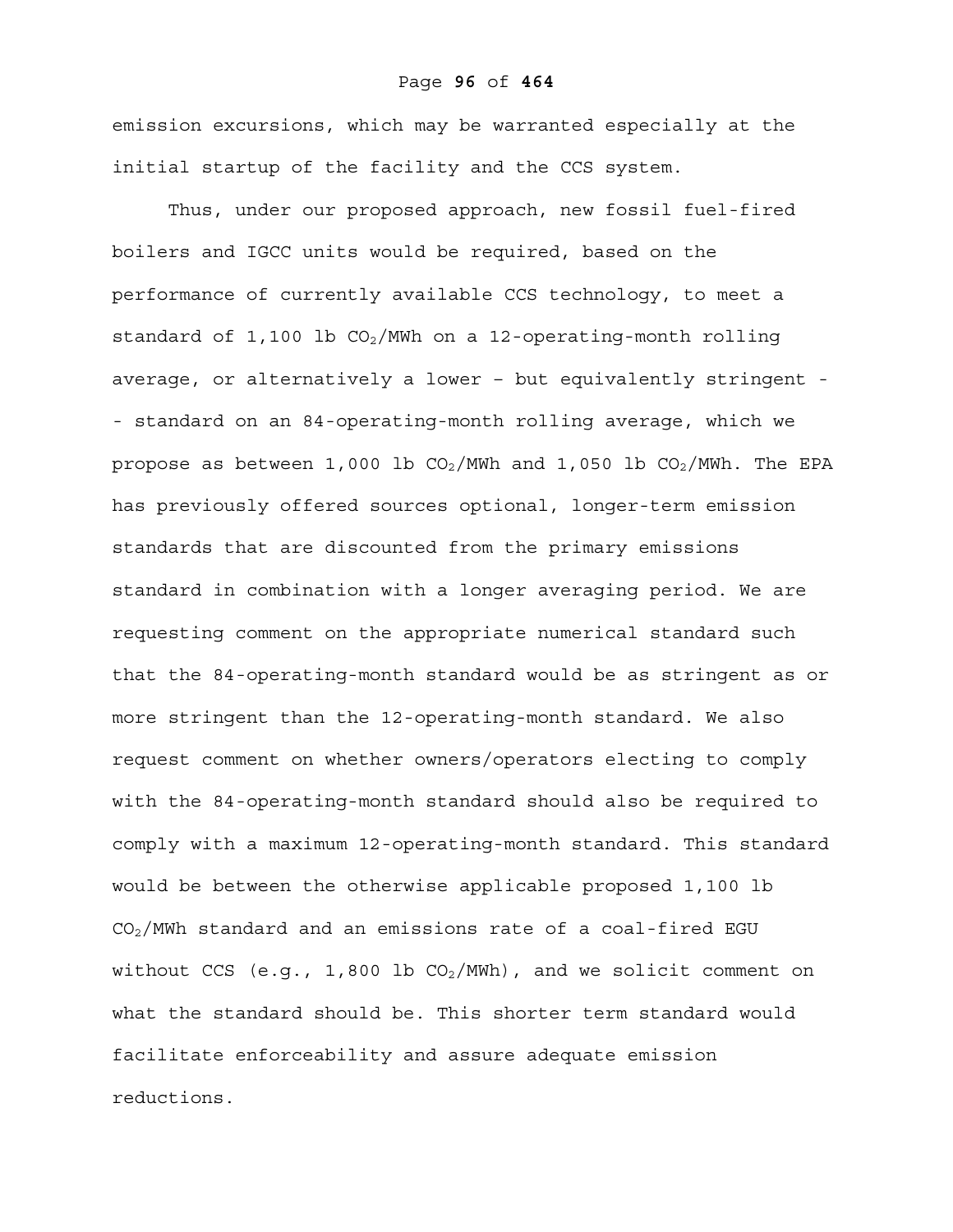We have concluded that this alternative compliance option is not necessary for new stationary combustion turbine EGUs, as they should be able to meet the proposed performance standard with no need for add-on technology. We seek comment on all other aspects of this 84-operating-month rolling averaging compliance option.

## <HD3>3. Combined heat and power

To recognize the environmental benefit of reduced electric transmission and distribution losses of CHP, we are proposing that CHP facilities where at least 20.0 percent of the total gross useful energy output consists of electric or direct mechanical output and 20.0 percent of the total gross useful energy output consists of useful thermal output on a rolling three calendar year basis receive similar credit as currently in subpart Da and the proposed amendments to subpart KKKK (77 FR 52554). Specifically, the measured electric output would be divided by 0.95 to account for a five percent avoided energy loss in the transmission of electricity. The minimal electric and thermal output requirements are to avoid owners/operators from selling trivial amounts of thermal output and claiming a line loss benefit when in reality they are similar to a central power station.

Actual transmission and distribution losses vary from location to location, but we propose that this 5 percent of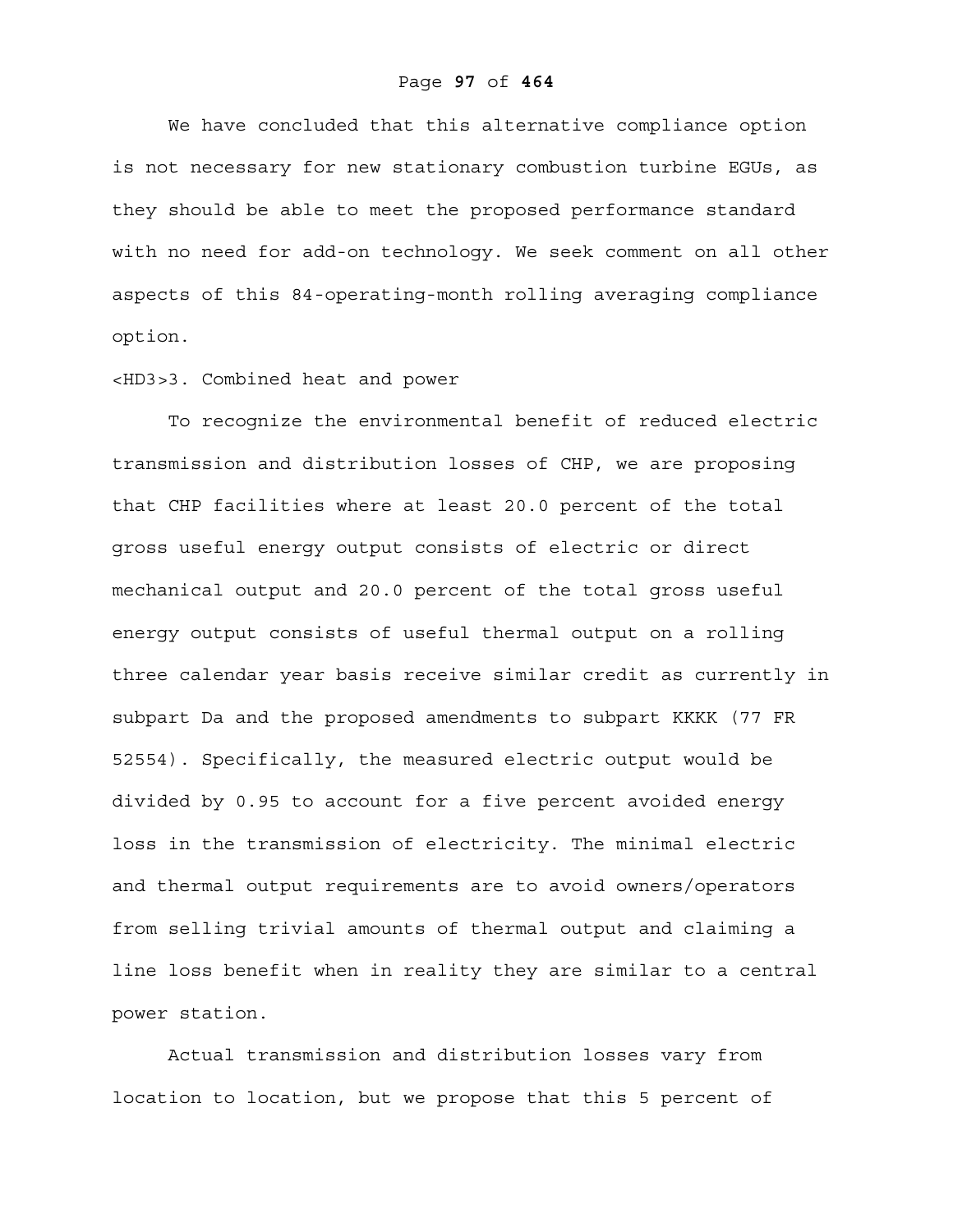#### Page **98** of **464**

actual MWh represents a reasonable average amount for the avoided transmission and distribution losses for CHP facilities. Note that we propose to limit this 5 percent adjustment to facilities for which the useful thermal output is at least 20 percent of the total output.

<HD2>C. Startup, Shutdown, and Malfunction Requirements <HD3>1. Startups and shutdowns

Consistent with *Sierra Club* v. *EPA*, <sup>89</sup> the EPA is proposing standards in this rule that apply at all times, including during startups and shutdowns. In proposing the standards in this rule, the EPA has taken into account startup and shutdown periods and, for the reasons explained below has not proposed alternate standards for those periods. In the compliance calculation, periods of startup and shutdown are included as periods of partial load. To establish the proposed NSPS's output-based  $CO<sub>2</sub>$ standard, we accounted for periods of startup and shutdown by incorporating them as periods of partial load operation. As noted above, the proposed method to calculate compliance is to sum the emissions for all operating hours and to divide that value by the sum of the electrical energy output and useful thermal energy output, where applicable for CHP EGUs, over a rolling 12-operating-month period. The EPA is proposing that

 $\overline{a}$ 

<sup>89 551</sup> F.3d 1019 (D.C. Cir. 2008).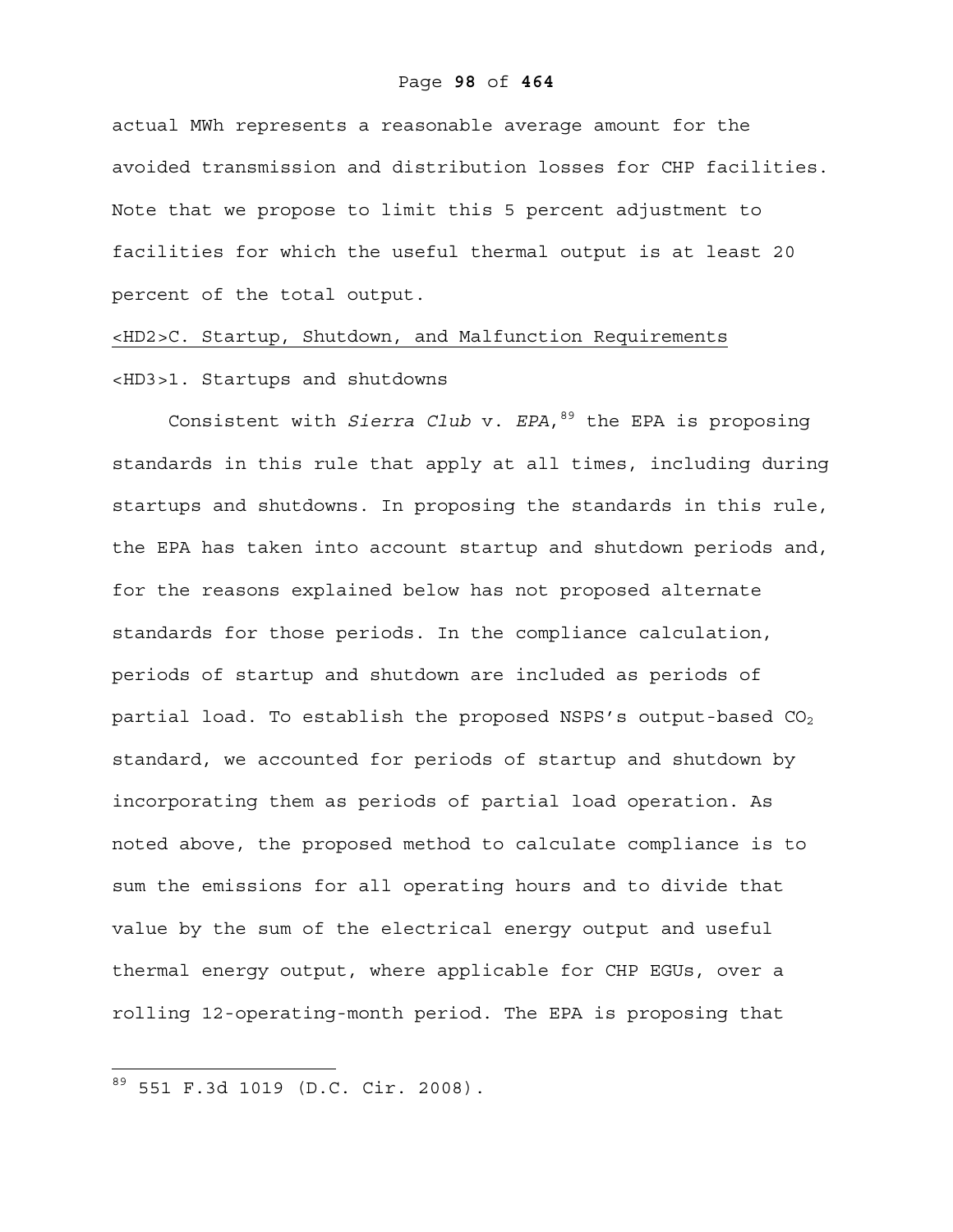sources incorporate in their compliance determinations emissions from all periods, including startup or shutdown, that fuel is combusted and emissions monitors are not out-of-control, as well as all power produced over the periods of emissions measurements. Given that the duration of startup or shutdown periods are expected to be small relative to the duration of periods of normal operation and that the fraction of power generated during periods of startup or shutdown is expected to be very small during startup or shutdown periods, the impact of these periods on the total average is expected to be minimal. Periods of startup and shutdown will be short, relative to total operating time. Since we are primarily concerned with overall environmental performance over extended periods of time, incorporating relatively short periods of partial load is believed to have a negligible effect on the performance of the source with respect to long-term efficiency.

We solicit comment on any alternative to our proposal that the periods of startup and shutdown be included as periods of partial load in the 12- and 84-operating-month rolling averaging compliance option.

# <HD3>2. Malfunctions

Periods of startup, normal operations, and shutdown are all predictable and routine aspects of a source's operations. However, by contrast, malfunction is defined as a sudden,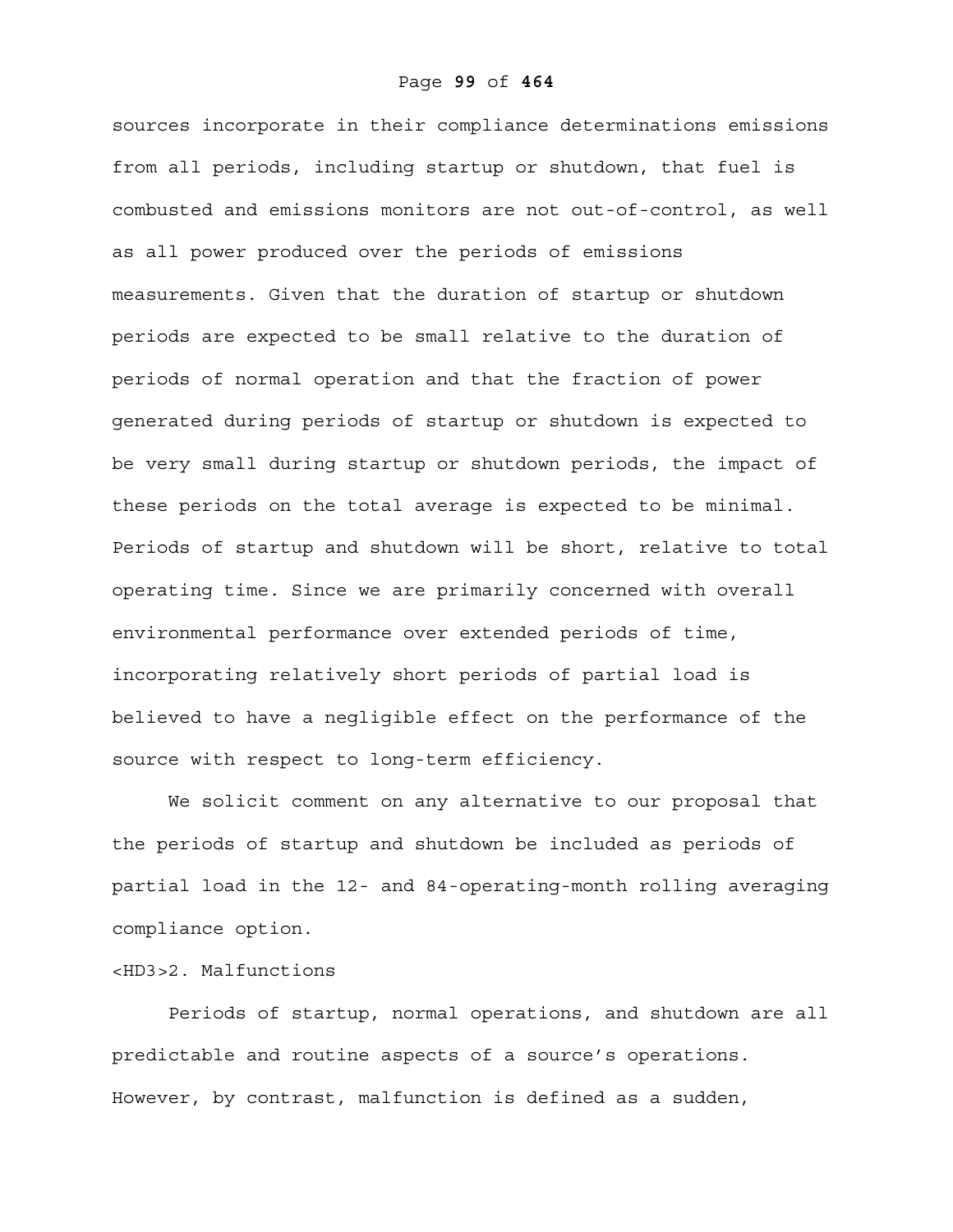infrequent, and not reasonably preventable failure of air pollution control and monitoring equipment, process equipment or a process to operate in a normal or usual manner. Failures that are caused in part by poor maintenance or careless operations are not malfunctions.(40 CFR 60.2). The EPA has determined that CAA section 111 does not require that emissions that occur during periods of malfunction be factored into development of CAA section 111 standards. Nothing in CAA section 111 or in case law requires that the EPA anticipate and account for the innumerable types of potential malfunction events in setting emission standards. CAA section 111 provides that the EPA set standards of performance which reflect the degree of emission limitation achievable through ''the application of the best system of emission reduction'' that the EPA determines is adequately demonstrated. Applying the concept of ''the application of the best system of emission reduction'' to periods during which a source is malfunctioning presents difficulties. The ''application of the best system of emission reduction'' is more appropriately understood to include operating units in such a way as to avoid malfunctions.

Further, accounting for malfunctions would be difficult, if not impossible, given the myriad different types of malfunctions that can occur across all sources in the category and given the difficulties associated with predicting or accounting for the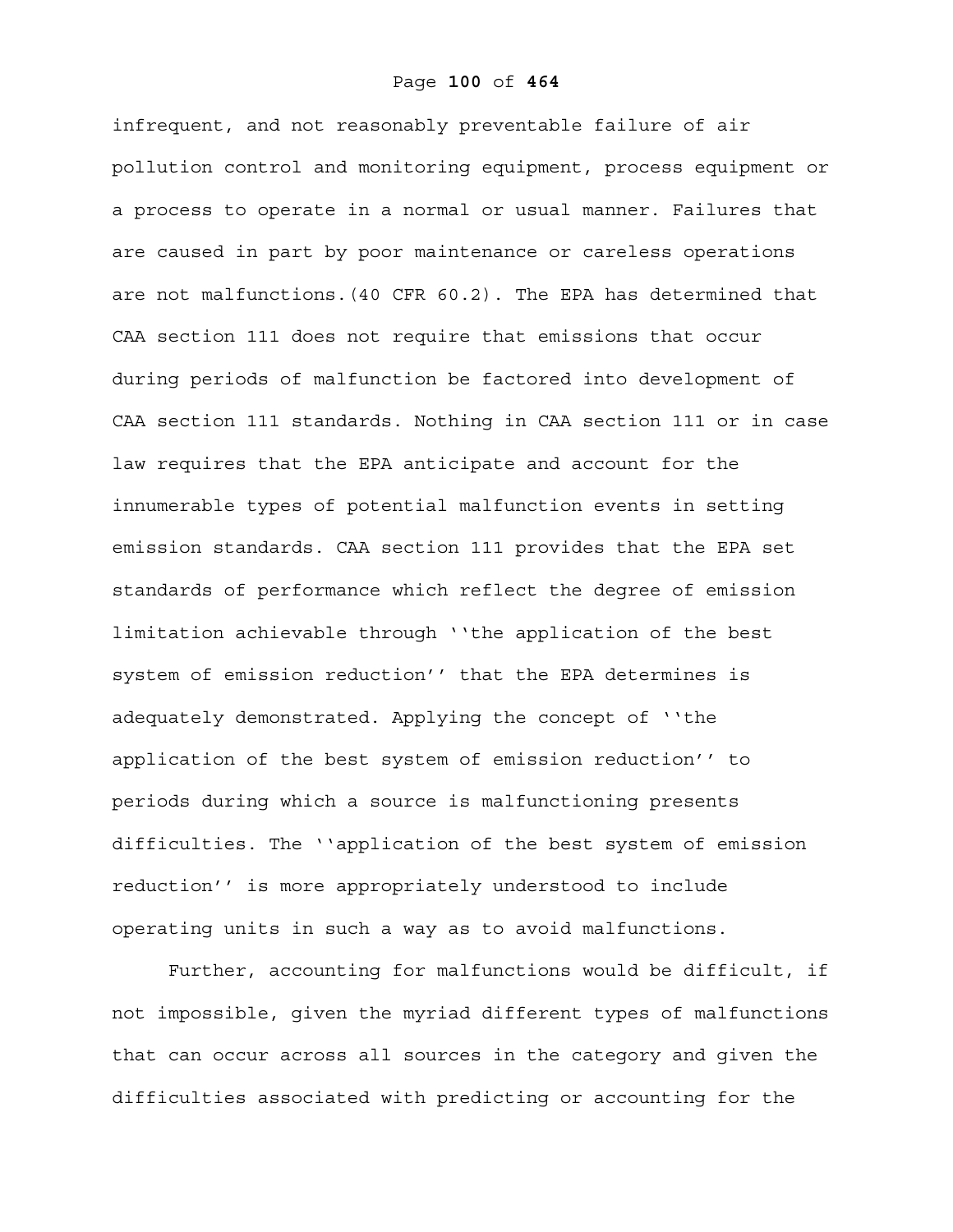frequency, degree, and duration of various malfunctions that might occur. As such, the performance of units that are malfunctioning is not "reasonably" foreseeable. See, e.g., Sierra Club v. EPA, 167 F.3d 658, 662 (D.C. Cir. 1999) (The EPA typically has wide latitude in determining the extent of datagathering necessary to solve a problem. We generally defer to an agency's decision to proceed on the basis of imperfect scientific information, rather than to "invest the resources to conduct the perfect study."). *See also, Weyerhaeuser* v. *Costle,* 590 F.2d 1011, 1058 (DC Cir. 1978) ("In the nature of things, no general limit, individual permit, or even any upset provision can anticipate all upset situations. After a certain point, the transgression of regulatory limits caused by 'uncontrollable acts of third parties,' such as strikes, sabotage, operator intoxication or insanity, and a variety of other eventualities, must be a matter for the administrative exercise of case-by-case enforcement discretion, not for specification in advance by regulation"). In addition, the goal of a source that uses the best system of emission reduction is to operate in such a way as to avoid malfunctions of the source and accounting for malfunctions could lead to standards that are significantly less stringent than levels that are achieved by a well-performing non-malfunctioning source. The EPA's approach to malfunctions is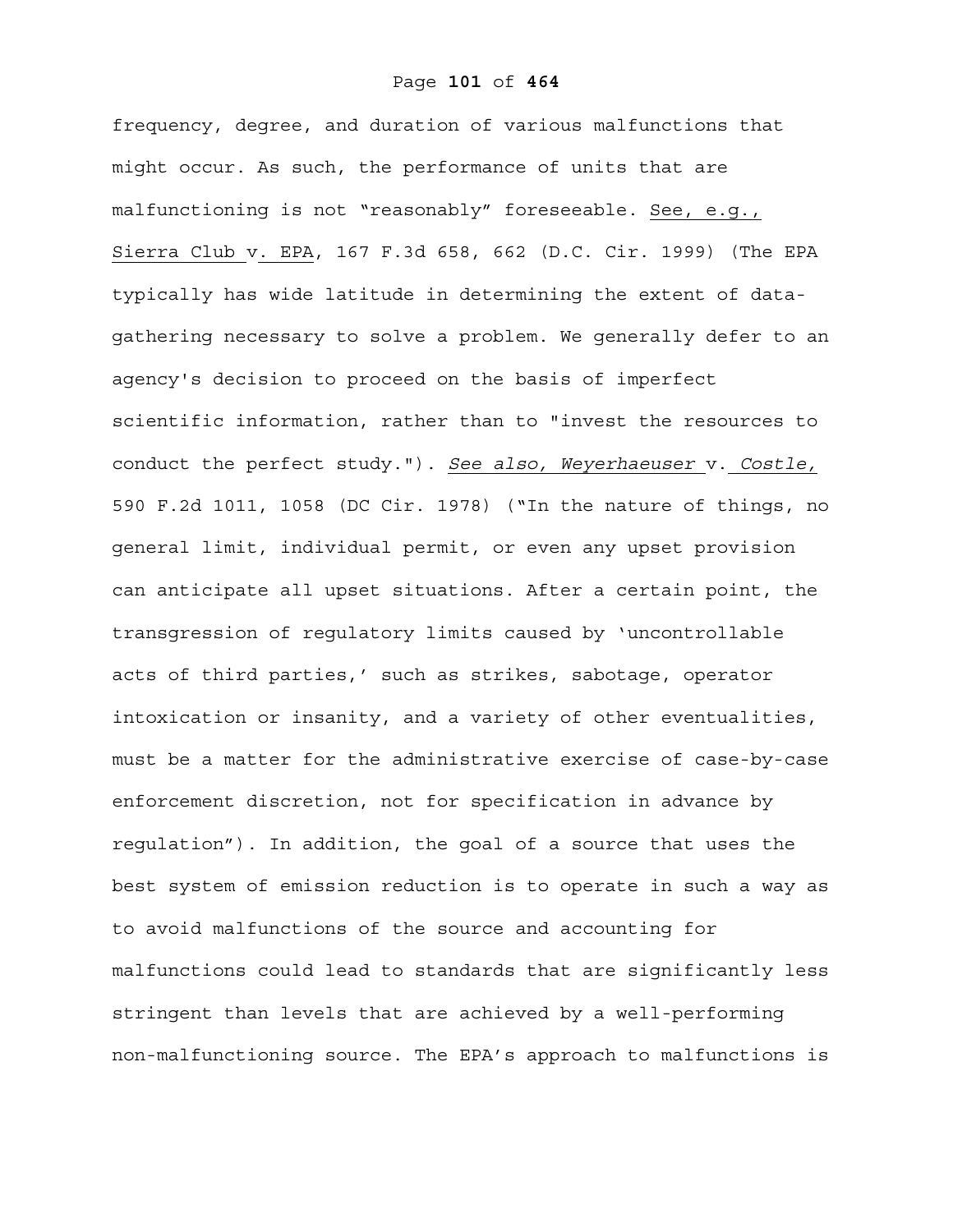### Page **102** of **464**

consistent with section 111 and is a reasonable interpretation of the statute.

In the event that a source fails to comply with the applicable CAA section 111 standards as a result of a malfunction event, the EPA would determine an appropriate response based on, among other things, the good faith efforts of the source to minimize emissions during malfunction periods, including preventative and corrective actions, as well as root cause analyses to ascertain and rectify excess emissions. The EPA would also consider whether the source's failure to comply with the CAA section 111 standard was, in fact, "sudden, infrequent, not reasonably preventable" and was not instead "caused in part by poor maintenance or careless operation." 40 CFR 60.2 (definition of malfunction).

Finally, the EPA recognizes that even equipment that is properly designed and maintained can sometimes fail and that such failure can sometimes cause a violation of the relevant emission standard. (See, e.g., State Implementation Plans: Response to Petition for Rulemaking; Finding of Excess Emissions During Periods of Startup, Shutdown, and Malfunction; Proposed Rule, 78 FR 12460 (Feb. 22, 2013): (State Implementation Plans: Policy Regarding Excessive Emissions During Malfunctions, Startup, and Shutdown (Sept. 20, 1999); Policy on Excess Emissions During Startup, Shutdown, Maintenance, and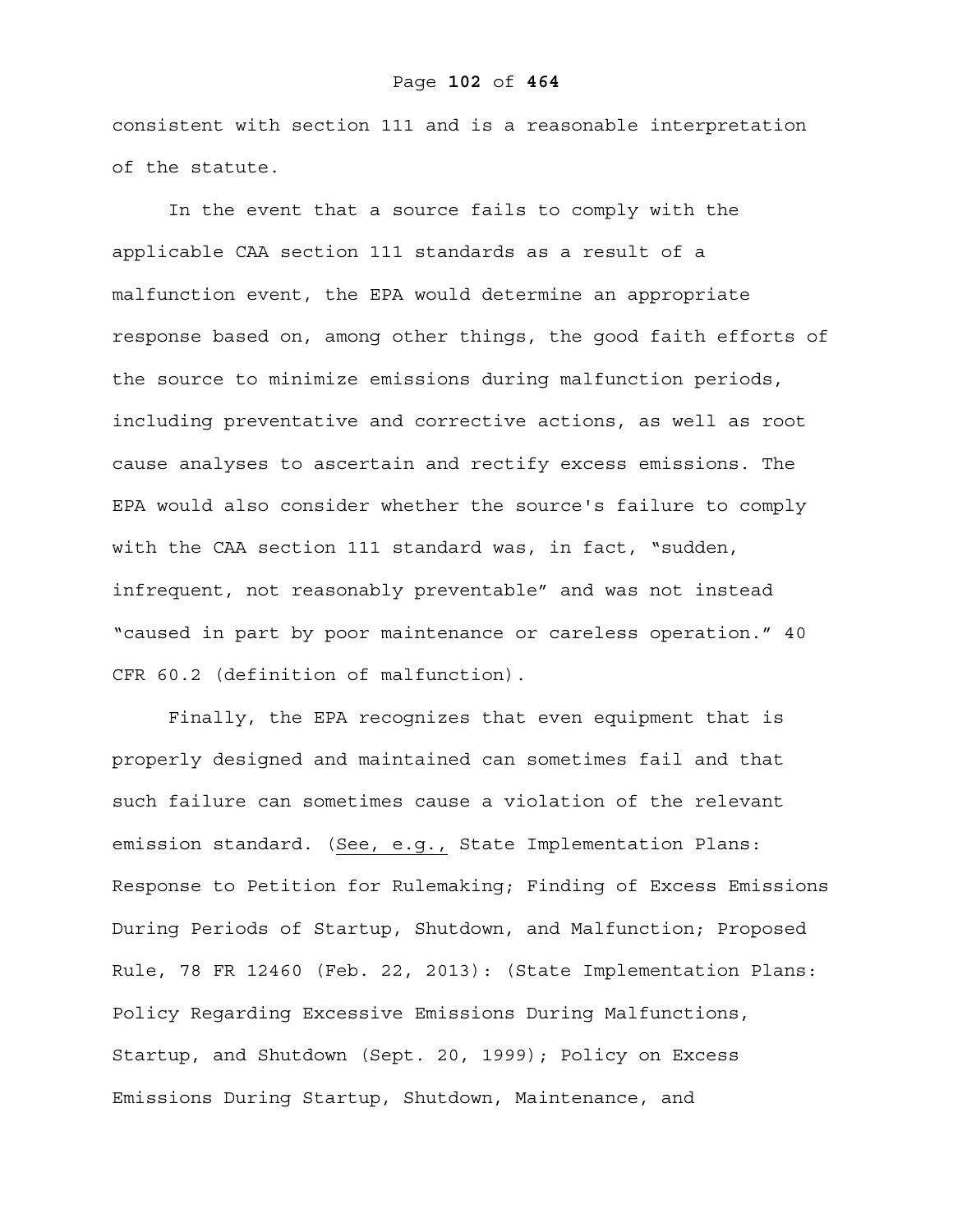Malfunctions (Feb. 15, 1983)). The EPA is therefore proposing to add an affirmative defense to civil penalties for violations of emission standards that are caused by malfunctions. See 40 CFR 60.10042 (defining "affirmative defense" to mean, in the context of an enforcement proceeding, a response or defense put forward by a defendant, regarding which the defendant has the burden of proof, and the merits of which are independently and objectively evaluated in a judicial or administrative proceeding). We also are proposing other regulatory provisions to specify the elements that are necessary to establish this affirmative defense; the source must prove by a preponderance of the evidence that it has met all of the elements set forth in § 60.5530. (See 40 CFR 22.24). The criteria are designed in part to ensure that the affirmative defense is available only where the event that causes a violation of the emission standard meets the narrow definition of malfunction in 40 CFR 60.2 (sudden, infrequent, not reasonably preventable and not caused by poor maintenance and or careless operation). For example, to successfully assert the affirmative defense, the source must prove by a preponderance of the evidence that the violation "[w]as caused by a sudden, infrequent, and unavoidable failure of air pollution control, process equipment, or a process to operate in a normal or usual manner…." The criteria also are designed to ensure that steps are taken to correct the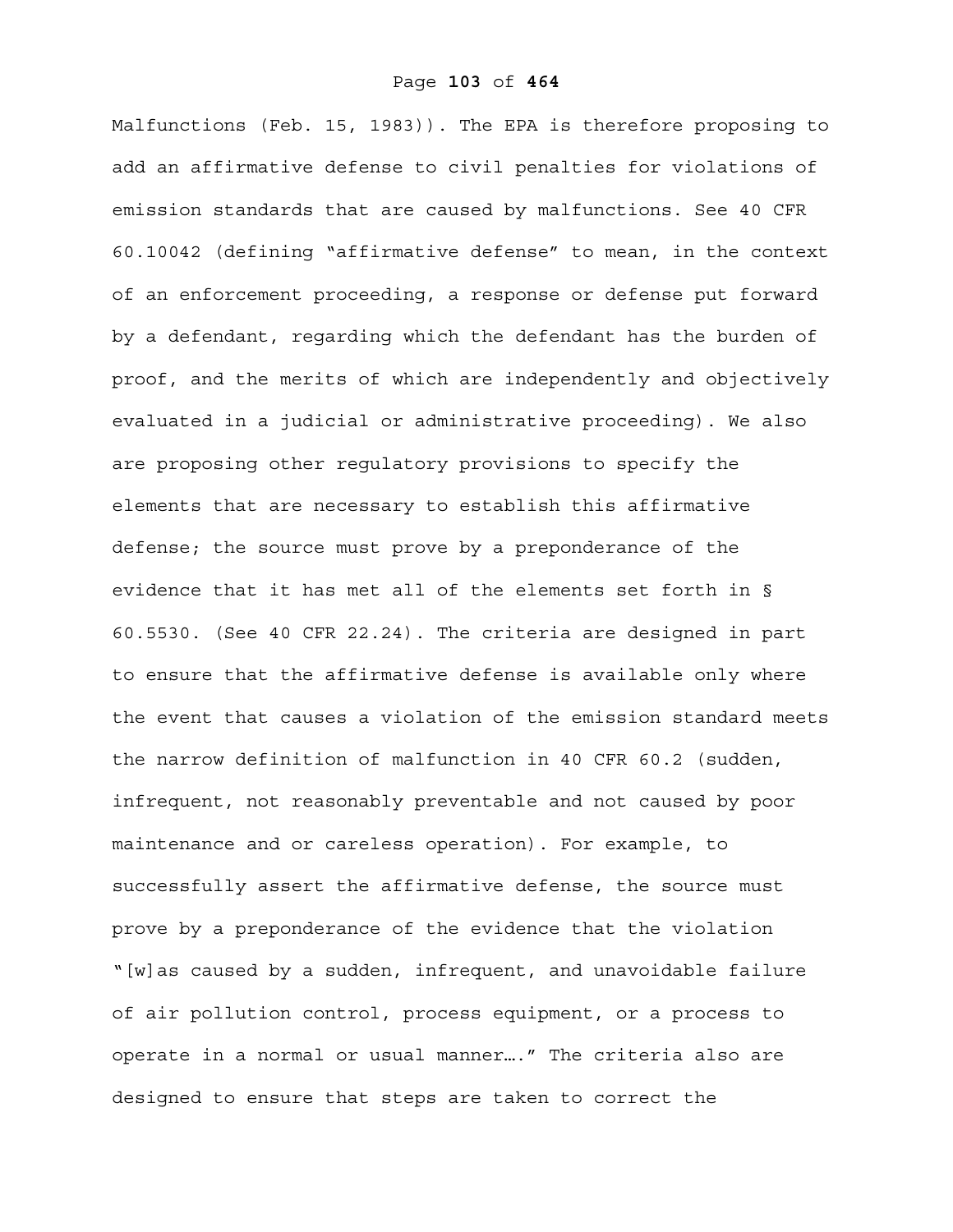malfunction, to minimize emissions in accordance with § 60.5530 and to prevent future malfunctions. For example, the source must prove by a preponderance of the evidence that "[r]epairs were made as expeditiously as possible when a violation occurred…" and that "[a]ll possible steps were taken to minimize the impact of the violation on ambient air quality, the environment and human health…." In any judicial or administrative proceeding, the Administrator may challenge the assertion of the affirmative defense and, if the respondent has not met its burden of proving all of the requirements in the affirmative defense, appropriate penalties may be assessed in accordance with section 113 of the CAA (see also 40 CFR 22.27).

The EPA included an affirmative defense in the proposed rule in an attempt to balance a tension, inherent in many types of air regulation, to ensure adequate compliance while simultaneously recognizing that despite the most diligent of efforts, emission standards may be violated under circumstances beyond the control of the source. The EPA must establish emission standards that "limit the quantity, rate, or concentration of emissions of air pollutants on a continuous basis." 42 U.S.C. 7602(k)(defining "emission limitation" and "emission standard"). *See generally Sierra Club* v. *EPA*, 551 F.3d 1019, 1021 (D.C. Cir. 2008) Thus, the EPA is required to ensure that section 111 emissions standards are continuous. The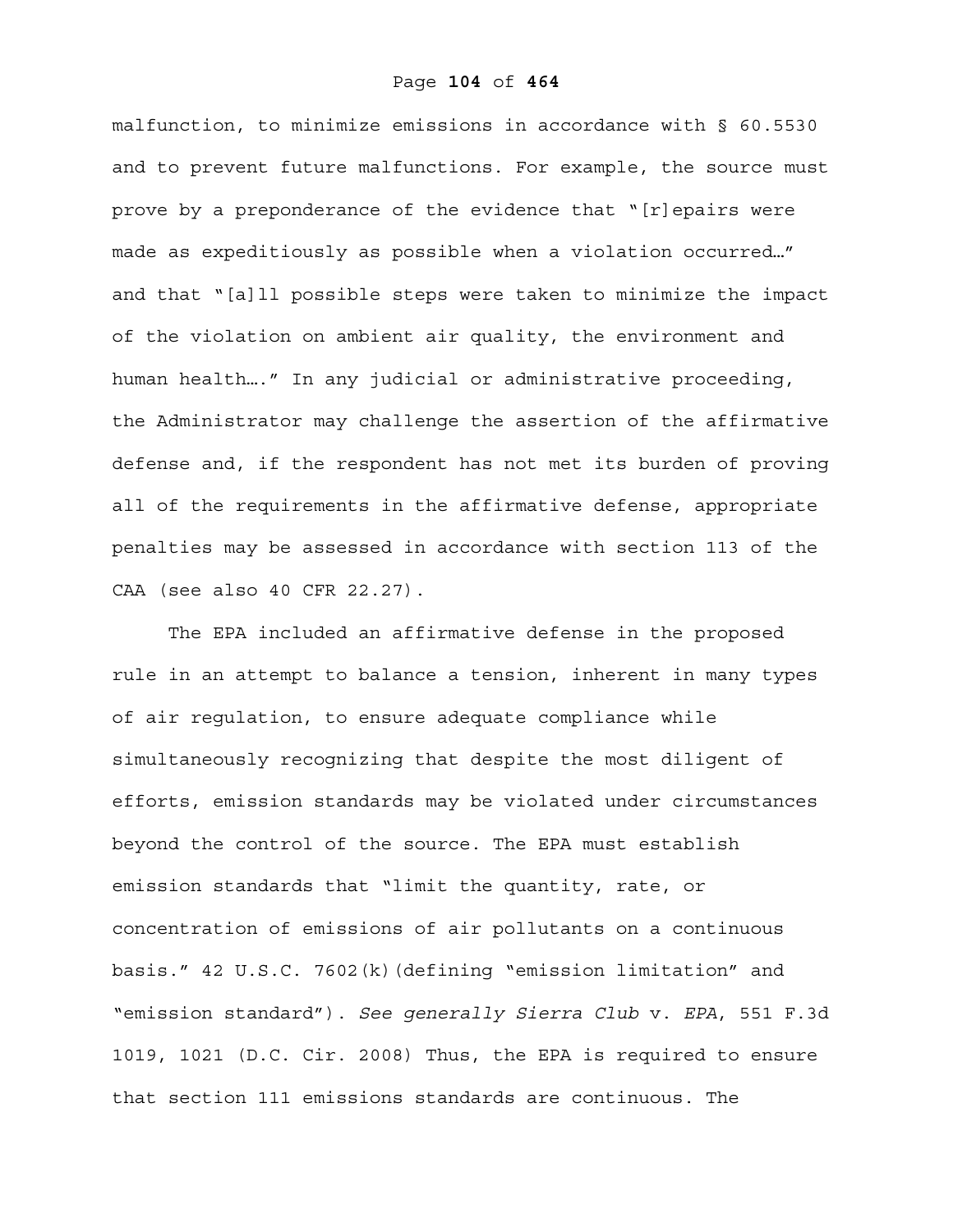#### Page **105** of **464**

affirmative defense for malfunction events meets this requirement by ensuring that even where there is a malfunction, the emission standard is still enforceable through injunctive relief. The United States Court of Appeals for the Fifth Circuit recently upheld the EPA's view that an affirmative defense provision is consistent with section 113(e) of the Clean Air Act. *Luminant Generation Co. LLC* v. *United States EPA*, 2013 U.S. App. LEXIS 6397 (5th Cir. Mar. 25, 2013) 699 F3d. 427(5<sup>th</sup> Cir. Oct. 12, 2012) (upholding the EPA's approval of affirmative defense provisions in a CAA State Implementation Plan). While "continuous" standards, on the one hand, are required, there is also case law indicating that in many situations it is appropriate for the EPA to account for the practical realities of technology. For example, in *Essex Chemical* v. *Ruckelshaus*, 486 F.2d 427, 433 (D.C. Cir. 1973), the D.C. Circuit acknowledged that in setting standards under CAA section 111 "variant provisions" such as provisions allowing for upsets during startup, shutdown and equipment malfunction "appear necessary to preserve the reasonableness of the standards as a whole and that the record does not support the 'never to be exceeded' standard currently in force." *See* also, *Portland Cement Association* v. *Ruckelshaus*, 486 F.2d 375 (D.C. Cir. 1973). Although due to intervening case law such as *Sierra Club v. EPA* and the CAA 1977 amendments (which added the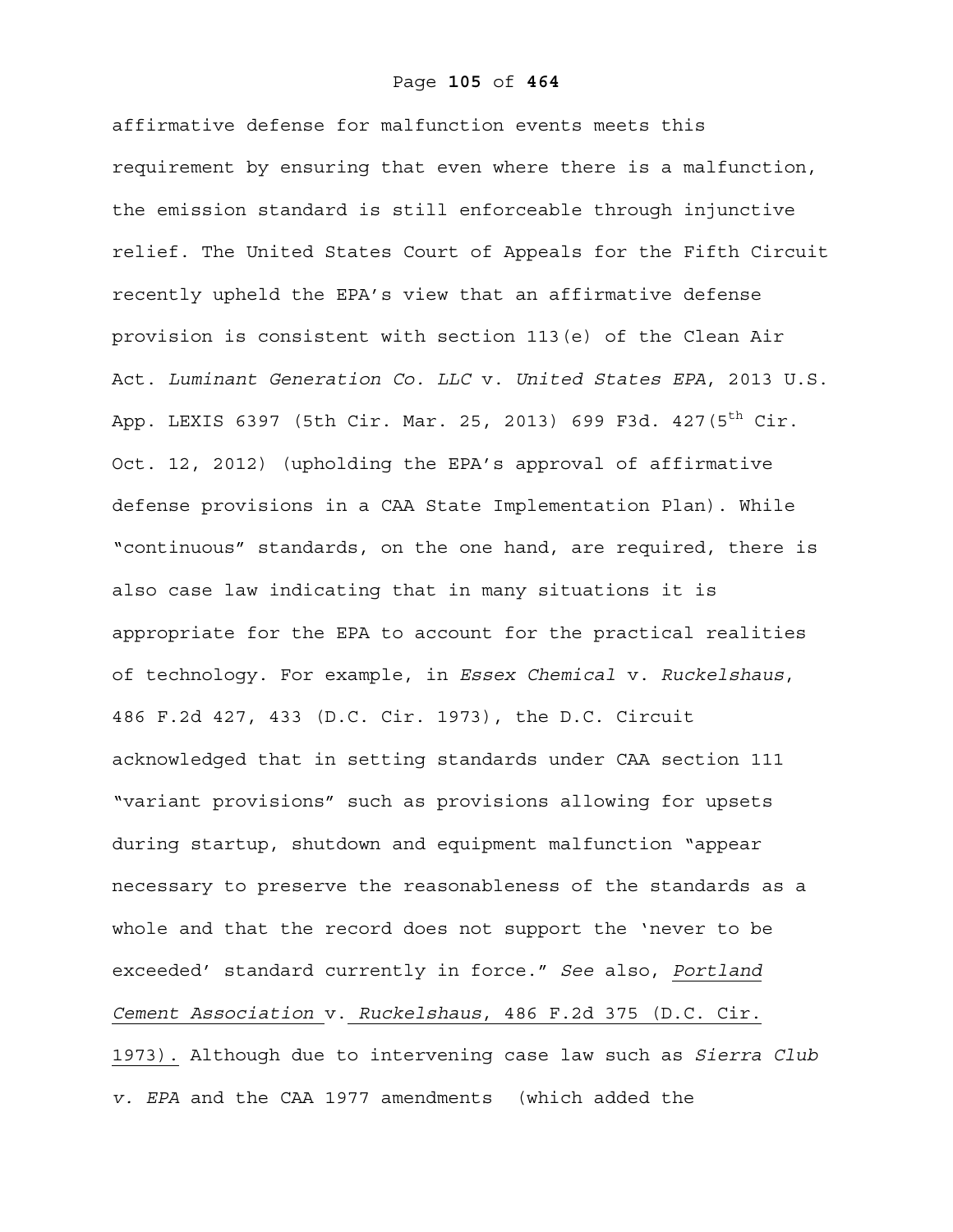"continuous" requirement of 42 U.S.C. 7602(k)) these cases are no longer good law on whether EPA can exempt malfunctions from liability, their core principle remains valid: regulatory accommodation is appropriate where a standard cannot be achieved 100 percent of the time due to circumstances out of the control of the owner/operator of the source, and a system that incorporates some level of flexibility is reasonable. The affirmative defense simply provides for a defense to civil penalties for violations that are proven to be beyond the control of the source. By incorporating an affirmative defense, the EPA has formalized its approach to malfunctions. In a Clean Water Act setting, the Ninth Circuit required this type of formalized approach when regulating "upsets beyond the control of the permit holder." *Marathon Oil Co.* v. *EPA*, 564 F.2d 1253, 1272-73 (9th Cir. 1977). See also, *Mont. Sulphur & Chem. Co.* v. *United States EPA,* 666 F.3d. 1174 (9<sup>th</sup> Cir. 2012) (rejecting industry argument that reliance on the affirmative defense was not adequate). *But see, Weyerhaeuser Co. v. Costle*, 590 F.2d 1011, 1057-58 (D.C. Cir. 1978) (holding that an informal approach is adequate). The affirmative defense provisions give the EPA the flexibility to both ensure that its emission standards are "continuous" as required by 42 U.S.C. 7602(k), and account for unplanned upsets and thus support the reasonableness of the standard as a whole.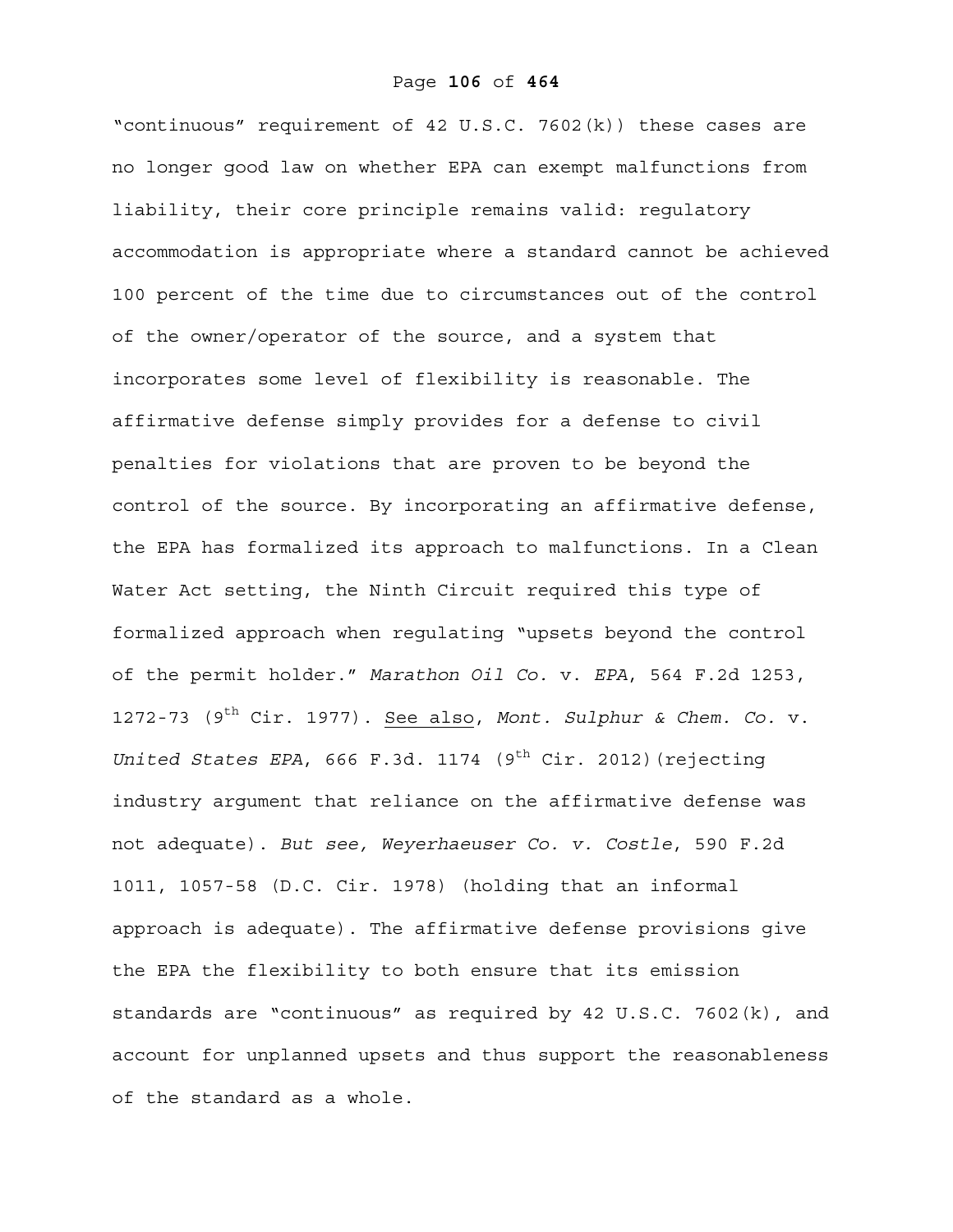We propose that these same requirements, an affirmative defense to civil penalties for violations of emission limits that are caused by malfunctions, would apply to both the 12 operating-month standard and the 84-operating-month rolling average compliance option; however, we will take comment on whether it is appropriate to have an affirmative defense for the 84-operating-month rolling average portion of that compliance option, given that we would expect malfunctions to only impact shorter averaging periods, and the longer the compliance period, the less likely malfunction events are to impact a source's ability to meet the standard.

## <HD2>D. Continuous Monitoring Requirements

Today's proposed rule would require owners or operators of EGUs that combust solid fuel to install, certify, maintain, and operate continuous emission monitoring systems (CEMS) to measure CO2 concentration, stack gas flow rate, and (if needed) stack gas moisture content in accordance with 40 CFR Part 75, in order to determine hourly  $CO<sub>2</sub>$  mass emissions rates (tons/hr).

 The proposed rule would allow owners or operators of EGUs that burn exclusively gaseous or liquid fuels to install fuel flow meters as an alternative to CEMS and to calculate the hourly  $CO<sub>2</sub>$  mass emissions rates using Equation G-4 in Appendix G of part 75. To implement this option, hourly measurements of fuel flow rate and periodic determinations of the gross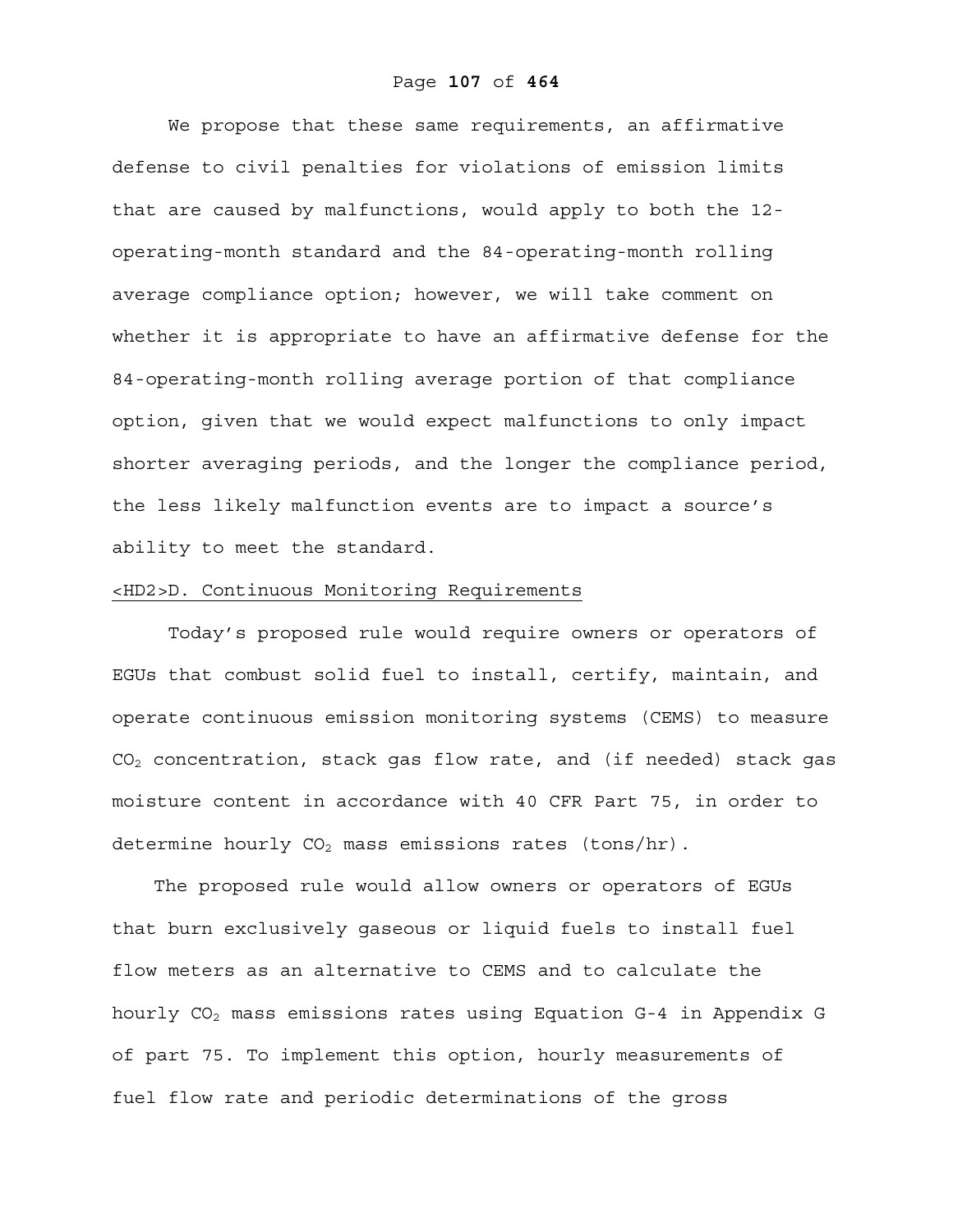### Page **108** of **464**

calorific value (GCV) of the fuel are also required, in accordance with Appendix D of part 75.

In addition to requiring monitoring of the  $CO<sub>2</sub>$  mass emission rate, the proposed rule would require EGU owners or operators to monitor the hourly unit operating time and "gross output", expressed in megawatt hours (MWh). The gross output includes electrical output plus any mechanical output, plus 75 percent of any useful thermal output.

 The proposed rule would require EGU owners or operators to prepare and submit a monitoring plan that includes both electronic and hard copy components, in accordance with §§ 75.53(g) and (h). The electronic portion of the monitoring plan would be submitted to the EPA's Clean Air Markets Division (CAMD) using the Emissions Collection and Monitoring Plan System (ECMPS) Client Tool. The hard copy portion of the plan would be sent to the applicable State and EPA Regional office. Further, all monitoring systems used to determine the  $CO<sub>2</sub>$  mass emission rates would have to be certified according to § 75.20 and section 6 of Appendix A to part 75 within the 180-day window of time allotted under § 75.4(b), and would be required to meet the applicable on-going quality assurance procedures in Appendices B and D of part 75.

The proposed rule would require all valid data collected and recorded by the monitoring systems (including data recorded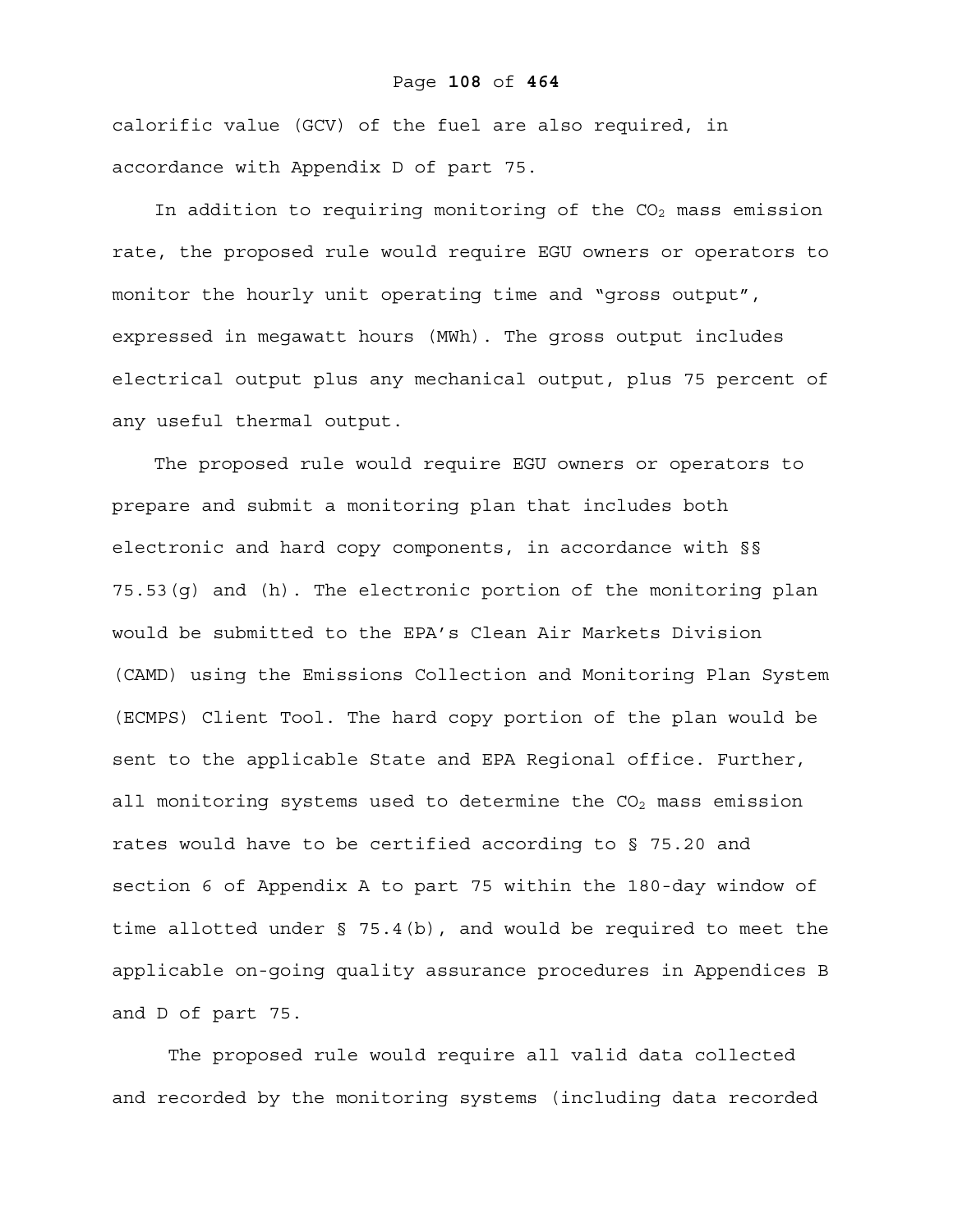during startup, shutdown, and malfunction) to be used in assessing compliance. Failure to collect and record required data is a violation of the monitoring requirements, except for periods of monitoring system malfunctions, repairs associated with monitoring system malfunctions, and required monitoring system quality assurance or quality control activities that temporarily interrupt the measurement of stack emissions (e.g., calibration error tests, linearity checks, and required zero and span adjustments). An affirmative defense to civil penalties for malfunctions is available to a source if it can demonstrate that certain criteria and requirements are satisfied.

The proposed rule would require only those operating hours in which valid data are collected and recorded for all of the parameters in the  $CO<sub>2</sub>$  mass emission rate equation to be used for compliance purposes. Additionally for EGUs using  $CO<sub>2</sub>$  CEMS, only unadjusted stack gas flow rate values would be used in the emissions calculations. In this proposal, Part 75 bias adjustment factors (BAFs) would not be applied to the flow rate data. These restrictions on the use of Part 75 data for Part 60 compliance are consistent with previous NSPS regulations and revisions.

 The following variations from and additions to the basic part 75 monitoring would be required: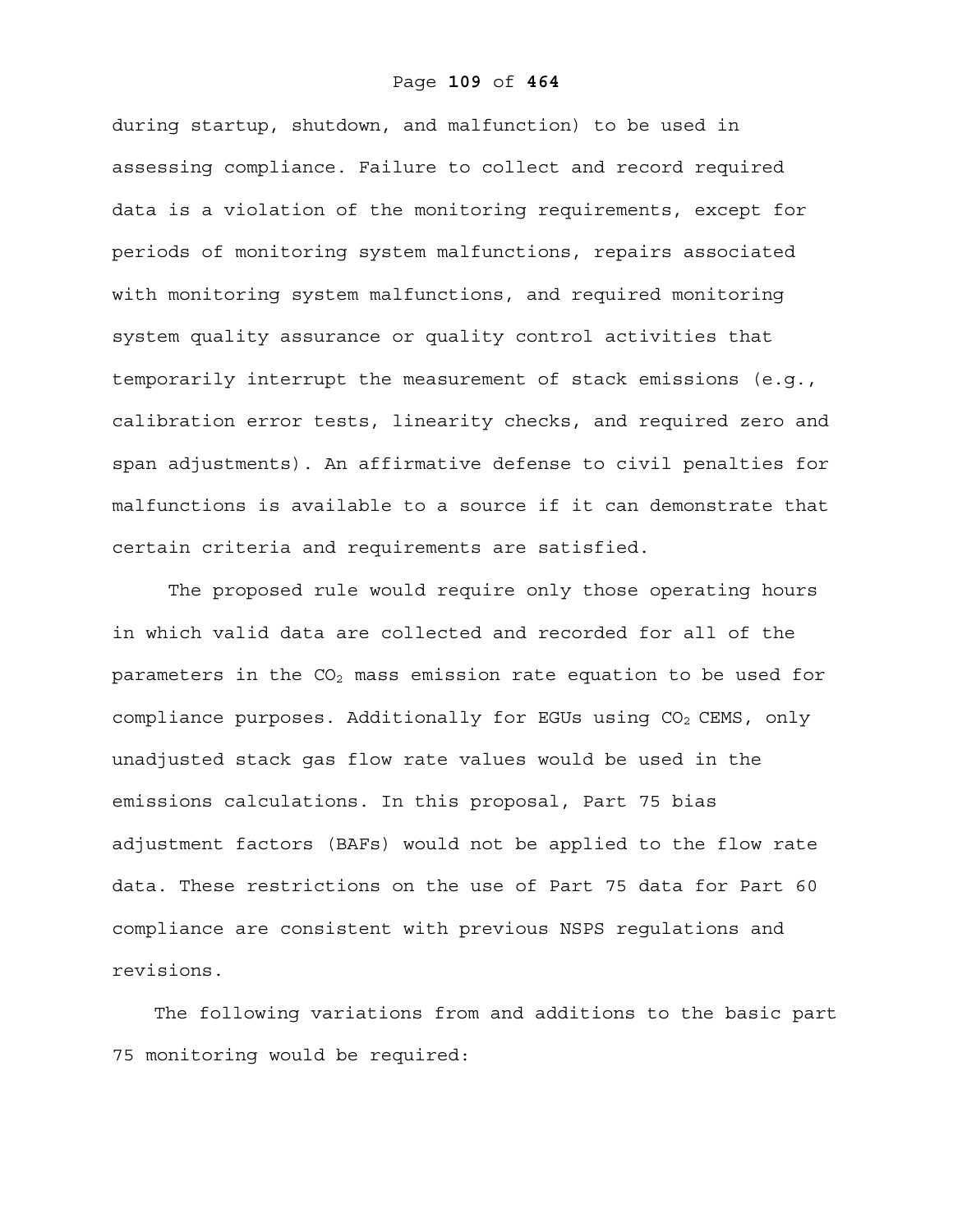If you determine compliance using CEMS, you would be required to use a laser device to measure the stack diameter at the flow monitor and the reference method sampling locations prior to the initial setup (characterization) of the flow monitor. For circular stacks, you would need to make measurements of the diameter at 3 or more distinct locations and average the results. For rectangular stacks or ducts, you would need to make measurements of each dimension (i.e., depth and width) at 3 or more distinct locations and average the results. If the flow rate monitor or reference method sampling site is relocated, you would repeat these measurements at the new location.

- If you elect to use Method 2 in Appendix A-1 of part 60 to perform the required relative accuracy test audits (RATAs) of the part 75 flow rate monitoring system, you would have to use a calibrated Type-S pitot tube or pitot tube assembly. Use of the default Type-S pitot tube coefficient would not be permitted.
- If your EGU combusts natural gas and/or fuel oil and you elect to measure the  $CO<sub>2</sub>$  mass emissions rate using Equation G-4 in Appendix G of part 75, you would be allowed to determine site-specific carbon-based F-factors using Equation F-7b in section 3.3.6 of Appendix F of part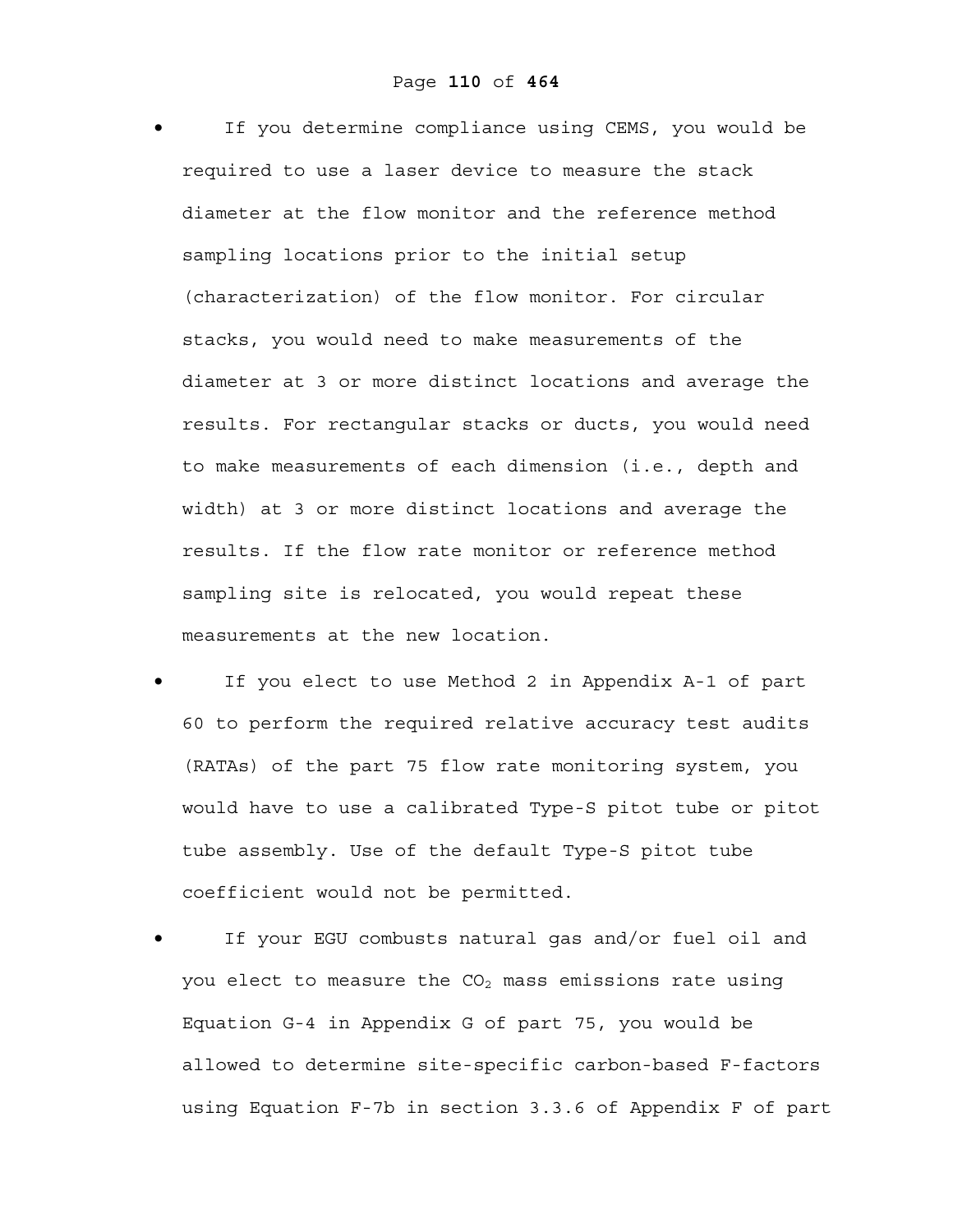75, and you could use these  $F_c$  values in the emissions calculations instead of using the default  $F_c$  values in the Equation G-4 nomenclature.

Today's proposed rule includes the following special compliance provisions for units with common stack or multiple stack configurations; these provisions are consistent with § 60.13(g):

- If two or more of your EGUs share a common exhaust stack, are subject to the same emission limit, and you are required to (or elect to) determine compliance using CEMS, you would be allowed to monitor the hourly  $CO<sub>2</sub>$  mass emission rate at the common stack instead of monitoring each EGU separately. If this option is chosen, the hourly gross electrical load (or steam load) would be the sum of the hourly loads for the individual EGUs and the operating time would be expressed as "stack operating hours" (as defined in 40 CFR 72.2). Then, if compliance with the applicable emission limit is attained at the common stack, each EGU sharing the stack would be in compliance with the CO2 emissions limit.
- If you are required to (or elect to) determine compliance using CEMS and the effluent from your EGU discharges to the atmosphere through multiple stacks (or, if the effluent is fed to a stack through multiple ducts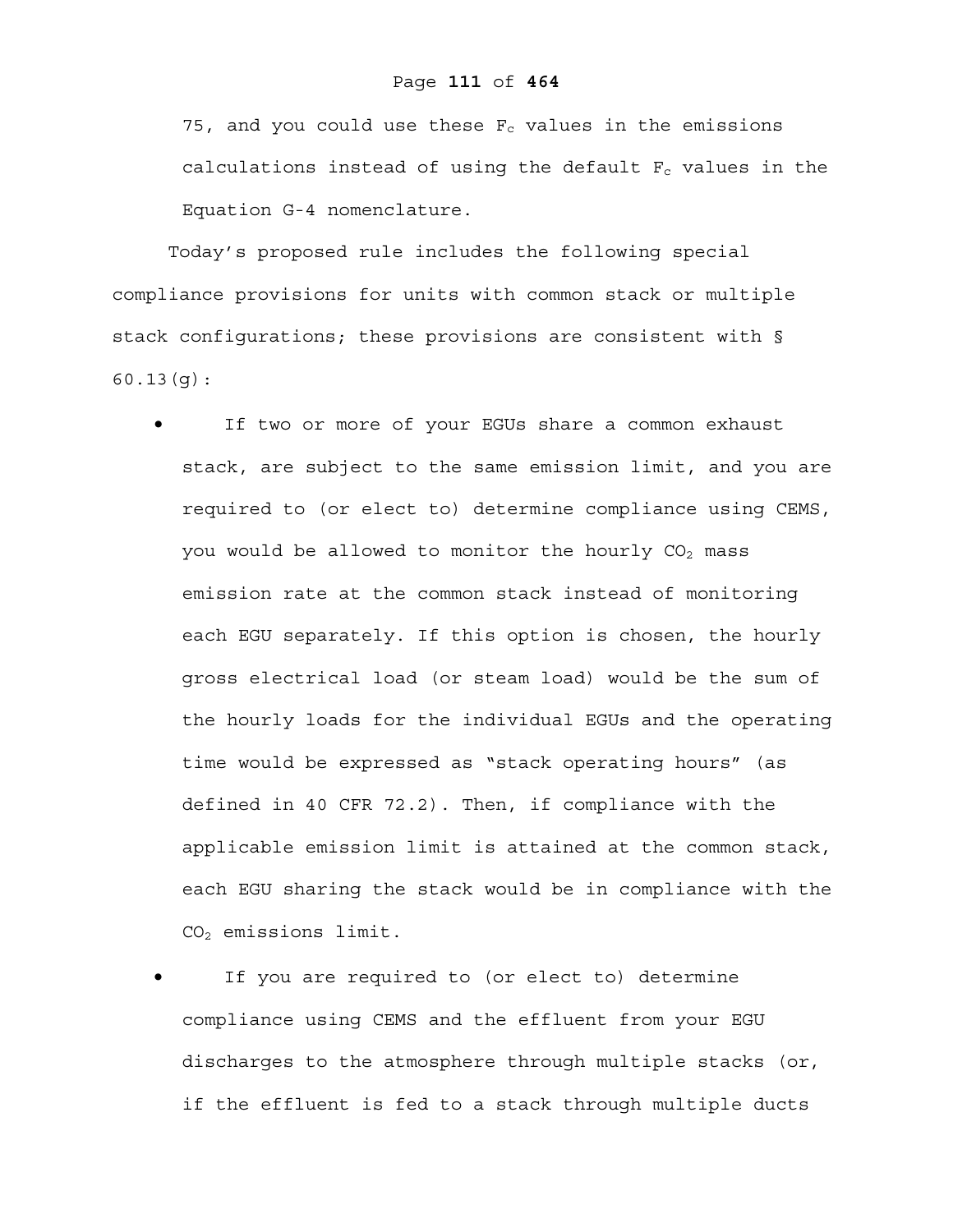and you choose to monitor in the ducts), you would be required to monitor the hourly  $CO<sub>2</sub>$  mass emission rate and the "stack operating time" at each stack or duct separately. In this case, compliance with the applicable emission limit would be determined by summing the  $CO<sub>2</sub>$  mass emissions measured at the individual stacks or ducts and dividing by the total gross output for the unit.

The proposed rule would require 95 percent of the operating hours in each compliance period (including the compliance periods for the intermediate emission limits) to be valid hours, i.e., operating hours in which quality-assured data are collected and recorded for all of the parameters used to calculate  $CO<sub>2</sub>$  mass emissions. EGU owners or operators would have the option to use backup monitoring systems, as provided in §§ 75.10(e) and 75.20(d), to help meet this proposed data capture requirement.

### <HD2>E. Emissions Performance Testing Requirements

In accordance with § 75.64(a), the proposed rule would require an EGU owner or operator to begin reporting emissions data when monitoring system certification is completed or when the 180-day window in § 75.4(b) allotted for initial certification of the monitoring systems expires (whichever date is earlier). For EGUs subject to the 450 kg/MWh (1,000 lb/MWh) standard or the 500 kg/MWh (1,100 lb/MWh) emission standard, the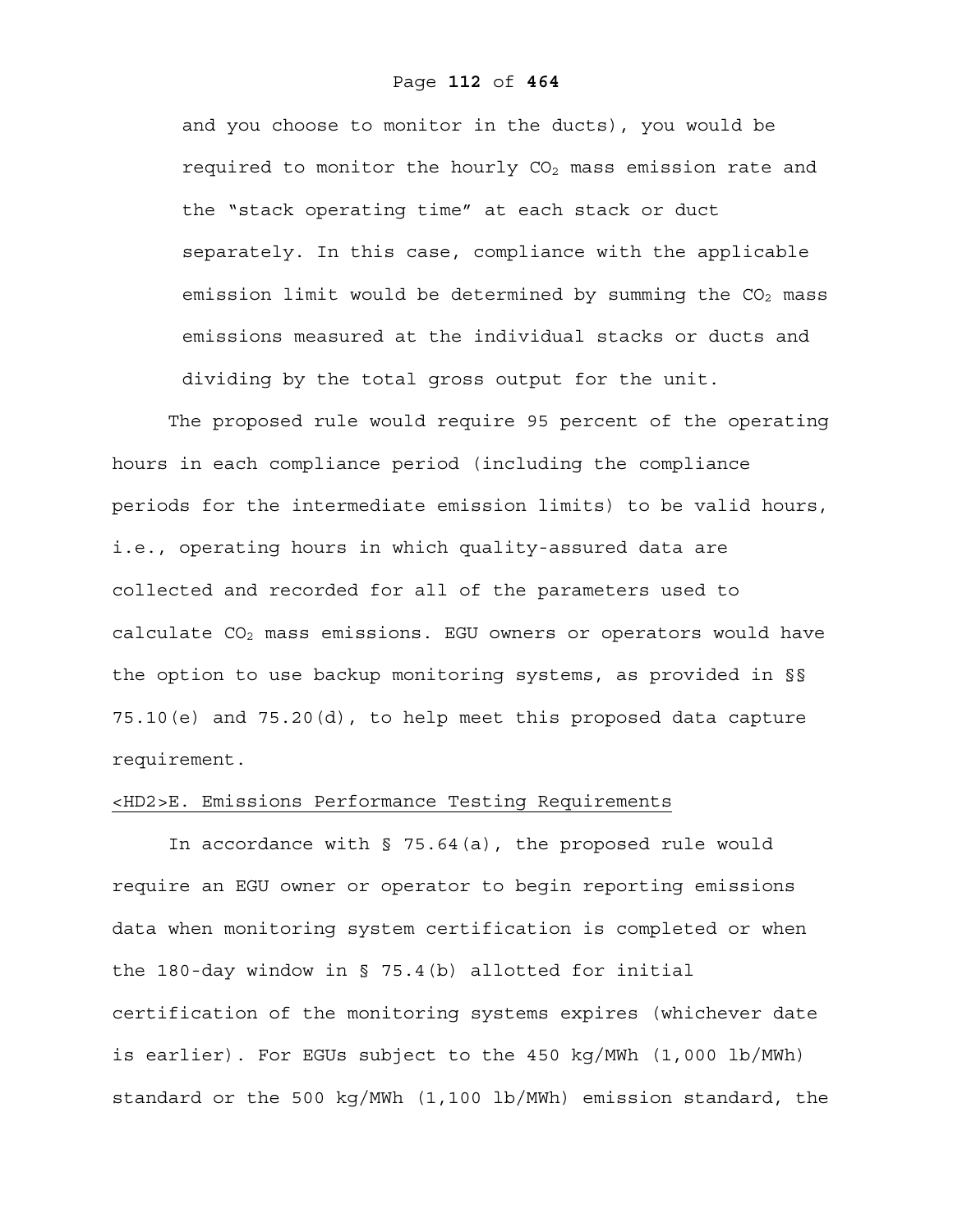### Page **113** of **464**

initial performance test would consist of the first 12 operating-months of data, starting with the month in which emissions are first required to be reported. The initial 12 operating-month compliance period would begin with the first month of the first calendar year of EGU operation in which the facility exceeds the capacity factor applicability threshold.

The traditional 3-run performance tests (i.e., stack tests) described in § 60.8 would not be required for this rule. Following the initial compliance determination, the emission standard would be met on a 12-operating-month rolling average basis. For EGUs that combust coal and/or petroleum coke and whose owners or operators elect to comply with the alternative 84-operating-month rolling average emissions standard, the first month in the compliance period would be the month in which emissions reporting is required to begin under § 75.64(a).

# <HD2>F. Continuous Compliance Requirements

Today's proposed rule specifies that compliance with the 1,000 lb/MWh (450 kg/MWh) and 1,100 lb/MWh (500 kg/MWh)  $CO<sub>2</sub>$  mass emissions rate limits would be determined on a 12-operatingmonth rolling average basis, updated after each new operating month. For each 12-operating-month compliance period, qualityassured data from the certified Part 75 monitoring systems would be used together with the gross output over that period of time to calculate the average  $CO<sub>2</sub>$  mass emissions rate.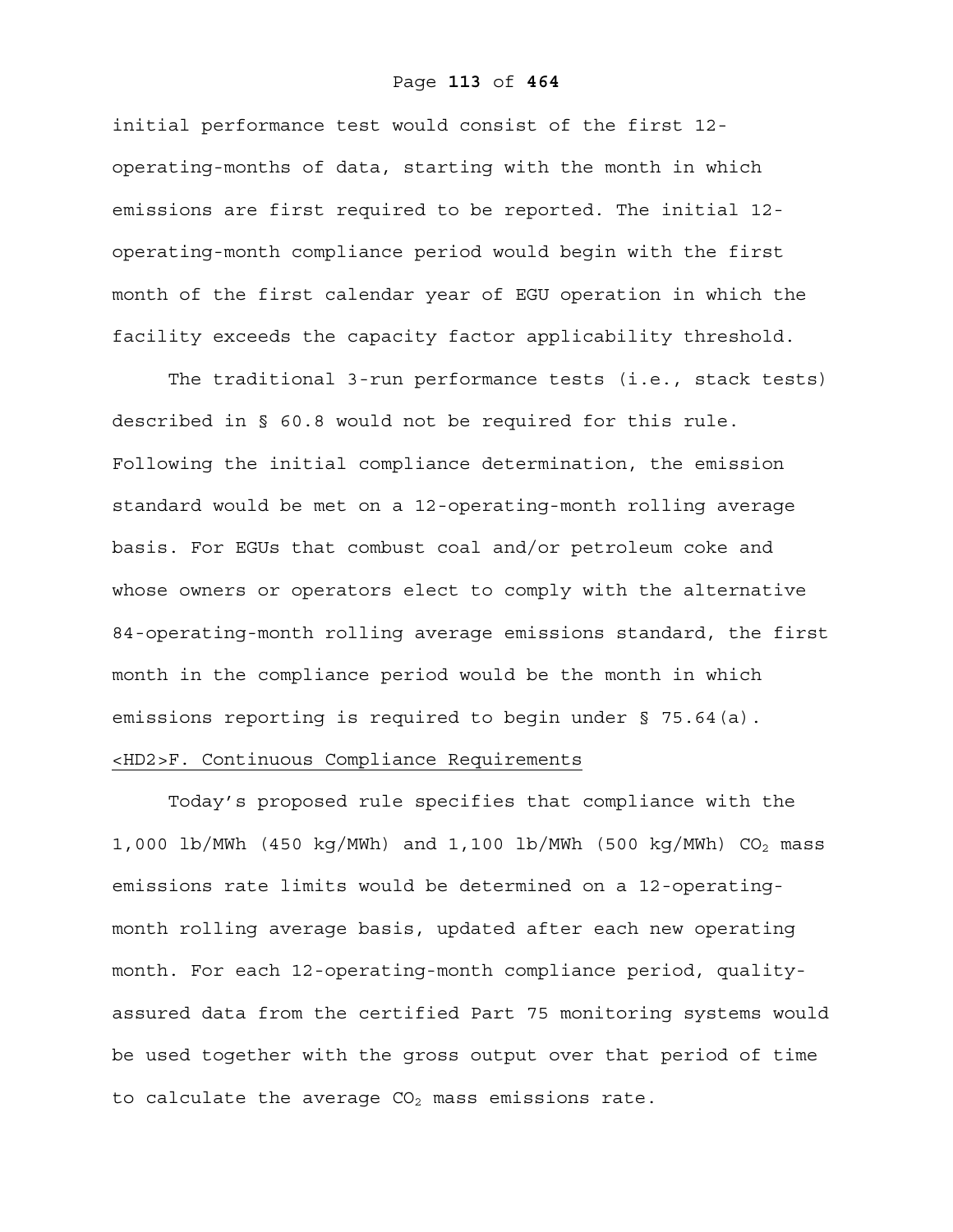The proposed rule specifies that the first operating month included in either the initial 12- or 84-operating-month compliance period would be the month in which reporting of emissions data is required to begin under § 75.64(a), i.e., either the month in which monitoring system certification is completed or the month in which the 180-day window allotted to finish certification testing expires (whichever month is earlier).

We are proposing that initial compliance with the applicable emissions limit in kg/MWh be calculated by dividing the sum of the hourly  $CO<sub>2</sub>$  mass emissions values by the total gross output for the 12- or 84-operating-month period. Affected EGUs would continue to be subject to the standards and maintenance requirements in the section 111 regulatory general provisions contained in 40 CFR part 60, subpart A. <HD2>G. Notification, Recordkeeping, and Reporting Requirements

Today's proposed rule would require an EGU owner or operator to comply with the applicable notification requirements in §§ 75.61, 60.7(a)(1) and (a)(3) and 60.19. The proposed rule would also require the applicable recordkeeping requirements in subpart F of part 75 to be met. For EGUs using CEMS, the data elements that would be recorded include, among others, hourly  $CO<sub>2</sub>$ concentration, stack gas flow rate, stack gas moisture content (if needed), unit operating time, and gross electric generation.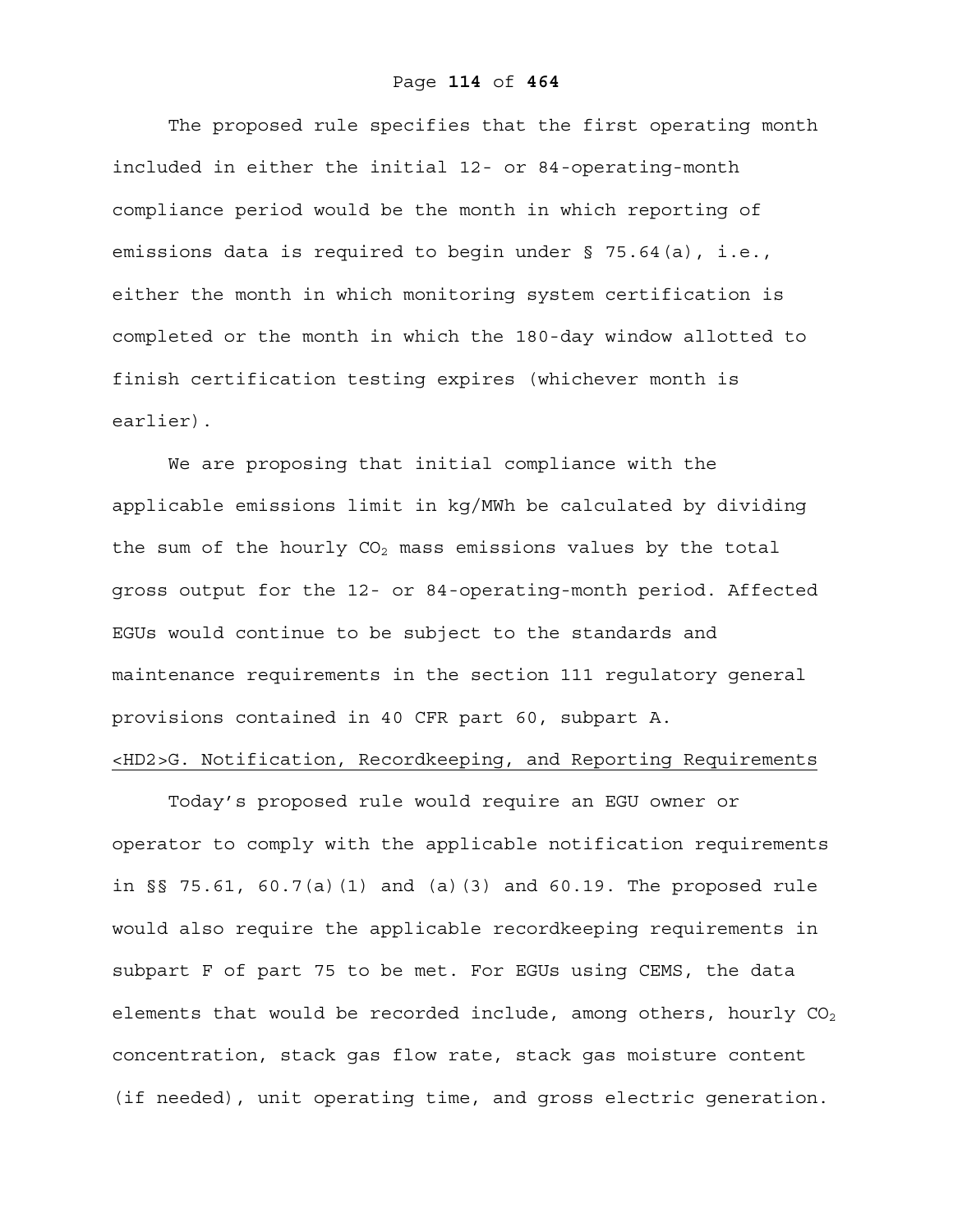### Page **115** of **464**

For EGUs that exclusively combust liquid and/or gaseous fuel(s) and elect to determine  $CO<sub>2</sub>$  emissions using Equation G-4 in Appendix G of part 75, the key data elements in subpart F that would be recorded include hourly fuel flow rates, fuel usage times, fuel GCV, gross electric generation.

The proposed rule would require EGU owners or operators to keep records of the calculations performed to determine the total  $CO<sub>2</sub>$  mass emissions and gross output for each operating month. Records would be kept of the calculations performed to determine the average  $CO<sub>2</sub>$  mass emission rate (kg/MWh) and the percentage of valid  $CO<sub>2</sub>$  mass emission rates in each compliance period. The proposed rule would also require records to be kept of calculations performed to determine site-specific carbonbased F-factors for use in Equation G-4 of part 75, Appendix G (if applicable).

For EGU owners or operators who would elect to comply with the 84-operating-month rolling average emissions standard, records must be kept for 10 years. All other records would be kept for a period of three years. All required records would be kept on-site for a minimum of two years, after which the records could be maintained off-site.

The proposed rule would require all affected EGU owners/operators to submit quarterly electronic emissions reports in accordance with subpart G of part 75. The proposed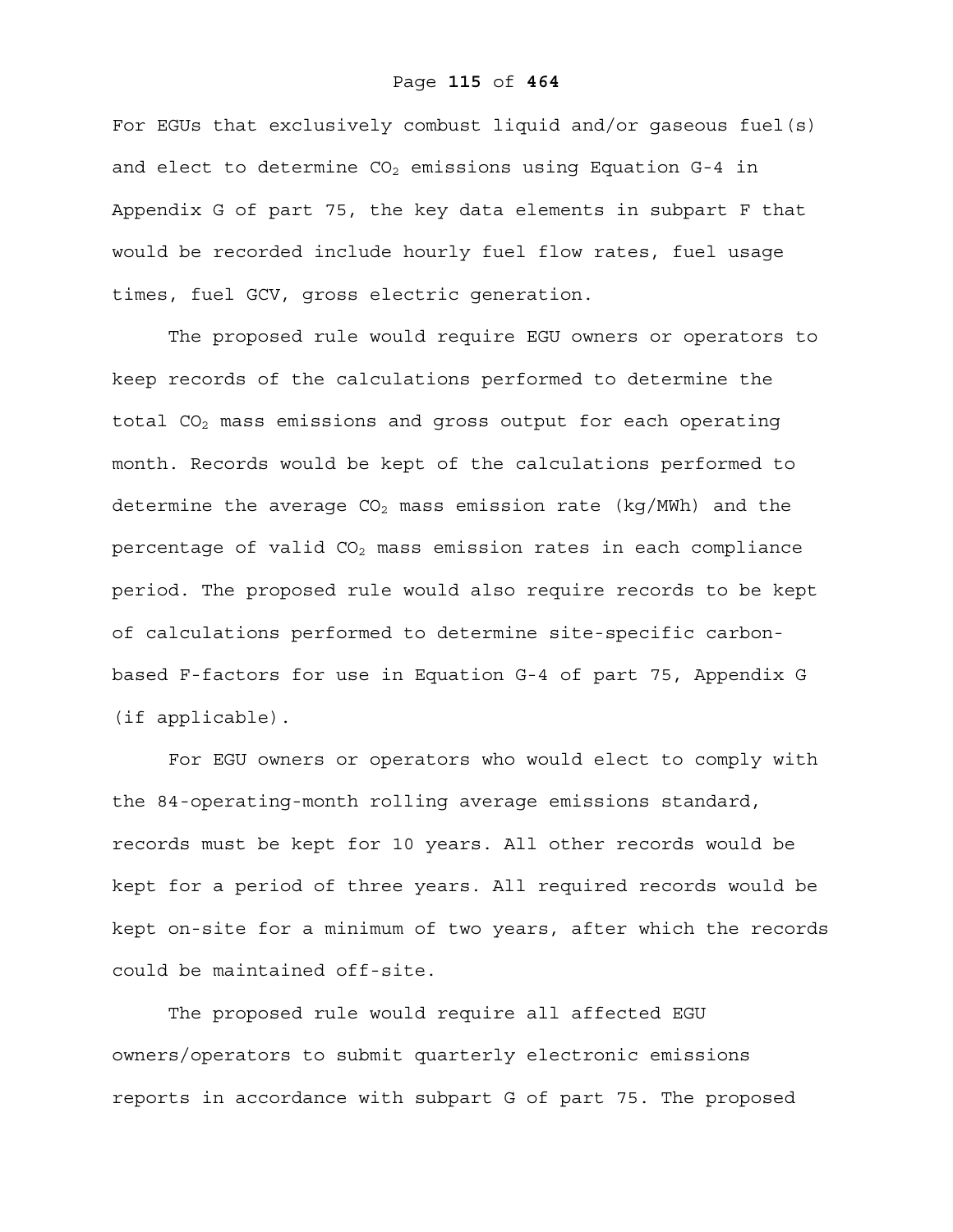rule would require these reports to be submitted using the ECMPS Client Tool. Except for a few EGUs that may be exempt from the Acid Rain Program (e.g., oil-fired units), this is not a new reporting requirement. Sources subject to the Acid Rain Program are already required to report the hourly  $CO<sub>2</sub>$  mass emission rates that are needed to assess compliance with today's rule.

Additionally, in the proposed rule and as part of an Agency-wide effort to streamline and facilitate the reporting of environmental data, the rule would require selected data elements that pertain to compliance under this rule, and that serve the purpose of traditional excess emissions reports, to be reported periodically using ECMPS.

Specifically, for EGU owners/operators who would comply with a 12-operating-month rolling average standard, quarterly electronic "excess emissions" reports must be submitted, within 30 days after the end of each quarter. The first report would be for the quarter that includes the final  $(12<sup>th</sup>)$  operating month of the initial 12-operating-month compliance period. For that initial report and any subsequent report in which the twelfth operating month of a compliance period (or periods) occurs during the calendar quarter, the average  $CO<sub>2</sub>$  mass emissions rate (kg/MWh) would be reported for each compliance period, along with the dates (year and month) of the first and twelfth operating months in the compliance period and the percentage of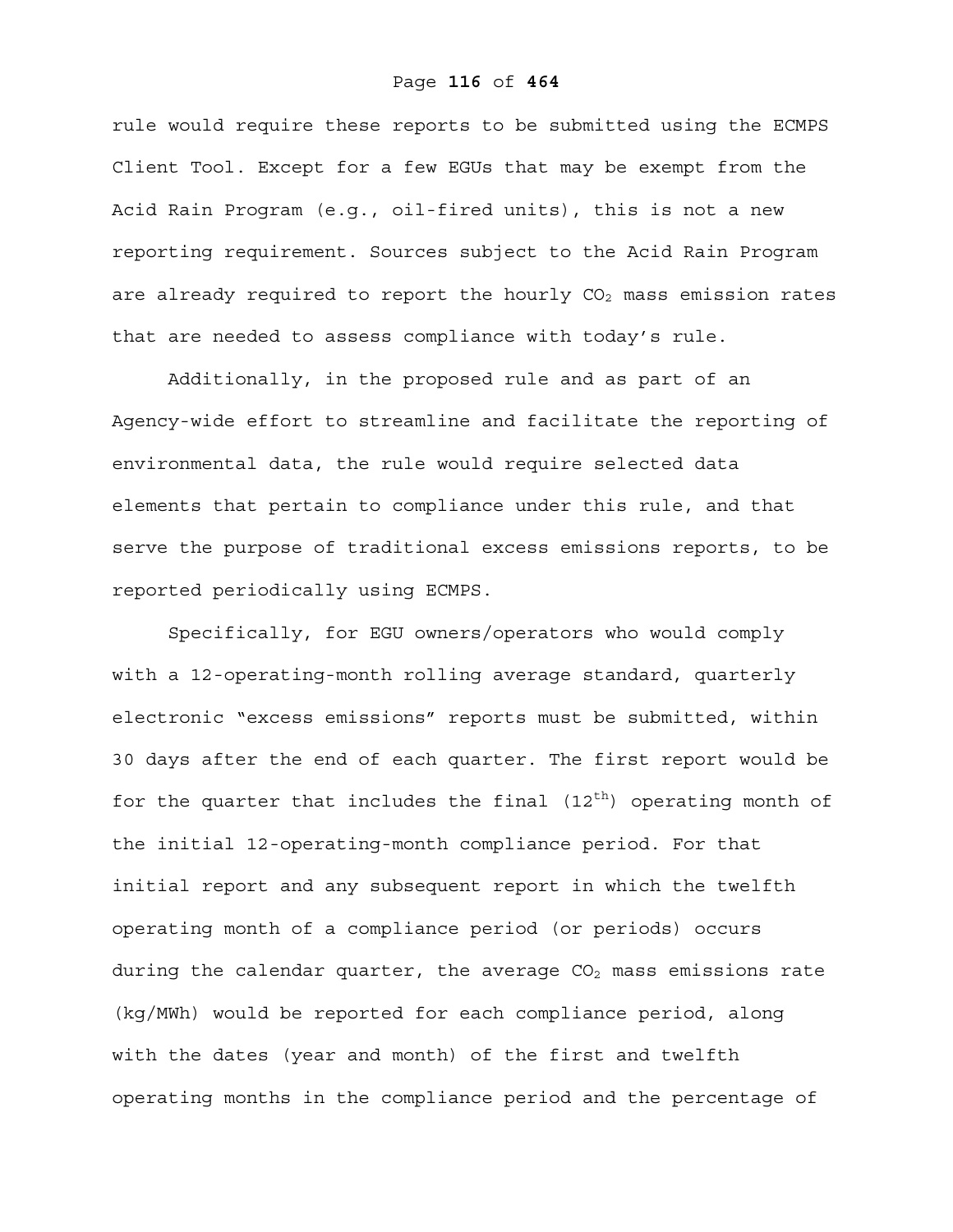valid CO<sub>2</sub> mass emission rates obtained in the compliance period. The dates of the first and last operating months in the compliance period would clearly bracket the period used in the determination, which facilitates auditing of the data. Reporting the percentage of valid  $CO<sub>2</sub>$  mass emission rates is necessary to demonstrate compliance with the requirement to obtain valid data for 95 percent of the operating hours in each compliance period. Any excess emissions that occur during the quarter would be identified. If there are no compliance periods that end in the quarter, a definitive statement to that effect would be included in the report. If one or more compliance periods end in the quarter but there are no excess emissions, a statement to that effect would be included in the report.

For EGU owners or operators that would comply with an 84 operating-month rolling average basis, quarterly electronic "excess emissions" reports would be submitted, within 30 days after the end of each quarter. The first report would be for the quarter that includes the final  $(60<sup>th</sup>)$  operating month of the initial 84-operating-month compliance period. For that initial report and any subsequent report in which the sixtieth operating month of a compliance period (or periods) occurs during the calendar quarter, the average  $CO<sub>2</sub>$  mass emissions rate (kg/MWh) must be reported for each compliance period, along with the dates (year and month) of the first and sixtieth operating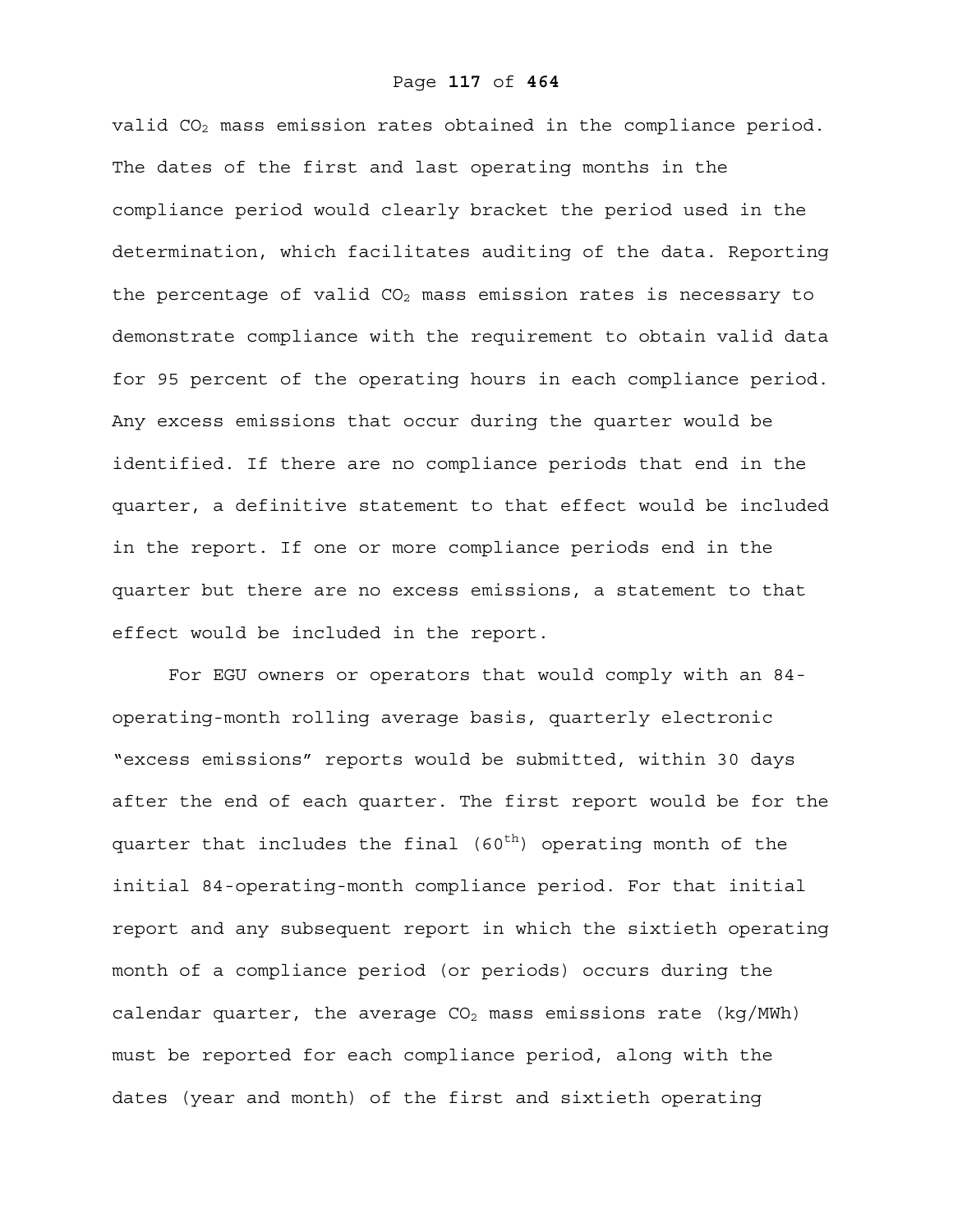months in the compliance period and the percentage of valid  $CO<sub>2</sub>$ mass emission rates obtained in the compliance period. The dates of the first and last operating months in the compliance period would clearly bracket the period used in the determination, which facilitates auditing of the data. Reporting of the percentage of valid  $CO<sub>2</sub>$  mass emission rates is necessary to demonstrate compliance with the requirement to obtain valid data for 95 percent of the operating hours in each compliance period. Any excess emissions that occur during the quarter would be identified. If there are no compliance periods that end in the quarter, a definitive statement to that effect would be included in the report. If one or more compliance periods end in the quarter but there are no excess emissions, a statement to that effect would be included in the report.

Currently, ECMPS is not programmed to receive excess emission report information from EGUs. However, we will make the necessary modifications to the system in order to fully implement the reporting requirements of this rule upon promulgation.

For EGU owners or operators that would assert an affirmative defense for a failure to meet a standard due to malfunction, the owner or operator must follow the reporting requirements for affirmative defense. Those requirements are found in 40 CFR 60.5530. The report to the Administrator, with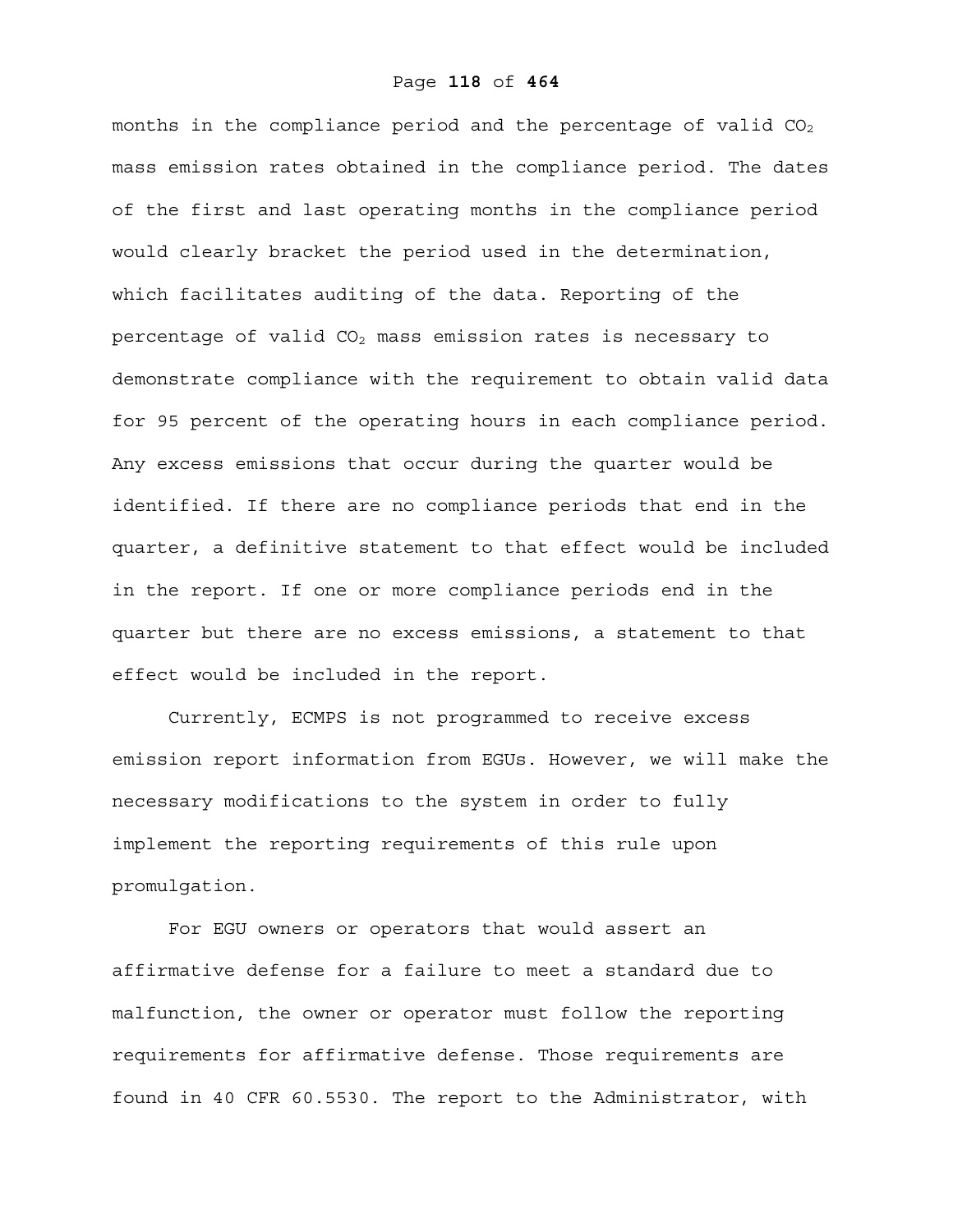all necessary supporting documentation, explains how the source has met the requirements set forth in subparts Da, KKKK, and TTTT to assert affirmative defense. This report must be submitted on the same schedule as the next quarterly report required after the initial occurrence of the violation of the relevant standard (which may be the end of any applicable averaging period). If the quarterly report is due less than 45 days after the initial occurrence of the violation, the affirmative defense report may be included in the second quarterly report due after the initial occurrence of the violation of the relevant standard.

**<HD1>IV. Rationale for Reliance on Rational Basis to Regulate GHGs from Fossil-fired EGUs**

### <HD2>A. Overview

In our original proposal, we proposed and solicited comment on what basis we are required to have concerning the health and welfare impacts of GHG emissions from fossil-fuel fired power plants in order to regulate those emissions under CAA section 111. However, we took the position that we are not required to make findings that GHGs from fossil-fired power plants "cause[], or contribute[] significantly to, air pollution which may reasonably be anticipated to endanger public health or welfare," under CAA section 111(b)(1)(A).

We have reconsidered that proposal in light of the numerous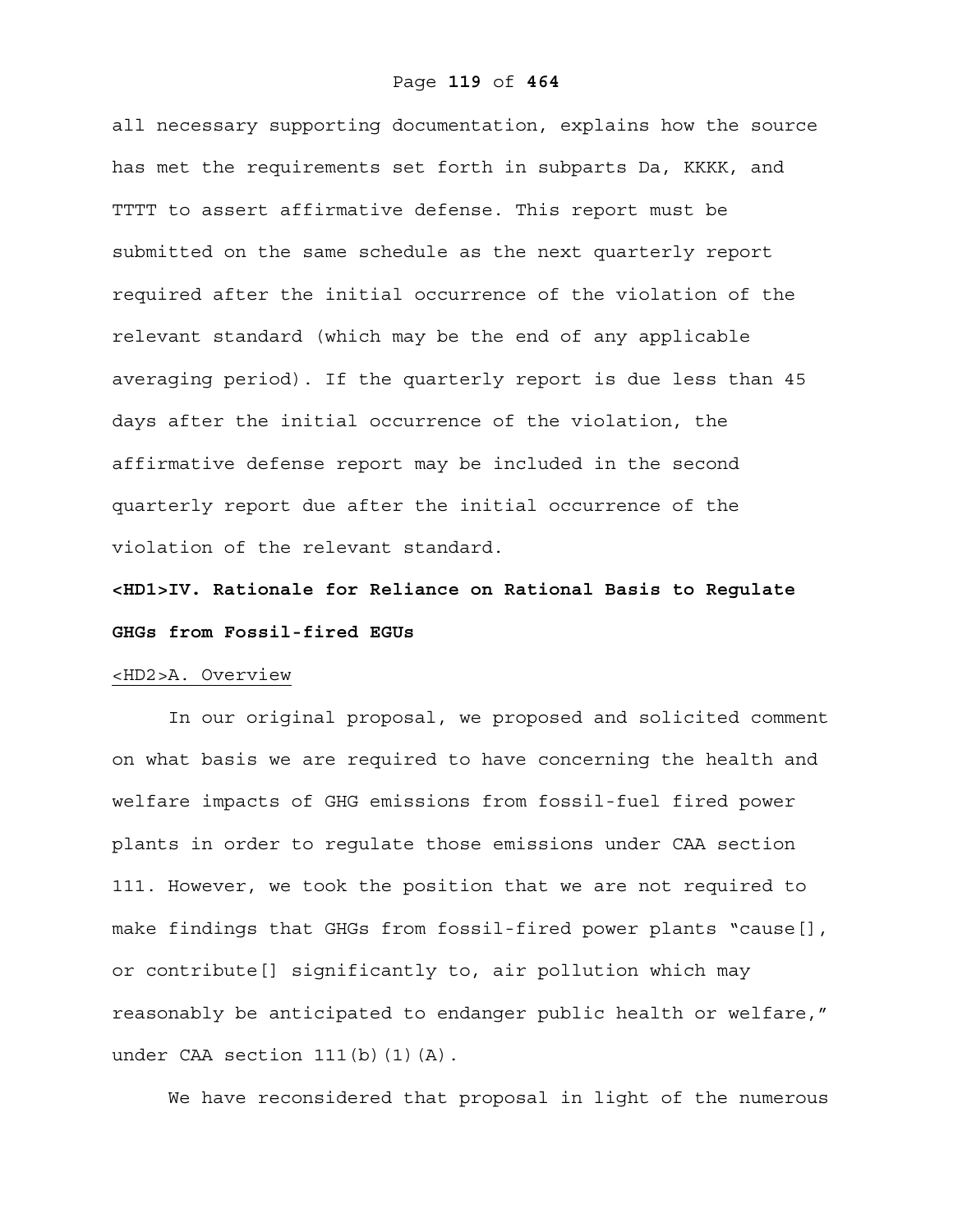comments we received. In today's document, we propose that under section 111, the EPA is required to have a rational basis for promulgating standards for GHG emissions from electricity generating plants, and that the EPA has such a basis because the EPA has already determined that GHG emissions may reasonably be anticipated to endanger public health and welfare, and because electricity generating plants, as an industry, constitute, by a significant margin, the largest emitters in the inventory. In the April 2012 proposal, the EPA discussed whether CAA section 111 requires that the EPA issue, as a prerequisite for this rulemaking, another "endangerment" finding. After reviewing the comments, recent scientific developments, the amount of emissions from the power plant sector, and the case law, the EPA has concluded that even if section 111 requires an endangerment finding, the rational basis described in today's action would qualify as an endangerment finding as well.

As related matters, in this notice, we are proposing to establish regulatory requirements for  $CO<sub>2</sub>$  emissions of affected units, which are included in source categories (both steamgenerating units and turbines) that the EPA already listed under CAA section 111(b)(1)(A) for regulation under CAA and we are not proposing a listing of a new source category. We are, however, proposing to subcategorize different sets of sources, and establish different  $CO<sub>2</sub>$  standards of performance for them, in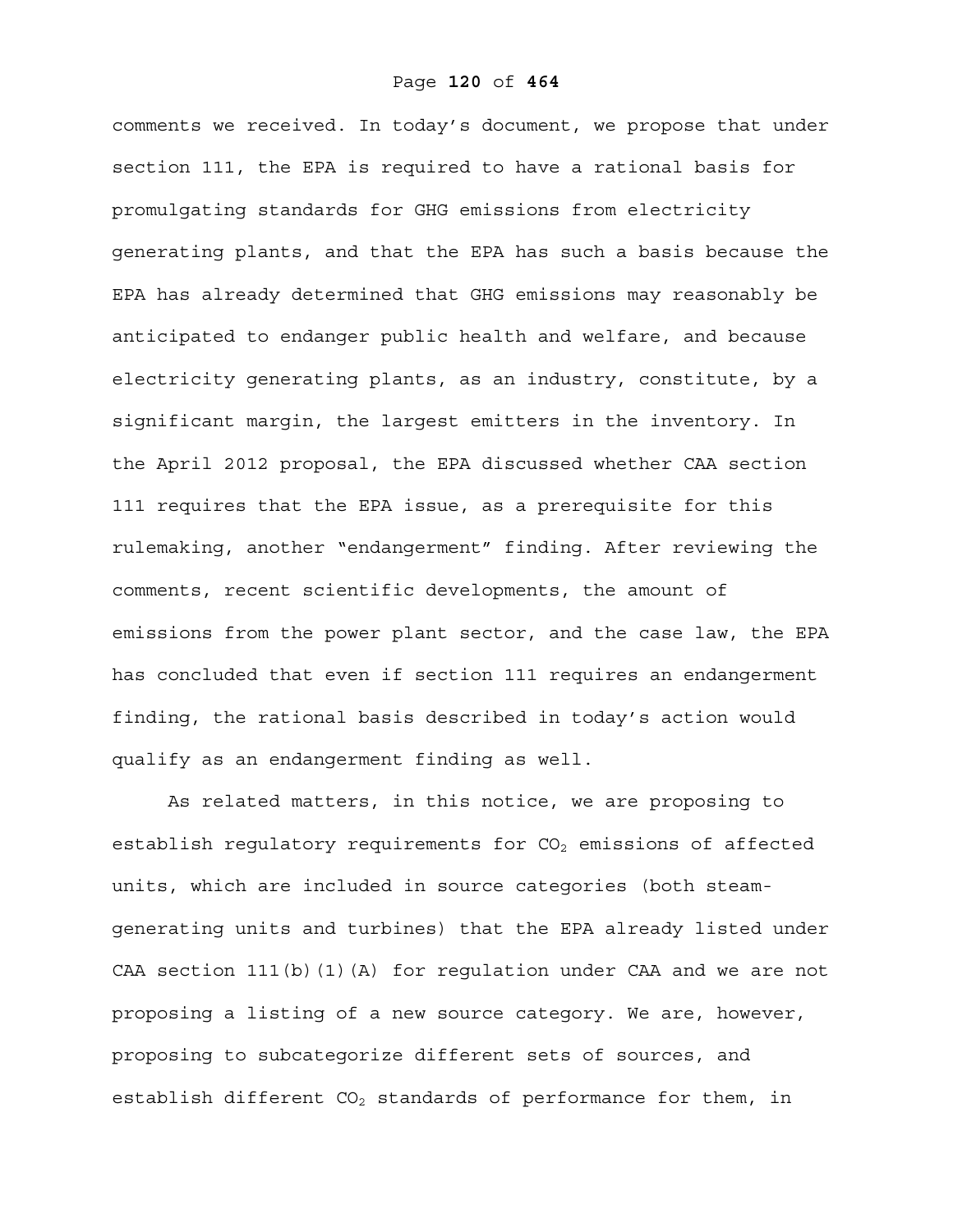accordance with CAA section  $111(b)(2)$ . To avoid confusion, we are proposing to codify the  $CO<sub>2</sub>$  standards of performance in the same subparts – Da and KKKK, depending on the types of units – that currently include the standards of performance for conventional pollutants. We are also co-proposing, in the alternative, to codify the  $CO<sub>2</sub>$  standards in a new subpart, TTTT, as we proposed in the original proposal for this rulemaking in April, 2012.<sup>90</sup>

## <HD2>B. Climate Change Impacts from GHG Emissions; Amounts of GHGs from Fossil Fuel-fired EGUs

In 2009, the EPA Administrator issued the Endangerment Finding under CAA section 202(a)(1). With the Endangerment Finding, the Administrator found that elevated concentrations of GHGs in the atmosphere may reasonably be anticipated to endanger public health and welfare of current and future generations, and

1

 $90$  It should be noted that CAA section 111 clearly applies to GHGs. The U.S. Supreme Court has made this clear because (i) section 111 applies to "any air pollutant," CAA section 111(a)(3), see section 111(d)(1)(A) (exempting, for purposes of section 111(d), certain air pollutants); and in Massachusetts v. EPA, 549 U.S. 497 (2007), the Supreme Court held that the term "air pollutant," as defined under CAA section 302(g), includes GHGs; and (ii) in American Electric Power Company v. Connecticut, 131 S.Ct. 2527 (2011), the Supreme Court based its holding that "the Clean Air Act and the EPA actions it authorizes displace any federal common law right to seek abatement of carbon-dioxide emissions from fossil fuel-fired power plants" on the grounds that CAA section 111 "provides a means to seek limits on emissions of carbon dioxide from domestic power plants…." Id. at 2538.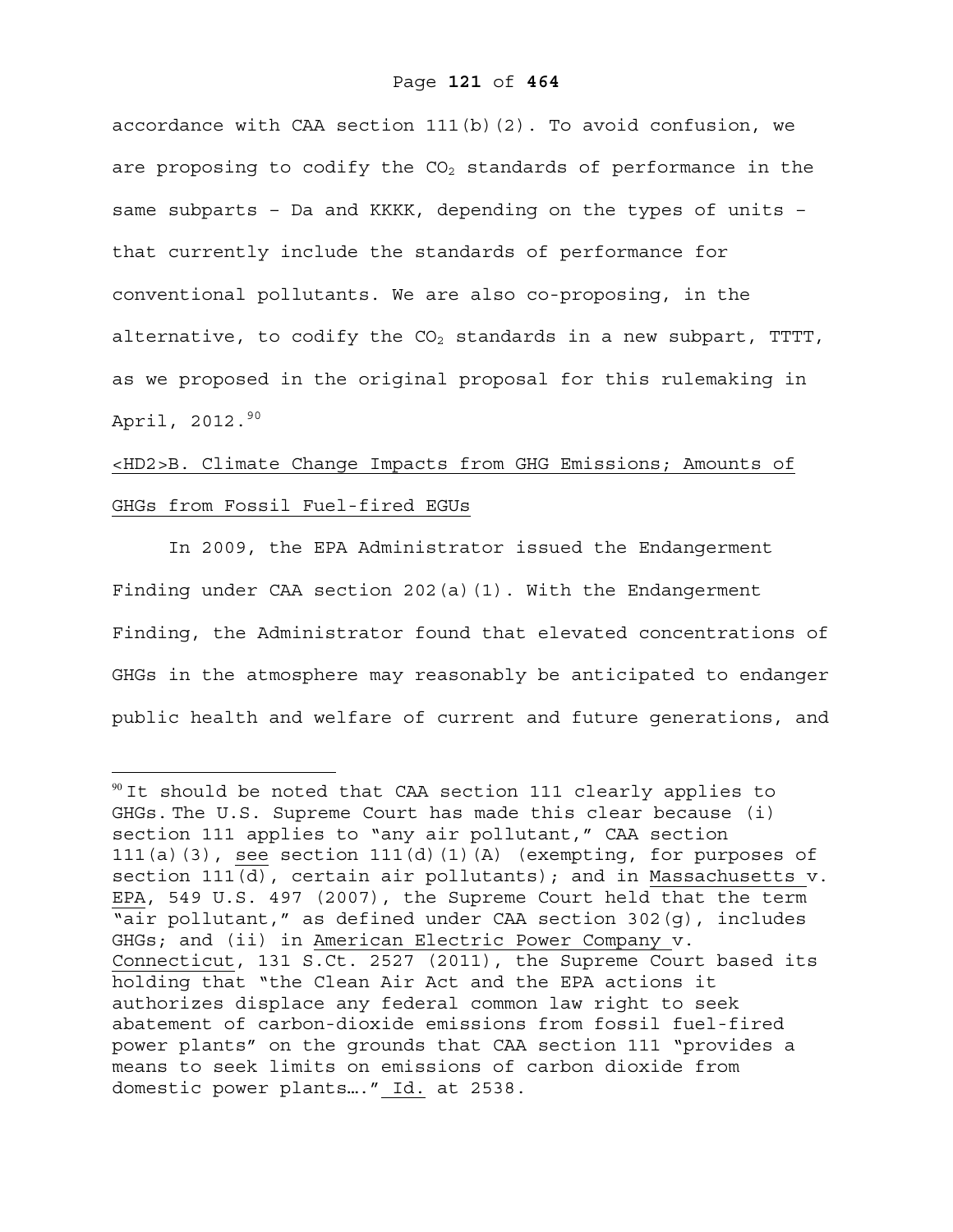focused on public health and public welfare impacts within the United States. Fossil fuel-fired EGUs are by far the largest emitters of GHGs, primarily in the form of  $CO<sub>2</sub>$ , among stationary sources in the U.S. These adverse effects of GHGs on public health and welfare, and the amounts of GHGs emitted by fossil fuel-fired EGUs are briefly summarized in the Section II of this preamble and described in more detail in the RIA, and need not be recited here.

### <HD2>C. CAA Section 111 Requirements

To review the key CAA section 111 requirements: CAA section  $111(b)$  (1)(A), by its terms, requires that the Administrator publish (and from time to time thereafter shall revise) a list of categories of stationary sources. He shall include a category of sources in such list if in his judgment it causes, or contributes significantly to air pollution which may reasonably be anticipated to endanger public health or welfare.

CAA section 111(b)(1)(B) goes on to provide that after listing the source category, the EPA must promulgate regulations "establishing federal standards of performance for new sources within such category." In turn, CAA section 111(a)(1) defines a "standard of performance" as a "standard for emissions of air pollutants which reflects the degree of emission reduction which (taking into account … cost … and any nonair quality health and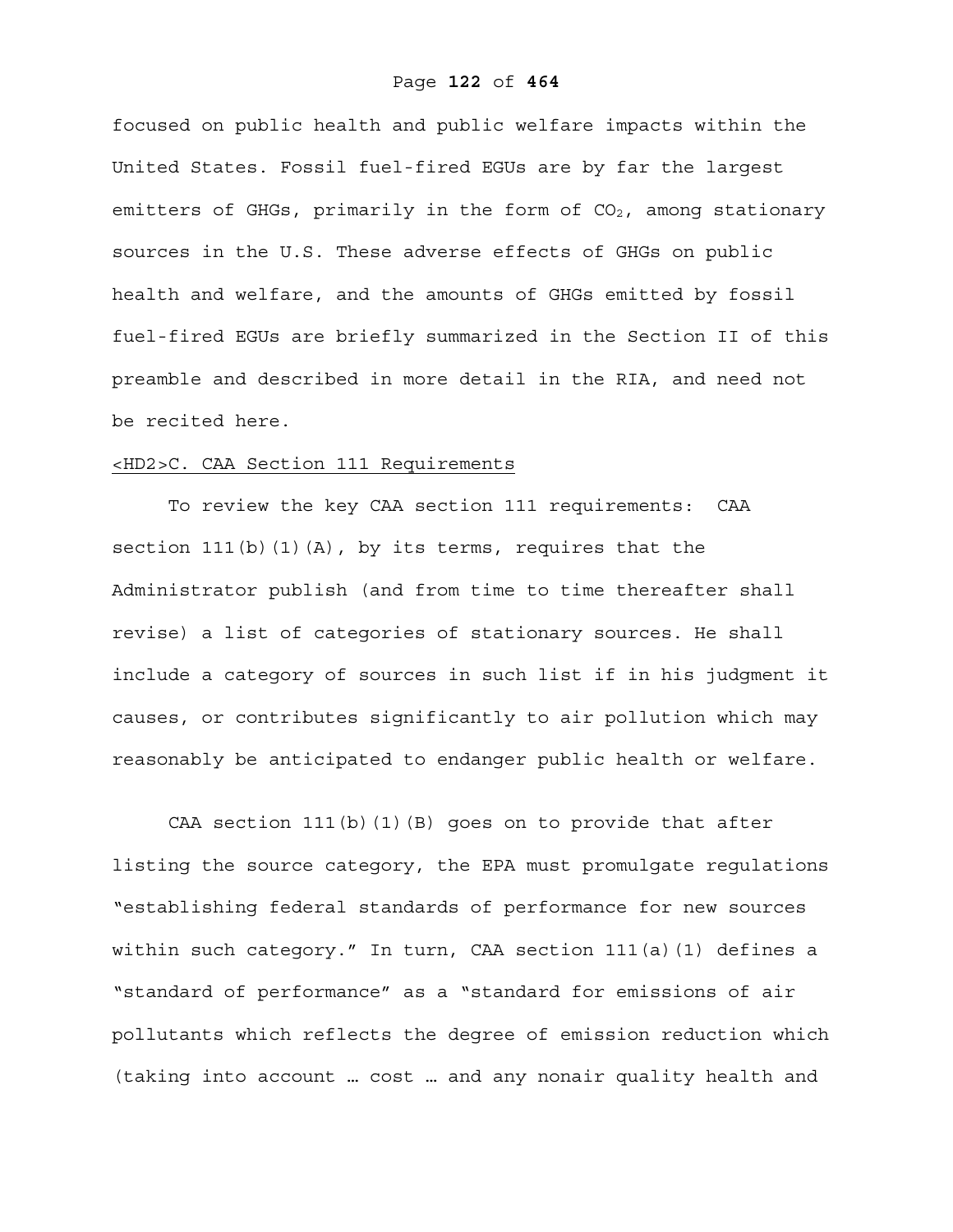### Page **123** of **464**

environmental impact and energy requirements) ... has been adequately demonstrated." CAA section 111(b)(2) provides that "The Administrator may distinguish among classes, types, and sizes within categories of new sources for the purpose of establishing such standards."

### <HD2>D. Interpretation of CAA Section 111 Requirements

CAA section  $111(b)(1)(A)$  requires the EPA to list a source category if it contributes significantly to air pollution that endangers public health or welfare. The EPA must necessarily conduct this listing by making determinations as to the health or welfare impacts of the pollution to which the source category's pollutants contribute, and as to the significance of the amount of such contribution. However, by the terms of CAA section 111(b)(1)(A), the EPA may make these determinations on the basis of the impacts of the air pollution as a whole to which the source category's pollutants, taken as a whole, contribute. Nothing in CAA section  $111(b)$  (1)(A) requires that the EPA make separate determinations for each type of pollution or each pollutant.

After listing a source category, the EPA must proceed to promulgate standards of performance for the source category's pollutants under CAA section  $111(b)(1)(B)$  and  $111(a)(1)$ . However, nothing in those provisions requires that, at the time when the EPA promulgates the standards of performance for the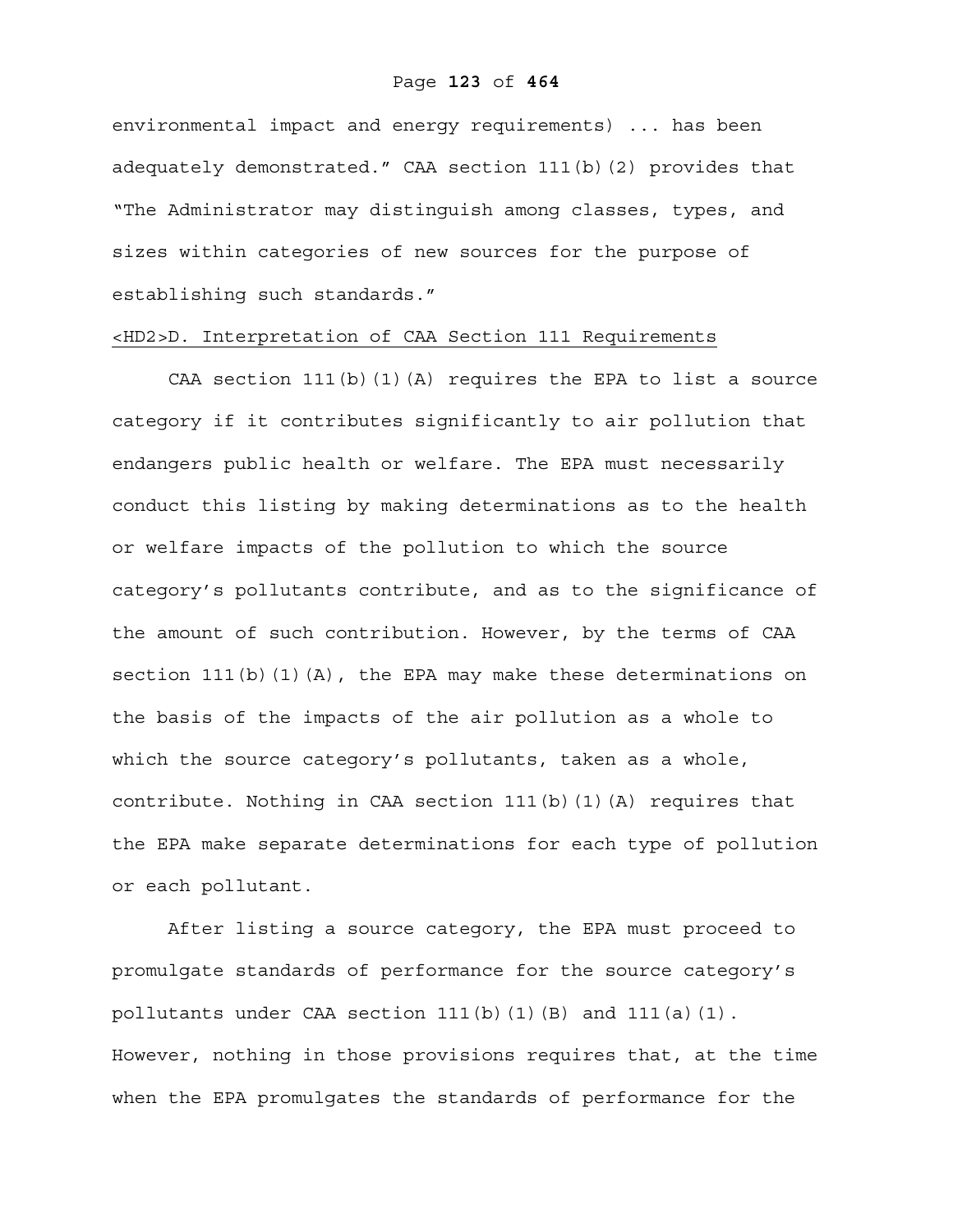individual pollutants, the EPA must make a determination as to the health or welfare effects of those particular pollutants or as to the significance of the amount of the source category's emissions of those pollutants. Clearly, CAA section 111 does not by its terms require that as a prerequisite for the EPA to promulgate a standard of performance for a particular pollutant, the EPA must first find that the pollutant causes or contributes significantly to air pollution that endangers public health or welfare. The lack of any such requirement contrasts with other CAA provisions that do require the EPA to make endangerment and cause-or-contribute findings for the particular pollutant that the EPA regulates under those provisions. E.g., CAA sections 202(a)(1), 211(c)(1), 231(a)(2)(A).

The lack of any express requirement in CAA section 111 addressing whether and how the EPA is to evaluate emissions of a particular pollutant from the listed source category as a prerequisite for promulgation of a standard of performance is properly viewed as a statutory gap that requires the EPA to make what we refer to as a *Chevron* step 2 interpretation. Under the U.S. Supreme Court's 1984 decision in *Chevron U.S.A. Inc.* v. *NRDC*,<sup>91</sup> to interpret how a statute applies to a particular question, an agency must, at Step 1, determine whether

 $91$  467 U.S. 837 (1984).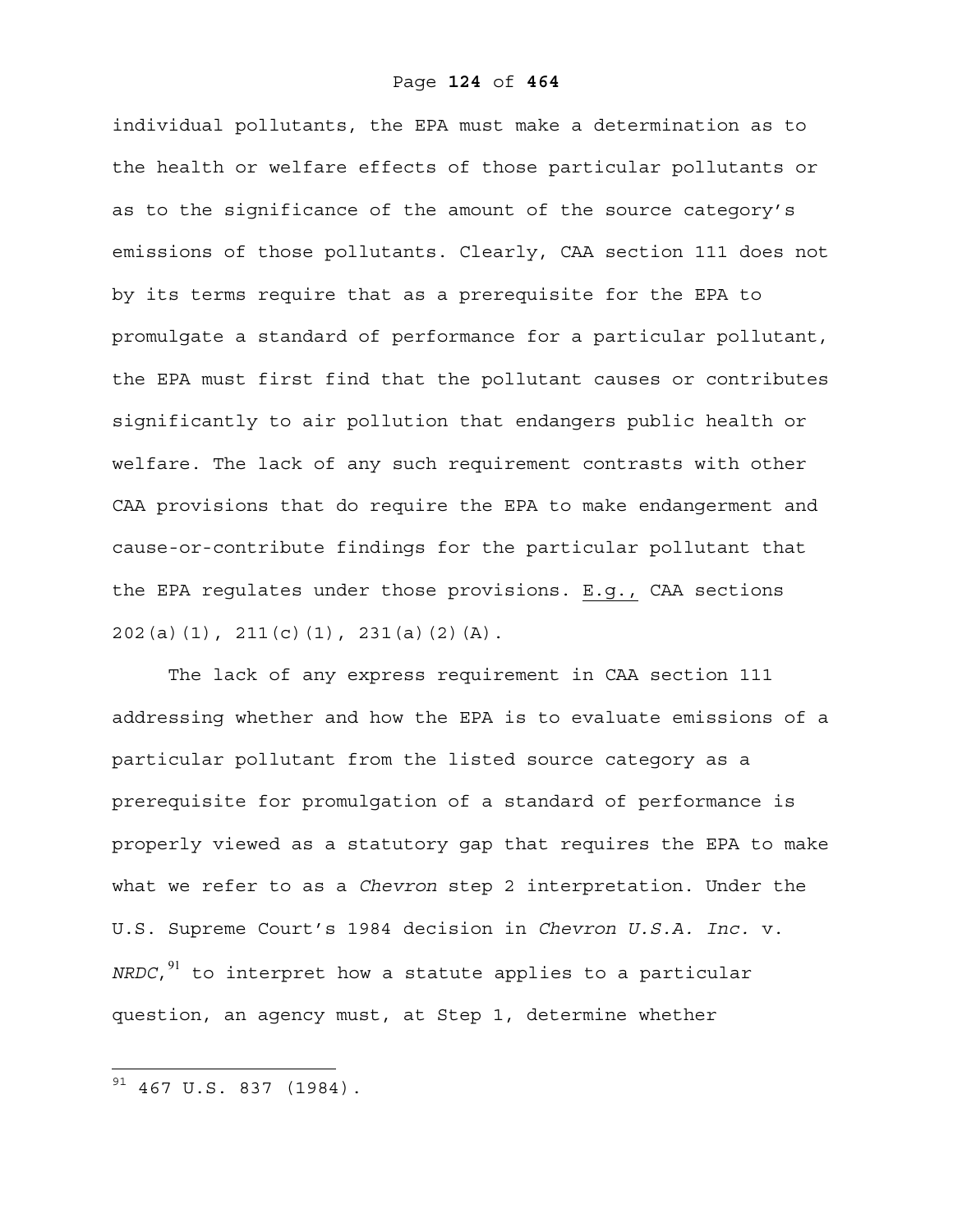Congress's intent as to the specific question is clear, and, if so, the agency must give effect to that intent. If congressional intent is not clear, then the agency, at Step 2, has discretion to fashion an interpretation that is a reasonable construction of the statute. $92$  In this case, the EPA is authorized to develop a reasonable interpretation.

Our interpretation is that in order to promulgate a section 111 standard of performance for a particular pollutant, we do not need to make a pollutant-specific endangerment finding, but instead must demonstrate a rational basis for controlling the emissions of the pollutant. That rational basis may be based on information concerning the health and welfare impacts of the air pollution at issue, and the amount of contribution that the source category's emissions make to that air pollution.

Commenters on the April 2012 proposal stated that the EPA is required to make an endangerment finding for  $CO<sub>2</sub>$  because when the EPA listed this source category, it was on the basis of other pollutants, and not  $CO<sub>2</sub>$ . However, to reiterate, CAA section 111(b)(1)(A) by its terms requires that the EPA "shall publish (and from time to time thereafter, shall revise) a list of categories of stationary sources," and that the EPA shall list "a category of sources" based on the EPA's judgment that the

1

<sup>92</sup> *Id.* at 842-43.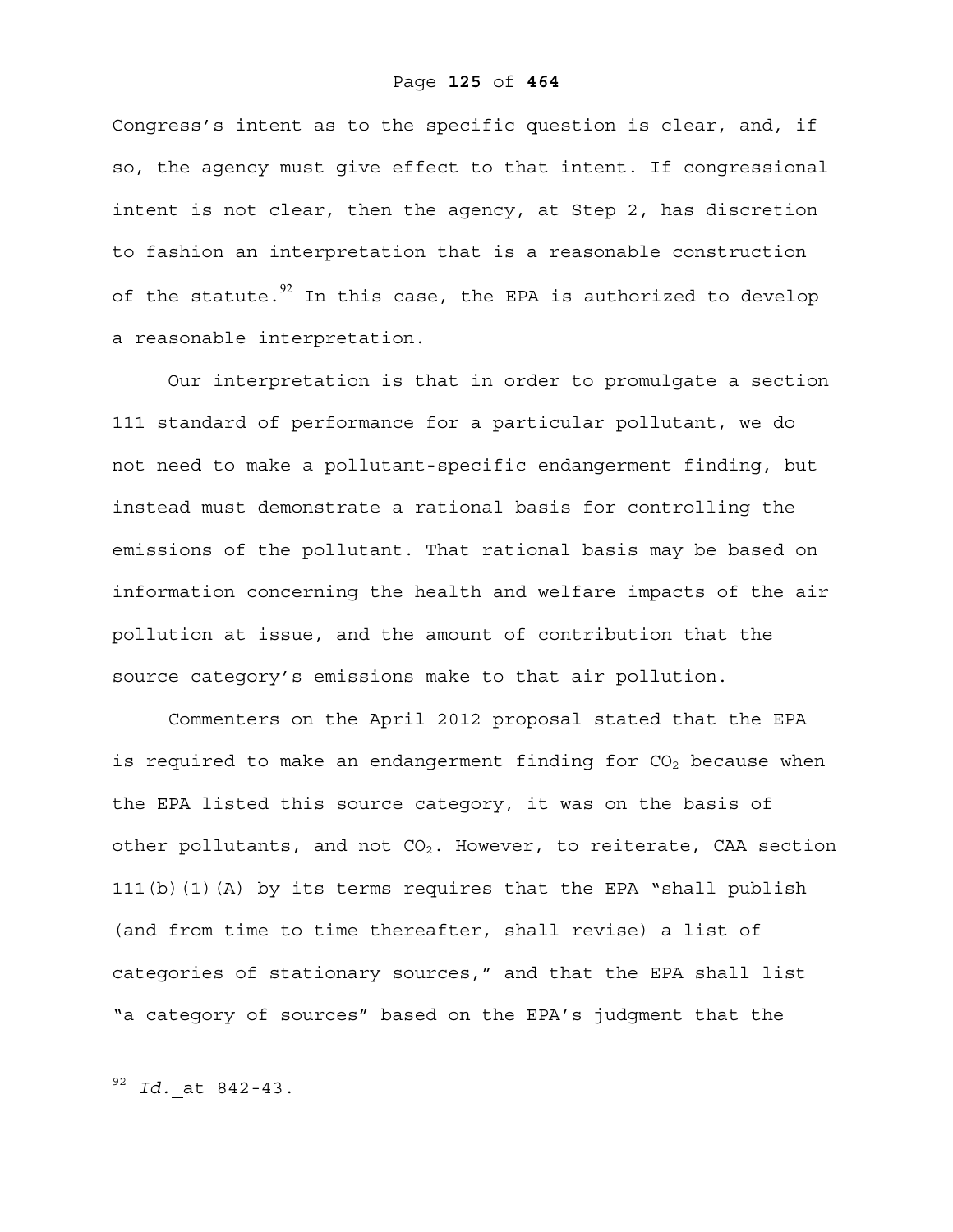### Page **126** of **464**

category "causes, or contributes significantly to, air pollution" that endangers public health or welfare. Thus, this provision requires that the EPA make the listing decision on a category basis, and not on a pollutant-by-pollutant basis. That is, this provision does not require that the EPA establish separate lists of source categories, with each list covering a different pollutant. Therefore, this provision does not require that the EPA make an endangerment finding on a pollutant by pollutant basis.

Commenters on the April 2012 proposal stated that the EPA was required to make an endangerment finding because by creating the new subpart TTTT in 40 CFR part 60, the EPA was listing a new source category that included the affected units. However, in neither the original April 2012 proposal nor this new proposal has EPA proposed to list a new source category. The EPA initially included fossil fuel-fired electric steam generating units (which included boilers) in a category that it listed under section 111(b)(1)(A)<sup>93</sup> and the EPA promulgated the first set of standards of performance for this source category in 1971, which the EPA codified in subpart D. $94$  Subsequently, the

<sup>&</sup>lt;sup>93</sup> "Air Pollution Prevention and Control: List of Categories of Stationary Sources," 36 FR 5931 (March 31, 1971). <sup>94</sup> "Standards of Performance for Fossil-Fuel-Fired Steam Generators for Which Construction Is Commenced After August 17,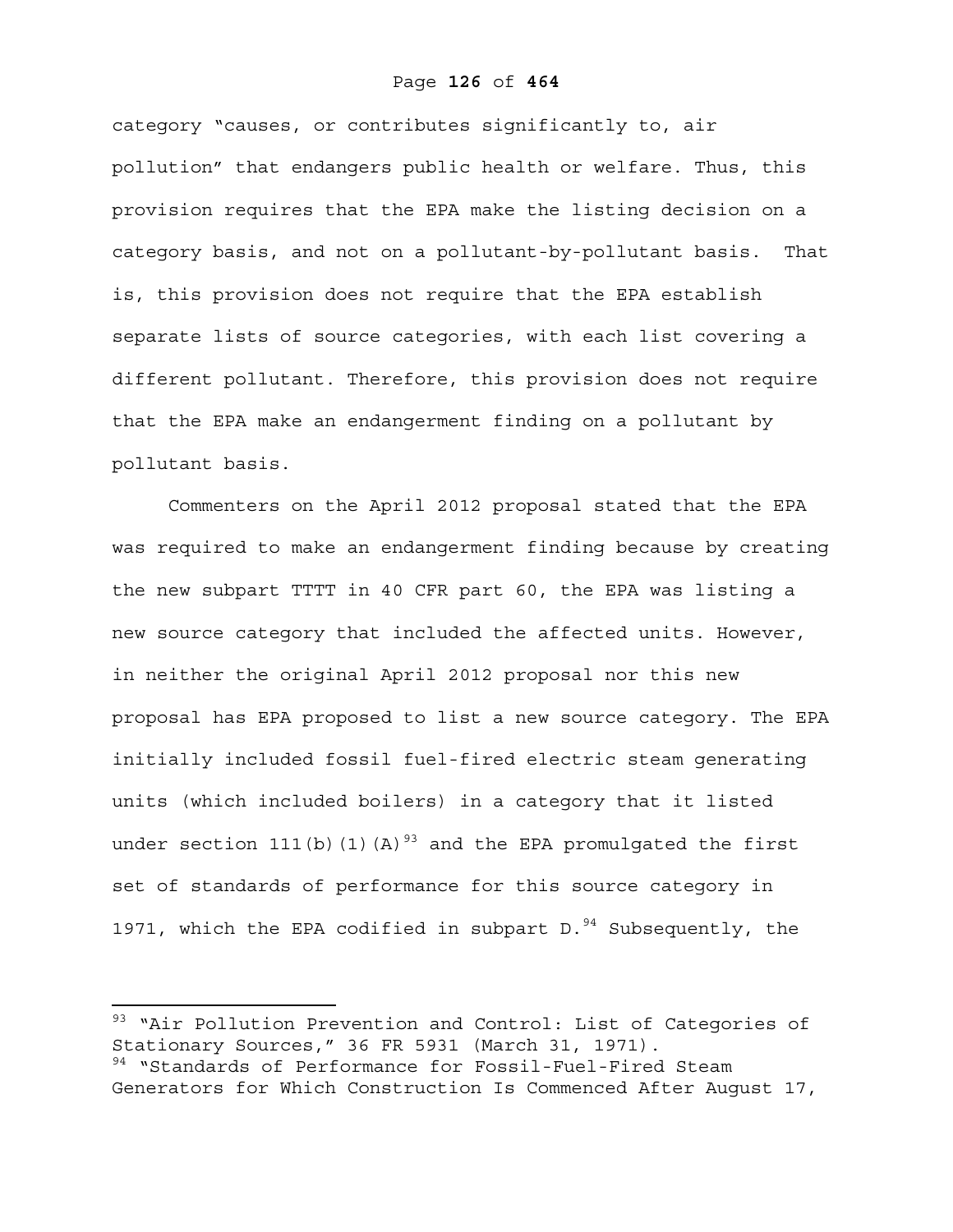### Page **127** of **464**

EPA included fossil fuel-fired combustion turbines in a category that the EPA listed under section 111(b)(1)(A),  $95$  and the EPA promulgated standards of performance for this source category in 1979, which the EPA codified in subpart GG.  $96$ 

The EPA has revised those regulations, and in some instances, has revised the codifications (that is, the subparts), several times over the ensuing decades. In 1979, the EPA divided subpart D into 3 subparts – Da ("Standards of Performance for Electric Utility Steam Generating Units for Which Construction is Commenced After September 18, 1978"), Db ("Standards of Performance for Industrial-Commercial-Institutional Steam Generating Units") and Dc ("Standards of Performance for Small Industrial-Commercial-Institutional Steam Generating Units") – in order to codify separate requirements that it established for these subcategories. $97$  In 2006, the EPA created subpart KKKK, "Standards of Performance for Stationary Combustion Turbines," which applied to certain sources previously regulated in subparts Da and GG*.98* None of these

1971," 36 FR 24875 (Dec. 23, 1971) codified at 40 CFR 60.40-46; 36 FR 5931 (Mar. 31, 1971). <sup>95</sup> 42 FR 53657 (Oct. 3, 1977). <sup>96</sup> "Standards of Performance for Electric Utility Steam Generating Units for Which Construction is Commenced After September 18, 1978," 44 FR 33580 (June 11, 1979).  $97$  44 FR 33580 (June 11, 1979). 98 71 FR 38497 (July 6, 2006), as amended at 74 FR 11861 (Mar. 20, 2009).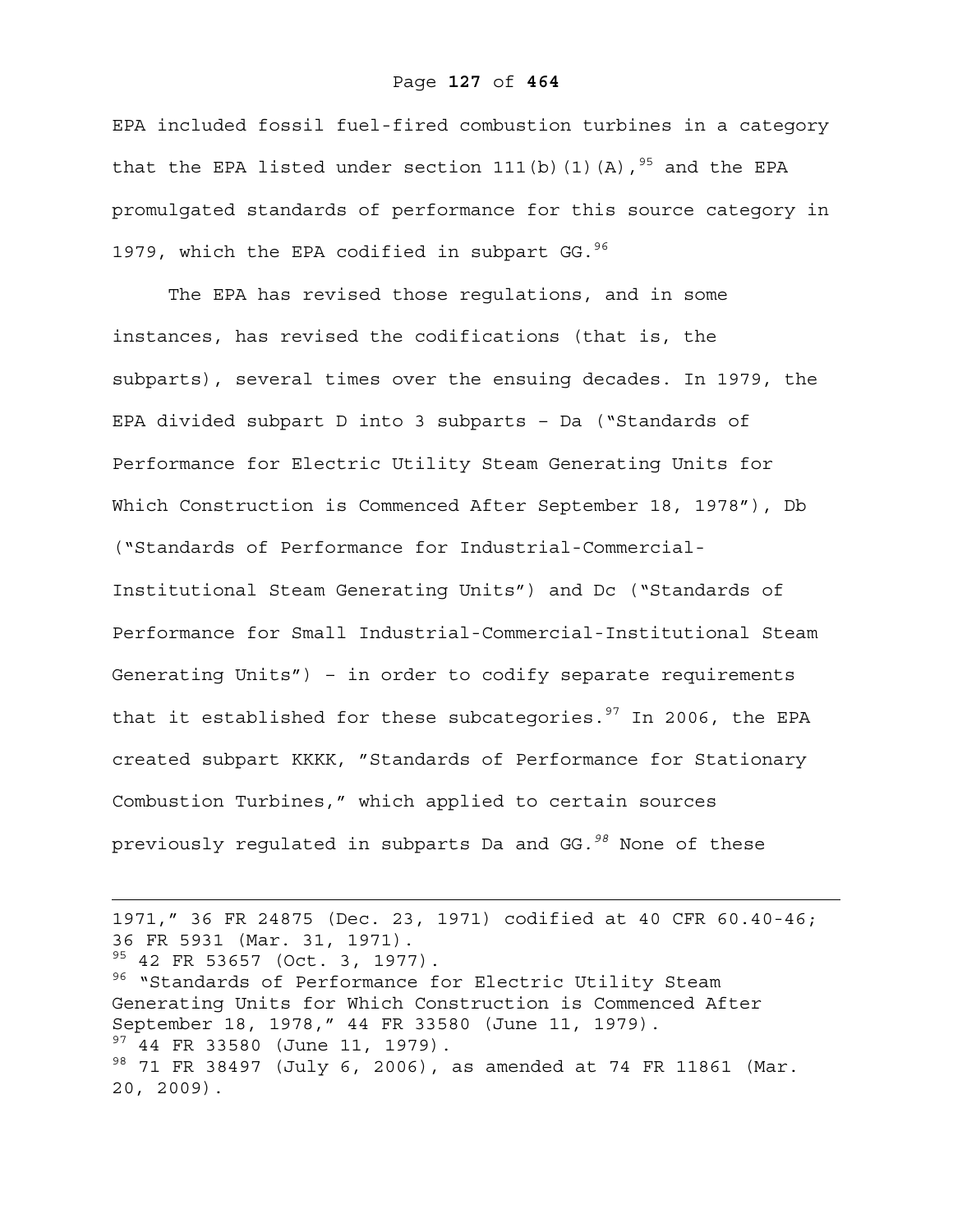### Page **128** of **464**

rulemakings, including the revised codifications, however, constituted a new listing under CAA section  $111(b)(1)(A)$ .

In today's rulemaking, the EPA is promulgating new standards of performance for  $CO<sub>2</sub>$  emissions from certain sets of sources, e.g., steam-generating boilers and turbines. Moreover, we are establishing different requirements for different sets of sources, including steam-generating boilers as well as smaller and larger combustion turbines, in accordance with CAA section 111(b)(2). That provision authorizes the EPA to "distinguish among classes, types, and sizes within categories of new sources for the purpose of establishing ... standards [of performance.]"

In today's rulemaking, we are including a proposal and, in the alternative, a co-proposal, which take two different approaches to the source categories and their codification.<sup>99</sup> Our proposal is to codify the new  $CO<sub>2</sub>$  standards in the same subparts

 $99$  In the original proposal for this rulemaking, the EPA proposed to create within 40 CFR part 60 a new subpart that would include GHG emission regulatory requirements for electric utility steam generating units (i.e., boilers and IGCC units), whose conventional pollutant regulatory requirements are codified under subpart Da; as well as stationary combustion turbines that generate electricity for sale and meet certain size and operational criteria, conventional pollutant regulatory requirements are codified under subpart KKKK. The EPA proposed to number this newly created subpart as subpart TTTT. The EPA explained that combining the GHG regulatory requirements for those sources in TTTT was appropriate because the EPA was establishing the same limit for all those sources based on the same BSER, which was NGCC. 77 FR at 22410/2 – 22411/3.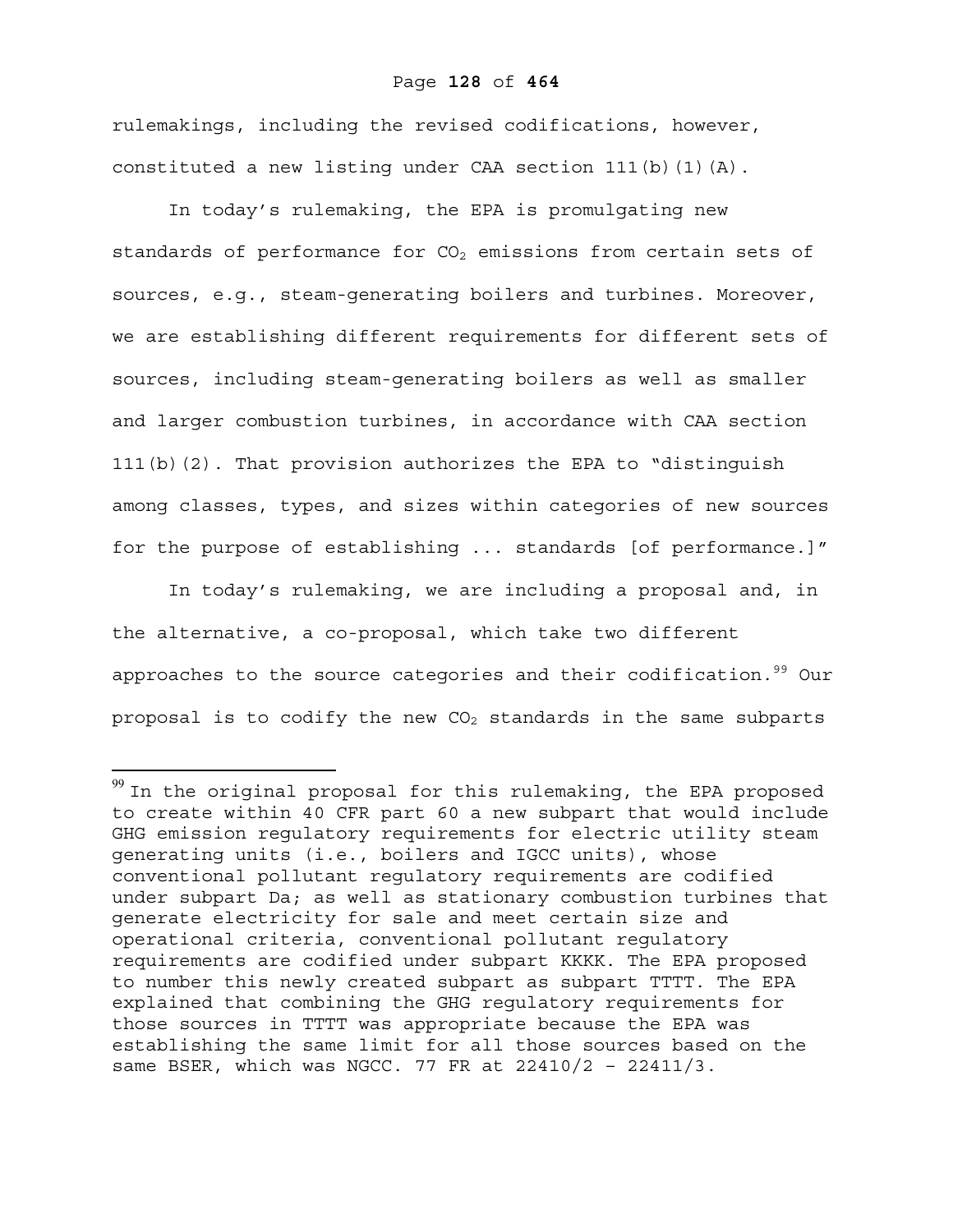### Page **129** of **464**

in which the standards of performance for conventional pollutants are codified. Thus, we propose to codify the GHG standards for steam-generating boilers as a new section in subpart Da, and the GHG standards for combustion turbines as new sections in subpart KKKK. This proposal does not list a new category under section 111(a)(1)(A). Nor does this proposal revise either of the two source categories – steam-generating boilers and combustion turbines – that EPA has already listed, or revise the codification of the new source requirements for those categories in subparts Da, GG, and KKKK. Under this proposal, the establishment of different requirements for different sets of sources – for example, coal-fired power plants, larger NGCC plants, and smaller NGCC plants – constitute subcategorizations within the existing categories.

In the alternative, we co-propose to combine the two source categories – again, steam-generating boilers and combustion turbines -- for purposes of regulating  $CO<sub>2</sub>$  emissions (but not for regulating emissions of conventional pollutants), and to codify all of the proposed regulatory requirements in a new subpart, TTTT.<sup>100</sup> This category, created by combining two existing categories, cannot be considered a new source category that EPA

 $100$  Under this co-proposal, these regulatory requirements are substantively the same as the requirements proposed for inclusion in subparts Da and KKKK, and are simply collected in a separate subpart, TTTT.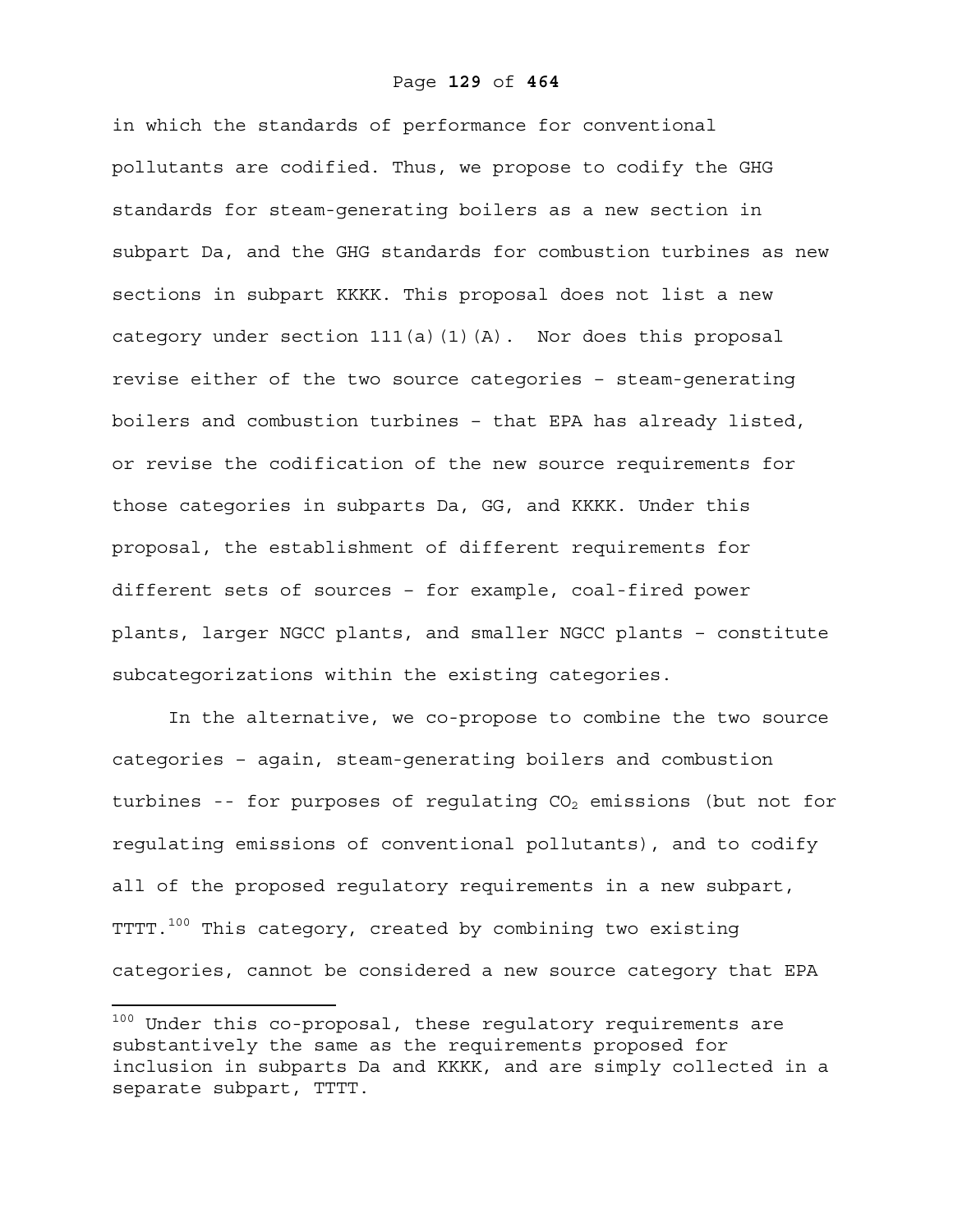### Page **130** of **464**

is placing on the list of categories for regulation under CAA section  $111(b)(1)(A)$ . Under this co-proposal, the establishment of different requirements for different sets of sources continues to constitute subcategorizations within the existing category.

We solicit comment on the relative merits of each approach. In particular we seek comment on whether the co-proposal to combine the categories and codify the GHG standards for all new affected sources in subpart TTTT will offer any additional flexibility for any future emission guidelines for existing sources, for example, by facilitating a system-wide approach, such as emission rate averaging, that covers fossil-fuel fired steam generating units and combustion turbines.

## <HD2>E. Rational Basis to Promulgate Standards for GHGs from Fossil-fired EGUs

In this rulemaking, the EPA has a rational basis for concluding that emissions of  $CO<sub>2</sub>$  from fossil-fired power plants, which are the major U.S. source of greenhouse gas air pollution, merits taking action under CAA section 111. As noted, in 2009, the EPA made a finding that GHG air pollution may reasonably be anticipated to endanger public health or welfare, and in 2010, the EPA denied petitions to reconsider that finding. The EPA extensively reviewed the available science concerning GHG pollution and its impacts in taking those actions. In 2012, the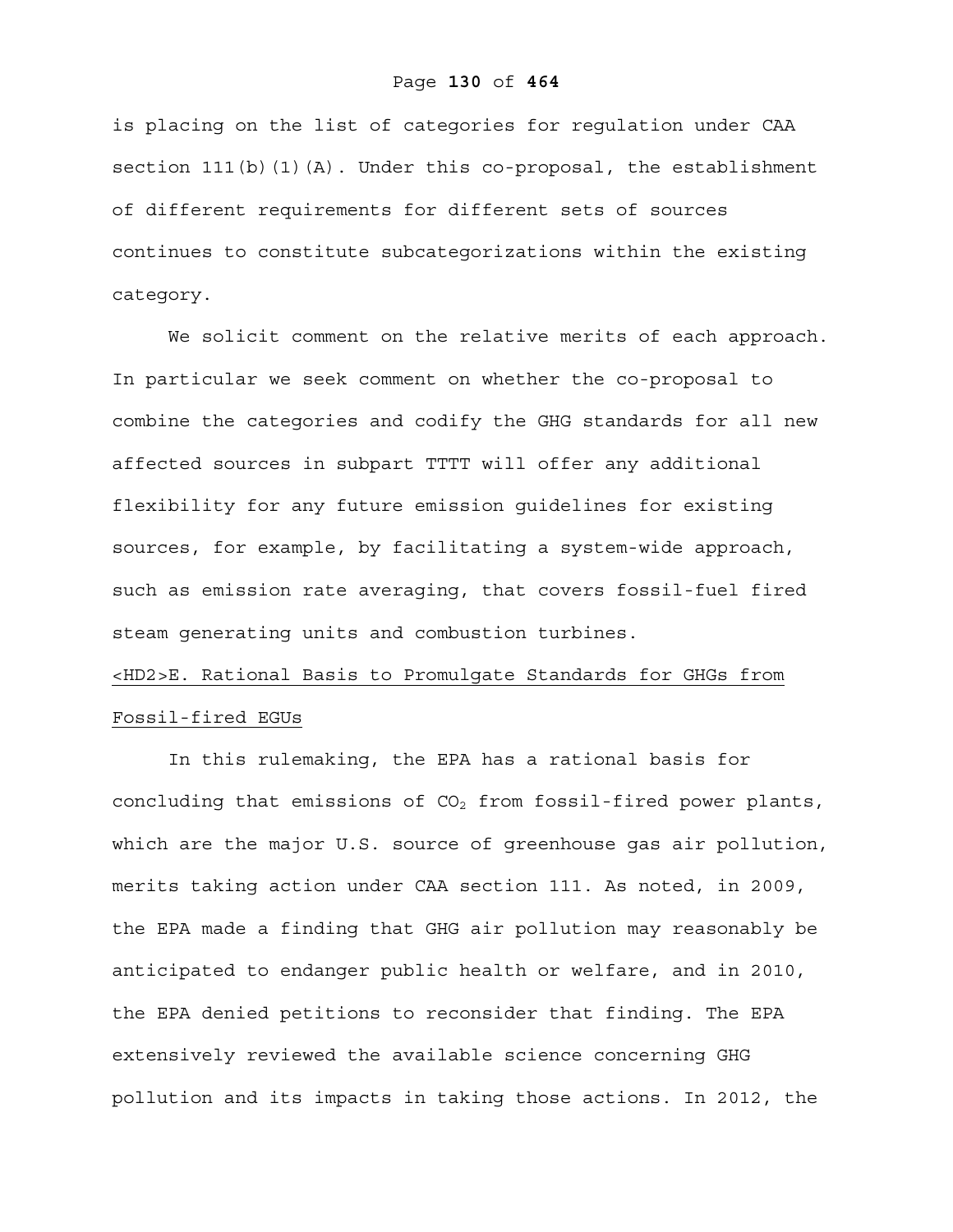U.S. Court of Appeals for the D.C. Circuit upheld the finding and denial of petitions to reconsider. In addition, assessments from the NRC and the IPCC, published in 2010, 2011, and 2012 lend further credence to the validity of the Endangerment Finding. As discussed below, no information that commenters have presented or that the EPA has reviewed provides a basis for rescinding that finding. In addition, as noted, the high level of GHG emissions from the fossil-fired EGUs makes clear that it is rational for the EPA to regulate GHG emissions from this sector. This information amply supports that the EPA has a rational basis for promulgating regulations under CAA section 111 designed to address GHG air pollution.

Our conclusion is consistent with the case law handed down by the D.C. Circuit. In its 1980 decision in National Lime Association v. EPA,  $101$  the Court upheld EPA's determination that lime manufacturing plants emit particulates that contribute significantly to air pollution that endangers public health or welfare. The Court noted that (i) EPA's basis was its prior determination that "the significant production of particulate emissions ... cause[s] or contribute[s] to air pollution (which may reasonably be anticipated to endanger public health or welfare);" and (ii) "[t]he Agency has made this determination

1

 $101$  627 F.2d 416 (D.C. Cir. 1980).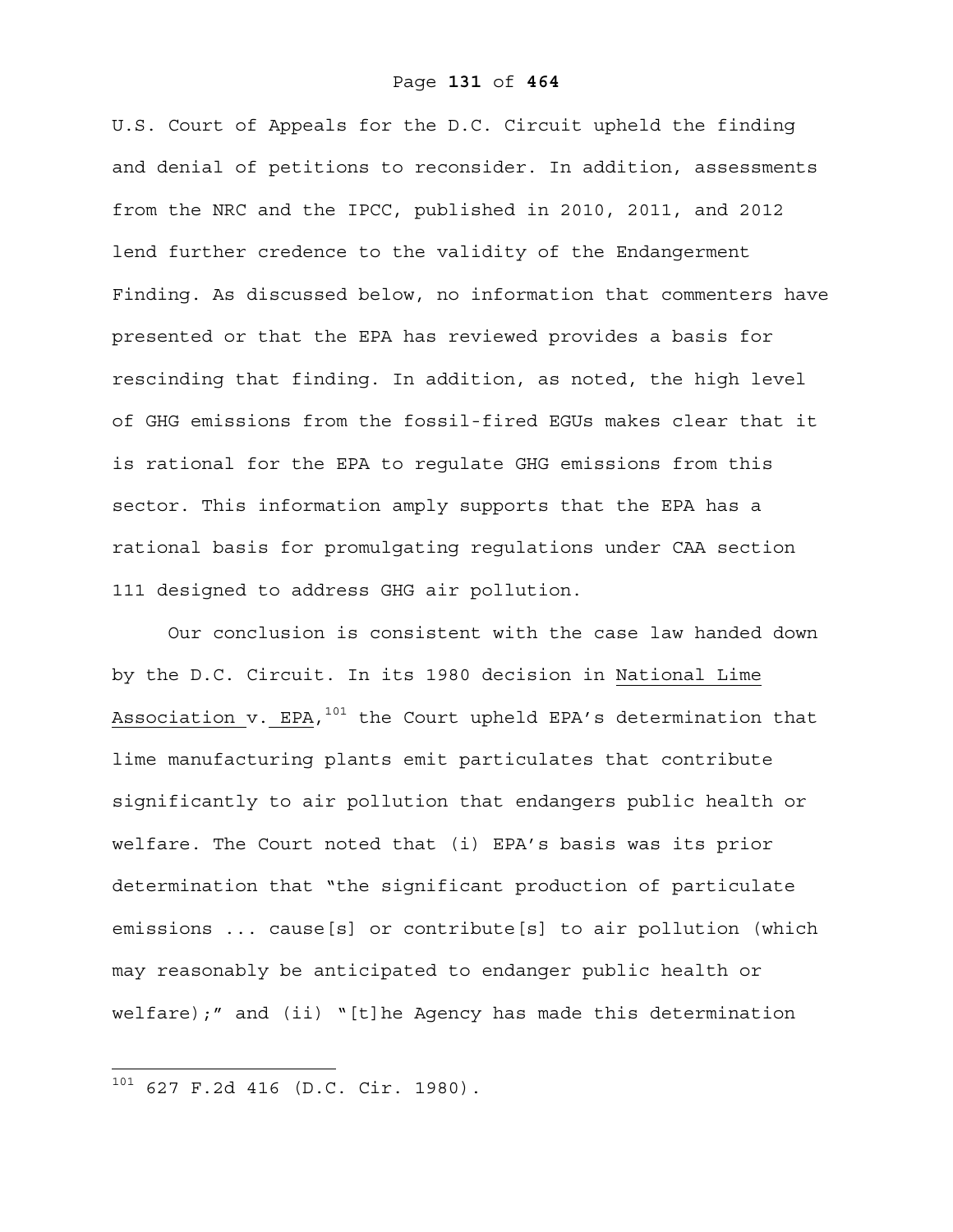### Page **132** of **464**

for purposes of establishing national primary and secondary ambient air quality standards under [CAA section 109]." The Court held: <EXTRACT>

We think the danger of particulate emissions' effect on health has been sufficiently supported in the Agency's (and its predecessor's) previous determinations to provide a rational basis for the Administrator's finding in this case.  $102$ </EXTRACT>

Similarly, in National Asphalt Pavement Ass'n v. Train, 103 the D.C. Circuit upheld a determination by the EPA that asphalt cement plants contribute significantly to particulate matter air pollution that endangers public health and welfare. The Court indicated that the EPA's determination that particulate matter endangers is valid simply on grounds that the EPA established a NAAQS for that pollutant.*<sup>104</sup>*

These cases support our relying primarily on the analysis and conclusions in our previous Endangerment Finding, and the subsequent assessments, as providing a rational basis for our decision to impose standards of performance on GHG emissions from fossil-fuel fired EGUs.

In comments on the original proposal, commenters state that because the proposed rulemaking limits emissions of only  $CO<sub>2</sub>$ , and not other GHGs, the EPA cannot rely on the analysis and

1

 $102$  Id. at 431-32 n.48.

<sup>103 539</sup> F.2d 775 (D.C. Cir. 1976).

 $104 \overline{Id.}$  at 784.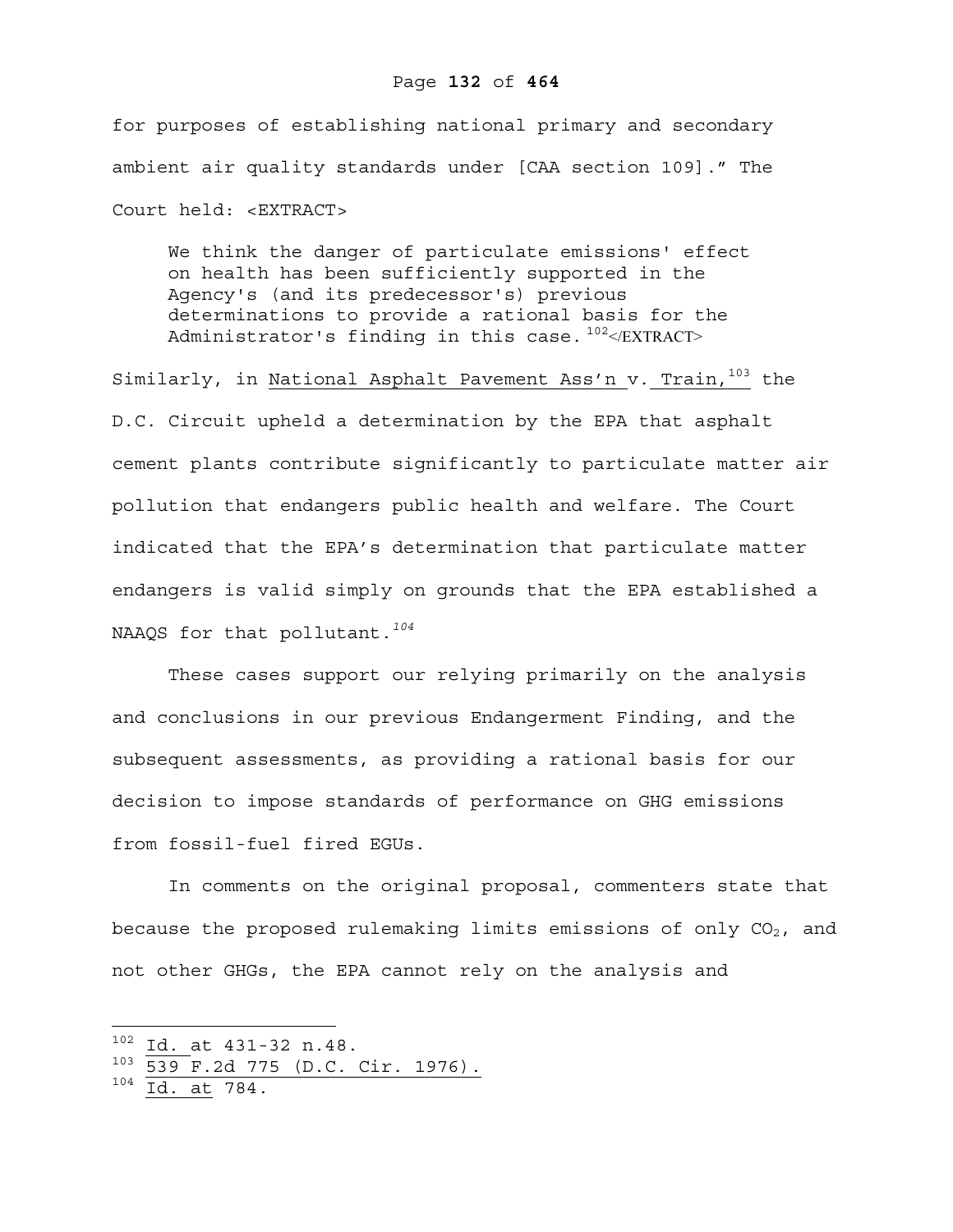conclusions in the 2009 Endangerment Finding because it concerned a mix of six GHGs: carbon dioxide and five others. These commenters assert that as a prerequisite for requlating  $CO<sub>2</sub>$ emissions alone, the EPA must make an endangerment finding for CO2 alone. Because the present proposal also limits emissions of only  $CO<sub>2</sub>$ , and not the other GHGs, we expect that the same issue may arise with respect to this proposal. Commenters' assertion is incorrect for two reasons. First, as discussed above, the EPA does not need to make an endangerment finding with respect to a particular pollutant to set standards for that pollutant under section 111(b)(1)(B). Second, the EPA may reasonably rely on the analysis and conclusions in the 2009 Endangerment Finding on GHGs even when regulating only  $CO<sub>2</sub>$ . With respect to this proposed rulemaking, the air pollution at issue here is the mix of six GHGs. It is that air pollution that has caused the various impacts on health and welfare that formed the basis for the Endangerment Finding. The  $CO<sub>2</sub>$  emissions from EGUs are a major component of that air pollution. As we noted in the 2009 Endangerment Finding,  $CO<sub>2</sub>$  is the "dominant anthropogenic greenhouse gas. $''^{105}$  The fact that we are not regulating the other five GHGs in this rulemaking does not mean that we are required to identify the air pollution as  $CO<sub>2</sub>$  alone rather than

*<sup>105</sup>* 74 FR 66496, 66519 (Dec. 15, 2009*).*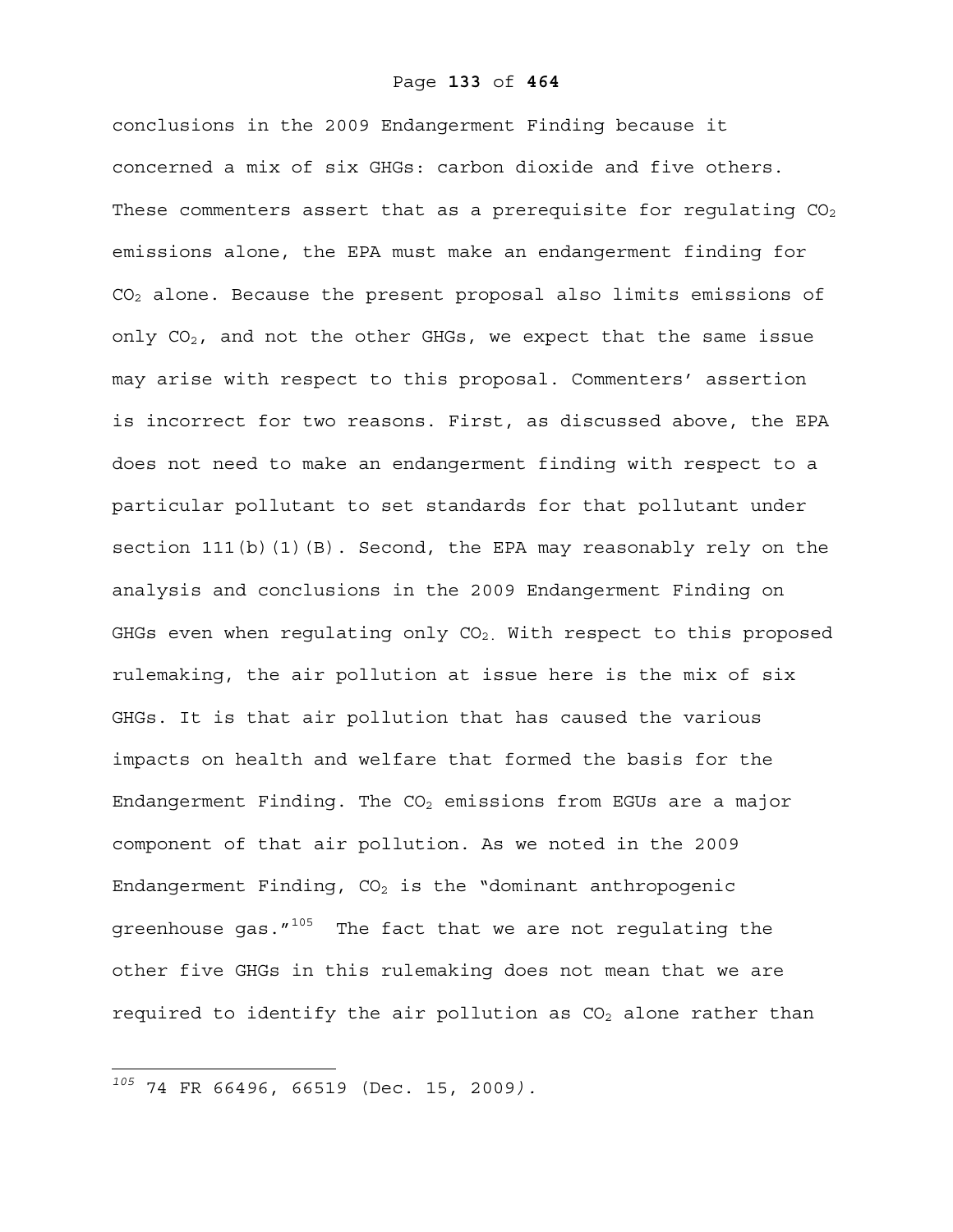### Page **134** of **464**

the mix of six GHGs. This is consistent with the EPA's past actions. In the 2010 Light Duty Vehicle Rule for which the Endangerment Finding served as the predicate, the EPA regulated only four of the GHGs, not all six.<sup>106</sup>

Further, the fact that affected EGUs emit almost one-third of all U.S. GHGs and comprise by far the largest stationary source category of GHG emissions, along with the fact that the  $CO<sub>2</sub>$  emissions from even a single new coal-fired power plant may amount to millions of tons each year, provide a rational basis for regulating  $CO<sub>2</sub>$  emissions from affected EGUs.<sup>107</sup> This is consistent with previous EPA actions that have been upheld by the D.C. Circuit. In the National Lime Association v. EPA case, noted above, the Court upheld the EPA's regulation of lime plants on grounds that they were one of the largest -- although not within the largest 10 percent -- emitting industries of particulates. The Court stated,<EXTRACT>

EPA ... focused ...on the sheer quantity of dust generated by lime plants. 42 Fed. Reg. 22507 ("A study performed for EPA in 1975 by the Research Corporation of New England

 $^{106}$  75 FR 25324, 25396-97 (May 7, 2010).

 $107$  Commenters on the original proposal stated that new solidfuel fired power plants made no contribution to air pollution because EPA's modeling projected no new construction of those types of plants. However, CAA section 111(b)(1)(A) is clear by its terms that the source category listing that is the prerequisite to regulation is based on the contribution of the "category" to air pollution, and therefore is not based on the contribution of only new sources in the category. The same reasoning applies to the rational basis determination.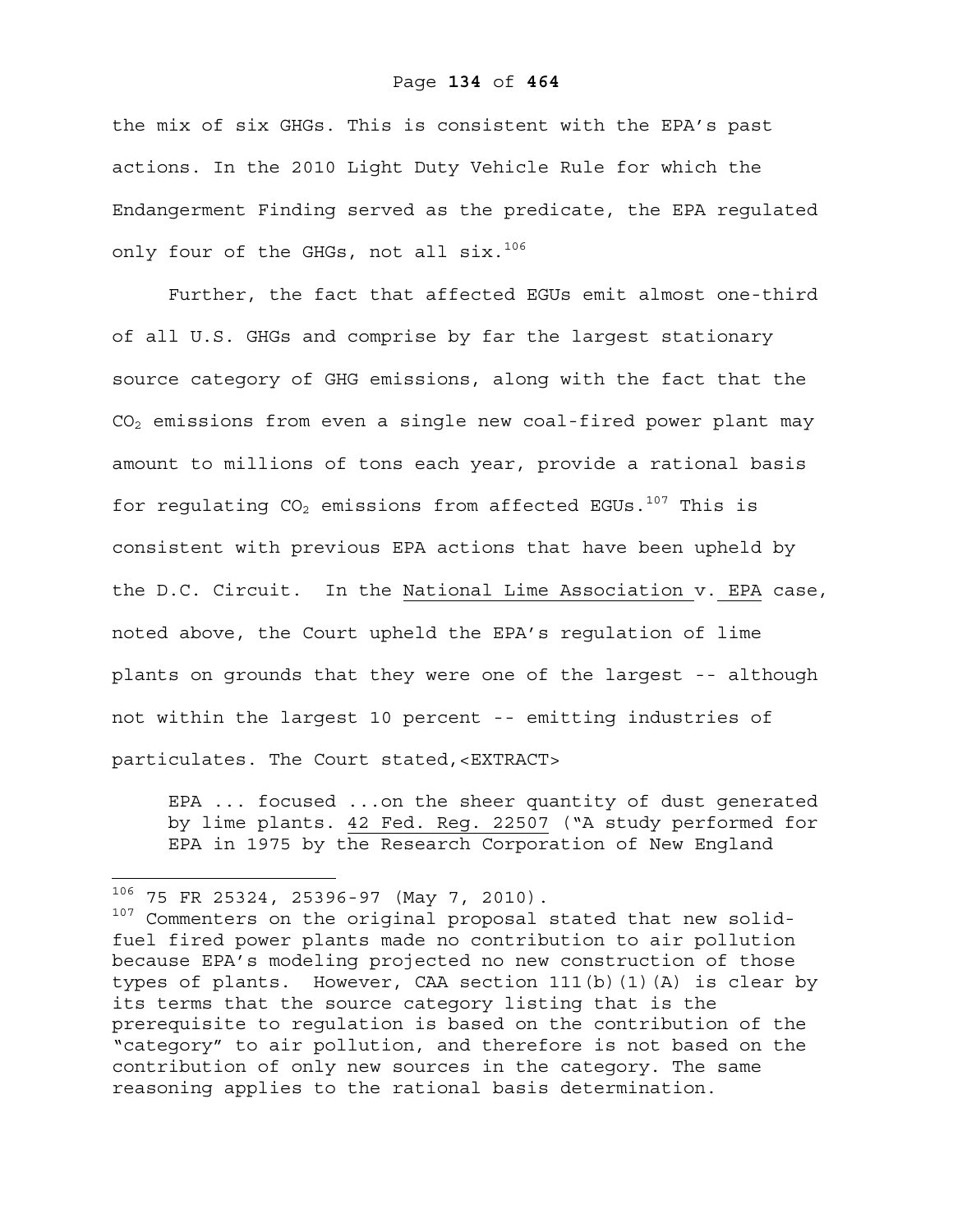ranked the lime industry twenty-fifth on a list of 112 stationary sources categories which are emitters of particulate matter"); SSEIS 8-2 ("In a study performed for EPA by Argonne National Laboratory in 1975, the lime industry ranked seventh on a list of the 56 largest particulate source categories in the  $U.S.''.$ ).<sup>108</sup></EXTRACT>

### In the National Asphalt Pavement Ass'n v. Train case, noted

above, the Court upheld the EPA's determination that the asphalt industry contributed significantly to the air pollution based on "the number of existing plants, the expected rate of growth in the number of plants, the rate of uncontrolled emissions, and the level of emissions currently tolerated."<sup>109</sup>

### <HD2>F. Alternative Findings of Endangerment and Significant Contribution

Even if CAA section 111 is interpreted to require that the EPA make endangerment and cause-or-contribute significantly findings as prerequisites for today's rulemaking, then our rational basis, as described, should be considered to constitute those findings.

As noted above, the EPA's rational basis for regulating under section 111 GHGs is based primarily on the analysis and conclusions in the EPA's 2009 Endangerment Finding and 2010 denial of petitions to reconsider that Finding, coupled with the 2010, 2011, and 2012 assessments from the IPCC and NRC that

<sup>108 627</sup> F.2d at 432, n.48.

<sup>109 539</sup> F.2d at 784-85.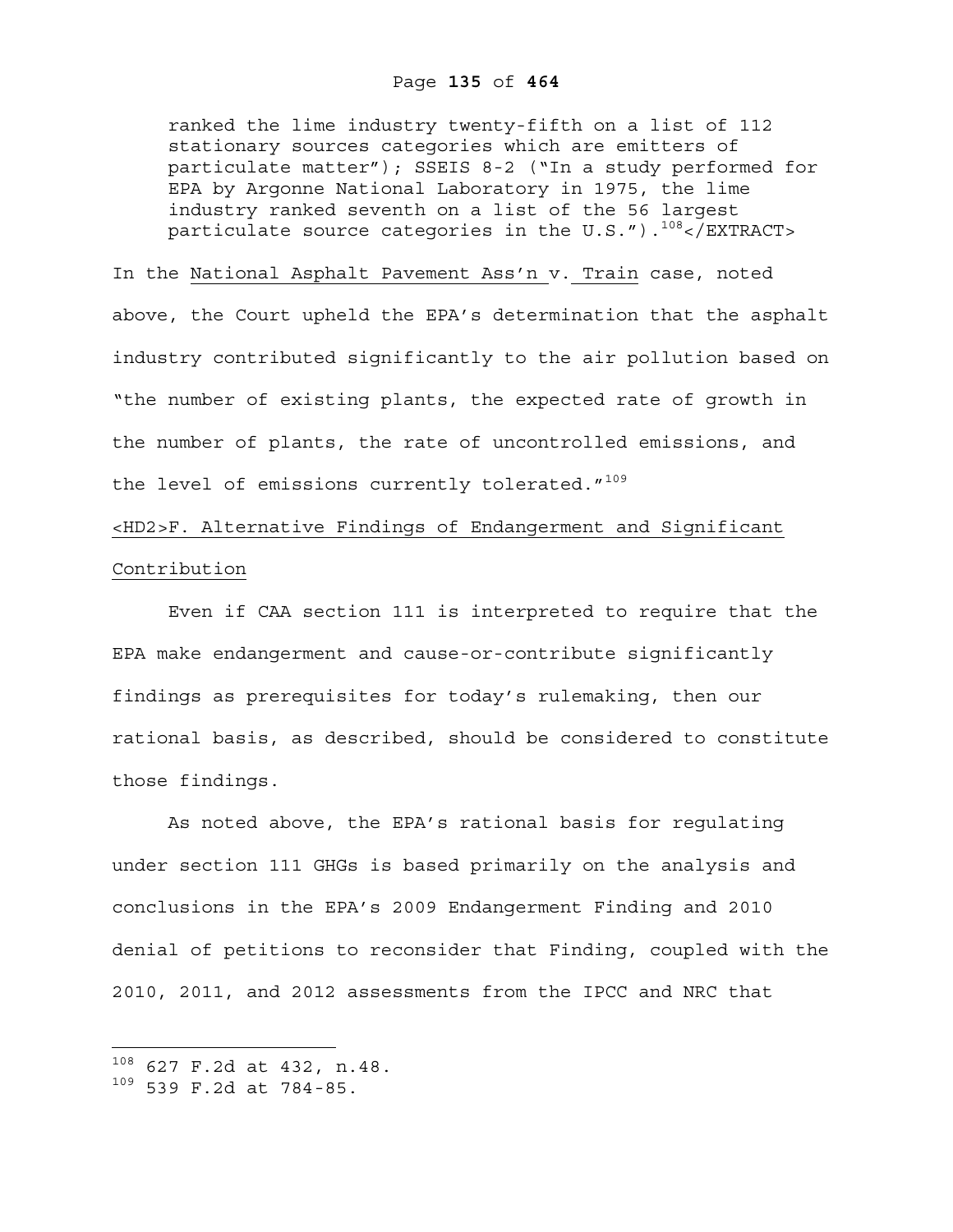### Page **136** of **464**

describe scientific developments since those EPA actions. In addition, as noted above, we would review comments presenting other scientific information to determine whether that information has any meaningful impact on our primary basis.

This rational basis approach is substantially similar to the approach the EPA took in the 2009 Endangerment Finding and the 2010 denial of petitions to reconsider. As noted, the D.C. Circuit upheld that approach in the *CRR* case. Accordingly, that approach would support an endangerment finding for this rulemaking.

By the same token, if the EPA were required to make a cause-or-contribute-significantly finding for  $CO<sub>2</sub>$  emissions from the fossil fuel-fired EGUs, as a prerequisite to regulating such emissions under CAA section 111, the same facts that support our rational basis determination would support such a finding. In particular, as noted, fossil fuel-fired EGUs emit almost onethird of all U.S. GHG emissions, and constitute by far the largest single stationary source category of GHG emissions; and the  $CO<sub>2</sub>$  emissions from even a single new coal-fired power plant may amount to millions of tons each year. It should be noted that at present, it is not necessary for the EPA to decide whether it must identify a specific threshold for the amount of emissions from a source category that constitutes a significant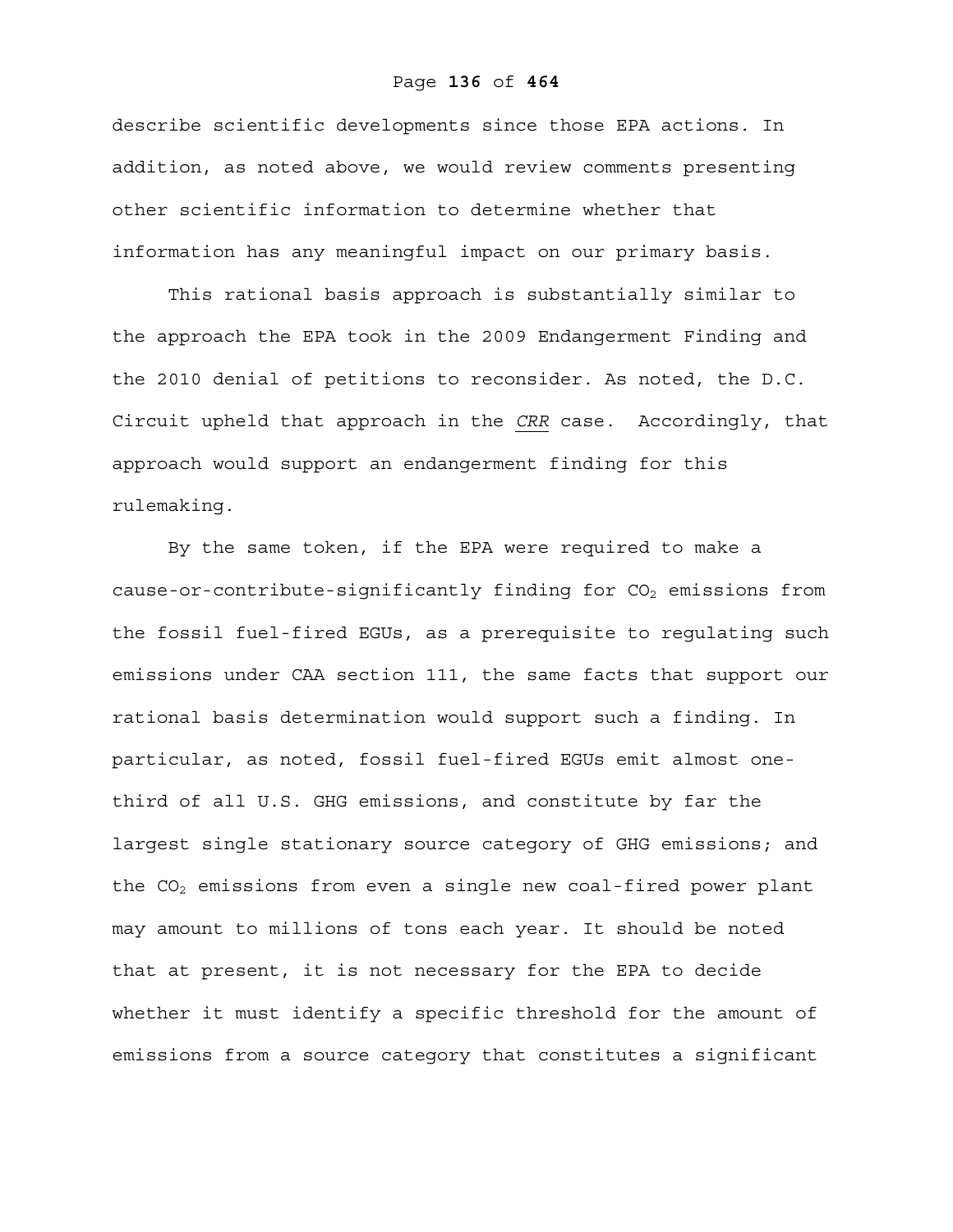### Page **137** of **464**

contribution. Under any reasonable threshold or definition, the emissions from EGUs are a significant contribution.<sup>110</sup> <HD2>G. Comments on the State of the Science of Climate Change

The EPA received a number of comments in response to the original proposed NSPS rule addressing the scientific underpinnings of the EPA's 2009 Endangerment Finding and, in essence, the scientific justification for this rule. Because this action is not a final action, we are not required to respond to those comments. Even so, we have carefully reviewed all of those comments, and we do provide some responses in this action. It is important to place these comments in the context of the voluminous record on this subject that has been compiled over the last few years. This includes: (1) the process by which the Administrator reached the 2009 finding that GHGs are reasonably anticipated to endanger the public health and welfare of current and future generations; (2) the EPA's response in 2010 to ten administrative petitions for reconsideration of the Endangerment Finding, the "Reconsideration Denial"; and, (3) the decision by the United States Court of Appeals for the D.C.

 $^{110}$  Indeed, it is literally true that if fossil-fuel fired EGUs cannot be found to contribute significantly to GHG air pollution, then there is no source category in the U.S. that does contribute significantly to GHG air pollution, a result that would defeat the purposes of CAA section 111.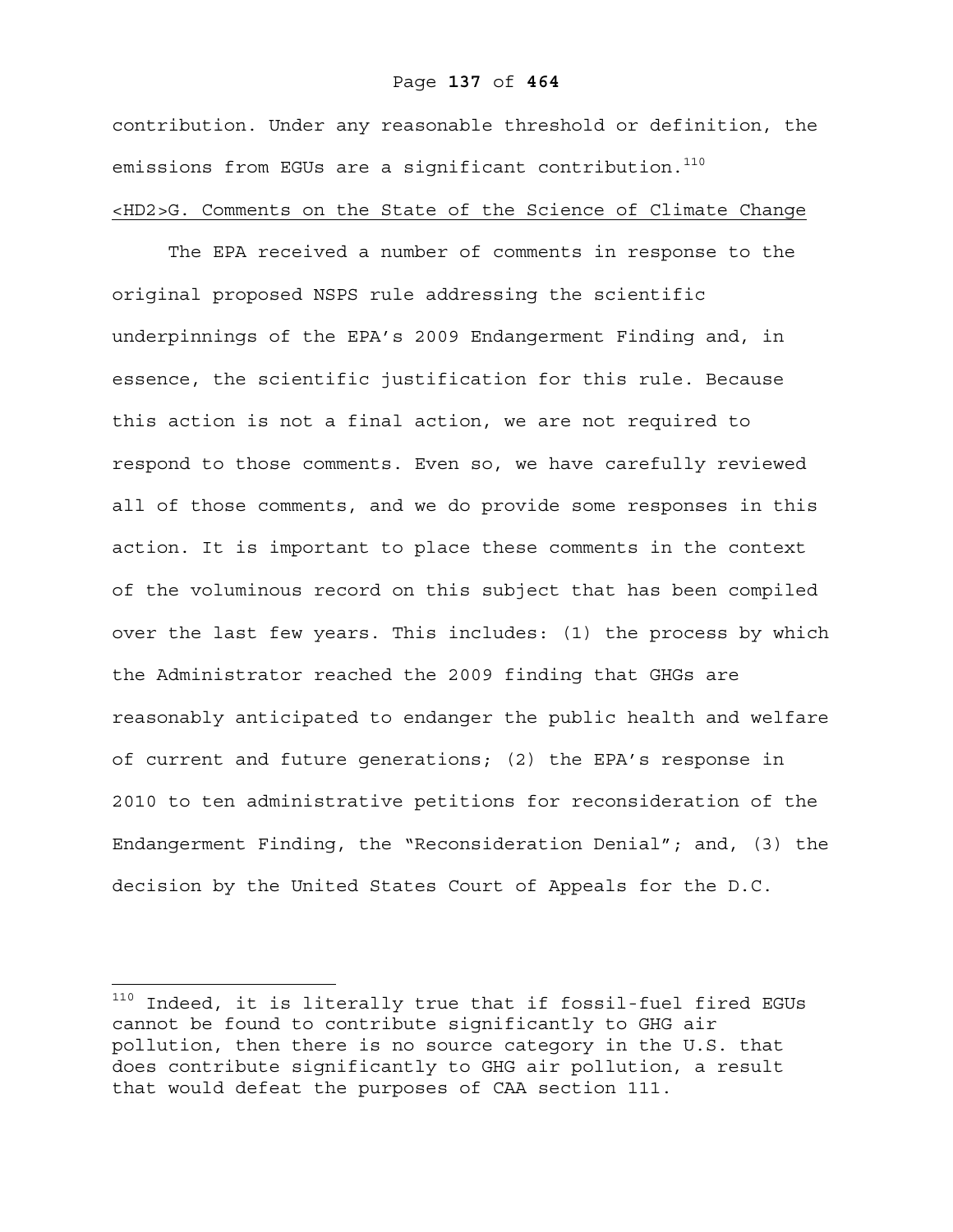### Page **138** of **464**

Circuit (D.C. Circuit) in 2012 to uphold the Endangerment Finding and the Reconsideration Denial.

As outlined in Section VIII.A. of the 2009 Endangerment Finding, the EPA's approach to providing the technical and scientific information to inform the Administrator's judgment regarding the question of whether GHGs endanger human health and welfare was to rely primarily upon the recent, major assessments by the U.S. Global Change Research Program (USGCRP), the Intergovernmental Panel on Climate Change (IPCC), and the National Research Council (NRC) of the National Academies. In brief, these assessments addressed the scientific issues that the EPA was required to examine, were comprehensive in their coverage of the GHG and climate change problem, and underwent rigorous and exacting peer review by the expert community, as well as rigorous levels of U.S. government review and acceptance, in which the EPA took part. The EPA received thousands of comments on the proposed Endangerment Finding and responded to them in depth in an 11-volume RTC document. While the EPA gave careful consideration to *all* of the scientific and technical information received, it placed less weight on the much smaller number of individual studies that were not considered or reflected in the major assessments—often these studies were published after the submission deadline for those larger assessments. Primary reliance on the major scientific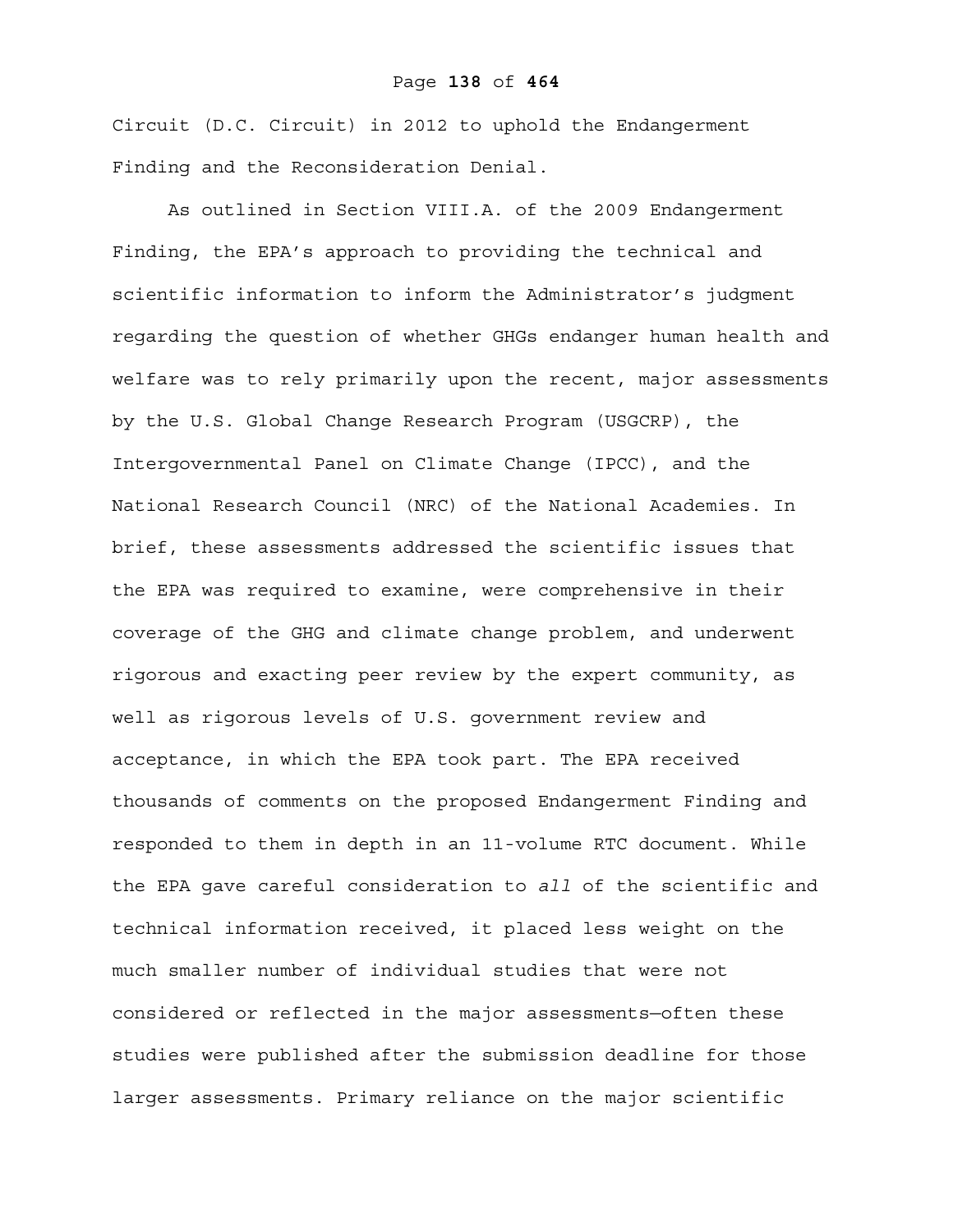assessments provided the EPA greater assurance that it was basing its judgment on the best available, well-vetted science that reflected the consensus of the climate science community, rather than selecting the studies it would rely on. Nonetheless, the EPA reviewed individual studies not incorporated in the assessment literature to see if they would lead the EPA to change its interpretation of, or place less weight on, the major findings reflected in the assessment reports. From its review of individual studies submitted by commenters, the EPA concluded that these studies did not change the various conclusions or judgments the EPA would draw based on the more comprehensive assessment reports. The major findings of the USGCRP, IPCC, and NRC assessments supported the EPA's determination that GHGs threaten the public health and welfare of current and future generations. The EPA demonstrated this scientific support at length in the Endangerment Finding itself, in its Technical Support Document (which summarized the findings of USGCRP, IPCC and NRC), and in its RTC document.

The EPA then reviewed ten administrative petitions for reconsideration of the Endangerment Finding in 2010. The Administrator denied those petitions in the "Reconsideration Denial" on the basis that the Petitioners failed to provide substantial support for the argument that the Endangerment Finding should be revised and therefore their objections were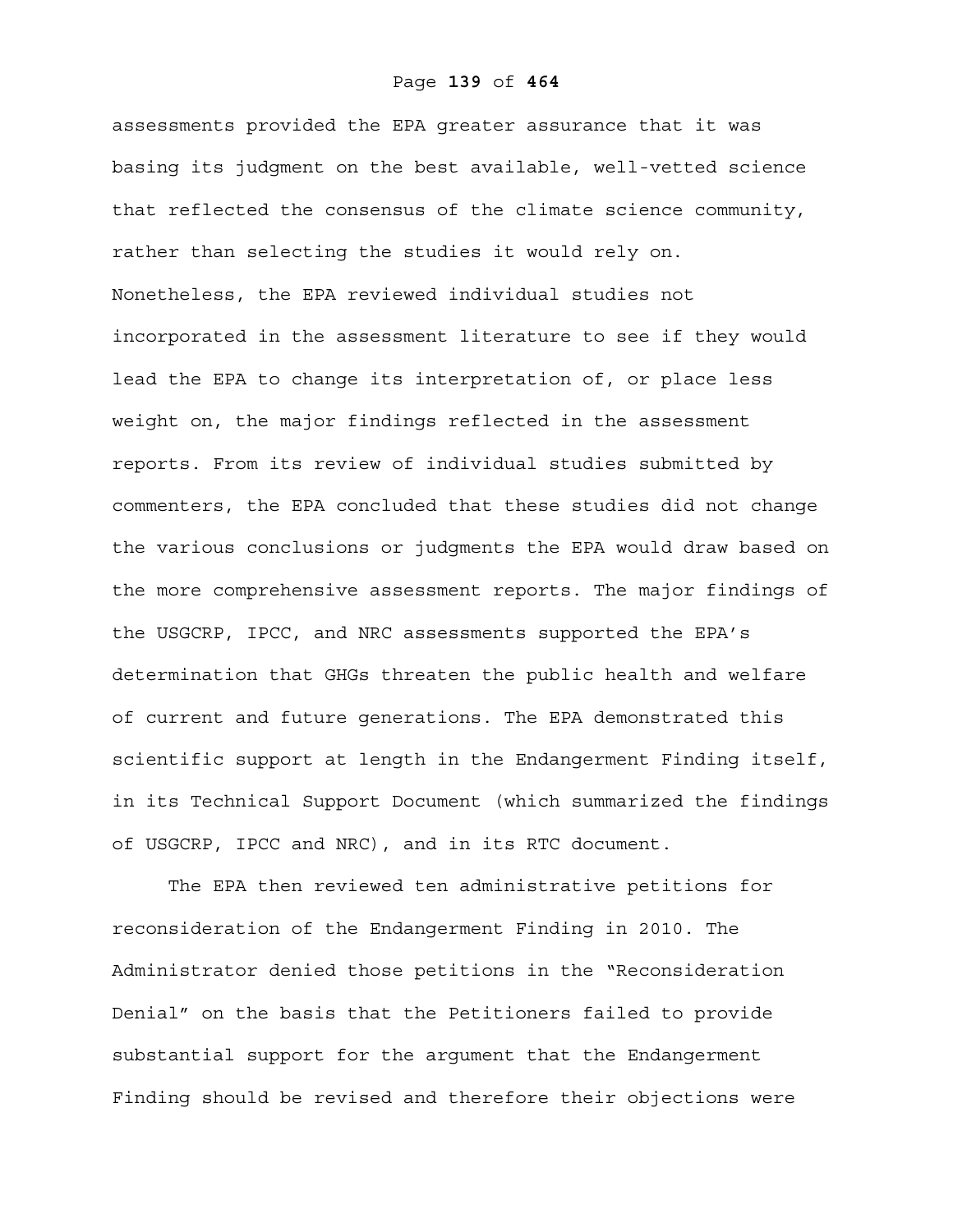### Page **140** of **464**

not of "central relevance" to the Finding.<sup>111</sup> The EPA prepared an accompanying 3-volume RTP document to provide additional information, often more technical in nature, in response to the arguments, claims, and assertions by the petitioners to reconsider the Endangerment Finding.

The 2009 Endangerment Finding and the 2010 Reconsideration Denial were challenged in a lawsuit, and on June 26, 2012, the D.C. Circuit upheld them, ruling that they were neither arbitrary nor capricious, were consistent with *Massachusetts v. EPA,<sup>112</sup>* and were adequately supported by the administrative record.<sup>113</sup> The Court found that the EPA had based its decision on "substantial scientific evidence, "<sup>114</sup> and noted that the EPA's reliance on assessments was consistent with the methods decision-makers often use to make a science-based judgment.<sup>115</sup> The Court also found that the Petitioners had "not provided substantial support for their argument that the Endangerment Finding should be revised." $116$  Moreover, the Court assessed the EPA's reliance on the major scientific assessment reports that

<sup>111</sup> "EPA's Denial of the Petitions To Reconsider the Endangerment and Cause or Contribute Findings for Greenhouse Gases Under Section 202(a) of the Clean Air Act" ("Reconsideration Denial"), 75 FR 49556, 58 (Aug. 13, 2010). <sup>112</sup> *Massachusetts* v. *EPA*, 549 U.S. 497. <sup>113</sup> *CRR*, 684 F.3d at 102.  $114$  Id at 121.  $115$  Id at 120. 116 Id at 125.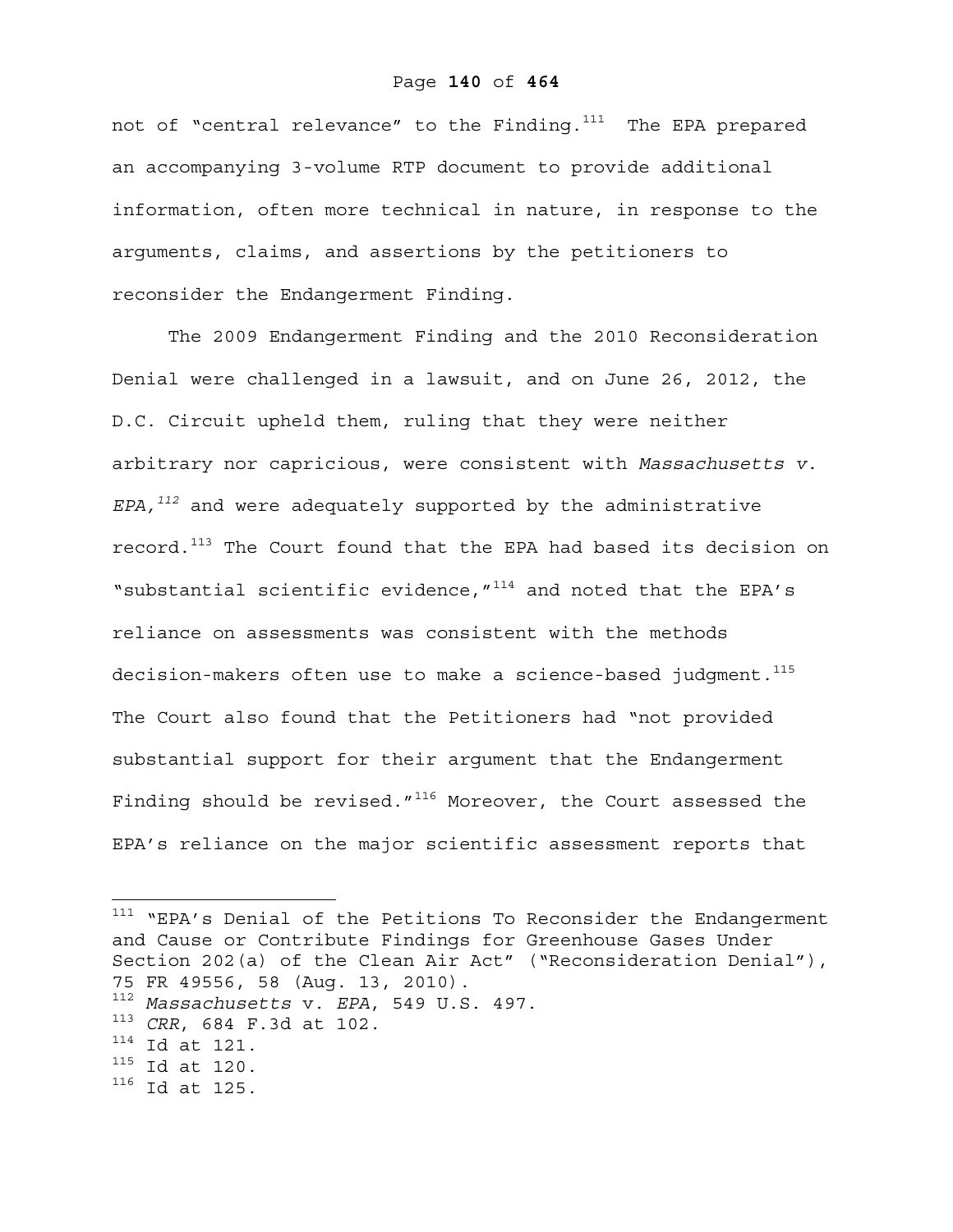### Page **141** of **464**

were conducted by USGCRP, IPCC, and NRC, and subjected to rigorous expert and government review, and found that --

#### <EXTRACT>

EPA evaluated the processes used to develop the various assessment reports, reviewed their contents, and considered the depth of the scientific consensus the reports represented. Based on these evaluations, the EPA determined the assessments represented the best source material to use in deciding whether GHG emissions may be reasonably anticipated to endanger public health or welfare.<sup>117</sup> </EXTRACT>

As the Court stated,

<EXTRACT>It makes no difference that much of the scientific evidence in large part consisted of 'syntheses' of individual studies and research. Even individual studies and research papers often synthesize past work in an area and then build upon it. This is how science works. The EPA is not required to re-prove the existence of the atom every time it approaches a scientific question.<sup>118</sup> </EXTRACT>

It is within the context of this extensive record, and recent affirmation of the Endangerment Finding by the Court, that the EPA has considered all of the submitted science-related comments and reports for the April 2012 proposed rule, and will consider any further comments in response to today's proposed rule. As we did in the original Endangerment Finding, the EPA is giving careful consideration to all of the scientific and technical information in the record. However, the major peer-

 $117$  Id at 120.

<sup>118</sup> Id at 120.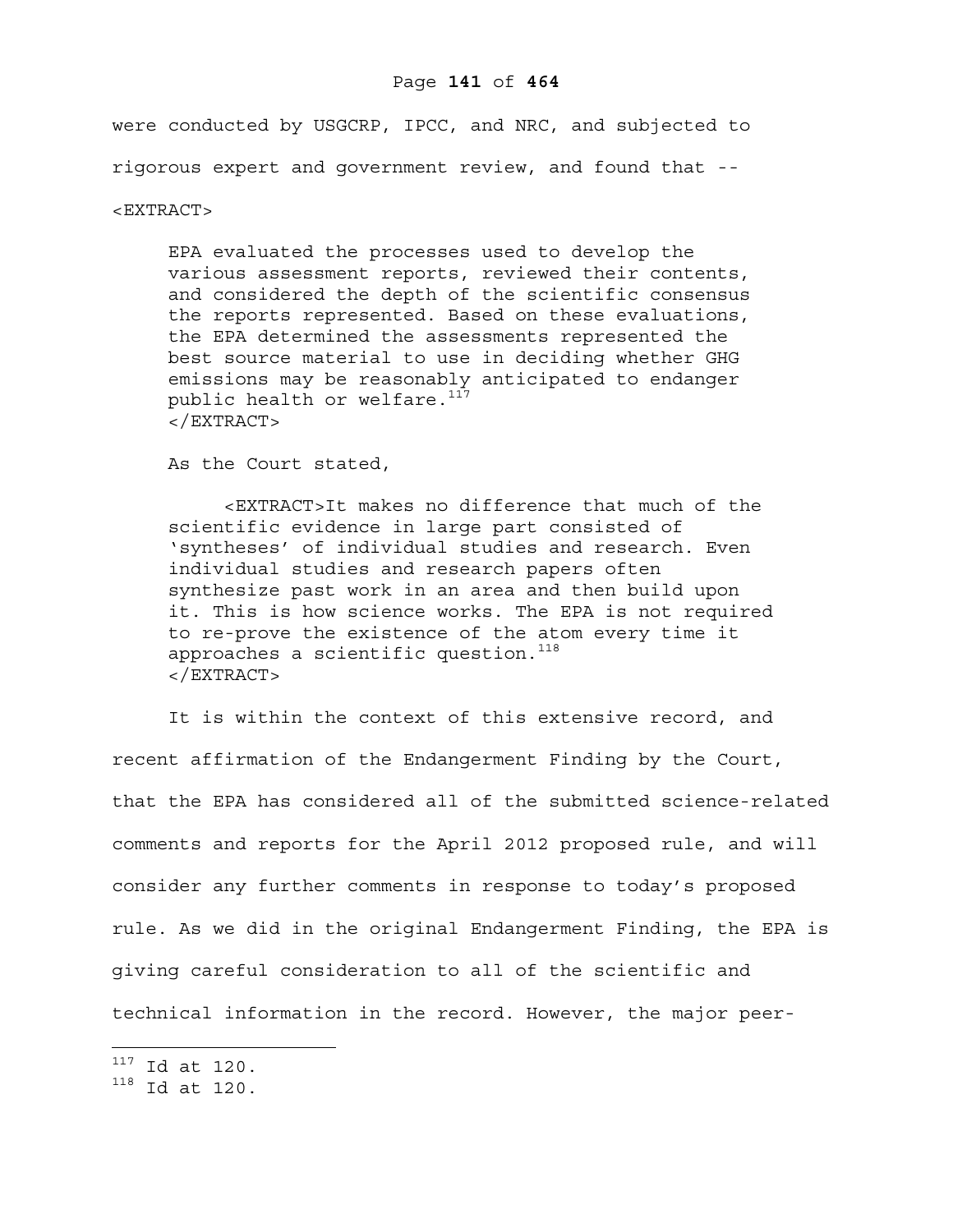### Page **142** of **464**

reviewed scientific assessments continue to provide the primary scientific and technical basis upon which the Administrator's judgment relies regarding the threat to public health and welfare posed by GHGs.

Commenters on the April 2012 proposed rule submitted two major peer-reviewed scientific assessments that were released since the administrative record concerning the Endangerment Finding was closed after the EPA's 2010 Reconsideration Denial: the IPCC Special Report on Managing the Risks of Extreme Events and Disasters to Advance Climate Change Adaptation (2012) (SREX) and the NRC Report on Climate Stabilization Targets: Emissions, Concentrations, and Impacts over Decades to Millennia (2011) (Climate Stabilization Targets). The EPA has reviewed these assessments and they are briefly characterized here: *SREX.* The IPCC SREX assessment states that, "A changing climate leads to changes in the frequency, intensity, spatial extent, duration, and timing of extreme weather and climate events, and can result in unprecedented extreme weather and climate events." The SREX documents observational evidence of changes in some of the weather and climate extremes that have occurred globally since 1950. The SREX assessment provides evidence regarding the attribution of some of these changes to elevated concentrations of GHGs, including warming of extreme daily temperatures, intensification of extreme precipitation events, and rising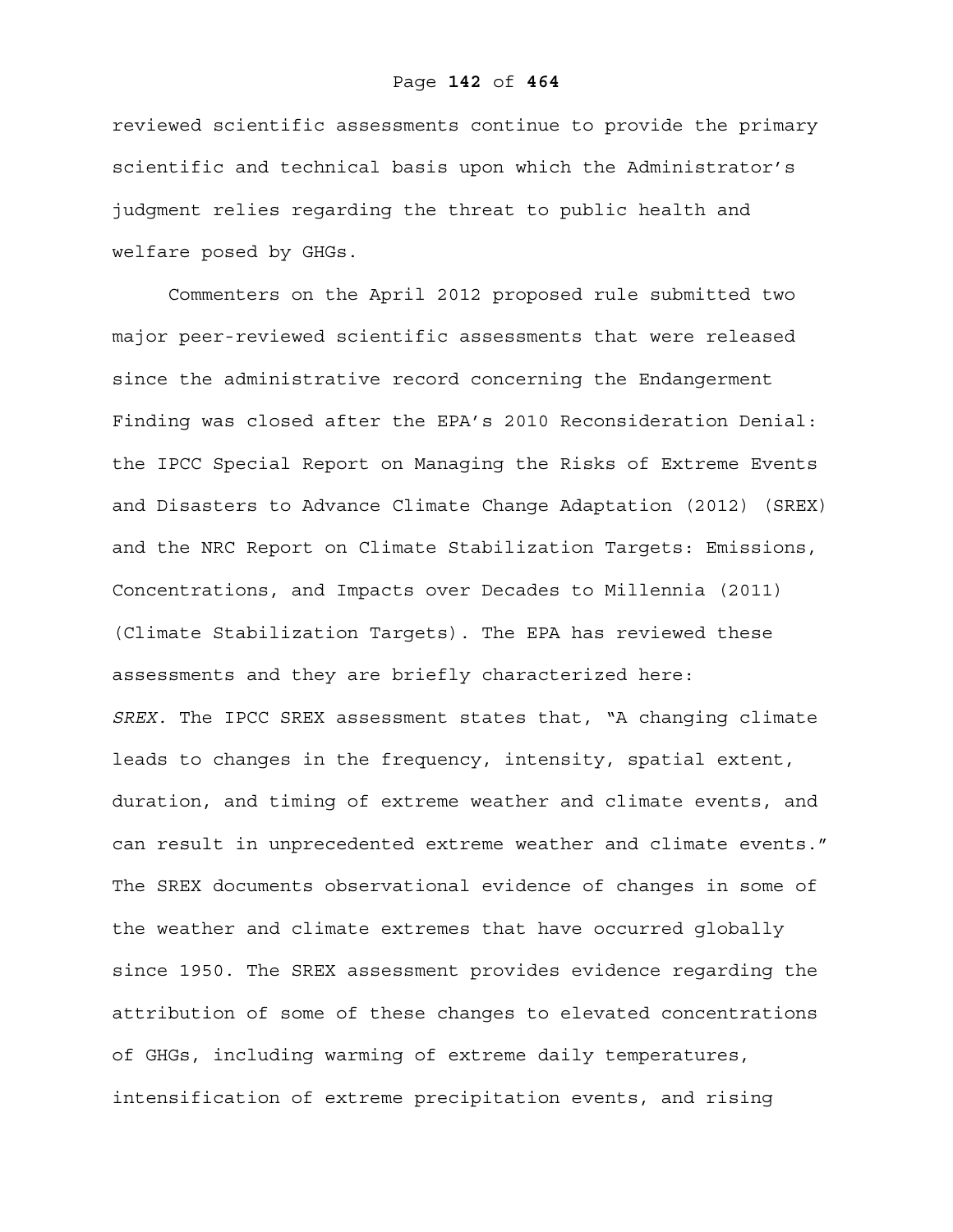extreme coastal high water due to increases in sea level. The assessment notes that further increases in some extreme weather and climate events are projected over the 21st century. The assessment also concludes that, combined with increasing vulnerability and exposure of populations and assets, changes in extreme weather and climate events have consequences for disaster risk, with particular impacts on the water, agriculture and food security, and health sectors.

*Climate Stabilization Targets.* The NRC Climate Stabilization Targets assessment states that, "Emissions of carbon dioxide from the burning of fossil fuels have ushered in a new epoch where human activities will largely determine the evolution of Earth's climate. Because carbon dioxide in the atmosphere is long lived, it can effectively lock Earth and future generations into a range of impacts, some of which could become very severe." The assessment addresses the fact that emissions of carbon dioxide will alter the composition of the atmosphere, and therefore the climate, for thousands of years and attempts to quantify the implications of stabilizing GHG concentrations at different levels. The report also estimates a number of specific climate change impacts, finding warming could lead to increases in heavy rainfall and decreases in crop yields and Arctic sea ice extent, along with other important changes in precipitation and stream flow. For an increase in global average temperature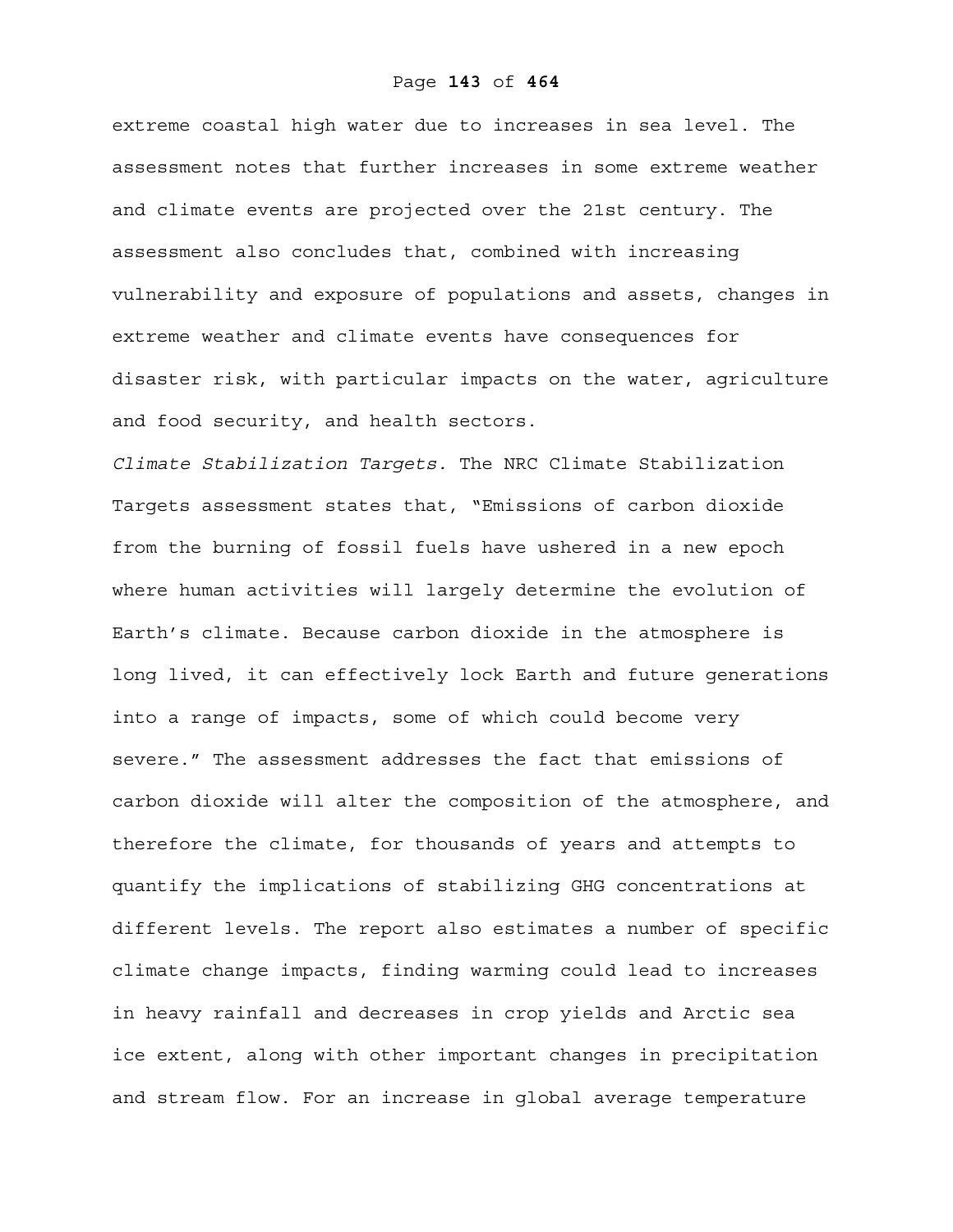of 1 to 2 ºC above pre-industrial levels, the assessment found that the area burnt by wildfires in western North America will likely more than double and coral bleaching and erosion will increase due both to warming and ocean acidification; an increase of 3 ºC will lead to a sea level rise of 0.5 to 1.0 meters by 2100; and with an increase of 4 ºC, the average summer in the United States would be as warm as the warmest summers of the past century. The assessment notes that although many important aspects of climate change are difficult to quantify, the risk of adverse impacts is likely to increase with increasing temperature, and the risk of dangerous surprises can be expected to increase with the duration and magnitude of the warming.

A number of other National Academy assessments regarding climate have also been released recently. The EPA has reviewed these assessments, and finds that the improved understanding of the climate system resulting from the two assessments described above and the National Academy assessments strengthens the case that GHGs are endangering public health and welfare. Perhaps the most dramatic change relative to the prior assessments concern sea level rise. The previous 2007 IPCC AR4 assessment projected a rise in global sea level of between 7 and 23 inches by the end of the century relative to 1990 (with an acknowledgment that inclusion of ice sheet processes that were poorly understood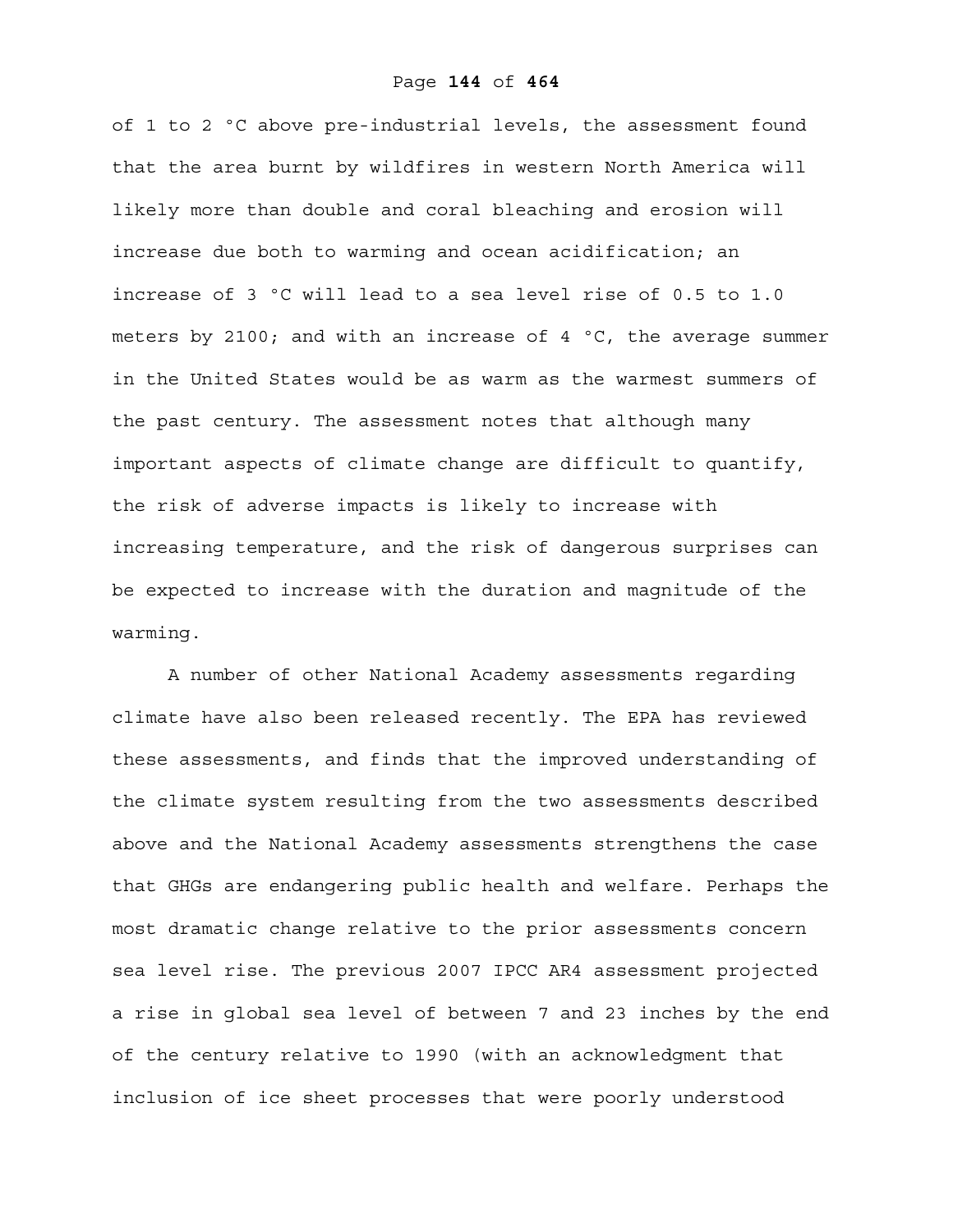would likely increase those projections). Three new NRC assessments have provided estimates of projected sea level rise that are much larger, in some cases more than twice as large as the previous IPCC estimates. Climate Stabilization Targets; National Security Implications for U.S. Naval Forces (2011); Sea Level Rise for the Coasts of California, Oregon, and Washington: Past, Present, and Future (2012). While the three NRC assessments continue to recognize and characterize the uncertainty inherent in accounting for ice sheet processes, these revised estimates strongly support and strengthen the existing finding that GHGs are reasonably anticipated to endanger human health and welfare. Other key findings of the recent assessments are described briefly below: The *Sea Level Rise for the Coasts of California, Oregon, and Washington: Past, Present, and Future* (2012) assessment notes that observations have shown that sea level rise on the West Coast has risen south of Cape Mendocino over the past century but dropped north of that point during that time due to tectonic uplift and other factors in Oregon and Washington. However, the assessment projects a global sea level rise of 1.6 to 4.6 feet by 2100, which is sufficient to lead to rising relative sea level even in the northern states. The *National Security Implications of Climate Change for U.S. Naval Forces* also considers potential impacts of sea level rise, using a range of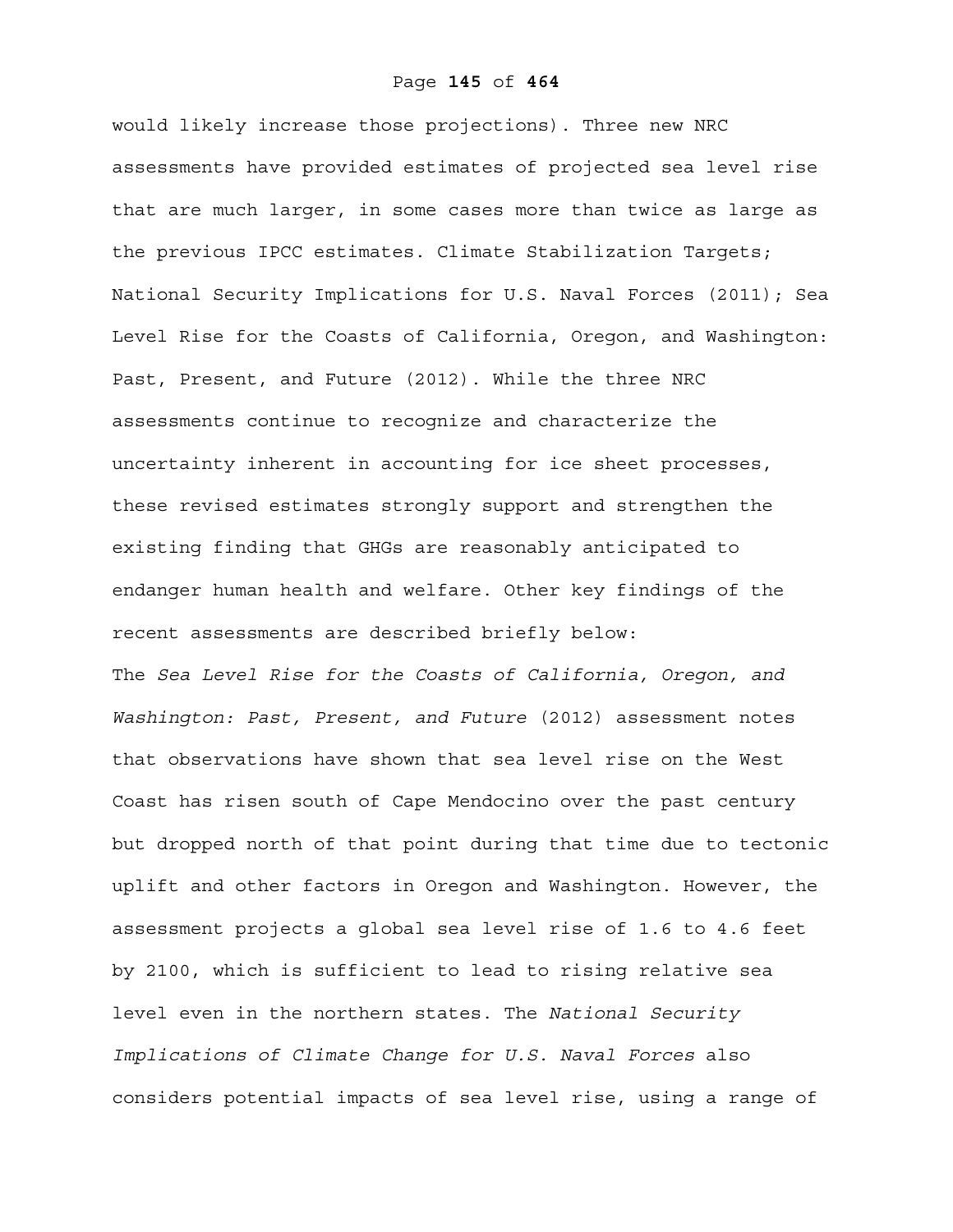1.3 to 6.6 feet by 2100. This assessment also suggests preparing for increased needs for humanitarian aid, responses to climate change in geopolitical hotspots including possible mass migrations, and addressing changing security needs in the Arctic as sea ice retreats. The *Climate and Social Stress: Implications for Security Analysis* (2012) assessment found that it would be "prudent for security analysts to expect climate surprises in the coming decade . . . and for them to become progressively more serious and more frequent thereafter[.]" *Understanding Earth's Deep Past: Lessons for Our Climate Future* (2011) examines the period of Earth's history prior to the formation of the Antarctic and Greenland Ice Sheets because  $CO<sub>2</sub>$  concentrations by the end of the century will have exceeded levels seen in the 30 million years since that time. The assessment discusses the possibility that analogous paleoclimate states might suggest higher climate sensitivity, less well regulated tropical surface temperatures, higher sea level rise, more anoxic oceans, and more potential for non-linear events such as the Paleo-Eocene Thermal Maximum than previously estimated. The assessment notes that three or four out of the five major coral reef crises of the past 500 million years were probably driven by acidification and warming caused by GHG increases similar to the changes expected over the next hundred years. The assessment states that "the magnitude and rate of the present greenhouse gas increase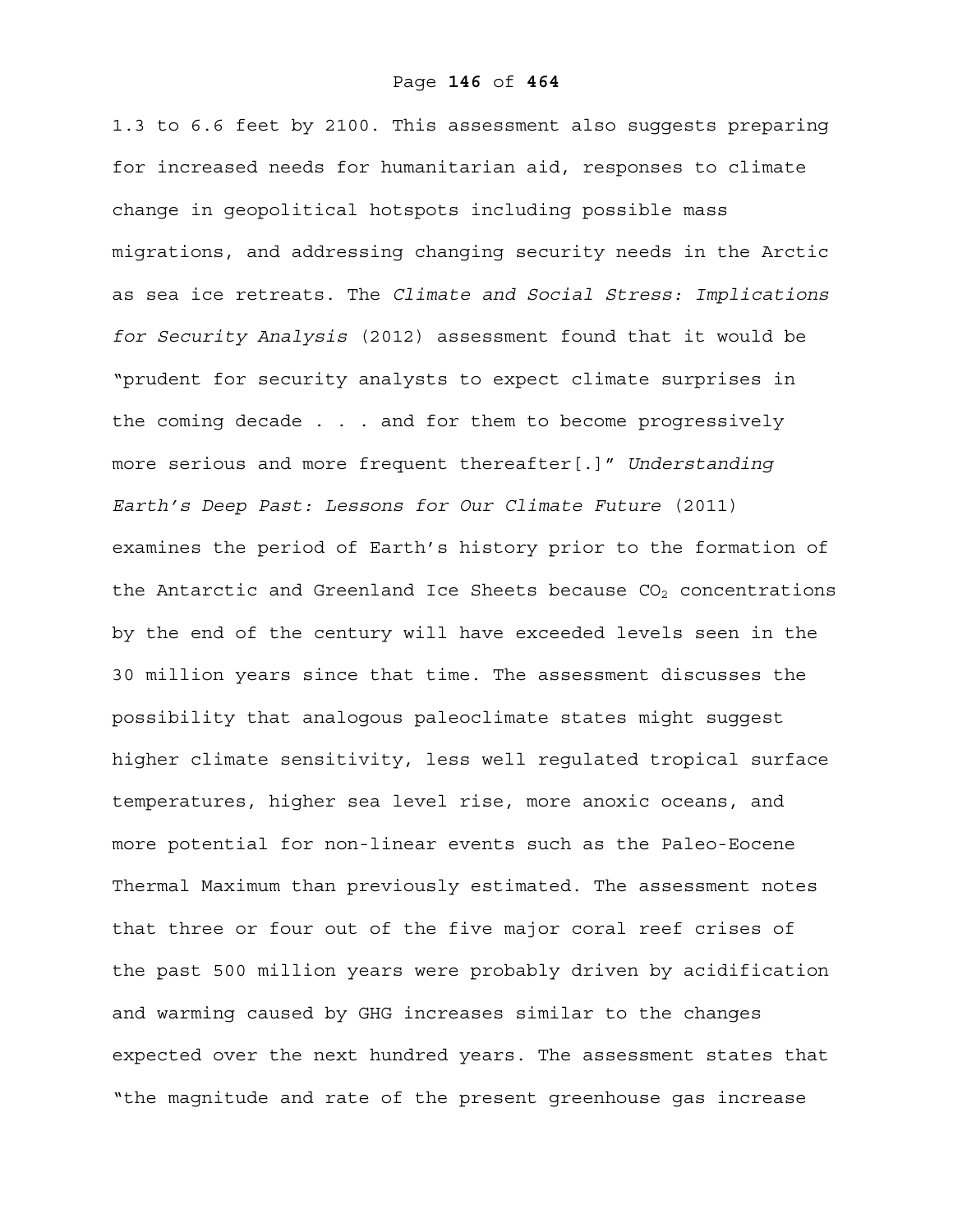place the climate system in what could be one of the most severe increases in radiative forcing of the global climate system in Earth history." Similarly, the *Ocean Acidification: A National Strategy to Meet the Challenges of a Changing Ocean* (2010) assessment found that "[t]he chemistry of the ocean is changing at an unprecedented rate and magnitude due to anthropogenic carbon dioxide emissions; the rate of change exceeds any known to have occurred for at least the past hundreds of thousands of years." The assessment notes that the full range of consequences is still unknown, but the risks "threaten coral reefs, fisheries, protected species, and other natural resources of value to society."

Several commenters on the April 2012 proposed rule argue that the Endangerment Finding should be reconsidered or overturned based on those commenters' reviews of specific climate science literature, particularly newer publications that have appeared since the EPA's 2010 Denial of Petitions. Some commenters have presented their own compilations of individual studies as support for their assertions that climate change will have beneficial effects in many cases and that climate impacts will not be as severe or adverse as the EPA and assessments like the USGCRP (2009) report have stated. These commenters conclude that U.S. society will continue to easily adapt to climate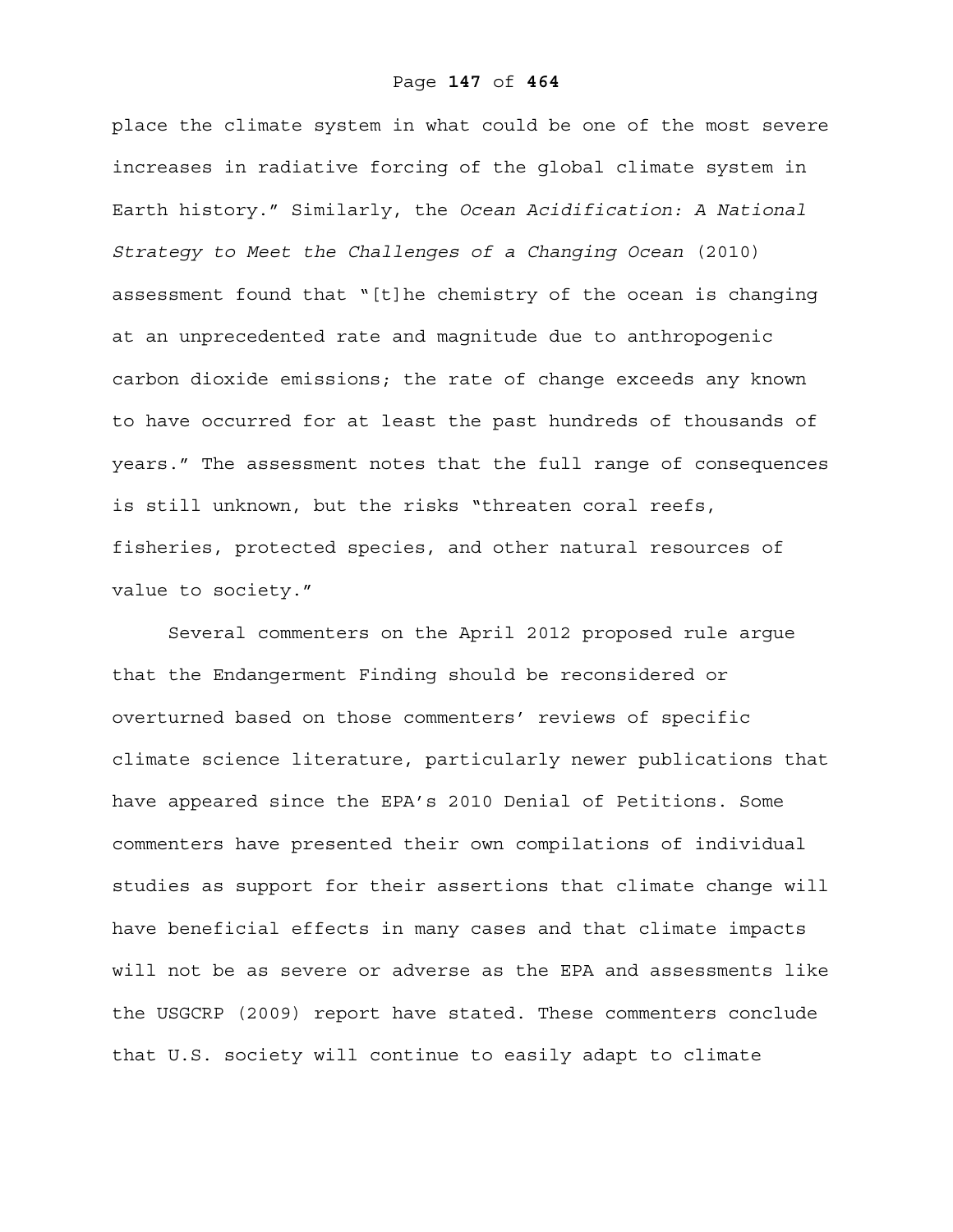change and that climate change therefore does not pose a threat to human health and welfare.

The EPA has reviewed the information submitted and finds that, the fundamental issues raised in the comments that critique the scientific justification for the rule have been addressed by the EPA's 11-volume response to comments for the 2009 Endangerment Finding, the EPA's responses to all issues raised by Petitioners in the Reconsideration Denial, or the D.C. Circuit in its 2012 decision to uphold the EPA's 2009 Endangerment Finding. These comments do not change the various conclusions or judgments that the EPA would draw based on the assessment reports relied upon in the recent 2009 Finding.

These comments often highlight uncertainty regarding climate science as an argument for reconsideration. However, uncertainty was explicitly recognized in the 2009 Endangerment Finding: "The Administrator acknowledges that some aspects of climate change science and the projected impacts are more certain than others", $119$  and the decision to find endangerment was made with full recognition of the uncertainty involved. In addition, the D.C. Circuit Court decision noted that, "the existence of some uncertainty does not, without more, warrant

 $^{119}$  74 FR 66524.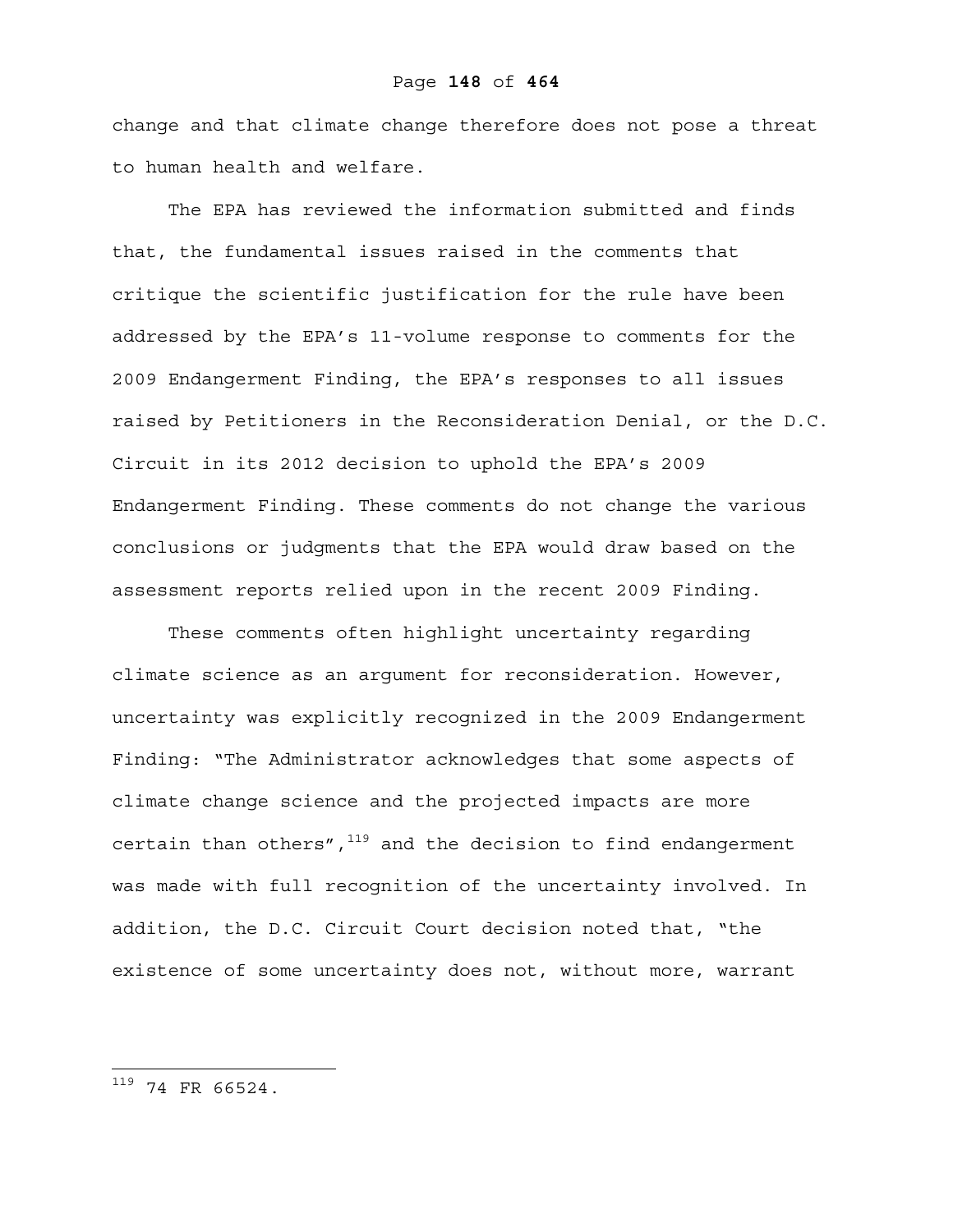#### Page **149** of **464**

invalidation of an endangerment finding. $1^{120}$  In short, these recent publications submitted by commenters, and any new issues that are extracted from them, do not undermine either the significant body of scientific evidence that has accumulated over the years or the conclusions presented in the substantial peer-reviewed assessments of the USGCRP, NRC, and IPCC.

Regarding the contentions that the U.S. will adapt to climate change impacts and that therefore climate change impacts pose no threat, the EPA stated in the 2009 Endangerment Finding,<EXTRACT>

Risk reduction through adaptation and GHG mitigation measures is of course a strong focal area of scientists and policy makers, including the EPA; however, the EPA considers adaptation and mitigation to be potential *responses* to endangerment, and as such has determined that they are outside the scope of the endangerment analysis.<sup>121</sup></EXTRACT>

The D.C. Circuit upheld this position, ruling that "These contentions [that the U.S. can adapt] are foreclosed by the language of the statute and the Supreme Court's decision in *Massachusetts* v. *EPA*" because "predicting society's adaptive response to the dangers or harms caused by climate change" does

<sup>120</sup> *CRR*, 684 F.3d at 121.

 $121$  74 FR 66512 (emphasis added).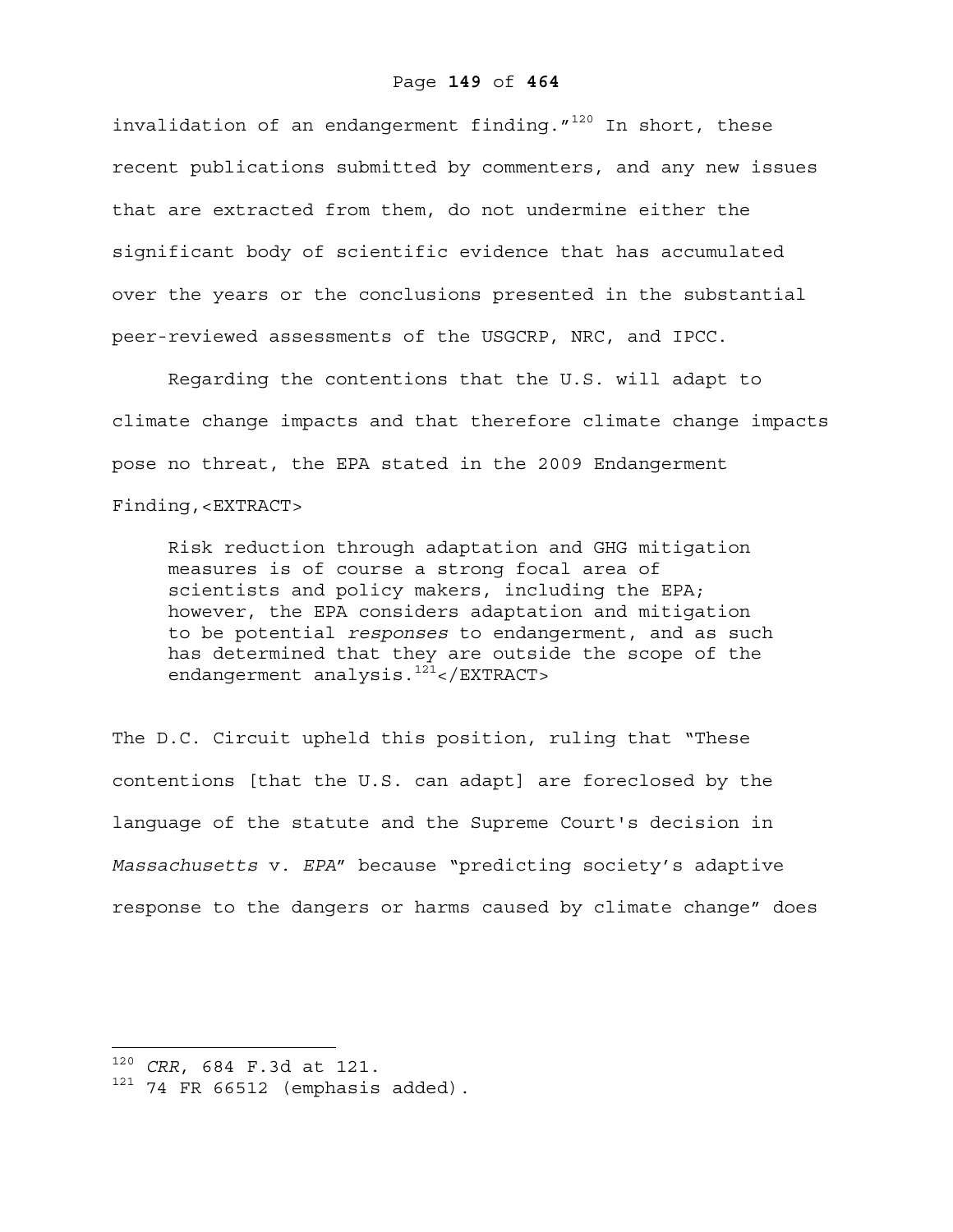not inform the "scientific judgment" that the EPA is required to take regarding Endangerment.<sup>122</sup>

Some commenters raise issues regarding the EPA Inspector General's report, *Procedural Review of EPA's Greenhouse Gases Endangerment Finding Data Quality Processes (2011)*. These commenters mischaracterize the report's scope and conclusions and, thus, vastly overstate the significance of the Inspector General's procedural recommendations. Ultimately, nothing in the Inspector General report questions the validity of the EPA's Endangerment Finding because that report did not evaluate the scientific basis of the Endangerment Finding. Rather, the Inspector General offers recommendations for clarifying and standardizing internal procedures for documenting data quality and peer review processes when referencing existing peer reviewed science in the EPA actions. Unrelated to the Endangerment Finding and its validation by the Court, the EPA has made progress towards implementing the recommendations by the Inspector General.

One commenter submitted a number of emails from the period 1999 to 2009 that were obtained from a University of East Anglia server in 2009 and publicly released in 2011. After reviewing these emails, the EPA finds that they raise no issues that were

 $122$  984 F.3d at 117.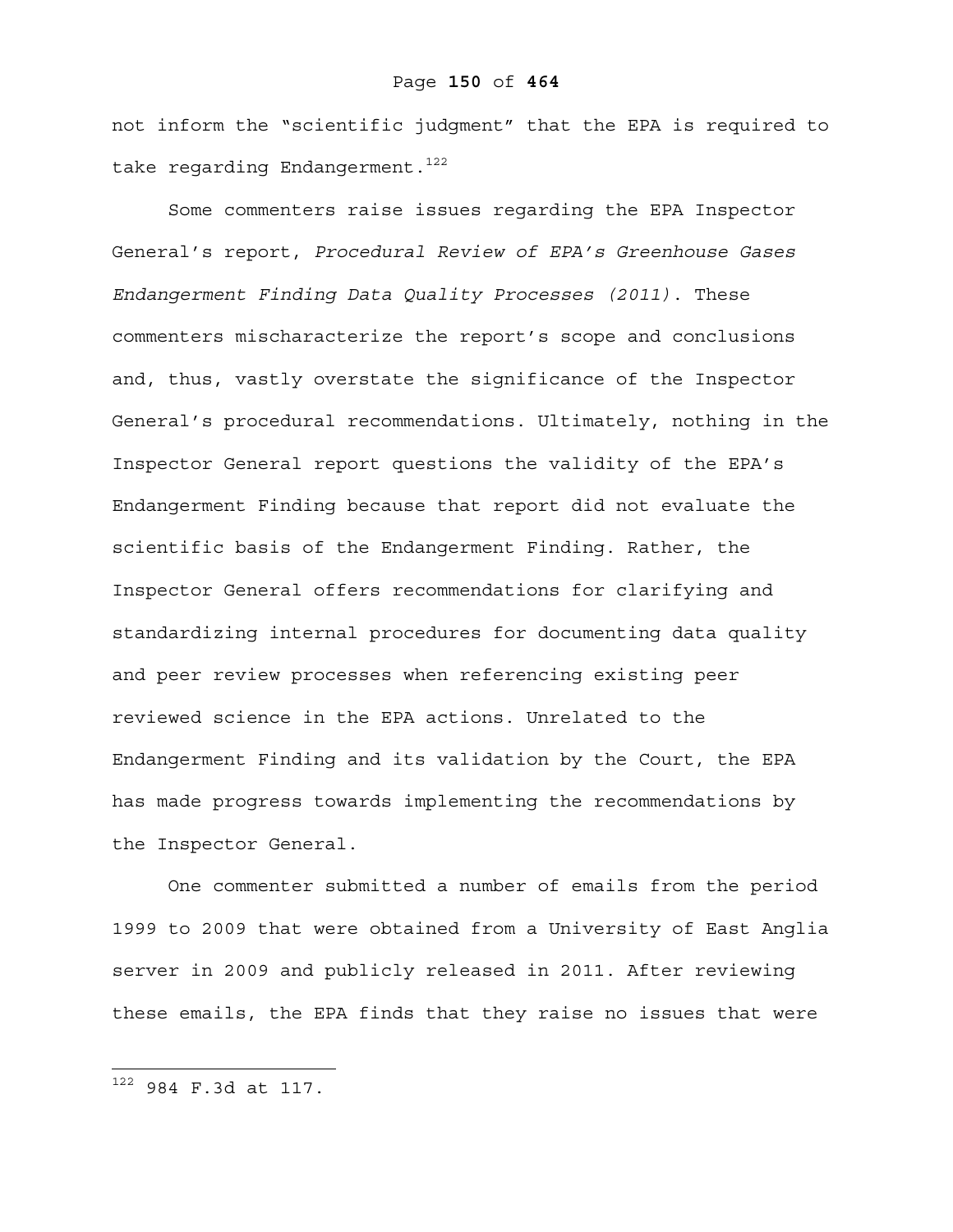not previously raised by Petitioners in regard to an earlier group of emails from the same incident, released in 2009. The commenter makes unsubstantiated assumptions and subjective assertions regarding what the e-mails purport to show about the state of climate change science; this provides inadequate evidence to challenge the voluminous and well documented body of science that is the technical foundation of the Administrator's Endangerment Finding.

A number of comments were also submitted in support of the Endangerment Finding and/or providing further evidence that climate change is a threat to human health and welfare. A number of individual studies were submitted and a number of observed or projected climate changes of local importance or concern to commenters were documented. Again, the EPA places lesser weight on individual studies than on the major scientific assessments. Local observed changes can be of great concern to individuals and communities but must be assessed in the context of the broader science, as it is more difficult to draw robust conclusions regarding climate change over short time scales and in small geographic regions.

**<HD1>V. Rationale for Applicability Requirements**  <HD2>A. Applicability Requirements - Original Proposal and Comments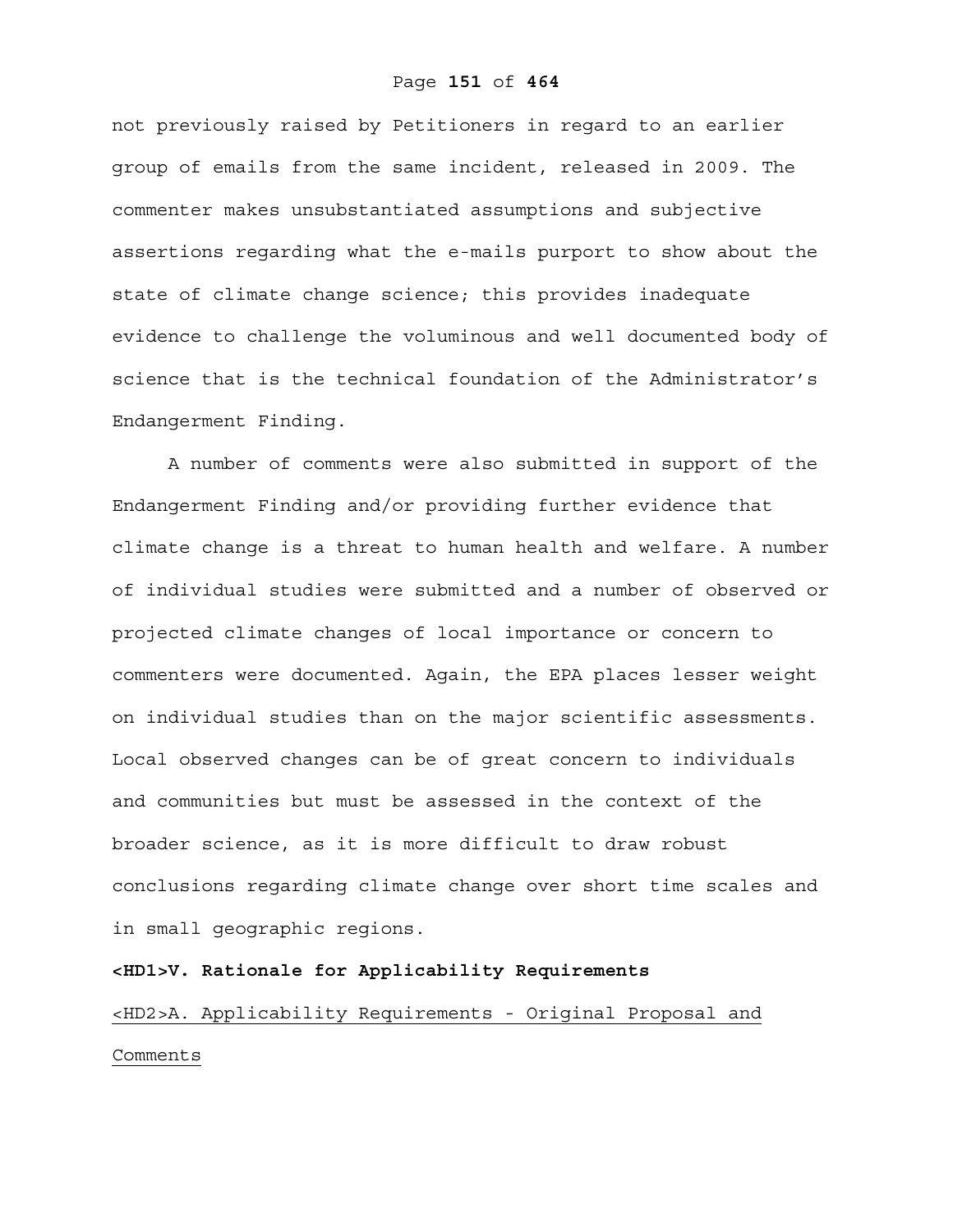# Page **152** of **464**

The original proposal was designed to apply to new intermediate and base load EGUs, specifically, (1) fossil fuelfired utility boilers and IGCC EGUs subject to subpart Da for criteria pollutant emissions, and (2) natural gas combined cycle EGUs subject to subpart KKKK for criteria pollutant emissions. The original proposal explicitly did not apply to simple cycle turbines because we concluded that they were operated infrequently and therefore only contributed small amounts to total GHG emissions. (For convenience, we occasionally refer to this explicit statement that the original proposed NSPS did not apply to a type of source as an exclusion.)

We received comments that supported the simple cycle exclusion and others that opposed it. Commenters in support stated that a new simple cycle power plant serves a different purpose than a new combined cycle plant and that economics will drive the use of combined cycle facilities over simple cycle plants. They also stated that the original proposed standard is not achievable by, and therefore is not BSER for, simple cycle turbines. Commenters opposing the exclusion stated that it creates an opportunity to evade the standard and could thereby increase GHG emissions. According to these commenters, any applicability distinctions should be based on utilization and function rather than purpose or technology.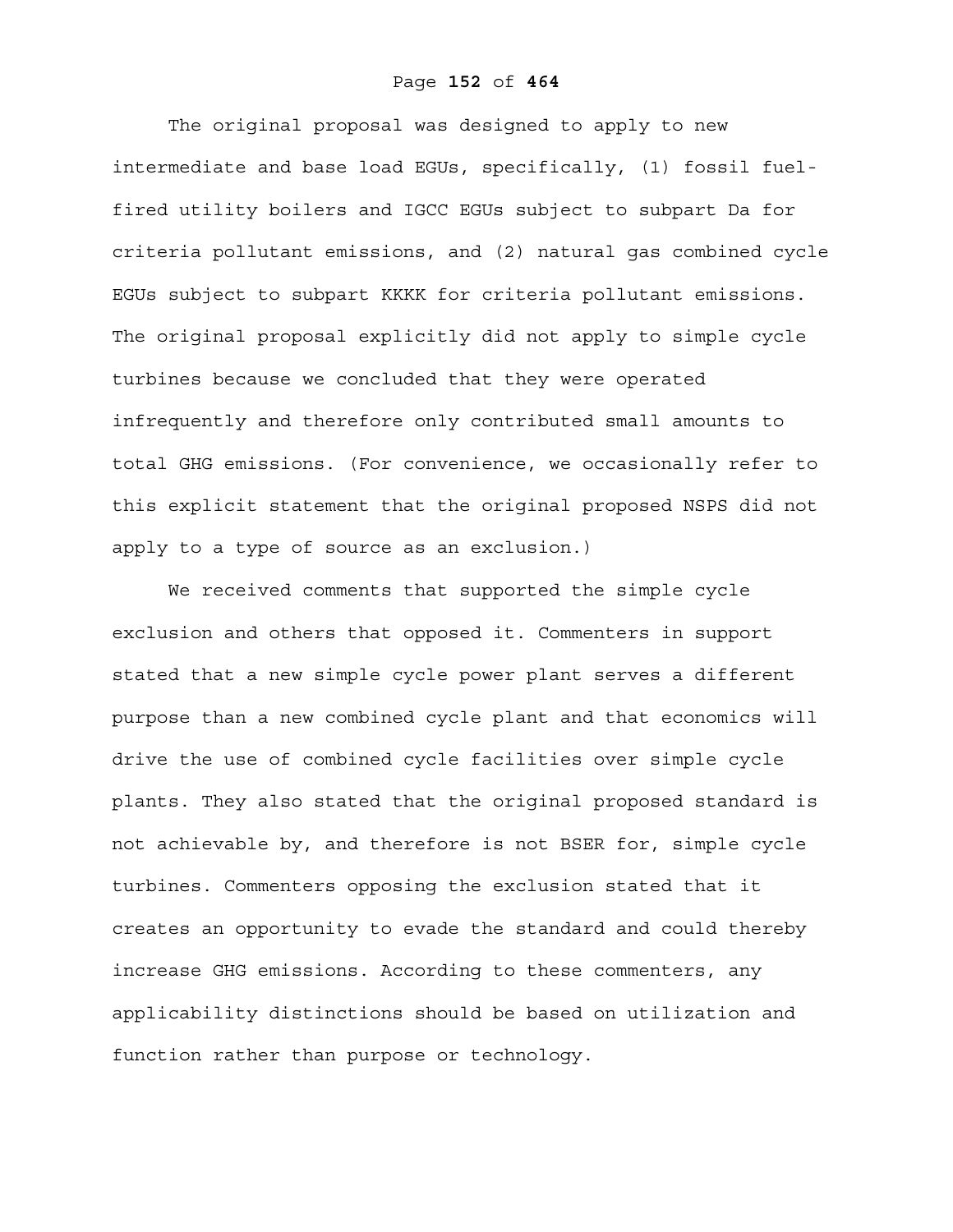After considering these comments, we are proposing a different approach to the applicability provisions with respect to simple cycle turbines.

# <HD2>B. Applicability Requirements – Today's Proposal

In today's rulemaking, we propose that standards of performance apply to a facility if the facility supplies more than one-third of its potential electric output and more than 219,000 MWh net electric output to the grid per year. (We refer to a facility's sale of more than one-third of its potential electric output as the one-third sales criterion, and we refer to the amount of potential electric output supplied to a utility power distribution system, expressed in MWh, as the capacity factor.) This proposed definition does not explicitly exclude simple cycle combustion turbines, but as a practical matter, it would exclude most of them because the vast majority of simple cycle turbines sell less than one-third of their potential electric output. The few simple-cycle combustion turbines that sell more than one-third of their potential electric output to the grid would be subject to the proposed standards of performance. As explained below, we have concluded that at this level of output, there are less expensive and lower emitting technologies that could be constructed consistent with today's proposed standards. Although, as noted, today's proposal does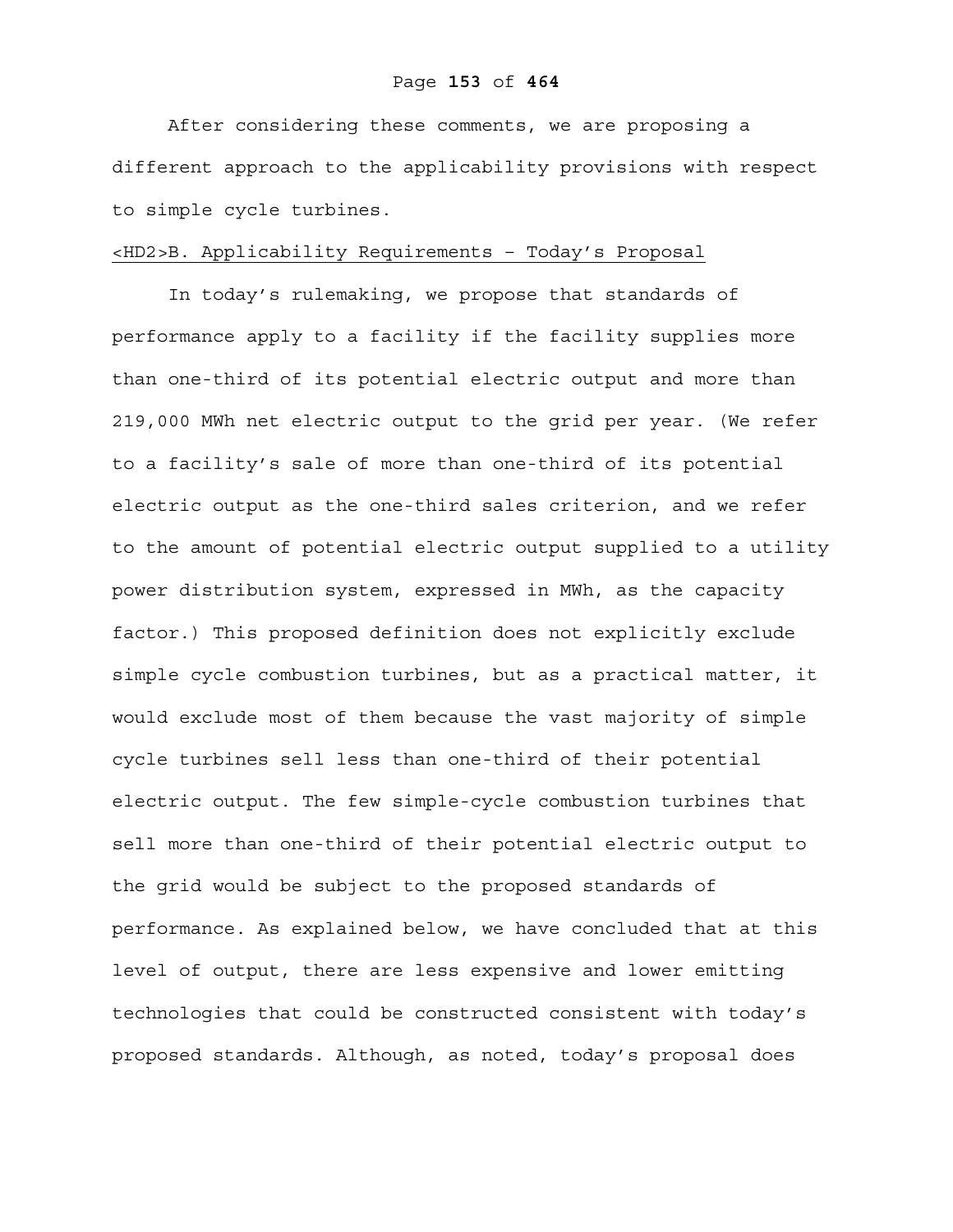not explicitly exclude simple cycle combustion turbines, we solicit comment on whether to provide an explicit exclusion.

We are proposing to apply the one-third sales criterion on a rolling three year basis instead of an annual basis for stationary combustion turbines for multiple reasons. First, extending the period to three years would ensure that the  $CO<sub>2</sub>$ standards apply only to intermediate and base load EGUs by allowing facilities intended to generally operate at low capacity factors (e.g. simple cycle turbines that generally sell less than one-third of their potential electric output) to avoid applicability even though they may provide system capacity and, in fact, operate at high capacity factors during individual years with abnormally high electric demand. Second, only 0.2 percent of existing simple cycle turbines had a three-year average capacity factor of greater than one-third between 2000 and 2012. Therefore, as noted, from a practical standpoint, few new simple cycle turbines will be subjected to the standards of performance in this rulemaking.

The 2013 AEO cost and performance characteristics for new generation technologies include costs for advanced and conventional combined cycle facilities and advanced simple cycle turbines. According to the AEO 2013 values, advanced combined cycle facilities have a lower cost of electricity than advanced simple cycle turbine facilities above approximately a 20 percent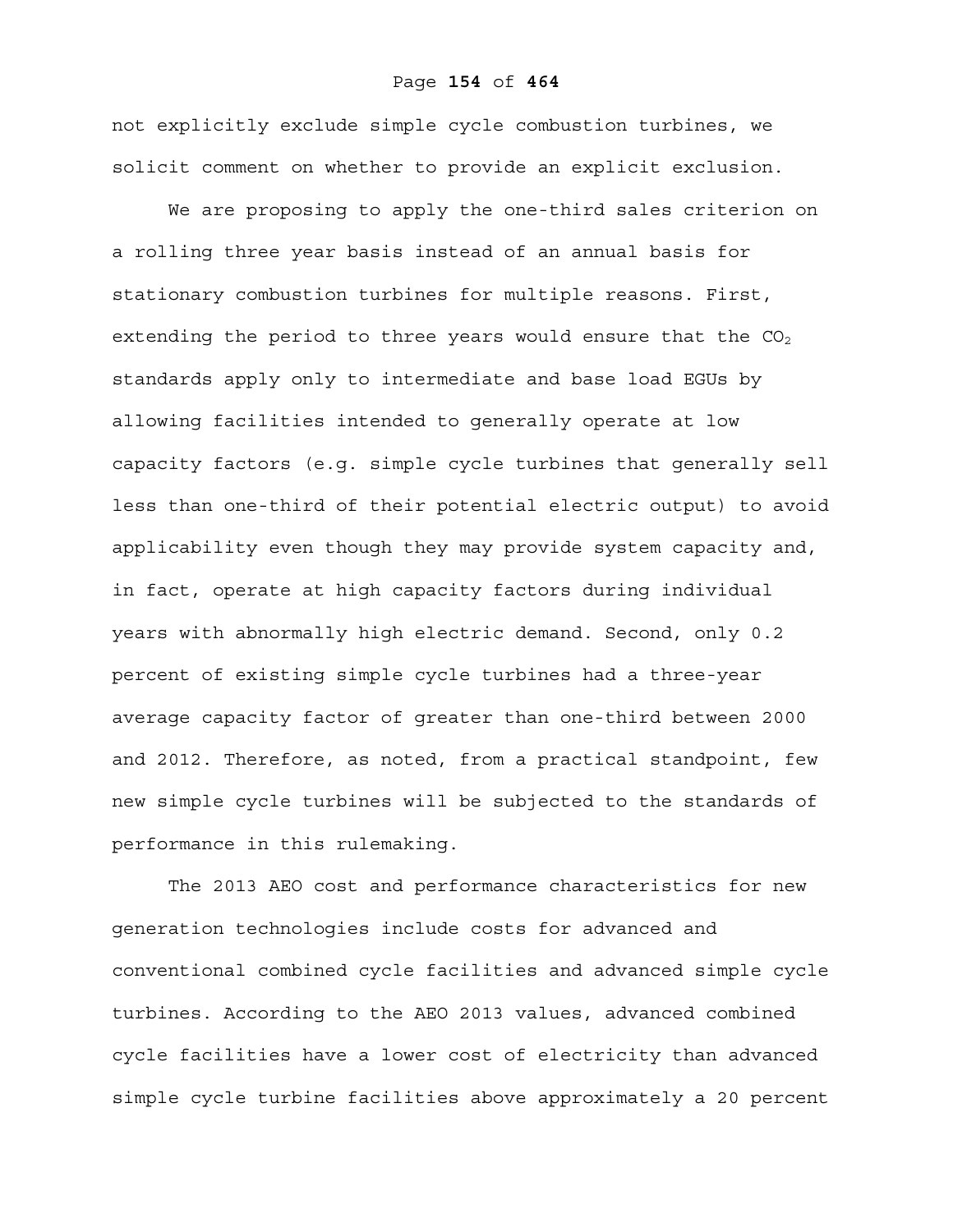capacity factor. Therefore, the use of a combined cycle technology would be BSER for higher capacity factor stationary combustion turbines. However, advanced combined cycle facilities do not have a lower cost of electricity than less capital intensive conventional combined cycle facilities until above approximately a 40 percent capacity factor. Between approximately 20 to 40 percent capacity factors, conventional combined cycle facilities offer the lowest cost of electricity, and below approximately 20 percent capacity factors advanced simple cycle turbines offer the lowest cost of electricity. A capacity factor exemption at 40 percent (i.e., sales of less than two-fifths of potential electric output per year) would allow conventional combined cycle facilities built with the intent to operate at relatively low capacity factors as an alternative technology to simple cycle turbines because neither would be subject to the NSPS requirements. Based on these cost considerations, we are specifically requesting comment on a range of 20 to 40 percent of potential electric output sales on a three-year basis for the capacity factor exemption. The 20 percent applicability limit is consistent with generating the lowest cost of electricity for advanced combined cycle turbines compared to advanced simple cycle turbines, and based on historical capacity factors would impact the operation of only approximately two percent of simple cycle turbines. The 40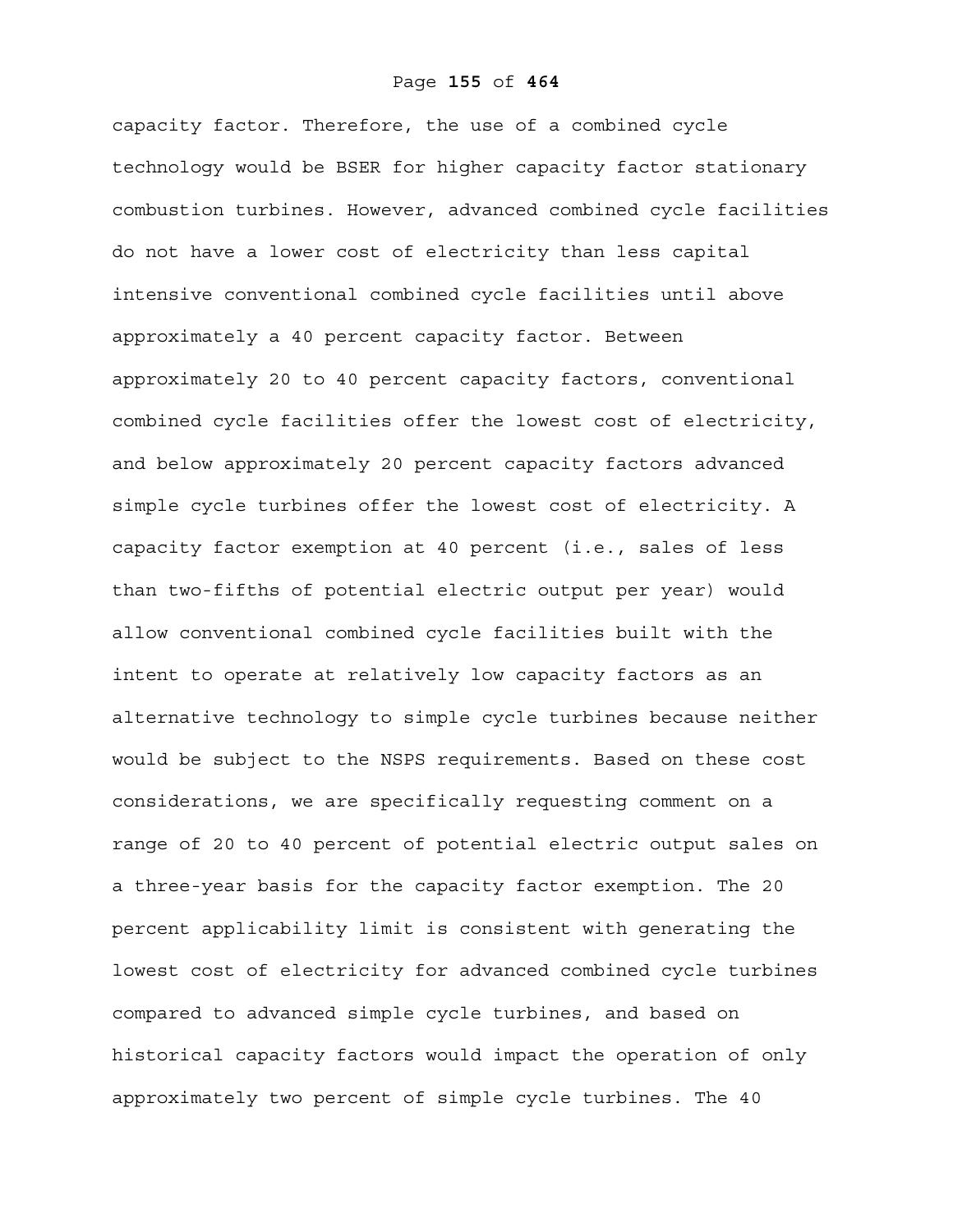percent applicability limit would be more consistent with the annual run hour limitations currently contained in many simple cycle operating permits.

We are also requesting comments on whether applicability for stationary combustion turbines should be defined on a single calendar year basis, similar to the current subpart Da applicability provisions for criteria pollutants, instead of a three-year basis. With a single year basis, we are considering an applicability level of up to 40 (instead of 33 and one-third) percent sales. Only 0.4 percent of existing simple cycle turbines had an annual capacity factor of greater than 40 percent between 2000 and 2012. Assuming the average hourly output of a simple cycle turbine is 80 percent of the maximum rated output, a simple cycle turbine could operate up to 4,400 hours annually before exceeding the capacity factor threshold. This is consistent with the operation hour limitation in many permits. Therefore, with this 40 percent sales criterion on a single-year basis, as a practical matter, it is anticipated that few new simple cycle turbines would be subject to the proposed standards of performance. Thus, we are specifically requesting comment on a range of one-third to two-fifths of potential electric output annual sales. The lower range would be consistent with how an EGU is currently defined in the EPA rules, and would mean that the proposed standards of performance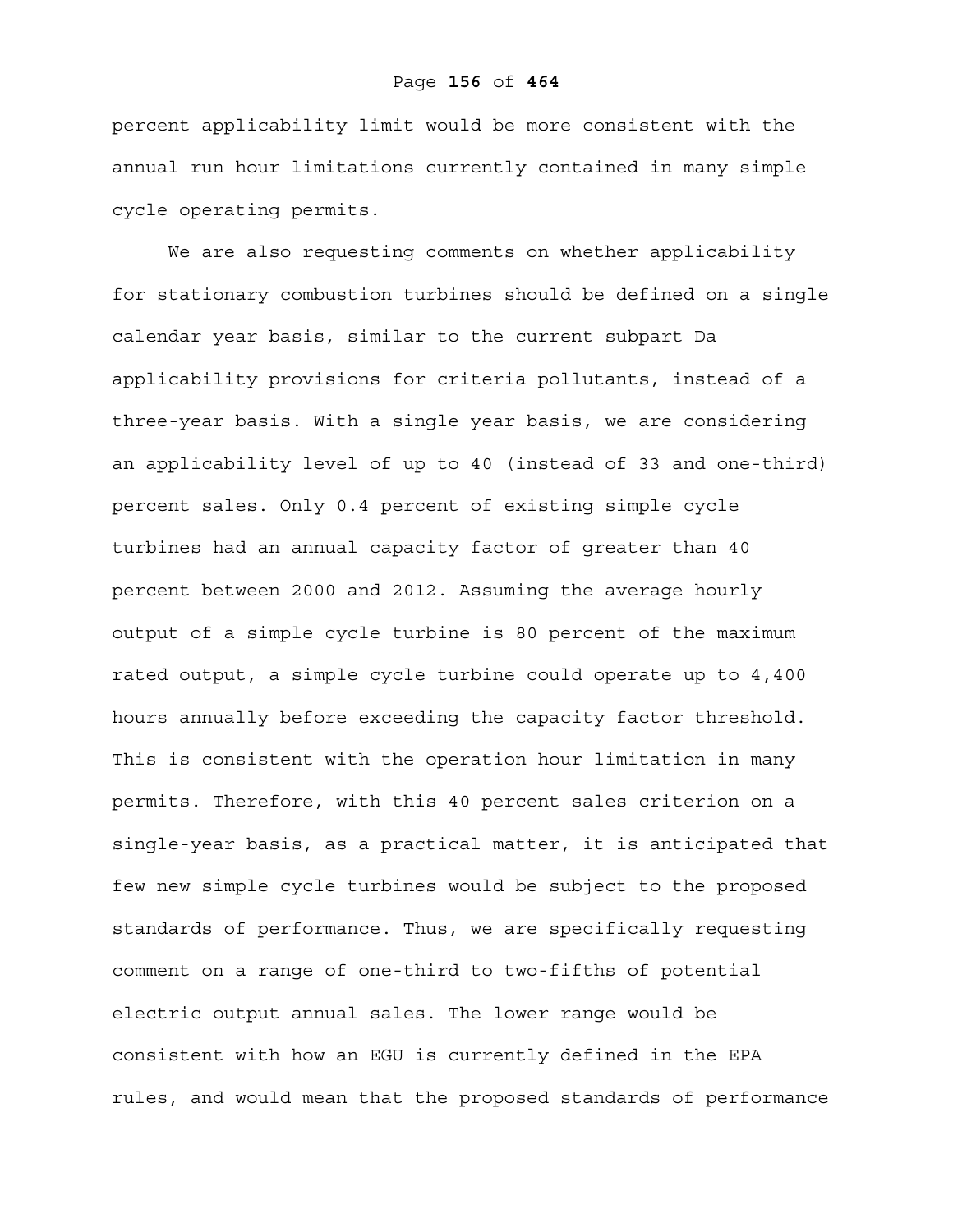would impact approximately one percent of new simple cycle turbines.

We are also proposing a different definition of potential electric output from the current definition that determines the potential electric output (in MWh on an annual basis) considering only the design heat input capacity of the facility and does not account for efficiency. It assumes a 33 percent net electric efficiency, regardless of the actual efficiency of the facility and could discourage the installation of more efficient facilities. For example, a 33 percent efficient 100 MW facility would have a heat input of 1,034 MMBtu/h and a 40 percent efficient 100 MW facility would have a heat input of 853  $MMBtu/h.<sup>123</sup>$  The 33 percent efficient facility would become subject to the NSPS requirements when it sells more than onethird of its potential electric output, 880,000 MWh. The 40 percent efficient facility would become subject to the NSPS requirements when it sells more than  $730,000$  MWh.<sup>124</sup> This could potentially encourage the construction of less efficient facilities, since they could have a higher actual capacity factor than a more efficient unit, while still not being an EGU

 $123$  (100 MW) \* (3.412 MMBtu/h/ 1 MWh) \* (1/0.33) = 1,034 MMBtu/h.  $(100 \text{ MW}) * (3.412 \text{ MMBtu/h} / 1 \text{ MWh} * (1/0.40) = 853 \text{ MMBtu/h}.$  $124$  (1,034 MMBtu/h) \* (1 MWh/3.412MMBtu/h) \* (1/3) \* (8,760h/yr) = 880,000 MWh.  $(853 \text{ MMBtu/h} * (1 \text{ MWh}/3.412 \text{ MMBtu/h} * (1/3) * (8,760 \text{h/yr}) = 730,000$ MWh.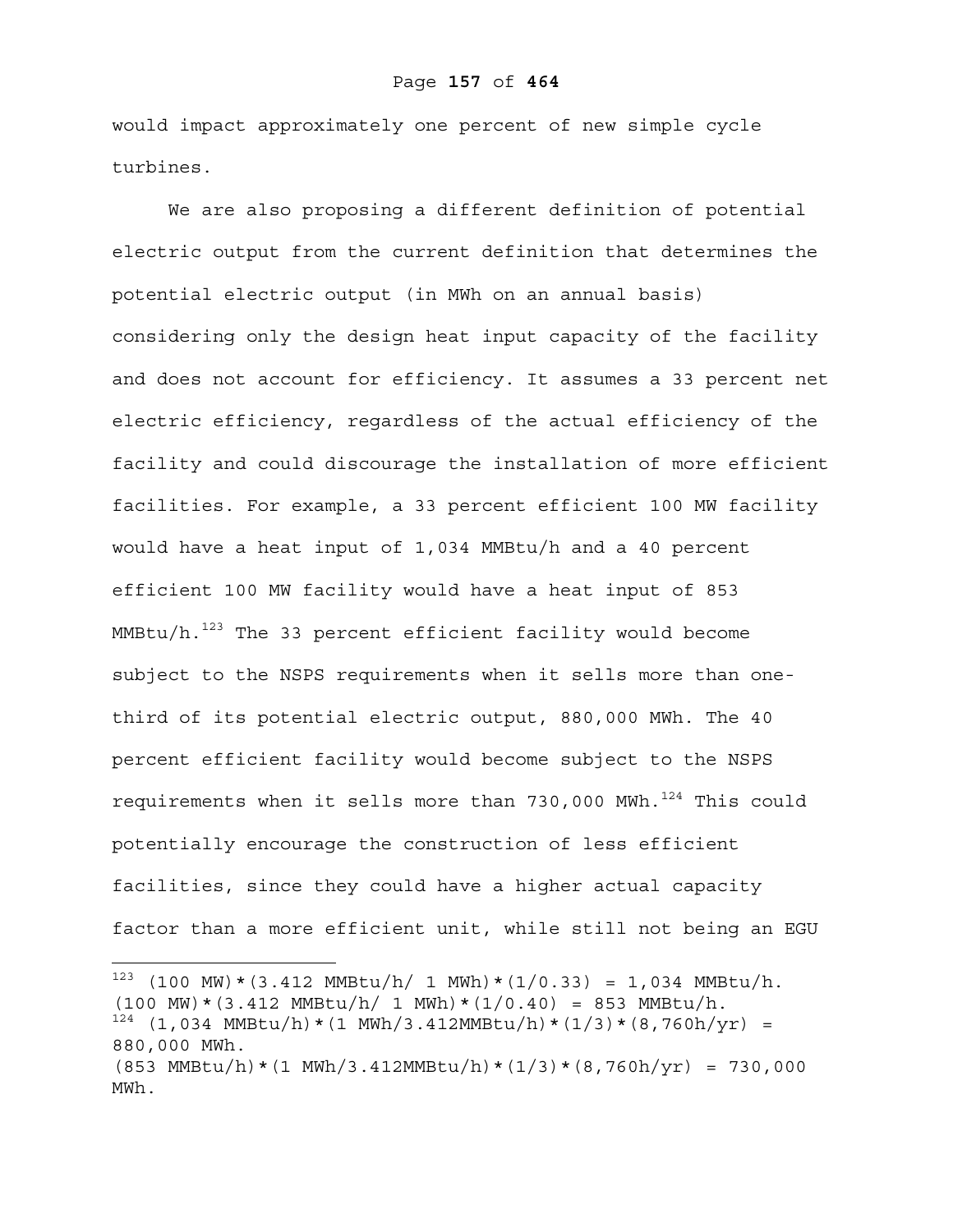#### Page **158** of **464**

subject to a  $CO<sub>2</sub>$  standard. Therefore, we are proposing a definition of potential electric output that allows the source the option of calculating its potential electric output on the basis of its actual design electric output efficiency on a net output basis, as an alternative to the default one-third value. The proposed definition would permit the 40 percent efficient facility to use the actual efficiency of the facility so that the electric sales applicability criteria would be 880,000 MWh and applicability would be determined the same as for the less efficient facility.

The April 2012 proposal would have applied to facilities that primarily burn non-fossil fuels but also co-fire a fossil fuel. We have concluded that it is not appropriate to subject these facilities to the standards in today's proposal. This is because these types of units more closely resemble the nonfossil fuel-fired boilers and stationary combustion turbines that are not covered by today's proposed rule, than they do the fossil fuel-fired boilers and stationary combustion turbines that are covered by this rule. This approach is similar to the approach used in the Mercury and Air Toxics Standards, another CAA regulatory effort focused on fossil fuel-fired power plants. Therefore, we are proposing to limit the applicability of the standard to facilities where the heat input is comprised of more than 10.0 percent fossil fuel on a three-year rolling average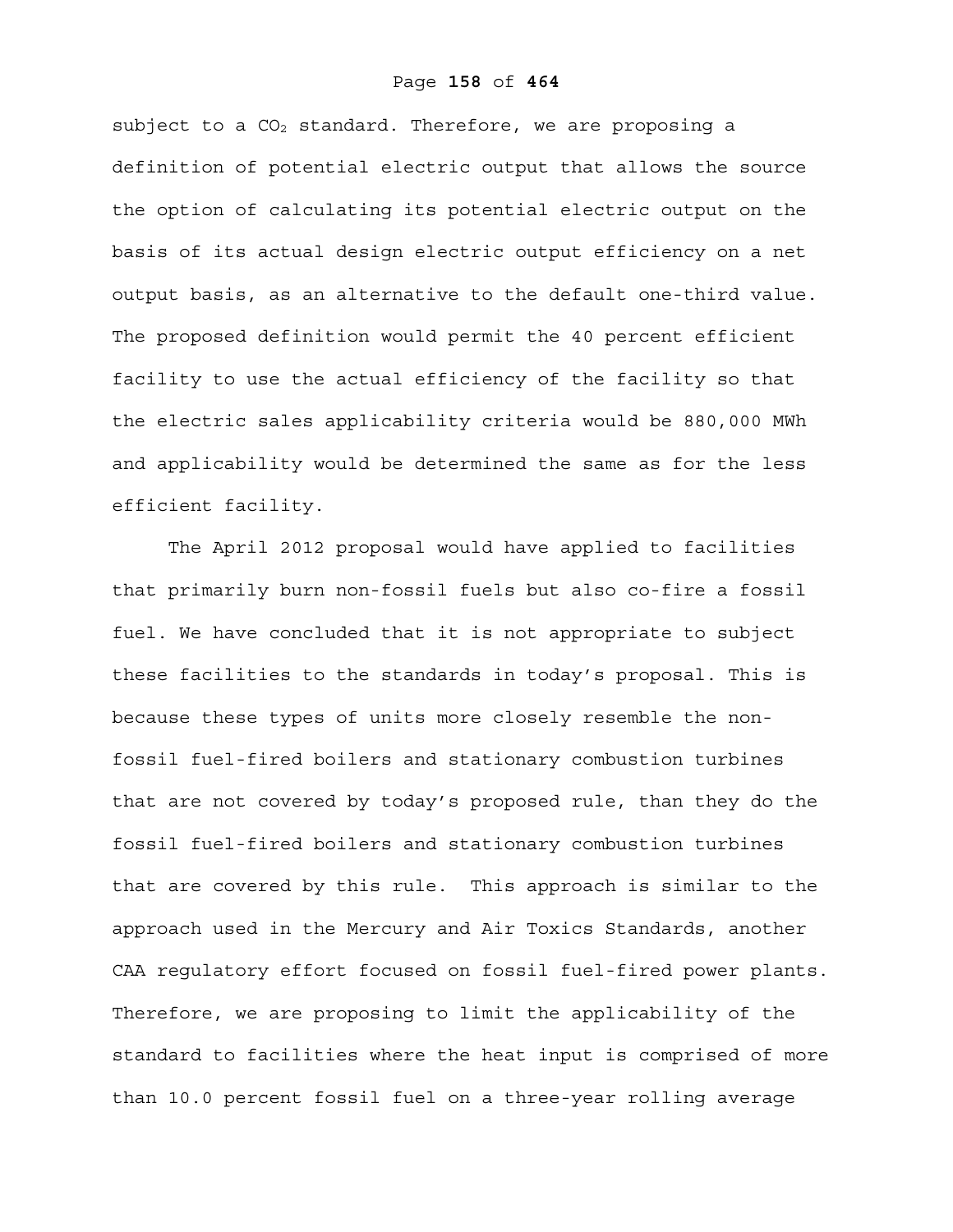#### Page **159** of **464**

basis. To simplify determining applicability with the  $CO<sub>2</sub>$ standard, we also request comment on whether the applicability for facilities that co-fire non-fossil fuels should be made on an annual average basis, instead of a three-year rolling average basis.

In the original proposal, we requested comment on the applicability of the GHG NSPS to combined heat and power (CHP) facilities and if applicability should be changed from how it is currently determined in subpart Da. In today's action, we propose that if CHP facilities meet the general applicability criteria they should be subject to the same requirements as electric-only generators. However, one potential issue that we have identified is inequitable applicability to third-party CHP developers compared to CHP facilities owned by the facility using the thermal output from the CHP facility. As noted above, we propose that the proposed  $CO<sub>2</sub>$  standard of performance apply to a facility that supplies more than one-third of its potential electricity output and more than 219,000 MWh "net electric output" to the grid per year. The current definition of net electric output for purposes of criteria pollutants is "the gross electric sales to the utility power distribution system minus purchased power on a calendar year basis." 40 CFR 60.41Da. Owners/operators of a CHP facility under common ownership as an adjacent facility using the thermal output from the CHP facility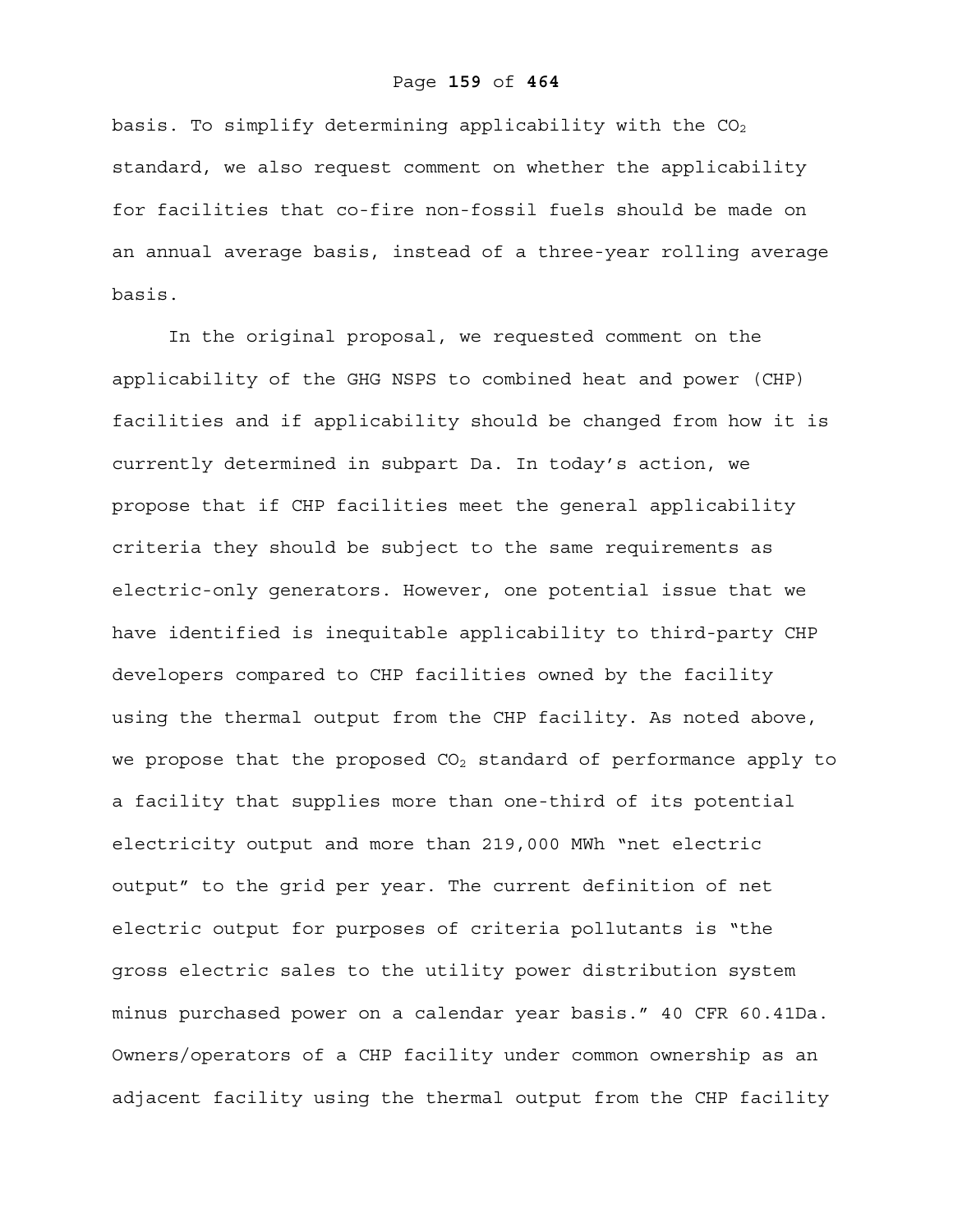(i.e., the thermal host) can subtract out power purchased by the adjacent facility on an annual basis when determining applicability. However, third-party CHP developers would not be able to benefit from the "minus purchased power on a calendar year basis" provision in the definition of net electric output when determining applicability since the CHP facility and the thermal host(s) are not under common ownership. We are therefore proposing to add "of the thermal host facility or facilities" to the definition of net-electric output for qualifying CHP facilities (i.e., the clause would read, "the gross electric sales to the utility power distribution system minus purchased power *of the thermal host facility or facilities on a calendar year basis*" (emphasis added)). This would make applicability consistent for both facility-owned CHP and third-party-owned CHP.

This proposal includes within the definition of a steam electric generating unit, IGCC, and stationary combustion turbine that are subject to the proposed requirements, any integrated device that provides electricity or useful thermal output to the boiler, the stationary combustion turbine or to power auxiliary equipment. The rationale behind including integrated equipment recognizes that the integrated equipment may be a type of combustion unit that emits GHGs, and that it is important to assure that those GHG emissions are included as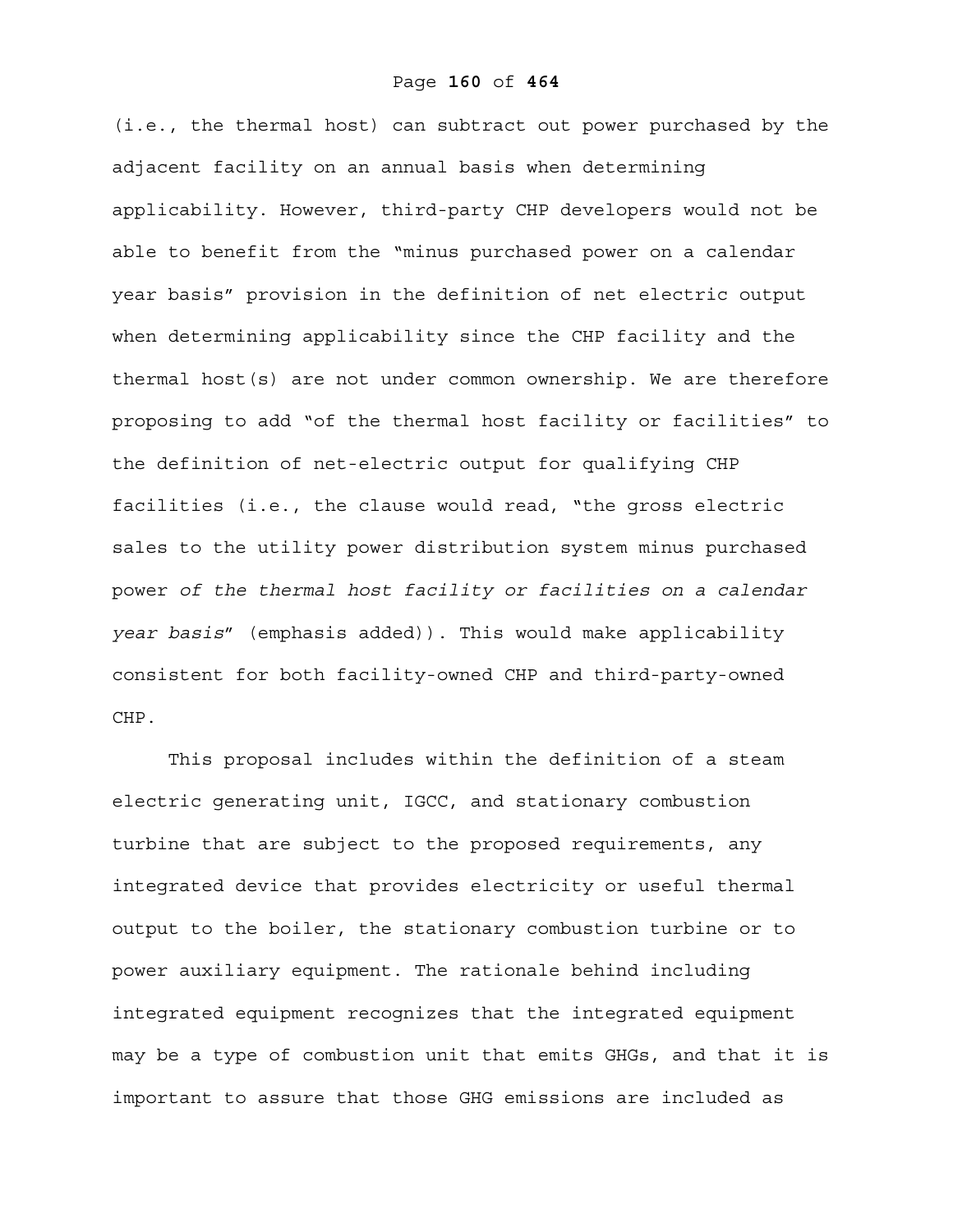part of the overall GHG emissions from the affected source. Including integrated equipment avoids circumvention of the requirements by having a boiler not subject to the standard supplying useful energy input (e.g., an industrial boiler supplying steam for amine regeneration in a CCS system) without accounting for the GHG emissions when determining compliance with the NSPS. In addition, the proposed definition would provide additional compliance flexibility similar to when the HRSG was included in the combustion turbine NSPS by recognizing the environmental benefit of integrated equipment that lowers the overall emissions rate of the affected facility. Even without this specific language, the original 1979 steam electric generating unit definition in subpart Da allows the use of solar thermal equipment for feedwater heating as an approach to integrating non-emitting generation to reduce environmental impact and lower the overall emissions rate. The current definition expands the flexibility to include combustion turbines, fuel cells, or other combustion technology for reheating or preheating boiler feedwater, preheating combustion air, producing steam for use in the steam turbine or to power the boiler feedpumps, or using the exhaust directly in the boiler to generate steam. This in theory could lower generation costs as well as lower the GHG emissions rate for an EGU.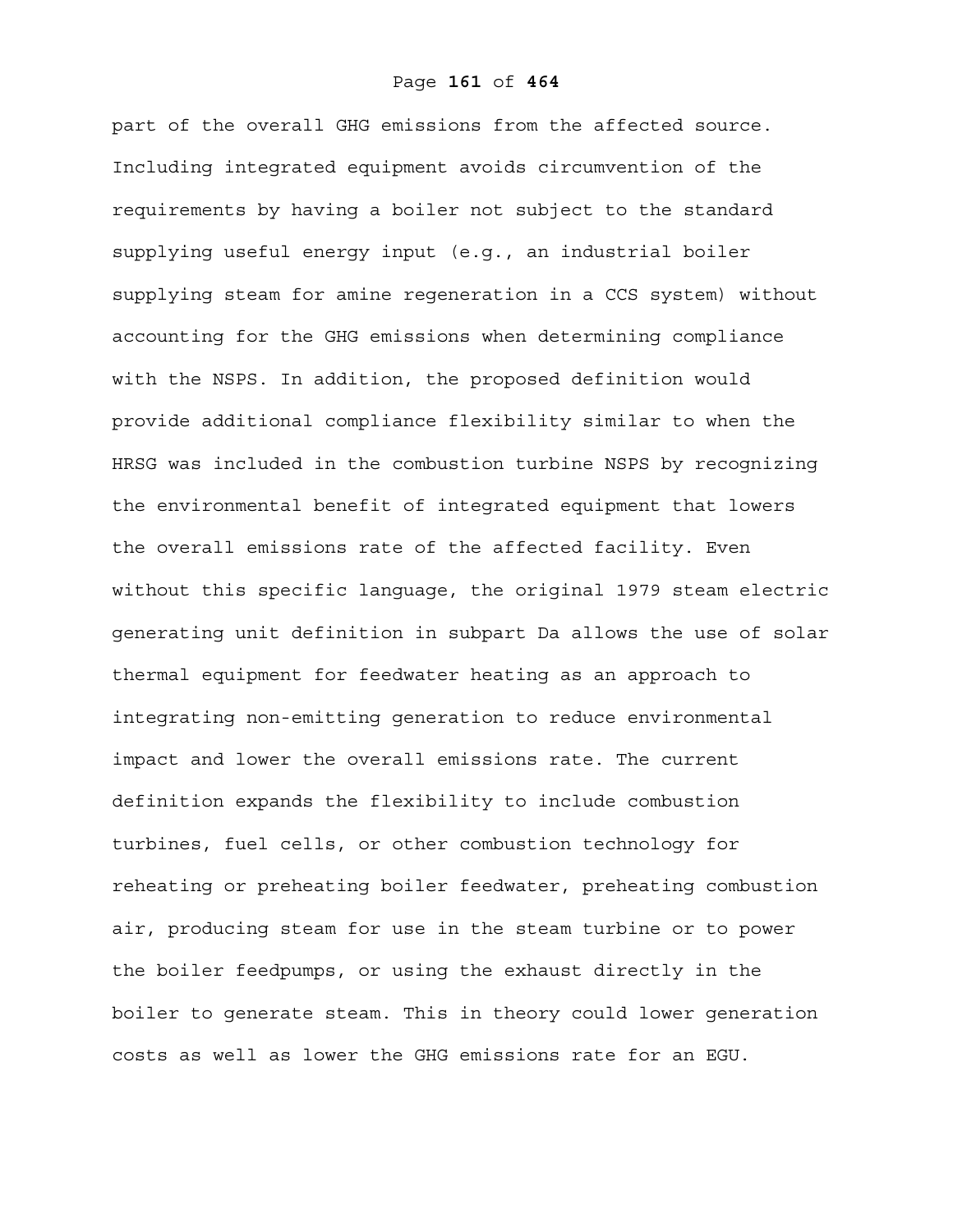We solicit comment on various issues concerning, and different approaches to, the applicability requirements for steam generating units and combustion turbines. In particular, we recognize that several of the requirements proposed today are based on the source's operations. These include, for both steam generating units and combustion turbines, the requirement that the source supply more than one-third of its potential electric output and more than 219,000 MWh net-electric output to the grid for sale on an annual or tri-annual basis (the one-third and 219,000 MWh sales requirement), as well as the requirement that the source burn fossil fuel for more than 10 percent of the heat input during three years; and for combustion turbines, the additional requirement that the source combust over 90 percent natural gas on a heat input basis over three years.

We solicit comment on whether these requirements raise implementation issues because they are based on source operation after construction has occurred. We also solicit comment on whether, to avoid any such implementation issues, these requirements should be recast to be based on the source's purpose at the time of construction. For example, should we recast the 10% percent requirement so that it would be met if the source was constructed for the purpose of burning fossil fuel for more than 10 percent of its heat input over any threeyear period?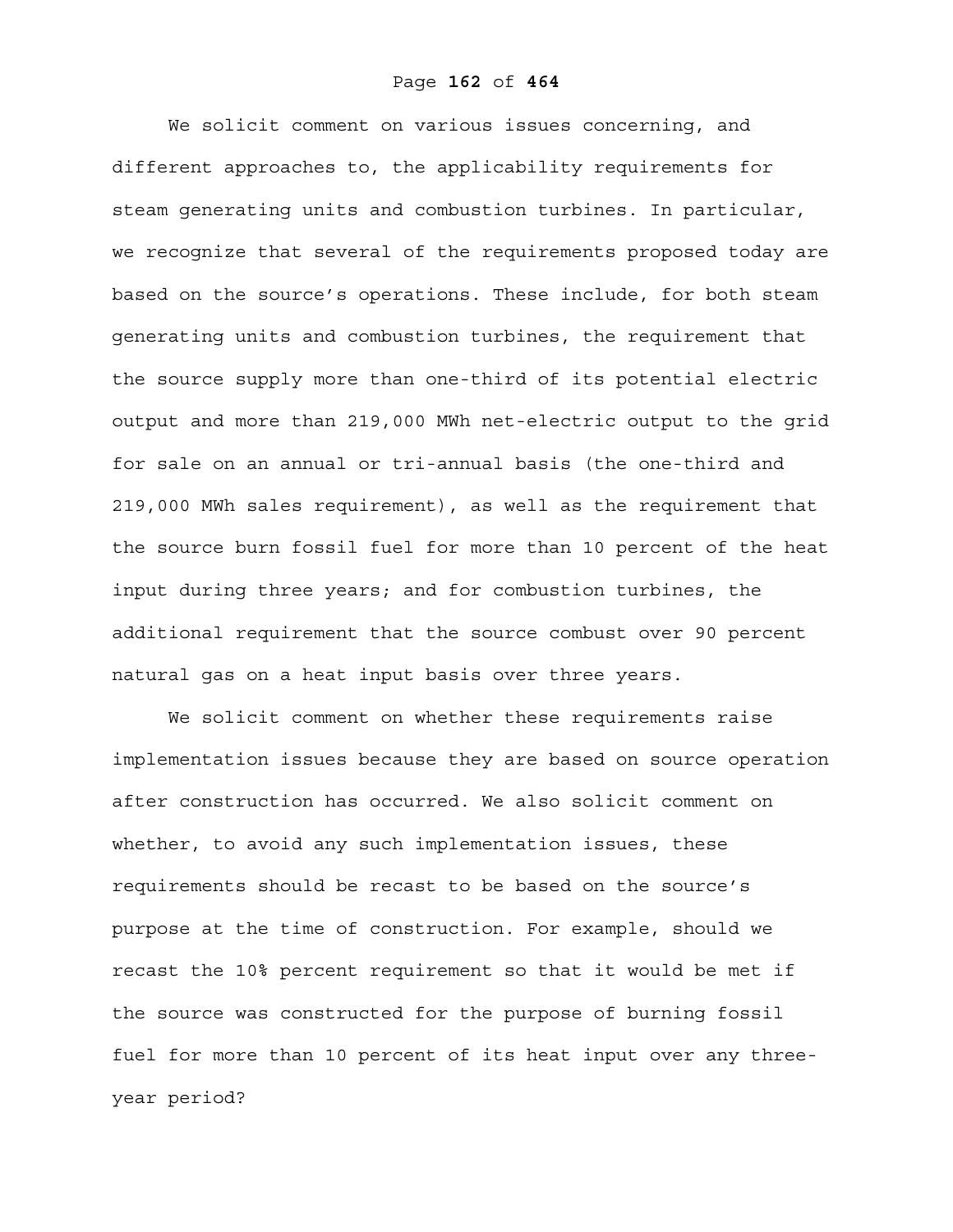In addition, we solicit comment on whether we should include these requirements not as applicability requirements for whether the source is subject to the standard of performance, but rather as criteria for which part of the standard of performance the source is subject to. Under this approach, at least for combustion turbines, the EPA would promulgate applicability requirements or a definition of utility unit designed to assure that combustion turbine utility units – but not combustion turbine industrial units or other types of nonutility units – would be subject to the standard of performance. For example, under this approach, all combustion turbine units that meet such applicability requirements or definition of utility units and that have a design heat input to the turbine engine greater than 250 MMBtu/h, would be subject to the standard of performance for  $CO<sub>2</sub>$  emissions. That standard would be: (i) during periods when certain conditions (noted below) are met, 1,000 or 1,100 lb CO2/MWh (depending on whether the unit has a design heat input to the turbine engine of greater than 850 MMBtu/h); and (ii) during periods when one or more of those conditions is not met, no emission limit (that is, the unit could emit at an uncontrolled level). In the latter case, although the unit would not be subject to an emission limit, it would remain subject to the standard of performance, and therefore would be subject to any monitoring, reporting, and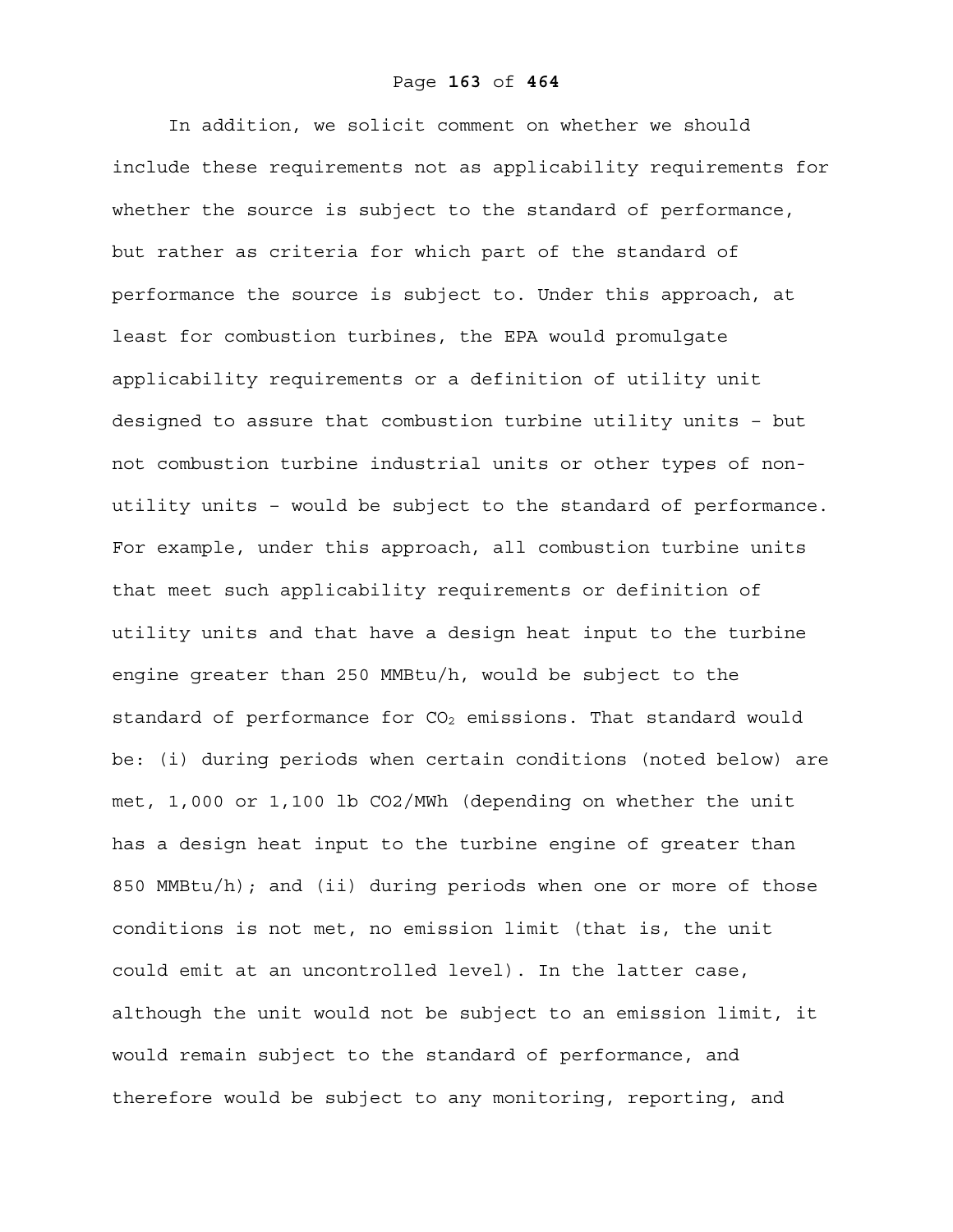recordkeeping requirements. The conditions could include, during any 3-year period on a rolling average basis, combusting over 10% fossil fuel on a heat input basis, combusting over 90% natural gas on a heat input basis, and selling more than onethird of potential electric output and more than 219,000 MWh net-electric output to the grid.

Under this approach, as noted, in order to be consistent with today's proposal to apply the standard of performance for  $CO<sub>2</sub>$  emissions to only utility units - and not to industrial or other non-utility units – we would need to include other applicability requirements or definitional provisions that would explicitly limit the standard to utility units.

We solicit comment on all aspects of this approach, including the extent to which it would achieve the policy objectives of assuring that a simple cycle turbine and a combined cycle turbine are subject to the same standard if they sell more than one-third of their capacity and more than 219,000 KWh net electric output to the grid, and are subject to the same standard if they sell less than those amounts to the grid. We also solicit comment on how to implement the three-year requirements described above during the period within three years after an affected EGU begins operations. For example, under the approach where operational criteria that entail a three-year compliance period are used to determine to which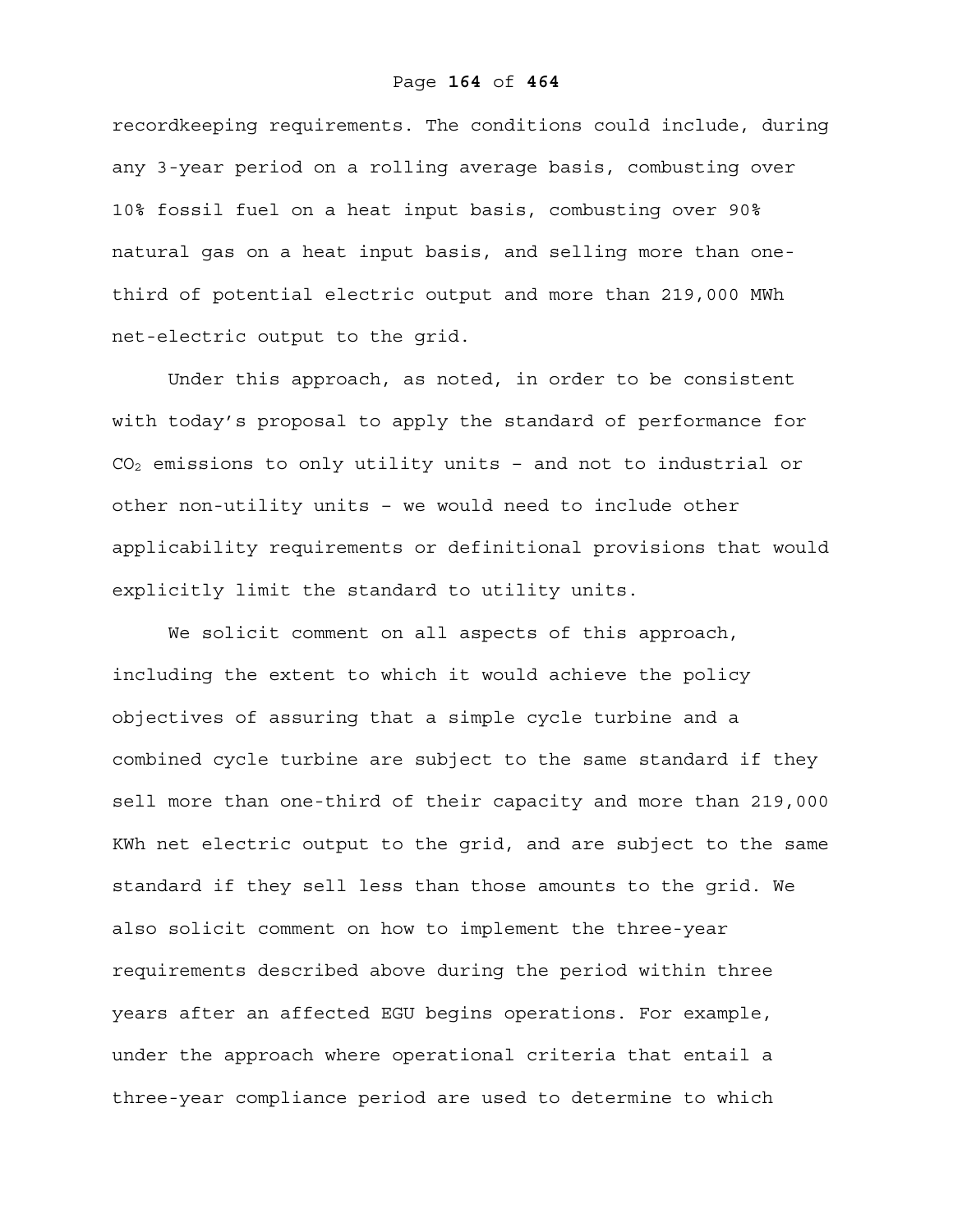standard of performance the facility is subject, the owner or operator and permitting authority would not know for certain what standard applies to the facility until three years after initial startup. For this scenario, we request comment on how to implement the three year operational requirements and what documentation should be collected and reported to the EPA during the period up to the end of the third year after a source begins operation.<HD2>

#### C. Certain Projects under Development

1

This proposal does not apply to the proposed Wolverine EGU project in Rogers City, Michigan. Based on current information, the Wolverine project appears to be the only fossil fuel-fired boiler or IGCC EGU project presently under development that may be capable of "commencing construction" for NSPS purposes<sup>125</sup> in the very near future and, as currently designed, could not meet the 1,100 lb  $CO_2/$ MWh standard proposed for other new fossil fuelfired boiler and IGCC EGUs. The EPA has not formulated a view as to the project's status in the development process or as to whether the proposed 1,100 lb  $CO<sub>2</sub>/MWh$  standard or some other  $CO<sub>2</sub>$ standard of performance would be representative of BSER for this

<sup>&</sup>lt;sup>125</sup> The NSPS regulations include definitions of "commenced" and "construction". *See* 40 CFR 60.2.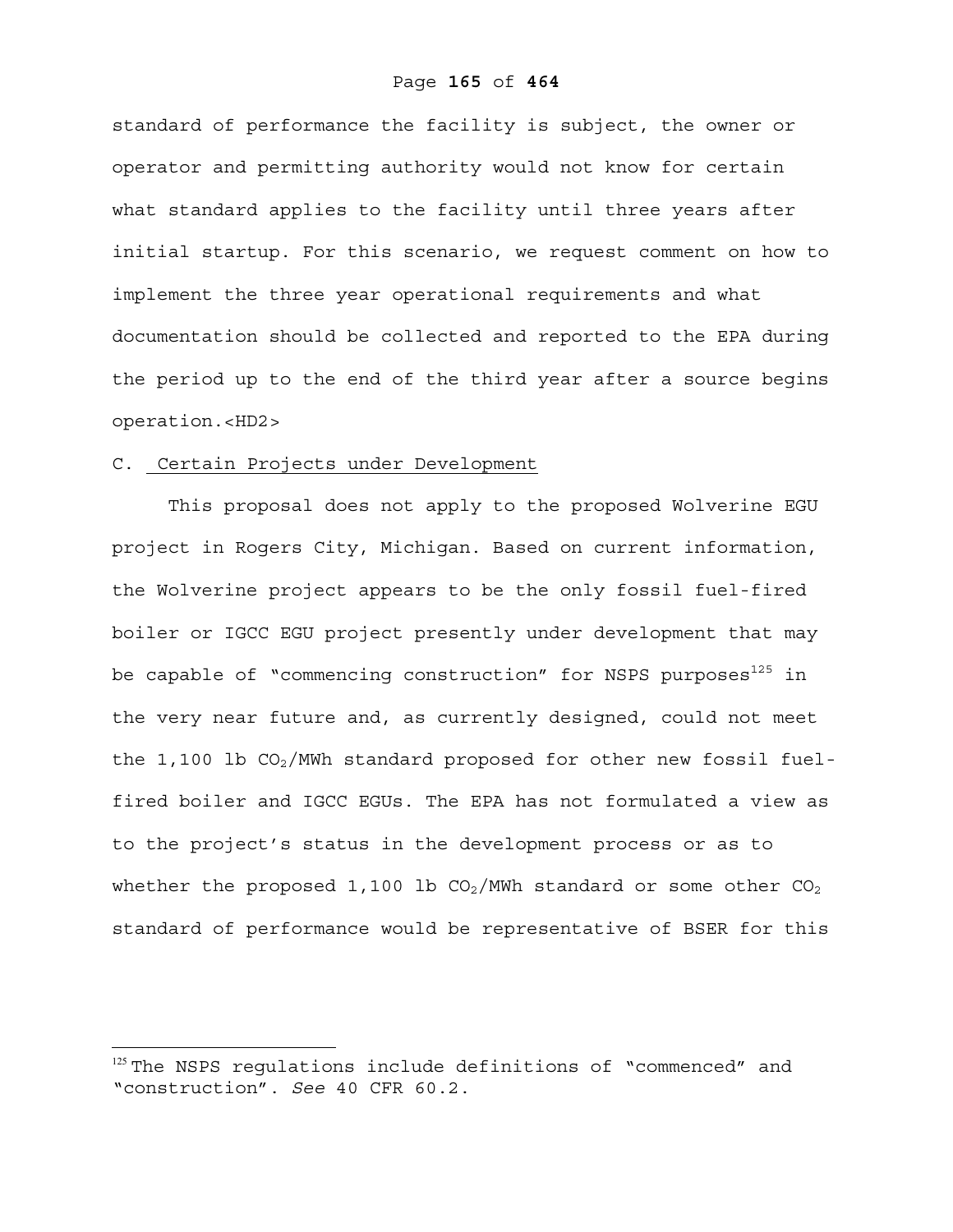project, and invites comment on these questions. $126$  At the time of finalization of this proposal, if the Wolverine project remains under development and has not either commenced construction or been canceled, we anticipate proposing that the project either be made subject to the 1,100 lb  $CO<sub>2</sub>/MWh$  standard or be assigned to a subcategory with an alternate  $CO<sub>2</sub>$  standard. Further discussion is provided in the technical support document in the docket entitled "Fossil Fuel-Fired Boiler and IGCC EGU Projects under Development: Status and Approach."

There are two other fossil fuel-fired boiler or IGCC EGU projects without CCS – the Washington County project in Georgia and the Holcomb project in Kansas – that appear to remain under development but whose developers have recently represented that

 $126$  The EPA's lack of view regarding the appropriate CO<sub>2</sub> standard is closely related to the existence of conflicting information on where the project stands in the development process. The developer has claimed that the project was delayed by issues related to the standards of performance for hazardous air pollutants promulgated in December 2011, 77 FR 9304 (Feb. 16, 2012) (Mercury and Air Toxics Standards, or MATS). Specifically, the developer cited a perceived inability to obtain guarantees from pollution control equipment vendors that the plant would achieve the MATS standards. *See* Jim Dulzo, *As Coal Plant Teeters, Groups Mount Legal Attack*, Michigan Land Use Institute blog, Feb. 13, 2012, http://www.mlui.org/energy/news-views/newsviews-articles/as-coal-plant-teeters-groups-mount-legalattack.html. While some of the MATS new-unit standards were revised upon reconsideration in March 2013, 78 FR 24073 (Apr. 24, 2013), the developer's claims raise the possibility that the EPA's own actions may have delayed the project and contributed to the present uncertainty as to the project's development status.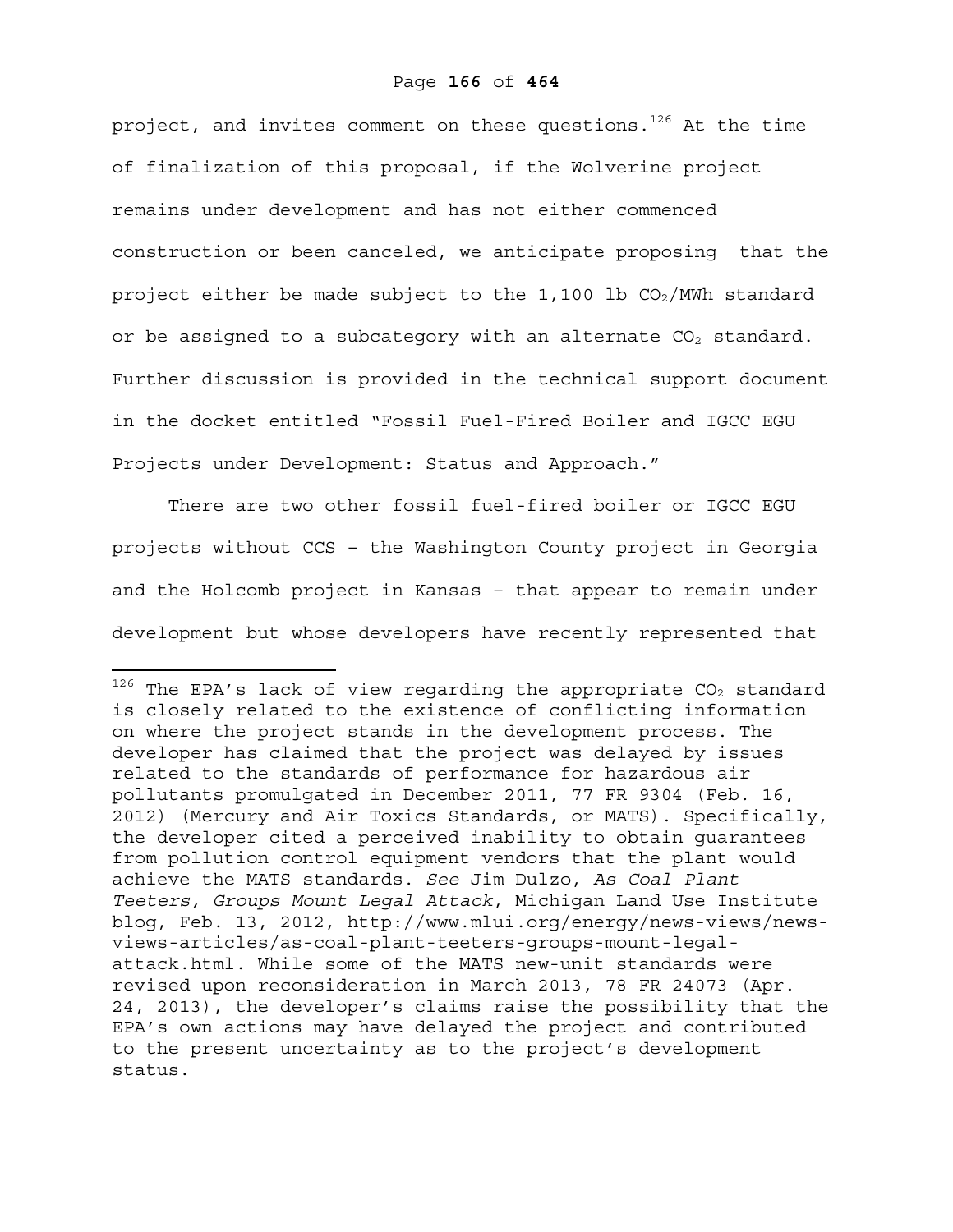the projects have commenced construction for NSPS purposes. Based solely on the developers' representations, the projects would be existing sources, and thus not subject to this proposal. However, neither developer has sought a formal EPA determination of NSPS applicability; and, if upon review it was determined that the projects have not commenced constructions, the projects should be situated similarly to the Wolverine project. Accordingly, if it is determined in the future that either of these projects has not commenced construction as of the date of this proposal, then that project will be addressed in the same manner as the Wolverine project.<sup>127</sup> Further discussion is provided in the technical support document in the docket referenced above.<sup>128</sup>

 $127$  In this event, there will not be any proposed standard "which will be applicable to such source" within the meaning of CAA section  $111(a)(2)$ , and to the extent that this proposal did, until the time of the construction commencement determination, apply to that project, this proposal will be considered automatically to be withdrawn as it applies to that project as of the time of that determination. The purpose of this automatic withdrawal is to ensure that the project is placed on the same footing as the Wolverine project as soon as possible. It is worth noting that nothing in this proposal binds the EPA to the position that the projects have "commenced construction" for NSPS purposes.

<sup>128</sup> In the April 2012 GHG NSPS proposal, the Wolverine, Washington County, and Holcomb projects were among a group of 15 projects distinguished from other EGU projects as "potential transitional sources." This proposal does not continue that distinction. Except as described above for the Wolverine project, and possibly the Washington County and Holcomb projects, any former "potential transitional source" that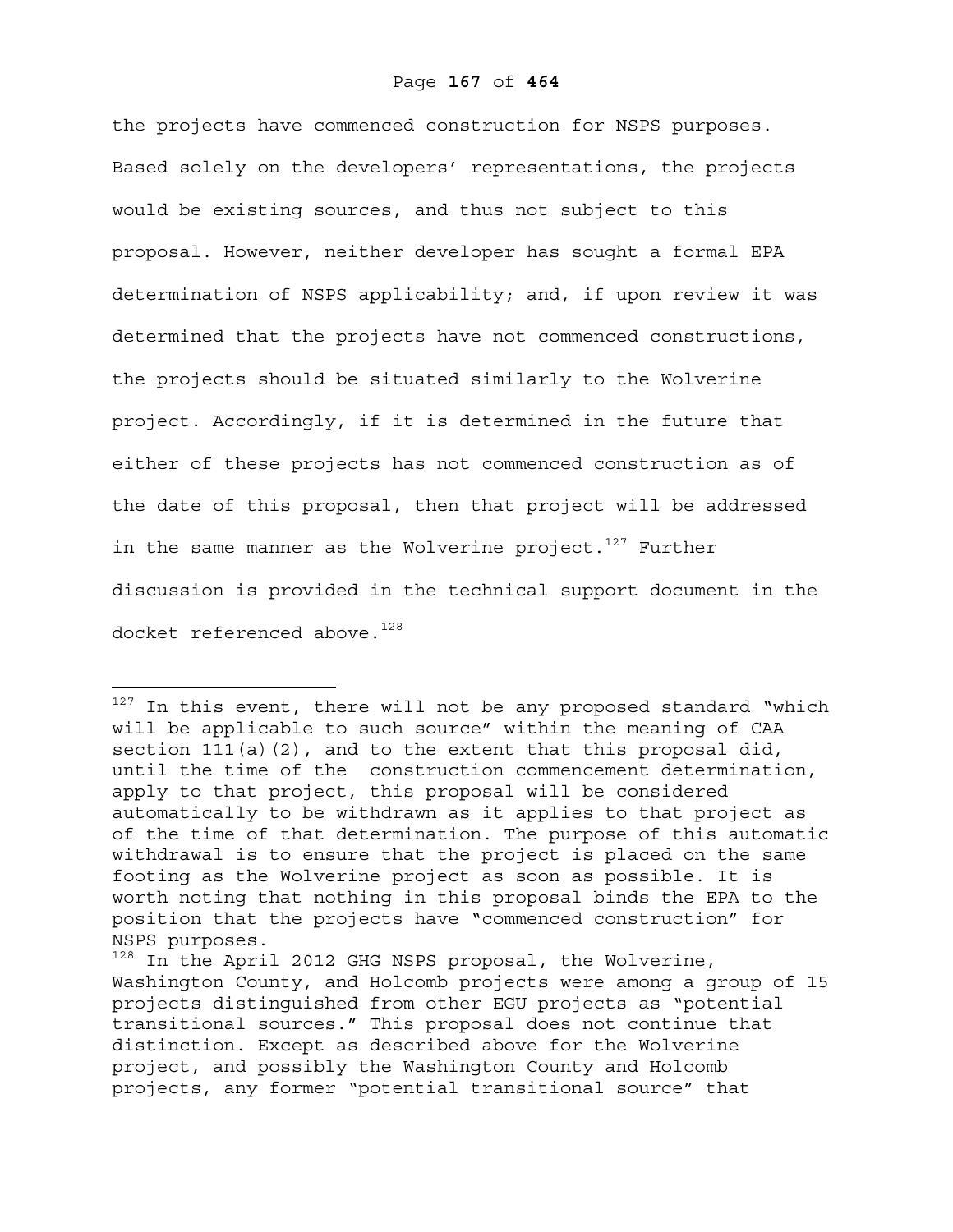# Page **168** of **464**

We invite comment on all aspects of this approach for addressing the Wolverine project (and the Washington County and Holcomb projects, if applicable). $^{129}$ 

# **<HD1>VI. Legal Requirements for Establishing Emission Standards**  <HD2>A. Overview

In this section, we describe the principal legal requirement for the standards of performance under CAA section 111 that we propose in this rulemaking, which is that the standards must consist of emission limits that are based on the "best system of emission reduction ... adequately demonstrated," taking into account cost and other factors (BSER). In this manner, CAA section 111 provides that the EPA's central task is to identify the BSER. The D.C. Circuit has handed down case law, which we review in detail, that interprets

1

commences construction after publication of this proposal (and meets any other applicability criteria) will be subject to the final  $CO<sub>2</sub>$  standards established in this rulemaking. Any former "potential transitional source" that commenced construction prior to publication of this proposal is an existing source not subject to the  $CO<sub>2</sub>$  standards established in this rulemaking, but instead subject to the  $CO<sub>2</sub>$  standards that are required to be established for existing sources pursuant to CAA section 111(d). <sup>129</sup> The EPA intends that its treatment of the Wolverine project (and the Washington County and Holcomb projects, if applicable) be severable from its treatment of differently situated sources and considers that severability is logical because of the record-based differences between these sources and differently situated sources and because there is no interdependency in the EPA's treatment of the different types of sources. This statement concerning severability should not be construed to have implications for whether other components in this rulemaking are severable.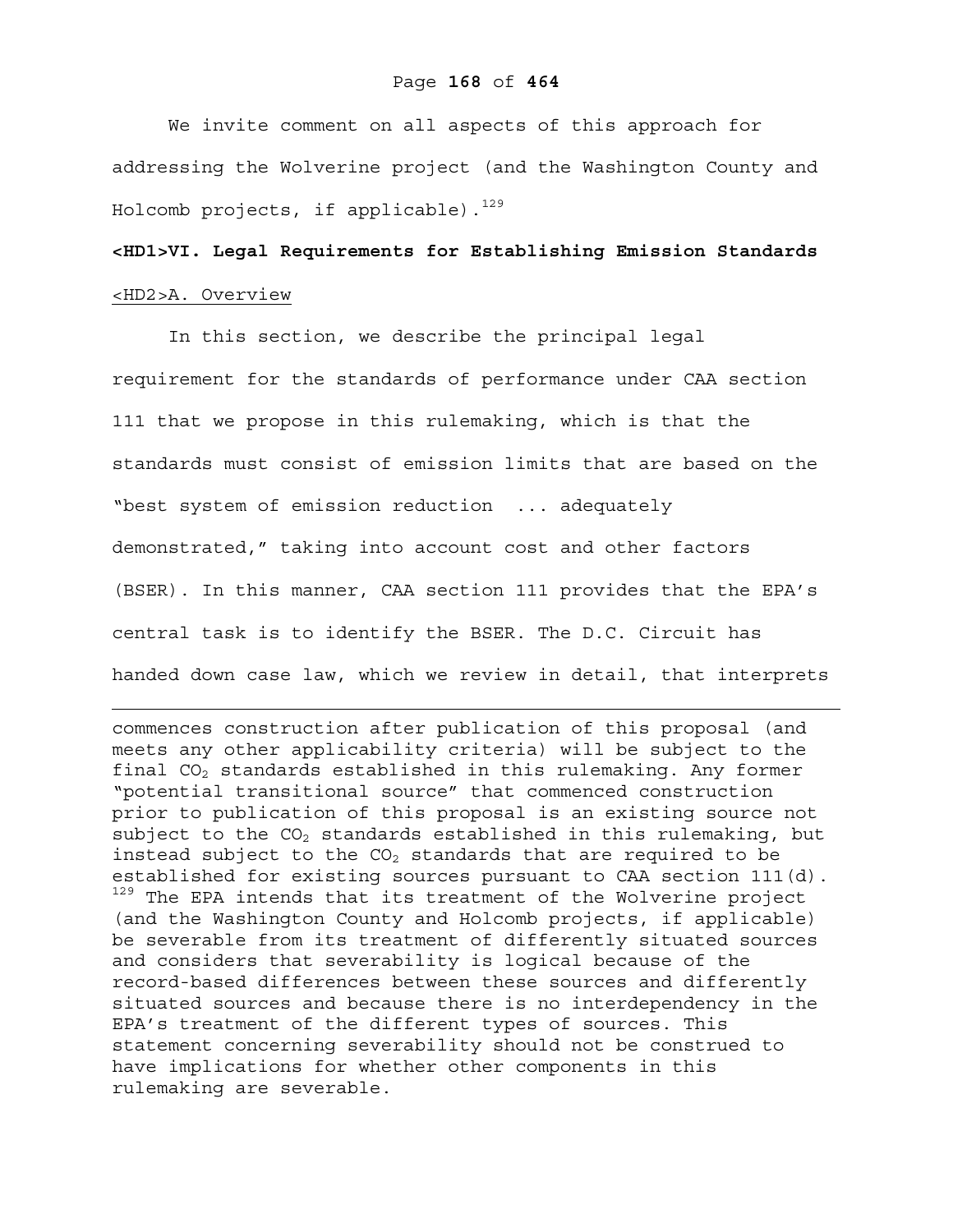# Page **169** of **464**

this CAA provision, including its component elements. The Court's interpretation indicates the technical, economic, and energy-related factors that are relevant for determining the BSER, and provides the framework for analyzing those factors.

According to the D.C. Circuit, EPA determines the best demonstrated system based on the following key considerations, among others:

- The system of emission reduction must be technically feasible.
- EPA must consider the amount of emissions reductions that the system would generate.
- The costs of the system must be reasonable. EPA may consider the costs on the source level, the industry-wide level, and, at least in the case of the power sector, on the national level in terms of the overall costs of electricity and the impact on the national economy over time.
- EPA must also consider that CAA section 111 is designed to promote the development and implementation of technology.

Other considerations are also important, including that EPA must also consider energy impacts, and, as with costs, may consider them on the source level and on the nationwide structure of the power sector over time. Importantly, EPA has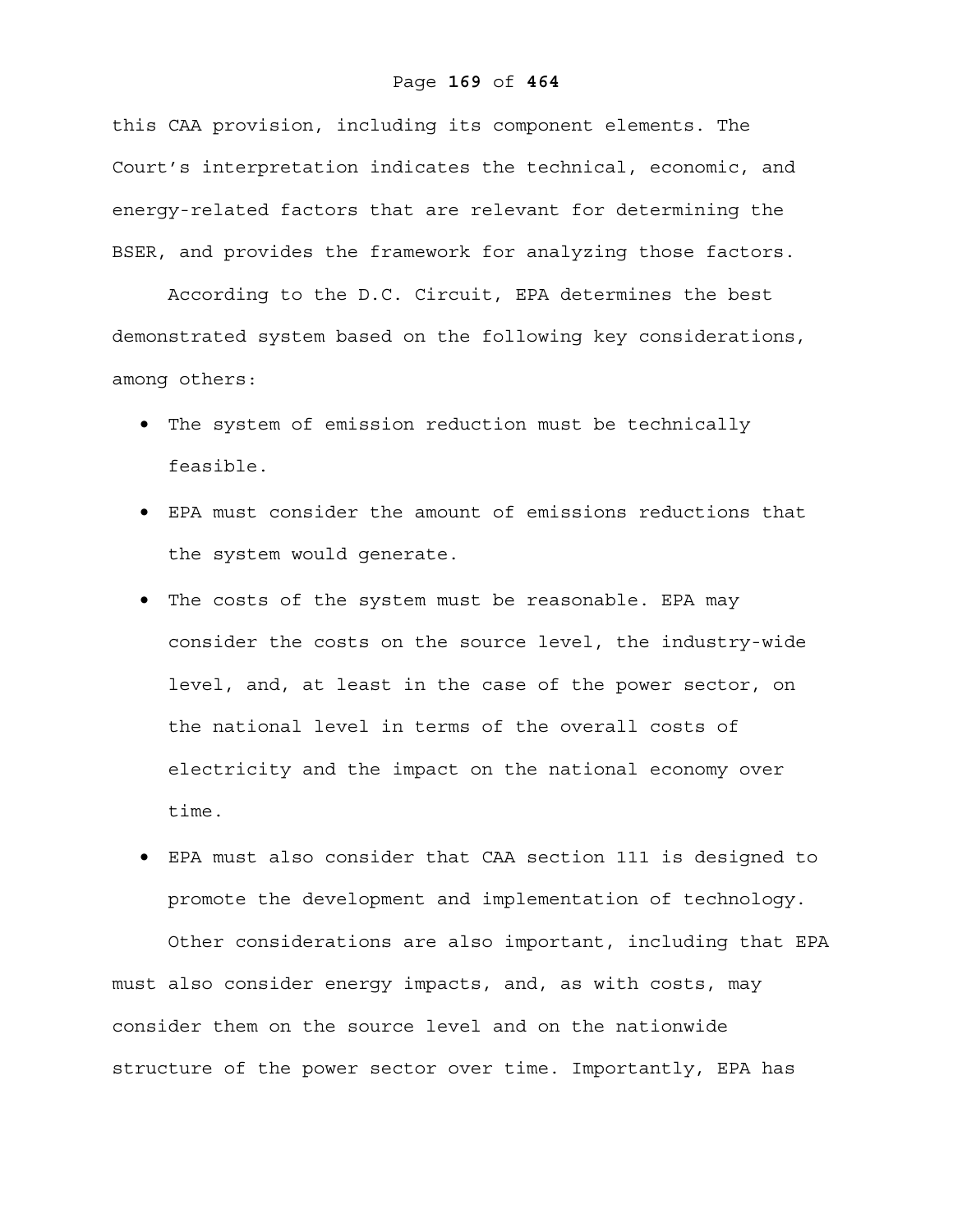# Page **170** of **464**

discretion to weigh these various considerations, may determine that some merit greater weight than others, and may vary the weighting depending on the source category.

# <HD2>B. CAA Requirements and Court Interpretation

<HD3>1. Clean Air Act requirements

The EPA's basis for proposing that partial capture CCS is the BSER for new fossil fuel-fired utility boilers and IGCC units, and that NGCC is the BSER for natural gas-fired stationary combustion turbines, is rooted in the provisions of CAA section 111 requirements, as interpreted by the United States Court of Appeals for the D.C. Circuit ("D.C. Circuit" or "Court"), which is the federal Court of Appeals with jurisdiction over the EPA's CAA rulemaking.

As the first step towards establishing standards of performance, the EPA "shall publish … a list of categories of stationary sources … [that] cause[], or contribute[] significantly to, air pollution which may reasonably be anticipated to endanger public health or welfare." section 111(b)(1)(A). Following that listing, the EPA "shall publish proposed regulations, establishing federal standards of performance for new sources within such category" and then "promulgate … such standards" within a year after proposal. section  $111(b)(1)(B)$ . The EPA "may distinguish among classes, types, and sizes within categories of new sources for the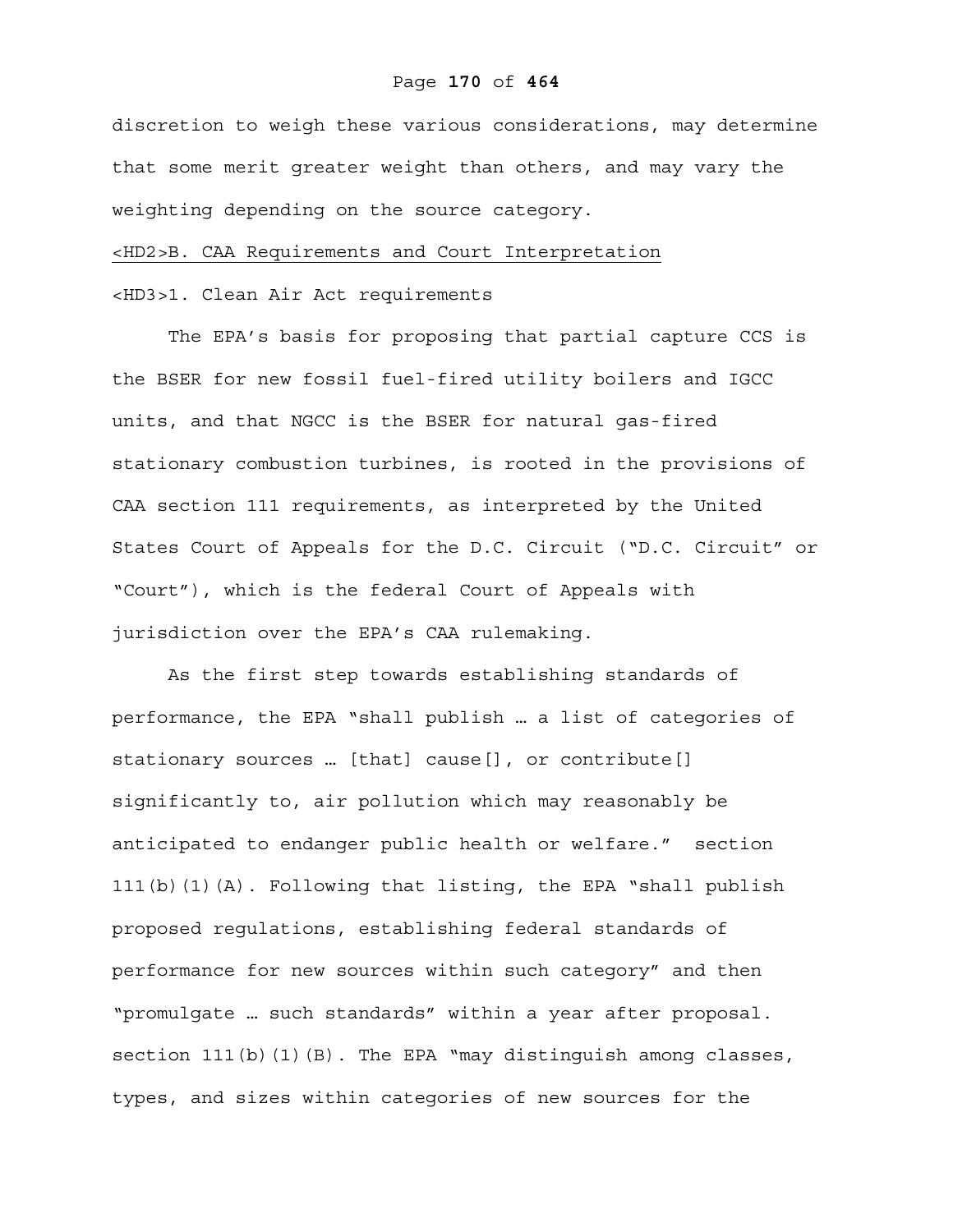purpose of establishing such standards." section 111(b)(2). The term "standard of performance" is defined to "mean[] a standard for emissions of air pollutants which reflects the degree of emission limitation achievable through the application of the best system of emission reduction which (taking into account the cost of achieving such reduction and any nonair quality health and environmental impact and energy requirements) the Administrator determines has been adequately demonstrated." section  $111(a)(1)$ .

# <HD3>2. Court interpretation

1

For present purposes, the key section 111 provisions are the definition of "standard of performance," under CAA section 111(a)(1), and, in particular, the "best system of emission reduction which (taking into account … cost ... nonair quality health and environmental impact and energy requirements) … has been adequately demonstrated." The D.C. Circuit has reviewed rulemakings under section 111 on numerous occasions during the past 40 years, handing down decisions dated from 1973 to 2011,  $130$ through which the Court has developed a body of case law that interprets the term "standard of performance." These

<sup>130</sup> Portland Cement Ass'n v. Ruckelshaus, 486 F.2d 375 (D.C. Cir. 1973); Essex Chemical Corp. v. Ruckelshaus, 486 F.2d 427, (D.C. Cir. 1973); Portland Cement Ass'n v. EPA, 665 F.3d 177 (D.C. Cir. 2011).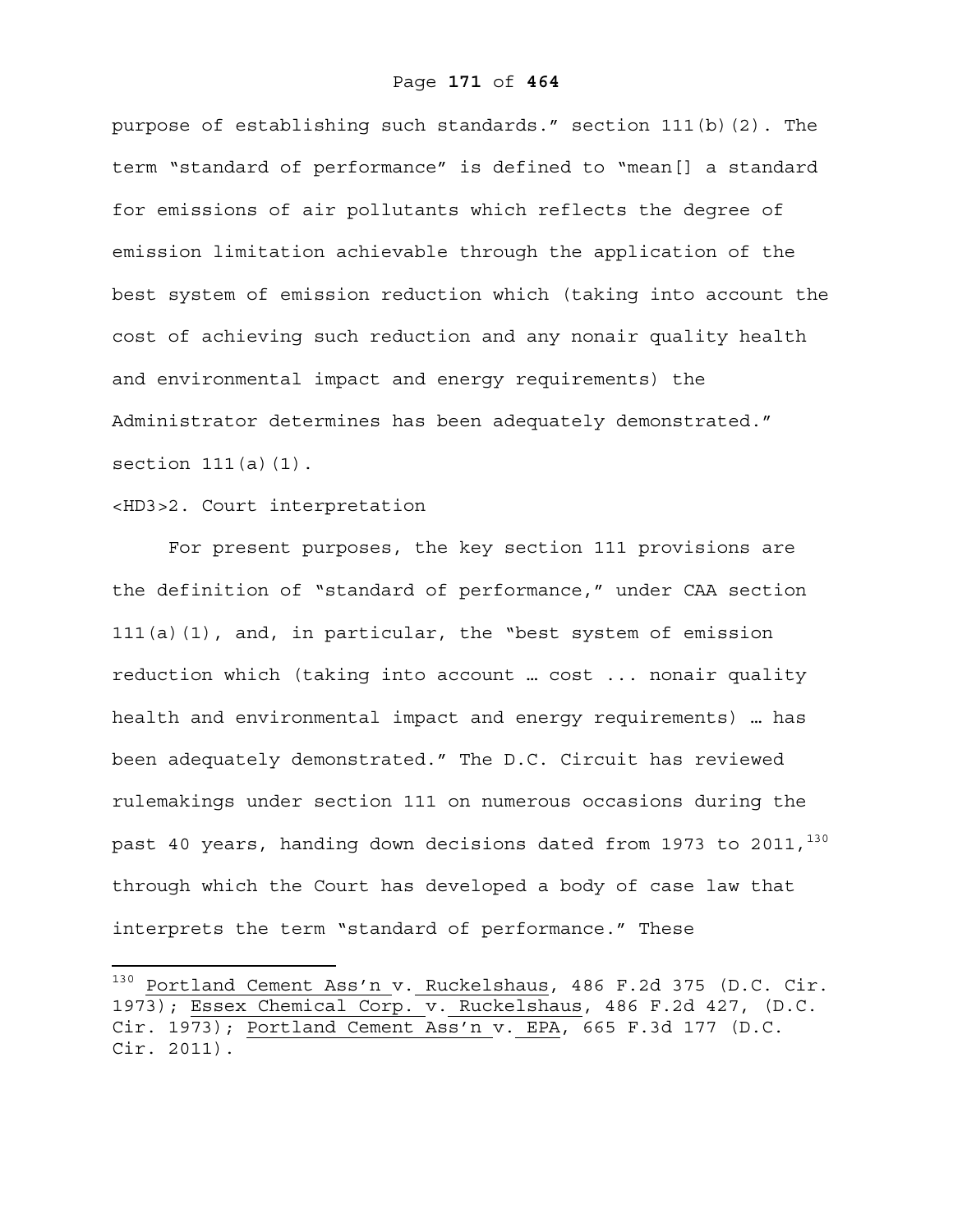#### Page **172** of **464**

interpretations are of central importance to the EPA's justification for the standards of performance in the present rulemaking.

At the outset, it should be noted that Congress first included the definition of "standard of performance" when enacting CAA section 111 in the 1970 Clean Air Act Amendments (CAAA), and then amended it in the 1977 CAAA, and then amended it again in the 1990 CAAA, generally repealing the amendments in the 1977 CAAA and, therefore, reverting to the version as it read after the 1970 CAAA. The legislative history for the 1970 and 1977 CAAAs explained various aspects of the definition as it read at those times. Moreover, the various decisions of the D.C. Circuit interpreted the definition that was applicable to the rulemakings before the Court. Notwithstanding the amendments to the definition, the D.C. Circuit's interpretations discussed below remain applicable to the current definition.<sup>131</sup>

1

<sup>131</sup> In the 1970 CAAA, Congress defined "standard of performance," under section 111(a)(1), as a standard for emissions of air pollutants which reflects the degree of emission limitation achievable through the application of the best system of emission reduction which (taking into account the cost of achieving such reduction) the Administrator determines has been adequately demonstrated.

In the 1977 CAAA, Congress revised the definition to distinguish among different types of sources, and to require that for fossil fuel-fired sources, the standard (i) be based on, in lieu of the "best system of emission reduction … adequately demonstrated," the "best technological system of continuous emission reduction … adequately demonstrated;" and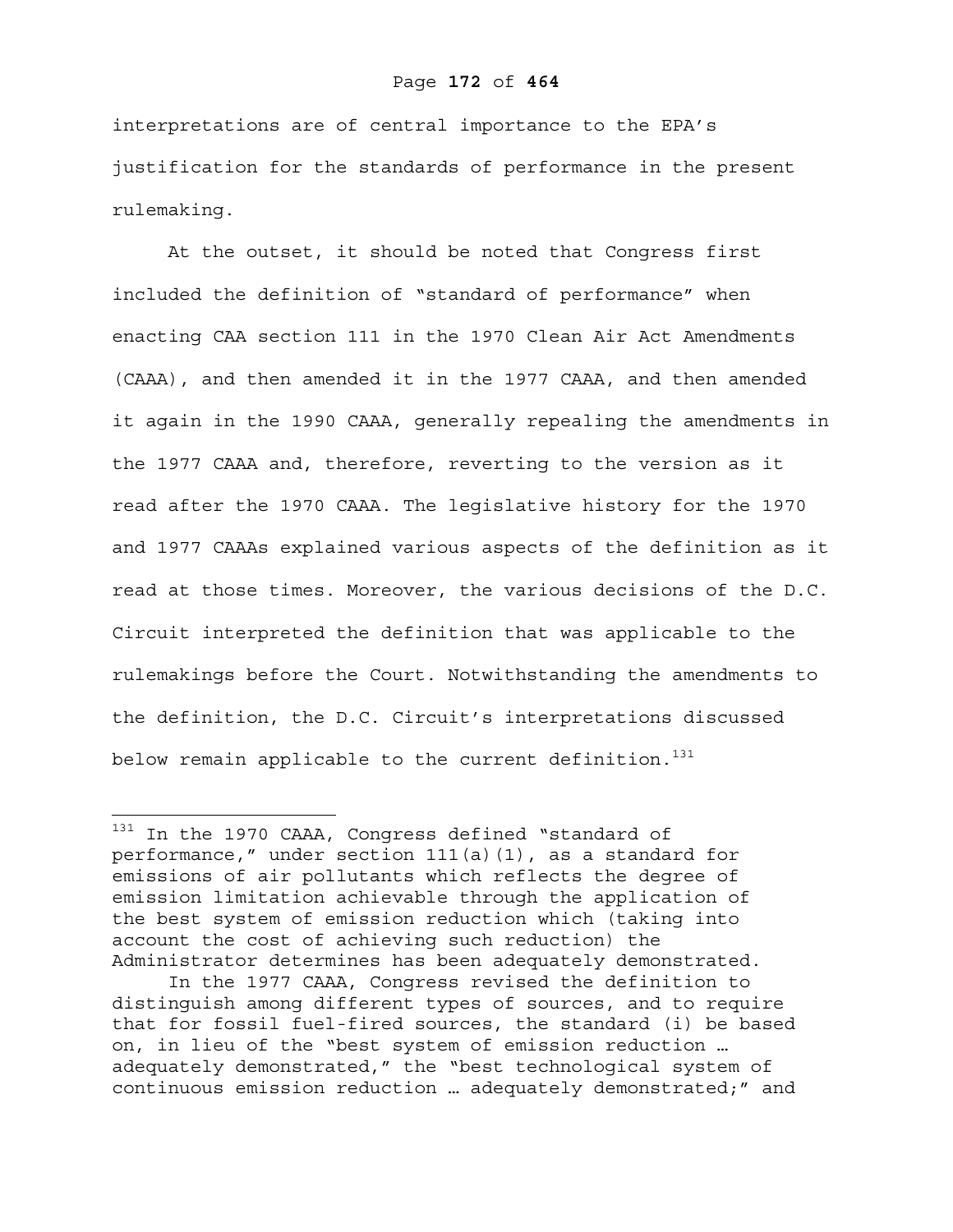<HD3>3. Overview of interpretation

1

By its terms, the definition of "standard of performance" under CAA section  $111(a)$  (1) provides that the emission limit that the EPA promulgates must be "achievable" and must be based on a system of emission reduction – generally, but not required to be always, a technological control -- that the EPA determines to be the "best system" that is "adequately demonstrated," "taking into account … cost … nonair quality health and environmental impact and energy requirements." The D.C. Circuit has stated that in determining the "best" system, the EPA must also take into account "the amount of air pollution"<sup>132</sup> and

(ii) require a percentage reduction in emissions. In addition, in the 1977 CAAA, Congress expanded the parenthetical requirement that the Administrator consider the cost of achieving the reduction to also require the Administrator to consider "any nonair quality health and environment impact and energy requirements."

In the 1990 CAAA, Congress again revised the definition, this time repealing the requirements that the standard of performance be based on the best technological system and achieve a percentage reduction in emissions, and replacing those provisions with the terms used in the 1970 CAAA version of section  $111(a)(1)$  that the standard of performance be based on the "best system of emission reduction … adequately demonstrated." This 1990 CAAA version is the current definition, which is applicable at present. Even so, because parts of the definition as it read under the 1977 CAAA were retained in the 1990 CAAA, the explanation in the 1977 CAAA legislative history, and the interpretation in the case law, of those parts of the definition remain relevant to the definition as it reads today.

 $132$  See Sierra Club v. Costle, 657 F.2d 298, 326 (D.C. Cir. 1981).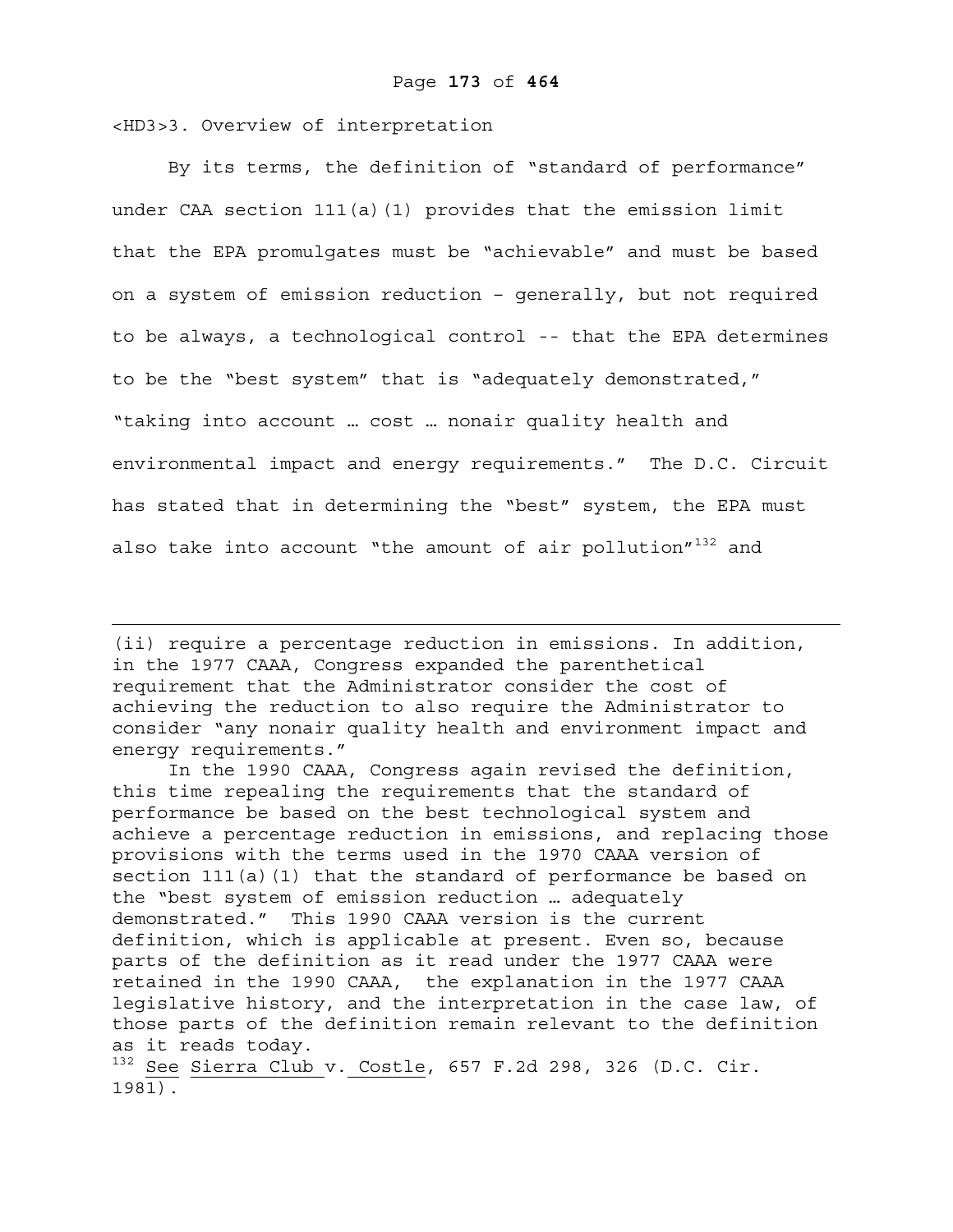"technological innovation."<sup>133</sup>

 As discussed below, the D.C. Circuit has elaborated on the criteria and process for determining whether a standard is "achievable," based on an "adequately demonstrated" technology or system. In addition, the Court has identified limits on the costs and other factors that are acceptable for the technology or system to qualify as the "best." The Court has also held that the EPA may consider the costs and other factors on a regional or national level (e.g., the EPA may consider impacts on the national economy and the affected industry as a whole) and over time, and not just on a plant-specific level at the time of the rulemaking.134 In addition, the Court has emphasized that the EPA has a great deal of discretion in weighing the various factors to determine the "best system. $''^{135}$  Moreover, the Court has stated that in considering the various factors and determining the "best system," the EPA must be mindful of the purposes of section 111, and the Court has identified those purposes as "not giv[ing] a competitive advantage to one State over another in attracting industry[,]"… "reducing emissions as much as practicable[,]"… "forc[ing] the installation of all the control technology that will ever be necessary on new plants at the time

<sup>133</sup> See Sierra Club v. Costle, 657 F.2d at 347.

<sup>134</sup> See *Sierra Club* v. *Costle*, 657 F.2d at 330.

<sup>&</sup>lt;sup>135</sup> See Lignite Energy Council v. EPA, 198 F.3d 930, 933 (D.C. Cir. 1999).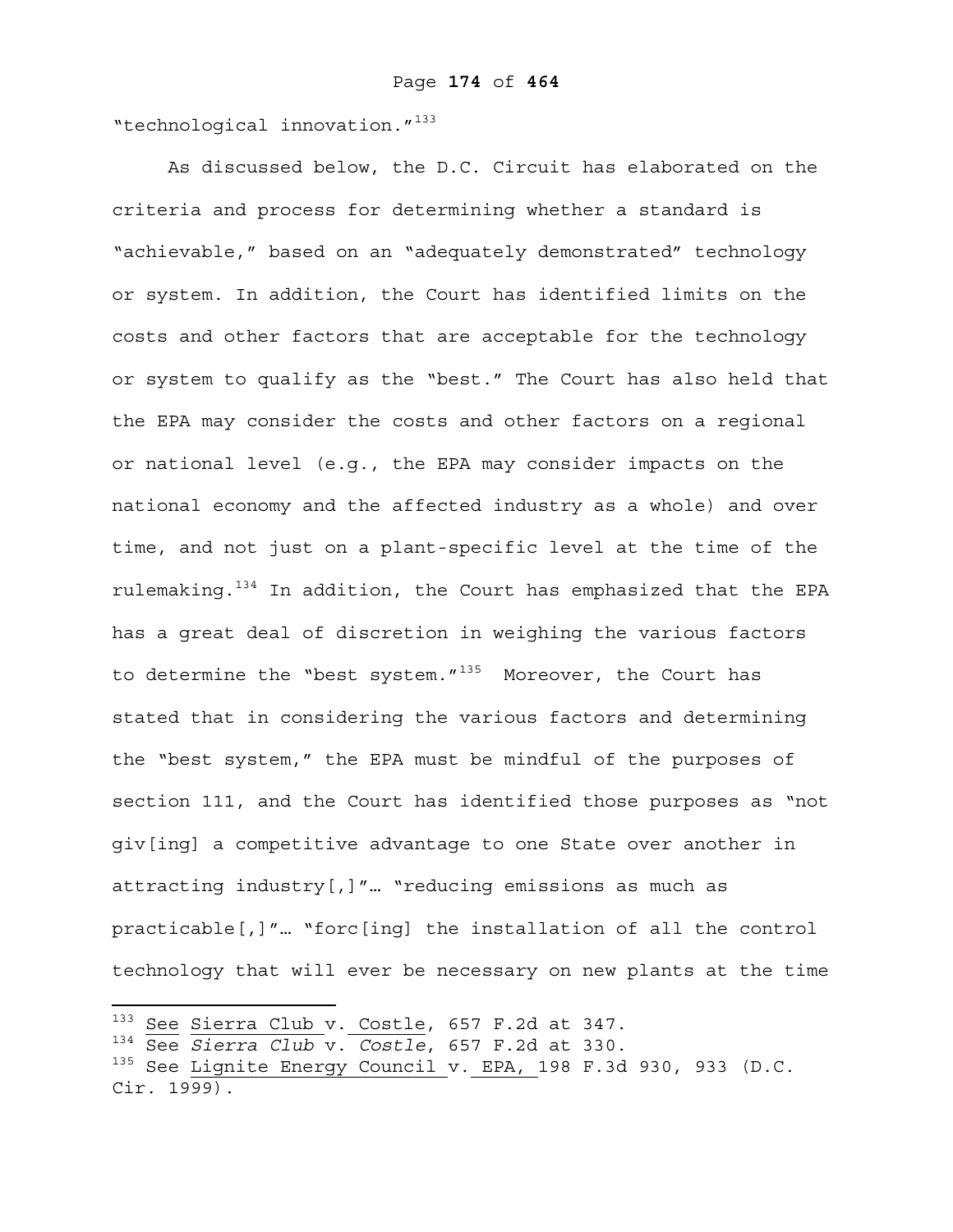of construction[,]…" and "forc[ing] the development of improved technology."136 Finally, based on cases the D.C. Circuit has handed down under related provisions of the CAA and the EPA's regulatory precedent under section 111, the EPA may promulgate a standard of performance for a particular category of sources even if not every type of new source in the category would be able to achieve that standard. $137$ 

We next discuss in more detail each of these components of the interpretation of "standard of performance."

# <HD2>C. Technical Feasibility

The D.C. Circuit's first decision under section 111, Portland Cement Ass'n v. Ruckelshaus, 486 F.2d 375, 391 (D.C. Cir. 1973), concerned whether EPA's standard of performance for the cement industry met the requirement to be "achievable," which, in turn, depended on whether the technology on which EPA based the standard was "adequately demonstrated." $138$  In this case, the Court interpreted these provisions to require that the technology must be technically feasible for the source category, and established criteria for determining technical feasibility.

The Court explained that a standard of performance is

 $^{136}$  Sierra Club v. Costle, 657 F.2d at 325 & n.83 (quoting 44 FR 33580, 33581/3-33582/1).

 $137$  See, e.g., International Harvester Co. v. EPA, 478 F.2d 615, 640 (D.C. Cir. 1973).

<sup>138 486</sup> F.2d at 390.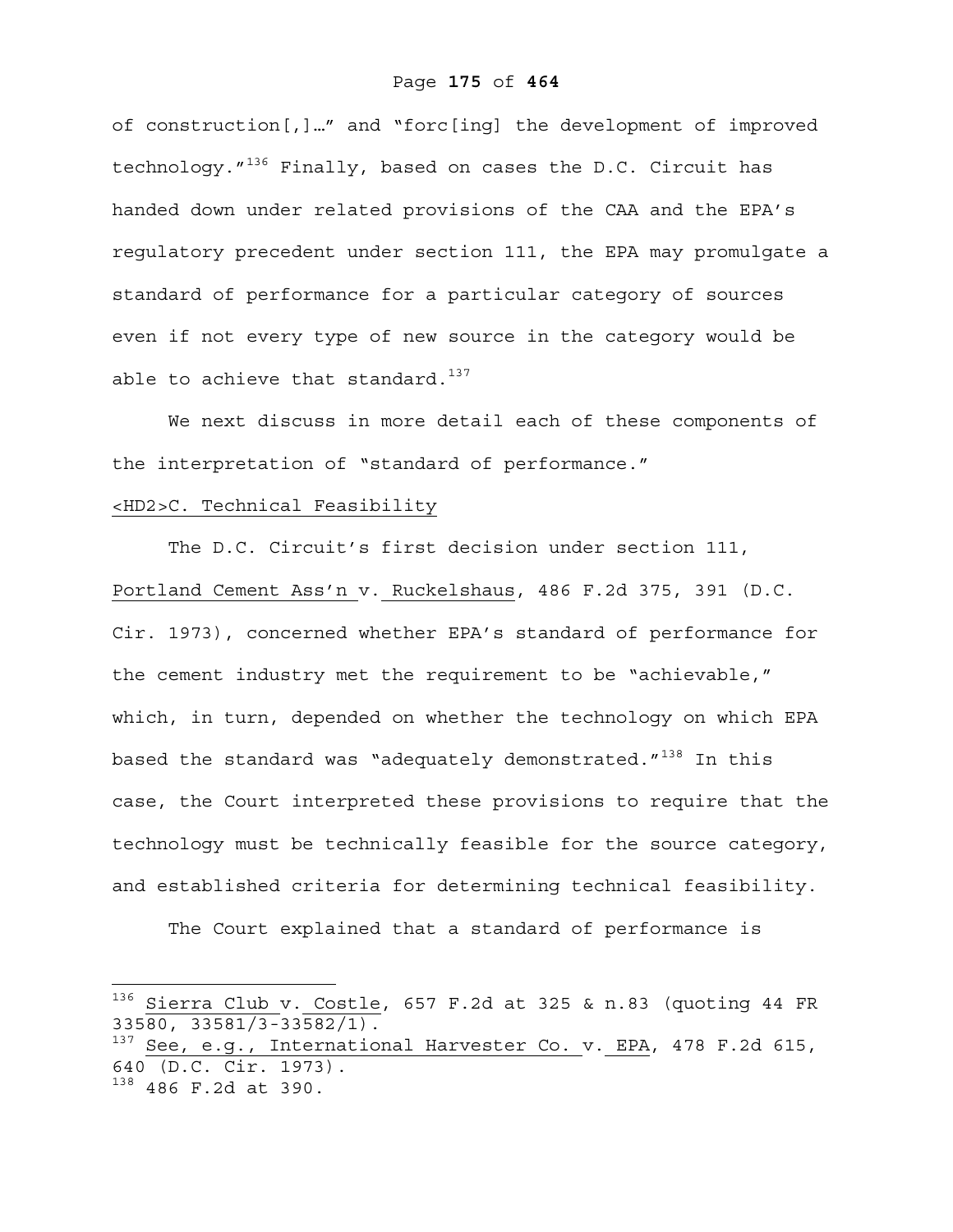"achievable" if a technology can reasonably be projected to be available to new sources at the time they are constructed that will allow them to meet the standard. Specifically, the D.C. Circuit explained: <EXTRACT>

Section 111 looks toward what may fairly be projected for the regulated future, rather than the state of the art at present, since it is addressed to standards for new plants....- It is the "achievability" of the proposed standard that is in issue....

The Senate Report made clear that it did not intend that the technology "must be in actual routine use somewhere." The essential question was rather whether the technology would be available for installation in new plants.... The Administrator may make a projection based on existing technology, though that projection is subject to the restraints of reasonableness and cannot be based on "crystal ball" inquiry.139</EXTRACT>

In subsequent cases, the D.C. Circuit has consistently reiterated this formulation of "achievable. $140$ 

 It should be noted that in another of the early cases, Essex Chemical Corp. v. Ruckelshaus, 486 F.2d 427 (D.C. Cir. 1973), the D.C. Circuit upheld a standard of performance as "achievable" on the basis of test data showing that the tested plant emitted less than or at the standard on three occasions and emitted above the standard on 16 occasions, and that, on

<sup>139</sup> Portland Cement Ass'n v. Ruckelshaus, 486 F.2d 375, 391 (D.C. Cir. 1973) (citations omitted).

<sup>&</sup>lt;sup>140</sup> See, e.g., National Asphalt Pavement Ass'n v. Train, 539 F.2d 775, 785 (D.C. Cir. 1976); Lignite Energy Council v. EPA, 109 F.3d 930, 934 (D.C. Cir. 1999).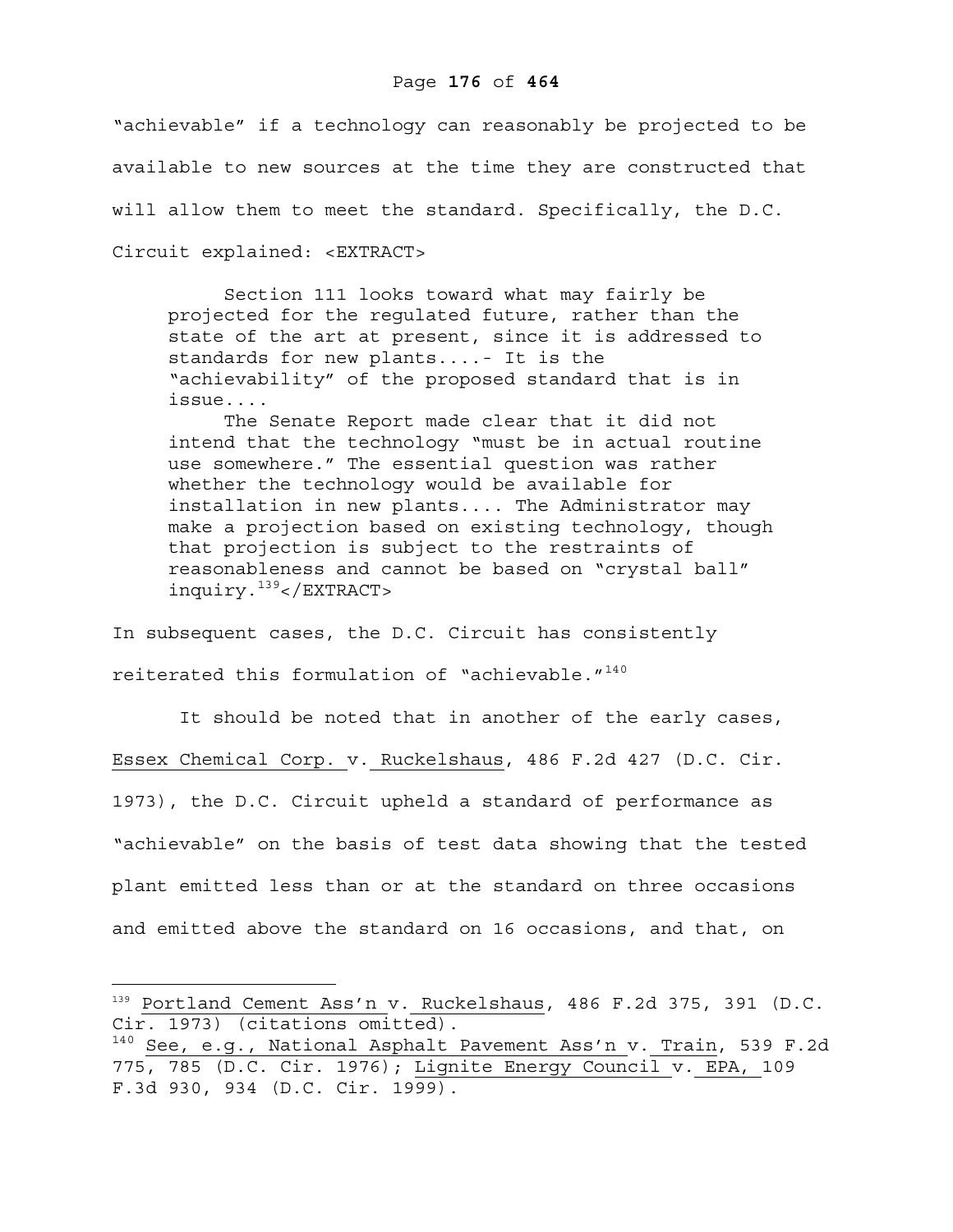# Page **177** of **464**

average, it emitted 15 percent above the standard on a total of 19 occasions. $141$  The fact that the plant had achieved the standard on at least a few occasions, even though the plant had not done so on the great majority of occasions, "adequately demonstrated" that the standard was "achievable." <HD2>D. Factors to Consider in Determining the "Best System" <HD3>1. Amount of emissions reductions

 Although the definition of "standard of performance" does not by its terms identify the amount of emissions from the category of sources and the amount of emission reductions achieved as factors the EPA must consider in determining the "best system of emission reduction," the D.C. Circuit has stated that the EPA must do so. See Sierra Club v. Costle, 657 F.2d 298, 326 (D.C. Cir. 1981) ("we can think of no sensible interpretation of the statutory words "best … system" which would not incorporate the amount of air pollution as a relevant factor to be weighed when determining the optimal standard for controlling ... emissions").<sup>142</sup> This is consistent with the Court's

<sup>&</sup>lt;sup>141</sup> Essex Chemical Corp. v. Ruckelshaus, 486 F.2d at 437 & n. 27.<br><sup>142</sup> Sierra Club v. Costle, 657 F.2d 298 (D.C. Cir. 1981) was governed by the 1977 CAAA version of the definition of "standard of performance," which revised the phrase "best system" to read, "best *technological* system." The 1990 CAAA deleted "technological," and thereby returned the phrase to how it read under the 1970 CAAA. The Sierra Club v. Costle's interpretation of this phrase to require consideration of the amount of air emissions remains valid for the phrase "best system."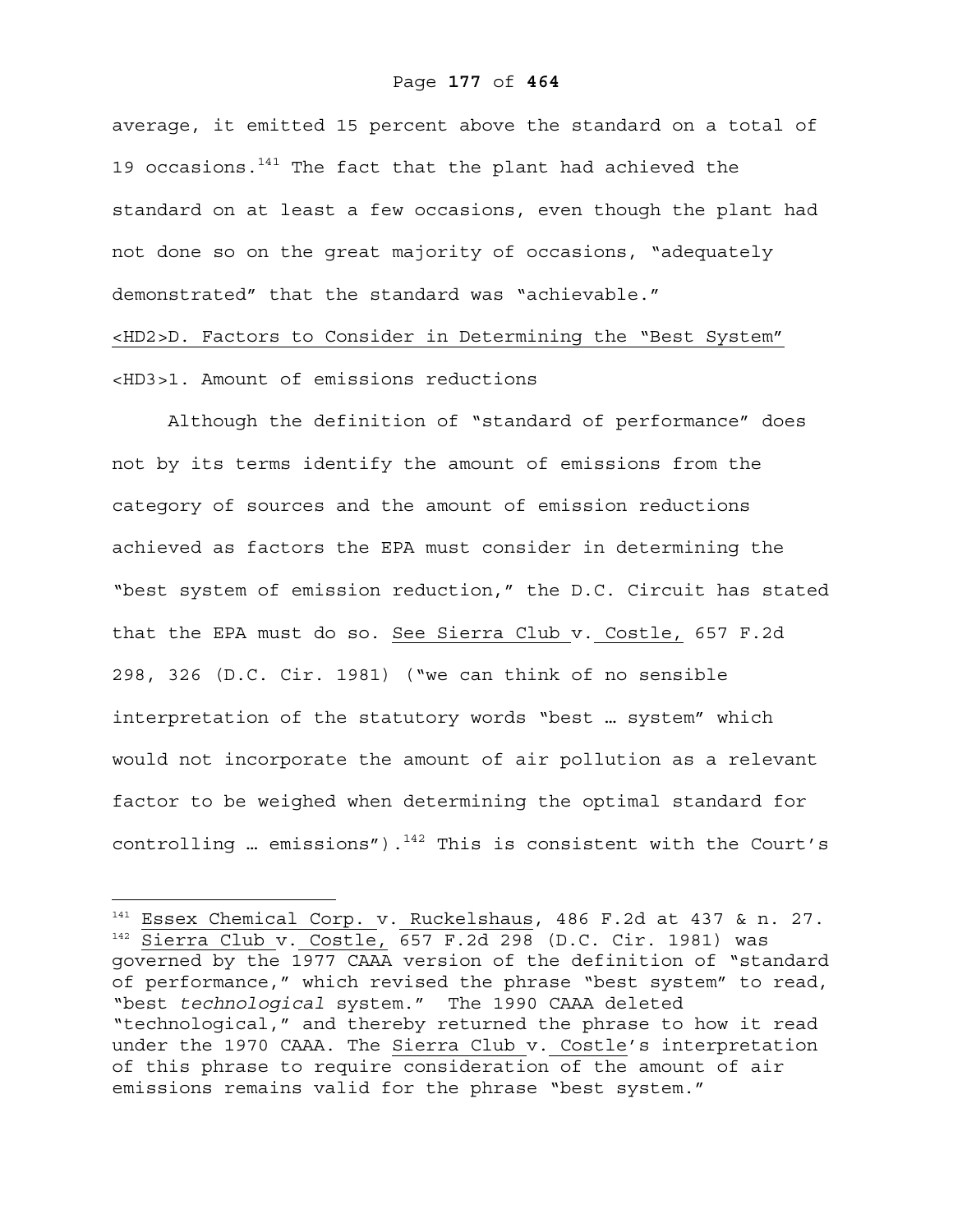#### Page **178** of **464**

statements in Essex Chemical Corp. v. Ruckelshaus, 486 F.2d 427 (D.C. Cir. 1973) that it is necessary to "[k]eep[] in mind Congress' intent that new plants be controlled to the 'maximum practicable degree.'"<sup>143</sup>

# <HD3>2. Costs

In several cases, the D.C. Circuit has elaborated on the cost factor that the EPA is required to consider under CAA section  $111(a)(1)$ , and has identified limits to how costly a control technology may be before it no longer qualifies as the "best system of emission reduction … adequately demonstrated." As a related matter, although no D.C. Circuit case addresses how to account for revenue generated from the byproducts of pollution control, it is logical and a reasonable interpretation of the statute that any expected revenues from the sale of pollutants or pollution control byproducts associated with those controls may be considered when determining the overall costs of implementation of the control technology. Clearly, such a sale would offset regulatory costs and so must be included to accurately assess the costs of the standard.

# a. Criteria for costs

 $\overline{a}$ 

(i) Formulation

Essex Chemical Corp. v. Ruckelshaus, 486 F.2d at 437 & n. 27 (citing "Summary of the Provisions of Conference Agreement on the Clean Air Amendments of 1970," 116 Cong. Rec. 42384, 42385 (1970)).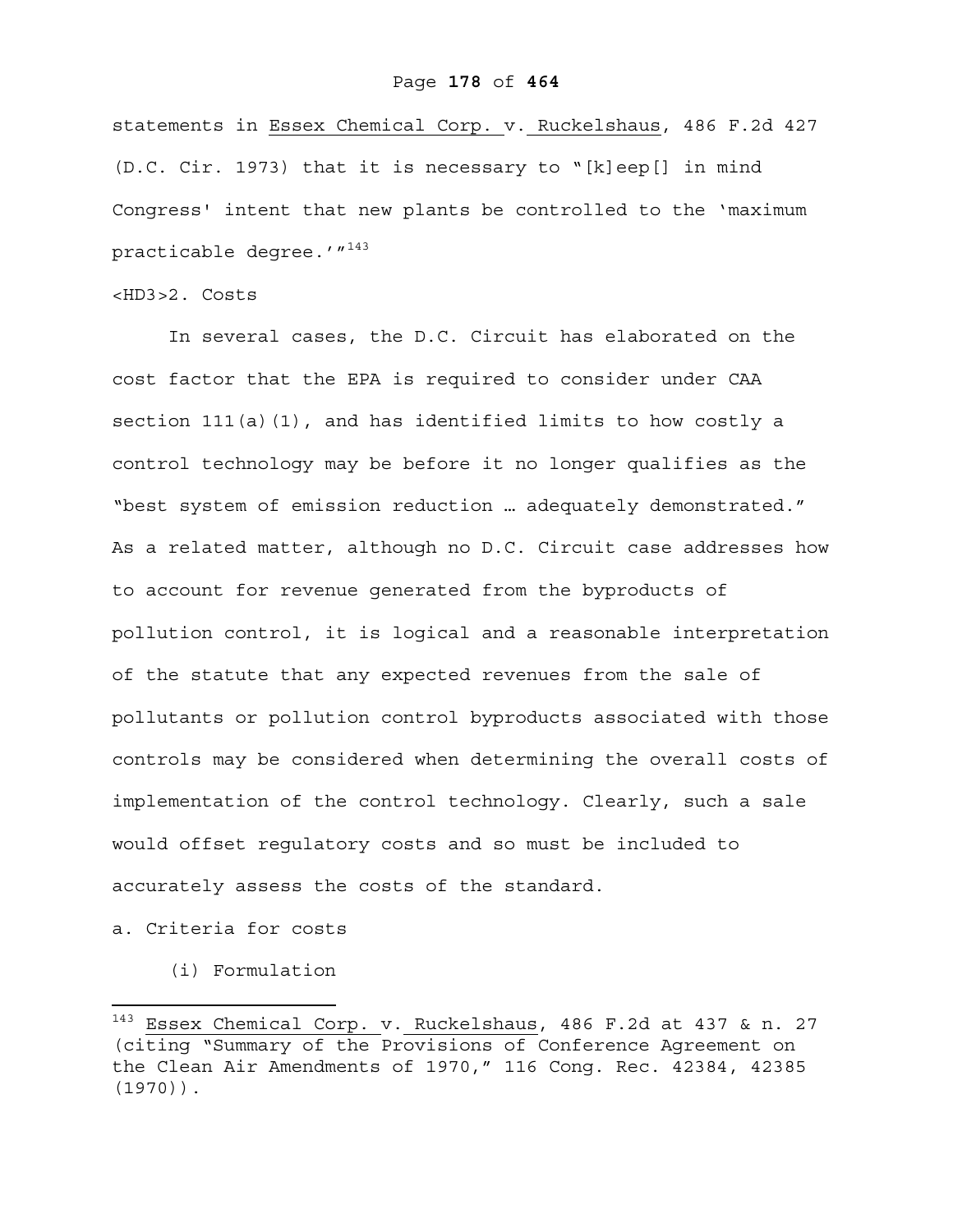#### Page **179** of **464**

In Essex Chemical Corp. v. Ruckelshaus, 486 F.2d 427, 433 (D.C. Cir. 1973), the D.C. Circuit stated that to be "adequately demonstrated," the system must be "reasonably reliable, reasonably efficient, and … reasonably expected to serve the interests of pollution control without becoming exorbitantly costly in an economic or environmental way." The Court has reiterated this limit in subsequent case law, including Lignite Energy Council v. EPA, 198 F.3d 930, 933 (D.C. Cir. 1999), in which it stated: "EPA's choice will be sustained unless the environmental or economic costs of using the technology are exorbitant." In Portland Cement Ass'n v. EPA, 513 F.2d 506, 508 (D.C. Cir. 1975), the Court elaborated by explaining that the inquiry is whether the costs of the standard are "greater than the industry could bear and survive.  $144$ 

# <sup>144</sup> The 1977 House Committee Report noted:

 $\overline{a}$ 

In the [1970] Congress [sic: Congress's] view, it was only right that the costs of applying best practicable control technology be considered by the owner of a large new source of pollution as a normal and proper expense of doing business.

1977 House Committee Report at 184. Similarly, the 1970 Senate Committee Report stated:

The implicit consideration of economic factors in determining whether technology is "available" should not affect the usefulness of this section. The overriding purpose of this section would be to prevent new air pollution problems, and toward that end, maximum feasible control of new sources at the time of their construction is seen by the committee as the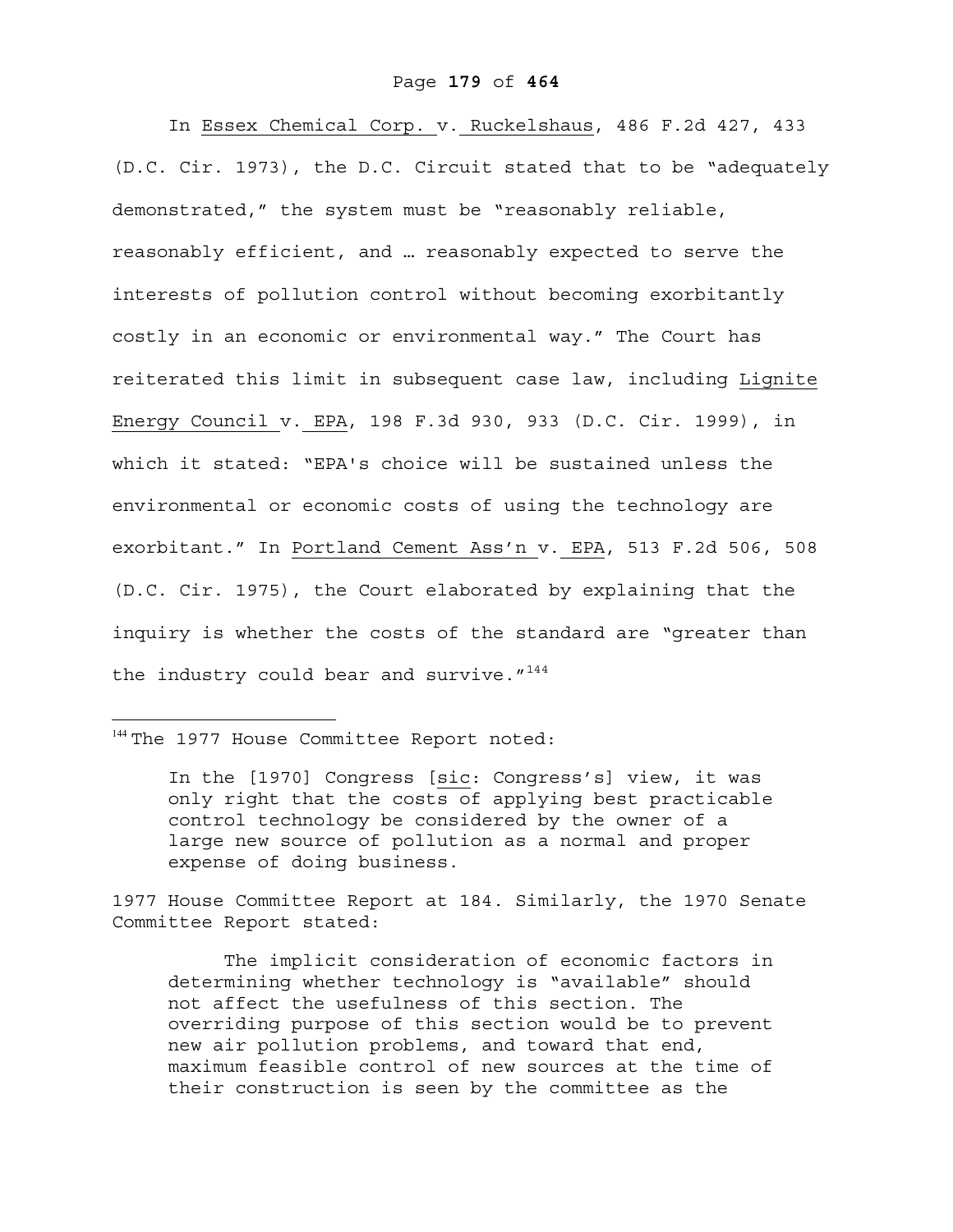#### Page **180** of **464**

In Sierra Club v. Costle, 657 F.2d 298, 343 (D.C. Cir. 1981), the Court provided a substantially similar formulation of the cost standard when it held: "EPA concluded that the Electric Utilities' forecasted cost was not excessive and did not make the cost of compliance with the standard unreasonable. This is a judgment call with which we are not inclined to quarrel." We believe that these various formulations of the cost standard – "exorbitant," "greater than the industry could bear and survive," "excessive," and "unreasonable" – are synonymous; the D.C. Circuit has made no attempt to distinguish among them. For convenience, in this rulemaking, we will use reasonableness as the standard, so that a control technology may be considered the "best system of emission reduction … adequately demonstrated" if its costs are reasonable, but cannot be considered the best system if its costs are unreasonable.

(ii) Examples

 $\overline{a}$ 

In the case law under CAA section 111, the D.C. Circuit has never invalidated a standard of performance on grounds that it was too costly. In several cases, the Court upheld standards that entailed high costs. In Portland Cement Association v. Ruckelshaus, 486 F.2d 375 (D.C. Cir. 1973), the Court considered

most effective and, in the long run, the least expensive approach.

S. Comm. Rep. No. 91-1196 at 16.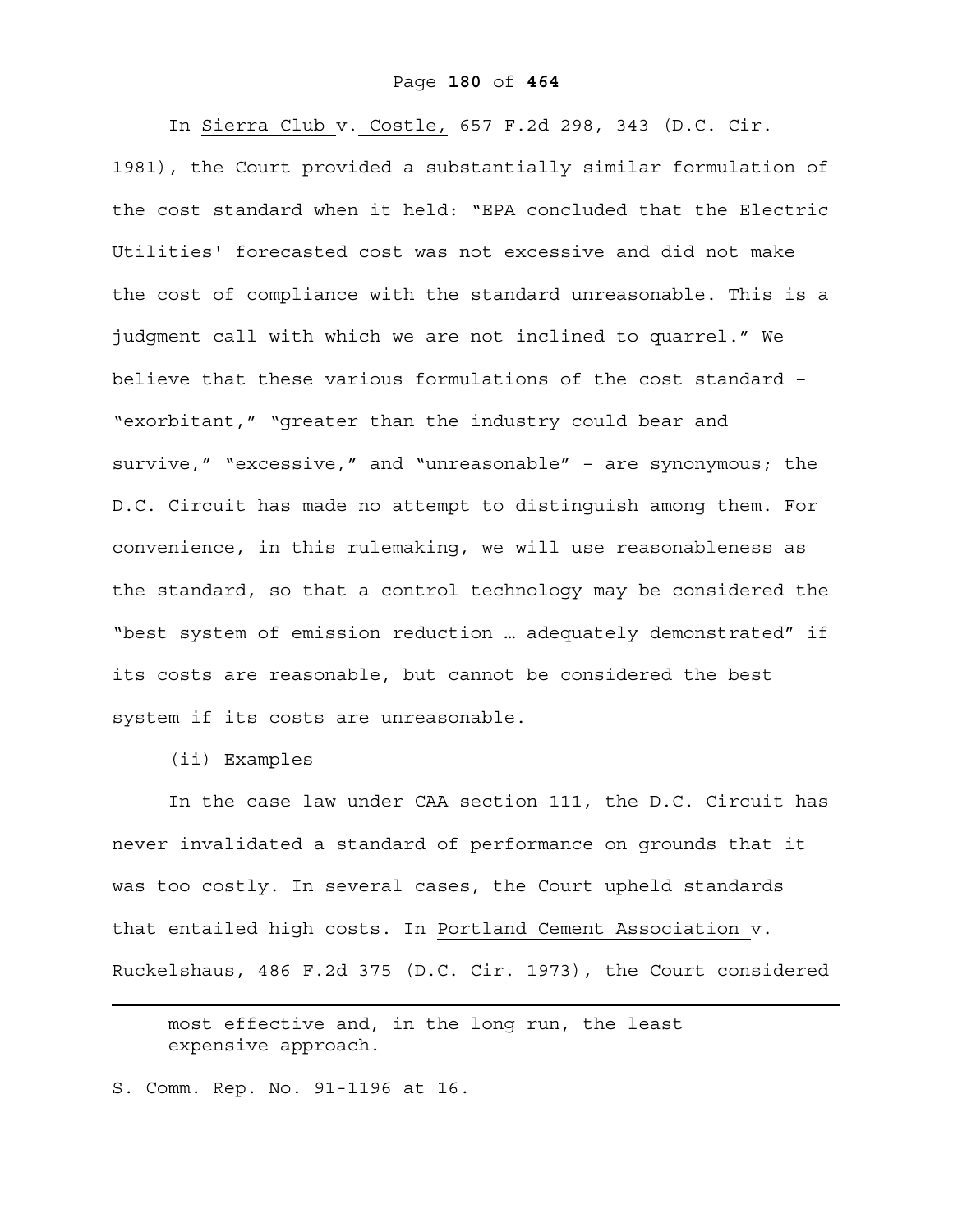## Page **181** of **464**

a standard of performance that the EPA promulgated for particulate matter emissions from new and modified Portland cement plants. According to the Court, the cost for the control technologies that a new facility would need to install to meet the standard was about 12 percent of the capital investment for the total facility, and annual operating costs for the control equipment would be 5-7 percent of the total plant operating costs. The Court found that these costs "could be passed on without substantially affecting competition" because the demand for the product was not "highly elastic with regard to price and would not be very sensitive to small price changes." The Court held that the EPA gave appropriate consideration to the "economic costs to the industry."<sup>145</sup>

 In Sierra Club v. Costle, 657 F.2d 298 (D.C. Cir. 1981), the D.C. Circuit upheld a standard of performance imposing costly controls on SO<sub>2</sub> emissions from coal-fired power plants. The Court noted:<EXTRACT>

The importance of the challenged standards arises not only from the magnitude of the environmental and health interests involved, but also from the critical implications the new pollution controls have for the economy at the local and national levels. \*\*\*\*

Coal is the dominant fuel used for generating electricity in the United States …. In 1976 power plant emissions accounted for 64 percent of the total

<sup>145</sup> Portland Cement Association v. Ruckelshaus, 486 F.2d at 387- 88.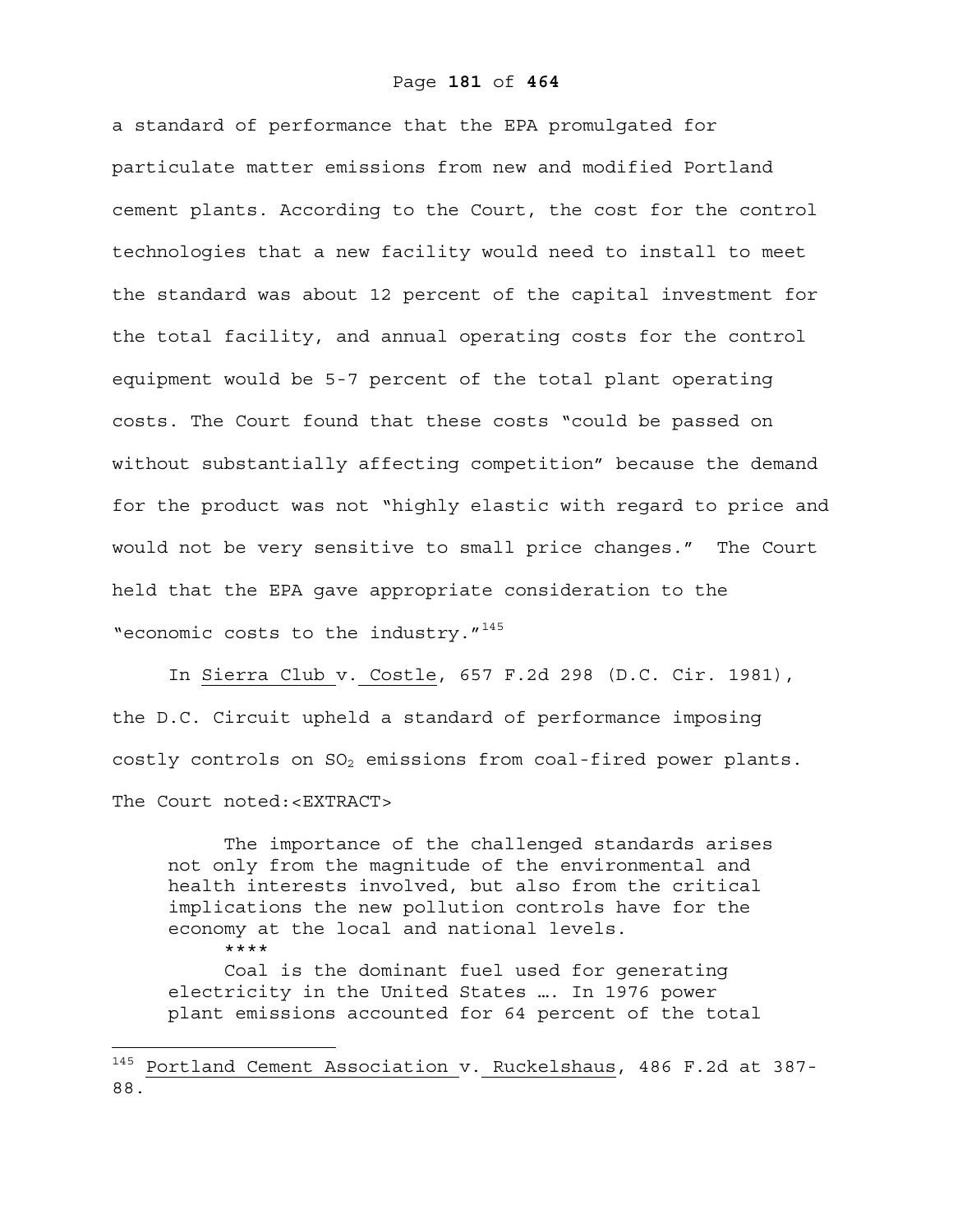estimated sulfur dioxide emissions and 24 percent of the total estimated particulate matter emissions in the entire country.

EPA's revised NSPS are designed to curtail these emissions. EPA predicts that the new standards would reduce national sulfur dioxide emissions from new plants by 50 percent and national particulate matter emissions by 70 percent by 1995. The cost of the new controls, however, is substantial. EPA estimates that utilities will have to spend tens of billions of dollars by 1995 on pollution control under the new NSPS. Consumers will ultimately bear these costs, both directly in the form of residential utility bills, and indirectly in the form of higher consumer prices due to increased energy costs.<sup>146</sup>

</EXTRACT>

b. Revenue enhancements

 $\overline{a}$ 

In determining the costs of pollution control technology, it is reasonable to take into account any revenues generated by the sale of any by-products of the control process. Many types of pollution control technology generate byproducts that must be disposed, and the costs of that disposal are considered part of the costs of the control technology. For example, CCS generates a stream of  $CO<sub>2</sub>$  that must be disposed of through sequestration.

In some instances, however, the by-products of pollution control have marketable value. In these cases, revenues from selling the by-products would defray the costs of pollution control. For example, in a recent rulemaking under the CAA regional haze program that entailed determining the "best available retrofit technology" (BART) for power plants, revenue

<sup>&</sup>lt;sup>146</sup> Sierra Club v. Costle, 657 F.2d at 313 (citations omitted) (emphasis added).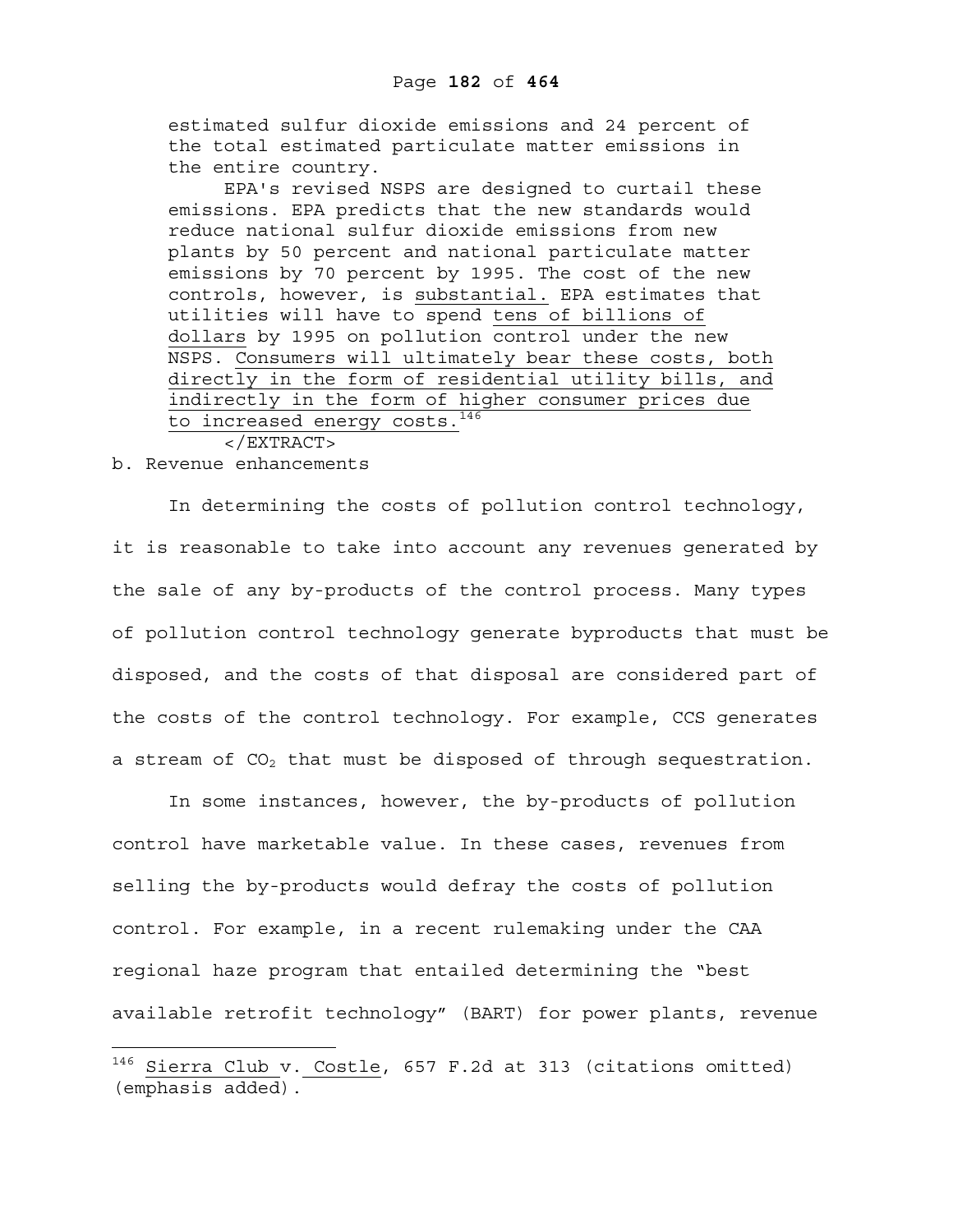from fly ash generated during boiler combustion and sold for use in concrete production factored into the State's selection of BART). $^{147}$ 

<HD3>3. Expanded use and development of technology

In Sierra Club v. Costle, the Court made clear that technological innovation was grounded in the terms of section 111 itself, and therefore should be considered one of the factors to be considered in determining the "best system of emission reduction:"<EXTRACT>

Our interpretation of section 111(a) is that the mandated balancing of cost, energy, and nonair quality health and environmental factors embraces consideration of technological innovation as part of that balance. The statutory factors which EPA must weigh are broadly defined and include within their ambit subfactors such as technological innovation.148</EXTRACT>

The Court's interpretation finds firm grounding in the legislative history. For example, the 1970 Senate Committee Report stated: <EXTRACT>

Standards of performance should provide an incentive for industries to work toward constant improvement in techniques for preventing and controlling emissions from stationary sources, since

 $147$  Similarly, the EPA has taken into account the value of fuel savings in determining the costs of rules that limit emissions from motor vehicles, which limits manufacturers are expected to achieve by reducing the rates of fuel consumption by the vehicles. See, e.g., 77 FR 62624, 62628-29; 62923-27; 62942-46 (October 15, 2012) (rulemaking setting GHG emissions standards for Light-Duty Vehicles for Model Years 2017-2025). 148 Sierra Club v. Costle, 657 F.2d at 347.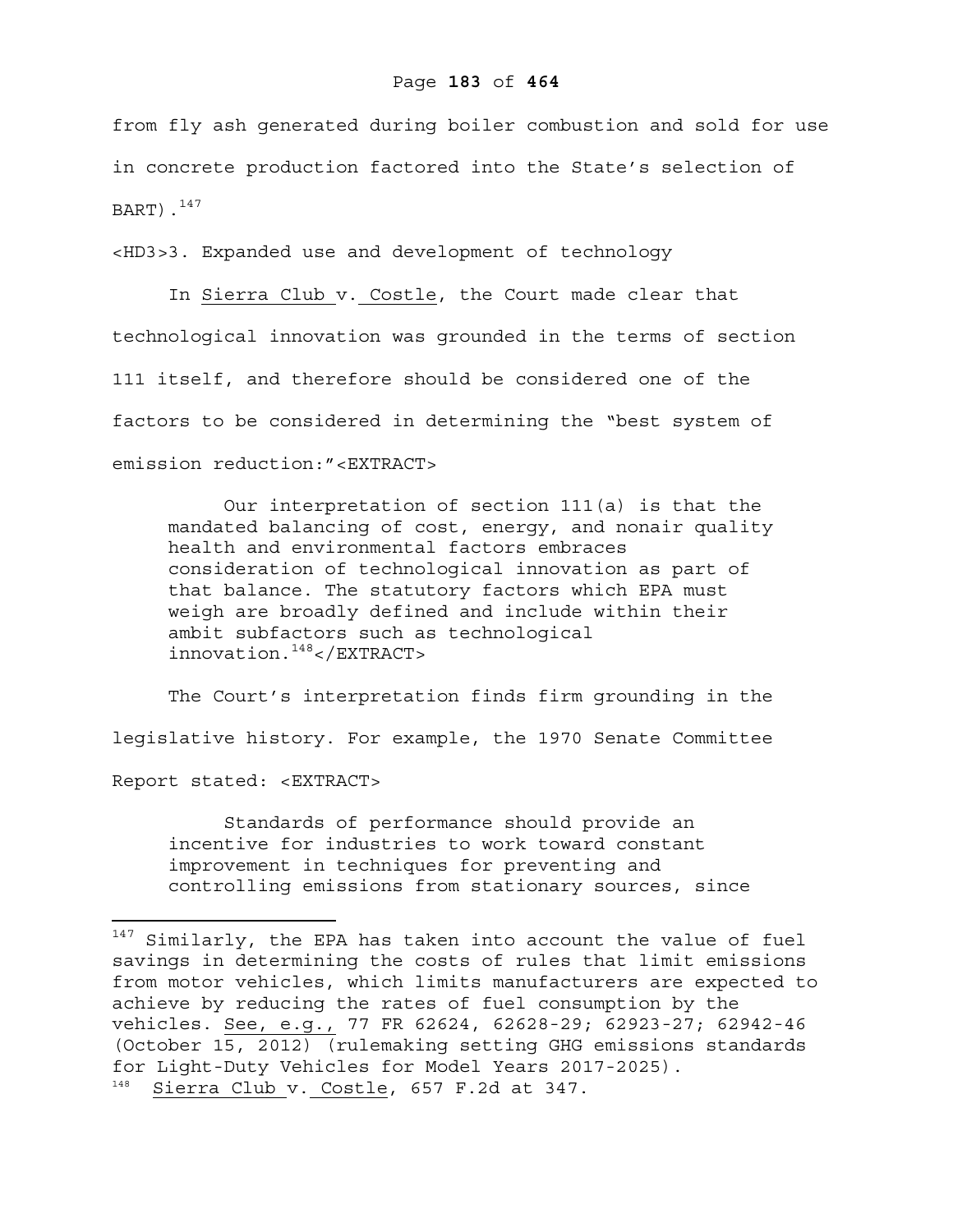more effective emission control will provide greater latitude in the selection of sites for new facilities.149</EXTRACT>

Similarly, the 1977 Senate Committee Report

stated:<EXTRACT>

 $\overline{a}$ 

 In passing the Clean Air Amendments of 1970, the Congress for the first time imposed a requirement for specified levels of control technology. The section 111 Standards of Performance for New Stationary Sources required the use of the "best system of emission reduction which (taking into account the cost of achieving such reduction) the Administrator determines has been adequately demonstrated." This requirement sought to assure the use of available technology and to stimulate the development of new technology.150</EXTRACT>

These five sets of requirements will be difficult to meet. But the committee is convinced that industry can make compliance with them possible or impossible. It is completely within their control. Industry has been presented with challenges in the past that seemed impossible to meet, but has been made possible.

116 Cong. Rec. 32902 (Sept. 21, 1970) (statement of Sen. Muskie).

 $150$  S. Rep. 95-127 at 17 (1977), cited in Sierra Club v. Costle, 657 F.2d at 346 n. 174. The 1977 CAAA legislative history is replete with other references to the technology forcing nature of section 111 or the CAAA as a whole. See "1977 Clean Air Act Conference Report: Statement of Intent; Clarification of Select Provisions," 123 Cong. Rec. 27071 (1977) (quoted in Sierra Club v. Costle, 657 F.2d at 346 n. 174) (one of the enumerated purposes of section 111 was to "create incentives for new technology"); 123 Cong. Reg. 16195 (May 24, 1977) (statement of Rep. Meads) ("The main purposes of the Clean Air Act Amendments

<sup>&</sup>lt;sup>149</sup> S.Rep. 91-1196 at 16 (1970). The technology-forcing nature of section 111 is consistent with the technology-forcing nature of the 1970 CAAA as a whole. The principal Senate author of the 1970 CAAA, Sen. Edmund Muskie (D-ME), during the Senate floor debate, described the overall requirements of the 1970 CAAA and then observed: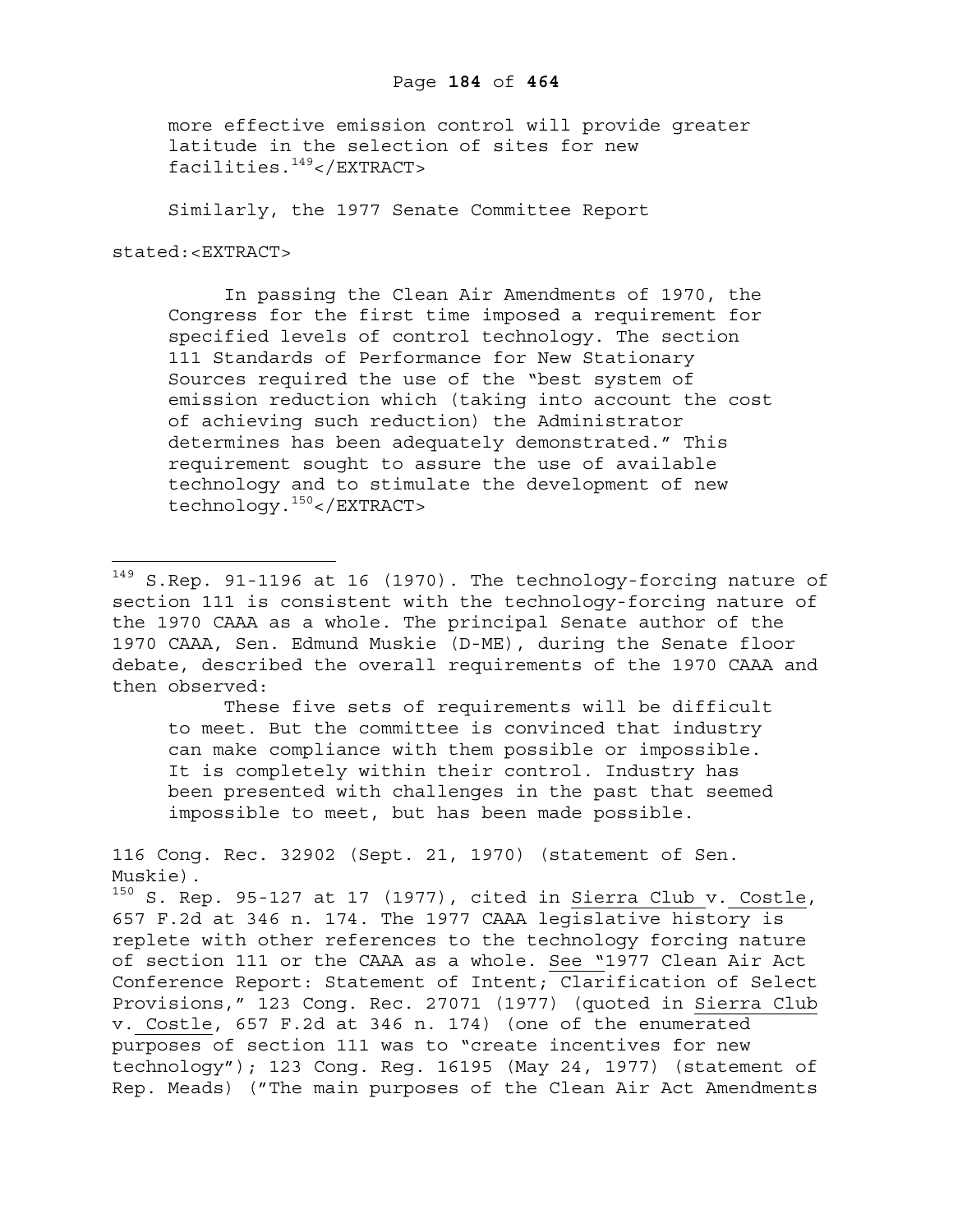The legislative history just quoted identifies three different ways that Congress designed section 111 to authorize standards of performance that promote technological improvement: (i) the development of technology that may be treated as the "best system of emission reduction … adequately demonstrated;" under section 111(a)(1)<sup>151</sup>; (ii) the expanded use of the best demonstrated technology;<sup>152</sup> and (iii) the development of emerging technology.153

# <HD2>E. Nationwide Component of Factors in Determining the "Best System"

Another component of the D.C. Circuit's interpretations of section 111 is that the EPA may consider the various factors it is required to balance on a national or regional level and over time, and not only on a plant-specific level at the time of the rulemaking.154 As the D.C. Circuit stated in Sierra Club v.

 $153$  See Sierra Club\_v. Costle, 657 F.2d at 351 (upholding a standard of performance designed to promote the use of an emerging technology).

154 Sierra Club v. Costle, 657 F.2d at 351.

of 1977 are as follows: … tenth, to promote the utilization of new technologies for pollution choice"). 151 See Portland Cement Ass'n v.Ruckelshaus, 486 F.2d 375, 391 (D.C. Cir. 1973) (the best system of emission reduction must "look[] toward what may fairly be projected for the regulated future, rather than the state of the art at present"). <sup>152</sup> See 1970 Senate Committee Report No. 91-1196 at 15 ("The maximum use of available means of preventing and controlling air pollution is essential to the elimination of new pollution problems").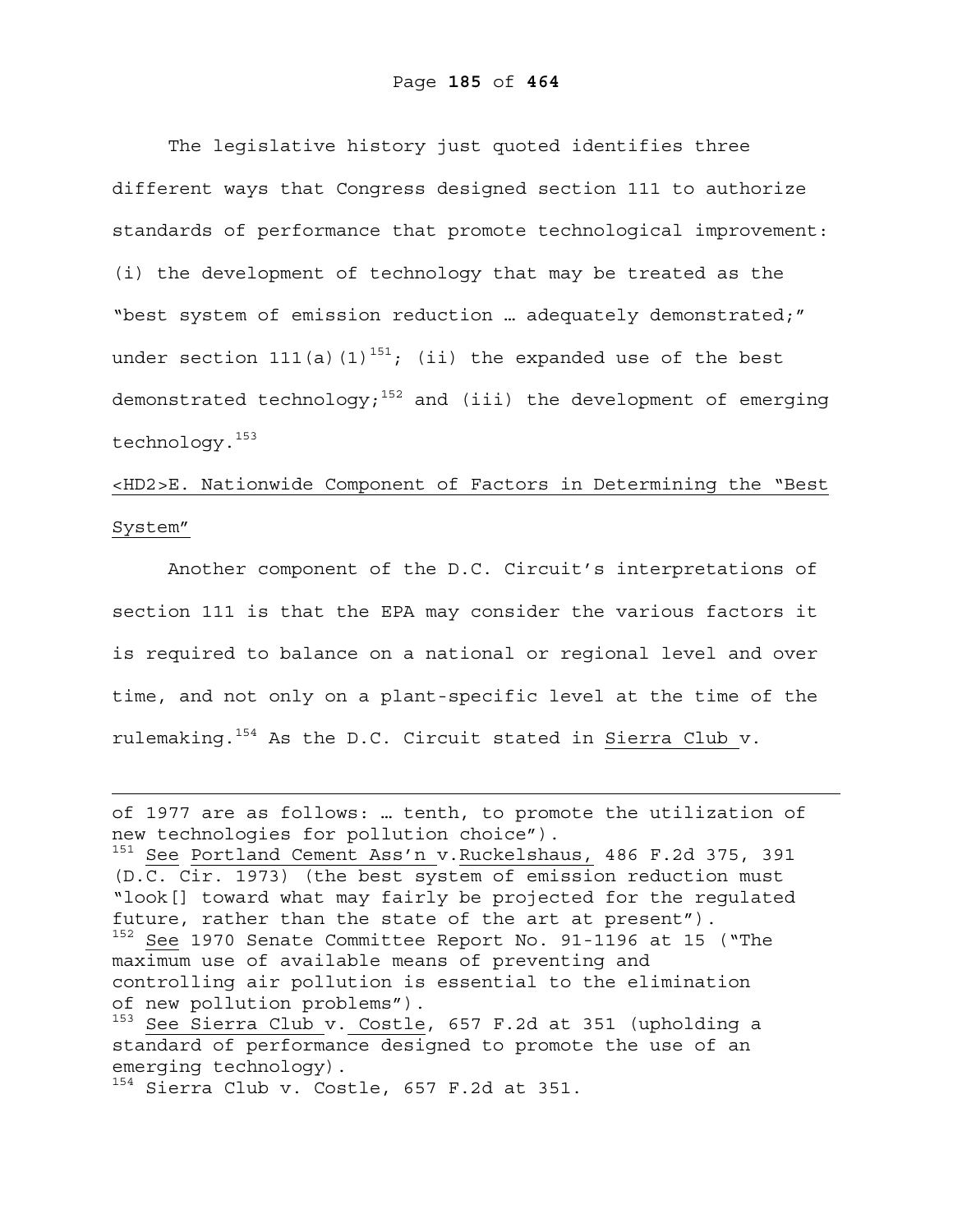# Costle: <EXTRACT>

The language of [the definition of 'standard of performance' in] section 111 … gives EPA authority when determining the best … system to weigh cost, energy, and environmental impacts in the broadest sense at the national and regional levels and over time as opposed to simply at the plant level in the immediate present.<sup>155</sup> </EXTRACT>

In that case, in upholding the EPA's variable standard for SO2 emissions, the D.C. Circuit justified and elaborated on that interpretation of the definition of "standard of performance" and then went on to evaluate the EPA's justification for its rulemaking in light of that interpretation. It is useful to set out these parts of the Court's opinion at some length in order to make clear the scope of the factors and the nature of the balancing exercise that the Court held section  $111(a)(1)$ authorizes the EPA to take.

The Court first recited the terms of the definition of "standard of performance," as it read following the 1977 CAA Amendments:<EXTRACT>

The pertinent portion of section 111 reads:

A standard of performance shall reflect the degree of emission limitation … achievable through application of the best … system of … emission reduction which (taking into consideration the cost of achieving such emission reduction, any nonair quality health and environmental impact and energy requirements) the Administrator determines has been

<sup>&</sup>lt;sup>155</sup> Sierra Club v. Costle, 657 F.2d at 330.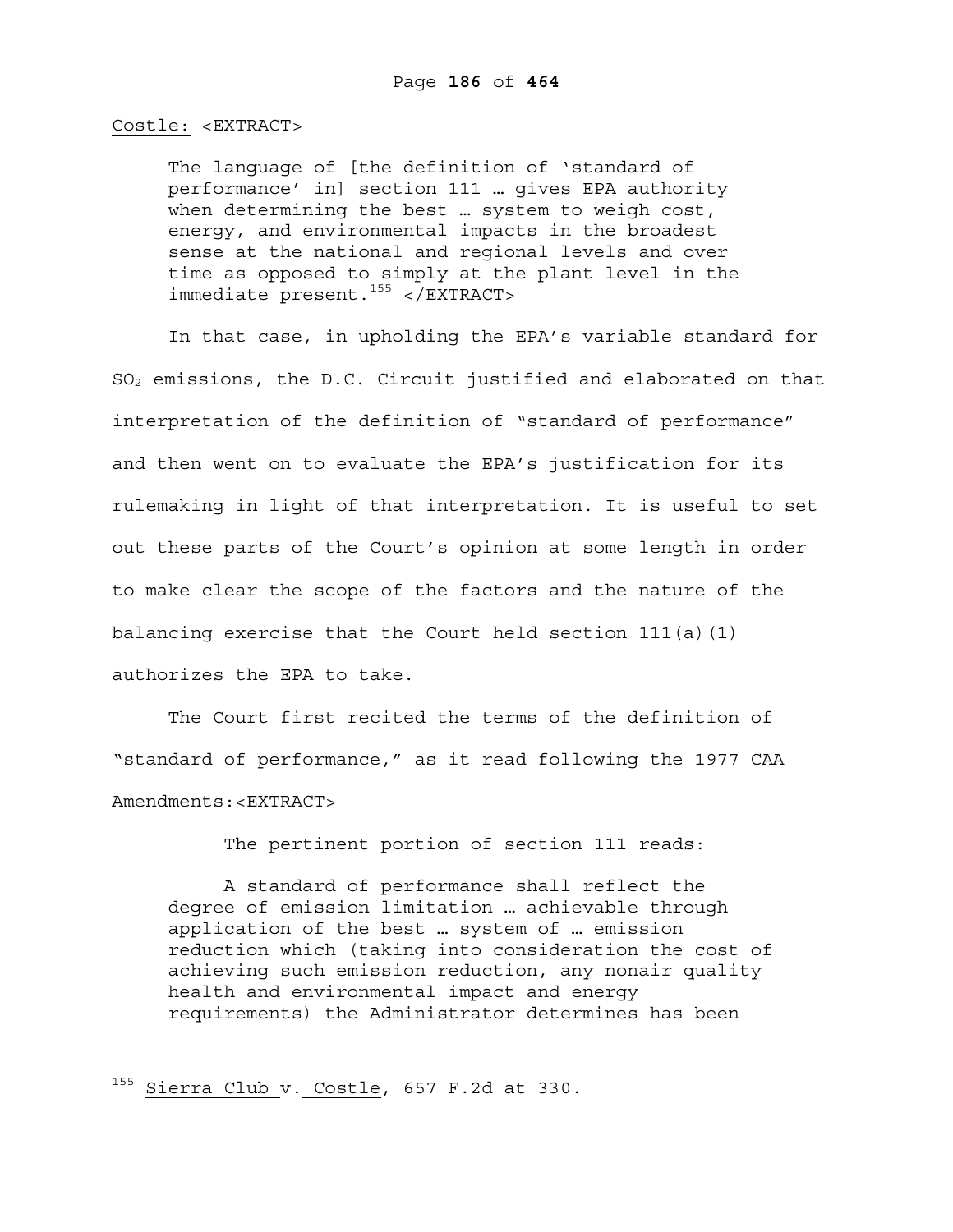adequately demonstrated.<sup>156</sup></EXTRACT>

The Court then stated that these terms could reasonably be read to authorize the EPA to establish the standard of performance based on environmental, economic, and energy considerations "on the grand scale:"<EXTRACT>

Parsed, section 111 most reasonably seems to require that EPA identify the emission levels that are "achievable" with "adequately demonstrated technology." After EPA makes this determination, it must exercise its discretion to choose an achievable emission level which represents the best balance of economic, environmental, and energy considerations. It follows that to exercise this discretion EPA must examine the effects of technology on the grand scale in order to decide which level of control is best**.** For example, an efficient water intensive technology capable of 95 percent removal efficiency might be "best" in the East where water is plentiful, but environmentally disastrous in the water-scarce West where a different technology, capable of only 80 percent reduction efficiency might be "best." … The standard is, after all, a national standard with longterm effects.<sup>157</sup></EXTRACT>

<sup>156</sup> Sierra Club v. Costle, 657 F.2d at 330. Note that the elipses in the quotation of the definition of "standard of performance" in the text indicate the omission of terms repealed by the 1990 CAAA. The Court's analysis of the meaning of this definition did not turn on those repealed terms, and as a result, the Court's analysis remains relevant for the current definition of "standard of performance."

<sup>&</sup>lt;sup>157</sup> Sierra Club v. Costle, 657 F.2d at 330 (emphasis added). As noted, after the 1990 CAAA -- which changed the term "best *technological* system … of emission reduction … adequately demonstrated" to "best system … of emission reduction … adequately demonstrated" -- the Court's discussion of "adequately demonstrated technology" should be considered to hold true for adequately demonstrated system of emission reduction.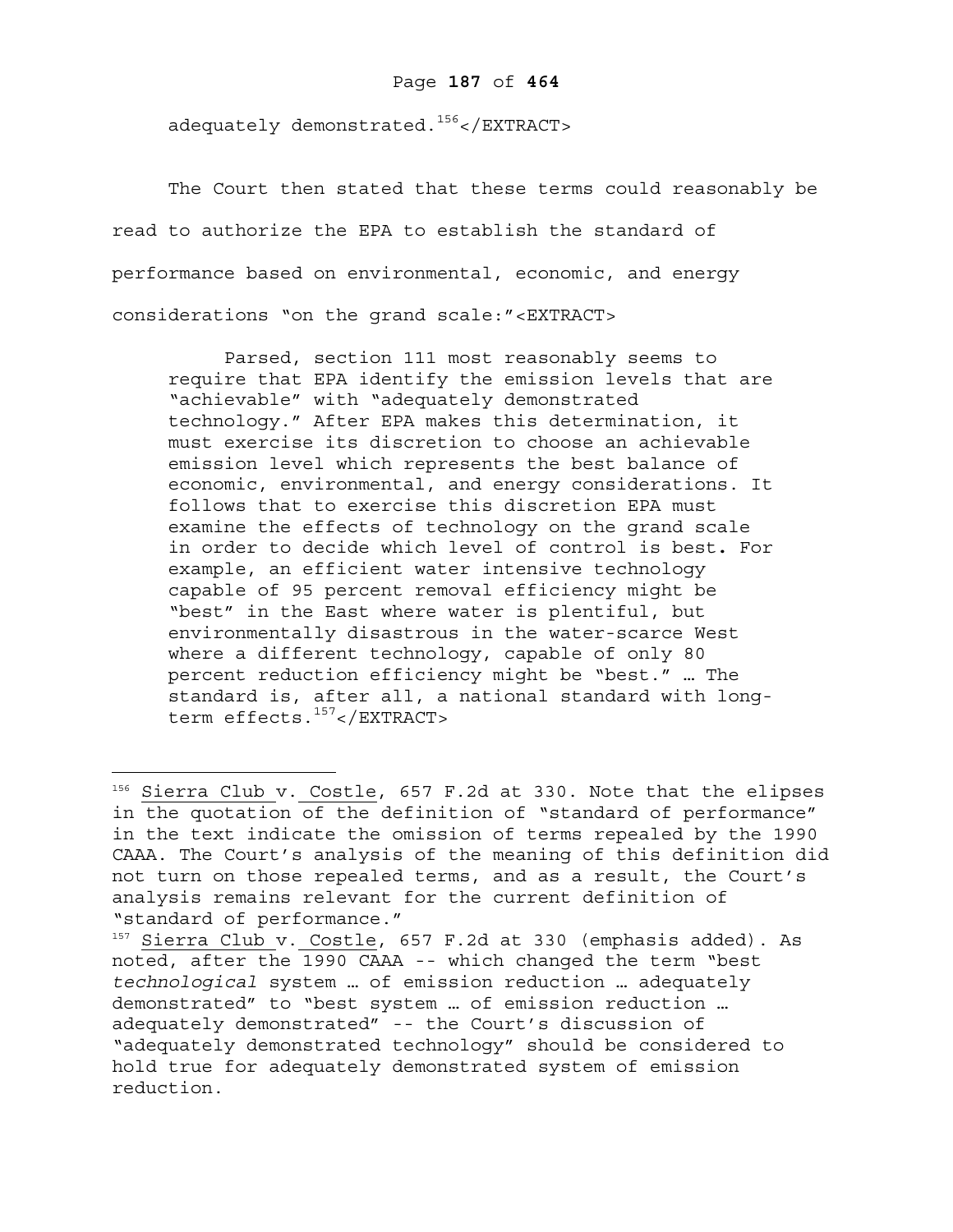# Page **188** of **464**

The Court then justified its "reading of … section 111 as authorizing the EPA to balance long-term national and regional impacts of alternative standards" on the 1977 CAAA legislative history:<EXTRACT>

The Conferees defined the best technology in terms of "long-term growth," "long-term cost savings," effects on the "coal market," including prices and utilization of coal reserves, and "incentives for improved technology." Indeed, the Reports from both Houses on the Senate and House bills illustrate very clearly that Congress itself was using a long-term lens with a broad focus on future costs, environmental and energy effects of different technological systems when it discussed section  $111.^{158}$ </EXTRACT>

The Court then examined the EPA's justification for the variable standard, and held that the justification was reasonable.<sup>159</sup> The Court quoted at length the EPA's discussion of how it "justified the variable standard in terms of the policies of the Act," including balancing long-term national and regional impacts:<EXTRACT>

The standard reflects a balance in environmental, economic, and energy consideration by being sufficiently stringent to bring about substantial reductions in  $SO_2$  emissions (3 million tons in 1995) yet does so at reasonable costs without significant energy penalties.... By achieving a balanced coal demand within the utility sector and by promoting the development of less expensive  $SO<sub>2</sub>$  control technology, the final standard will expand environmentally acceptable energy supplies to existing power plants

<sup>158</sup> Sierra Club v. Costle, 657 F.2d at 331 (citations omitted) (citing legislative history).

 $159$  Sierra Club v. Costle, 657 F.2d at 337-39.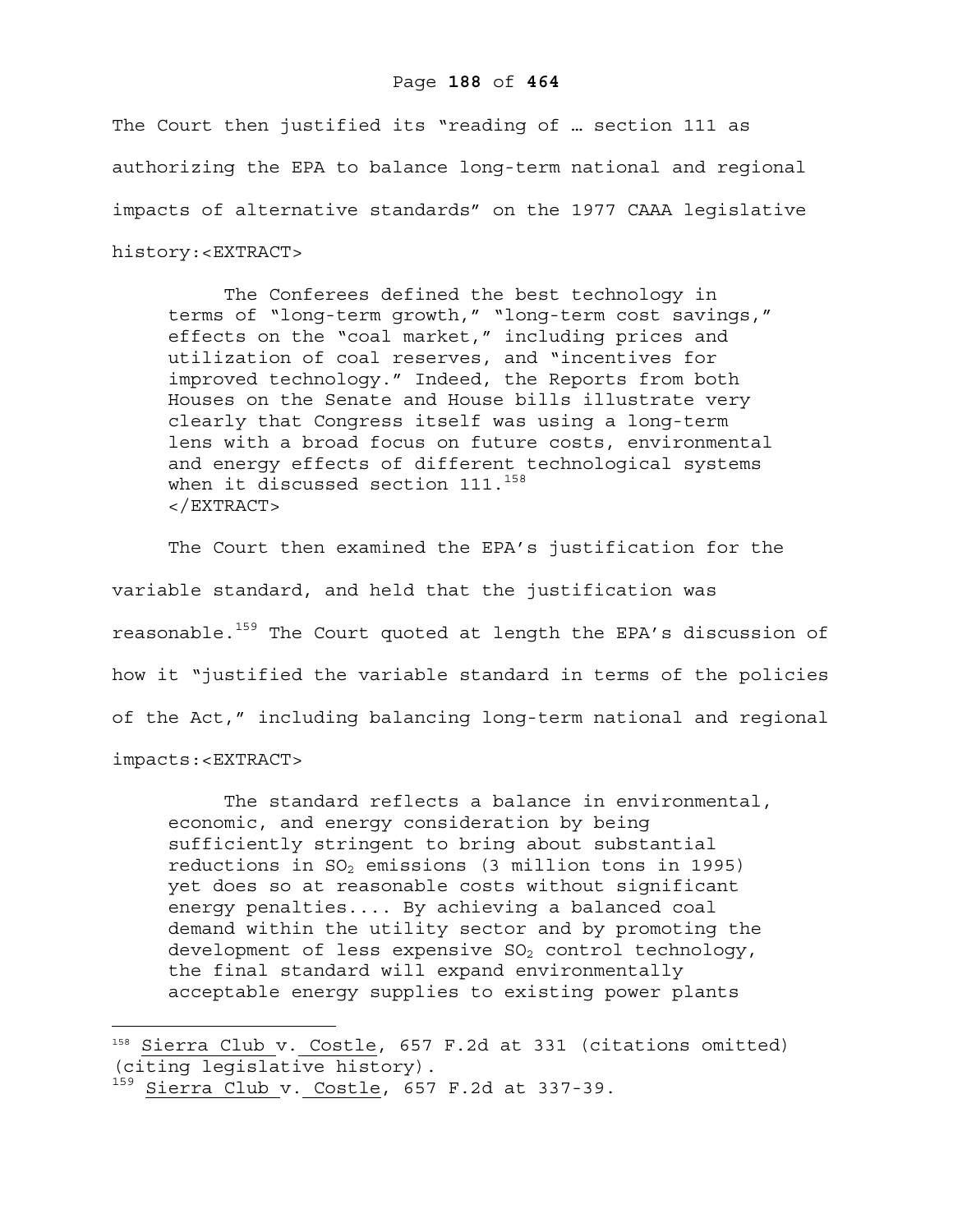and industrial sources.

By substantially reducing  $SO_2$  emissions, the standard will enhance the potential for long term economic growth at both the national and regional levels. 160</EXTRACT>

# <HD2>F. Chevron framework

 $\overline{a}$ 

Above, we discuss how in Sierra Club v. Costle the D.C. Circuit interpreted the definition of "standard of performance" in CAA section 111(a)(1), among other things, to authorize the EPA to balance economic, environmental, or energy factors through a nationwide lens, and to encompass technology forcing. The D.C. Circuit handed down this decision in 1981, and therefore it did not employ the two-step framework for statutory construction in federal rulemaking that the U.S. Supreme Court mandated in 1984, in Chevron U.S.A. Inc. v. NRDC, 467 U.S. 837 (1984). However, the D.C. Circuit's interpretations are fully consistent with the Chevron framework.

In Chevron, the Supreme Court held that an agency must, at Step 1, determine whether Congress's intent as to the specific matter at issue is clear, and, if so, the agency must give effect to that intent. If congressional intent is not clear, then, at Step 2, the agency has discretion to fashion an interpretation that is a reasonable construction of the

<sup>&</sup>lt;sup>160</sup> Sierra Club v. Costle, 657 F.2d at 327-28 (quoting 44 FR at  $33583/3 - 33584/1$ .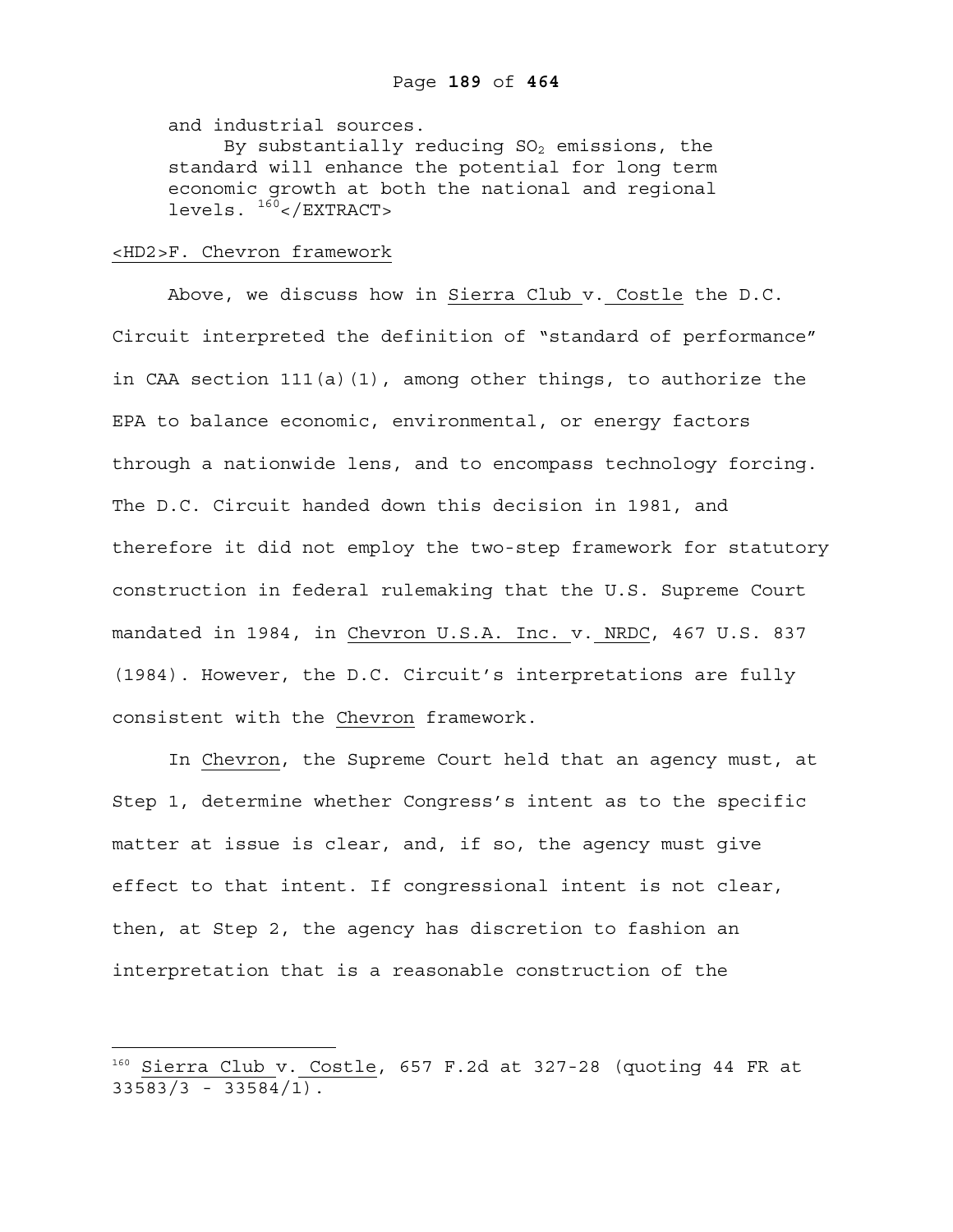statute.<sup>161</sup>

 $\overline{a}$ 

As noted, under CAA section 111(a)(1), a standard of performance must be based on the "best system of emission reduction which (taking into account the cost of achieving such reduction and any nonair quality health and environmental impact and energy requirements) … has been adequately demonstrated." The terms "best system of emission reduction," "cost," and "energy requirements," on their face, can be interpreted to apply on a regionwide or nationwide basis, and are not limited to the individual source. Thus, this interpretation is supportable under Chevron step 1, but even if not, then the EPA considers the interpretation supportable under step 2 because it is reasonable and consistent with the purposes of the CAA. Similarly, the technology-development interpretation is supportable under Chevron step 1 because encouraging the utilization or development of improved technology is a logical consideration in determining the "best system of emission reduction" and, as noted, was clearly a focus of the legislative history. Even if that interpretation is not supportable under Chevron step 1, however, then the EPA considers the interpretation supportable under step 2 because it is reasonable and consistent with the purposes of the CAA.

 $161$  Chevron U.S.A. Inc. v. NRDC, 467 U.S. 837, 842-43 (1984).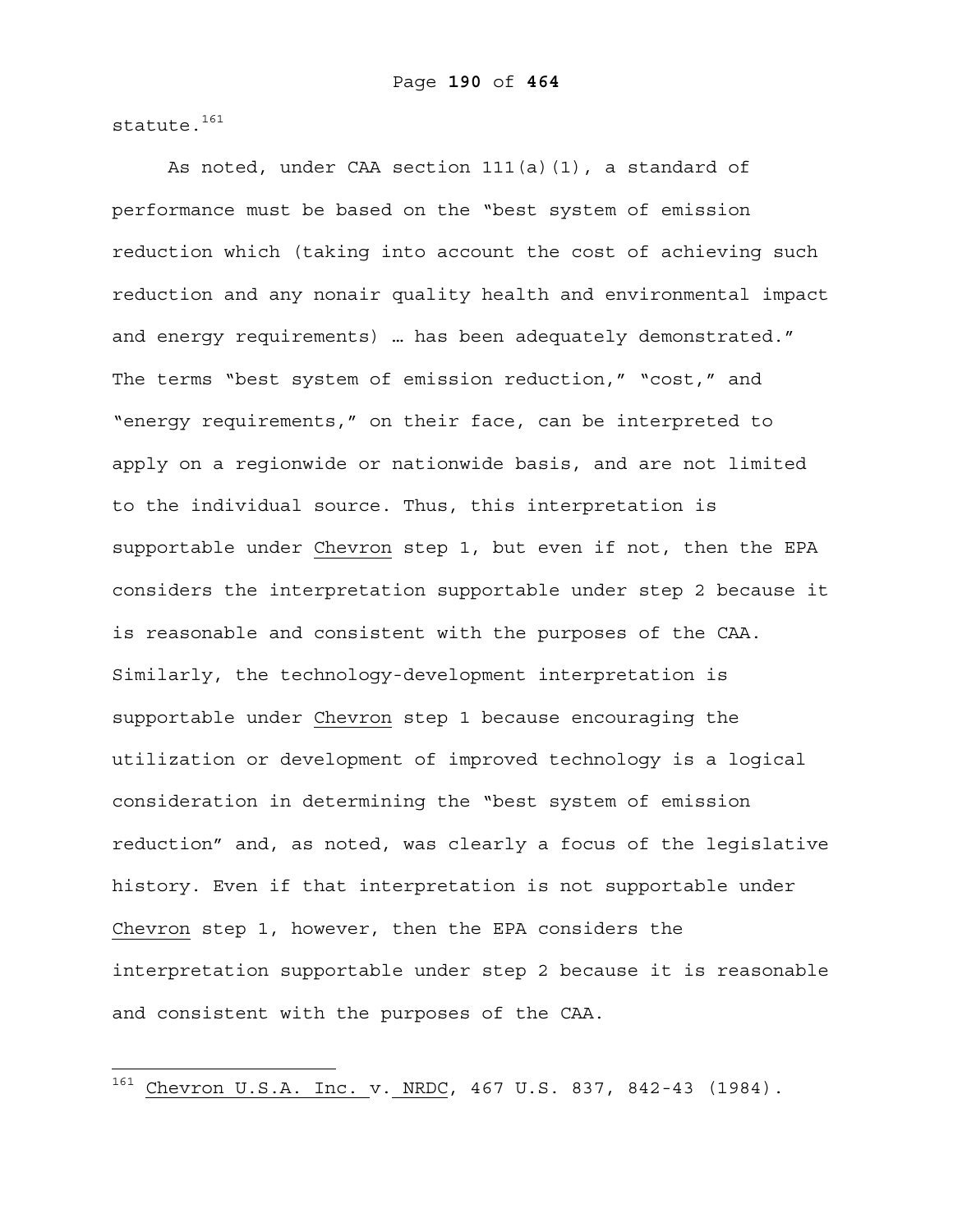# <HD2>G. Agency Discretion

The D.C. Circuit has made clear that the EPA has broad discretion in determining the appropriate standard of performance under the definition in CAA section 111(a)(1), quoted above. Specifically, in Sierra Club v. Costle, 657 F.2d 298 (D.C. Cir. 1981), the Court explained that "section 111(a) explicitly instructs the EPA to balance multiple concerns when promulgating a NSPS,  $''^{162}$  and emphasized that "[t]he text gives the EPA broad discretion to weigh different factors in setting the standard.  $''^{163}$  In Lignite Energy Council v. EPA, 198 F.3d 930 (D.C. Cir. 1999), the Court reiterated:<EXTRACT>

Because section 111 does not set forth the weight that should be assigned to each of these factors, we have granted the agency a great degree of discretion in balancing them…. EPA's choice [of the 'best system'] will be sustained unless the environmental or economic costs of using the technology are exorbitant…. EPA [has] considerable discretion under section  $111.^{164}$  </EXTRACT>

The important point is that Courts acknowledge that there are several factors to be considered and what is "best" depends on how much weight to give the factors. In promulgating certain standards of performance, EPA may give greater weight to particular factors than it may do so in promulgating other

 $162$  Sierra Club v. Costle, 657 F.2d at 319.

 $163$  Sierra Club v. Costle, 657 F.2d at 321.

<sup>164</sup> Lignite Energy Council v. EPA, 198 F.3d 930, 933 (D.C. Cir.

<sup>1999) (</sup>paragraphing revised for convenience).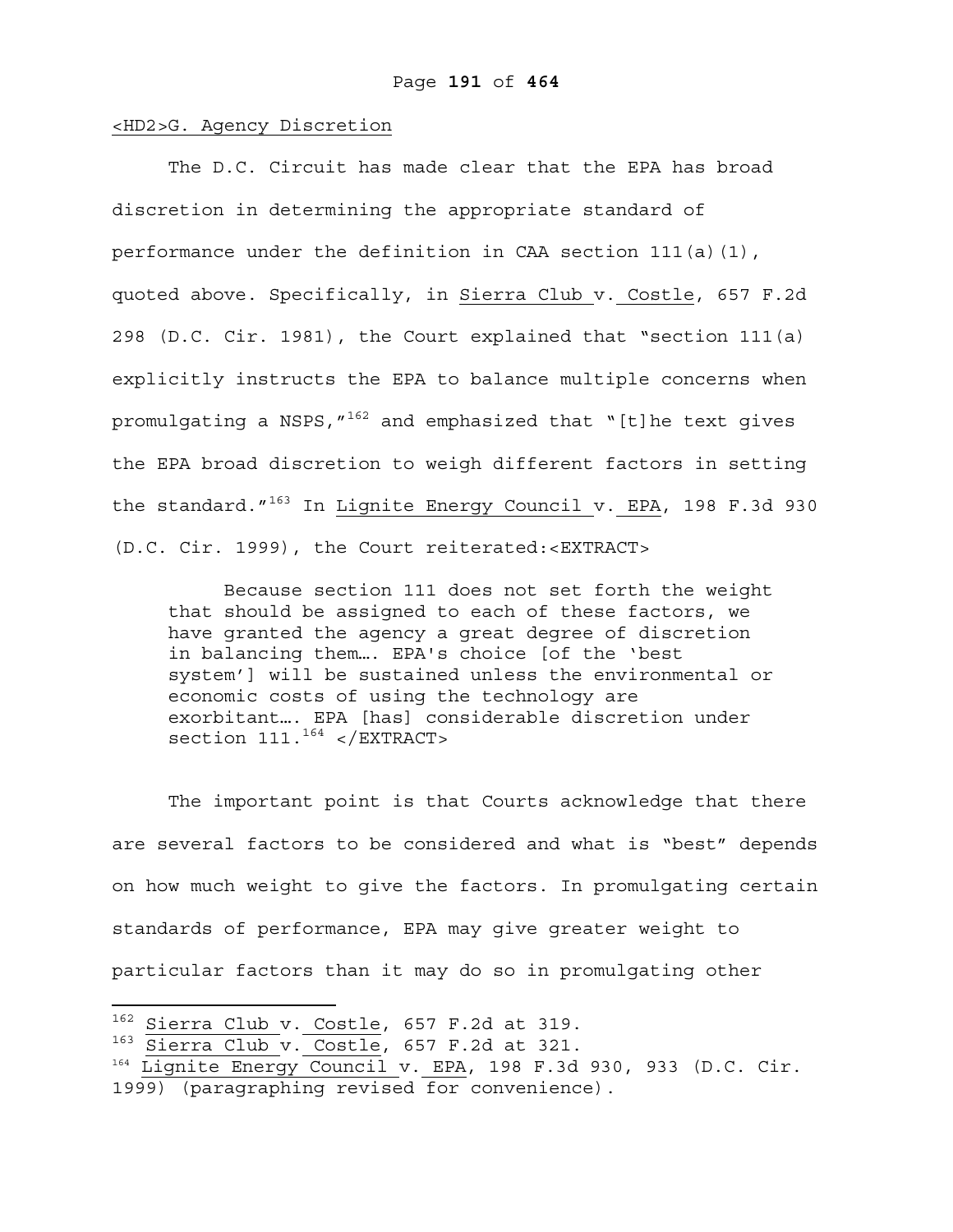## Page **192** of **464**

standards of performance. Thus, the determination of what is "best" is complex and necessarily requires an exercise of judgment. By analogy, the question of who is the "best" sprinter in the 100-meter dash primarily depends on only one criterion – speed – and therefore is relatively straightforward, while the question of who is the "best" baseball player depends on a more complex weighing of several criteria and therefore requires a greater exercise of judgment.

<HD2>H. Lack of Requirement that Standard be Able to be Met by all Sources

 Under CAA section 111, an emissions standard may meet the requirements of a "standard of performance" even if it cannot be met by every new source in the source category that would have constructed in the absence of that standard. As discussed below, this is clear in light of (i) the legislative history of CAA section 111, read in conjunction with the legislative history of the CAA as a whole; (ii) case law under analogous CAA provisions; and (iii) long-standing precedent in the EPA rulemakings under CAA section 111.

# <HD3>1. Legislative history

As noted, Congress, in enacting section 111 in the 1970 CAAA, intended that the EPA promulgate uniform, nationwide controls. Congress was explicit that this meant that large industrial sources, including electric generating power plants,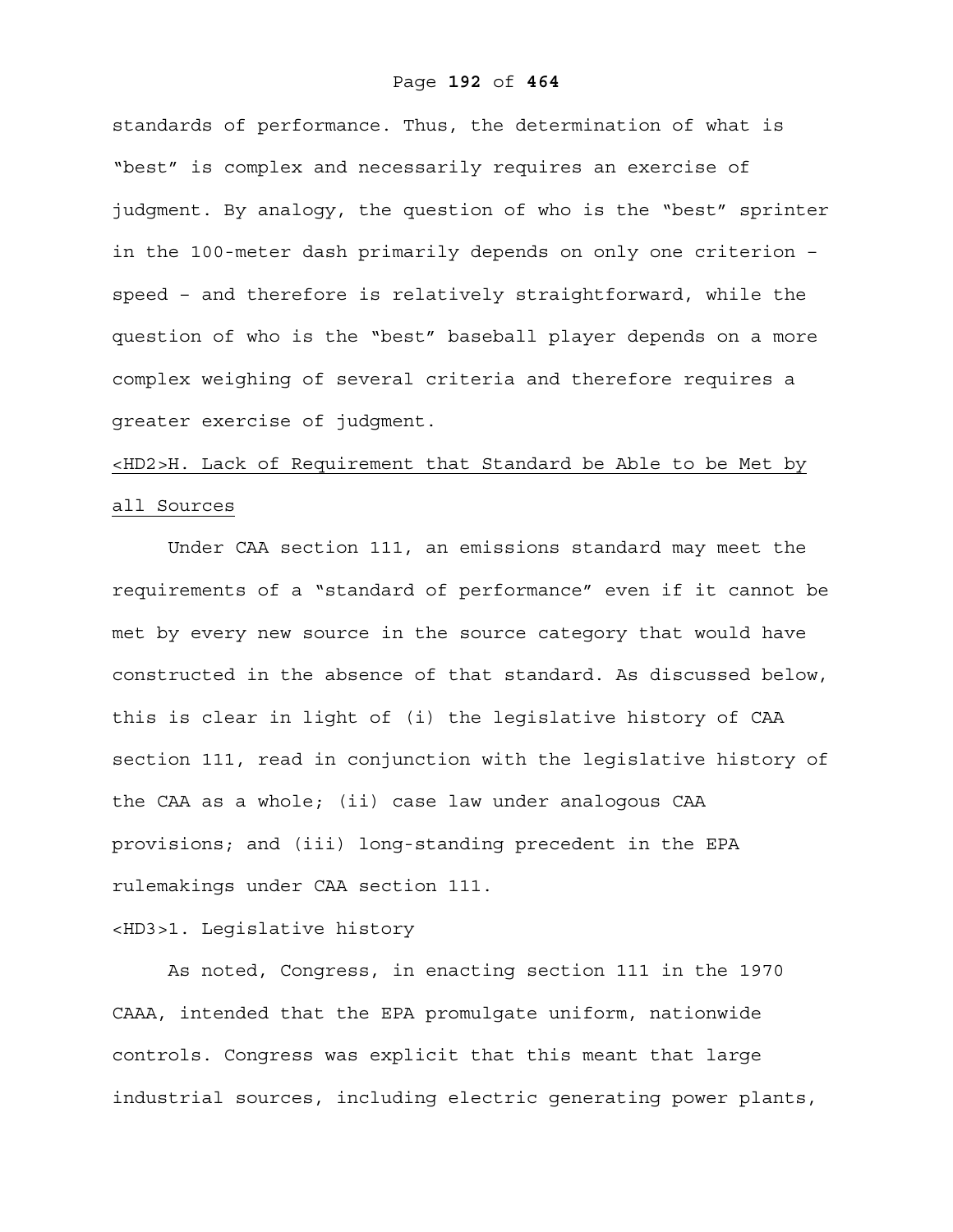would be required to implement controls meeting the requirements regardless of their location. According to the 1970 Senate Committee Report:<EXTRACT>

Major new facilities such as electric generating plants, kraft pulp mills, petroleum refineries, steel mills, primary smelting plants, and various other commercial and industrial operations must be controlled to the maximum practicable degree regardless of their location and industrial operations….165</EXTRACT>

Congress's purposes in designing a standard that called for uniform national controls were to prevent pollution havens – caused by some states seeking competitive advantage by limiting their pollution control requirements – and to assure that areas that had good air quality would be able to maintain good air quality even after new industrial sources located there, which, in turn, would allow more sources to locate there as well.<sup>166</sup>

 At the same time, Congress recognized that in light of the attainment provisions of the CAAA of 1970, sources – particularly large industrial sources, again, including electric generating plants -- may not be able to construct new facilities anywhere in the country; that is, an area with air quality at or above the NAAQS limits might not have enough room in its airshed

<u>.</u>

<sup>165</sup> S. Rep. 91-1116 at 16 (1970). See 116 Cong. Rec. 42,384 (statement of Sen. Muskie) (summarizing the House-Senate Conference agreement). )

<sup>166</sup> See S. Rep. 91-1196 at 16 (1970).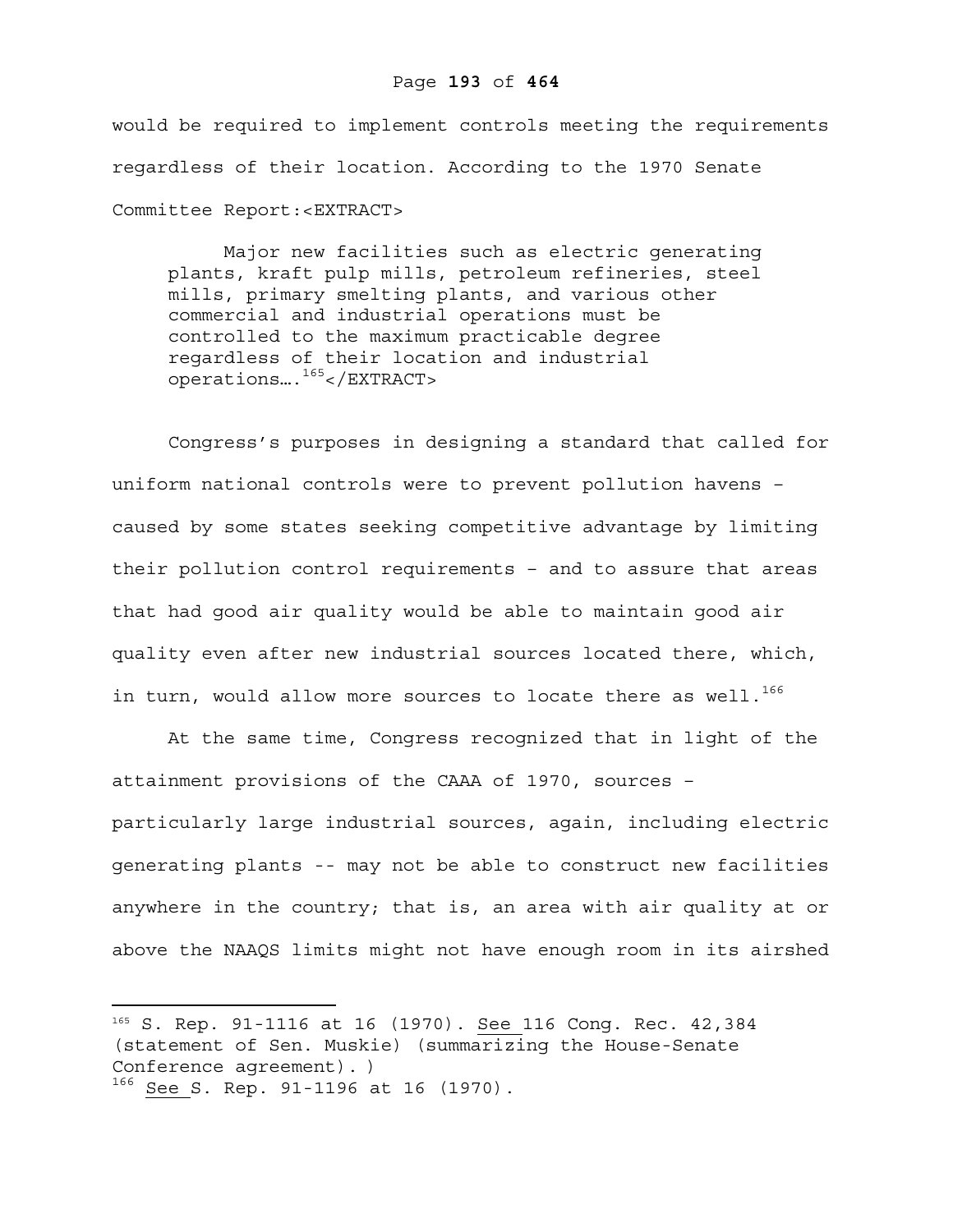# Page **194** of **464**

to accommodate these new facilities. The 1970 Senate Committee Report stated, "[l]and use policies must be developed to prevent location of facilities which are not compatible with implementation of national standards."<sup>167</sup> Senator Muskie added:<EXTRACT>

Land use planning and control should be used by State, local, and regional agencies as a method of minimizing air pollution. Large industries and power generating facilities should be located in places where their adverse effect on the air is minimal. There is a need for State or regional agencies to revise proposed power plant sites to assure that a number of environmental values, including air pollution, are considered.168 </EXTRACT>

The 1970 CAAA legislative history includes other statements that also recognize that under the newly required air pollution control requirements, new sources may not be able to build anywhere in the country and, in fact, some existing sources might have to be shut down.<sup>169</sup>

 Thus, in 1970, Congress designed section 111 to require uniform national controls for large industrial facilities, while recognizing that those facilities could not necessarily construct in every place in the country. Although at the time, Congress expected that the reason why some sources would not be

 $167$  1970 Senate Commitee Report at 2.

 $168$  116 Cong. Rec. 32,917 (1970) (statement of Sen. Muskie).<br><sup>169</sup> See 116 Cong. Rec. 42,385 (Dec. 18, 1970) (statement of Sen. Muskie) (sources of hazardous air pollutants could be required to close due to absence of control techniques).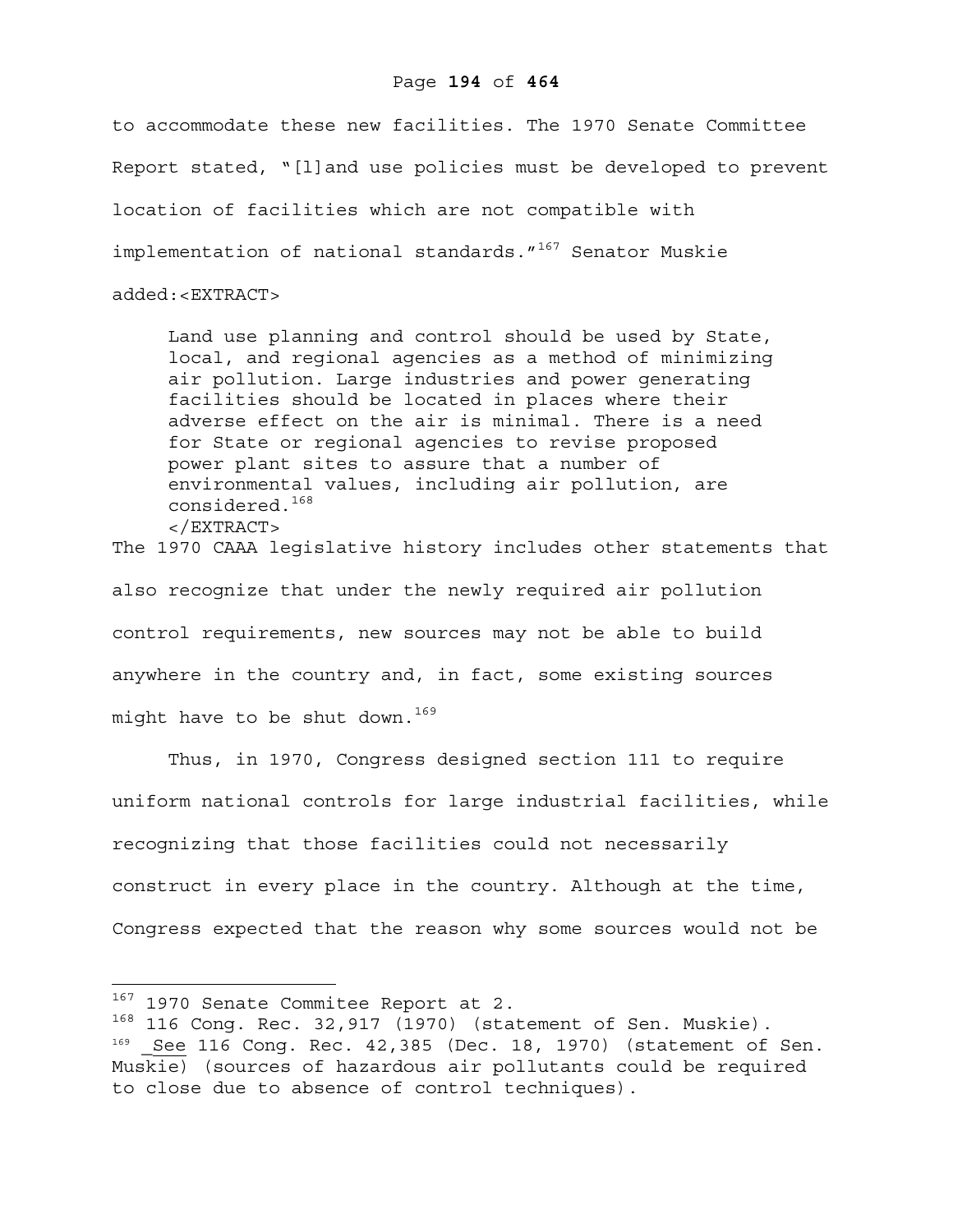## Page **195** of **464**

able to locate in certain places was related to local air quality concerns, if the reason turns out to be related to the emission limits that the EPA promulgates under section 111, that should not be viewed as inconsistent with congressional intent for section 111. For example, if the EPA promulgates section 111 emission limits based on a particular type of technology, and for economic or technical reasons, sources are able to utilize that technology in only certain parts of the country and not other parts, that result should not be viewed as inconsistent with congressional intent for CAA section 111. Rather, that result is consistent with Congress's recognition that certain sources may be precluded from locating in certain areas. 2. Case law under analogous CAA provisions

 Under analogous CAA provisions, the D.C. Circuit has recognized that the EPA may promulgate uniform standards that apply to new sources in a group or category of sources, even though some types of those new sources that would otherwise construct would no longer be able to construct because they could not meet the standard. One of these cases was International Harvester Co. v. EPA, 478 F.2d 615 (D.C. Cir. 1973). There, the EPA declined to exercise its discretion under the CAA mobile source provisions, as they read at that time (42 U.S.C. 1857f-1(b)(5)(D) (1970 CAAA)), to grant automakers a oneyear extension to comply with exhaust standards. The EPA stated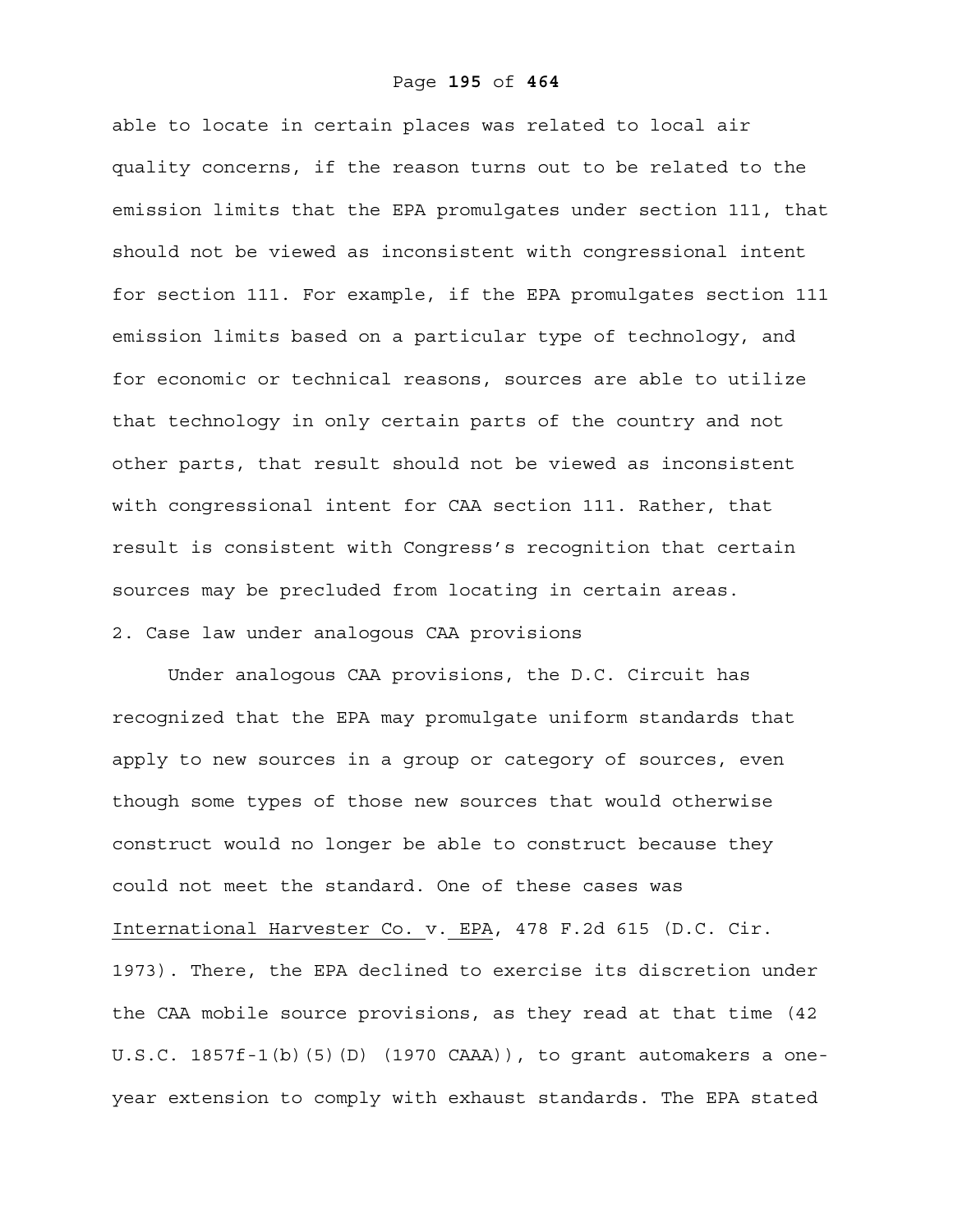## Page **196** of **464**

that the automakers had failed to meet their burden of establishing that controls were not available. The EPA based its decision on grounds that certain technology was available for the motor vehicles in question. The EPA dismissed the automakers' objections that this technology could not feasibly be installed in all models or engine types, and the EPA explained that the public's "basic demand" for automobiles could be met by the models and engine types that could feasibly install that technology. 478 F.2d at 626.

Although the Court remanded the EPA's decision not to grant the one-year extension, it agreed with the EPA on this point, stating:<EXTRACT>

We are inclined to agree with the Administrator that as long as feasible technology permits the demand for new passenger automobiles to be generally met, the basic requirements of the Act would be satisfied, even though this might occasion fewer models and a more limited choice of engine types. The driving preferences of hot rodders are not to outweigh the goal of a clean environment.<sup>170</sup> </EXTRACT>

Similarly, in a 2007 decision under CAA section 112, NRDC v. EPA, 489 F.3d 1364, 1376 (D.C. Cir. 2007) the D.C. Circuit upheld the EPA's decision to apply the same hazardous air pollutant requirements to different types of plywood and composite wood products facilities – even though one of those

 $170$  International Harvester Co. v. EPA, 478 F.2d at 640.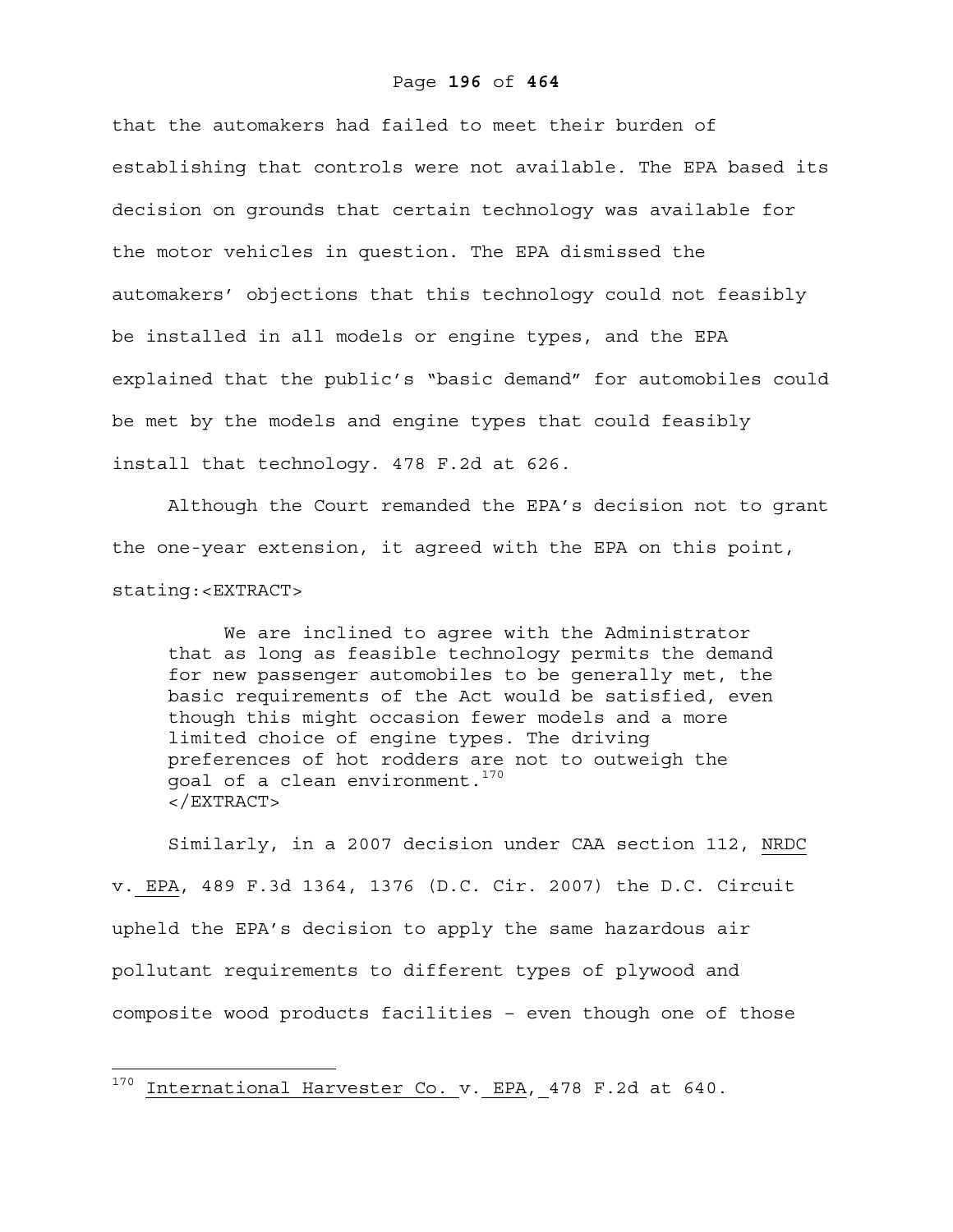## Page **197** of **464**

types of facilities faced greater difficulties meeting the requirements than the other types of facilities – in part on the grounds that the facilities "compet[ed] in the same markets."<sup>171</sup>

Thus, these decisions supported EPA's emissions requirements, even though certain types of sources could meet those requirements more readily than others, on grounds that the requirements would not impede the manufacture of products that would satisfy overall consumer demand. By the same token, the inability of some coal-fired sources to locate in certain areas would not create reliability problems or prevent the satisfaction of overall demand for electricity. <HD3>3. Section 111 rulemaking precedent

 Through long-standing rulemaking precedent, the EPA has taken the position that section 111 authorizes a standard of performance for a source category that may not be feasible for all types of new sources in the category, as long as there are other types of sources in the category that can serve the same function and meet the standard. Specifically, in a 1976 rulemaking under section 111 covering primary copper, zinc, and lead smelters, the EPA established, as the standard of performance, a single standard for  $SO_2$  emissions for new construction or modifications of reverberatory, flash, and

<sup>171</sup> NRDC v. EPA, 489 F.3d at 1376*.*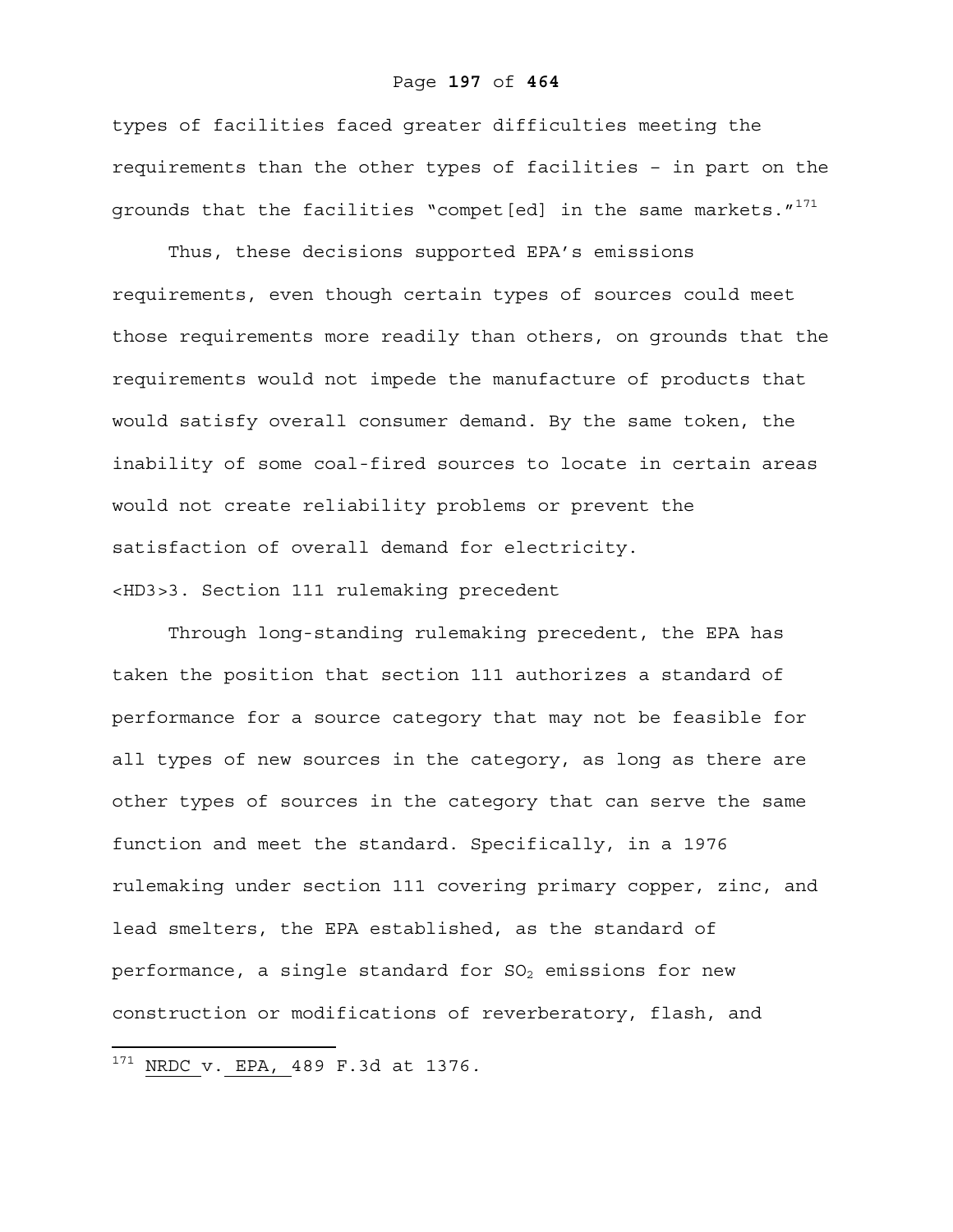electric smelting furnaces in primary copper smelters that process materials with low levels of volatile impurities. The EPA acknowledged that although for flash and electric smelting furnaces, the cost of the controls was "reasonable," for reverberatory smelting furnaces, the cost of the standard was "unreasonable in most cases." Even so, the EPA determined that this standard would not adversely affect new construction or modification of primary copper smelters processing materials containing low levels of volatile impurities because new construction could use flash and electric smelting furnaces, and existing sources could expand without increasing emissions.<sup>172</sup> The EPA explained:<EXTRACT>

[T]he Agency believes that section 111 authorizes the promulgation of one standard applicable to all processes used by a class of sources, in order that the standard may reflect the maximum feasible control for that class. When the application of a standard to a given process would effectively ban the process, however, a separate standard must be prescribed for it unless some other process(es) is available to perform the function at reasonable cost....

The Administrator has determined that the flash copper smelting process is available and will perform the function of the reverberatory copper smelting process at reasonable  $cost...$ <sup>173</sup></EXTRACT>

# **<HD1>VII. Rationale for Emission Standards for New Fossil Fuel-**

**fired Boilers and IGCCs** 

<u>.</u>

<sup>&</sup>lt;sup>172</sup> Standards of Performance for New Stationary Sources, Primary Copper, Zinc, and Lead Smelters, 41 FR 2331, 2333 (Jan. 15, 1976). 173 41 FR at 2333.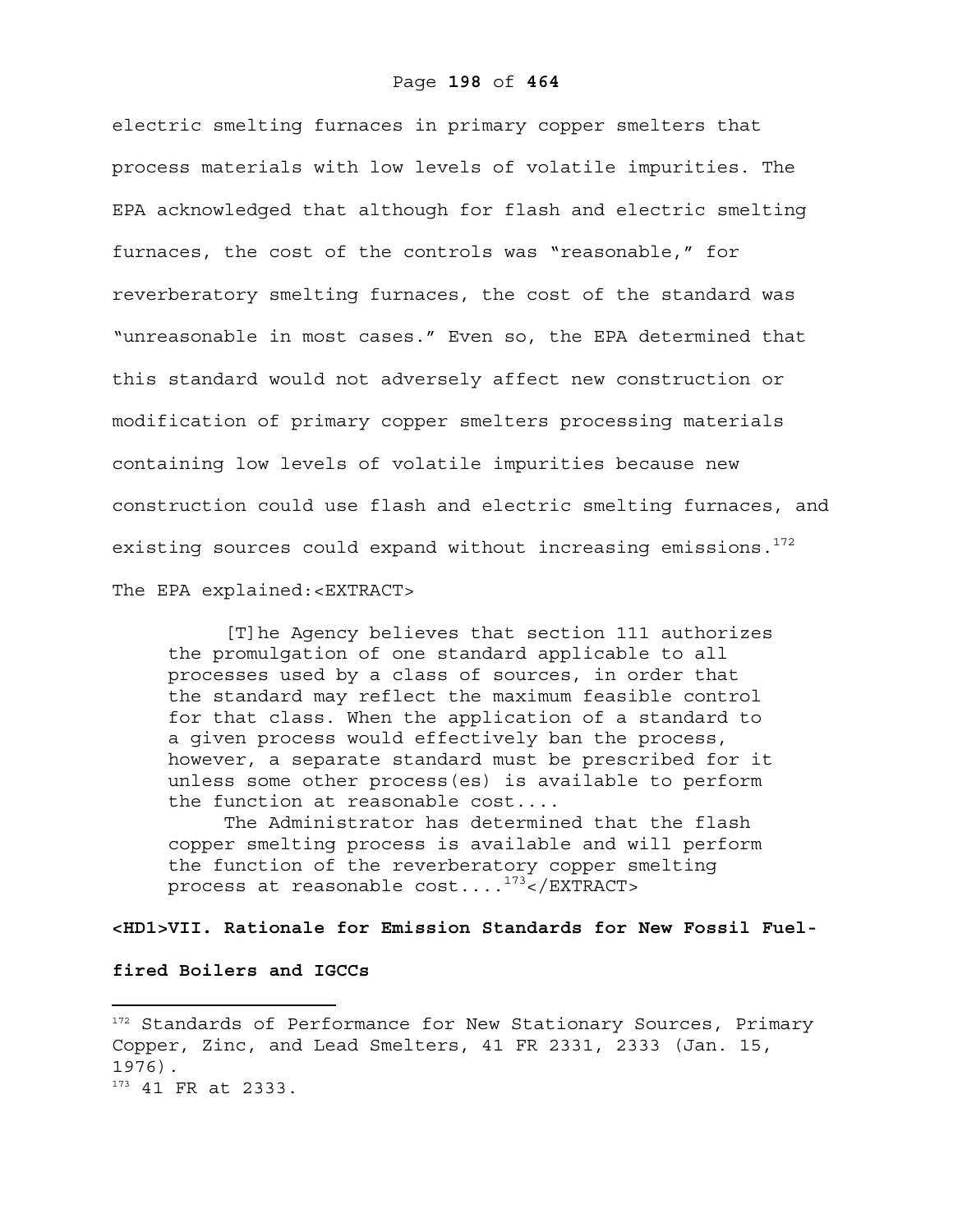## <HD2>A. Overview

In this section we explain our rationale for emission standards for new fossil fuel-fired boiler and IGCC EGUs, which are based on our proposal that efficient generating technology implementing partial CCS is the BSER adequately demonstrated for those sources.

As noted, CAA section 111 and subsequent court decisions establish a set of factors for the EPA to consider in a BSER determination, including criteria listed in CAA section 111 or identified in the court decisions and the underlying purposes of section 111. Key factors include: emission reductions, technical feasibility, costs, and encouragement of technology. Other factors, such as energy impacts, may also be important. As also noted, the EPA has discretion in balancing those factors, and may balance them differently in promulgating standards for different source categories.

The EPA considered three alternative control technology configurations as potentially representing the BSER for new fossil fuel-fired boilers and IGCC units. Power company announcements indicate that the few new coal-fired projects that may occur will likely consider one or more of these three configurations. The three alternatives are: (1) highly efficient new generation technology that does not include any level of CCS, (2) highly efficient new generation technology with "full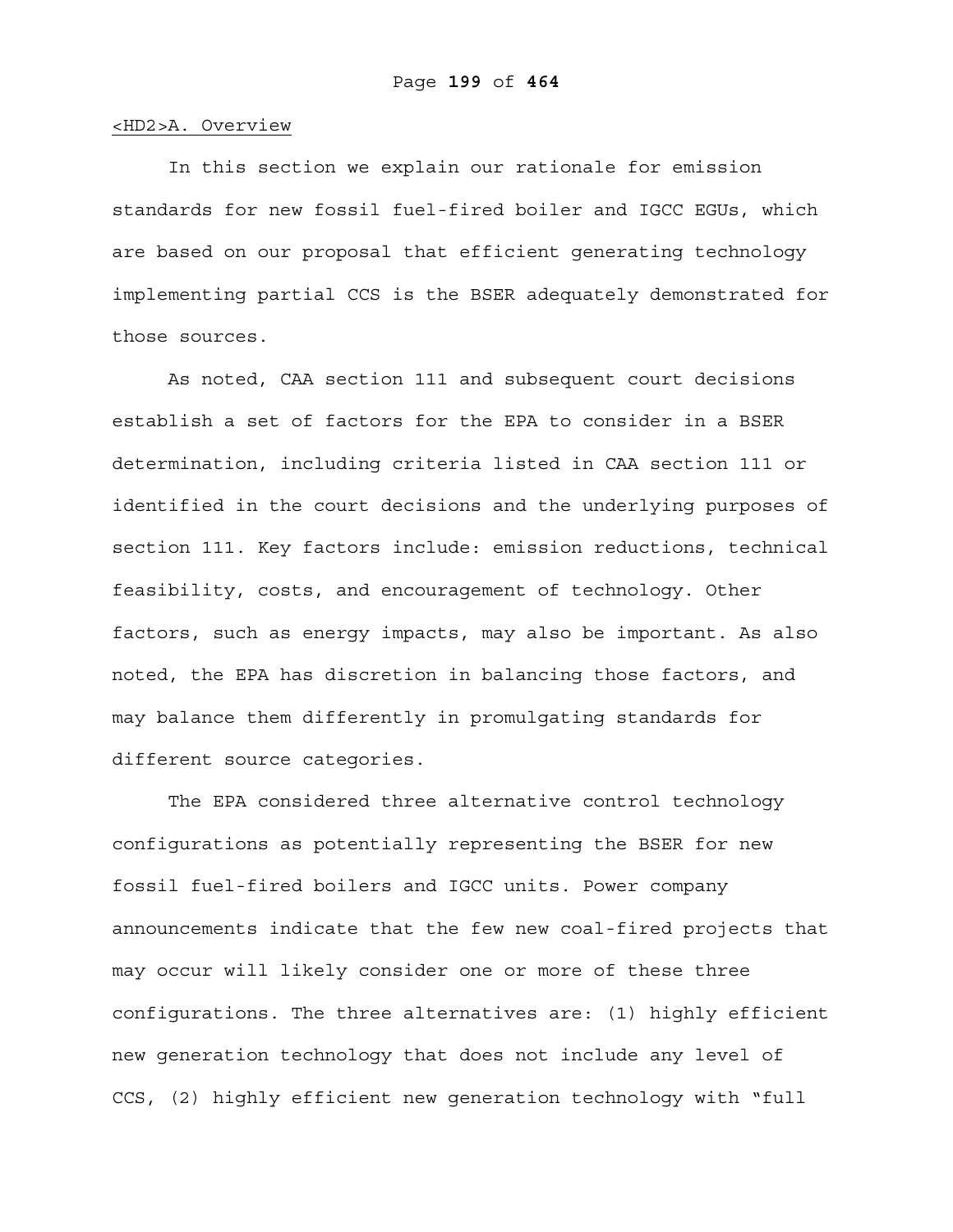# Page **200** of **464**

capture" CCS (that is, CCS with capture of at least 90 percent CO2 emissions) and (3) highly efficient new generation technology with "partial capture" CCS (that is, CCS with capture of a lower level of  $CO<sub>2</sub>$  emissions).

We discuss each of these alternatives below, and explain why we propose that partial capture CCS qualifies as the BSER. We first discuss the technical systems that we considered for the BSER, our evaluations of them, and our reasons for determining that only partial CCS meets the criteria to qualify as the BSER. We include in this discussion our rationale for selecting 1,100 lb  $CO<sub>2</sub>/MWh$  as the emission limitation for these sources and why we are considering a range from 1,000 to 1,200 lb  $CO<sub>2</sub>/MWh$  for the final rule. We next discuss our rationale for allowing an 84-operating-month averaging period as an alternative compliance method, with the requirement that sources choosing that method meet a limit of between 1,000 lb  $CO<sub>2</sub>/MWh$  and 1,050 lb  $CO<sub>2</sub>/MWh.<sup>174</sup>$  We then explain our rationale for the requirements for geologic sequestration.<sup>175</sup>

1

<sup>&</sup>lt;sup>174</sup> This is on a gross output basis. All emission rates in this section are on a gross output basis unless specifically noted otherwise.

<sup>&</sup>lt;sup>175</sup> It should be noted that the standard of performance that we propose in this rulemaking for new fossil-fired utility steamgenerating units of 1,100 lb  $CO<sub>2</sub>/MWh$  applies to new liquid oiland natural-gas fired units, as well as solid fuel-fired units. However, we are not conducting a separate analysis of the best system of emission reduction for new liquid oil- and natural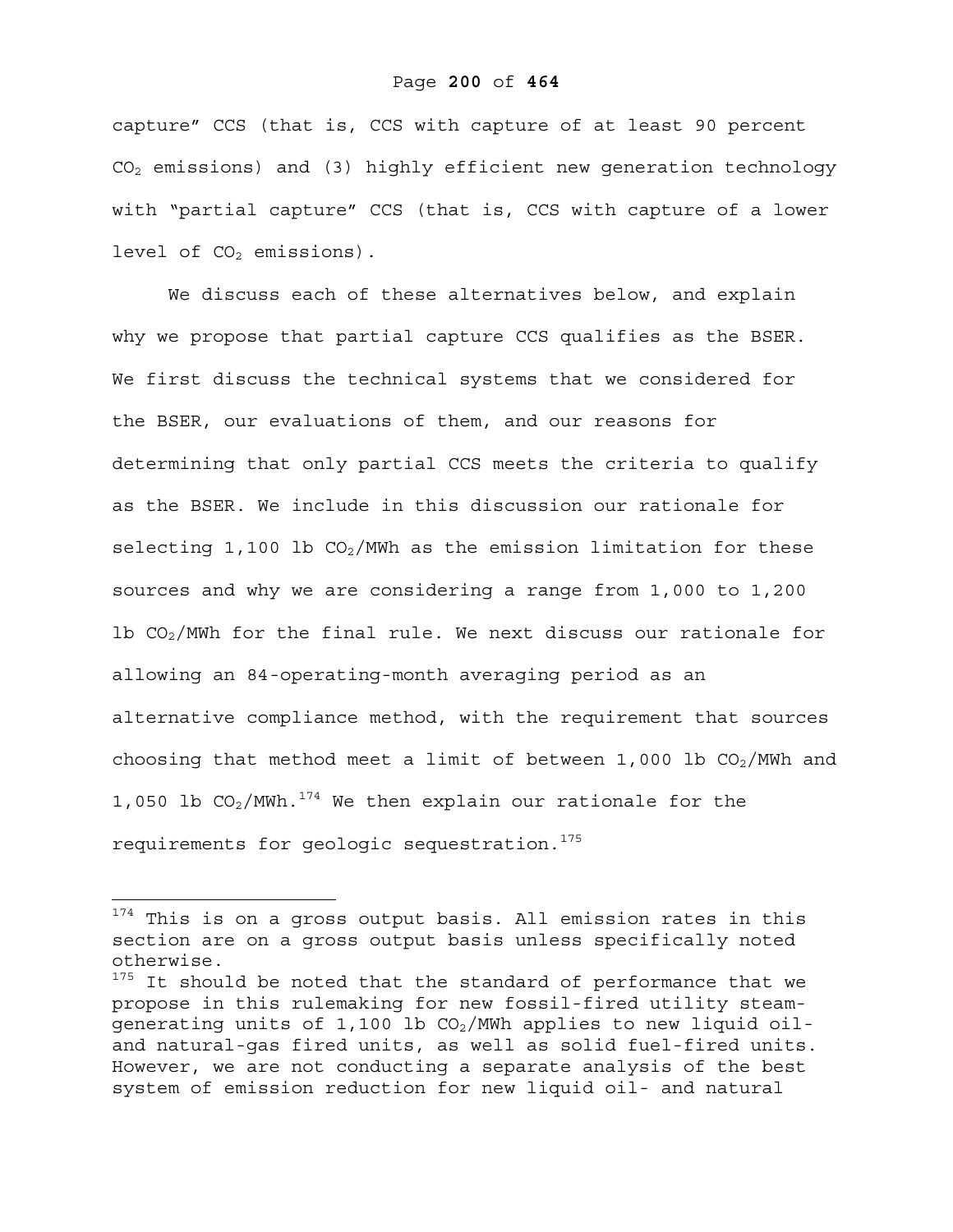# <HD2>B. Identification of the Best System of Emission Reduction  $<$ HD3 $>$

1. Highly efficient new generation without CCS technology

Some commenters on the April 2012 proposal suggested that the emission limitation for new coal-fired EGUs should be based on the performance of highly efficient generation technology that does not include CCS, such as (i) a supercritical<sup>176</sup> pulverized coal (SCPC) or CFB boiler, or (ii) a modern, wellperforming IGCC unit.

These options are technically feasible. However, we do not consider them to qualify as the BSER for the following reasons:

a. Lack of significant  $CO<sub>2</sub>$  reductions

 $\overline{a}$ 

Because of the large amount of  $CO<sub>2</sub>$  emissions from solid-fuel fired power plants, it is important, in promulgating a standard of performance for these sources, to give effect to the purpose of CAA section 111 of providing "as much [emission reduction] as

gas-fired units. That is because no new utility steam-generating units designed to be fired primarily with liquid oil or natural gas have been built for many years, and none are expected to be built in the foreseeable future, due to the significantly lower costs of building combustion turbines to be fired with those fuels.

<sup>176</sup> Subcritical coal-fired boilers are designed and operated with a steam cycle below the critical point of water. Supercritical coal-fired boilers are designed and operated with a steam cycle above the critical point of water. Increasing the steam pressure and temperature increases the amount of energy within the steam, so that more energy can be extracted by the steam turbine, which in turn leads to increased efficiency and lower emissions.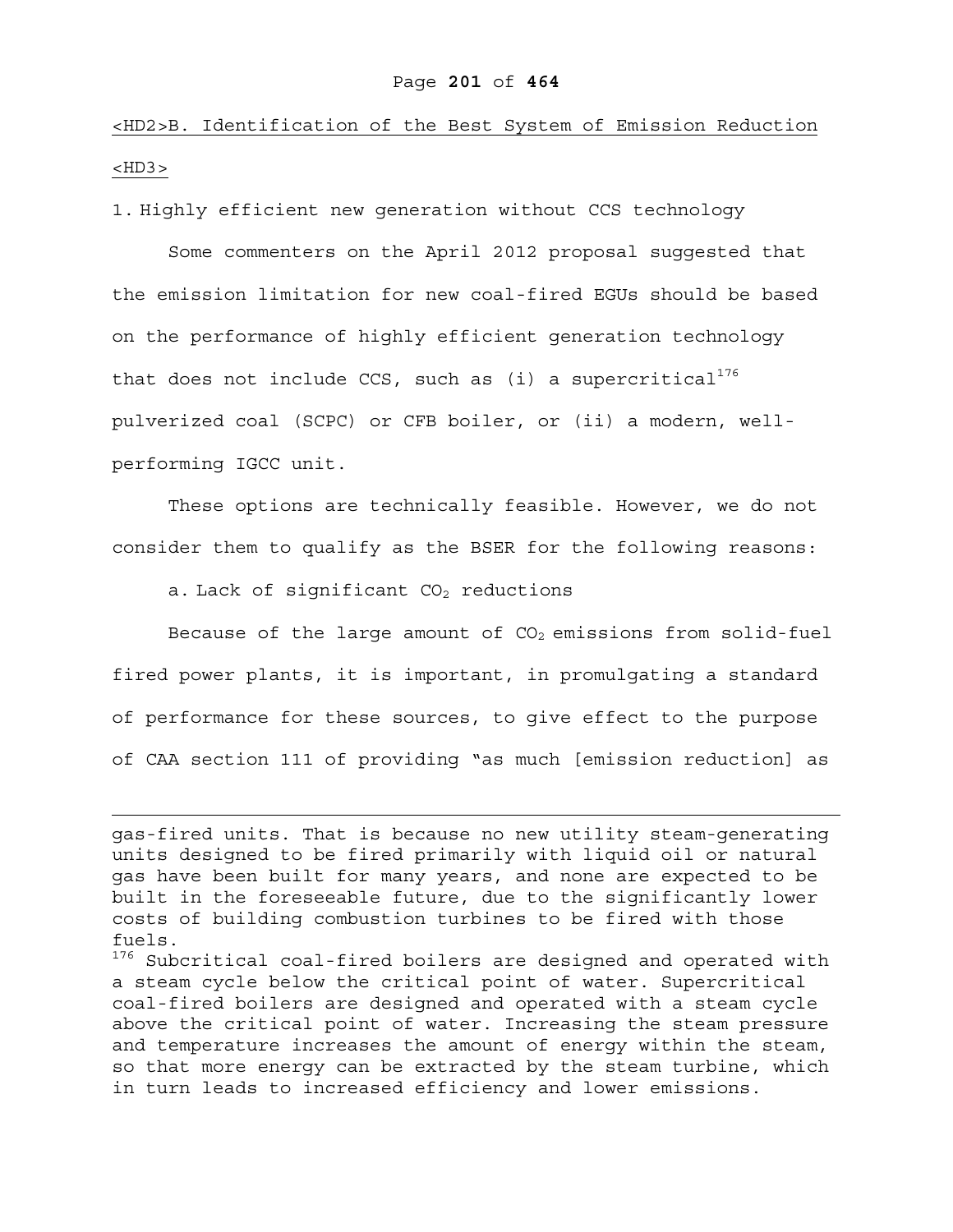# Page **202** of **464**

practicable."<sup>177</sup> Accordingly, we reviewed the emission rates of efficient PC and CFB units. According to the DOE/NETL estimates, a new subcritical PC unit firing bituminous coal would emit approximately 1,800 lb  $CO<sub>2</sub>/MWh, <sup>178</sup>$  a new SCPC unit using bituminous coal would emit nearly 1,700 lb  $CO<sub>2</sub>/MWh$ , and a new IGCC unit<sup>179</sup> would emit about 1,450 lb  $CO_2/MWh.^{180}$ 

New power sector projects using coal as a primary fuel that have been proposed or are currently under construction are generally SCPC or IGCC projects. For example, since 2007, almost all coal-fired EGUs that have broken ground have been high performing versions of SCPC or IGCC projects.<sup>181</sup> Among those plants are: (1) AEP's John W. Turk, Jr. Power Plant, a 600 MW ultra-supercritical<sup>182</sup> PC (USCPC) facility located in the

1

 $1^{177}$  Sierra Club, F.2d at 327 & n. 83 (quoting 44 FR at 33581/3 -33582/1).

<sup>&</sup>lt;sup>178</sup> Exhibit ES-2 from "Cost and Performance Baseline for Fossil Energy Plants Volume 1: Bituminous Coal and Natural Gas to Electricity", Revision 2, Report DOE/NETL-2010/1397 (November 2010).

<sup>&</sup>lt;sup>179</sup> "Case 1" from Exhibit ES-2 from "Cost and Performance Baseline for Fossil Energy Plants Volume 1: Bituminous Coal and Natural Gas to Electricity", Revision 2, Report DOE/NETL-2010/1397 (November 2010).

 $180$  The comparable emissions on a net basis are: subcritical PC -1,888 lb  $CO_2/MWh$ ; supercritical PC - 1,768 lb  $CO_2/MWh$ ; and IGCC - $1,723$  lb  $CO<sub>2</sub>/MWh$ .

 $181$  The only exception that we are aware of is the Virginia City subcritical CFB unit.

<sup>&</sup>lt;sup>182</sup> Ultra-supercritical (USC) and advanced ultra-supercritical (A-USC) are terms often used to designate a coal-fired power plant design with steam conditions well above the critical point.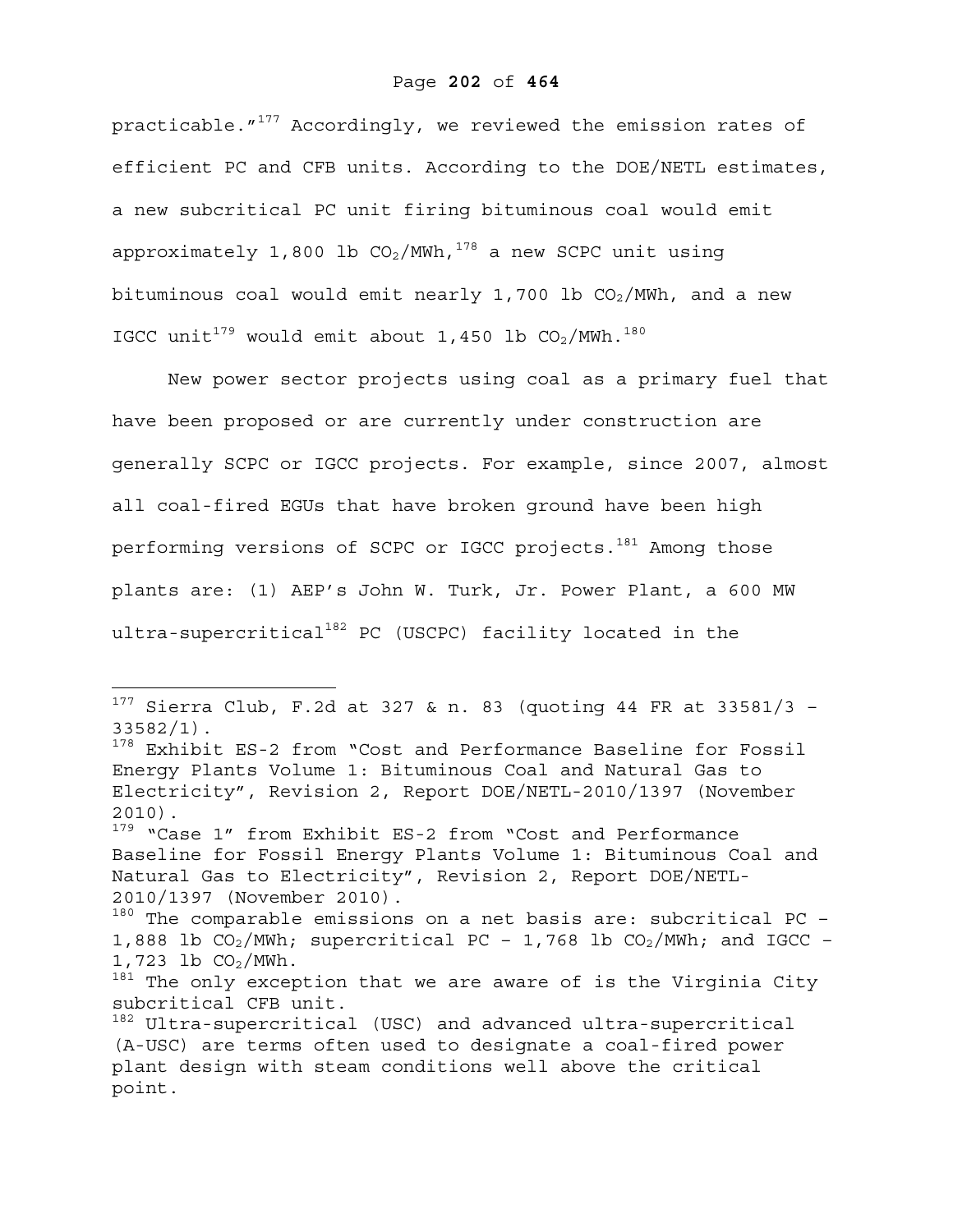## Page **203** of **464**

southwest corner of Arkansas; (2) Duke Power's Edwardsport plant, a 618 MW coal IGCC unit located in Knox County, Indiana; and (3) Southern Company's Kemper County Energy Facility, a 582 MW lignite IGCC unit located in Kemper County, Mississippi. These facilities all use advanced generation technology: Turk, as noted, is an ultra-supercritical boiler; Edwardsport is an IGCC unit that is "CCS ready;" and Kemper is an IGCC unit that will implement partial CCS.

Under these circumstances, in this rule, identifying a new supercritical unit as the BSER and requiring the associated emission limitation, would provide little meaningful  $CO<sub>2</sub>$  emission reductions for this source category. As noted, for the most part, new sources are already designed to achieve at least that emission limitation. Identifying IGCC as the BSER and requiring the associated emission limitation, would provide some  $CO<sub>2</sub>$ emission reductions from the segment of the industry that would otherwise construct new PC units, but not from the segment of the industry that would already construct new IGCC units.

As a result, emission reductions in the amount that would result from an emission standard based on SCPC/USCPC or even IGCC as the BSER would not be consistent with the purpose of CAA section 111 to achieve "as much [emission reduction] as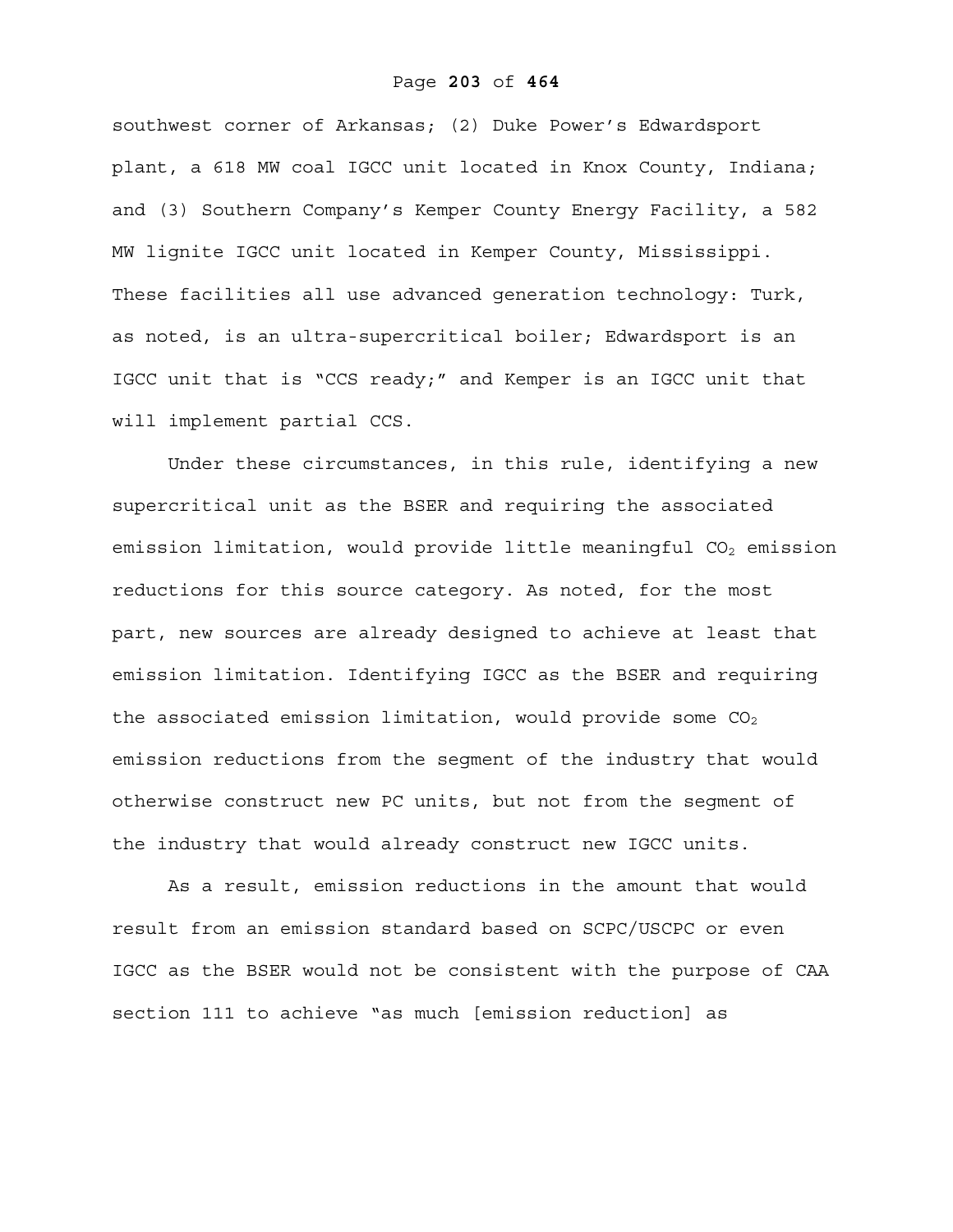practicable. $183$  As we discuss below, identifying CCS-partial capture as the BSER would provide for significantly greater emissions reductions.

b. Lack of incentive for technological innovation

Identifying highly efficient generation technology as the BSER would not achieve another purpose of CAA section 111, to encourage the development and implementation of control technology. At present, CCS technologies are the most promising options to achieve significant reductions in  $CO<sub>2</sub>$  emissions from fossil-fuel fired utility boilers and IGCC units. A standard based on the performance of highly efficient coal-fired generation does not advance the development and implementation of control technologies that reduce  $CO<sub>2</sub>$  emissions. In addition, highly efficient generation technology does not develop control technology that is transferrable to existing EGUs. Further, highly efficient generation technology does not necessarily promote the development of generation technologies that would minimize the auxiliary load requirements and costs of future CCS requirements (e.g., developing an IGCC design where the costs and auxiliary load requirements of adding CCS are minimized).

On the contrary, such a standard could impede the advancement of CCS technology by creating regulatory

1

 $183$  Sierra Club, F.2d at 327 & n. 83 (quoting 44 FR at 33581/3 -33582/1).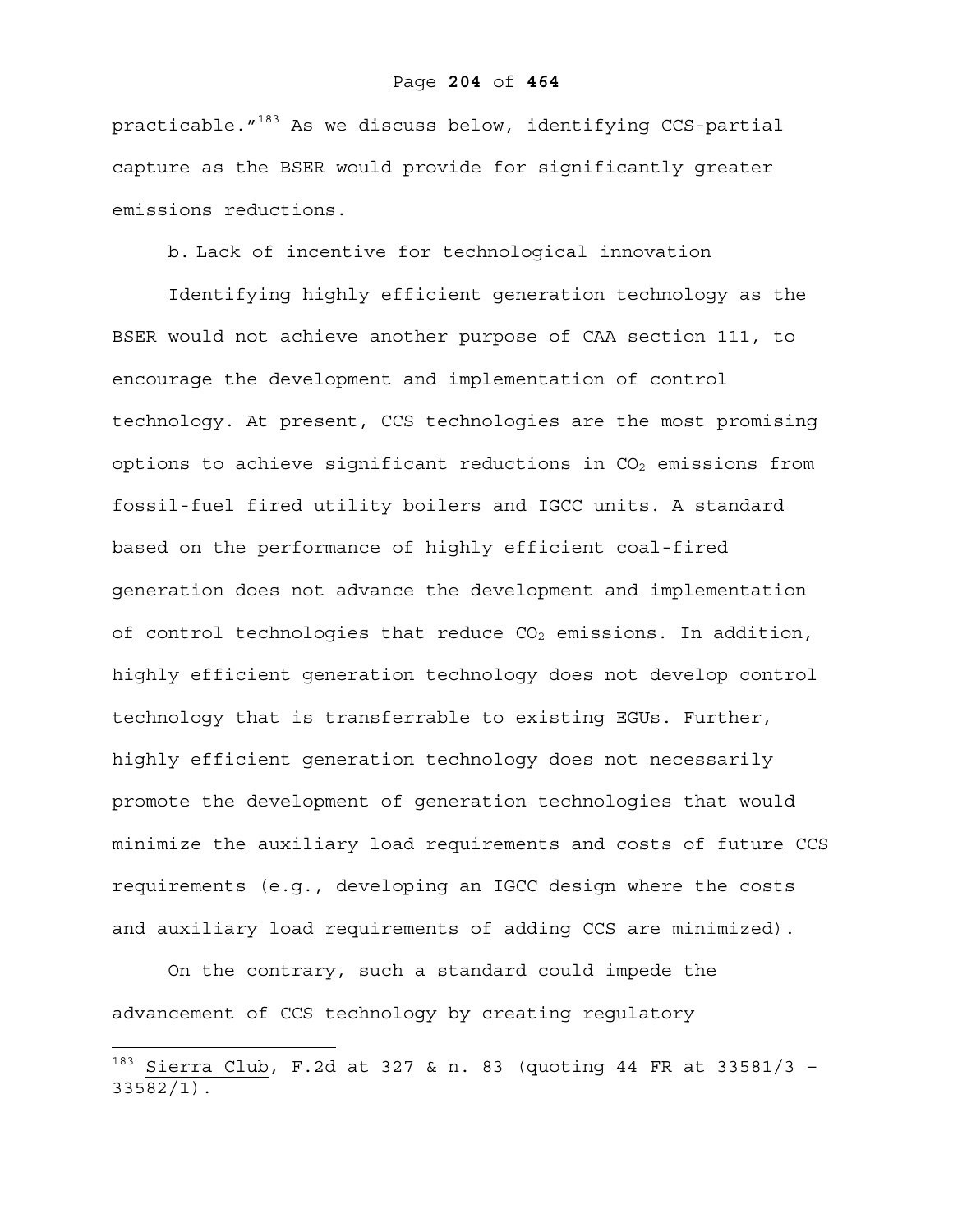disincentives for such technology. In 2011, AEP deferred construction of a large-scale CCS retrofit demonstration project on one of their coal-fired power plants because the state's utility regulators would not approve cost recovery for CCS investments without a regulatory requirement to reduce  $CO<sub>2</sub>$ emissions. AEP's chairman was explicit on this point, stating in a July 17, 2011 press release announcing the deferral:<EXTRACT>

We are placing the project on hold until economic and policy conditions create a viable path forward … We are clearly in a classic 'which comes first?' situation. The commercialization of this technology is vital if owners of coal-fueled generation are to comply with potential future climate regulations without prematurely retiring efficient, cost-effective generating capacity. But as a regulated utility, it is impossible to gain regulatory approval to recover our share of the costs for validating and deploying the technology without federal requirements to reduce greenhouse gas emissions already in place. The uncertainty also makes it difficult to attract partners to help fund the industry's share.  $184$ </EXTRACT>

As we discuss below, regulatory requirements for  $CO<sub>2</sub>$ reductions with some level of CCS as the BSER will promote further development of the technology.<HD3>

### 2. Carbon capture and storage

 $\overline{a}$ 

We have also considered whether the emission limitation for new coal-fired EGUs should be based on the performance of CCS, including either "full capture" CCS that treats the entire flue

<sup>184</sup> http://www.aep.com/newsroom/newsreleases/?id=1704.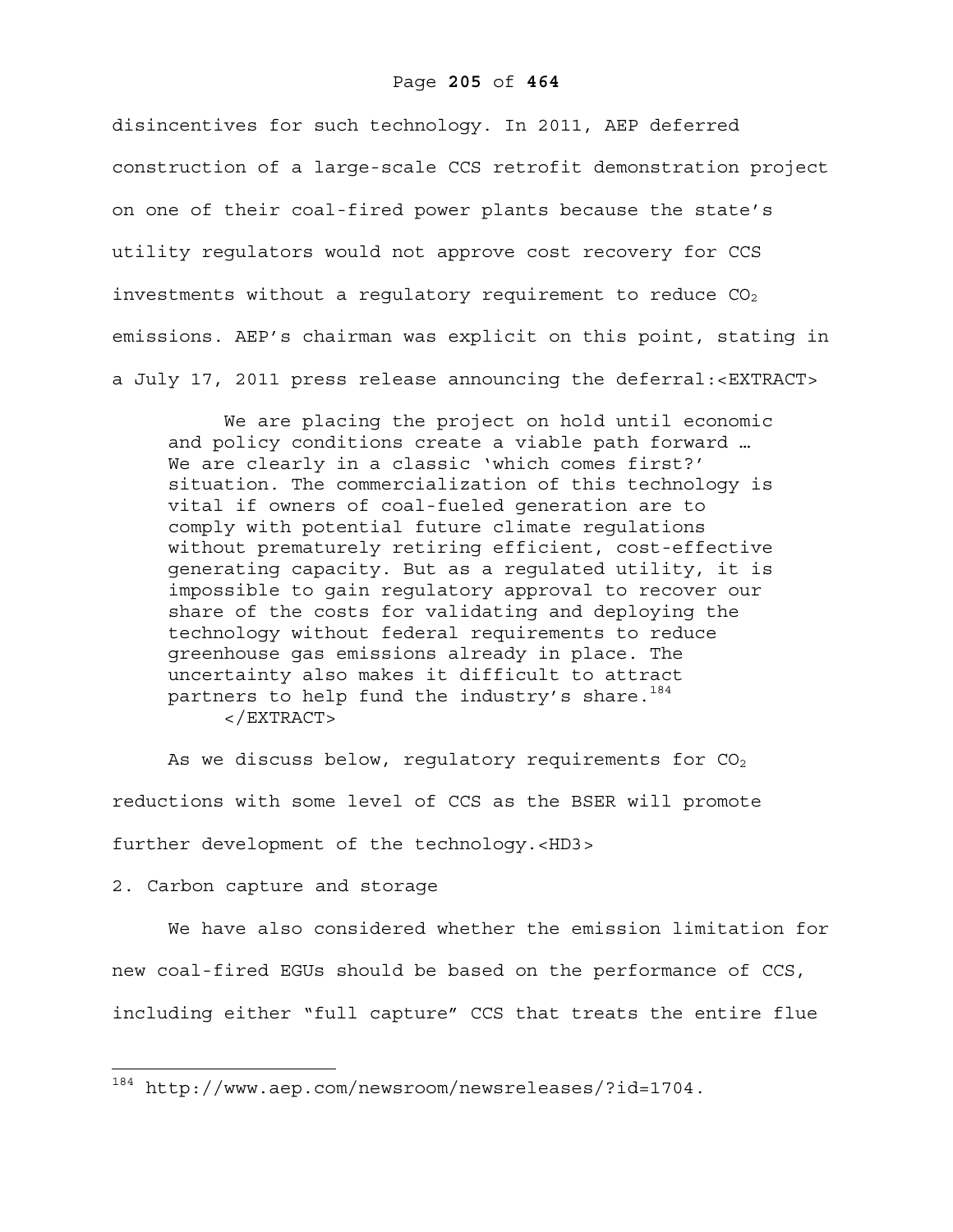## Page **206** of **464**

gas or syngas stream to achieve on the order of 90 percent reduction in  $CO<sub>2</sub>$  emissions, or "partial capture" CCS that achieves some level less than 90 percent of capture.

We propose that implementation of partial capture CCS technology is the BSER for new fossil fuel-fired boilers and IGCC units because it fulfills the criteria established under CAA section 111. In the sections that follow, we explain the technical configurations that facilitate full and partial capture, describe the operational flexibilities that partial capture offers, and then identify and justify the emission rate that we propose based on partial capture. After that, we discuss the criteria for BSER, and describe why partial capture meets those criteria and why full capture does not. Among other things, partial capture provides meaningful emission reductions, it has been adequately demonstrated to be technically feasible, it can be implemented at a reasonable cost, and it promotes deployment and further development of the technology.<HD3> 3. Technical configurations for CCS

The DOE's National Energy Technology Laboratory (NETL) performed a study to establish the cost and performance for a range of  $CO<sub>2</sub>$  capture levels for new SCPC and IGCC power plants.<sup>185</sup>

<sup>185 &</sup>quot;Cost and Performance of PC and IGCC Plants for a Range of Carbon Dioxide Capture", DOE/NETL-2011/1498, May 27, 2011.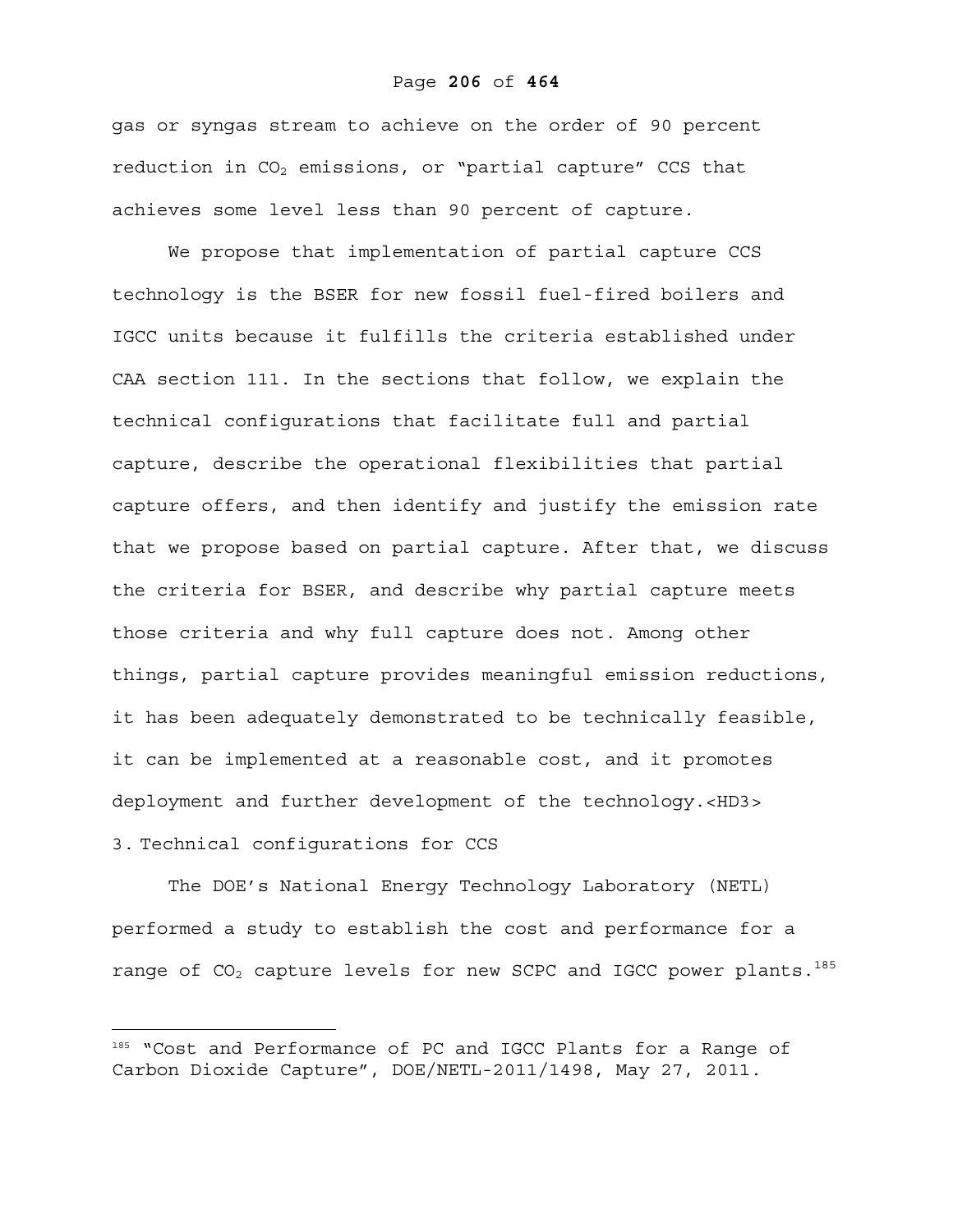## Page **207** of **464**

The study identified technical configurations that were tailored to achieve a specific level of carbon capture.

a. SCPC

For the new SCPC case, the study assumed a new SCPC boiler with a combination of low-NOx burners (LNB) with overfire air (OFA) and a selective catalytic reduction (SCR) system for NOx control. The plant was assumed to have a fabric filter and a wet limestone flue gas desulfurization (FGD) scrubber for particulate matter and sulfur dioxide  $(SO<sub>2</sub>)$  control, respectively. The plant was also assumed to have a sodium hydroxide (NaOH) polishing scrubber to ensure that the flue gas entering the  $CO<sub>2</sub>$  capture system has a  $SO<sub>2</sub>$  concentration of 10 ppmv or less. The SCPC plant was equipped with Fluor's Econamine FG Plus<sup>SM</sup> process for post-combustion  $CO<sub>2</sub>$  capture via temperature swing absorption with a monoethanolamine (MEA) solution as the chemical solvent.

The study's authors identified two options for achieving partial capture (i.e., less than 90 percent  $CO<sub>2</sub>$  capture) in the SCPC unit. The first option was to process the entire flue gas stream through the MEA capture system at reduced solvent circulation rates. The second option was to maintain the same high solvent circulation rate and steam stripping requirement as would be used for full capture but only treat a portion of the total flue gas stream. The authors determined that the second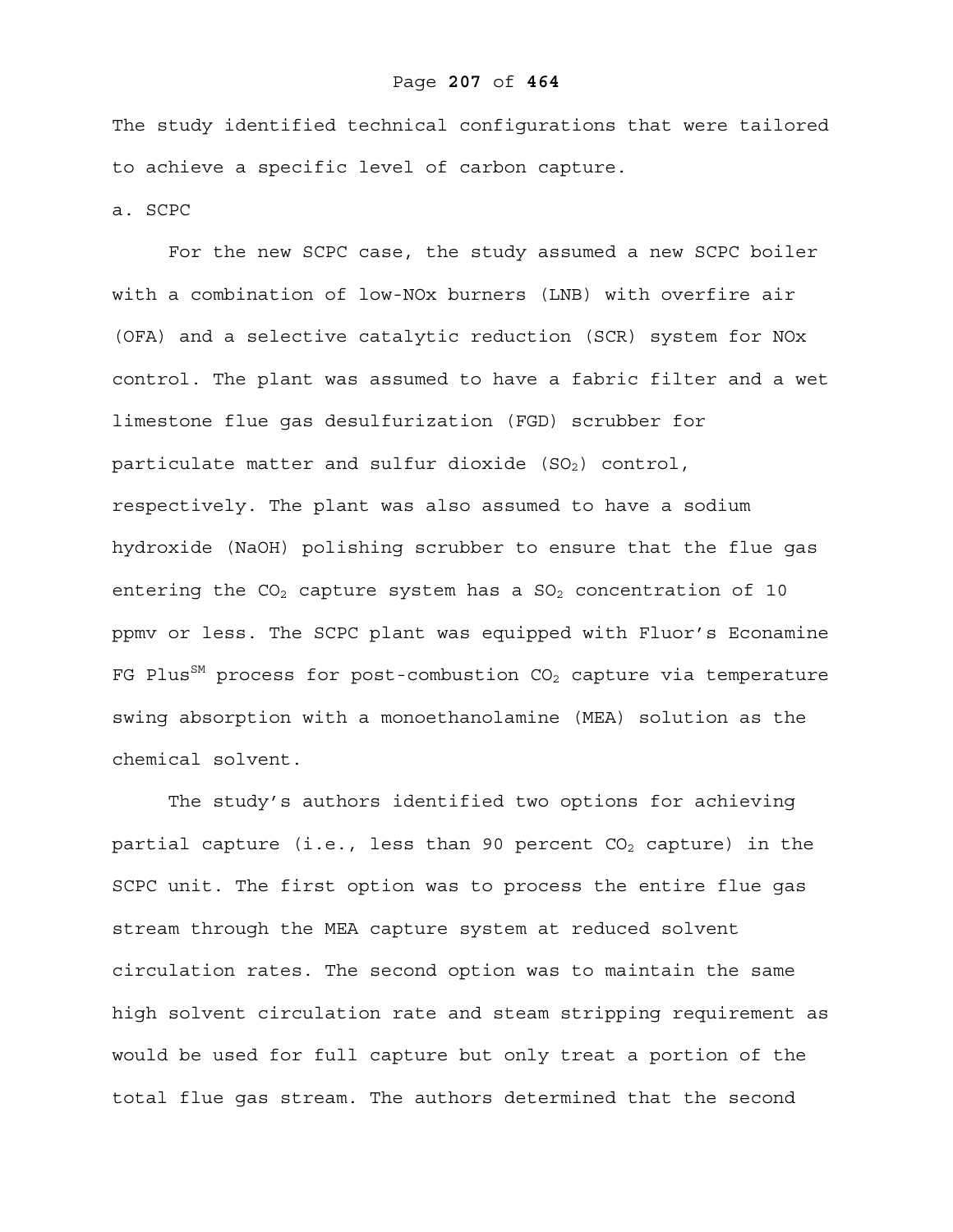approach – the "slip stream" approach - was the most economical. The authors further noted that the cost of  $CO<sub>2</sub>$  capture with an amine scrubbing process is dependent on the volume of gas being treated, and a reduction in flue gas flow rate will: (1) decrease the quantity of energy consumed by flue gas blowers, (2) reduce the size of the  $CO<sub>2</sub>$  absorption columns, and (3) trim the cooling water requirement of the direct contact cooling system. The slip stream approach leads to lower capital and operating costs. All of the partial capture cases in the NETL study assumed this approach.

# b. IGCC

 $\overline{a}$ 

For a new IGCC unit, the product syngas would contain primarily H<sub>2</sub>, CO and some lesser amount of CO<sub>2</sub>.<sup>186</sup> The amount of  $CO<sub>2</sub>$  can be increased by "shifting" the composition via the catalytic water-gas shift (WGS) reaction. This process involves the catalytic reaction of steam ("water") with CO ("gas") to form  $H_2$  and  $CO_2$ . An emission standard that requires partial capture of  $CO<sub>2</sub>$  from the syngas could be met by adjusting the level of  $CO<sub>2</sub>$  in the syngas stream by controlling the level of

 $186$  The amount of CO<sub>2</sub> in un-shifted syngas depends upon the specific gasifier technology used, the operating conditions, and the fuel used; but is typically less than 20 volume percent (http://www.netl.doe.gov/technologies/coalpower/gasification/gas ifipedia/4-gasifiers/4-3\_syngas-table2.html).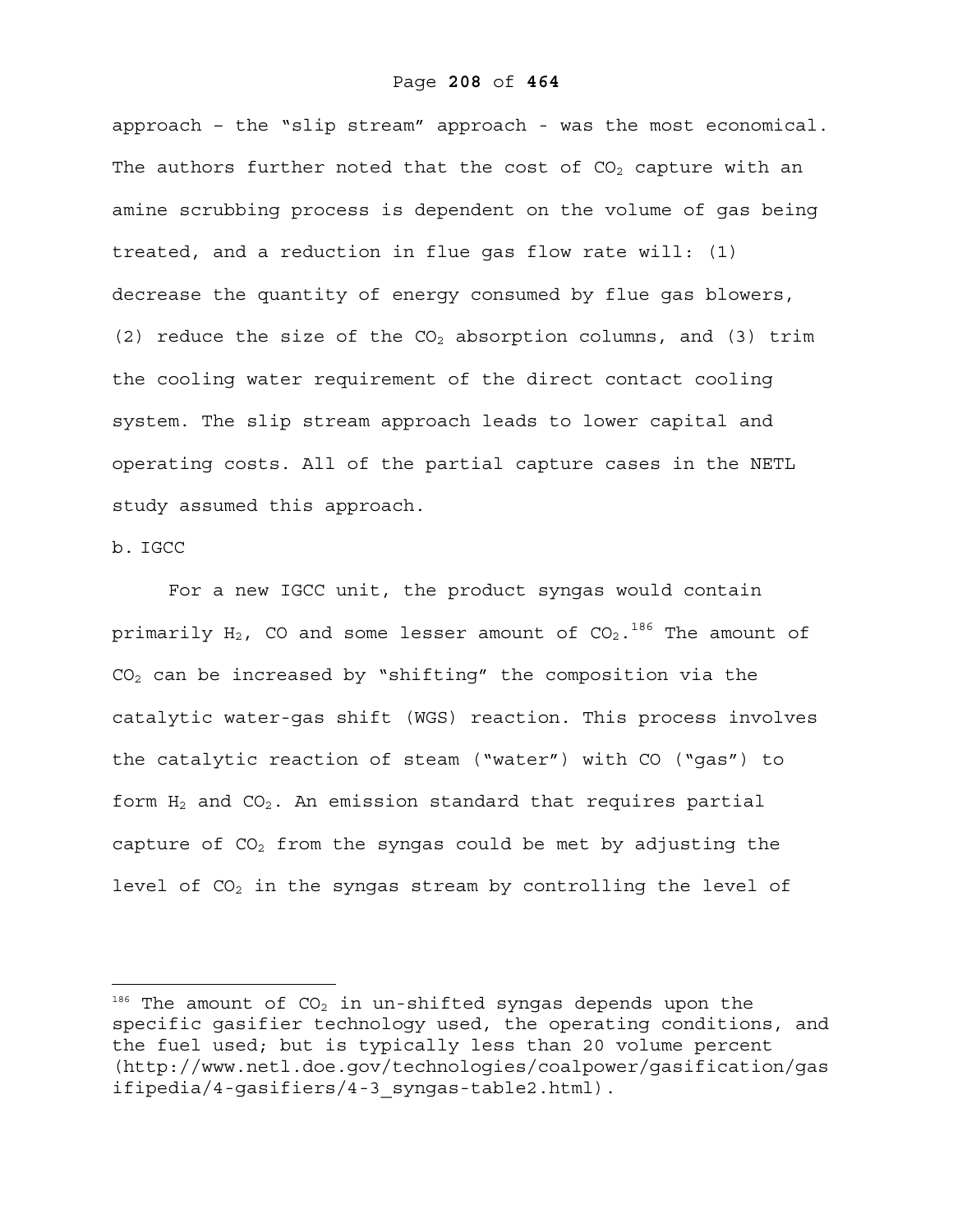#### Page **209** of **464**

syngas "shift" prior to treatment in the pre-combustion acid gas treatment system.

For a new IGCC EGU, the study's authors assumed the use of the GE gasifier coupled with a variety of potential configurations (i.e., no WGS reactor, single-stage WGS, twostage WGS, varying WGS bypass ratios, and  $CO<sub>2</sub>$  scrubber removal efficiency). The study evaluated a number of IGCC plant configurations. The first was an IGCC that used the Selexol™ process for acid gas control (i.e., hydrogen sulfide  $(H_2S)$  and  $CO<sub>2</sub>$ ) but no WGS reactor. This unit was capable of  $CO<sub>2</sub>$  capture ranging from zero up to 25 percent. The no- $CO<sub>2</sub>$  capture case employed a one-stage Selexol<sup>™</sup> unit for H<sub>2</sub>S control and the 25 percent  $CO<sub>2</sub>$  capture case utilized a two-stage Selexol<sup>™</sup> unit to maximize  $CO<sub>2</sub>$  capture from the unshifted syngas (i.e., >90 percent of the  $CO<sub>2</sub>$  from the unshifted syngas was captured in the second stage Selexol™ scrubber).

To achieve moderate levels of partial  $CO<sub>2</sub>$  capture approximately 25 to 75 percent - the IGCC was configured with a single-stage WGS reactor with bypass and a two-stage Selexol™ unit. Varying the extent of the WGS reaction by controlling the amount of syngas that was processed through the WGS reactor (by controlling the amount that bypassed the WGS reactor) manipulated the level of  $CO<sub>2</sub>$  capture. As more syngas is processed through the WGS reactor, the steam demand increases. The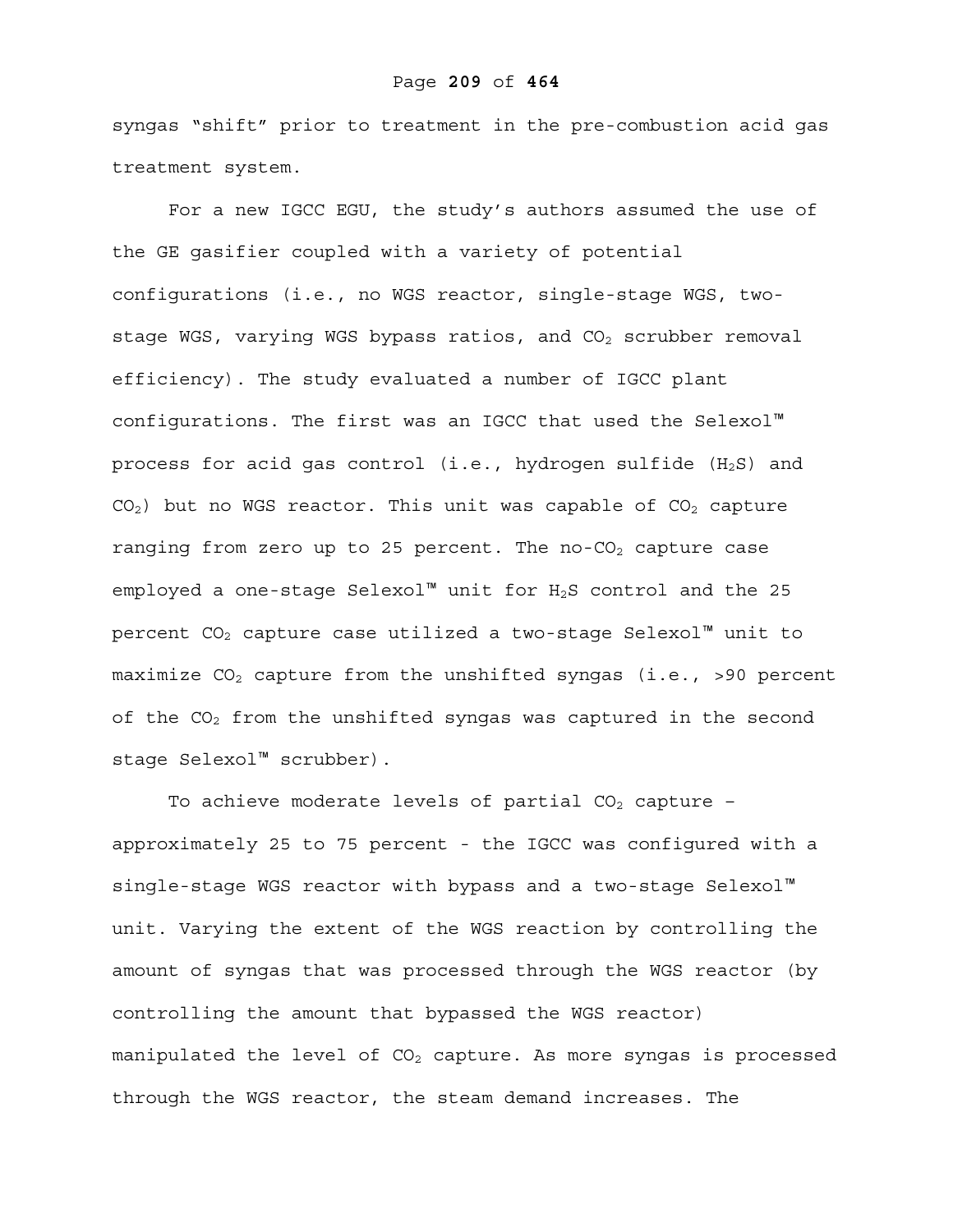# Page **210** of **464**

Selexol™ removal efficiency was manipulated by varying the solvent circulation rate. Thus, a facility using this configuration could select or "dial in" a level of control of between 25 – 75 percent.

To achieve higher  $CO<sub>2</sub>$  capture levels - levels greater than 75 percent - the IGCC was configured with a two-stage WGS with bypass and the two-stage acid gas (Selexol™) scrubbing system. The facility could "dial in" a level of control of between 25 to greater than 90 percent by controlling the WGS bypass and the Selexol™ scrubber recirculation rates.

The water-gas shift involves the catalytic reaction of carbon monoxide and steam. Since the syngas initially contains primarily CO and  $H_2$ , this shift reaction diminishes the concentration of CO and enriches the concentration of  $H_2$  in the pre-combustion syngas stream via the following reaction:

$$
CO + H_2O \stackrel{\Delta}{\rightarrow} CO_2 + H_2
$$

An unshifted or partially shifted syngas can be combusted using a typical combustion turbine. However, as the level of  $H_2$ in the syngas increases, the more the syngas must be diluted with  $N_2$  or air. Very high levels of  $H_2$  in the syngas stream require use of a specialty hydrogen turbine.<HD3> 4. Operational and design flexibility

To this point, most of the studies involving research, development and demonstration of carbon capture technology,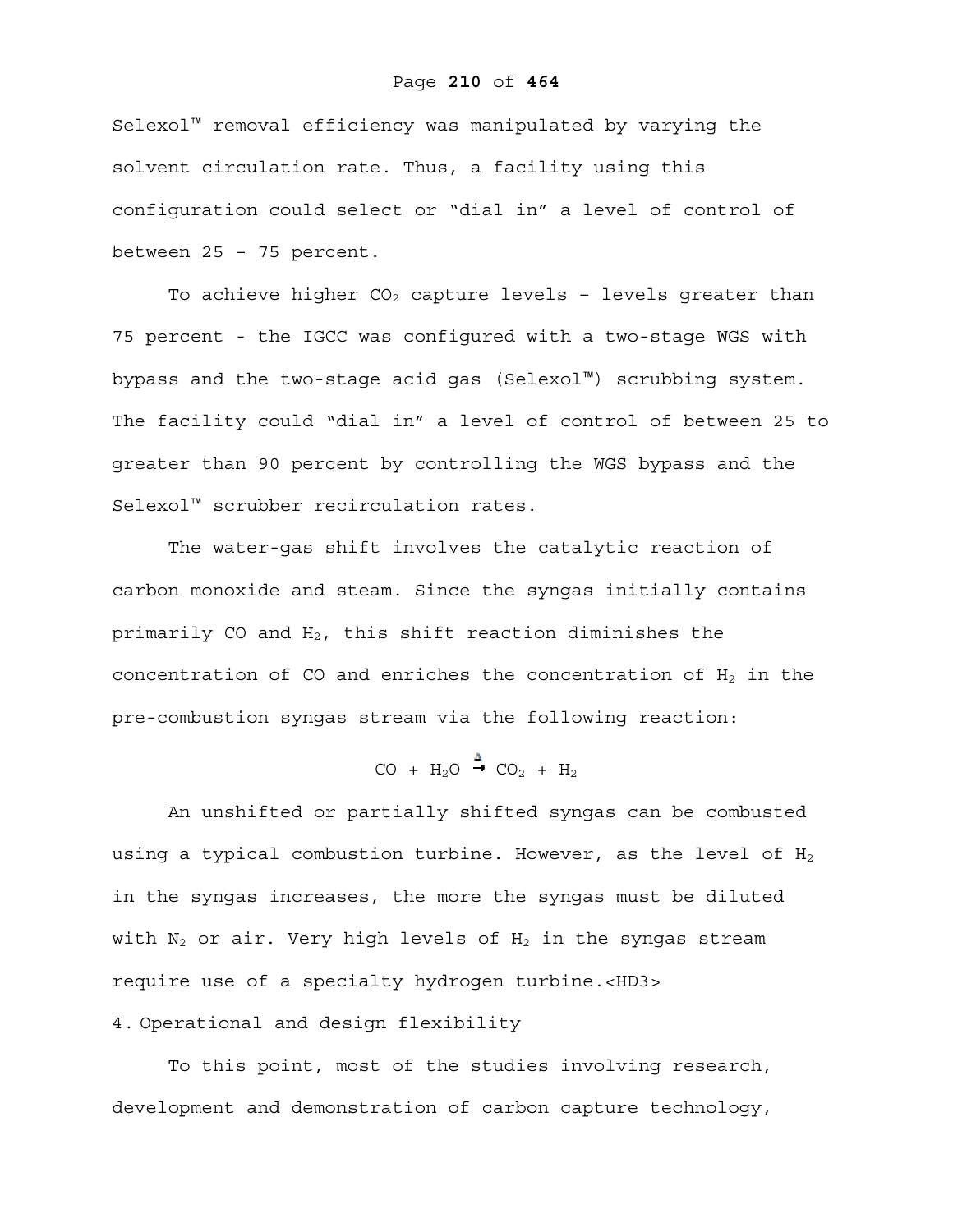along with most of the studies that have modeled the costs and implementation of such technology have assumed capture requirements of 90 percent for fossil fuel-fired power plants ("full capture"). However, the EPA believes that partial capture provides significant benefits because an emission limit based on partial capture offers operators considerable operational flexibility. With such emission limits, project developers would have the option of designing and installing  $CO<sub>2</sub>$  capture technology at a size sufficient to treat the entire flue gas stream, with the capability to meet  $CO<sub>2</sub>$  emission limits that are much lower than required. The operator of the plant could then choose to achieve those deeper capture rates during non-peak electricity demand periods and to achieve lesser capture rates (and thus generate more electricity) during peak electricity demand periods. This type of operational flexibility provides owners and operators the opportunity to optimize the operation and minimize the cost of CCS in new fossil fuel-fired projects.

In addition, an emission standard that can be met with partial capture offers the opportunity for design flexibility. A project developer of a new conventional coal-fired plant (i.e., a new supercritical PC or CFB) could install post-combustion  $CO<sub>2</sub>$ scrubbers that have been designed and sized to treat only a portion of the flue gas stream.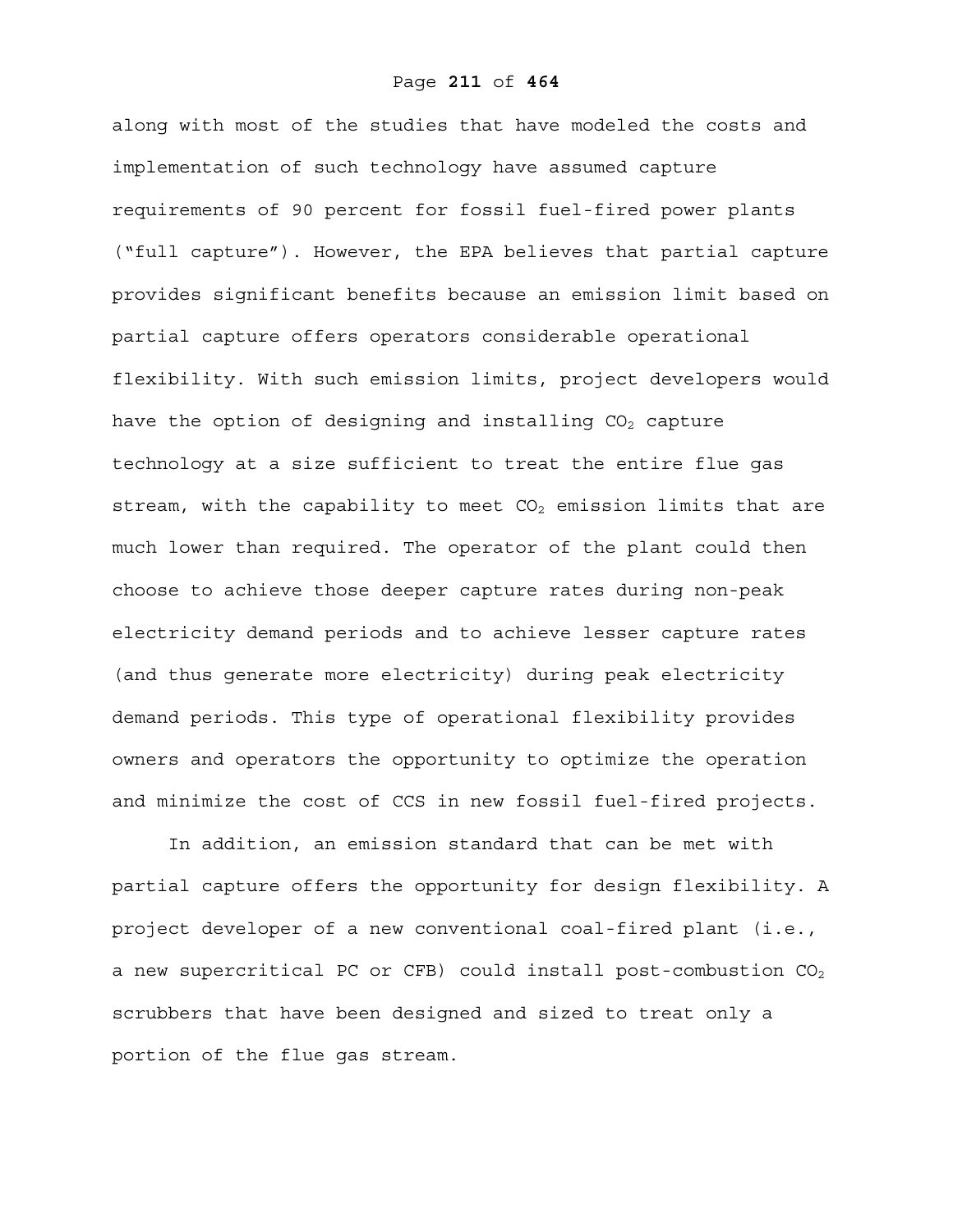For a new IGCC unit, as noted, an emission standard that requires partial capture of  $CO<sub>2</sub>$  offers operational flexibility because the standard could be met by adjusting the level of  $CO<sub>2</sub>$ in the syngas stream by controlling the level of syngas "shift" prior to treatment in the pre-combustion acid gas treatment system.<HD2>

# C. Determination of the Level of the Standard

Once the EPA has determined that a technology has been adequately demonstrated based on cost and other factors, including the impact a standard will have on further technology development, and therefore represents BSER, the EPA must establish an emission standard. In this case, for new fossil fuel-fired boiler and IGCC EGUs, the EPA proposes to find that the level of partial capture of  $CO<sub>2</sub>$  that qualifies as the BSER supports a standard of 1,100 lb  $CO<sub>2</sub>/MWh$  on a gross basis. The level of the standard is based on the emission reductions that can be achieved by an IGCC with a single-stage WGS reactor and a two-stage acid gas removal system. According to the DOE/NETL partial capture study, an IGCC with this configuration would be expected to achieve a  $CO<sub>2</sub>$  emission reduction of 25 to 75 percent, which corresponds to emissions of approximately 1,060 and 380 lb  $CO<sub>2</sub>/MWh-cross$ , respectively. The EPA is proposing a standard of performance of 1,100 lb  $CO<sub>2</sub>/MWh-gross$ , which is the high end of this range, for several reasons.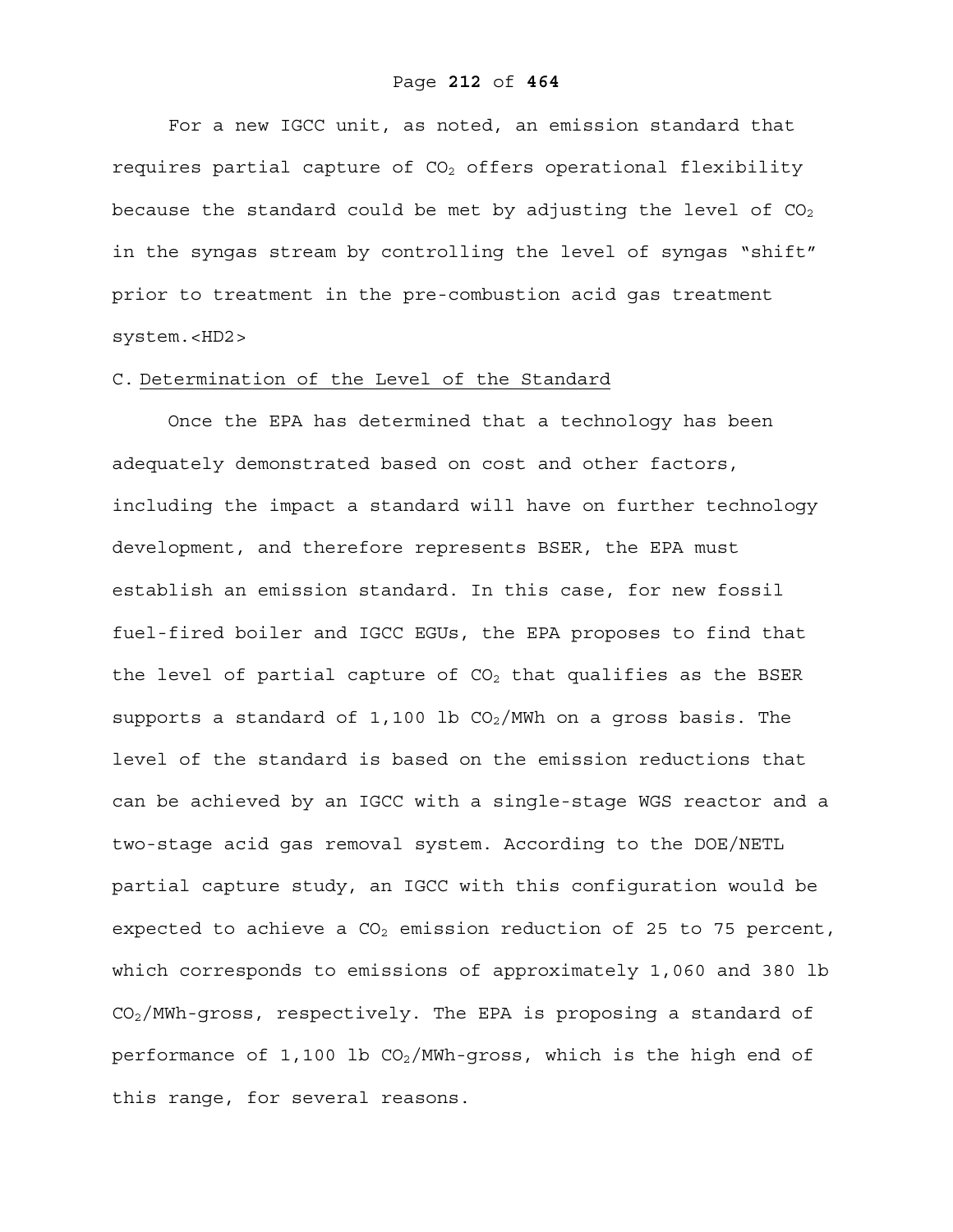First, both a new IGCC and a conventional coal-fired boiler (PC or CFB), can achieve this emission standard at a reasonable cost and the standard is based on technology that has been adequately demonstrated.

The partial capture requirement and standard of performance will allow new IGCC project developers to minimize the need for multi-stage water-gas shift reactors (and the associated steam requirement) and will allow for the continued use of conventional syngas combustion turbines (rather than requiring the use of advanced hydrogen turbines). Second, this partial capture configuration will provide operators with operational flexibility. Third, this level of the standard best promotes further enhancement of the performance of existing technology and promotes continued development of new, better performing technology. Because the proposed emission standard would require only partial implementation of CCS, it will provide developers with the opportunity to investigate new emerging technologies that may achieve deeper reductions at lower or comparable cost. For instance, developers could build plants with the capacity to achieve deeper  $CO<sub>2</sub>$  reductions and choose to employ those greater capture rates during non-peak periods, and then employ lower capture rates (and thus generate more electricity) during peak periods.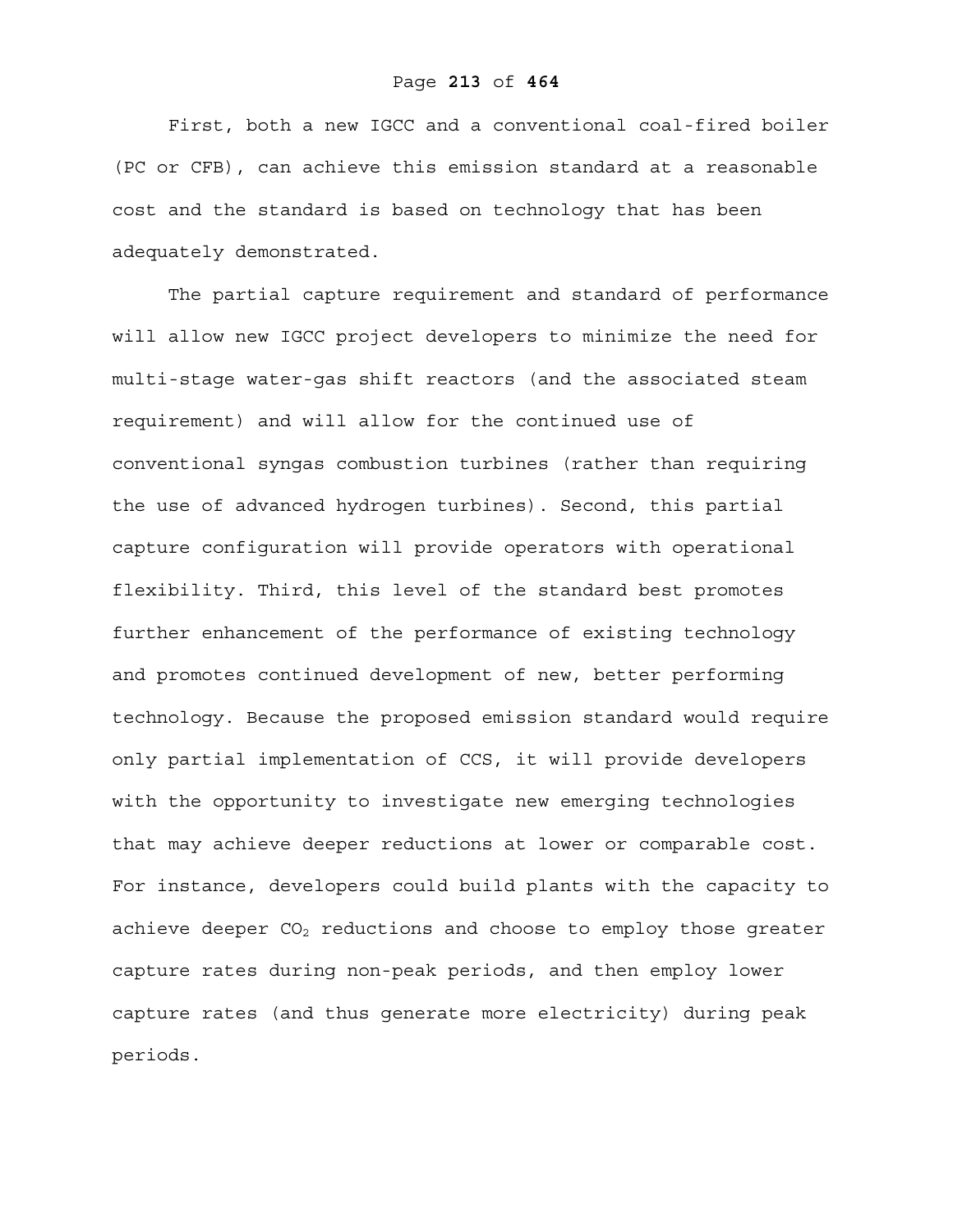While the EPA is proposing an emission rate of 1,100 lb  $CO<sub>2</sub>/MWh$ , we are also soliciting comment on whether the emission limit may be more appropriately set at a different level. Based on the rationale included in this proposal, we are considering a range of 1,000 to 1,200 lb  $CO<sub>2</sub>/MWh-gross$  for the final rule. An emission rate of 1,200 lb  $CO<sub>2</sub>/MWh-qross$  could potentially be met by an IGCC unit that does not include a WGS reactor (although an owner/operator might still use a WGS reactor or co-fire natural gas to maintain operational flexibility), thus further reducing the capital and operating costs. An emission limit of 1,000 lb CO2/MWh-gross would provide greater emission reductions, could still be achieved with a single WGS reactor, and would also advance CCS technology but would offer less operational flexibility and increase costs.

We are not currently considering a standard below 1,000 lb  $CO<sub>2</sub>/MWh$ . With a standard of 1,000 lb  $CO<sub>2</sub>/MWh$ , an owner/operator of an IGCC facility could burn natural gas during periods when the gasifier is unavailable while still maintaining an annual emissions rate that is below the NSPS. In addition, an owner/operator could elect to co-fire natural gas as an option to reduce the amount of CCS required to comply with the NSPS. With a standard below 1,000 lb  $CO<sub>2</sub>/MWh$ , those operational flexibilities may not be available. We request that commenters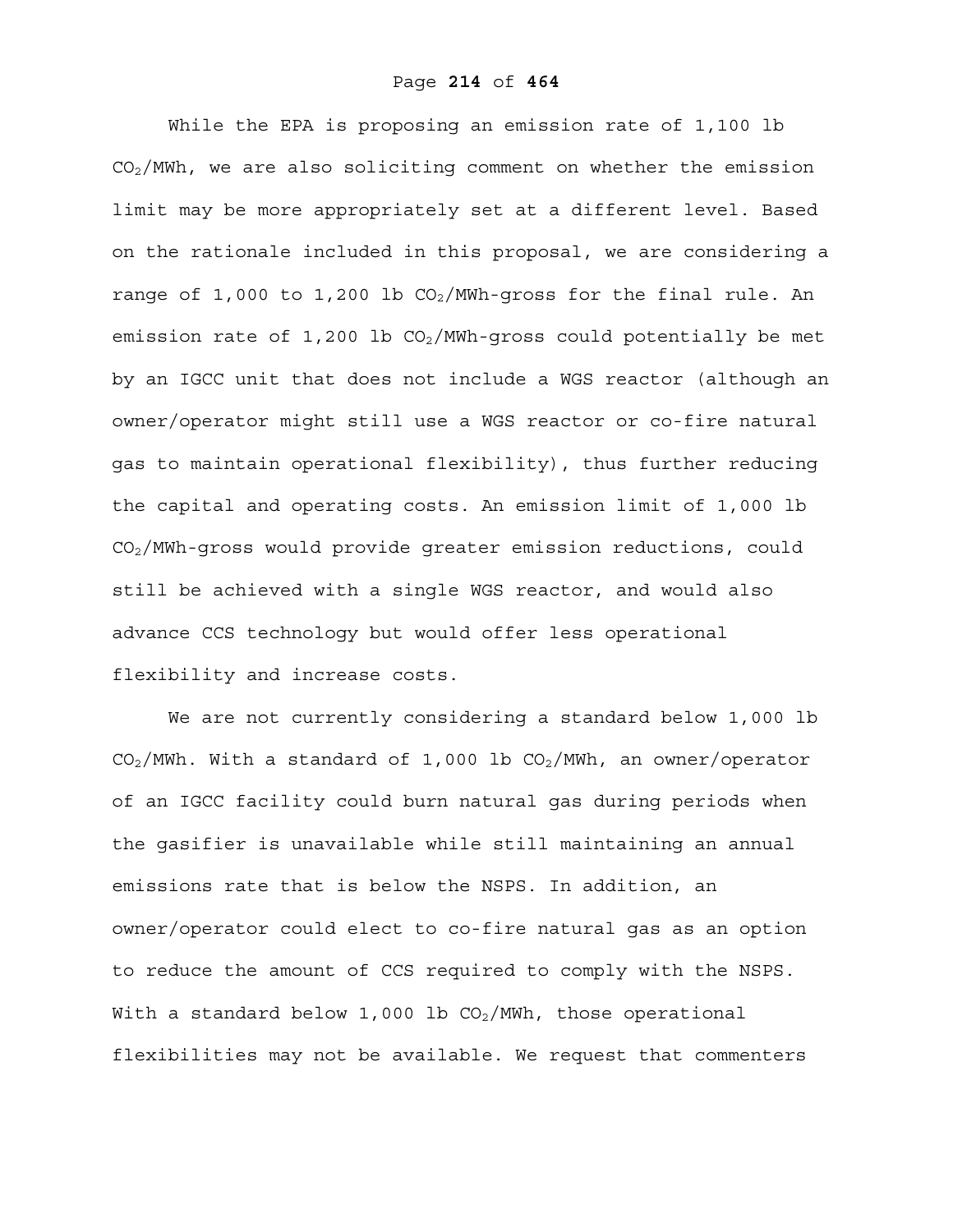## Page **215** of **464**

who suggest emission rates below 1,000 lb  $CO<sub>2</sub>/MWh$  address potential concerns about operational flexibility.

We are not currently considering a standard above 1,200 lb CO2/MWh because at that level, the NSPS would not necessarily promote the development of  $CO<sub>2</sub>$  emissions control technology or provide significant  $CO<sub>2</sub>$  reductions. At an emissions rate of 1,300 lb  $CO_2/MWh$ , IGCC facilities would only be required to capture approximately 10 percent of the  $CO<sub>2</sub>$ , and many designs would have a sufficient compliance margin that they would not need to use a WGS reactor. Further, an owner/operator of an IGCC facility could comply with this standard without the use of any CCS. For example, a new IGCC facility designed to co-fire 20 percent natural gas or using fuel cells instead of combustion turbines could comply with an emissions rate of  $1,300$  lb  $CO<sub>2</sub>/MWh$  without the use of CCS. An emissions rate of  $1,400$  lb CO<sub>2</sub>/MWh would provide even less technology development and emissions reductions. At an emissions rate of  $1,400$  lb  $CO<sub>2</sub>/MWh$ , an IGCC facility could comply with no WGS reactor and by (i) capturing less than 5 percent of the  $CO<sub>2</sub>$ , (ii) co-firing less ten percent natural gas with no CCS, or (iii) using integrated solar thermal for supplemental steam production without CCS. In addition, at an emissions rate of 1,400 lb  $CO<sub>2</sub>/MWh$  a PC or CFB could use integrated combustion turbines or fuel cells for boiler feedwater heating, supplemental steam production, or for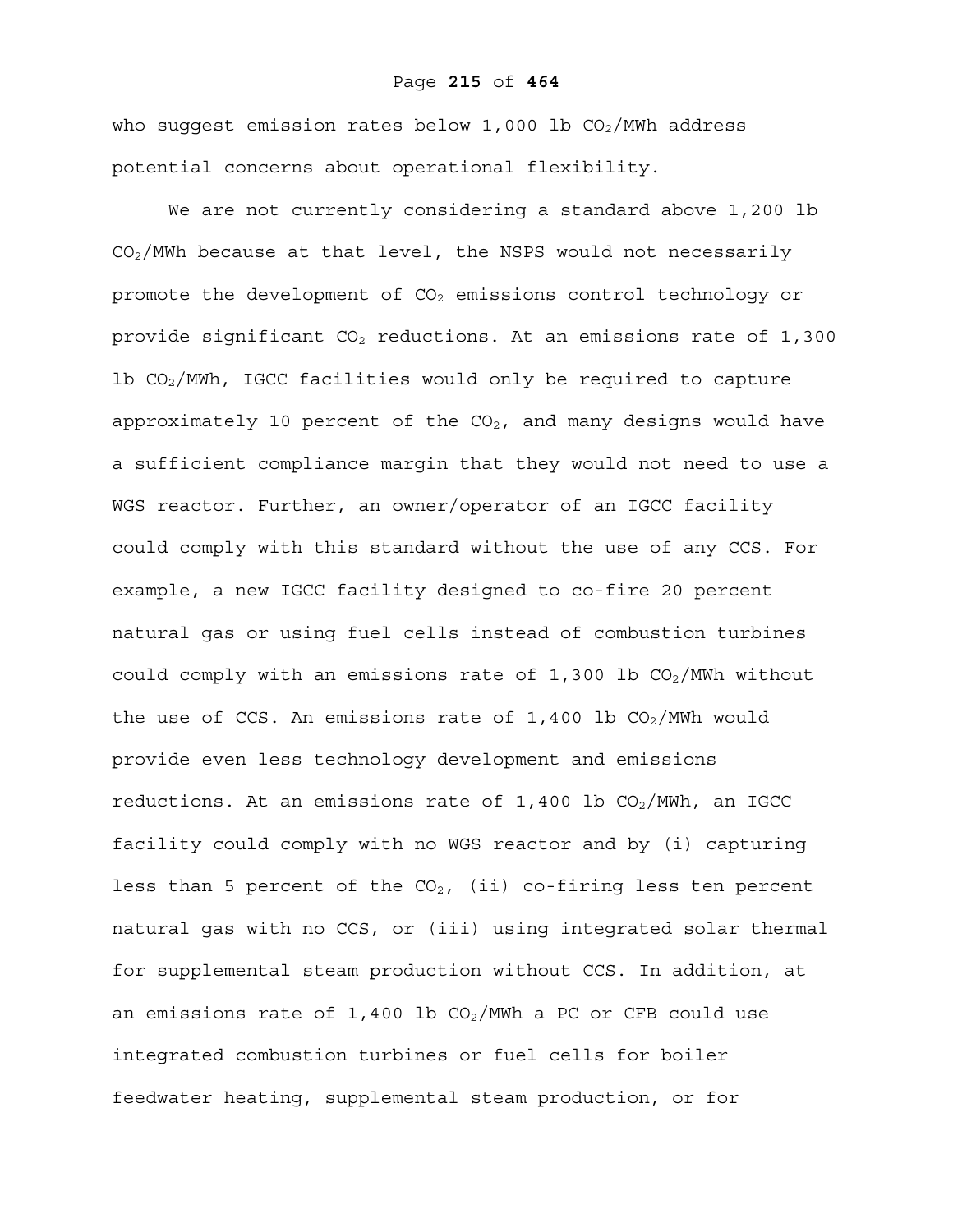## Page **216** of **464**

preheated air for the boiler as an alternative to CCS. We request that commenters who suggest emission rates above 1,200 lb  $CO<sub>2</sub>/MWh$  address potential concerns about providing adequate reductions and technology development to be considered BSER.

The next several sections review the factors for determining BSER and explain why partial capture at the level we are proposing meets those requirements, as well as why full capture does not meet some of them.

# $\lt$ HD2>D. Extent of Reductions in CO<sub>2</sub> Emissions

The proposed standard of 1,100 lb  $CO<sub>2</sub>/MWh$  will provide meaningful reductions in emissions. As mentioned earlier, the DOE/NETL has estimated that a new SCPC boiler using bituminous coal would emit 1,675 lb  $CO<sub>2</sub>/MWh$ . The DOE/NETL has also estimated that a new IGCC unit would emit 1,434 lb  $CO<sub>2</sub>/MWh$ . The emissions would be higher for units utilizing subbituminous coal or lignite and will vary when utilizing other fossil fuels such as petroleum coke or mixtures of fuels. We estimate that this standard will result in reduction in emissions of at least 40 percent when compared to the expected emissions of a new SCPC boiler.

# <HD2>E. Technical Feasibility

 The EPA proposes to find that partial CCS is feasible because each step in the process has been demonstrated to be feasible through an extensive literature record, fossil fuel-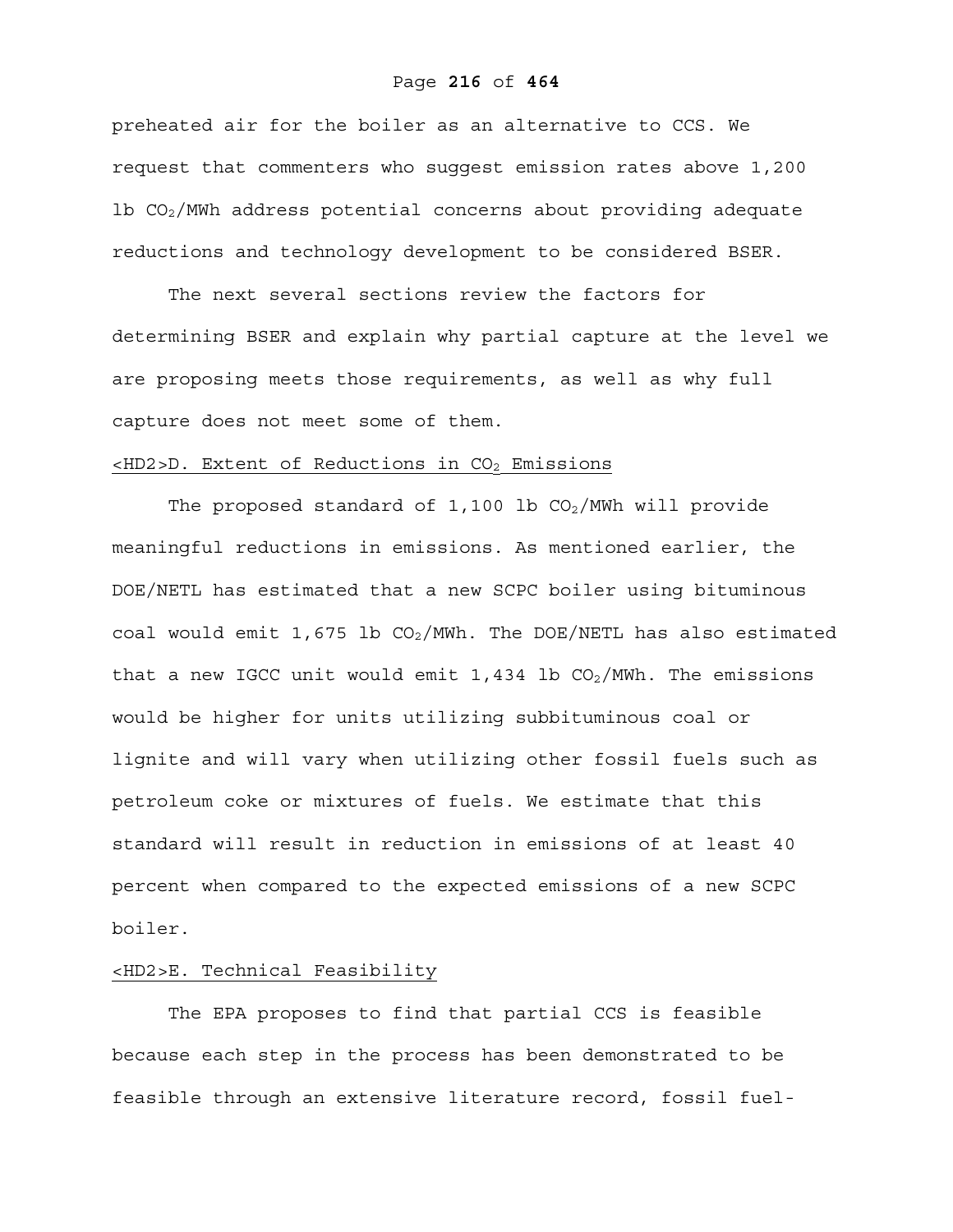fired industrial plants currently in commercial operation and pilot-scale fossil fuel-fired EGUs currently in operation, the progress towards completion of construction of fossil fuel-fired EGUs implementing CCS at commercial scale. This literature record and experience demonstrate that partial CCS is achievable for all types of new boiler and IGCC configurations. Although much of this information also serves to demonstrate the technical feasibility of full capture, we note that several of the CCS projects that are the furthest along are partial capture projects, which further supports our view that partial capture is BSER.

### <HD3>1. Literature

The current status of CCS technology was described and analyzed by the 2010 Interagency Task Force on CCS, established by President Obama on February 3, 2010, co-chaired by the DOE and the EPA, and composed of 14 executive departments and federal agencies. The Task Force was charged with proposing a plan to overcome the barriers to the widespread, cost-effective deployment of CCS within 10 years, with a goal of bringing five to ten commercial demonstration projects online by 2016. The Task Force found that, although early CCS projects face economic challenges related to climate policy uncertainty, first-of-akind technology risks, and the current cost of CCS relative to other technologies, there are no insurmountable technological,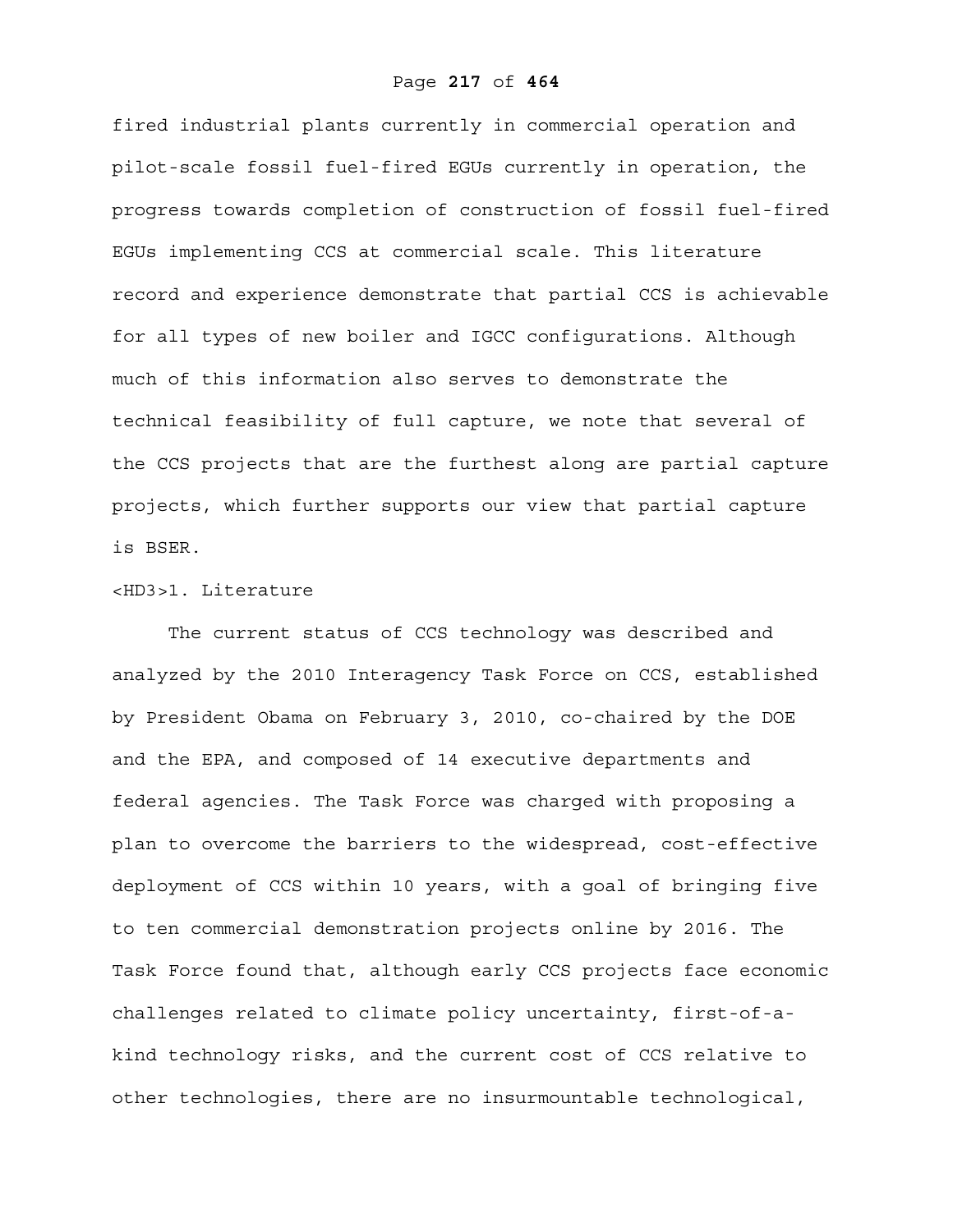#### Page **218** of **464**

legal, institutional, regulatory or other barriers that prevent CCS from playing a role in reducing GHG emissions. $187$ 

The Pacific Northwest National Laboratory (PNNL) recently prepared a study that evaluated the development status of various CCS technologies for the DOE.<sup>188</sup> The study addressed the availability of capture processes, transportation options  $(CO<sub>2</sub>)$ pipelines), injection technologies, and measurement, verification and monitoring technologies. The study concluded that, in general, CCS is technically viable today and that key component technologies of complete CCS systems have been deployed at scales large enough to meaningfully inform discussions about CCS deployment on large commercial fossilfired power plants.

In addition, DOE/NETL has prepared other reports – in particular their "Cost and Performance Baseline" reports, 189

1

http://www.pnl.gov/main/publications/external/technical\_reports/ PNNL-18520.pdf.<br><sup>189</sup> The "Cost and Performance Baseline" reports are a series of

<sup>187</sup> Report of the Interagency Task Force on Carbon Capture and Storage (August 2010), page 7.

<sup>&</sup>lt;sup>188</sup> "An Assessment of the Commercial Availability of Carbon Dioxide Capture and Storage Technologies as of June 2009", PNNL-18520, Pacific Northwest National Laboratory, Richland, WA, June 2009. Available at:

reports by DOE/NETL that establish estimates for the cost and performance of combustion- and gasification-based power plants all with and without  $CO<sub>2</sub>$  capture and storage. Available at www.netl.doe.gov/energy-analyses/baseline\_studies.html.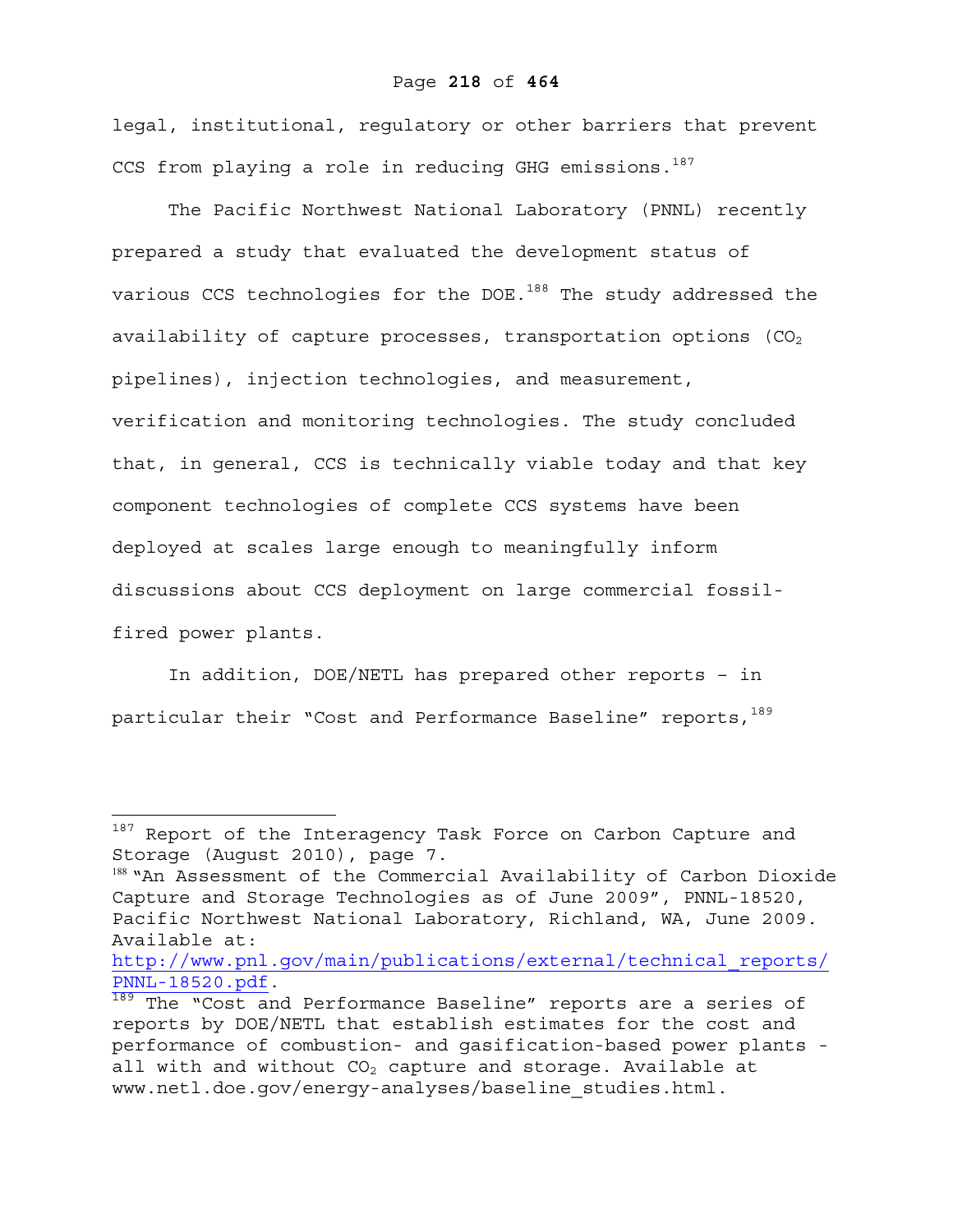#### Page **219** of **464**

including one on partial capture<sup>190</sup> -- that further support our proposed determination of the technical feasibility of partial capture.

<HD3>2. Capture, transportation and storage technologies

Each of the core components of  $CCS$  --  $CO<sub>2</sub>$  capture, compression, transportation and storage -- has already been implemented and, in fact, in some instances, implemented on a commercial scale. The U.S. experience with large-scale  $CO<sub>2</sub>$ injection, including injection at enhanced oil and gas recovery projects, combined with ongoing CCS research, development, and demonstration programs in the U.S. and throughout the world, provide confidence that the capture, transport, compression, and storage of large amounts of  $CO<sub>2</sub>$  can be achieved.

a. CO<sub>2</sub> capture technology

 $\overline{a}$ 

Capture of  $CO<sub>2</sub>$  from industrial gas streams has occurred since the 1930s, through use of a variety of approaches to separate  $CO<sub>2</sub>$  from other gases. These processes have been used in the natural gas industry and to produce food and chemical-grade  $CO<sub>2</sub>$ .

Although current capture technologies are feasible, the costs of  $CO<sub>2</sub>$  capture and compression represent the largest barriers to widespread commercialization of CCS. Currently

<sup>&</sup>lt;sup>190</sup> "Cost and Performance of PC and IGCC Plants for a Range of Carbon Dioxide Capture", DOE/NETL-2011/1498, May 27, 2011.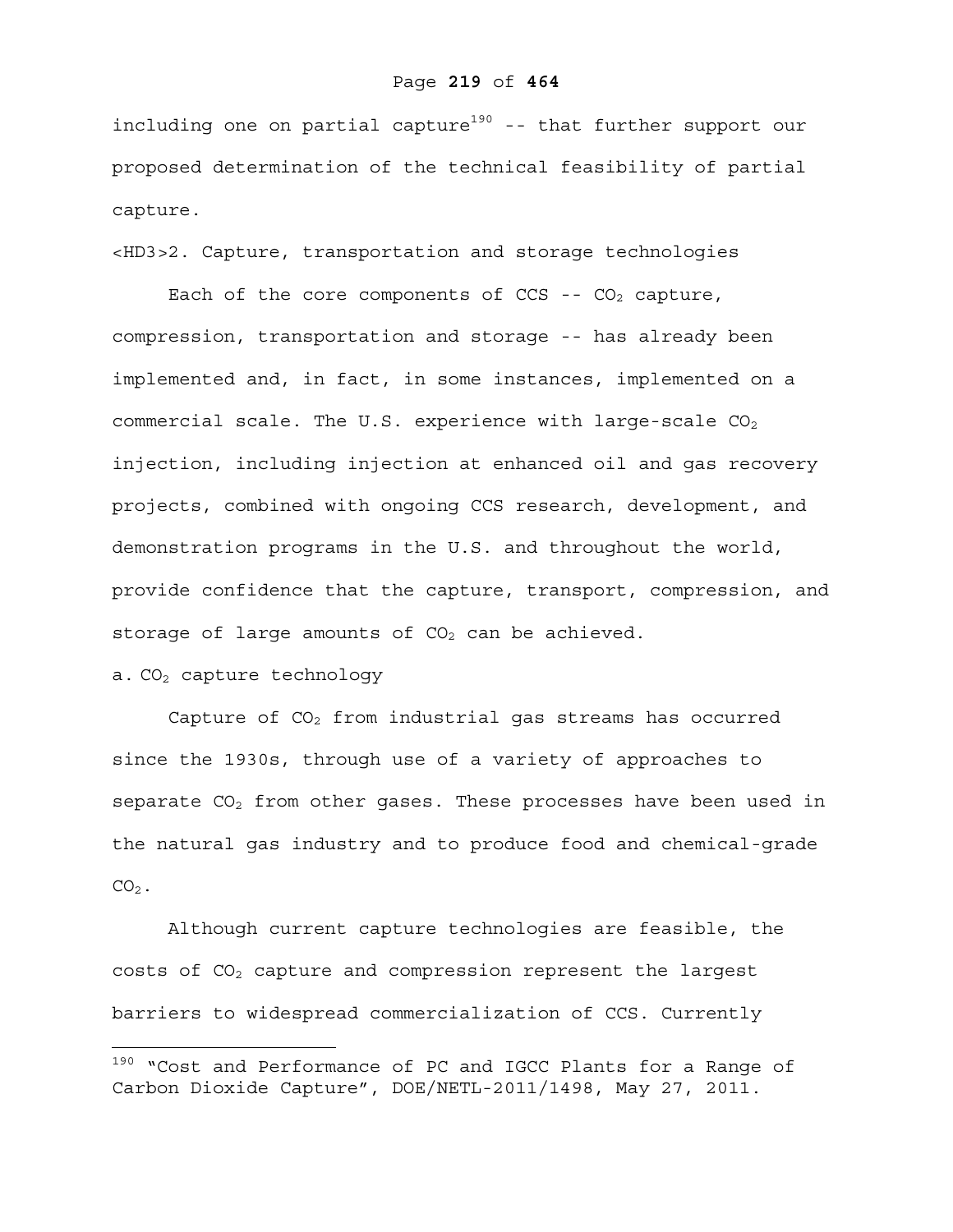available  $CO<sub>2</sub>$  capture and compression processes are estimated to represent 70 to 90 percent of the overall CCS costs. $191$ 

In general,  $CO<sub>2</sub>$  capture technologies applicable to coalfired power generation can be categorized into three approaches:192

- Pre-combustion systems that are designed to separate  $CO<sub>2</sub>$  and H2 in the high-pressure syngas produced at IGCC power plants.
- Post-combustion systems that are designed to separate  $CO<sub>2</sub>$ from the flue gas produced by fossil-fuel combustion in air.
- Oxy-combustion that uses high-purity  $O_2$ , rather than air, to combust coal and thereby produce a highly concentrated  $CO<sub>2</sub>$ stream.

Each of these three carbon capture approaches (precombustion, post-combustion, and oxy-combustion) is technologically feasible. However, each results in increased capital and operating costs and decreased electricity output (that is, an energy penalty), with a resulting increase in the cost of electricity. The energy penalty occurs because the  $CO<sub>2</sub>$ capture process uses some of the energy (e.g., electricity,

1

 $^{191}$  Report of the Interagency Task Force on Carbon Capture and Storage (August 2010). 192 Id at 29.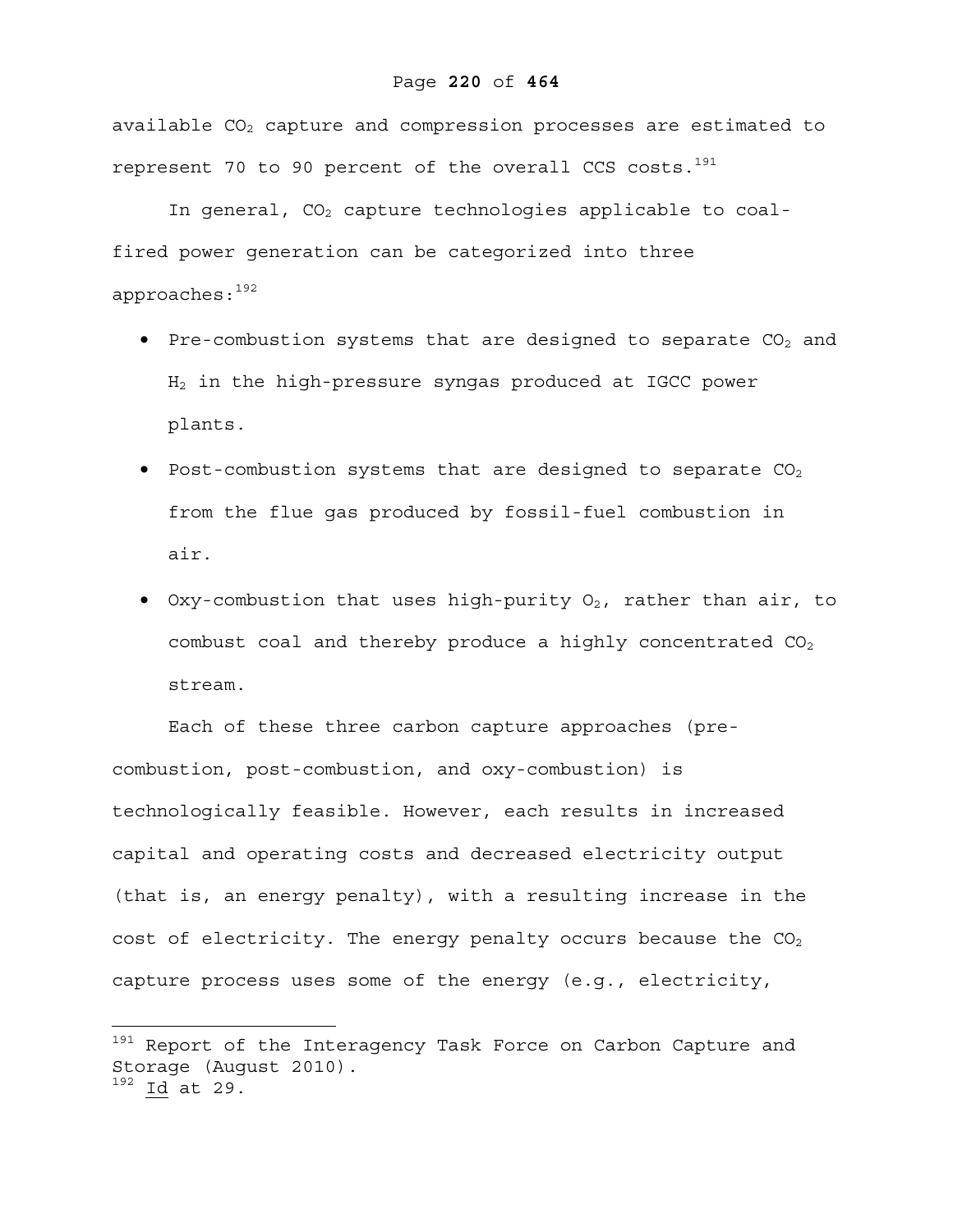steam, heat) produced from the plant.

 $b. CO<sub>2</sub>$  transportation

 $\overline{a}$ 

Carbon dioxide has been transported via pipelines in the U.S. for nearly 40 years. Approximately 50 million metric tons of  $CO<sub>2</sub>$  are transported each year through 3,600 miles of pipelines. Moreover, a review of the 500 largest  $CO<sub>2</sub>$  point sources in the U.S. shows that 95 percent are within 50 miles of a possible geologic sequestration site, $193$  which would lower transportation costs. There are multiple factors that contribute to the cost of  $CO<sub>2</sub>$  transportation via pipelines including but not limited to: availability and acquisition of rights-of-way for new pipelines, capital costs, operating costs, length and diameter of pipeline, terrain, flow rate of  $CO<sub>2</sub>$ , and the number of sources utilizing the pipeline. At the same time, studies and DOE quality guidelines have shown  $CO<sub>2</sub>$  pipeline transport costs in the \$1 to \$4 dollar per ton of  $CO<sub>2</sub>$  range.  $^{194,195,196,197}$  For these

<sup>193</sup> JJ Dooley, CL Davidson, RT Dahowski, MA Wise, N Gupta, SH Kim, EL Malone (2006), Carbon Dioxide Capture and Geologic Storage: A Key Component of a Global Energy Technology Strategy to Address Climate Change. Joint Global Change Research Institute, Battelle Pacific Northwest Division. PNWD-3602. College Park, MD.

<sup>&</sup>lt;sup>194</sup> Report of the Interagency Task Force on Carbon Capture and Storage (August 2010).

<sup>195</sup> McCollum, D., Ogden, J., 2006. Techno-Economic Models for Carbon Dioxide Compression, Transport, and Storage & Correlations for Estimating Carbon Dioxide Density and Viscosity. Institute of Transportation Studies, University of California, Davis, Davis, CA.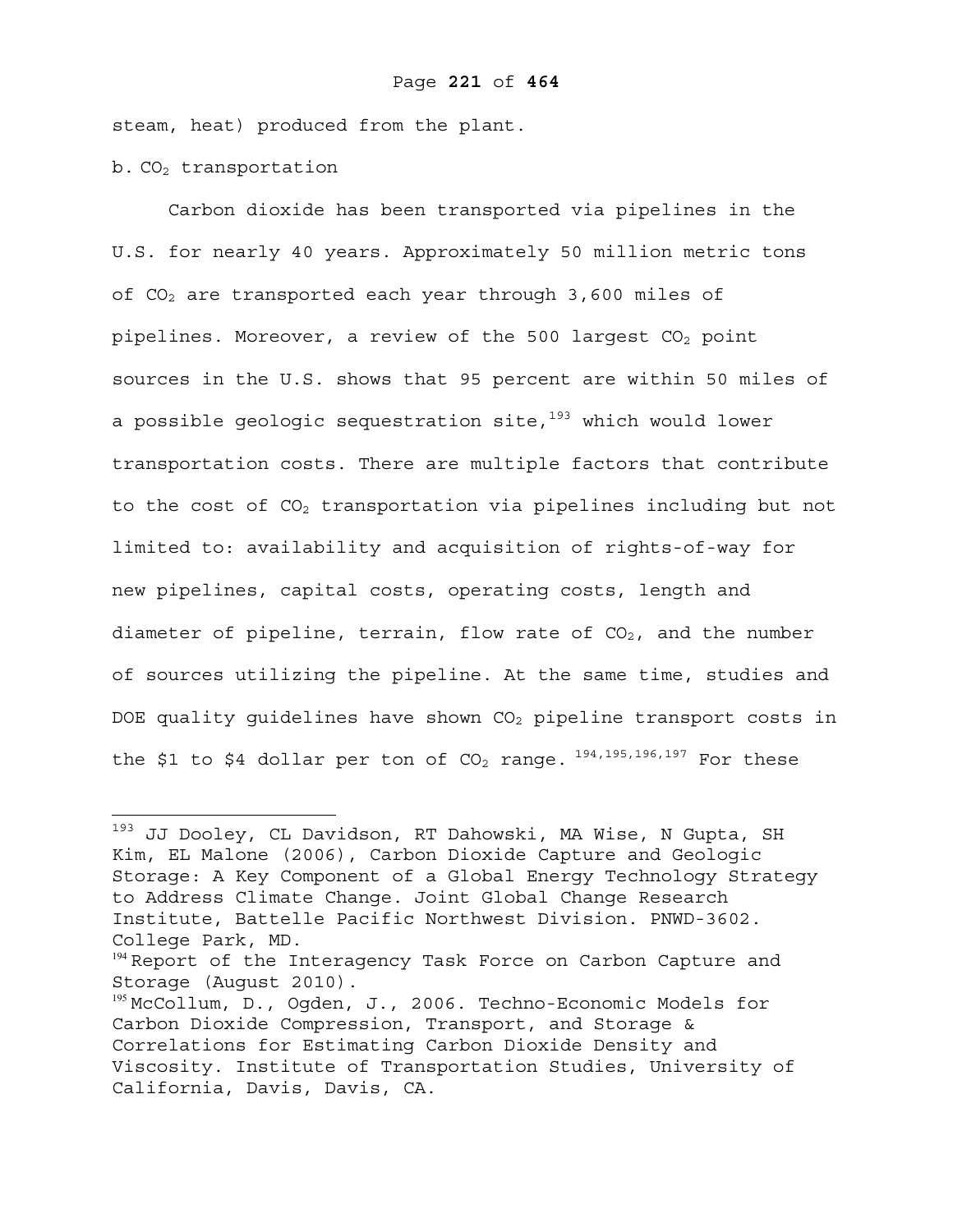reasons, the transportation component of CCS is well-established as technically feasible and is not a significant component of the cost of CCS.

 $c. CO<sub>2</sub>$  storage

(i) Current availability of geologic sequestration

Existing project and regulatory experience (including EOR), research, and analogs (e.g. naturally existing  $CO<sub>2</sub>$  sinks, natural gas storage, and acid gas injection), indicate that geologic sequestration is a viable long term  $CO<sub>2</sub>$  storage option. While EPA has confidence that geologic sequestration is technically feasible and available, EPA recognizes the need to continue to advance the understanding of various aspects of the technology, including, but not limited to, site selection and characterization,  $CO<sub>2</sub>$  plume tracking, and monitoring. On-going Federal government efforts such as DOE/NETL's activities to enhance the commercial development of safe, affordable, and broadly deployable CCS technologies in the United States, including: research, development, and demonstration of CCS

<sup>196</sup> McCoy, S., E.S. Rubin and M.B. Berkenpas, 2008. Technical Documentation: The Economics of CO2 Transport by Pipeline Storage in Saline Aquifers and Oil Reserves. *Final Report*, Prepared by Carnegie Mellon University, Pittsburgh, PA for U.S. Department of Energy, National Energy Technology Center, Pittsburgh, PA.

<sup>&</sup>lt;sup>197</sup> DOE/NETL. (2013). Carbon Dioxide Transport and Storage Costs in NETL Studies, Quality Guidelines for energy system studies. March 2013. DOE/NETL-2013/1614.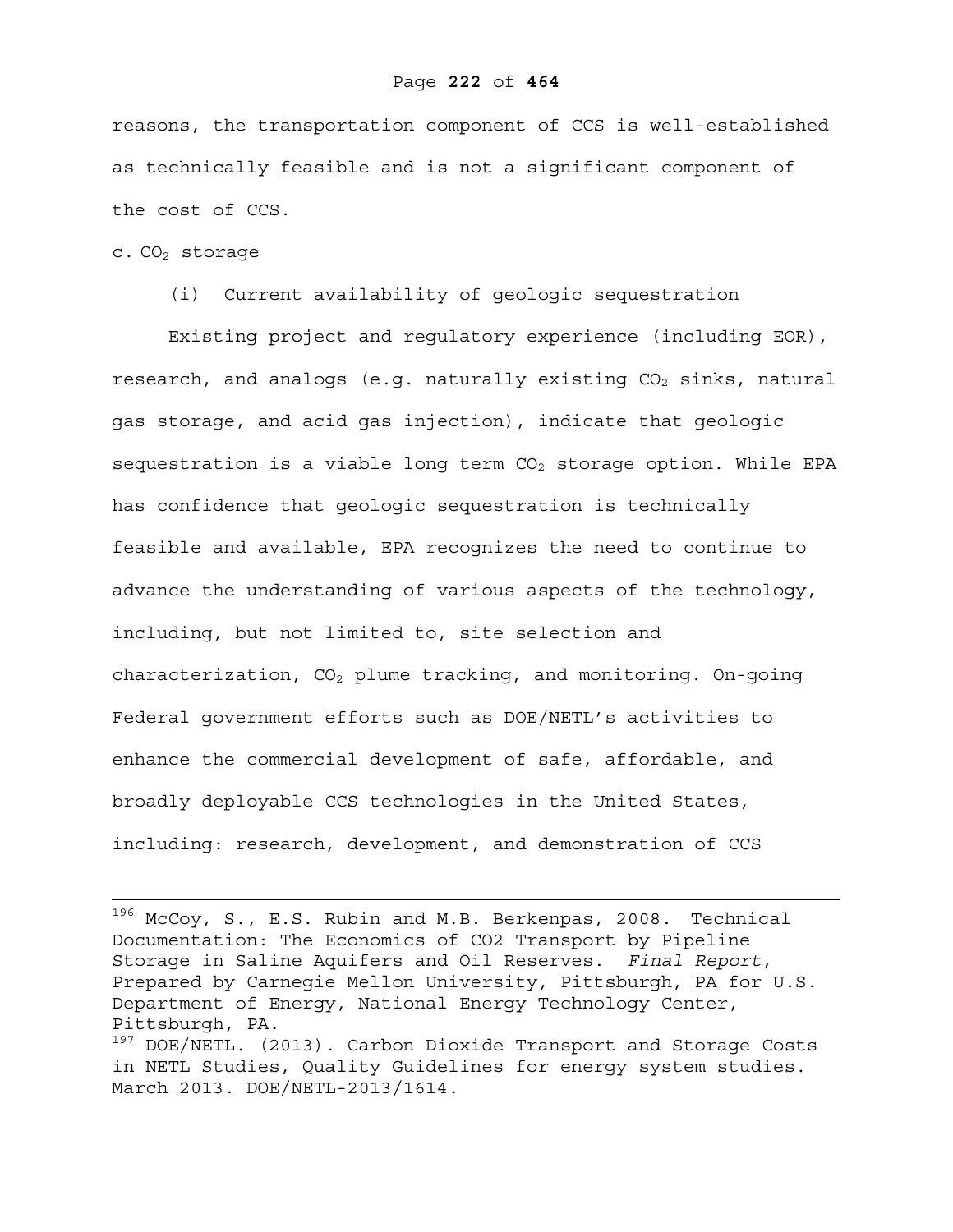technologies and the assessment of the country's geologic capacity to store carbon dioxide, are particularly important.<sup>198</sup> Furthermore, this rule, including the information collected through the GHG Reporting Program, will facilitate further deployment of CCS and advancements in the technology. Information collected under the GHG Reporting Program will provide a transparent means for EPA and the public to continue to evaluate the effectiveness of CCS, including improvements needed in monitoring technologies.

The viability of geologic sequestration of  $CO<sub>2</sub>$  is based on a demonstrated understanding of the fate of  $CO<sub>2</sub>$  in the subsurface. Geologic sequestration occurs through a combination of structural and stratigraphic trapping (trapping below a low permeability confining layer), residual  $CO<sub>2</sub>$  trapping (retention as an immobile phase trapped in the pore spaces of the storage formation), solubility trapping (dissolution in the in situ formation fluids), mineral trapping (reaction with the minerals in the storage formation and confining layer to produce carbonate minerals), and preferential adsorption trapping (adsorption onto organic matter in coal and shale).<sup>199,200</sup> These

1

<sup>&</sup>lt;sup>198</sup> Report of the Interagency Task Force on Carbon Capture and Storage (August 2010).

<sup>199</sup> Intergovernmental Panel on Climate Change. (2005). *Special Report on Carbon Dioxide Capture and Storage.* Retrieved from http://www.ipcc.ch/pdf/special-reports/srccs/srccs\_chapter5.pdf.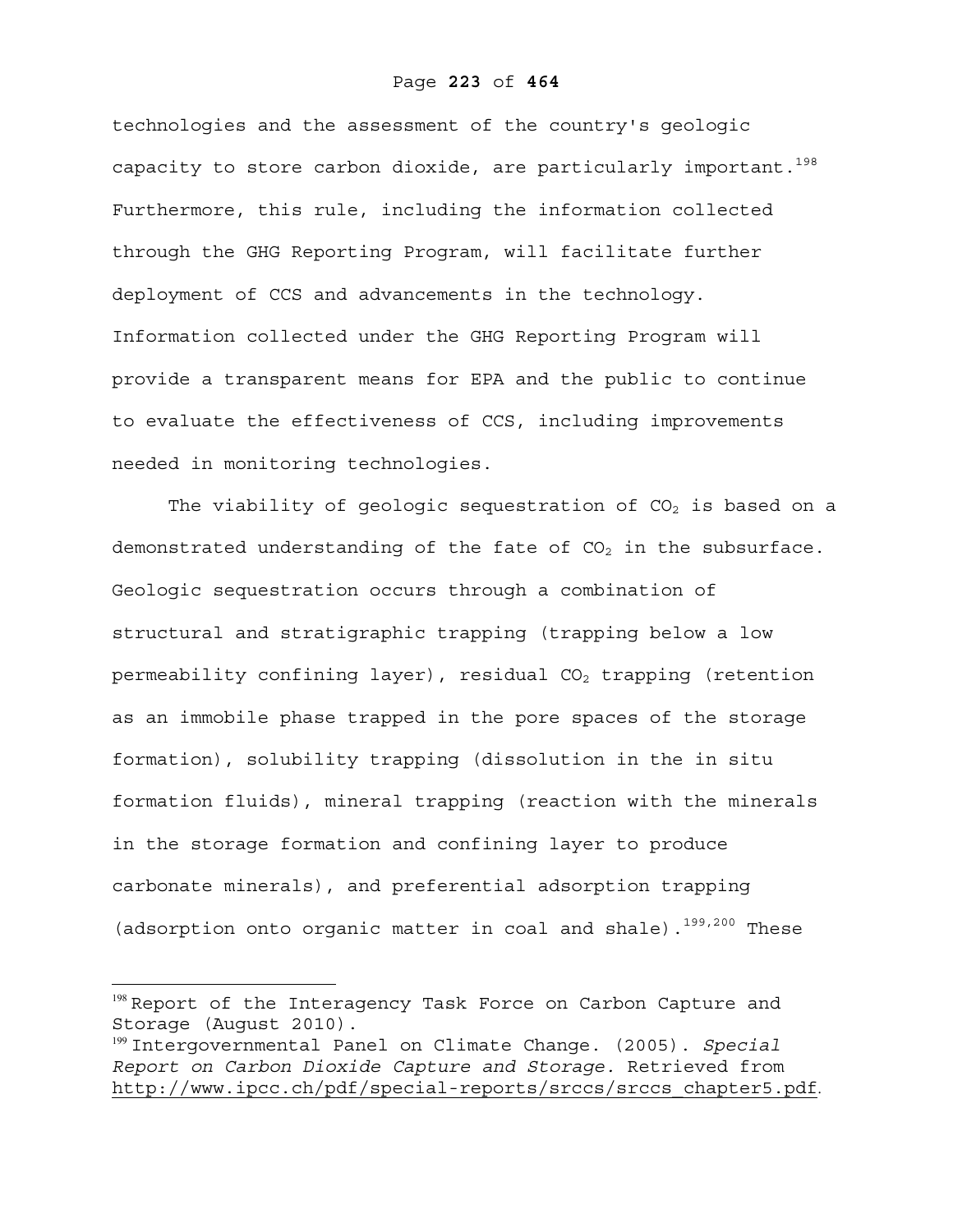mechanisms are functions of the physical and chemical properties of  $CO<sub>2</sub>$  and the geologic formations into which the  $CO<sub>2</sub>$  is injected.

 Project and research experience continues to add to the confidence in geologic sequestration as a viable  $CO<sub>2</sub>$  reduction technology. In addition to the four existing commercial CCS facilities in other countries $^{201}$ , multiple studies have been completed that have demonstrated geologic sequestration of  $CO<sub>2</sub>$  as well as have improved technologies to monitor and verify that the CO<sub>2</sub> remains sequestered.<sup>202</sup> For example, CO<sub>2</sub> has been injected in the SACROC Unit in the Permian basin since 1972 for enhanced oil recovery purposes. A study evaluated this project, and estimated that about 93 million metric tons of  $CO<sub>2</sub>$  were injected and about 38 million metric tons were produced from 1972 to 2005, resulting in a geologic  $CO<sub>2</sub>$  accumulation of 55 million metric tons of  $CO_2$ .<sup>203</sup> This study evaluated the ongoing and potential  $CO<sub>2</sub>$  trapping occurring through various mechanisms using

200 Benson, Sally M. and David R. Cole. (2008). *CO2 Sequestration in Deep Sedimentary Formations*. Elements , Vol. 4, pp. 325–331. <sup>201</sup> Sleipner in the North Sea, Snøhvit in the Barents Sea, In Salah in Algeria, and Weyburn in Canada.

<sup>202</sup> Report of the Interagency Task Force on Carbon Capture and Storage (August 2010).

<sup>203</sup> Han, Weon Shik et al. (2010). *Evaluation of trapping mechanisms in geologic CO2 sequestration: Case study of SACROC northern platform, a 35-year CO2 injection site*. American Journal of Science Online April 2010 vol. 310 no. 4 282-324. Retrieved from: http://www.ajsonline.org/content/310/4/282.abstract.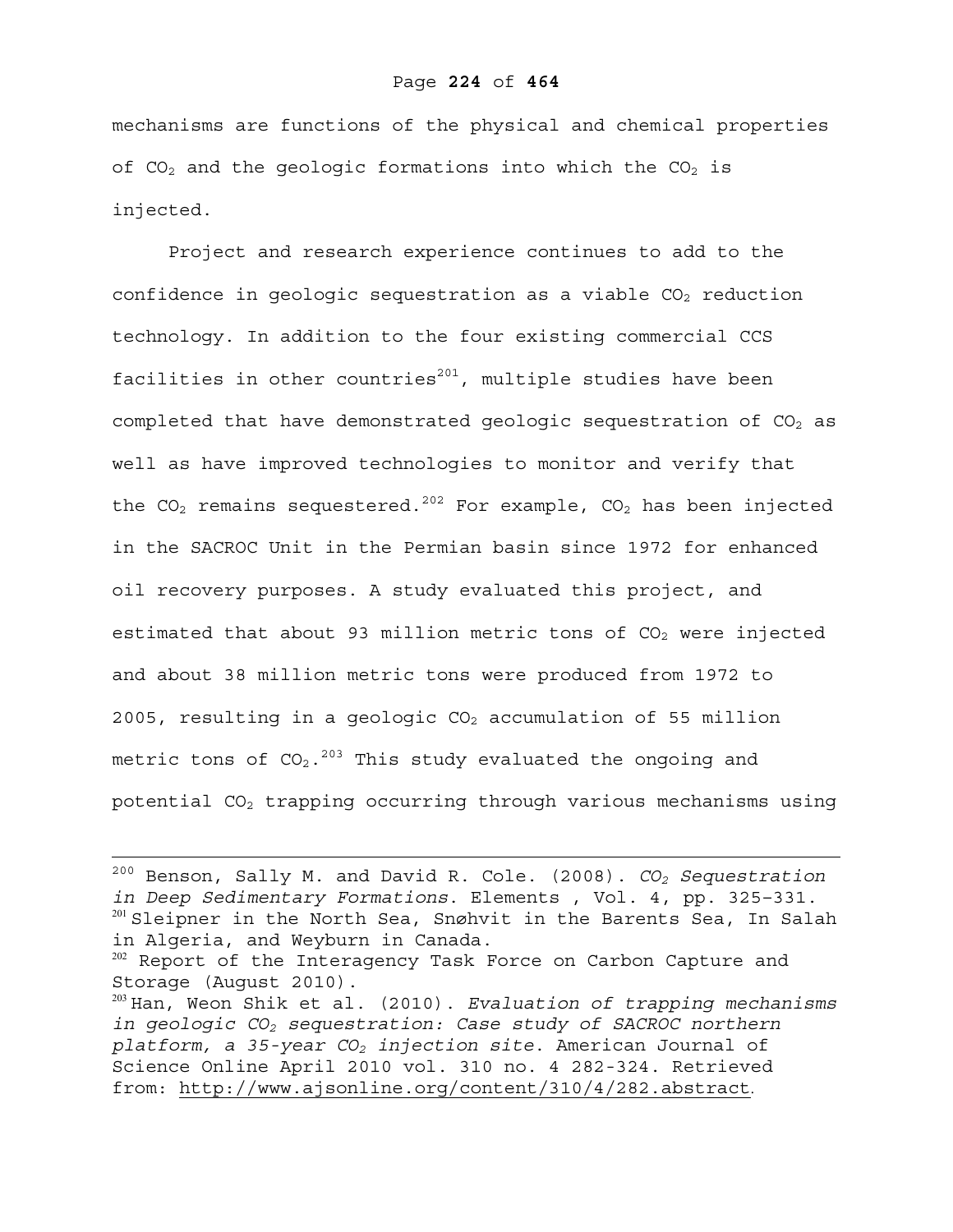modeling and simulations, and collection and analysis of seismic surveys and well logging data. The monitoring at this site demonstrated that  $CO<sub>2</sub>$  can indeed become trapped in geologic formations. Studies on the permanence of  $CO<sub>2</sub>$  storage in geologic sequestration have been conducted internationally as well. For example, the Gorgon Carbon Dioxide Injection Project and Collie-South West CO<sub>2</sub> Geosequestration Hub project in Australia have both demonstrated geologic  $CO<sub>2</sub>$  trapping mechanisms.<sup>204</sup>

Numerous other field studies, for example those conducted by the DOE/NETL Regional Carbon Sequestration Partnerships, have been completed that demonstrate  $CO<sub>2</sub>$  trapping mechanisms working in geologic formations in smaller scale projects. Examples of these DOE/NETL studies include:<sup>205</sup>

• Midwest Regional Carbon Sequestration Partnership Michigan Basin Phase II Validation Test, which injected approximately 60,000 metric tons of  $CO<sub>2</sub>$  over two periods from February to March 2008 (~10,000 metric tons) and from

<u>.</u>

<sup>204</sup> Sewell, Margaret, Frank Smith and Dominique Van Gent. Western Australia Greenhouse Gas Capture and Storage: A tale of two projects. (2012) Australian Department of Resources, Energy and Tourism and Western Australia Government of Western Australia. Retrieved from http://cdn.globalccsinstitute.com/sites/default/files/publicatio

ns/39961/ccsinwareport-opt.pdf. 205 DOE/NETL. (2012). *Best Practices for: Monitoring, Verification, and Accounting of CO2 Stored in Deep Geologic Formations – 2012 Update*. DOE/NETL-2012/1568. Retrieved from http://www.netl.doe.gov/technologies/carbon\_seq/refshelf/BPM-MVA-2012.pdf.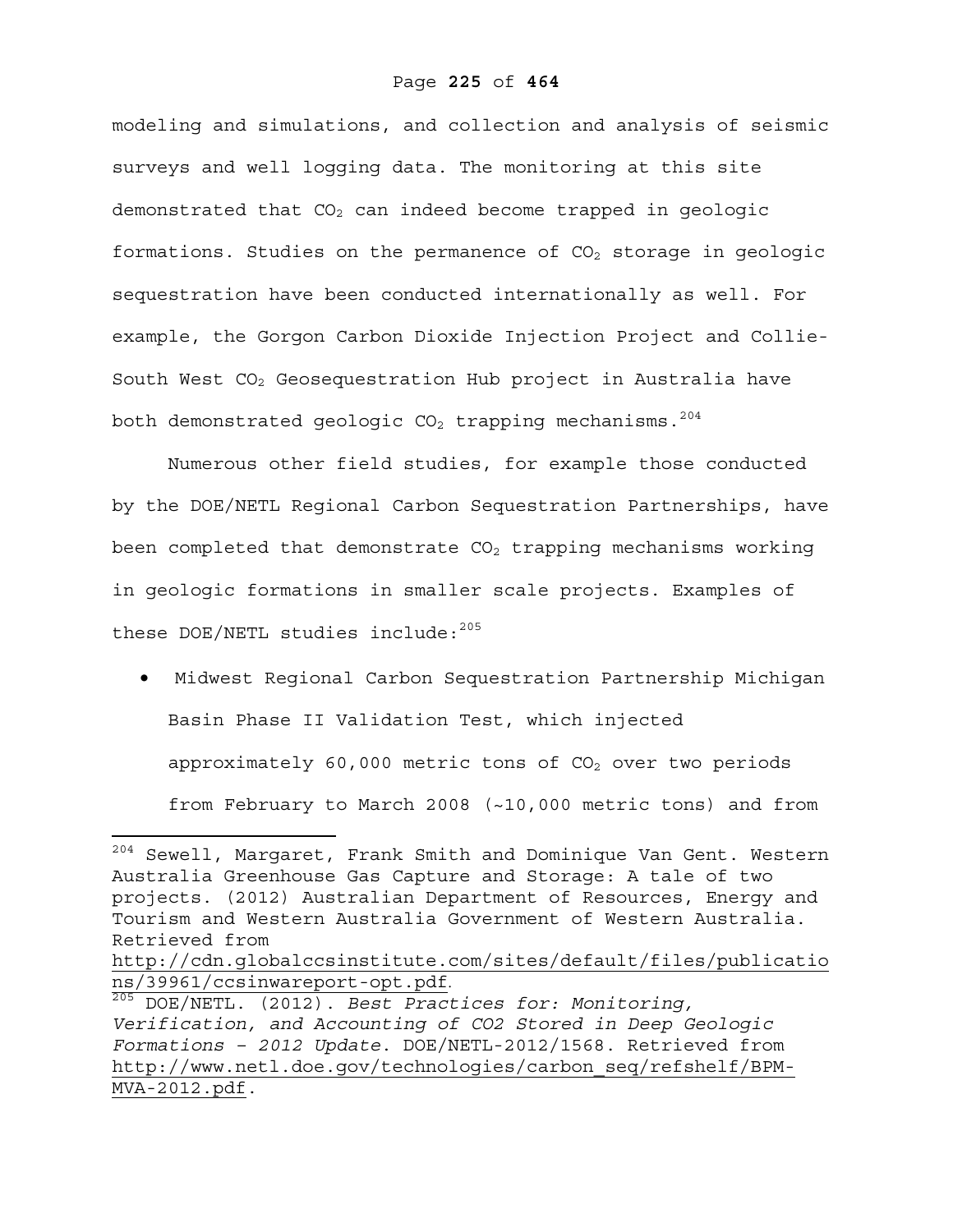January to July 2009 (~50,000 metric tons).

- Midwest Geologic Sequestration Consortium Loudon, Mumford Hills, and Sugar Creek Phase II Validation Test, which consisted of injecting over  $14,000$  tons of  $CO<sub>2</sub>$  across three EOR-scale field tests.
- Southwest Regional Partnership on Carbon Sequestration (SWP) San Juan Basin Phase II Validation Test, which injected 16,700 metric tons into the coal layers of the Fruitland Formation.

Geologic storage potential for  $CO<sub>2</sub>$  is widespread and available throughout the U.S. and Canada. Estimates based on DOE studies indicate that areas of the U.S. with appropriate geology have a storage potential of 2,300 billion to more than 20,000 billion metric tons of  $CO<sub>2</sub>$  in deep saline formations, oil and gas reservoirs and un-mineable coal seams.<sup>206</sup> Other types of geologic formations such as organic rich shale and basalt may also have the ability to store  $CO<sub>2</sub>$ ; and the DOE is currently evaluating their potential storage capacity. While these are estimates, each potential geologic sequestration site must undergo appropriate site characterization to ensure that the site can safely and securely store  $CO_2$ . Estimates of  $CO_2$  storage resources

 $^{206}$  The United States 2012 Carbon Utilization and Storage Atlas, Fourth Edition, U.S Department of Energy, Office of Fossil Energy, National Energy Technology Laboratory (NETL).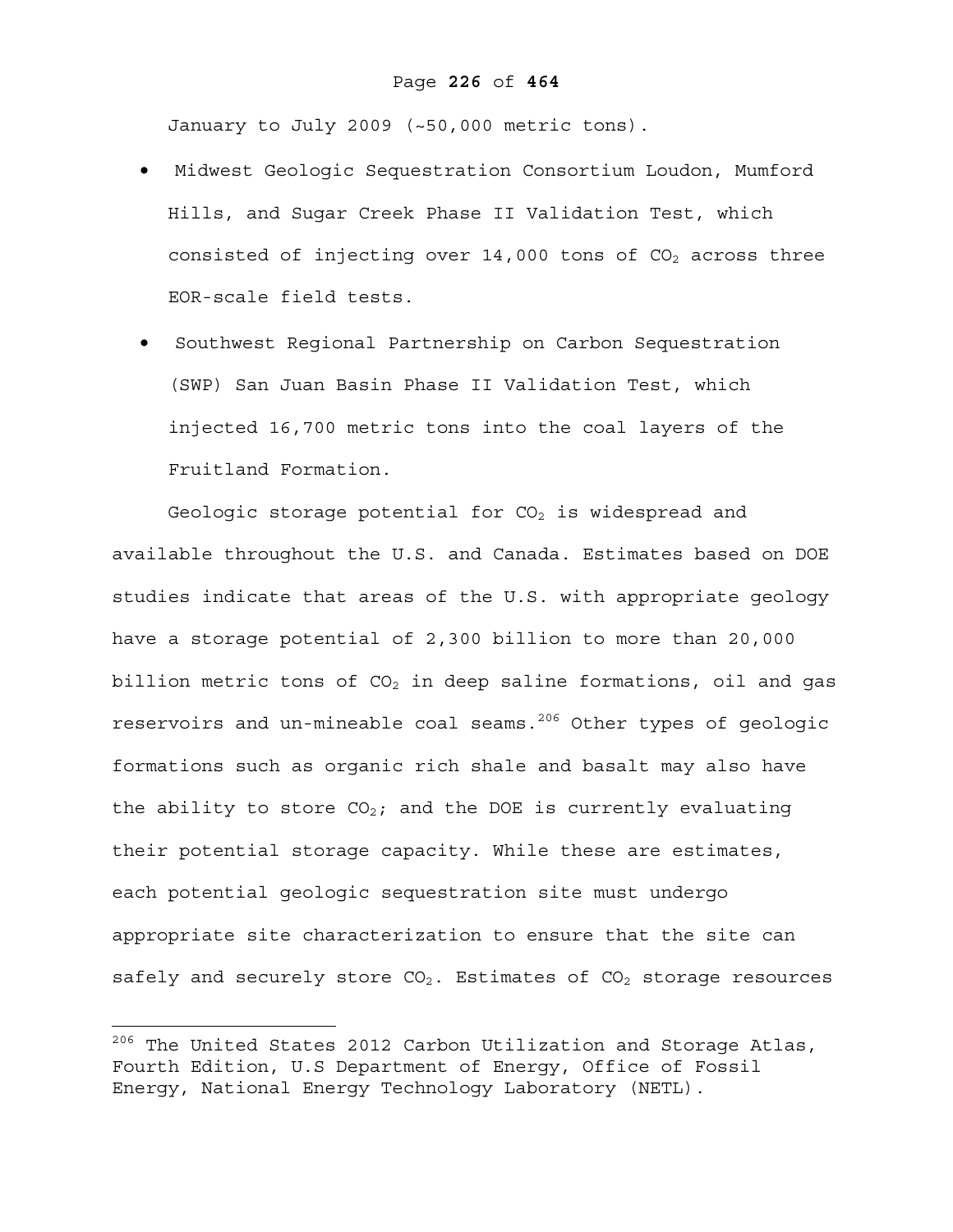by state/province are compiled by the DOE's National Carbon Sequestration Database and Geographic Information System (NATCARB).

Further evidence of the widespread availability  $CO<sub>2</sub>$  storage reserves in the U.S. comes from the Department of Interior's U.S. Geological Survey (USGS) which has recently completed a comprehensive evaluation of the technically accessible storage resource for carbon storage for 36 sedimentary basins in the onshore areas and State waters of the United States.<sup>207</sup> The USGS assessment estimates a mean of 3,000 billion metric tons of subsurface  $CO<sub>2</sub>$  storage potential across the United States. For comparison, this amount is 500 times the 2011 annual U.S. energy-related  $CO<sub>2</sub>$  emissions of 5.5 Gigatons (Gt).<sup>208</sup>

Nearly every state in the U.S. has or is in close proximity to formations with carbon storage potential including vast areas offshore.

(ii) Current availability of enhanced oil and gas recovery Geologic storage options also include use of  $CO<sub>2</sub>$  in EOR,

<sup>&</sup>lt;sup>207</sup> U.S. Geological Survey Geologic Carbon Dioxide Storage Resources Assessment Team, 2013, National assessment of geologic carbon dioxide storage resources – Results: U.S. Geological Survey Circular 1386, 41 p., http://pubs.usgs.gov/fs/2013/1386/. 208 U.S. Geological Survey Geologic Carbon Dioxide Storage Resources Assessment Team, 2013, National assessment of geologic carbon dioxide storage resources – Summary: U.S. Geological Survey Factsheet 2013-3020, 6p.http://pubs.usgs.gov/fs/2013/3020/.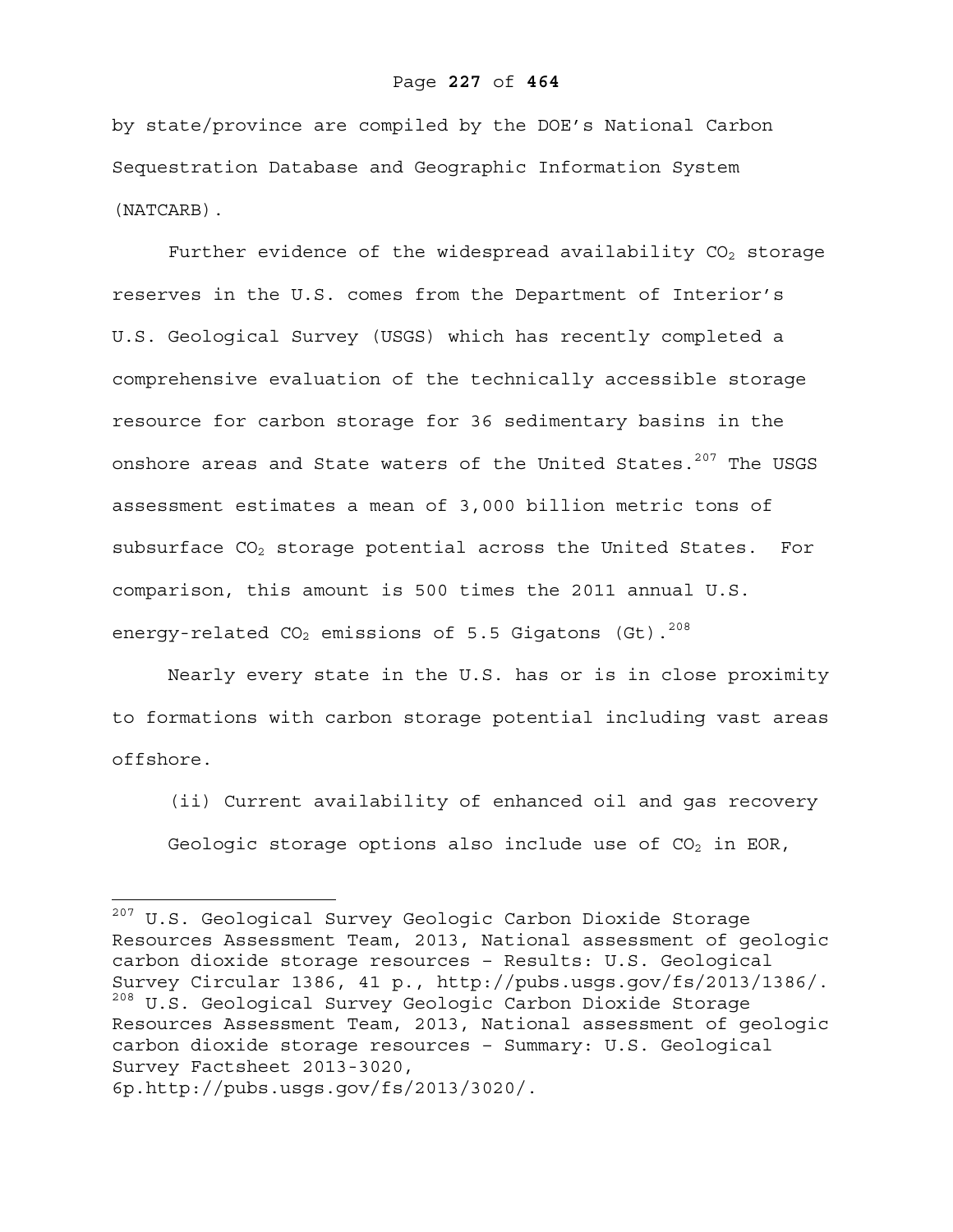which is the injection of fluids into a reservoir to increase oil production efficiency. EOR is typically conducted at a reservoir after production yields have decreased from primary production. Fluids commonly used for EOR include brine, fresh water, steam, nitrogen, alkali solutions, surfactant solutions, polymer solutions, and  $CO<sub>2</sub>$ . EOR using  $CO<sub>2</sub>$ , sometimes referred to as 'CO<sub>2</sub> flooding' or CO<sub>2</sub>-EOR, involves injecting CO<sub>2</sub> into an oil reservoir to help mobilize the remaining oil and make it available for recovery. The crude oil and  $CO<sub>2</sub>$  mixture is produced, and sent to a separator where the crude oil is separated from the gaseous hydrocarbons and  $CO_2$ . The gaseous  $CO_2$ rich stream then is typically dehydrated, purified to remove hydrocarbons, recompressed, and re-injected into the oil or natural gas reservoir to further enhance recovery.

CO2-EOR has been successfully used at many production fields throughout the U.S. to increase oil recovery. The oil and natural gas industry in the United States has over 40 years of experience of injection and monitoring of  $CO<sub>2</sub>$  in the deep subsurface for the purposes of enhancing oil and natural gas production. This experience provides a strong foundation for the injection and monitoring technologies that will be needed for successful deployment of CCS.

Monitoring  $CO<sub>2</sub>$  at EOR sites can be an important part of the petroleum reservoir management system to ensure the  $CO<sub>2</sub>$  is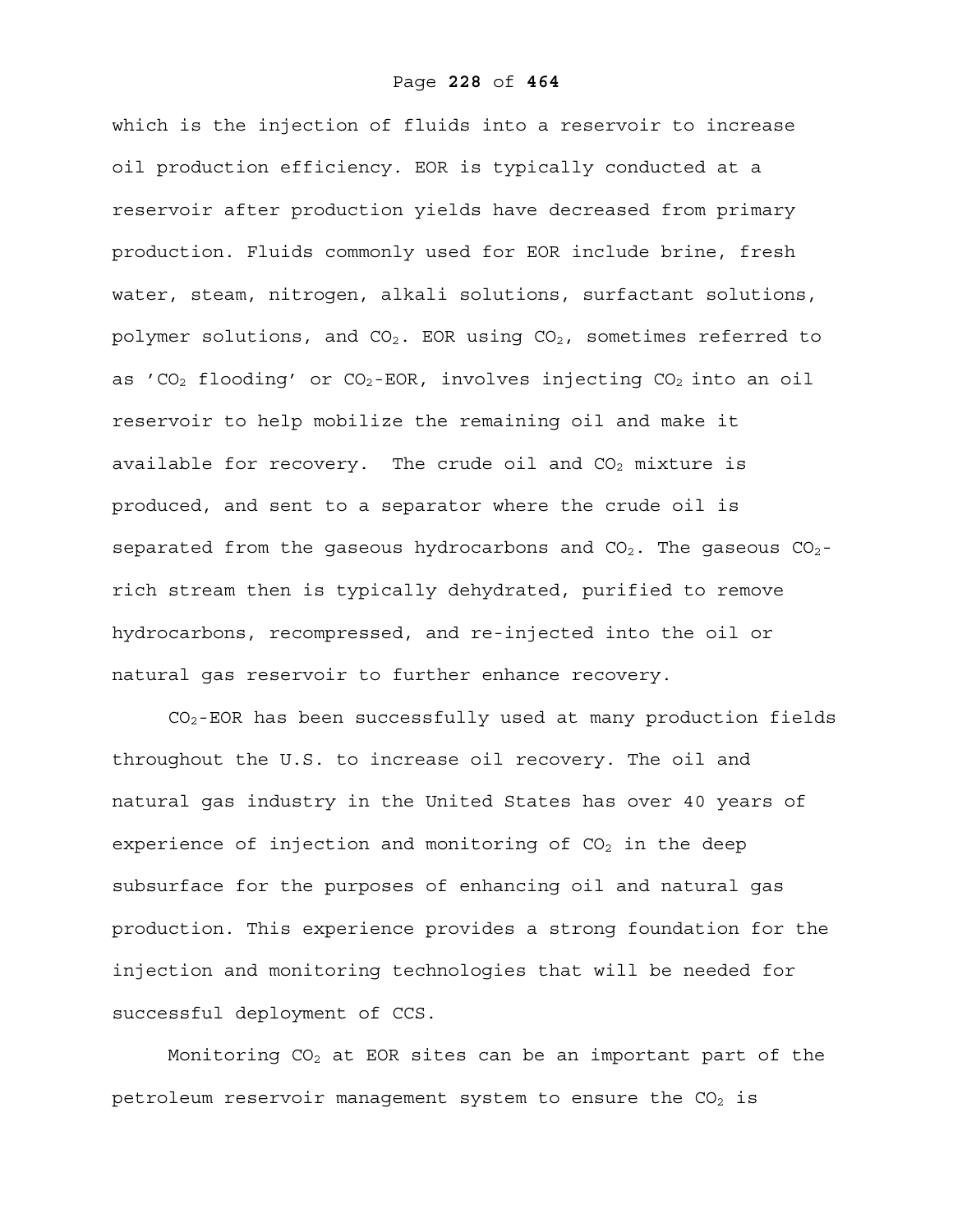effectively sweeping the oil zone, and can be supplemented by techniques designed to detect  $CO<sub>2</sub>$  leakage. Recently many studies have been conducted to better understand the fate of injected  $CO<sub>2</sub>$ at well-established, operational EOR sites. A large number of methods are available to monitor surface and subsurface leakage at EOR sites. Some recent studies are presented below.

- At the SACROC field in the Permian Basin, the Texas Bureau of Economic Geology conducted an extensive groundwater sampling program to look for evidence of  $CO<sub>2</sub>$  leakage in the shallow freshwater aquifers. At the time of the study (2011), the SACROC field had injected 175 million metric tons of  $CO<sub>2</sub>$  over 37 years. No evidence of leakage was detected.<sup>209</sup>
- An extensive  $CO<sub>2</sub>$  leakage monitoring program was conducted by a third party (International Energy Agency Greenhouse Gas Programme) for 10 years at the Weyburn oil field in Saskatchewan, during which time over 16 million tonnes of  $CO<sub>2</sub>$  have been stored. A comprehensive analysis of surface and subsurface monitoring methods was conducted and resulted in a best practices manual for  $CO<sub>2</sub>$  monitoring at

 $^{209}$  K.D. Romanak, R.C. Smyth, C. Yang, S.D. Hovorka, M. Rearick, J. Lu. (2011). *Sensitivity of groundwater systems to CO2: Application of a site-specific analysis of carbonate monitoring parameters at the SACROC CO2-enhanced oil field*. GCCC Digital Publication Series #12-01. Retrieved from http://www.beg.utexas.edu/gccc/forum/codexdownloadpdf.php?ID=190.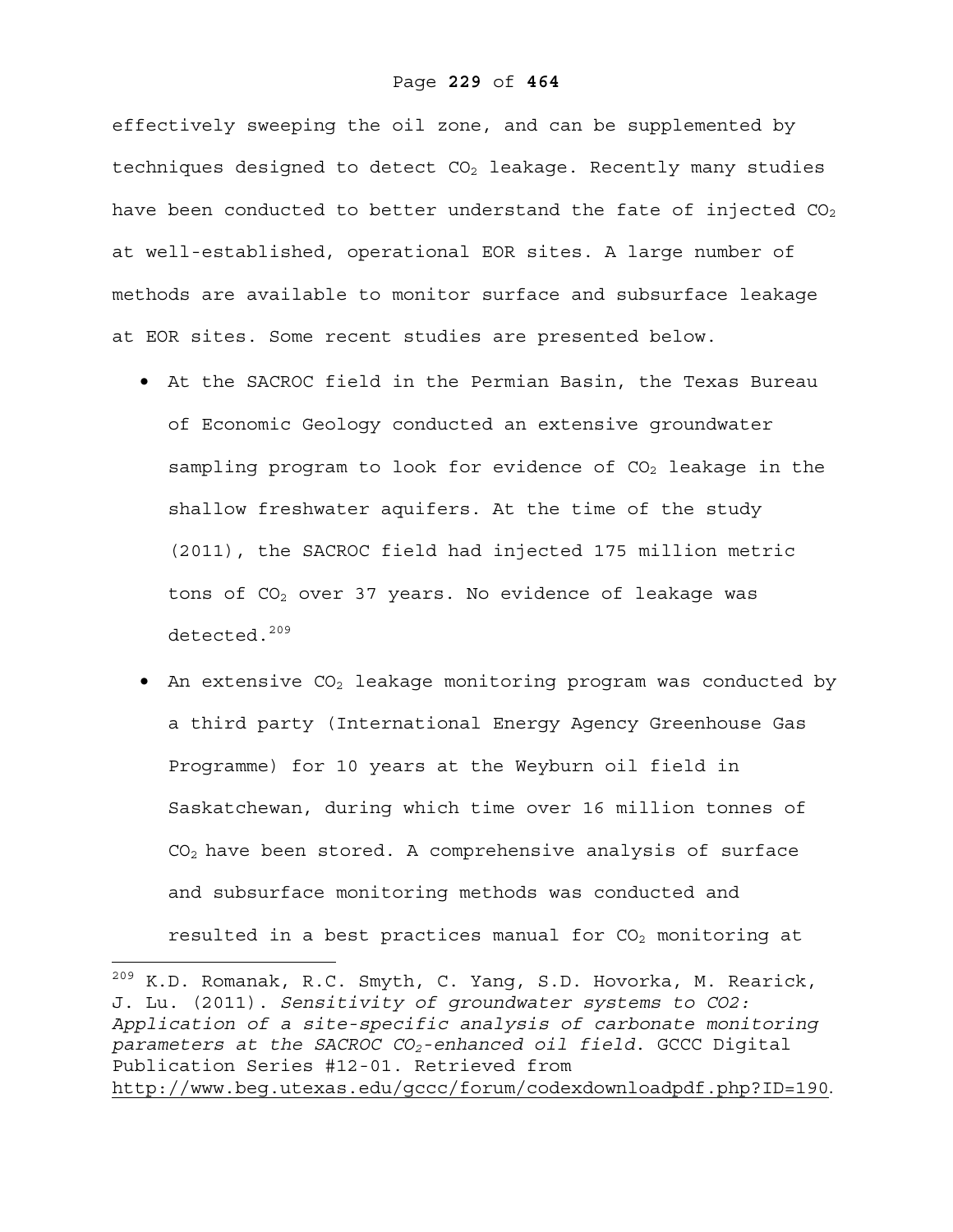EOR sites. $210$ 

 $\overline{a}$ 

• The Texas Bureau of Economic Geology has also been testing a wide range of surface and subsurface monitoring tools and approaches to document storage efficiency and storage permanence at a  $CO<sub>2</sub>$  EOR site in Mississippi.<sup>211</sup> The Cranfield Field, under  $CO<sub>2</sub>$  flood by Denbury Onshore LLC, is a depleted oil and gas reservoir that injected greater than 1.2 million tons/year during the tests. The preliminary findings demonstrate the availability and effectiveness of many different monitoring techniques for tracking  $CO<sub>2</sub>$ underground and detecting  $CO<sub>2</sub>$  leakage.

The Department of Energy has conducted numerous evaluations of CO2 monitoring techniques at EOR pilot sites throughout the U.S. as part of the Regional Sequestration Partnership Phase II and III programs. For example, in the Illinois Basin surface and subsurface monitoring techniques were tested at three short

<sup>210</sup> Geoscience Publishing. (2012). *Best Practices for Validating CO2 Geological Storage: Observations and Guidance from the IEAGHG Weyburn-Midale CO2 Monitoring and Storage Project*. Brian Hitchon (Ed.).

 $^{211}$  Hovorka, S.D., et al. (2011). *Monitoring a large volume CO*<sub>2</sub> *injection: Year two results from SECARB project at Denbury's Cranfield, Mississippi, USA*: Energy Procedia, v. 4, Proceedings of the 10th International Conference on Greenhouse Gas Control Technologies GHGT10, September 19-23, 2010, Amsterdam, The Netherlands, p. 3478-3485. GCCC Digital Publication #11-16. Retrieved from

http://www.sciencedirect.com/science/article/pii/S18766102110047 11.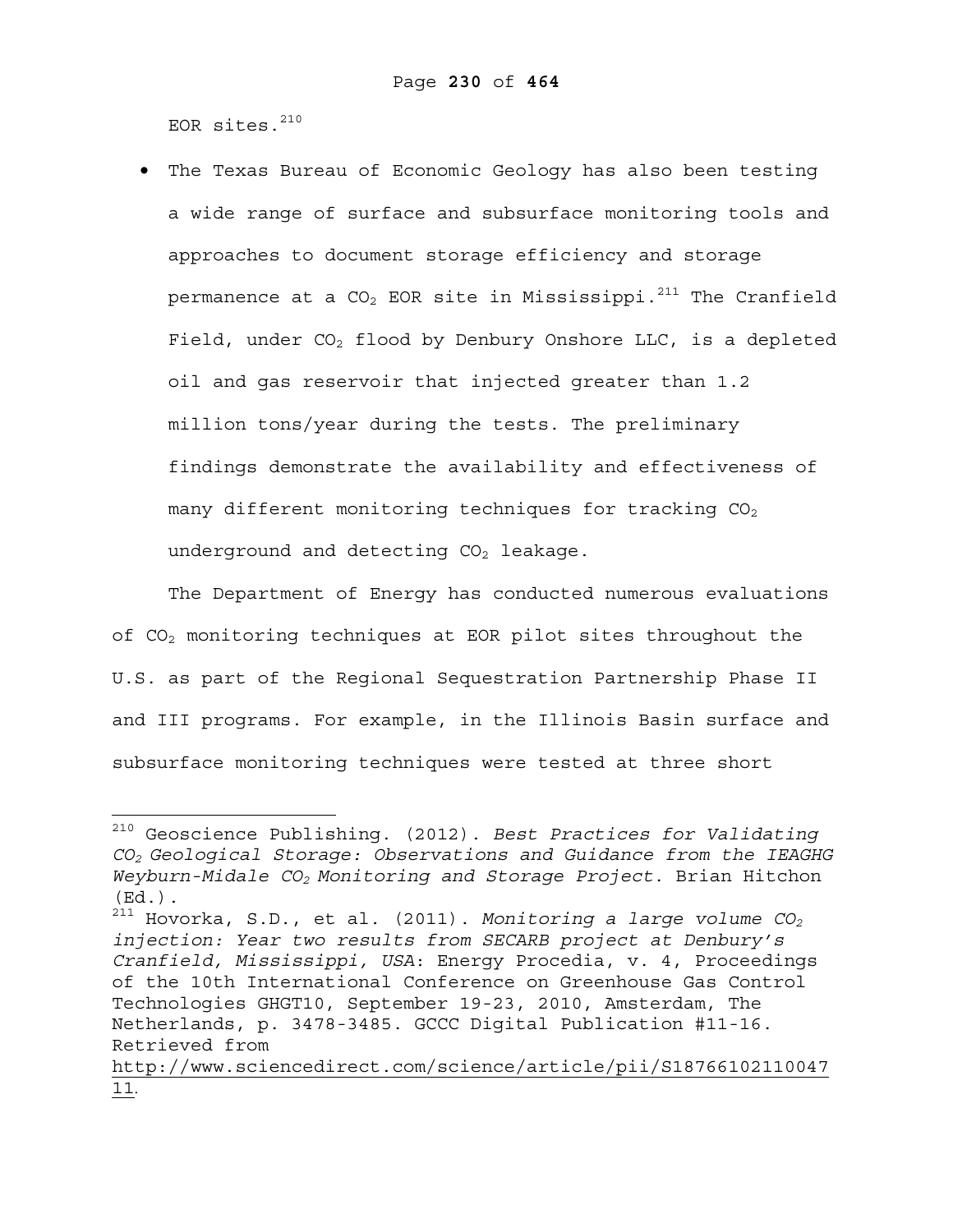#### Page **231** of **464**

duration  $CO<sub>2</sub>$  injections. At one of the Illinois Basin sites, a landowner became concerned when excessive odor in a water well was observed. The ongoing groundwater monitoring program results were used to verify the odor was from a different origin.  $212$ 

The EPA anticipates that many early geologic sequestration projects may be sited in active or depleted oil and gas reservoirs because these formations have been previously well characterized for hydrocarbon recovery, likely already have suitable infrastructure (e.g., wells, pipelines, etc.), and have an associated economic benefit of oil production. EOR sites including those that inject  $CO<sub>2</sub>$ , are typically selected and operated with the intent of oil production; however, they may also be suitable for long term containment of  $CO<sub>2</sub>$ . Although deep saline formations provide the largest  $CO<sub>2</sub>$  storage opportunity (2,102 to 20,043 billion metric tons), oil and gas reservoirs are currently estimated to have 226 billion metric tons of  $CO<sub>2</sub>$ storage resource.<sup>213</sup>

 $CO<sub>2</sub>$ -EOR is the fastest-growing EOR technique in the U.S.,

<sup>212</sup> DOE/NETL. (2012). *Best Practices for: Monitoring, Verification, and Accounting of CO2 Stored in Deep Geologic Formations – 2012 Update*. DOE/NETL-2012/1568. Retrieved from http://www.netl.doe.gov/technologies/carbon\_seq/refshelf/BPM-<u>MVA-2012.pdf</u>.<br><sup>213</sup> U.S. Department of Energy National Energy Technology

Laboratory (2012). United States Carbon Utilization and Storage Atlas, Fourth Edition.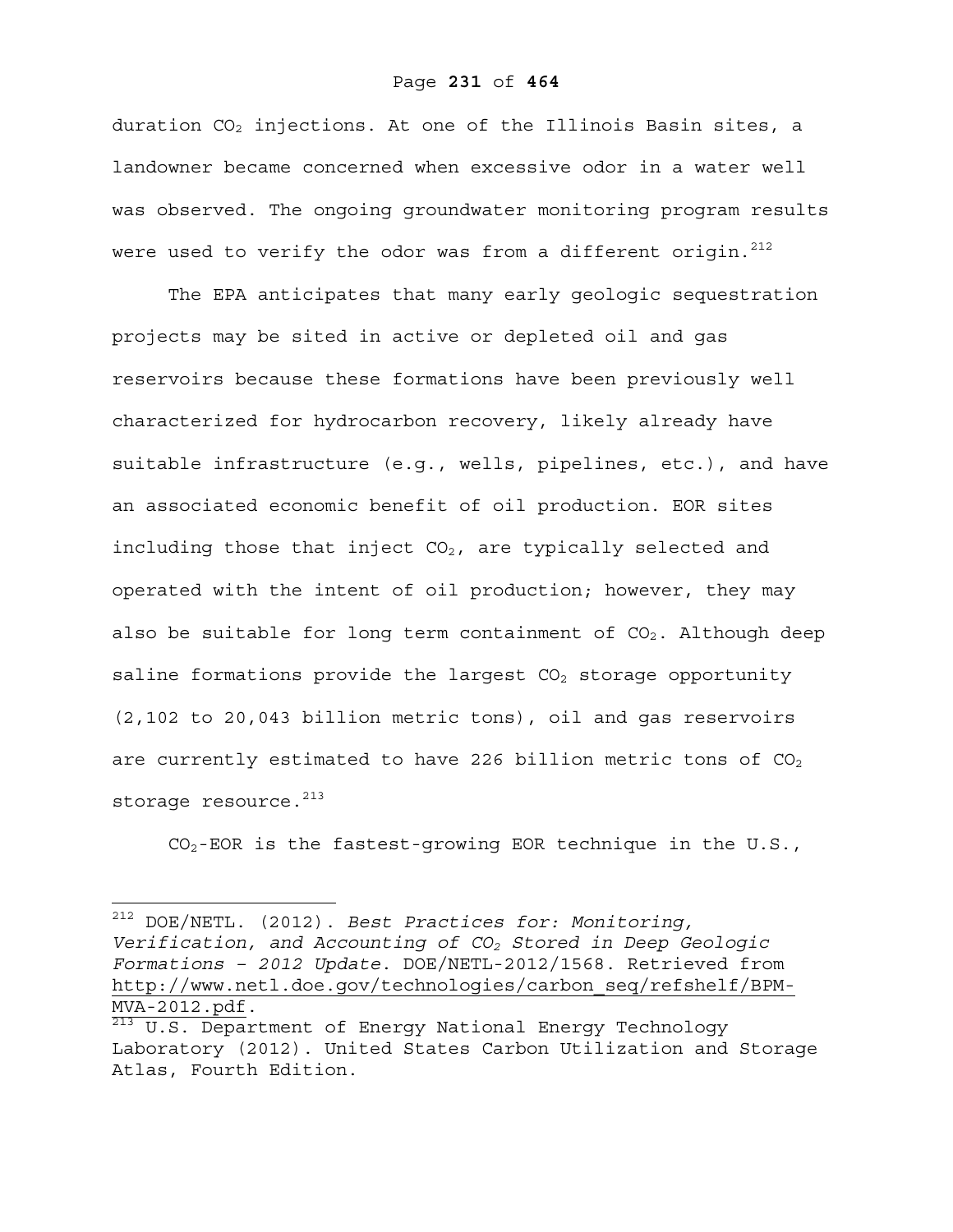providing approximately 281,000 barrels of oil per day in the U.S. which equals about 6 percent of U.S. crude oil production. The vast majority of  $CO<sub>2</sub>$ -EOR is conducted in oil reservoirs in the U.S. Permian Basin, which extends through southwest Texas and southeast New Mexico. Other U.S. states where  $CO_2$ -EOR is utilized are Alabama, Colorado, Illinois, Kansas, Louisiana, Michigan, Mississippi, New Mexico, Oklahoma, Utah, and Wyoming. A well-established and expanding network of pipeline infrastructure supports  $CO_2$ -EOR in these areas. The  $CO_2$  supply for EOR operations currently is largely obtained from natural underground formations or domes that contain  $CO<sub>2</sub>$ . While natural sources of  $CO<sub>2</sub>$  comprise the majority of  $CO<sub>2</sub>$  supplied for EOR operations, recent developments targeting anthropogenic sources of  $CO<sub>2</sub>$  (e.g., ethanol plants, gas processing plants, refineries, power plants) have expanded or led to planned expansions in existing infrastructure related to  $CO<sub>2</sub>$ -EOR. Several hundred miles of dedicated CO<sub>2</sub> pipeline is under construction, planned, or proposed that would allow continued growth in  $CO<sub>2</sub>$  supply for EOR.

Potential sources of  $CO<sub>2</sub>$  for EOR continue to increase as new projects are being planned or implemented. Based on an evaluation of publicly available sources, the EPA notes there are currently twenty-three industrial source CCS projects in twelve states that are either operational, under-construction, or actively being pursued which are or will supply captured  $CO<sub>2</sub>$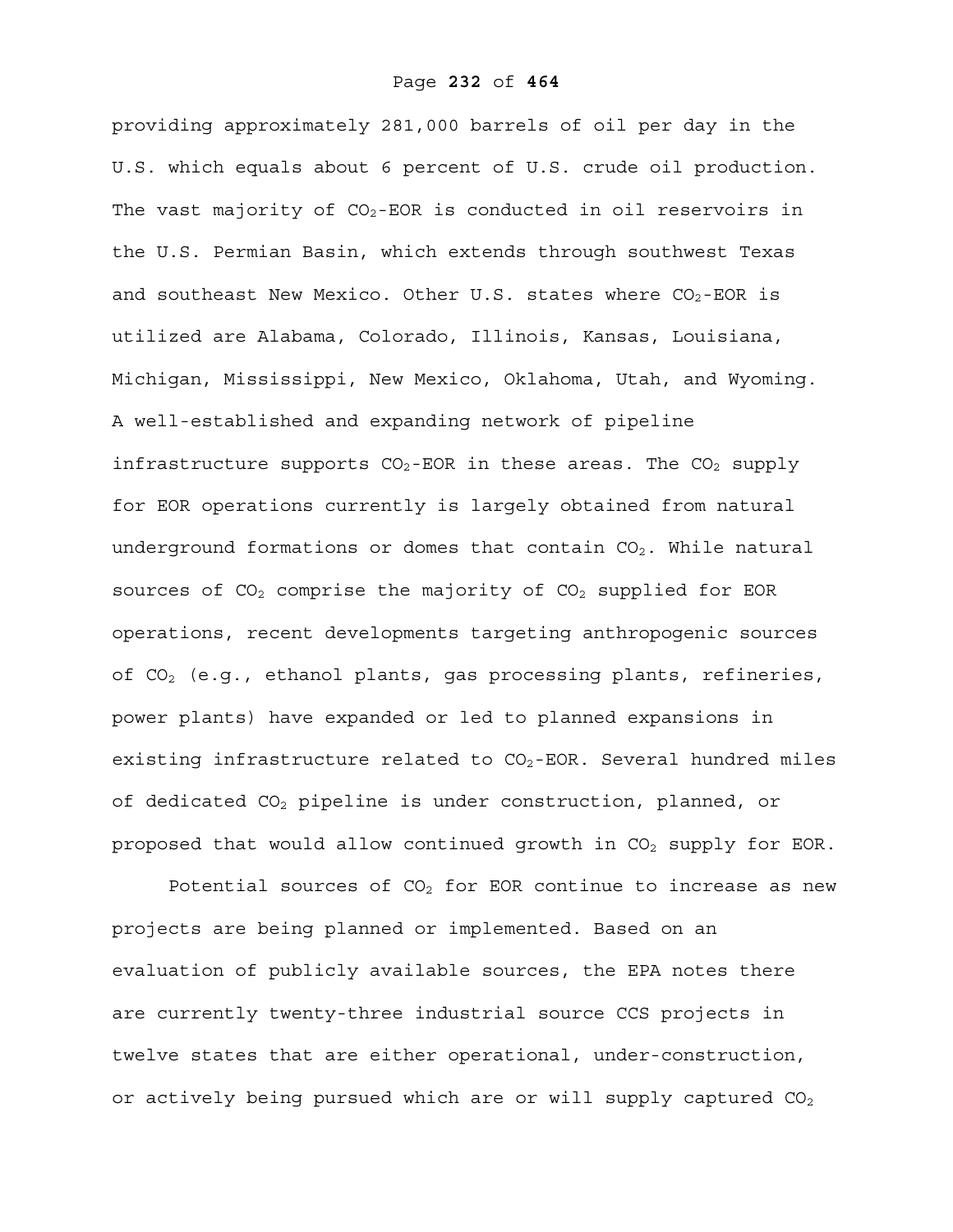for the purposes of EOR.  $214$  This further demonstrates that CCS projects associated with large point sources are occurring due to a demand for  $CO<sub>2</sub>$  by EOR operations. Nationally, approximately 60 million metric tons of  $CO<sub>2</sub>$  were received for injection at EOR operations in 2012.<sup>215</sup> A recent study by DOE found that the market for captured  $CO<sub>2</sub>$  emissions from power plants created by economically feasible  $CO_2$ -EOR projects would be sufficient to permanently store the  $CO<sub>2</sub>$  emissions from 93 large (1,000 MW) coal-fired power plants operated for 30 years.<sup>216</sup> Based on all of these factors, the EPA anticipates opportunities to utilize  $CO<sub>2</sub>$ -EOR operations for geologic storage will continue to increase.

Based on a recent resource assessment by the DOE, the application of next generation  $CO_2$ -EOR technologies would significantly increase oil production areas, further expanding the geographic extent and accessibility of  $CO<sub>2</sub>$ -EOR operations in the U.S. $^{217}$  Additionally, oil and gas fields now considered to be 'depleted' may resume operation because of increased

<sup>&</sup>lt;sup>214</sup> See "Documentation for the Summary of Carbon Dioxide Industrial Capture to Enhanced Oil Recovery Projects" (Docket EPA-HQ-OAR-2013-0495).

 $215$  "Opportunities for Utilizing Anthropogenic CO<sub>2</sub> for Enhanced Oil Recovery and  $CO<sub>2</sub>$  Storage", Michael L. Godec, Advanced Resources International, June 11, 2013 presentation at the Introduction to CO2 EOR Workshop, http://na2050.org/introductionto-carbon-dioxide-enhanced-oil-recovery-co2-eor.

 $216$  "Improving Domestic Energy Security and Lowering CO<sub>2</sub> Emissions with "Next Generation"  $CO_2$ -Enhanced Oil Recovery ( $CO_2$ -EOR)", DOE/NETL-2011/1504 (June 20, 2011).  $217$  Ibid.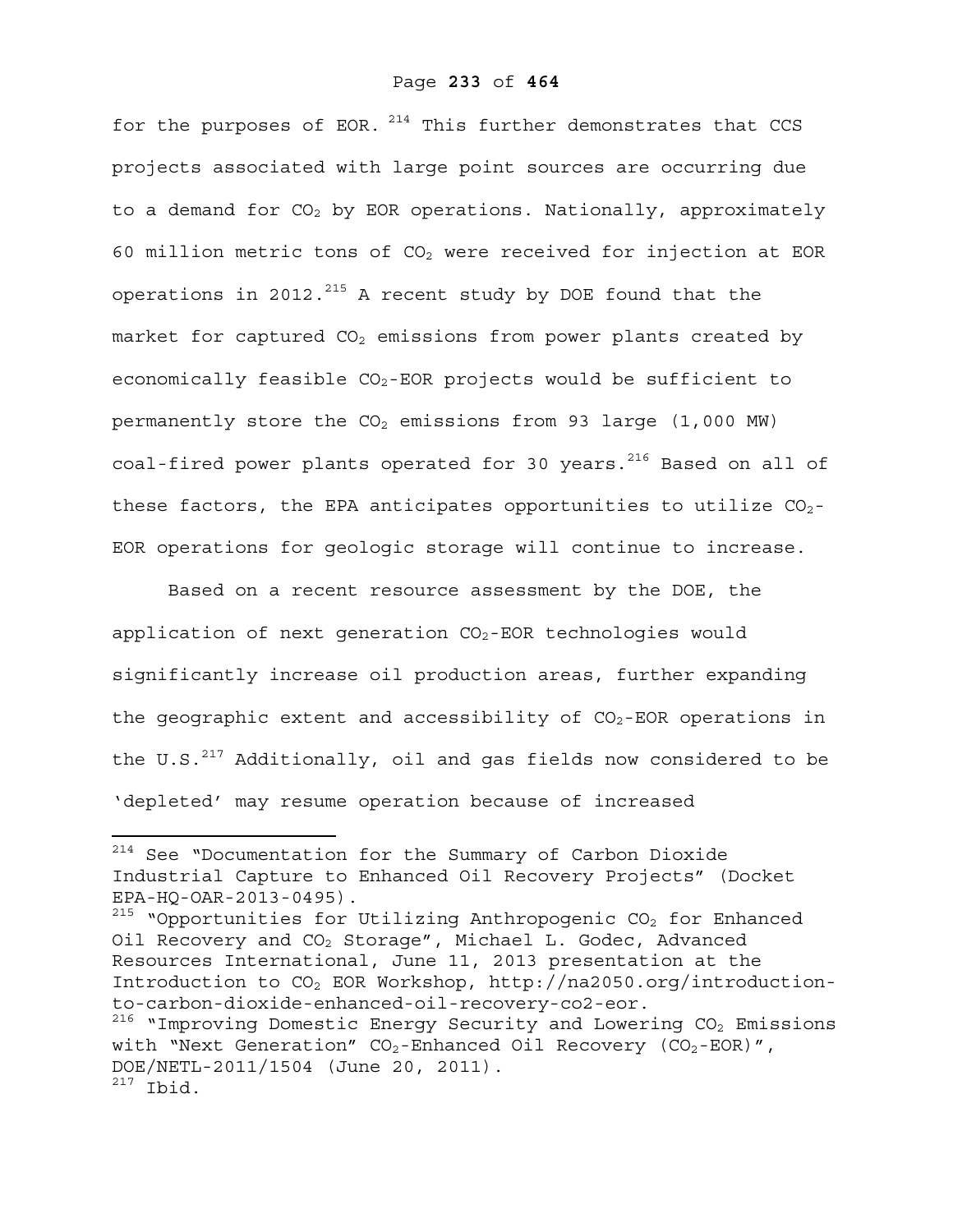#### Page **234** of **464**

availability and decreased cost of anthropogenic  $CO<sub>2</sub>$ , and developments in EOR technology, thereby increasing the demand for and accessibility of  $CO<sub>2</sub>$  utilization for EOR.

The use of  $CO<sub>2</sub>$  for EOR can significantly lower the net cost of implementing CCS. The opportunity to sell the captured  $CO<sub>2</sub>$  for EOR, rather than paying directly for its long-term storage, improves the overall economics of the new generating unit. According to the International Energy Agency (IEA), of the CCS projects under construction or at an advanced stage of planning, 70 percent intend to use captured  $CO<sub>2</sub>$  to improve recovery of oil in mature fields.<sup>218</sup>

d. Examples of CCS demonstration projects

 $\overline{a}$ 

The following is a brief summary of some examples of currently operating or planned  $CO<sub>2</sub>$  capture or storage systems, including, in some cases, components necessary for coal-fired power plant CCS applications.

AES's coal-fired Warrior Run (Cumberland, MD) and Shady Point (Panama, OK) power plants are equipped with amine scrubbers developed by ABB/Lummus. They were designed to process a slip stream of each plant's flue gas. At Warrior Run, approximately 110,000 metric tons of  $CO<sub>2</sub>$  per year are captured.

 $^{218}$  Tracking Clean Energy Progress 2013, International Energy Agency (IEA), Input to the Clean Energy Ministerial, OECD/IEA 2013.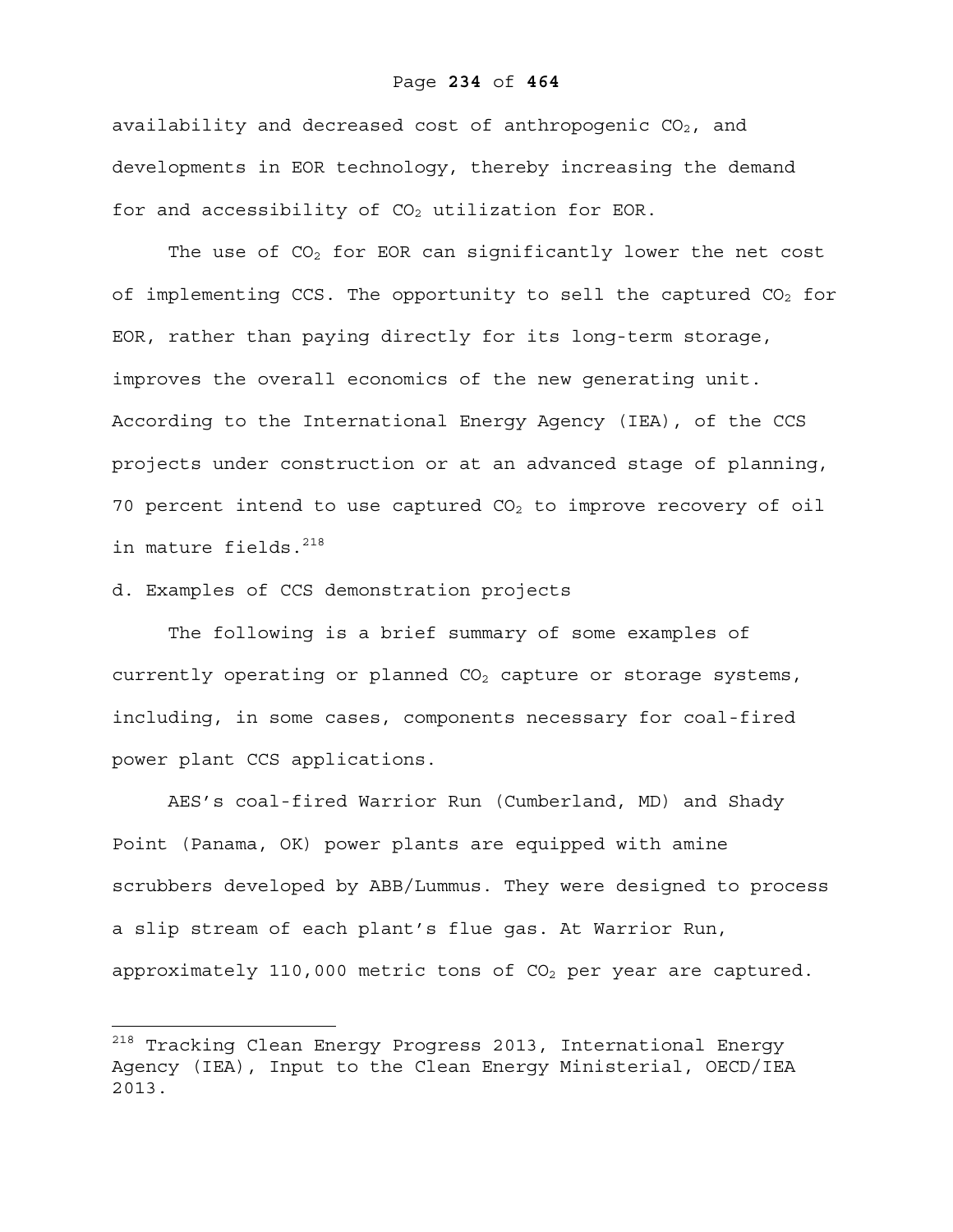#### Page **235** of **464**

At Shady Point 66,000 metric tons of  $CO<sub>2</sub>$  per year are captured. The  $CO<sub>2</sub>$  from both plants is used in the food processing industry.219

At the Searles Valley Minerals soda ash plant in Trona, CA, approximately 270,000 metric tons of  $CO<sub>2</sub>$  per year are captured from the flue gas of a coal-fired power plant via amine scrubbing and used for the carbonation of brine in the process of producing soda ash. $^{220}$ 

A pre-combustion Rectisol® system is used for  $CO<sub>2</sub>$  capture at the Dakota Gasification Company's synthetic natural gas production plant located in North Dakota, which is designed to remove approximately 1.6 million metric tons of  $CO<sub>2</sub>$  per year from the synthesis gas. The  $CO<sub>2</sub>$  is purified and transported via a 200mile pipeline for use in EOR operations in the Weyburn oilfield in Saskatchewan, Canada.

In September 2009, AEP began a pilot-scale CCS demonstration at its Mountaineer Plant in New Haven, WV. The Mountaineer Plant is a 1,300 MWe coal-fired unit that was retrofitted with Alstom's patented chilled ammonia  $CO<sub>2</sub>$  capture technology on a 20 MWe slip stream of the plant's exhaust flue

1

 $^{219}$  Dooley, J. J., et al. (2009). An Assessment of the Commercial Availability of Carbon Dioxide Capture and Storage Technologies as of June 2009. U.S. DOE, Pacific Northwest National Laboratory, under Contract DE-AC05-76RL01830. 220 IEA (2009), World Energy Outlook 2009, OECD/IEA, Paris.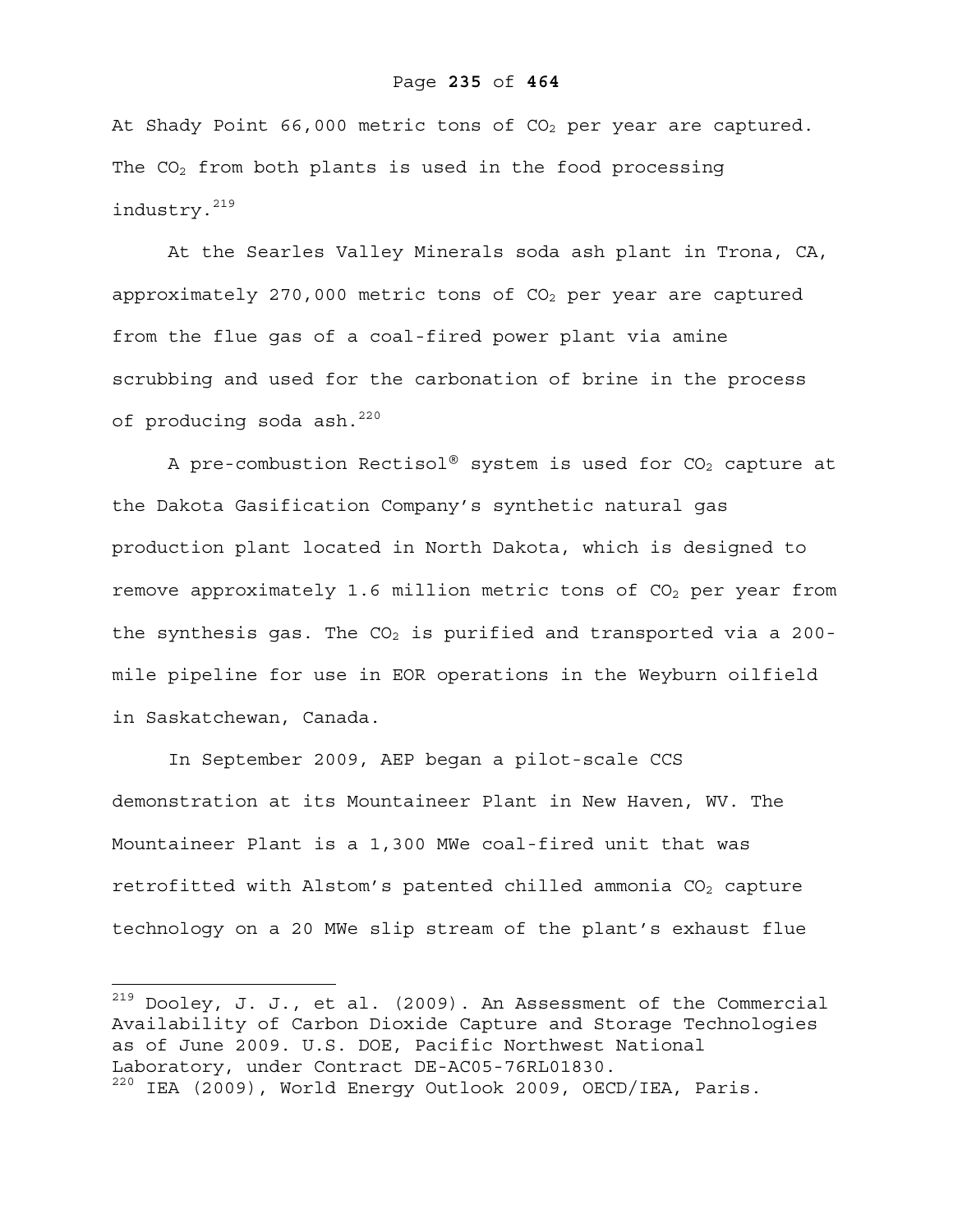gas. In May 2011, Alstom Power announced the successful operation of the chilled-ammonia CCS validation project. The demonstration achieved capture rates from 75 percent (design value) to as high as 90 percent, and produced  $CO<sub>2</sub>$  at purity of greater than 99 percent, with energy penalties within a few percent of predictions. The facility reported robust steadystate operation during all modes of power plant operation including load changes, and saw an availability of the CCS system of greater than 90 percent.

AEP, with assistance from the DOE, had planned to expand the slip stream demonstration to a commercial scale, fully integrated demonstration at the Mountaineer facility. The commercial-scale system was designed to capture at least 90 percent of the  $CO<sub>2</sub>$  from 235 MW of the plant's 1,300 MW total capacity. Plans were for the project to be completed in four phases, with the system to begin commercial operation in 2015. However, in July 2011, AEP announced that it would terminate its cooperative agreement with the DOE and place its plans to advance  $CO<sub>2</sub>$  capture and storage technology to commercial scale on hold, citing the uncertain status of U.S. climate policy as a contributor to the decision.

Oxy-combustion of coal is being demonstrated in a 10 MWe facility in Germany. The Vattenfall plant in eastern Germany (Schwarze Pumpe) has been operating since September 2008. It is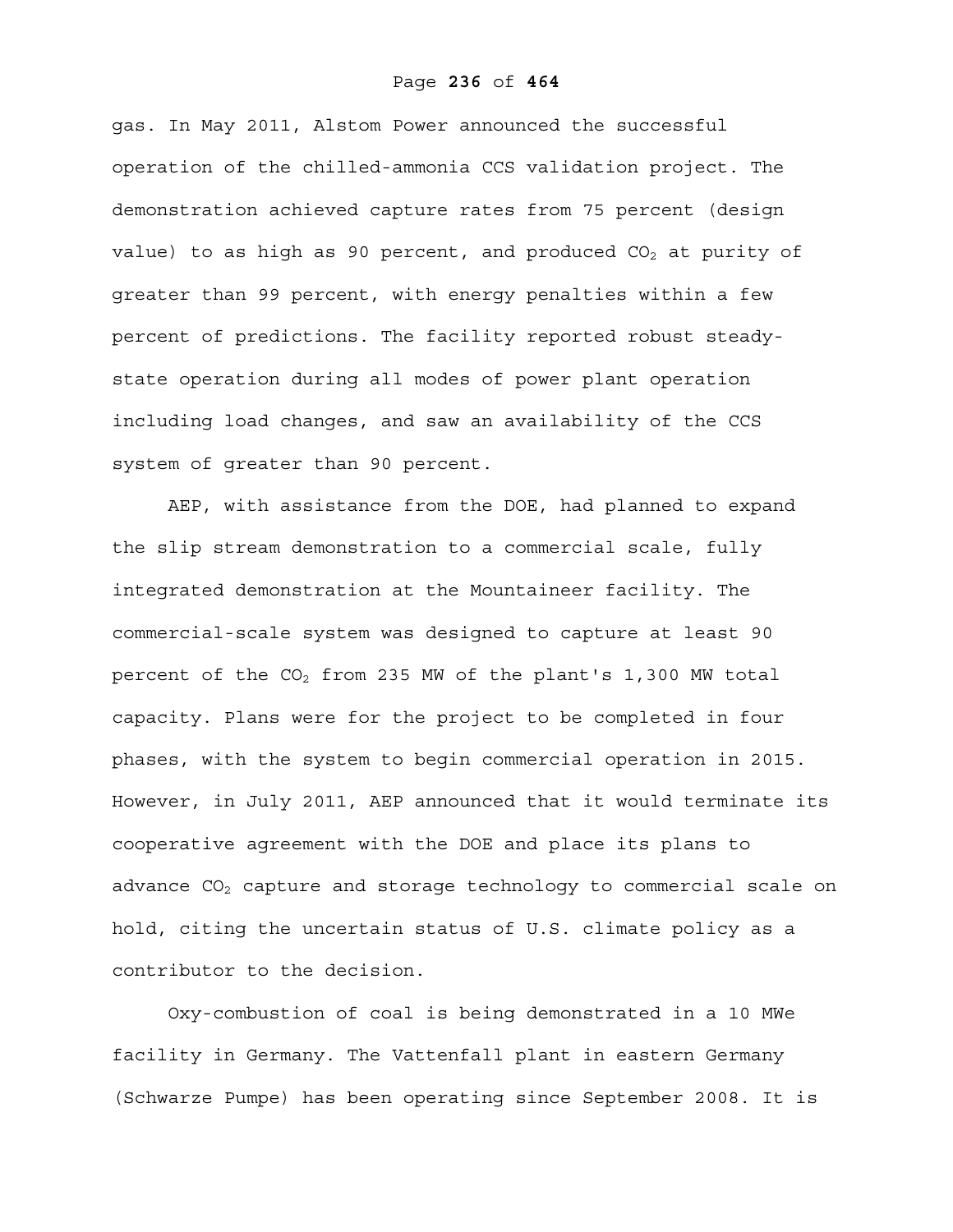#### Page **237** of **464**

designed to capture 70,000 metric tons of  $CO<sub>2</sub>$  per year. A larger scale project – the FutureGen 2.0 Project – is in advanced stages of planning in the U.S. $^{221}$ 

In June 2011, Mitsubishi Heavy Industries, an equipment manufacturer, announced the successful launch of operations at a 25 MW coal-fired carbon capture facility at Southern Company's Alabama Power Plant Barry. The demonstration captures approximately 165,000 metric tons of  $CO<sub>2</sub>$  annually at a  $CO<sub>2</sub>$ capture rate of over 90 percent. The captured  $CO<sub>2</sub>$  is being permanently stored underground in a deep saline geologic formation.

Southern Company has begun construction of Mississippi Power Kemper County Energy Facility. This is a 582 MW IGCC plant that will utilize local Mississippi lignite and include precombustion carbon capture to reduce  $CO<sub>2</sub>$  emissions by 65 percent. The captured  $CO<sub>2</sub>$  will be used for EOR in the Heidelberg Oil Fields in Jasper County, MS. The project is now more than 75 percent complete with start-up and operation expected to begin in 2014.

SaskPower's Boundary Dam CCS Project in Estevan, a city in

 $^{221}$  In cooperation with the U.S. Department of Energy (DOE), the FutureGen 2.0 project partners will upgrade a power plant in Meredosia, IL with oxy-combustion technology to capture approximately more than 90 percent of the plant's carbon emissions. http://www.futuregenalliance.org/.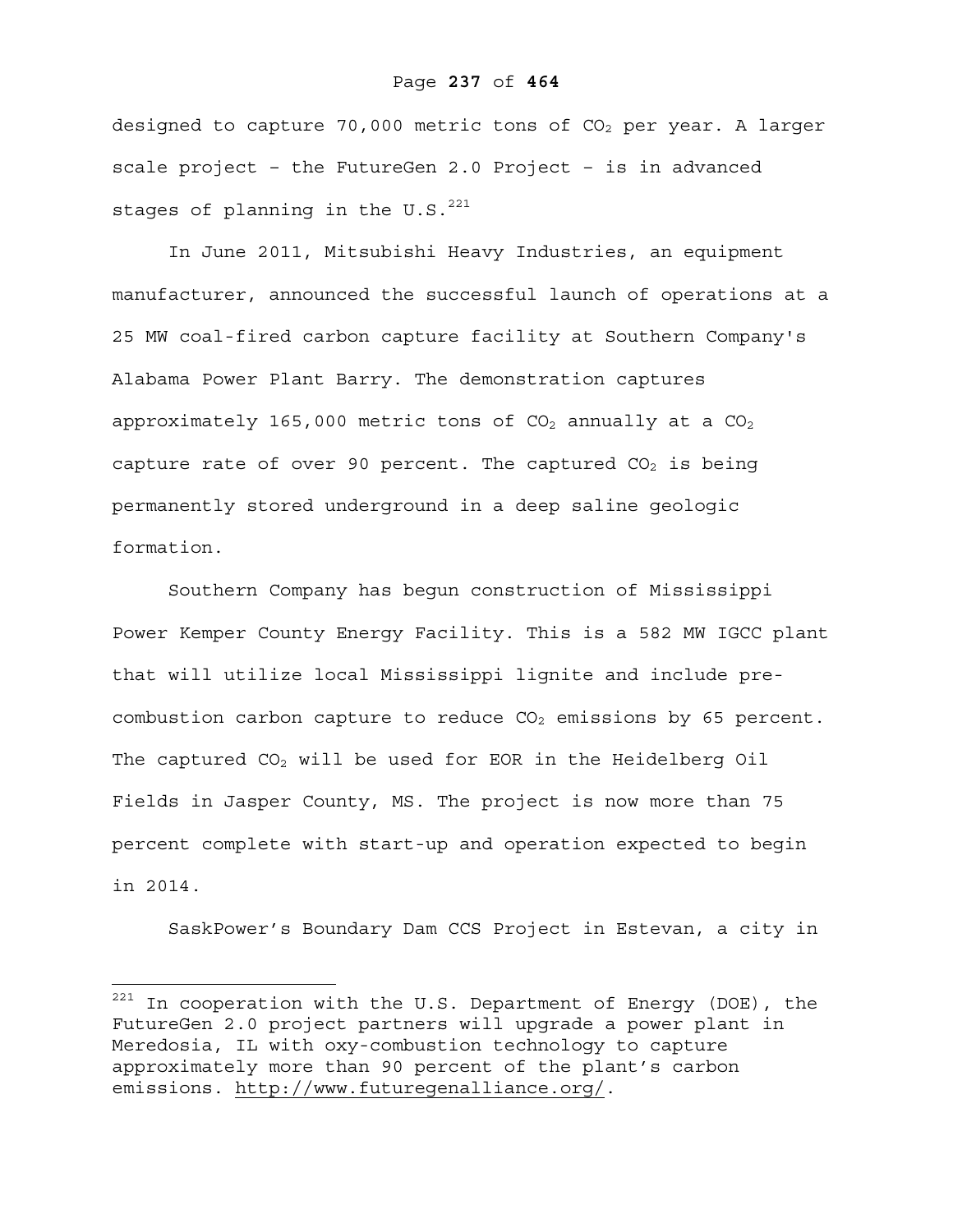Saskatchewan, Canada, is the world's largest commercial-scale CCS project of its kind. The project will fully integrate the rebuilt 110 MW coal-fired Unit #3 with available CCS technology to capture 90 percent of its  $CO<sub>2</sub>$  emissions. The facility is currently under construction. Performance testing is expected to commence in late 2013 and the facility is expected to be fully operational in 2014.

The Texas Clean Energy Project, a 400 MW IGCC facility located near Odessa, Texas will capture 90 percent of its  $CO<sub>2</sub>$ , which is approximately 3 million metric tons annually. The captured  $CO<sub>2</sub>$  will be used for EOR in the West Texas Permian Basin. Additionally, the plant will produce urea and smaller quantities of commercial-grade sulfuric acid, argon, and inert slag, all of which will also be marketed. The developer expects financing to be fully arranged in 2013.

There are other CCS projects – domestic and worldwide - that are helping to further develop the CCS technology. They are noted in the DOE/NETL's Carbon Capture, Utilization, and Storage (CCUS) Database. $^{222}$  The database includes active, proposed, canceled, and terminated CCUS projects worldwide.

222 Available at

http://www.netl.doe.gov/technologies/carbon\_seq/global/database/ Information in the database regarding technologies being developed for capture, evaluation of sites for carbon dioxide (CO2) storage, estimation of project costs, and anticipated dates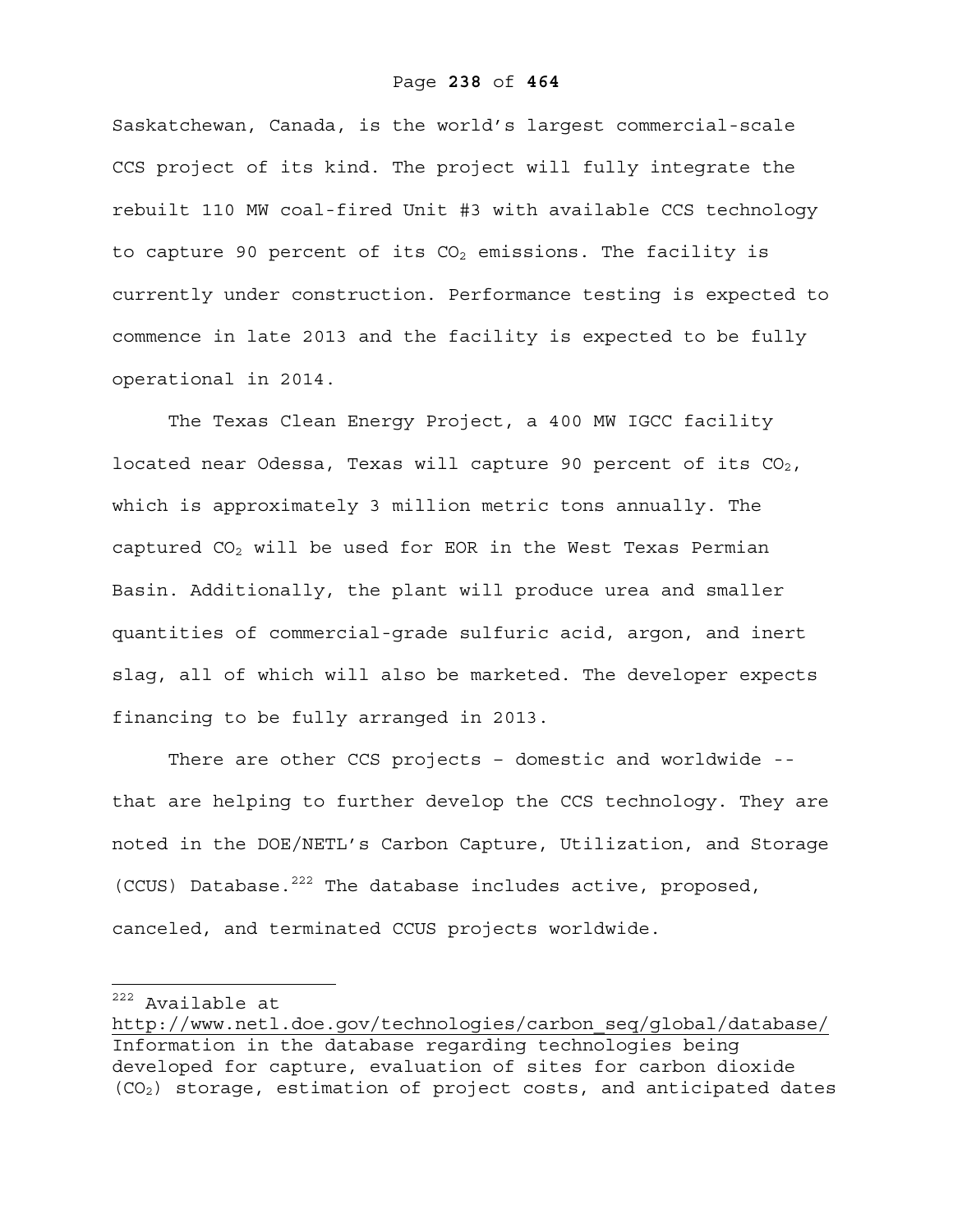#### <HD2>F. Costs

1

As noted, according to the D.C. Circuit case law, control costs are considered acceptable as long as they are reasonable, meaning that they can be accommodated by the industry.<sup>223</sup> To determine reasonableness, the Court has looked to the amount of the control costs, whether they could be passed on to the consumer, and how much they would lead prices to increase. As we discuss below, where EOR opportunities are available, the sale of captured  $CO<sub>2</sub>$  offers the opportunity to defray much of the costs. However, we recognize that there are places where opportunities to sell captured  $CO<sub>2</sub>$  for utilization in EOR operations may not be presently available. Nevertheless, as discussed below, our analysis shows that this cost structure – with and without EOR - is consistent with the D.C. Circuit's criteria for determining that costs are reasonable.

At the outset, it should be noted that even though the costs of coal-fired electricity generation – even when not incorporating CCS technology – are high when compared to the current costs of new NGCC generation, some utilities and other project developers have indicated a willingness to proceed with

of completion is sourced from publically available information. The CCUS Database provides the public with information regarding efforts by various industries, public groups, and governments towards development and eventual deployment of CCUS technology.  $223$  In addition, the EPA may consider costs through a national lens, as discussed below.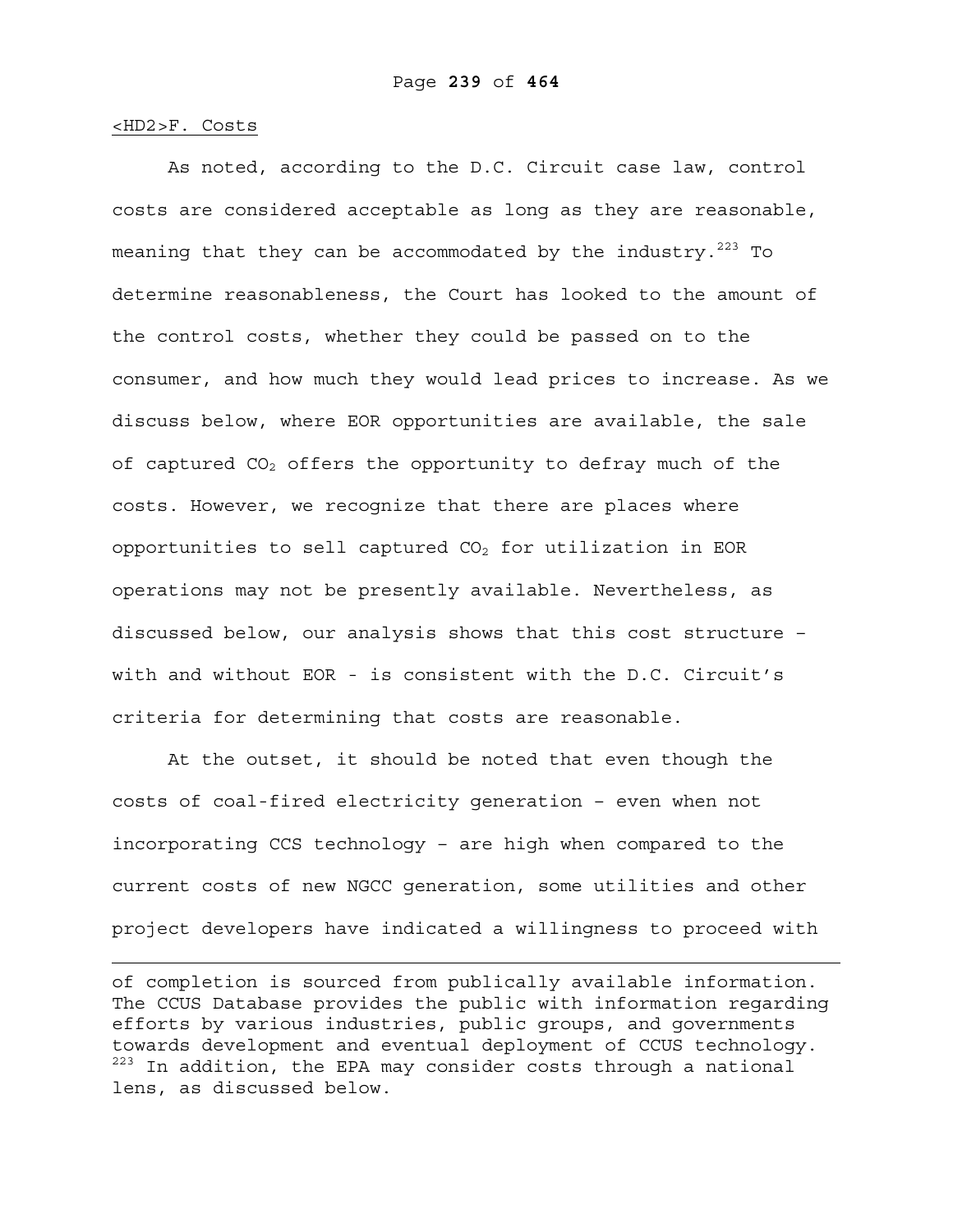#### Page **240** of **464**

new fossil fuel-fired boilers and IGCC units. They have indicated the need for energy and fuel diversity. They have also indicated a skepticism regarding long-term projections for low natural gas prices and high availability. And there may be other reasons why developers have indicated a willingness to build new coal-fired plants, even if they currently do not appear to be the most economic choice.

<HD3>1. Cost estimates for implementation of partial CCS

The EPA has examined costs of new fossil fueled power generation options. These options are shown in Table 6 below. The costs in Table 6 are projected for new fossil generation with and without various carbon capture options. The costs for new NGCC technology are provided at two different natural gas prices: at \$6.11/MMBtu, which is reasonably consistent with current and projected prices; and at \$10/MMBtu, which would be well above current and projected natural gas prices. We also show projected costs for SCPC and IGCC units with no CCS (i.e., units that would not meet the proposed emission standard) and for those units with partial capture CCS installed such that their emissions would meet the proposed 1,100 lb  $CO<sub>2</sub>/MWh$ standard. We have also included costs for those same units when EOR opportunities are available. We have included a "low EOR" case assuming a low EOR price of \$20 per ton of  $CO<sub>2</sub>$ , and a "high EOR" of \$40/ton. These EOR prices are net of the costs of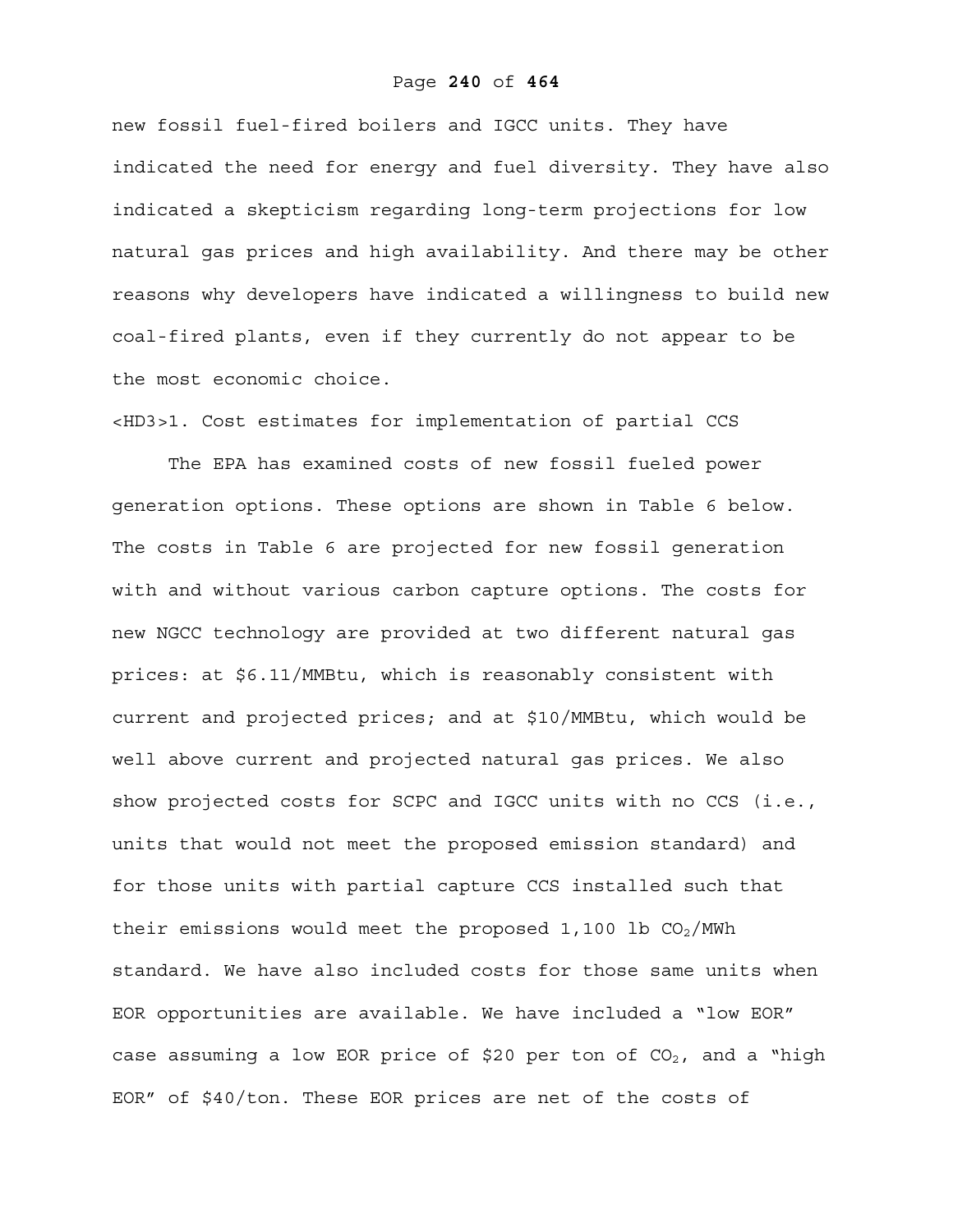# Page **241** of **464**

transportation, storage, and monitoring (TSM). We also show the projected costs for implementation of full capture CCS (i.e., 90 percent capture).

**Table 6. Levelized Cost of Electricity for Fossil Fuel Electric Generating Technologies, Excluding Transmission Costs**224,225

| Technology                                              | Levelized Cost of<br>Electricity<br>( \$2011/MWh) |
|---------------------------------------------------------|---------------------------------------------------|
| NGCC @ \$6.11/MMBtu                                     | 59                                                |
| NGCC @ \$10.0/MMBtu                                     | 86                                                |
|                                                         |                                                   |
| SCPC $w/o$ CCS <sup>226</sup>                           | 92                                                |
| $(1,100 \text{ lb}/\text{MWh}; \text{no EOR})$<br>SCPC  | 110                                               |
| SCPC $(1, 100 \text{ lb}/\text{MWh}; \text{low EOR})$   | 96                                                |
| SCPC (1,100 lb/MWh; high EOR)                           | 88                                                |
| SCPC (full, 90 percent CCS)                             | 147                                               |
|                                                         |                                                   |
| IGCC w/o CCS                                            | 97                                                |
| $(1,100 \text{ lb}/\text{MWh}; \text{ no EOR})$<br>IGCC | 109                                               |
| $IGCC$ $(1, 100 lb/MWh; low EOR)$                       | 101                                               |
| IGCC (1,100 lb/MWh; high EOR)                           | 97                                                |
| IGCC (full, 90 percent CCS)                             | 136                                               |
|                                                         |                                                   |

 $224$  These costs are derived from the following DOE/NETL studies: (1) Cost and Performance Baseline for Fossil Energy Plants Volume 1: Bituminous Coal and Natural Gas to Electricity, Rev 2, DOE/NETL-2010/1397 (Nov 2010); (2) Updated Costs (June 2011 Basis) for Selected Bituminous Baseline Cases" DOE/NETL-341/082312 (Aug 2012); (3) Cost and Performance of PC and IGCC Plants for a Range of Carbon Dioxide Capture, DOE/NETL-2011/1498 (May 2011). Capacity factor are assumed at 85 percent. <sup>225</sup> These costs do not include the impact of subsidies that may potentially be available to developers of new projects that include CCS. <sup>226</sup> SCPC LCOE includes a 3 percent increase to the weighted average cost of capital to reflect EIA's climate uncertainty

adder (CUA).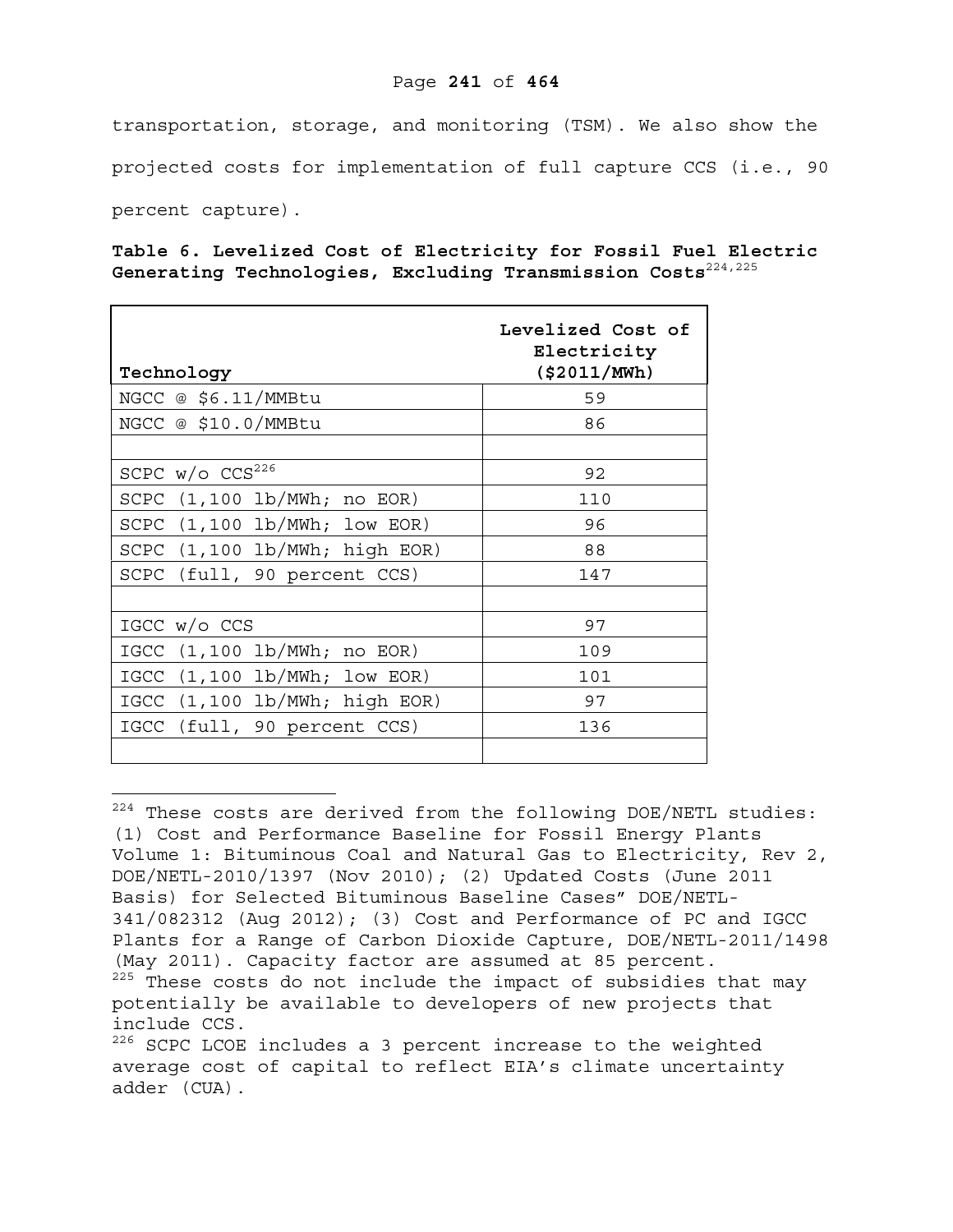The DOE/NETL reports cite an accuracy range of -15% to +30% for the central point estimates shown in Table 6, which are based on a number of assumptions, including: an  $EPCM^{227}$ contracting methodology, ISO ambient conditions, Midwest meritshop labor costs, and a level greenfield site in the United States Midwest with no unusual characteristics (e.g., flood plain, seismic zones, environmental remediation). For specific sites that differ from this generic description, plant costs could differ from the quoted range. We have presented that central estimate above. Also note that the 2010 DOE/NETL capital and operating costs and coal price were updated to 2011 dollars using the values from the 2012 DOE/NETL report. The value of the DOE/NETL studies lies not in the absolute accuracy of the individual case results but in the fact that all cases were evaluated under the same set of technical and economic assumptions. This consistency of approach allows meaningful comparisons among the cases evaluated.

For an emerging technology like CCS, costs can be estimated for a "first-of-a-kind" (FOAK) plant or an " $n<sup>th</sup>$ -of-a-kind" (NOAK) plant, the latter of which has lower costs due to the "learning by doing" and risk reduction benefits that result from serial

 $^{227}$  Engineering, Procurement, and Construction Management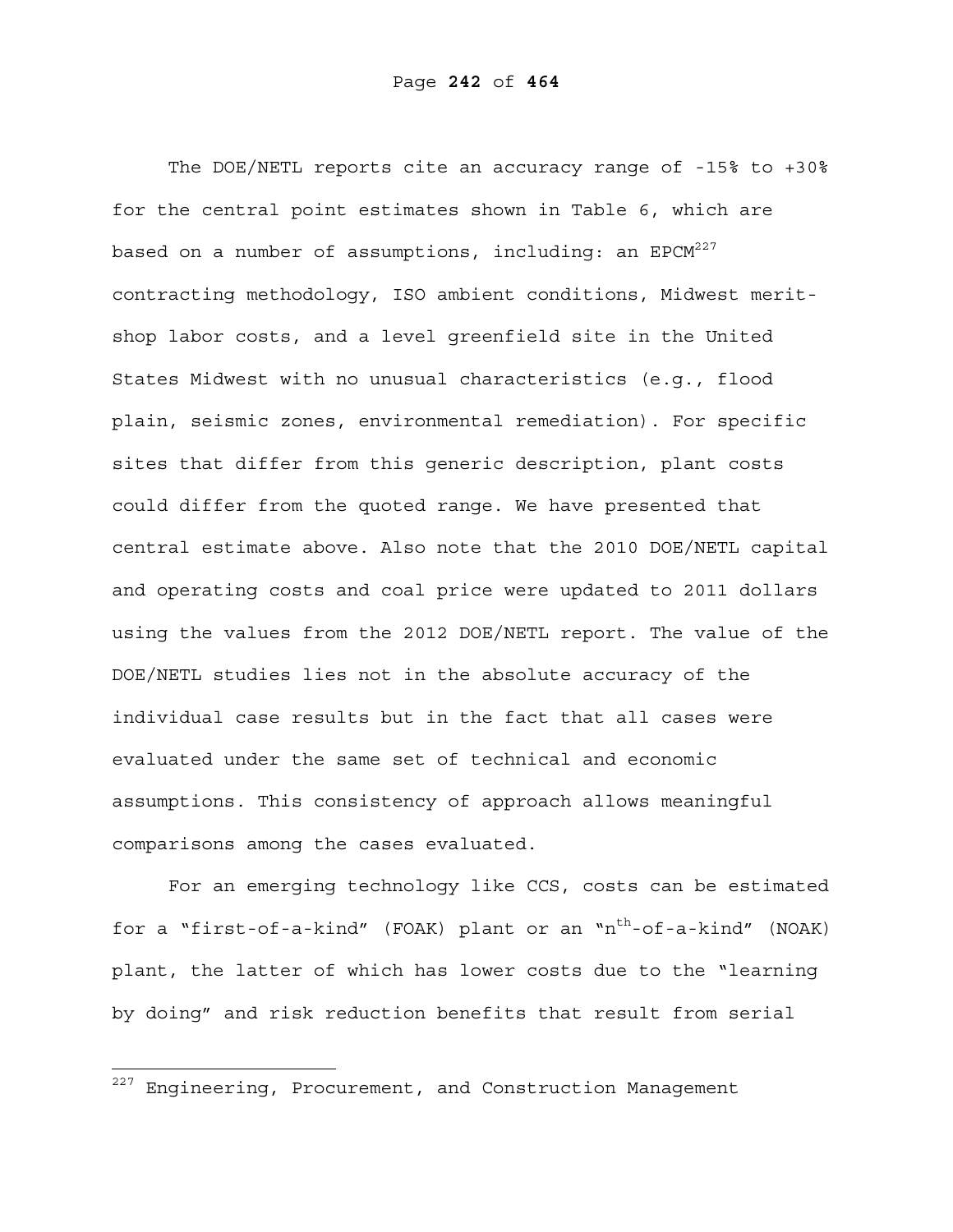deployments as well as from continuing research, development and demonstration projects. $228$  The estimates provided in Table 6 for a new NGCC unit and for a SCPC plant without  $CO<sub>2</sub>$  capture are based on mature technologies and are thus NOAK costs. For plants that utilize technologies that are not yet fully mature and/or which have not yet been serially deployed in a commercial context, such as IGCC or any plant that includes  $CO<sub>2</sub>$  capture, the cost estimates in Table 6 represent a plant that is somewhere between FOAK and NOAK, sometimes referred to as "next-of-akind", or "next commercial offering". These cost estimates for next commercial offerings do not include the unique cost premiums associated with FOAK plants that must demonstrate emerging technologies and iteratively improve upon initial plant designs. However, these costs do utilize currently available cost bases for emerging technologies with associated process contingencies applied at the appropriate subsystem levels. It should also be noted that successful RD&D can lead to improved performance and lower costs.

 $228$  Elsewhere in this preamble, we describe the evidence that as technology matures, its costs decrease. Note also that EPA regulations of mobile source air emissions incorporate the decreasing costs of technology over time. See, e.g., "2017 and Later Model Year Light-Duty Vehicle Greenhouse Gas Emissions and Corporate Average Fuel Economy Standards – Final Rule," 77 Fed. Reg. 62624, 62984/1 to 62985/1 (October 15, 2012) (incorporating "cost reductions, due to learning effects").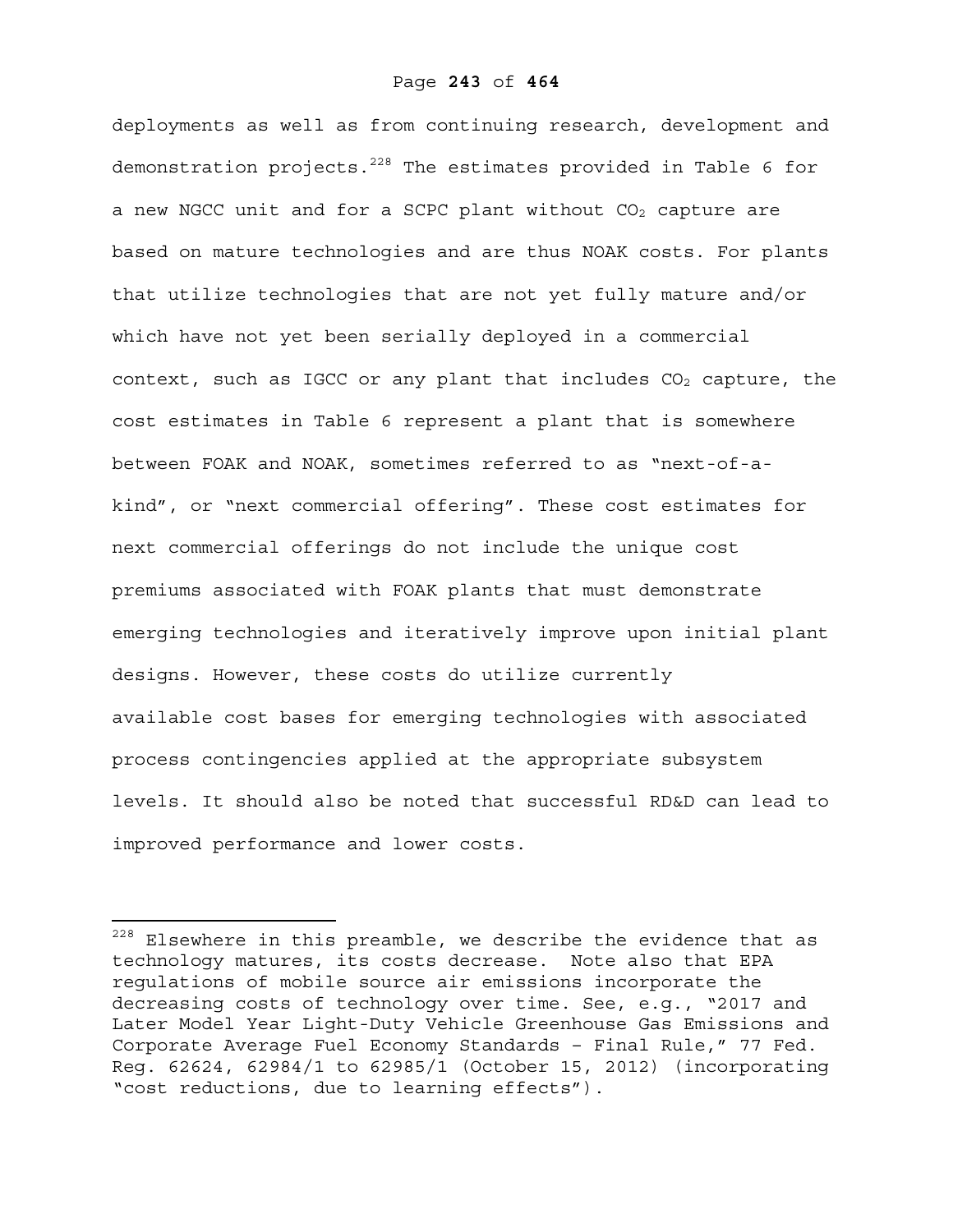Because there are a number of projects currently under development, the EPA believes it is reasonable to focus on the next-of-a-kind costs provided in Table 6. The lessons learned from design, construction and operation of those projects, as well as for that of Duke Energy's Edwardsport IGCC (which does not include CCS) will help lower costs for future gasification facilities implementing CCS. The TCEP project and the HECA project are both in advanced stages of design and development. Summit Power, the developer of TCEP, is also pursuing a number of additional projects that would benefit from lessons learned from TCEP. These include the Captain Clean Energy Project in the United Kingdom (UK) and another polygeneration project in Texas. $229$  For a new conventional PC plant implementing post-combustion CCS, the Boundary Dam project will perhaps represent a FOAK project while the W.A. Parish project may represent a second-of-a-kind project - or perhaps even a next-of-a-kind project.

Further, as discussed elsewhere in this preamble, many of the individual components of a new generation project with CCS have been previously demonstrated. For example, capturing  $CO<sub>2</sub>$ from a coal gasification syngas stream has been occurring for more than ten years at the Dakota Gasification facility.

1

<sup>&</sup>lt;sup>229</sup> http://ghgnews.com/index.cfm/summit-even-without-uk-demofunding-project-will-move-forward/?mobileFormat=true.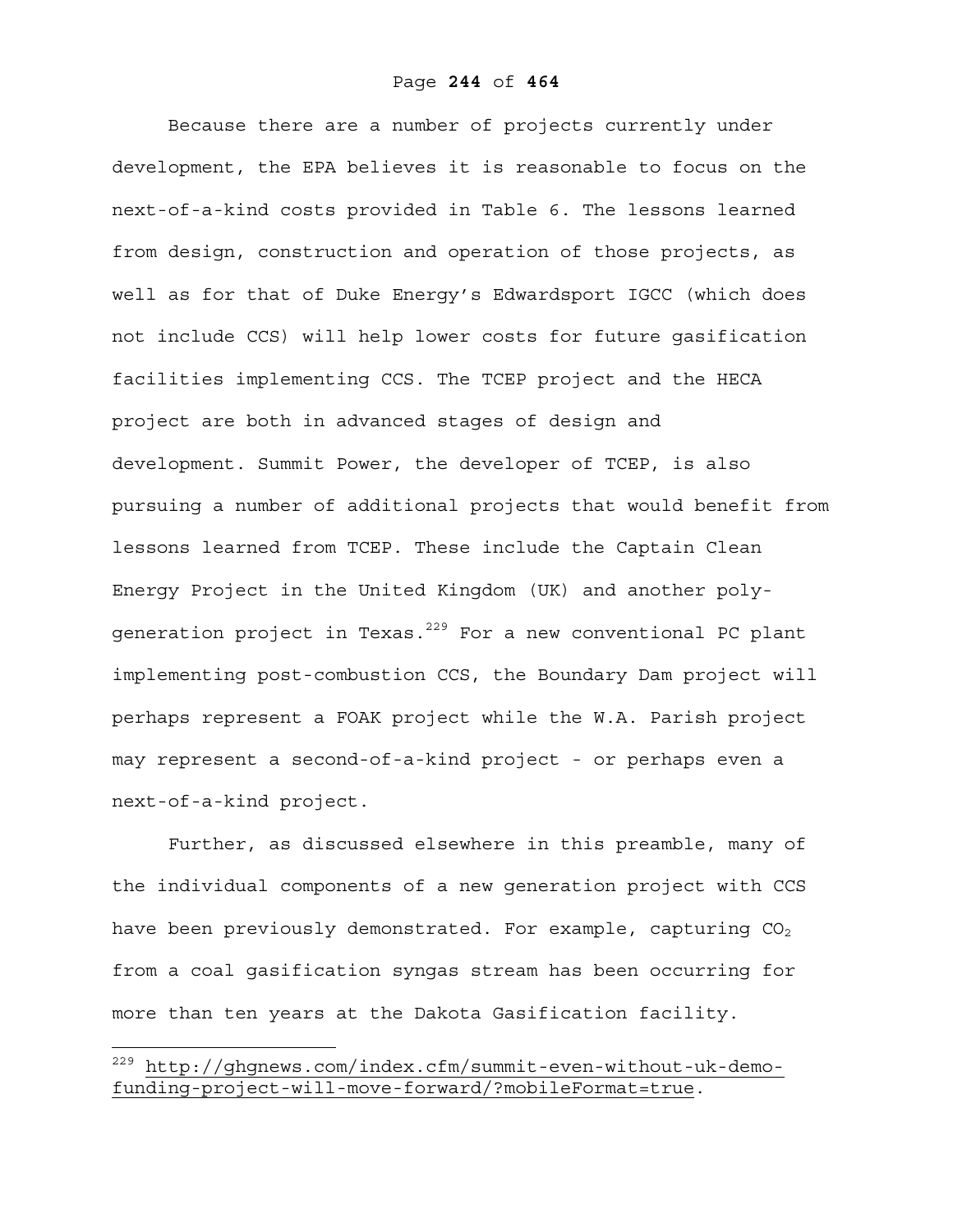Experience gained at that facility can inform design and operational choices of a new IGCC implementing partial CCS.

For all these reasons, the next IGCC and SCPC facilities with CCS can be expected to be less expensive than the current FOAK projects, but more expensive than the NOAK facilities with CCS that construct when CCS has become a fully mature technology. The costs in Table 6 reflect those next-of-a-kind costs.

The EPA has also examined costs of new non-fossil fueled power generation options. These options are shown in Table 7

below.

 $\overline{a}$ 

# **Table 7. Range of Levelized Cost of Electricity for Non-Fossil Fuel Electric Generating Technologies, Excluding Transmission Costs230,231**

<sup>&</sup>lt;sup>230</sup> Data for non-fossil fuel-fired generation comes from DOE Energy Information Administration (EIA) Annual Energy Outlook (AEO) 2013. Levelized Cost of Electricity (LCOE) estimates come from http://www.eia.gov/forecasts/aeo/electricity\_generation.cfm. To maintain consistency with DOE/NETL estimates in Table 6, the EIA estimates provided in this table do not include transmission investment.

 $231$  The LCOE estimates in Table 7 are presented as a range that reflects EIA's view on the regional variation in local labor markets, cost and availability of fuel, and renewable resources. The capacity factor ranges for renewable non-dispatchable technologies are as follows: Wind – 30 to 39 percent, Wind Offshore – 33 to 42 percent, Solar PV- 22 to 32 percent, and Solar Thermal – 11 to 26 percent. Capacity factors for dispatchable non-fossil fueled technologies are as follows: Nuclear – 90 percent, Biomass – 83 percent, and Geothermal – 92 percent. There is no capacity credit provided to dispatchable resources.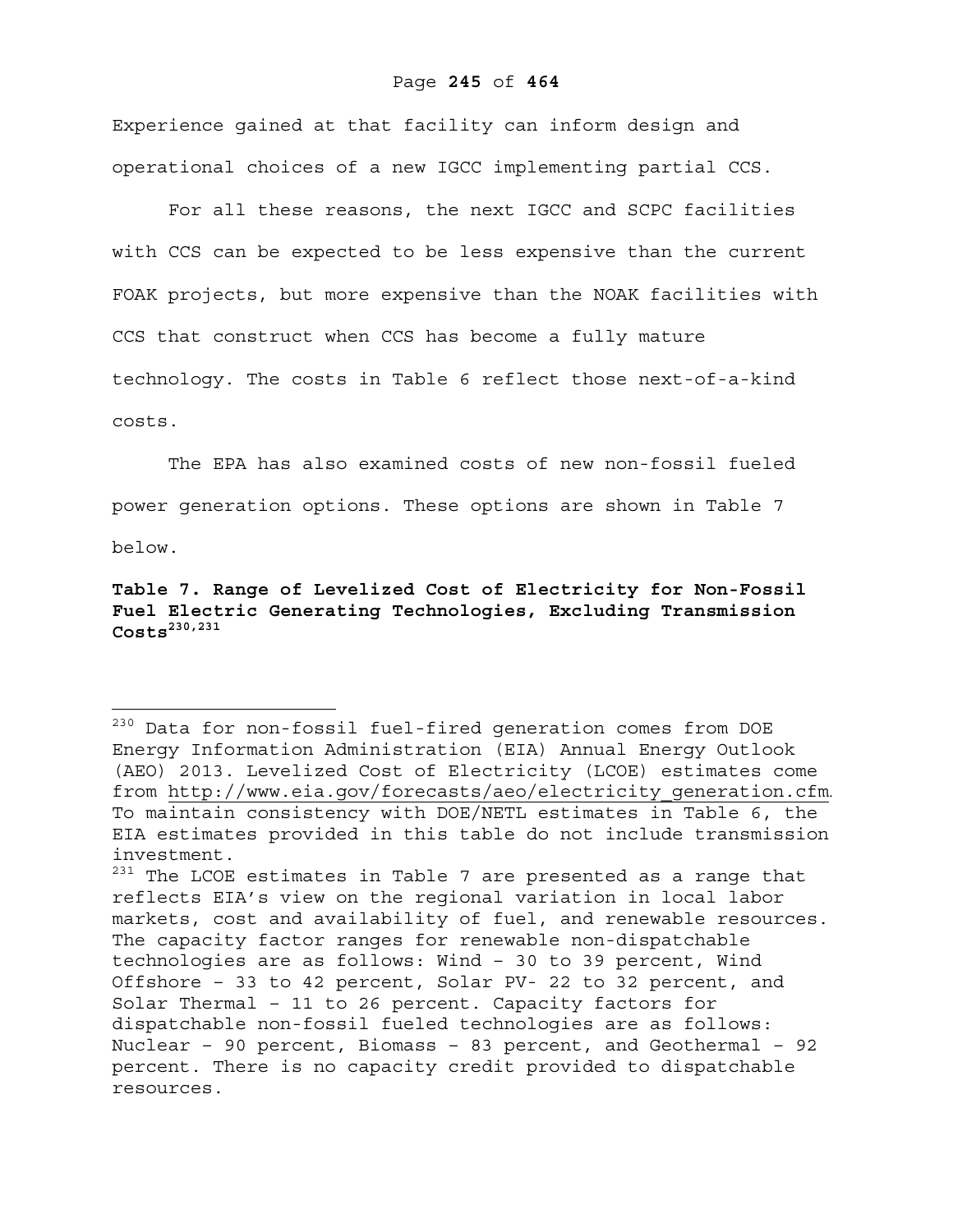| Technology         | Levelized Cost of<br>Electricity<br>( \$2011/MWh) |
|--------------------|---------------------------------------------------|
| Nuclear            | $103 - 114$                                       |
| Biomass            | $97 - 130$                                        |
| Geothermal         | $80 - 99$                                         |
| Combustion Turbine | $87 - 116$                                        |
| Onshore Wind       | $70 - 97$                                         |
| Offshore Wind      | $177 - 289$                                       |
| Solar $PV^{232}$   | $109 - 220$                                       |
| Solar Thermal      | $184 - 412$                                       |
| Nuclear            | $103 - 114$                                       |
| <b>Biomass</b>     | $97 - 130$                                        |
| Geothermal         | $80 - 99$                                         |

Page **246** of **464**

It is important to note here that both the EIA and the EPA apply a climate uncertainty adder (CUA) - represented by a three percent increase to the weighted average cost of capital - to certain coal-fired capacity types. The EIA developed the CUA to address the disconnect between power sector modeling absent GHG regulation and the widespread use of a cost of  $CO<sub>2</sub>$  emissions in power sector resource planning.

The CUA reflects the additional planning cost typically assigned by project developers and utilities to GHG-intensive projects in a context of climate uncertainty. The EPA believes the CUA is consistent with the industry's planning and evaluation framework (demonstrable through IRPs and PUC orders) and is therefore necessary to adopt in evaluating the cost

 $^{232}$  Costs are expressed in terms of net AC power available to the grid for the installed capacity.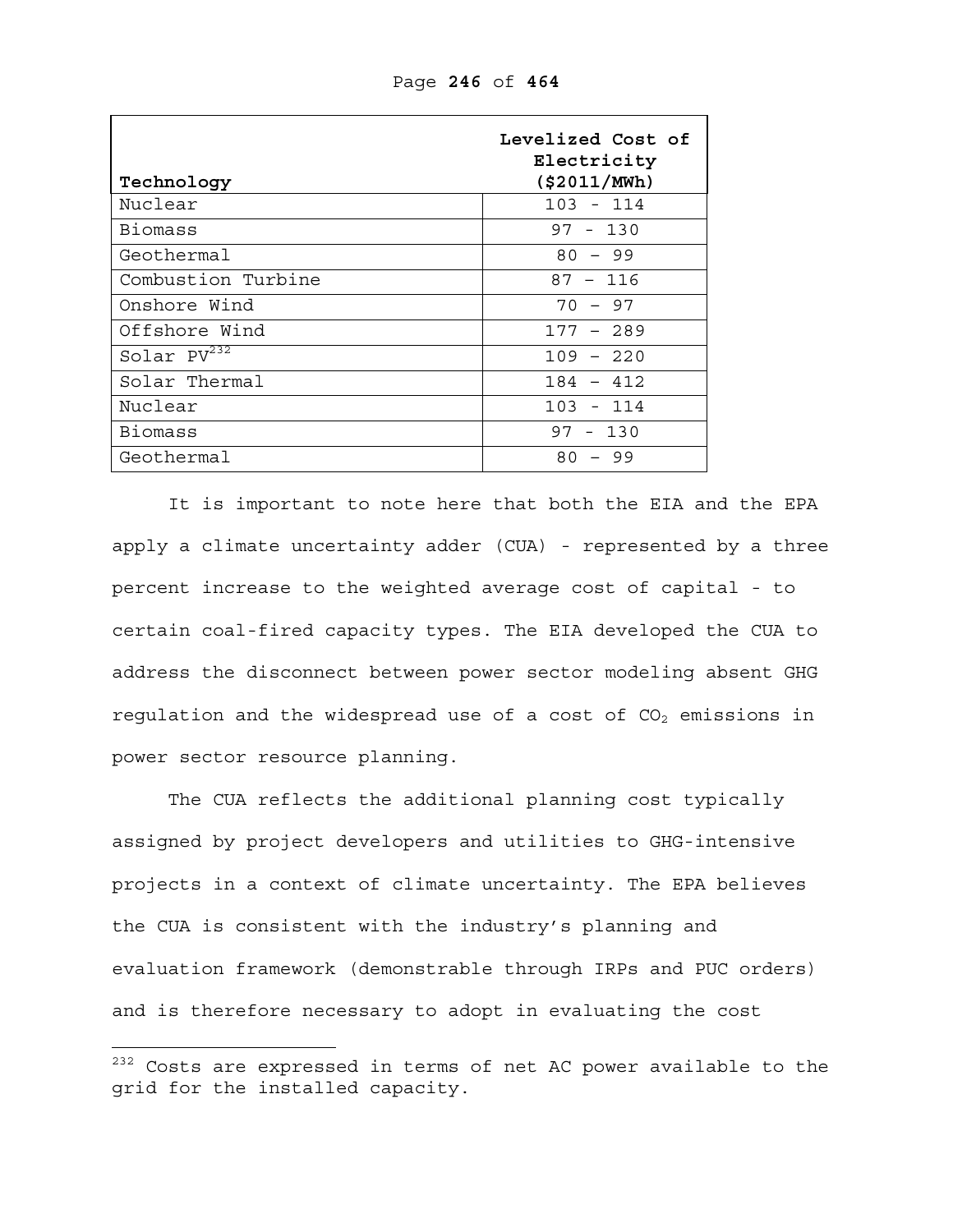#### Page **247** of **464**

competitiveness of alternative generating technologies.

EPA believes the CUA is relevant in considering the range of costs that power companies are willing to pay for generation alternatives to natural gas. To the extent that a handful of project developers are still considering coal without CCS, EPA believes, based both on the analysis the EIA undertook in developing the CUA approach and the EPA's review of  $IRPs<sup>233</sup>$ , they must fall into one of two classes. The first, which is the minority, is not factoring in any form of a CUA. The second, which is the majority, assume that coal-fired power plants without CCS entail additional costs due to the risk of future regulation of  $CO<sub>2</sub>$ . Factoring in risk associated with  $CO<sub>2</sub>$  suggests that these companies are, in fact, willing to pay the higher cost for coal without CCS (even if they are not actually incurring those costs today). For these reasons, EPA believes that it is appropriate to consider the cost of coal without CCS to include the CUA in the range of costs that utilities are willing to pay for alternatives to natural gas.

The EPA is requesting comment on all aspects of the CUA, including its magnitude and technology-specific application, to ensure that the EPA's supporting analysis best reflects the current standards and practices of the power sector's long-term

1

<sup>&</sup>lt;sup>233</sup> See Technical Support Document: "Review of Electric Utility Integrated Resource Plans"(Docket EPA-HQ-OAR-2013-0495).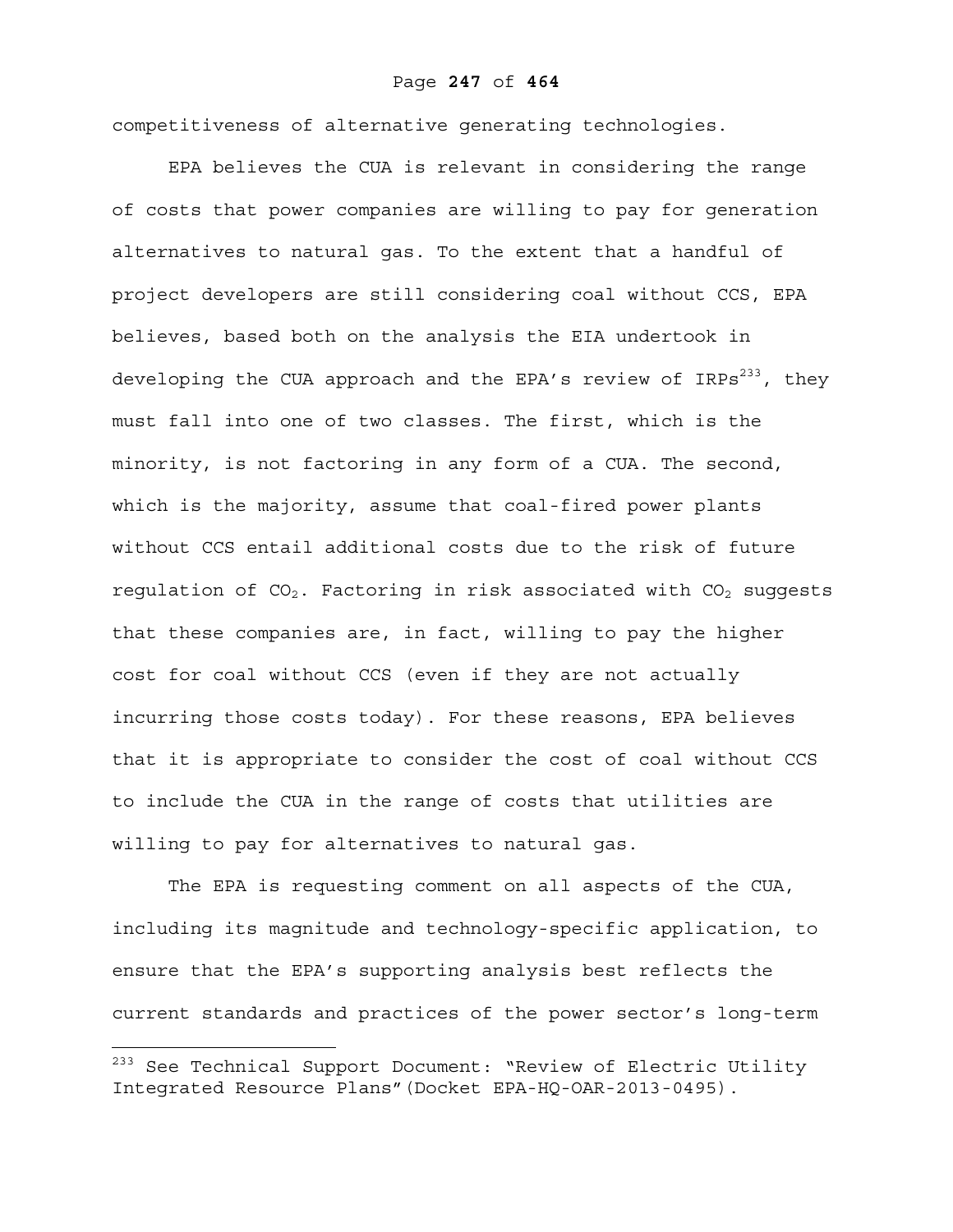planning process.

 $\overline{a}$ 

<HD3>2. Comparison with the costs of other new power generation options

As Tables 6 and 7 above show, while new coal-fired generation that includes CCS is more expensive than either new coal-fired generation without CCS or new NGCC generation, it is competitive with new nuclear power, which, besides natural gas combustion turbines, is the principal other option often considered for providing new base load power. It is also competitive with biomass-fired generation, which is another generation technology often considered for base load power. $234$  A review of utility IRPs shows that a number of companies are considering new nuclear power as an option for new base load generation capacity in lieu of new coal-fired generation with or without CCS, because, according to the IRPs, nuclear power is a cost-effective way to generate base load electricity that addresses risks associated with potential future carbon liabilities. New fossil fuel-fired generation that includes CCS serves the same basic function as new nuclear power: providing base load power with a lower carbon footprint. New coal-fired generation that incorporates partial CCS that is sufficient to

 $234$  Although geothermal energy is also generally considered for base load power, it is limited in availability. The other low-GHG emitting generation listed in Table 4 – solar and wind – are not used for base load.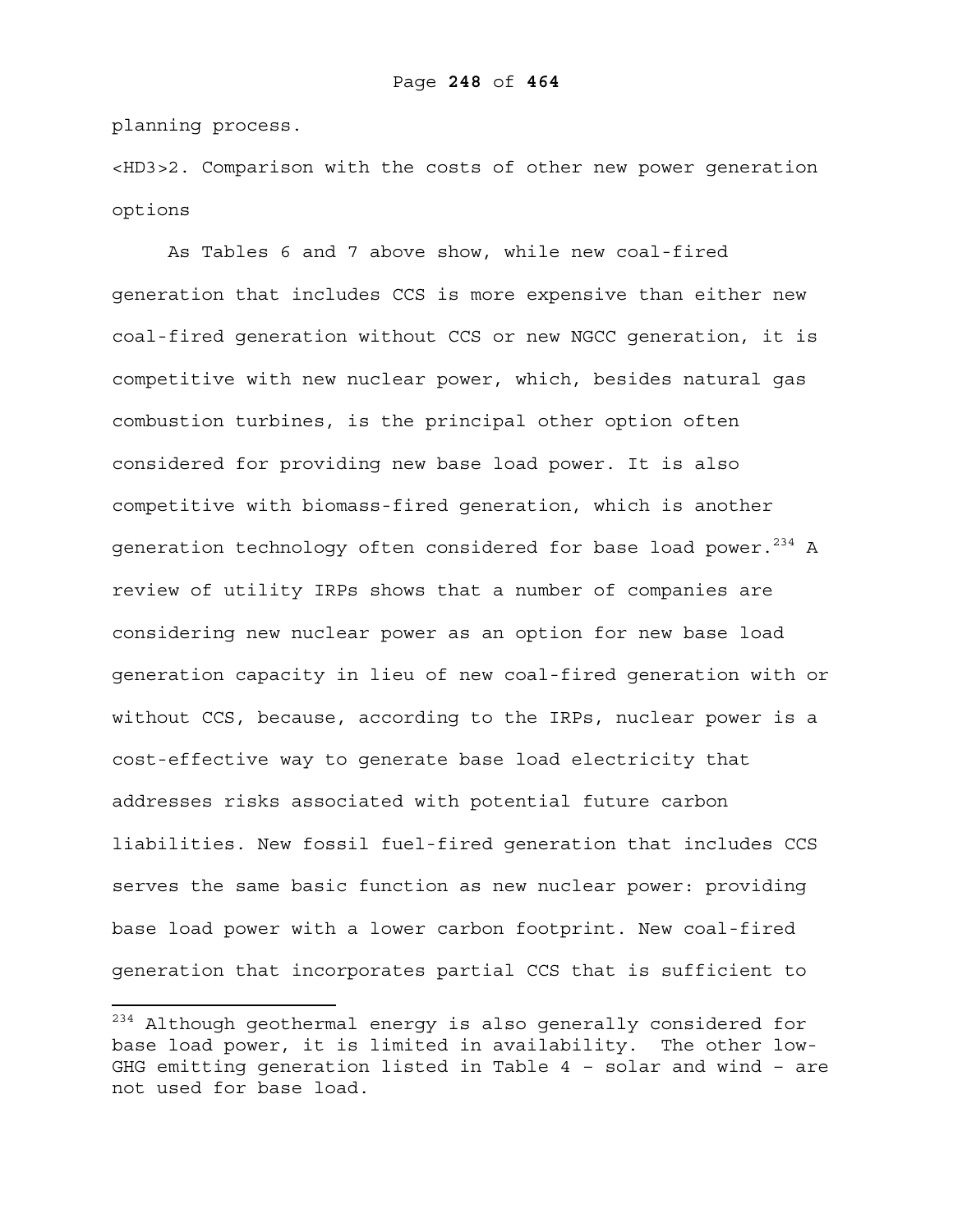meet the  $CO<sub>2</sub>$  emission limitation that we are proposing in today's action (1,100 lb  $CO<sub>2</sub>/MWh$ ) would have a similar levelized cost of electricity (LCOE) as a new nuclear power plant (about \$103/MWh - \$114/MWh). This indicates that, at the proposed emission limitation of 1,100 lb  $CO<sub>2</sub>/MWh$ , the cost of new coal-fired generation that includes CCS is reasonable today.<HD3>

# 3. Costs of "Full capture" CCS

As noted in Table 6, above, and discussed in the  $RIA^{235}$  for this rulemaking, implementation of CCS to achieve 90 percent  $CO<sub>2</sub>$ capture adds considerably to the LCOE from a new SCPC or IGCC unit. The LCOE for a new SCPC and a new IGCC, both without CCS, are estimated to be \$92/MWh and \$97/MWh, respectively. The corresponding costs with implementation of "full capture" CCS are \$147/MWh for the new SCPC unit and \$136/MWh for the new IGCC unit. These costs exceed what project developers have been willing to pay for other low GHG-emitting base load generating technologies (e.g., nuclear) that also provide energy diversity. For that reason alone, we do not believe that the costs of full implementation of CCS are reasonable at this time.<HD3>

4. Reasonableness of costs of partial CCS

<sup>&</sup>lt;sup>235</sup> Regulatory Impact Analysis for the Standards of Performance for Greenhouse Gas Emissions for New Fossil Fuel-Fired Electric Utility Steam Generating Units and Stationary Combustion Turbines (available in the rulemaking docket EPA-HQ-OAR-2013- 0495).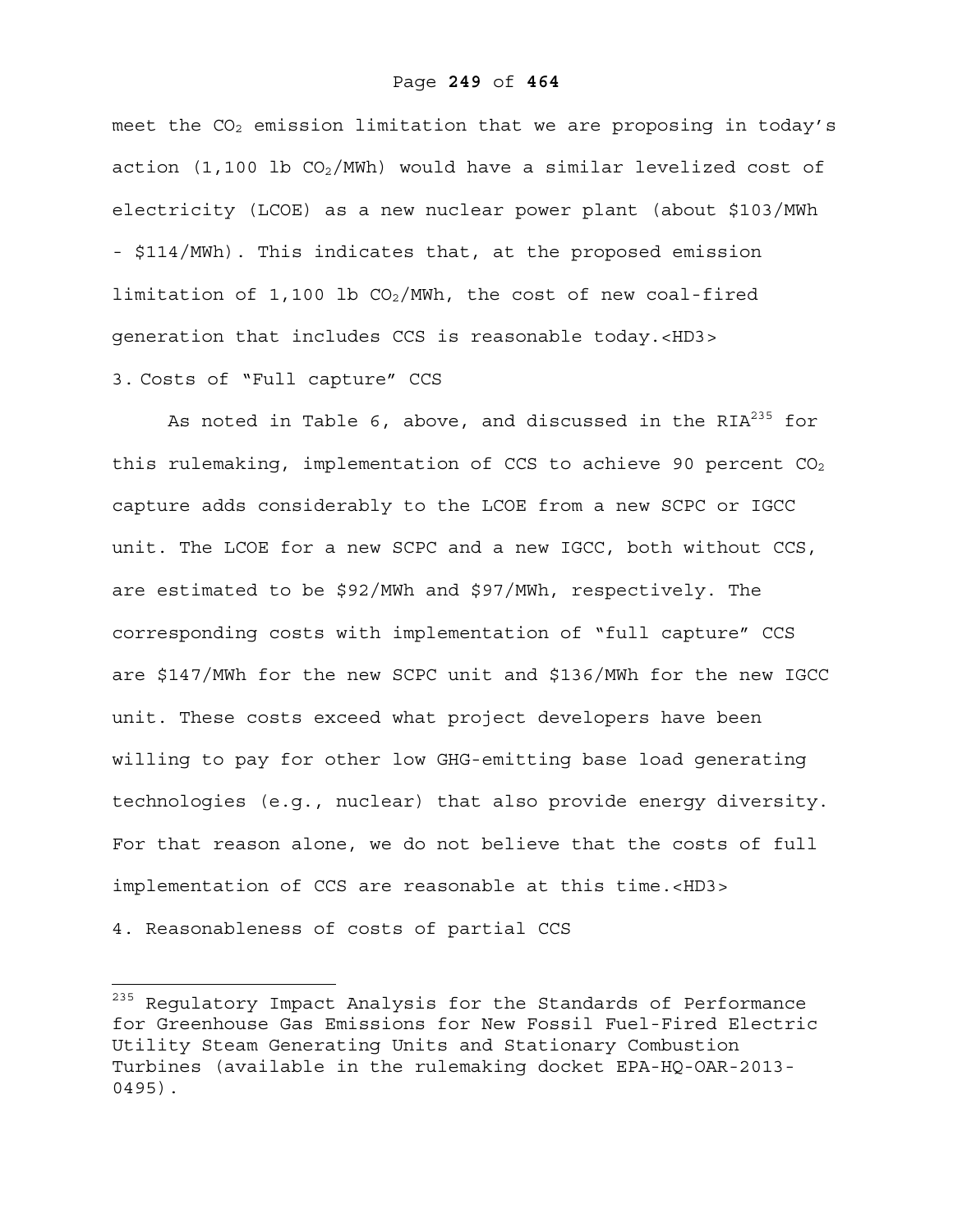#### Page **250** of **464**

As noted, the current costs of coal, natural gas, and construction of coal-fired or natural gas-fired EGUs have led to little currently announced or projected new coal-fired generating capacity. This very likely reflects the large price differential between the cost of a new NGCC (cost of electricity: \$59/MWh at a natural gas price of \$6.11/MMBtu) and SCPC without CCS (cost of electricity: \$92/MWh) and IGCC without CCS (cost of electricity: \$97/MWh), coupled with a leveling of demand for electricity and the recent increase in renewable sources.

We observe that most of the industry appears to take the view that the price of natural gas will remain sufficiently low for at least a long enough period into the future that new natural-gas fired electricity generation will be less expensive than new coal-fired generation. As a result, in most cases, customers or utilities that contract for new generation are doing so for natural gas-fired generation. Long-term contracts for electricity supply are commonly for a 25-year period; thus, most of the industry appears to consider contracting for new natural gas-fired generation for a 25-year period to be the most economical of their choices.

As shown in Table 6, we estimate that a new SCPC plant costs \$92/MWh, which is \$33/MWh, or about 56 percent higher than the new NGCC cost of \$59/MWh. Limiting the emission rate to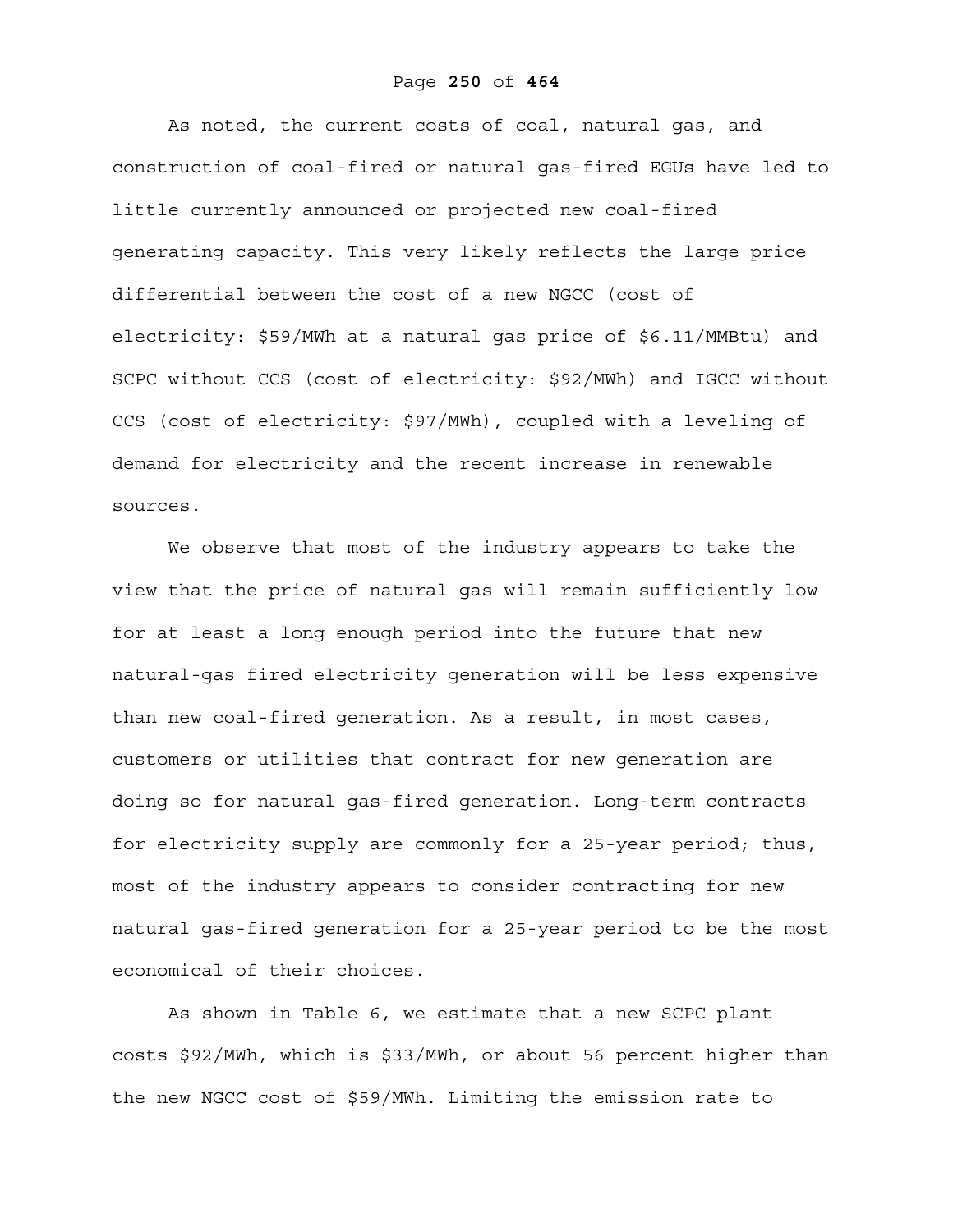#### Page **251** of **464**

1,100 lb  $CO<sub>2</sub>/MWh$  (which can be achieved by adding partial CCS), without sale of captured  $CO<sub>2</sub>$  for EOR, would add another \$18/MWh to the cost of electricity, for a total of \$110/MWh. Thus, the total additional cost to meet the proposed standard by implementing partial capture CCS (without revenues from CO<sub>2</sub> sales for EOR) is about half the additional cost of coal-fired generation, compared to natural-gas fired generation.

We are aware of another segment of the industry, which includes electricity suppliers who have indicated a preference for new coal-fired generation to establish or maintain fuel diversity in their generation portfolio because their customers have expressed a willingness to pay a premium for that diversity. It appears these utilities and project developers see lower risks to long-term reliance on coal-fired generation and greater risks to long-term reliance on natural gas-fired generation, compared to the rest of the industry.

We consider the costs of CCS to be reasonable for this segment of the industry as well. The additional costs of CCS for new SCPC of \$18/MWh LCOE (\$110/MWh for SCPC with partial CCS compared to \$92/MWh for SCPC without CCS) are only about half as much as the additional costs that are already needed to be incurred to develop coal-fired electricity as compared to new NGCC generation (\$92/MWh for SCPC without CCS compared to \$59 MWh for NGCC at a natural gas price of \$6.11/MMBtu). Moreover,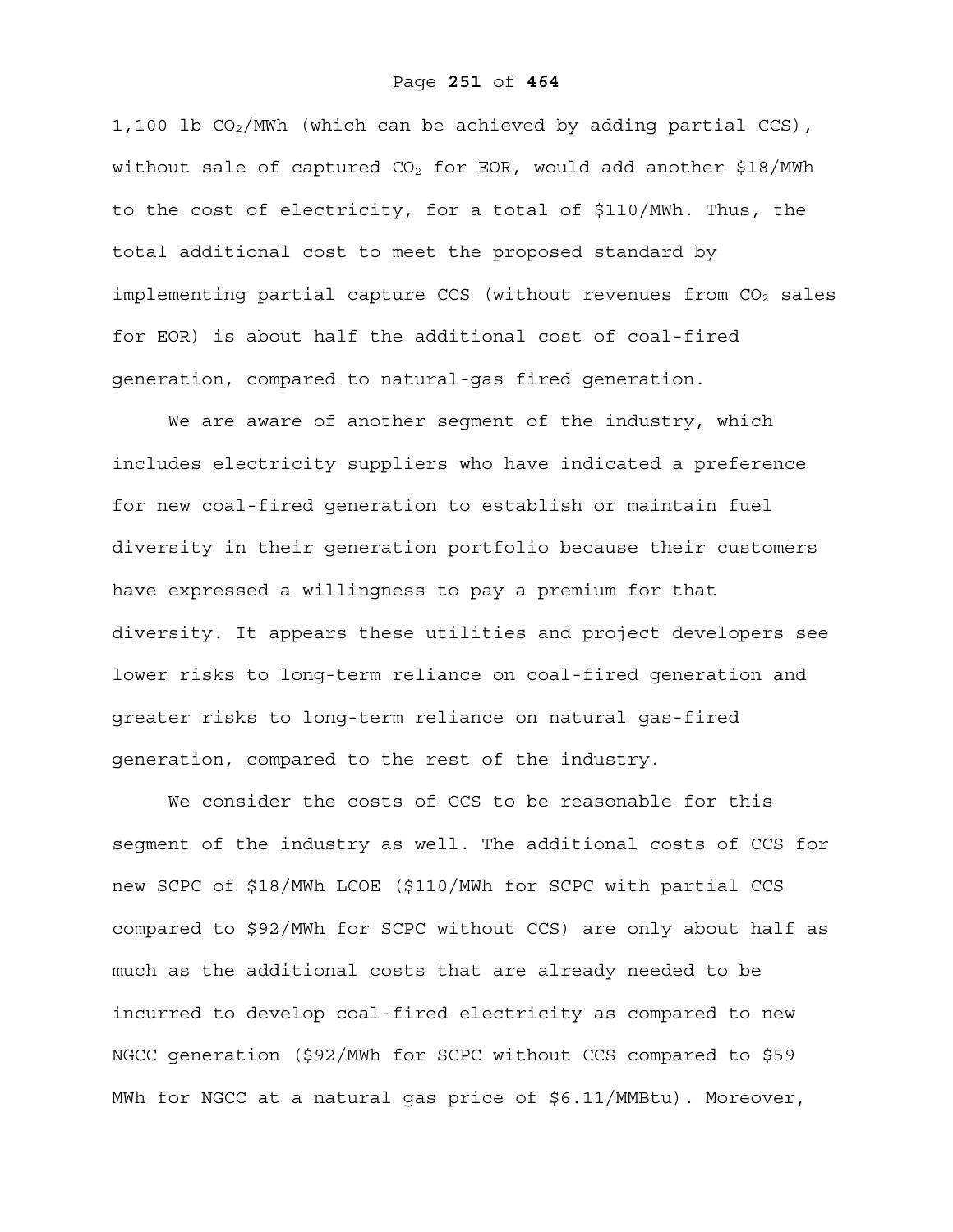it is possible that under these circumstances, the demand for the electricity would be inelastic with respect to the price because it may not depend on cost as much as on a demand for energy diversity. These circumstances would be similar to the Portland Cement (1975) case, discussed above, in which the D.C. Circuit upheld NSPS controls that increased capital and operating costs by a substantial percentage because the demand for the goods was inelastic with respect to price, so that the industry could pass along the costs.<sup>236</sup>

In addition, we consider the costs of partial CCS to be reasonable because a segment of the industry is already accommodating them. As noted, a segment of the industry consists of the several coal-fired EGU projects that already incorporate at least partial CCS. These projects, which are each progressing, include Kemper, TCEP, and HECA. Each is an IGCC plant that expects to generate profits from the sale of products that result from coal gasification, in addition to the sale of electricity. It is true that each of these projects has received DOE grants to encourage the development of CCS technology, but we do not consider such government subsidies to mean that the costs of CCS would otherwise be unreasonable. As we noted in the

 $^{236}$  Portland Cement Ass'n v. EPA, 513 F.2d 506, 508 (D.C. Cir. 1975).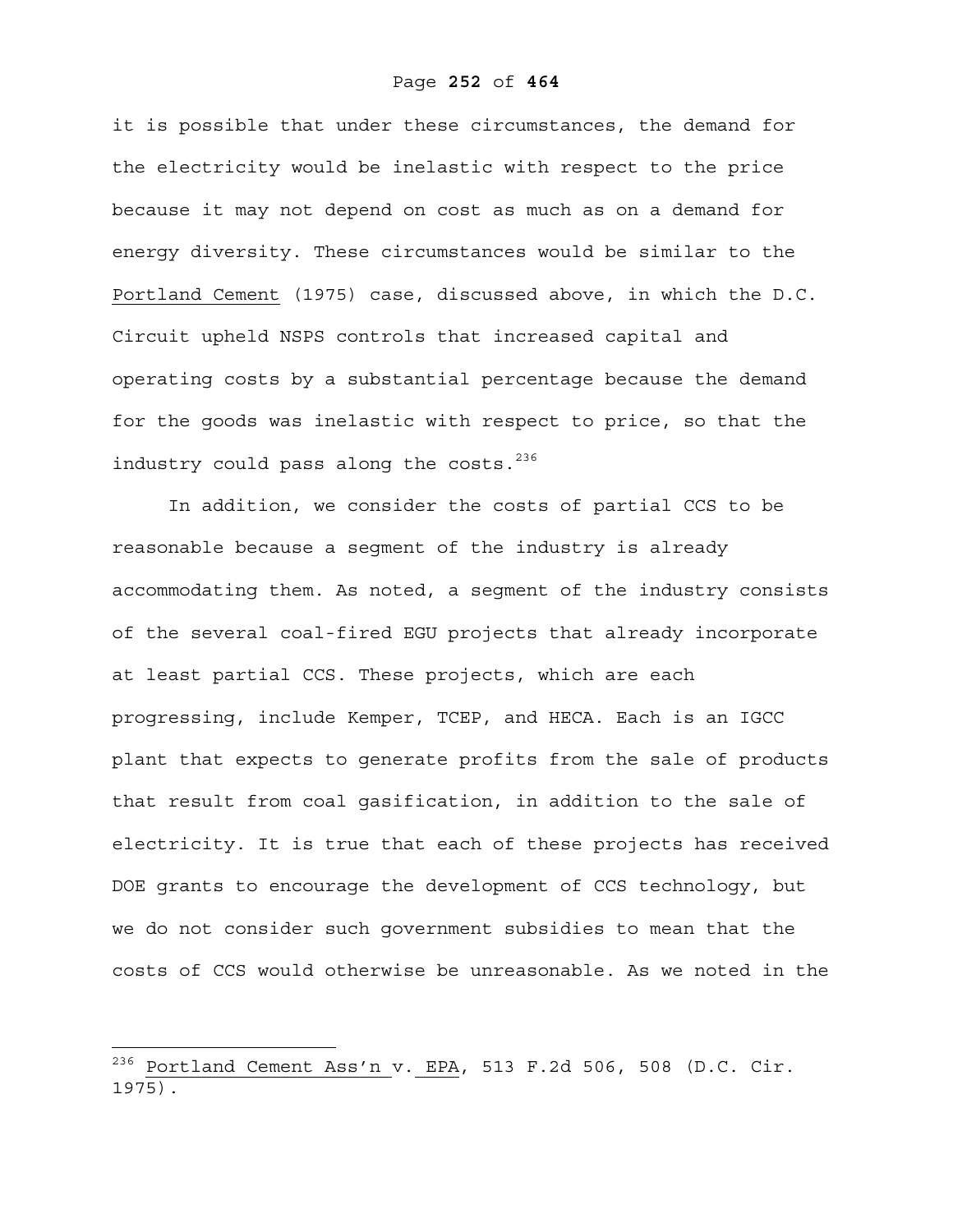## Page **253** of **464**

original proposal for this rulemaking,  $237$  many types of electricity generation receive government subsidies. For example, nuclear power is the beneficiary of the Price-Anderson Act, which partially indemnifies nuclear power plants against liability claims arising from nuclear incidents,<sup>238</sup> and domestic oil and gas production,  $239$  coal exploration and development,  $240$ and renewable energy generation $241$  are each the beneficiary of Federal tax incentives.

<HD3>5. Opportunities to further reduce the costs of partial CCS a. Enhanced oil recovery

While the reasons noted above are sufficient to justify the reasonableness of the costs of partial CCS, in most cases, we believe that the actual costs will be less. One reason is the availability of EOR. As noted, EOR is being actively used in various counties in the U.S., and  $CO<sub>2</sub>$  pipelines extend into those counties from, in some cases, hundreds of miles away. We consider areas in close proximity to active EOR locations, including the pipelines that extend into those locations, to be

 $\overline{a}$ 

 $237$  77 FR at 22418/3.

<sup>&</sup>lt;sup>238</sup> See Duke Power Co. v. Carolina Environmental Study Group, 438  $U.S. 59 (1978)$ .

<sup>&</sup>lt;sup>239</sup> See Internal Revenue Code section 263.

<sup>240</sup> See "General Explanations of the Administration's Fiscal Year 2013 Revenue Proposals," pp. 120-24. http://www.treasury.gov/resource-center/tax-

policy/Documents/General-Explanations-FY2013.pdf.

<sup>241</sup> See Internal Revenue Code section 45.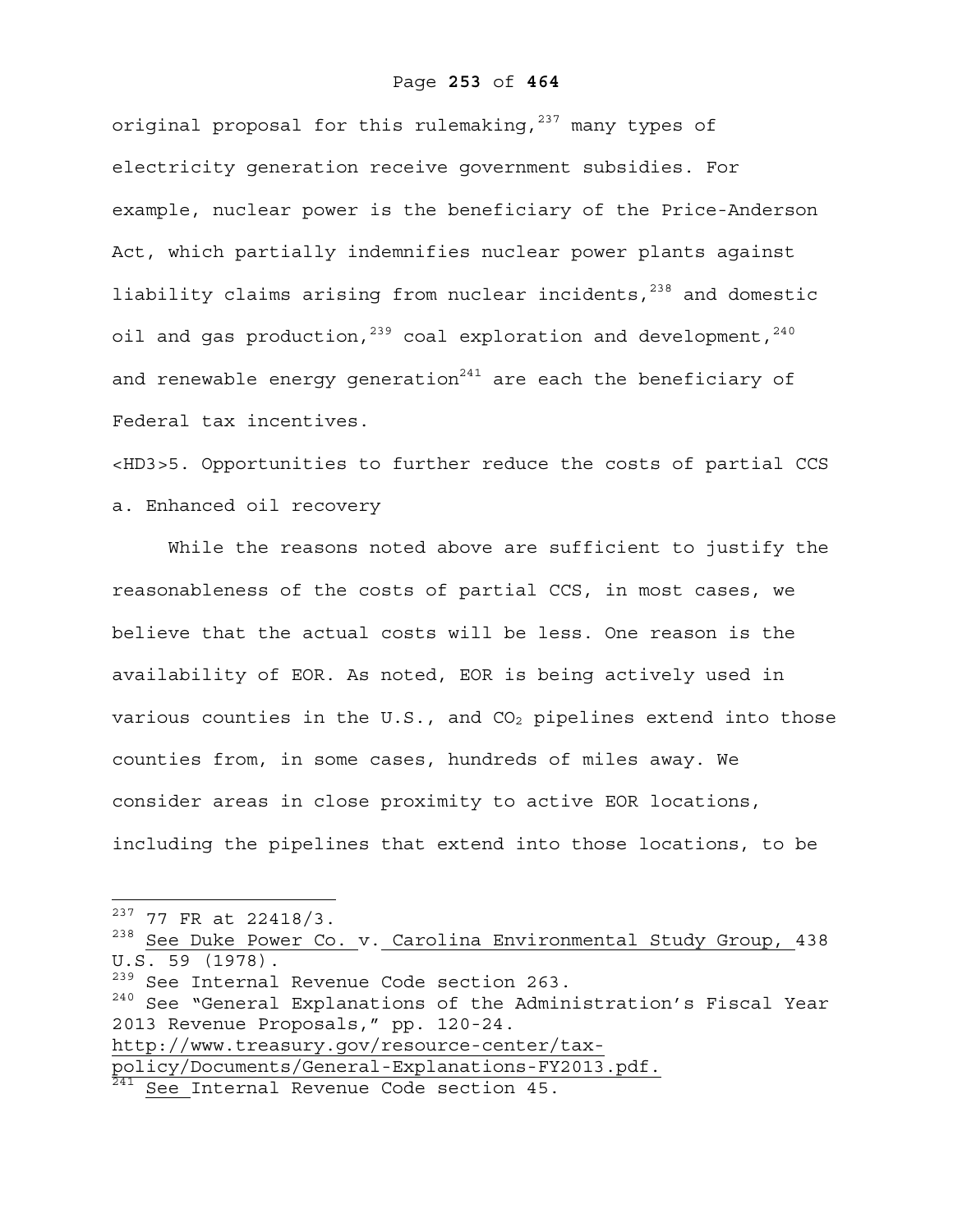places where EOR is available.

We recognize that, at present, certain locations are far enough away from either oilfields with EOR availability or pipelines to those oil fields that any coal-fired power plants that build in those locations would incur costs to build pipeline extensions that may render EOR non-economical. Those locations are relatively limited when legal or practical limits on building coal-fired power plants are taken into account. For example, some states with locations that are not located near EOR availability are not expected to have new coal-fired builds without CCS in any event, for legal or practical reasons. A number of States, at least in the short term, already have high reserve margins and/or have large renewable targets which push new decisions towards renewables and quick starting natural gas to provide backup to renewables over coal-fired generation.

In addition, it is important to note that coal-fired power plants that build in any particular location may serve demand in a wide area. There are many examples where coal-fired power generated in one state is used to supply electricity in other states. For instance, historically, nearly 40 percent of the power for the City of Los Angeles was provided from two coalfired power plants located in Arizona and Utah. In another example, Idaho Power, which serves customers in Idaho and Eastern Oregon, meets its demand in part from coal-fired power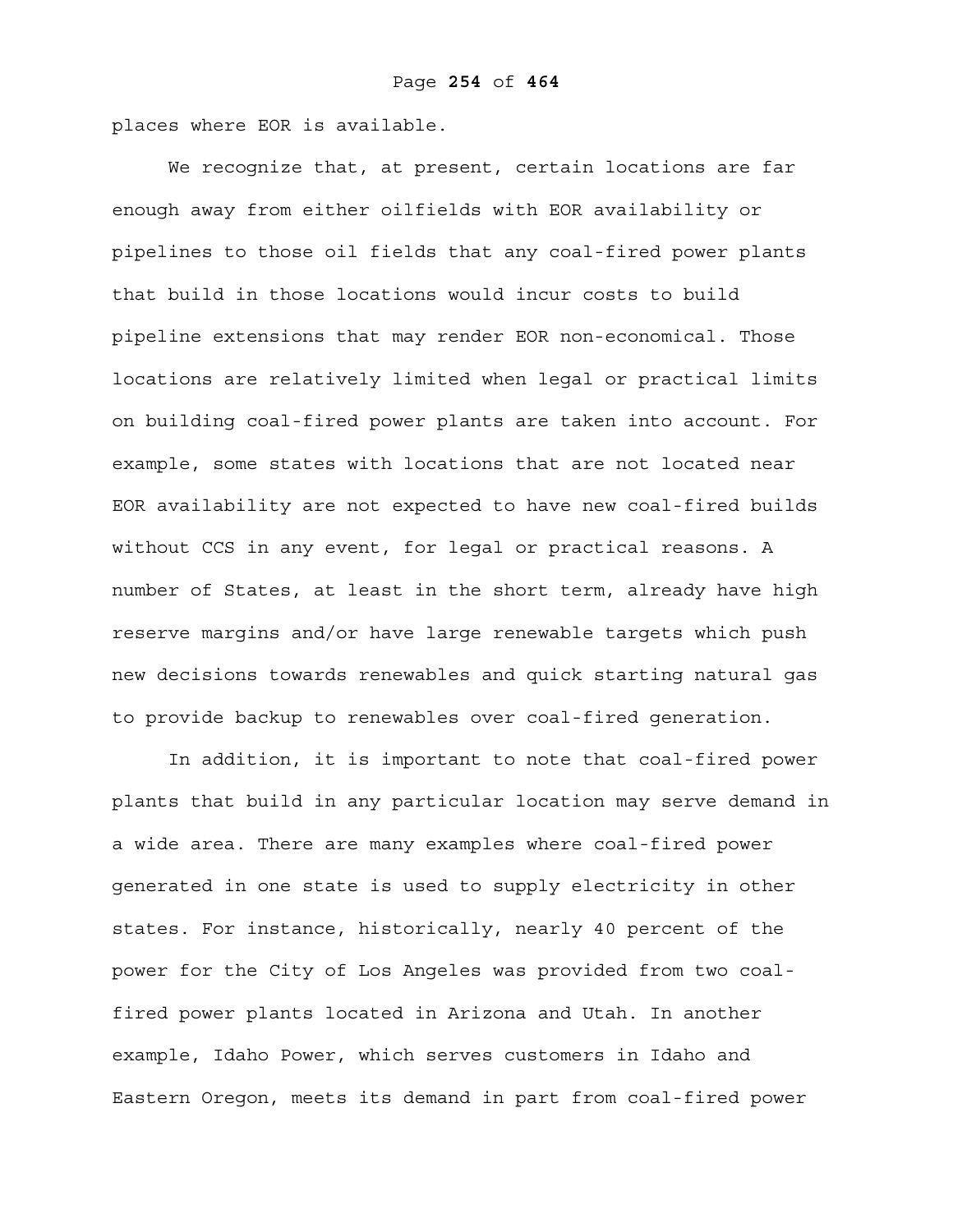plants located in Wyoming and Nevada.

As a result, the geographic scope of areas in which EOR is available to defray the costs of CCS should be considered to be large. The costs provided in Table 6 show how the ability to  $\text{sell}$  CO<sub>2</sub> for utilization in EOR can significantly affect the overall costs of the project.

We also considered how the opportunity to sell captured  $CO<sub>2</sub>$ for EOR may affect the costs for new units implementing full capture CCS. We previously indicated that the costs – \$147/MWh for the new SCPC unit and \$136/MWh for the new IGCC unit – are not reasonable and we rejected that option as BSER on that basis. We estimated that the SCPC with full capture LCOE could be reduced to between \$93 and \$115/MWh (depending on selling price of the CO<sub>2</sub>) and the IGCC with full capture could be reduced between \$91 and \$109/MWh (again, depending upon the selling price of the  $CO<sub>2</sub>$ ). These costs are similar with the reasonable costs for partial capture similar units with no opportunity to sell captured  $CO<sub>2</sub>$  for EOR. This indicates that in some cases (Summit's TCEP, for example), developers may determine that a new unit with full capture is economically viable. However, this factor alone does not lead us to conclude that full capture CCS should be BSER. When considered in conjunction with other factors, such as the cost of full CCS where EOR is not available and the fact that more projects using partial CCS than full CCS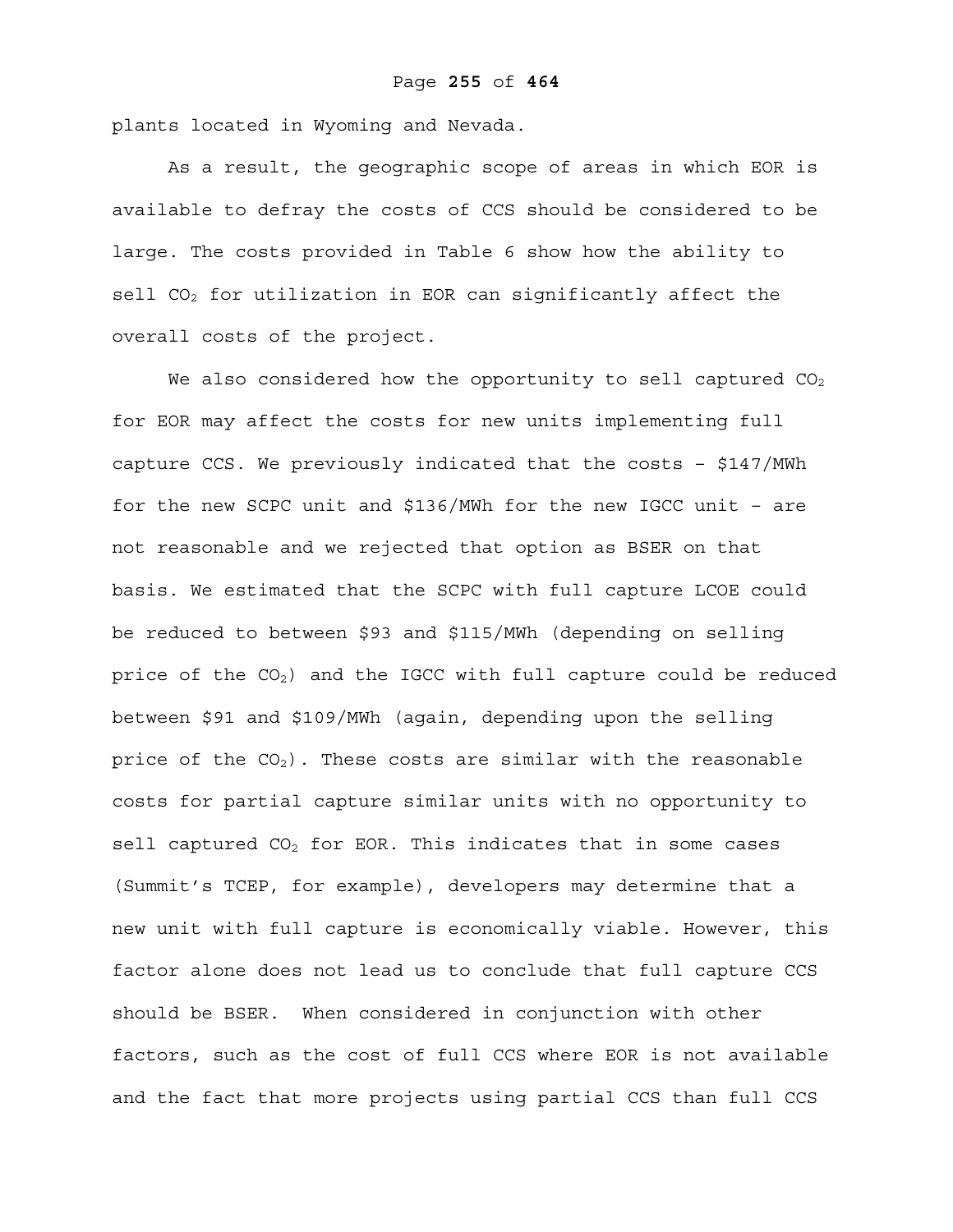## Page **256** of **464**

are underway, the EPA believes that partial CCS should be considered BSER.

b. Government subsidies

 In some instances, the costs of CCS can be defrayed by grants or other benefits provided by the DOE or the states. Although, for the reasons noted earlier, we consider the current costs of partial-capture CCS even without subsidization to be reasonable, the availability of these governmental subsidies supports the reasonableness of the costs.

 The 2010 Interagency Task Force Report on CCS report described the DOE program as follows:<EXTRACT>

The DOE is currently pursuing multiple demonstration projects using \$3.4 billion of available budgetary resources from the American Recovery and Reinvestment Act in addition to prior year appropriations. Up to ten integrated CCS demonstration projects supported by DOE are intended to begin operation by 2016 in the United States. These demonstrations will integrate current CCS technologies with commercial-scale power and industrial plants to prove that they can be permitted and operated safely and reliably. New power plant applications will focus on integrating pre-combustion  $CO<sub>2</sub>$  capture, transport, and storage with IGCC technology. Power plant retrofit and industrial applications will demonstrate integrated post-combustion capture. $242$ </EXTRACT>

DOE allocated some \$3.4 billion for 5-10 projects, and has committed \$2.2 billion for 5 projects to date. In addition, various other federal and state incentives are also available to

1

 $^{242}$  Task Force Report on CCS, p. 76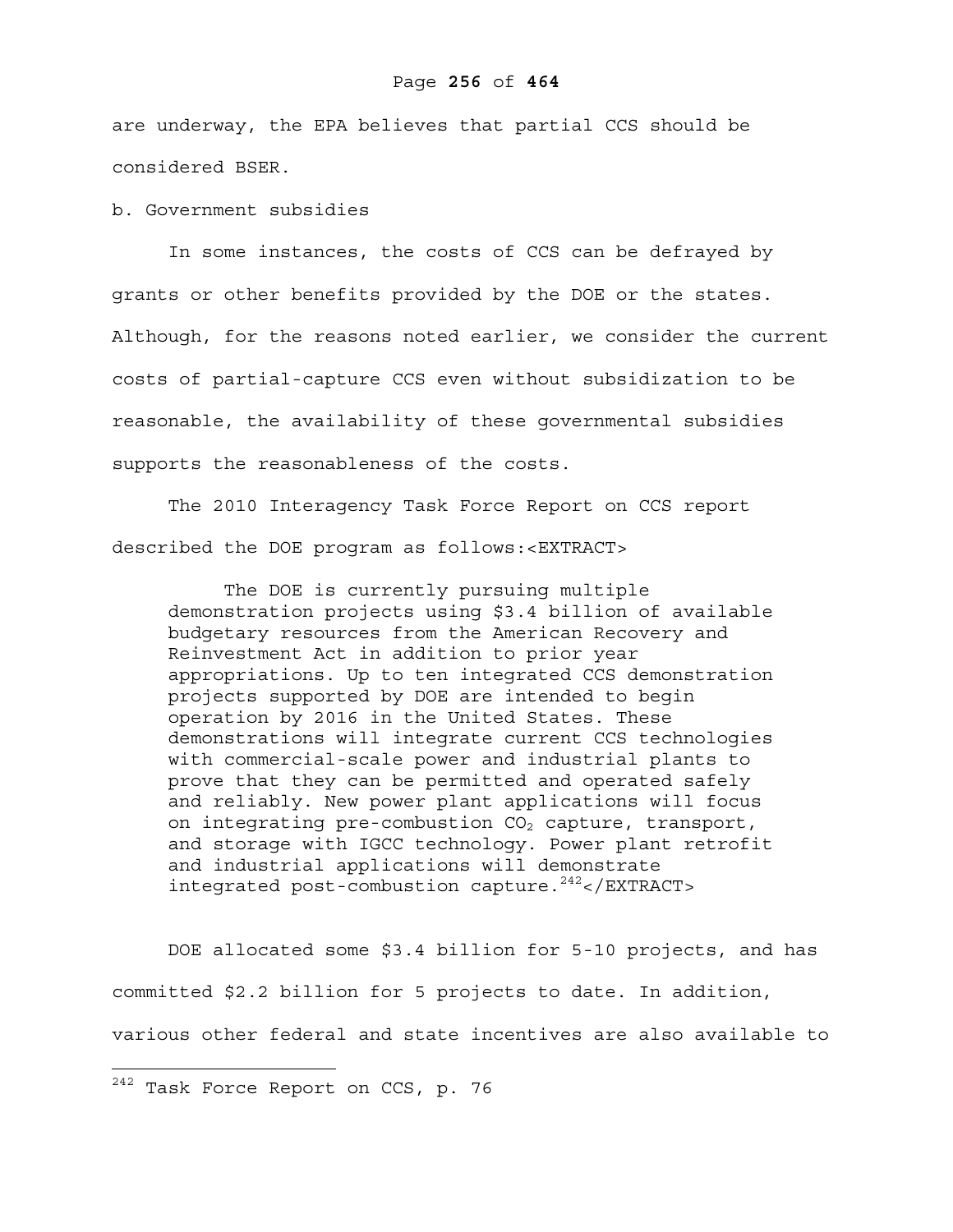## Page **257** of **464**

many projects. The 2010 Interagency Task Force on CCS, in surveying all of the federal and state benefits available, concluded that the DOE grants, "plus … federal loan guarantees, tax incentives, and state-level drivers, cover a large group of potential CCS options." 243

In addition, regulatory programs may serve to defray the costs of CCS, including, for example, Clean Energy Standards or quaranteed electricity purchase price agreements.<sup>244</sup>

As noted above and in the April 2012 proposal, the need for subsidies to support emerging energy systems and new control technologies is not unusual. Each of the major types of energy used to generate electricity has been or is currently being supported by some type of government subsidy such as tax benefits, loan guarantees, low-cost leases, or direct expenditures for some aspect of development and utilization, ranging from exploration to control installation. This is true for fossil fuel-fired; as well as nuclear-, geothermal-, wind-, and solar-generated electricity.<sup>245</sup>

# c. Expected reductions in the costs of CCS

The EPA reasonably projects that the costs of CCS will decrease over time as the technology becomes more widely used.

 $\overline{a}$ 

<sup>&</sup>lt;sup>243</sup> Task Force Report on CCS, p. 76 <sup>244</sup> See Center for Climate and Energy Solutions, "Financial Incentives for CCS" – available at http://www.c2es.org/

 $^{245}$  77 FR at 22418/3.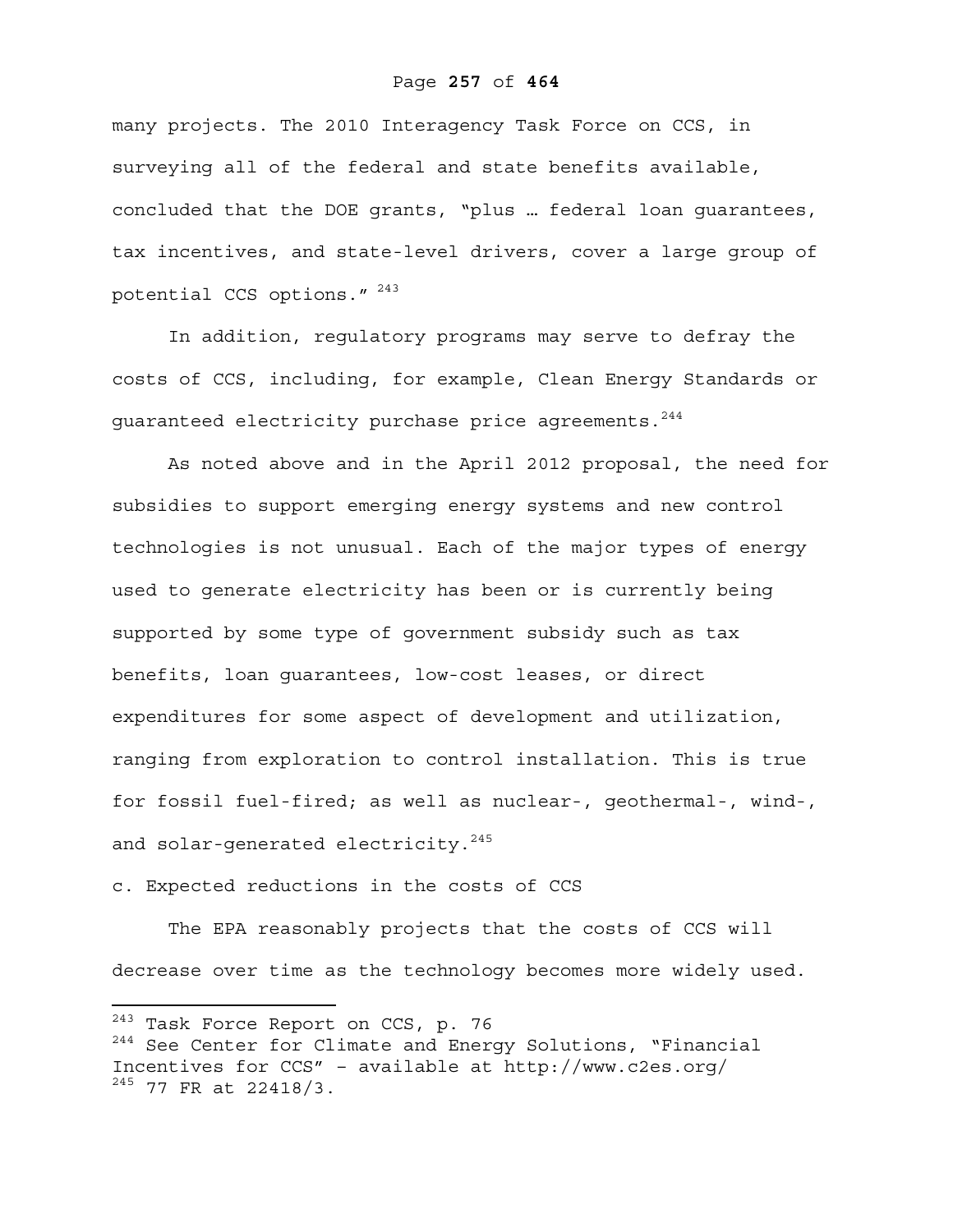Although, for the reasons noted earlier, we consider the current costs of CCS to be reasonable, the projected decrease in those costs further supports their reasonableness. The D.C. Circuit case law that authorizes determining the "best" available technology on the basis of reasonable future projections supports taking into account projected cost reductions as a way to support the reasonableness of the costs.

As noted above, the D.C. Circuit, in the 1973 Portland Cement Ass'n v. Ruckelshaus case, stated that the EPA, in identifying the "best system of emission reduction … adequately demonstrated," may "look[] toward what may fairly be projected for the regulated future, rather than the state of the art at present.…"<sup>246</sup> In the 1999 Lignite Energy Council v. EPA case, the Court elaborated: <EXTRACT>

Of course, where data are unavailable, EPA may not base its determination that a technology is adequately demonstrated or that a standard is achievable on mere speculation or conjecture….but EPA may compensate for a shortage of data through the use of other qualitative methods, including the reasonable extrapolation of a technology's performance in other industries.<sup>247</sup>

 $\overline{a}$ 

<sup>246</sup> Portland Cement Ass'n v.Ruckelshaus, 486 F.2d 375, 391 (D.C. Cir. 1973), quoted in Lignite Energy Council v. EPA, 198 F.3d 930, 933-34 (D.C. Cir. 1999).  $247$  Lignite Energy Council v. EPA, 198 F.3d 930, 934 (D.C. Cir. 1999). Based on this view that EPA may extrapolate from other industries, the Court in the Lignite Energy Council v. EPA case upheld a control technology as being "adequately demonstrated" for coal-fired industrial boilers

because the technology was utilized by utility boilers.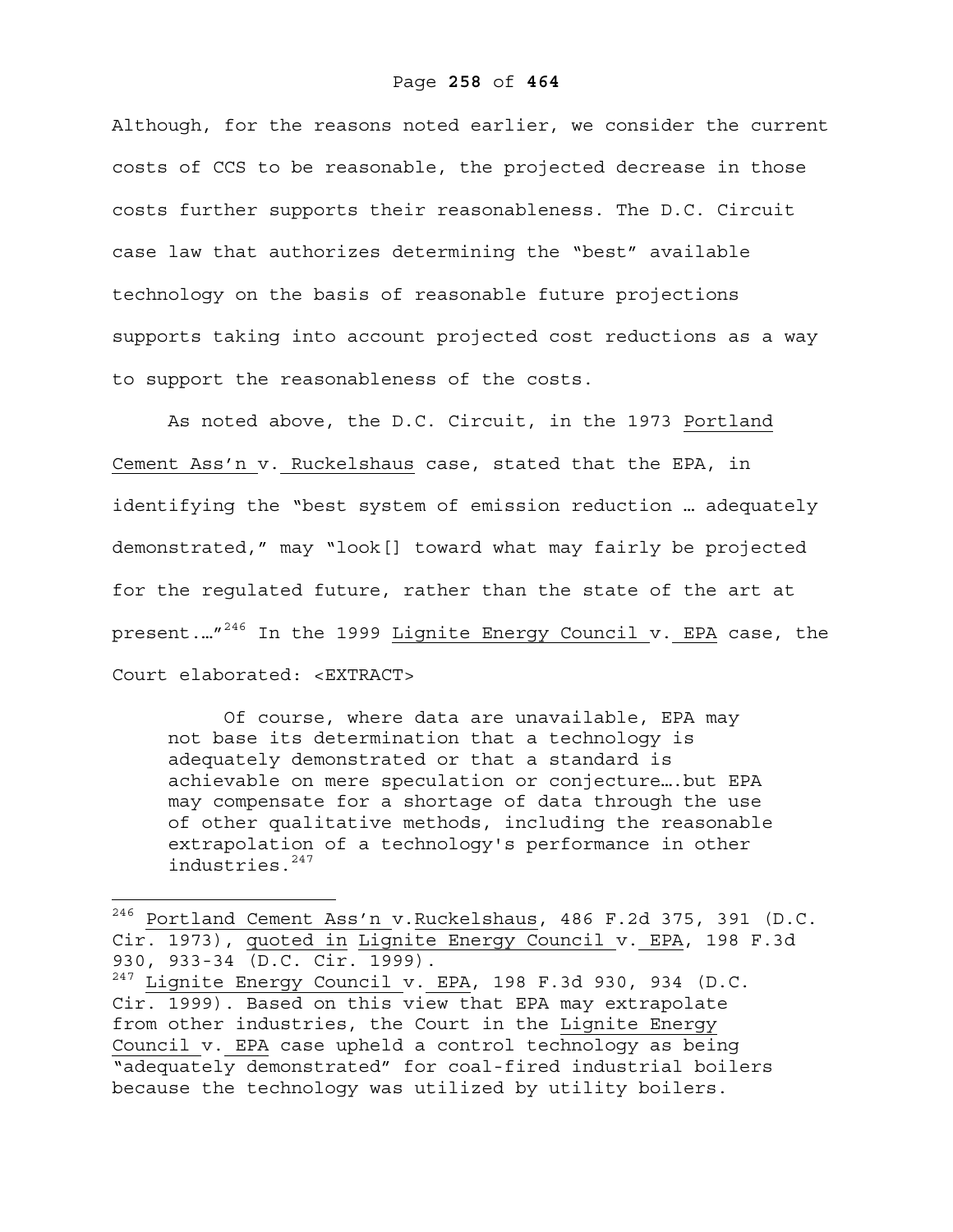</EXTRACT>

1

It is logical to read these statements in the D.C. Circuit case law to apply as well to the cost component of the "best system of emission reduction … adequately demonstrated."

We expect the costs of CCS technologies to decrease for several reasons. We expect that significant additional knowledge will be gained from deployment and operation of at least two new coal-fired generation projects that include CCS. These projects are the Southern Company's Kemper County Energy Facility IGCC with CCS and the Boundary Dam CCS project on a conventional coal-fired power plant in Canada. They are currently under construction and are expected to commence operation next year. In addition there are several other CCS projects in advanced stages of development in the U.S. (e.g., the Texas Clean Energy Project, the Hydrogen Energy California Project, and the Future Gen project in Illinois) that may also provide additional information. In addition, research is underway to reduce  $CO<sub>2</sub>$ capture costs and to improve performance. The DOE/NETL sponsors an extensive research, development and demonstration program that is focused on developing advanced technology options designed to dramatically lower the cost of capturing  $CO<sub>2</sub>$  from fossil-fuel energy plants compared to today's available capture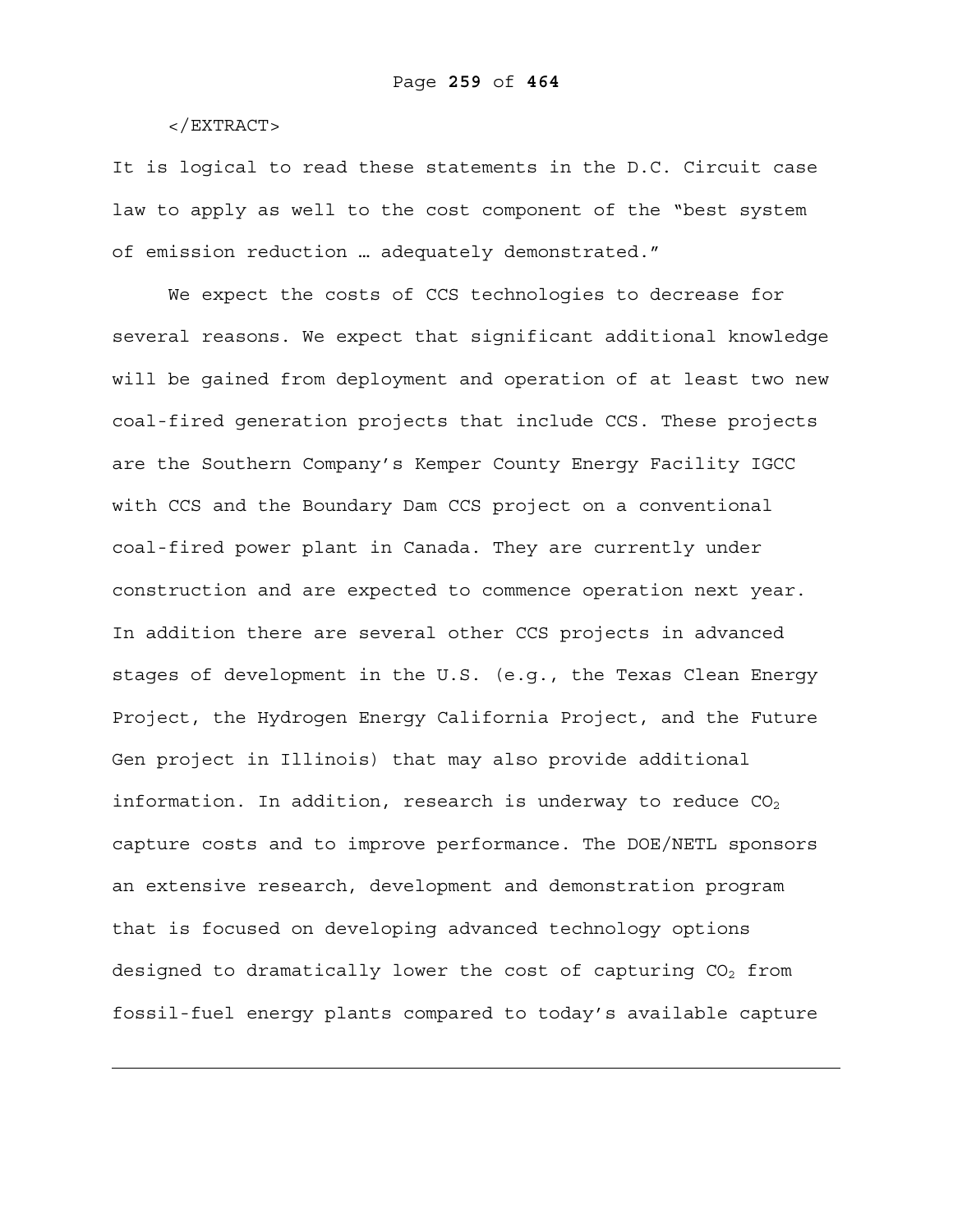## Page **260** of **464**

technologies. The DOE/NETL estimates that using today's available CCS technologies would add significantly to the cost of electricity for a new pulverized coal plant, and the cost of electricity for a new advanced gasification-based plant would be increased by approximately half of the increase at a comparable PC facility. (Note that these cost increases would be less for the partial capture standard being proposed in today's document.) The CCS research, development and demonstration program is aggressively pursuing efforts to reduce these costs to a less than 30 percent increase in the cost of electricity for PC power plants and a less than 10 percent increase in the cost of electricity for new gasification-based power plants.<sup>248</sup> The large-scale  $CO<sub>2</sub>$  capture demonstrations that are currently planned and in some cases underway, under the DOE's initiatives, as well as other domestic and international projects, will generate operational knowledge and enable continued commercialization and deployment of these technologies.

Gas absorption processes using chemical solvents, such as amines, to separate  $CO<sub>2</sub>$  from other gases have been in use since the 1930s in the natural gas industry and to produce food and chemical grade  $CO<sub>2</sub>$ . The advancement of amine-based solvents is an

1

 $^{248}$  DOE/NETL Carbon Dioxide Capture and Storage RD&D Roadmap, U.S. Department of Energy National Energy Technology Laboratory, December 2010.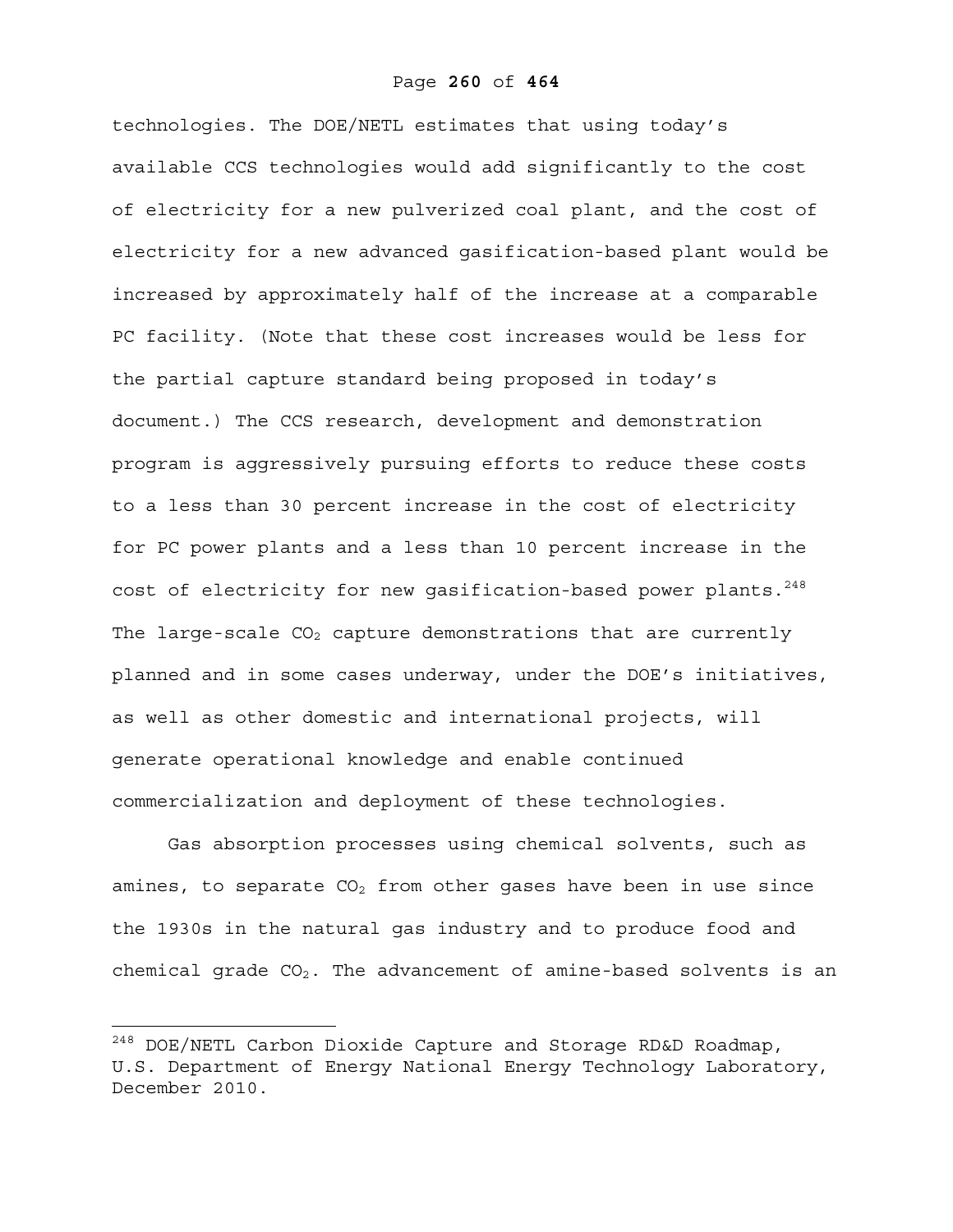example of technology development that has improved the cost and performance of  $CO<sub>2</sub>$  capture. Most single component amine systems are not practical in a flue gas environment as the amine will rapidly degrade in the presence of oxygen and other  $contaminants.$  The Fluor Econamine  $FG<sup>SM</sup>$  process uses a monoethanolamine (MEA) formulation specially designed to recover  $CO<sub>2</sub>$  and contains a corrosion inhibitor that allows the use of less expensive, conventional materials of construction. Other commercially available processes use sterically hindered amine formulations (for example, the Mitsubishi Heavy Industries KS-1 solvent) which are less susceptible to degradation and corrosion issues. The DOE/NETL and private industry are continuing to sponsor research on advanced solvents (including new classes of amines) to improve the  $CO<sub>2</sub>$  capture performance and reduce costs.

Significant reductions in the cost of  $CO<sub>2</sub>$  capture would be consistent with overall experience with the cost of pollution control technology. A significant body of literature suggests that the per-unit cost of producing or using a given technology declines as experience with that technology increases over time, $249$  and this has certainly been the case with air pollution

 $\overline{a}$ 

 $^{249}$  These studies include: John M. Dutton and Annie Thomas, "Treating Progress Functions as a Managerial Opportunity," Academy of Management review, 1984, vol. 9, No. 2, 235-247; Dennis Epple, Linda Argote, and Rukmini Devadas, "Organizational Learning Curves: A Method for Investigating Intra-plant Transfer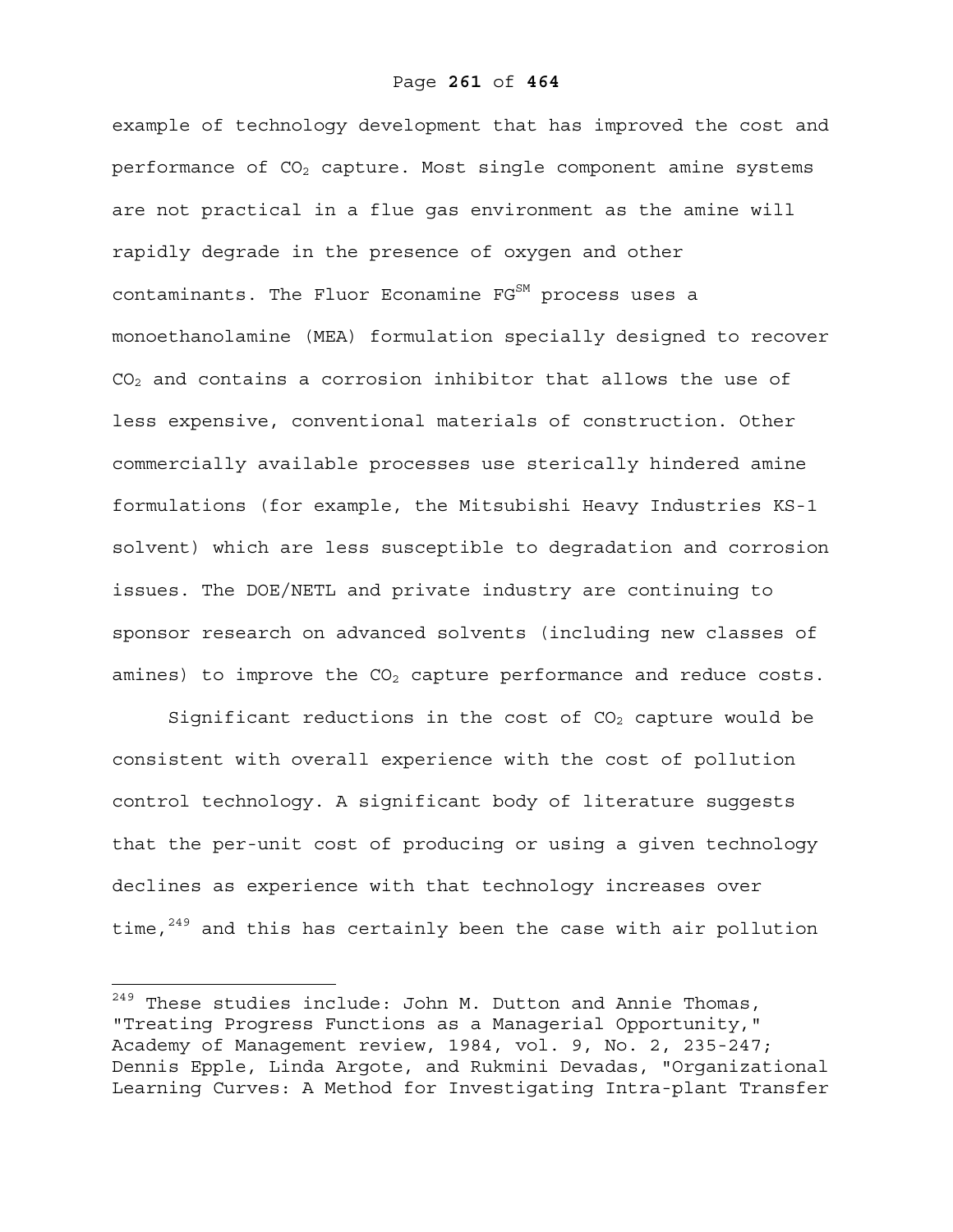## Page **262** of **464**

control technologies. Reductions in the cost of air pollution control technologies as a result of learning-by-doing, reductions in financial premiums related to risk, research and development investments, and other factors have been observed over the decades.

In addition, we note that the 2010 Interagency Task Force on CCS report recognized that CCS would not become more widely available without a regulatory framework that promoted CCS or a strong price signal for  $CO<sub>2</sub>$ . Today's action is an important component in developing that framework.

## <HD2>G. Promotion of Technology

 $\overline{a}$ 

It is clear that identifying partial CCS as the BSER promotes the utilization of CCS because any new fossil fuelfired utility boiler or IGCC unit will need to install partial capture CCS in order to meet the emission standard. Particularly because the technology is relatively new, additional utilization is expected to result in improvements in the performance technology and in cost reductions. Moreover, identifying partial

of Knowledge Acquired Through Learning by Doing," Organizational Science, Vol. 2, No. 1 (February 1991); International Energy Agency, Experience Curves for Energy Technology Policy (2000); and Paul L. Joskow and Nancy L. Rose, "The Effects of Technological Change, Experience, and Environmental Regulation on the Construction Cost of Coal-Burning Generating Units," RAND Journal of Economics, Vol. 16, Issue 1, 1-27 (1985). See discussion in "The Benefits and Costs of the Clean Air Act from 1990 to 2020," U.S. EPA, Office of Air and Radiation (April 2011).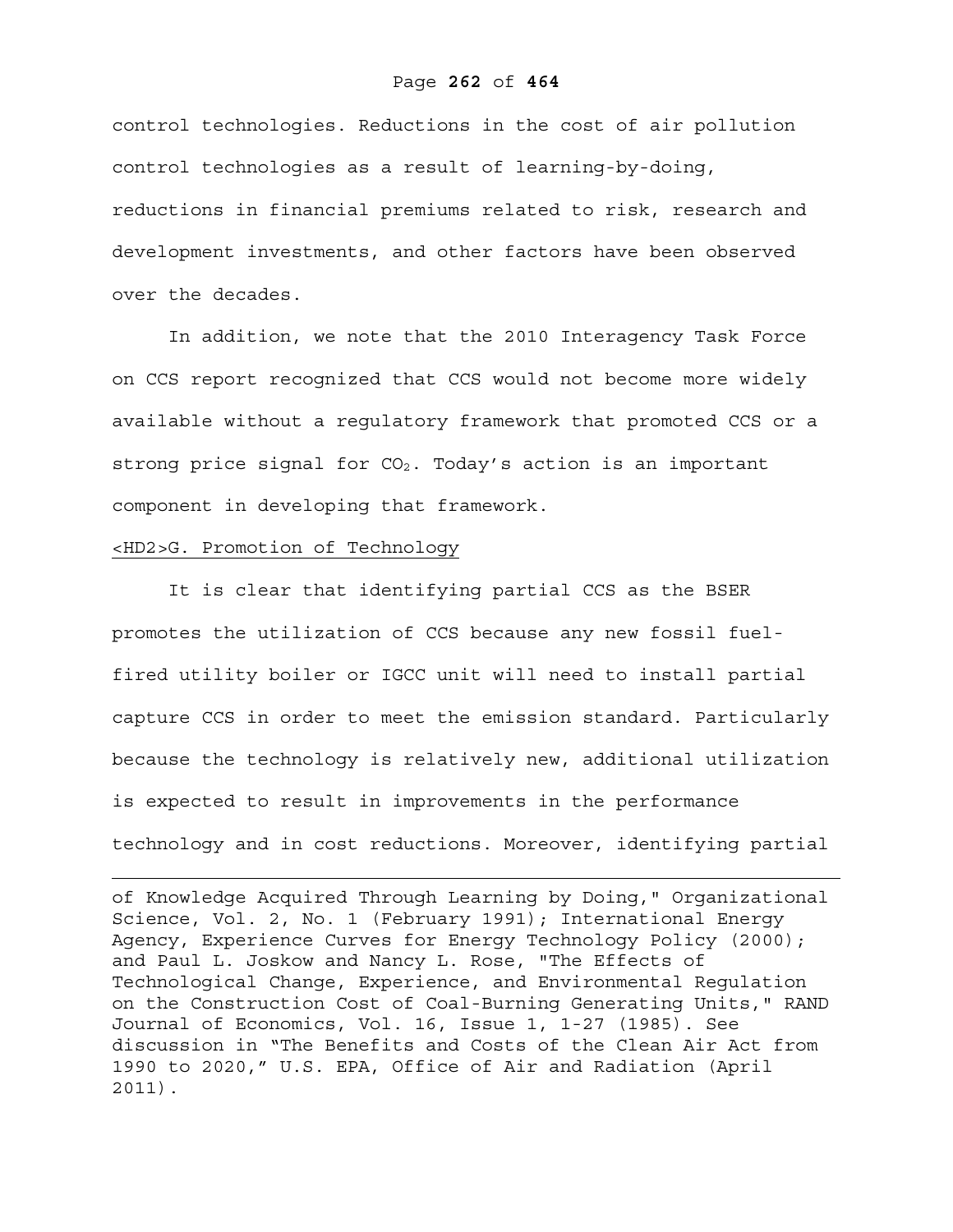capture CCS as the BSER will encourage continued research and development efforts, such as those sponsored by the DOE/NETL. In contrast, not identifying partial CCS as the BSER could potentially impede further utilization and development of CCS. It is important to promote deployment and further development of CCS technologies because they are the only technologies that are currently available or are expected to be available in the foreseeable future that can make meaningful reductions in  $CO<sub>2</sub>$ emissions from fossil fuel-fired utility boilers and IGCC units.

Identifying partial CCS as the BSER also promotes further use of EOR because, as a practical matter, we expect that new fossil fuel-fired EGUs that install CCS will generally make the captured  $CO<sub>2</sub>$  available for use in EOR operations. The use of EOR lowers costs for production of domestic oil, which promotes the important goal of energy independence.

## <HD2>H. Nationwide, Longer-term Perspective

As noted, the D.C. Circuit in Sierra Club held:<EXTRACT>

The language of [the definition of "standard of performance" in] section 111 … gives EPA authority when determining the best … system to weigh cost, energy, and environmental impacts in the broadest sense at the national and regional levels and over time as opposed to simply at the plant level in the immediate present.250</EXTRACT>

Considering on "the national and regional levels and over

 $\overline{a}$ 

 $^{250}$  Sierra Club v. Costle, 657 F.2d at 330.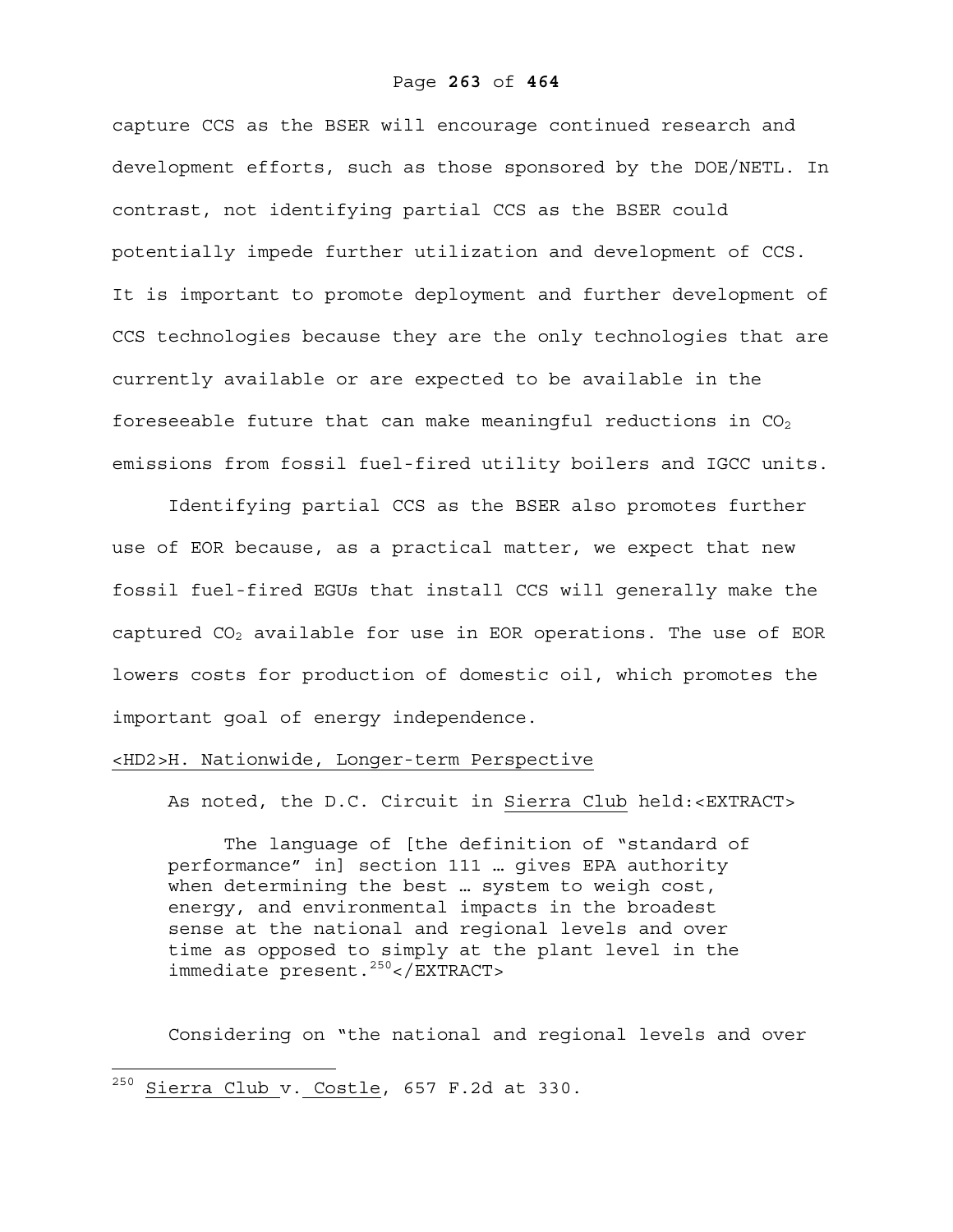## Page **264** of **464**

time" the criteria that go into determining the "best system of emission reduction … adequately demonstrated" also supports identifying partial CCS as that best system because doing so would not have adverse impacts on the power sector, national electricity prices, or the energy sector.

# <HD3>1. Structure of the power sector

Identifying partial CCS as the BSER for new fossil fuelfired utility boilers and IGCC units is consistent with the current and projected future structure of the power sector. As noted, we project that in light of the current and projected trends in coal and natural gas costs, virtually all new electric generating capacity will employ NGCC technology or renewable energy, and very little new capacity will be coal-fired.

As noted above, the recent history of solid fossil fuelfired projects suggest that these new coal-fired builds, if they occur, may (i) consist of an IGCC unit, including features such as sale of additional byproducts (e.g., plants such as the Texas Clean Energy Project, which intends to manufacture fertilizer products for sale and sell captured  $CO<sub>2</sub>$  for EOR in addition to selling electricity), use of lower cost opportunity fuels (such as petcoke proposed to be used at the Hydrogen Energy California facility) and/or rely on additional local regulatory drivers (such as California's AB-32 program which incentivizes lower  $CO<sub>2</sub>$ generating technologies), all of which would be designed to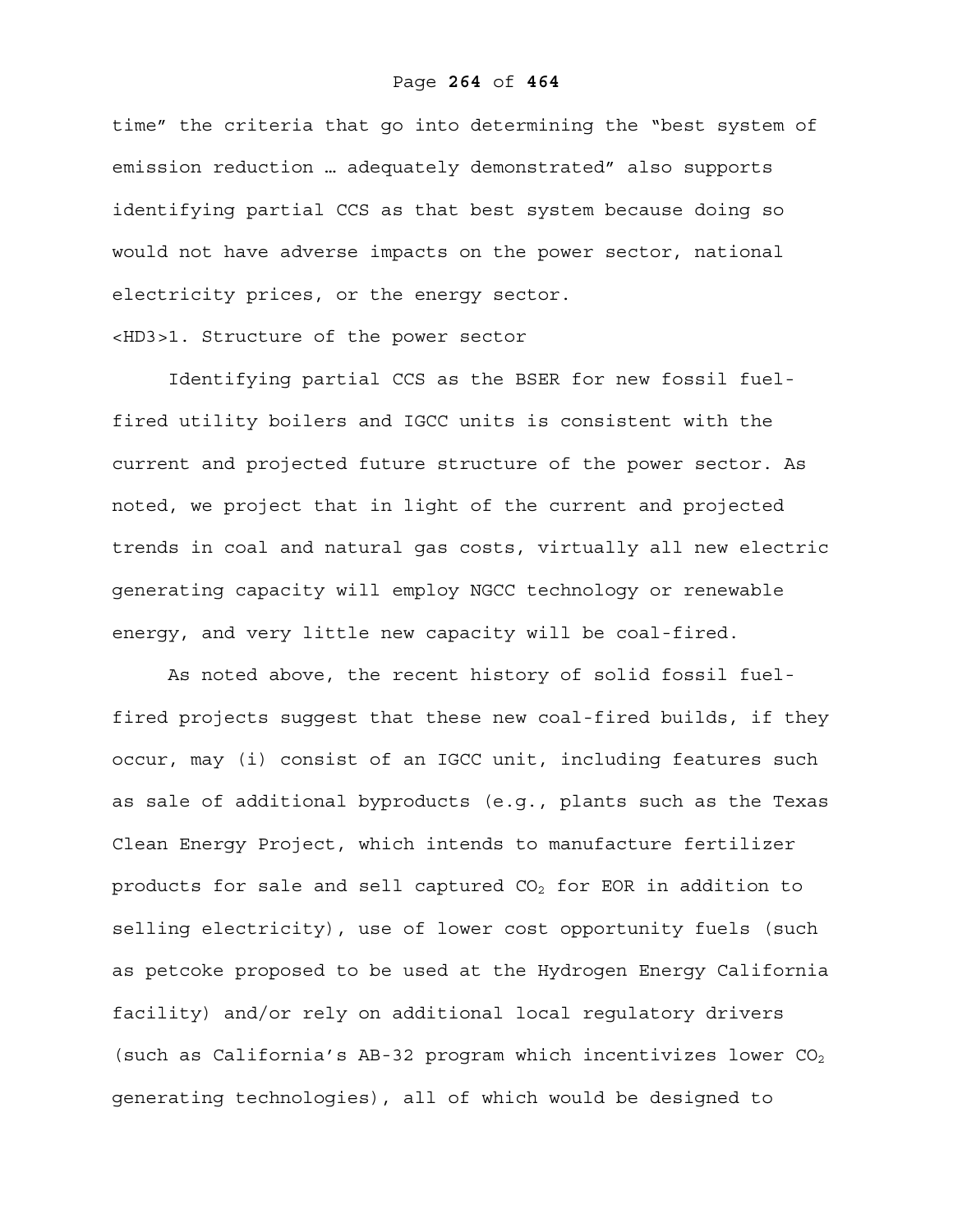## Page **265** of **464**

offset enough of the additional coal-related costs to be able to compete with natural-gas fired electricity in the marketplace; and (ii) be designed to offer fuel diversity to a group of customers that are willing to pay a premium in electricity prices (such as the Power4Georgians project in Washington County, Georgia).

Projects in the first category would by definition already include at least partial CCS and, as a result, would be affected by this rule to only a limited extent. Projects in the second category would be more affected, but developers of these projects would nevertheless have several options. They could pursue coal with CCS and possibly rely on cost savings from EOR or on their customers' willingness to pay a higher premium. Alternatively, they could choose a different generation technology (most likely natural gas). Even if they chose a different generation technology, the small number of these sources and the fact that the basic demand for electricity would still be met would limit the impact of this rule on the power sector.

<HD3>2. Impacts on nationwide electricity prices

Identifying partial CCS as the BSER for fossil fuel-fired utility boilers and IGCC units will not have significant impacts on nationwide electricity prices. The reason is that the additional costs of partial CCS will, on a nationwide basis, be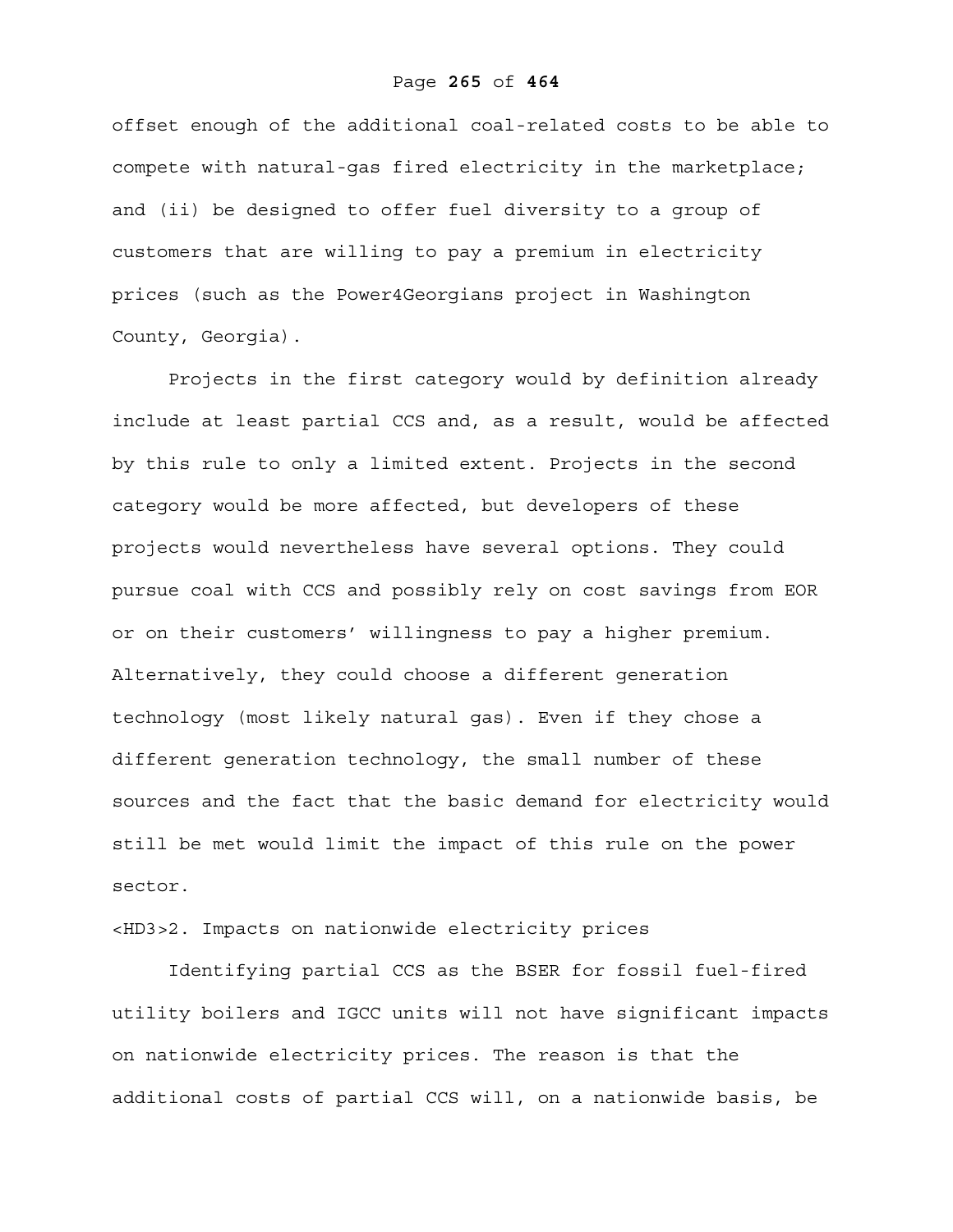small because no more than a few new coal-fired projects are expected, and because, as noted, at least some of these can be expected to incorporate CCS technology in any event. It should be noted that the computerized model the EPA relies on to assess energy sector and nationwide impacts – the Integrated Planing Model (IPM) – does not forecast any new coal-fired EGUs through 2020. Based on these IPM analyses, the RIA for this rulemaking concludes that the proposed standard of  $1,100$  lb of  $CO<sub>2</sub>/MWh$  for new fossil fuel-fired EGUs, which is based on partial CCS as the best demonstrated system, does not create any costs. <HD3>3. Energy considerations

Identifying partial CCS as the BSER for new fossil fuelfired utility boilers and IGCC units is consistent with nationwide energy considerations because it will not have adverse effects on the structure of the power sector, will promote fuel diversity over the long term, and will not have adverse effects on the supply of electricity.

Identifying partial CCS as the BSER will not have adverse impacts on the structure of the power sector because, as noted, for reasons related to the cost differential between natural gas-fired and coal-fired electricity, very little, if any, new coal-fired EGUs are projected to be built, and at least some of those that may be built would be expected to include CCS technology in any event.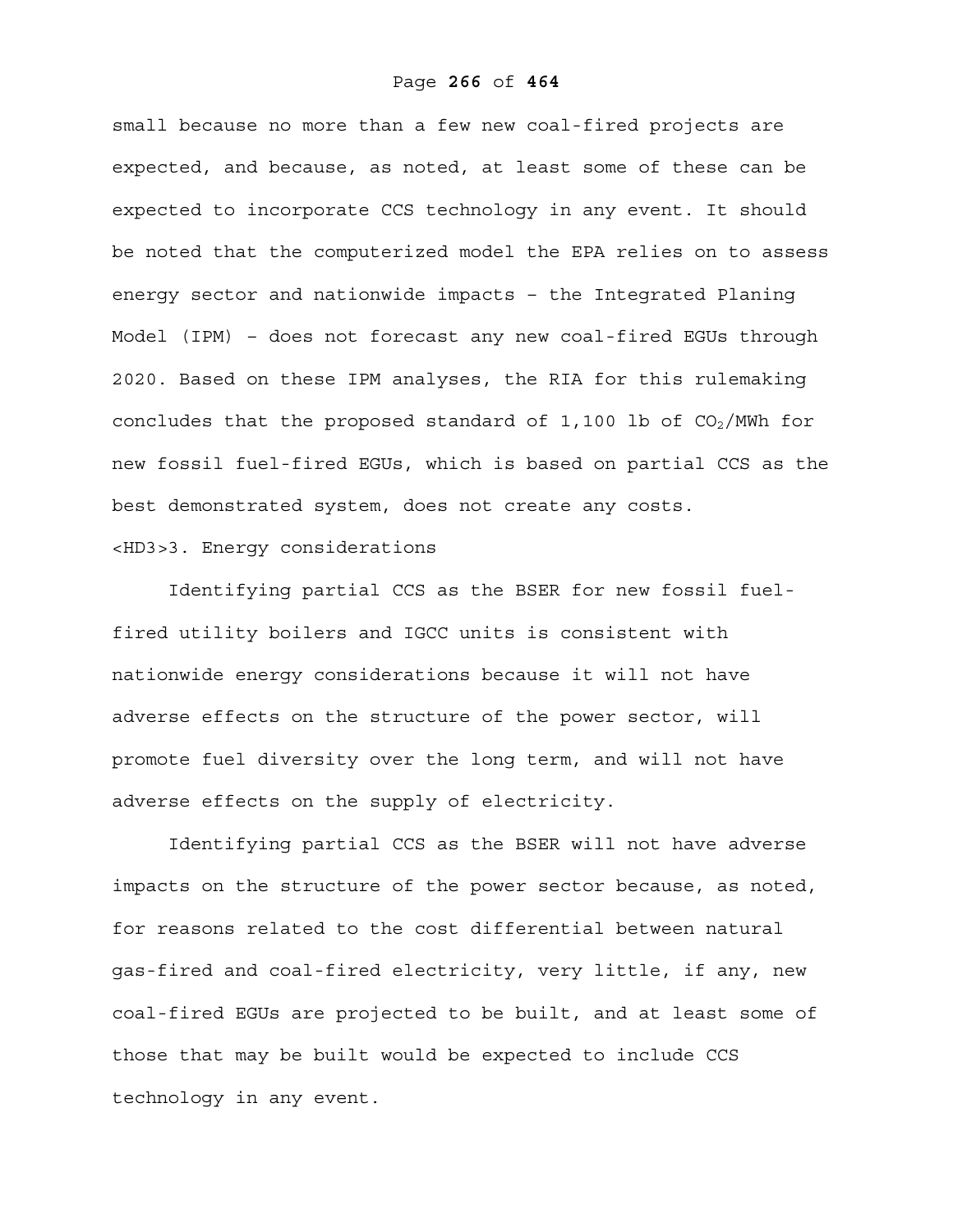In addition, identifying partial CCS as the BSER for coal will be beneficial to coal-fired electric generation, and therefore fuel diversity, over the long term. This is because identifying partial CCS as BSER eliminates uncertainty as to future control obligations for coal-fired capacity. Currently, any new coal-fired source that constructs without CCS faces the risk that future state or federal controls may require carbon capture, which would require the source to retrofit to CCS, which, in turn, is a more expensive proposition. This risk is heightened because power plants have expected lives of 30 to 40 years and the likelihood of future carbon limitations can be expected to remain throughout that period. Any new coal-fired source that constructs with partial-capture CCS will achieve some level of  $CO<sub>2</sub>$  emissions reductions, which lowers the risk of future liability, and may provide competitive advantages over higher emitting sources. Because at present, new electric generating construction is primarily natural gas-fired, benefiting new coal-fired capacity, at least over the long term, protects fuel diversity.

Moreover, even if requiring CCS adds sufficient costs to prevent a new coal-fired plant from constructing in a particular part of the country due to lack of available EOR to defray the costs, or, in fact, from constructing at all, a new NGCC plant can be built to serve the electricity demand that the coal-fired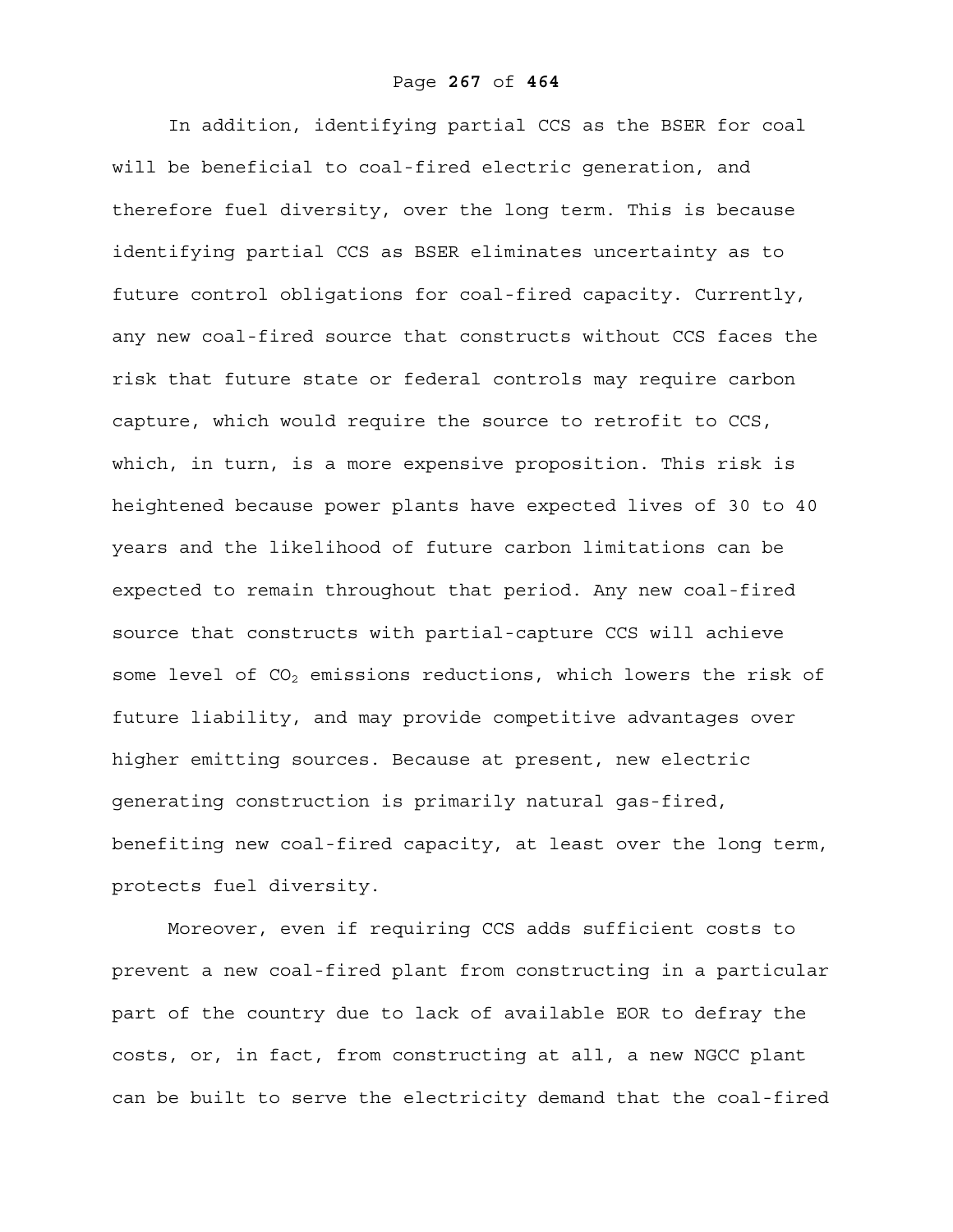## Page **268** of **464**

plant would otherwise serve. Thus, the present rulemaking does not prevent basic electricity demand from being met, and thus does not have an adverse effect on the supply of electricity. As noted above, the EPA is authorized to promulgate standards of performance under CAA section 111 that may have the effect of precluding construction of sources in certain geographic locations.

# <HD3>4. Environmental considerations

Identifying partial CCS as the BSER for coal-fired power plants protects the environment by preventing large amounts of CO2 emissions from new fossil fuel-fired utility boilers and IGCC units. As noted, CCS is the only technology available at present or within the foreseeable future that provides meaningful reductions in the amount of  $CO<sub>2</sub>$  emissions in this sector.

# <HD2>I. Deference

As noted above, the D.C. Circuit has held that it will grant a high degree of deference to the EPA in determining the appropriate standard of performance. Because determining the BSER for coal-fired power plants requires balancing several factors, including on a nationwide basis and over time, the EPA's determination that partial CCS is the BSER should be granted a high degree of deference.

<HD2>J. CCS and BSER in Locations Where Costs are too High to Implement CCS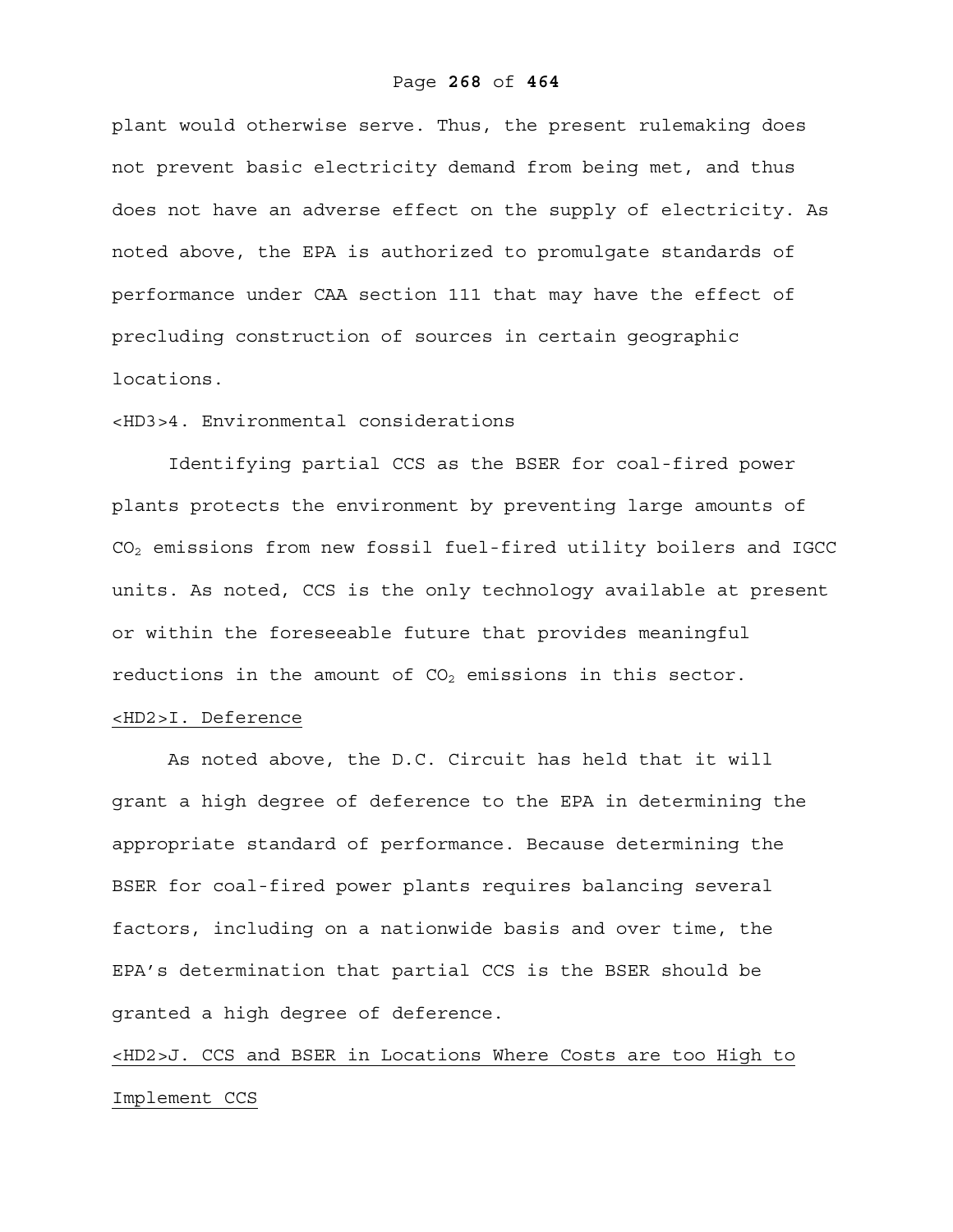## Page **269** of **464**

As noted above, under CAA section 111, an emissions standard may meet the requirements of a "standard of performance" even if it cannot be met by every new source in the source category that would have constructed in the absence of that standard. As also noted above, the EPA's analysis for this proposal indicates that coal-fired power plants that would otherwise construct in the absence of the standards in this proposal may still do so.

However, we recognize that there may be some geographic locations where EOR is not practicably available, so that in those locations, the higher costs of CCS may tilt the economics against new coal-fired construction. Even in this case, the standard would remain valid under CAA section 111, particularly because the basic demand for electricity could still be served by NGCC, which this rulemaking determines to be the "best system" for natural gas-fired power plants.

## <HD2>K. Compliance Period

## <HD3>1. 12-operating-month period

Under today's proposal, sources must meet the 1,100 lb CO2/MWh limit on a 12-operating-month rolling basis. This 12 operating-month period is important due the inherent variability in power plant GHG emissions rates. Establishing a shorter averaging period would necessitate establishing a standard to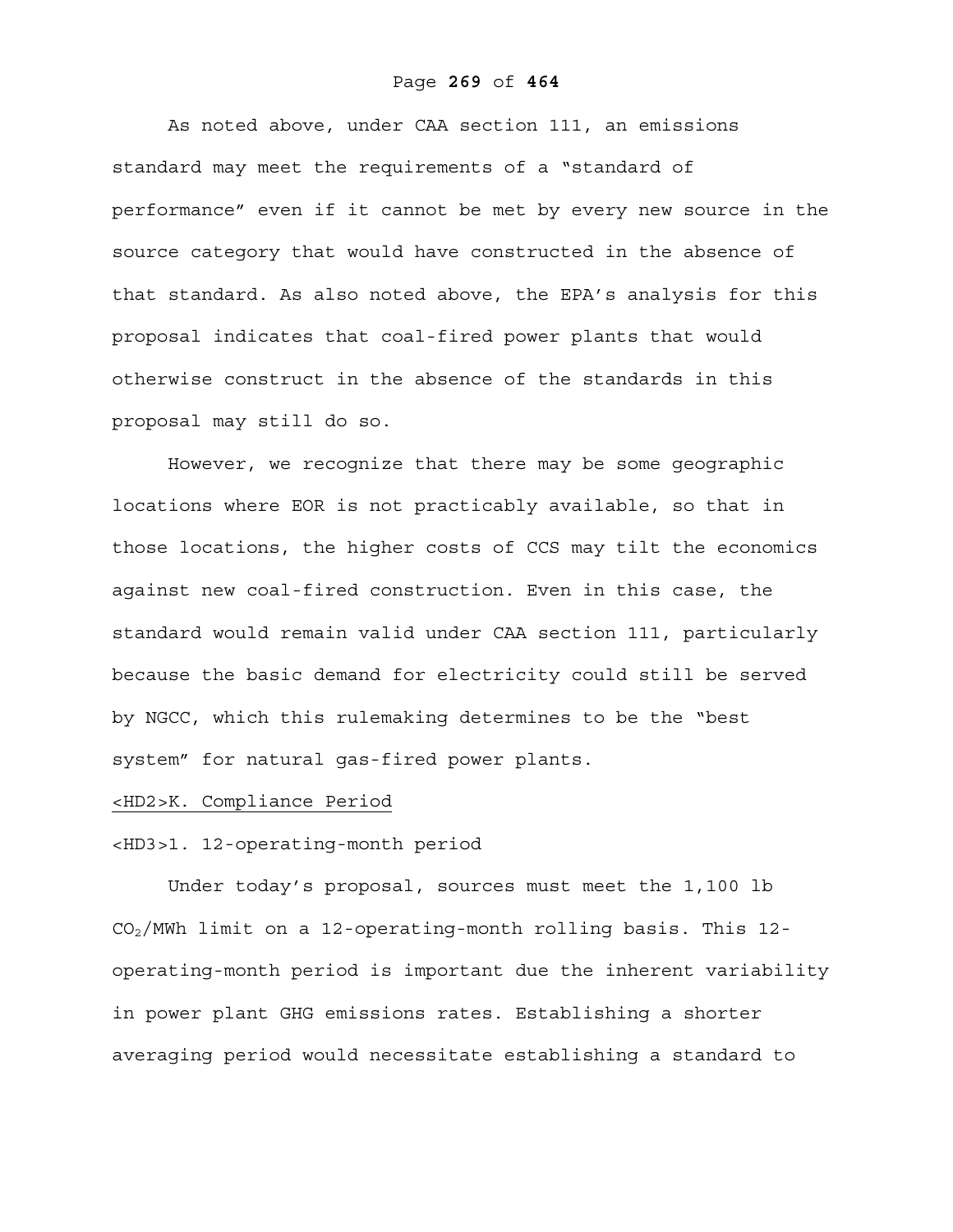## Page **270** of **464**

account for the conditions that result in the lowest efficiency and therefore the highest GHG emissions rate.

EGU efficiency has a significant impact on the source's GHG emission rate. By comparison, efficiency has a smaller impact on the emissions rate for criteria or hazardous air pollutants (HAPs). This is because control of criteria pollutants and HAPs often involves the use of a pollution control device that results in significant reductions, often greater than 90 percent. In this situation, the performance of the specific pollution control device impacts the emissions rate much more than the EGU efficiency.

EGU efficiency can vary from month to month throughout the year. For example, high ambient temperature can negatively impact the efficiency of combustion turbine engines and steam generating units. As a result, an averaging period shorter than 12 operating-months would require us to set a standard that could be achieved under these conditions. This standard could potentially be high enough that it would not be a meaningful constraint during other parts of the year. In addition, operation at low load conditions can also negatively impact efficiency. It is likely that for some short period of time an EGU will operate at an unusually low load. A short averaging period that accounts for this operation would again not produce a meaningful constraint for typical loads.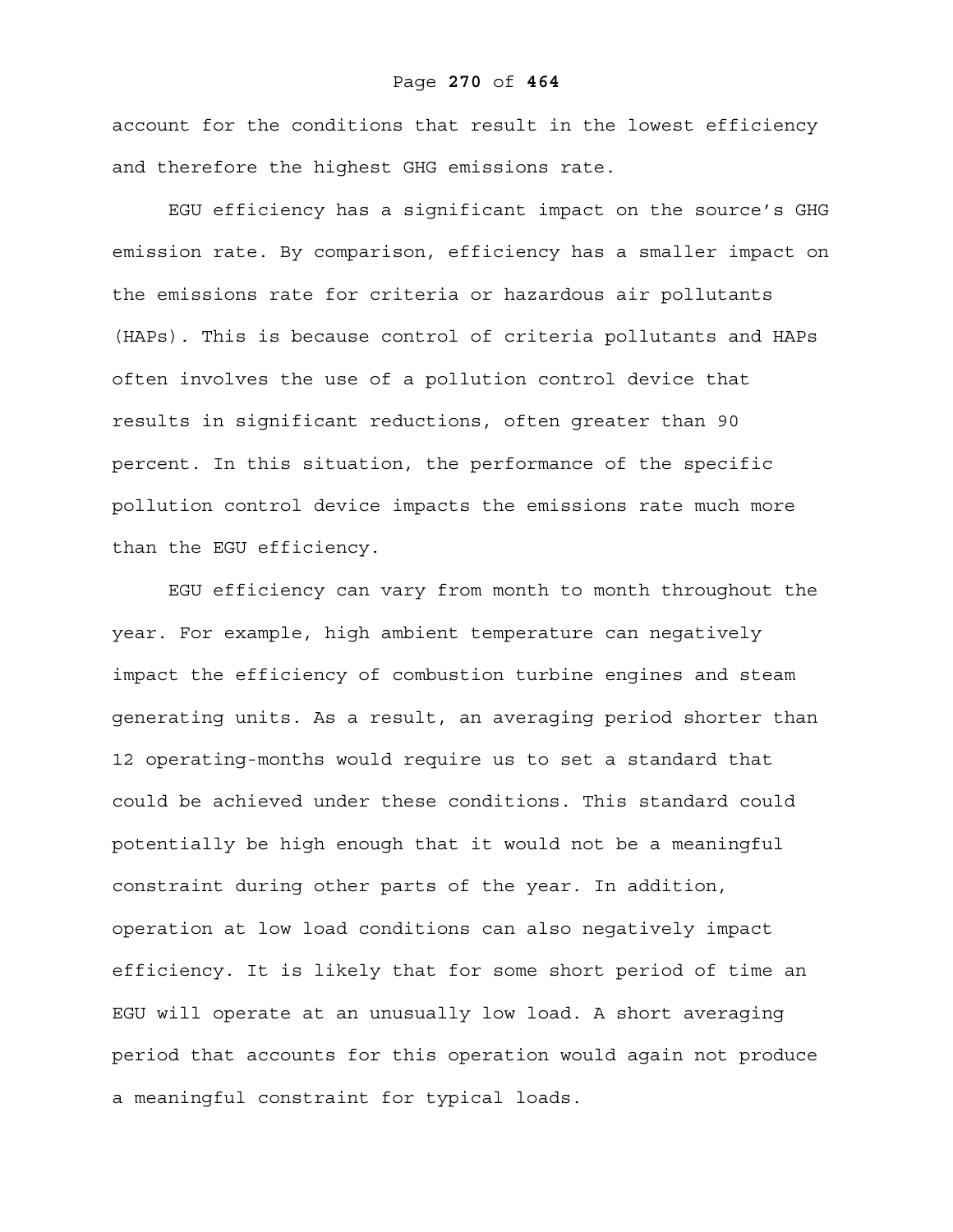On the other hand, a 12-operating-month rolling average explicitly accounts for variable operating conditions, allows for a more protective standard and decreased compliance burden, allows EGUs to have and use a consistent basis for calculating compliance (i.e., ensuring that 12 operating months of data would be used to calculate compliance irrespective of the number of long-term outages), and simplifies compliance for state permitting authorities. Because the 12-operating-month rolling average can be calculated each month, this form of the standard makes it possible to assess compliance and take any needed corrective action on a monthly basis. The EPA proposes that it is not necessary to have a shorter averaging period for  $CO<sub>2</sub>$  from these sources because the effect of GHGs on climate change depends on global atmospheric concentrations which are dependent on cumulative total emissions over time, rather than hourly or daily emissions fluctuations or local pollutant concentrations. Unlike for emissions of criteria and hazardous air pollutants, we do not believe that there are measureable implications to health or environmental impacts from short-term higher  $CO<sub>2</sub>$ emission rates as long as the 12-month average emissions rate is maintained.

We solicit comment on, in the alternative, basing compliance requirements on an annual (calendar year) average basis.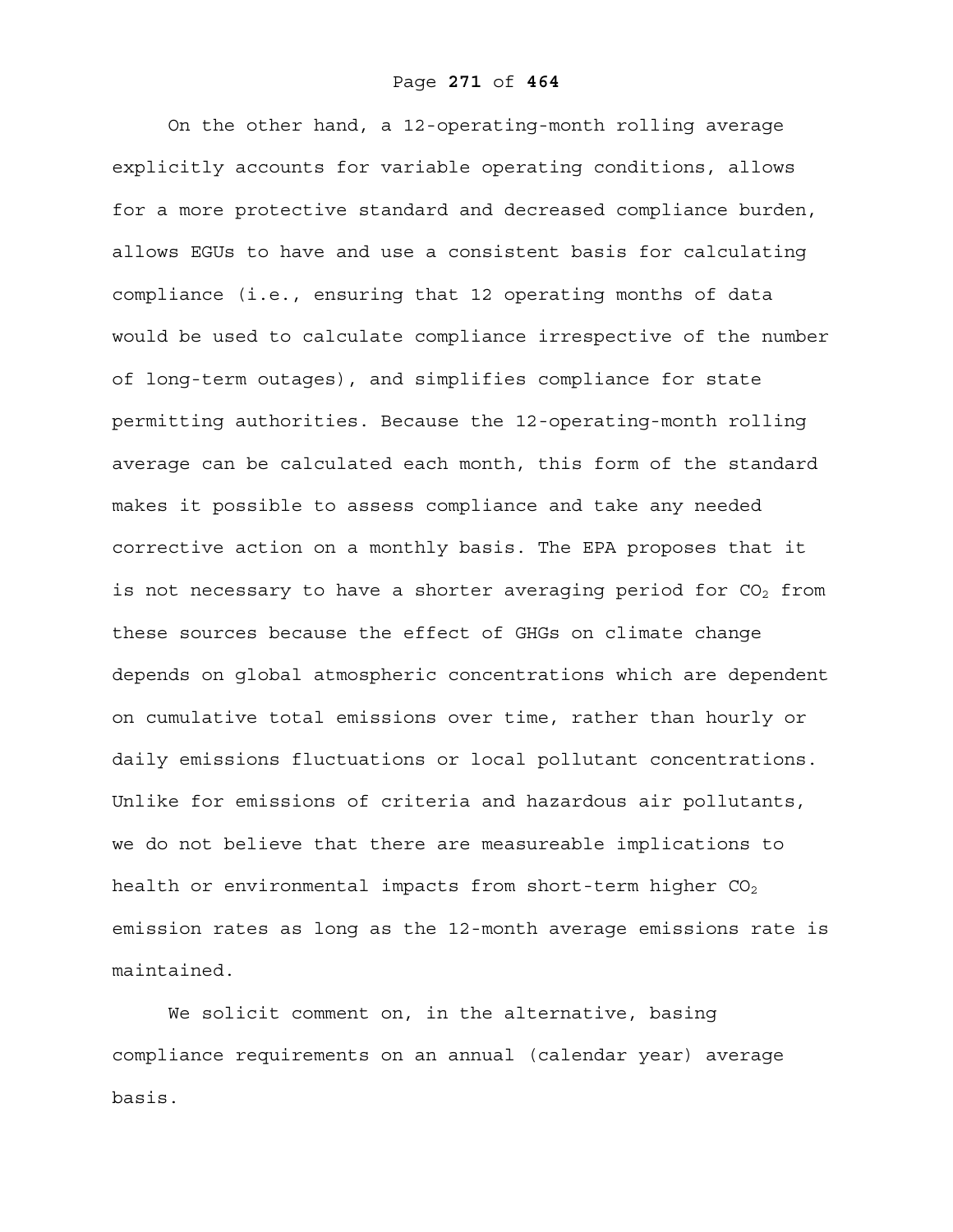## Page **272** of **464**

<HD3>2. 84-operating-month compliance period

Under today's proposal, new fossil fuel-fired boilers and IGCC units will have the option to alternatively meet an emission standard on an 84-operating-month rolling basis.

The EPA has previously offered sources optional, longerterm emission standards that are stricter than the primary emissions standard in combination with a longer averaging period. We are proposing that this alternative emission limit should be between  $1,000 - 1,050$  lb  $CO<sub>2</sub>/MWh$  and we are requesting comment on what the final numerical standard should be (within that range) such that the 84-operating-month standard would be as stringent as or more stringent than the 12-operating-month standard.

We are also requesting comment on an appropriate 12 operating-month standard that owners/operators electing to comply with the 84-operating-month standard would have to comply with. This standard would be numerically between the alternate 12-operating-month standard and an emissions rate of a coalfired EGU without CCS (e.g., 1,800 lb  $CO_2/MWh$ ). This shorter term standard would be more easily enforced and assure adequate emission reductions.

This 84-operating-month period offers increased operational flexibility and will tend to compensate for short-term emission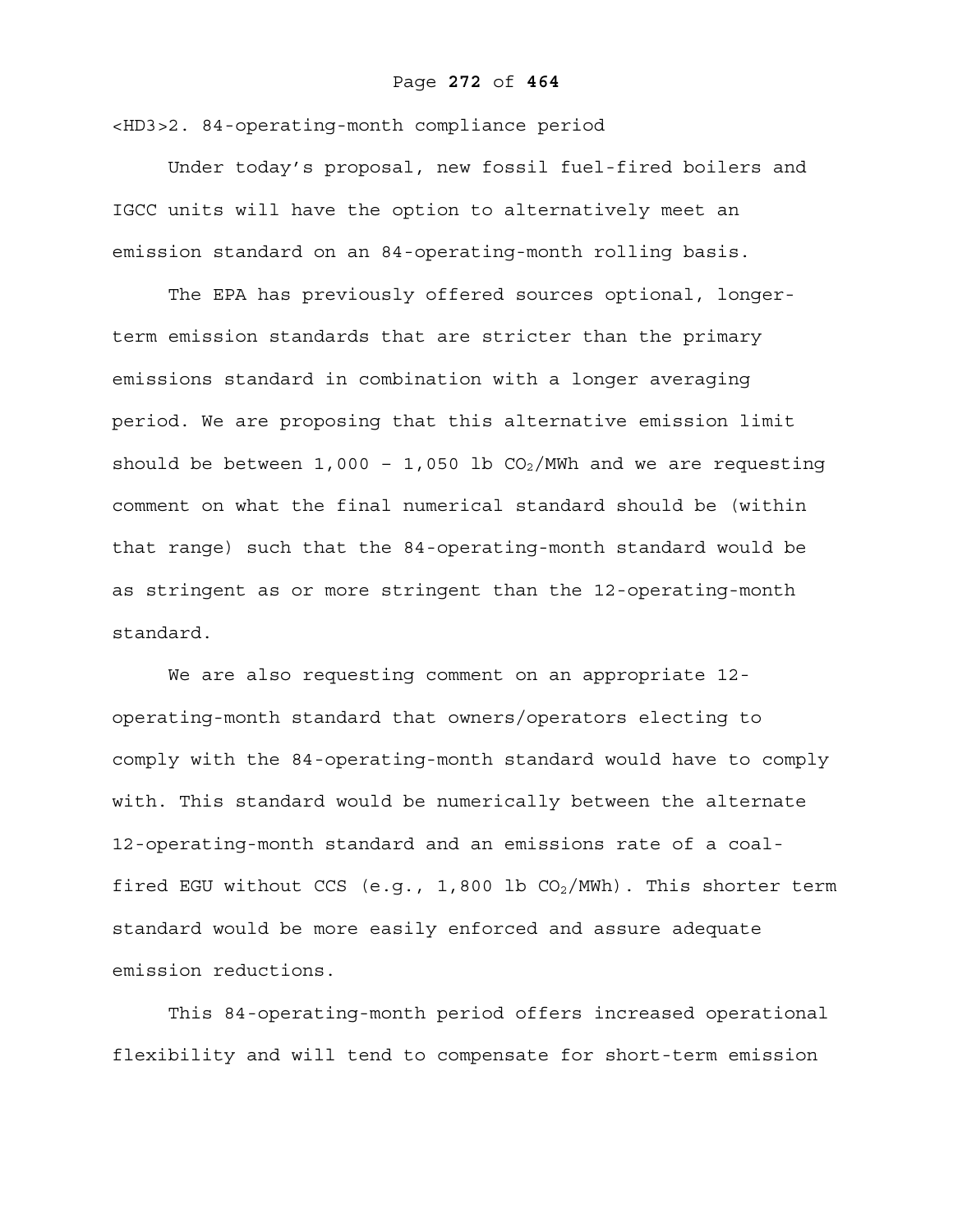excursions, which may especially occur at the initial startup of the facility and the CCS system.

## <HD2>L. Geologic Sequestration

## <HD3>1. Overview

We expect that for the immediate future, virtually all of the  $CO<sub>2</sub>$  captured at EGUs will be injected underground for longterm geologic sequestration at sites where enhanced oil recovery is also occurring. There is an existing regulatory framework for geologic sequestration and enhanced oil recovery activities. We intend to rely upon this existing framework to verify that the  $CO<sub>2</sub>$  captured from an affected unit is injected underground for long-term containment. More specifically, as discussed in Section III, the EPA is proposing to build from the existing GHG Reporting Program 40 CFR part 98 to track that the captured  $CO<sub>2</sub>$ is geologically sequestered.

In addition, we recognize that types of  $CO<sub>2</sub>$  storage technologies other than geologic sequestration are under development (e.g. precipitated calcium carbonate, etc). EGUs may use another type of  $CO<sub>2</sub>$  storage technology to meet the standard, once the EPA has approved its use, including methods for reporting, monitoring, and verifying long-term  $CO<sub>2</sub>$  storage. We welcome comments on an appropriate mechanism for making this determination.

<HD3>2. Existing regulatory framework for CCS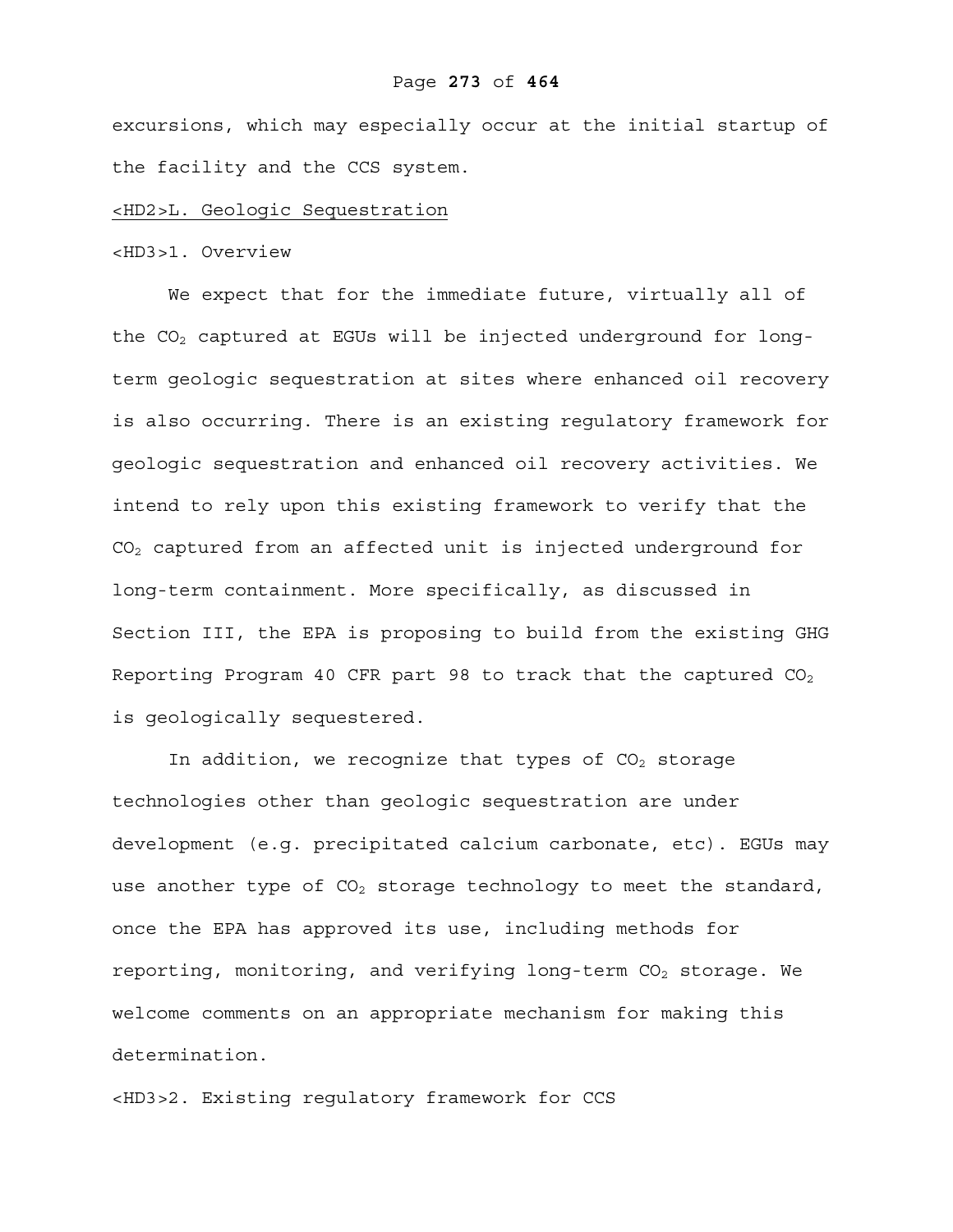As noted, the EPA expects that for the immediate future, captured  $CO<sub>2</sub>$  from affected units will be injected underground for geologic sequestration at sites where EOR is occurring. Underground injection is currently the only technology available that can accommodate the large quantities of  $CO<sub>2</sub>$  captured at EGUs, and EOR provides an associated economic incentive and benefit. Three solid-fuel fired EGU projects incorporating CCS– Kemper, TCEP, and HECA - all include utilization of captured  $CO<sub>2</sub>$ for EOR.

The EPA has promulgated, or recently proposed, several rules to protect underground sources of drinking water and track the total amount of  $CO<sub>2</sub>$  that is supplied to the economy and injected underground for geologic sequestration. First, the EPA's Underground Injection Control (UIC) Class VI rule, established under authority of the Safe Drinking Water Act, sets requirements to ensure that geologic sequestration wells are appropriately sited, constructed, tested, monitored, and closed in a manner that ensures protection of underground sources of drinking water.<sup>251</sup> The UIC Class VI regulations contain monitoring requirements to protect underground sources of drinking water, including the development of a comprehensive

——<br>251

http://water.epa.gov/type/groundwater/uic/wells\_sequestration.cf m.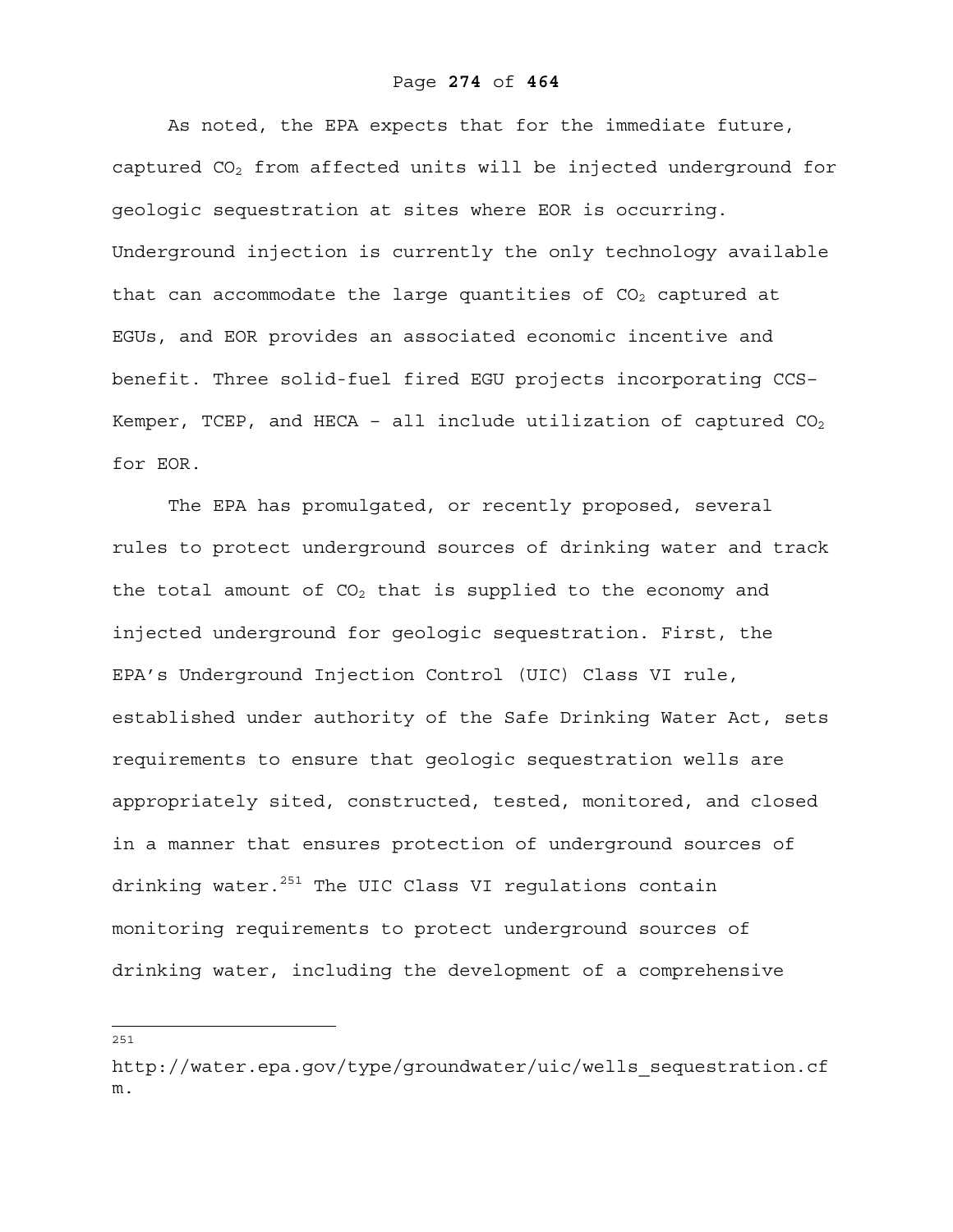## Page **275** of **464**

testing and monitoring plan. This includes testing of the mechanical integrity of the injection well, ground water monitoring, and tracking of the location of the injected  $CO<sub>2</sub>$  and the associated area of elevated pressure using both direct and indirect methods, as appropriate. Projects are also required to conduct extended post-injection monitoring and site care to track the location of the injected  $CO<sub>2</sub>$  and monitor subsurface pressures until it can be demonstrated that there is no longer a risk of endangerment to underground sources of drinking water.

UIC Class II wells inject fluids associated with oil and natural gas production and the storage of liquid hydrocarbons. Most of the injected fluid is salt water, which is brought to the surface in the process of producing (extracting) oil and gas and subsequently re-injected. In addition, other fluids, including CO<sub>2</sub>, are injected to enhance oil and gas production. Class II regulations include site characterization, well construction, operating, monitoring, testing, reporting, financial responsibility, and closure requirements to prevent endangerment of underground sources of drinking water. Wells that inject  $CO<sub>2</sub>$  underground for enhanced oil or gas recovery may be permitted as UIC Class II or Class VI wells. However, the designation of the appropriate well class depends, principally, on the risks posed or changes in the risks posed to underground sources of drinking water by a specific injection operation.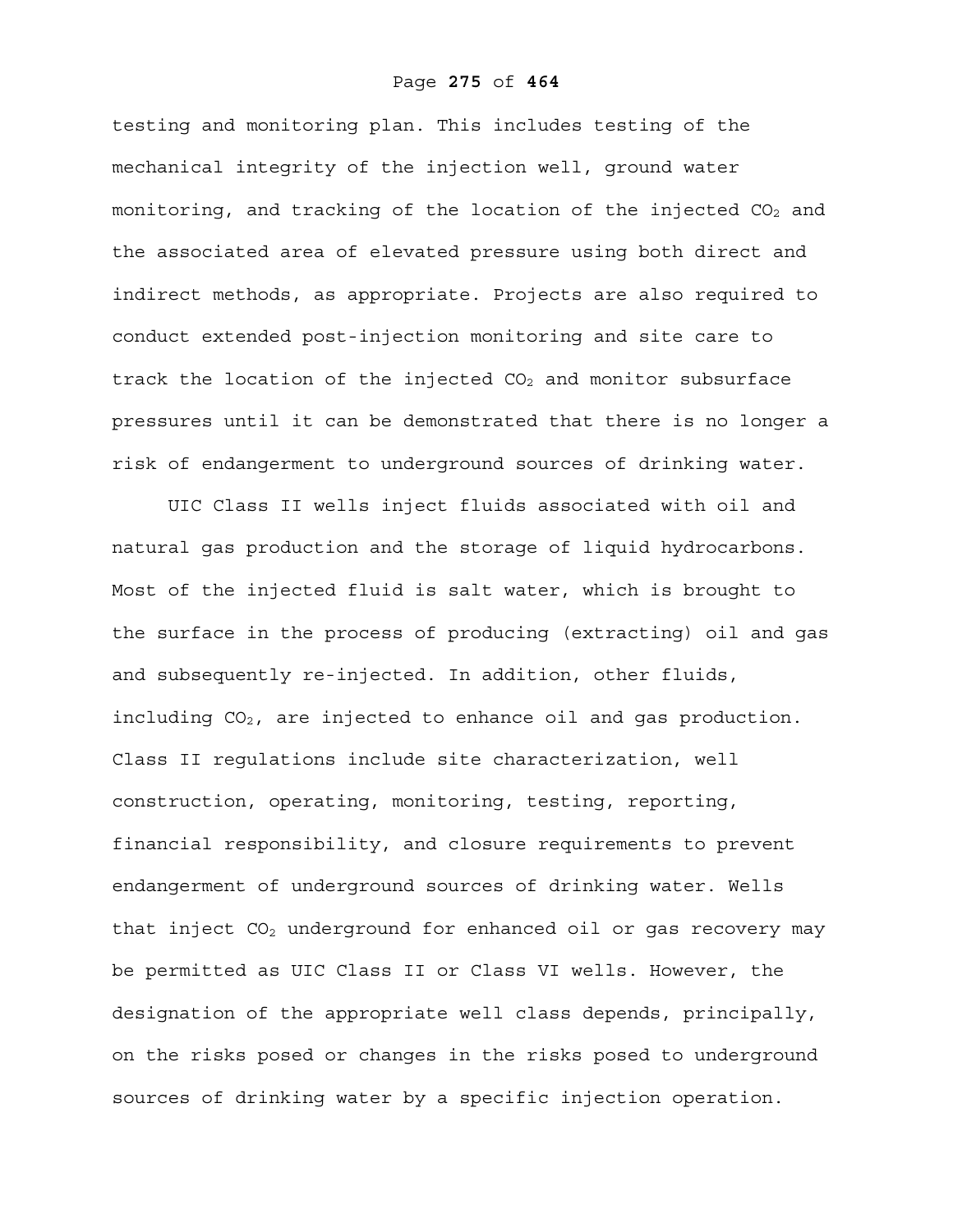Second, the GHG Reporting Program covers sources that generate electricity (40 CFR part 98, subpart D), sources that supply  $CO<sub>2</sub>$  to the economy (40 CFR part 98, subpart PP) and sources that inject  $CO<sub>2</sub>$  underground for geologic sequestration (40 CFR part 98, subpart RR). Subpart D owners or operators of facilities that contain electricity-generating units must report emissions from electricity-generating units and all other source categories located at the facility for which methods are defined in part 98. $^{252}$  Owners or operators are required to collect emission data; calculate GHG emissions; and follow the specified procedures for quality assurance, missing data, recordkeeping, and reporting.

Subpart PP provides requirements for quantifying  $CO<sub>2</sub>$ supplied to the economy.<sup>253</sup> Affected units that capture  $CO<sub>2</sub>$  to inject underground or supply offsite, are subject to all of the requirements under subpart PP of the GHG Reporting Program, which relates to suppliers of  $CO<sub>2</sub>$ . Specifically, subpart PP requires facilities with production process unit(s) that capture a  $CO<sub>2</sub>$  stream for purposes of supplying  $CO<sub>2</sub>$  for commercial applications or that capture and maintain custody of a  $CO<sub>2</sub>$  stream in order to sequester or otherwise inject it underground and which meet certain applicability requirements to report the mass

 $\overline{a}$ 

 $252$  http://www.epa.gov/ghgreporting/reporters/subpart/d.html.

<sup>253</sup> http://www.epa.gov/ghgreporting/reporters/subpart/pp.html.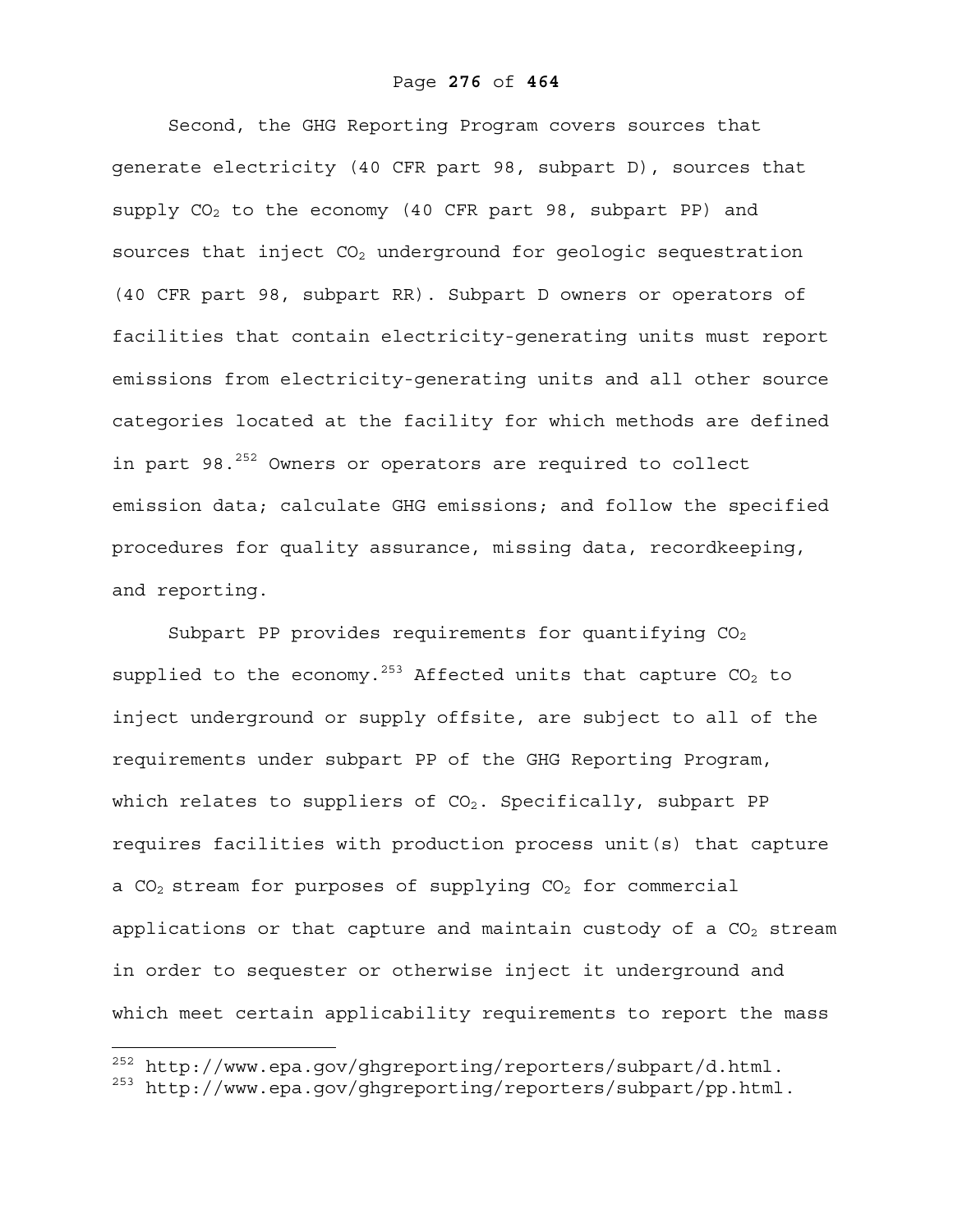# Page **277** of **464**

of  $CO<sub>2</sub>$  captured.  $CO<sub>2</sub>$  suppliers are required to report the annual quantity of  $CO<sub>2</sub>$  transferred offsite and for what end use, including geologic sequestration.

Subpart RR requires facilities meeting the source category definition (40 CFR 98.440) for any well or group of wells to report basic information on the amount of CO<sub>2</sub> received for injection; develop and implement an EPA-approved monitoring, reporting, and verification (MRV) plan; and report the amount of  $CO<sub>2</sub>$  sequestered using a mass balance approach and annual monitoring activities. The MRV plan must be submitted and approved by the EPA and revised if necessary over time according to 40 CFR 98.448(d). The subpart RR MRV plan must include five major components:

- A delineation of the maximum monitoring area (MMA) and the active monitoring area (AMA).
- An identification and evaluation of the potential surface leakage pathways and an assessment of the likelihood, magnitude, and timing, of surface leakage of  $CO<sub>2</sub>$  through these pathways in the MMA.
- A strategy for detecting and quantifying any surface leakage of  $CO<sub>2</sub>$  in the event leakage occurs.
- An approach for establishing the expected baselines for monitoring  $CO<sub>2</sub>$  surface leakage.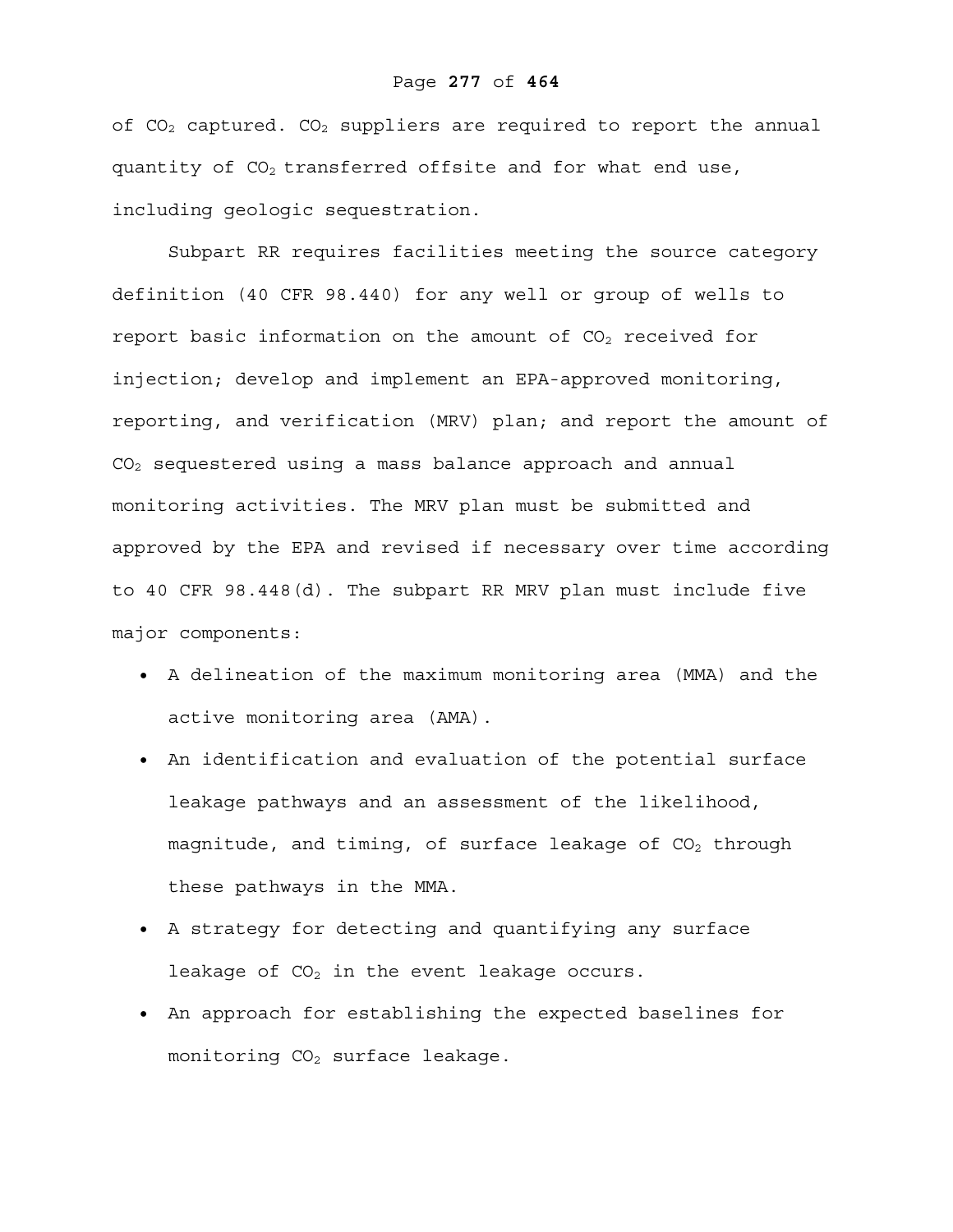• A summary of considerations made to calculate site-specific variables for the mass balance equation.

More information on the MRV plan is available in the Technical Support Document for the subpart RR final rule (75 FR 75065).

If an enhanced oil and gas recovery project holds a UIC Class VI permit, it is required to report under subpart RR. If the project holds a UIC Class II permit and is injecting a  $CO<sub>2</sub>$ stream underground, it is not subject to subpart RR, but the owner or operator may choose to opt-in to subpart RR. Sources reporting under subpart RR, whether they are UIC Class VI or Class II well(s), must follow the same set of requirements.

As stated in the preamble to the final subpart RR rule:  $<$ EXTRACT>

"while requirements under the UIC program are focused on demonstrating that USDWs are not endangered as a result of  $CO<sub>2</sub>$  injection into the subsurface, requirements under the GHG Reporting Program through 40 CFR part 98, subpart RR will enable EPA to verify the quantity of  $CO<sub>2</sub>$  that is geologically sequestered and to assess the efficacy of GS as a mitigation strategy. Subpart RR achieves this by requiring facilities conducting GS to develop and implement a MRV plan to detect and quantify leakage of injected  $CO<sub>2</sub>$ to the surface in the event leakage occurs and to report the amount of  $CO<sub>2</sub>$  geologically sequestered using a mass balance approach, regardless of the class of UIC permit that a facility holds." (75 FR 75060) </EXTRACT>

The Internal Revenue Service relies on the existing regulatory framework to verify geologic sequestration when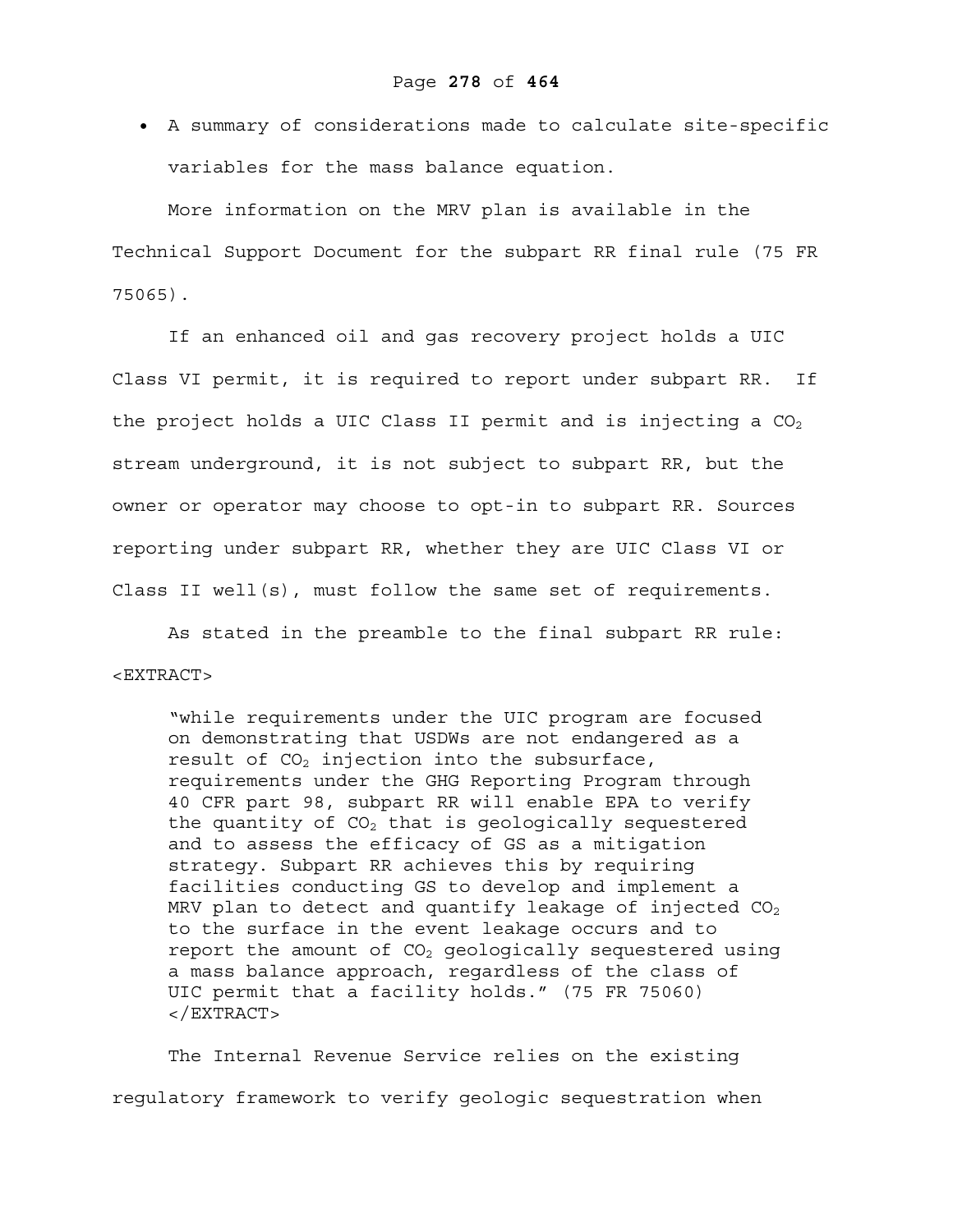## Page **279** of **464**

determining eligibility of taxpayers claiming the 45Q tax credit. As stated in the preamble to the final subpart RR rule: <EXTRACT>

"EPA notes that the Internal Revenue Service (IRS) published IRS Notice 2009–83 7 to provide guidance regarding eligibility for the Internal Revenue Code section 45Q credit for  $CO<sub>2</sub>$  sequestration, computation of the section 45Q tax credit, reporting requirements for taxpayers claiming the section 45Q tax credit, and rules regarding adequate security measures for secure GS. As clarified in the IRS guidance, taxpayers claiming the section 45Q tax credit must follow the appropriate UIC requirements. The guidance also clarifies that taxpayers claiming section 45Q tax credit must follow the MRV procedures that are being finalized under 40 CFR part 98, subpart RR in this final rule." (75 FR 75060) </EXTRACT>

Third, the EPA proposed a rule that would conditionally exclude  $CO<sub>2</sub>$  streams from the definition of hazardous waste under RCRA, where these streams are being injected for purposes of geologic sequestration, into a UIC Class VI well and meet other conditions.<sup>254</sup> The rationale for the rule was that any  $CO<sub>2</sub>$  stream that would otherwise be defined as hazardous waste, need not be managed as hazardous waste, provided it is managed under other regulatory programs that address the potential risks to human health and the environment that these materials may pose.

<HD3>3. Proposal

 $\overline{a}$ 

a. Geologic sequestration

To provide certainty and verify that  $CO<sub>2</sub>$  captured at an

 $^{254}$  76 FR 48073 (Aug. 8, 2011).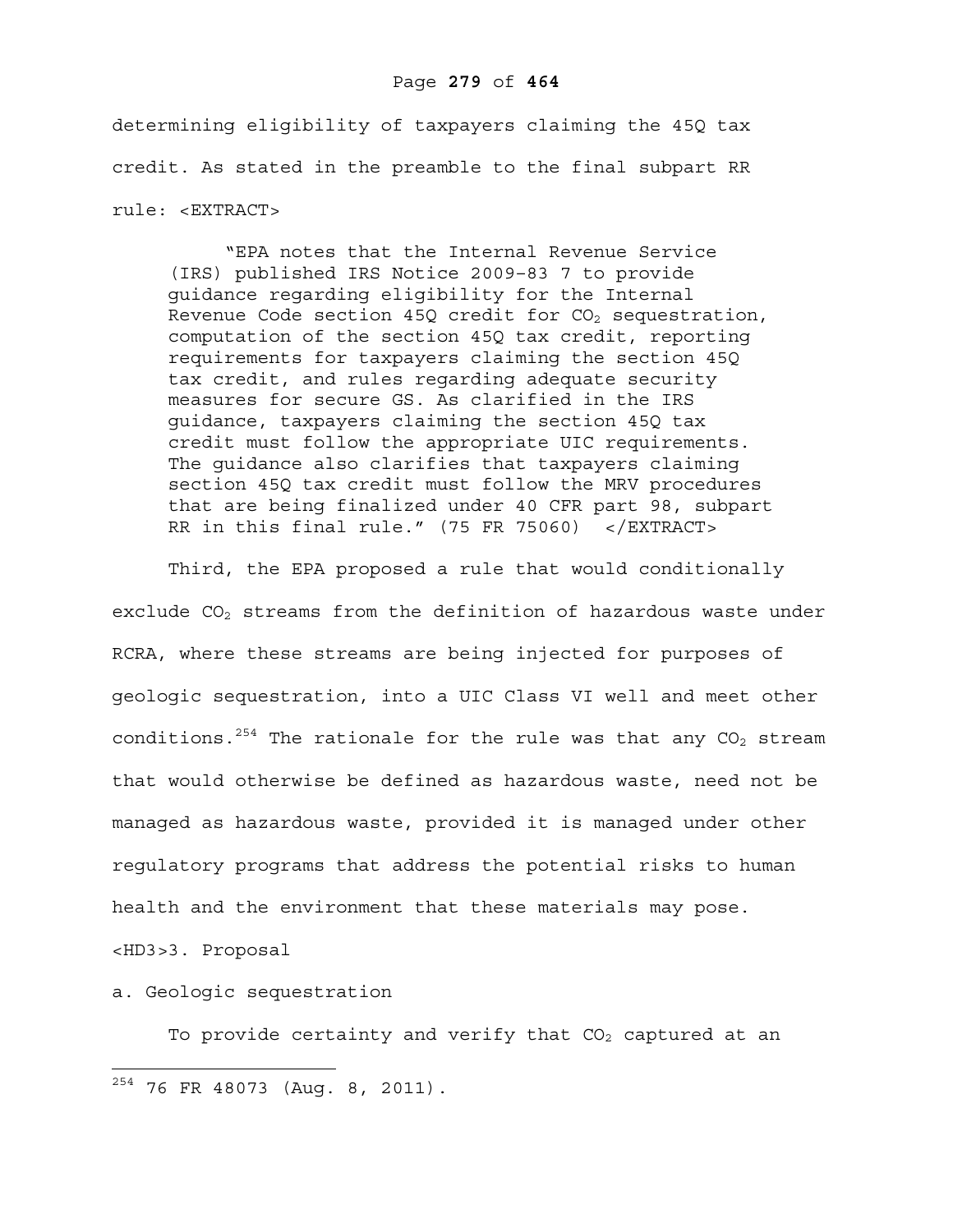affected unit is geologically sequestered, today's action relies upon the existing regulatory framework the EPA already has in place under the GHG Reporting Program 40 CFR part 98. As discussed in the previous section, there are key subparts (i.e., subpart D, PP and RR) under 40 CFR part 98 that provide a transparent reporting and verification mechanism for EPA and the public. The EPA requires electric generating units to report  $CO<sub>2</sub>$ emissions under subpart D. Facilities that capture  $CO<sub>2</sub>$  are required to report quantities of  $CO<sub>2</sub>$  captured and injected on site or transferred off-site under subpart PP. Facilities that inject  $CO<sub>2</sub>$  underground for geologic sequestration report under subpart RR.

First, the EPA is proposing that any affected unit that employs CCS technology which captures enough  $CO<sub>2</sub>$  to meet the 1,100 lb/MWh standard must report, under 40 CFR part 98, subpart RR, if the captured CO<sub>2</sub> is injected onsite. If the captured CO<sub>2</sub> is sent offsite, then the facility injecting the  $CO<sub>2</sub>$  underground must report under 40 CFR part 98, subpart RR. As noted above, owners and operators of projects that inject  $CO<sub>2</sub>$  underground and that are permitted under a UIC Class VI permit are required to comply with subpart RR. The practical impact of our proposal would be that owners and operators of projects injecting  $CO<sub>2</sub>$ underground that are permitted under UIC Class II and that receive  $CO<sub>2</sub>$  captured from EGUs to meet the proposed performance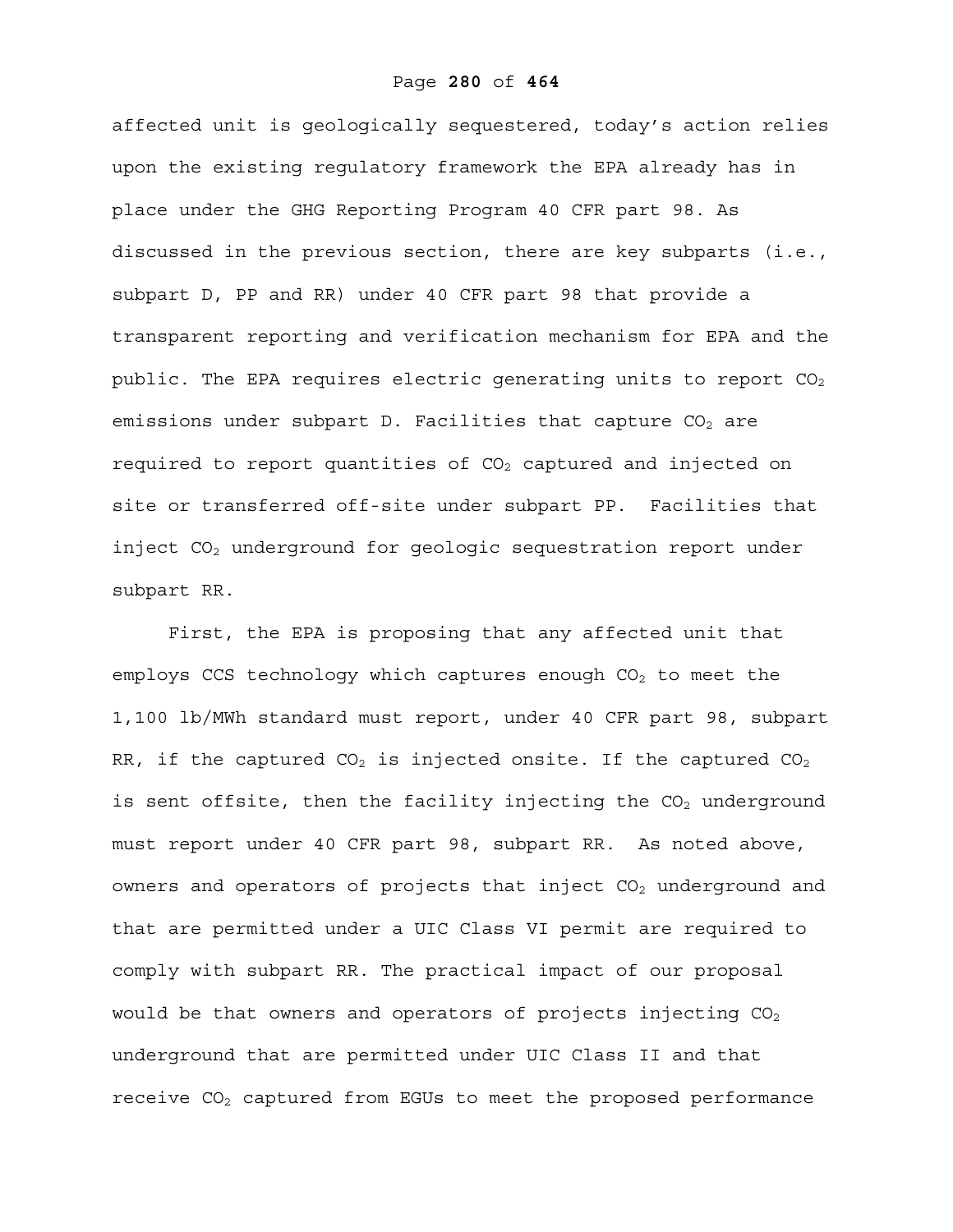## Page **281** of **464**

standard will also be required to submit and receive approval of a subpart RR MRV plan and report under subpart RR. This proposal does not change any of the requirements to obtain or comply with a UIC permit for facilities that are subject to EPA's UIC program under the Safe Drinking Water Act.

In order to use the GHG Reporting Program to ensure that the affected unit is sending its captured  $CO<sub>2</sub>$  to a site reporting under subpart RR, the EPA proposes minor modifications to subpart PP,  $CO_2$  supply. We propose that a facility capturing  $CO_2$ from an affected unit, and therefore subject to 40 CFR part 98, subpart PP, must provide additional information in its subpart PP annual report including (1) the electronic GHG Reporting Tool identification (e-GGRT ID) of the facility with the electric generating unit from which  $CO<sub>2</sub>$  was captured, and (2) the e-GGRT ID(s) for, and mass of  $CO<sub>2</sub>$  transferred to, each geologic sequestration site reporting under subpart RR. This proposed amendment to the GHG Reporting Program provides a transparent and consistent method to track  $CO<sub>2</sub>$  capture and sequestration without significantly increasing burden on the affected sources. If the affected unit does not report under 40 CFR part 98, subpart PP and comply with these proposed requirements, it will be considered in noncompliance with today's proposal.

The EPA notes that compliance with the standard of 1,100 lb  $CO<sub>2</sub>/MWh$  is determined exclusively by the tons of  $CO<sub>2</sub>$  captured by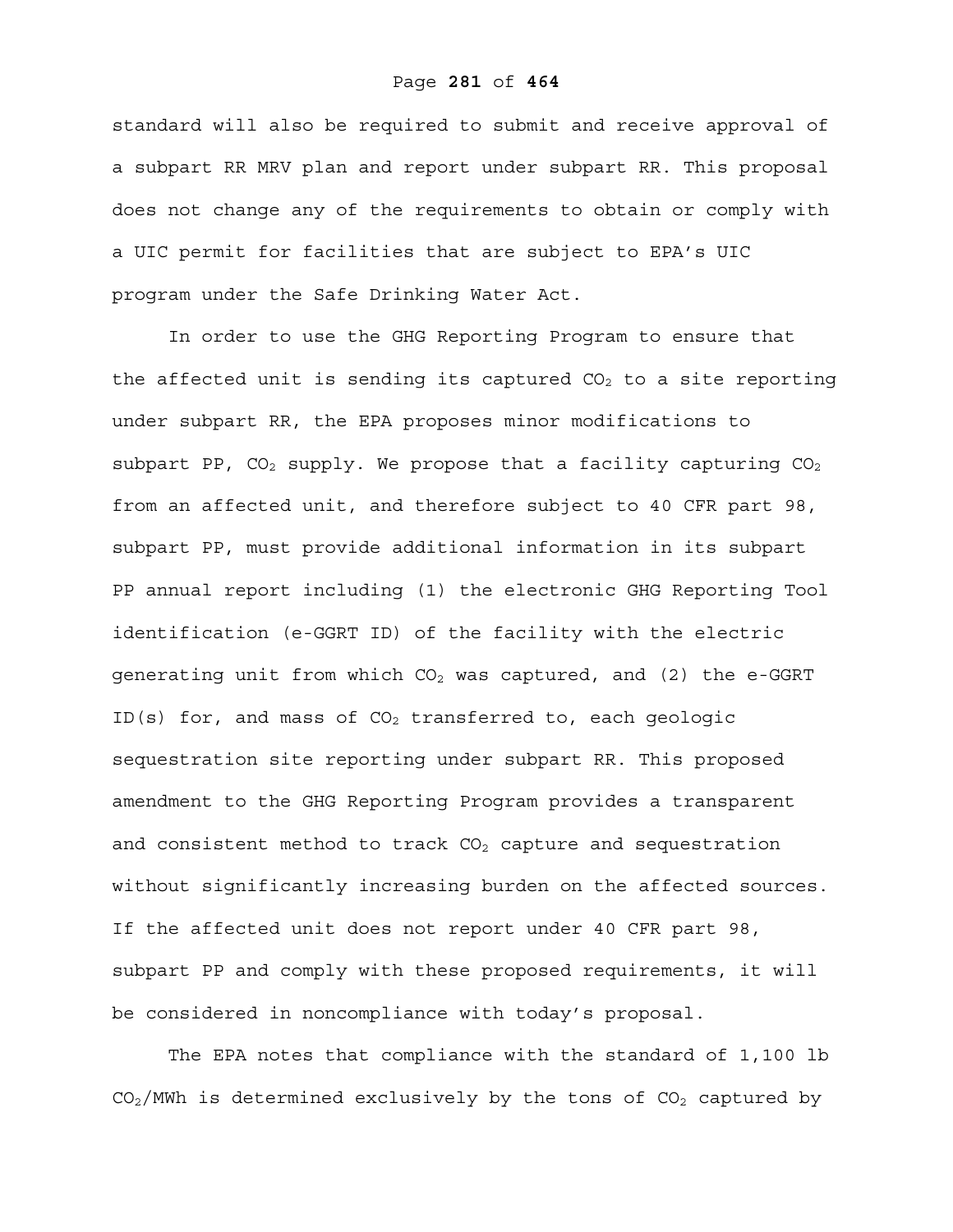#### Page **282** of **464**

the emitting EGU. The tons of  $CO<sub>2</sub>$  sequestered by the geologic sequestration site are not part of that calculation. However, to verify that the  $CO<sub>2</sub>$  captured at the emitting EGU is sent to a geologic sequestration site, we are building on existing regulatory requirements under the GHG Reporting program.

The EPA acknowledges that there can be downstream losses of CO2 after capture, for example during transportation, injection or storage. Though a well selected and operated site is expected to contain  $CO<sub>2</sub>$  for the long-term, there is the potential for unanticipated leakage. The EPA expects these losses to be modest with incentives due to the market use of  $CO<sub>2</sub>$  as a purchased product. There remains an issue of whether the standard itself should be adjusted to reflect these downstream losses. The EPA is not proposing to do so. Moreover, the EPA wishes to encourage rather than discourage EOR using captured  $CO<sub>2</sub>$  since the practice makes CCS itself more economic and thus promotes use of the technology on which the proposed standard is based. See Sierra Club v. Costle, 657 F. 2d at 347 (one purpose of section 111 standards is to promote expanded use and development of technology).

We also emphasize that today's proposal does not involve regulation of any downstream recipients of captured  $CO<sub>2</sub>$ . That is, the regulatory standard applies exclusively to the emitting EGU, not to any downstream user or recipient of the captured  $CO<sub>2</sub>$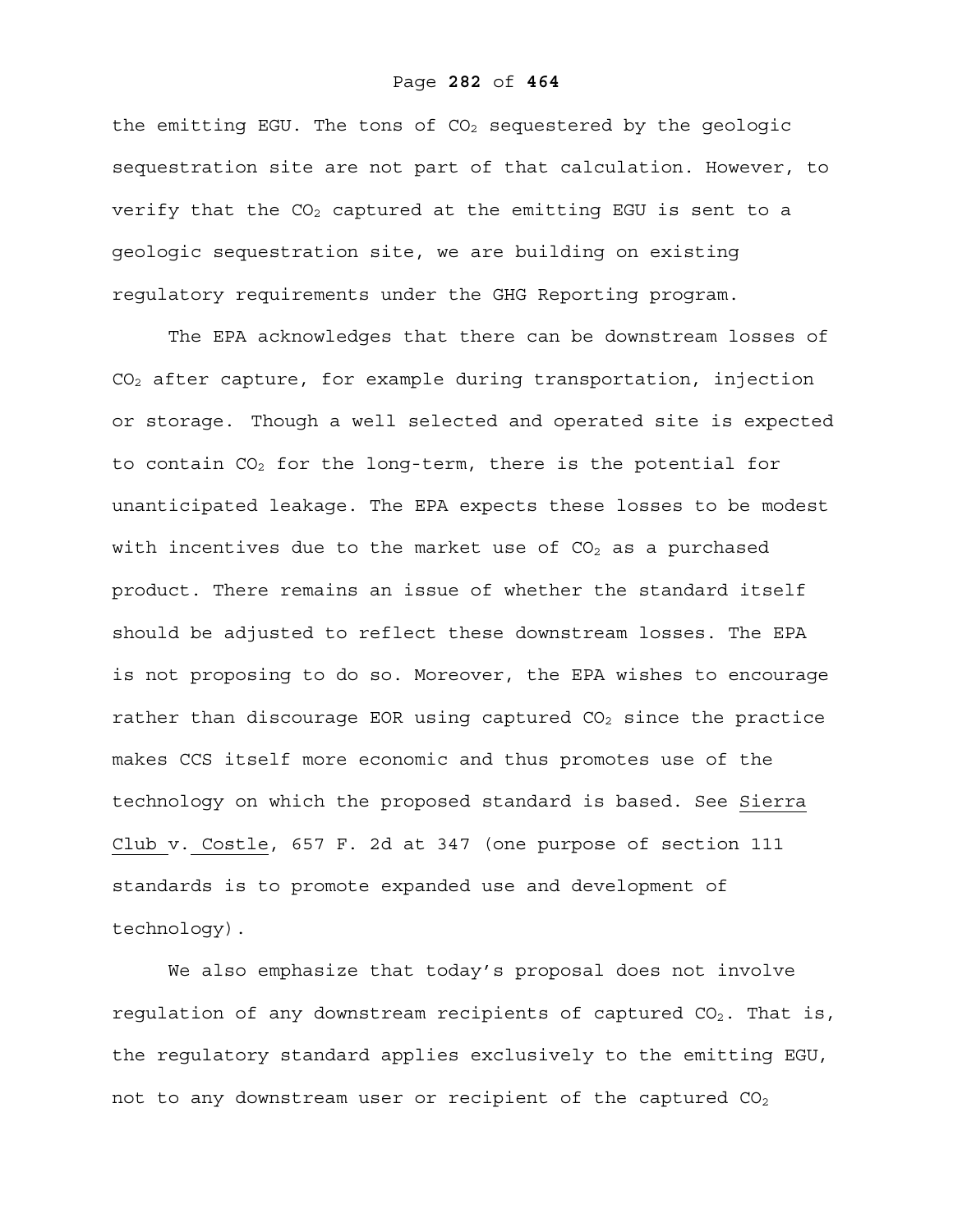## Page **283** of **464**

(whether the captured  $CO<sub>2</sub>$  is sold for EOR or otherwise sequestered underground). The requirement that the emitting EGU assure that captured  $CO<sub>2</sub>$  is managed at an entity subject to the GHG reporting rules is thus exclusively an element of enforcement of the EGU standard. Similarly, the existing regulatory requirements applicable to geologic sequestration are not part of the proposed NSPS. The standard is a numeric value, applicable exclusively to the emitting EGU.

The approach proposed today relies on the existing GHG Reporting framework to ensure that  $CO<sub>2</sub>$  captured at an affected unit is transferred to a facility reporting geologic sequestration, and it does not impose any additional requirements for an affected unit to demonstrate how the captured  $CO<sub>2</sub>$  is transferred to a facility that is compliant with 40 CFR part 98, subpart RR. We seek comment on whether there should be such requirements and suggestions for what those might include.

b. Alternatives to geologic sequestration

In the development of this proposal, the EPA has identified some potential alternatives to geologic sequestration, including but not limited to  $CO<sub>2</sub>$  stored in precipitated calcium carbonate and certain types of cement. The EPA solicits comment on whether these and other alternatives to geologic sequestration permanently store  $CO<sub>2</sub>$  (so that the stack standard is assured of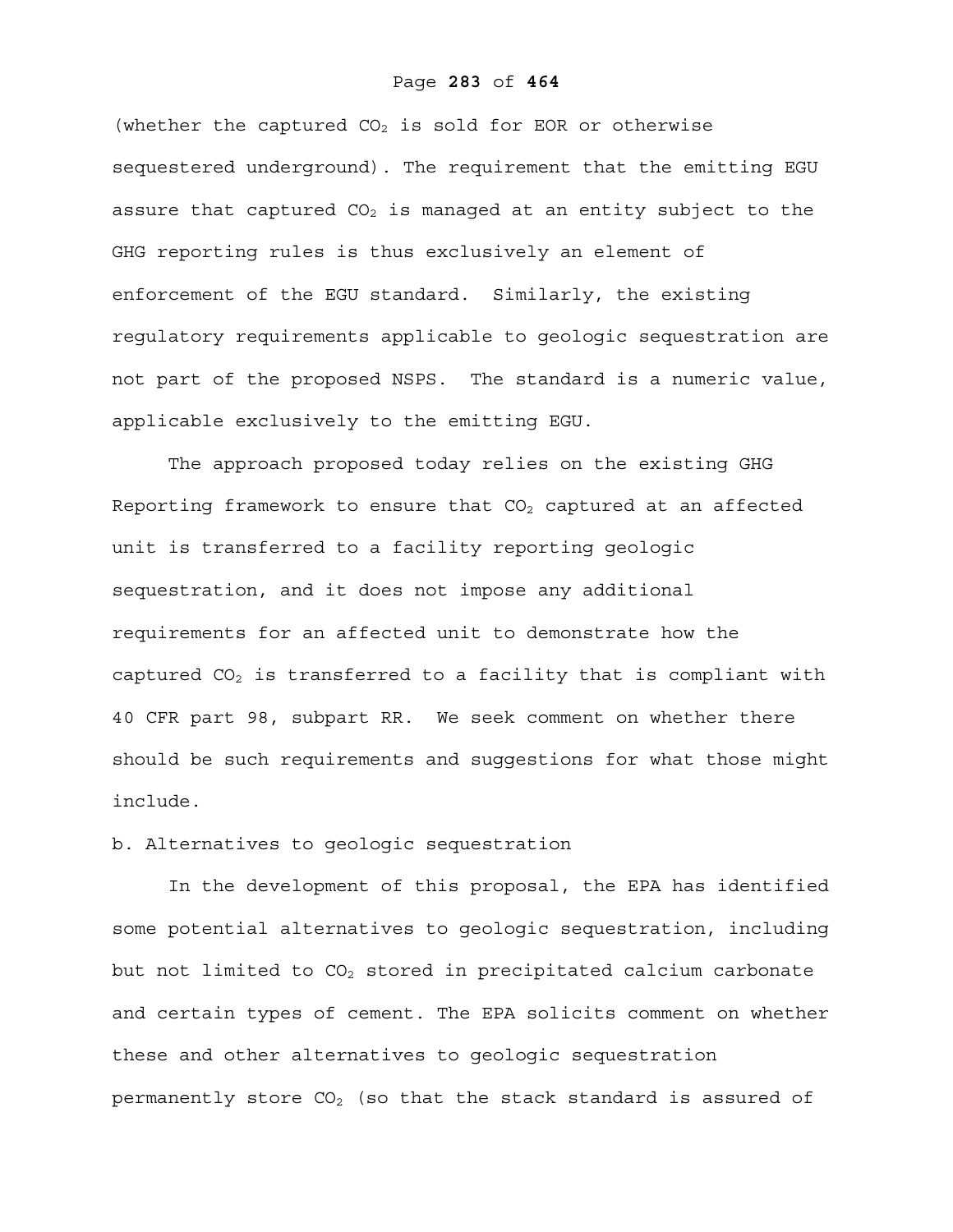achieving its object-to capture  $CO<sub>2</sub>$  and prevent its atmospheric release) and if they are technically available for EGUs to meet the performance standard. Consideration of how these alternatives could meet the performance standard involves understanding the ultimate fate of the captured  $CO<sub>2</sub>$  and the degree to which the method permanently isolates the  $CO<sub>2</sub>$  from the atmosphere, as well as existing methodologies to verify this permanent storage. The EPA proposes that alternatives to geologic sequestration could not be used until the EPA finalizes a mechanism to demonstrate that a non-CCS technology would result in permanent storage of  $CO<sub>2</sub>$ . The EPA believes that the number of cases where an EGU would seek to comply with the performance standard through an alternative to CCS will be very few. However, the EPA wishes to encourage development of alternatives to geologic sequestration that could help offset the cost of  $CO<sub>2</sub>$  capture.

c. Drafting PSD permits for affected sources using geologic sequestration

In most cases, sources that are subject to this NSPS will also be a major source or major modification under PSD and required to obtain a PSD permit prior to commencing construction. A permit is the legal tool used to establish all the source limitations deemed necessary by the reviewing agency during review of the permit application, and is the primary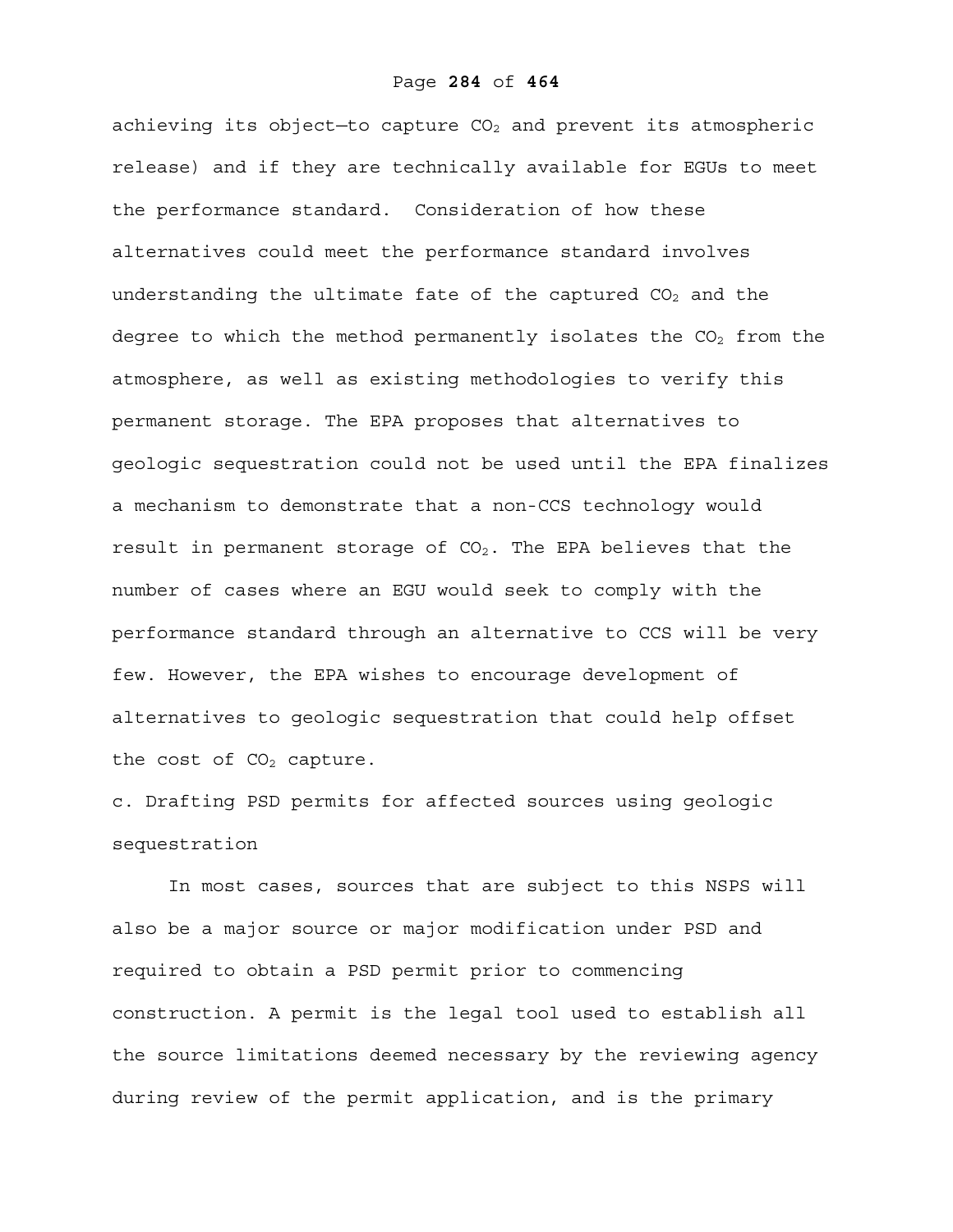# Page **285** of **464**

basis for enforcement of PSD requirements. A well written permit reflects the outcome of the permit review process and clearly defines what is expected of the source. The permit must be a "stand-alone" document that: (1) identifies the emissions units to be regulated; (2) establishes emissions standards or other operational limits to be met; (3) specifies methods for determining compliance and/or excess emissions, including reporting and recordkeeping requirements; and (4) outlines the procedures necessary to maintain continuous compliance with the emission limits.

One of the criteria that must be met to obtain a PSD permit is that the owner or operator of the facility must demonstrate that emissions from construction or operation of the facility will not cause or contribute to air pollution in excess of "any other applicable emissions standard or standard of performance under this chapter." 42 U.S.C. 7475(a)(3)(C); see also 42 U.S.C. 7410(j). Accordingly, PSD permits for EGU sources that are subject to this NSPS will need to reflect that, at a minimum, the source will meet the requirements of this NSPS. Compliance with the NSPS emissions standard is determined exclusively by evaluating emissions of  $CO<sub>2</sub>$  at the EGU.<sup>255</sup>

 $\overline{a}$ 

 $^{255}$  We note that the PSD program regulates CO<sub>2</sub> as part of the "Greenhouse Gas" pollutant, which includes the aggregate group of the following gases:  $CO<sub>2</sub>$ ,  $CH<sub>4</sub>$ ,  $N<sub>2</sub>O$ ,  $SF<sub>6</sub>$ , HFCs, and PFCs.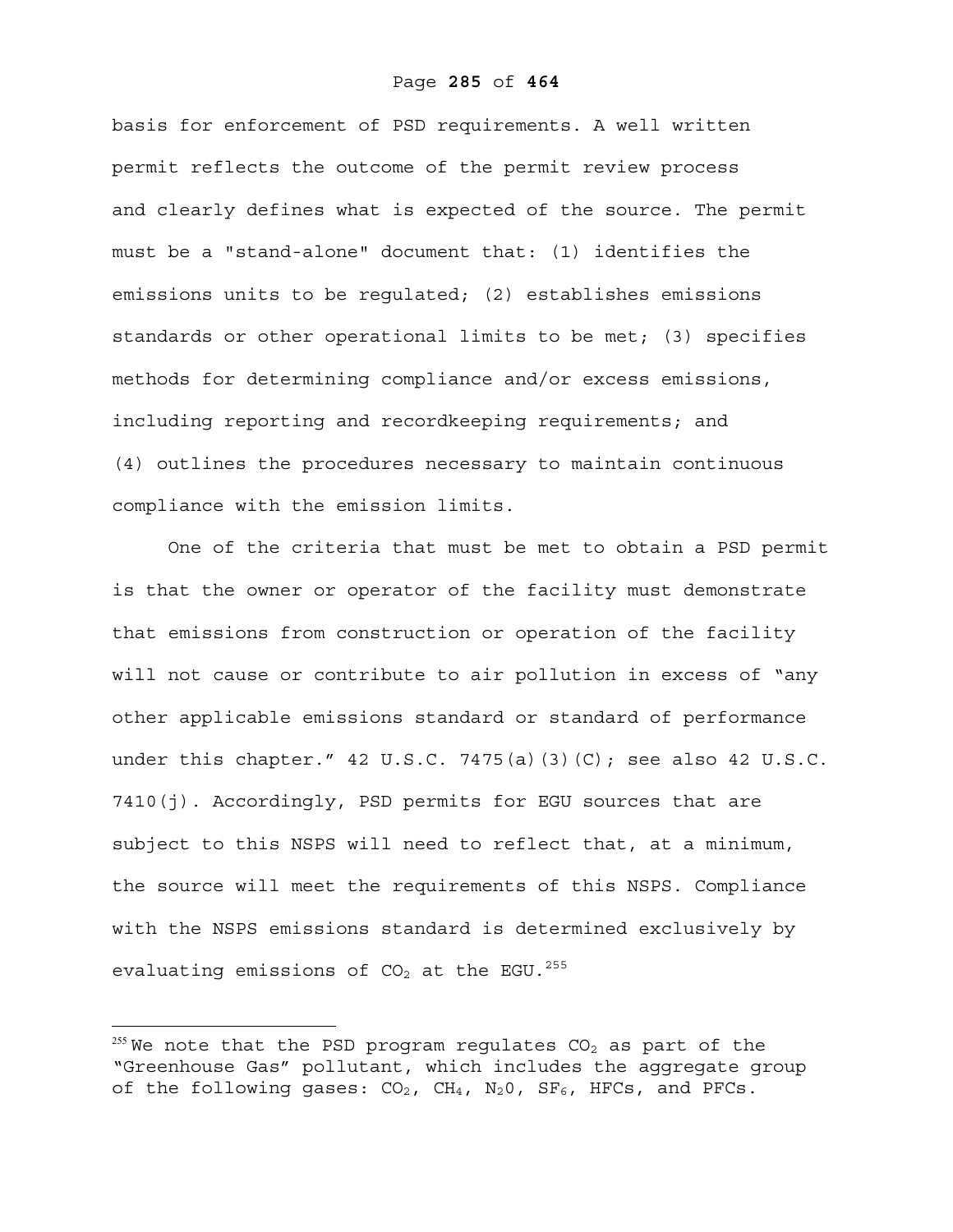As noted in the "Implications for PSD and Title V programs" section of this preamble, some states have authority to issue PSD permits. In other cases, the EPA issues the permit. States with EPA-approved permitting programs have some discretion in making permit decisions and including the necessary conditions in the permit to ensure the enforceability of the requirements. Additionally, some states may have additional state-specific requirements (e.g., a renewable portfolio standard adopted by a state) that may affect the stringency of the emission limits for the permits issued in their states. Thus, permits for similar source types may vary from state to state depending on the permitting program of the state, and the case-specific PSD evaluation of the source under review. However, the permits for similar sources should generally contain the same basic information.

Thus, while EPA recognizes that permit conditions may vary from state to state, the EPA believes it is important to clarify the key components that should be included in a PSD permit for sources subject to the NSPS, as proposed here, and that intend to comply with the standard using geologic storage. We believe the following general condition areas of a PSD permit would adequately show that the source will not cause or contribute to air pollution in excess of this NSPS: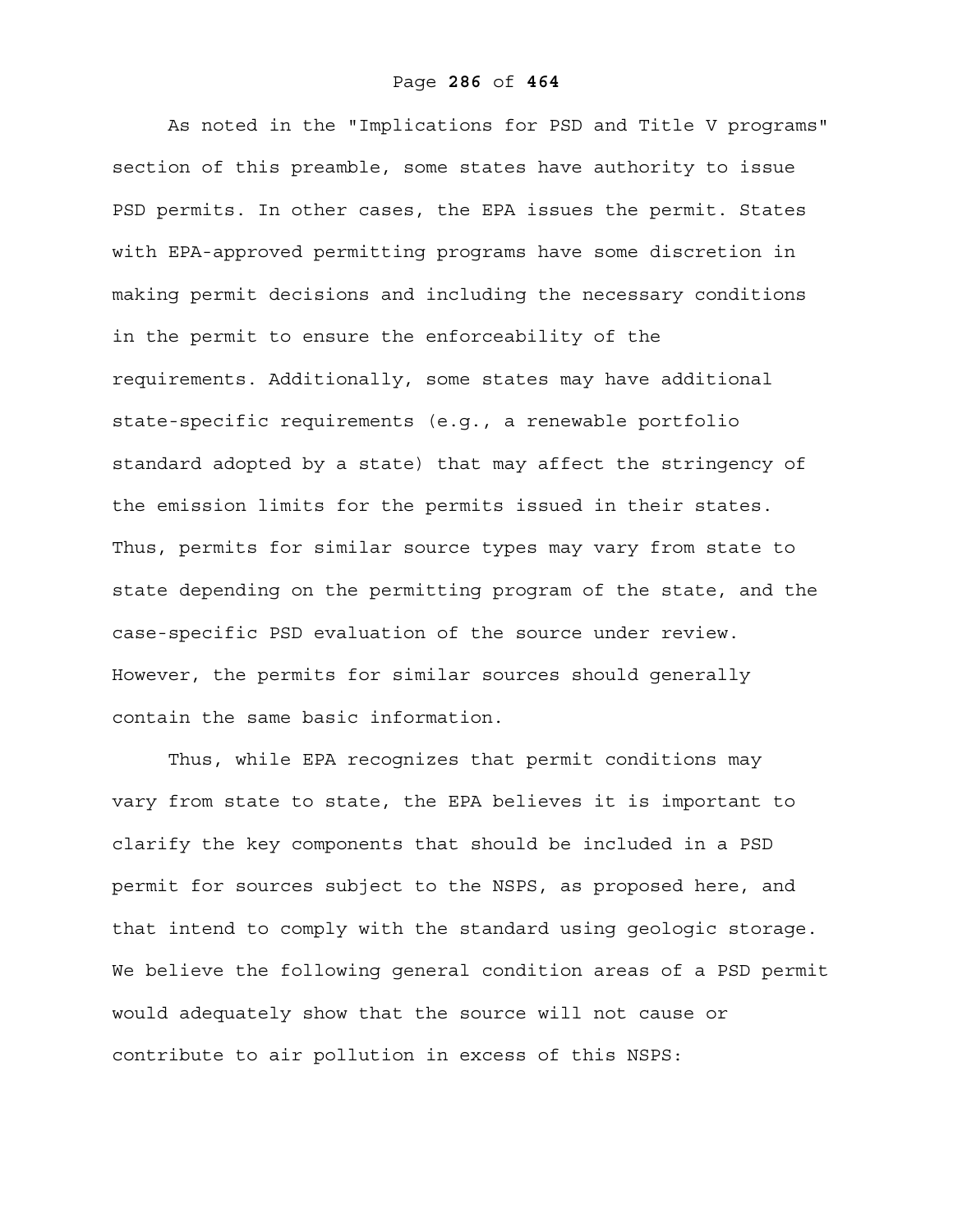- A BACT emissions limit that applies to the EGU (or EGUs) at the stationary source ("EGU facility") that does not exceed the NSPS emission limit standard using the 12-operatingmonth rolling average or the NSPS alternative compliance method.
- Procedures for how the EGU will demonstrate compliance with the permitted emissions limit, which, at a minimum, meet the monitoring and recordkeeping requirements defined in § 60.5355.
- A requirement that  $CO<sub>2</sub>$  produced by the EGU (or EGUs) is reported under Subpart PP by the permittee.
- A requirement that all  $CO<sub>2</sub>$  that is geologically sequestered at the site of the EGU facility is reported under subpart RR by the permittee.
- A requirement that the captured  $CO<sub>2</sub>$  that the permittee sends offsite of the EGU facility is transferred to an entity that is subject to the requirements of Subpart RR.

We specifically request comment on this basic framework for PSD permits that are issued for affected EGU sources that use geologic sequestration.

**<HD1>VIII. Rationale for Emission Standards for Natural Gasfired Stationary Combustion Turbines** 

# <HD2>A. Best System of Emission Reduction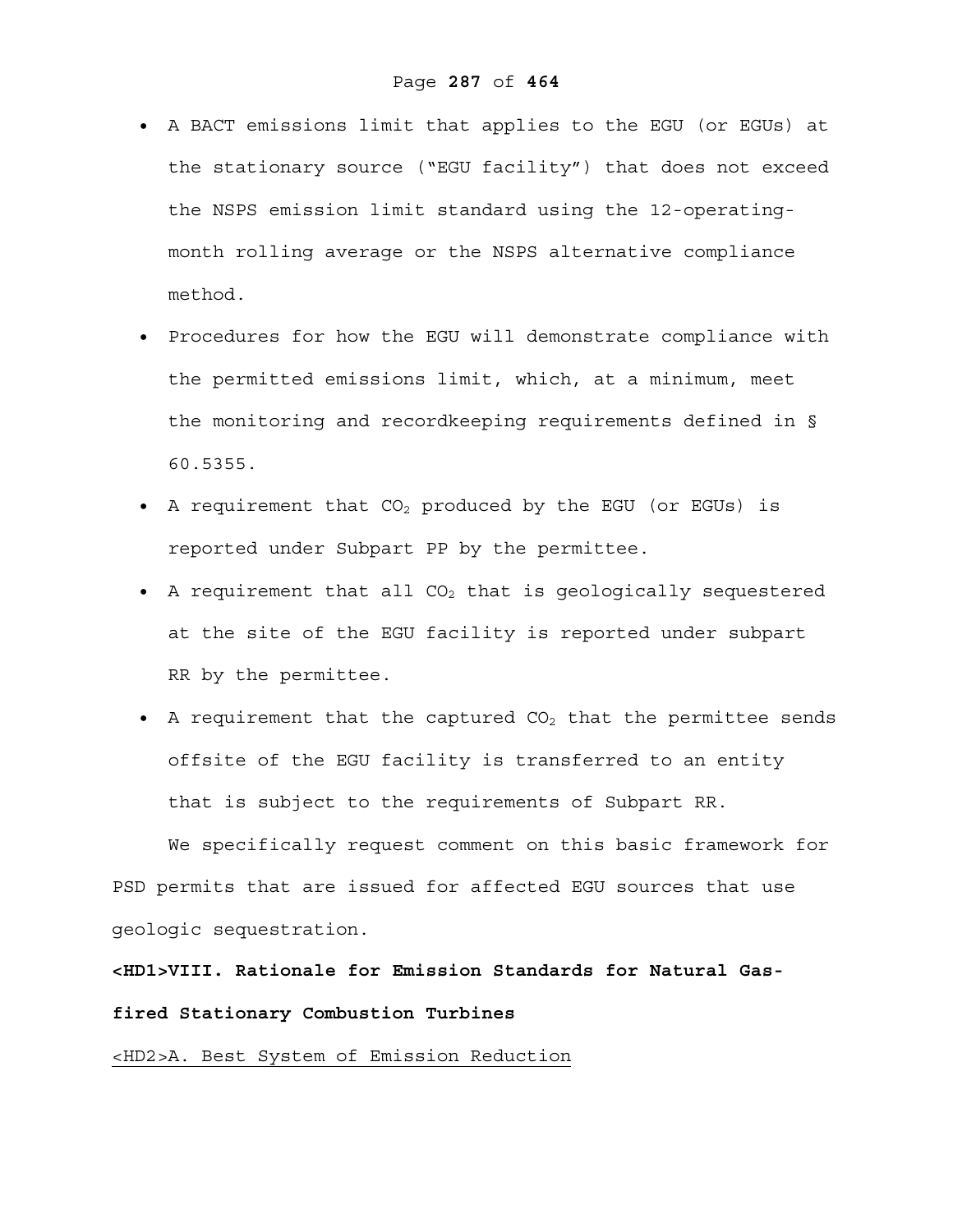The EPA evaluated several different control technology configurations as potentially representing the "best system of emissions reductions … adequately demonstrated" (BSER) for new natural gas-fired stationary combustion turbines: (i) the use of full or partial capture CCS; and two types of efficient generation without any CCS, including (ii) high efficiency simple cycle aeroderivative turbines; and (iii) natural gas combined cycle (NGCC) technology. We do not consider full or partial capture CCS to be BSER because of insufficient information to determine technical feasibility and because of adverse impact on electricity prices and the structure of the electric power sector. In addition, we do not consider simple cycle turbines to be BSER because they have a higher emission rate and a higher cost than NGCC technology. We do find NGCC technology to be the BSER because it is technically feasible and relatively inexpensive, its emission profile is acceptably low, and it would not adversely affect the structure of the electric power sector.

We note at the outset that currently, virtually all new sources in this category are using NGCC technology. That technology is considered to be the state of the art for this source category. Because, in this rulemaking, we are considering, and selecting, NGCC as the BSER for this category, as a matter of terminology, to avoid confusion, we generally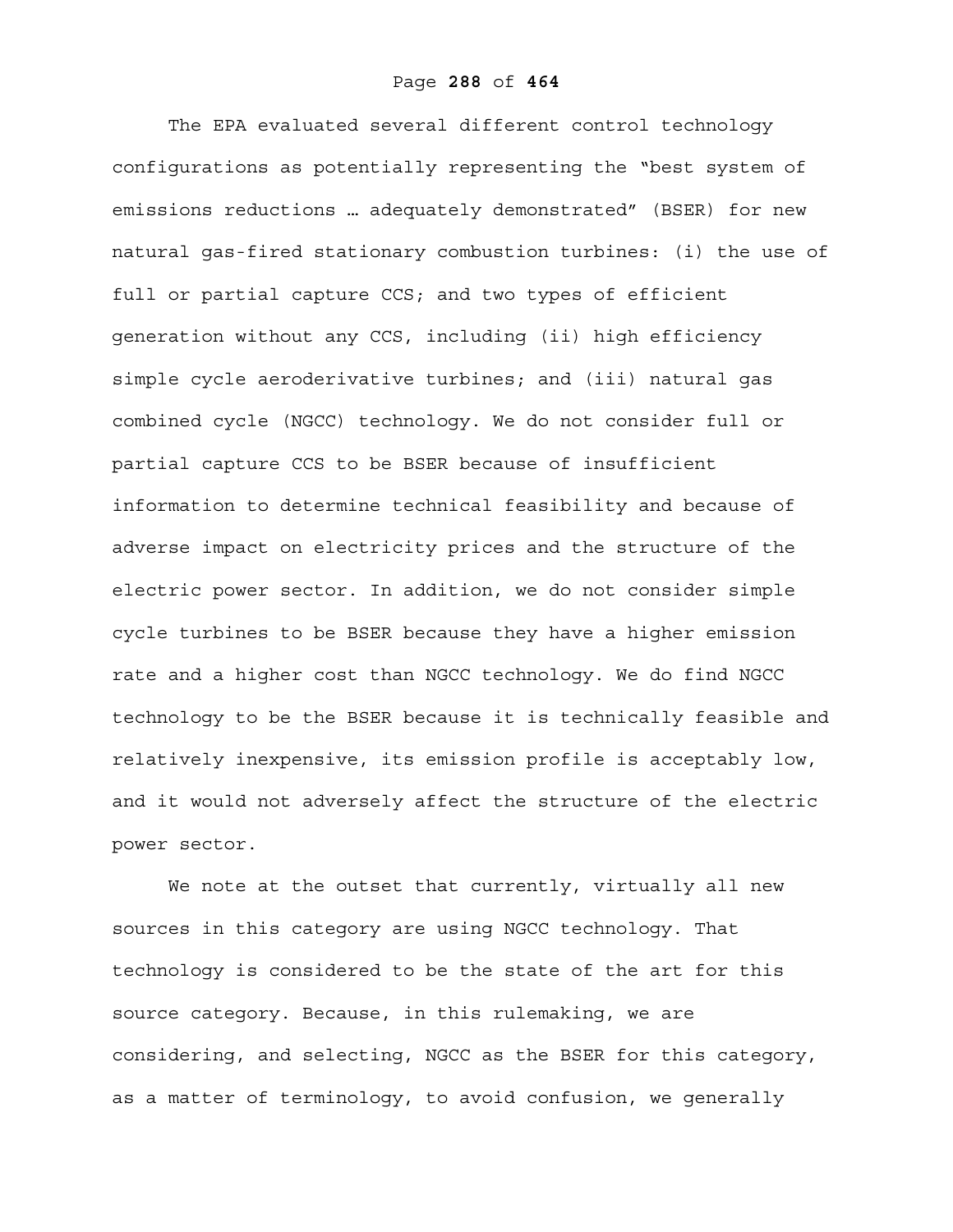refer to the affected sources as natural gas-fired combustion turbines, and not as NGCC sources.

#### <HD3>1. Full and partial CCS

To determine the BSER for natural-gas-fired stationary source combustion turbines, we evaluated full and partial CCS against the criteria. We propose to reject CCS technology as the BSER because we cannot conclude that it meets several of the key criteria.

First, it is not clear that full or partial capture CCS is technically feasible for this source category. There are significant differences between natural gas-fired combustion turbines and solid fossil fuel-fired EGUs that lead us to this conclusion. First, while some of these turbines are used to serve base load power demand, many cycle their operation much more frequently than coal-fired power plants. It is unclear how part-load operation and frequent startup and shutdown events would impact the efficiency and reliability of CCS. We are not aware that any of the pilot-scale CCS projects have operated in a cycling mode. Similarly, none of the larger CCS projects being constructed, or under development, are designed to operate in a cycling mode. Furthermore, the  $CO<sub>2</sub>$  concentration in the flue gas of a natural gas combustion turbine is much lower (usually approximately 4 volume percent) than the  $CO<sub>2</sub>$  concentration in the flue gas stream of a typical coal-fired plant (which is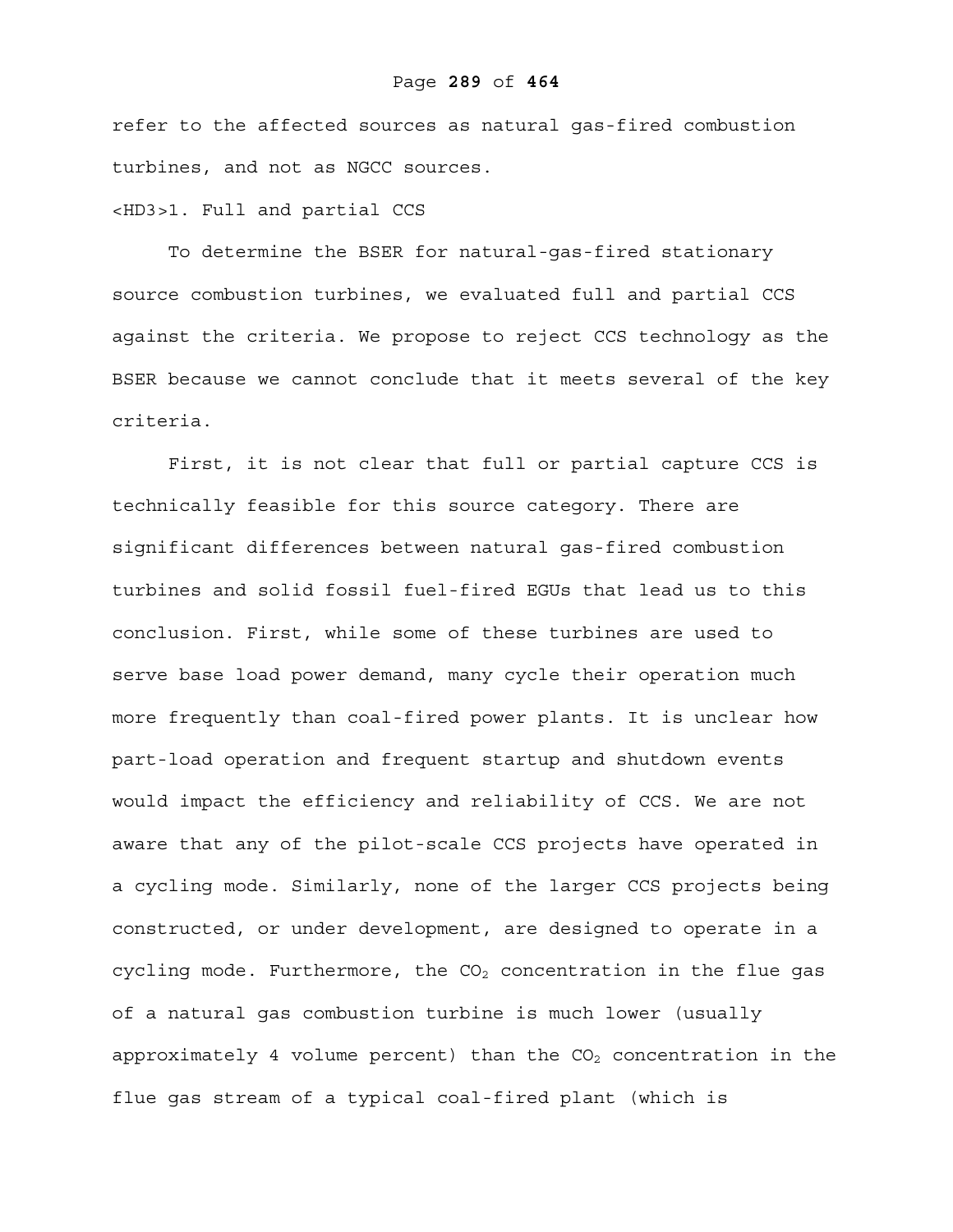approximately 16 volume percent for a SCPC or CFB unit) or the syngas of an IGCC unit (in which  $CO<sub>2</sub>$  can be as high as 60 volume percent). Therefore, the overall amount of  $CO<sub>2</sub>$  that can be captured in a CCS project is likely lower. Finally, unlike subpart Da affected facilities, where there are full-scale plants with CCS that are currently under construction or in advanced stages of development, the EPA is aware of only one demonstration project, which is an approximately 40 MW slip stream installation on a 320 MW NGCC unit.

Additional factors that make CCS more challenging for a natural gas combustion turbine compared to coal-fired EGUs include the time it would take to complete the CCS project and the water use requirements. Requiring CCS at a natural gas combustion turbine facility would potentially delay the project more than at a coal-fired EGU. Natural gas combustion turbine facilities can be constructed in about half the time required to construct a coal-fired EGU. Therefore, the time necessary to construct the carbon capture equipment and any associated pipelines to transport the  $CO<sub>2</sub>$  would have a relatively larger impact on a natural gas combustion turbine than a coal-fired EGU. Natural gas combustion turbines have relatively low cooling requirements for the steam condensing cooling cycle compared to coal-fired EGUs and often use dry cooling technology. The imposition of CCS would have a larger impact on water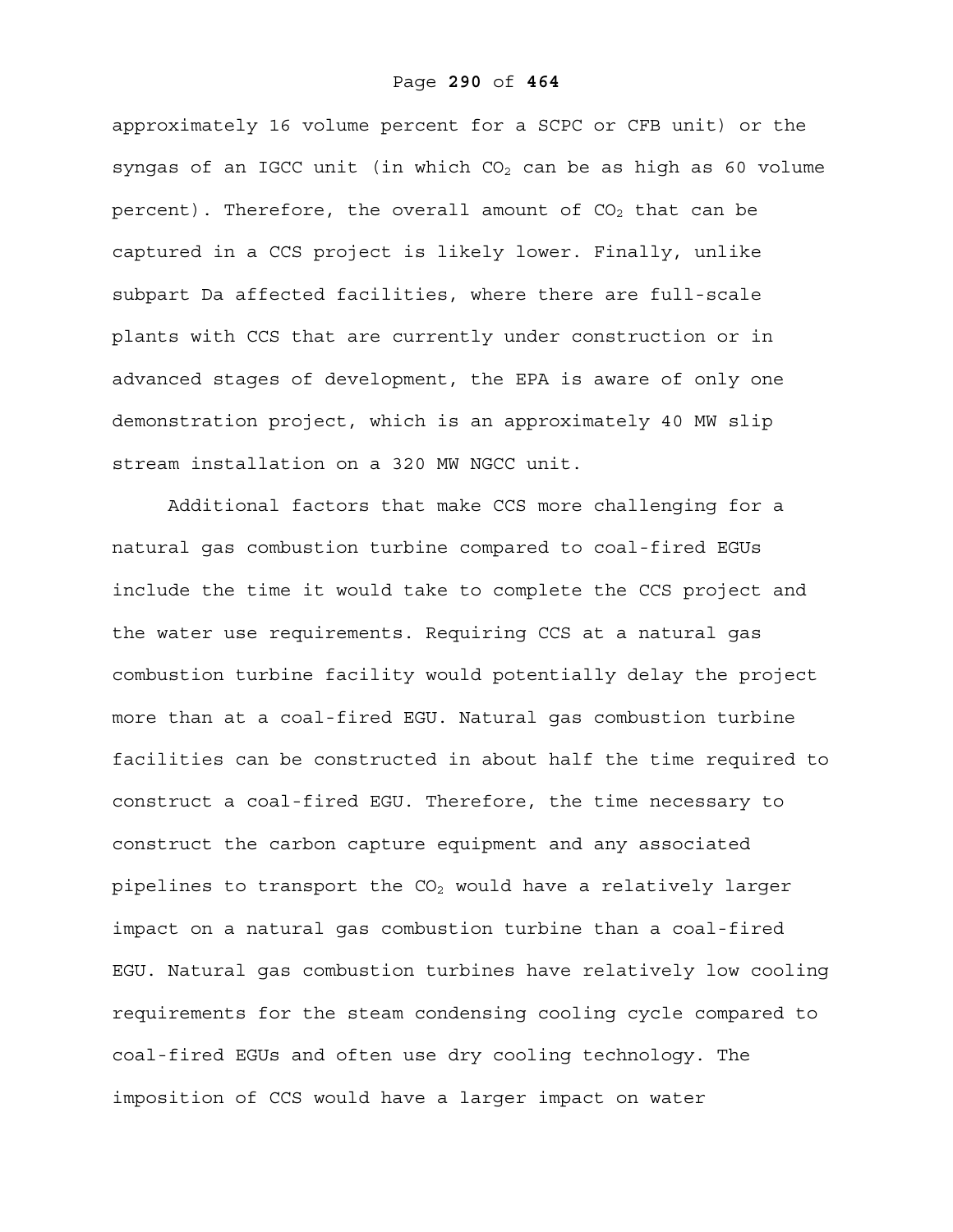requirements for a natural gas combustion turbine facility compared to a coal-fired EGU.

Moreover, identifying partial or full CCS as the BSER for new stationary combustion turbines would have significant adverse effects on national electricity prices, electricity supply, and the structure of the power sector. Because virtually all new fossil fuel-fired power is projected to use NGCC technology, requiring CCS would have more of an impact on the price of electricity than the few projected coal plants with CCS and the number of projects would make it difficult to implement in the short term. In addition, requiring CCS could lead some operators and developers to forego retiring older coal-fired plants and replacing them with new NGCC projects, and instead keep the older plants on line longer, which could have adverse emission impacts. Identifying CCS and BSER for combustion turbines would likely result in higher nationwide electricity prices and could adversely affect the supply of electricity, since virtually all new fossil fuel-fired power is projected to use NGCC technology.

We recognize that identifying full or partial CCS as the BSER for this source category would result in significant emissions reductions, but at present, we already consider natural gas to be a low-GHG-emitting fuel and NGCC to be a lowemitting technology. Although identifying CCS as the BSER would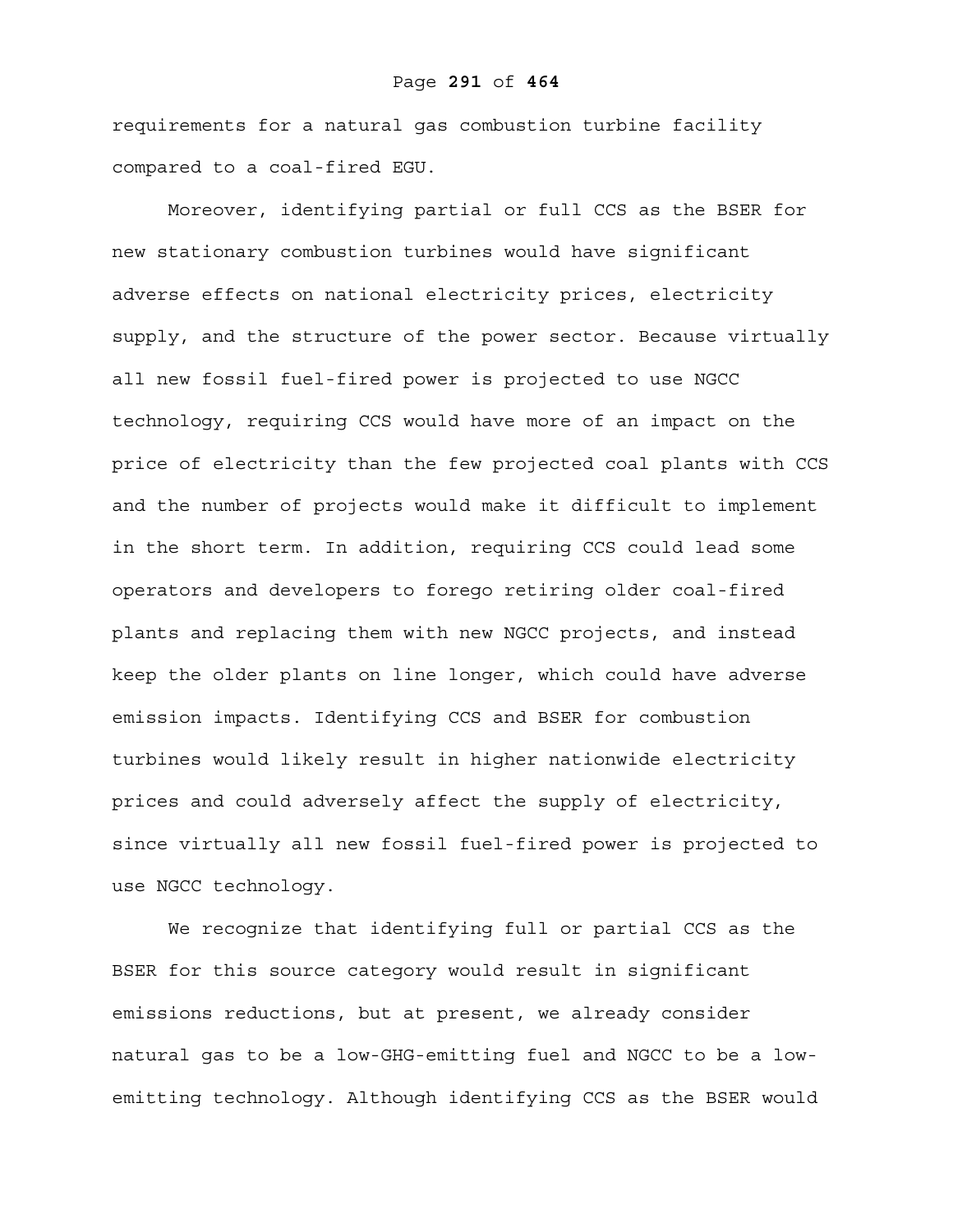promote the development and implementation of emission control technology, for the reasons described, the EPA does not believe that CCS represents BSER for natural gas combustion turbines at this time.

<HD3>2. Energy efficient generation technology

To determine the BSER, the EPA also evaluated the use of energy efficient generation technology, including high efficiency simple cycle aeroderivative turbines.

The use of high efficiency simple cycle aeroderivative turbines does not provide emission reductions from the current state-of-the-art technology, is more expensive than the current state-of-the-art technology, and does not develop emission control technology. For these reasons, we do not consider it BSER. According to the AEO 2013 emissions rate information, advanced simple cycle combustion turbines have a base load rating  $CO<sub>2</sub>$  emissions rate of 1,150 lb  $CO<sub>2</sub>/MWh$ , which is higher than the base load rating emission rates of 830 and 760 lb  $CO<sub>2</sub>/MWh$  for the conventional and advanced NGCC model facilities, respectively.

In the April 2012 proposal, we identified NGCC as the BSER for this source category, and proposed a standard of 1,000 lb/MWh. We stated:<EXTRACT>

[A] NGCC facility is the best system of emission reduction for new base load and intermediate load EGUs. To establish an appropriate, natural gas-based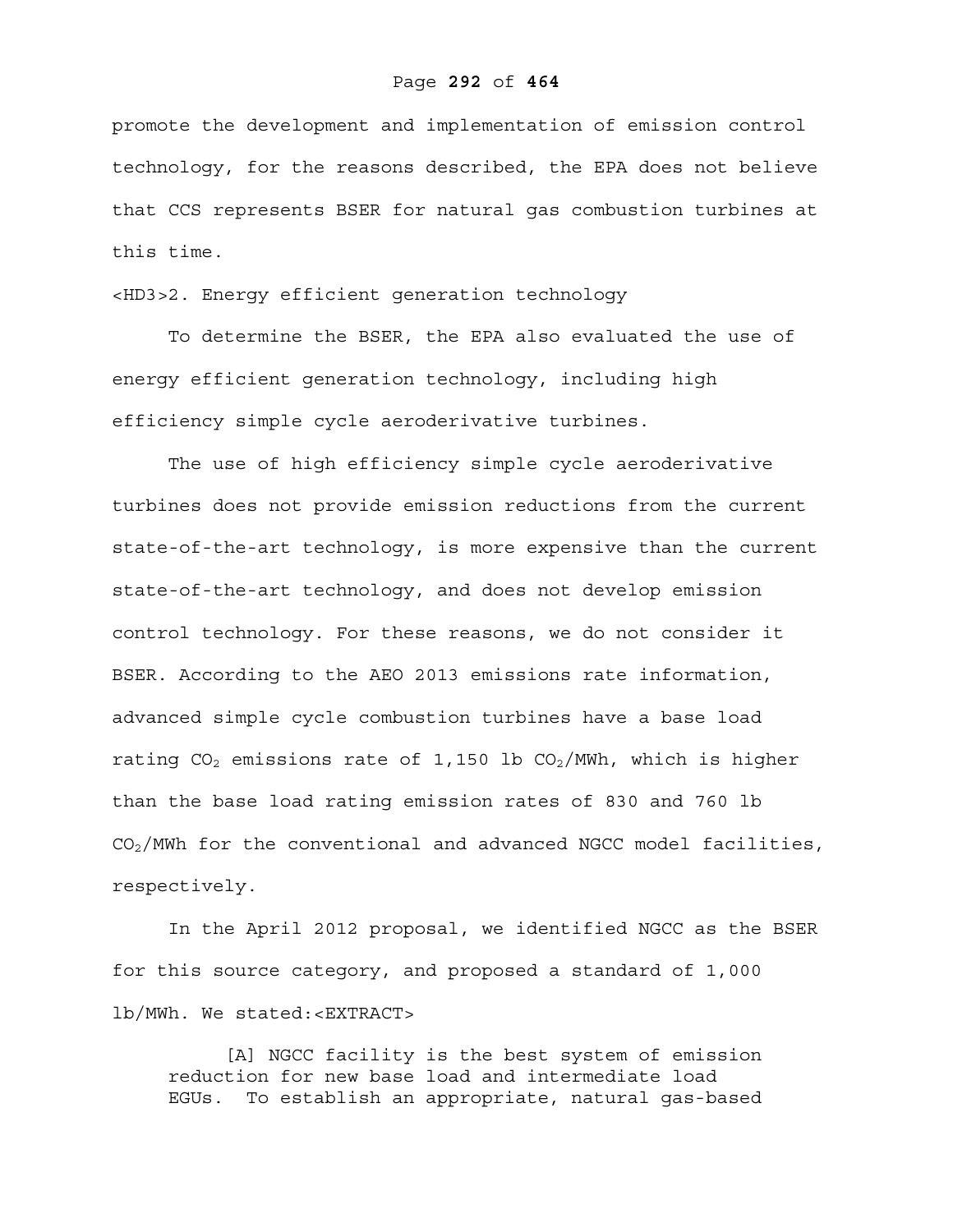standard, we reviewed the emissions rate of natural gas-fired (non-CHP) combined cycle facilities used in the power sector that commenced operation between 2006 and 2010 and that report complete generation data to EPA. Based on this analysis, nearly 95% of these facilities meet the proposed standards on an annual basis. These units represent a wide range of geographic locations (with different elevations and ambient temperatures), operational characteristics, and sizes. $256$ </EXTRACT>

The same information supports our current proposal. As described above, NGCC has a lower cost of electricity than simple cycle turbines at intermediate and high capacity factors. In addition, NGCC has an emissions rate that is approximately 25 percent lower than the most efficient simple cycle facilities. Therefore, the use of a heat recovery steam generator in combination with a steam turbine to generate additional electricity is a cost effective control for intermediate and high capacity factor stationary combustion turbines. Therefore, BSER for intermediate and high capacity factor stationary combustion turbines is the use of modern high efficiency NGCC technology.

### <HD2>B. Determination of the Standards of Performance

Multiple commenters on the April 2012 proposal stated the proposed standard of  $1,000$  lb  $CO<sub>2</sub>/MWh$  for combined cycle facilities in the April 2012 proposal was too stringent and

 $^{256}$  77 FR at 22414/1.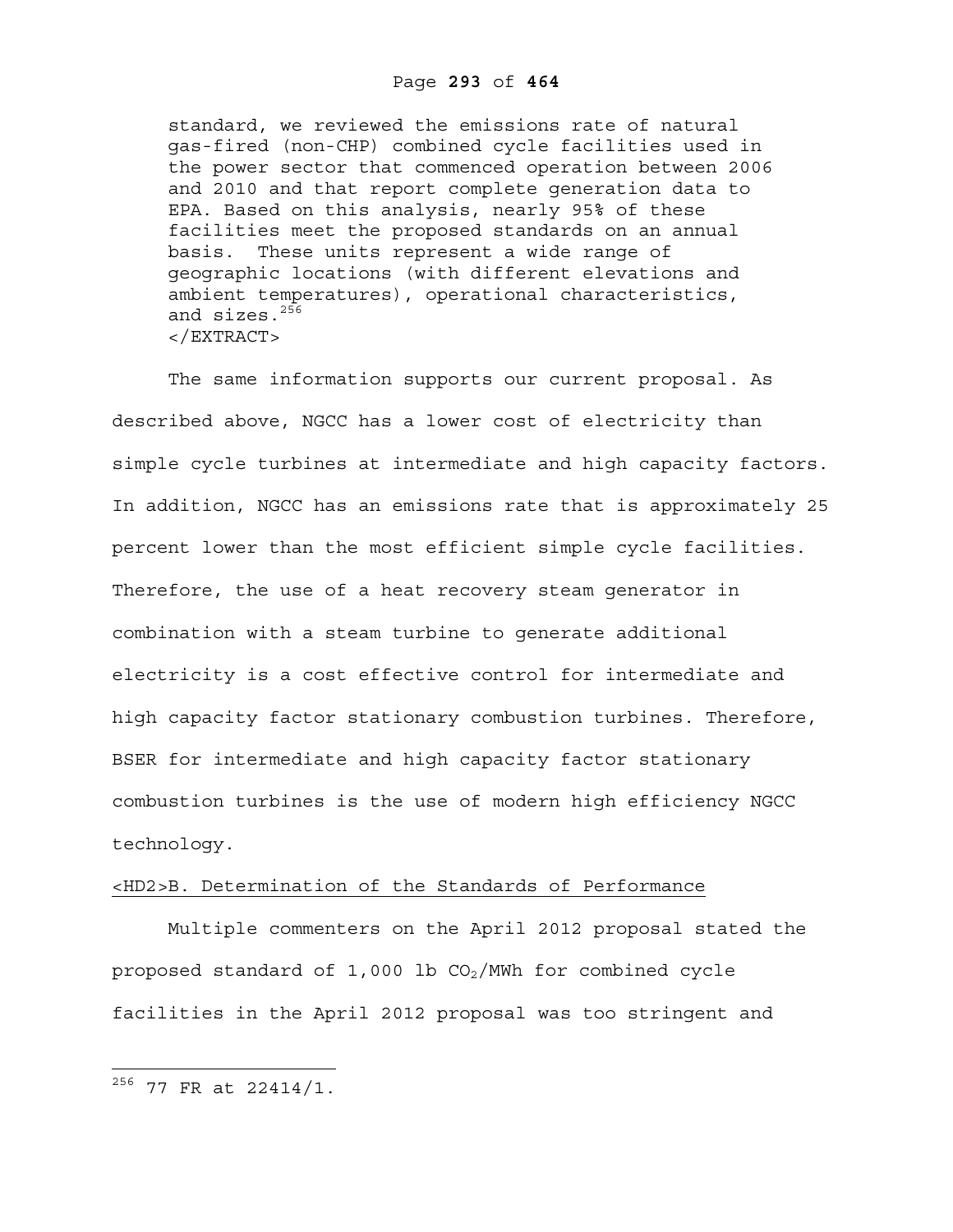should be increased to a minimum of  $1,100$  lb  $CO<sub>2</sub>/MWh$ . Commenters explained that the increased use of renewable energy for electricity generation will require combined cycle facilities to startup, shutdown, cycle, and operate at part-load more frequently than they currently do, and that this more cyclical operation necessarily entails a higher emission rate. The commenters stated that the recent historical emissions data that the EPA relied on for the original proposal does not account for these likely operational changes. Additional reasons given justifying a higher standard include the deterioration of efficiencies over time, the need for flexibility to use distillate oil as a backup fuel, the operation of combined cycle facilities in simple cycle mode, the fact that combined cycle facilities located at high elevations and/or in locations with high ambient temperatures are less efficient, and the fact that smaller combined cycle facilities are inherently less efficient than larger facilities. On the other hand, other commenters stated that the final standard should be lower than proposed on grounds that the best performing facilities are operating below the original proposed standard. Multiple commenters also stated that the EPA should evaluate additional CEMS data to determine the appropriate standard.

In light of these comments, we have reviewed the  $CO<sub>2</sub>$ emissions data from 2007 to 2011 for natural gas-fired (non-CHP)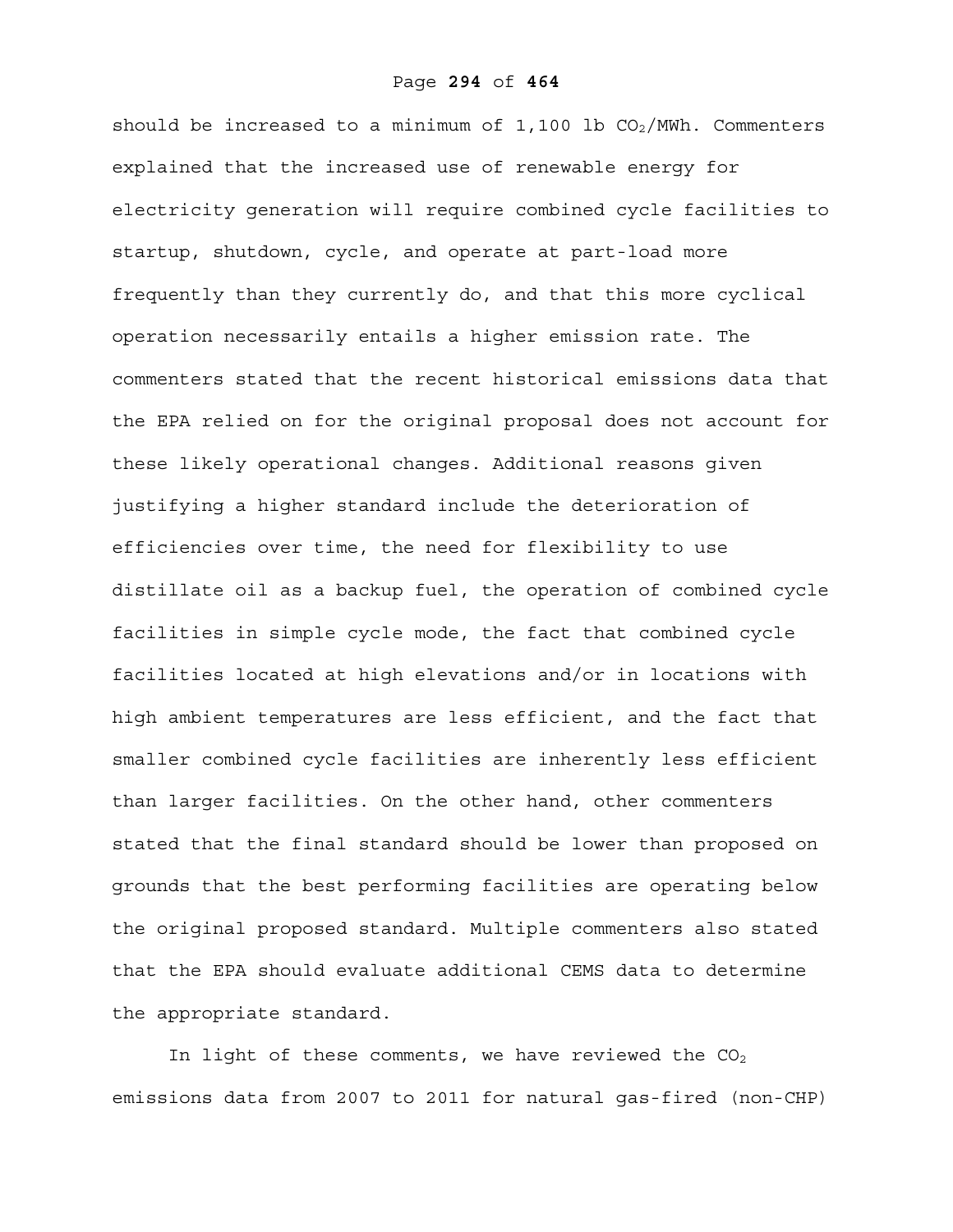combined cycle units that commenced operation on or after January 1, 2000, and that reported complete electric generation data, including output from the steam turbine, to the EPA. A more detailed description of this emissions data analysis is included in a technical support document in the docket for this rulemaking. These 307 NGCC units are diverse in location, age, capacity, and operating profile. Based on these data, we propose to subcategorize the turbines into the same two size-related subcategories currently in subpart KKKK for standards of performance for the combustion turbine criteria pollutants. These subcategories are based on whether the design heat input rate to the turbine engine is either less than or equal to 850 MMBtu/h or greater than 850 MMBtu/h. We further propose to establish different standards of performance for these two subcategories.

This subcategorization has a basis in differences in several types of equipment used in the differently sized units, which affect the efficiency of the units. Large-size combustion turbines use industrial frame type combustion turbines and may use multiple pressure or steam reheat turbines in the heat recovery steam generator (HRSG) portion of a combined cycle facility. Multiple pressure HRSGs employ two or three steam drums that produce steam at multiple pressures. The availability of multiple pressure steam allows the use of a more efficient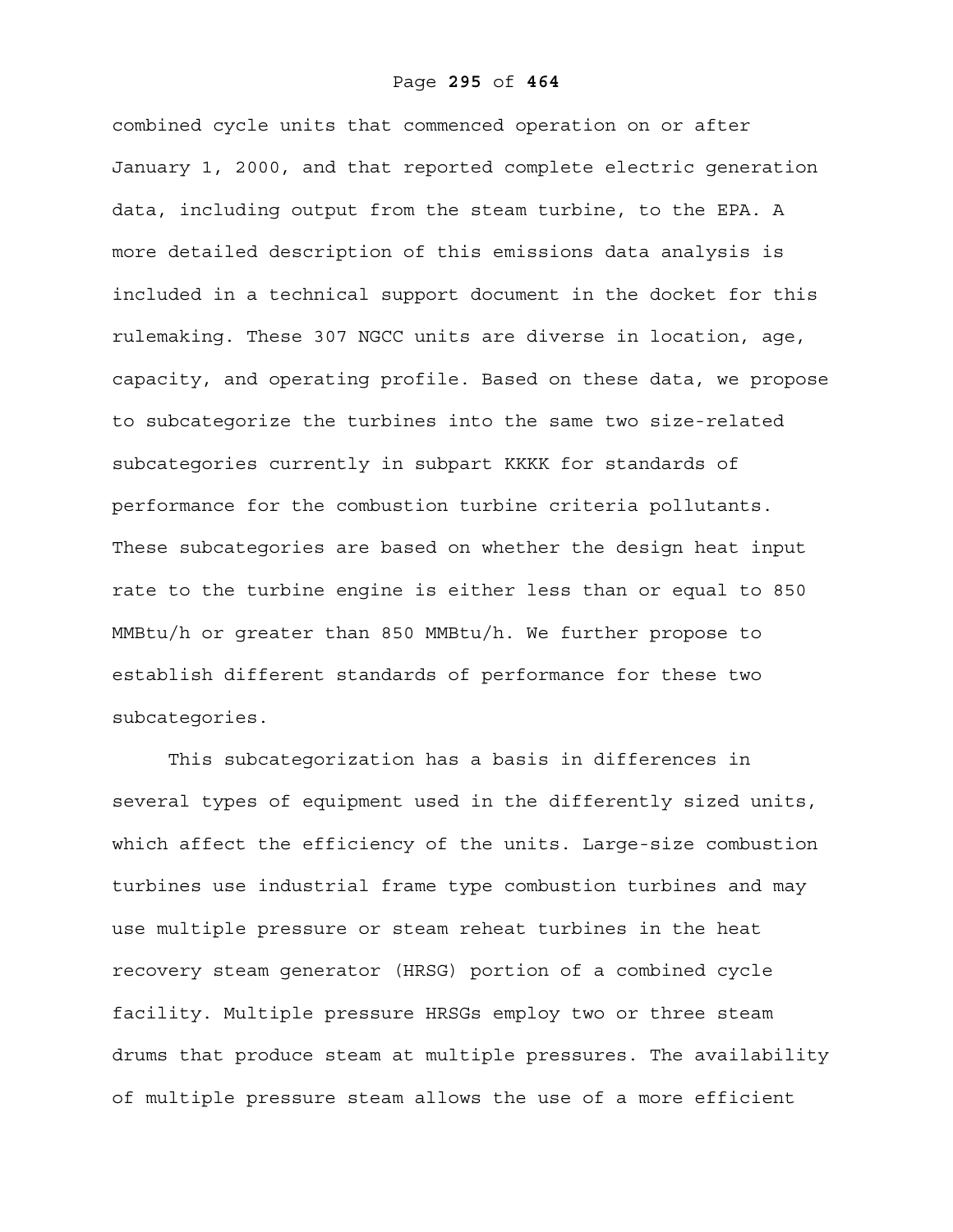multiple pressure steam turbine, compared to a single pressure steam turbine. A steam reheat turbine is used to improve the overall efficiency of the generation of electricity. In a steam reheat turbine, steam is withdrawn after the high pressure section of the turbine and returned to the boiler for additional heating. The superheated steam is then returned to the intermediate section of the turbine, where it is further expanded to create electricity. Although HRSGs with steam reheat turbines are more expensive and complex than HRSGs without them, steam reheat turbines offer significant reductions in  $CO<sub>2</sub>$ emission rates. In contrast, small-size combustion turbines frequently use aeroderivative turbine engines instead of industrial frame design turbines. While there is not a strict definition for an aeroderivative turbine, at least parts of aeroderivative turbines are derived from aircraft engines. Aeroderivative and frame turbines use different combustor designs, lubrication oil systems, and bearing designs. While aeroderivative turbines are typically more expensive than industrial frame turbines, they are generally more compact, lighter, are able to start up and shut down more quickly, and handle rapid load changes more easily than industrial frame turbines. Due to their higher simple cycle efficiencies, they have traditionally been used more for peak and intermittent purposes rather than base power generation. However, combined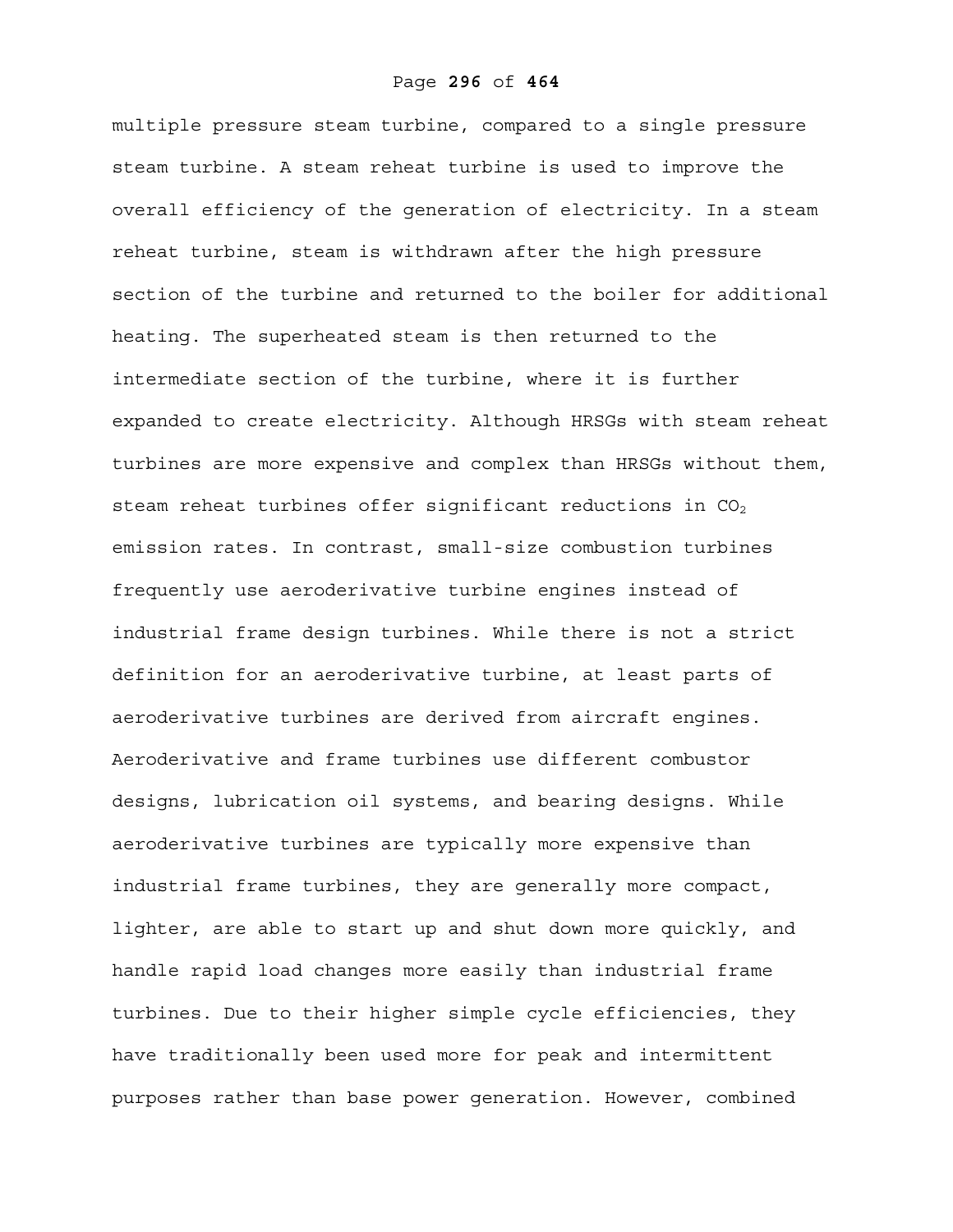cycle facilities based on aeroderivative combustion turbines are available. Due to the higher efficiency of the simple cycle portion of an aeroderivative turbine based combined cycle facility, the HRSG portion would contribute relatively less to the overall efficiency than a HRSG in a frame turbine based combined cycle facility. Therefore, adding a multiple steam pressure and/or a reheat steam turbine to the HRSG would be relatively more expensive to an aeroderivative turbine based combined cycle facility compared to a frame based combined cycle facility. Consequently, multiple pressure steam and reheat steam turbine HRSG are not widely available for aeroderivative turbine based combined cycle facilities. In addition, since aeroderivative turbine engines have faster start times and change load more quickly than frame turbines, aeroderivative turbine based combined cycle facilities are more likely to run at part load conditions and to potentially bypass the HRSG and run in simple cycle mode for short periods of time than industrial frame turbine based combined cycle facilities.

Because of these differences in equipment and inherent efficiencies of scale, the smaller capacity NGCC units (850 MMBtu/h and smaller) available on the market today are less efficient than the larger units (larger than 850 MMBtu/h). According to the data in the EPA's Clean Air Markets Division database, which contains information on 307 NGCC facilities,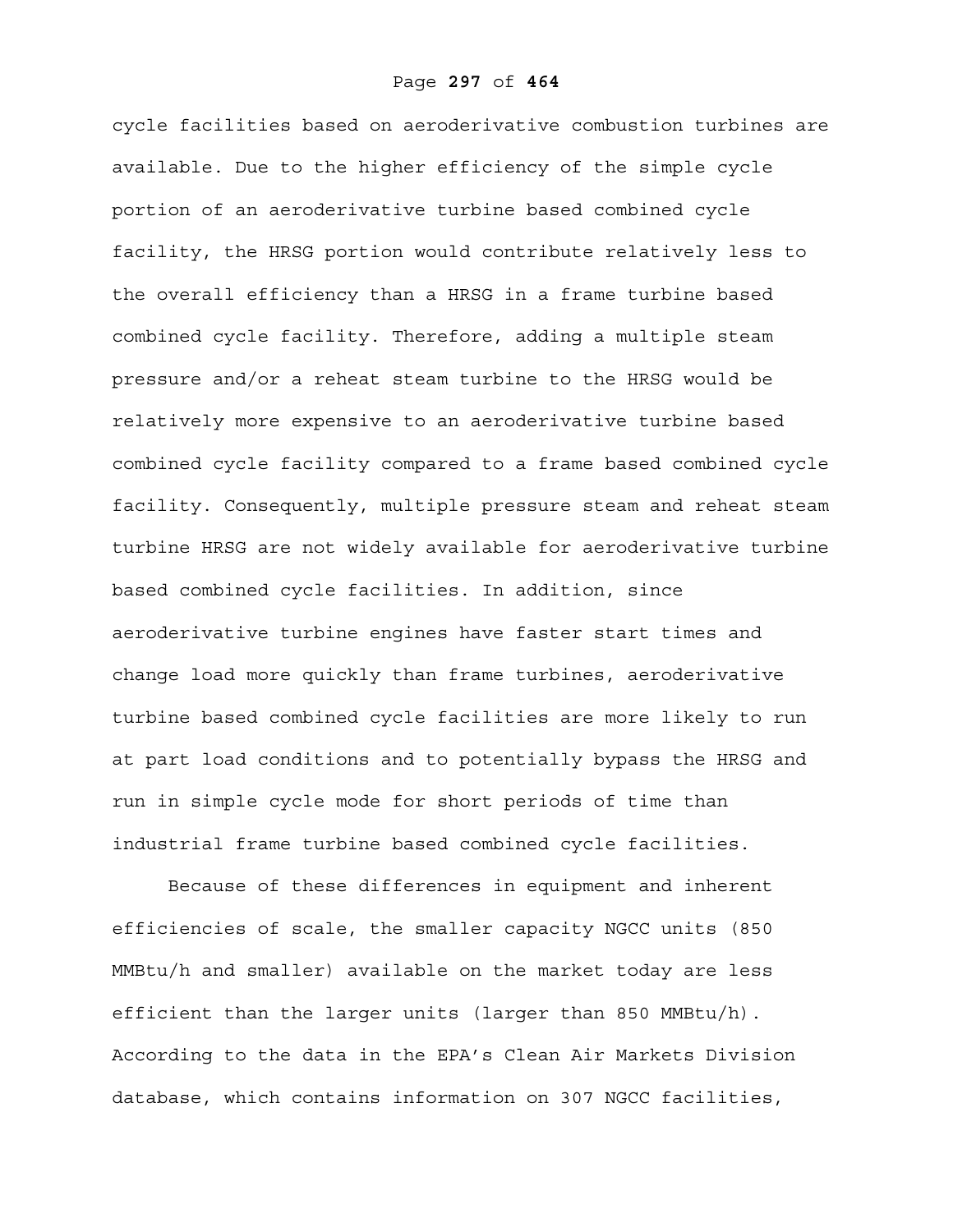there is a 7 percent difference in average  $CO<sub>2</sub>$  emission rate between the small- and large-size units. This relative difference is consistent with what would be predicted when comparing the efficiency values reported in Gas Turbine World of small and large combined cycle designs. $257$  Fourteen of the study NGCC facilities evaluated using the Clean Air Markets data have heat input rates of less than or equal to 850 MMBtu/h, and the remaining 293 are above 850 MMBtu/MWh. Two of the small combined cycle facilities had a maximum 12-operating-month rolling average emissions rate equal to or greater than  $1,000$  lb  $CO<sub>2</sub>/MWh$ and one had an maximum 12-operating-month rolling average emissions rate equal to or greater than  $1,100$  lb  $CO<sub>2</sub>/MWh$ . Twenty three of the large turbines had at least one occurrence of a 12 operating-month rolling average emissions rate greater than or equal to 1,000 lb  $CO<sub>2</sub>/MWh$  and forty four had at least one occurrence of a 12-operating-month rolling average emissions rate greater than or equal to 950 lb  $CO<sub>2</sub>/MWh$ . Therefore, because over 90 percent of small and large existing NGCC facilities are currently operating below the emission rates of 1,100 lb  $CO<sub>2</sub>/MWh$ and  $1,000$  lb  $CO<sub>2</sub>/MWh$ , respectively, these rates are considered BSER for new NGCC facilities in those respective subcategories. These values represent the emission rates that a modern high

 $257$  Gas Turbine World - 2012 GTW Handbook.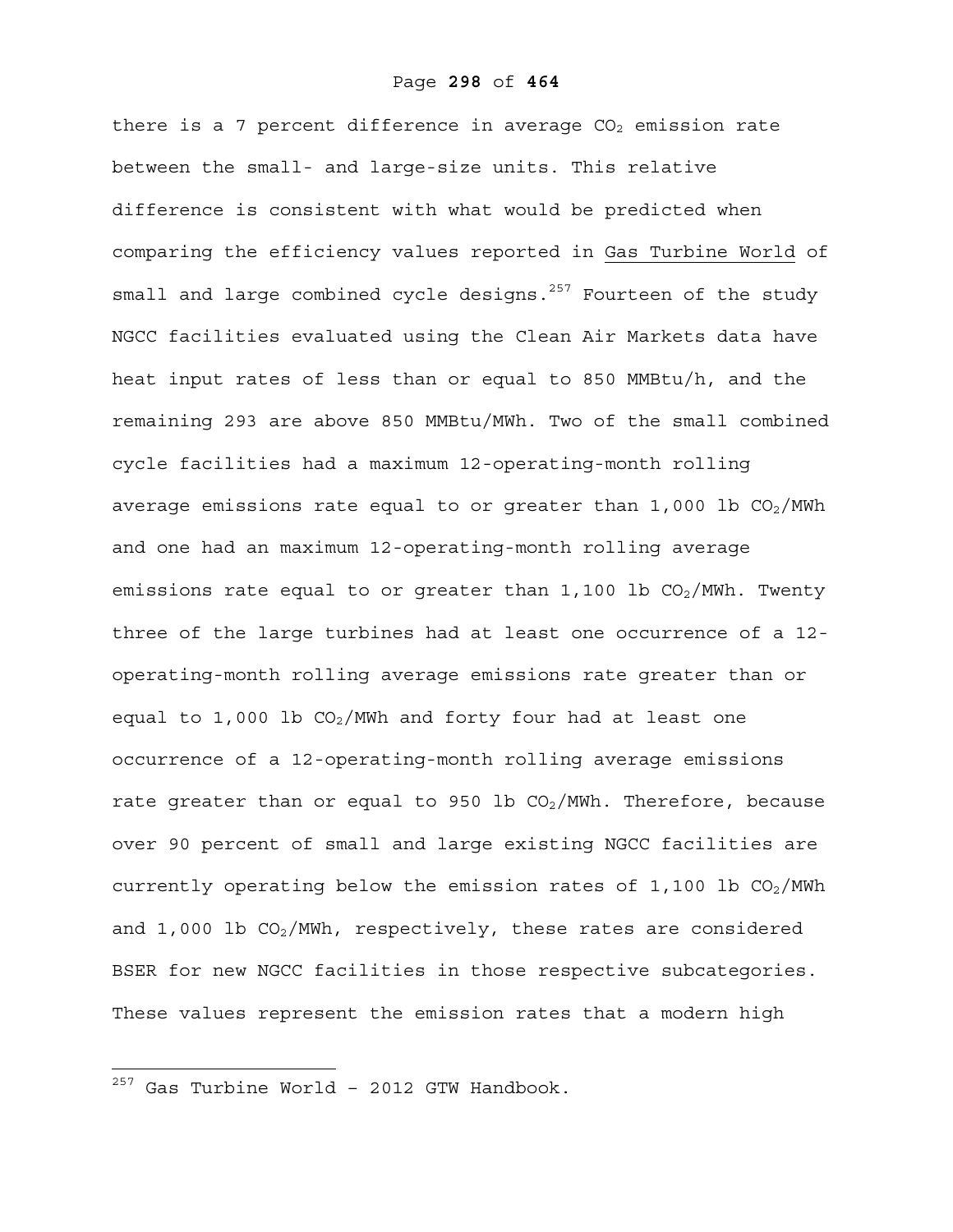#### Page **299** of **464**

efficiency NGCC facility located in the U.S. would be able to maintain over its life.

To further evaluate the impact of the proposed rule we reviewed the GHG BACT permits for eight recently permitted NGCC facilities. Of these facilities, seven are larger than 850 MMBtu/h, and one is smaller. The seven larger facilities all have emission rates below 1,000 lb/MWh, and as low as 880 lb/MWh. The single smaller facility, which is 400 MMBtu/h, has a permitted emissions rate of  $1,100$  lb  $CO<sub>2</sub>/MWh$ . The GHG BACT permit limits are higher than the base load rating emissions rates because they take into account actual operating conditions.

We are requesting comment on a range of 950 to 1,100 lb  $CO<sub>2</sub>/MWh$  (430 to 500 kg  $CO<sub>2</sub>/MWh$ ) for the large turbine subcategory and 1,000 to 1,200 lb  $CO_2/MWh$  (450 to 540 kg  $CO_2/MWh$ ) for the small turbine subcategory.

#### **<HD1>IX. Implications for PSD and Title V Programs**

## <HD2>A. Overview

The proposal in this rulemaking would, for the first time, regulate GHGs under CAA section 111. Commenters have raised questions regarding whether this rule will have implications for regulations and permits written under the CAA PSD preconstruction permit program and the CAA Title V operating permit program.

Today's proposal should not require any additional SIP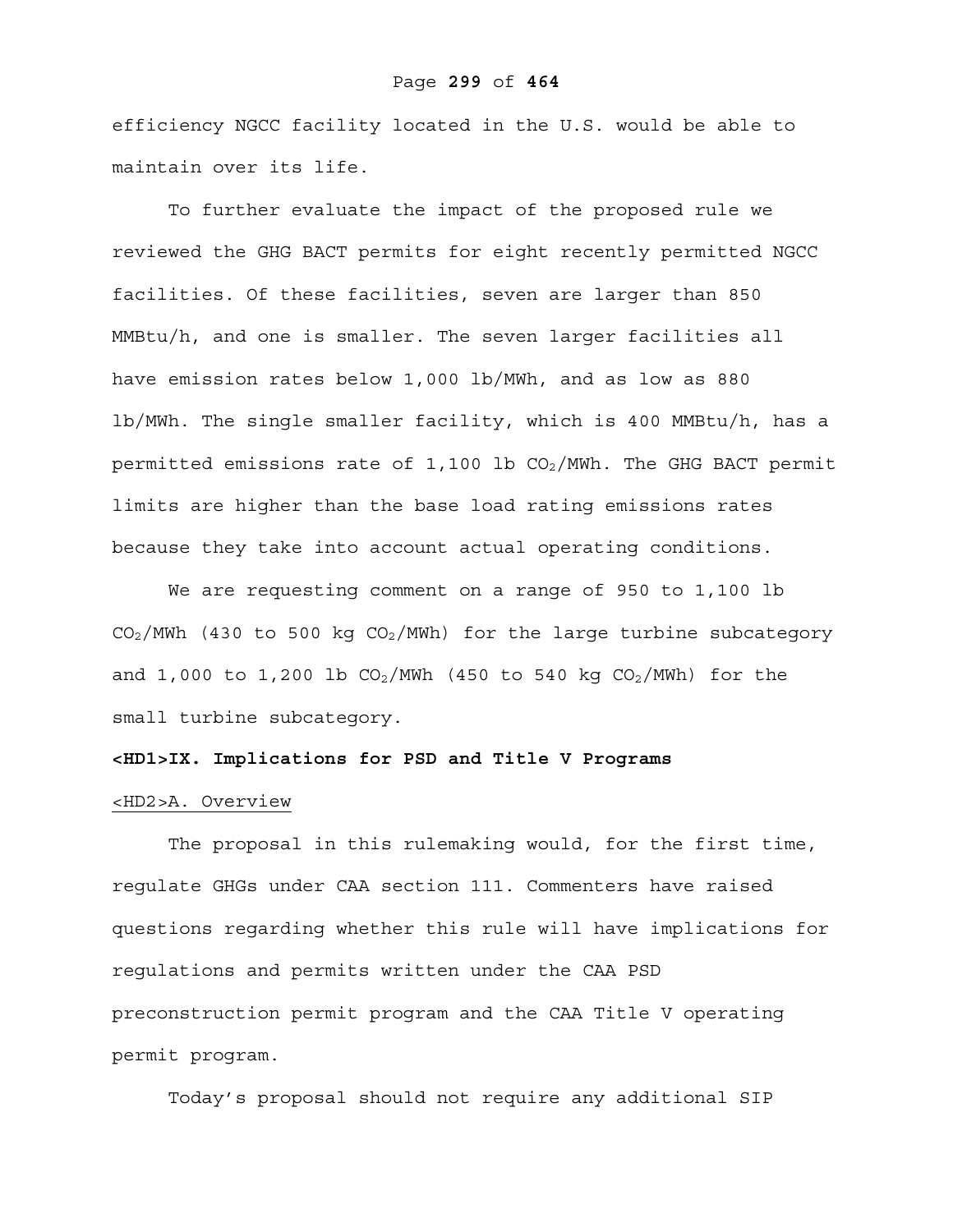#### Page **300** of **464**

revisions to make clear that the Tailoring Rule thresholds – described below - continue to apply to the PSD program. Likewise, today's rulemaking does not have implications for the Tailoring Rule thresholds established with respect to sources subject to title V requirements. Furthermore, this proposal does not have any direct applicability on the determination of Best Available Control Technology (BACT) for existing EGUs that require PSD permits to authorize a major modification of the EGU. Finally, this proposal does have some implications for Title V fees, but EPA is proposing action to address those implications as discussed below.

# <HD2>B. Applicability of Tailoring Rule Thresholds under the PSD Program

States with approved PSD programs in their state implementation plans (SIPs) implement PSD, and most of these States have recently revised their SIPs to incorporate the higher thresholds for PSD applicability to GHGs that the EPA promulgated under what we call the Tailoring Rule. $258$  Commenters have queried whether under the EPA's PSD regulations,

1

<sup>&</sup>lt;sup>258</sup> "Prevention of Significant Deterioration and Title V Greenhouse Gas Tailoring Rule; Final Rule," 75 FR 31514 (June 3, 2010). In the Tailoring Rule, EPA established a process for phasing in PSD and Title V applicability to sources based on the amount of their GHG emissions, instead of immediately applying PSD and title V at the 100 or 250 ton per year or thresholds included under the PSD and title V applicability provisions.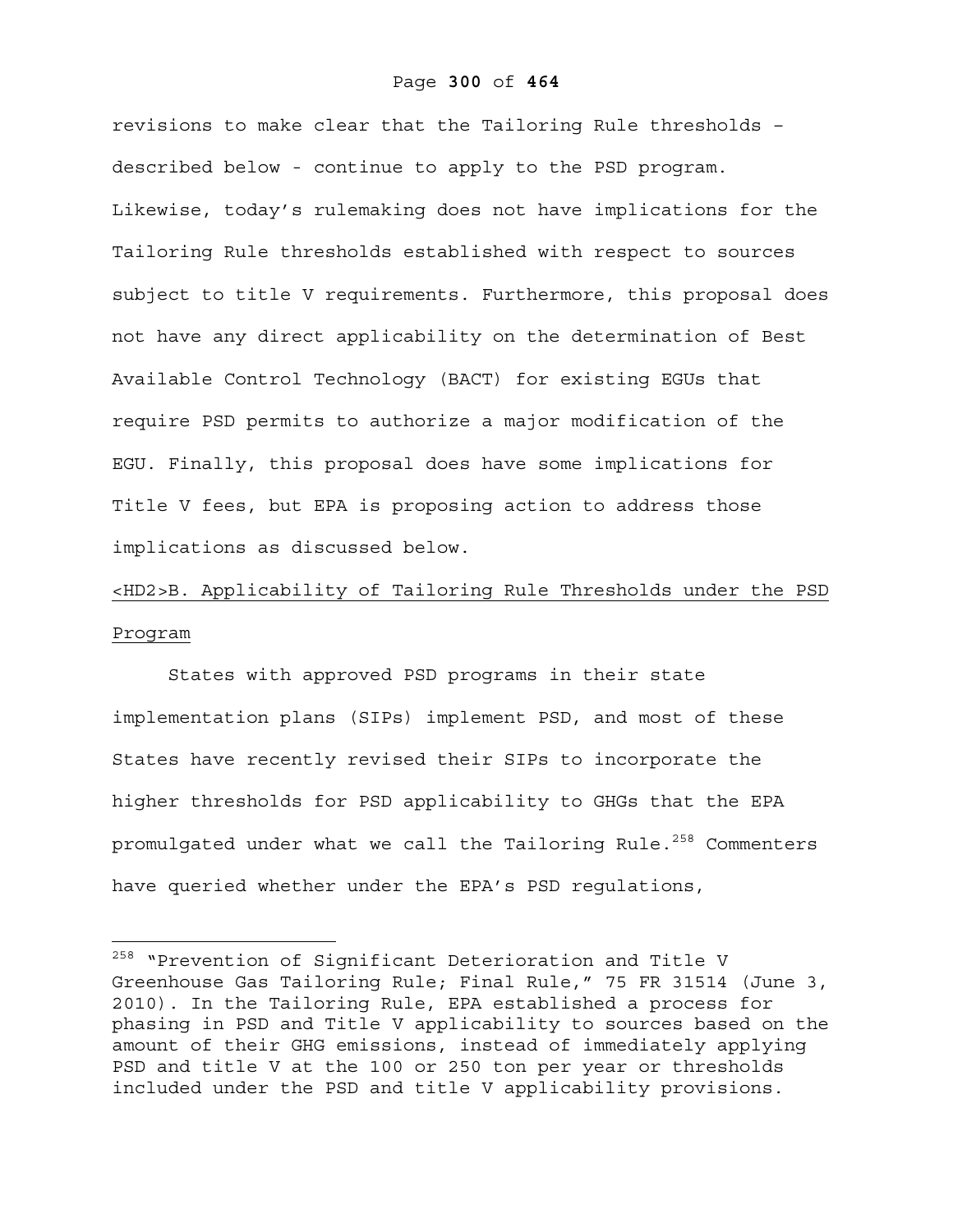#### Page **301** of **464**

promulgation of a section 111 standard of performance for GHGs would require these states to revise their SIPs again to incorporate the Tailoring Rule thresholds again. The EPA included an interpretation in the Tailoring Rule preamble, which makes clear that the Tailoring Rule thresholds continue to apply if and when the EPA promulgates requirements under CAA section 111. Even so, in today's proposal, the EPA is including a provision in the CAA section 111 regulations that confirms this interpretation.

However, if a state with an approved PSD SIP program that applies to GHGs believes that were the EPA to finalize the rulemaking proposed today, the state would be required to revise its SIP to make clear that the Tailoring Rule thresholds continue to apply, then (i) the EPA encourages the state to do so as soon as possible, and (ii) if the State cannot do so promptly, the EPA will assess whether to proceed with a separate rulemaking action to narrow its approval of that state's SIP so as to assure that for federal purposes, the Tailoring Rule thresholds will continue to apply as of the effective date of the final rule that the EPA is proposing today.

In the alternative, if the Tailoring Rule thresholds would not continue to apply when the EPA promulgates requirements under CAA section 111, then the EPA would assess whether to proceed with a separate rulemaking action to narrow its approval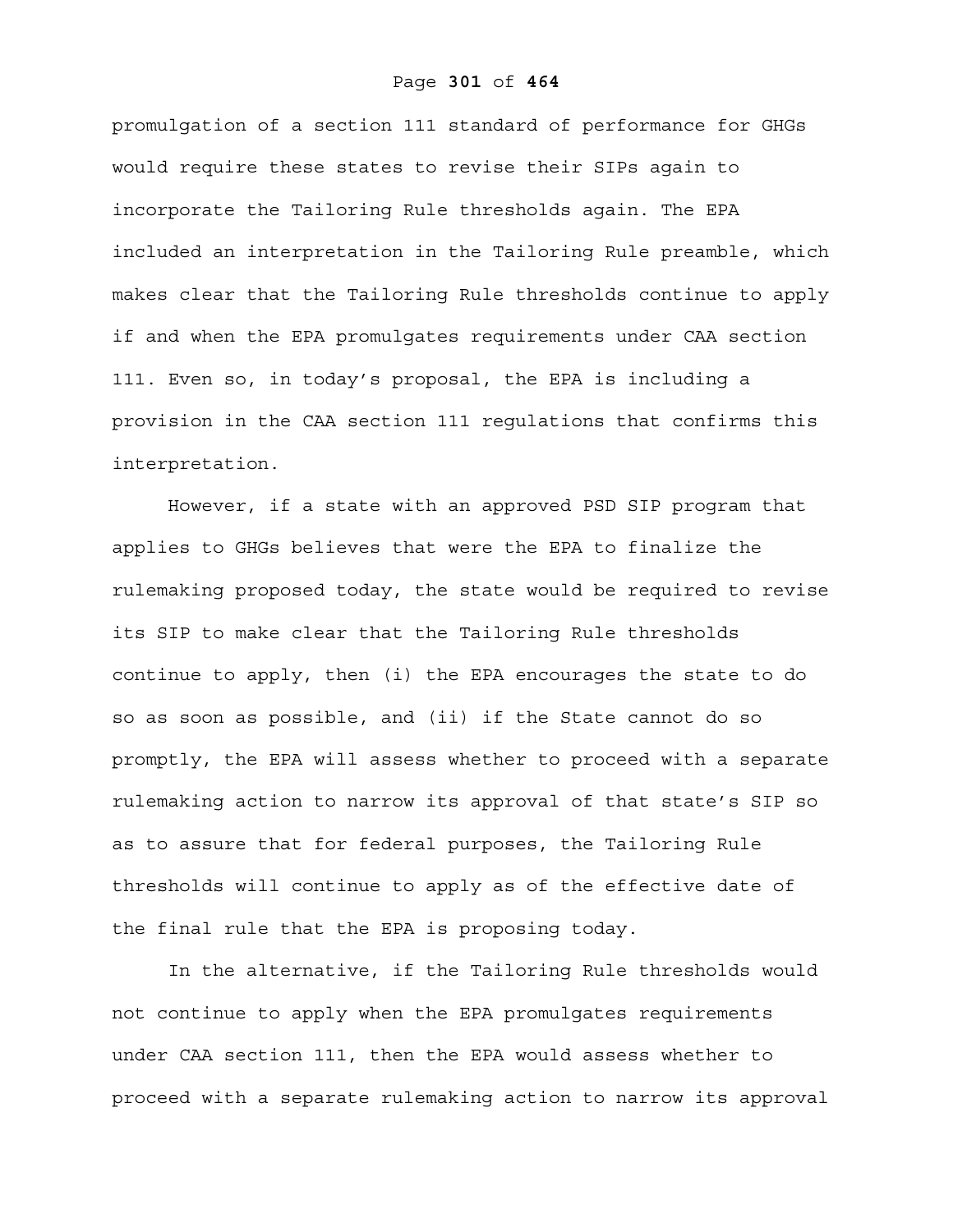#### Page **302** of **464**

of all of the State's approved SIP PSD programs to assure that for federal purposes, the Tailoring Rule thresholds will continue to apply as of the effective date of the final rule that EPA is proposing today.

Under the PSD program in part C of title I of the CAA, in areas that are classified as attainment or unclassifiable for NAAQS pollutants, a new or modified source that emits any air pollutant subject to regulation at or above specified thresholds is required to obtain a preconstruction permit. This permit assures that the source meets specified requirements, including application of BACT. States that are authorized by the EPA to administer the PSD program may issue PSD permits. If a state is not authorized, then the EPA issues the PSD permits.

 Regulation of GHG emissions in the Light Duty Vehicle Rule (75 FR 25324) triggered applicability of stationary sources to regulations for GHGs under the PSD and title V provisions of the CAA. Hence, on June 3, 2010 (75 FR 31514), the EPA issued the "Tailoring Rule," which establishes thresholds for GHG emissions in order to define and limit when new and modified industrial facilities must have permits under the PSD and title V programs. The rule addresses emissions of six GHGs:  $CO_2$ ,  $CH_4$ ,  $N_2O$ , HFCs, PFCs and  $SF_6$ . On January 2, 2011, large industrial sources, including power plants, became subject to permitting requirements for their GHG emissions if they were already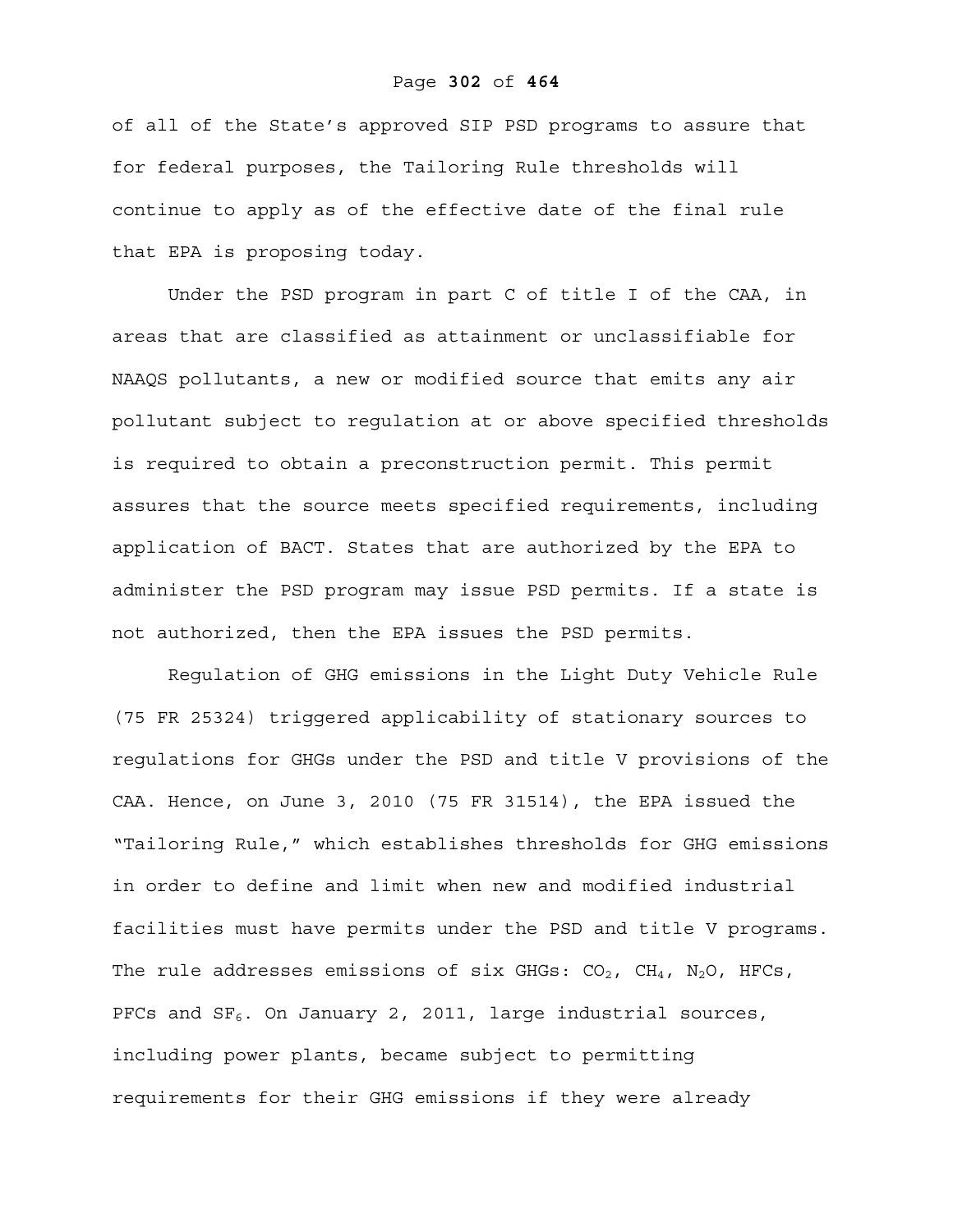#### Page **303** of **464**

required to obtain PSD or title V permits due to emissions of other (non-GHG) air pollutants.

Commenters have queried whether, because of the way that the EPA's PSD regulations are written, promulgating the rule we propose today may raise questions as to whether the EPA must revise its PSD regulations –- and, by the same token, whether states must revise their SIPs –- to assure that the Tailoring Rule thresholds will continue to apply to sources subject to PSD. That is, under the EPA's regulations, PSD applies to a "major stationary source" that undertakes construction and to a "major modification." 40 CFR 51.166(a)(7)(i) and (iii). A "major modification" is defined as "any physical change in or change in the method of operation of a major stationary source that would result in a significant emissions increase . . . and a significant net emissions increase . . . . " Thus, for present purposes, the key component of these applicability provisions is that PSD applies to a "major stationary source." The EPA's regulations define the term "major stationary source" as a "stationary source of air pollutants which emits, or has the potential to emit, 100 [or, depending on the source category, 250] tons per year or more of any regulated NSR pollutant." 40 CFR 51.166(b)(1)(i)(*a*). The EPA's regulations go on to define "regulated NSR pollutant" 40 CFR 51.166(b)(49) to include any pollutant that is subject to any standard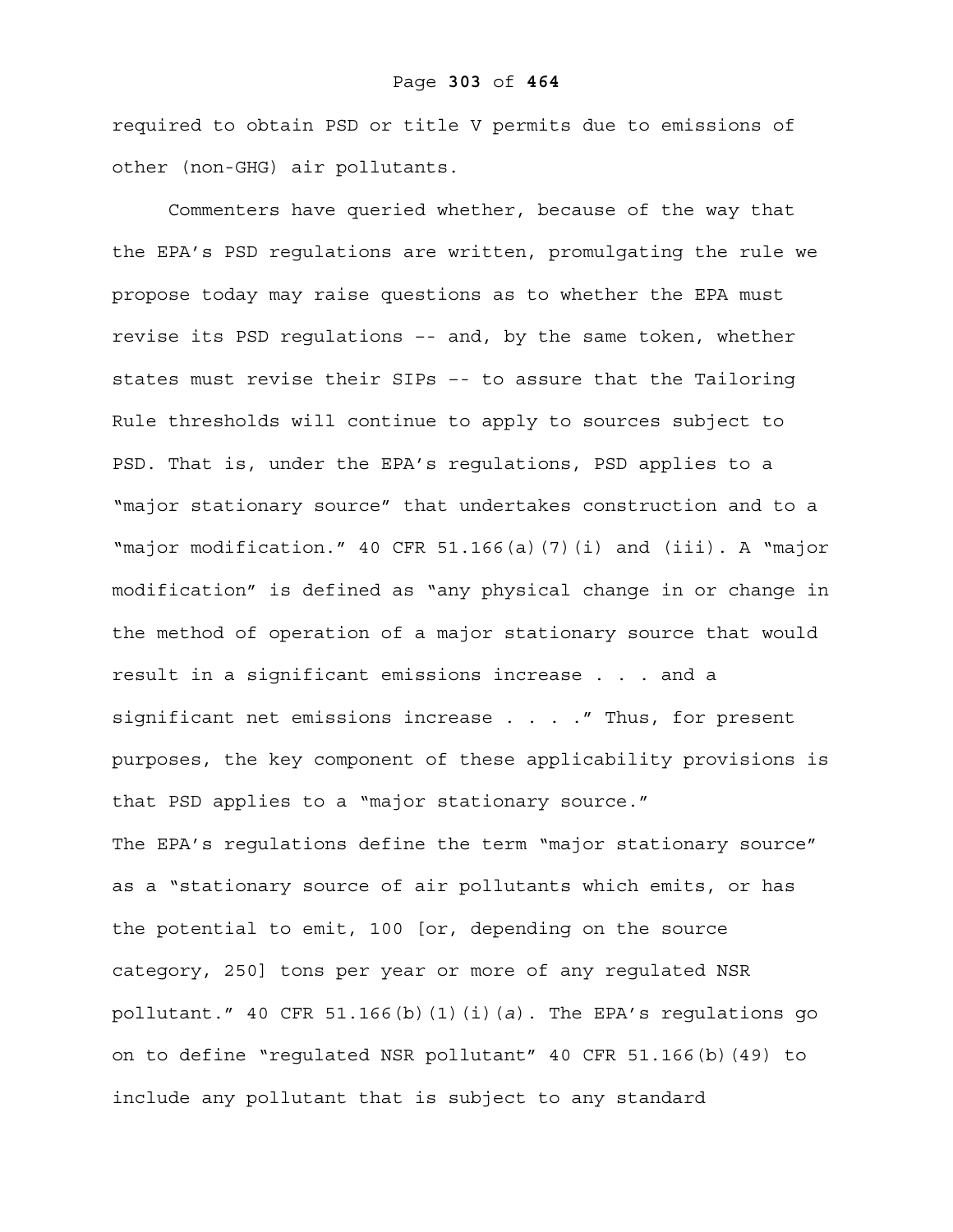#### Page **304** of **464**

promulgated under section 111 of the Act. Thus, the PSD regulations contain a separate PSD trigger for pollutants regulated under the NSPS, 40 CFR 51.166(b)(49)(ii) (the "NSPS trigger provision"), so that as soon as the EPA promulgates the first NSPS for a particular air pollutant, as we are doing in this rulemaking with respect to the GHG air pollutant, then PSD is triggered for that air pollutant.

The Tailoring Rule, on the face of its regulatory provisions, incorporated the revised thresholds it promulgated into only the fourth prong ("[a]ny pollutant that otherwise is subject to regulation under the Act"), and not the NSPS trigger provision in the second prong ("[a]ny pollutant that is subject to any standard promulgated under section 111 of the Act"). For this reason, a question may arise as to whether the Tailoring Rule thresholds apply to the PSD requirement as triggered by the NSPS that the EPA is promulgating in this rulemaking.

However, although the Tailoring Rule thresholds on their face apply to only the term, "subject to regulation" in the definition of "regulated NSR pollutant," the EPA stated in the Tailoring Rule preamble that the thresholds should be interpreted to apply to other terms in the definition of "major stationary source" and in the statutory provision, "major emitting facility." Specifically, the EPA stated:

<HD3>3. Other Mechanisms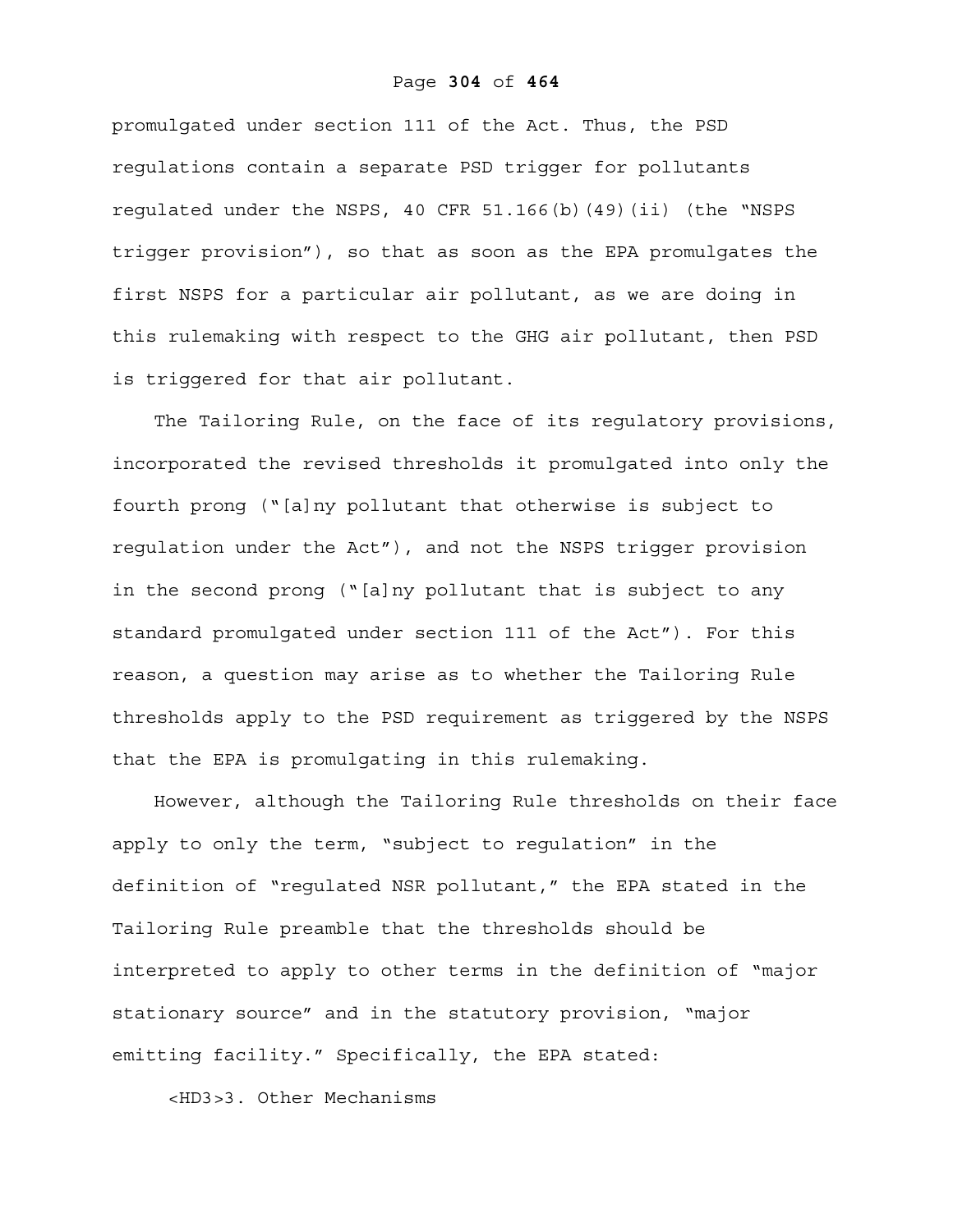<EXTRACT>

As just described, we selected the "subject to regulation" mechanism because it most readily accommodated the needs of States to expeditiously revise – through interpretation or otherwise -- their state rules. Even so, it is important to recognize that this mechanism has the same substantive effect as the mechanism we considered in the proposed rule, which was revising numerical thresholds in the definitions of major stationary source and major modification. Most importantly, although we are codifying the "subject to regulation" mechanism, that approach is driven by the needs of the states, and our action in this rulemaking should be interpreted to rely on any of several legal mechanisms to accomplish this result. Thus, our action in this rule should be understood as revising the meaning of several terms in these definitions, including: (1) the numerical thresholds, as we proposed; (2) the term, "any source," which some commenters identified as the most relevant term for purposes of our proposal; (3) the term, "any air pollutant; or (4) the term, "subject to regulation." The specific choice of which of these constitutes the nominal mechanism does not have a substantive legal effect because each mechanism involves one or another of the components of the terms "major stationary source" - which embodies the statutory term, "major emitting facility" -- and "major modification," which embodies the statutory term, "modification," and it is those statutory and regulatory terms that we are defining to exclude the indicated GHG-emitting sources. [Footnote]

[Footnote: We also think that this approach better clarifies our long standing practice of interpreting open-ended SIP regulations to automatically adjust for changes in the regulatory status of an air pollutant, because it appropriately assures that the Tailoring Rule applies to both the definition of "major stationary source" and "regulated NSR pollutant." ] </EXTRACT>

75 FR 31582.

Thus, according to the preamble of the final Tailoring Rule, the definition of "major stationary source" itself already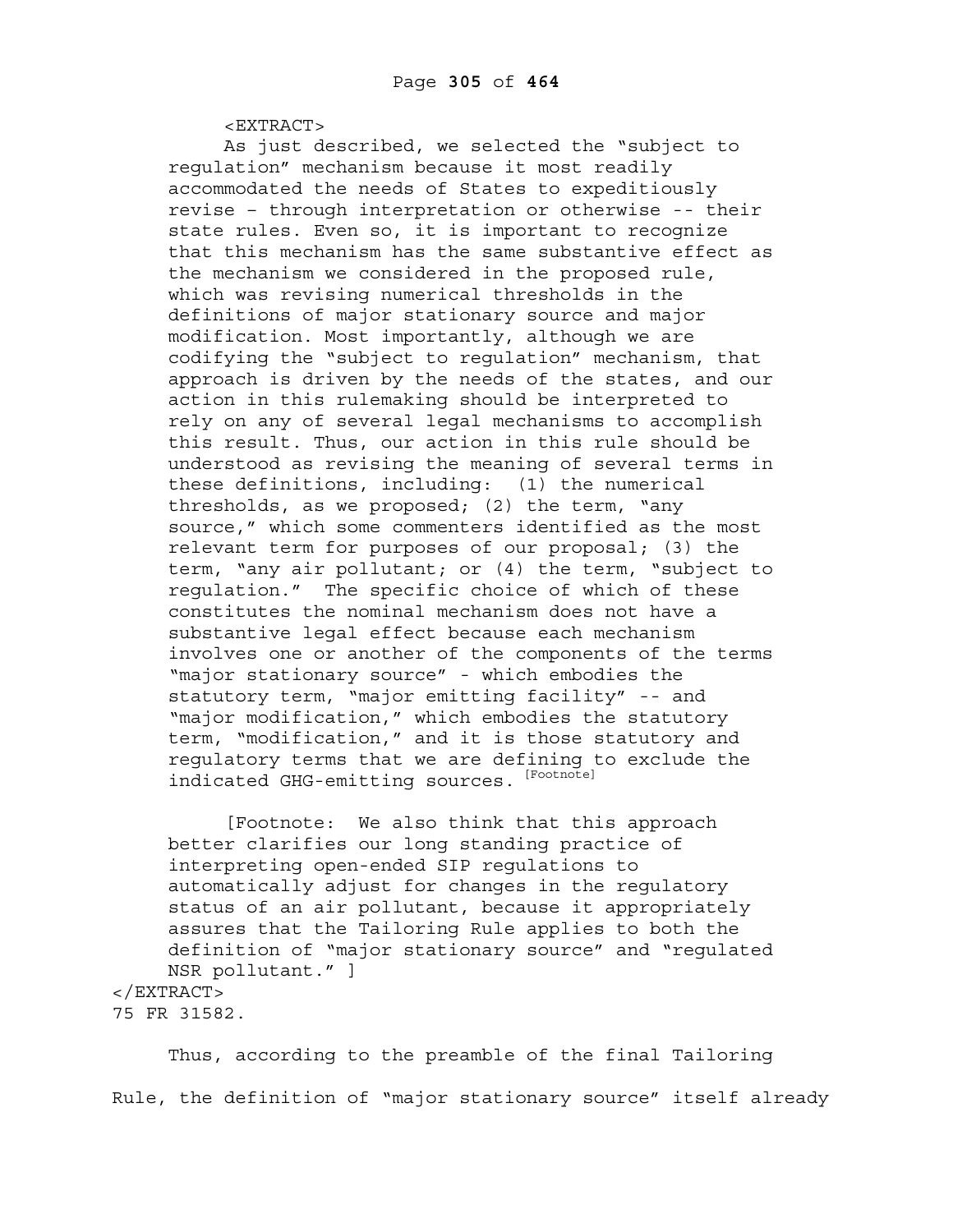incorporates the Tailoring Rule thresholds, and not just through one component (the "subject to regulation" prong of the term "regulated NSR pollutant") of that definition. For this reason, it is the EPA's position that the Tailoring Rule thresholds continue to apply even when the EPA promulgates the first NSPS for GHGs (which, as noted above, triggers the PSD requirement under the NSPS trigger provision in the definition of "regulated NSR pollutant").<sup>259</sup>

As a result, the EPA believes that states that incorporated the Tailoring Rule thresholds into their SIPs may take the position that they also incorporated the EPA's interpretation in the preamble that the thresholds apply to the definition "major stationary source."

Even so, to clarify and confirm that the Tailoring Rule thresholds apply to the section 111 prong of the definition of regulated NSR pollutant, in this proposed rulemaking, the EPA is

<sup>&</sup>lt;sup>259</sup> This position reads the regulations to be consistent with the CAA PSD provisions themselves. Under those provisions, PSD applies to any "major emitting facility," which is defined to mean stationary sources that emit or have the potential to emit "any air pollutant" at either 100 or 250 tons per year, depending on the source category. CAA section 165(a), 169(1). EPA has long interpreted these provisions to apply PSD to a stationary source that emits the threshold amounts of any air pollutant subject to regulation. See Tailoring Rule, 75 FR 31579. Under these provisions, at present, PSD is already applicable to GHGs because GHGs are already subject to regulation, and regulating GHGs under CAA section 111 does not create any additional type of PSD trigger.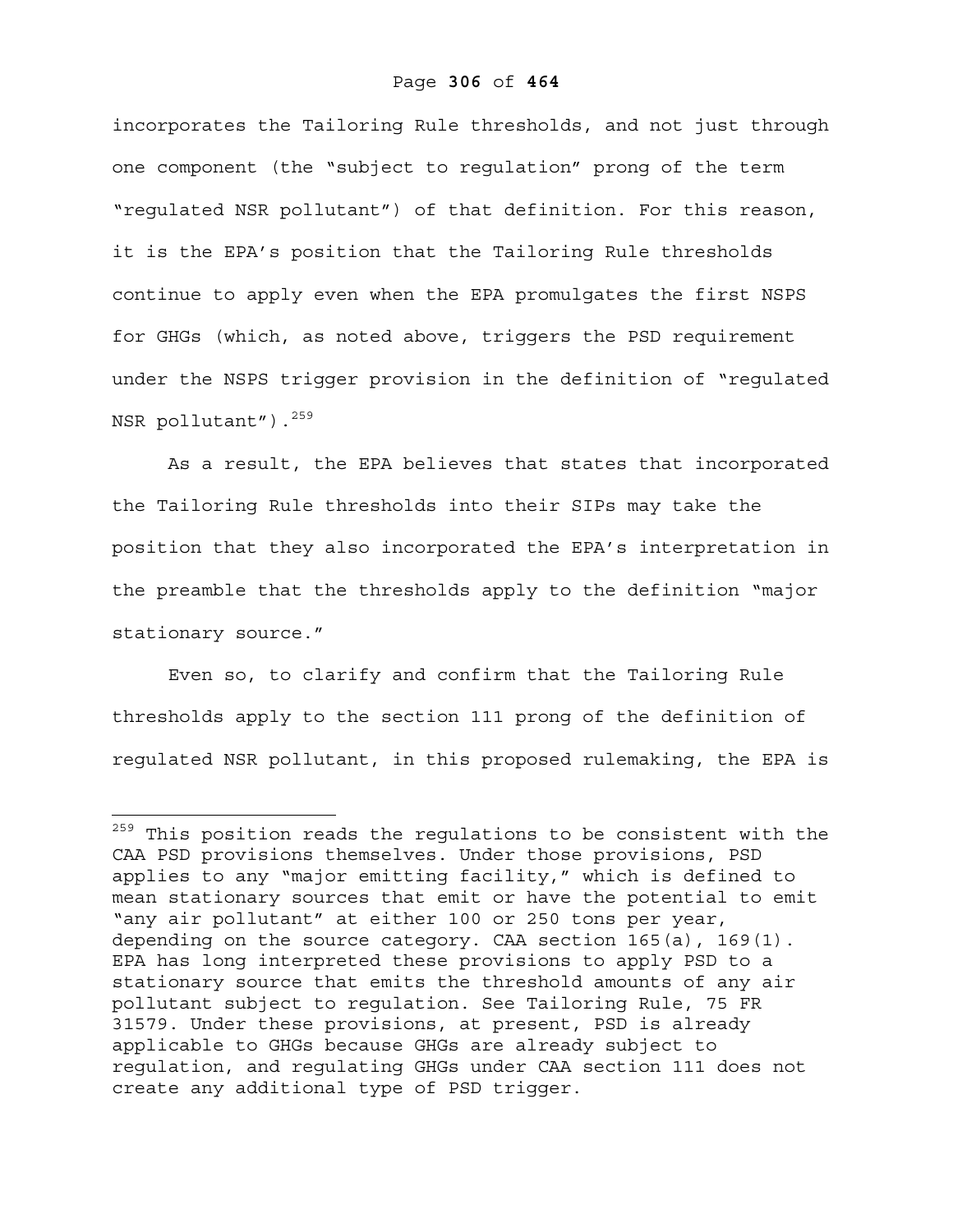#### Page **307** of **464**

proposing to add new provisions to the NSPS regulations, although not the PSD regulations, to make explicit that the NSPS trigger provision in the PSD regulations incorporates the Tailoring Rule thresholds.<sup>260</sup> Under these new provisions, to the extent that promulgation of section 111 requirements for GHGs triggers PSD requirements for GHGs, it does so only for GHGs emitted at or above the Tailoring Rule thresholds.

The EPA requests that all States with approved SIP PSD programs that apply to GHGs indicate during the comment period on this rule whether, (i) in light of EPA's interpretation that the Tailoring Rule thresholds continue to apply even when the EPA promulgates the first NSPS for GHGs, and (ii) assuming that EPA finalizes the added provisions to the section 111 regulations proposed today, they can interpret their SIPs already to apply the Tailoring Rule thresholds to the NSPS prong or whether they must revise their SIPs. For any State that says it must revise its SIP (or that does not respond), the EPA will assess whether to propose a rule shortly after the close of the comment period, to narrow its approval of that state's SIP so as to assure that for federal purposes, the Tailoring Rule thresholds will continue to apply as of the effective date of the final rule that the EPA is proposing today. Such a rule

 $^{260}$  The Tailoring Rule thresholds themselves are not at issue in this rulemaking.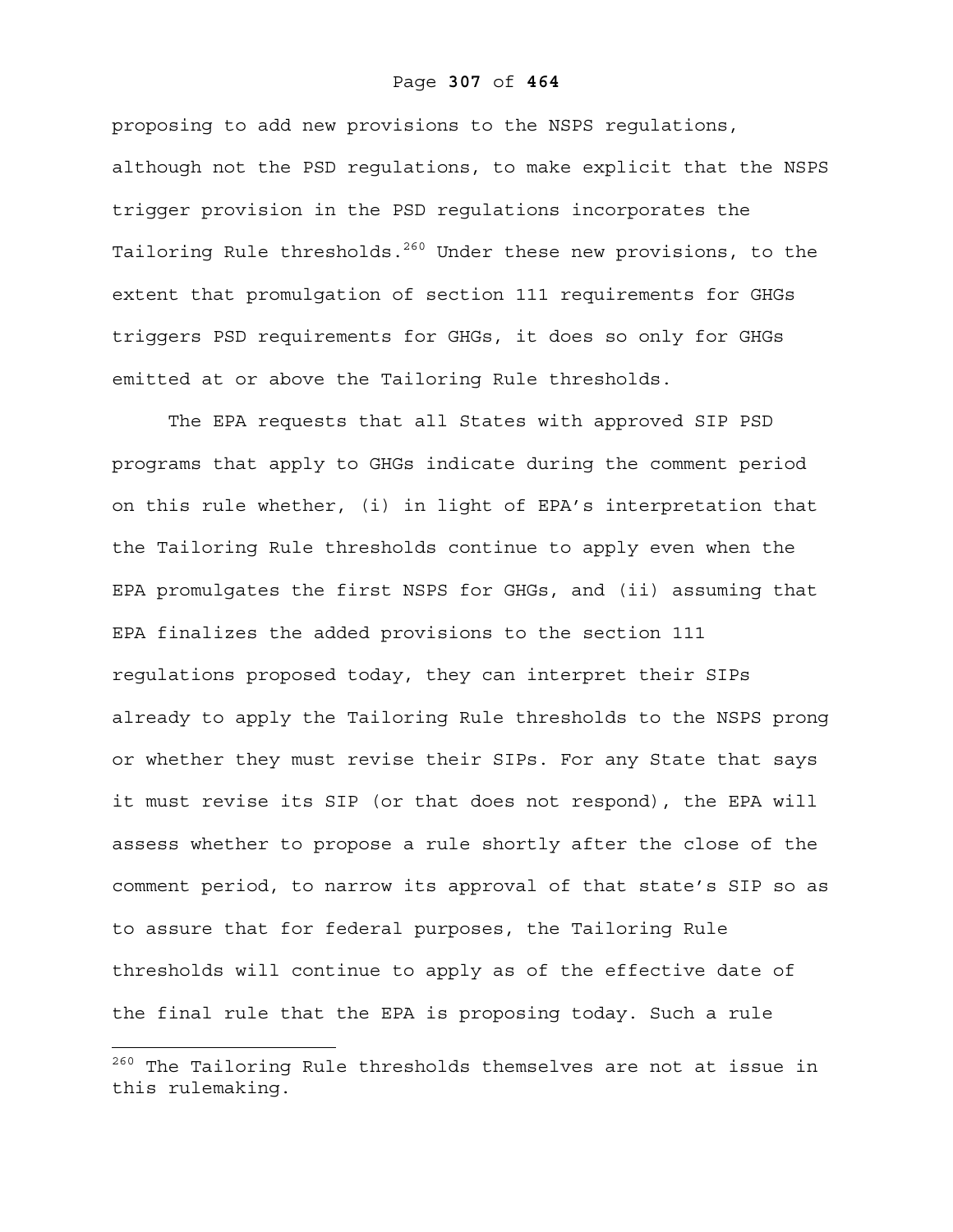would be comparable to what we call the SIP PSD Narrowing Rule that EPA promulgated in December, 2010.<sup>261</sup> The EPA may finalize such a narrowing rule at the same time that it finalizes this NSPS rule.

# <HD2>C. Implications for BACT Determinations under PSD

New major stationary sources and major modifications at existing major stationary sources are required by the CAA to, among other things, obtain a permit under the PSD program before commencing construction. A source is subject to PSD by way of its proposed construction and the effect of the construction and operation of the new equipment on emissions. The emission thresholds that define PSD applicability can be found in 40 CFR parts 51 and 52 and are discussed briefly in the above section.

As mentioned above, sources that are subject to PSD must obtain a preconstruction permit that contains emission limitations based on application of Best Available Control Technology for each regulated NSR pollutant. The BACT requirement is set forth in section 165(a)(4) of the CAA, and in EPA regulations under 40 CFR parts 51 and 52. These provisions require that BACT determinations be made on a case-by-case basis after consideration of the record in each case. CAA section

<sup>&</sup>lt;sup>261</sup> "Limitation of Approval of Prevention of Significant Deterioration Provisions Concerning Greenhouse Gas Emitting-Sources in State Implementation Plans; Final Rule," 75 FR 82536 (December 30, 2010).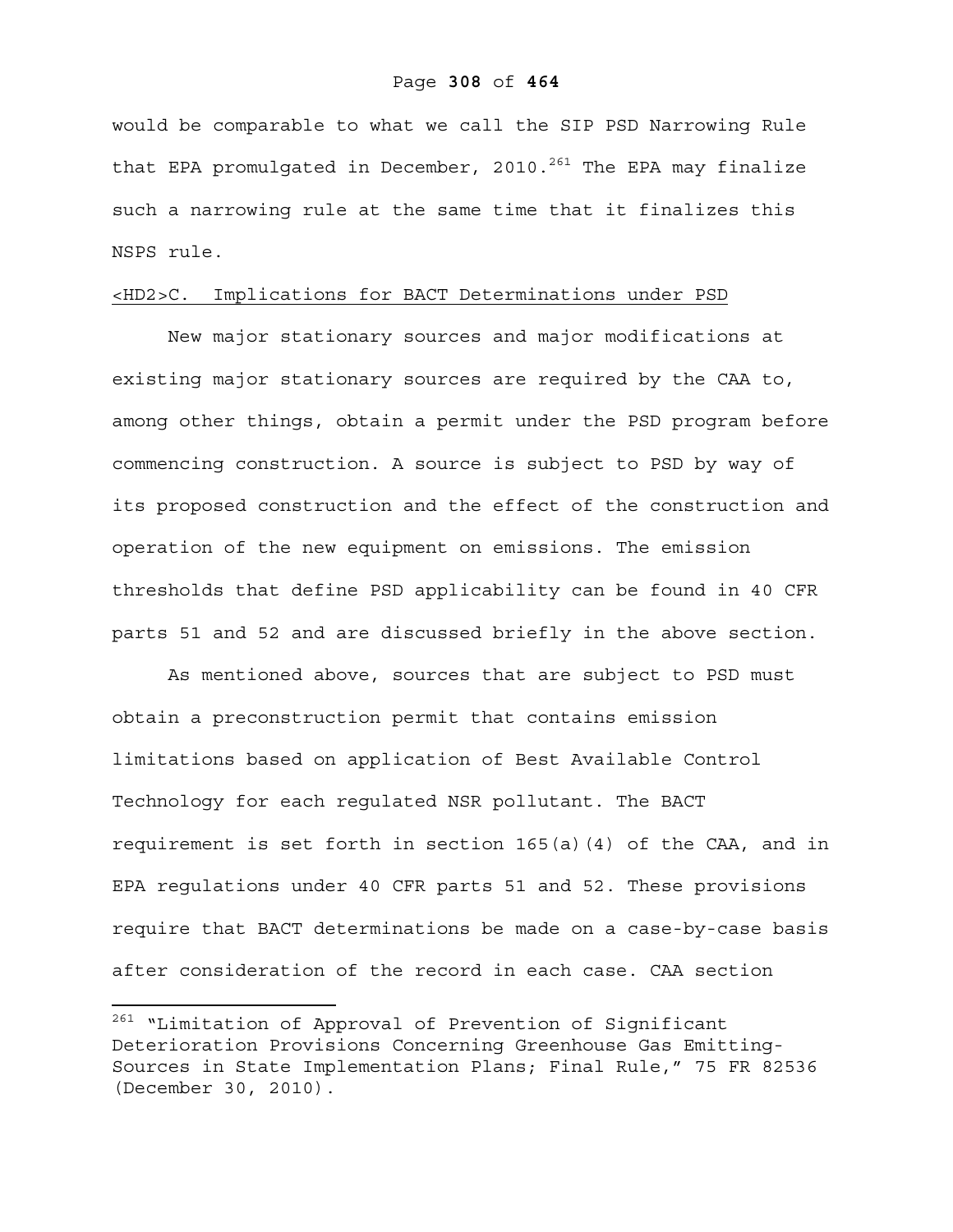169(3) defines BACT as an emissions limitation (including a visible emission standard) based on the maximum degree of reduction for each pollutant subject to regulation under the Clean Air Act which would be emitted from any proposed major stationary source or major modification which the Administrator, on a case-by-case basis, taking into account energy, environmental, and economic impacts and other costs, determines is achievable for such facility through application of production processes and available methods, systems, and techniques, including fuel cleaning, clean fuels, or treatment or innovative fuel combustion techniques for control of each such pollutant.

Furthermore, this definition in the CAA specifies that "[i]n no event shall application of [BACT] result in emissions of any pollutants which will exceed the emissions allowed by any applicable standard established pursuant to section 111 or 112 of the Act." This has historically been interpreted to mean that BACT cannot be less stringent than any applicable standard of performance under the NSPS. See e.g. EPA, PSD and Title V Permitting Guidance for Greenhouse Gases, p. 20-21 (March 2011). Thus, upon completion of an NSPS, EPA reads the CAA to mean that the NSPS establishes a "BACT Floor" for PSD permits issued to affected facilities covered by an NSPS. It is important to note that a proposed NSPS does not establish the BACT Floor for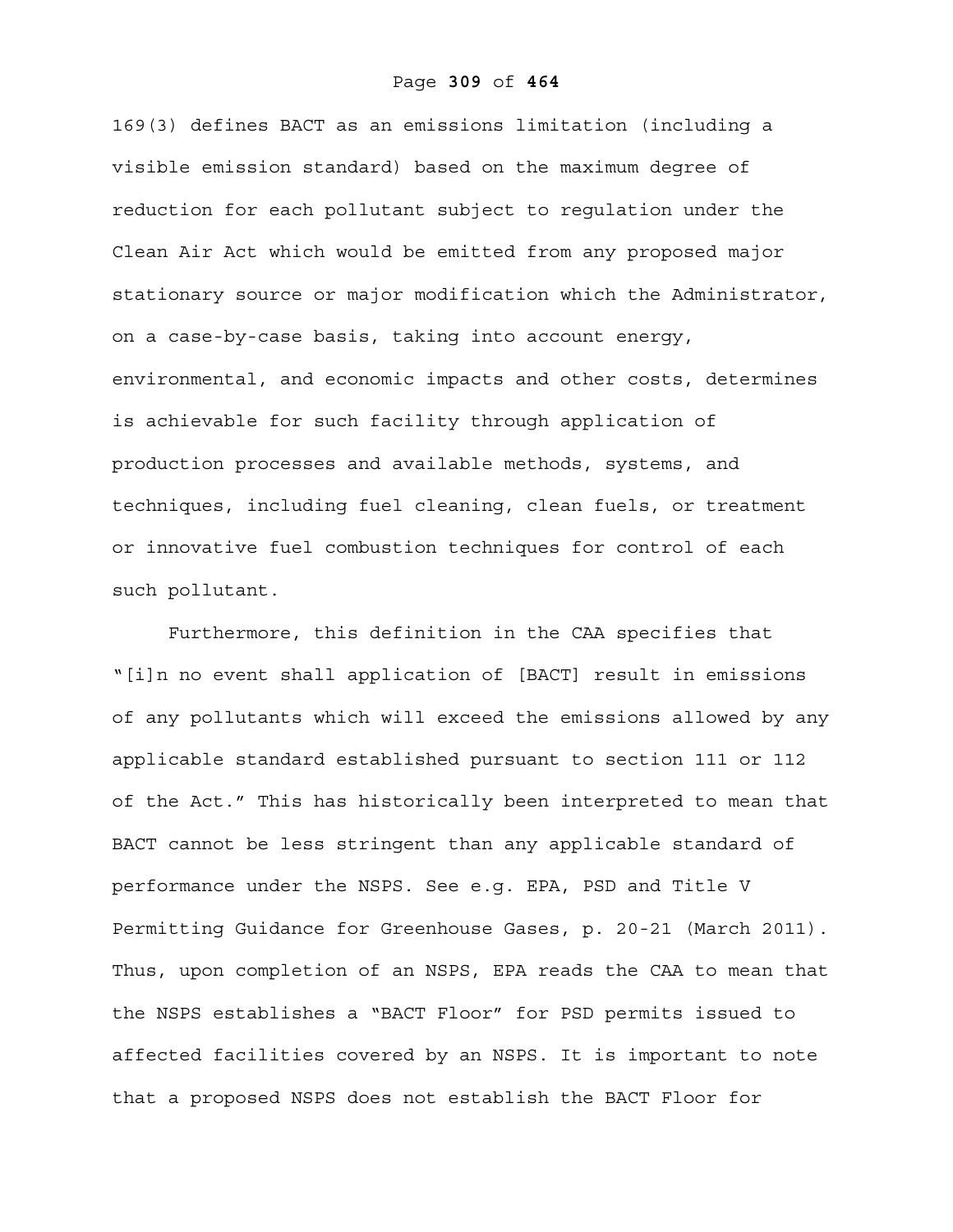#### Page **310** of **464**

affected facilities seeking a PSD permit. This is explained on page 25 of EPA's PSD and Title V Permitting Guidance for Greenhouse Gases (March 2011):<EXTRACT>

In cases where a NSPS is proposed, the NSPS will not be controlling for BACT purposes since it is not a final action and the proposed standard may change, but the record of the proposed standard (including any significant public comments on EPA's evaluation) should be weighed when considering available control strategies and achievable emission levels for BACT determinations made that are completed before a final standard is set by EPA. However, even though a proposed NSPS is not a controlling floor for BACT, the NSPS is an independent requirement that will apply to an NSPS source that commences construction after an NSPS is proposed and carries with it a strong presumption as to what level of control is achievable. This is not intended to limit available options to only those considered in the development of the NSPS. (p.25) </EXTRACT>

However, once an NSPS is finalized, then the standard applies to any new source or modification that meets the applicability of the NSPS and has not commenced construction as of the date of the proposed NSPS.

It is also important to keep in mind that BACT is a caseby-case review that considers a number of factors, and the fact that a minimum control requirement is established by EPA through an NSPS does not mean that a more stringent control cannot be chosen by the permitting agency. The EPA's PSD and Title V Permitting Guidance for Greenhouse Gases (March 2011) discusses considerations (e.g., technical feasibility, economic impacts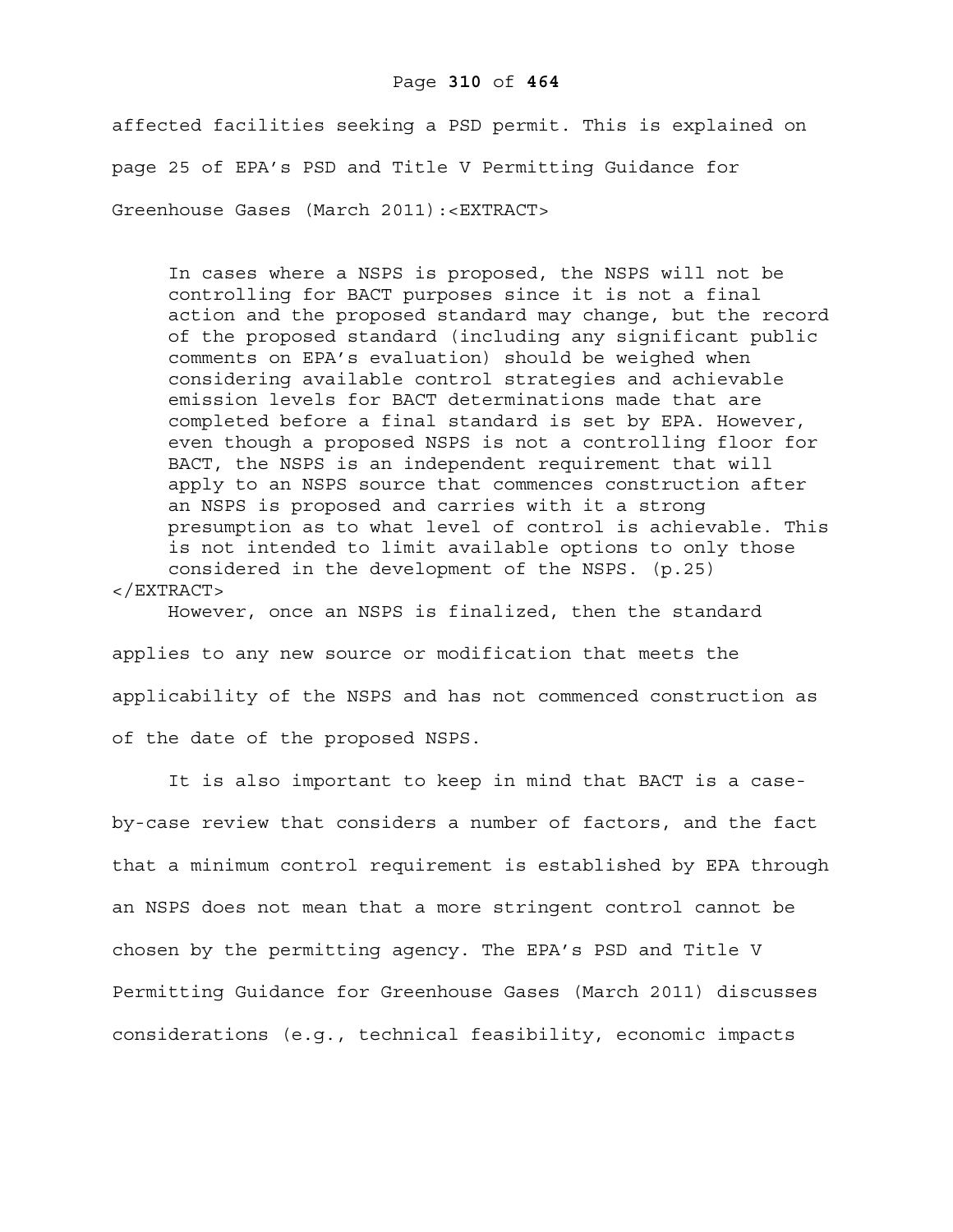#### Page **311** of **464**

and other costs, and environmental and energy impacts) when evaluating BACT for  $CO<sub>2</sub>$ , as well as other greenhouse gases.

Under this proposed NSPS, an affected facility is a new EGU. In this rule we are not proposing standards for modified or reconstructed sources. However, since both a new and existing power plant can add new EGUs to increase generating capacity, this NSPS will apply to both a new, greenfield EGU facility or an existing facility that adds EGU capacity by adding a new EGU that is an affected facility under this NSPS. While this latter scenario can be considered the modification of existing sources under PSD, this proposed NSPS will not apply to modified or reconstructed sources as those terms are defined under part 60. Thus, this NSPS would not establish a BACT floor for sources that are modifying an existing EGU, for example, by adding new steam tubes in an existing boiler or replacing blades in their existing combustion turbine with a more efficient design.

Furthermore, our analysis for this proposed NSPS considers only the extent to which particular pollution control techniques are BSER for new units, and does not evaluate whether such techniques also qualify as BSER for modified or reconstructed sources under Part 60 or are otherwise achievable methods for reducing GHG emission from such sources considering economic, environmental, and energy impacts. Therefore, we do not believe that the content of this rule has any direct applicability on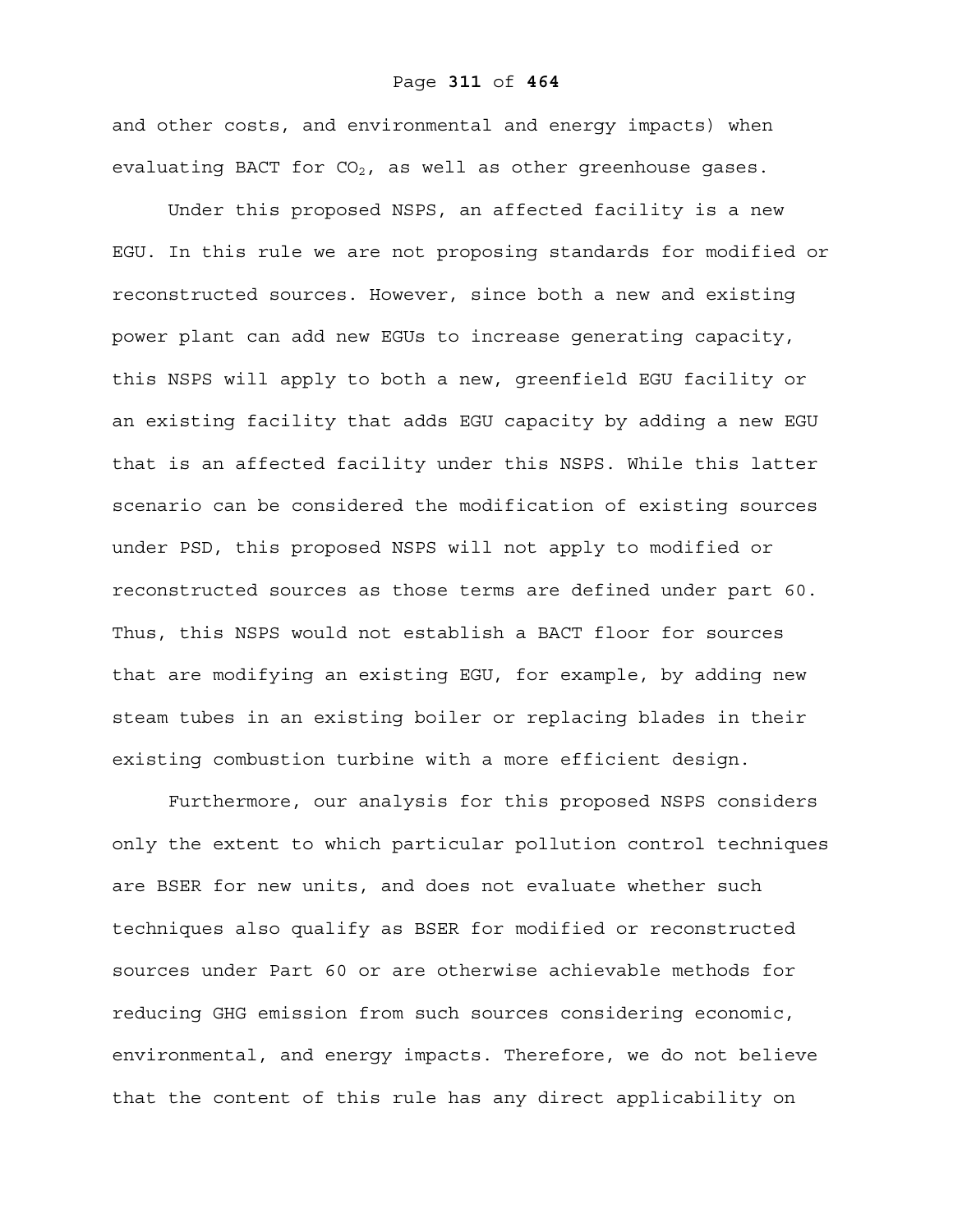#### Page **312** of **464**

the determination of BACT for any part 60 modified or reconstructed sources obtaining a PSD permit.

## <HD2>D. Implications for Title V Program

Under the title V program, a source that emits any air pollutant subject to regulation at or above specified thresholds (along with certain other sources) is required to obtain an operating permit. This permit includes all of the CAA requirements applicable to the source. These permits are generally issued through EPA-approved State title V programs.

As the EPA explained in the Tailoring Rule preamble, title V applies to a "major source," CAA section 502(a), which is defined to include, among other things, certain sources, including any "major stationary source," CAA section 501(2)(B), which, in turn, is defined to include a stationary source of "any air pollutant" at or above 100 tpy. CAA section 302(j). The EPA's regulations under title V define the term "major source," and in the Tailoring Rule, the EPA revised that definition to make clear that the term is limited to stationary sources that emit any air pollutant "subject to regulation." The EPA incorporated the Tailoring Rule threshold within the definition of "subject to regulation." The EPA described its action as follows in the preamble to the Tailoring Rule:<EXTRACT>

Thus, EPA is adding the phrase "subject to regulation" to the definition of "major source" under 40 CFR 70.2 and 71.2. The EPA is also adding to these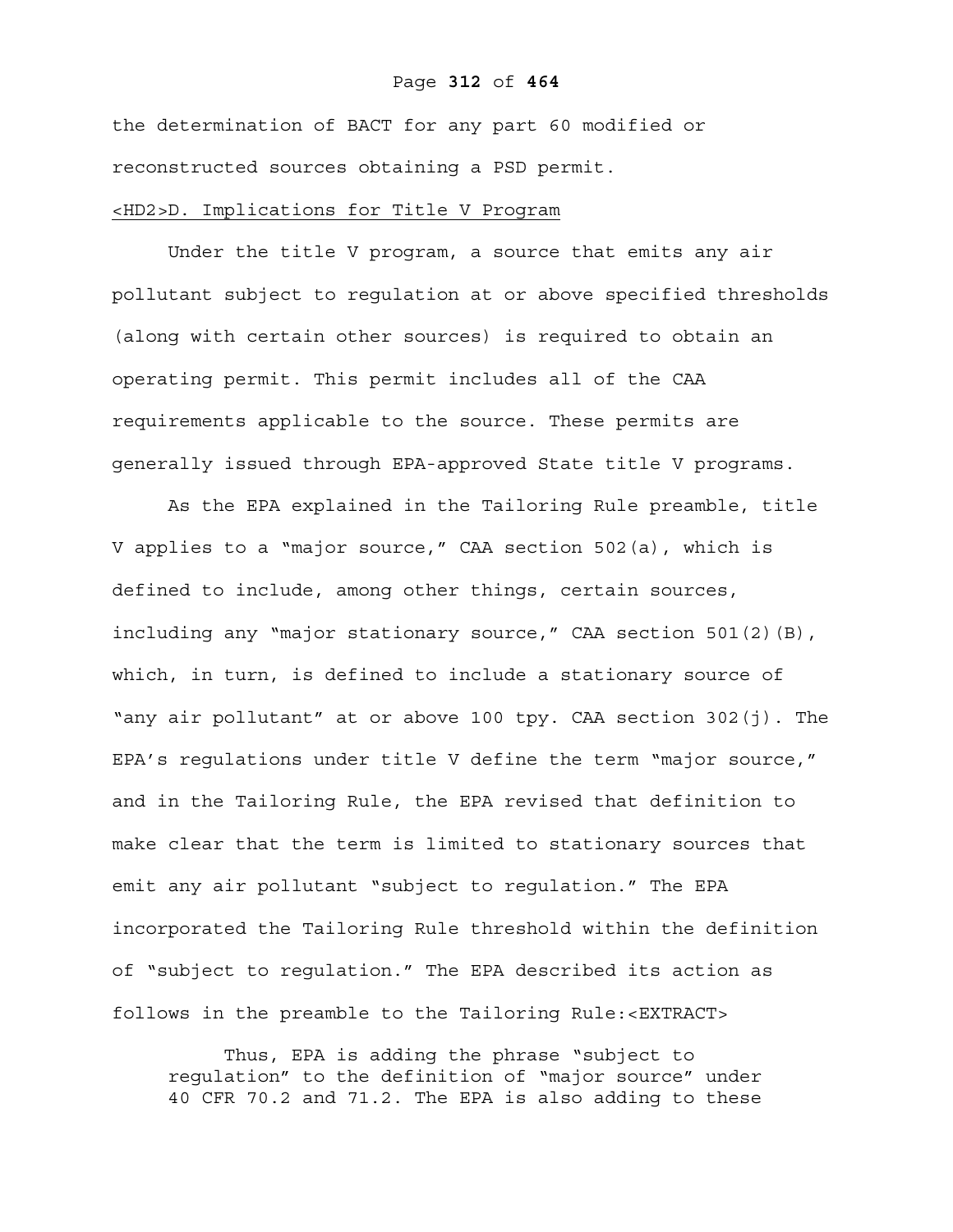regulations a definition of "subject to regulation." Under the part 70 and part 71 regulatory changes adopted, the term "subject to regulation," for purposes of the definition of "major source," has two components. The first component codifies the general approach EPA recently articulated in the "Reconsideration of Interpretation of Regulations That Determine Pollutants Covered by Clean Air Act Permitting." 75 FR 17704. Under this first component, a pollutant "subject to regulation" is defined to mean a pollutant subject to either a provision in the CAA or regulation adopted by EPA under the CAA that requires actual control of emissions of that pollutant and that has taken effect under the CAA. See id. at 17022-23; Wegman Memorandum at 4-5. To address tailoring for GHGs, EPA includes a second component of the definition of "subject to regulation," specifying that GHGs are not subject to regulation for purposes of defining a major source, unless as of July 1, 2011, the emissions of GHGs are from a source emitting or having the potential to emit 100,000 tpy of GHGs on a  $CO<sub>2</sub>e$  basis.

</EXTRACT> 75 FR at 31583.

Unlike the PSD regulations described above, the title V definition of "major source", as revised by the Tailoring Rule, does not on its face distinguish among types of regulatory triggers for title V. Because title V has already been triggered for GHG-emitting sources, the promulgation of CAA section 111 requirements has no further impact on title V applicability requirements for major sources of GHGs. Accordingly, today's rulemaking has no title V implications with respect to the Tailoring Rule threshold. Of course, unless exempted by the Administrator through regulation under CAA section 502(a), sources subject to a NSPS are required to apply for, and operate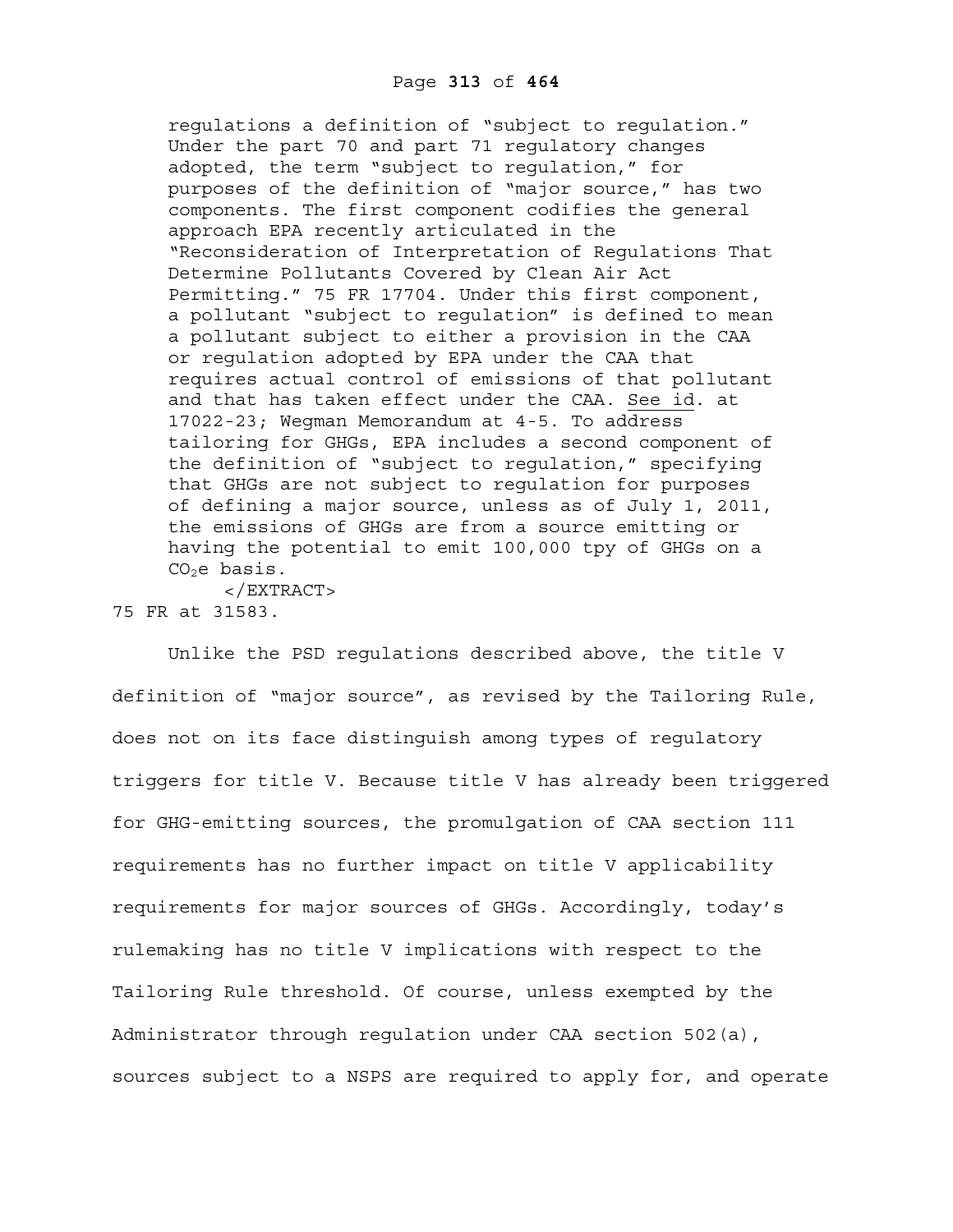pursuant to, a title V permit that assures compliance with all applicable CAA requirements for the source, including any GHGrelated applicable requirements. We have concluded that this rule will not affect non-major sources and there is no need to consider whether to exempt non-major sources.

Note that we propose to move the definition of "Greenhouse gases" currently within the definitions of "Subject to regulation" in 40 CFR 70.2 and 71.2 to a definition within 70.2 and 71.2 to promote clarity in the regulations.

# <HD2>E. Implications for Title V Fee Requirements for GHGs

The issuance of the final EGU GHG NSPS will trigger certain requirements related to title V fees for GHG emissions under 40 CFR parts 70 and 71. States (and approved local and tribal permitting authorities) will be required to include GHG emissions in determining whether they collect adequate fees, if the state relies on the "presumptive minimum" approach to demonstrating fee adequacy. In addition, sources subject to federal permitting under part 71 will be required to include GHG emissions in calculating their annual permit fee.<sup>262</sup> The EPA is proposing changes to the title V rules to limit the impact of the requirements that would otherwise occur under the existing

<sup>&</sup>lt;sup>262</sup> Also, we understand several states may have fee requirements that are structured with similar definitions that would result in GHGs being added to the list of air pollutants that are subject to title V fees.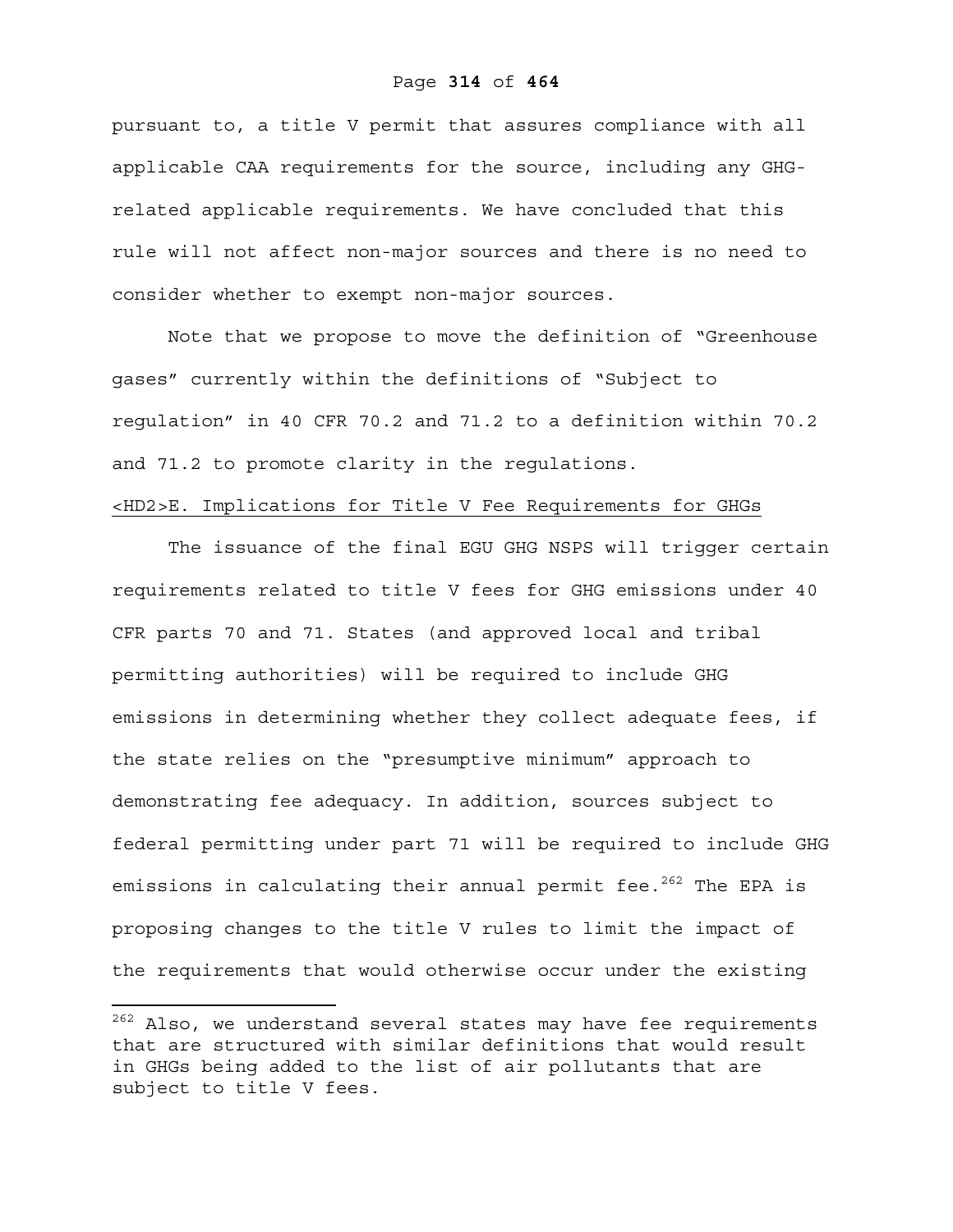#### Page **315** of **464**

rules, provide flexibility to the states to ensure sufficient funding for their programs, and to ensure that the requirements are consistent with the Clean Air Act.

These requirements would be triggered because the regulation of GHGs under section 111 for the first time through the issuance of the EGU GHG NSPS would make GHGs a "regulated air pollutant," as defined under 40 CFR parts 70 and 71, a "regulated pollutant (for presumptive fee calculation)" as defined under part 70 and a "regulated pollutant (for fee calculation)" as defined under part 71.

Under the current part 70, regulation of GHGs under section 111 through the issuance of any NSPS would result in GHGs being added to the list of air pollutants used in "presumptive minimum" fee calculations. Also, in EPA's part 71 permit program, and possibly in certain state part 70 programs, issuance of a NSPS standard would result in GHGs being added to the list of air pollutants that are subject to fee payment by sources. This effect of adding GHGs to certain title V fee requirements was not discussed in the original proposal for the EGU GHG NSPS; however, several public comments were raised on this issue, and a number of related issues, during the public comment period on the original proposal for the EGU GHG NSPS.

In this re-proposal of the EGU GHG NSPS, we discuss this issue for GHGs related to title V fees and propose rule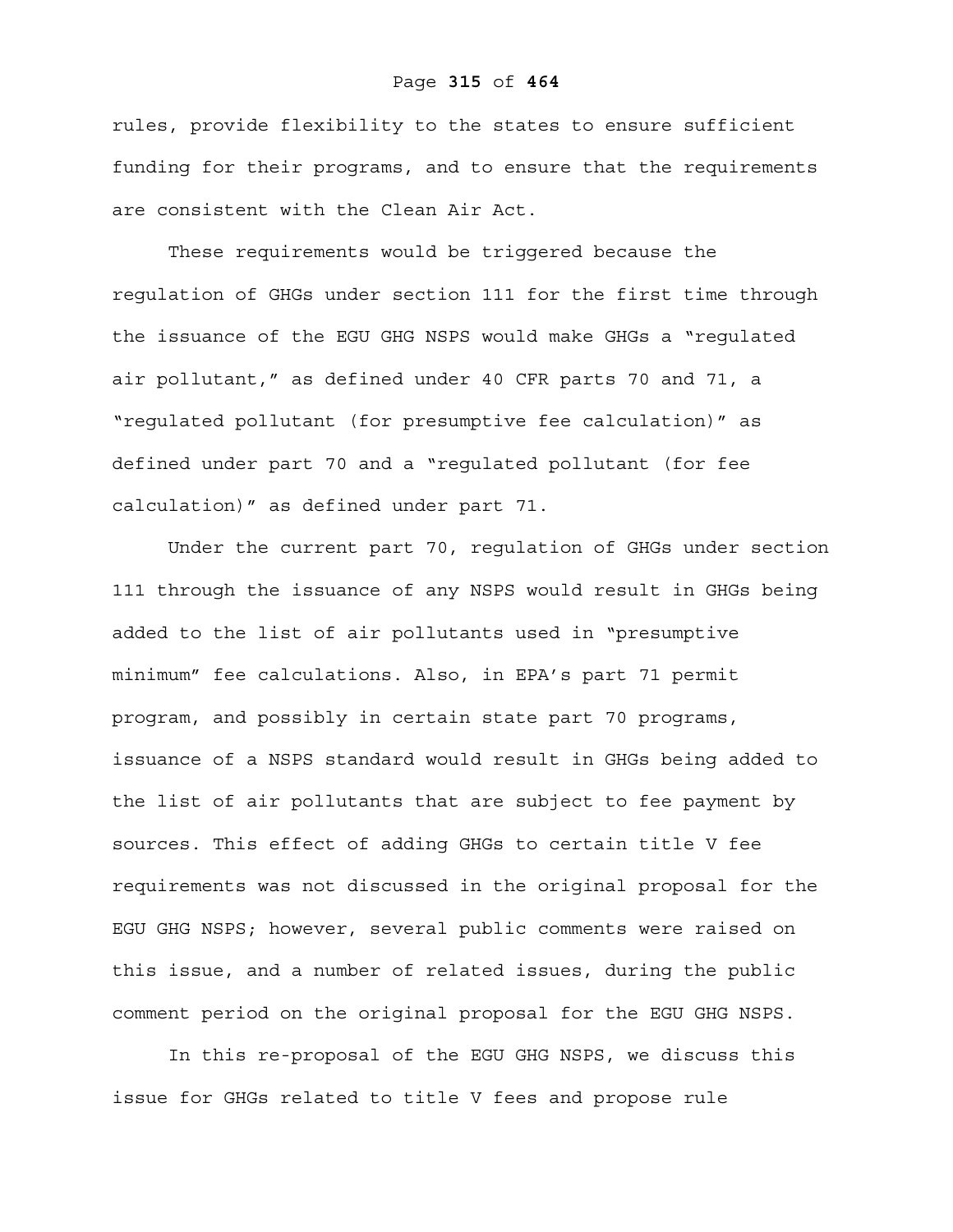#### Page **316** of **464**

amendments that will enable permitting authorities to collect fees as needed to support their programs, and to avoid excessive and unnecessary fees. We also respond to and clarify some related issues raised by commenters on the original proposal.

In summary, we are proposing to exempt GHGs from the presumptive fee calculation, yet account for the costs of GHG permitting program costs through a cost adjustment to ensure that fees will be collected that are sufficient to cover the program costs. We are also proposing that permitting agencies that do not use the presumptive fee approach can continue to demonstrate that their fee structures are adequate to implement their title V programs.

Prior to explaining our proposal in more detail, the following discussion provides background on the fee requirements of the title V rules, what those fees cover in terms of agencies' program implementation, what additional activities agencies might be expected to have to undertake as a result of GHGs becoming "regulated pollutants" under the NSPS, what the GHG Tailoring Rule said about title V fees, background on title V fees in the context of the original proposal for the EGU GHG NSPS, and existing limitations on the collection of GHG fees. <HD3>1. Background

a. The title V rules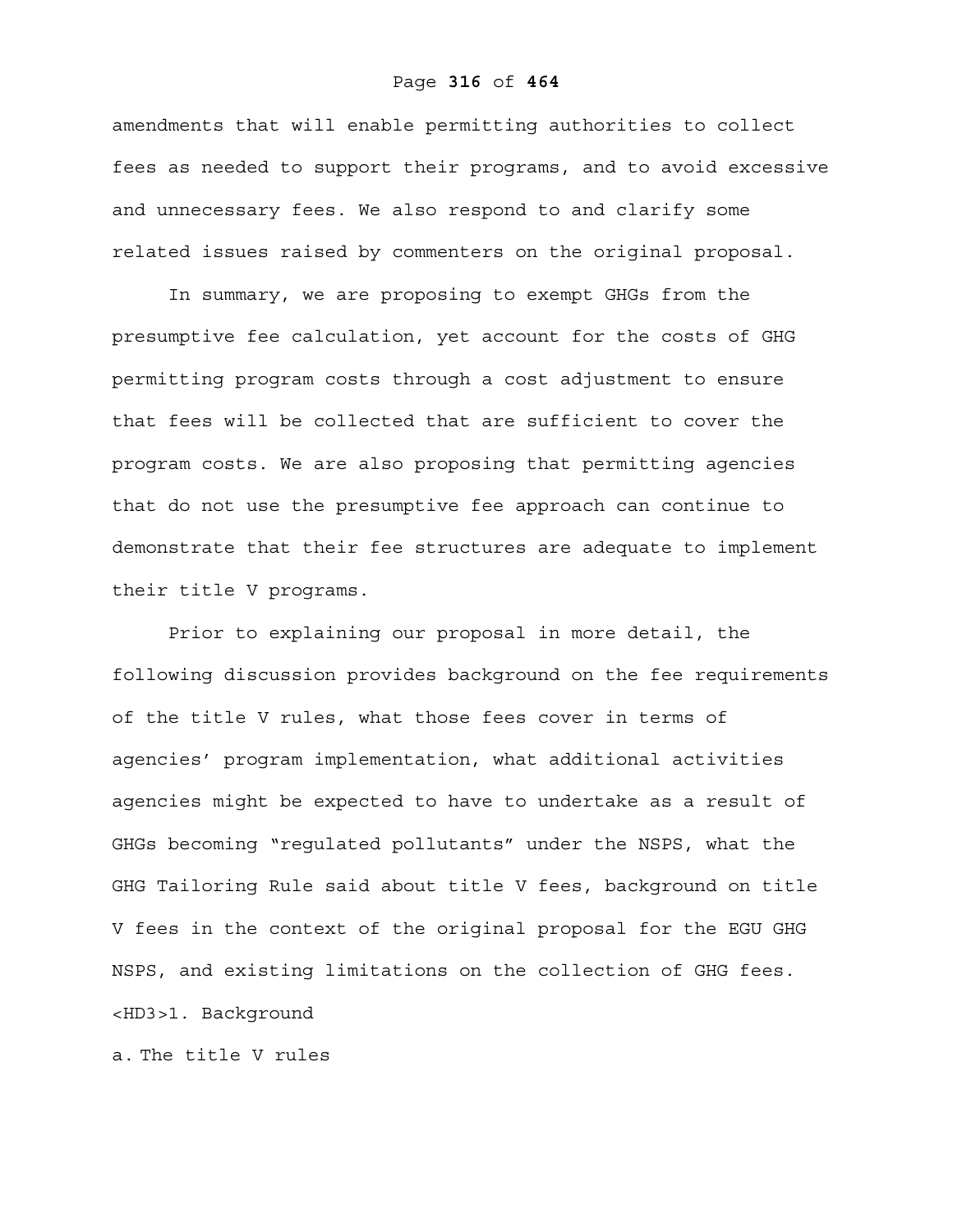#### Page **317** of **464**

Title V is implemented through 40 CFR parts 70 and 71. Part 70 defines the minimum requirements for state, local and tribal (state) agencies to develop, implement and enforce a title V operating permit program; these programs are developed by the state and the state submits a program to EPA for a review of consistency with part 70. There are about 112 approved part 70 programs in effect, with about 15,000 part 70 permits currently in effect. (See Appendix A of 40 CFR part 70 for the approval status of each state program). Part 71 is a federal permit program run by the EPA, primarily where there is no part 70 program in effect (e.g., in Indian country, the federal Outer Continental Shelf and for offshore Liquified Natural Gas terminals). $263$  There are about 100 part 71 permits currently in effect (most are in Indian country).

# b. The fee requirements of title V

 $\overline{a}$ 

Section 502(b)(3)(A) of the Act requires owners or operators of all sources subject to permitting to "pay an annual fee, or the equivalent over some other period, sufficient to cover all reasonable (direct and indirect) costs required to

<sup>&</sup>lt;sup>263</sup> In some circumstances, EPA may delegate authority for part 71 permitting to another permitting agency, such as a tribal agency or a state. The EPA has entered into delegation agreements for certain part 71 permitting activities with at least one tribal agency. There are currently no states that do not have an approved part 70 program; thus, there is no need for EPA to delegate part 71 permitting authority to any state at this time.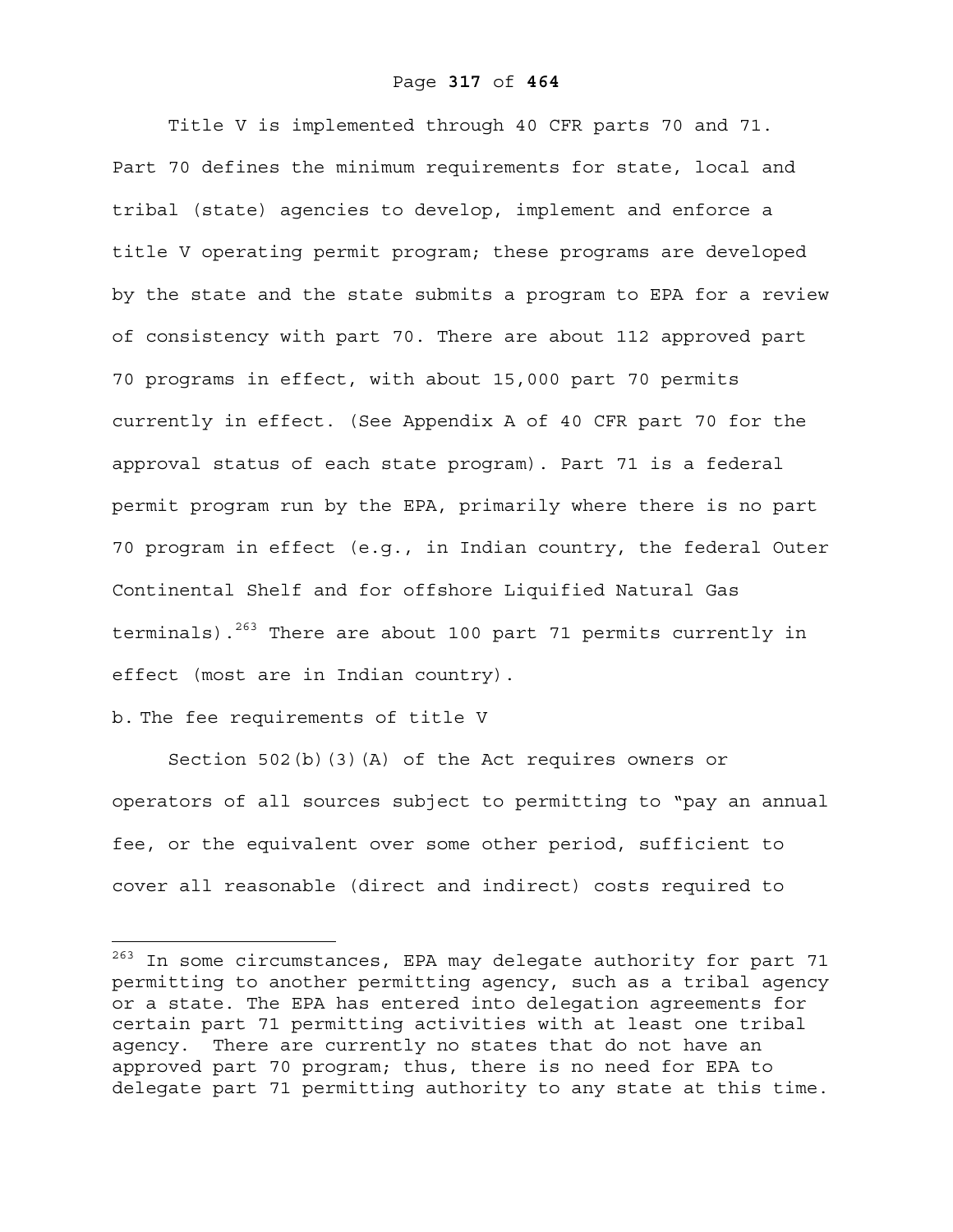develop and administer the permit program." Section 502(b)(3)(B) of the Act generally sets forth the methods for determining whether a permitting authority is collecting sufficient fees in total to cover the costs of the program. First, under the "presumptive minimum" approach set forth in section 502(b)(3)(B)(i), a state can satisfy the requirement by showing that "the program will result in the collection, in the aggregate, from all sources subject to [the program] of an amount not less than \$25 per ton of each regulated pollutant, or such other amount as the Administrator may determine adequately reflects the reasonable costs of the permit program." The statute further provides that emissions in excess of 4,000 tpy for any one pollutant need not be included in the calculation, and that the initial fee rate (\$25 per ton) shall be adjusted for inflation<sup>264</sup>. See section 502(b)(3)(B)(iii)-(v). Also, section 502(b)(3)(B)(ii) of the Act sets forth a definition of "regulated pollutant" for purposes of the presumptive fee calculation that includes, in part, each pollutant regulated under section 111 of the Act, such as any pollutants regulated under any NSPS, which would make GHG a "regulated pollutant" based on our proposal for the EGU GHG NSPS. Each of the title V rules that implement title V contains a definition of "regulated

 $^{264}$  The current corresponding part 70 fee rate, adjusted for inflation, is approximately \$47 per ton.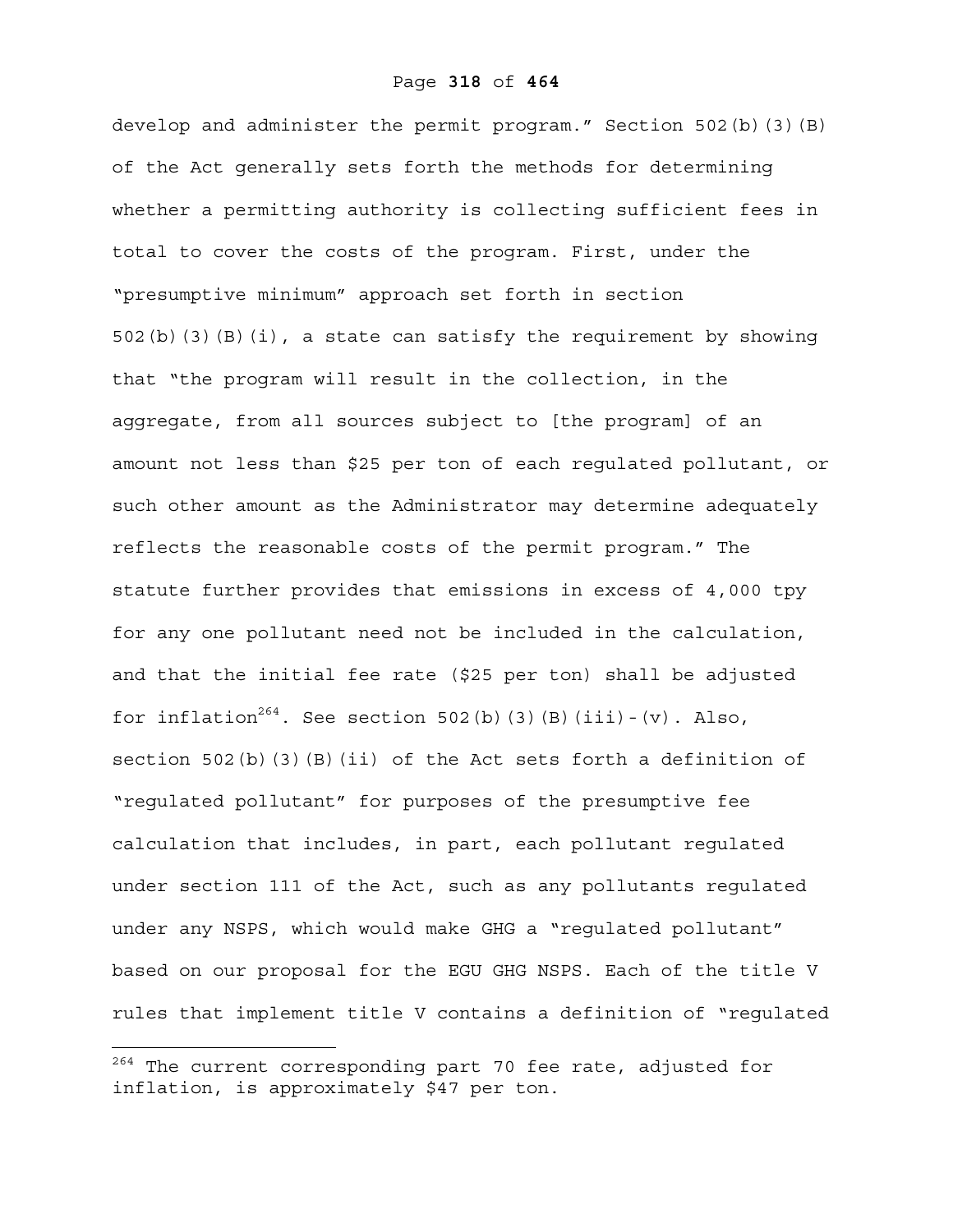#### Page **319** of **464**

air pollutant" $^{265}$  (at 40 CFR 70.2 and 71.2) that tracks the Act definition of "regulated pollutant." The "regulated air pollutant" definition is used in the regulatory text for application and other purposes and it is relevant for fee purposes because it is cross-referenced as the starting point for two fee-related definitions: "regulated pollutant (for presumptive fee calculation)<sup>266</sup> $\prime\prime$  in 40 CFR 70.2 and "regulated pollutant (for fee calculation)<sup>267</sup>" in 40 CFR 71.2.

Alternatively, if a state does not wish to show it collects an amount of fees at least equal to the presumptive minimum amount, section 502(b)(3)(B)(iv) provides that a program may be approved if the state demonstrates that it collects sufficient fees to cover the costs of the program, even if that amount is below the presumptive minimum.

The presumptive fee approach of the statute is reflected in the part 70 regulations for those states that wish to use it for

 $\overline{a}$  $^{265}$  The definition includes any pollutant that is subject to any standard promulgated under section 111 of the Act. 266 40 CFR 70.2 defines r*egulated pollutant (for presumptive fee calculation)* to include any regulated air pollutant except carbon monoxide, any pollutant that is a regulated air pollutant solely because it is a Class I or II substance subject to a standard promulgated under or established by title VI of the Act and any pollutant that is a regulated air pollutant solely because it is subject to a standard or regulation under section 112(r) of the Act. 267 40 CFR 71.2 defines r*egulated pollutant (for fee calculation*)

the same as r*egulated pollutant (for presumptive fee calculation)* in 40 CFR 70.2.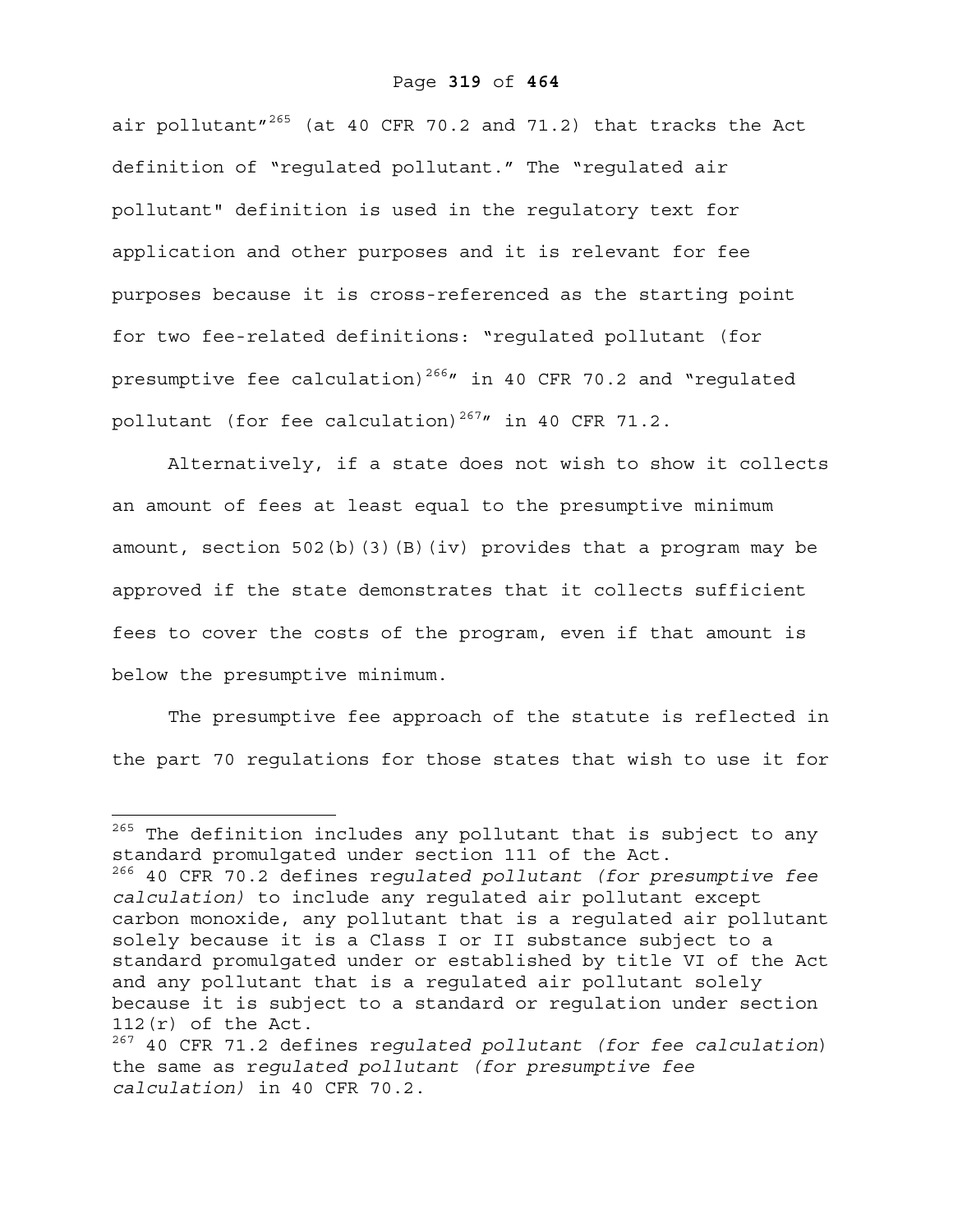#### Page **320** of **464**

fee adequacy purposes. In addition, for the federal part 71 permitting program, which the EPA implements directly, the EPA has adopted rules to ensure that it collects adequate fees, consistent with the statute. These statutory requirements for fees are reflected in 40 CFR 70.9 and 71.9, respectively.

Although the Clean Air Act and part 70 require that a title V permit program must collect sufficient fees to cover the costs of the program, neither the Act nor part 70 specifies the details of how those fees must be charged to particular sources in their fee schedules. The part 70 regulations specifically provide, at 40 CFR 70.9(b)(3), that a "state program's fee schedule may include emission fees, application fees, service fees or other types of fees, or any combination thereof." Many states use emission fees and other types of fees in combination in their fee schedules and we understand that some state fee schedules are structured such that they would result in GHG fees being required when GHGs are regulated under any NSPS. For example, states may have chosen for convenience sake to use the "regulated pollutant (for presumptive fee calculation)" definition of part 70, or a similar state definition, to identify the pollutants subject to fees as part of their fee schedule. For part 71, the EPA chose to promulgate an emissionsbased fee schedule that uses the definition of "regulated pollutants (for fee calculation)" to identify the pollutants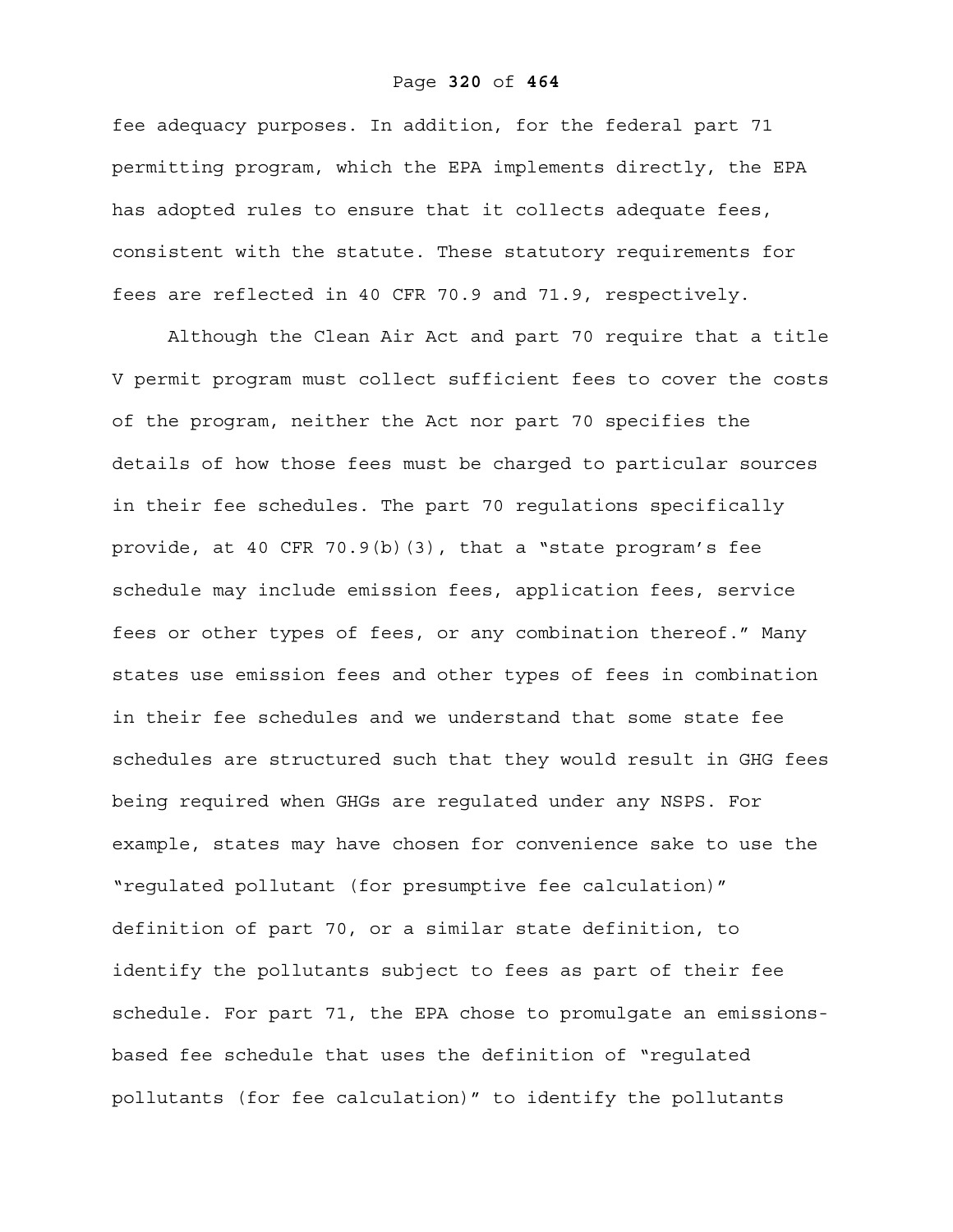#### Page **321** of **464**

subject to fees, and thus, part 71 is structured such that GHG fees would be required when GHGs are regulated under any NSPS.

State fee schedules charge emissions-based fees that range from about \$15 to \$100 or more per ton for each air pollutant for which they charge a fee, while part 71 charges about \$48 per ton<sup>268</sup>, effective for calendar year 2013, for each of the "regulated pollutants (for fee calculation)." See 40 CFR 71.9(c)(1). Most part 70 and part 71 programs require sources to pay the fees on an annual basis, initially with the submittal of its permit application, and thereafter, on the anniversary of application submittal. See 40 CFR 70.9(a), 71.9(e).

Section 502(b)(3)(A) of the CAA broadly requires permit fees "sufficient to cover all reasonable (direct and indirect) costs required to develop and administer the permit program" including the reasonable costs of: "(i) reviewing and acting upon any application for such a permit, (ii) implementing and enforcing the terms and conditions of any such permit (not including any court costs or other costs associated with any enforcement action), (iii) emissions and ambient monitoring, (iv) preparing generally applicable regulations, or guidance,

<sup>&</sup>lt;sup>268</sup> Note that the part 71 fee rate and the part 70 presumptive fee rate are slightly different because the part 71 rate was set based on an analysis that showed that the EPA needed slightly more than the presumptive minimum to collect sufficient revenue to fund the program.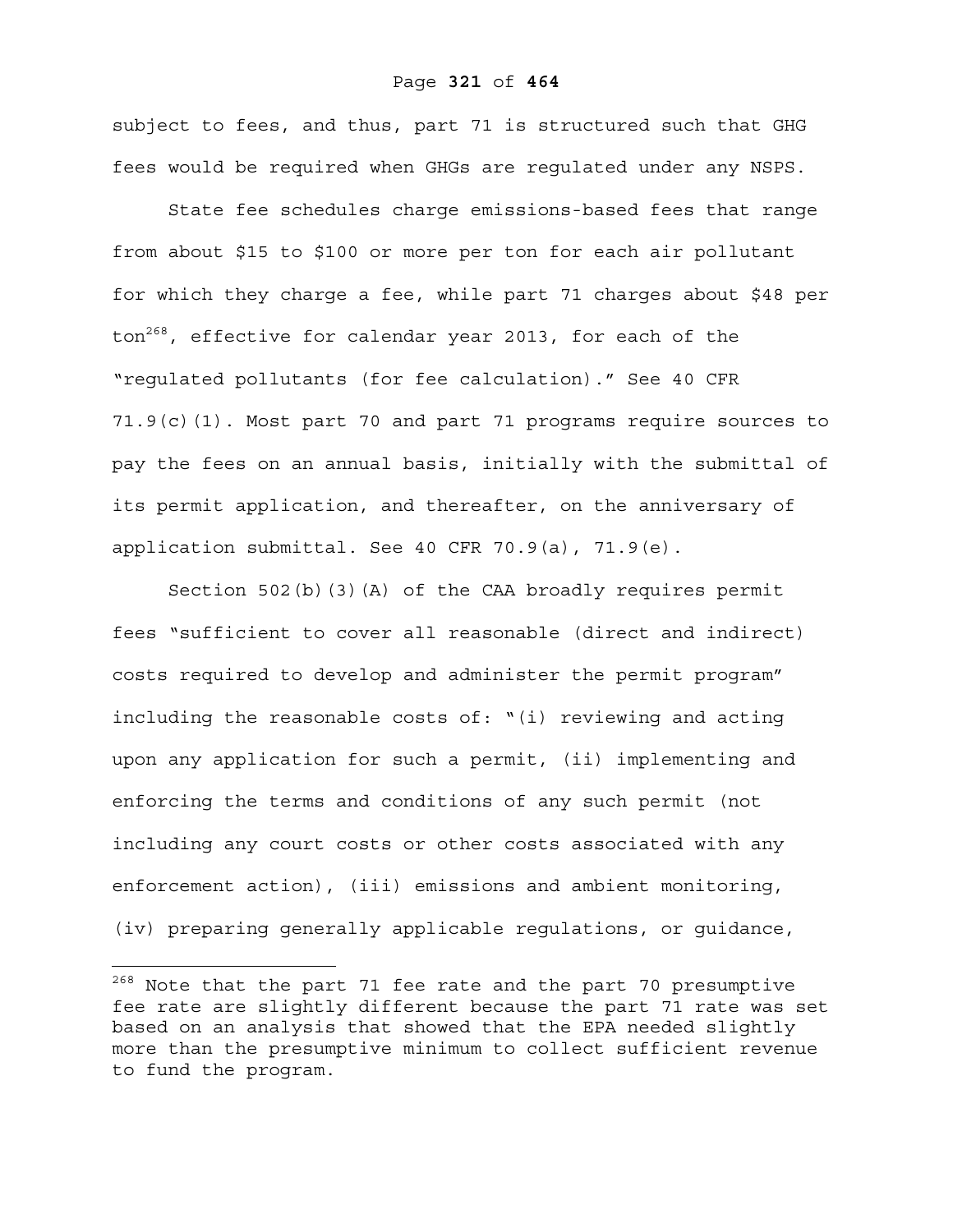#### Page **322** of **464**

(v) modeling, analyses, and demonstrations, and (vi) preparing inventories and tracking emissions." These statutory requirements were incorporated into the regulations at 40 CFR 70.9(b)(1) and 71.9(b), EPA has provided detailed guidance on EPA's interpretation of this list of activities in several memoranda,<sup>269</sup> and these activities have been considered in the context of the ICR development and renewal process for part 70 and 71.

c. How EPA addressed title V fees in the Tailoring Rule

The GHG Tailoring Rule concerned when sources are required to obtain permits under prevention of significant deterioration (PSD) and title V due to emissions of GHGs. (*See* Prevention of Significant Deterioration and Title V Greenhouse Tailoring Rule; Final Rule [the Tailoring Rule]; 75 FR 31514, June 3, 2010.) GHGs became subject to regulation as a result of the Light Duty Vehicle Rule (75 FR 25234, May 7, 2010), and the Tailoring Rule established emissions thresholds for purposes of PSD and title V. Neither the Light Duty Vehicle Rule nor the Tailoring Rule made any changes that would cause GHGs to meet the definition of "regulated air pollutant," or related fee definitions in the

1

<sup>&</sup>lt;sup>269</sup> For example, see "Reissuance of Guidance on Agency Review of State Fee Schedules for Operating Permits Programs Under Title V"; from John S. Seitz, Director, Office of Air Quality Planning and standards, to Air Division Directors, Regions I-X; August 4, 1993; available at

http://www.epa.gov/region07/air/title5/t5memos/fees.pdf.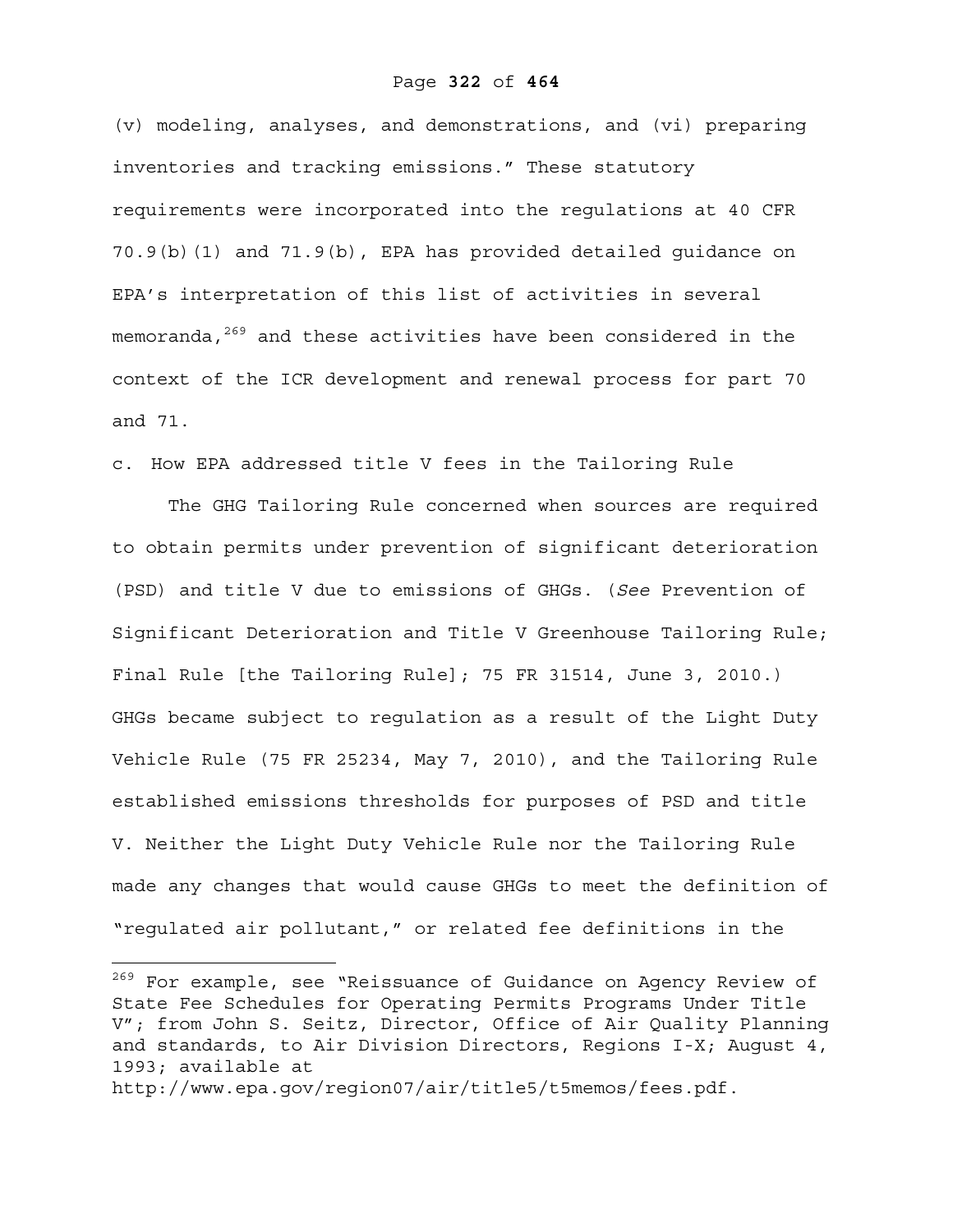title V regulations. The EPA has promulgated no other standards that would trigger fee requirements for GHGs in title V programs.

The GHG Tailoring Rule addressed the possible need for states and the EPA to charge fees for GHG emissions based on the burdens imposed under the Tailoring Rule for states to incorporate GHGs into permits or to issue permits to sources based on GHG emissions. We did not revise the part 70 rules to require fees for GHGs, although we did clarify that states have the option of charging fees to recover the costs of permitting related to GHGs. Also, we did not revise part 71 to require GHG fees, and we stated that we would review the need for additional fees to cover program costs for GHGs over time. (See 75 FR 31526 and 31584.) We retained this approach in last year's Step 3 Tailoring Rule. (See Prevention of Significant Deterioration and Title V Greenhouse Tailoring Rule Step 3, GHG Plantwide Applicability Limitations and GHG Synthetic Minor Limitations, (Step 3 of the Tailoring Rule), 77 FR 41051, July 12, 2012). d. Title V fees in the previous EGU GHG NSPS proposal

 The previous EGU GHG NSPS proposal did not discuss any title V fee issues related to regulating GHGs under a section 111 standard; however, several public commenters (two state agencies and one industry group) raised several concerns or asked for clarification on a number of issues related to title V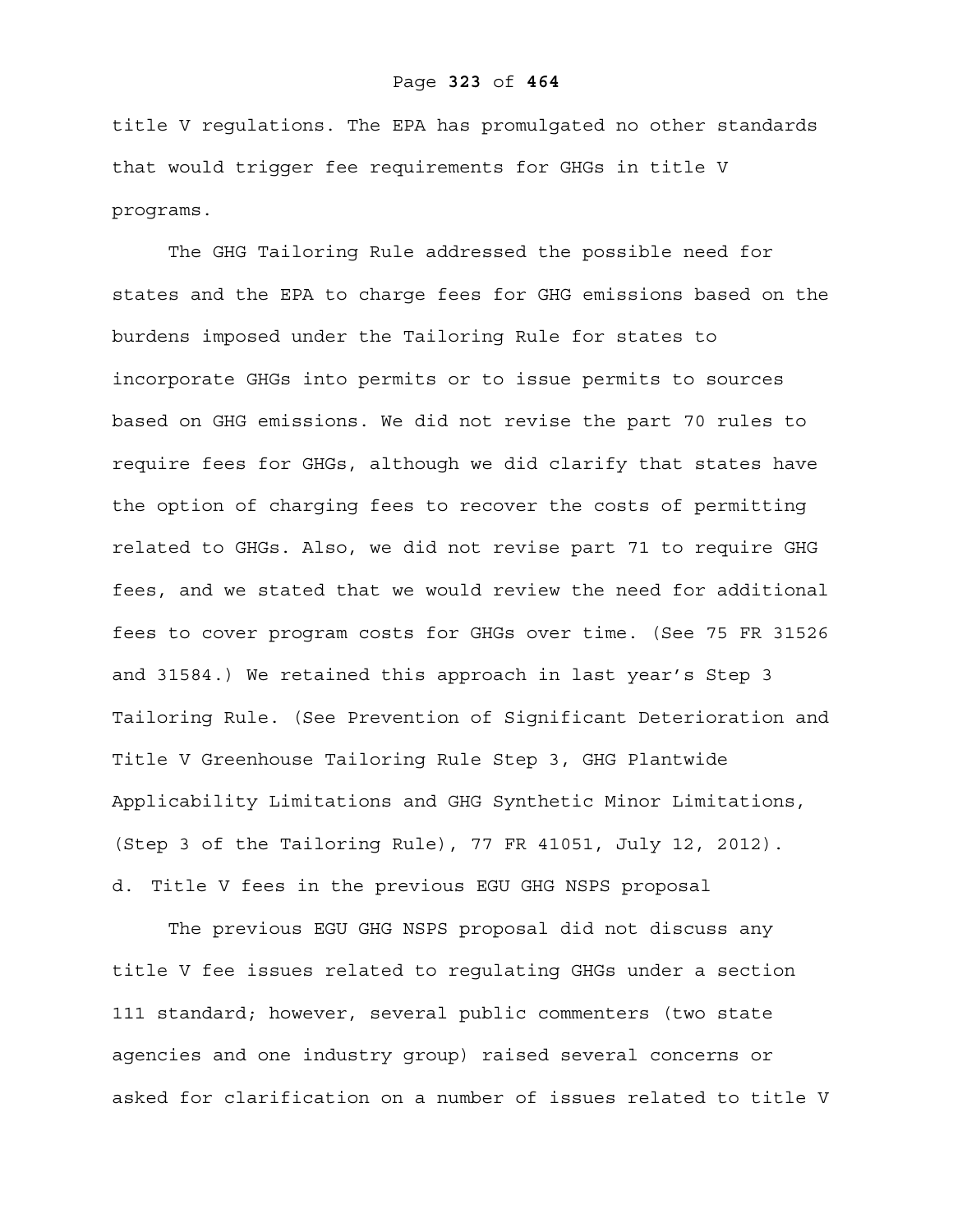fees during the public comment period. Two of these commenters requested clarification as to whether the issuance of the EGU GHG NSPS would make either GHGs or  $CO<sub>2</sub>$  subject to requlation such that title V fee requirements would be triggered for either of these pollutants. One commenter requested clarification on whether fees are required for "requlated NSR pollutants," such as GHG. One commenter questioned whether the rationale of the Tailoring Rule for deferring fees for GHGs would also apply to the EGU GHG NSPS. Finally, one commenter asked us to clarify if a state could refrain from charging a fee for  $CO<sub>2</sub>$  (based on the issuance of the EGU GHG NSPS) if the state otherwise generates a fee sufficient to meet the "program support requirements" of title V. Note that we address the substance of several of these comments related to title V fees in section B of this portion of the proposal.

## e. Unique characteristics of GHGs relative to fees

 There are a number of provisions in part 70 and part 71 and characteristics of GHGs that are relevant to any discussion related to charging fees for GHGs. First, it should be noted that GHG are emitted in extremely high quantities relative to other air pollutants, such as the criteria pollutants, which are typically emitted by combustion sources that also emit GHGs. A review of emission factors in EPA's AP-42 shows that GHGs are typically emitted in quantities as much as one thousand or more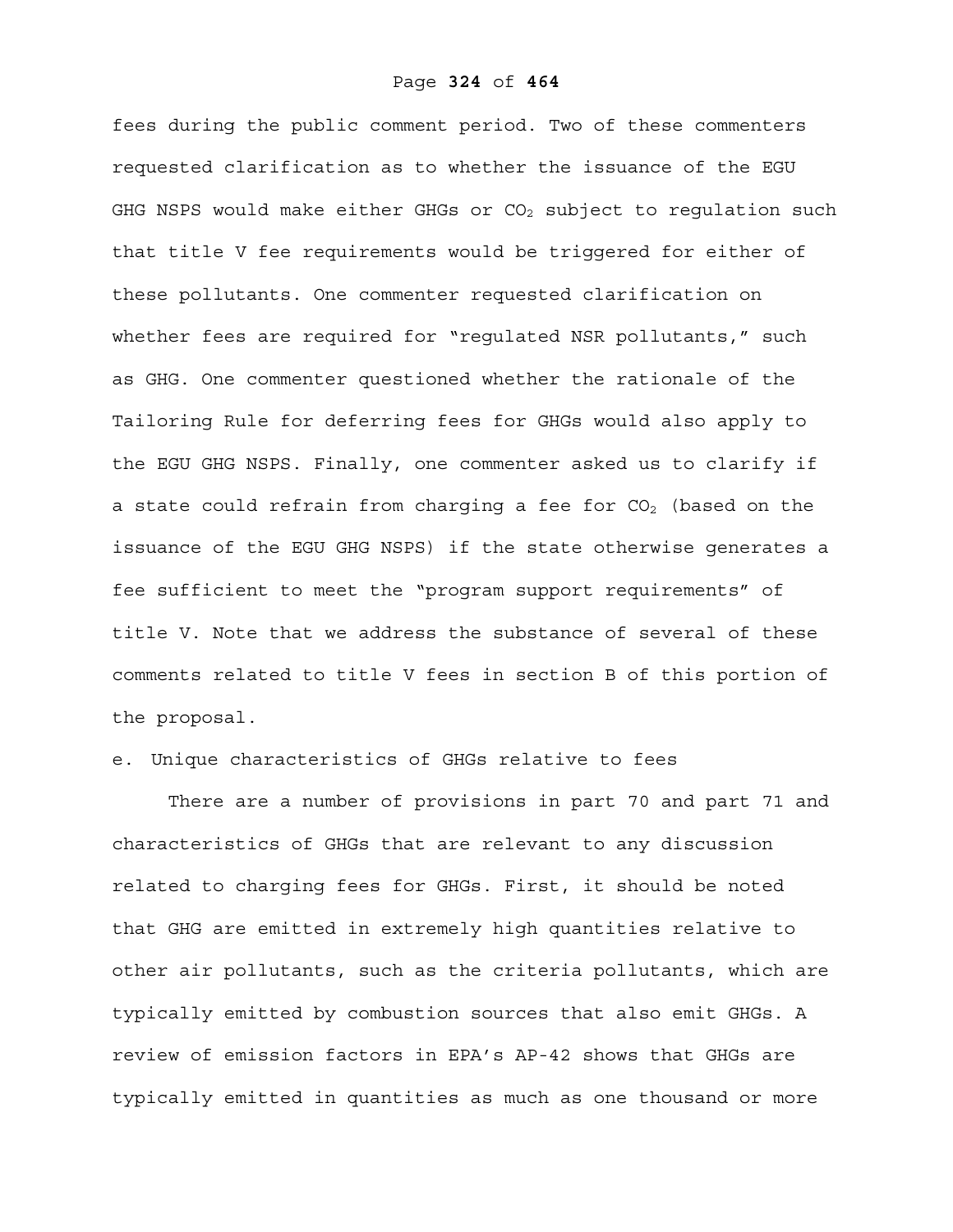times higher than CO or  $NO<sub>X</sub>$  and many other pollutants as a product of combustion for a given mass of fuel<sup>270</sup>. Thus, we expect that charging fees for GHGs at the same rate (in dollars per ton) as other regulated air pollutants would lead to fee revenue that would be excessive, far beyond the reasonable costs of the program. Even though most part 70 and 71 programs cap total fees at  $4,000$  tons per air pollutant per year<sup>271</sup> we note that the total GHG fee for a particular source under the current part 71 rule could still be significant, up to about \$194,000 per year for GHGs alone, if GHGs are charged at the same rate as for other "regulated pollutants (for fee calculation)."<sup>272</sup>

Second, unlike other pollutants, GHGs can be estimated in two ways: by mass or by  $CO<sub>2</sub>$  equivalent ( $CO<sub>2</sub>e$ ). While the title V permitting threshold for the Tailoring Rule was established at 100,000 CO2e and 100 tpy mass, the fee provisions of part 70 and 71, and we believe the fee provisions of the majority, if not all, state programs, charge fees on a mass (per ton), rather

 $270$  See AP-42, Compilation of Air Pollution Emission Factors, Volume I, Stationary and Area Sources, Fifth Edition. For example, for external combustion of bituminous and subbituminous coals, see table 1.1-3 for NOx and CO emission factors and table 1.1-20 for  $CO<sub>2</sub>$  emissions factors.

<sup>&</sup>lt;sup>271</sup> Consistent with the option afforded states at 40 CFR 70.9(b)(2)(ii)(B) and the EPA's fee schedule at 40 CFR 71.9(c)(5).

<sup>&</sup>lt;sup>272</sup> Note that most sources that emit GHGs, particularly major sources of GHG, also emit other regulated air pollutants subject to fees; thus, they would pay significant title V fees even if a fee for GHGs is not charged.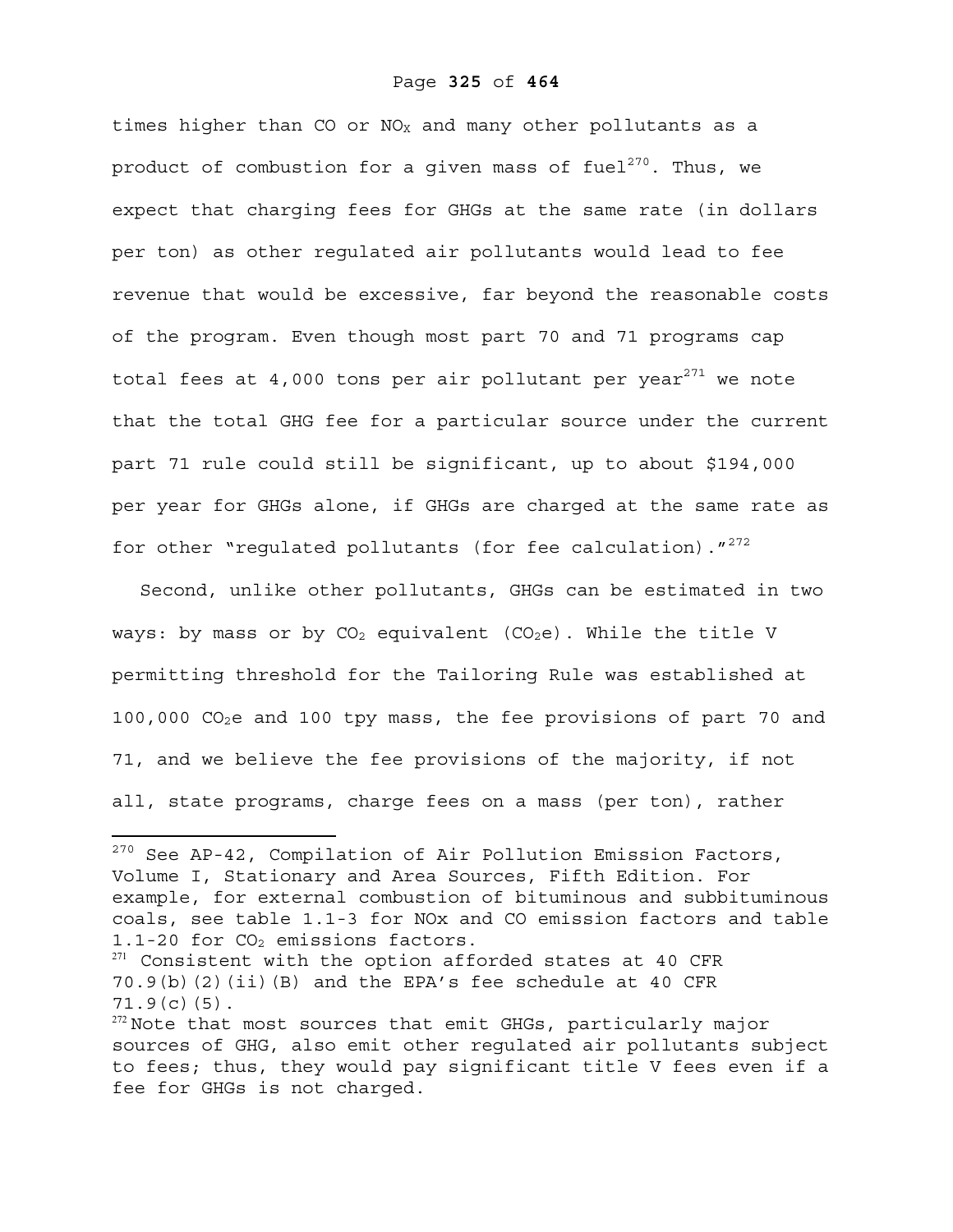#### Page **326** of **464**

than on a  $CO_2e^{273}$ , basis. *See* 40 CFR 70.9(b)(2)(i) and 40 CFR  $71.9(c)(1)$ .<HD3>

2. Response to comments on fees from the previous EGU GHG NSPS proposal

In response to concerns raised by commenters, and because response to certain of these issues will help to provide a better proposal, we respond to several of these comments at this time. In response to the question as to whether  $CO<sub>2</sub>$  or GHGs would be regulated by the EGU GHG NSPS, we clarify that GHG would be regulated under section 111 of the Act and that this does not affect the applicability thresholds previously established for PSD and title V in the Tailoring Rule. First, the EPA considers the pollutant being regulated by the NSPS for the purposes of PSD and title V to be GHG, rather than  $CO<sub>2</sub>$ . Thus, under this interpretation, this NSPS has not caused  $CO<sub>2</sub>$  to be treated as a "regulated air pollutant" under the third prong of the definition of "regulated air pollutant" contained in 40 CFR 70.2 and 71.2, which includes "[a]ny pollutant that is subject to any

1

<sup>&</sup>lt;sup>273</sup> The term "tpy CO<sub>2</sub> equivalent emissions" (or "CO<sub>2</sub>e") is defined within the definition of "subject to regulation" in 40 CFR 70.2 and 71.2. The definitions read, in relevant part, "[CO2e] shall represent an amount of GHGs emitted, and shall be computed by multiplying the mass amount of emissions (tpy), for each of the six greenhouse gases in the pollutant GHGs, by the gas's associated global warming potential published at Table A-1 to subpart A of part 98 of this chapter—Global Warming Potentials, and summing the resultant value for each to compute a tpy  $CO_2e$ .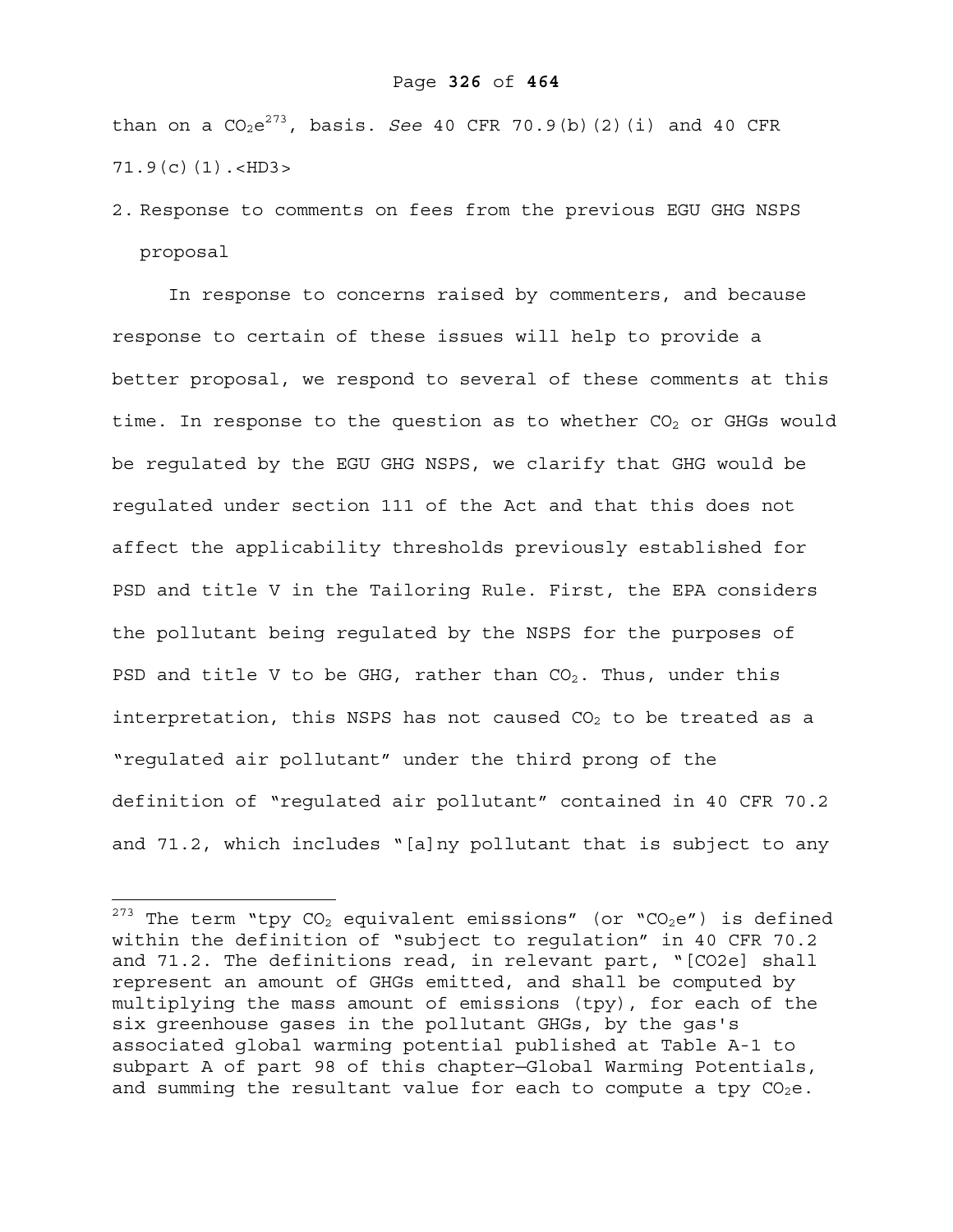standard promulgated under section 111 of the Act," because it causes GHG, rather than  $CO<sub>2</sub>$ , to be the "regulated air pollutant." Second, although EPA's PSD regulations provide that regulation of GHGs under CAA section 111 triggers PSD applicability, the Tailoring Rule thresholds for GHG continue to apply for major source applicability for both the PSD and Title V permitting programs.<sup>274</sup> In addition, we are proposing regulatory text in section 60.46Da(f) and section 60.4315(b) to make clear that for purposes of PSD and title V, greenhouse gases (not carbon dioxide) is the pollutant subject to a standard promulgated under section 111.

In response to the comment inquiring whether the rationale of the Tailoring Rule remains relevant for deferring action on fees, we are proposing several revisions to the part 70 and part 71 regulations in response to the proposed regulation of GHGs under section 111, while retaining the general approach that we described in the Tailoring Rule. At the time of the promulgation of the Tailoring Rule, there were no section 111 standards (or other standards) that had been promulgated that would have resulted in title V fee requirements being triggered for GHGs. Thus, the rationale we use now is necessarily different than the

 $274$  We have clarified these points further in a memorandum added to the docket for this rulemaking ("PSD Threshold Memorandum," dated May 8, 2012). See document number EPA-HQ-OAR-2011-0660- 7602.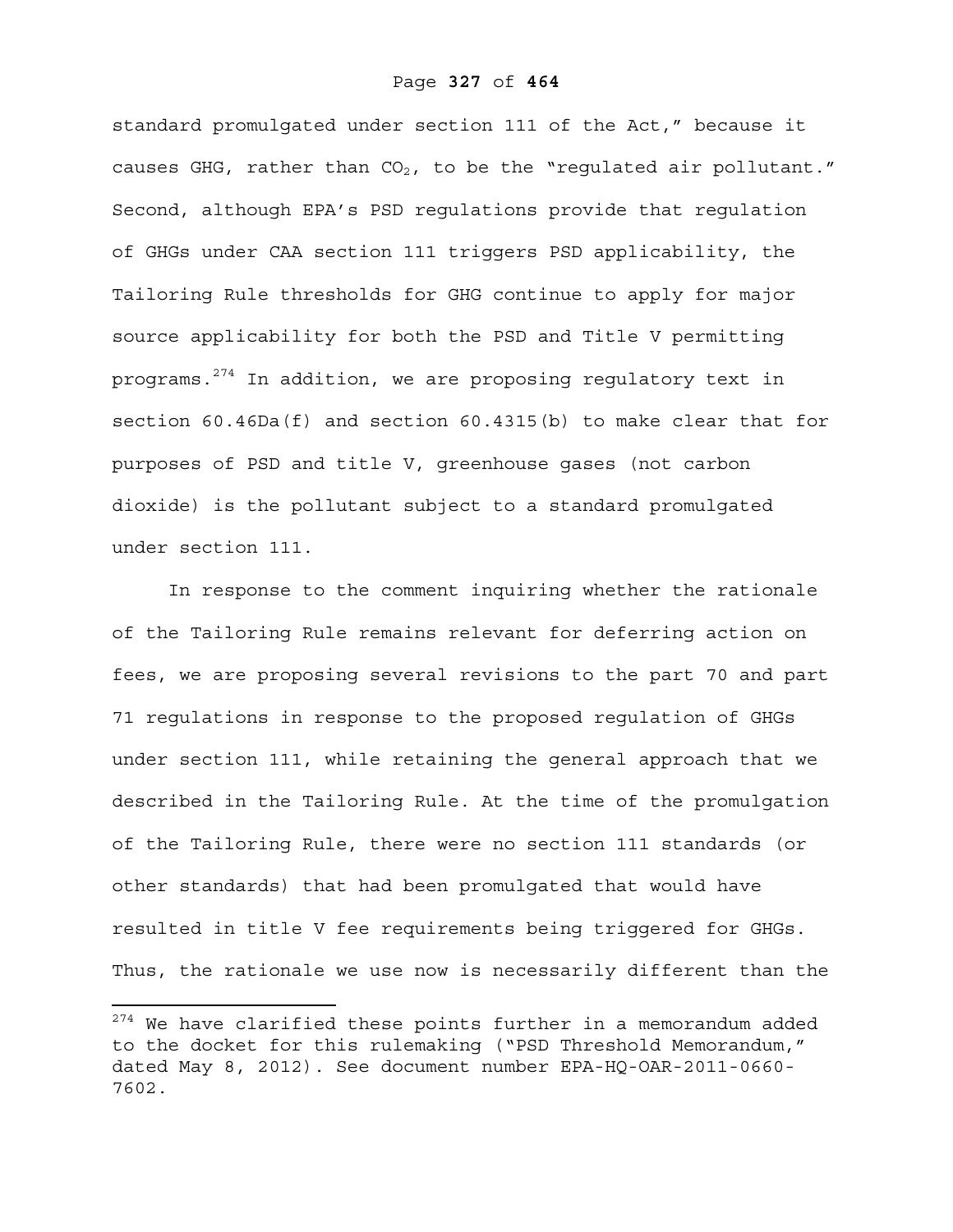rationale we used for the Tailoring Rule fee discussion. If the commenter is referring to the requests of certain state agencies in their comments on the Tailoring Rule for the EPA to set a presumptive fee of GHGs, we are responding to that request in this proposal by proposing to set a presumptive fee cost adjustment. If the commenter is referring to the fee flexibility afforded by 40 CFR 70.9(b)(3), we respond that we are not proposing to revise that regulatory provision. A state commenter generally asked us if it could refrain from requiring a fee for  $CO<sub>2</sub>$  (or GHG) if it could show that it can otherwise generate a fee sufficient to meet the "program support requirements" of title V. The response to this comment is yes, based on the following analysis. Title V requires permitting authorities to collect fees from sources that are ''sufficient to cover all reasonable (direct and indirect) costs required to develop and administer [title V] programs. $1275$  States have adopted various fee schedules to meet this requirement. 40 CFR 70.9(b)(3) allows a State program's fee schedule to include emissions fees, application fees, service-based fees or other types of fees, or any combination thereof, to meet the requirements of the collection and retention of revenues sufficient to cover the permit program costs. Further, states are not required to

 $^{275}$  The fee provisions are set forth in CAA section 502(b)(3) and in our regulations at 40 CFR 70.9 and 71.9.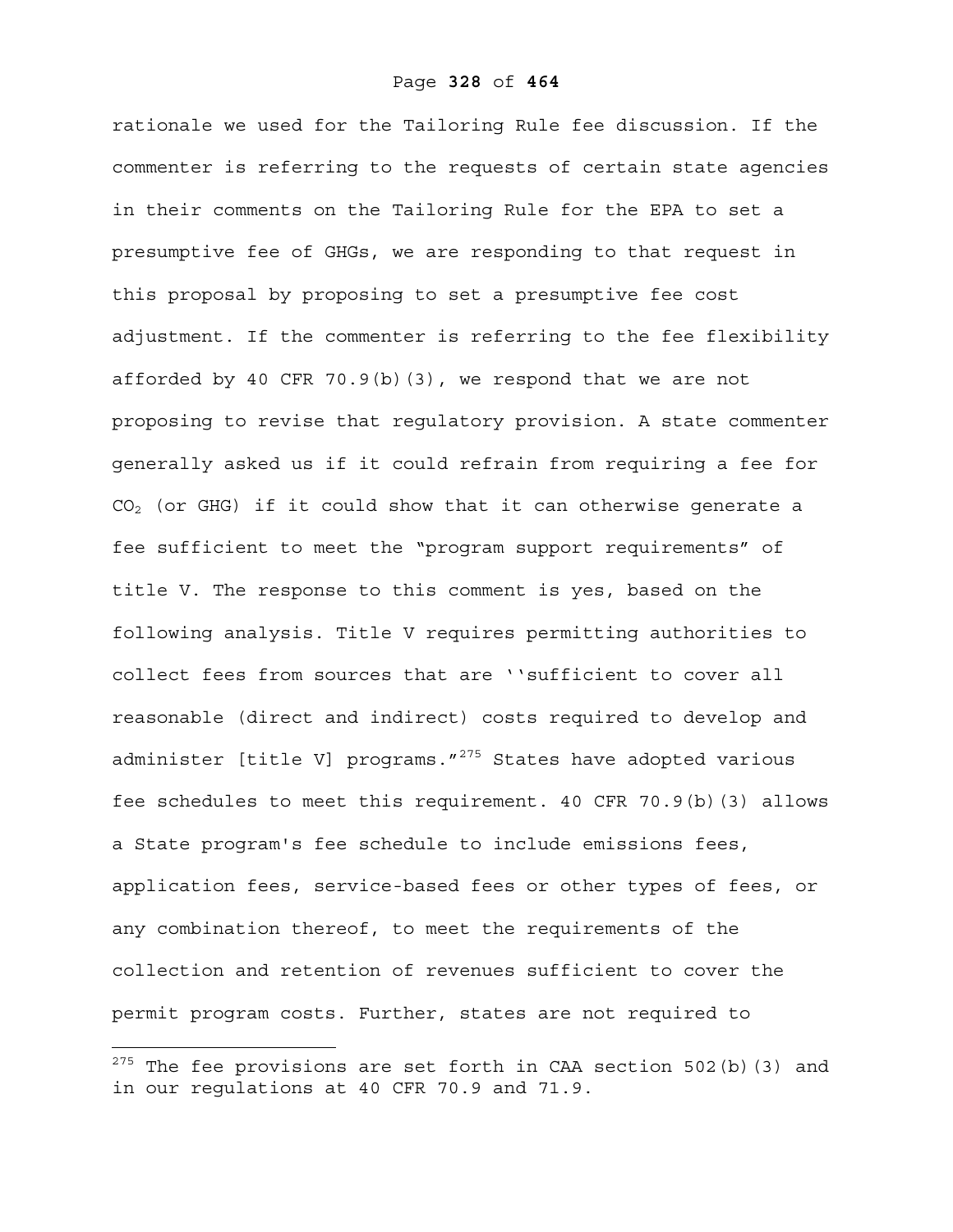calculate fees on any particular basis or in the same manner for all part 70 sources or for all regulated air pollutants, provided that they collect a total amount of fees sufficient to meet the program support requirements. This flexibility is also true for states that use the presumptive minimum approach to demonstrate they would collect sufficient fees to fund the program. In the final Tailoring Rule (75 FR 31584, June 3, 2010), we did not change our fee regulations to require title V fees for GHGs or require new fee demonstrations from states related to permitting GHGs, and we have retained the same policies for the purposes of the recent Step 3 rule (77 FR 41051, July 12, 2012). In the final Tailoring Rule, we recommended that each state, local or tribal program review its resource needs for GHGs and determine if the existing fee approaches would be adequate. If those approaches were not adequate, we suggested that they should be proactive in raising fees to cover the direct and indirect costs of the program or develop other alternative approaches to meet the shortfall. Therefore, we agree with the commenter that consistent with 40 CFR 70.9(b)(3), if a state generates fees "sufficient to meet the program support requirements," without charging fees based on GHG emissions, then a fee does not have to be charged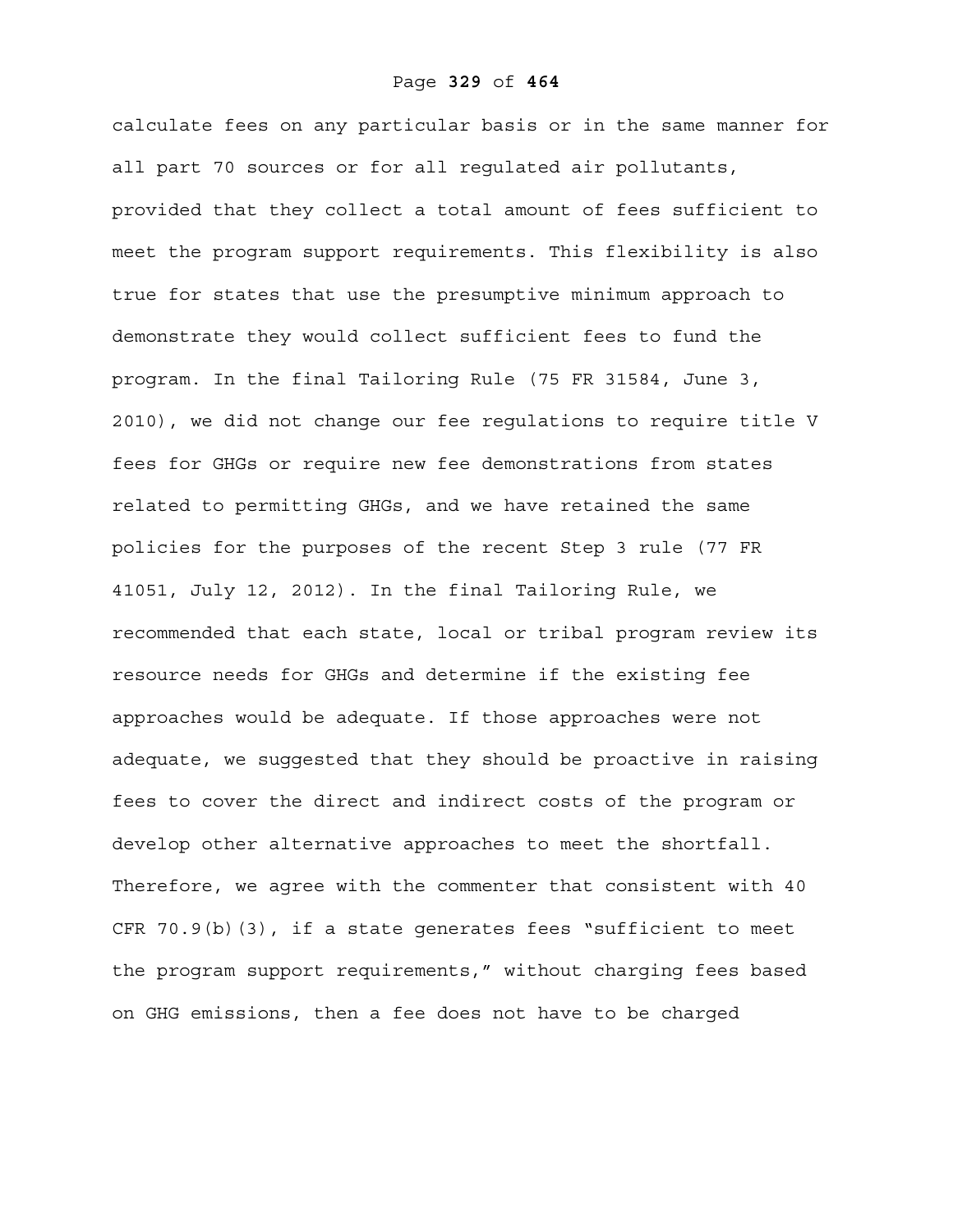#### Page **330** of **464**

specifically for GHGs.<sup>276</sup> Thus, this proposal does not seek to revise fee schedule flexibility for states and instead focuses on revising the presumptive minimum fee provisions under part 70 to more appropriately account for GHG program costs. This notice does not propose any new requirements for states that do not use the presumptive approach to establish adequacy of fees.<HD3> 3. Today's proposal to address GHGs in title V fees

In this part of the preamble we explain and solicit comment on options to address the title V fee issues raised by the proposed regulation of GHGs under this NSPS. In sum, we propose to exempt GHGs from the presumptive fee calculation, yet account for the costs of GHG permitting through a cost adjustment to ensure that fees will be collected that are sufficient to cover the program costs. We request comment on these proposals, particularly from state, local, and tribal permitting agencies, and particularly with respect to which approach would be most appropriate, feasible, and workable and result in fees that would be adequate to cover the direct and indirect costs of permitting GHGs. We also invite comments on ways to improve this proposal and/or address this issue in other ways consistent with

 $276$  Conversely, where a state cannot show that sufficient fees are being collected, the state would need to modify its fee schedule (which could, but need not, involve charging fees for GHG emissions).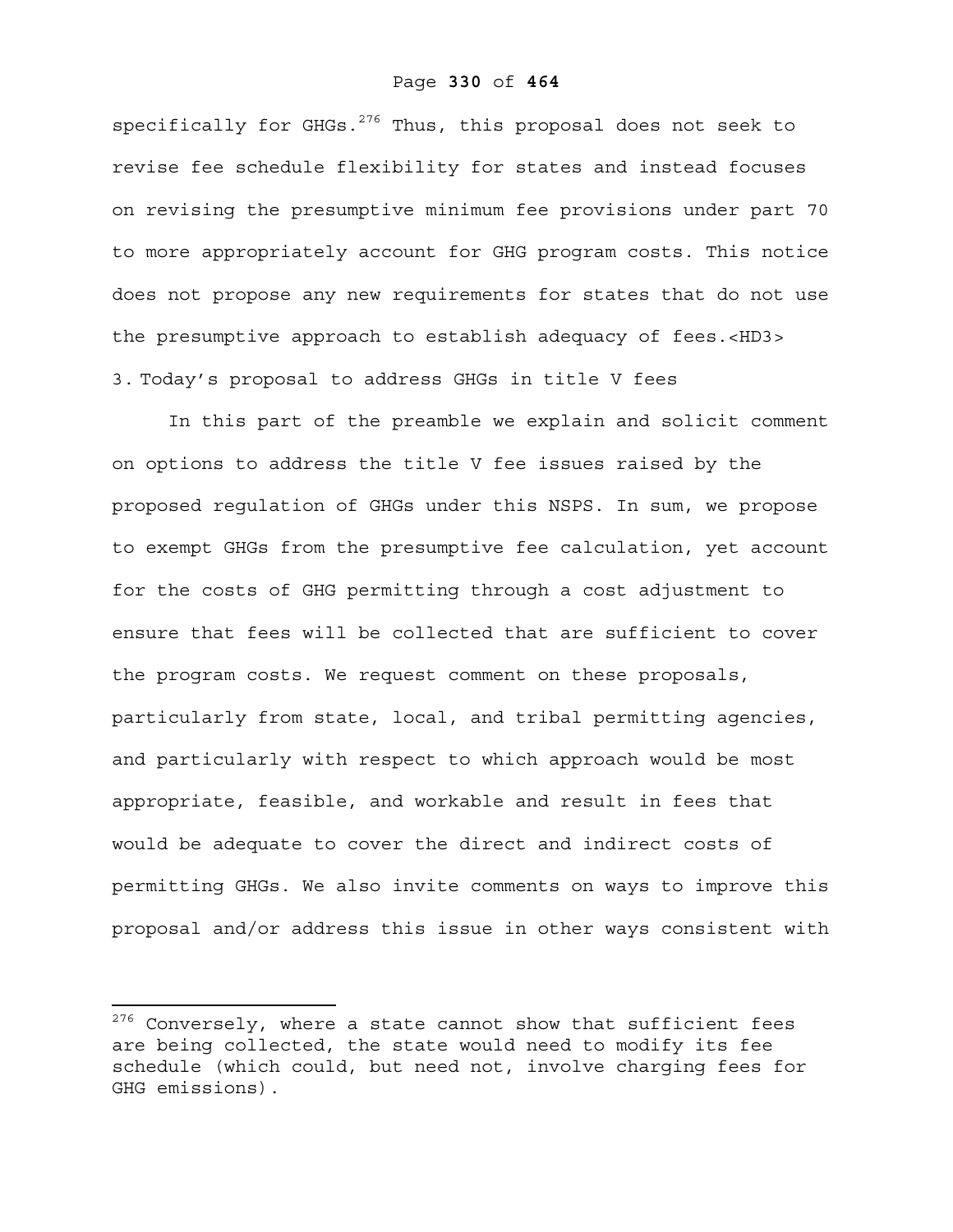#### Page **331** of **464**

the same principles, concerns, and statutory authority that we have described for this proposal.

a. Exemption of GHGs from presumptive fee calculation

 For the reasons discussed earlier in this proposal, we propose to exempt GHGs from the definition of "regulated pollutant (for presumptive fee calculation)" in 40 CFR 70.2 in order to exclude GHGs from being subject to the statutory fee rate set for the presumptive minimum fee calculation of 40 CFR 70.9(b)(2)(i). Pursuant to the authority of section 502(b)(3)(B)(i), we are proposing to determine that utilizing the statutory fee rate for GHGs would be inappropriate because it would result in excessive fees, far above the reasonable costs of a program. We are proposing a significantly smaller cost adjustment for GHGs to reflect the program costs related to GHGs.

 We have estimated the cost of permitting GHGs associated with the Tailoring Rule thresholds in an economic analysis performed for the Tailoring Rule and in several documents related to Information Collection Request (ICR) requirements for part 70 and 71, and we believe these analyses provide a basis for estimating the costs related to GHG permitting for the typical permitting authority. Thus, we propose to revise 40 CFR 70.9(b)(2)(i) to add a GHG cost adjustment to account for the GHG permitting program costs.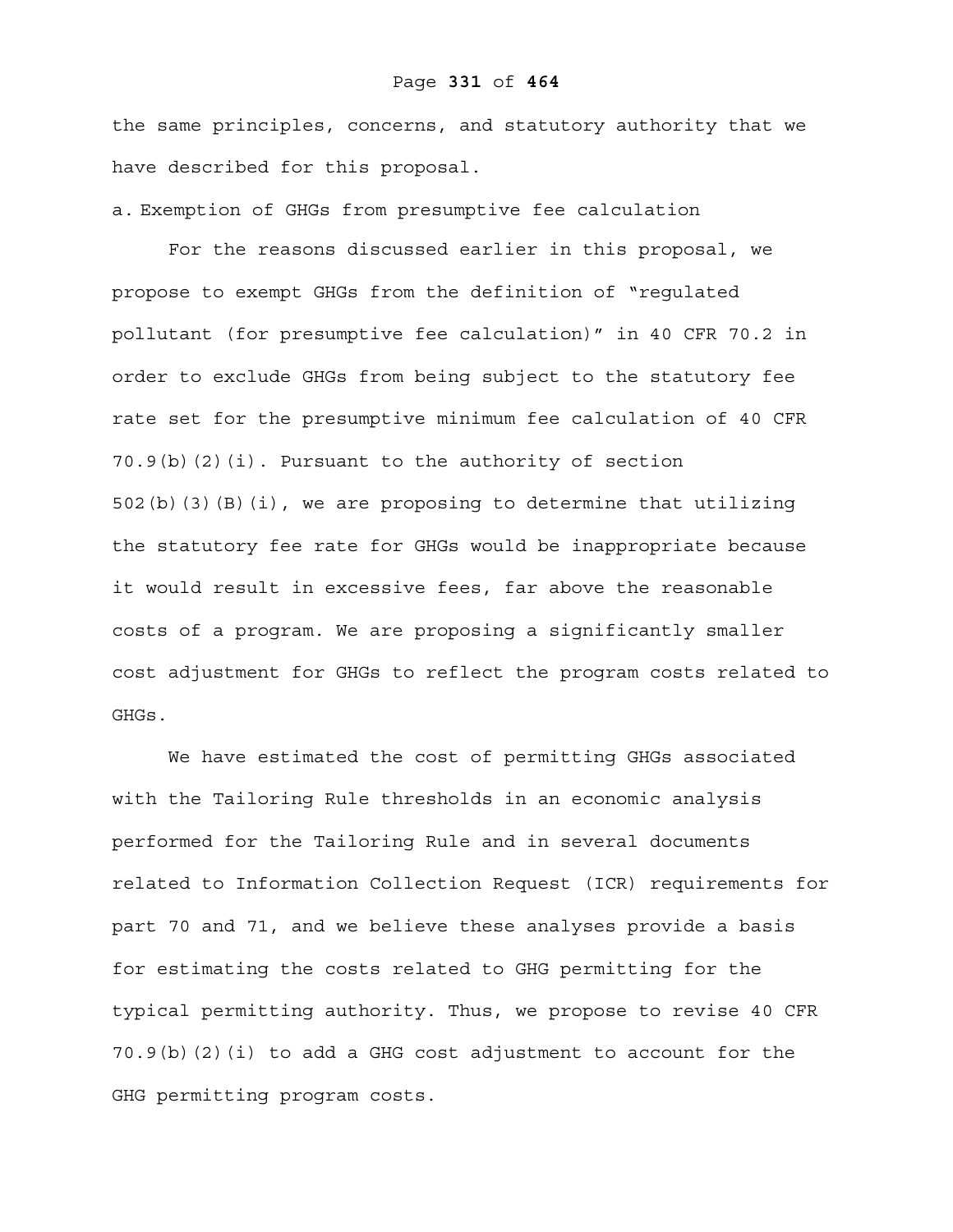b. Addition of a GHG cost adjustment to the presumptive minimum fee calculation

 We propose to revise the presumptive minimum fee provisions of part 70 to add a GHG cost adjustment to account for the typical GHG permitting program costs that may not already be covered by the existing presumptive minimum fee provisions of parts 70 and 71. The current presumptive minimum fee provisions of the title V rules implements the statutory mandate to collect fees that are sufficient to cover the direct and indirect GHG program costs. Since we are not proposing to charge fees for GHGs at the statutory rate (\$25 per ton, adjusted for inflation) due to concerns raised by permitting authorities and others about this resulting in excessive fees, we may need an alternative presumptive minimum fee to recover any costs related to GHGs that would not otherwise be covered by the presumptive minimum fee that is calculated based on emissions of regulated air pollutants, excluding GHGs. We estimated certain incremental GHG program costs that would not be covered under the context of the Tailoring Rule, but we did not revise our permit rule to reflect those costs at that time. We are aware that the EGU NSPS may further increase permitting authority costs above the levels that would be covered by presumptive minimum fee provisions that exclude GHGs, but we are also concerned that accounting for GHGs using the statutory rate would result in excessive calculation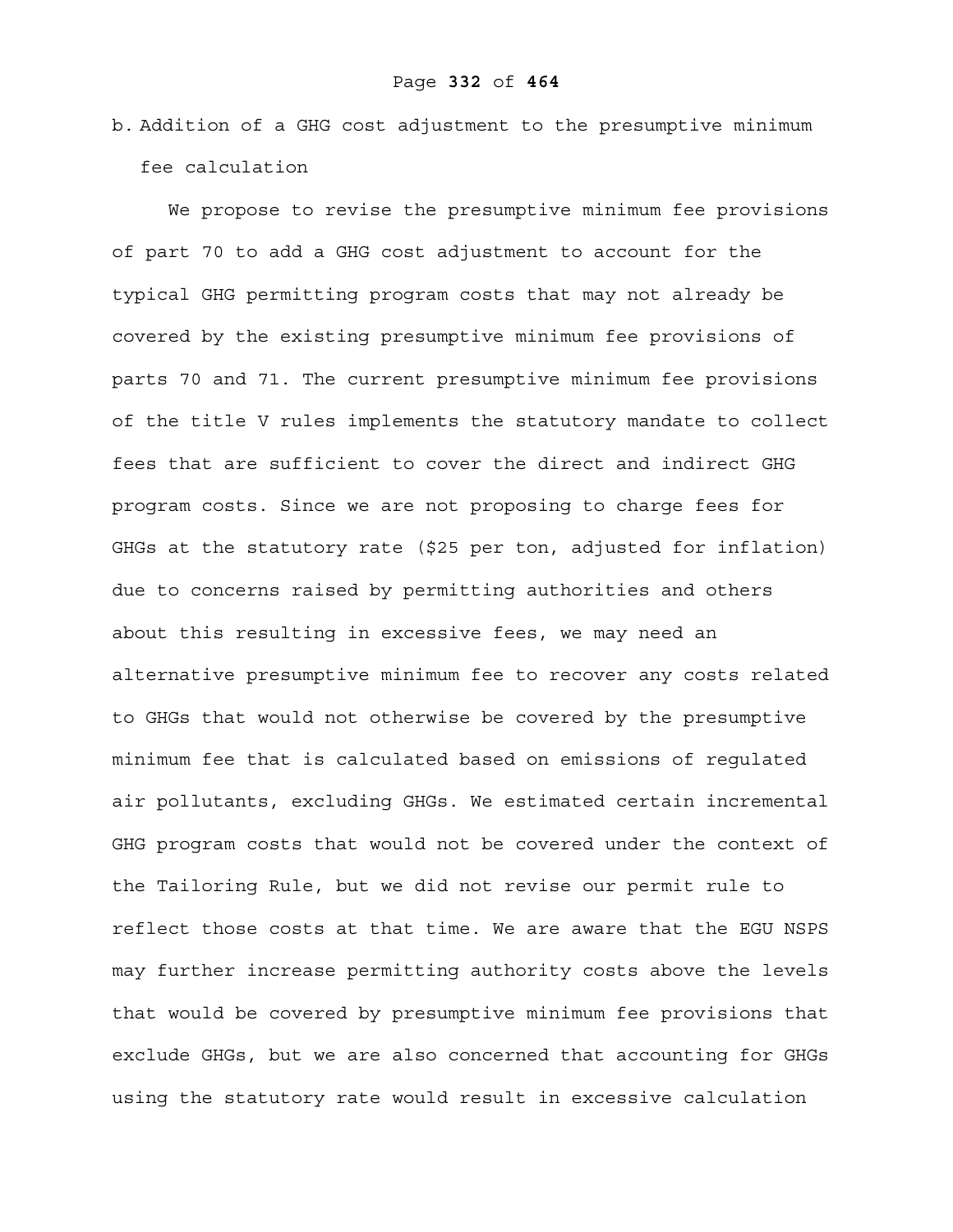of costs. Thus, to address these concerns, we are proposing two alternative options to adjust the presumptive minimum fee provisions of the regulations, including a modest additional cost for each GHG-related activity of certain types that a permitting authority would process over the period covered by the presumptive minimum fee calculation, and a modest additional increase in the per ton rate used in the presumptive minimum calculation. We are also soliciting comment on an option that would calculate no additional costs for GHGs.

When we promulgate step 4 of the Tailoring Rule, and depending on EPA's proposal(s) and final action(s) there, we may revisit the GHG cost adjustment and potentially revise it, taking into account any changes in permitting authority costs for GHGs related to the obligations for permitting authorities under that rulemaking.

In addition, as a general matter, the presumptive minimum adjustments for part 70 we propose for GHGs are based, in part, on information concerning permitting authority burden (in hours) and cost (in dollars) contained in the Information Collection Request (ICR) renewal for part  $70^{277}$  approved by the Office of Management and Budget on October 3, 2012 for the 36 month period

 $^{277}$  The most recent part 70 ICR renewal is identified as EPA ICR number 1587.12 and the ICR for part 70 has been assigned OMB control number 2060-0243.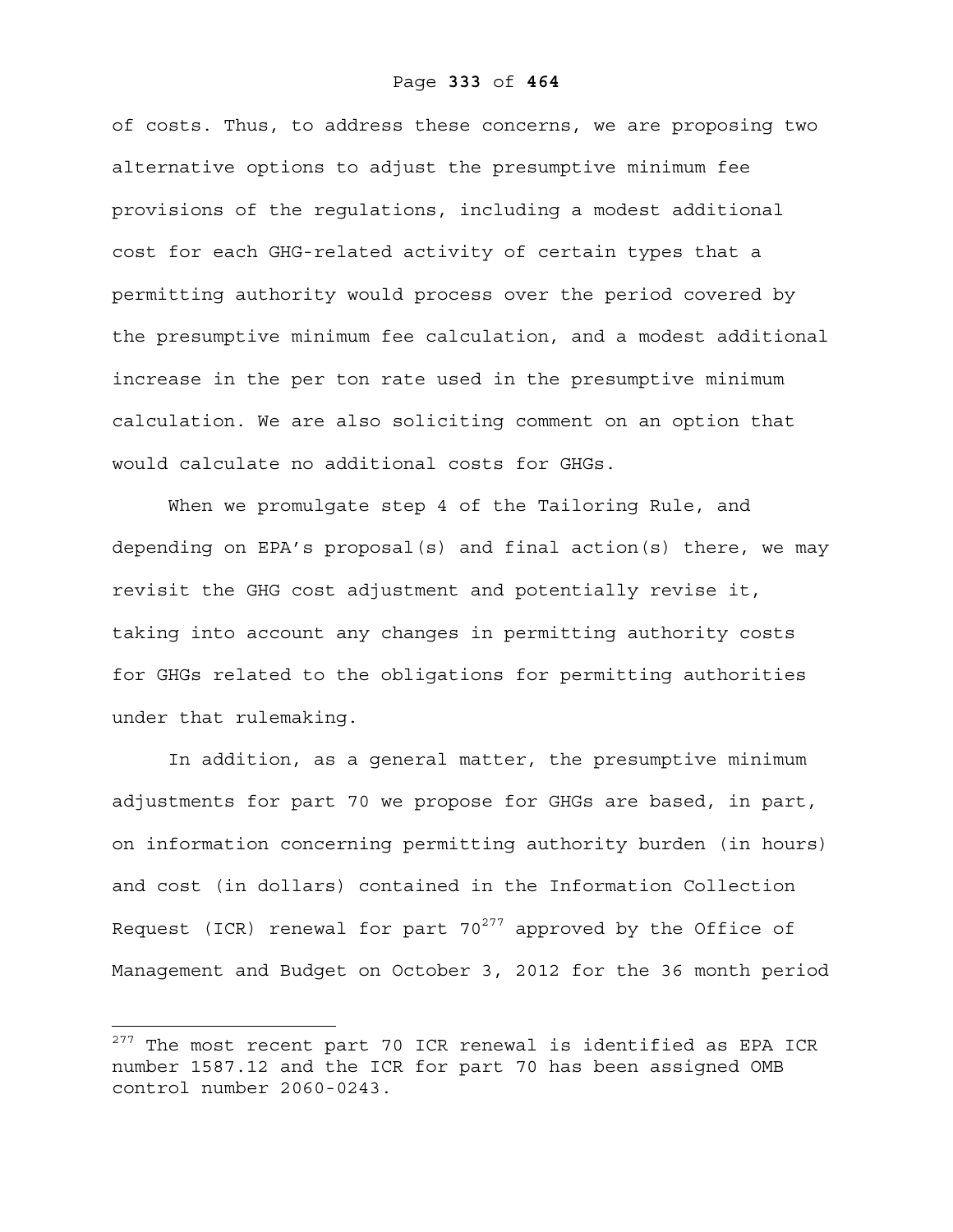of October 31, 2012 through September 30, 2015. Also, this information is consistent with, and updates, burden and cost information in the Regulatory Impact Assessment (RIA) for the Tailoring Rule<sup>278</sup> and an ICR change request for the GHG Tailoring Rule (EPA ICR Number 1587.11), which was approved by OMB at the time of the promulgation of the Tailoring Rule<sup>279</sup>. These assumptions are relevant at least through step 3 of the implementation of the Tailoring Rule. The supporting statement for the ICR renewal for part 70 sets forth our estimate of the three-year and annual incremental burden related to certain activities performed by permitting authorities under the Tailoring Rule. (See Supporting Statement for the part 70 state Operating Permits Program, document number EPA-HQ-OAR-2004-0016- 0023). The information in the supporting statement is designed to be a directionally correct assessment of costs, and thus, may serve as a starting point for considerations of the possible range of costs to consider when proposing adjustments to the presumptive minimum fee provisions of part 70 to appropriately account for GHG permitting program costs.

<sup>&</sup>lt;sup>278</sup> Regulatory Impact Analysis for the Final Prevention of Significant Deterioration and Title V Greenhouse Gas Tailoring Rule, Final Report, May 2010.

<sup>&</sup>lt;sup>279</sup> The ICR change request form for the Tailoring Rule was based on the assumptions made in the RIA for the Tailoring Rule.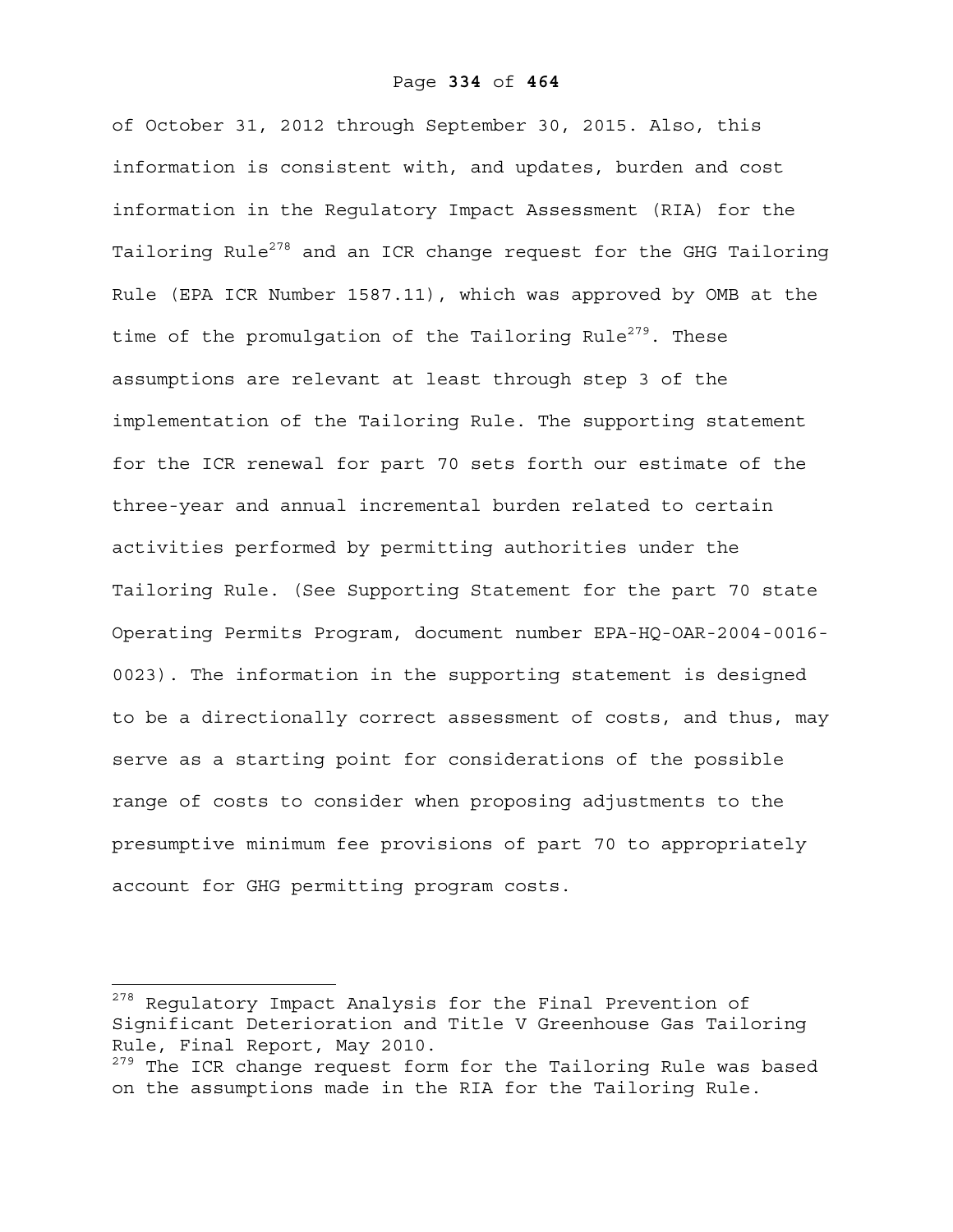First, we are proposing to adjust the presumptive minimum fee to account for GHG costs by adding a cost for each GHGrelated activity of certain types that a permitting authority may perform over the period covered by a presumptive minimum fee calculation. Additional information supporting this approach may be found in part in Table 12 of the supporting statement (in the ICR) summarizing the permitting authority burden for particular GHG-related permitting activities. Table 12 in the ICR shows certain incremental burden assumptions for certain activities related to GHG permitting program costs in the form of an hourly burden for each activity that a permitting authority may process. Based on observations regarding permitting activities since the Tailoring Rule, we have adapted these assumptions for the purposes of this option and included certain activities with a somewhat different description than we used in the table in the ICR in an attempt to more accurately reflect the types of permitting activities that have occurred in the GHG permit program. In addition, by making these clarifying changes, we are trying to more closely track the language in the CAA and parts 70 and 71 regarding the specific of the permit process. We are proposing to include three general activities in this proposed option: (1) "GHG completeness determination (for initial permits or for updated applications)" at 43 hours, (2) "GHG evaluation for a modification or related permit action" at 7 hours, and (3)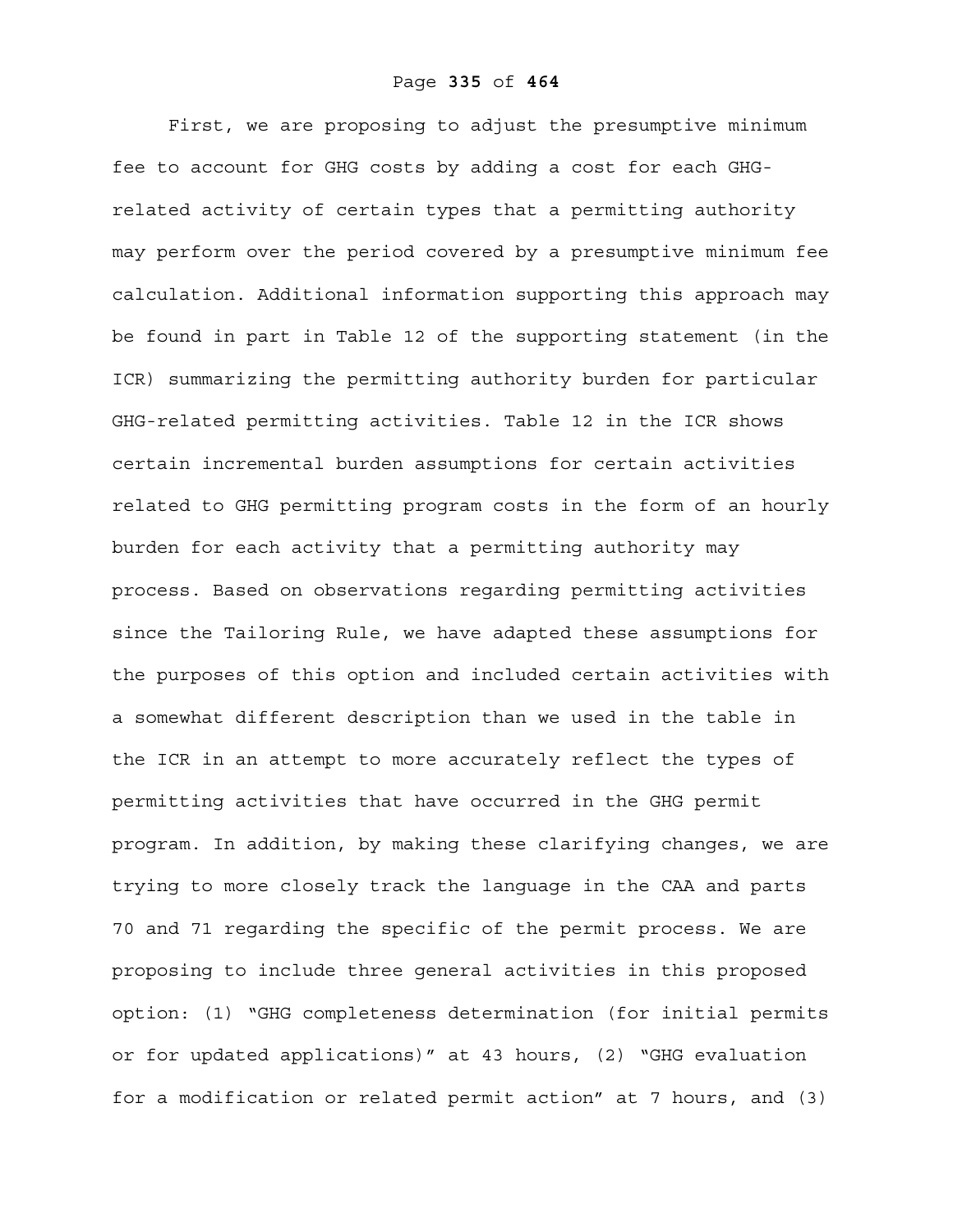"GHG evaluation at permit renewal" at 10 burden hours.<sup>280</sup> The GHG cost adjustment for the presumptive fee would be calculated under this approach by multiplying the burden hours for each activity by the cost of staff time (in \$ per hour), including wages, benefits, and overhead, as determined by the state for the particular activities undertaken. We also solicit comment on the specific burden hours we propose for these GHG-related activities. The proposed burden hours for the three activities

 $^{280}\,$ A completeness determination is the first step performed by the permitting authority once a permit application is received. This step is generally more time consuming for an initial permit application compared to other permit applications because this is the initial evaluation leading to the drafting and issuance of the permit for the first time. Because GHG permitting is in the early stages of implementation and EPA is in the early stages of issuing new applicable requirements for GHGs, we believe permitting authorities will experience additional burdens related to GHGs as part of this initial completeness determination. Thus, the first item, "GHG completeness determination (for initial permit or update application)" reflects these additional burdens for completeness determinations related to GHGs. This item would also cover subsequent application updates related to an initial application. See, e.g., 40 CFR 70.5(a)(2). The second item, "GHG evaluation for a permit modification or related permitting action" applies where a permitting authority undertakes an evaluation of whether a permit modification involves any GHGrelated requirements. This might also occur, for example, where a synthetic or true minor application is submitted and the permitting authority needs to undertake a GHG related analysis to determine if it affects the existing title V permit. The third item, "GHG evaluation at permit renewal" applies where the permitting authority receives a renewal application that is not coupled with any facility modifications. The EPA suggests this language because it is more closely tied to the specific work to be performed by permitting authorities consistent with statutory and regulatory obligations.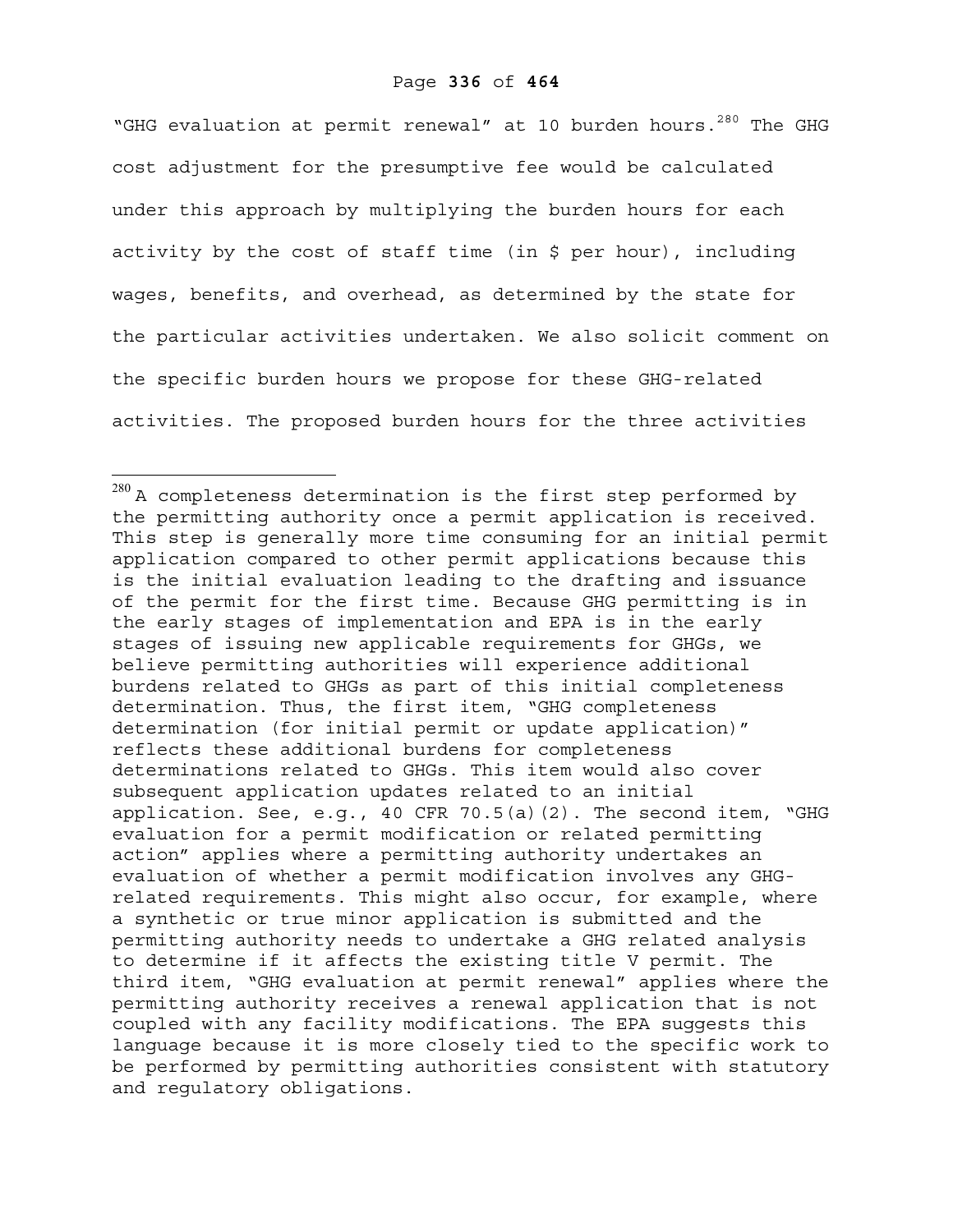#### Page **337** of **464**

above were not directly discussed in the ICR or directly subject to public comment in that context. We believe this proposal would benefit from state input on the burden hour assumptions for the activities identified and we solicit comment the burden hour assumptions and on additional GHG-related permitting activities that should be added to the list.

 We are also co-proposing an alternative option under which we would increase the fee rate used in the presumptive minimum calculation for each regulated air pollutant, excluding GHGs. This option would rely primarily on data concerning the state burdens of permitting GHGs through step 3 of the tailoring rule found in the Information Collection Request (ICR) for part 70. This suggests that when looking at Tailoring Rule burden in isolation, that GHG permitting increases permitting authority burden by about 7 percent above the baseline burden  $281$ , which would be multiplied by the presumptive minimum fee rate in effect to calculate the revise presumptive fee rate to account for GHG. Under this approach, the new presumptive minimum fee

1

 $281$  The baseline costs in the supporting statement for the ICR were the costs of permitting looking at all activities except for those related to the GHG tailoring rule and certain other recent rule changes. Table 14 of the supporting statement shows a permitting authority burden of 102,122 hours for implementing the GHG tailoring rule and 1,414,293 hours of baseline permitting authority burden, and Table 15 shows a permitting authority cost of \$5.5 million for implementing the GHG tailoring rule and \$76.4 million for the baseline permitting program.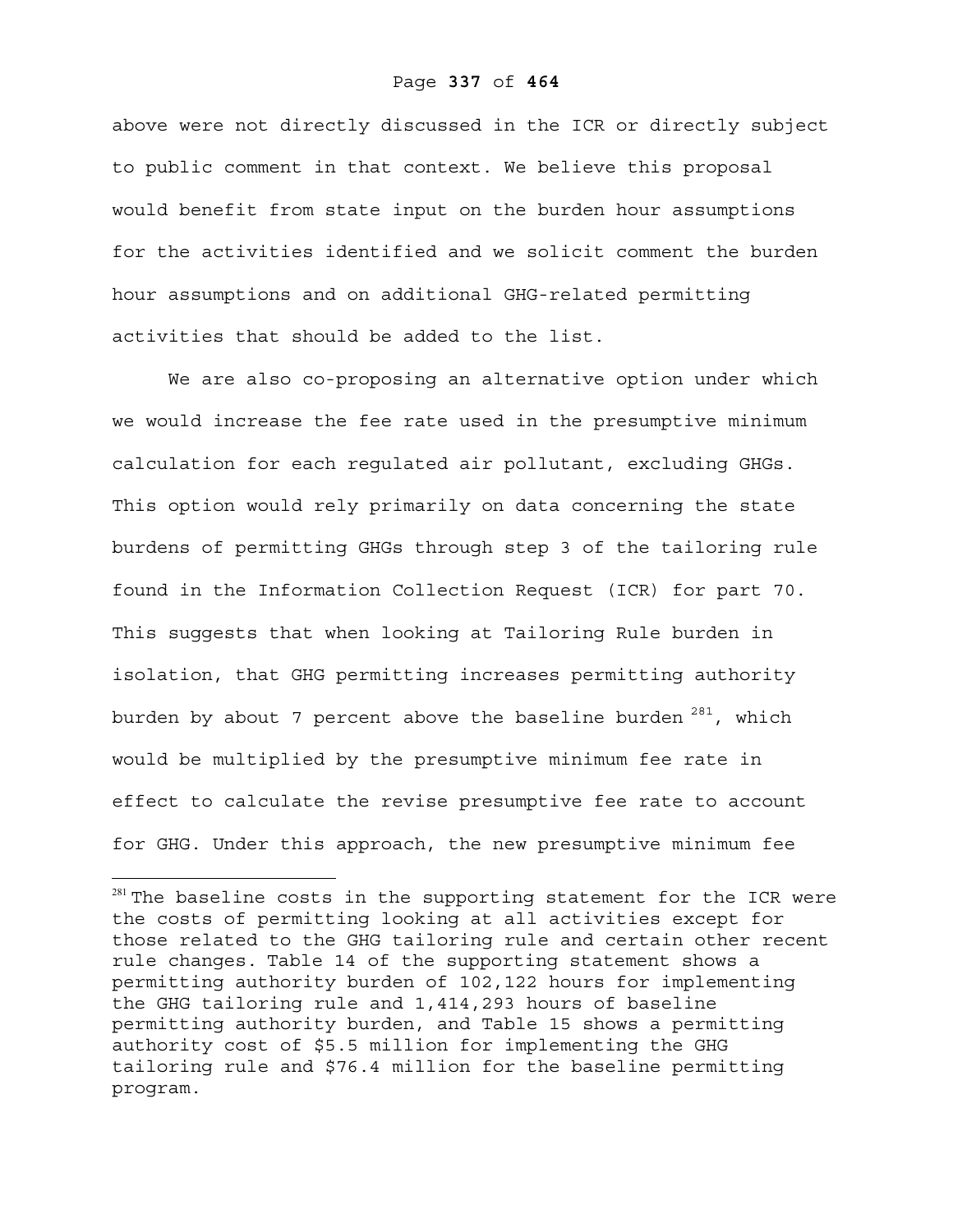effective for the current period would be \$50.00 per ton for each regulated pollutant (for presumptive fee calculation)<sup>282</sup>. Several states suggested an approach similar to this in comments on the Tailoring Rule, however, their comments assumed we would not be exempting GHGs from the definition of regulated pollutants (for presumptive fee calculation), as we are proposing today. We solicit comment on the appropriateness of the 7 percent fee increase for the presumptive minimum fee we propose to account for the GHG permitting costs for permitting authorities under this alternative option. We are particularly interested in state input on whether this level should be higher or lower than we propose.

The two options we co-propose for adjusting the presumptive minimum fee to account for the costs of GHG permitting are similar in that we believe they would both result in about the same amount of additional fee revenue being collected. For the first option, we took the assumptions approved into the ICR and adapted them somewhat so that they more accurately reflect the actual implementation experience of permitting authorities related to GHGs. On the second, alternative option, we used the ICR estimate to determine the relative contribution of GHG

<u>.</u>

 $282$  At the current rate for part 70 of \$46.73, this would result in a GHG fee adjustment of about \$3.27, or a new rate of \$50.00 per ton for each regulated pollutant (for presumptive fee calculation).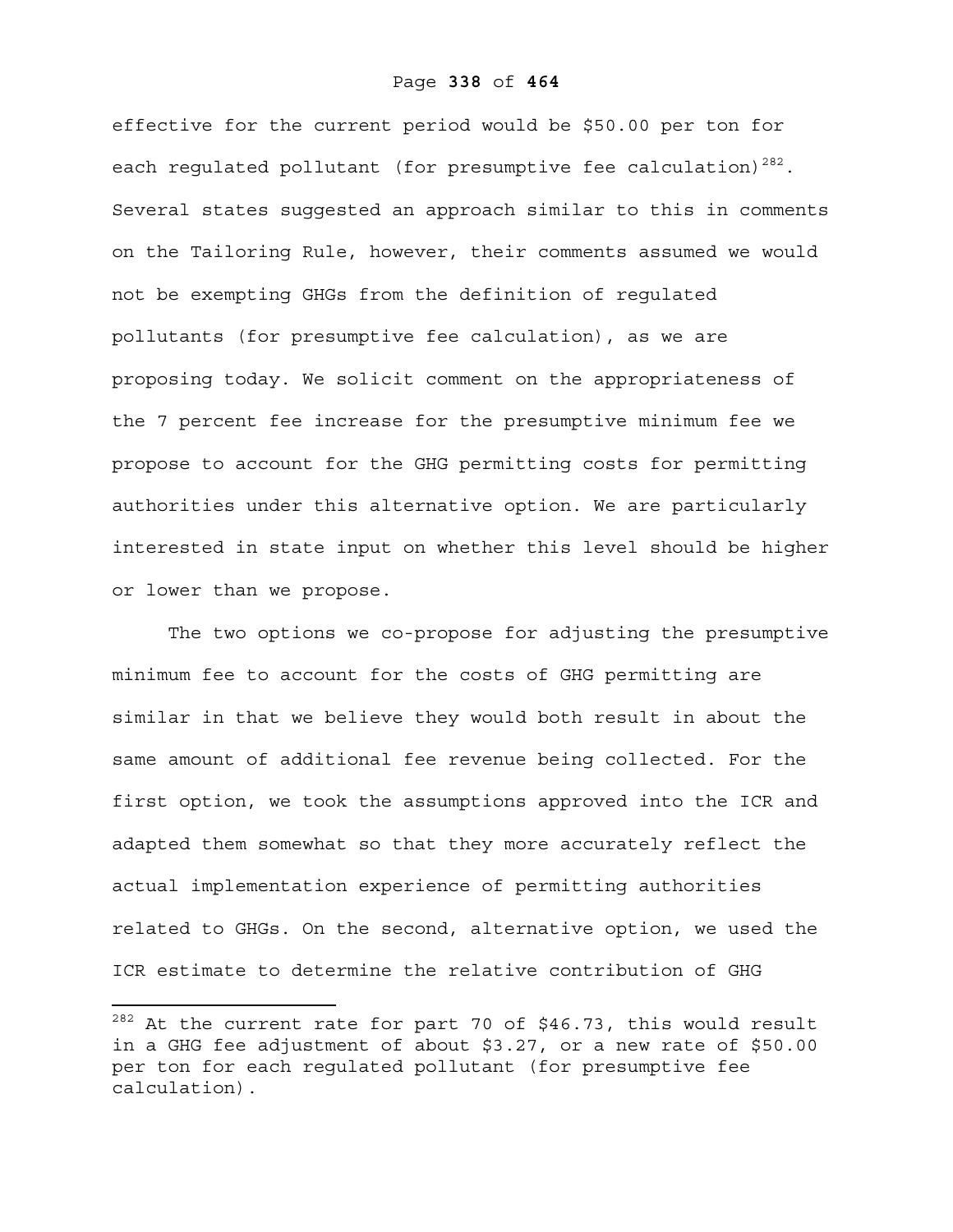#### Page **339** of **464**

tailoring rule costs to the total costs of title V permitting and we assume these relative costs will hold true in any particular state that uses the presumptive minimum fee approach to demonstrating fee adequacy. The two options differ in that the first option calculates the GHG adjustment to the presumptive fee minimum by determining the number of actual GHGrelated activities they have performed for a period, while the second option calculates the GHG adjustment by increasing the presumptive fee rate for non–GHG pollutants by a set ratio to reflect average expected costs. The first approach requires a state to track the number of activities of these types it is performing and is thus more burdensome to calculate, although it may more accurately reflect the actual costs. The second approach is simpler to calculate and predictable but is less directly tied to actual implementation experience in a particular state.

 We also solicit comment on whether we need to revise the presumptive minimum calculation provisions to account for GHGs costs if we exempt GHGs from the calculation of the presumptive minimum fee. The basis for this option would be that because most GHG sources that would be subject to title V permitting, whether due to GHGs or due for other reasons under the proposed NSPS and applicability provisions of the permitting rules (see 40 CFR 70.3 and 71.3) would have actual emissions of other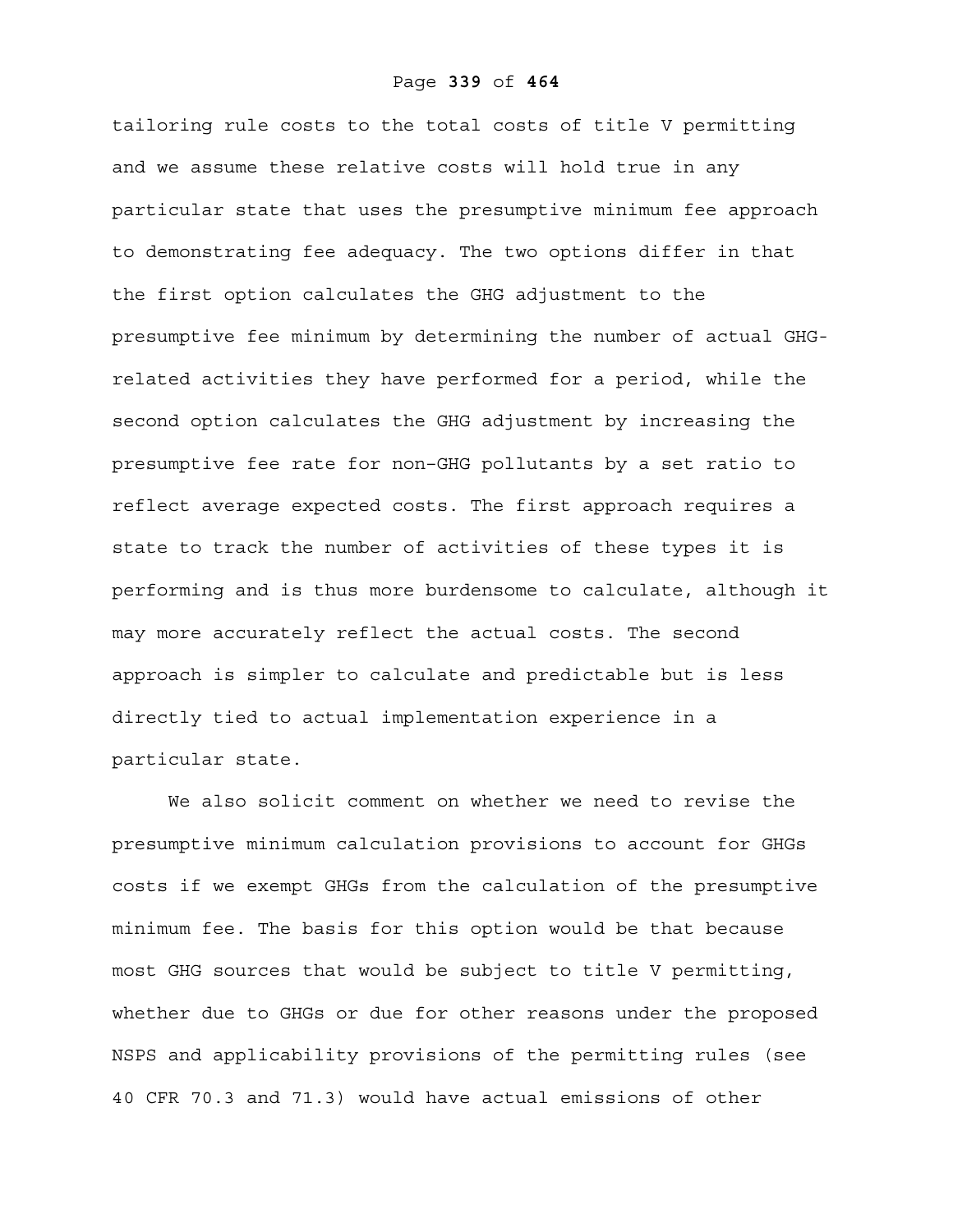regulated air pollutants subject to fees, and thus the cost of permitting these sources may be adequately accounted for without charging any additional fees specifically based on emissions of GHGs. We also note that support for this approach can be found in the current OMB-approved ICR for part 70, tables 14, 15 and 18, where the cost of permitting for permitting authorities is summarized, considering the effects of several recent EPA rulemakings that were conducted since the last ICR update.

This proposal does not directly affect those states that do not rely on the presumptive minimum fee approach to show fee adequacy; however, non-presumptive fee states are still required to charge sufficient fees to recover all reasonable direct and indirect program costs. Part 70 allows the EPA to review state fee programs at any time to determine if they are collecting fees sufficient to cover their costs, whether or not states rely on the presumptively minimum fee approach. We are not requiring any additional detailed fee submittals from states at this time based on these proposed changes.

Some states may conclude that they wish to revise their part 70 programs in response to this proposal either to revise their state fee schedules to prevent any possible collection of excessive fees (e.g., if they require any regulated pollutant subject to a section 111 standard to pay a fee) or to charge additional fees to sources because their presumptive minimum fee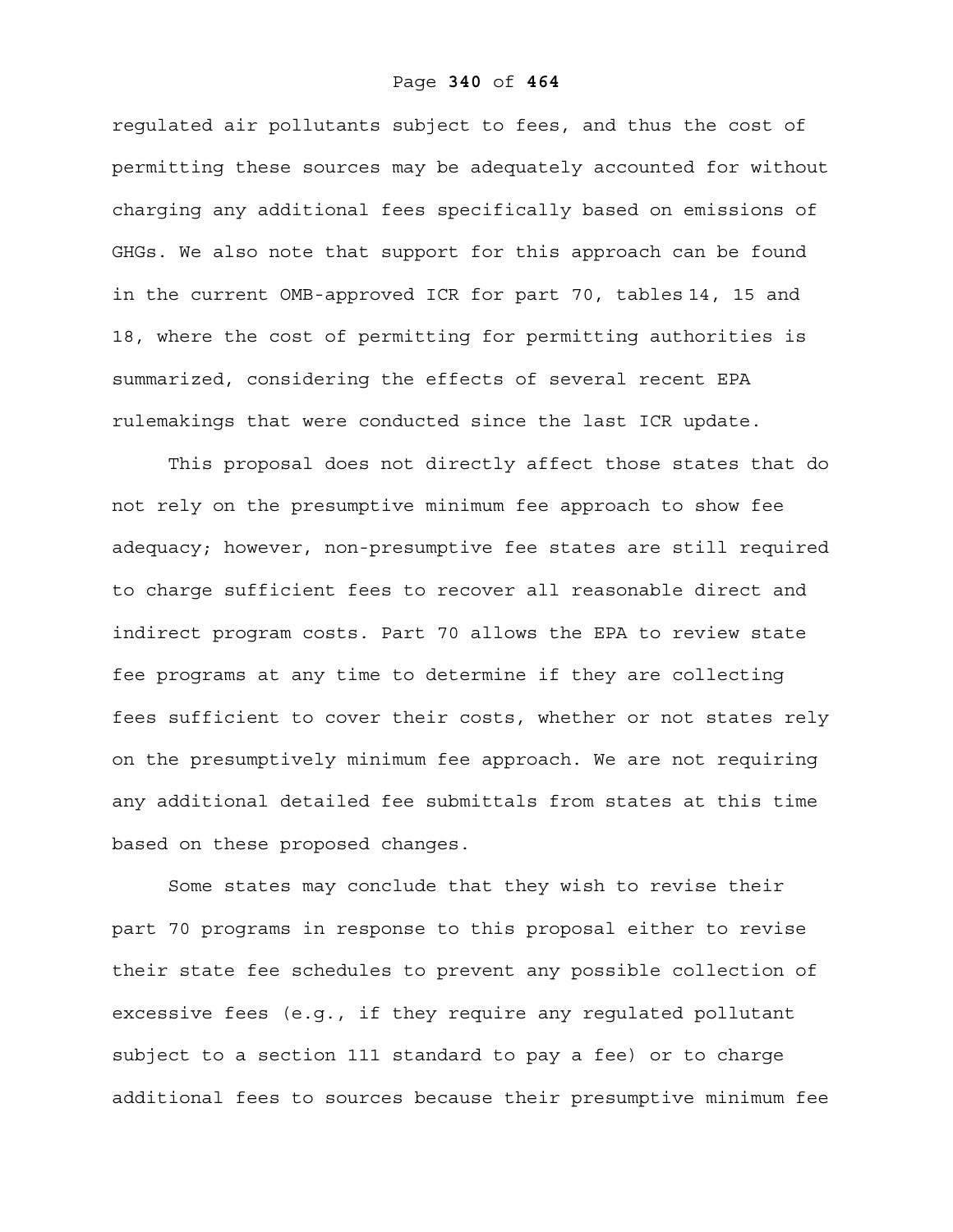target has increased. We solicit comment on the most expeditious means for EPA to approve title V program revisions across the states once this proposal is finalized.

There may be other viable options consistent with statutory and regulatory authority, principles, and concerns, in addition to those we have described in this proposal. For example, states have previously commented on establishing a separate, lower presumptive fee per ton of GHG emissions). The EPA invites states, local, and/or Tribal authorities to provide more refined data and/or information surrounding the unique costs associated with permitting GHG sources under this proposed rule, and other fee options such data supports. Notably, the regulatory text included today represents only one option on which comments are solicited. The EPA is providing full regulatory text only for this option because it represents the most novel approach. The EPA is also soliciting comment on other viable approaches described herein, but considers the discussion provided herein to provide an adequate basis for public comment. The EPA notes that the final rule may be based on any of the approaches described in the preamble.

# c. Revisions to the part 71 fee schedule

As part of the promulgation of the final part 71 rule, the EPA performed a detailed analysis of the costs of developing and implementing the program and reviewed the inventory of emissions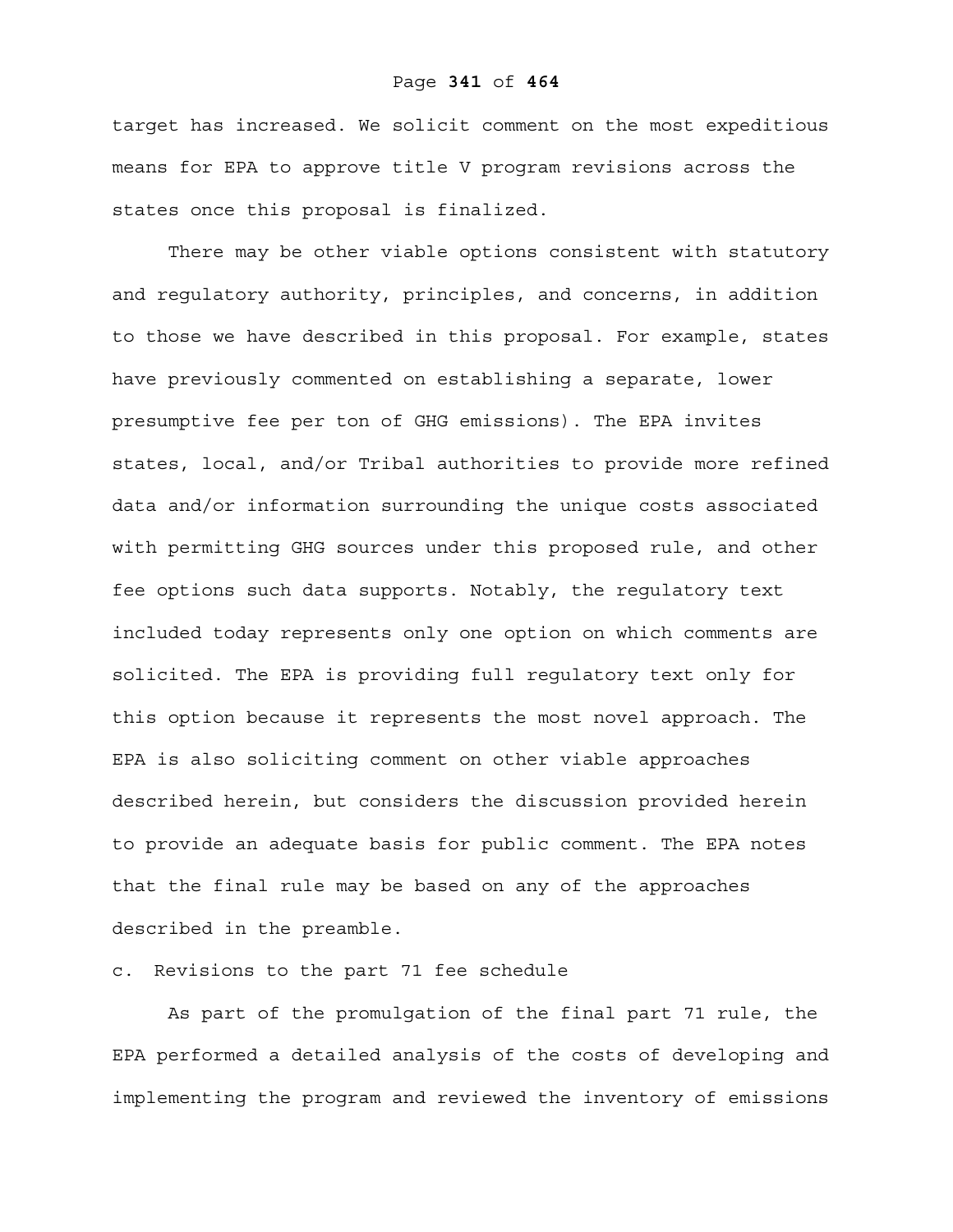of regulated pollutants (for fee calculation) to determine the appropriate emission fee that would be sufficient to recover all direct and indirect programs costs – we set the fee at \$32 per ton, adjusted for inflation, times the emissions of regulated pollutant (for fee calculation). (*See* Federal Operating Programs Fees, Revised Cost Analysis, February 1996; legacy docket A-93- 51, document number II-A-3.)

For part 71, we also propose to exempt GHGs from the definition of regulated pollutant (for fee calculation), which is similar to the definition of regulated pollutants (for presumptive fee calculation) used in part 70, for the same reasons we have explained for part 70. In addition, for the same reasons we explained for part 70, we are proposing two options for revising the fee schedule of 40 CFR 71.9(c) to ensure that we continue to recover sufficient fees to fully fund the part 71 GHG permitting program. The bases for the options were described in more detail earlier in this proposal with respect to part 70 proposals and those also apply here to part 71.

 First, the EPA (or delegate agency) burden hour assumptions we propose for each GHG-related permitting activity under part 71 are the same as we are proposing for states under the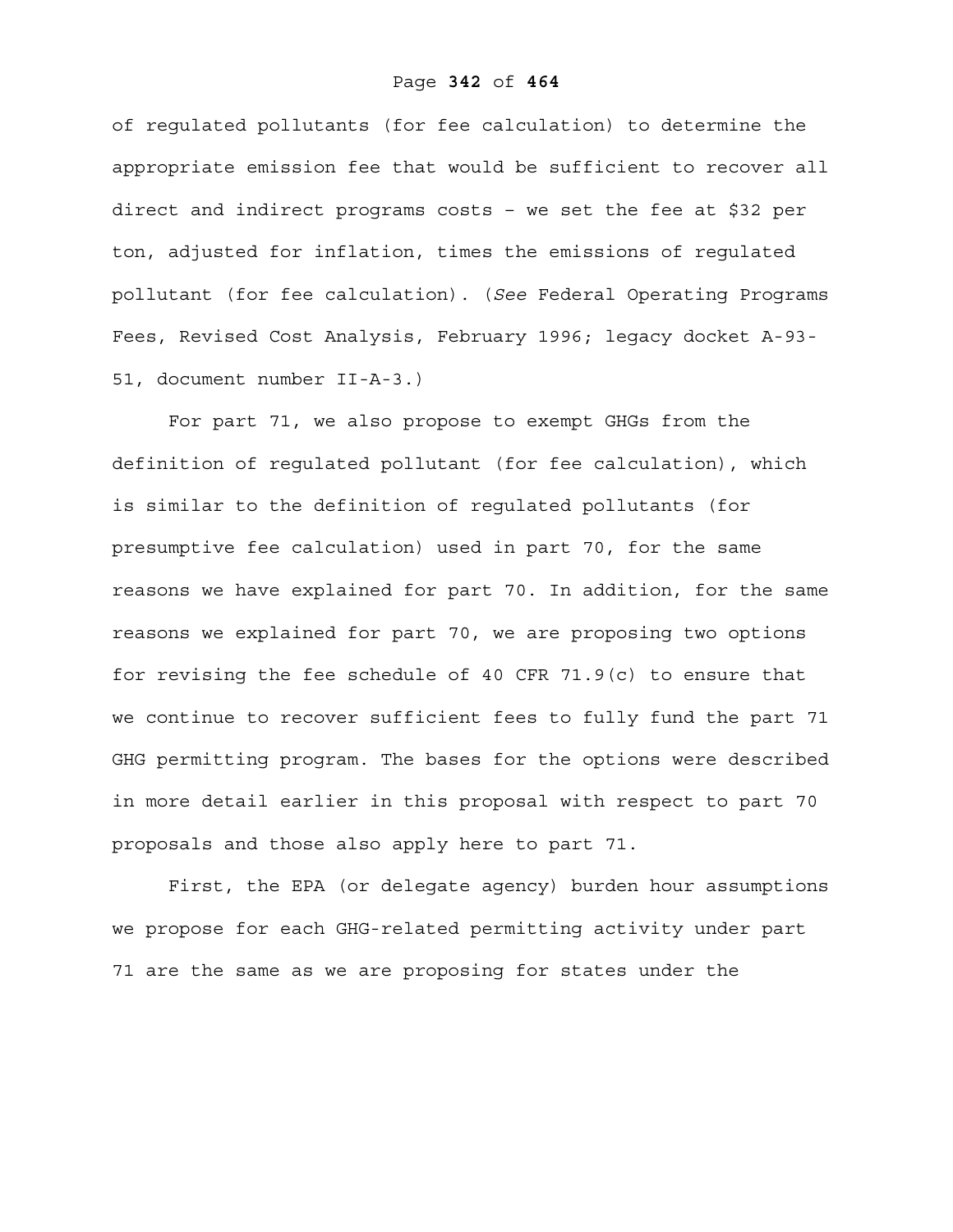presumptive minimum fee provisions of part 70.<sup>283</sup> This option would rely on the following information. The labor rate assumption we propose for the EPA (or delegate agency) staff time under part 71 is the average hourly rate we assumed in the supporting statement for the recent part 71 ICR renewal of \$52 per hour in 2011 dollars, including wages, benefits and overhead costs. We propose to determine the GHG fee adjustment for each GHG permitting program activity by multiplying the burden hour assumption we propose by the EPA (or delegate agency) labor rate we propose. Thus, for example, we propose a set fee to be paid by sources for each "completeness determination (for new permit or updated application" of \$364 (7 hours times \$52 per hour for the current period). Also, we propose to charge, for simplicity sake, the same set fees for GHG activities, whether performed by the EPA, a delegate agency, or by the EPA with contractor assistance. The appropriate set fees for all GHG permitting program activities performed for the source would be added to the traditional fee that is determined based on emissions of

<sup>&</sup>lt;sup>283</sup> See the supporting statement for the ICR renewal for part 71 approved by the Office of Management and Budget on June 13, 2012 for the 36 month period of June 30, 2012 through May 31, 2015. The ICR renewal for part 71 is identified as EPA ICR number 1713.10 and the ICR for part 71 has been assigned OMB control number 2060-0336. The assumptions of this part 71 ICR renewal for GHG burden are identical to those used for the part 70 ICR. See Table 12 of the part 71 supporting statement.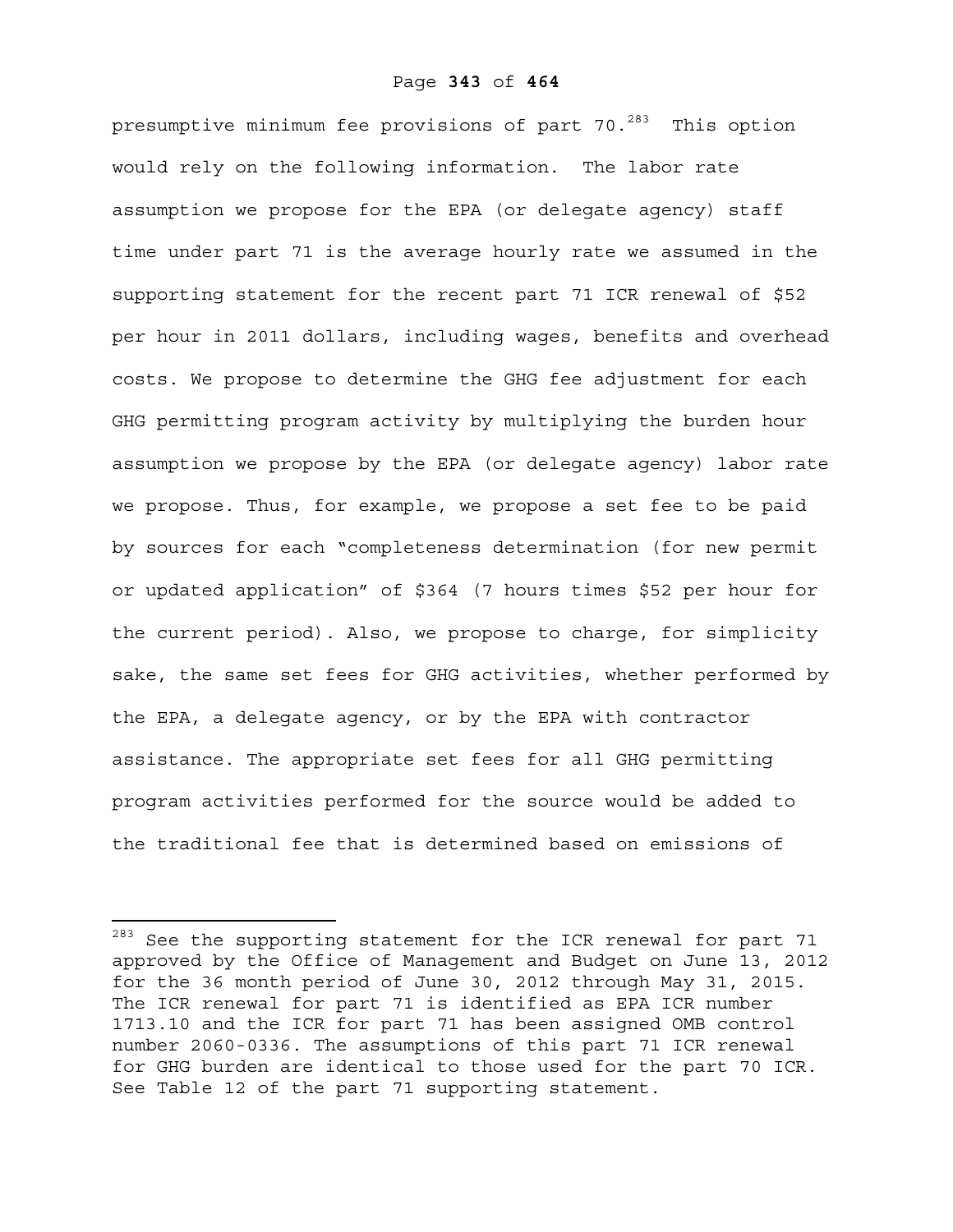#### Page **344** of **464**

each regulated pollutants (for fee calculation) to determine the total fee for the source.

 The second option we propose for part 71 is to increase the emission fee by a modest amount for each regulated air pollutant, excluding GHGs. For simplicity sake, we propose to charge the same adjustment under this option that we propose for part 70, or 7 percent, which would be multiplied by annual part 71 fee in effect to calculate the revise fee rate<sup>284</sup>. The rationale for this approach is described in more detail earlier in this preamble during the part 70 discussion.

We also solicit comment on whether we could exclude GHG emissions from the calculation of the annual part 71 fee for reasons similar to those we explained for part 70 (e.g., because permitting costs can be covered by the existing part 71 permit fee).

# **<HD1>X. Impacts of the Proposed Action285**

#### <HD2>A. What are the air impacts?

 $\overline{a}$ 

As explained in the Regulatory Impact Analysis (RIA) for this proposed rule, available data indicate that, even in the absence of this rule, existing and anticipated economic

 $284$  At the current rate for part 71 of \$48.33, this would result in a GHG fee adjustment of \$3.38, or a new rate of \$51.71 per ton for each regulated pollutant (for fee calculation). <sup>285</sup> Note that EPA does not project any difference in the impacts between the alternative to regulate sources under subparts Da and KKKK versus regulating them under new subpart TTTT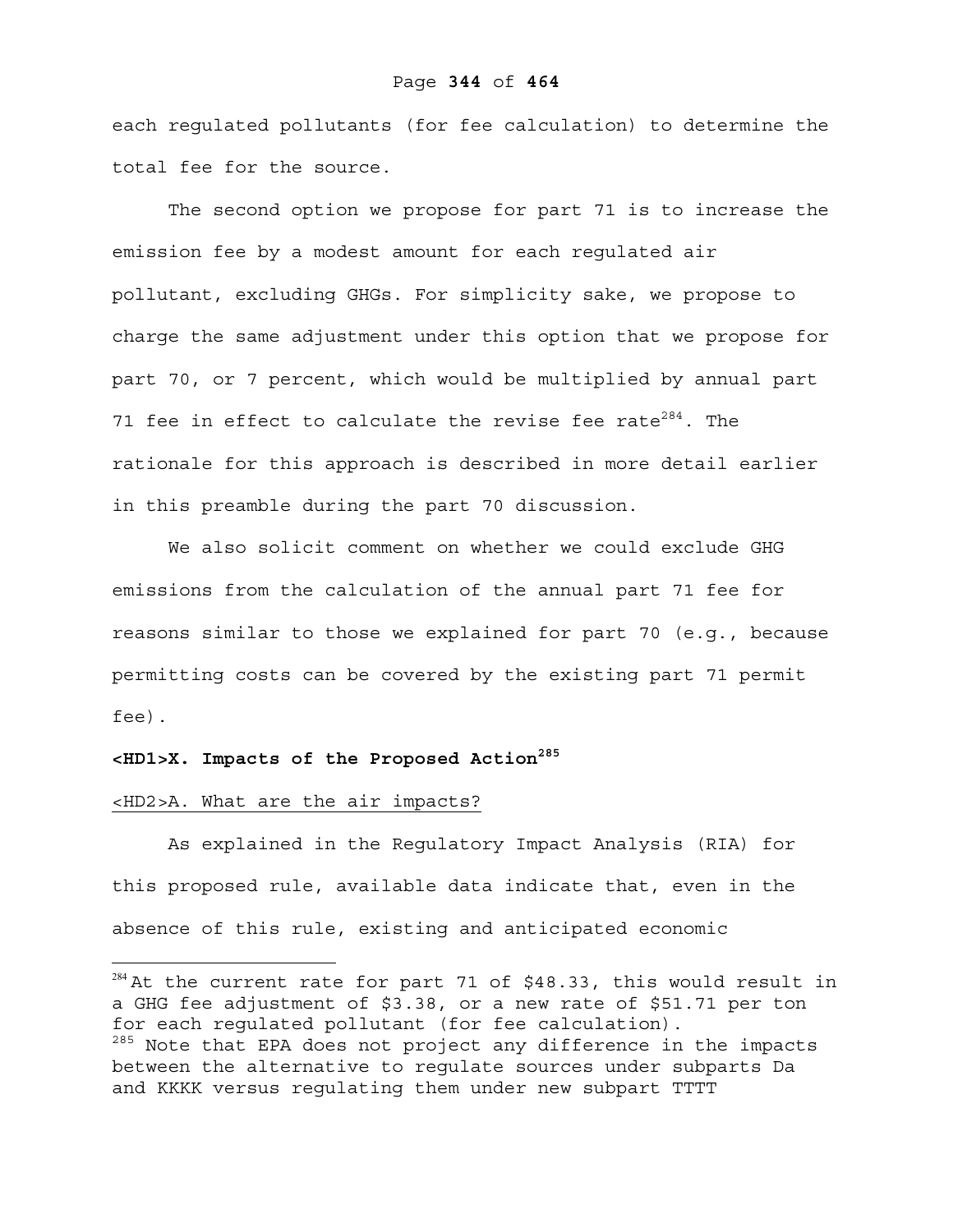#### Page **345** of **464**

conditions will lead electricity generators to choose new generation technologies that would meet the proposed standard without installation of additional controls. Therefore, based on the analysis presented in Chapter 5 of the RIA, the EPA projects that this proposed rule will result in negligible  $CO<sub>2</sub>$  emission changes, quantified benefits, and costs by 2022. $^{286}$ 

### <HD2>B. What are the energy impacts?

This proposed rule is not anticipated to have a notable effect on the supply, distribution, or use of energy. As previously stated, the EPA believes that electric power companies would choose to build new EGUs that comply with the regulatory requirements of this proposal even in its absence, because of existing and expected market conditions. In addition, the EPA does not project any new coal-fired EGUs without CCS to be built in the absence of this proposal.

# <HD2>C. What are the compliance costs?

 $\overline{a}$ 

The EPA believes this proposed rule will have no notable compliance costs associated with it, because electric power companies would be expected to build new EGUs that comply with the regulatory requirements of this proposal even in the absence of the proposal, due to existing and expected market conditions. The EPA does not project any new coal-fired EGUs without CCS to

 $^{286}$  Conditions in the analysis year of 2022 are represented by a model year of 2020.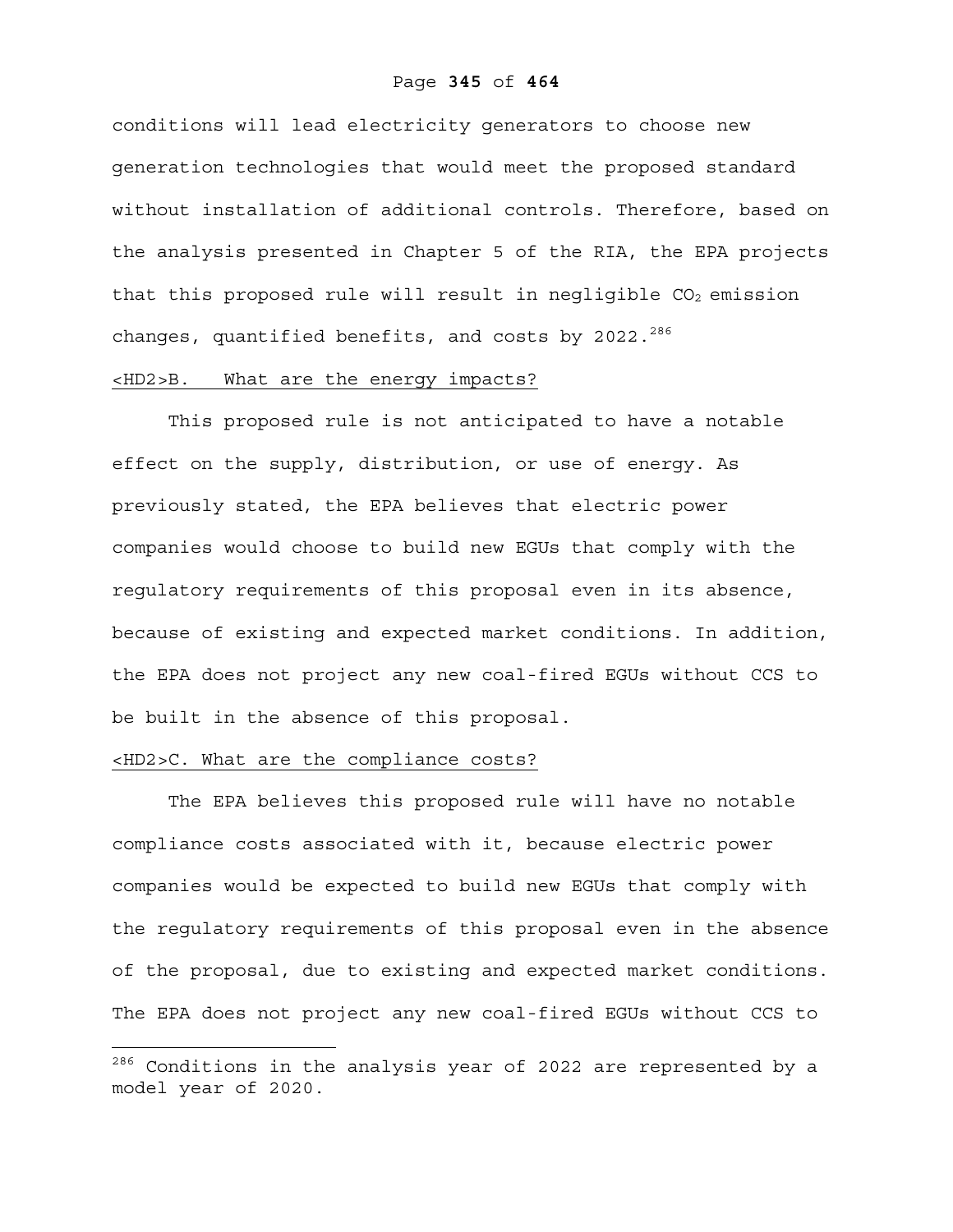#### Page **346** of **464**

be built in the absence of the proposal. However, because some companies may choose to construct coal or other fossil fuelfired units, the RIA also analyzes project-level costs of a unit with and without CCS, to quantify the potential cost for a fossil fuel-fired unit with CCS.

# <HD2>D. How will this proposal contribute to climate change protection?

As previously explained, the special characteristics of GHGs make it important to take initial steps to control the largest emissions categories without delay. Unlike most traditional air pollutants, GHGs persist in the atmosphere for time periods ranging from decades to millennia, depending on the gas. Fossil-fueled power plants emit more GHG emissions than any other stationary source category in the United States, and among new GHG emissions sources, the largest individual sources are in this source category.

This proposed rule will limit GHG emissions from new sources in this source category to levels consistent with current projections for new fossil fuel-fired generating units. The proposed rule will also serve as a necessary predicate for the regulation of existing sources within this source category under CAA section  $111(d)$ . In these ways, the proposed rule will contribute to the actions required to slow or reverse the accumulation of GHG concentrations in the atmosphere, which is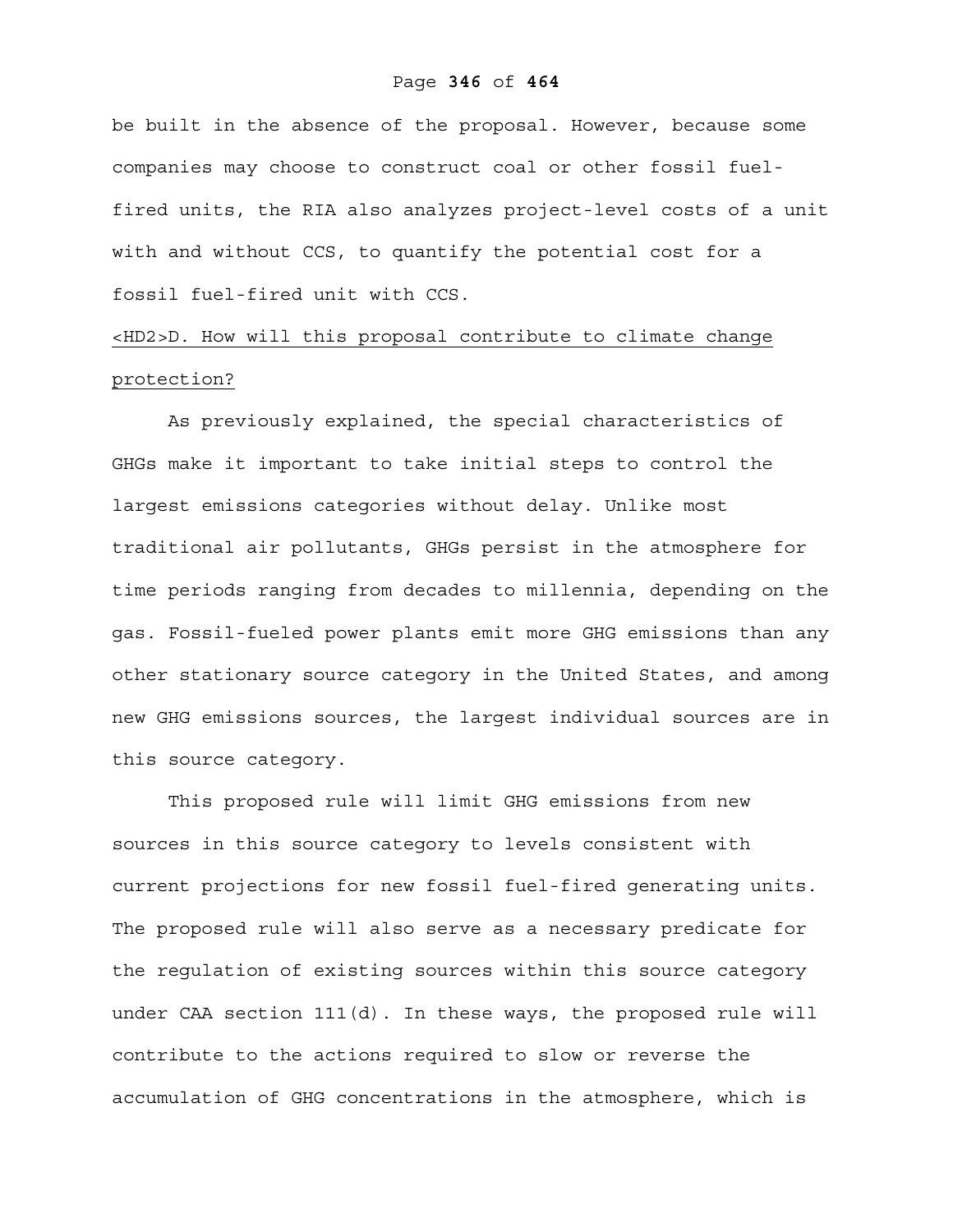#### Page **347** of **464**

necessary to protect against projected climate change impacts and risks.

#### <HD2>E. What are the economic and employment impacts?

 The EPA does not anticipate that this proposed rule will result in notable  $CO<sub>2</sub>$  emission changes, energy impacts, monetized benefits, costs, or economic impacts by 2022. The owners of newly built electric generating units will likely choose technologies that meet these standards even in the absence of this proposal due to existing economic conditions as normal business practice. Likewise, the EPA believes this rule will not have any impacts on the price of electricity, employment or labor markets, or the U.S. economy.

# <HD2>F. What are the benefits of the proposed standards?

 As previously stated, the EPA does not anticipate that the power industry will incur compliance costs as a result of this proposal and we do not anticipate any notable  $CO<sub>2</sub>$  emission changes resulting from the rule. Therefore, there are no direct monetized climate benefits in terms of  $CO<sub>2</sub>$  emission reductions associated with this rulemaking. However, by clarifying that in the future, new coal-fired power plants will be required to meet a particular performance standard, this rulemaking reduces uncertainty and may enhance the prospects for new coal-fired generation and the deployment of CCS, and thereby promote energy diversity.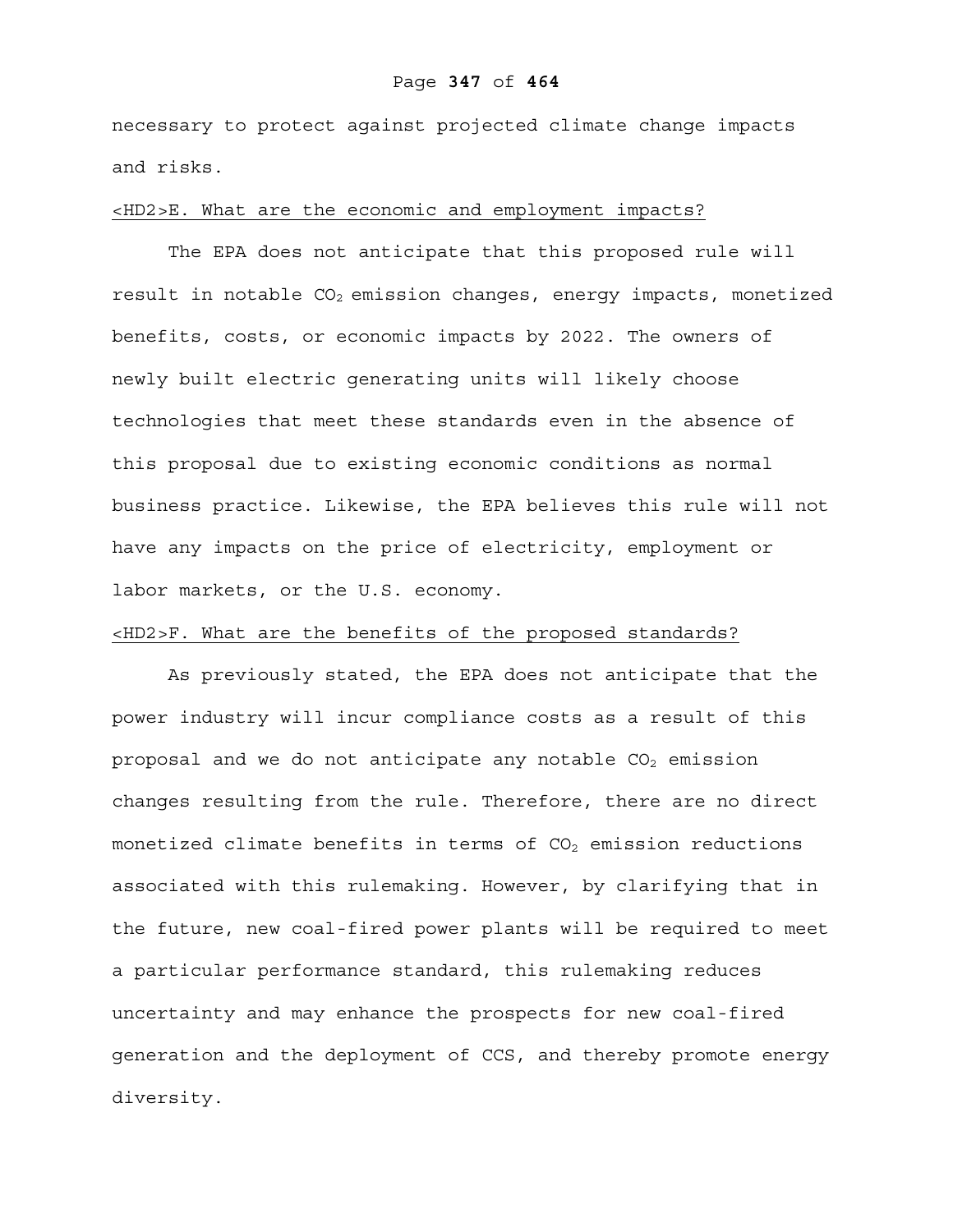#### **<HD1>XI. Request for Comments**

We request comments on all aspects of the proposed rulemaking including the RIA. All significant comments received will be considered in the development and selection of the final rule. We specifically solicit comments on additional issues under consideration as described below.

*Measurement.* We are requesting comment on requiring the use the following procedures that increase the precision of GHG measurements:

a. EPA Method 2F of 40 CFR part 60 for flow rate measurement during the relative accuracy test audit and performance testing. Method 2F provides velocity data for three dimensions and provides measurements more representative of actual gas flow rates than EPA Method 2 or 2G of 40 CFR part 60.

b. EPA Method 2H of 40 CFR part 60 or Conditional Test Method (CTM)-041 (see:

http://www.epa.gov/airmarkets/emissions/docs/square-ducts-walleffects-test-method-ctm-041.pdf) to account for wall effects for stack gas flow rate calculations during CEMS relative accuracy determinations and for performance testing.

c. EPA Method 4 of 40 CFR part 60 to determine moisture for flow rate during CEMS relative accuracy determinations and for performance test calculations.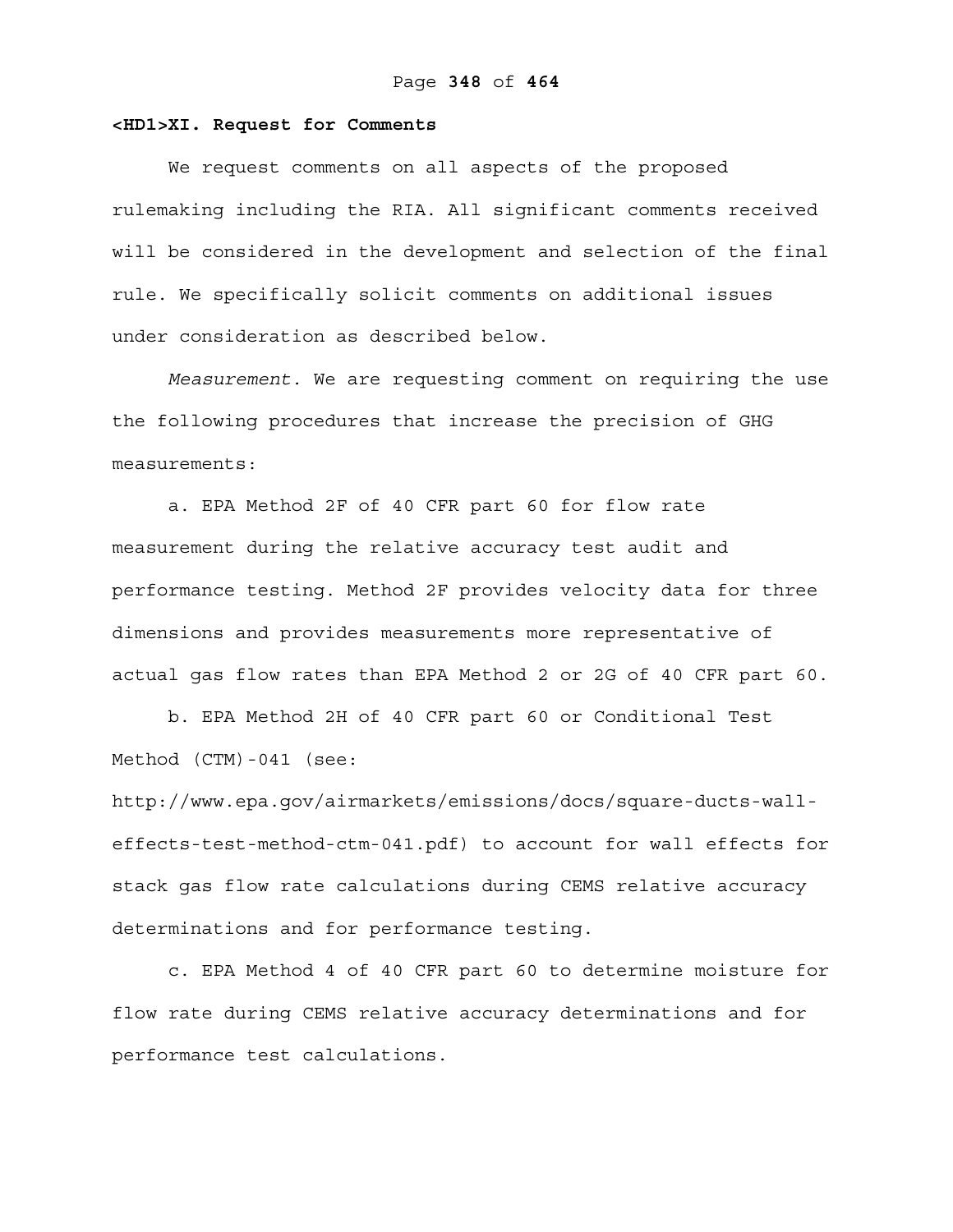d. EPA Method 3A of 40 CFR part 60 for  $CO<sub>2</sub>$  concentration measurement and for molecular weight determination during CEMS relative accuracy determinations or for performance testing.

e. An ambient air argon concentration of  $0.93$  percent<sup>287</sup> and a molecular weight of 39.9 lb/lb-mol in calculating the dry gas molecular weight.

f. A value for pi of 3.14159 when calculating the effective area for circular stacks.

g. A daily calibration drift cap no greater than 0.3 percent  $CO<sub>2</sub>$  for  $CO<sub>2</sub>$  CEMS.

h. A maximum relative accuracy specification of 2.5 percent for both  $CO<sub>2</sub>$  and flow rate measurement CEMS.

i. Method 3B of 40 CFR part 60 in addition to Method 3A, for CO<sub>2</sub> concentration measurement and for molecular weight determination during CEMS relative accuracy determinations or for performance testing.

*Coal refuse.* In the original proposal, we requested comment on subcategorizing EGUs that burn over 75 percent coal refuse on an annual basis. Multiple commenters supported the exemption, citing numerous environmental benefits of remediating coal refuse piles. Other commenters disagreed with any exemption, specifically citing the  $N_2O$  emissions from fluidized bed boilers

1

 $287$ http://www.physicalgeography.net/fundamentals/7a.html.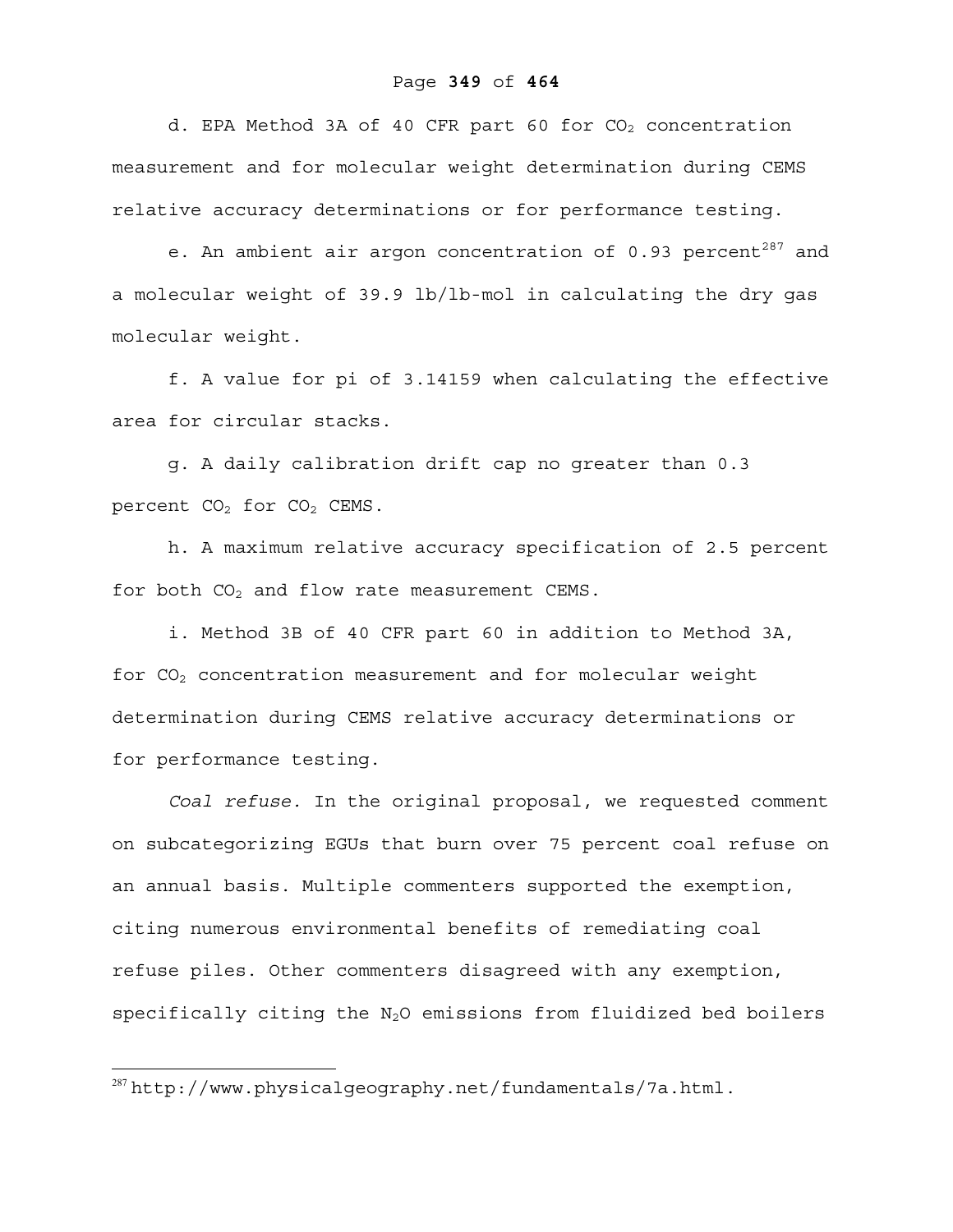**(**coal refuse-fired EGUs typically use fluidized bed technology). Due to the environmental benefits of remediating coal refuse piles cited by commenters, the limited amount of coal refuse, and that a new coal refuse-fired EGU would be located in close proximity to the coal refuse pile, we are continuing to consider establishing a subcategory for coal refuse-fired EGUs and are requesting additional comments. Specifically, we are requesting additional information on the net environmental benefits of coal refuse-fired EGUs, and in the event we do establish a coal refuse-fired subcategory, what the emissions standard for that subcategory should be (i.e., should it be based on a lower amount of partial CCS or on highly efficient generation alone, without the use of CCS). One commenter on the original proposal stated that existing coal refuse piles are naturally combusting at a rate of 0.3 percent annually. We are requesting comment on assuming this rate of natural combustion and the proper approach to accounting for naturally occurring emissions from coal refuse piles.

*Compressed Air Energy Storage (CAES) Facilities.* CAES technology is an energy storage technology that involves two steps. Air is compressed by electric motor driven compressors during off-peak electricity demand hours and stored in a storage media (e.g., an underground cavern). Electricity is then generated during peak electricity demand periods by releasing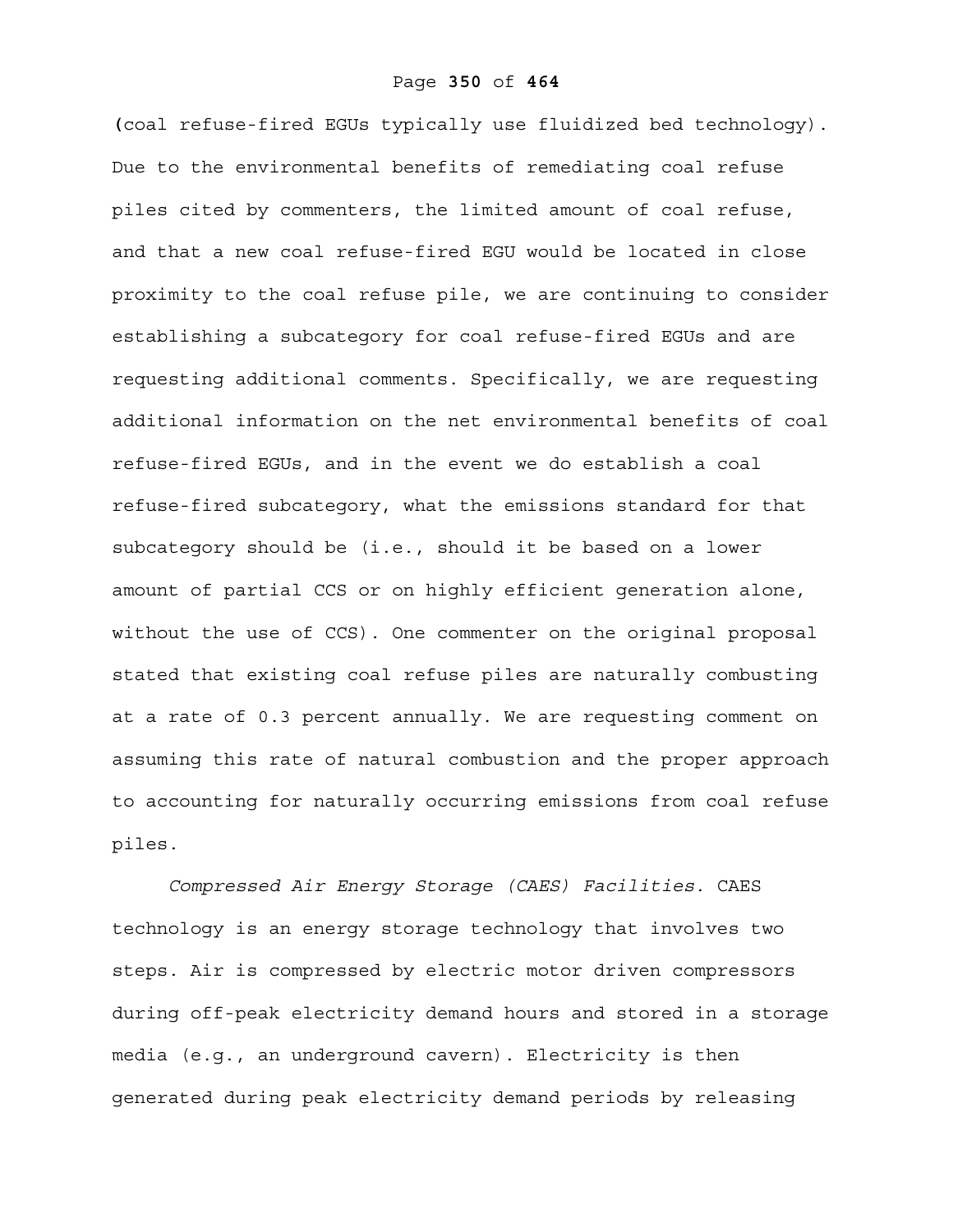the high-pressure air, heating the air with natural gas, and expanding it through sequential turbines (expanders), which drive an electrical generator. Since natural gas is combusted in the stationary combustion turbine, a new CAES would potentially have to comply with one of the proposed emissions standards. However, based on anticipated capacity factors for new CAES facilities, it is our understanding that the proposed one-third electric sales of potential electric output applicability criteria would exempt new CAES facilities from the proposed emission standards. The EPA is requesting comment on whether this assumption is accurate. In the event that this is not the case, the EPA is considering and requesting comment on if new source review is the appropriate mechanism to establish site specific GHG requirements for CAES facilities and, if so, whether the EPA should exempt stationary combustion turbines at CAES facilities from the proposed  $CO<sub>2</sub>$  emission standards. We have concluded this could be appropriate since we expect only a limited number of new CAES facilities, and the use of stored energy complicates the determination of compliance with the proposed emission standards.

*District Energy.* District energy systems produce steam, hot water or chilled water at a central facility. The steam, hot water or chilled water is then distributed through pipes to individual consumers for space heating, domestic hot water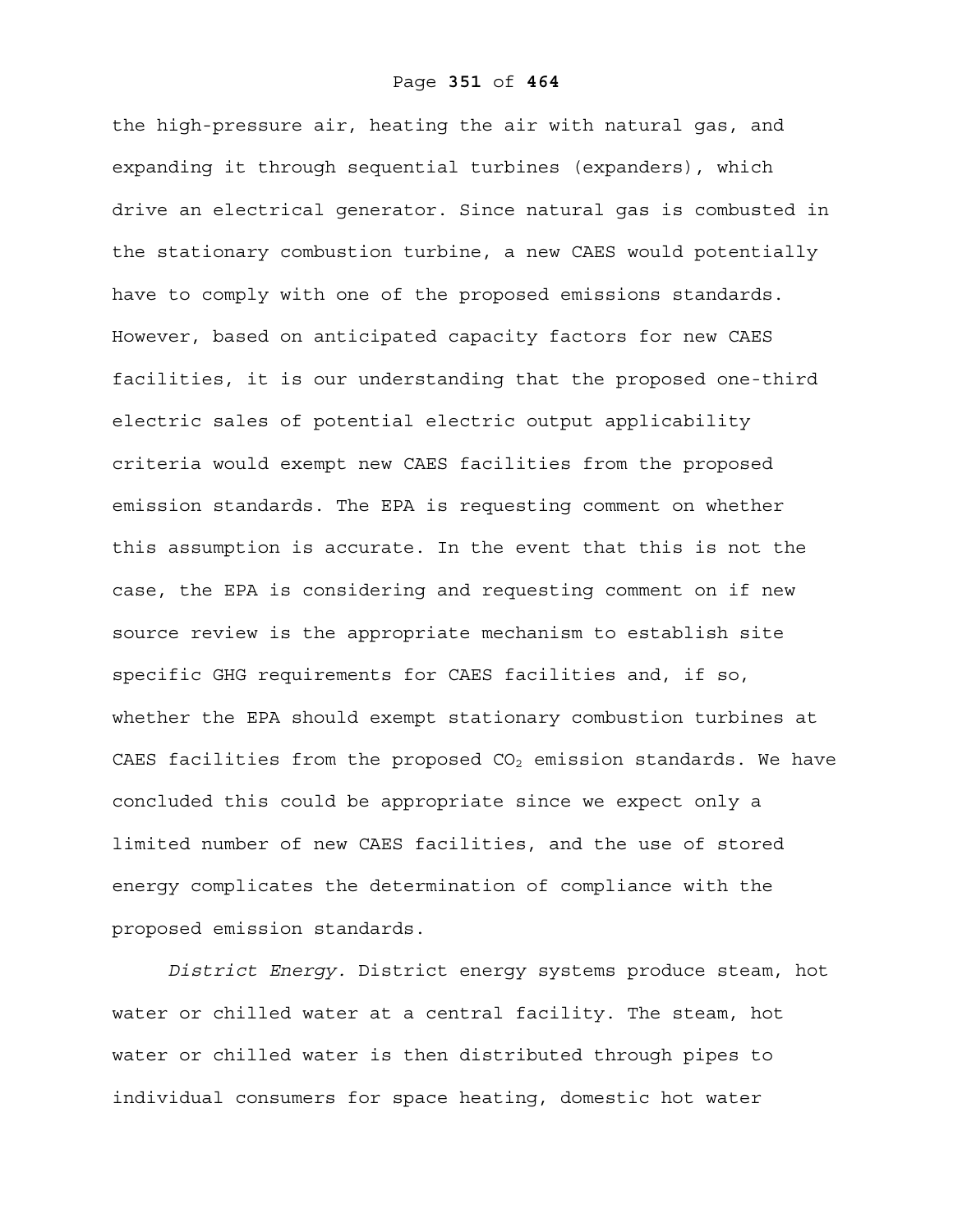heating and air conditioning. As a result, individual consumers served by a district energy system do not need their own heating, water heating or air conditioning systems. Even though with the proposed definition of net-electric output it is unlikely that a district energy system would be subject to an emissions standard, we are considering and requesting comment on an appropriate method to recognize the environmental benefit of district energy systems. The steam or hot water distribution system of a district energy system located in urban areas, college and university campuses, hospitals, airports, and military installations eliminates the need for multiple, smaller boilers at individual buildings. A central facility typically has superior emission controls and consists of a few larger boilers facilitating more efficient operation than numerous separate smaller individual boilers. However, when the hot water or steam is distributed, approximately two to three percent of the thermal energy in the water and six to nine percent of the thermal energy in the steam is lost, reducing the net efficiency advantage. To recognize the net environmental benefit of district energy systems compared to multiple smaller heating and cooling systems, we are requesting comment on whether it is appropriate to adjust the measured thermal output from district energy systems when calculating the emissions rate used for compliance purposes. For example, if thermal energy from central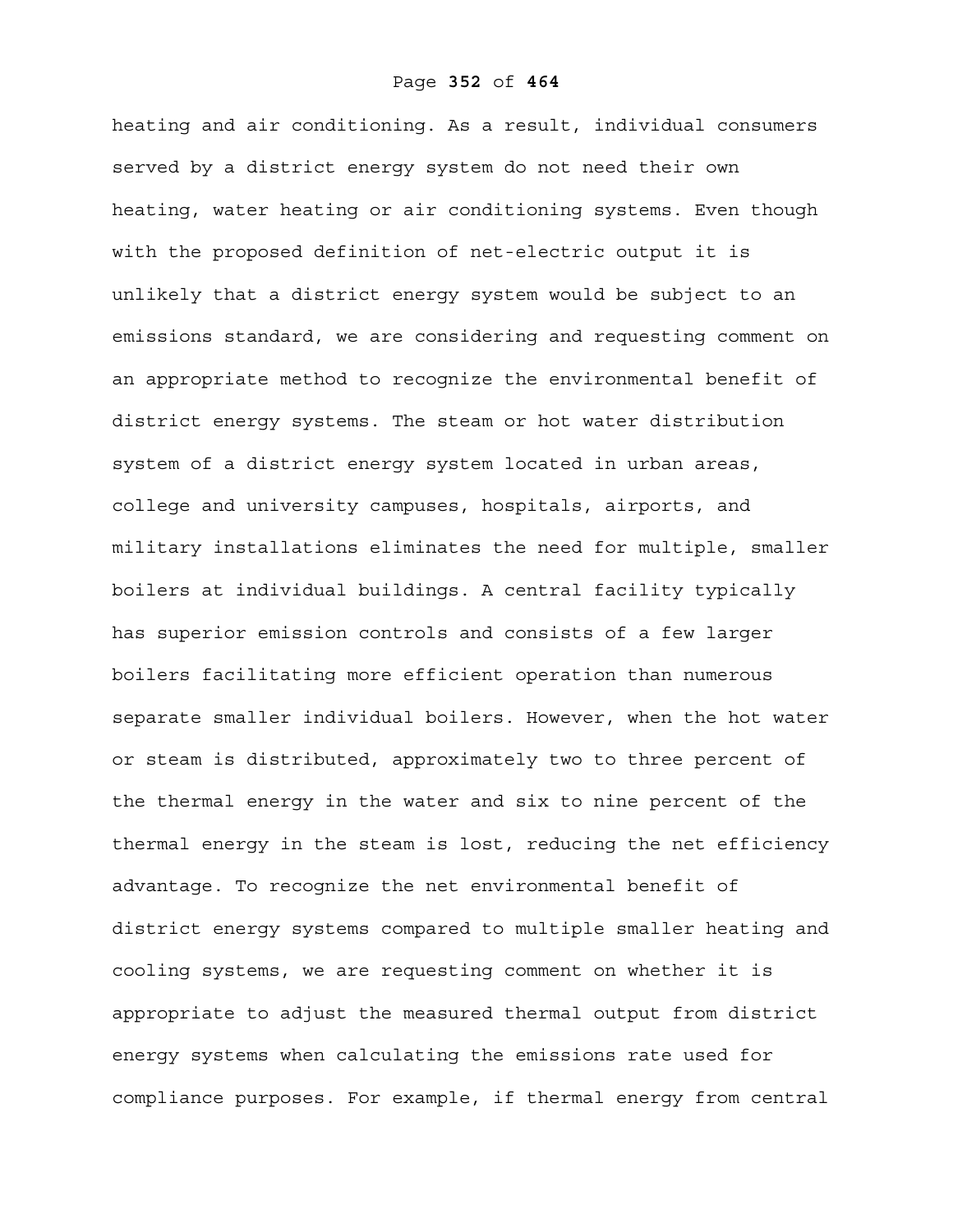#### Page **353** of **464**

district energy systems is approximately 5 percent more efficient than thermal energy supplied by multiple smaller heating and cooling systems, the measured thermal output would be divided by 0.95 (e.g., 100 MMBtu/h of measured steam would be 105 MMBtu/h when determining the emissions rate). This approach would be similar to the proposed approach to how the electric output for CHP is considered when determining regulatory compliance and is consistent with the approach in the proposed amendments to the combustion turbine NSPS (77 FR 52554). We request that comments include technical analysis of the net benefits in support of any conclusions on an appropriate adjustment factor.

*Emergency conditions*. We are requesting comment on excluding electricity generated as a result of a grid emergency declared by the Regional Transmission Organizations (RTO), Independent System Operators (ISO) or control area Administrator from counting as net sales when determining applicability as an EGU. For example, under this approach, if grid voltage drops below acceptable levels and the affected facility is the only facility with available capacity, then electricity generated during this period would not count for applicability purposes. While the proposed 3 year average electric sales applicability provides significant flexibility for simple cycle turbines, we are considering including the emergency conditions exemption to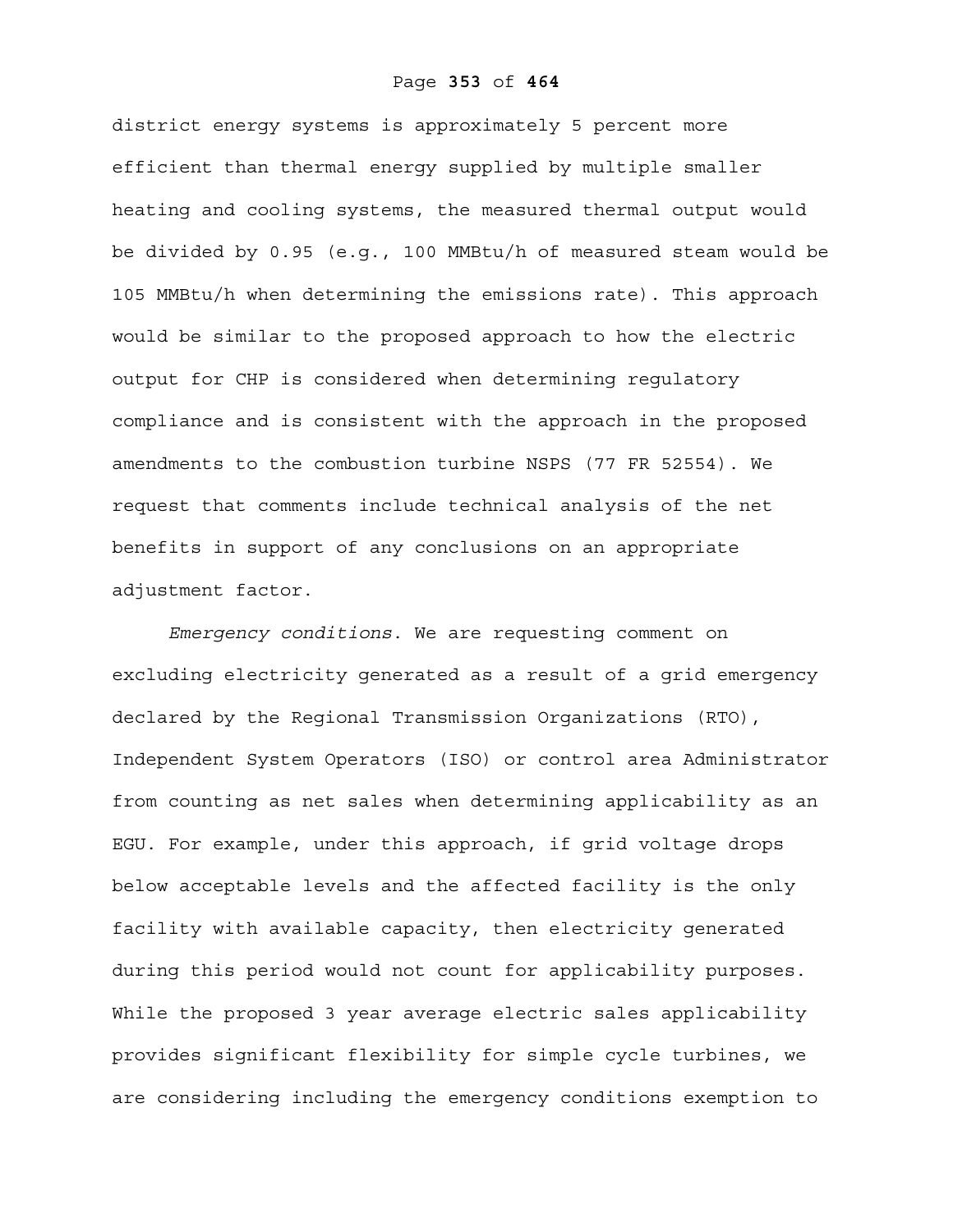allow facilities designed with the intent to sell less than onethird of their potential electric output to continue to generate electricity during a grid emergency without such generation counting towards the one-third sales applicability criterion. In the original 1979 electric utility NSPS rulemaking (44 FR 33580), the EPA recognized that emergency periods do occur from unplanned EGU outages, transmission outages or surging customer demand loads. Such occurrences may require that all available operable EGUs interconnected to the electrical grid supply power to the grid. Provisions were added to 40 CFR part 60, subpart Da to address emergency conditions when continued operation of an EGU with a malfunctioning flue gas desulfurization (FGD) system is acceptable and not considered a violation of the  $SO_2$  emissions standard. These conditions require that all available capacity from the power company's other EGUs is being used and all available purchase power from interconnected power companies is being obtained. In this case, the EPA concluded that the broader benefits of operating the power plant with the malfunctioning FGD system to generate electrical power during emergency conditions in order to ensure uninterrupted electricity supply to the public outweigh any adverse impacts from a short-term increase in  $SO_2$  emission to the atmosphere from the power plant. The definition for a system emergency we are considering is "any abnormal system condition that the Regional Transmission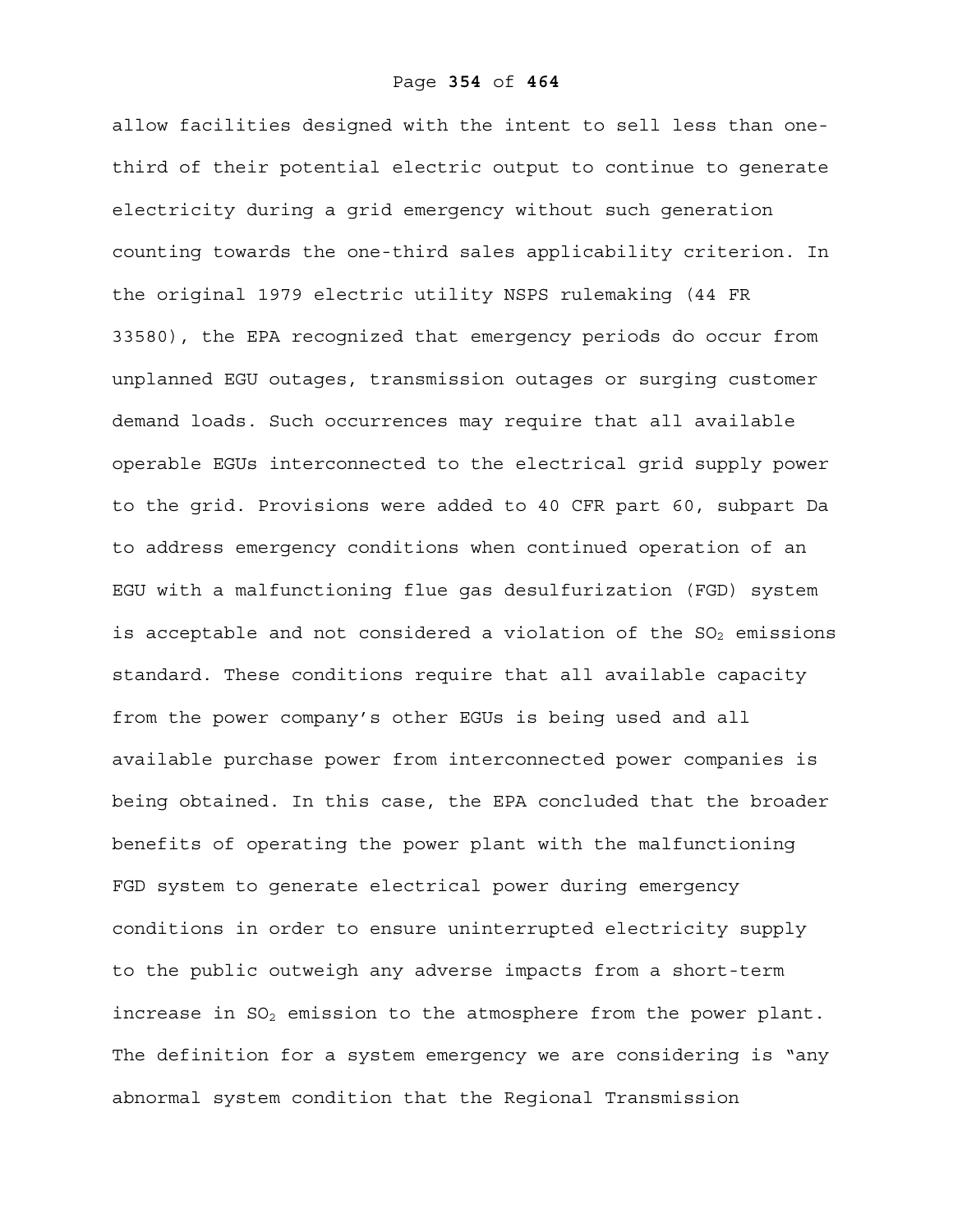#### Page **355** of **464**

Organizations (RTO), Independent System Operators (ISO) or control area Administrator determines requires immediate automatic or manual action to prevent or limit loss of transmission facilities or generators that could adversely affect the reliability of the power system and therefore call for maximum generation resources to operate in the affected area, or for the specific affected facility to operate to avert loss of load."

*Initial Design Efficiency Test.* We are considering and requesting comment on requiring an initial performance test for stationary combustion turbines in addition to the 12-operatingmonth rolling average standard. Requiring an initial compliance test that is numerically more stringent than the annual standard for new combined cycle facilities would insure that the most efficient stationary combustion turbines are installed. The less stringent 12-month rolling average standard would be set at a level that would take into account actual operating conditions.

*Integrated Equipment.* The proposed affected facility definitions include the traditional generating unit "plus any integrated equipment that provides electricity or useful thermal output." For example, the definition of a steam generating unit for GHG purposes, "means any furnace, boiler, or other device used for combusting fuel for the purpose of producing steam (including fossil fuel-fired steam generators associated with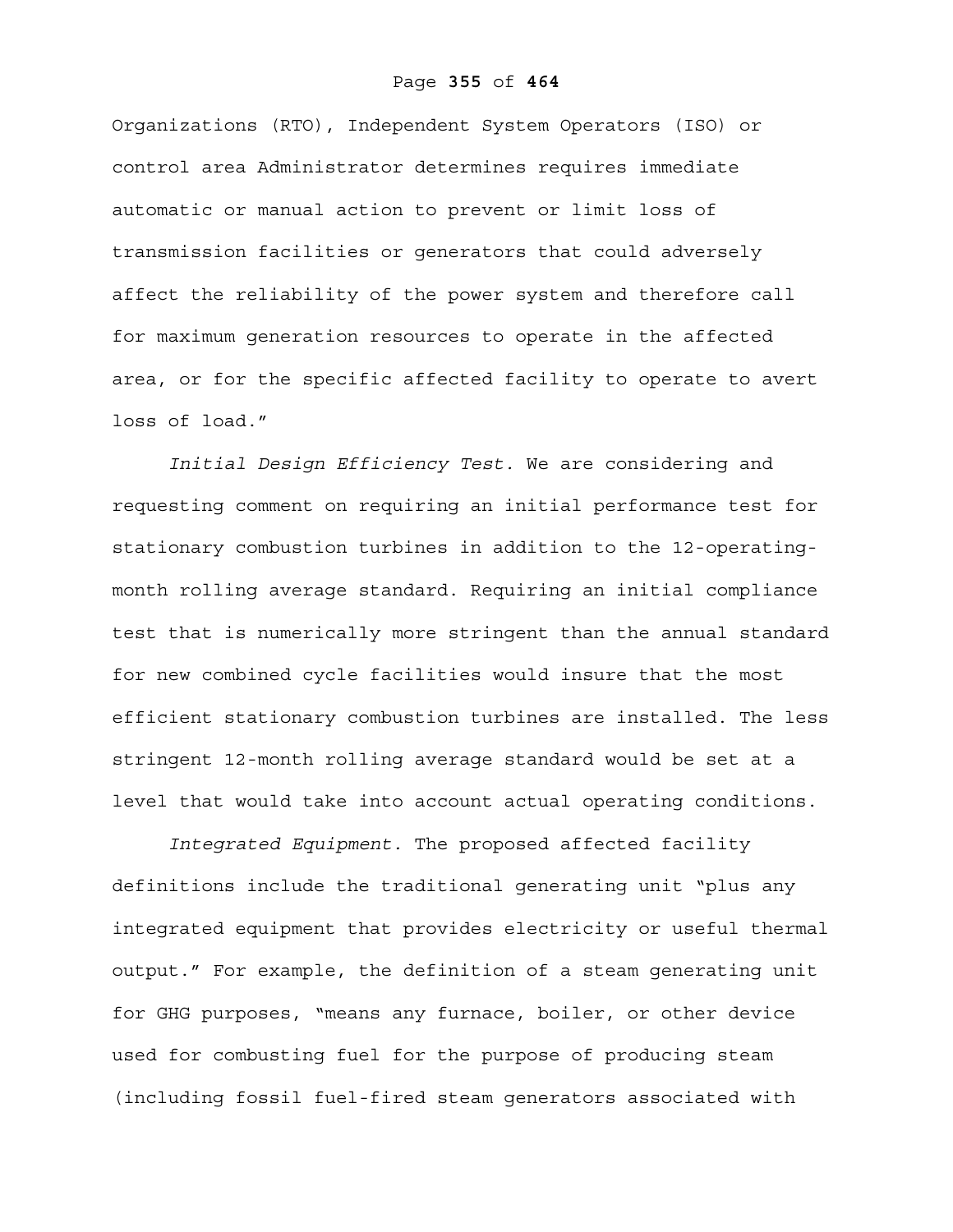combined cycle gas turbines; nuclear steam generators are not included) *plus any integrated equipment that provides electricity or useful thermal output to either the boiler or to power auxiliary equipment*" (emphasis added). We are considering and requesting comment on also including in the definition of the affected facility co-located non-emitting energy generation equipment that is not integrated into the operation of the affected facility. This approach would provide additional flexibility, lower compliance costs, and recognize the environmental benefit of non-emitting sources of electricity and not limit options to integrated solar thermal. The definition would include the additional language "or co-located nonemitting energy generation included in the facility operating permit." For example, the definition of a steam generating unit for GHG purposes would be expanded to read, "any furnace, boiler, or other device used for combusting fuel for the purpose of producing steam (including fossil fuel-fired steam generators associated with combined cycle gas turbines; nuclear steam generators are not included) plus any integrated equipment that provides electricity or useful thermal output to either the boiler or to power auxiliary equipment *or co-located nonemitting energy generation included in the facility operating permit*" (emphasis added). This would permit the use of colocated photovoltaic solar power, wind turbines, and other non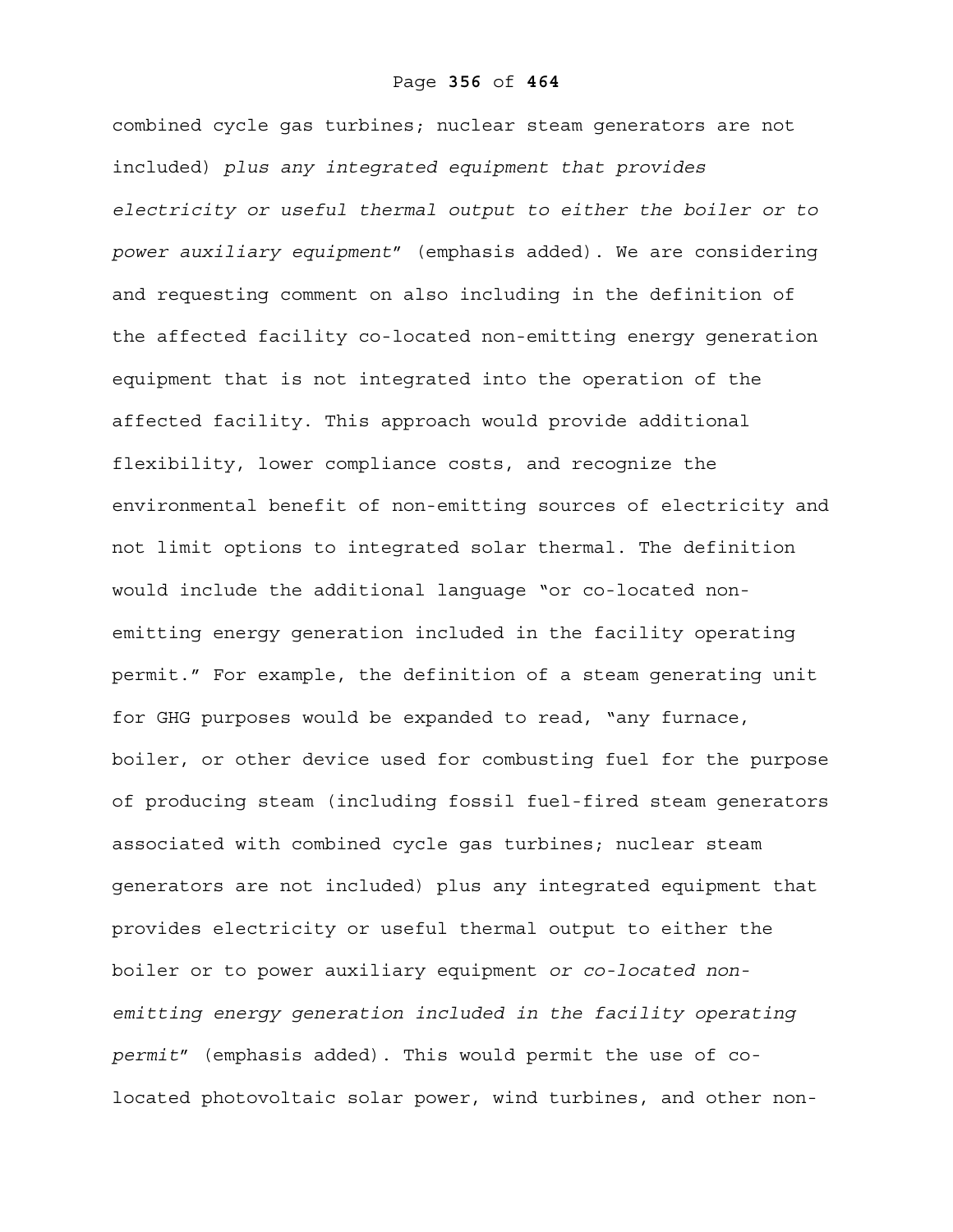emitting energy generation as means for achieving compliance with the emission standards. Since integrated solar thermal is primarily a feasible option only for facilities that operate daily (e.g., thermal energy from the solar thermal is used in the steam cycle generated from the combustion of fossil fuels), this approach would expand options for more intermittent intermediate load generators to efficiently integrate nonemitting energy generation into their design.

*Other GHGs.* Today's proposed rule would require continuous measurement of  $CO<sub>2</sub>$  from fossil fuel-fired EGUs. Other GHGs, such as  $CH_4$  and  $N_2O$  are not included in the proposed emission standards and are also not required to be measured and reported by affected EGUs as part of today's proposal, even though their 100-year global warming potential is 21 to 310 times greater than that of  $CO<sub>2</sub>$ , because their emissions from EGUs are believed to be negligible when compared to  $CO<sub>2</sub>$  emissions. We request comment on the appropriateness, technique, and frequency (onetime or periodic, but not continuous) of measurement and reporting of  $CH_4$  and  $N_2O$  emissions from fossil fuel-fired EGUs as part of the proposed emissions standard. Receipt of this data would enhance understanding of total GHG emissions from EGUs and could aid future policy decisions regarding whether these GHGs should be included in a revised emission standard, as part of 8 year NSPS review and potential revision cycle.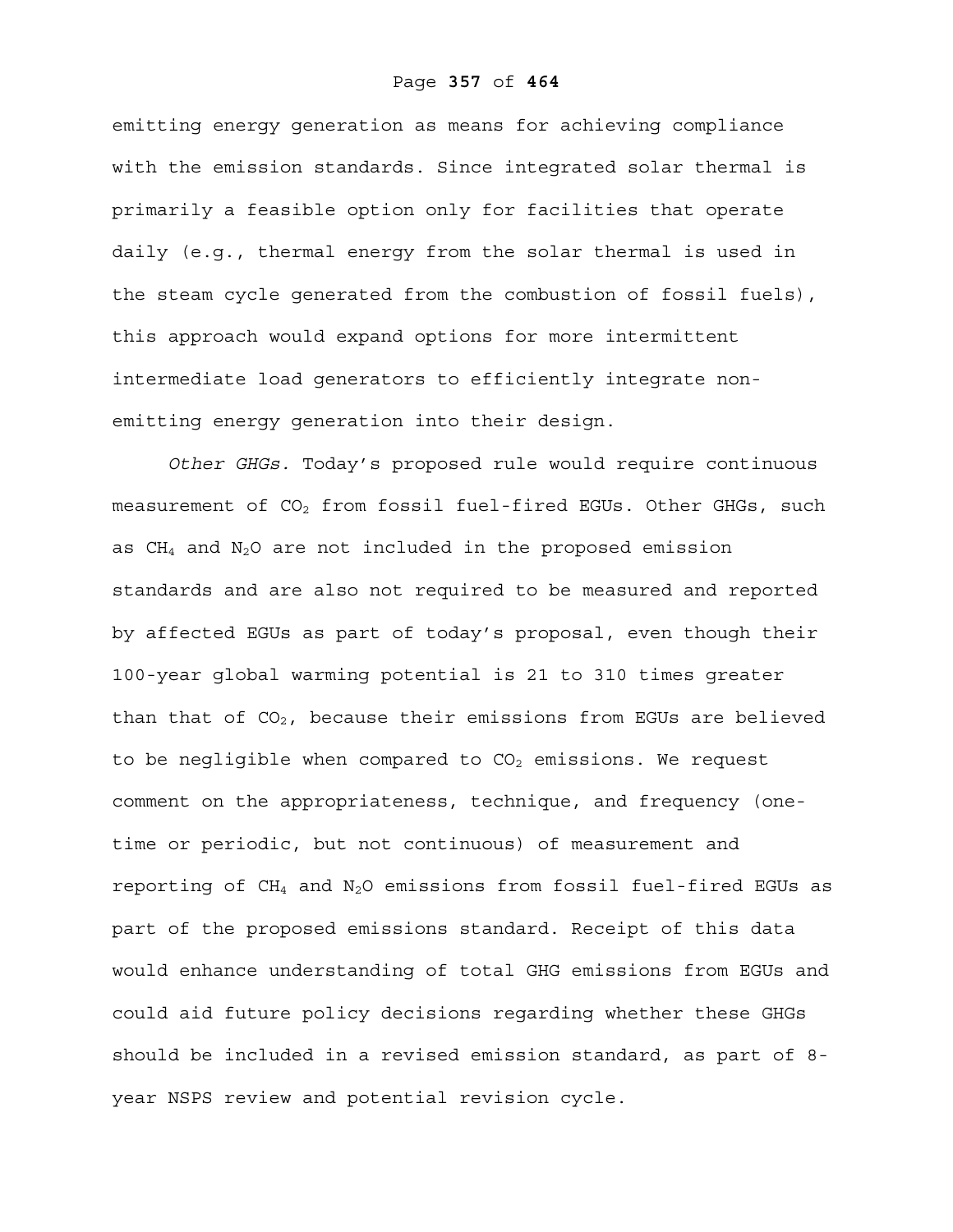*Violations*. We are proposing that the calculation of the number of daily violations within an averaging period be determined using the following methodology. If, for any 12- or 84-operating month period, the source's emission rate exceeds the standard, the number of daily violations in the 12- or 84 operating-month averaging period would be the number of operating days in that period. However, if a violation occurs directly following the previous 12-operating-month or 84 operating-month averaging period, daily violations would not double count operating days that were determined as violations under the previous averaging period. For example, assume that a facility operates 10 days out of each month for 12 months from January 1, Year 1 to December 31, Year 1, and exceeds the emissions standard during that 12-month period. The violation for this January-December Year 1 period would constitute 120 daily violations. If the facility operated 20 days the following month, which would be January, Year 2, and was still in excess of the emissions standard over the period from February, Year 1 to January, Year 2, then 20 additional daily violations would result, for a total of 140 daily violations. We are requesting comment on this determination of daily violations for owners/operators that exceeds either a 12-operating-month or 84 operating-month standard.

**<HD1>XII. Statutory and Executive Order Reviews**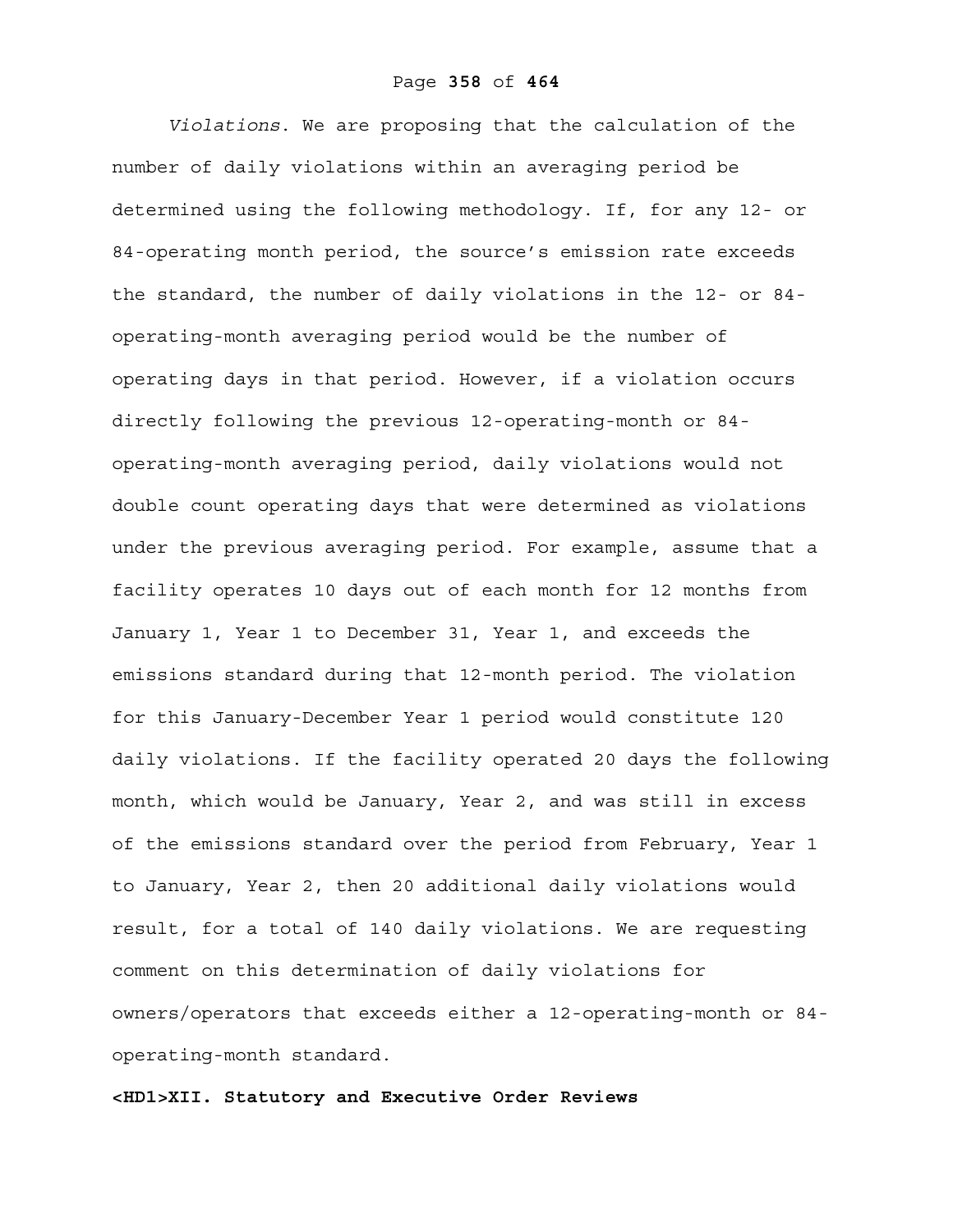#### Page **359** of **464**

<HD2>A. Executive Order 12866, Regulatory Planning and Review, and Executive Order 13563, Improving Regulation and Regulatory Review

 Under Executive Order (EO) 12866 (58 FR 51735, October 4, 1993), this action is a "significant regulatory action" because it "raises novel legal or policy issues arising out of legal mandates". Accordingly, the EPA submitted this action to the Office of Management and Budget (OMB) for review under Executive Orders 12866 and 13563 (76 FR 3821, January 21, 2011) and any changes made in response to OMB recommendations have been documented in the docket for this action. In addition, the EPA prepared an analysis of the potential costs and benefits associated with this action. This analysis is contained in the Regulatory Impact Analysis for the Standards of Performance for Greenhouse Gas Emissions for New Fossil Fuel-Fired Electric Utility Steam Generating Units and Stationary Combustion Turbines.

 The EPA believes this rule will have no notable compliance costs associated with it over a range of likely sensitivity conditions because electric power companies would choose to build new EGUs that comply with the regulatory requirements of this proposal even in the absence of the proposal, because of existing and expected market conditions. (See the RIA for further discussion of sensitivities). The EPA does not project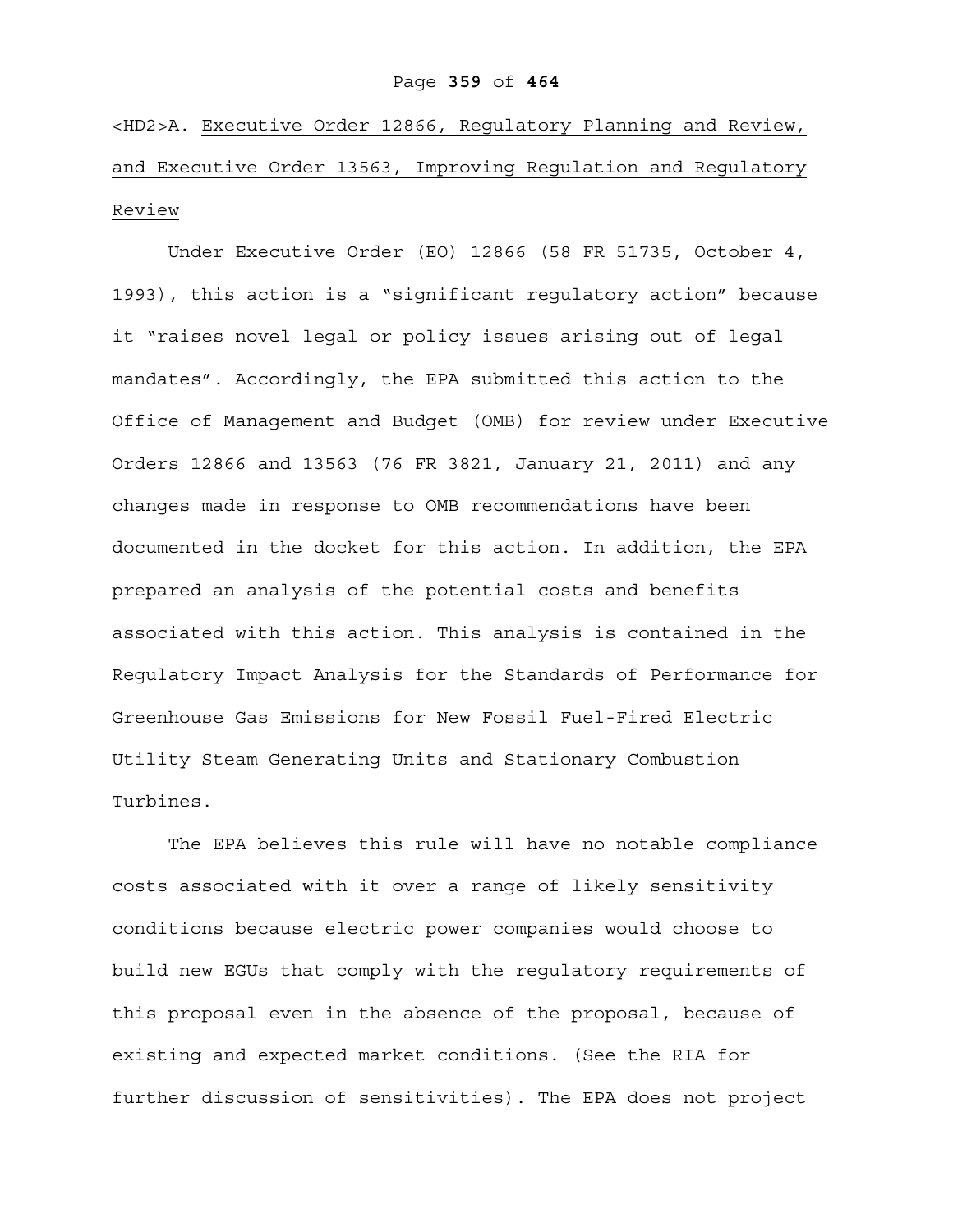#### Page **360** of **464**

any new coal-fired EGUs without CCS to be built in the absence of this proposal. However, because some companies may choose to construct coal or other fossil fuel-fired units, the RIA also analyzes project-level costs of a unit with and without CCS, to quantify the potential cost for a fossil fuel-fired unit with CCS.

### <HD2>B. Paperwork Reduction Act

 The information collection requirements in this proposed rule have been submitted for approval to the Office of Management and Budget (OMB) under the Paperwork Reduction Act, 44 U.S.C. 3501 et seq. The Information Collection Request (ICR) document prepared by the EPA has been assigned the EPA ICR number 2465.02.

 This proposed action would impose minimal new information collection burden on affected sources beyond what those sources would already be subject to under the authorities of CAA parts 75 and 98. OMB has previously approved the information collection requirements contained in the existing part 75 and 98 regulations (40 CFR part 75 and 40 CFR part 98) under the provisions of the Paperwork Reduction Act, 44 U.S.C. 3501 et seq. and has assigned OMB control numbers 2060-0626 and 2060- 0629, respectively. Apart from certain reporting costs based on requirements in the NSPS General Provisions (40 CFR part 60, subpart A), which are mandatory for all owners/operators subject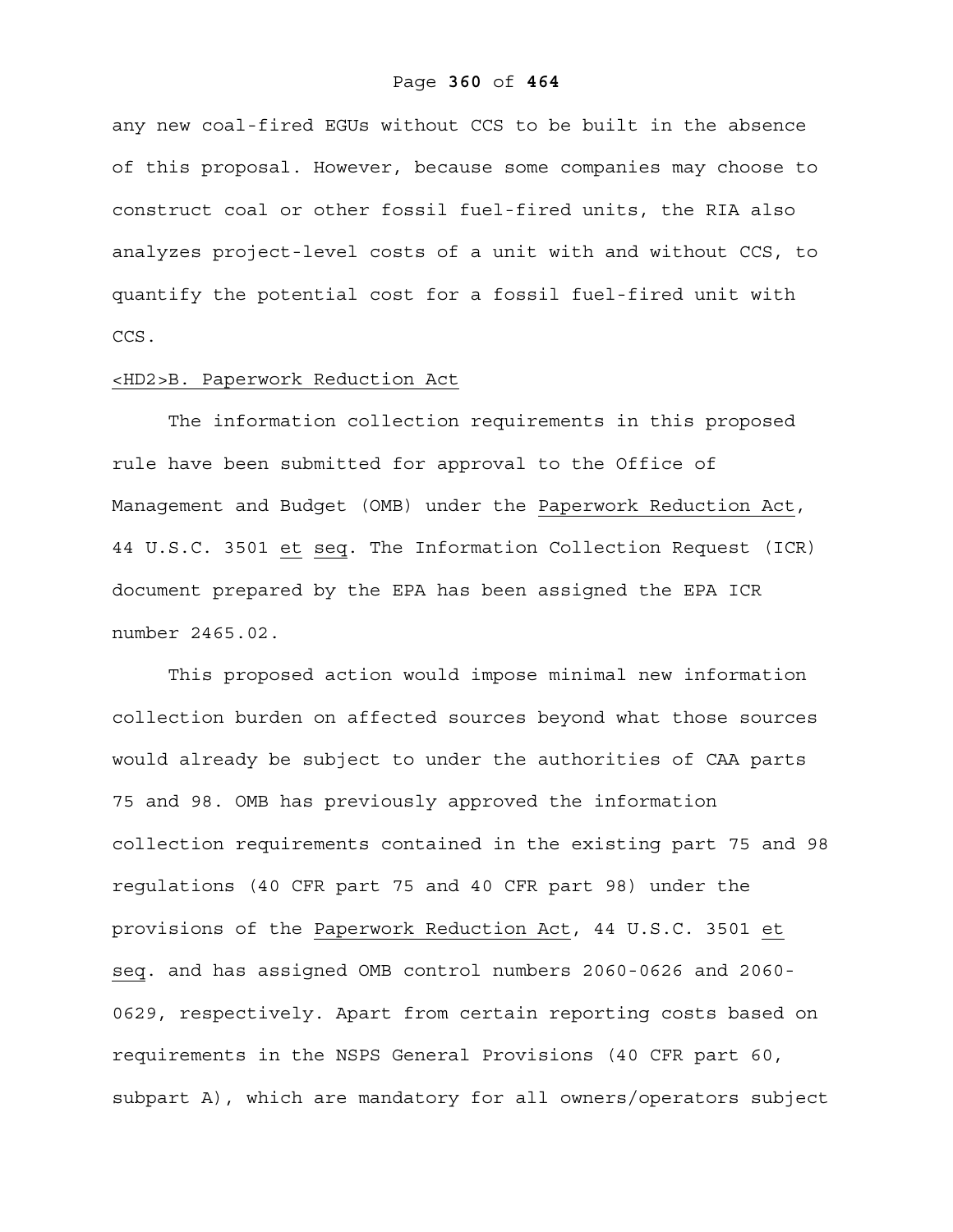to CAA section 111 national emission standards, there are no new information collection costs, as the information required by this proposed rule is already collected and reported by other regulatory programs. The recordkeeping and reporting requirements are specifically authorized by CAA section 114 (42 U.S.C. 7414). All information submitted to the EPA pursuant to the recordkeeping and reporting requirements for which a claim of confidentiality is made is safeguarded according to Agency policies set forth in 40 CFR part 2, subpart B.

The EPA believes that electric power companies will choose to build new EGUs that comply with the regulatory requirements of this proposal because of existing and expected market conditions. The EPA does not project any new coal-fired EGUs that commence construction after this proposal to commence operation over the 3-year period covered by this ICR. We estimate that 17 new affected NGCC units would commence operation during that time period. As a result of this proposal, those units would be required to prepare a summary report, which includes reporting of emissions and downtime, every 3 months.

When a malfunction occurs, sources must report them according to the applicable reporting requirements of 40 CFR part 60, subparts Da and KKKK or subpart TTTT 60.5530. An affirmative defense to civil penalties for exceedances of emission limits that are caused by malfunctions is available to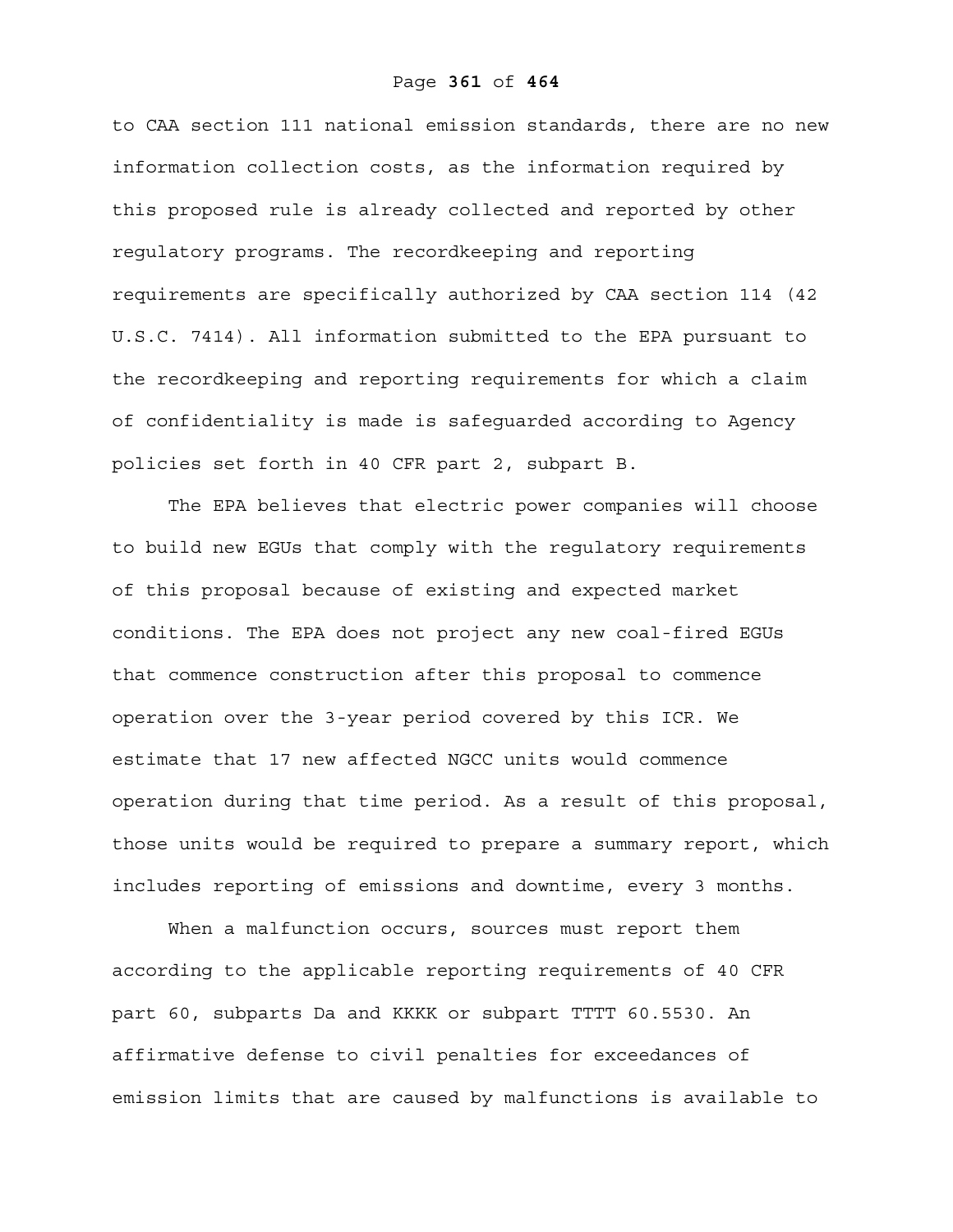a source if it can demonstrate that certain criteria and requirements are satisfied. The criteria ensure that the affirmative defense is available only where the event that causes an exceedance of the emission limit meets the narrow definition of malfunction (sudden, infrequent, not reasonably preventable, and not caused by poor maintenance or careless operation) and where the source took necessary actions to minimize emissions. In addition, the source must meet certain notification and reporting requirements. For example, the source must prepare a written root cause analysis and submit a written report to the Administrator documenting that it has met the conditions and requirements for assertion of the affirmative defense.

To provide the public with an estimate of the relative magnitude of the burden associated with an assertion of affirmative defense, the EPA has estimated what the notification, recordkeeping, and reporting requirements associated with the assertion of the affirmative defense might entail. The EPA's estimate for the required notification, reports, and records, including the root cause analysis, associated with a single incident totals approximately totals \$3,141, and is based on the time and effort required of a source to review relevant data, interview plant employees, and document the events surrounding a malfunction that has caused an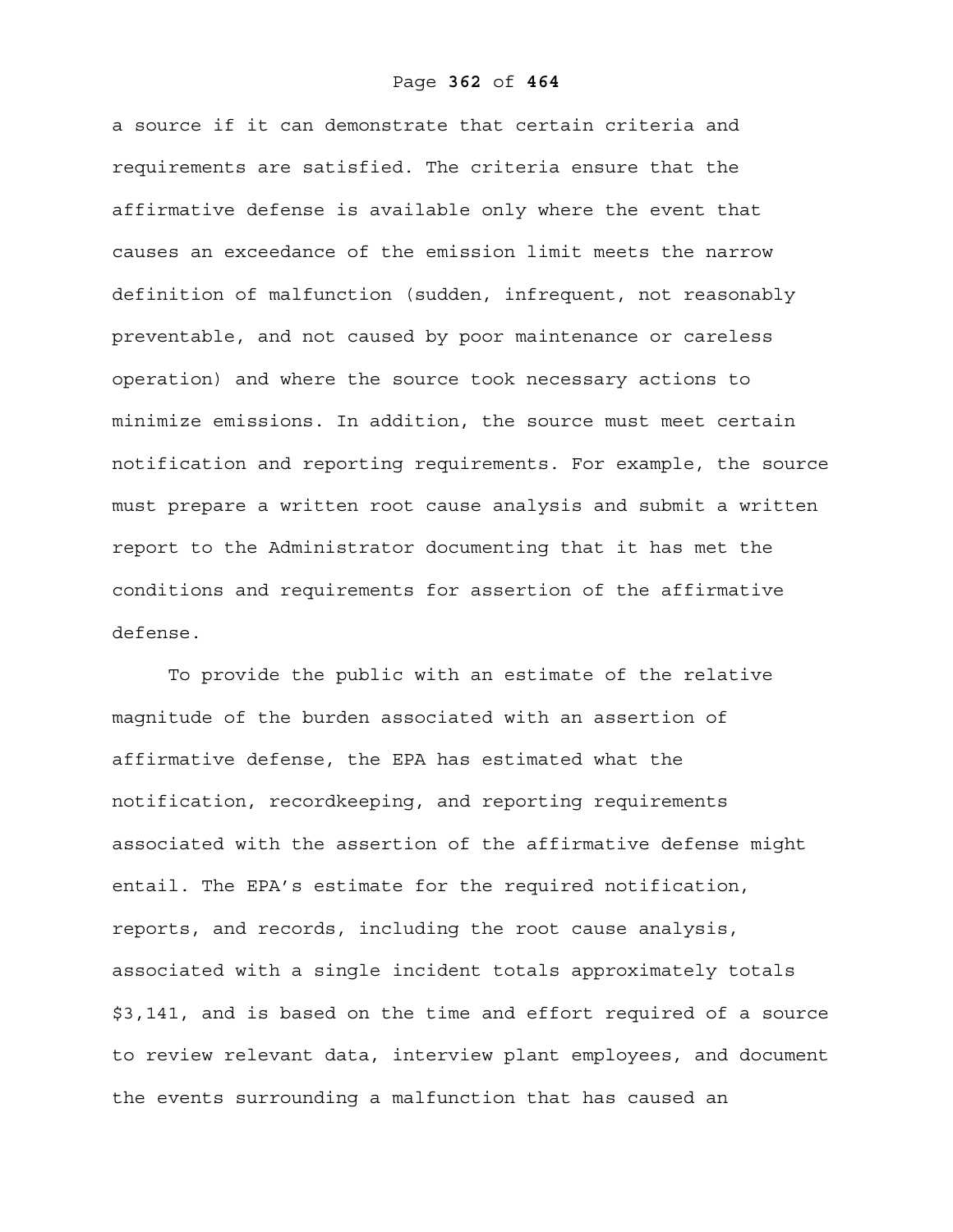# Page **363** of **464**

exceedance of an emission limit. The estimate also includes time to produce and retain the record and reports for submission to the EPA. The EPA provides this illustrative estimate of this burden, because these costs are only incurred if there has been a violation, and a source chooses to take advantage of the affirmative defense.

Given the variety of circumstances under which malfunctions could occur, as well as differences among sources' operation and maintenance practices, we cannot reliably predict the severity and frequency of malfunction-related excess emissions events for a particular source. It is important to note that the EPA has no basis currently for estimating the number of malfunctions that would qualify for an affirmative defense. Current historical records would be an inappropriate basis, as this rule applies only to sources built in the future. Of the number of excess emissions events that may be reported by source operators, only a small number would be expected to result from a malfunction, and only a subset of excess emissions caused by malfunctions would result in the source choosing to assert an affirmative defense. Thus, we believe the number of instances in which source operators might be expected to avail themselves of the affirmative defense will be extremely small. In fact, we estimate that there will be no such occurrences for any new sources subject to 40 CFR part 60, subpart Da and subpart KKKK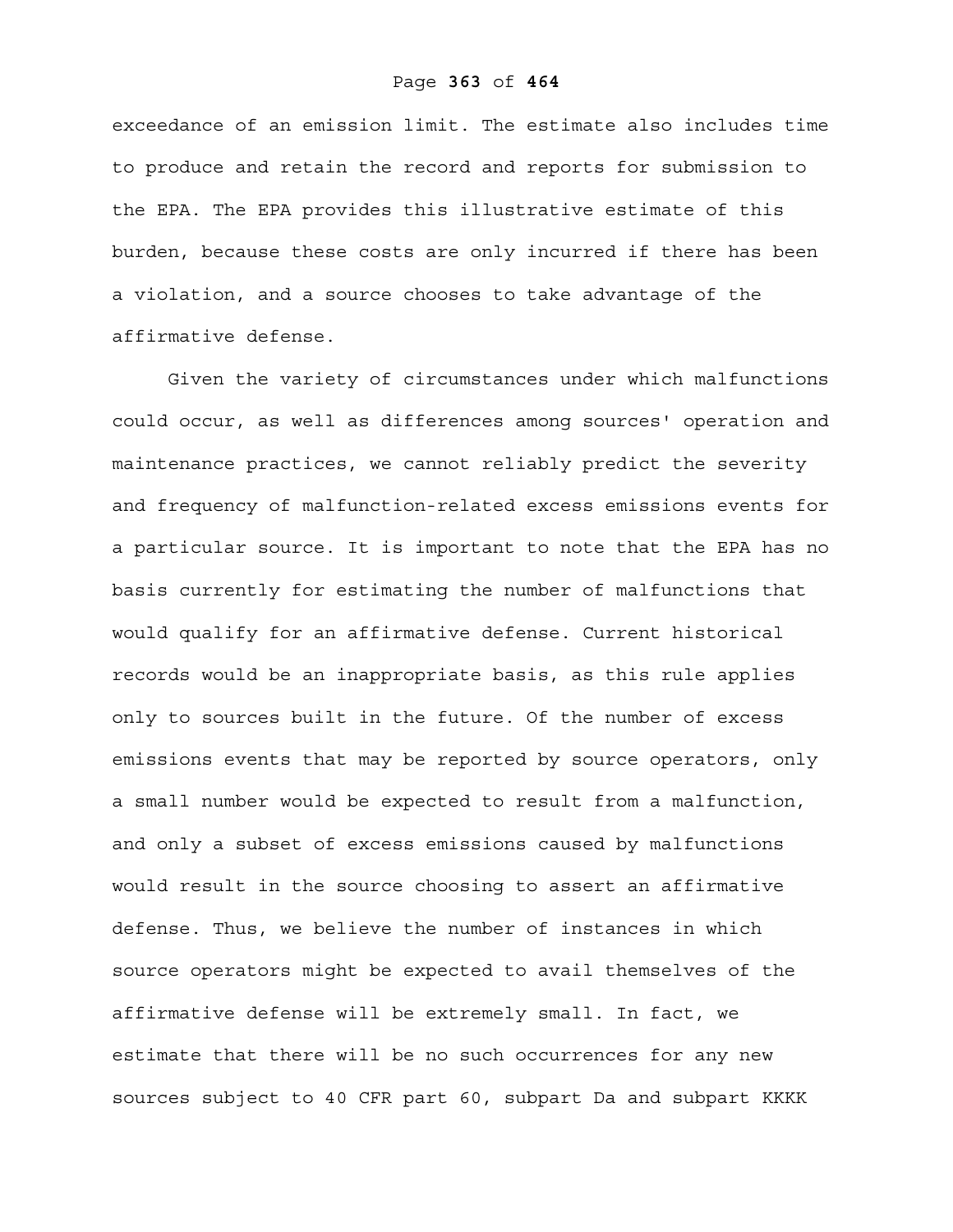or subpart TTTT over the 3-year period covered by this ICR. We expect to gather information on such events in the future, and will revise this estimate as better information becomes available.

The annual information collection burden for this collection consists only of reporting burden as explained above. The reporting burden for this collection (averaged over the first 3 years after the effective date of the standards) is estimated to be \$15,570 and 396 labor hours. This estimate includes quarterly summary reports which include reporting of emissions and downtime. All burden estimates are in 2010 dollars. Average burden hours per response are estimated to be 8 hours. The total number of respondents over the 3-year ICR period is estimated to be 36. Burden is defined at 5 CFR 1320.3(b).

An agency may not conduct or sponsor, and a person is not required to respond to, a collection of information unless it displays a currently valid OMB control number. The OMB control numbers for the EPA's regulations in 40 CFR are listed in 40 CFR part 9.

 To comment on the Agency's need for this information, the accuracy of the provided burden estimates, and any suggested methods for minimizing respondent burden, the EPA has established a public docket for this rule, which includes this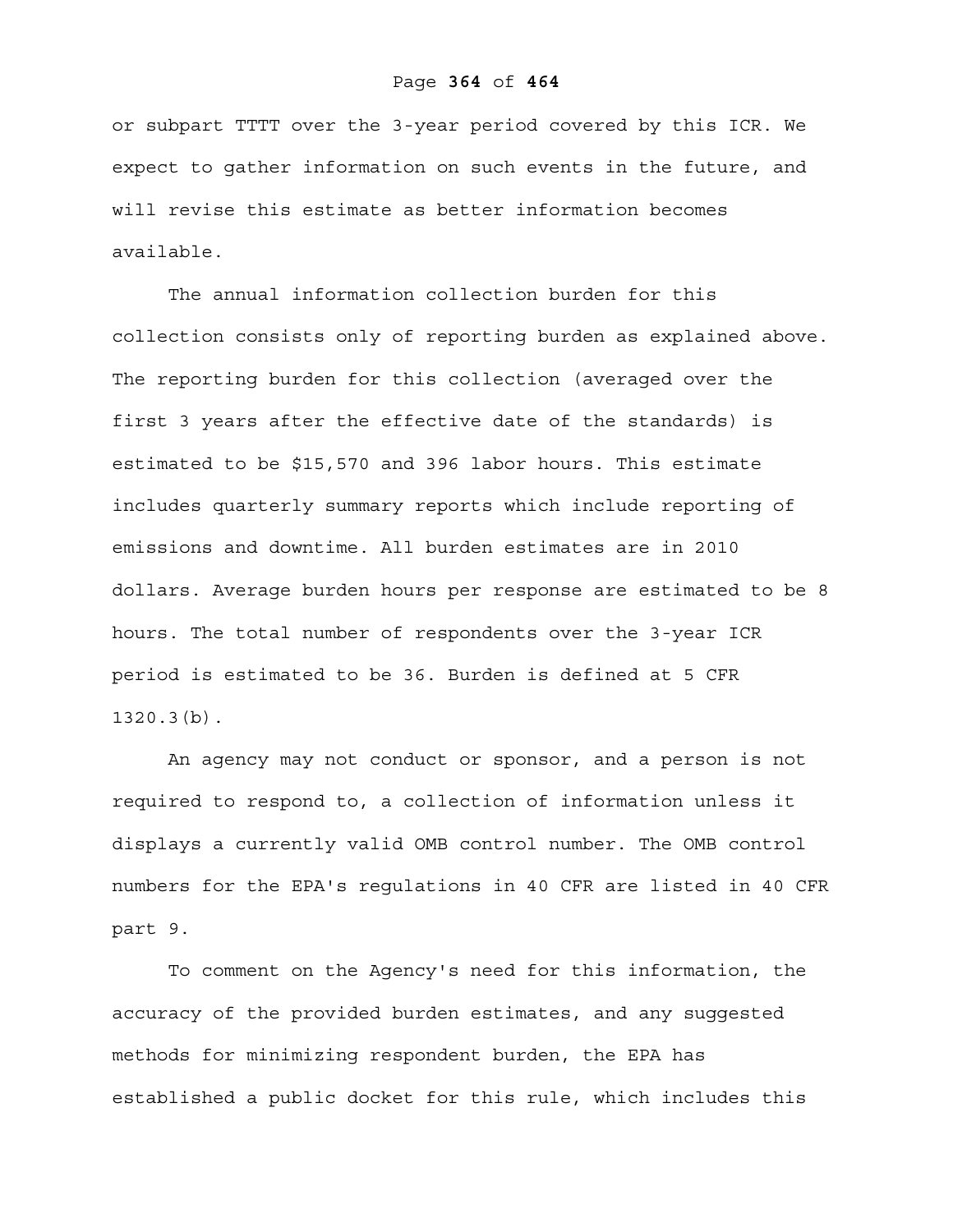## Page **365** of **464**

ICR, under Docket ID number EPA-HQ-OAR-2013-0495. Submit any comments related to the ICR to the EPA and OMB. See <E T='02'>**ADDRESSES</E>** section at the beginning of this notice for where to submit comments to the EPA. Send comments to OMB at the Office of Information and Regulatory Affairs, Office of Management and Budget, 725 17th Street, NW, Washington, DC 20503, Attention: Desk Officer for the EPA. Since OMB is required to make a decision concerning the ICR between 30 and 60 days after December 30, 2013, a comment to OMB is best assured of having its full effect if OMB receives it by January 29, 2014. The final rule will respond to any OMB or public comments on the information collection requirements contained in this proposal.

# <HD2>C. Regulatory Flexibility Act

The Regulatory Flexibility Act (RFA) generally requires an agency to prepare a regulatory flexibility analysis of any rule subject to notice and comment rulemaking requirements under the Administrative Procedure Act or any other statute unless the agency certifies that the rule will not have a significant economic impact on a substantial number of small entities. Small entities include small businesses, small organizations, and small governmental jurisdictions.

For purposes of assessing the impacts of this rule on small entities, small entity is defined as: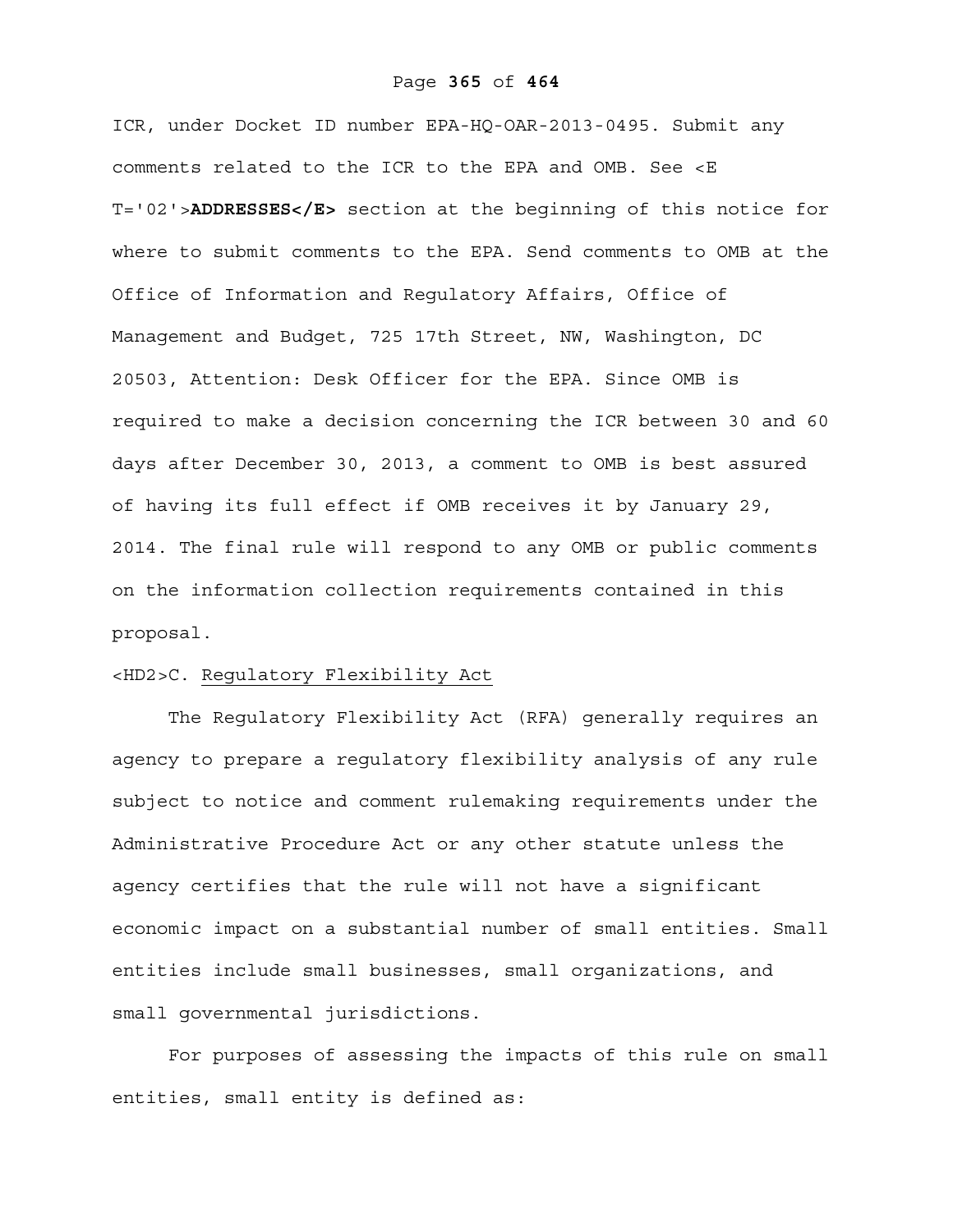# Page **366** of **464**

(1) A small business that is defined by the SBA's regulations at 13 CFR 121.201 (for the electric power generation industry, the small business size standard is an ultimate parent entity defined as having a total electric output of 4 million MWh or less in the previous fiscal year. The NAICS codes for the affected industry are in Table 8 below);

(2) A small governmental jurisdiction that is a government of a city, county, town, school district or special district with a population of less than 50,000; and

(3) A small organization that is any not-for-profit enterprise which is independently owned and operated and is not dominant in its field.

Table 8. Potentially Regulated Categories and Entities<sup>a</sup>

| Category                  | <b>NAICS</b><br>Code | Examples of Potentially Regulated<br>Entities                           |
|---------------------------|----------------------|-------------------------------------------------------------------------|
| Industry                  | 221112               | Fossil fuel electric power generating<br>units.                         |
| State/Local<br>Government | $221112^{b}$         | Fossil fuel electric power generating<br>units owned by municipalities. |

<sup>a</sup> Include NAICS categories for source categories that own and operate electric power generating units (includes boilers and stationary combined cycle combustion turbines). **b** State or local government-owned and operated establishments are classified according to the activity in which they are engaged.

After considering the economic impacts of this proposed rule on small entities, I certify that this action will not have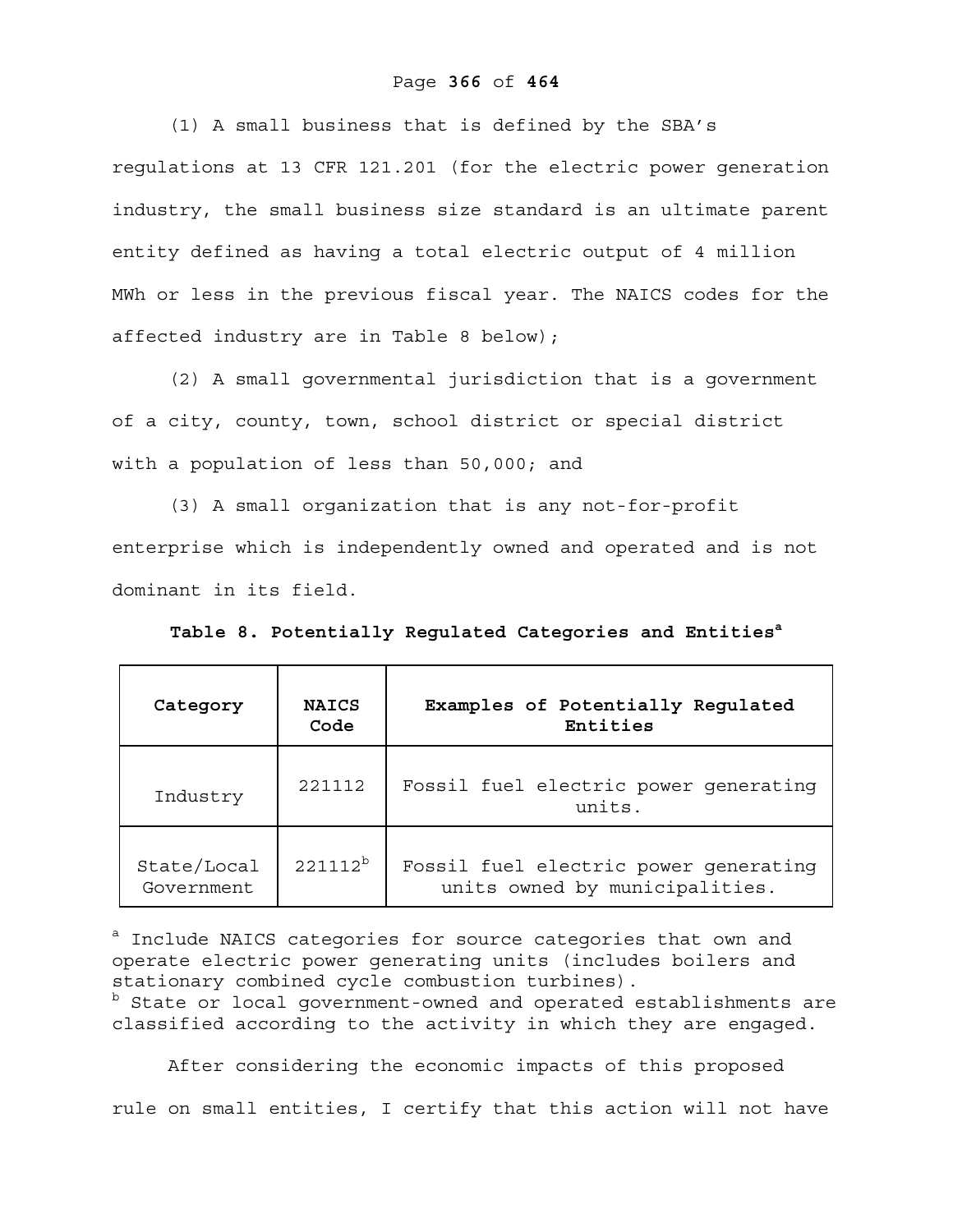a significant economic impact on a substantial number of small entities.

We do not include an analysis of the illustrative impacts on small entities that may result from implementation of this proposed rule because we do not anticipate any compliance costs over a range of likely sensitivity conditions as a result of this proposal. Thus the cost-to-sales ratios for any affected small entity would be zero costs as compared to annual sales revenue for the entity. The EPA believes that electric power companies will choose to build new EGUs that comply with the regulatory requirements of this proposal because of existing and expected market conditions. (See the RIA for further discussion of sensitivities). The EPA does not project any new coal-fired EGUs without CCS to be built. Accordingly, there are no anticipated economic impacts as a result of this proposal.

Nevertheless, the EPA is aware that there is substantial interest in this rule among small entities (municipal and rural electric cooperatives). In light of this interest, prior to the April 13, 2012 proposal (77 FR 22392), the EPA determined to seek early input from representatives of small entities while formulating the provisions of the proposed regulation. Such outreach is also consistent with the President's January 18, 2011 Memorandum on Regulatory Flexibility, Small Business, and Job Creation, which emphasizes the important role small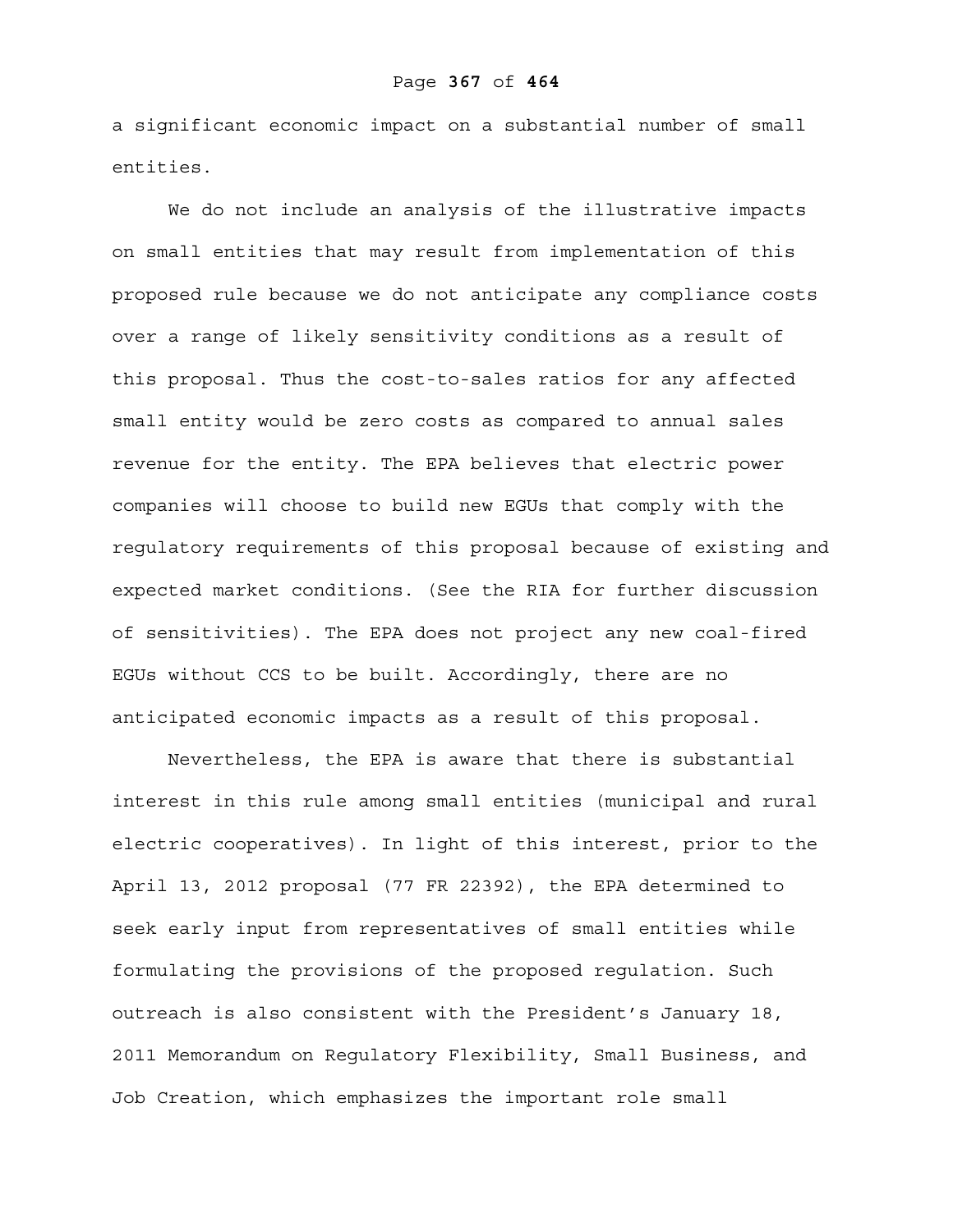businesses play in the American economy. This process has enabled the EPA to hear directly from these representatives, at a very preliminary stage, about how it should approach the complex question of how to apply Section 111 of the CAA to the regulation of GHGs from these source categories. The EPA's outreach regarded planned actions for new and existing sources, but only new sources would be affected by this proposed action.

The EPA conducted an initial outreach meeting with small entity representatives on April 6, 2011. The purpose of the meeting was to provide an overview of recent EPA proposals impacting the power sector. Specifically, overviews of the Transport Rule, the Mercury and Air Toxics Standards, and the Clean Water Act 316(b) Rule proposals were presented.

The EPA conducted outreach with representatives from 20 various small entities that potentially would be affected by this rule. The representatives included small entity municipalities, cooperatives, and private investors. We distributed outreach materials to the small entity representatives; these materials included background, an overview of affected sources and GHG emissions from the power sector, an overview of CAA section 111, an assessment of  $CO<sub>2</sub>$ emissions control technologies, potential impacts on small entities, and a summary of the listening sessions. We met with eight of the small entity representatives, as well as three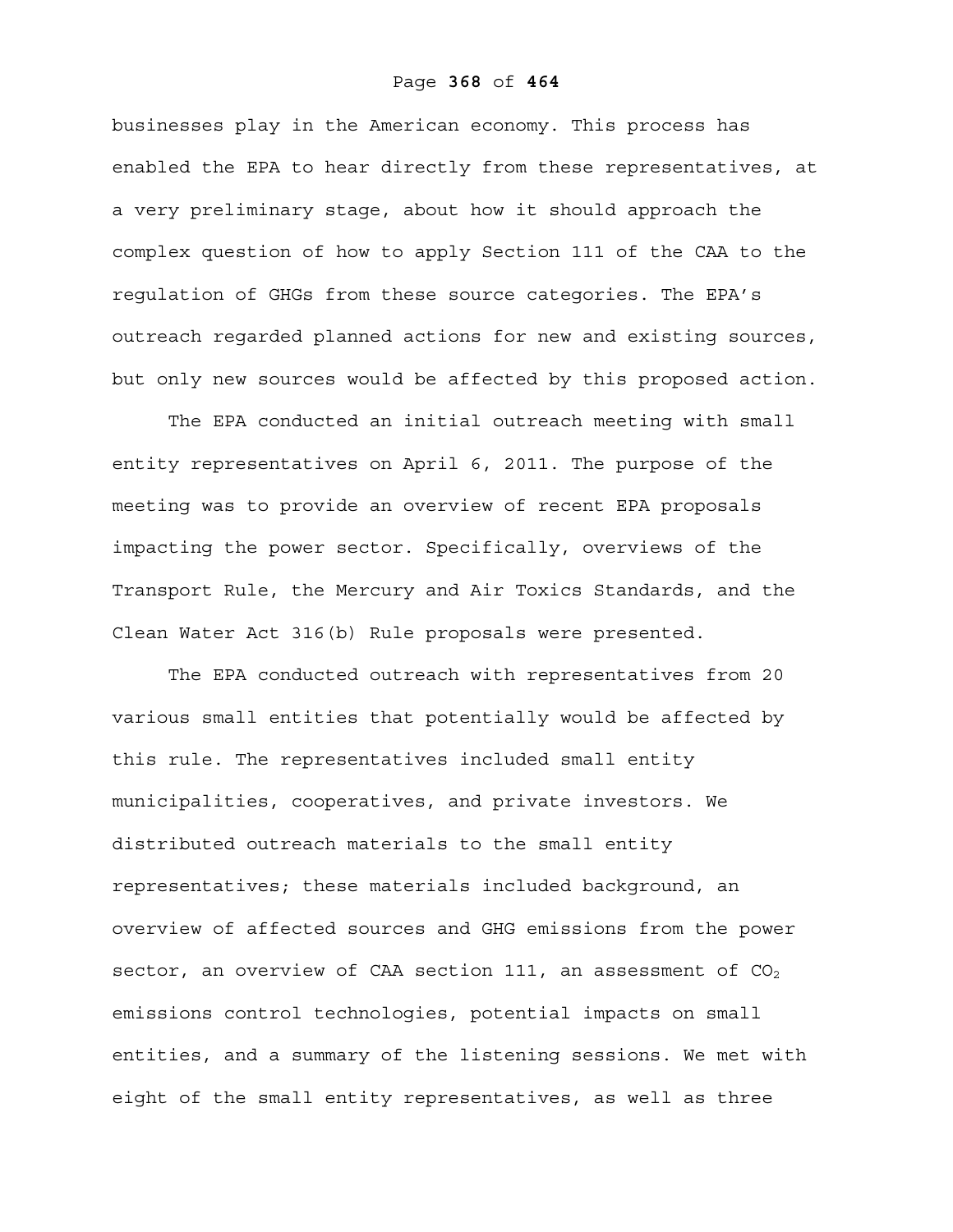#### Page **369** of **464**

participants from organizations representing power producers, on June 17, 2011, to discuss the outreach materials, potential requirements of the rule, and regulatory areas where the EPA has discretion and could potentially provide flexibility.

A second outreach meeting was conducted on July 13, 2011. We met with nine of the small entity representatives, as well as three participants from organizations representing power producers. During the second outreach meeting, various small entity representatives and participants from organizations representing power producers presented information regarding issues of concern with respect to development of standards for GHG emissions. Specifically, topics suggested by the small entity representatives and discussed included: boilers with limited opportunities for efficiency improvements due to NSR complications for conventional pollutants; variances per kilowatt-hour and in heat rates over monthly and annual operations; significance of plant age; legal issues; importance of future determination of carbon neutrality of biomass; and differences between municipal government electric utilities and other utilities.

While formulating the provisions of this proposed regulation, the EPA also considered the input provided in the over 2.5 million public comments on the April 13, 2012 proposed rule (77 FR 22392). We invite comments on all aspects of the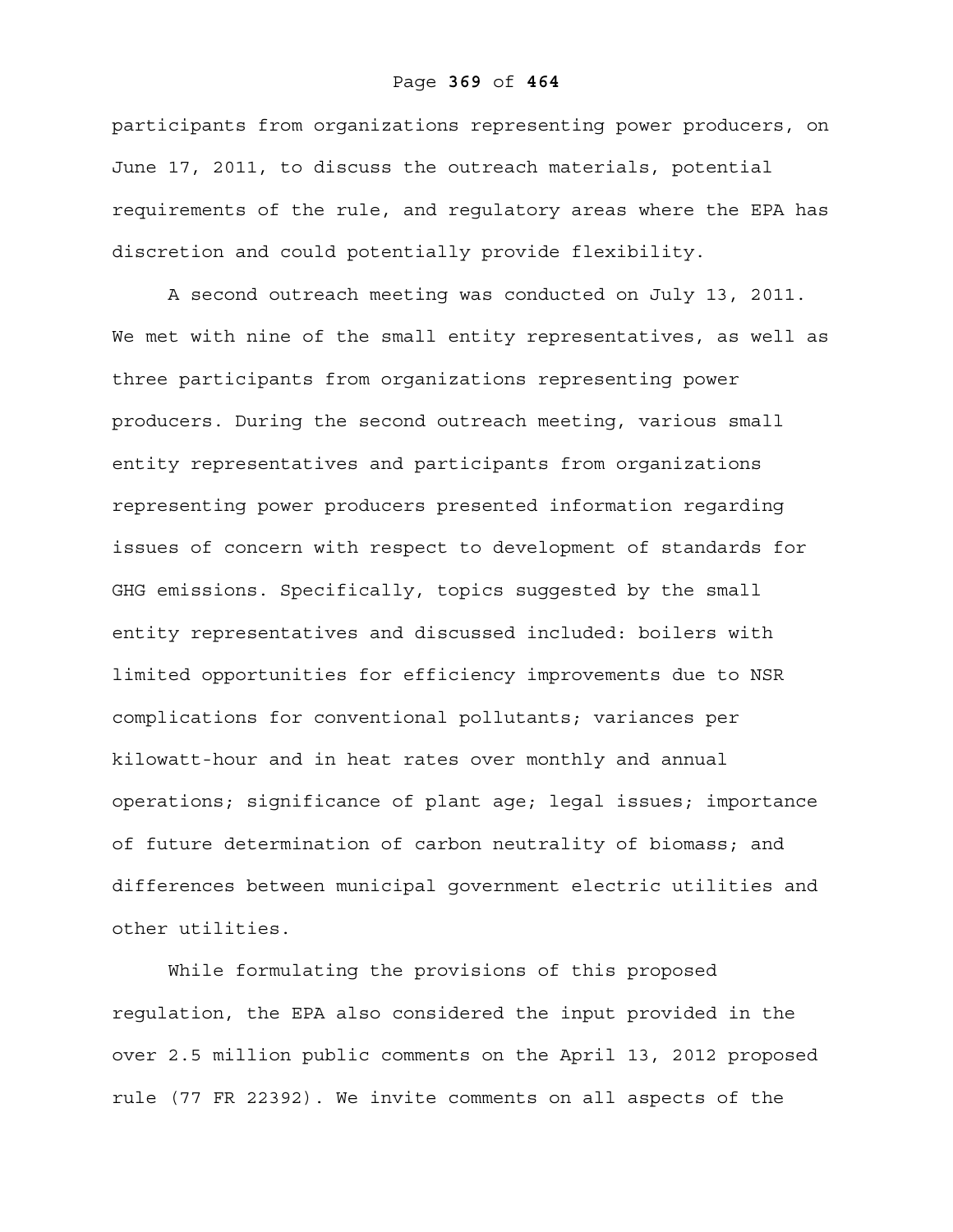# Page **370** of **464**

proposal and its impacts, including potential adverse impacts, on small entities.

# <HD2>D. Unfunded Mandates Reform Act

This proposed rule does not contain a federal mandate that may result in expenditures of \$100 million or more for State, local, and tribal governments, in the aggregate, or the private sector in any one year. The EPA believes this proposed rule will have no compliance costs associated with it over a range of likely sensitivity conditions because electric power companies will choose to build new EGUs that comply with the regulatory requirements of this proposal because of existing and expected market conditions. (See the RIA for further discussion of sensitivities). The EPA does not project any new coal-fired EGUs without CCS to be built. Thus, this proposed rule is not subject to the requirements of sections 202 or 205 of UMRA.

This proposed rule is also not subject to the requirements of section 203 of UMRA because it contains no regulatory requirements that might significantly or uniquely affect small governments.

In light of the interest in this rule among governmental entities, the EPA initiated consultations with governmental entities prior to the April 13, 2012 proposal (77 FR 22392). The EPA invited the following 10 national organizations representing state and local elected officials to a meeting held on April 12,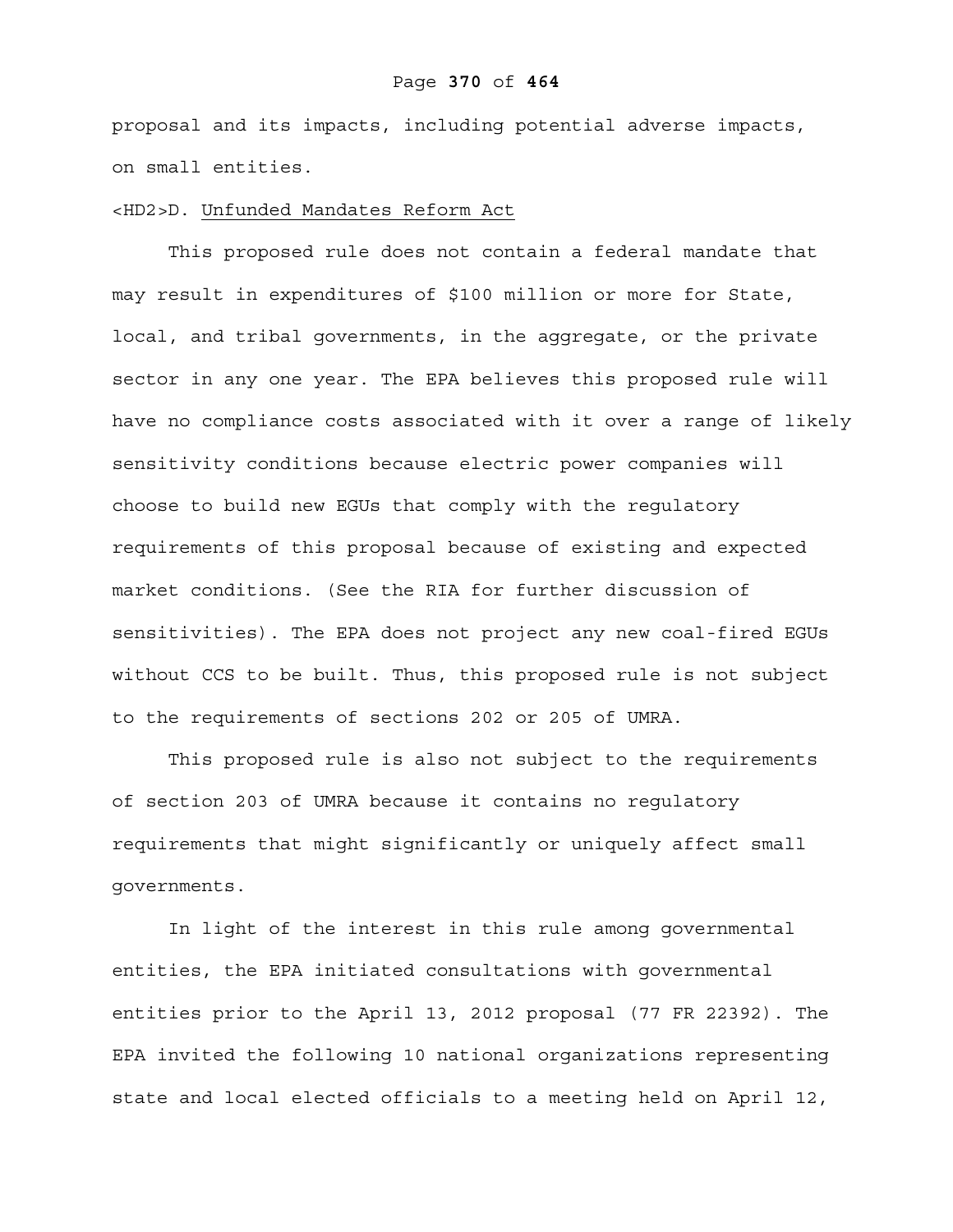2011, in Washington DC: (1) National Governors Association; (2) National Conference of State Legislatures, (3) Council of State Governments, (4) National League of Cities, (5) U.S. Conference of Mayors, (6) National Association of Counties, (7) International City/County Management Association, (8) National Association of Towns and Townships, (9) County Executives of America, and (10) Environmental Council of States. These 10 organizations representing elected state and local officials have been identified by the EPA as the "Big 10" organizations appropriate to contact for purpose of consultation with elected officials. The purposes of the consultation were to provide general background on the proposal, answer questions, and solicit input from state/local governments. The EPA's consultation regarded planned actions for new and existing sources, but only new sources would be affected by this proposed action.

During the meeting, officials asked clarifying questions regarding CAA section 111 requirements and efficiency improvements that would reduce  $CO<sub>2</sub>$  emissions. In addition, they expressed concern with regard to the potential burden associated with impacts on state and local entities that own/operate affected utility boilers, as well as on state and local entities with regard to implementing the rule. Subsequent to the April 12, 2011 meeting, the EPA received a letter from the National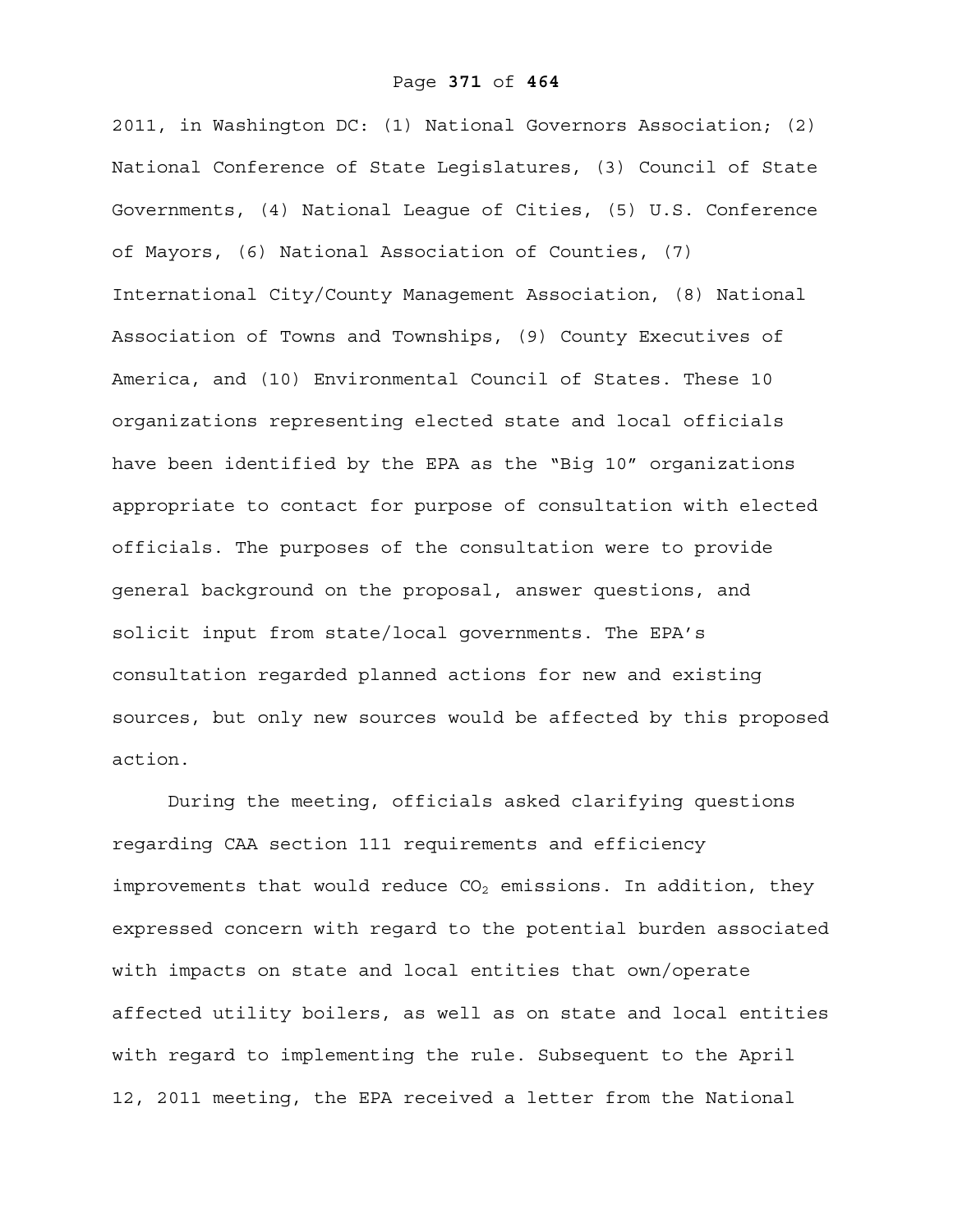Conference of State Legislatures. In that letter, the National Conference of State Legislatures urged the EPA to ensure that the choice of regulatory options maximizes benefit and minimizes implementation and compliance costs on state and local governments; to pay particular attention to options that would provide states with as much flexibility as possible; and to take into consideration the constraints of the state legislative calendars and ensure that sufficient time is allowed for state actions necessary to come into compliance.

While formulating the provisions of this proposed regulation, the EPA also considered the input provided in the over 2.5 million public comments on the April 13, 2012 proposed rule (77 FR 22392).

# <HD2>E. Executive Order 13132, Federalism

This proposed action does not have federalism implications. It would not have substantial direct effects on the States, on the relationship between the national government and the States, or on the distribution of power and responsibilities among the various levels of government, as specified in EO 13132. This proposed action would not impose substantial direct compliance costs on state or local governments, nor would it preempt state law. Thus, Executive Order 13132 does not apply to this action. Prior to the April 13, 2012 proposal (77 FR 22392), the EPA consulted with state and local officials in the process of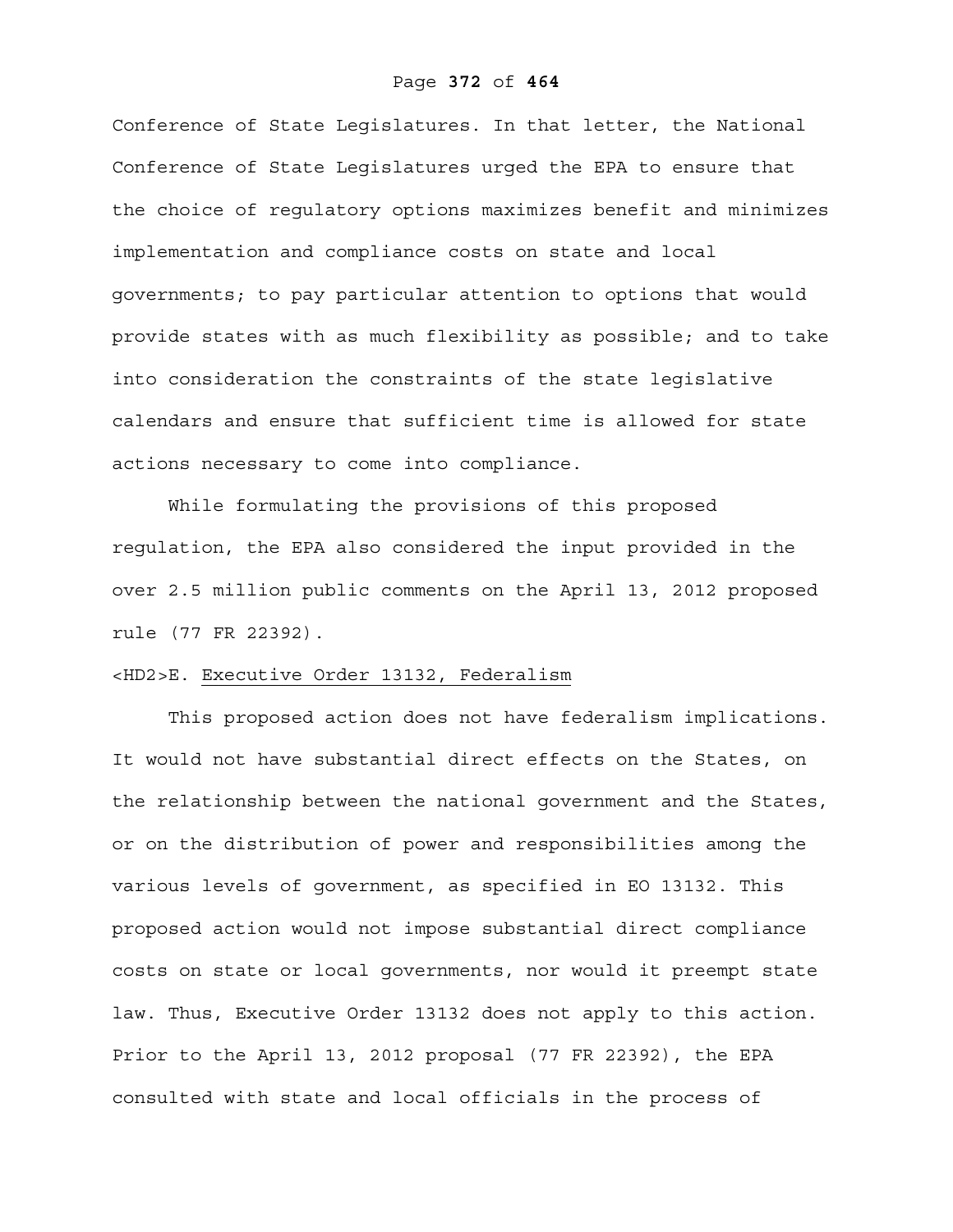developing the proposed rule to permit them to have meaningful and timely input into its development. The EPA's consultation regarded planned actions for new and existing sources, but only new sources would be affected by this proposed action. The EPA met with 10 national organizations representing state and local elected officials to provide general background on the proposal, answer questions, and solicit input from state/local governments. The UMRA discussion in this preamble includes a description of the consultation. While formulating the provisions of this proposed regulation, the EPA also considered the input provided in the over 2.5 million public comments on the April 13, 2012 proposed rule (77 FR 22392). In the spirit of EO 13132, and consistent with the EPA policy to promote communications between the EPA and state and local governments, the EPA specifically solicits comment on this proposed action from state and local officials.

# <HD2>F. Executive Order 13175, Consultation and Coordination with Indian Tribal Governments

 This action does not have tribal implications, as specified in Executive Order 13175 (65 FR 67249, November 9, 2000). It would neither impose substantial direct compliance costs on tribal governments, nor preempt Tribal law. This proposed rule would impose requirements on owners and operators of new EGUs. The EPA is aware of three coal-fired EGUs located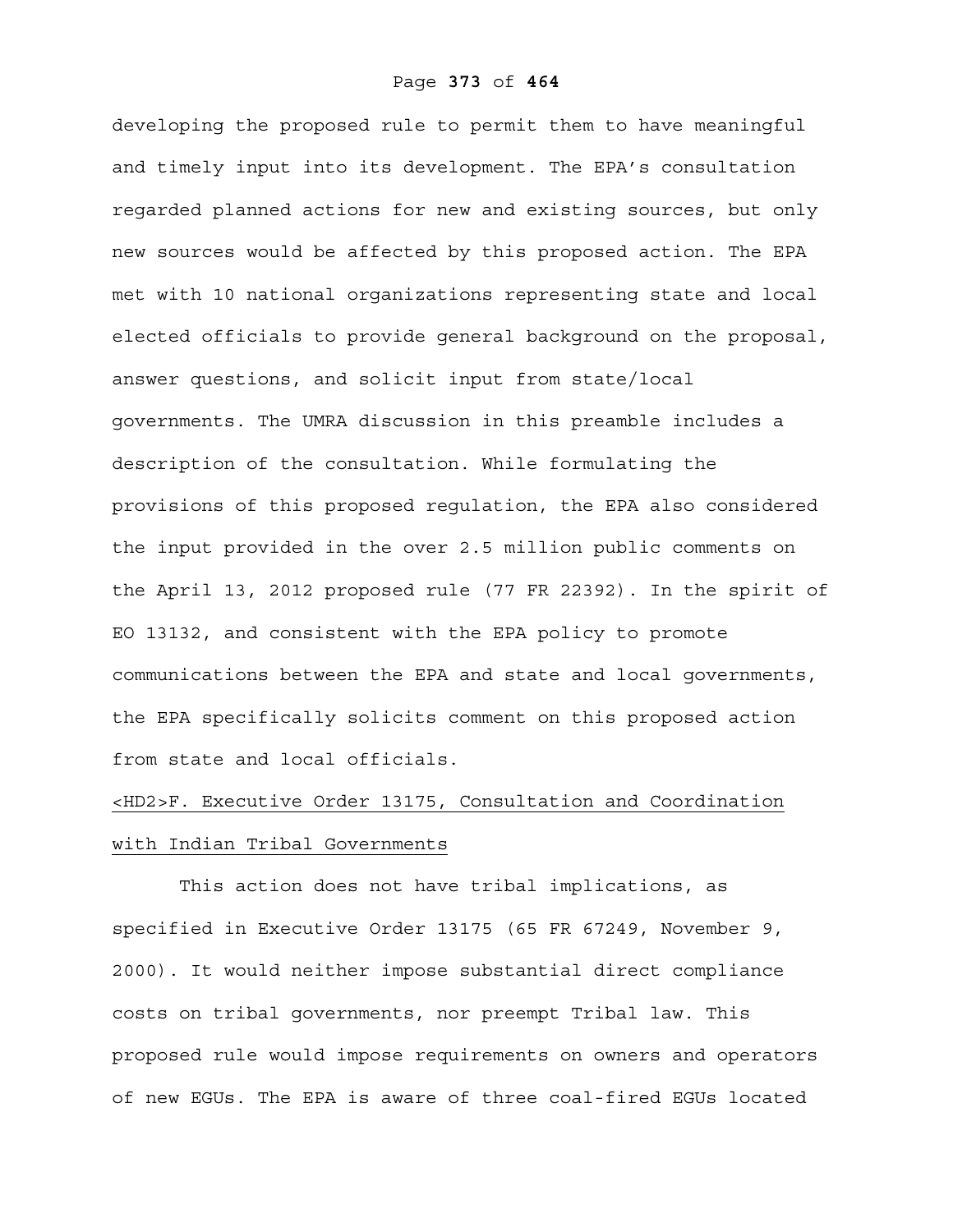# Page **374** of **464**

in Indian Country but is not aware of any EGUs owned or operated by tribal entities. The EPA notes that this proposal does not affect existing sources such as the three coal-fired EGUs located in Indian Country, but addresses  $CO<sub>2</sub>$  emissions for new EGU sources only. Thus, Executive Order 13175 does not apply to this action.

Although Executive Order 13175 does not apply to this action, EPA consulted with tribal officials in developing this action. Because the EPA is aware of Tribal interest in this proposed rule, prior to the April 13, 2012 proposal (77 FR 22392), the EPA offered consultation with tribal officials early in the process of developing the proposed regulation to permit them to have meaningful and timely input into its development. The EPA's consultation regarded planned actions for new and existing sources, but only new sources would be affected by this proposed action.

Consultation letters were sent to 584 tribal leaders. The letters provided information regarding the EPA's development of NSPS and emission guidelines for EGUs and offered consultation. A consultation/outreach meeting was held on May 23, 2011, with the Forest County Potawatomi Community, the Fond du Lac Band of Lake Superior Chippewa Reservation, and the Leech Lake Band of Ojibwe. Other tribes participated in the call for information gathering purposes. In this meeting, the EPA provided background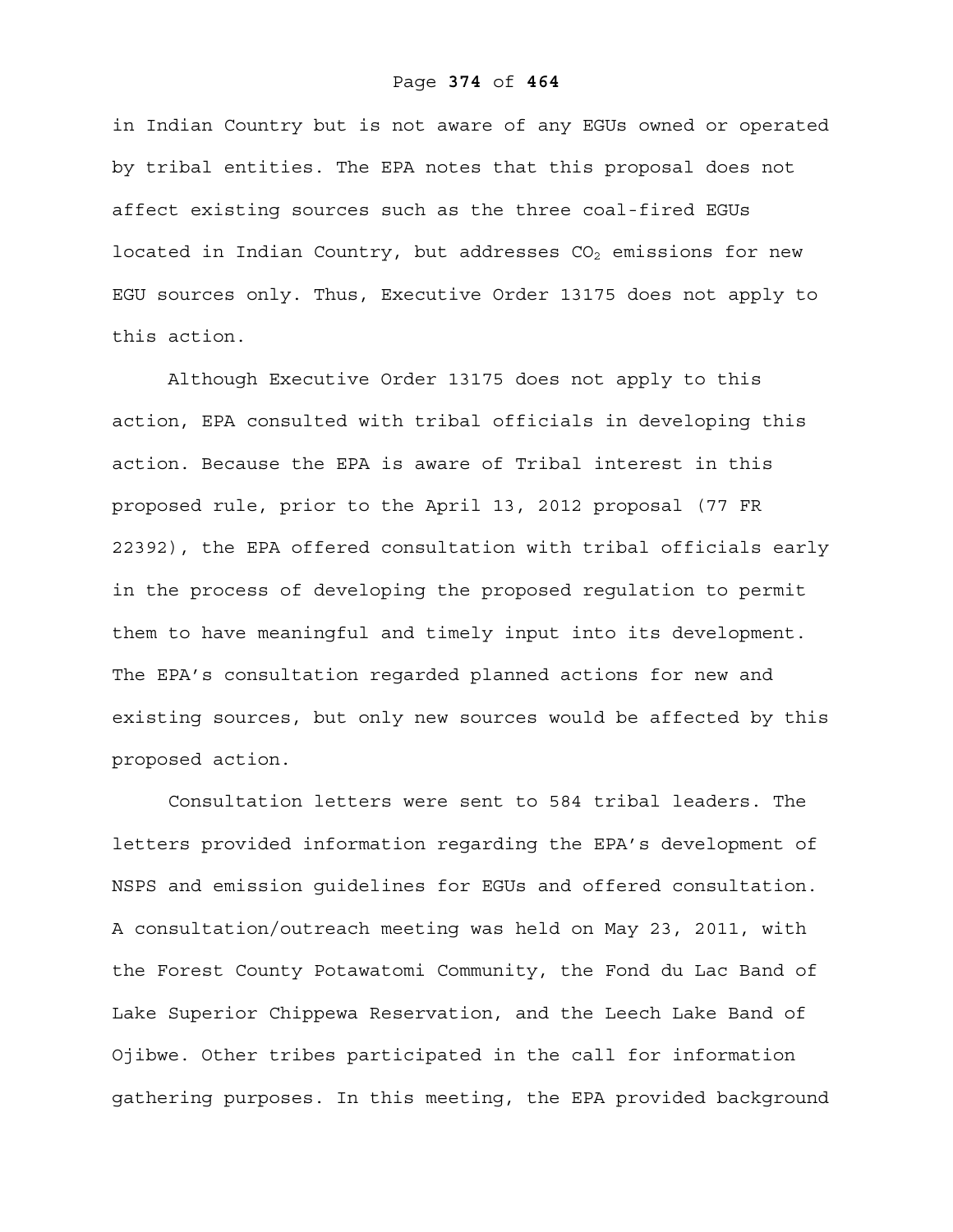information on the GHG emission standards to be developed and a summary of issues being explored by the Agency. Tribes suggested that the EPA consider expanding coverage of the GHG standards to include combustion turbines, lowering the 250 MMBtu per hour heat input threshold so as to capture more EGUs, and including credit for use of renewables. The tribes were also interested in the scope of the emissions averaging being considered by the Agency (e.g., over what time period, across what units). In addition, the EPA held a series of listening sessions on this proposed action. Tribes participated in a session on February 17, 2011 with the state agencies, as well as in a separate session with tribes on April 20, 2011.

While formulating the provisions of this proposed regulation, the EPA also considered the input provided in the over 2.5 million public comments on the April 13, 2012 proposed rule (77 FR 22392).

The EPA will also hold additional meetings with tribal environmental staff to inform them of the content of this proposal as well as provide additional consultation with tribal elected officials where it is appropriate. We specifically solicit additional comment on this proposed rule from tribal officials.

<HD2>G. Executive Order 13045, Protection of Children from Environmental Health Risks and Safety Risks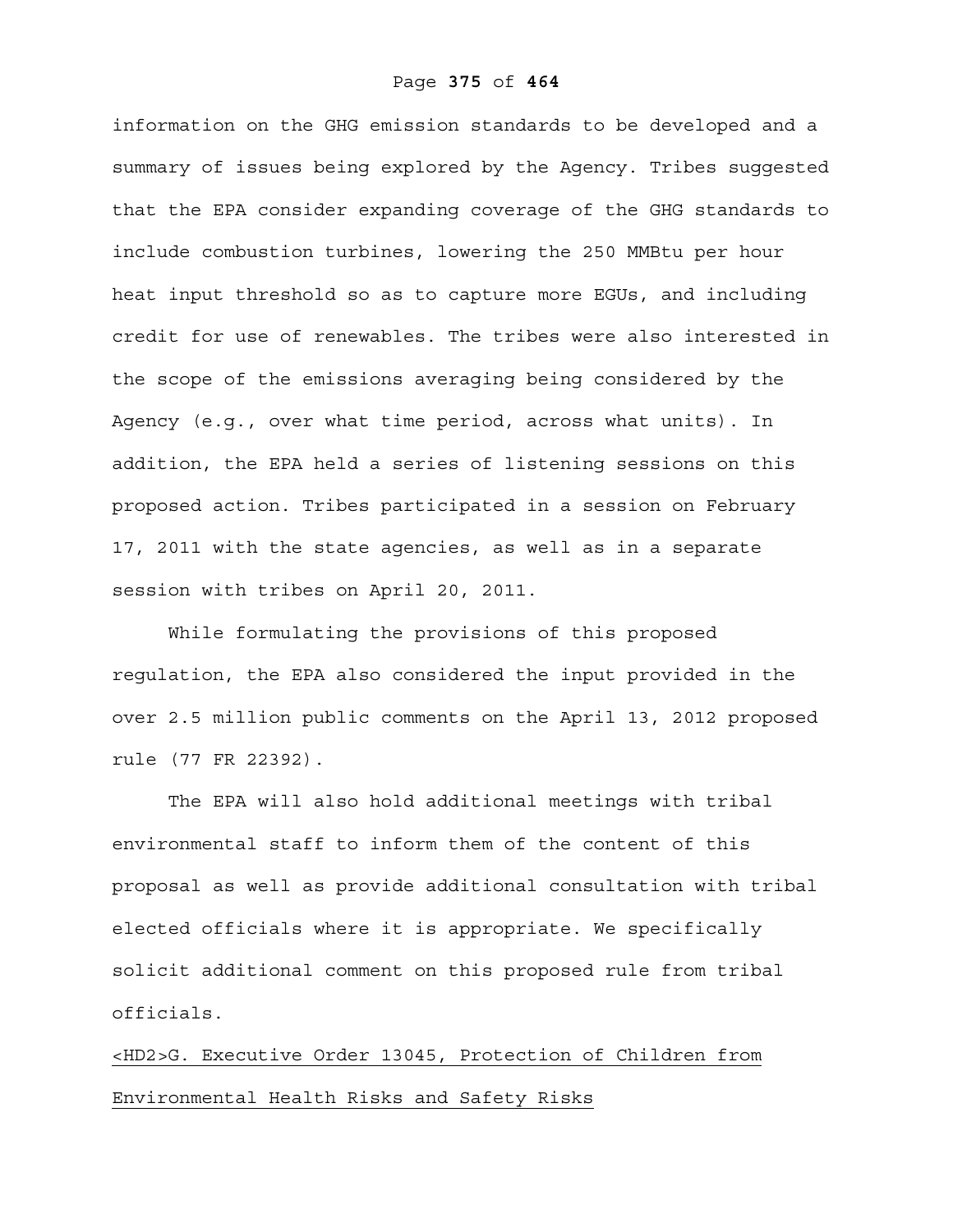# Page **376** of **464**

The EPA interprets EO 13045 (62 FR 19885, April 23, 1997) as applying to those regulatory actions that concern health or safety risks, such that the analysis required under section 5- 501 of the Order has the potential to influence the regulation. This action is not subject to EO 13045 because it is based solely on technology performance.

# <HD2>H. Executive Order 13211, Actions Concerning Regulations That Significantly Affect Energy Supply, Distribution, or Use

This proposed action is not a "significant energy action" as defined in EO 13211 (66 FR 28355 (May 22, 2001)) because it is not likely to have a significant adverse effect on the supply, distribution, or use of energy. This proposed action is not anticipated to have notable impacts on emissions, costs or energy supply decisions for the affected electric utility industry.

# <HD2>I. National Technology Transfer and Advancement Act

Section 12(d) of the NTTAA of 1995 (Pub. L. 104-113; 15 U.S.C. 272 note) directs the EPA to use Voluntary Census Standards in their regulatory and procurement activities unless to do so would be inconsistent with applicable law or otherwise impractical. Voluntary consensus standards are technical standards (e.g., materials specifications, test methods, sampling procedures, business practices) developed or adopted by one or more voluntary consensus bodies. The NTTAA directs the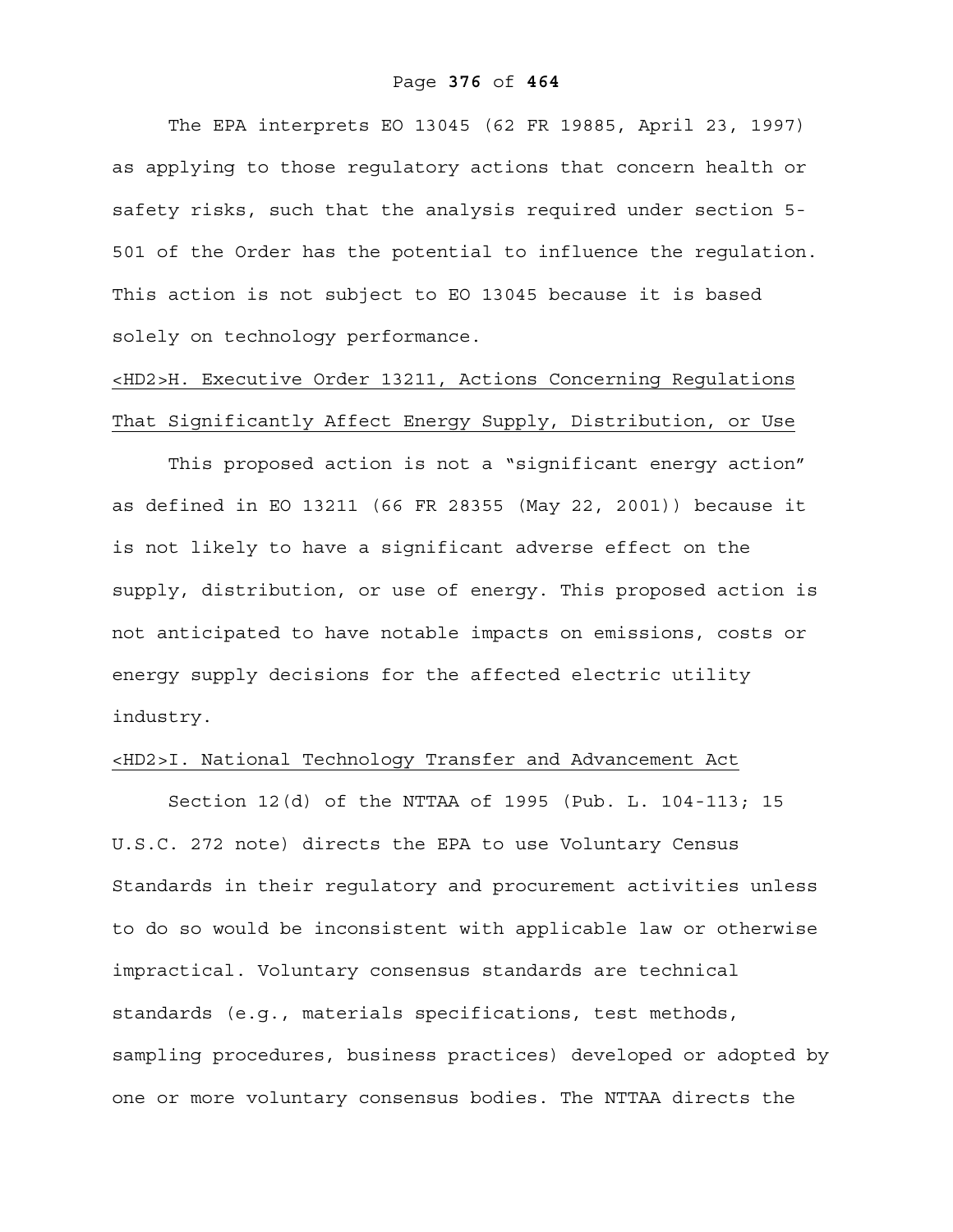# Page **377** of **464**

EPA to provide Congress, through annual reports to the OMB, with explanations when an agency does not use available and applicable VCS.

This proposed rulemaking involves technical standards. The EPA proposes to use the following standards in this proposed rule: D5287-08 (Standard Practice for Automatic Sampling of Gaseous Fuels), D4057-06 (Standard Practice for Manual Sampling of Petroleum and Petroleum Products), and D4177-95(2010) (Standard Practice for Automatic Sampling of Petroleum and Petroleum Products). The EPA is proposing use of Appendices B, D, F, and G to 40 CFR part 75; these Appendices contain standards that have already been reviewed under the NTTAA.

The EPA welcomes comments on this aspect of the proposed rulemaking and, specifically, invites the public to identify potentially-applicable VCS and to explain why such standards should be used in this action.

# <HD2>J. Executive Order 12898: Federal Actions to Address Environmental Justice in Minority Populations and Low-Income Populations

 Executive Order 12898 (59 FR 7629, February 16, 1994) establishes federal executive policy on environmental justice. Its main provision directs federal agencies, to the greatest extent practicable and permitted by law, to make environmental justice part of their mission by identifying and addressing, as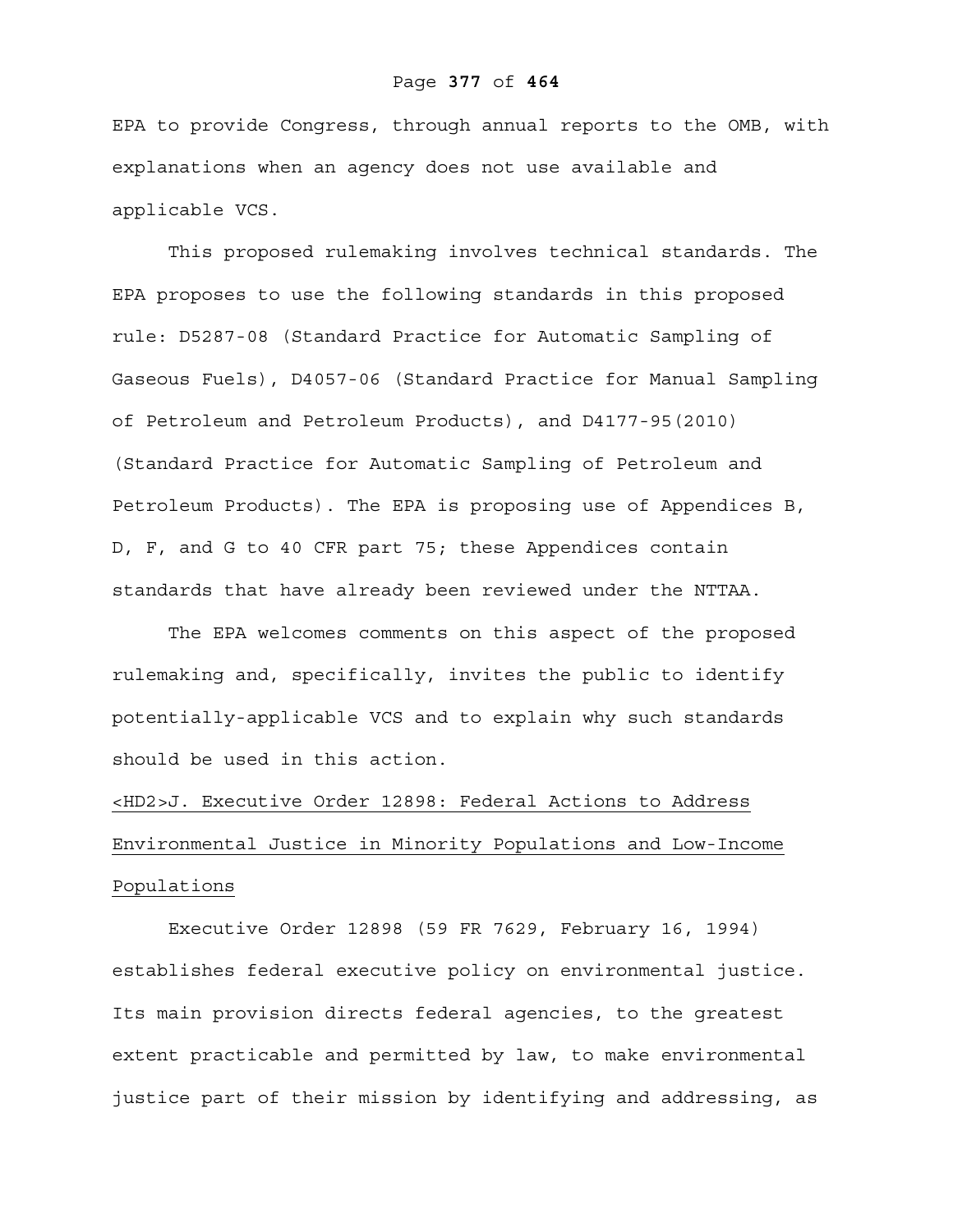# Page **378** of **464**

appropriate, disproportionately high and adverse human health or environmental effects of their programs, policies, and activities on minority populations and low-income populations in the U.S.

This proposed rule limits GHG emissions from new fossil fuel-fired EGUs by establishing national emission standards for CO2. The EPA has determined that this proposed rule would not result in disproportionately high and adverse human health or environmental effects on minority, low-income, and indigenous populations because it increases the level of environmental protection for all affected populations without having any disproportionately high and adverse human health or environmental effects on any population, including any minority, low-income or indigenous populations.

# **<HD1>XIII. Statutory Authority**

The statutory authority for this action is provided by sections 111, 301, 302, and 307 $(d)$  (1)(C) of the CAA as amended (42 U.S.C. 7411, 7601, 7602, 7607(d)(1)(C)). This action is also subject to section 307(d) of the CAA (42 U.S.C. 7607(d)).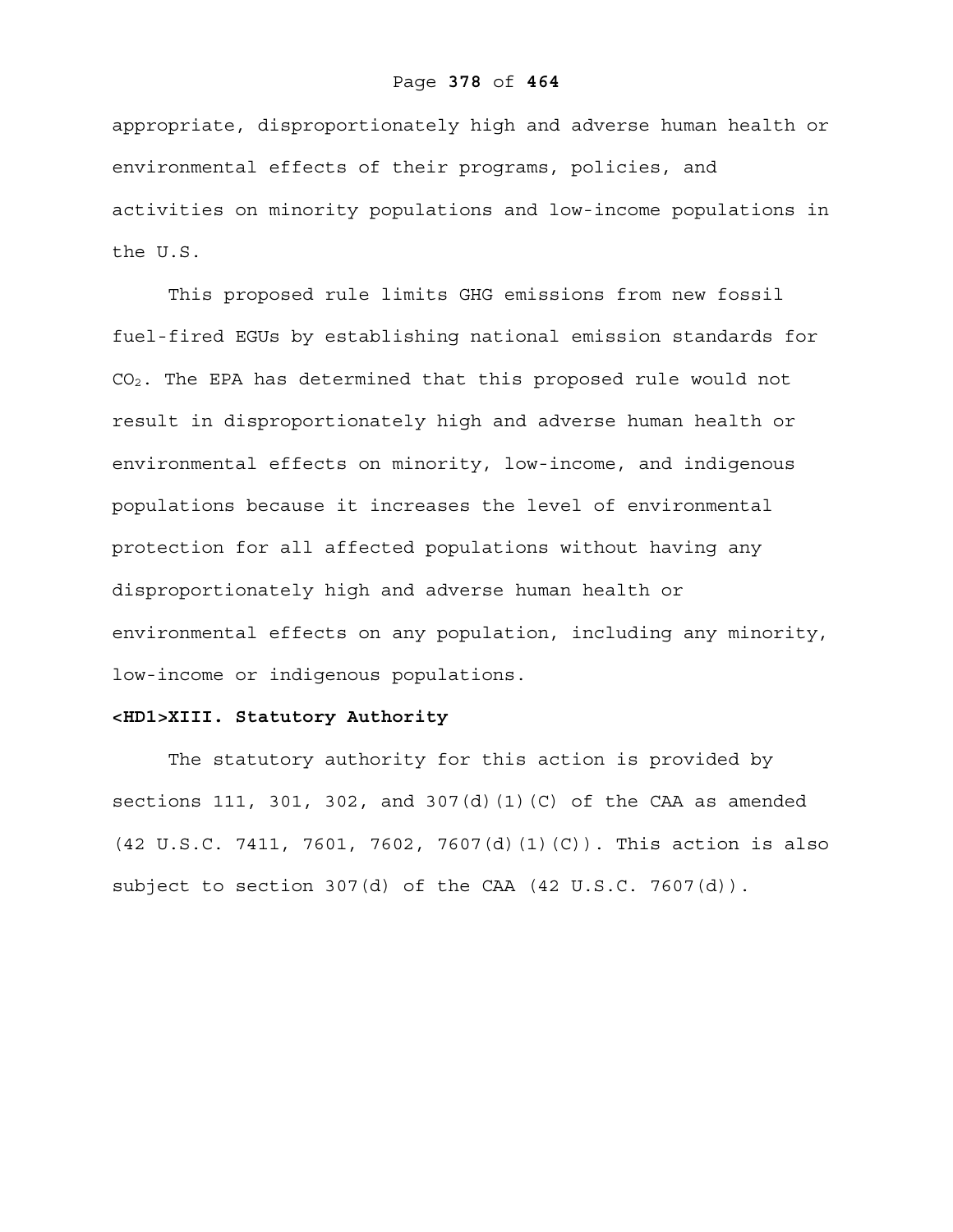# **<LSTSUB><HED>List of Subjects**

# **<CFR>40 CFR Part 60**

Environmental protection, Administrative practice and procedure, Air pollution control, Intergovernmental relations, Reporting and recordkeeping requirements.

# **<CFR>40 CFR Part 70**

Environmental protection, Administrative practice and procedure, Air pollution control, Intergovernmental relations, Reporting and recordkeeping requirements.

# **<CFR>40 CFR Part 71**

Environmental Protection, Administrative practice and procedure,

Air pollution control, Reporting and recordkeeping requirements.

# **<CFR>40 CFR Part 98**

Environmental protection, Greenhouse gases and monitoring, Reporting and recordkeeping requirements.</LSTSUB>

<SIG><DATED>Dated: September 20, 2013.

<NAME>Gina McCarthy, <TITLE>Administrator.</SIG>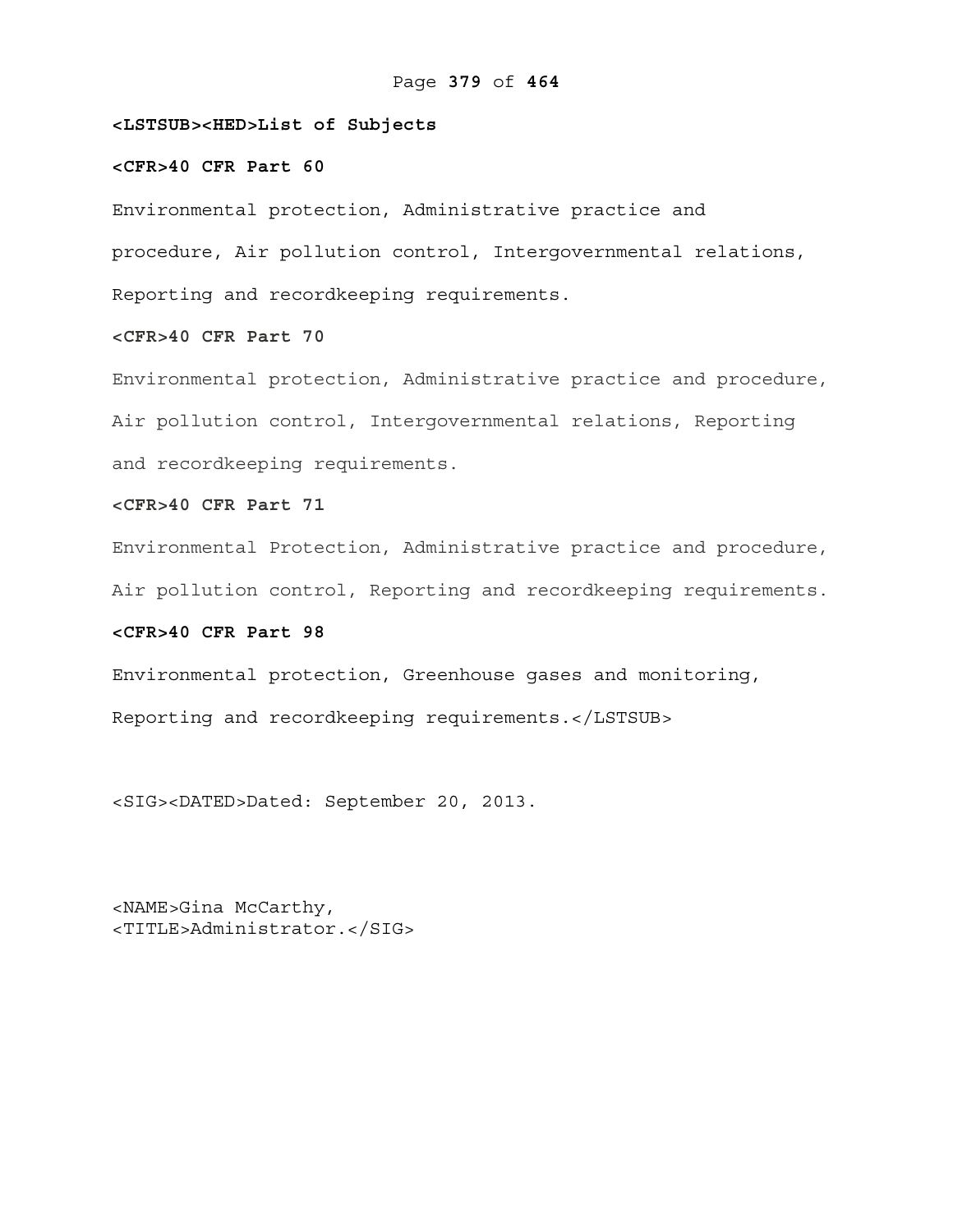## Page **380** of **464**

For the reasons stated in the preamble, title 40, chapter I, part 60, 70, 71, and 98 of the Code of the Federal Regulations is proposed to be amended as follows:

# **<PART><HED>PART 60-- STANDARDS OF PERFORMANCE FOR NEW STATIONARY SOURCES**

1. The authority citation for part 60 continues to read as follows:

<AUTH><HED>Authority:<P> 42 U.S.C. 7401 et seq.

**<SUBPART><HED>Subpart Da-— Standards of Performance for Electric Utility Steam Generating Units** 

2. Section 60.46Da is added to read as follows:

# **§60.46Da Standards for carbon dioxide (CO2).**

(a) Your affected facility is subject to this section if construction commenced after [INSERT DATE OF PUBLICATION IN THE FEDERAL REGISTER], and the affected facility meets the conditions specified in paragraphs (a)(1) and (a)(2) of this section, except as specified in paragraph (b) of this section.

(1) The affected facility combusts fossil fuel for more than 10.0 percent of the heat input during any 3 consecutive calendar years.

(2) The affected facility supplies more than one-third of its potential electric output and more than 219,000 MWh netelectric output to a utility power distribution system for sale on an annual basis.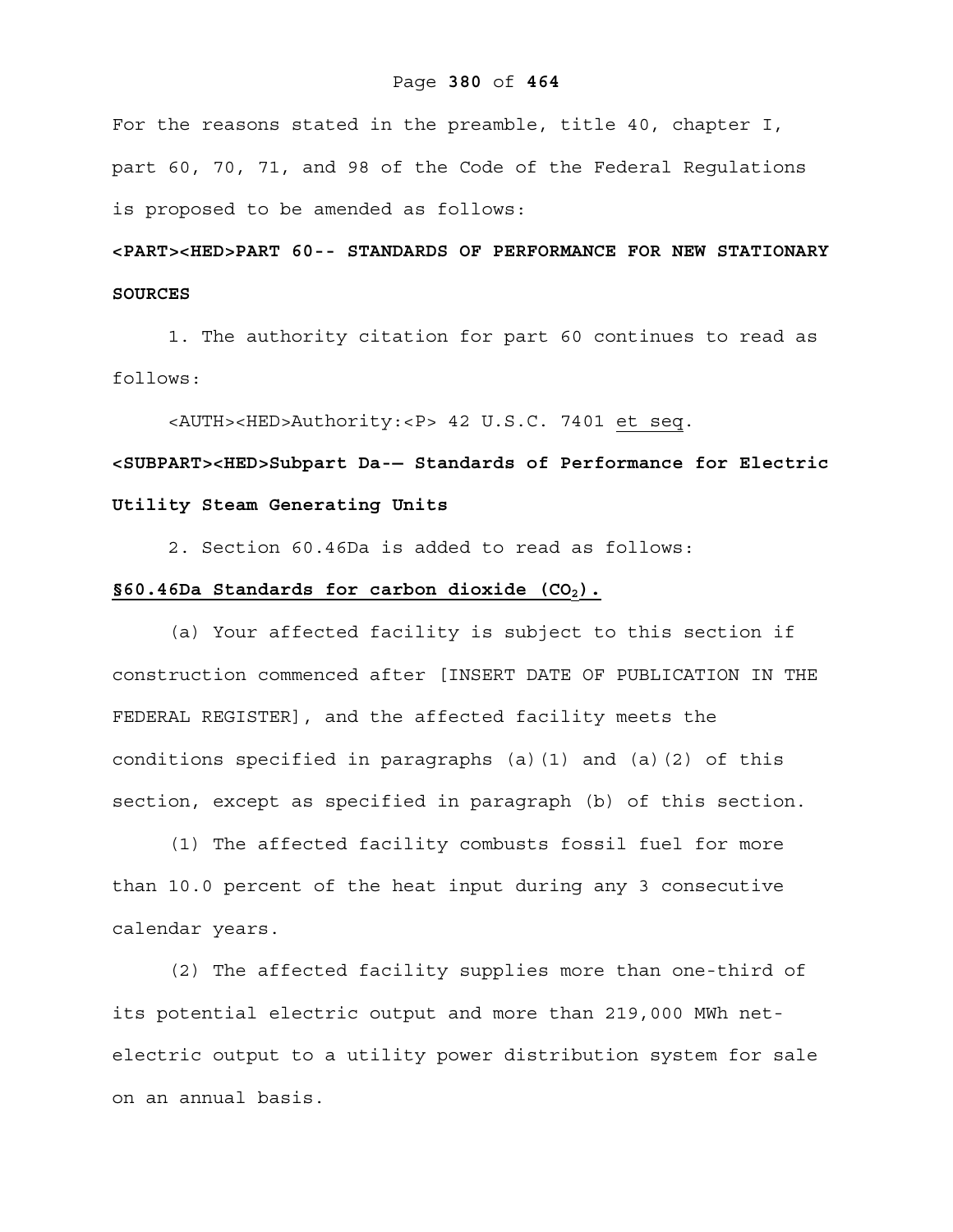(b) The following EGUs are not subject to this section:

(1) The proposed Wolverine EGU project described in Permit to Install No. 317-07 issued by the Michigan Department of Environmental Quality, Air Quality Division, effective June 29, 2011 (as revised July 12, 2011).

(2) The proposed Washington County EGU project described in Air Quality Permit No. 4911-303-0051-P-01-0 issued by the Georgia Department of Natural Resources, Environmental Protection Division, Air Protection Branch, effective April 8, 2010, provided that construction had not commenced for NSPS purposes as of [INSERT DATE OF PUBLICATION IN THE FEDERAL REGISTER].

(3) The proposed Holcomb EGU project described in Air Emission Source Construction Permit 0550023 issued by the Kansas Department of Health and Environment, Division of Environment, effective December 16, 2010, provided that construction had not commenced for NSPS purposes as of [INSERT DATE OF PUBLICATION IN THE FEDERAL REGISTER].

(c) As owner or operator of an affected facility subject to this section, you shall not cause to be discharged into the atmosphere from the affected facility any gases that contain  $CO<sub>2</sub>$ in excess of the emissions limitation specified in either paragraphs (c)(1) or (c)(2) of this section.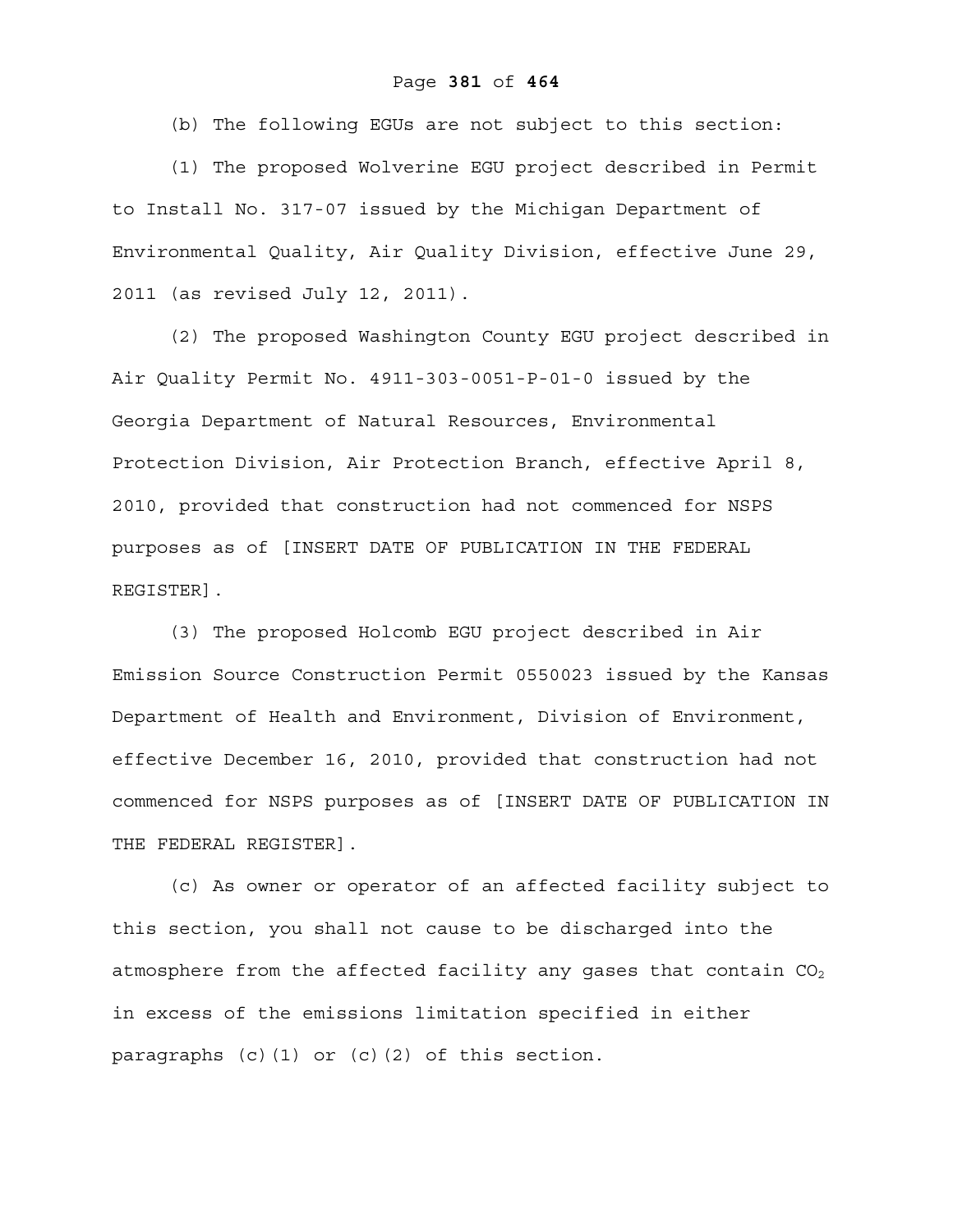(1) 500 kilograms (kg) of  $CO<sub>2</sub>$  per megawatt-hour (MWh) of gross energy output  $(1,100 \text{ lb } CO_2/\text{MWh})$  on a 12-operating month rolling average basis; or

(2) 480 kg of CO2 per MWh of gross energy output (1,050 lb  $CO<sub>2</sub>/MWh$ ) on an 84-operating month rolling average basis.

(d) You must make compliance determinations at the end of each operating month, as provided in paragraphs (d)(1) and (d)(2) of this section. For the purpose of this section, operating month means a calendar month during which any fossil fuel is combusted in the affected facility.

(1) If you elect to comply with the  $CO<sub>2</sub>$  emissions limitation in paragraph (c)(1) of this section, you must determine compliance monthly by calculating the average  $CO<sub>2</sub>$  emissions rate for the affected facility at the end of each 12-operating month period that includes, as the last month, the month for which you are determining compliance.

(2) If you elect to comply with the  $CO<sub>2</sub>$  emissions limitation in paragraph (c)(2) of this section, you must determine compliance monthly by calculating the average  $CO<sub>2</sub>$  emissions rate for the affected facility at the end of each 84-operating month period that includes, as the last month, the month for which you are determining compliance.

(e) You must conduct an initial compliance determination with the  $CO<sub>2</sub>$  emissions limitation for your affected facility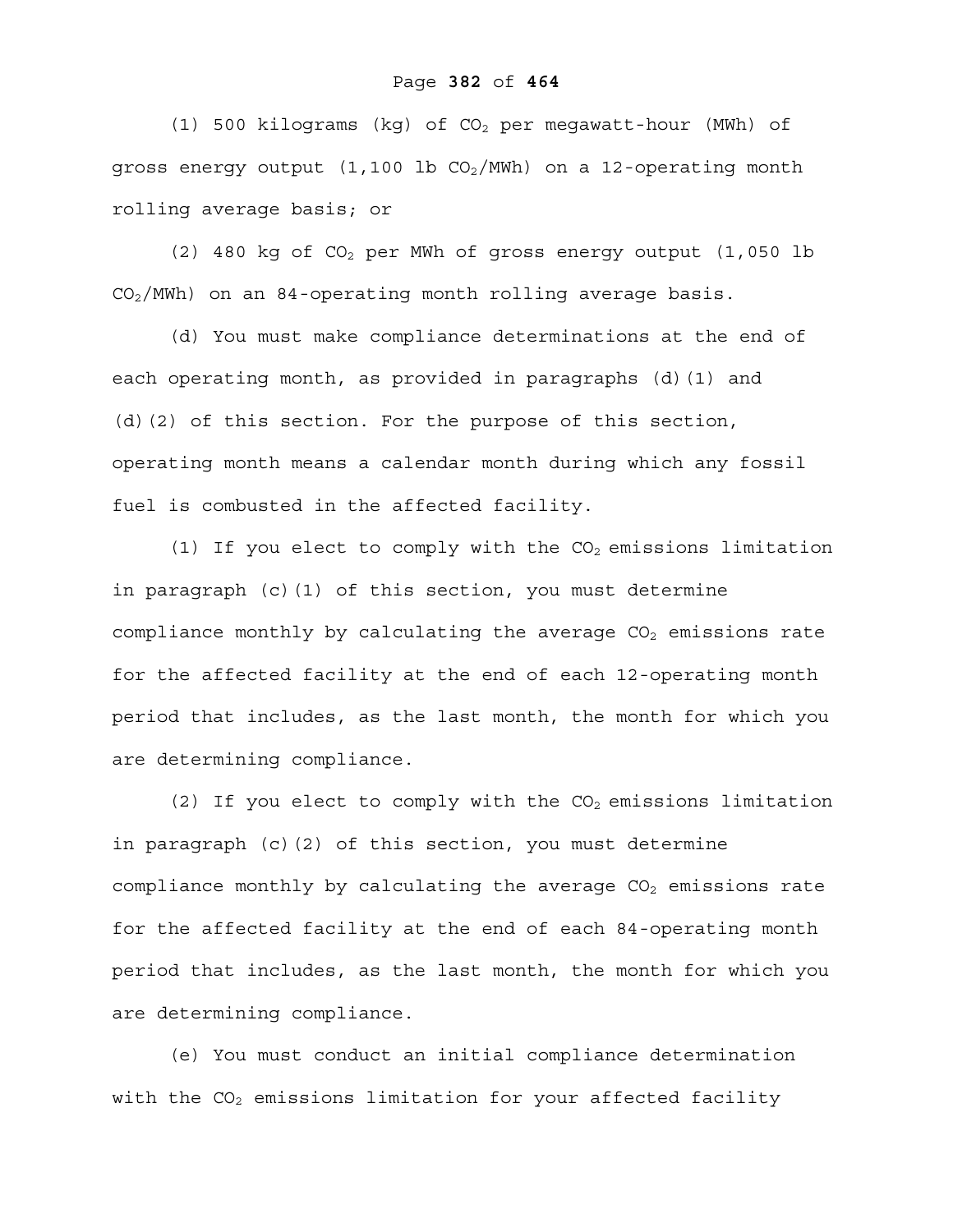# Page **383** of **464**

within 30 days after accumulating the required number of operating months for the compliance period with which you have elected to comply (i.e., 12-operating months or 84-operating months). The first operating month included in this compliance period is the month in which emissions reporting is required to begin under § 75.64(a) of this chapter.

(f) You must monitor and collect data to demonstrate compliance with the  $CO<sub>2</sub>$  emissions limitation according to the requirements in paragraphs (f)(1) through (4) of this section.

(1) You must prepare a monitoring plan in accordance with the applicable provisions in  $\S$  75.53(q) and (h) of this chapter.

(2) You must measure the hourly  $CO<sub>2</sub>$  mass emissions from each affected facility using the procedures in paragraphs (f)(2)(i) through (vii) of this section, except as provided in paragraph (f)(3) of this section.

(i) You must install, certify, operate, maintain, and calibrate a  $CO<sub>2</sub>$  continuous emission monitoring system (CEMS) to directly measure and record  $CO<sub>2</sub>$  concentrations in your affected facility's exhaust gases that are emitted to the atmosphere and an exhaust gas flow rate monitoring system according to §75.10(a)(3)(i) of this chapter. If you measure  $CO<sub>2</sub>$  concentration on a dry basis, you must also install, certify, operate, maintain, and calibrate a continuous moisture monitoring system, according to §75.11(b) of this chapter.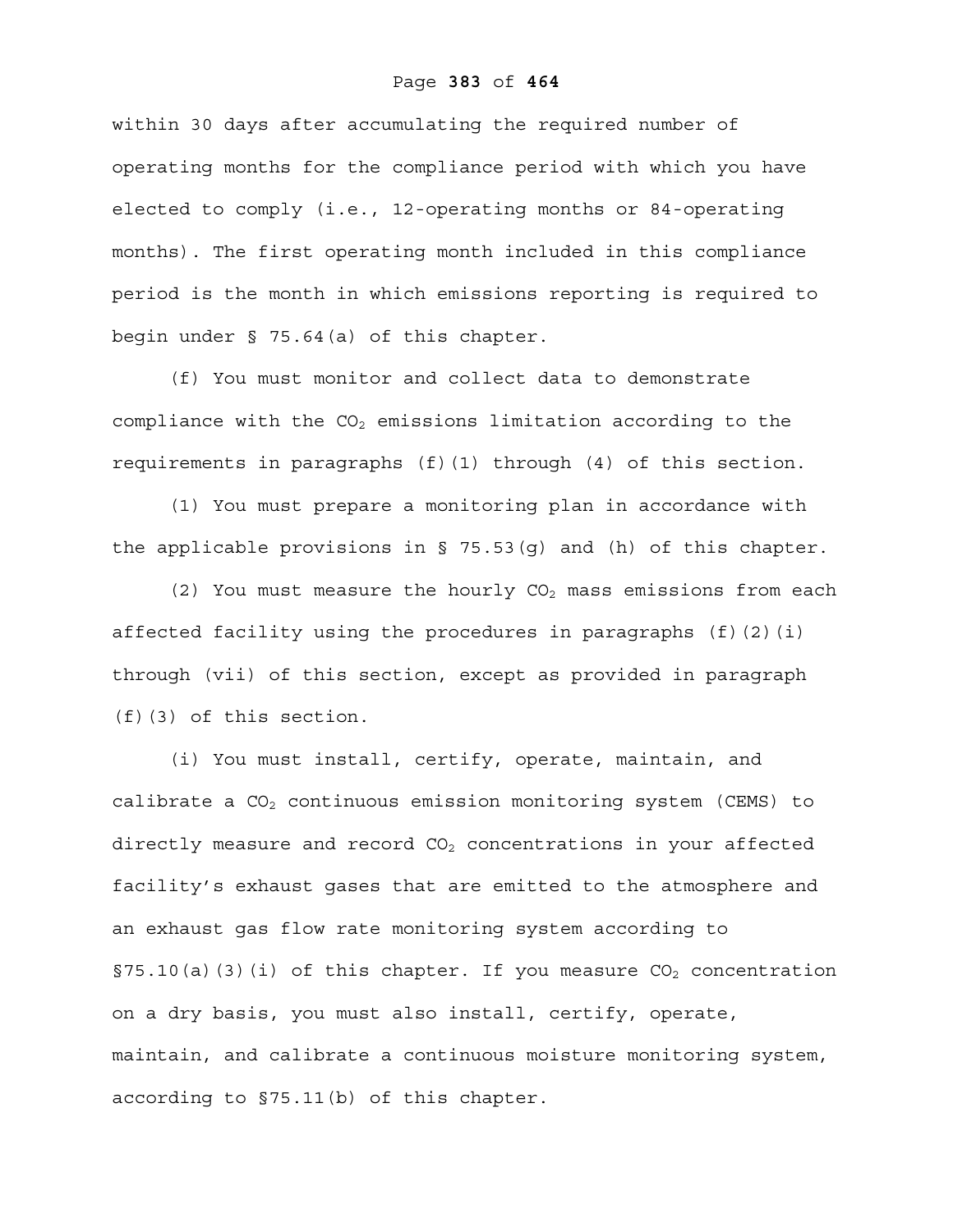(ii) For each monitoring system used to determine the  $CO<sub>2</sub>$ mass emissions, you must meet the applicable certification and quality assurance procedures in §75.20 of this chapter and Appendices B and D to part 75 of this chapter.

(iii) You must use a laser device to measure the dimensions of each exhaust gas stack or duct at the flow monitor and the reference method sampling locations prior to the initial setup (characterization) of the flow monitor. For circular stacks, you must make measurements of the diameter at three or more distinct locations and average the results. For rectangular stacks or ducts, you must make measurements of each dimension (i.e., depth and width) at three or more distinct locations and average the results. If the flow rate monitor or reference method sampling site is relocated, you must repeat these measurements at the new location.

(iv) You can only use unadjusted exhaust gas volumetric flow rates to determine the hourly  $CO<sub>2</sub>$  mass emissions from the affected facility; you must not apply the bias adjustment factors described in section 7.6.5 of Appendix A to part 75 of this chapter to the exhaust gas flow rate data.

(v) If you choose to use Method 2 in Appendix A-1 to this part to perform the required relative accuracy test audits (RATAs) of the part 75 flow rate monitoring system, you must use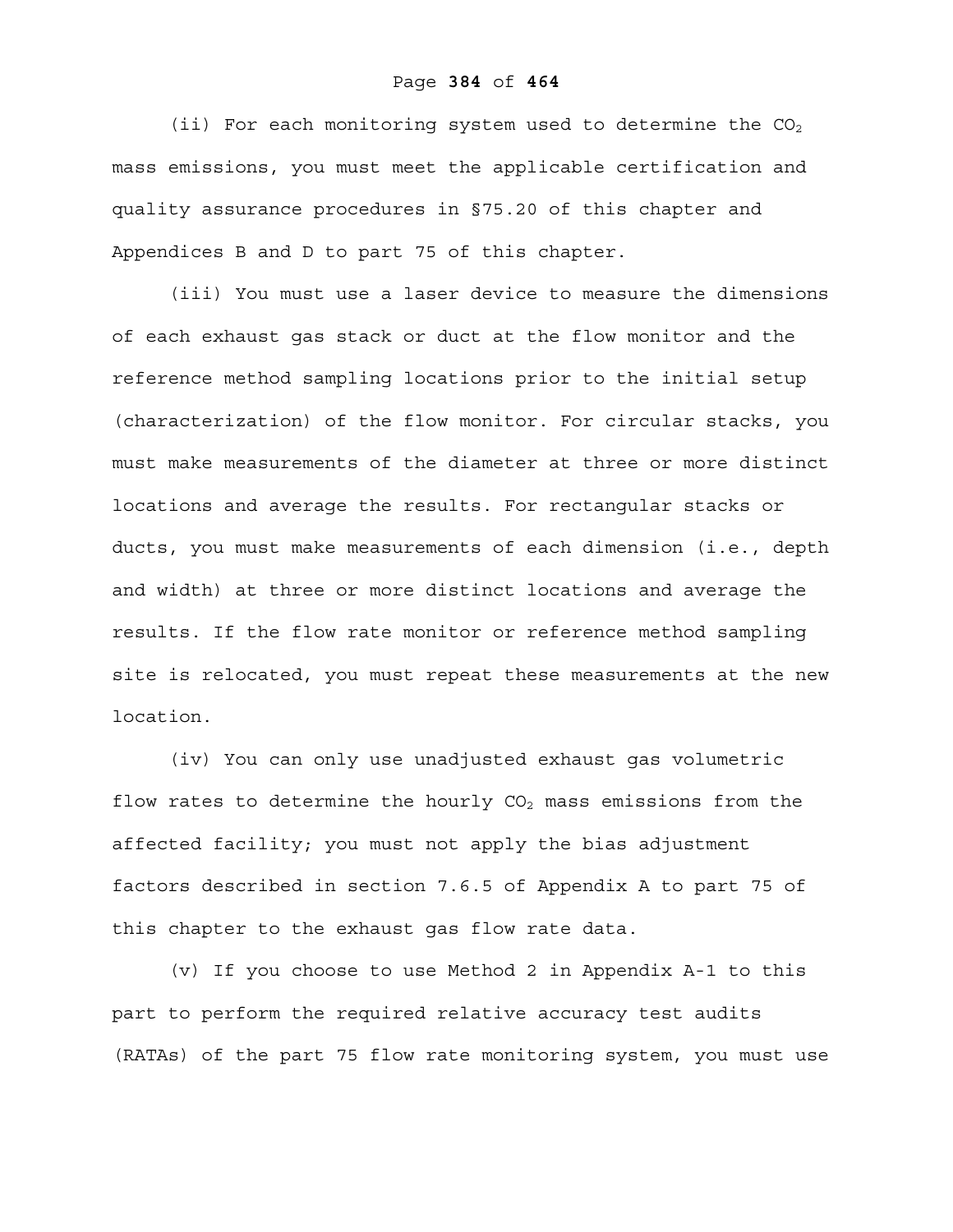## Page **385** of **464**

a calibrated Type-S pitot tube or pitot tube assembly. You must not use the default Type-S pitot tube coefficient.

(vi) If two or more affected facilities share a common exhaust gas stack and are subject to the same  $CO<sub>2</sub>$  emissions limitation in paragraph (c) of this section, you may monitor the hourly  $CO<sub>2</sub>$  mass emissions at the common exhaust gas stack rather than monitoring each affected facility separately.

(vii) If the exhaust gases from the affected facilities are emitted to the atmosphere through multiple stacks (or if the exhaust gases are routed to a common stack through multiple ducts and you choose to monitor in the ducts), you must monitor the hourly  $CO<sub>2</sub>$  mass emissions and the "stack operating time" (as defined in § 72.2 of this chapter) at each stack or duct separately.

(3) As an alternative to complying with paragraph (f)(2) of this section, for affected facilities that do not combust any solid fuel, you may determine the hourly  $CO<sub>2</sub>$  mass emissions by using Equation G-4 in Appendix G to part 75 of this chapter according to the requirements specified in paragraphs  $(f)(3)(i)$ and (f)(3)(ii) of this section.

(i) You must implement the applicable procedures in Appendix D to part 75 of this chapter to determine hourly unit heat input rates (MMBtu/h), based on hourly measurements of fuel flow rate and periodic determinations of the gross calorific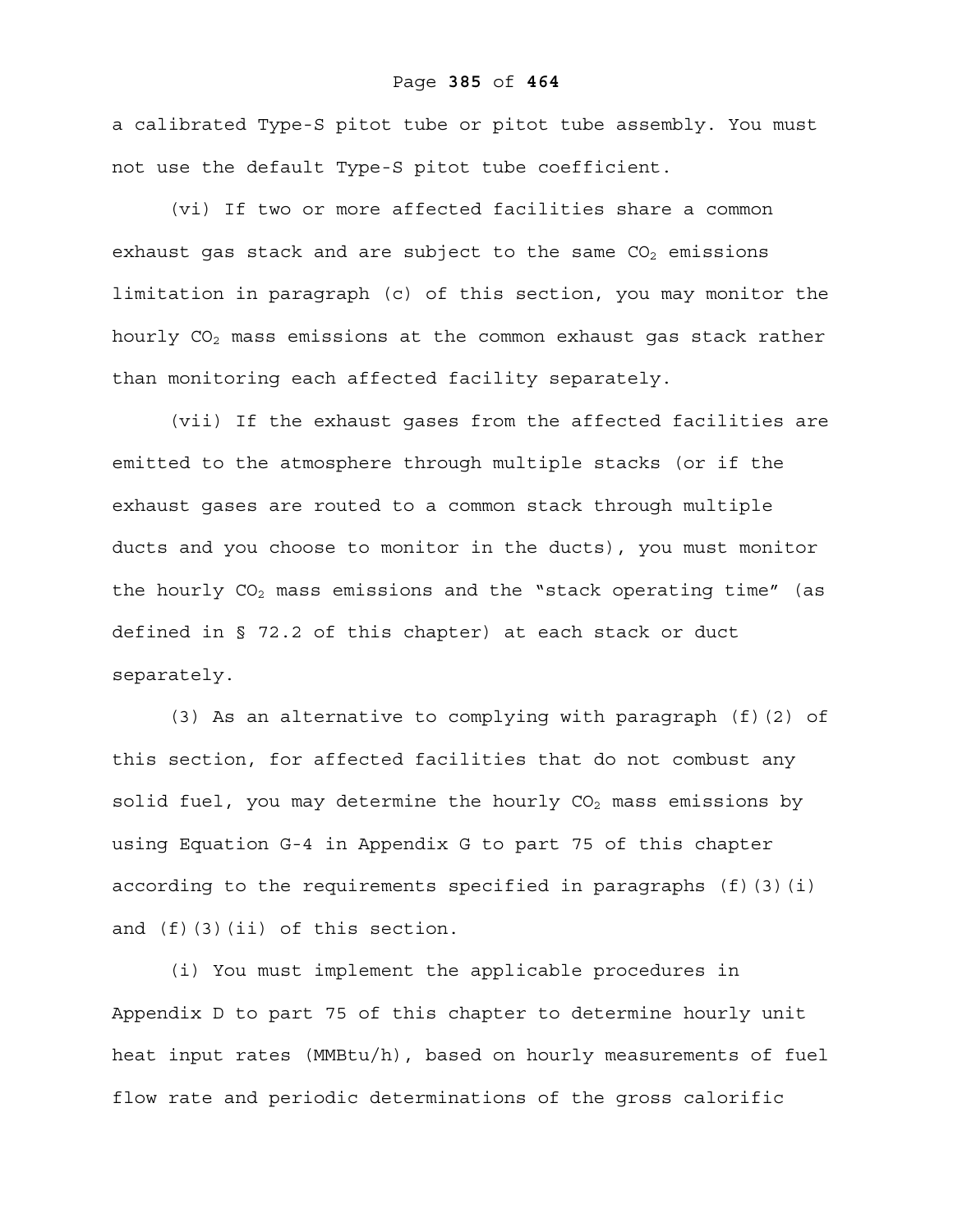value (GCV) of each fuel combusted.

(ii) You may determine site-specific carbon-based F-factors  $(F<sub>c</sub>)$  using Equation F-7b in section 3.3.6 of Appendix F to part 75 of this chapter, and you may use these  $F_c$  values in the emissions calculations instead of using the default  $F_c$  values in the Equation G-4 nomenclature.

(4) You must install, calibrate, maintain, and operate a sufficient number of watt meters to continuously measure and record the gross electric output from the affected facility, and you must meet the requirements specified in paragraphs  $(f)(4)(i)$ and (ii) of this section, as applicable.

(i) If your affected facility is a combined heat and power unit as defined in § 60.42Da, you must also install, calibrate, maintain, and operate meters to continuously determine and record the total useful recovered thermal energy. For process steam applications, you must install, calibrate, maintain, and operate meters to continuously determine and record steam flow rate, temperature, and pressure. If your affected facility has a direct mechanical drive application, you must submit a plan to the Administrator or delegated authority for approval of how gross energy output will be determined. Your plan shall ensure that you install, calibrate, maintain, and operate meters to continuously determine and record each component of the determination.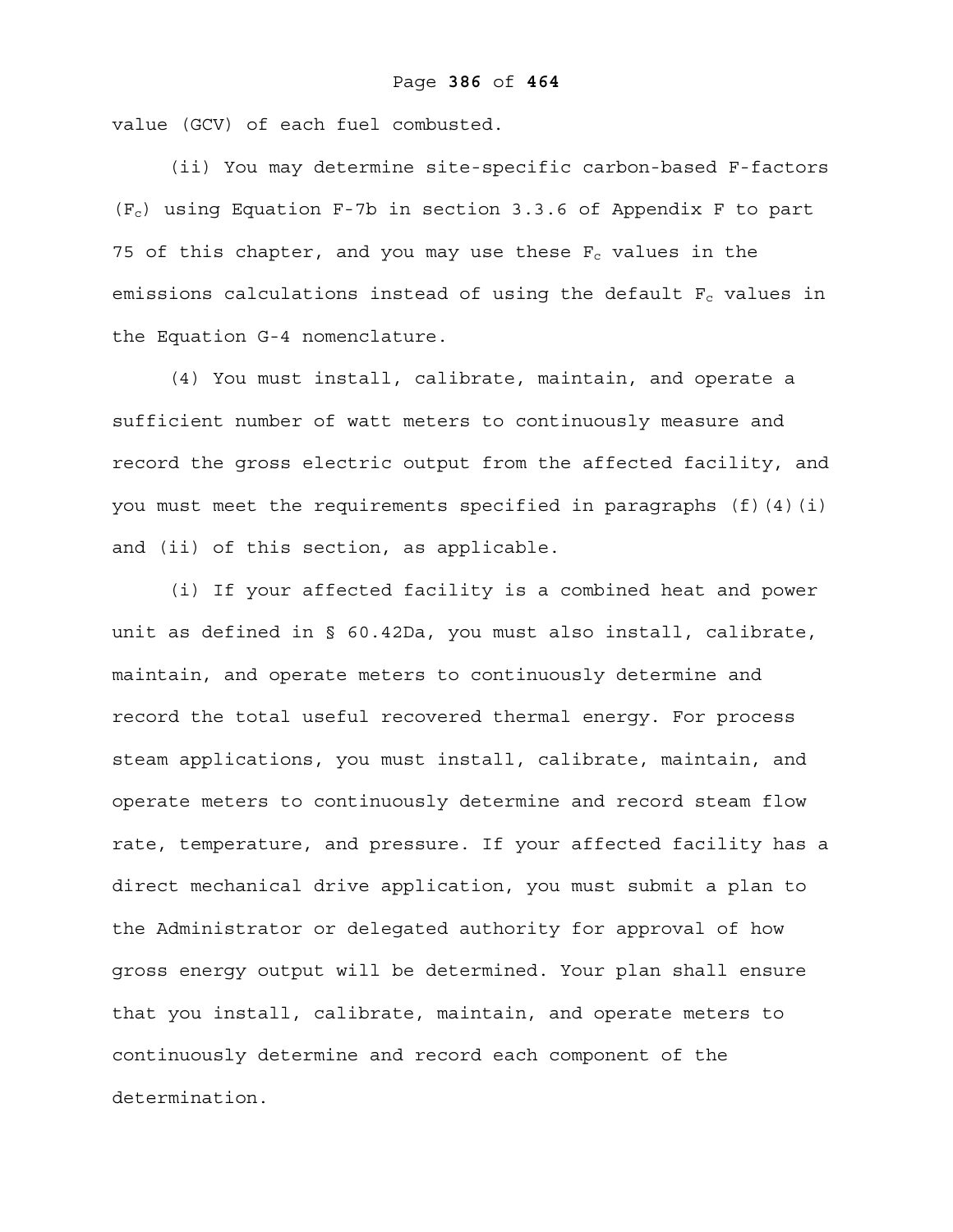## Page **387** of **464**

(ii) If two or more affected facilities have steam generating units that serve a common electric generator, you must apportion the combined hourly gross electric output to each individual affected facility using a plan approved by the Administrator (e.g., using steam load or heat input to each affected facility). Your plan shall ensure that you install, calibrate, maintain, and operate meters to continuously determine and record each component of the determination.

(q) You must demonstrate compliance with the  $CO<sub>2</sub>$  emissions limitation using the procedures specified in paragraphs  $(q)(1)$ and (2) of this section.

(1) You must calculate the  $CO<sub>2</sub>$  mass emissions rate for your affected facility using the calculation procedures in paragraphs (g)(1)(i) through (v) of this section with the hourly  $CO<sub>2</sub>$  mass emissions and gross energy output data determined and recorded according to the procedures in paragraph (f) of this section for each operating hour in the applicable compliance period (i.e., 12-operating months or 84-operating months).

(i) You must only use operating hours in the compliance period for which you have valid data for all the parameters you use to determine the hourly  $CO<sub>2</sub>$  mass emissions and gross output data. You must not use operating hours which use the substitute data provisions of part 75 of this chapter for any of the parameters in the calculation. For the compliance determination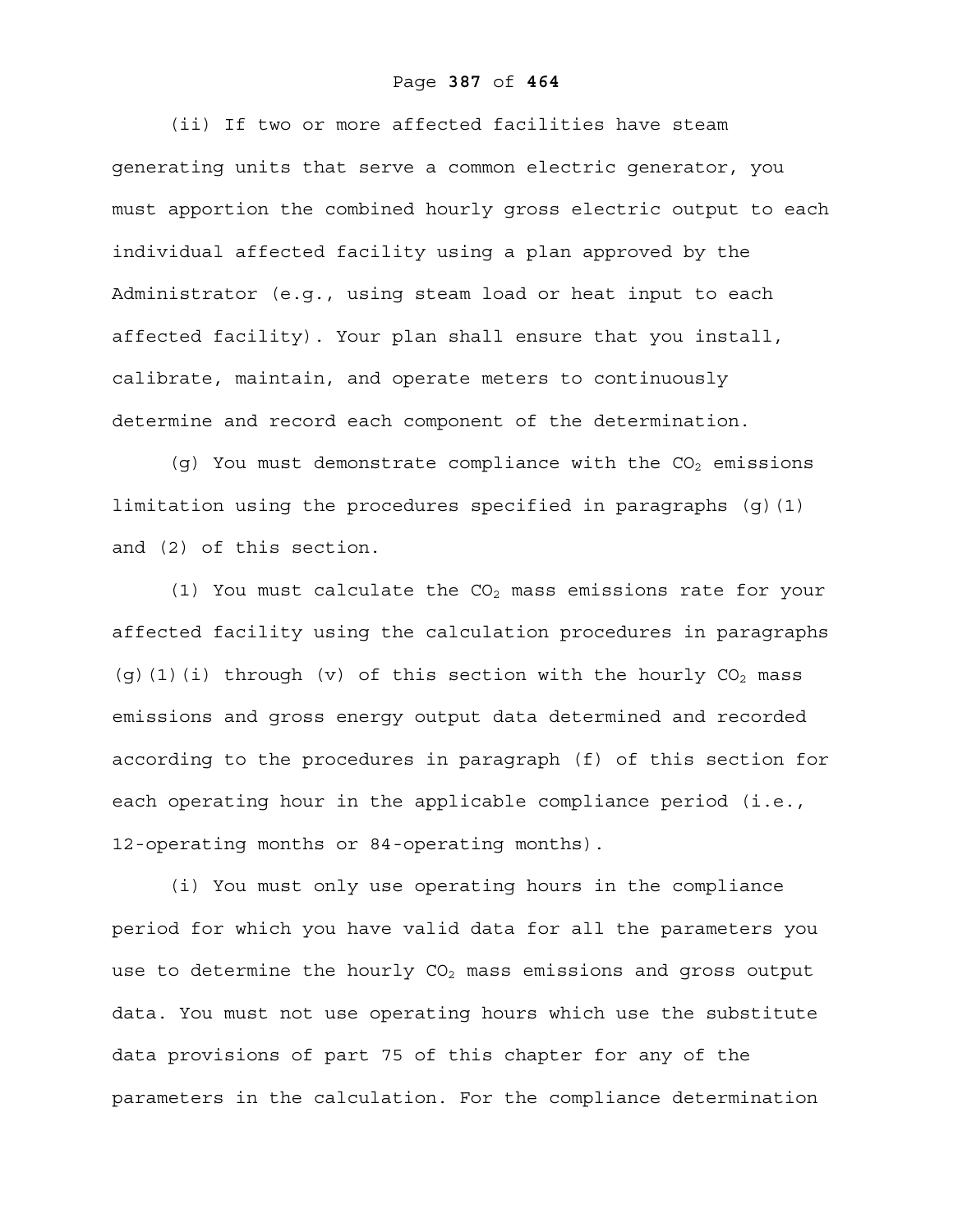# Page **388** of **464**

calculation, you must obtain valid hourly values for a minimum of 95 percent of the operating hours in the applicable compliance period.

(ii) You must calculate the total  $CO<sub>2</sub>$  mass emissions by summing all of the valid hourly  $CO<sub>2</sub>$  mass emissions values for the applicable compliance period. If exhaust gases from the affected facility are emitted to the atmosphere through multiple stacks or ducts, you must calculate the total  $CO<sub>2</sub>$  mass emissions for the affected facility by summing the total  $CO<sub>2</sub>$  mass emissions from each of the individual stacks or ducts.

(iii) For each operating hour of the compliance period used in paragraph (g)(1)(ii) of this section to calculate the total CO2 mass emissions, you must determine the affected facility's corresponding hourly gross energy output using the appropriate definitions in § 60.42Da and paragraph (k) of this section and using the procedure specified in paragraphs  $(g)$  (3)(iii)(A) through (D) of this section.

 $(A)$  Calculate  $P<sub>cross</sub>$  for your affected facility using the following equation:

$$
P_{gross} = \frac{(Pa)_{ST} + (Pa)_{CT} + (Pa)_{IE} - (Pa)_{EW}}{T} + 0.75 \times [(Pt)_{PS} + (Pt)_{HR} + (Pt)_{IE}]
$$

Where: <EXTRACT> a Pgross = Gross energy output of your affected facility in megawatt-hours in MWh.  $(Pe)_{ST}$  = Electric energy output plus mechanical energy output (if any) of steam turbines in MWh.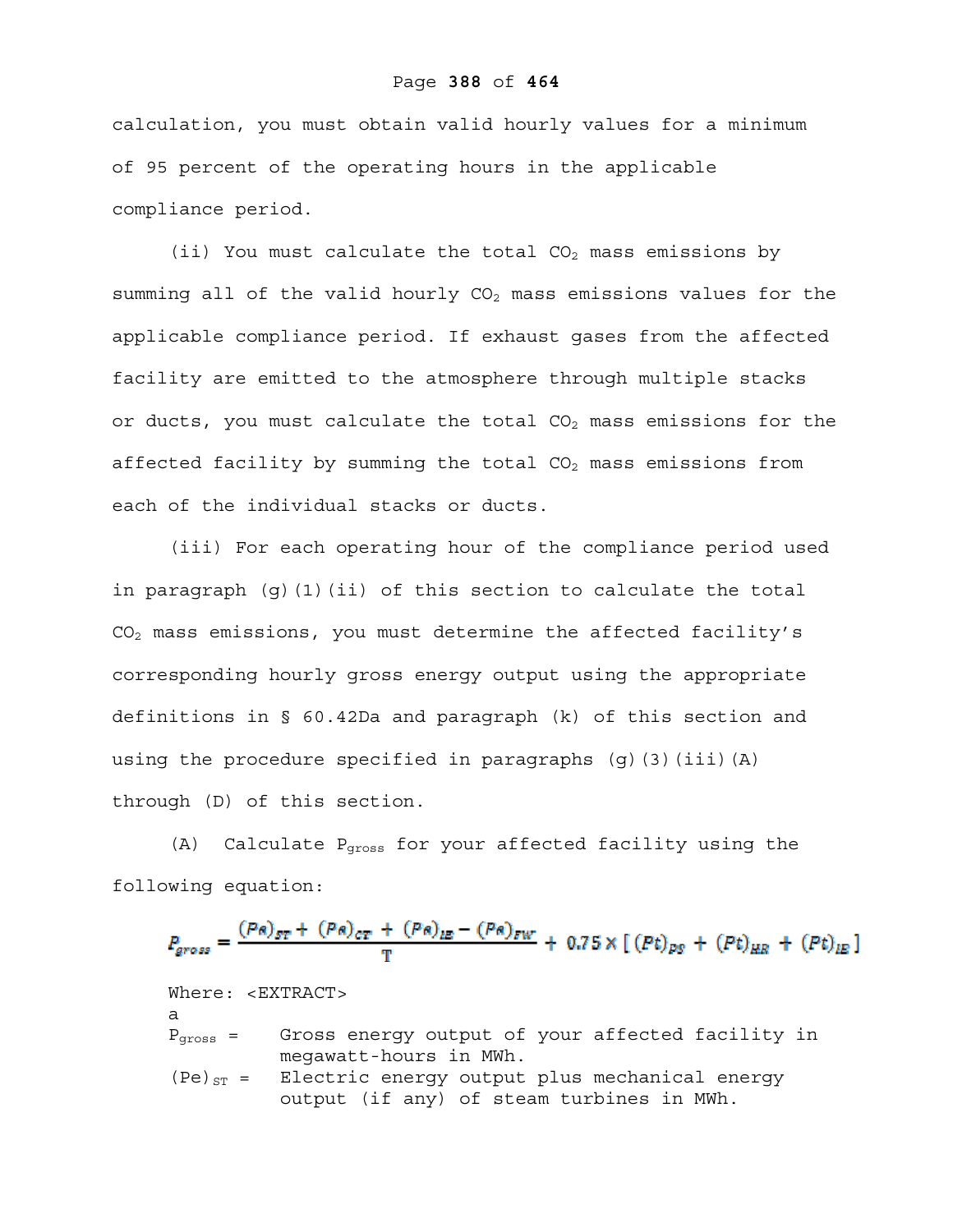- $(Pe)_{CT}$  = Electric energy output plus mechanical energy output (if any) of stationary combustion turbine(s) in MWh.
- $(Pe)_{IE}$  = Electric energy output plus mechanical energy output (if any) of your affected facility's integrated equipment that provides electricity or mechanical energy to the affected facility or auxiliary equipment in MWh.
- $(Pe)_{FW}$  = Electric energy used to power boiler feedwater pumps at steam generating units in MWh. This term is not applicable to IGCC facilities.
- $(Pt)_{PS}$  = Useful thermal energy output of steam measured relative to ISO conditions that is used for applications that do not generate additional electricity, produce mechanical energy output, or enhance the performance of the affected facility. This term is calculated using the equation specified in paragraph (g)(3)(iii)(B) of this section in MWh.
- $(Pt)_{HR}$  = Hourly useful thermal energy output measured relative to ISO conditions from heat recovery that is used for applications other than steam generation or performance enhancement of the affected facility in MWh.
- $(Pt)_{IE}$  = Useful thermal energy output relative to ISO conditions from any integrated equipment that provides thermal energy to the affected facility or auxiliary equipment in MWh.
- T = Electric Transmission and Distribution Factor. T = 0.95 for a combined heat and power affected facility where at least on an annual basis 20.0 percent of the total gross energy output consists of electric or direct mechanical output and 20.0 percent of the total gross energy output consists of useful thermal energy output on a rolling 3 year basis. T = 1.0 for all other affected facilities.</EXTRACT>
- (B) If applicable to your affected facility, calculate

 $(Pt)_{PS}$  using the following equation:

 $(Pt)_{pp} = \frac{Q_m \times H}{3.6 \times 10^9}$ Where:<EXTRACT>  $Q_m$  = Measured steam flow in kilograms (kg) (or pounds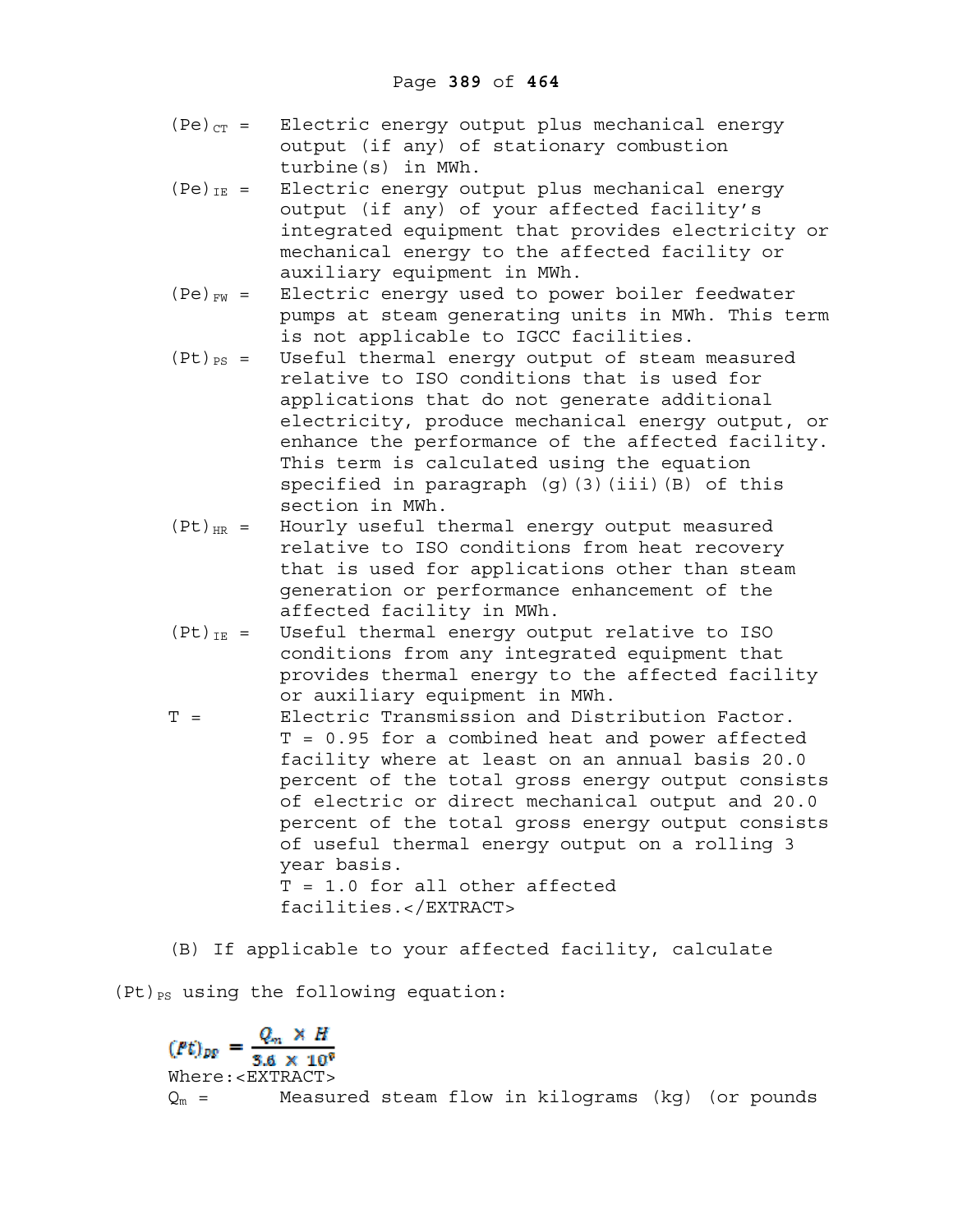|       | (lb)) for the operating hour.                               |
|-------|-------------------------------------------------------------|
| $H =$ | Enthalpy of the steam at measured temperature and           |
|       | pressure relative to ISO conditions in Joules per           |
|       | kiloqram $(J/kg)$ (or Btu/lb).                              |
|       | 3.6 x $10^9$ = Conversion factor (J/MWh) (or 3.413 x $10^6$ |
|       | $Btu/MWh)$ .                                                |
|       | $\langle$ EXTRACT>                                          |

(C) For an operating hour in which there is no gross

electric load, but there is mechanical or useful thermal output, you must still determine the gross energy output for that hour. In addition, for an operating hour in which there is no useful output, you must still determine the hourly gross  $CO<sub>2</sub>$  emissions for that hour.

(D) If hourly  $CO<sub>2</sub>$  mass emissions are determined for a common stack, you must determine the hourly gross energy output (electric, thermal, and/or mechanical, as applicable) by summing the hourly loads for the individual affected facility and you must express the operating time as "stack operating hours" (as defined in § 72.2 of this chapter).

(iv) You must calculate the total gross energy output by summing the hourly gross energy output values for the affected facility determined from paragraph (g)(1)(iii) of this section for all of the operating hours in the applicable compliance period.

(v) You must calculate the  $CO<sub>2</sub>$  mass emissions rate for the applicable compliance period interval by dividing the total  $CO<sub>2</sub>$ mass emissions value from paragraph (g)(1)(ii) of this section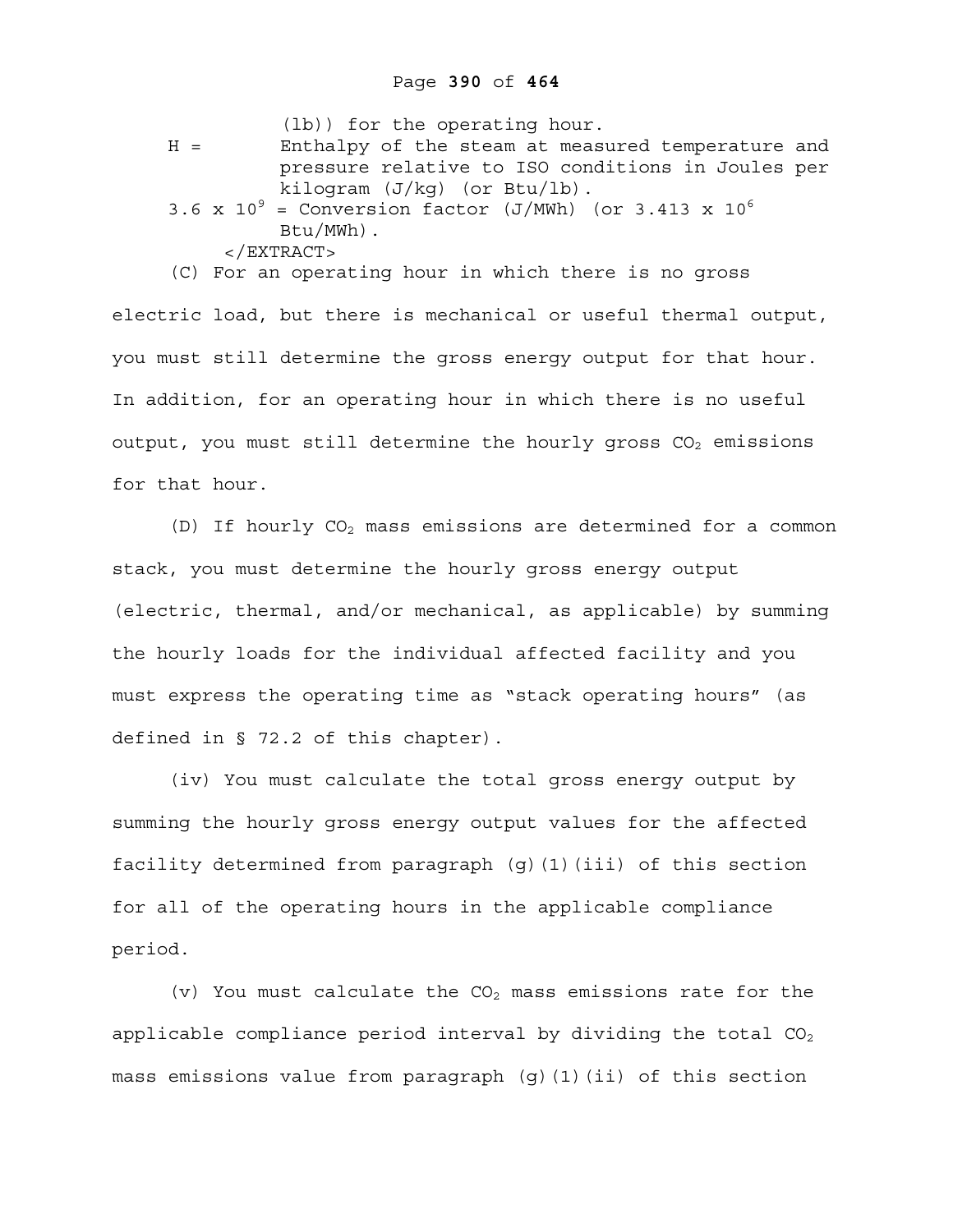#### Page **391** of **464**

by the total gross energy output value from paragraph  $(q)$   $(1)$   $(iv)$ of this section.

 $(2)$  You must determine compliance with the CO<sub>2</sub> emissions limitation in paragraph (c) of this section is determined as specified in paragraphs (g)(2)(i) and (ii) of this section using the  $CO<sub>2</sub>$  mass emissions rate for your affected facility that you determined in paragraph (g)(1) of this section.

(i) If the  $CO<sub>2</sub>$  mass emissions rate for your affected facility is less than or equal to the  $CO<sub>2</sub>$  emissions limitation applicable to your affected facility, then your affected facility is in compliance with the  $CO<sub>2</sub>$  emissions limitation. If you attain compliance with the  $CO<sub>2</sub>$  emissions limitation at a common stack for two or more affected facilities subject to the same CO<sub>2</sub> emissions limitation, each affected facility sharing the stack is in compliance with the  $CO<sub>2</sub>$  emissions limitation.

(ii) If the  $CO<sub>2</sub>$  mass emissions rate for the affected facility is greater than the  $CO<sub>2</sub>$  emissions limitation in paragraph (c) of this section applicable to the affected facility, then the affected facility has excess  $CO<sub>2</sub>$  emissions.

(h) You must prepare and submit notifications and reports according to paragraphs (h)(1) through (4) of this section.

(1) You must prepare and submit the notifications in §§  $60.7(a)(1)$  and  $(a)(3)$  and  $60.19$ , as applicable to your affected facility.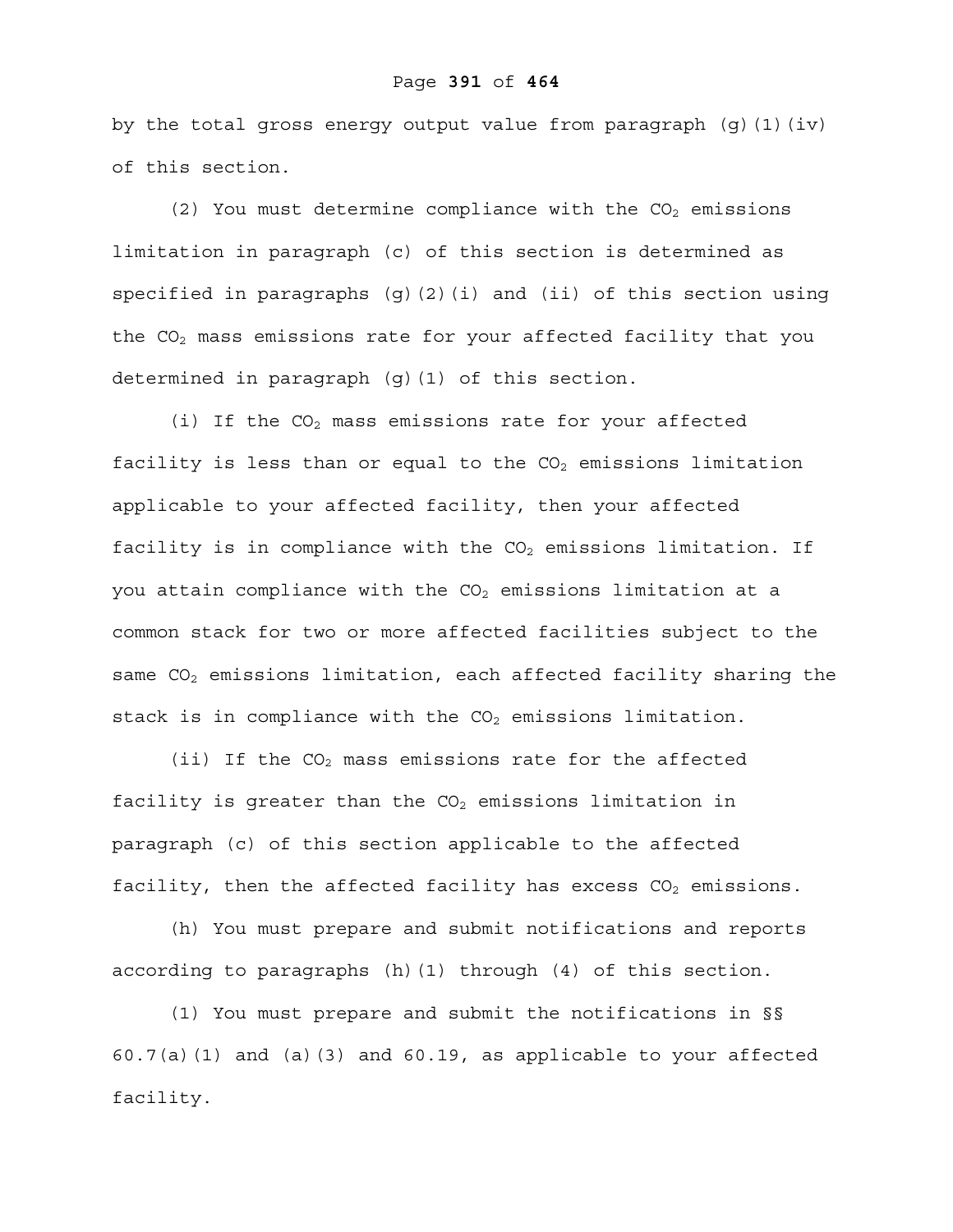# Page **392** of **464**

(2) You must prepare and submit notifications in § 75.61 of this chapter, as applicable to your affected facility.

(3) You must submit electronic quarterly reports according to the requirements specified in paragraphs (h)(3)(i) through (iii) of this section.

(i) Initially, after you have accumulated the required number of operating months for the  $CO<sub>2</sub>$  emission limitation compliance period that you have chosen to comply with (i.e., 12 operating months or 84-operating months), you must submit a report for the calendar quarter that includes the final (12thor 84th) operating month no later than 30 days after the end of that quarter. Thereafter, you must submit a report for each subsequent calendar quarter no later than 30 days after the end of the quarter.

(ii) In each quarterly report you must include the information in paragraphs (h)(3)(ii)(A) through (E) of this section.

(A) The  $CO<sub>2</sub>$  emission limitation compliance period with which you have chosen to comply.

(B) Any months in the calendar quarter that you are not counting as operating months.

(C) For each operating month in the calendar quarter, the corresponding average  $CO<sub>2</sub>$  mass emissions rate for the applicable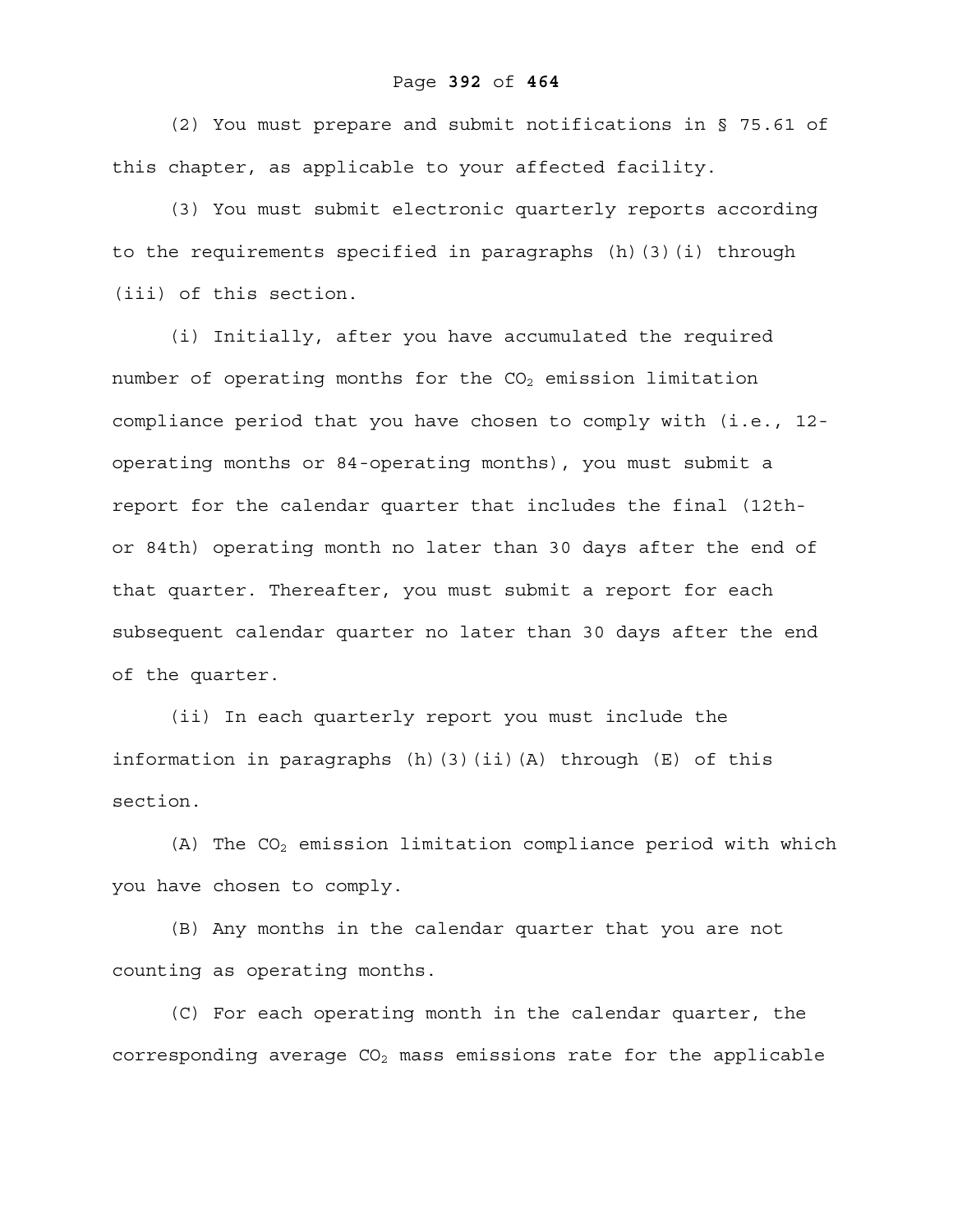# Page **393** of **464**

compliance period interval that you determined according to paragraph (g) of this section.

(D) The percentage of valid  $CO<sub>2</sub>$  mass emission rates in each compliance period (i.e., the total number of valid  $CO<sub>2</sub>$  mass emission rates in that period divided by the total number of operating hours in that period, multiplied by 100 percent).

(E) Any operating months in the calendar quarter with excess  $CO<sub>2</sub>$  emissions.

(iii) In the final quarterly report of each calendar year you must include the following:

(A) Net electric output sold to an electric grid over the calendar year; and

(B) The potential electric output of the facility.

(iv) You must submit each electronic report using the Emissions Collection and Monitoring Plan System (ECMPS) Client Tool provided by the Clean Air Markets Division in the EPA Office of Atmospheric Programs.

(4) You must meet all applicable reporting requirements and submit reports as required under subpart G of part 75 of this chapter.

(5) If your affected unit uses geologic sequestration to meet the applicable emissions limit, you must report in accordance with the requirements of 40 CFR part 98, subpart PP and either: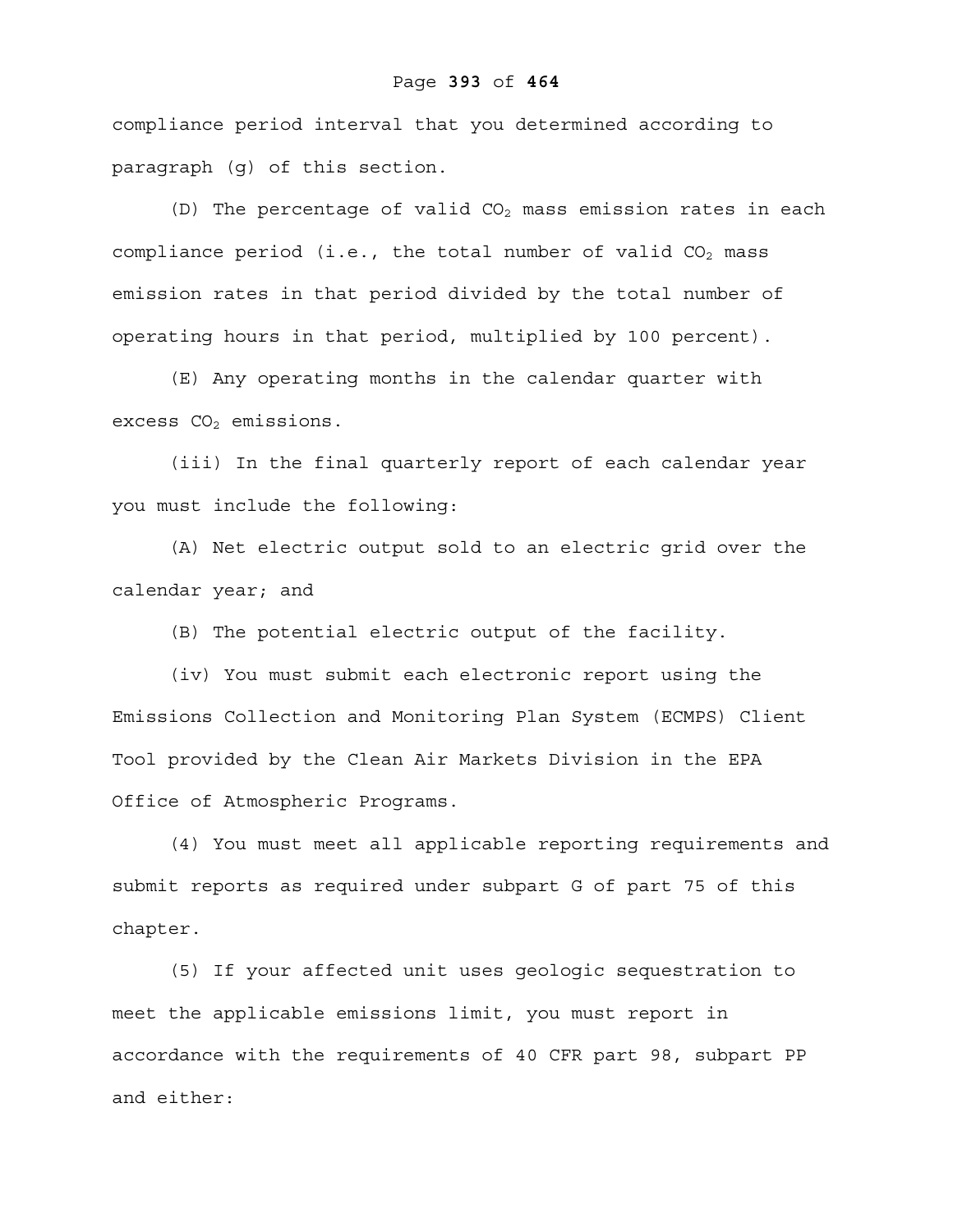# Page **394** of **464**

(i) if injection occurs onsite, report in accordance with the requirements of 40 CFR part 98, subpart RR, or

(ii) if injection occurs offsite, transfer the captured  $CO<sub>2</sub>$ to a facility or facilities that reports in accordance with the requirements of 40 CFR part 98, subpart RR.

(i) For each affected electric utility stream generating unit, you must maintain records according to paragraphs (i)(1) through (i)(8) of this section.

(1) You must comply with the applicable recordkeeping requirements and maintain records as required under subpart F of part 75 of this chapter.

(2) You must maintain records of the calculations you performed to determine the total  $CO<sub>2</sub>$  mass emissions for each operating month, and the averages for each compliance period interval (i.e., 12-operating months or 84-operating months, as applicable to the  $CO<sub>2</sub>$  emissions limitations).

(3) You must maintain records of the applicable data recorded and calculations performed that you used to determine the gross energy output for each operating month.

(4) You must maintain records of the calculations you performed to determine the percentage of valid  $CO<sub>2</sub>$  mass emission rates in each compliance period.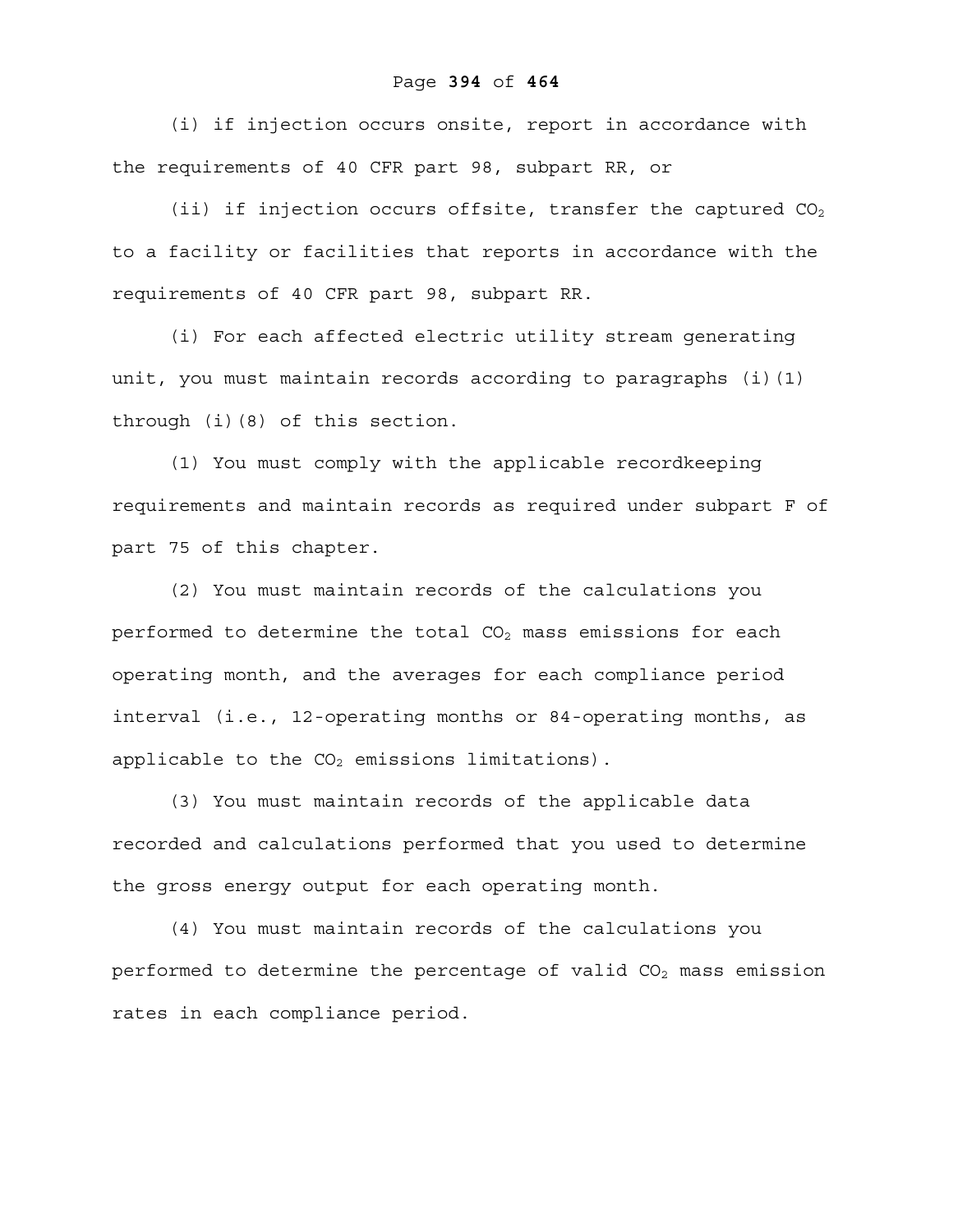## Page **395** of **464**

(5) You must maintain records of the calculations you performed to assess compliance with each applicable  $CO<sub>2</sub>$  emissions limitation in paragraph (c) of this section.

(6) Your records must be in a form suitable and readily available for expeditious review.

(7) You must maintain each record for 5 years after the date of each occurrence, measurement, maintenance, corrective action, report, or record except those records required to demonstrate compliance with an 84-operating month compliance period. You must maintain records required to demonstrate compliance with an 84-operating month compliance period for at least 10 years following the date of each occurrence, measurement, maintenance, corrective action, report, or record.

(8) You must maintain each record on site for at least 2 years after the date of each occurrence, measurement, maintenance, corrective action, report, or record, according to § 60.7. You may maintain the records off site and electronically for the remaining year(s) as required by this subpart.

(j) PSD and Title V Thresholds for Greenhouse Gases.  $(1)$  For purposes of 40 CFR 51.166 $(b)$  $(49)$  $(ii)$ , with respect to GHG emissions from new affected facilities, the "pollutant that is subject to the standard promulgated under section 111 of the Act" shall be considered to be the pollutant that otherwise is subject to regulation under the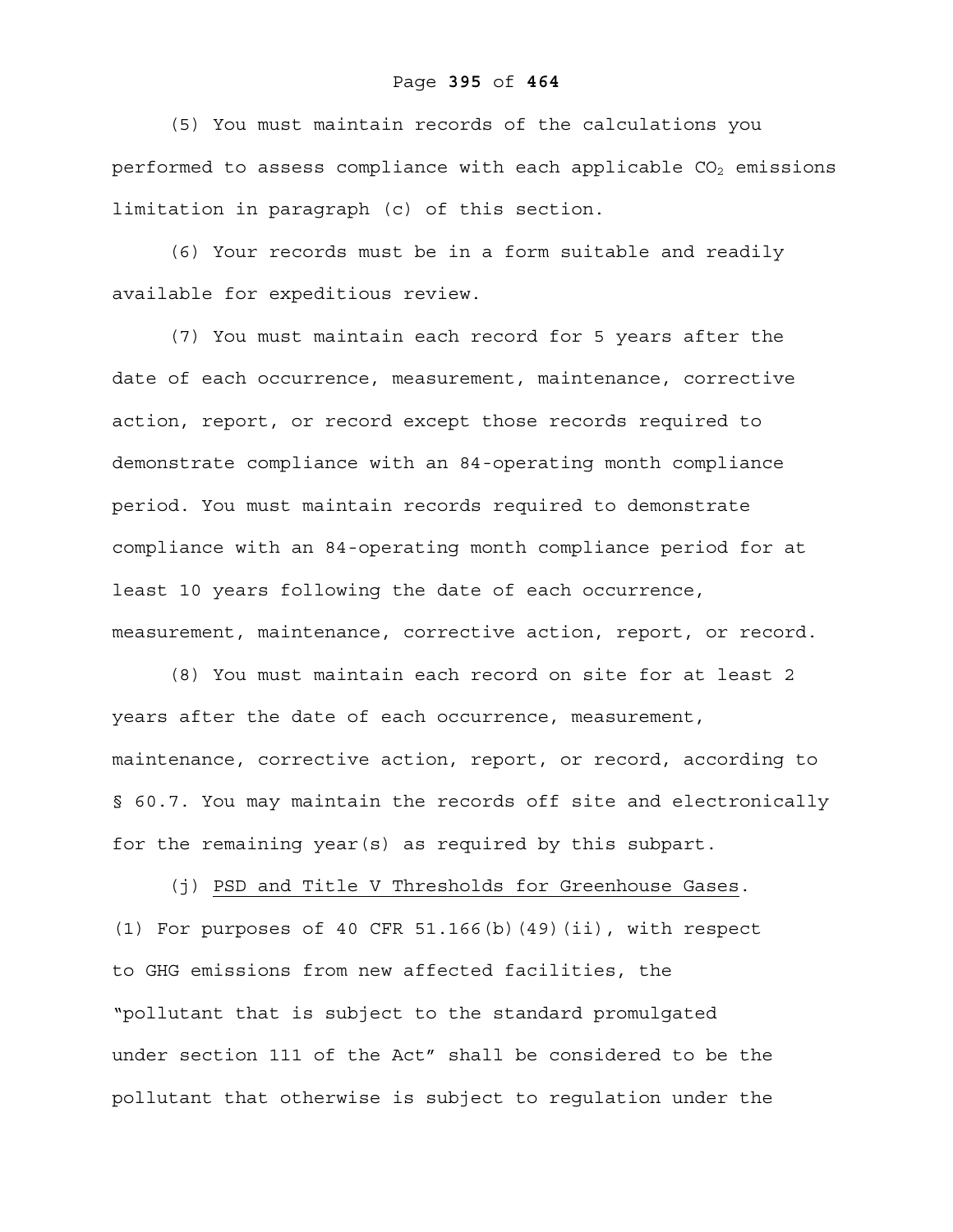#### Page **396** of **464**

Act as defined in 40 CFR 51.166(b)(48) and in any SIP approved by the EPA that is interpreted to incorporate, or specifically incorporates, 40 CFR 51.166(b)(48).

(2) For purposes of 40 CFR 52.21(b)(50)(ii), with respect to GHG emissions from new affected facilities, the "pollutant that is subject to the standard promulgated under section 111 of the Act" shall be considered to be the pollutant that otherwise is subject to regulation under the Act as defined in 40 CFR 52.21(b)(49).

(3) For purposes of 40 CFR 70.2, with respect to greenhouse gas emissions from new affected facilities, the "pollutant that is subject to any standard promulgated under section 111 of the Act" shall be considered to be the pollutant that otherwise is "subject to regulation" as defined in 40 CFR 70.2.

(4) For purposes of 40 CFR 71.2, with respect to greenhouse gas emissions from new affected facilities, the "pollutant that is subject to any standard promulgated under section 111 of the Act" shall be considered to be the pollutant that otherwise is "subject to regulation" as defined in 40 CFR 71.2.

(k) For purposes of this section, the following definitions apply:

Gross energy output means: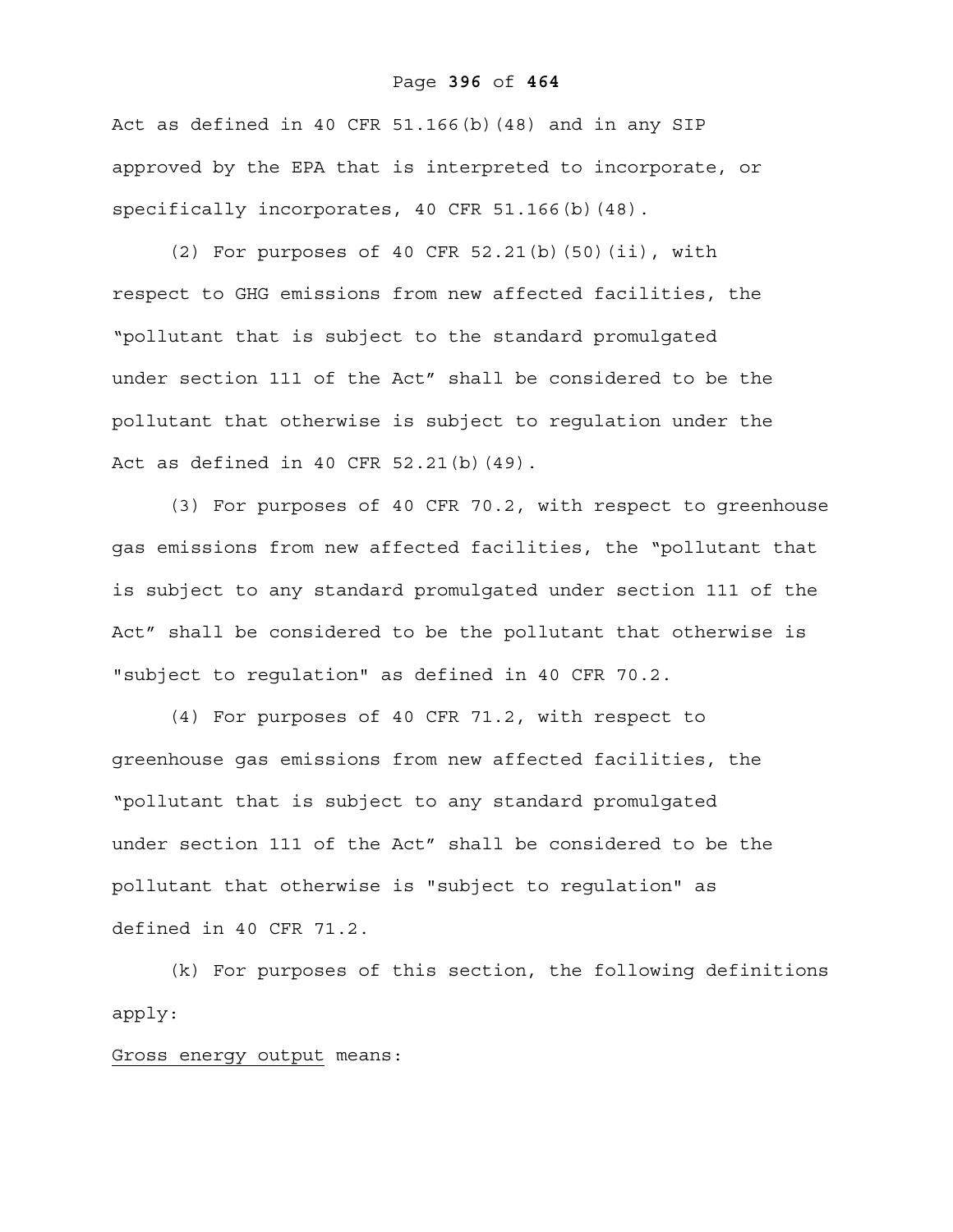(i) Except as provided under paragraph (ii) of this definition, for electric utility steam generating units, the gross electric or mechanical output from the affected facility (including, but not limited to, output from steam turbine(s), combustion turbine(s), and gas expanders) minus any electricity used to power the feedwater pumps plus 75 percent of the useful thermal output measured relative to ISO conditions that is not used to generate additional electric or mechanical output or to enhance the performance of the unit (e.g., steam delivered to an industrial process for a heating application);

(ii) For electric utility steam generating unit combined heat and power facilities where at least 20.0 percent of the total gross energy output consists of electric or direct mechanical output and at least 20.0 percent of the total gross energy output consists of thermal output on a rolling 3 year basis, the gross electric or mechanical output from the affected facility (including, but not limited to, output from steam turbine(s), combustion turbine(s), and gas expanders) minus any electricity used to power the feedwater pumps, that difference divided by 0.95, plus 75 percent of the useful thermal output measured relative to ISO conditions that is not used to generate additional electric or mechanical output or to enhance the performance of the unit (e.g., steam delivered to an industrial process for a heating application);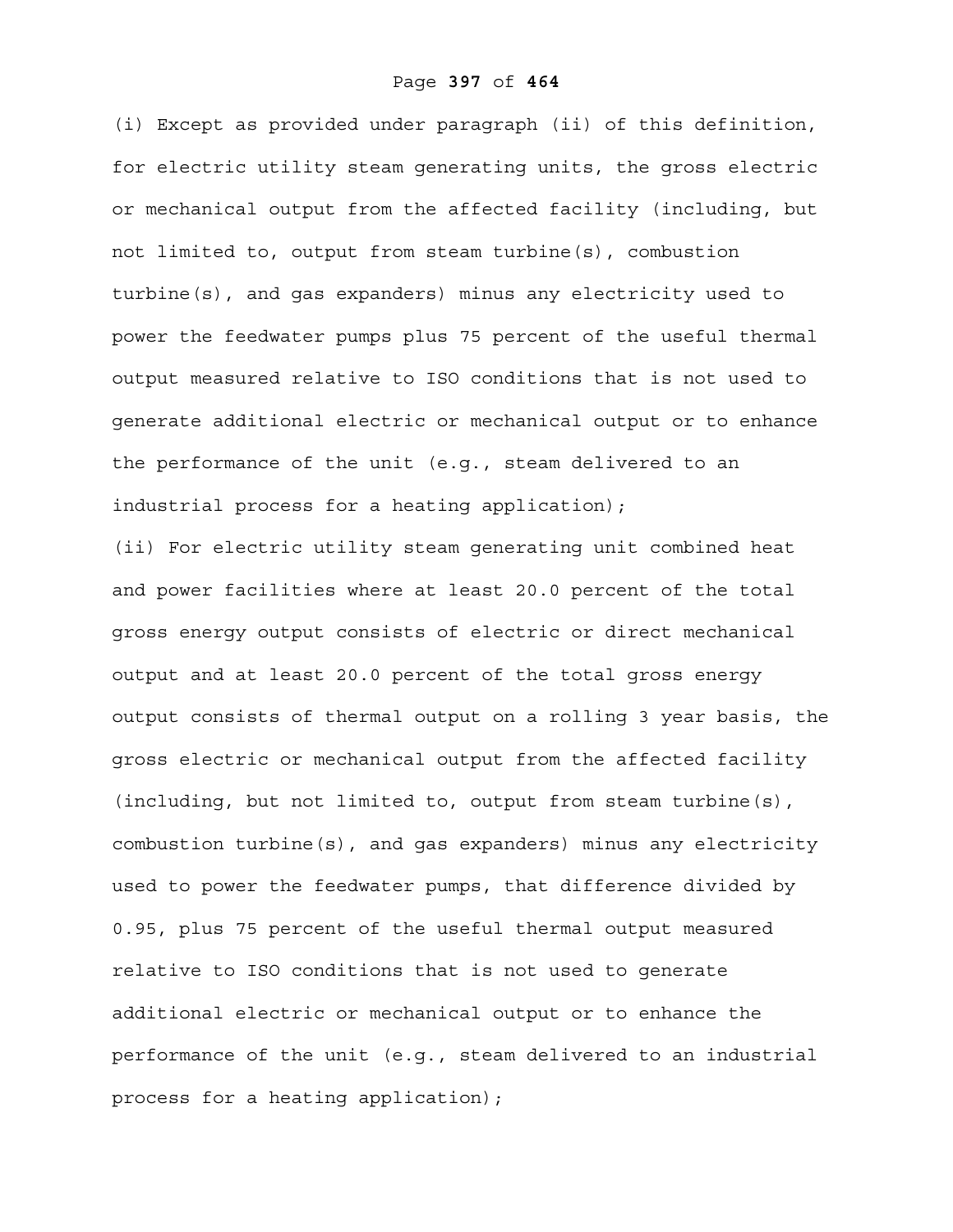#### Page **398** of **464**

(iii) Except as provided under paragraph (ii) of this definition, for a IGCC electric utility generating unit, the gross electric or mechanical output from the affected facility (including, but not limited to, output from steam turbine(s), combustion turbine(s), and gas expanders) plus 75 percent of the useful thermal output measured relative to ISO conditions that is not used to generate additional electric or mechanical output or to enhance the performance of the unit (e.g., steam delivered to an industrial process for a heating application); (iv) For IGCC electric utility generating unit combined heat and power facilities where at least 20.0 percent of the total gross energy output consists of electric or direct mechanical output and at least 20.0 percent of the total gross energy output consists of thermal output on a rolling 3 year basis, the gross electric or mechanical output from the affected facility (including, but not limited to, output from steam turbine(s), combustion turbine(s), and gas expanders) divided by 0.95, plus 75 percent of the useful thermal output measured relative to ISO conditions that is not used to generate additional electric or mechanical output or to enhance the performance of the unit (e.g., steam delivered to an industrial process for a heating application);

IGCC facility is an integrated gasification combined cycle electric utility steam generating unit, which means an electric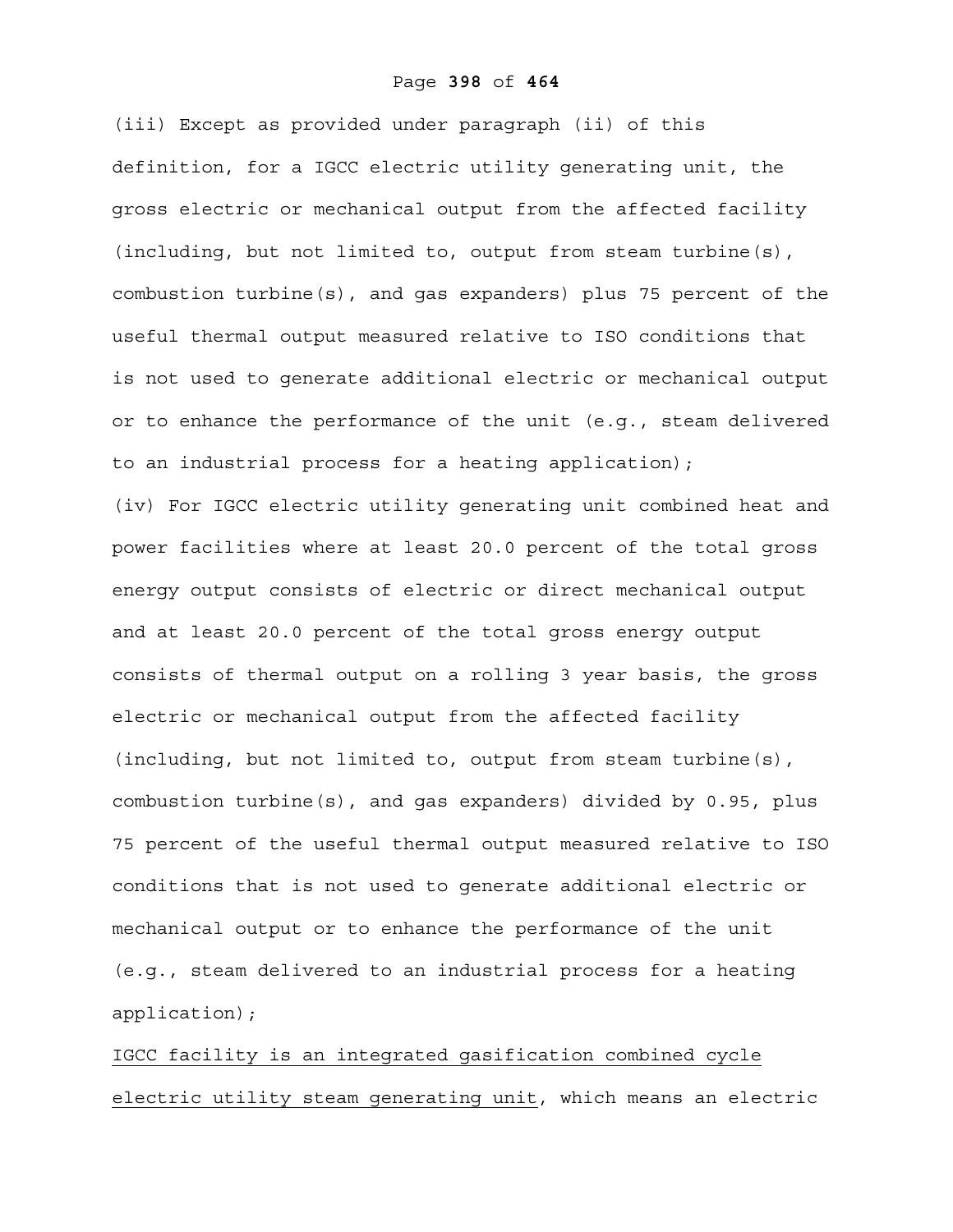utility combined cycle facility that is designed to burn fuels containing 50 percent (by heat input) or more solid-derived fuel not meeting the definition of natural gas plus any integrated equipment that provides electricity or useful thermal output to either the affected facility or auxiliary equipment. The Administrator may waive the 50 percent solid-derived fuel requirement during periods of the gasification system construction, startup and commissioning, shutdown, or repair. No solid fuel is directly burned in the facility during operation. Net-electric output means:

(i) Except as provided under paragraph (ii) of this definition, the gross electric sales to the utility power distribution system minus purchased power on a calendar year basis, or (ii) For combined heat and power facilities where at least 20.0 percent of the total gross energy output consists of electric or direct mechanical output and at least 20.0 percent of the total gross energy output consists of thermal output, the gross electric sales to the utility power distribution system minus purchased power of the thermal host facility or facilities on a calendar year basis.

## Potential electric output means:

(i) Either 33 percent or the design net electric output efficiency, at the election of the owner/operator of the affected facility,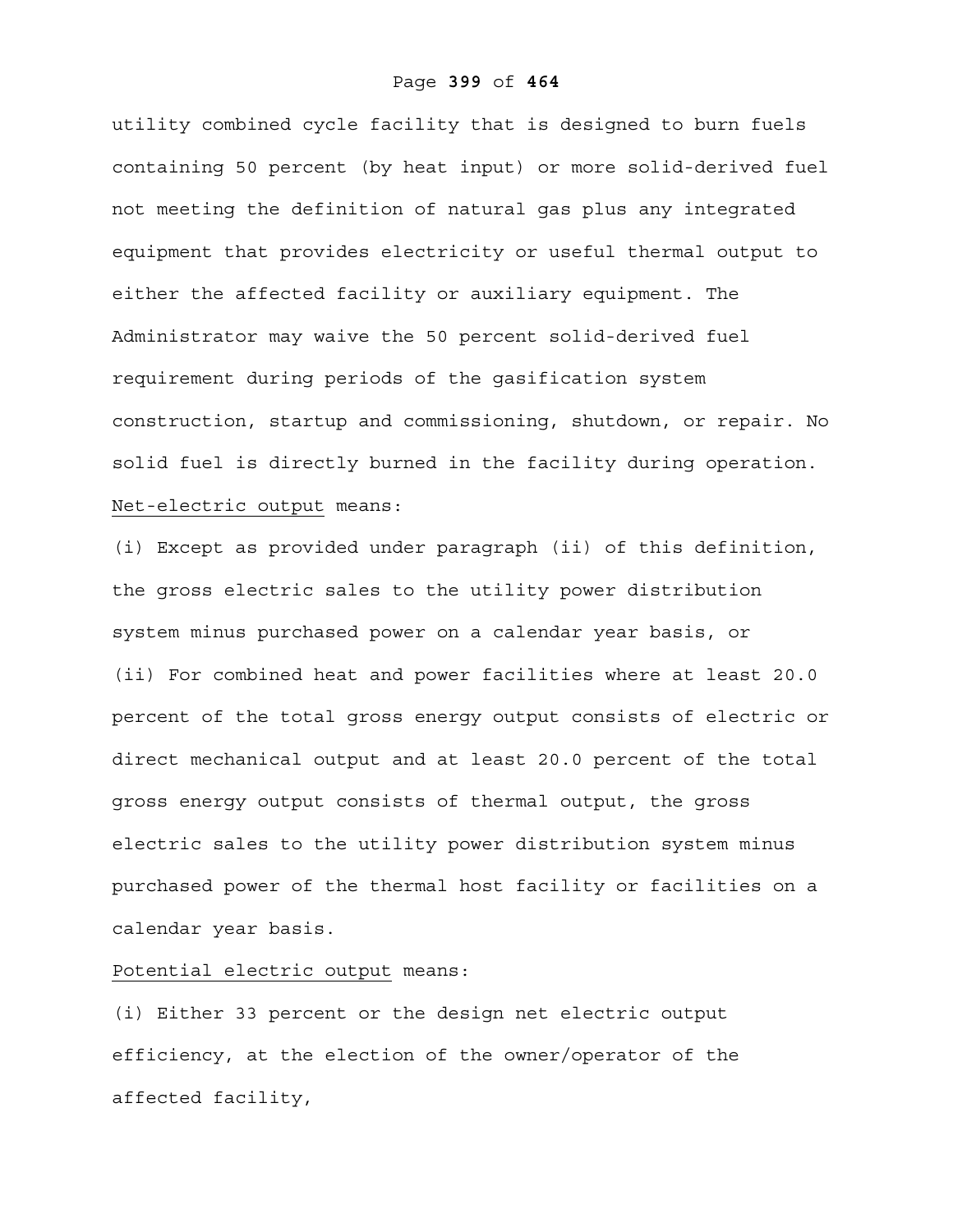#### Page **400** of **464**

(ii) Multiplied by the maximum design heat input capacity of the steam generating unit,

(iii) Divided by 3,413 Btu/KWh,

(iv) Divided by 1,000 kWh/MWh, and

(v) Multiplied by 8,760 h/yr.

(vi) For example, a 35 percent efficient steam generating unit with a 100 MW (341 MMBtu/h) fossil-fuel heat input capacity would have a 310,000 MWh 12 month potential electric output capacity.

Steam generating unit means any furnace, boiler, or other device used for combusting fuel for the purpose of producing steam (nuclear steam generators are not included) plus any integrated equipment that provides electricity or useful thermal output to either the boiler or auxiliary equipment.

**<SUBPART><HED>Subpart KKKK -— Standards of Performance for Stationary Combustion Turbines** 

 3. Section 60.4305 is amended by adding paragraph (c) to read as follows:

## **§ 60.4305 Does this subpart apply to my stationary combustion turbine?**

## \* \* \* \* \*

(c) For purposes of regulation of greenhouse gases, the applicable provisions of this subpart affect your stationary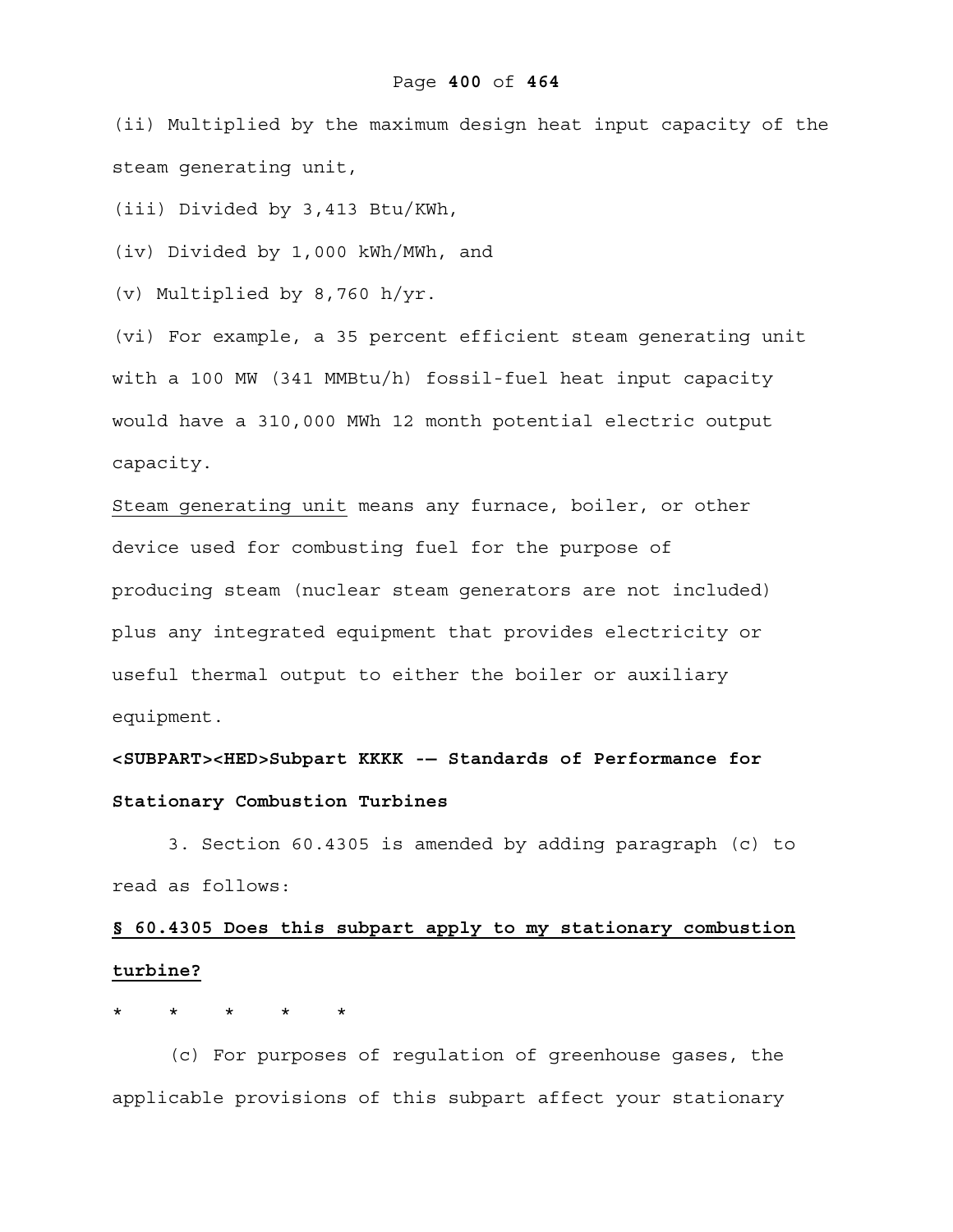#### Page **401** of **464**

combustion turbine if it meets the applicability conditions in paragraphs (c)(1) through (c)(5) of this section.

(1) Commenced construction after [INSERT DATE OF PUBLICATION IN THE FEDERAL REGISTER];

(2) Has a design heat input to the turbine engine greater than 73 MW (250 MMBtu/h);

(3) Combusts fossil fuel for more than 10.0 percent of the heat input during any 3 consecutive calendar years.

(4) Combusts over 90% natural gas on a heat input basis on a 3 year rolling average basis; and

(5) Was constructed for the purpose of supplying, and supplies, one-third or more of its potential electric output and more than 219,000 MWh net-electrical output to a utility distribution system on a 3 year rolling average basis.

4. Section 60.4315 is revised to read as follows:

#### **§ 60.4315 What pollutants are regulated by this subpart?**

(a) The pollutants regulated by this subpart are nitrogen oxides  $(NO_X)$ , sulfur dioxide  $(SO_2)$ , and greenhouse gases.

(b)(1) The greenhouse gases regulated by this subpart consist of carbon dioxide  $(CO<sub>2</sub>)$ .

(2) PSD and Title V Thresholds for Greenhouse Gases. (i) For purposes of 40 CFR 51.166(b)(49)(ii), with respect to GHG emissions from affected stationary combustion turbine, the "pollutant that is subject to the standard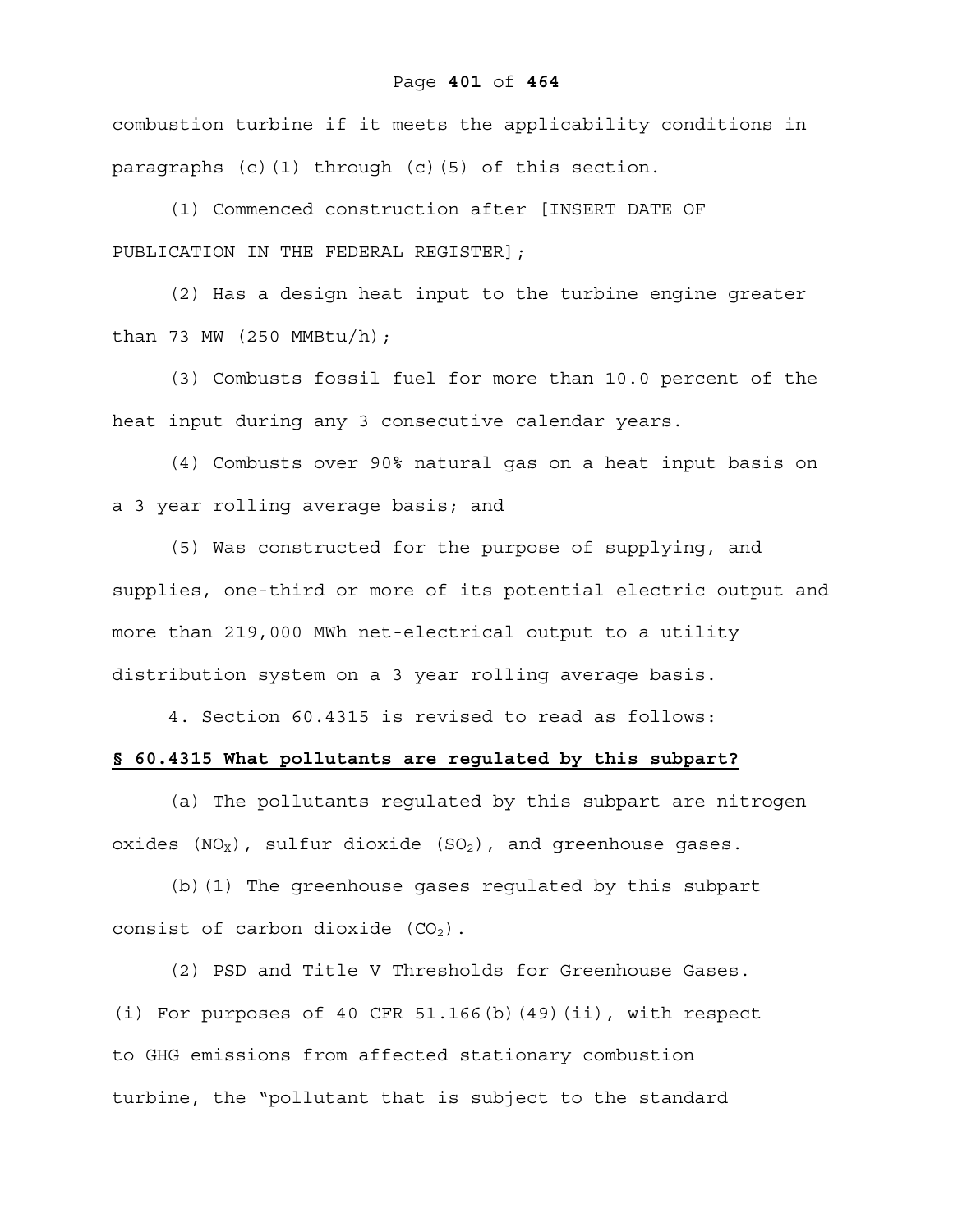#### Page **402** of **464**

promulgated under section 111 of the Act" shall be considered to be the pollutant that otherwise is subject to regulation under the Act as defined in 40 CFR 51.166(b)(48) and in any SIP approved by the EPA that is interpreted to incorporate, or specifically incorporates, 40 CFR 51.166(b)(48).

(ii) For purposes of 40 CFR 52.21(b)(50)(ii), with respect to GHG emissions from affected stationary combustion turbines, the "pollutant that is subject to the standard promulgated under section 111 of the Act" shall be considered to be the pollutant that otherwise is subject to regulation under the Act as defined in 40 CFR 52.21(b)(49).

(iii) For purposes of 40 CFR 70.2, with respect to greenhouse gas emissions from affected stationary combustion turbines, the "pollutant that is subject to any standard promulgated under section 111 of the Act" shall be considered to be the pollutant that otherwise is "subject to regulation" as defined in 40 CFR 70.2.

(iv) For purposes of 40 CFR 71.2, with respect to greenhouse gas emissions from affected stationary combustion turbines, the "pollutant that is subject to any standard promulgated under section 111 of the Act" shall be considered to be the pollutant that otherwise is "subject to regulation" as defined in 40 CFR 71.2.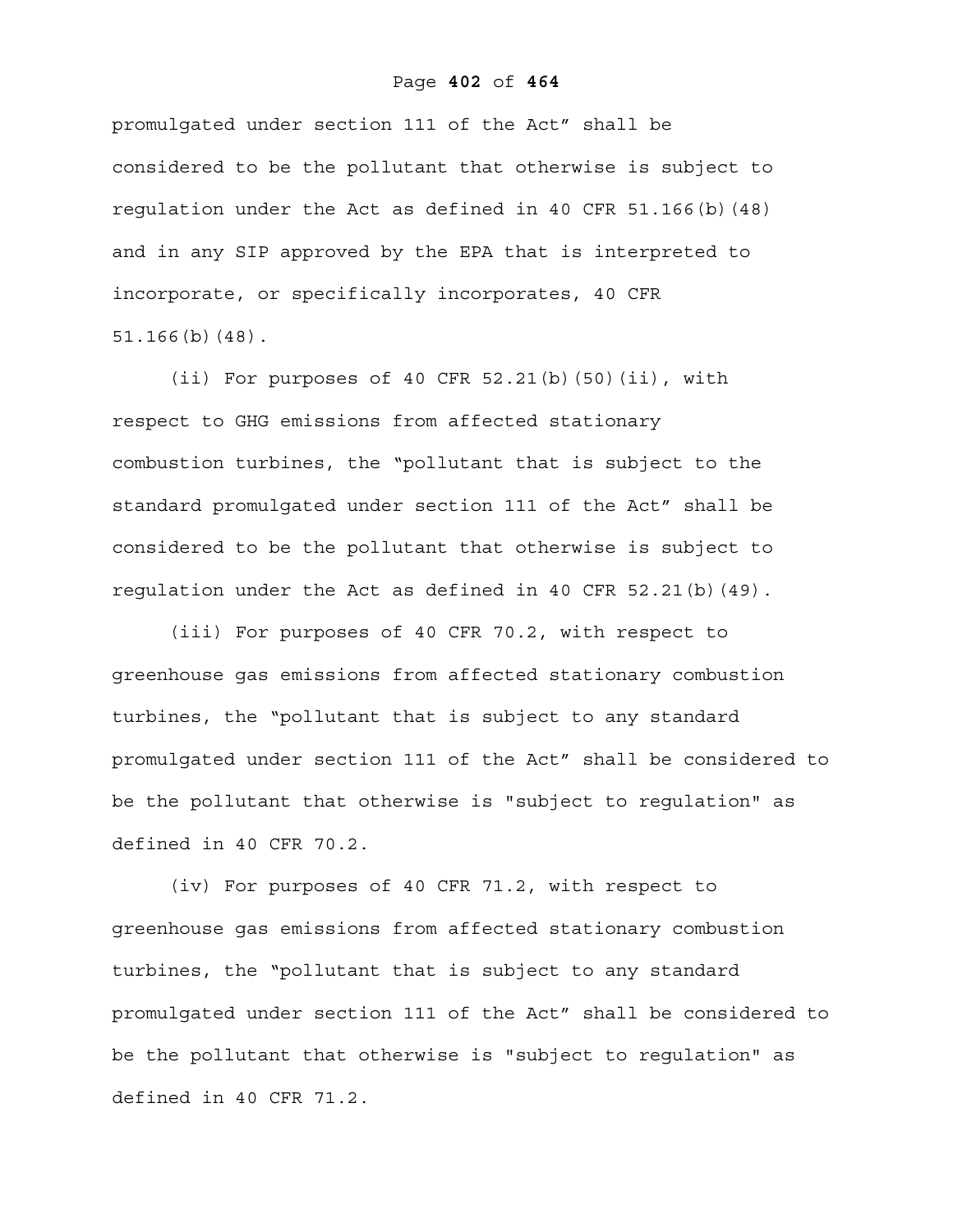#### Page **403** of **464**

5. Section 60.4326 is added to read as follows:

#### **§ 60.4326 What CO2 emissions standard must I meet?**

You must not discharge from your affected stationary combustion turbine into the atmosphere any gases that contain  $CO<sub>2</sub>$ in excess of the applicable  $CO<sub>2</sub>$  emissions standard specified in Table 2 of this subpart.

6. Section 60.4333 is amended by adding paragraph (c) to read as follows:

# **§ 60.4333 What are my general requirements for complying with this subpart?**

#### $\star$   $\star$

(c) If you own or operate an affected stationary combustion turbine subject to a  $CO<sub>2</sub>$  emissions standard in §60.4326, you must make compliance determinations on a 12-operating month rolling average basis, and you must determine compliance monthly by calculating the average  $CO<sub>2</sub>$  emissions rate for the affected stationary combustion turbine at the end of each 12-operating month period.

7. Section 60.4373 is added under undesignated center heading "Monitoring" to read as follows:

## **§ 60.4373 How do I monitor and collect data to demonstrate compliance with my CO2 emissions standard using a CO2 CEMS?**

(a) You must prepare a monitoring plan in accordance with the applicable provisions in § 75.53(g) and (h) of this chapter.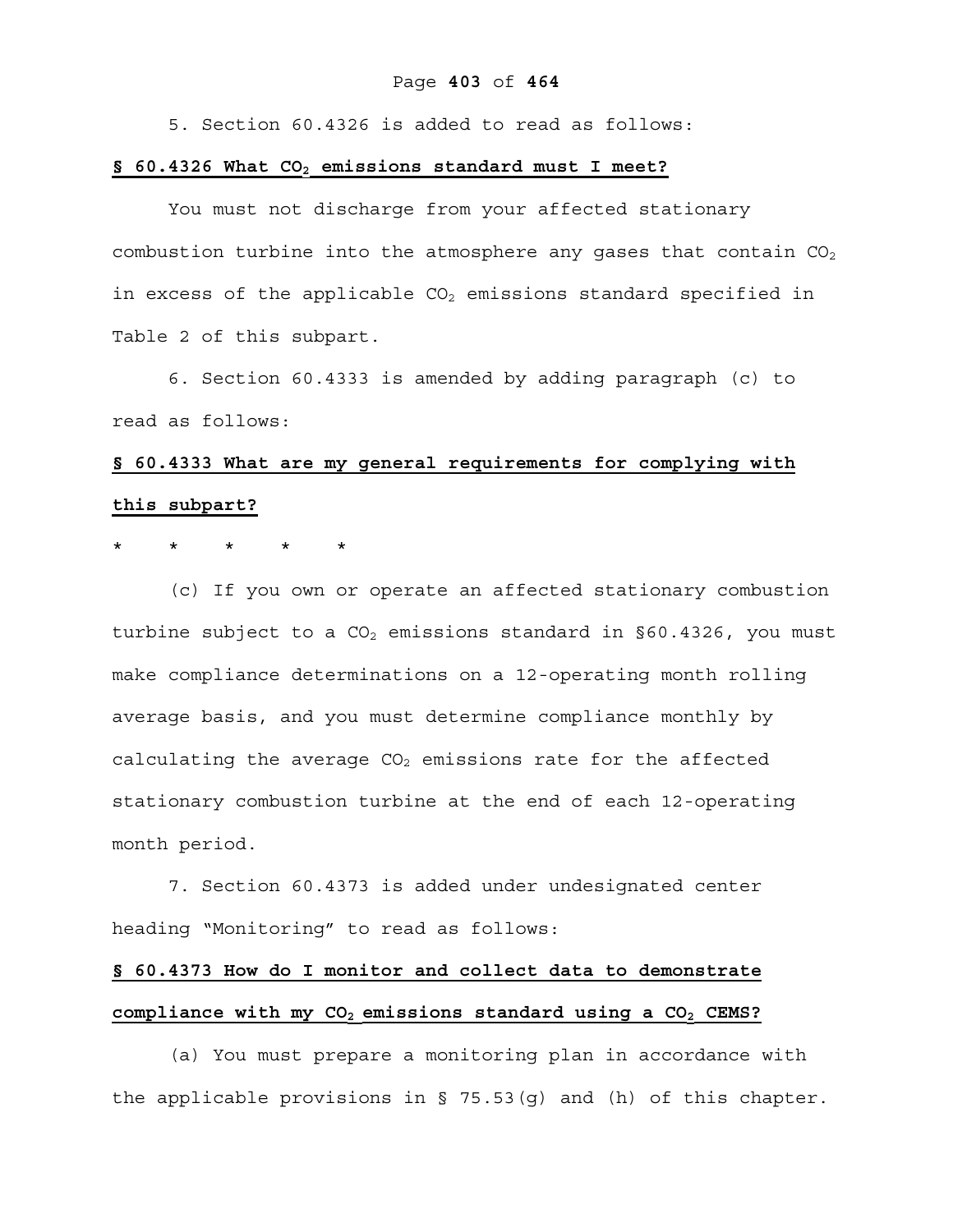(b) You must measure the hourly  $CO<sub>2</sub>$  mass emissions from each affected stationary combustion turbine using the procedures in paragraphs (b)(1) through (5) of this section, except as provided in paragraph (c) of this section.

(1) You must install, certify, operate, maintain, and calibrate a  $CO<sub>2</sub>$  continuous emission monitoring system (CEMS) to directly measure and record  $CO<sub>2</sub>$  concentrations in the stationary combustion turbine exhaust gases emitted to the atmosphere and an exhaust gas flow rate monitoring system according to § 75.10(a)(3)(i) of this chapter. If you measure  $CO<sub>2</sub>$  concentration on a dry basis, you must also install, certify, operate, maintain, and calibrate a continuous moisture monitoring system, according to § 75.11(b) of this chapter.

(2) For each monitoring system that you use to determine the  $CO<sub>2</sub>$  mass emissions, you must meet the applicable certification and quality assurance procedures in § 75.20 of this chapter and Appendices B and D to part 75 of this chapter.

(3) You must use a laser device to measure the dimensions of each exhaust gas stack or duct at the flow monitor and the reference method sampling locations prior to the initial setup (characterization) of the flow monitor. For circular stacks, you must make measure of the diameter at three or more distinct locations and average the results. For rectangular stacks or ducts, you must measure each dimension (i.e., depth and width)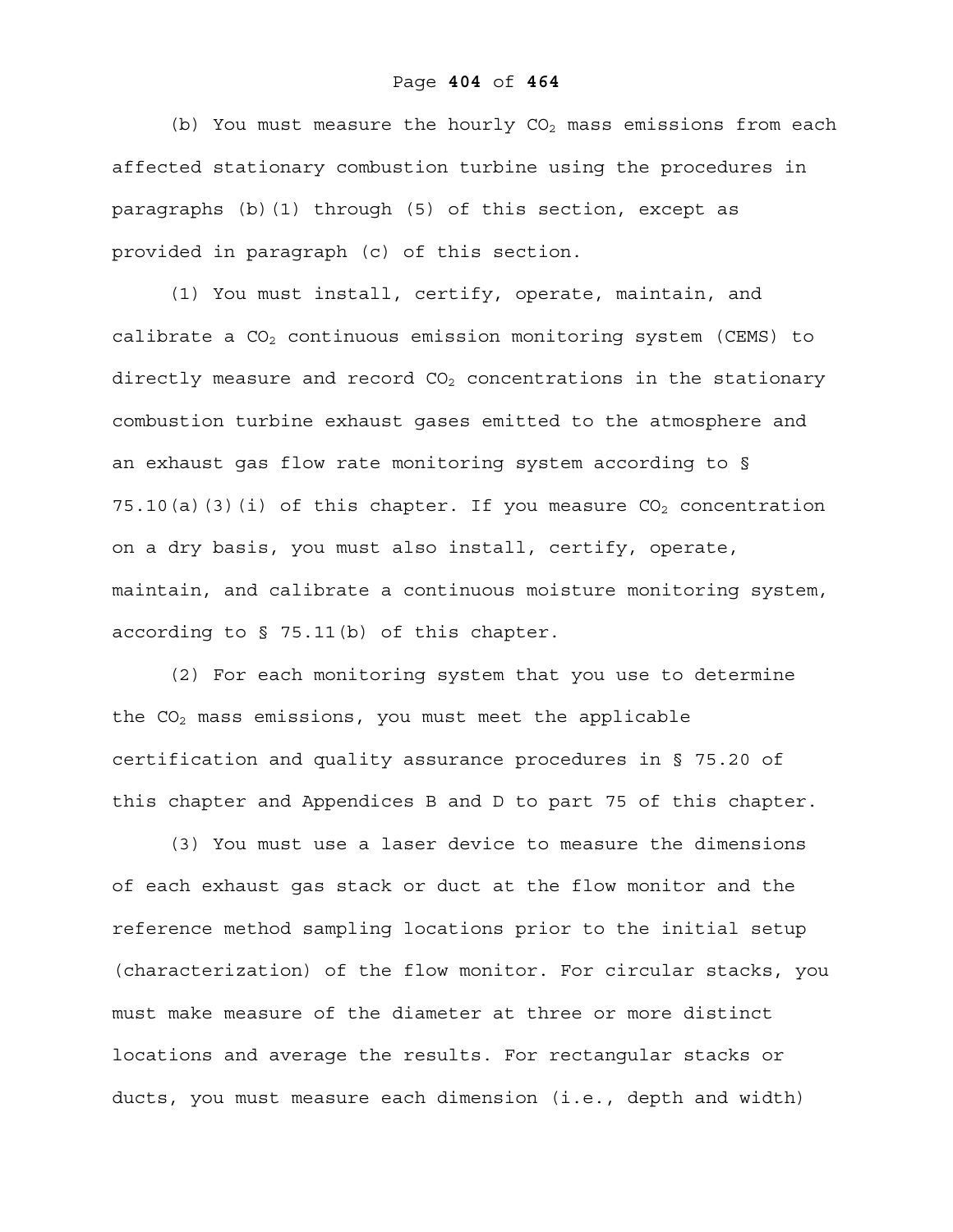#### Page **405** of **464**

at three or more distinct locations and average the results. If the flow rate monitor or reference method sampling site is relocated, you must repeat these measurements at the new location.

(4) You must use unadjusted exhaust gas volumetric flow rates only to determine the hourly  $CO<sub>2</sub>$  mass emissions from the affected stationary combustion turbine; you must not apply the bias adjustment factors described in section 7.6.5 of Appendix A to part 75 of this chapter to the exhaust gas flow rate data.

(5) If you chose to use Method 2 in Appendix A-1 to this part to perform the required relative accuracy test audits (RATAs) of the part 75 flow rate monitoring system, you must use a calibrated Type-S pitot tube or pitot tube assembly. You must not use the default Type-S pitot tube coefficient.

(c) As an alternative to complying with paragraph (b) of this section, you may determine the hourly  $CO<sub>2</sub>$  mass emissions by using Equation G-4 in Appendix G to part 75 of this chapter according to the requirements specified in paragraphs (c)(1) and (2) of this section.

(1) You must implement the applicable procedures in appendix D to part 75 of this chapter to determine hourly unit heat input rates (MMBtu/h), based on hourly measurements of fuel flow rate and periodic determinations of the gross calorific value (GCV) of each fuel combusted.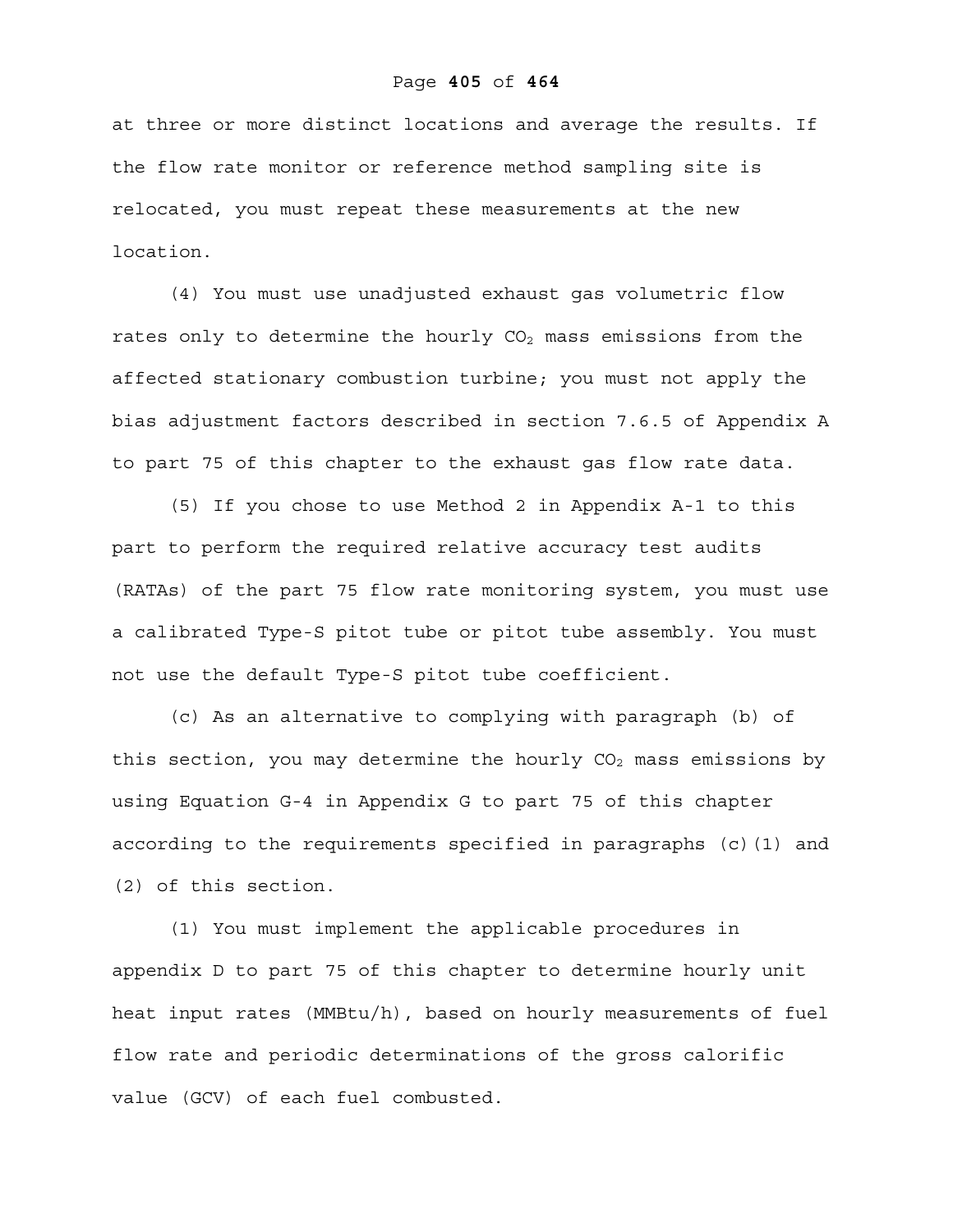(2) You may determine site-specific carbon-based F-factors  $(F_c)$  using Equation F-7b in section 3.3.6 of Appendix F to part 75 of this chapter, and you may use these  $F_c$  values in the emissions calculations instead of using the default  $F_c$  values in the Equation G-4 nomenclature.

(d) You must install, calibrate, maintain, and operate a sufficient number of watt meters to continuously measure and record the gross electric output from the affected stationary combustion turbine. If the affected stationary combustion turbine is a CHP stationary combustion turbine, you must also install, calibrate, maintain, and operate meters to continuously determine and record the total useful recovered thermal energy. For process steam applications, you will need to install, calibrate, maintain, and operate meters to continuously determine and record steam flow rate, temperature, and pressure. If the affected stationary combustion turbine has a direct mechanical drive application, you must submit a plan to the Administrator or delegated authority for approval of how gross energy output will be determined. Your plan shall ensure that you install, calibrate, maintain, and operate meters to continuously determine and record each component of the determination.

(e) If two or more affected stationary combustion turbines serve a common electric generator, you must apportion the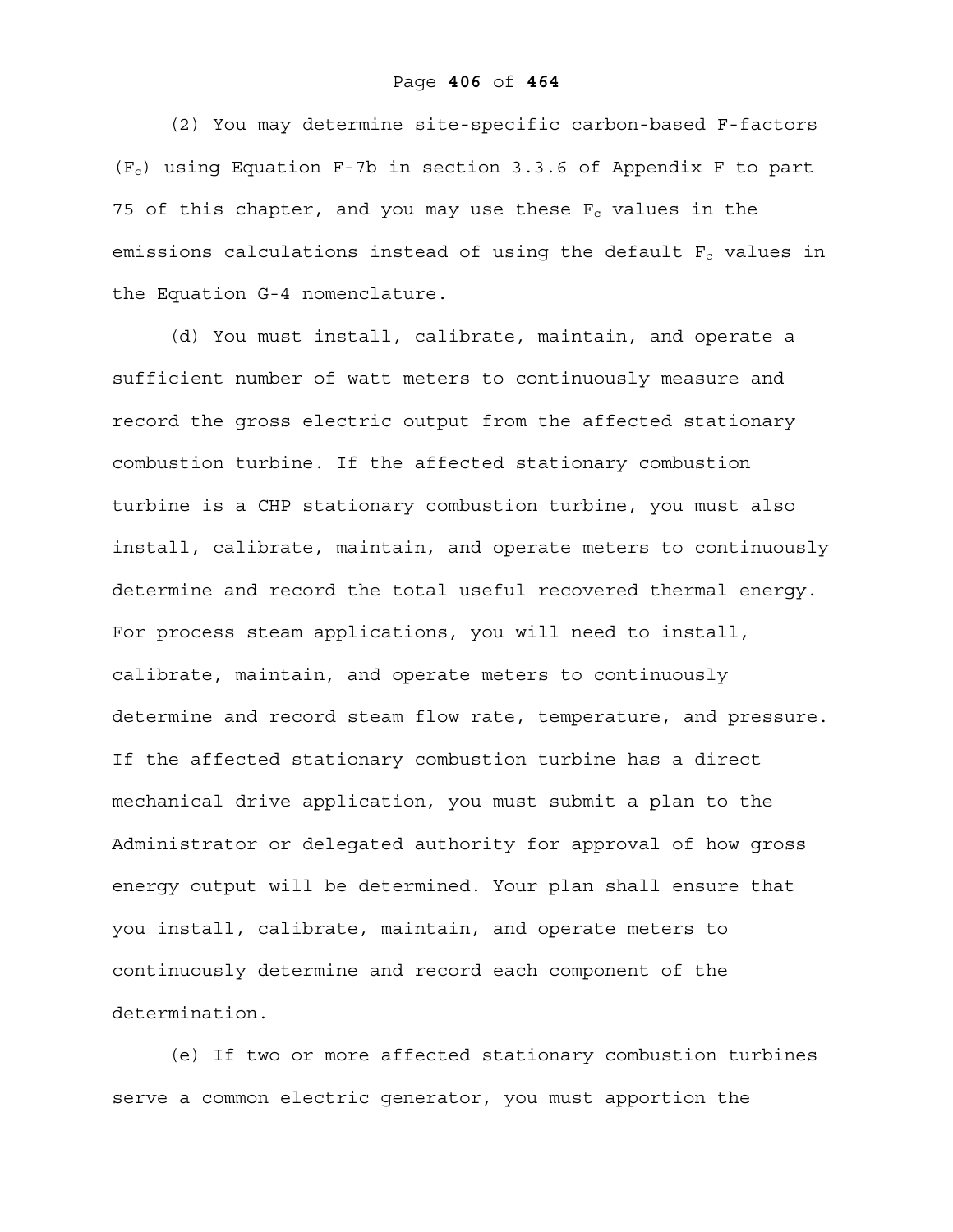#### Page **407** of **464**

combined hourly gross output to the individual stationary combustion turbines using a plan approved by the Administrator (e.g., using steam load or heat input to each affected stationary combustion turbine). Your plan shall ensure that you install, calibrate, maintain, and operate meters to continuously determine and record each component of the determination.

(f) In accordance with  $\S$  60.13(q), if two or more stationary combustion turbines that implement the continuous emission monitoring provisions in paragraph (b) of this section share a common exhaust gas stack and are subject to the same emissions standard under § 60.4326, you may monitor the hourly CO2 mass emissions at the common stack in lieu of monitoring each stationary combustion turbine separately. If you choose this option, the hourly gross load (electric, thermal, and/or mechanical, as applicable) must be the sum of the hourly loads for the individual stationary combustion turbines and you must express the operating time as "stack operating hours" (as defined in § 72.2 of this chapter). If you attain compliance with the applicable emissions standard in § 60.4326 at the common stack, each stationary combustion turbine sharing the stack is in compliance.

(g) In accordance with § 60.13(g), if the exhaust gases from a stationary combustion turbine that implements the continuous emission monitoring provisions in paragraph (b) of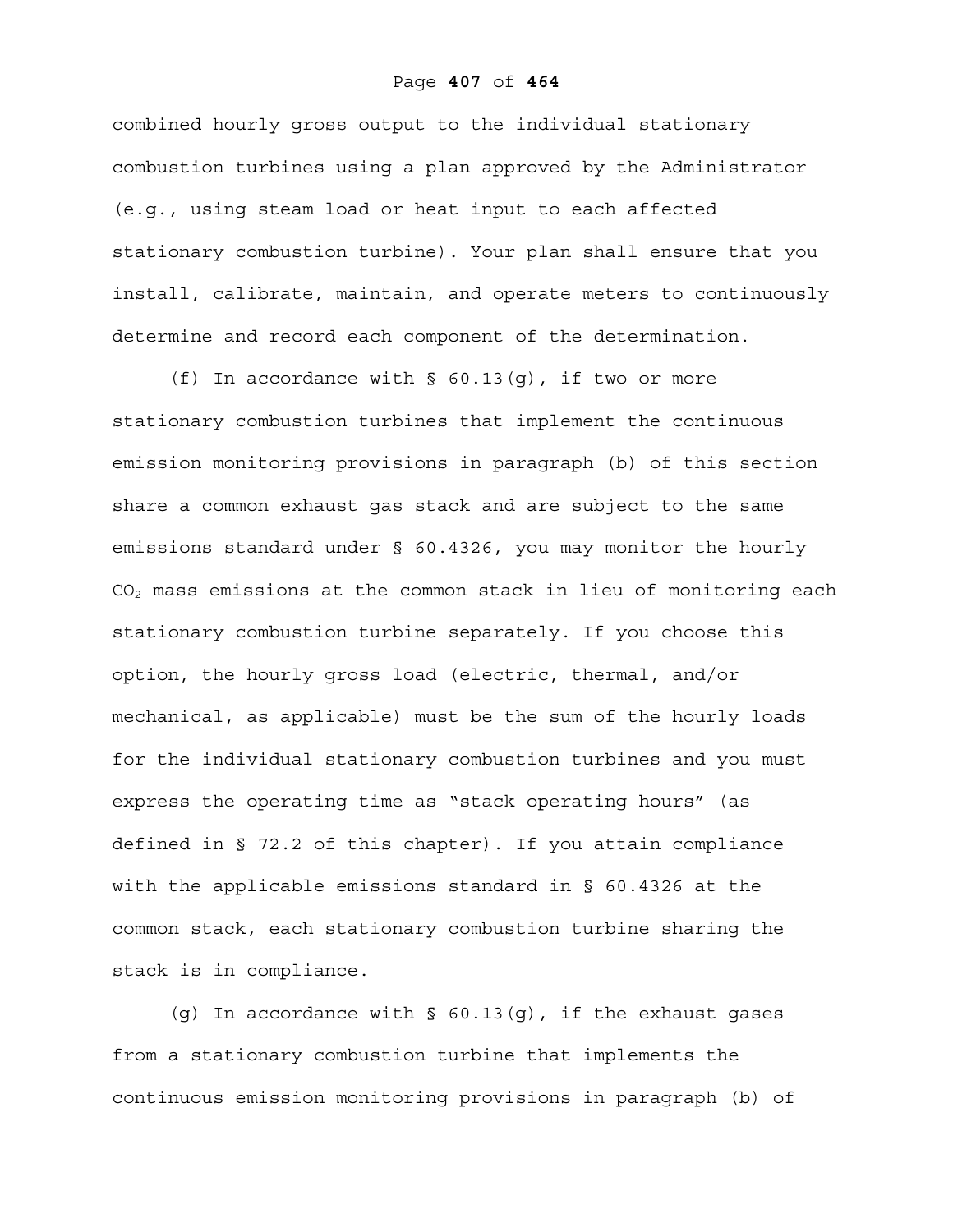this section are emitted to the atmosphere through multiple stacks (or if the exhaust gases are routed to a common stack through multiple ducts and you chose to monitor in the ducts), you must monitor the hourly  $CO<sub>2</sub>$  mass emissions and the "stack operating time" (as defined in § 72.2 of this chapter) at each stack or duct separately. In this case, you determine compliance with the applicable emissions standard in  $\S$  60.4326 by summing the  $CO<sub>2</sub>$  mass emissions measured at the individual stacks or ducts and dividing by the total gross output for the unit.

8. Section 60.4374 is added under undesignated center heading "Monitoring" to read as follows:

## § 60.4374 How do I demonstrate compliance with my CO<sub>2</sub> emissions **standard and determine excess emissions?**

(a) You must calculate the  $CO<sub>2</sub>$  mass emissions rate for your affected stationary combustion turbine by using the hourly  $CO<sub>2</sub>$ mass emissions and total gross output data determined and recorded according to the procedures in § 60.4373 for the compliance period for the  $CO<sub>2</sub>$  emissions standard applicable to the affected stationary combustion turbine, and the calculation procedures in paragraphs (a)(1) through (a)(5) of this section.

(1) You must only use operating hours in the compliance period for the compliance determination calculation for which you obtained valid data for all parameters you used to determine the hourly  $CO<sub>2</sub>$  mass emissions and gross output data, are used for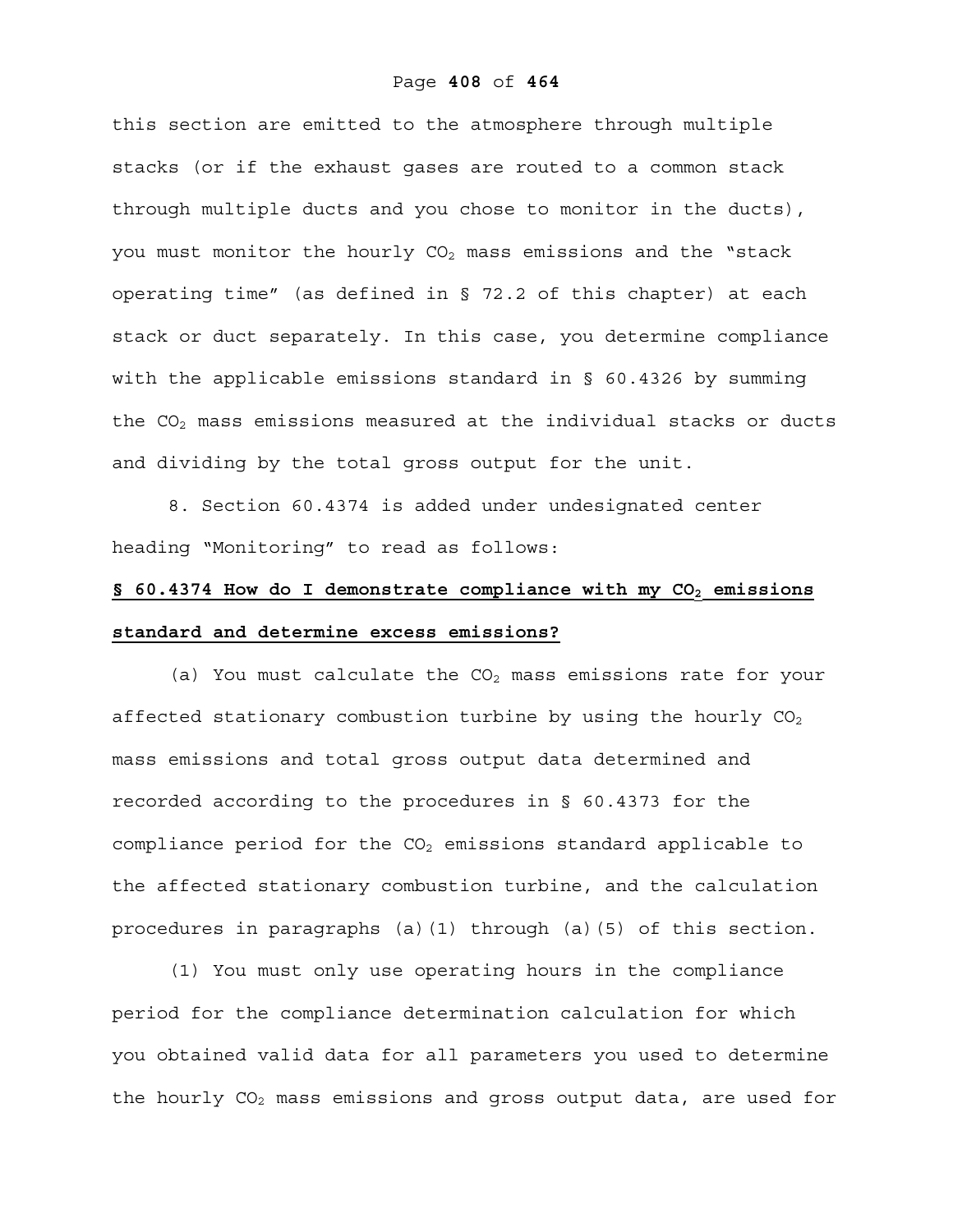the compliance determination calculation. You must not include operating hours in which you used the substitute data provisions of part 75 of this chapter for any of the parameters in the calculation. For the compliance determination calculation, you must obtain valid hourly  $CO<sub>2</sub>$  mass emission values for a minimum of 95 percent of the operating hours in the compliance period.

(2) You must calculate the total  $CO<sub>2</sub>$  mass emissions by summing the hourly  $CO<sub>2</sub>$  mass emissions values for the affected stationary combustion turbine determined to be valid according to the conditions specified in paragraph (a)(1) of this section for all of the operating hours in the applicable compliance period.

(3) For each operating hour of the compliance period used in paragraph (a)(2) of this section to calculate the total  $CO<sub>2</sub>$ mass emissions, you must determine the affected stationary combustion turbine's corresponding hourly gross output (Pgross) by applying the appropriate definitions in §§ 60.4420 and 60.4421 of this subpart and according to the procedures specified in paragraphs (a)(3)(i) and (iv) of this section .

(i) Calculate Pgross for your affected stationary combustion turbine using the following equation:

$$
P_{\text{gross}} = \frac{(\text{Pe})_{\text{CT}} + (\text{Pe})_{\text{ST}} + (\text{Pe})_{\text{HE}}}{T} + 0.75 \times [(\text{Pt})_{\text{PS}} + (\text{Pt})_{\text{HR}} + (\text{Pt})_{\text{HE}}]
$$

Where:<EXTRACT> Pgross = Gross energy output of your affected stationary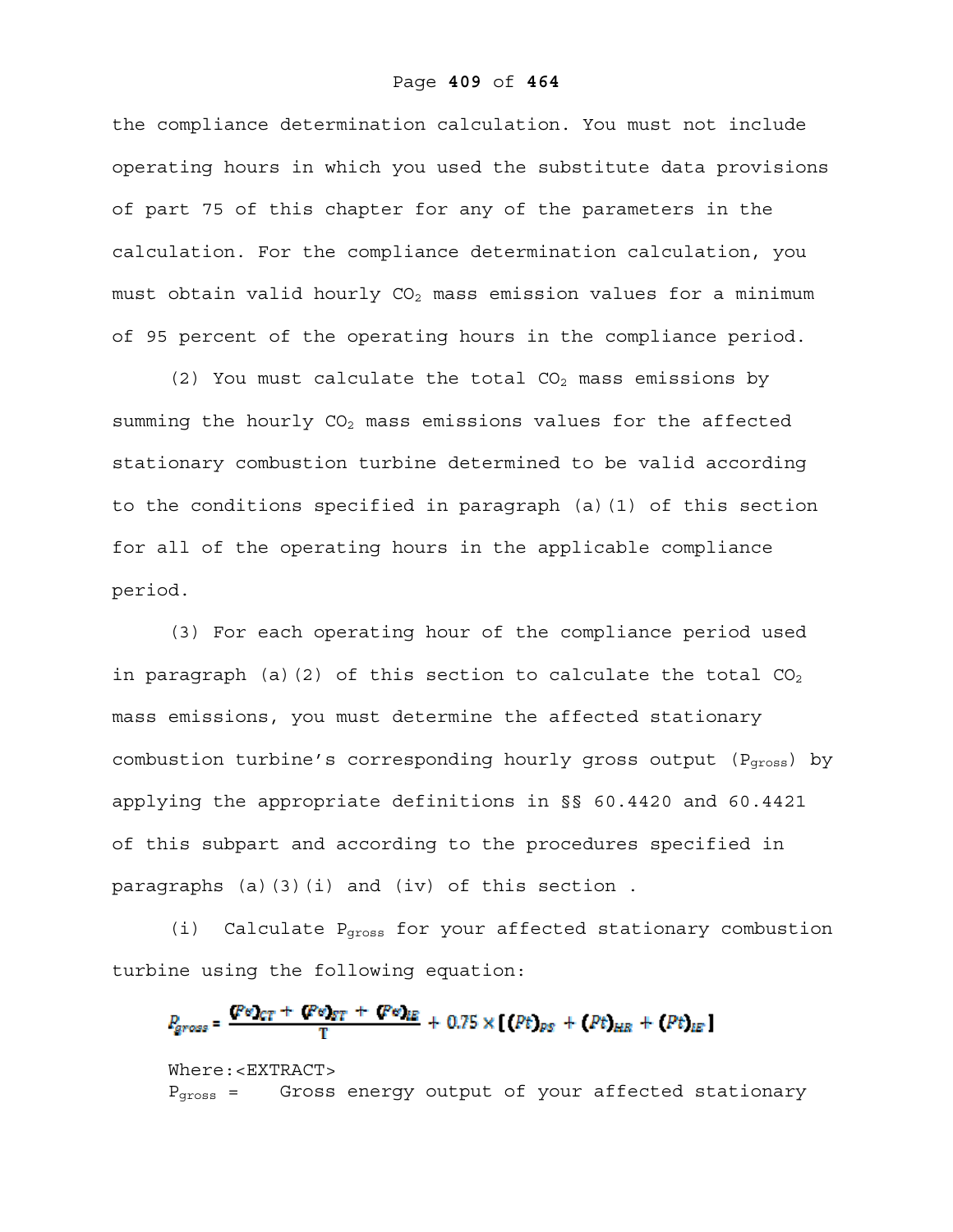combustion turbine in megawatt-hours in MWh.

- (Pe) $_{CT}$  = Electric energy output plus mechanical energy output (if any) of stationary combustion turbines in MWh.
- $(Pe)_{ST}$  = Electric energy output plus mechanical energy output (if any) of steam turbines in MWh.
- $(Pe)_{IE}$  = Electric energy output plus mechanical energy output (if any) of your affected stationary combustion turbine's integrated equipment that provides electricity to the affected facility or auxiliary equipment in MWh.
- $(Pt)_{PS}$  = Useful thermal energy output of steam relative to ISO conditions that is used for applications that do not generate additional electricity, produce mechanical energy output, enhance the performance of the affected facility. Calculated using the equation specified in paragraph (a)(3)(ii) of this section in MWh.
- $(Pt)_{HR}$  = Useful thermal energy output relative to ISO conditions from heat recovery that is used for applications other than steam generation or performance enhancement of the affected facility in MWh.
- $(PL)_{IE}$  = Useful thermal energy output relative to ISO conditions from any integrated equipment that provides input to the affected facility or auxiliary equipment in MWh.
- T = Electric Transmission and Distribution Factor. T = 0.95 for a CHP stationary combustion turbine where at least on an annual basis 20.0 percent of the total gross energy output consists of electric or direct mechanical output and 20.0 percent of the total gross energy output consists of useful thermal energy output on a rolling 3 year basis. T = 1.0 for all other affected stationary combustion turbines. </EXTRACT>

(ii) If applicable to your affected stationary combustion

turbine, calculate  $(Pt)_{PS}$  using the following equation:

$$
(Pt)_{pg} = \frac{Q_m \times H}{3.6 \times 10^9}
$$

Where:<EXTRACT>

 $Q_m$  = Measured steam flow in kilograms (kg) (or pounds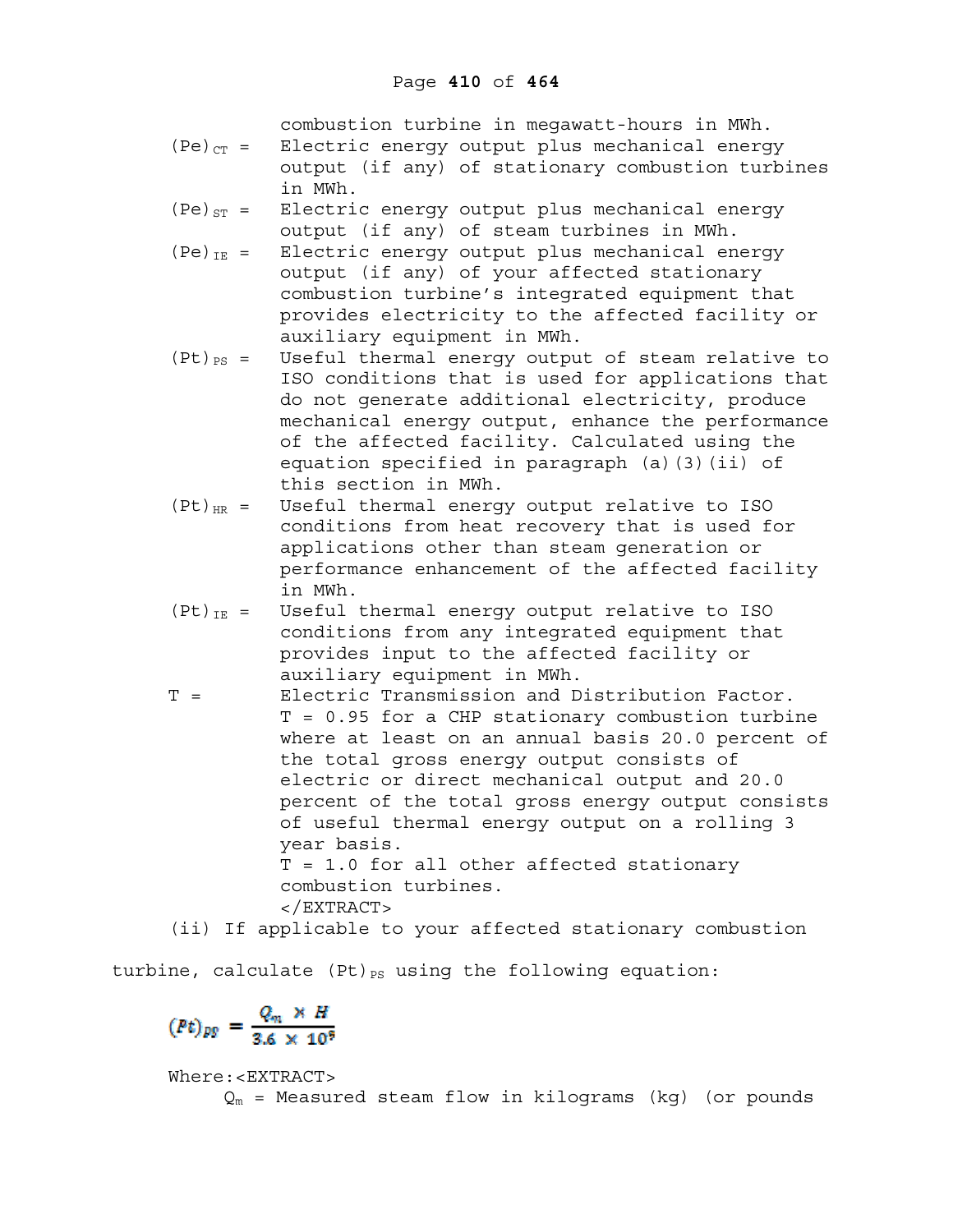(lb)) for the operating hour. H = Enthalpy of the steam at measured temperature and pressure relative to ISO conditions in Joules per kilogram (J/kg) (or Btu/lb). 3.6 x  $10^9$  = Conversion factor (J/MWh) (or 3.413 x 106 Btu/MWh).</EXTRACT> (iii) You must determine the hourly gross energy output for

each operating hour in which there is no electric output, but there is mechanical output or useful thermal output. In addition you must determine the hourly gross  $CO<sub>2</sub>$  emissions for each operating hour in which there is no useful output.

(iv) In the case for which compliance is demonstrated according to § 60.4373(f) for affected stationary combustion turbines that vent to a common stack, then you must calculate the hourly gross energy output (electric, mechanical, and/or thermal, as applicable) by summing the hourly gross energy output you determined for each of your individual affected stationary combustion turbines that vent to the common stack; and you must express the operating time as "stack operating hours" (as defined in § 72.2 of this chapter).

(4) You must calculate the total gross output for the affected stationary combustion turbine's compliance period by summing the hourly gross output values for the affected stationary combustion turbine determined from paragraph (a)(2) of this section for all of the operating hours in the applicable compliance period.

(5) You must calculate the  $CO<sub>2</sub>$  mass emissions rate for the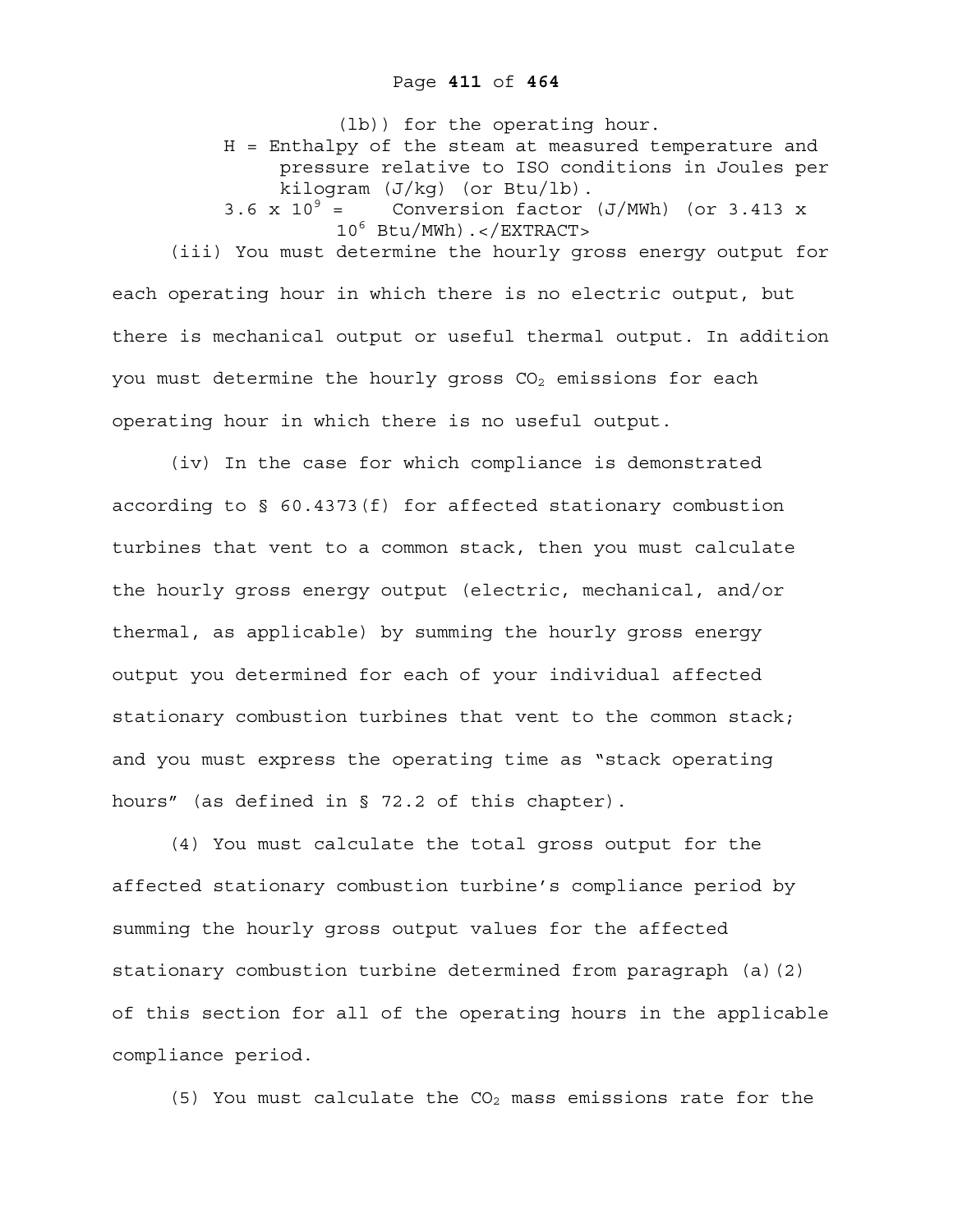#### Page **412** of **464**

affected stationary combustion turbine by dividing the total  $CO<sub>2</sub>$ mass emissions value as calculated according to the requirements of paragraph (a)(2) of this section by the total gross output value as calculated according to the requirements of paragraph (a)(4) of this section.

(b) If the  $CO<sub>2</sub>$  mass emissions rate for the affected stationary combustion turbine determined according to the procedures specified in paragraph (a) of this section is less than or equal to the  $CO<sub>2</sub>$  emissions standard in Table 2 of this subpart applicable to the affected stationary combustion turbine, then your affected stationary combustion turbine is in compliance with the emissions standard. If the average  $CO<sub>2</sub>$  mass emissions rate is greater than the  $CO<sub>2</sub>$  emissions standard in Table 2 of this subpart applicable to the affected stationary combustion turbine, then your affected stationary combustion turbine has excess  $CO<sub>2</sub>$  emissions.

9. Section 60.4375 is amended by revising the section heading to read as follows:

# **§ 60.4375 What reports must I submit to comply with my NOx and SO2 emissions limits?**

\* \* \* \* \*

10. Section 60.4376 is added to read as follows:

## **§ 60.4376 What notifications and reports must I submit to comply**  with my CO<sub>2</sub> emissions standard?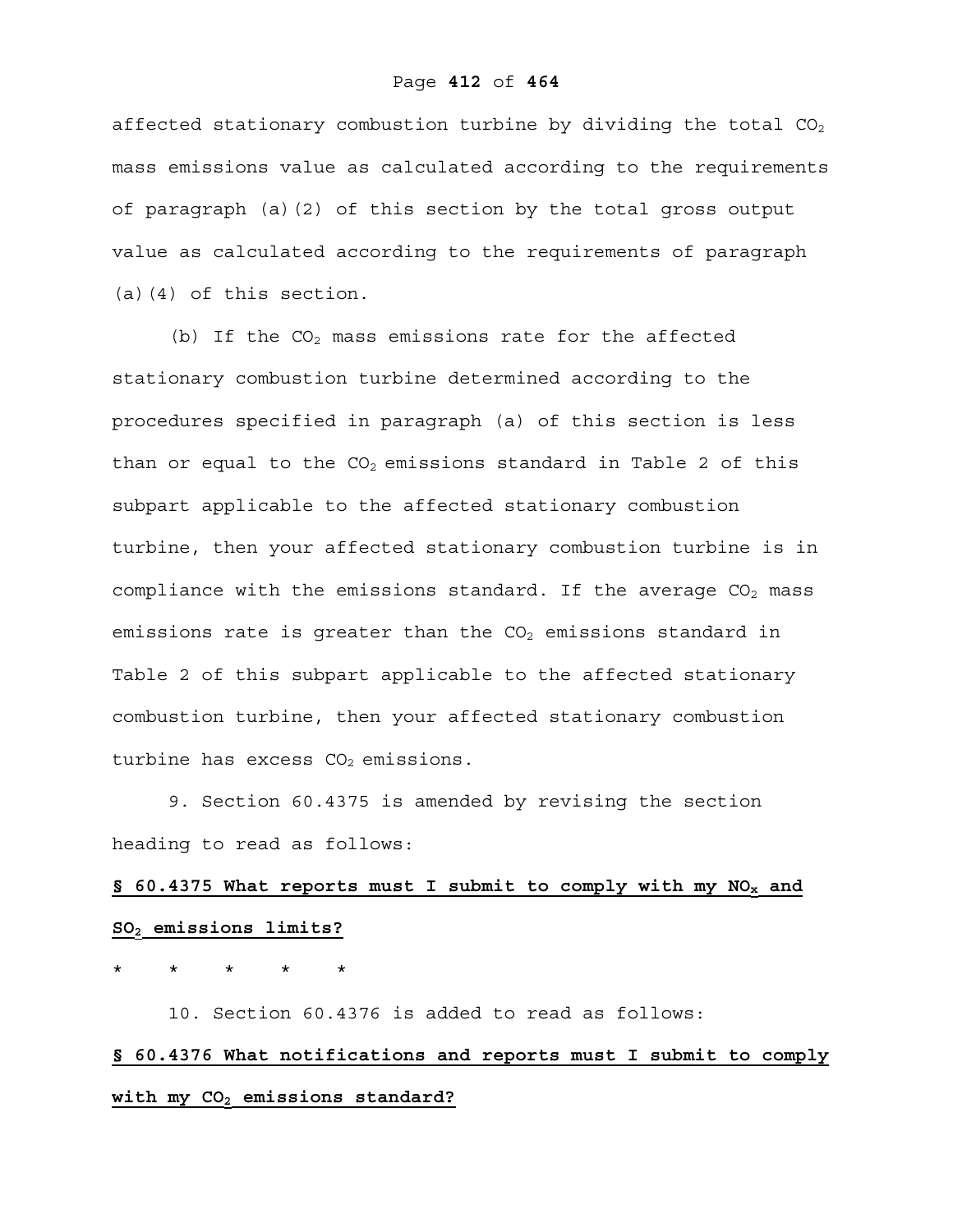(a)(1) You must prepare and submit the notifications specified in §§ 60.7(a)(1) and (a)(3) and 60.19, as applicable to your affected stationary combustion turbine.

(2) You must prepare and submit notifications specified in § 75.61 of this chapter, as applicable to your affected stationary combustion turbine.

(b) You must prepare and submit reports according to paragraphs (b)(1) through (d) of this section, as applicable.

(1) For stationary combustion turbines that are required, by § 60.4333(c), to conduct initial and on-going compliance determinations on a 12-operating month rolling average basis for the standard in § 60.4326, you must submit electronic quarterly reports as follows. After you have accumulated the first 12 operating months for the affected stationary combustion turbine, you must submit a report for the calendar quarter that includes the 12th-operating month no later than 30 days after the end of that quarter. Thereafter, you must submit a report for each subsequent calendar quarter, no later than 30 days after the end of the quarter.

(2) In each quarterly report, you must include the following information, as applicable:

(i) Each rolling average  $CO<sub>2</sub>$  mass emissions rate for which the last (12th) operating month in a 12-operating month compliance period falls within the calendar quarter. You must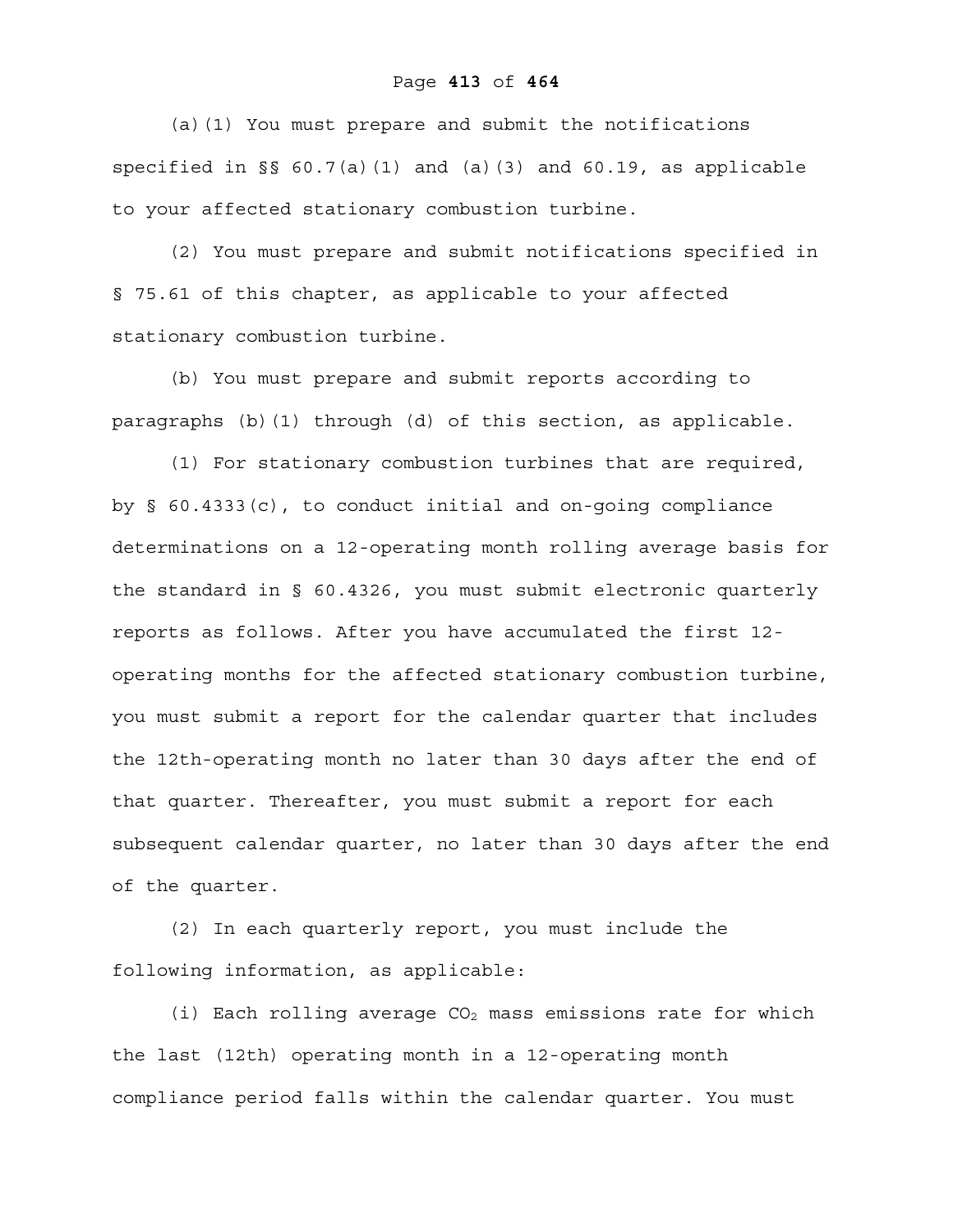calculate each average  $CO<sub>2</sub>$  mass emissions rate according to the requirements of § 60.4374. You must report the dates (month and year) of the 1st and 12th-operating months in each compliance period for which you performed a  $CO<sub>2</sub>$  mass emissions rate calculation. If there are no compliance periods that end in the quarter, you must include a statement to that effect;

(ii) If one or more compliance periods end in the quarter, you must identify each operating month in the calendar quarter with excess  $CO<sub>2</sub>$  emissions;

(iii) The percentage of valid  $CO<sub>2</sub>$  mass emission rates (as defined in § 60.4374) in each 12-operating month compliance period described in paragraph (b)(2)(i) of this section (i.e., the total number of valid  $CO<sub>2</sub>$  mass emission rates in that period divided by the total number of operating hours in that period, multiplied by 100 percent); and

(iv) The  $CO<sub>2</sub>$  emissions standard (as identified in Table 2 of this subpart) with which your affected stationary combustion turbine is complying.

(3) The final quarterly report of each calendar year must contain the following:

(i) Net electric output sold to an electric grid over the 4 quarters of the calendar year; and

(ii) The potential electric output of the stationary combustion turbine.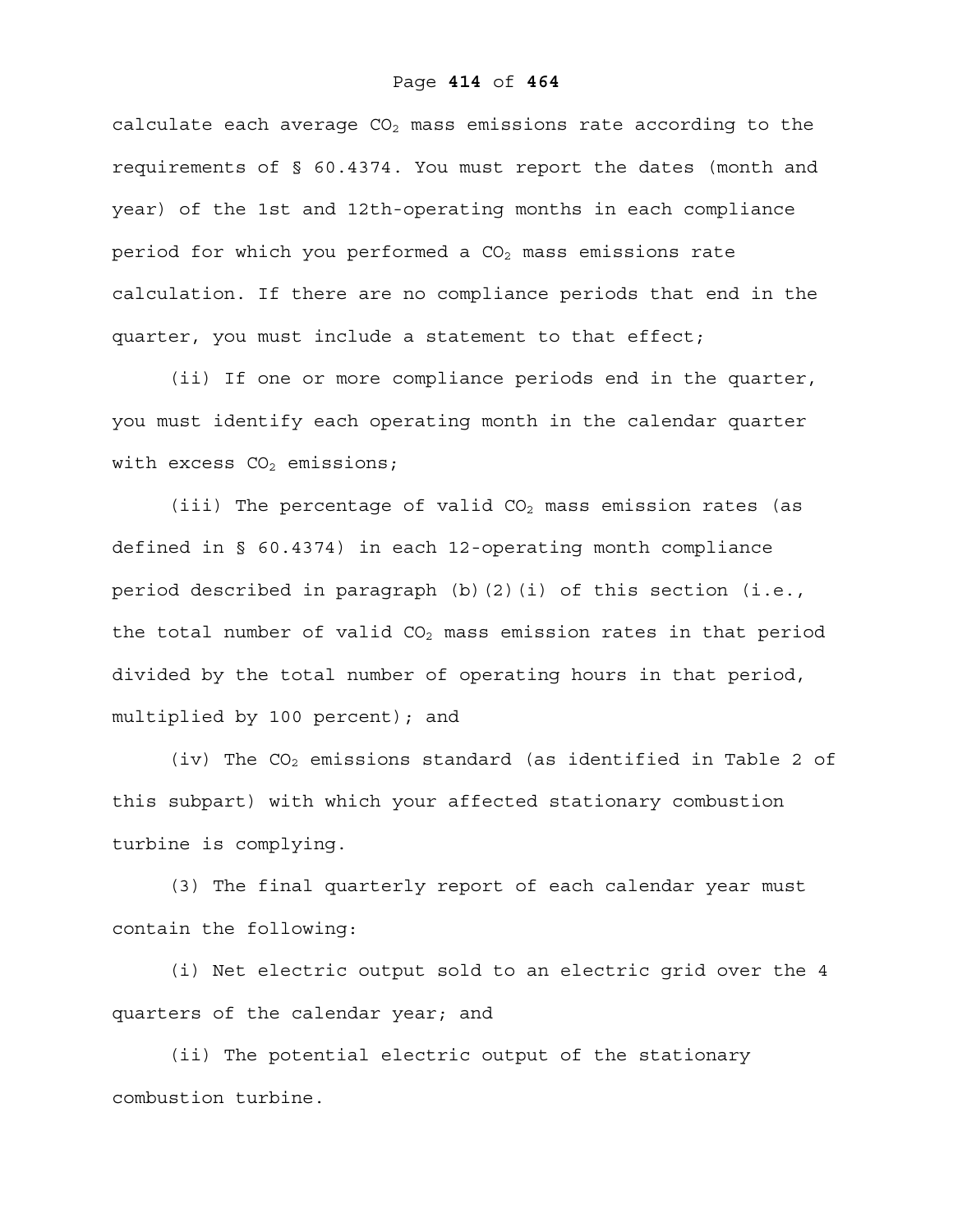## Page **415** of **464**

(c) You must submit all electronic reports required under paragraph (b) of this section using the Emissions Collection and Monitoring Plan System (ECMPS) Client Tool provided by the Clean Air Markets Division in the Office of Atmospheric Programs of the EPA.

(d) You must meet all applicable reporting requirements and submit reports as required under subpart G of part 75 of this chapter.

11. Section 60.4391 is added to read as follows:

## **§ 60.4391 What records must I maintain to comply with my CO2 emissions limits?**

 (a) You must maintain records of the information you used to demonstrate compliance with this subpart as specified in § 60.7(b) and (f).

(b) You must follow the applicable recordkeeping requirements and maintain records as required under subpart F of part 75 of this chapter.

(c) You must keep records of the calculations you performed to determine the total  $CO<sub>2</sub>$  mass emissions for:

(1) Each operating month (for all affected units);

(2) Each compliance period, including, as applicable, each 12-operating month compliance period.

(d) You must keep records of the applicable data recorded and calculations performed that you used to determine your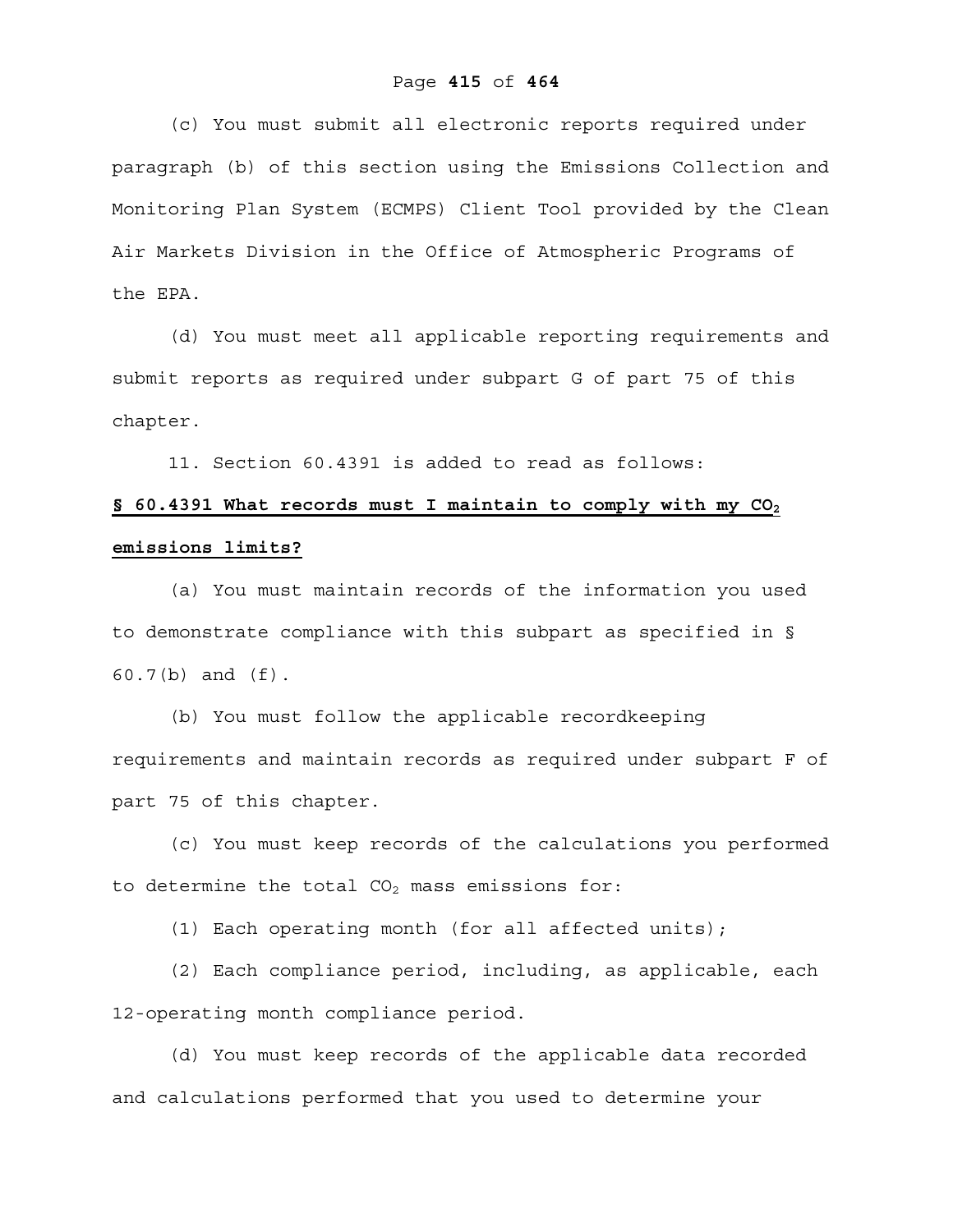#### Page **416** of **464**

affected stationary combustion turbine's gross output for each operating month.

(e) You must keep records of the calculations you performed to determine the percentage of valid  $CO<sub>2</sub>$  mass emission rates in each compliance period.

(f) You must keep records of the calculations you performed to assess compliance with each applicable  $CO<sub>2</sub>$  mass emissions standard in § 60.4326.

(g) You must keep records of the calculations you performed to determine any site-specific carbon-based F-factors you used in the emissions calculations (if applicable).

(h)(1) Your records must be in a form suitable and readily available for expeditious review.

(2) You must keep each record for 5 years after the date of each occurrence, measurement, maintenance, corrective action, report, or record to demonstrate compliance with a 12-operating month emissions standard.

(3) You must keep each record on site for at least 2 years after the date of each occurrence, measurement, maintenance, corrective action, report, or record, according to § 60.7. You may keep the records off site and electronically for the remaining year(s) as required by this subpart.

12. Section 60.4395 is revised to read as follows: **§ 60.4395 When must I submit my reports?**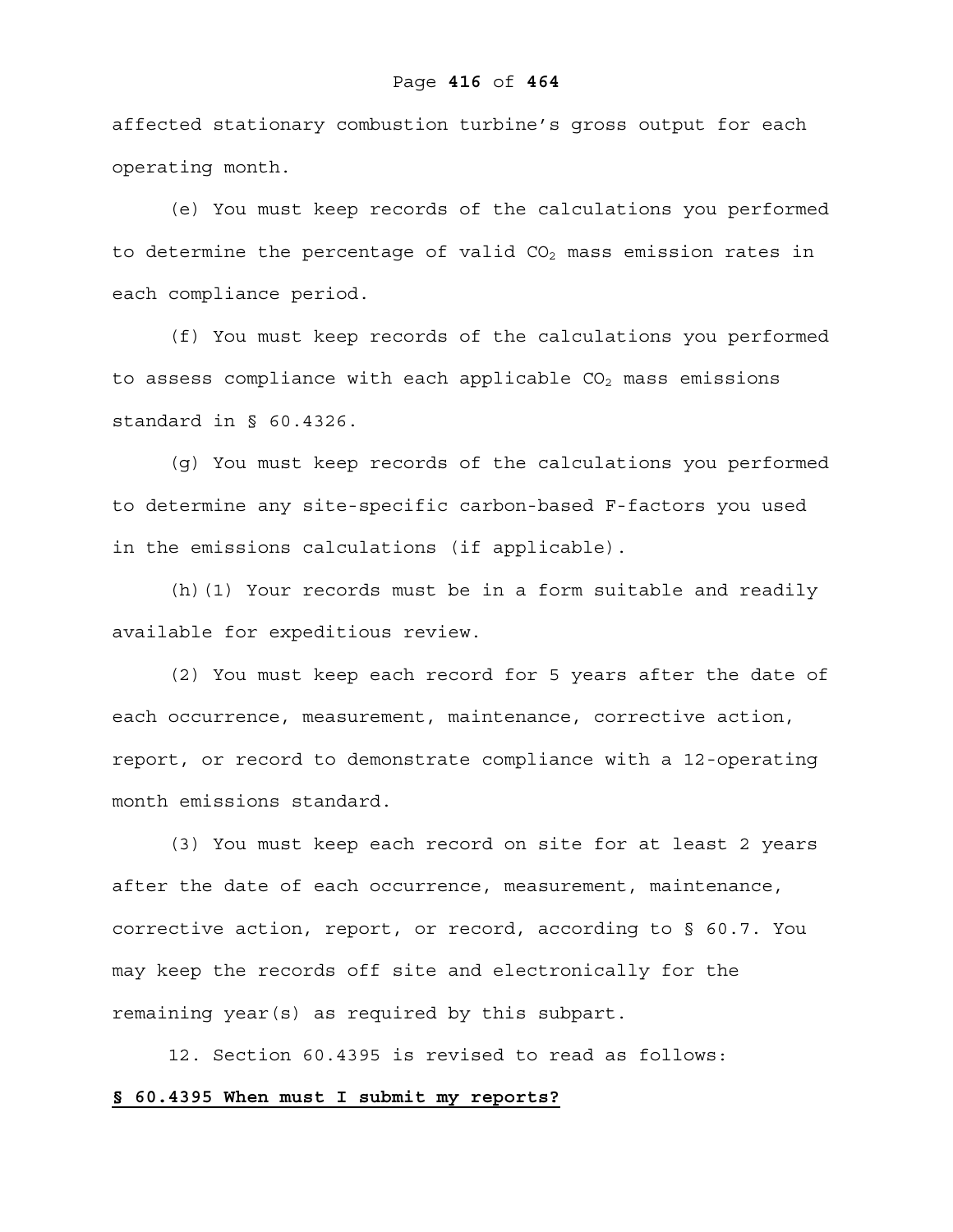## Page **417** of **464**

All of your reports required under § 60.7(c) must be postmarked by the 30th day after the end of each 6-month period, except as specified in § 60.4376

13. Section 60.4421 is added to read as follows:

## § 60.4421 What definitions with respect to CO<sub>2</sub> emissions apply to **this subpart?**

### As used in this subpart:

Base load rating means 100 percent of the manufacturer's design heat input capacity of the combustion turbine engine at ISO conditions using the higher heating value of the fuel (heat input from duct burners is not included).

Excess emissions means a specified averaging period over which either:

(1) The  $CO<sub>2</sub>$  emissions rate of your affected stationary combustion turbine exceeds the applicable emissions standard in Table 2 of this subpart or § 60.4330; or

(2) The recorded value of a particular monitored parameter is outside the acceptable range specified in the parameter monitoring plan for the affected unit.

Gross energy output means:

(1) The gross electric or direct mechanical output from both the combustion turbine engine and any associated steam turbine(s) or integrated equipment plus any useful thermal output measured relative to ISO conditions (except for GHG calculations in §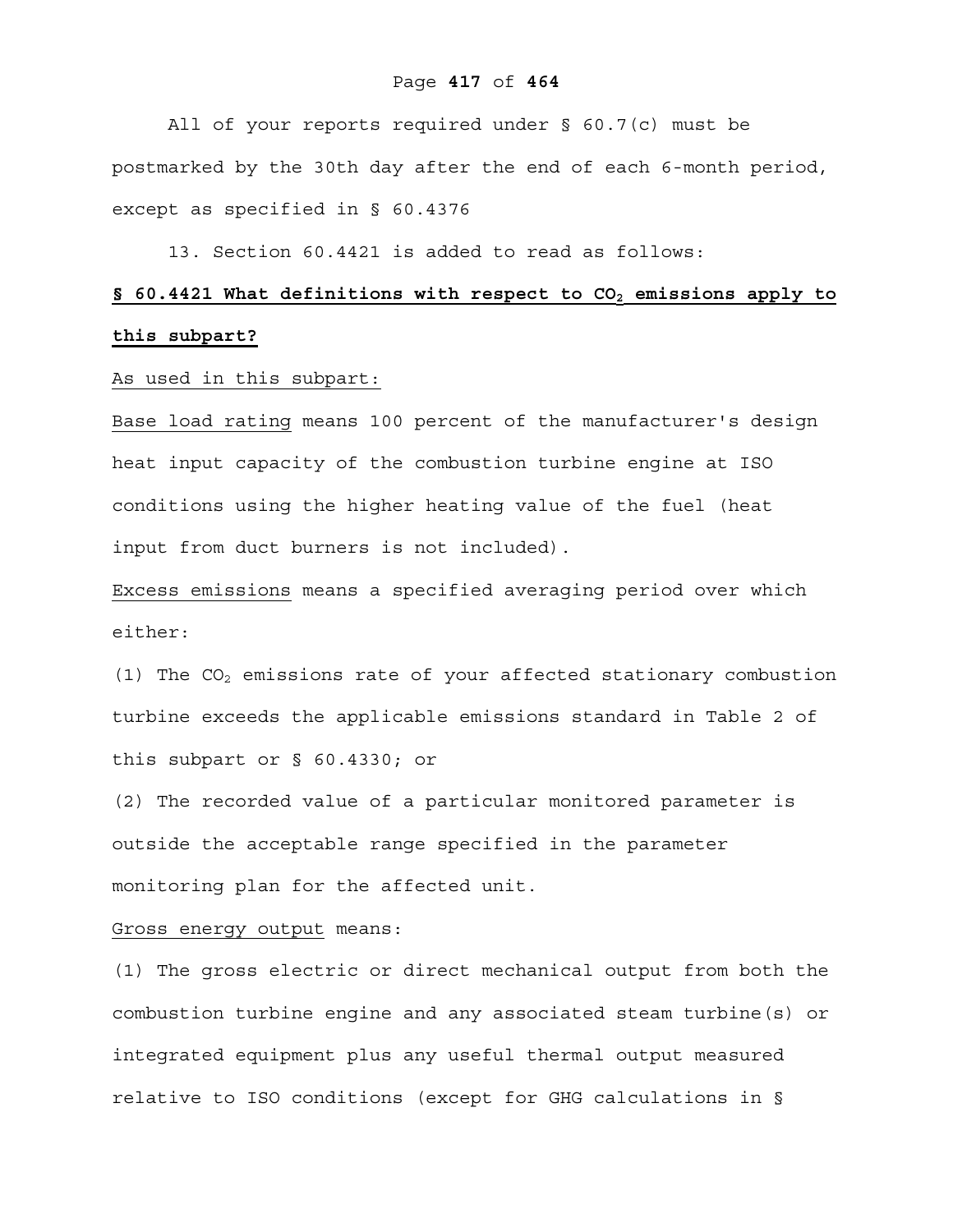60.4374 as only 75 percent credit is given) that is not used to generate additional electric or mechanical output or to enhance the performance of the unit (e.g., steam delivered to an industrial process for a heating application).

(2) For a CHP stationary combustion turbine where at least 20.0 percent of the total gross energy output consists of electric or direct mechanical output and at least 20.0 percent of the total gross energy output consists of useful thermal output on a rolling 3-year basis, the sum of the gross electric or direct mechanical output from both the combustion turbine engine and any associated steam turbine(s) divided by 0.95 plus any useful thermal output measured relative to ISO conditions (except for GHG calculations in § 60.4374 as only 75 percent credit is given) that is not used to generate additional electric or mechanical output or to enhance the performance of the unit (e.g., steam delivered to an industrial process for a heating application).

#### Net-electric output means:

(1) The gross electric sales to the utility power distribution system minus purchased power on a 3 calendar year rolling average basis; or

(2) For combined heat and power facilities where at least 20.0 percent of the total gross energy output consists of electric or direct mechanical output and at least 20.0 percent of the total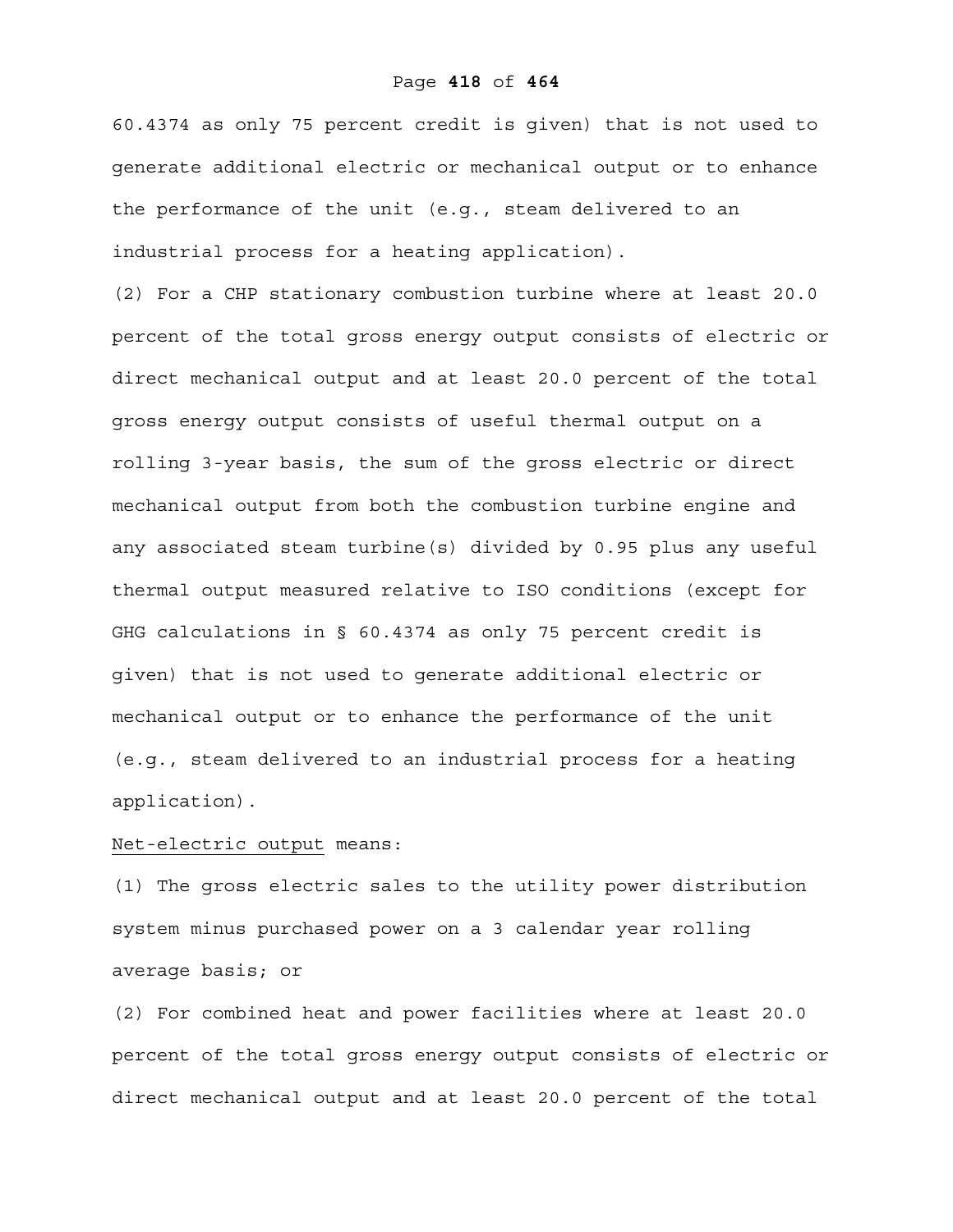gross energy output consists of useful thermal output on a 3 calendar year rolling average basis, the gross electric sales to the utility power distribution system minus purchased power of the thermal host facility or facilities on a three calendar year rolling average basis.

Operating month means a calendar month during which any fuel is combusted in the affected stationary combustion turbine. Potential electric output means 33 percent or the design electric output efficiency on a net output basis (at the election of the owner/operator of the affected facility) multiplied by the base load rating (expressed in MMBtu/h) of the stationary combustion turbine, multiplied by 10<sup>6</sup> Btu/MMBtu, divided by 3,413 Btu/KWh, divided by 1,000 kWh/MWh, and multiplied by 8,760 h/yr (e.g., a 35 percent efficient stationary combustion turbine with a 100 MW (341 MMBtu/h) fossil-fuel heat input capacity would have a 310,000 MWh 12 month potential electric output capacity).

Stationary combustion turbine means all equipment, including but not limited to the combustion turbine engine, the fuel, air, lubrication and exhaust gas systems, control systems, heat recovery system, steam turbine, fuel compressor, heater, and/or pump, post-combustion emission control technology, and any ancillary components and sub-components plus any integrated equipment that provides electricity or useful thermal output to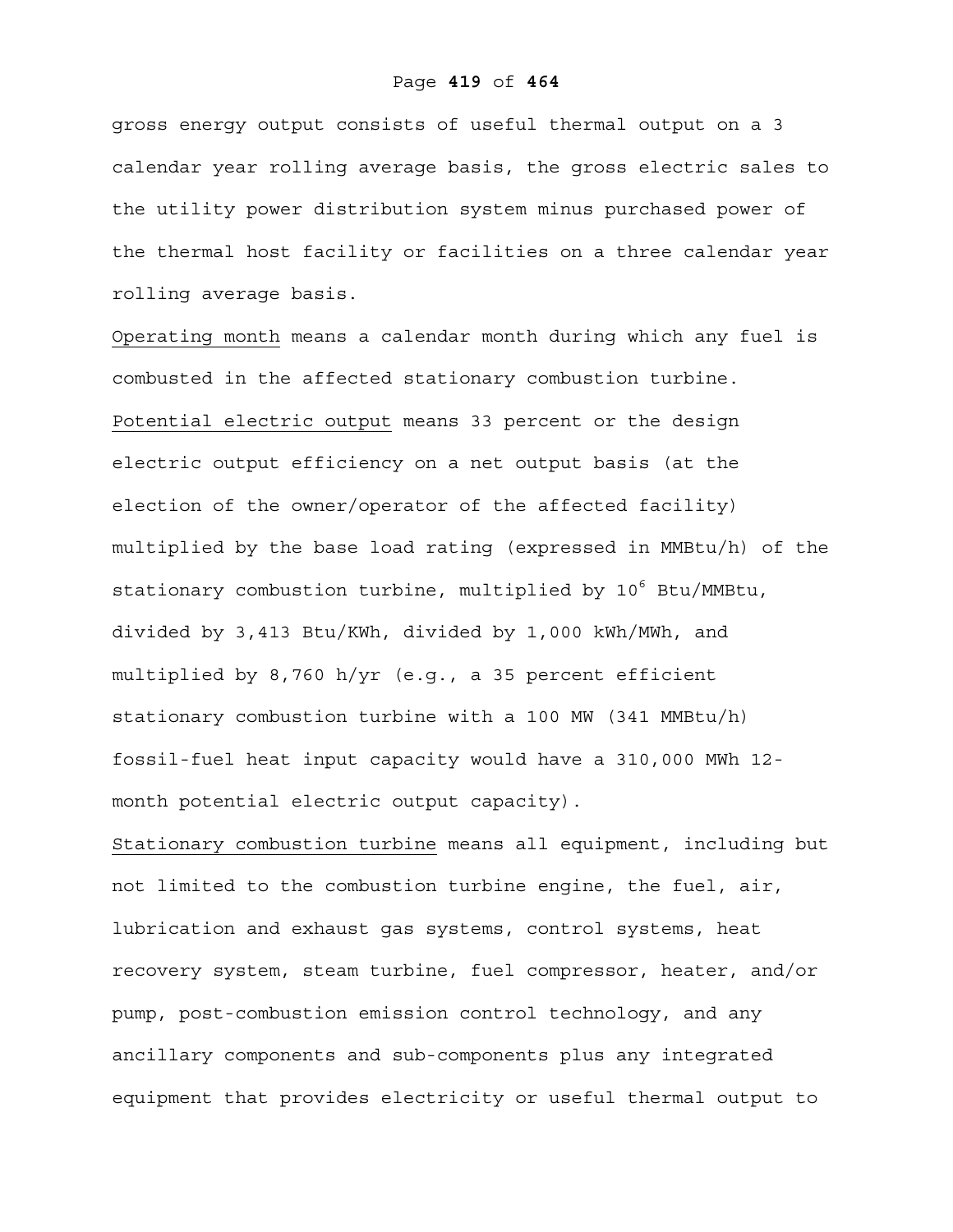#### Page **420** of **464**

the combustion turbine engine, heat recovery system or auxiliary equipment. Stationary means that the combustion turbine is not self propelled or intended to be propelled while performing its function. It may, however, be mounted on a vehicle for portability.

14. Table 2 to Subpart KKKK of Part 60 is added to read as

follows:

**Table 2 to Subpart KKKK of Part 60 – Carbon Dioxide Emission** 

**Limits for Stationary Combustion Turbines** 

**<E T='04'>Note:</E> all numerical values have a minimum of 2 significant** 

**figures** 

**Affected Stationary Combustion CO2 Emission Standard Turbine** 

| Stationary combustion turbine   | 450 kilograms (kg) of $CO2$ per            |
|---------------------------------|--------------------------------------------|
| that has a design heat input to | megawatt-hour (MWh) of gross               |
| the turbine engine of greater   | output (1,000 lb/MWh) on a 12-             |
| than $250$ MW (850MMBtu/h).     | operating month rolling average            |
| Stationary combustion turbine   | 500 kg of CO <sub>2</sub> per MWh of gross |
| that has a design heat input to | output $(1, 100$ lb $CO2/MWh)$ on a        |
| the turbine engine greater than | 12-operating month rolling                 |
| 73 MW (250 MMBtu/h) and equal   | average                                    |
| to or less than 250 MW          |                                            |
| $(850MMBtu/h)$ .                |                                            |

15. Table 3 to Subpart KKKK of Part 60 is added to read as follows:

**Table 3 to Subpart KKKK of Part 60 – Applicability of Subpart A**  General Provisions to Stationary Combustion Turbine CO<sub>2</sub> Emissions **Standards in Subpart KKKK**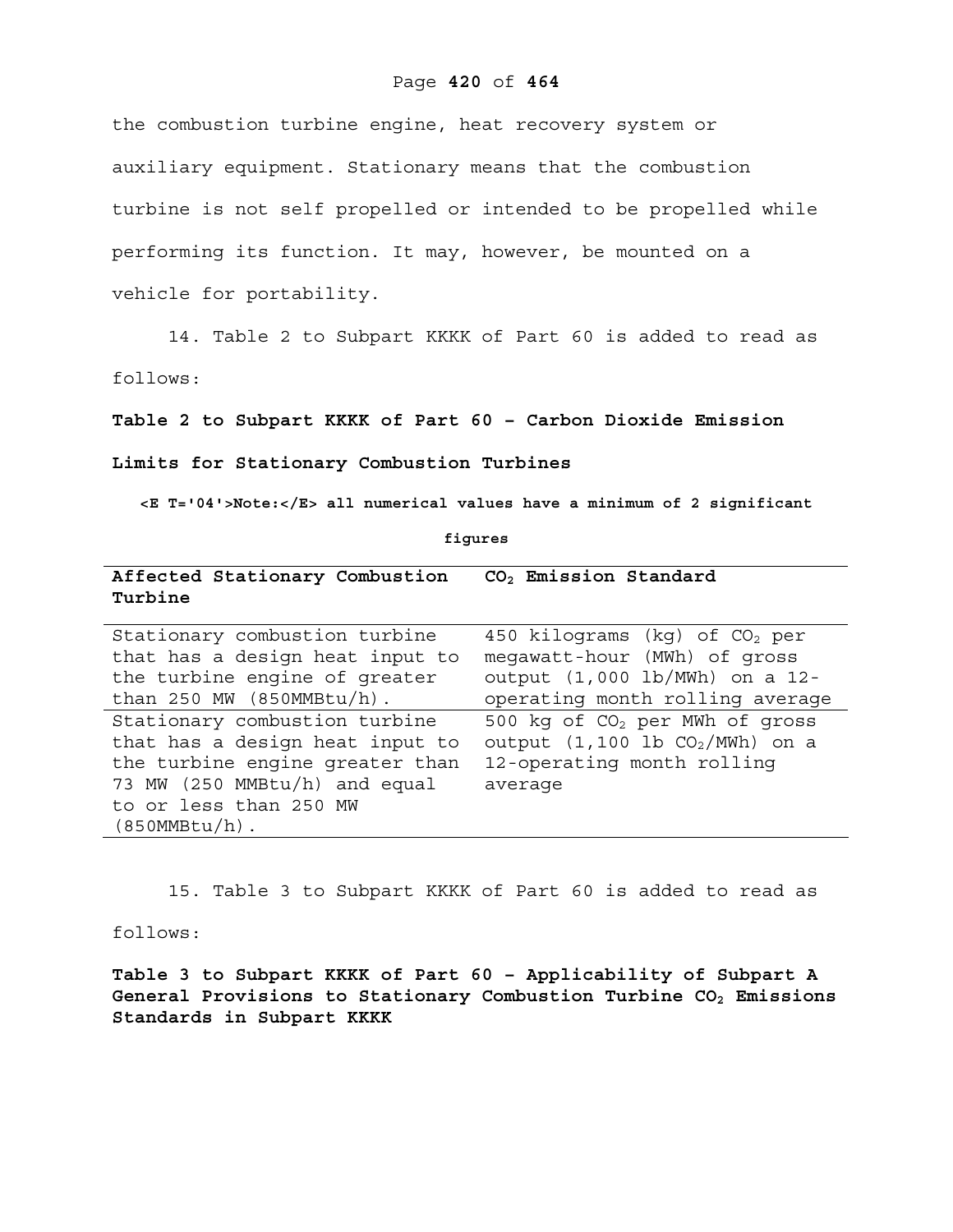**General Provisions citation Subject of citation Applies to subpart KKKK Explanation**  § 60.1 Applicability Yes § 60.2 Definitions Yes § 60.3 Units and Abbreviations Yes § 60.4 Address Yes § 60.5 Determination of construction or modification Yes § 60.6 Review of plans Yes § 60.7 Notification and Recordkeeping Yes Only the requirements to submit the notification in § 60.7(a)(1) and (a)(3) § 60.8 Performance tests No § 60.9 Availability of Information Yes § 60.10 State authority Yes § 60.11 Compliance with standards and maintenance requirements No § 60.12 Circumvention Yes § 60.13 Monitoring requirements Yes § 60.14 Modification No § 60.15 Reconstruction No § 60.16 Priority list No § 60.17 Incorporations by reference x<sub>1</sub> Yes § 60.18 General control device requirements No § 60.19 General notification and reporting requirements Yes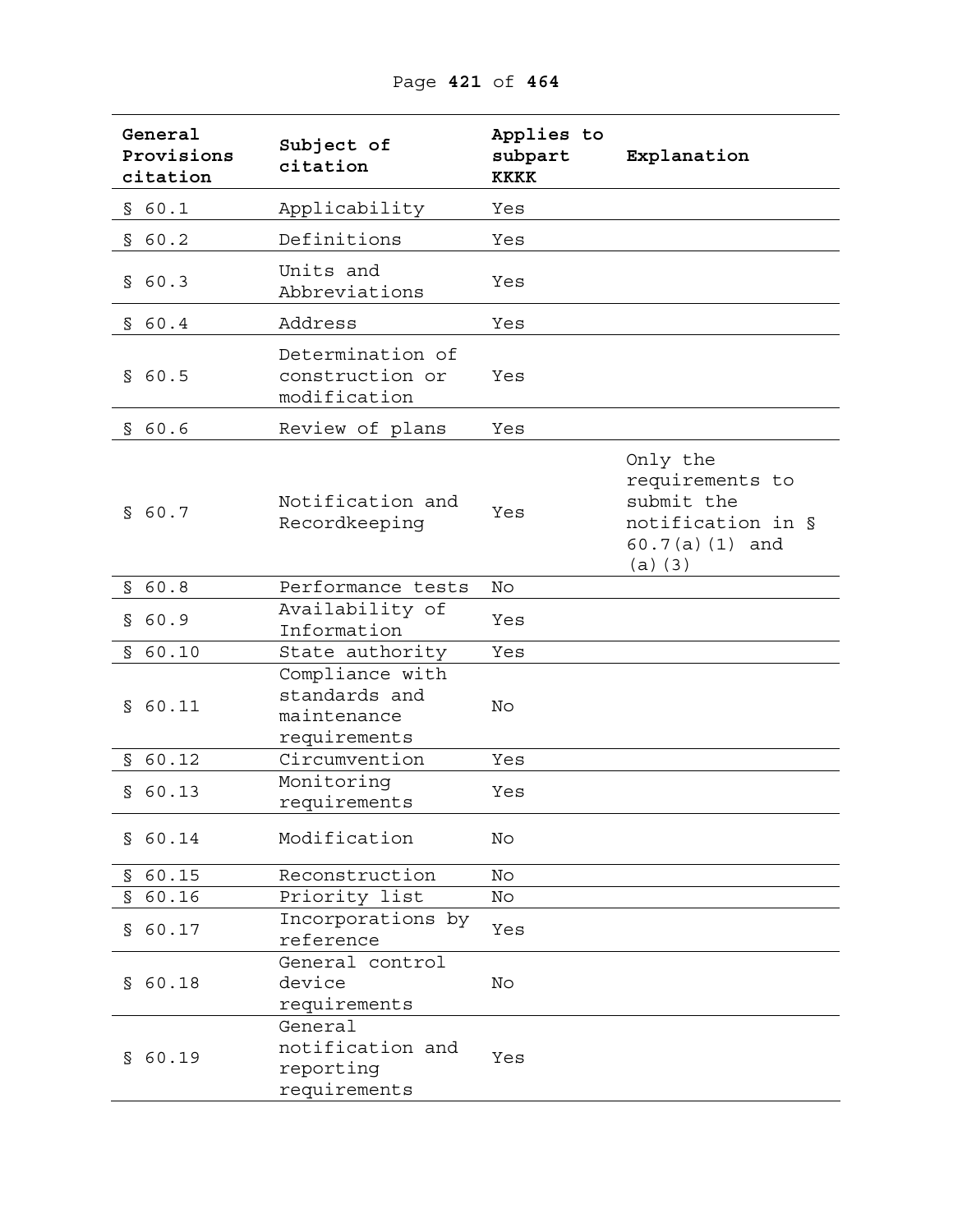16. Part 60 is amended by adding subpart TTTT to read as

follows:

#### **<SUBPART><HED>Subpart TTTT -- Standards of Performance for**

### **Greenhouse Gas Emissions for Electric Utility Generating Units**

<CONTENTS>Sec.

#### **Applicability**

60.5508 What is the purpose of this subpart? 60.5509 Am I subject to this subpart?

### **Emission Standards**

- 60.5515 What greenhouse gases are regulated by this subpart?
- 60.5520 What  $CO<sub>2</sub>$  emissions standard must I meet?

#### **General Compliance Requirements**

- 60.5525 What are my general requirements for complying with this subpart?
- 60.5530 Affirmative defense for violation of emission standards during malfunction

#### **Monitoring and Compliance Determination Procedures**

- 60.5535 How do I monitor and collect data to demonstrate compliance?
- 60.5540 How do I demonstrate compliance with my  $CO<sub>2</sub>$  emissions standard and determine excess emissions?

### **Notifications, Reports, and Records**

- 60.5550 What notifications must I submit and when?
- 60.5555 What reports must I submit and when?
- 60.5560 What records must I maintain?
- 60.5565 In what form and how long must I keep my records?

## **Other Requirements and Information**

60.5570 What parts of the General Provisions apply to my affected facility? 60.5575 Who implements and enforces this subpart?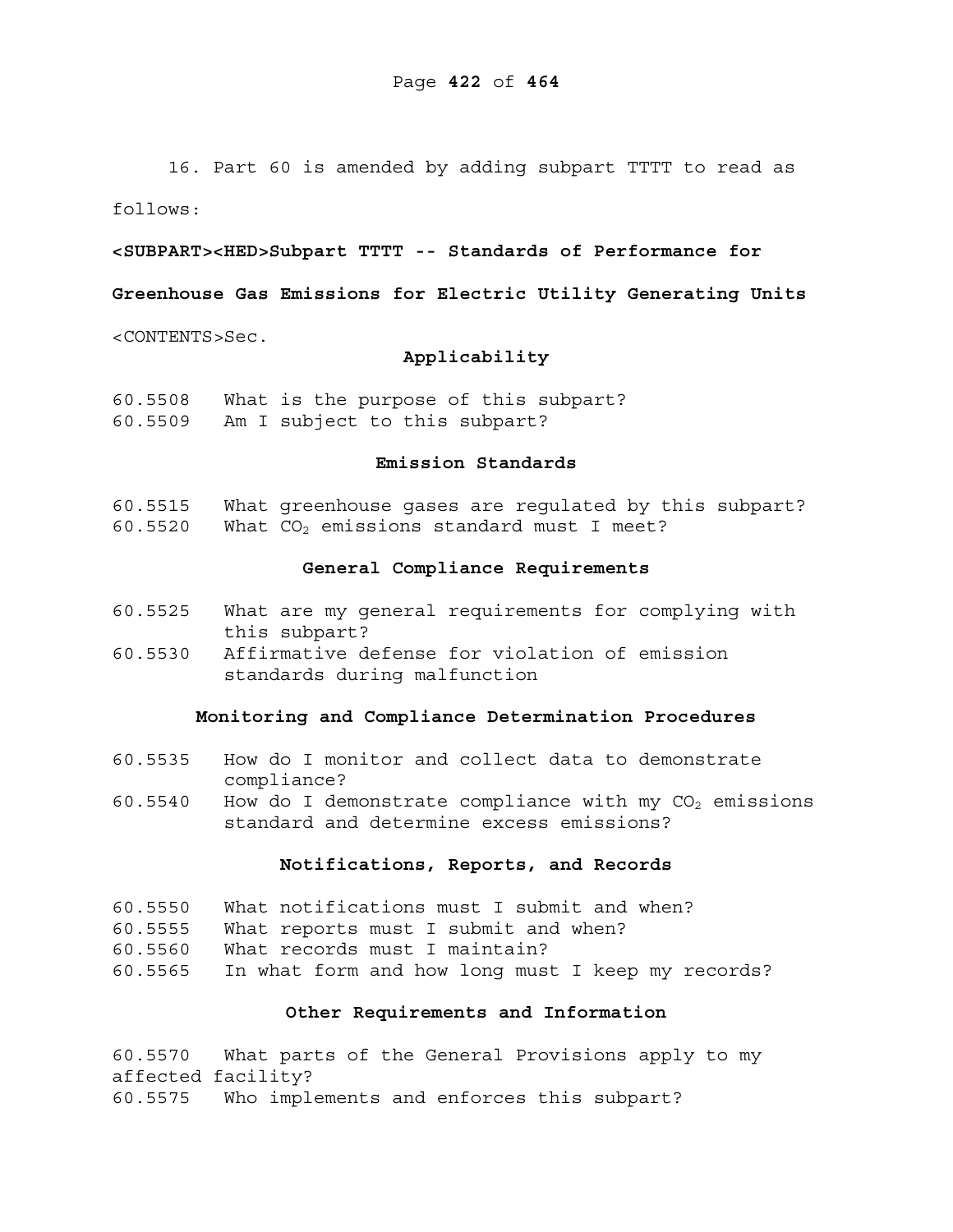60.5580 What definitions apply to this subpart?</CONTENTS>

### **<HD1>Applicability**

#### **§ 60.5508 What is the purpose of this subpart?**

This subpart establishes emission standards and compliance schedules for the control of greenhouse gas (GHG) emissions from a steam generating unit, IGCC, or a stationary combustion turbine that commences construction after [INSERT DATE OF PUBLICATION IN THE FEDERAL REGISTER].

#### **§ 60.5509 Am I subject to this subpart?**

(a) Except as provided for in paragraph (b) of this section, the subpart applies to any steam generating unit, IGCC, or stationary combustion turbine that commences construction after [INSERT DATE OF PUBLICATION IN THE FEDERAL REGISTER] that meets the relevant applicability conditions in paragraphs (a)(1) and (a)(2) of this section.

(1) A steam generating unit or IGCC that has a design heat input greater than 73 MW (250MMBtu/h) heat input of fossil fuel (either alone or in combination with any other fuel), combusts fossil fuel for more than 10.0 percent of the average annual heat input during a 3 year rolling average basis, and was constructed for the purpose of supplying, and supplies, onethird or more of its potential electric output and more than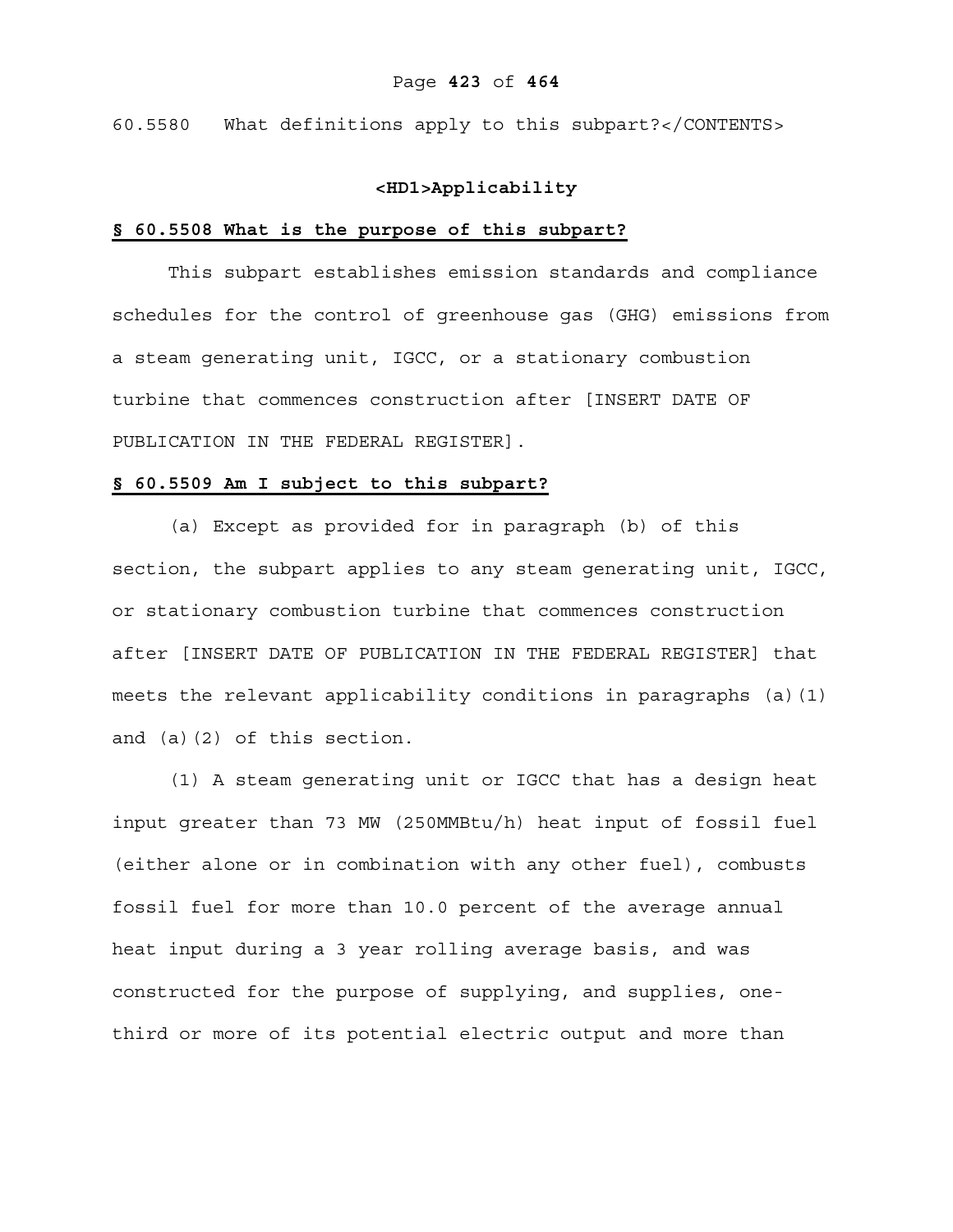#### Page **424** of **464**

219,000 MWh net-electric output to a utility distribution system on an annual basis.

(2) A stationary combustion turbine that has a design heat input to the turbine engine greater than 73 MW (250 MMBtu/h), combusts fossil fuel for more than 10.0 percent of the average annual heat input during a 3 year rolling average basis, combusts over 90% natural gas on a heat input basis on a 3 year rolling average basis, and was constructed for the purpose of supplying, and supplies, one-third or more of its potential electric output and more than 219,000 MWh net-electrical output to a utility distribution system on a 3 year rolling average basis.

(b) You are not subject to the requirements of this subpart if your affected facility meets any one of the conditions specified in paragraphs (b)(1) through (b)(5) of this section.

(1) The proposed Wolverine EGU project described in Permit to Install No. 317-07 issued by the Michigan Department of Environmental Quality, Air Quality Division, effective June 29, 2011 (as revised July 12, 2011).

(2) The proposed Washington County EGU project described in Air Quality Permit No. 4911-303-0051-P-01-0 issued by the Georgia Department of Natural Resources, Environmental Protection Division, Air Protection Branch, effective April 8, 2010, provided that construction had not commenced for NSPS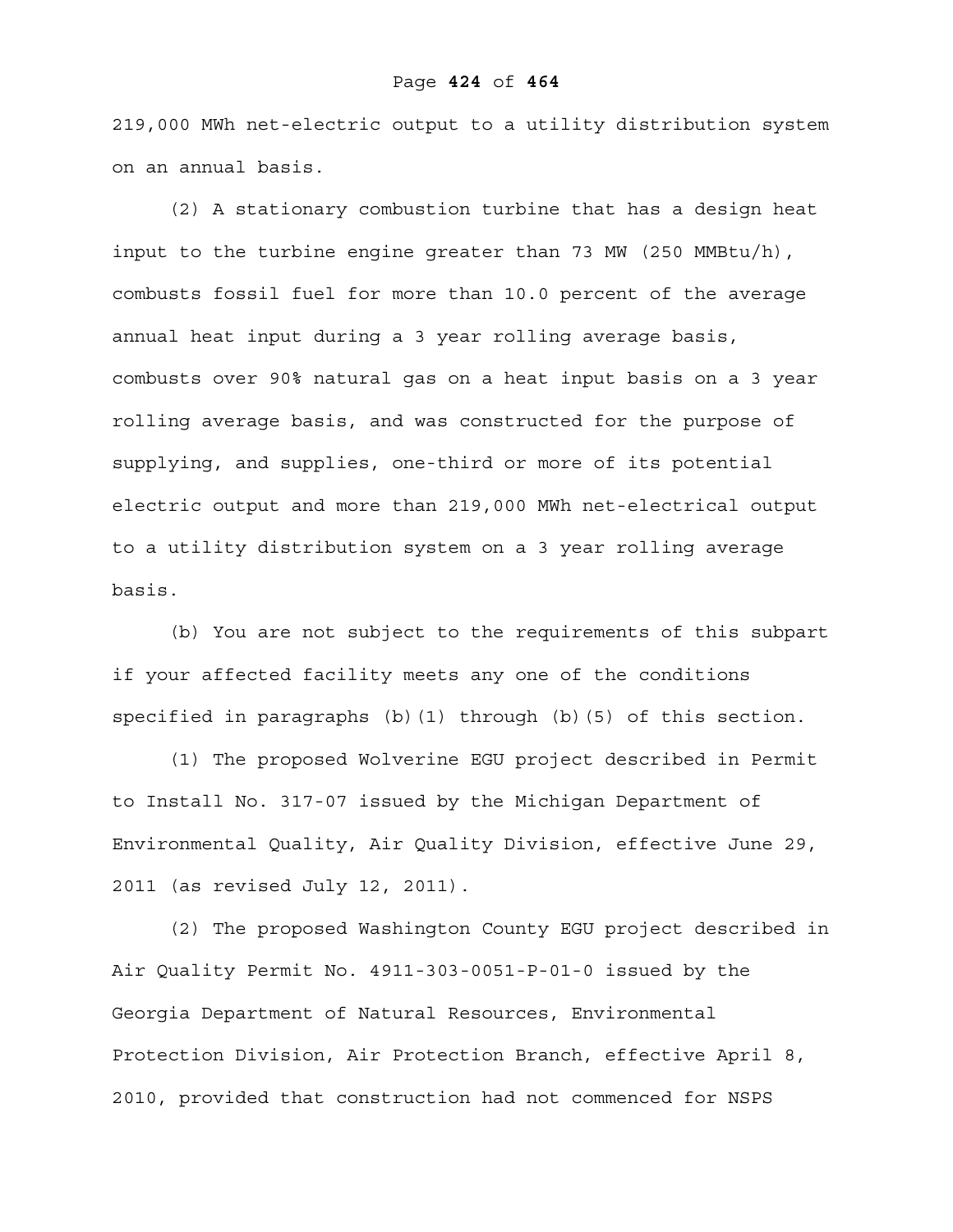#### Page **425** of **464**

purposes as of [INSERT DATE OF PUBLICATION IN THE FEDERAL REGISTER].

(3) The proposed Holcomb EGU project described in Air Emission Source Construction Permit 0550023 issued by the Kansas Department of Health and Environment, Division of Environment, effective December 16, 2010, provided that construction had not commenced for NSPS purposes as of [INSERT DATE OF PUBLICATION IN THE FEDERAL REGISTER].

(4) Your affected facility is a municipal waste combustor unit that is subject to subpart Eb of this part.

(5) Your affected facility is a commercial or industrial solid waste incineration unit that is subject to subpart CCCC of this part.

#### **<HD1>Emission Standards**

### **§ 60.5515 What greenhouse gases are regulated by this subpart?**

(a) The greenhouse gas regulated by this subpart is carbon dioxide  $(CO<sub>2</sub>)$ .

(b) PSD and Title V Thresholds for Greenhouse Gases.

(1) For purposes of 40 CFR  $51.166(b)$  (49)(ii), with respect to GHG emissions from affected facilities, the "pollutant that is subject to the standard promulgated under section 111 of the Act" shall be considered to be the pollutant that otherwise is subject to regulation under the Act as defined in 40 CFR 51.166(b)(48) and in any SIP approved by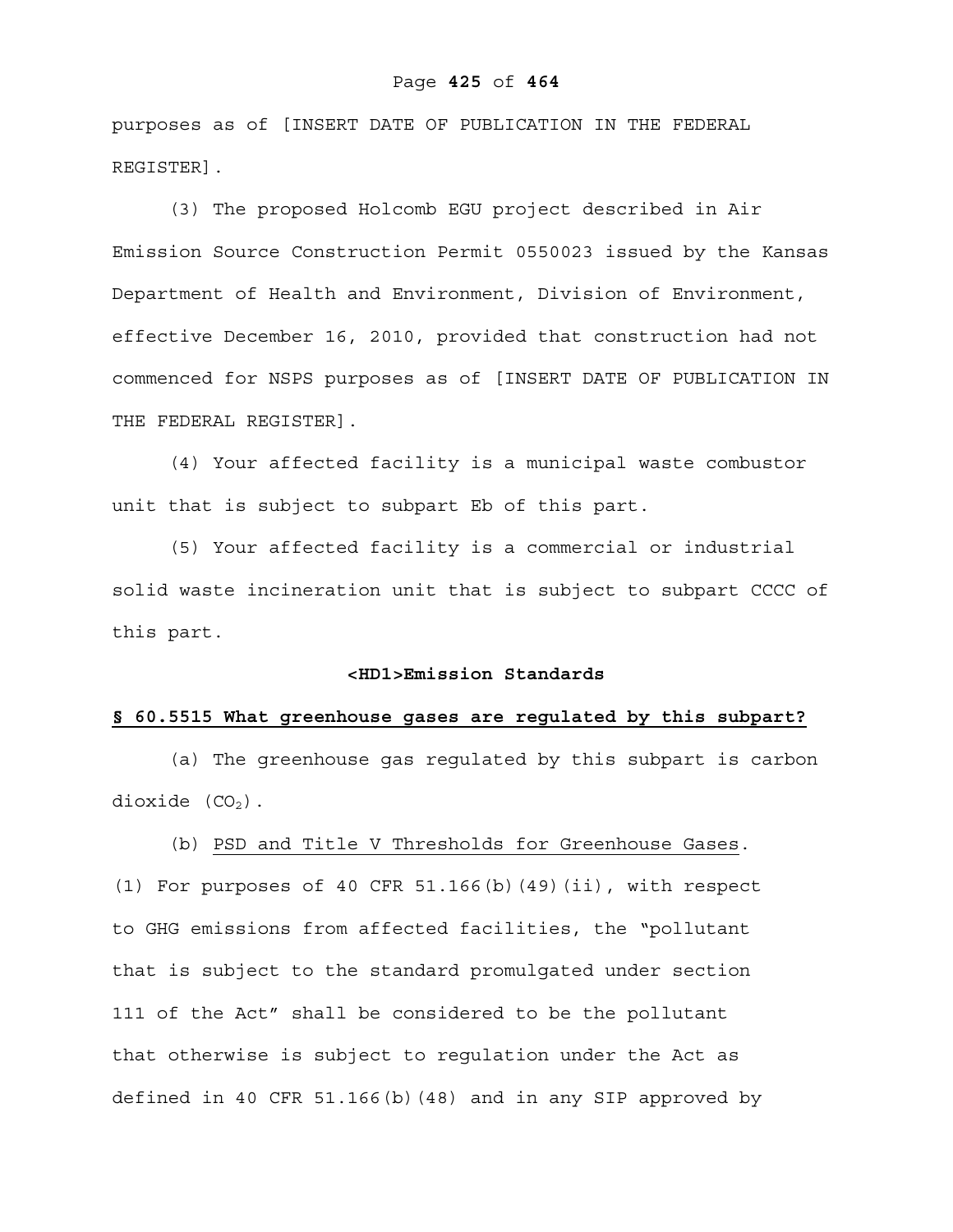#### Page **426** of **464**

the EPA that is interpreted to incorporate, or specifically incorporates, 40 CFR 51.166(b)(48).

(2) For purposes of 40 CFR  $52.21(b)$  (50)(ii), with respect to GHG emissions from affected facilities, the "pollutant that is subject to the standard promulgated under section 111 of the Act" shall be considered to be the pollutant that otherwise is subject to regulation under the Act as defined in 40 CFR 52.21(b)(49).

(3) For purposes of 40 CFR 70.2, with respect to greenhouse gas emissions from affected facilities, the "pollutant that is subject to any standard promulgated under section 111 of the Act" shall be considered to be the pollutant that otherwise is "subject to regulation" as defined in 40 CFR 70.2.

(4) For purposes of 40 CFR 71.2, with respect to greenhouse gas emissions from affected facilities, the "pollutant that is subject to any standard promulgated under section 111 of the Act" shall be considered to be the pollutant that otherwise is "subject to regulation" as defined in 40 CFR 71.2.

#### § 60.5520 What CO<sub>2</sub> emissions standard must I meet?

For each affected facility subject to this subpart, you must not discharge from the affected facility stack into the atmosphere any gases that contain  $CO<sub>2</sub>$  in excess of the applicable  $CO<sub>2</sub>$  emissions standard specified in Table 1 of this subpart.

**<HD1>General Compliance Requirements**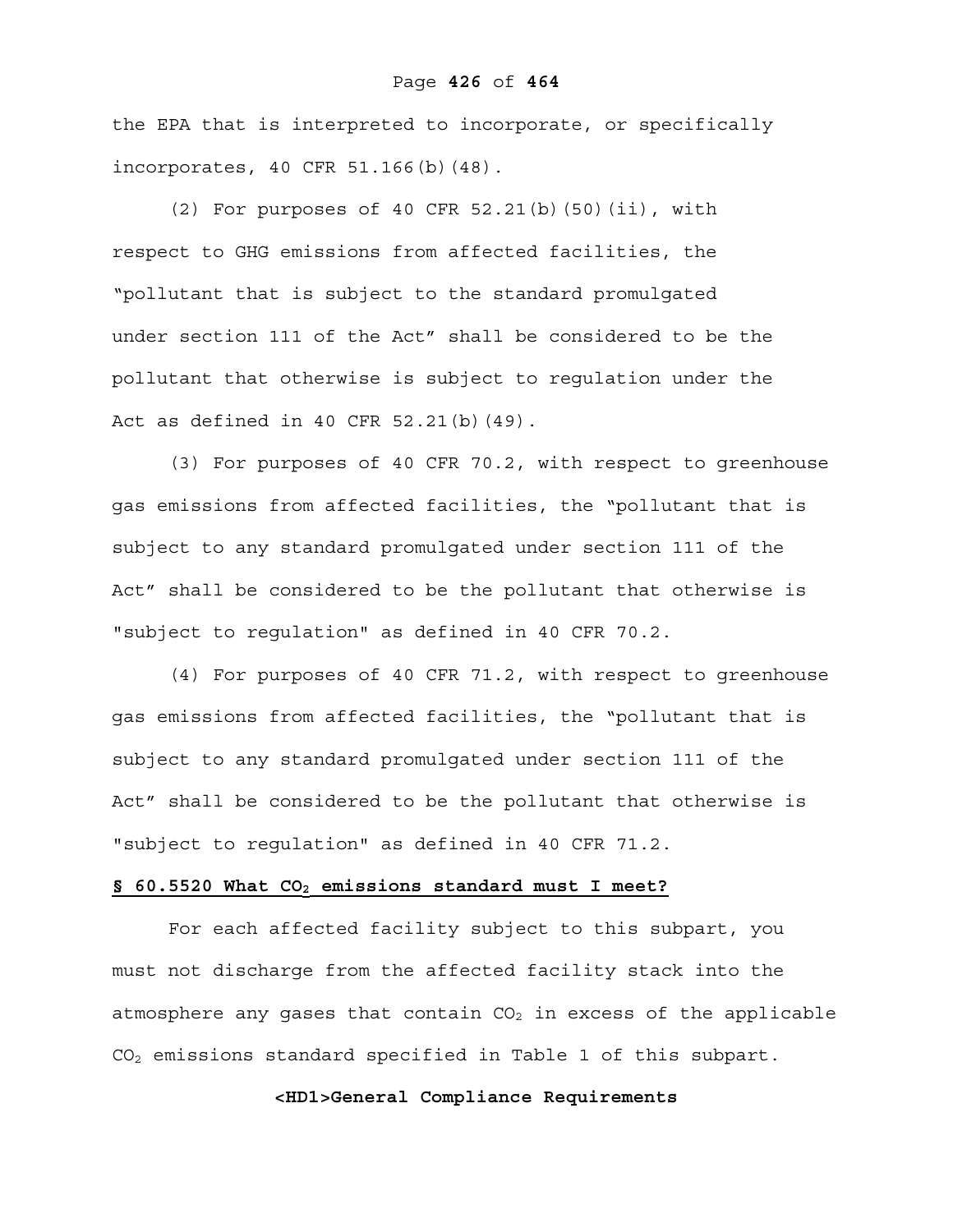## **§ 60.5525 What are my general requirements for complying with this subpart?**

(a) You must be in compliance with the emission standards in this subpart that apply to your affected facility at all times. However, you must make a compliance determination only at the end of the applicable operating month, as provided in paragraphs (a)(1) and (2) of this section.

(1) For each affected facility subject to a  $CO<sub>2</sub>$  emissions standard based on a 12-operating month rolling average, you must determine compliance monthly by calculating the average  $CO<sub>2</sub>$ emissions rate for the affected facility at the end of each 12 operating month period.

(2) For each affected facility subject to a  $CO<sub>2</sub>$  emissions standard based on an 84-operating month rolling average, you must determine compliance monthly by calculating the average  $CO<sub>2</sub>$ emissions rate for the affected facility at the end of each 84 operating month period.

(b) At all times you must operate and maintain each affected facility, including associated equipment and monitoring equipment, in a manner consistent with safety and good air pollution control practice. The Administrator will determine if you are using consistent operation and maintenance procedures based on information available to the Administrator that may include, but is not limited to, fuel use records, monitoring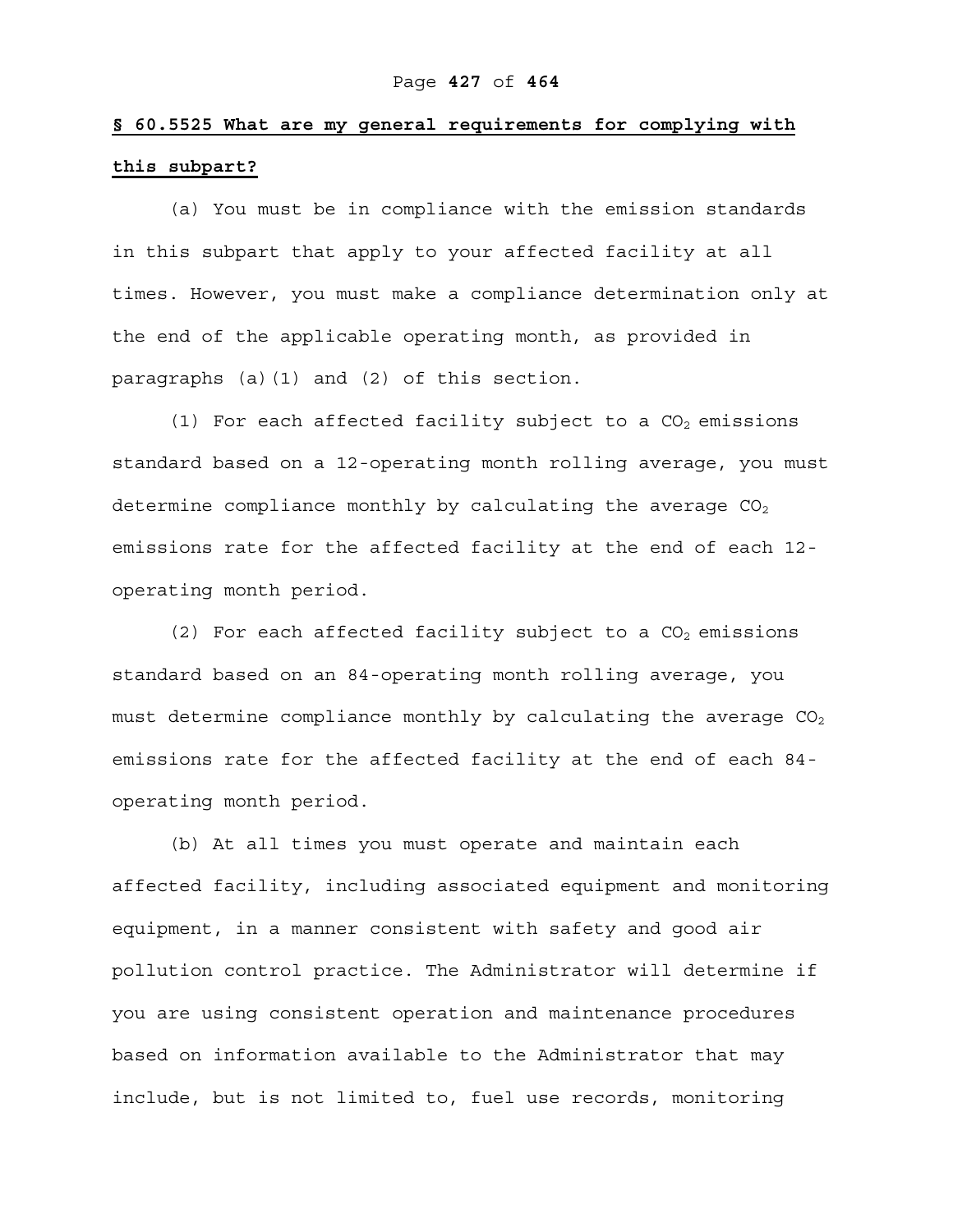#### Page **428** of **464**

results, review of operation and maintenance procedures and records, review of reports required by this subpart, and inspection of the facility.

(c) You must conduct an initial compliance determination for your affected facility for the applicable emissions standard in § 60.5520, according to the requirements in this subpart, within 30 days after the end of the initial compliance period for the  $CO<sub>2</sub>$  emissions standards applicable to your affected facility (i.e., 12-operating months or 84-operating months). The first operating month included in this compliance period is the month in which emissions reporting is required to begin under §75.64(a) of this chapter.

## **§ 60.5530 Affirmative defense for violation of emission**

## **standards during malfunction.**

In response to an action to enforce the standards set forth in § 60.5520, you may assert an affirmative defense to a claim for civil penalties for violations of such standards that are caused by malfunction, as defined at 40 CFR 60.2. Appropriate penalties may be assessed if you fail to meet your burden of proving all of the requirements in the affirmative defense. The affirmative defense shall not be available for claims for injunctive relief.

(a) Assertion of affirmative defense. To establish the affirmative defense in any action to enforce such a standard,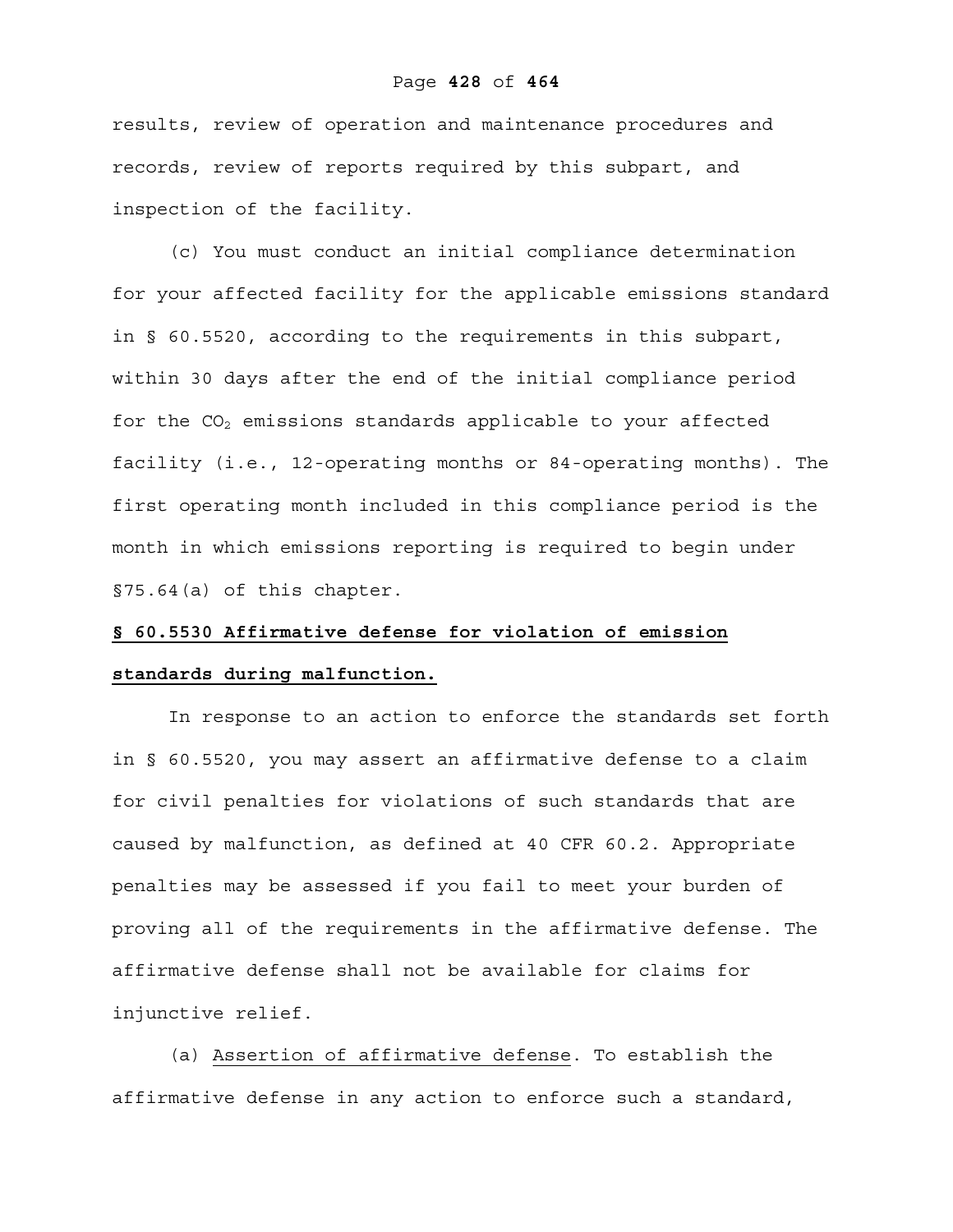you must timely meet the reporting requirements in paragraph (b) of this section, and must prove by a preponderance of evidence that:

(1) The violation:

(i) Was caused by a sudden, infrequent, and unavoidable failure of air pollution control equipment, process equipment, or a process to operate in a normal or usual manner; and

(ii) Could not have been prevented through careful planning, proper design or better operation and maintenance practices;

(iii) Did not stem from any activity or event that could have been foreseen and avoided, or planned for;

(iv) Was not part of a recurring pattern indicative of inadequate design, operation, or maintenance;

(2) Repairs were made as expeditiously as possible when the violation occurred;

(3) The frequency, amount and duration of the violation (including any bypass) were minimized to the maximum extent practicable;

(4) If the violation resulted from a bypass of control equipment or a process, then the bypass was unavoidable to prevent loss of life, personal injury, or severe property damage;

(5) All possible steps were taken to minimize the impact of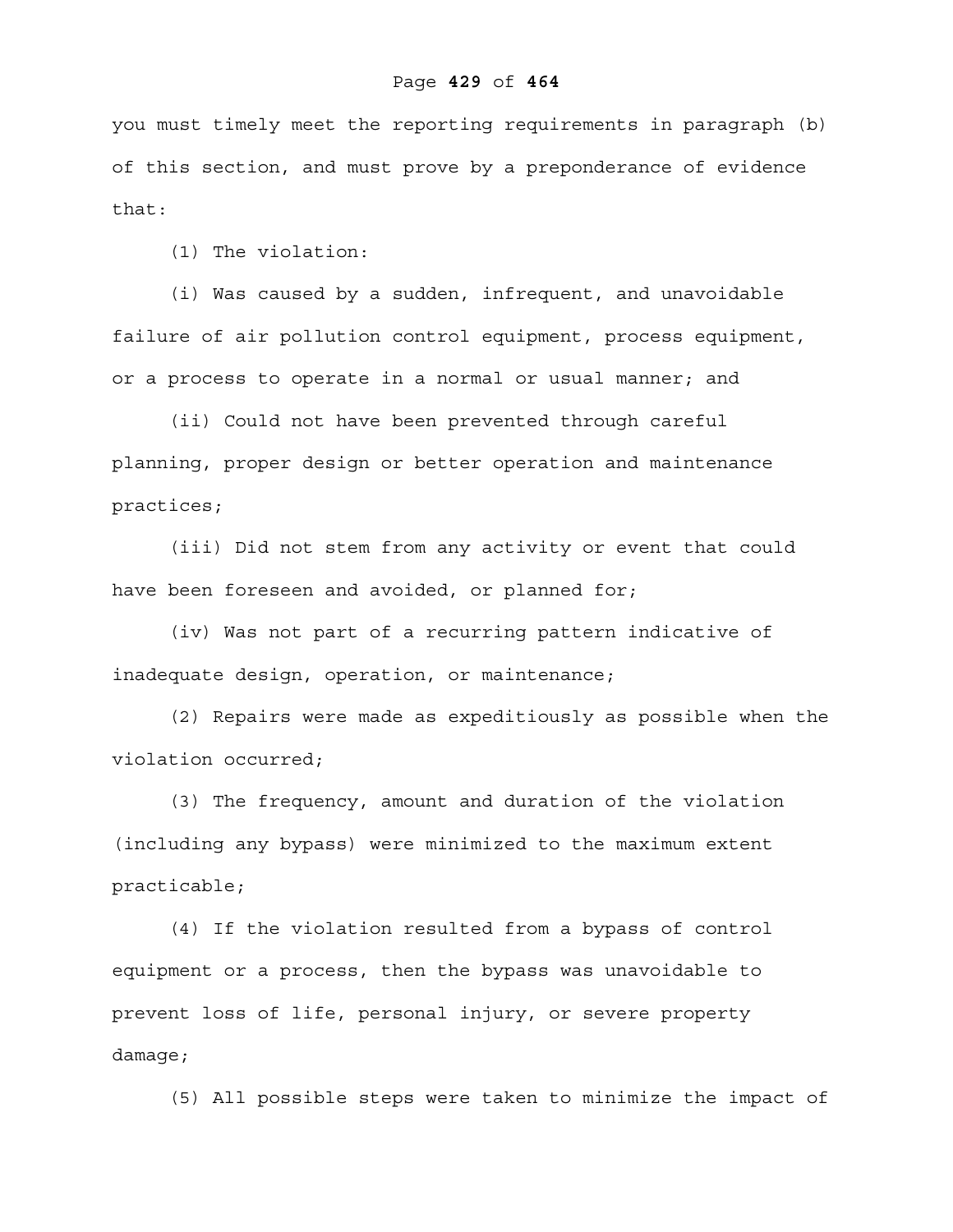the violation on ambient air quality, the environment, and human health;

(6) All emissions monitoring and control systems were kept in operation if at all possible, consistent with safety and good air pollution control practices;

(7) All of the actions in response to the violation were documented by properly signed, contemporaneous operating logs;

(8) At all times, the affected source was operated in a manner consistent with good practices for minimizing emissions; and

(9) A written root cause analysis has been prepared, the purpose of which is to determine, correct, and eliminate the primary causes of the malfunction and the violation resulting from the malfunction event at issue. The analysis shall also specify, using best monitoring methods and engineering judgment, the amount of any emissions that were the result of the malfunction.

(b) Report. The owner or operator seeking to assert an affirmative defense shall submit a written report to the Administrator to demonstrate, with all necessary supporting documentation, that it has met the requirements set forth in paragraph (a) of this section. This affirmative defense report is due after the initial occurrence of the exceedance of the standard in § 60.5520, and on the same quarterly reporting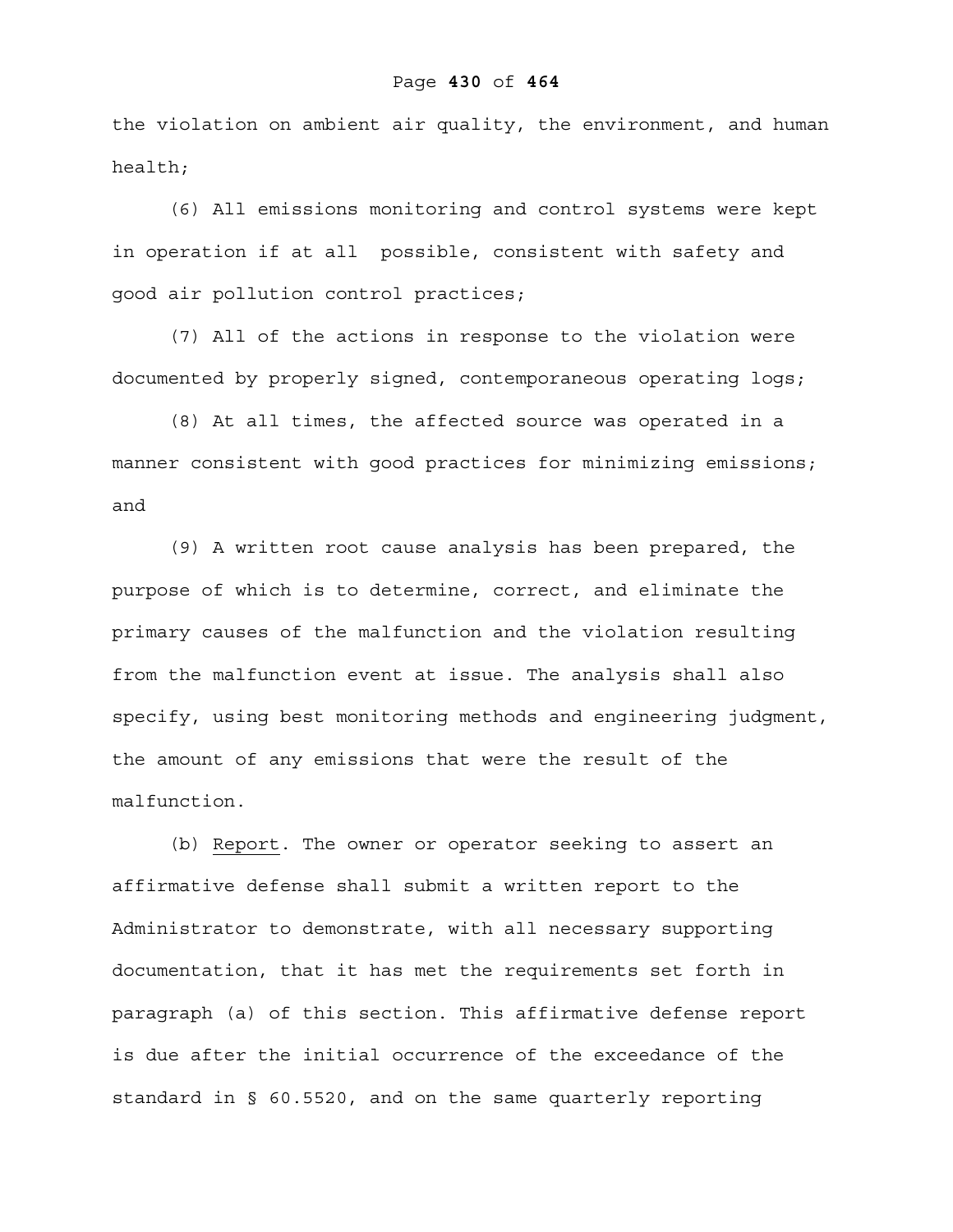#### Page **431** of **464**

schedule as in  $\S$  60.5555 (which may be the end of any applicable averaging period). If such quarterly report is due less than 45 days after the initial occurrence of the violation, the affirmative defense report may be included in the following quarterly report required in § 60.5555(a).

# **<HD1>Monitoring and Compliance Determination Procedures § 60.5535 How do I monitor and collect data to demonstrate compliance?**

(a) You must prepare a monitoring plan in accordance with the applicable provisions in § 75.53(g) and (h) of this chapter.

(b) You must measure the hourly  $CO<sub>2</sub>$  mass emissions from each affected facility using the procedures in paragraphs (b)(1) through (5) of this section, except as provided in paragraph (c) of this section.

(1) You must install, certify, operate, maintain, and calibrate a  $CO<sub>2</sub>$  continuous emission monitoring system (CEMS) to directly measure and record  $CO<sub>2</sub>$  concentrations in the affected facility exhaust gases emitted to the atmosphere and an exhaust gas flow rate monitoring system according to § 75.10(a)(3)(i) of this chapter. If you measure  $CO<sub>2</sub>$  concentration on a dry basis, you must also install, certify, operate, maintain, and calibrate a continuous moisture monitoring system, according to § 75.11(b) of this chapter.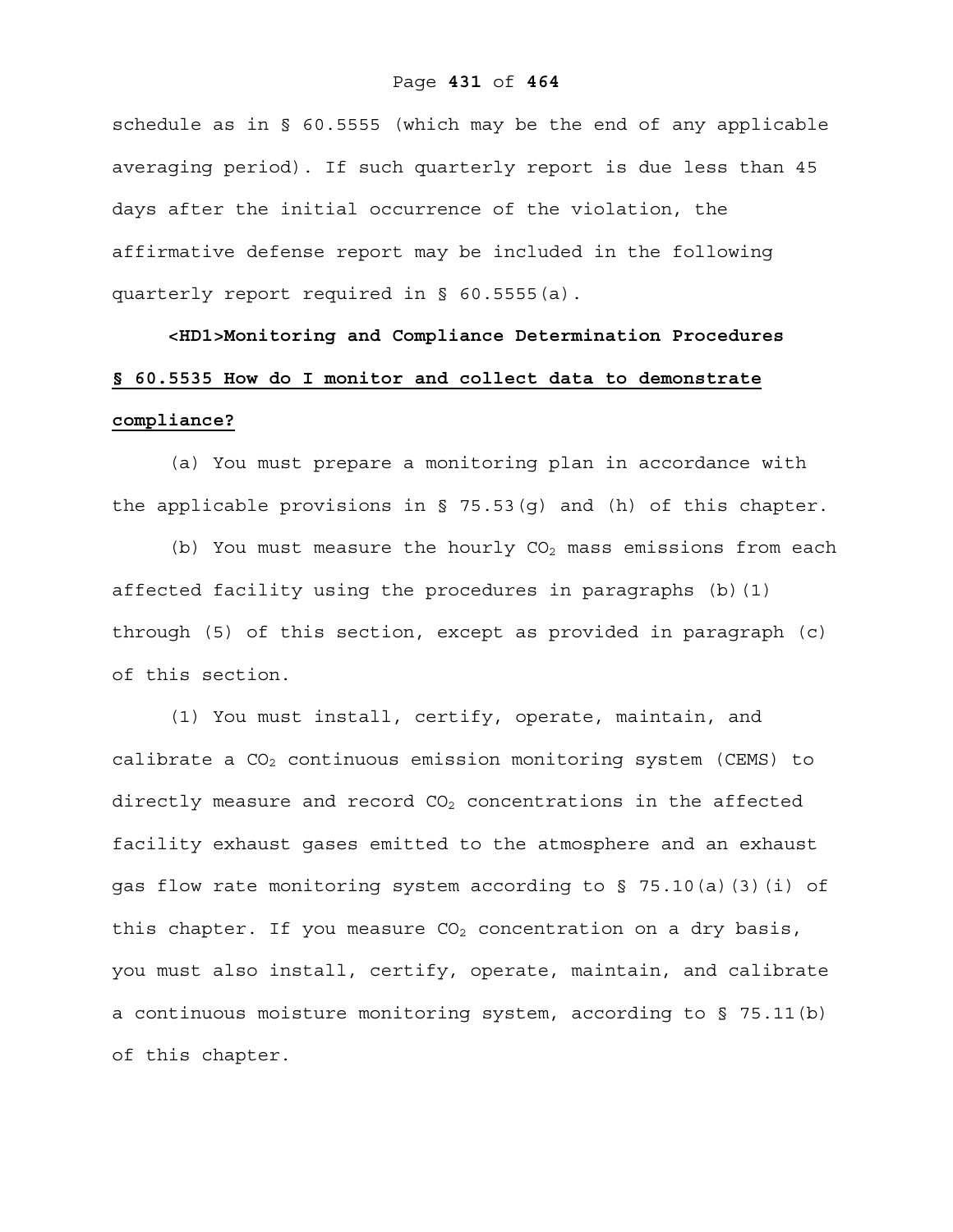(2) For each monitoring system you use to determine the  $CO<sub>2</sub>$ mass emissions, you must meet the applicable certification and quality assurance procedures in § 75.20 of this chapter and Appendices B and D to part 75 of this chapter.

(3) You must use a laser device to measure the dimensions of each exhaust gas stack or duct at the flow monitor and the reference method sampling locations prior to the initial setup (characterization) of the flow monitor. For circular stacks, you must measure the diameter at three or more distinct locations and average the results. For rectangular stacks or ducts, you must measure each dimension (i.e., depth and width) at three or more distinct locations and average the results. If the flow rate monitor or reference method sampling site is relocated, you must repeat these measurements at the new location.

(4) You must use only unadjusted exhaust gas volumetric flow rates to determine the hourly  $CO<sub>2</sub>$  mass emissions from the affected facility; you must not apply the bias adjustment factors described in section 7.6.5 of Appendix A to part 75 of this chapter to the exhaust gas flow rate data.

(5) If you choose to use Method 2 in Appendix A-1 to this part to perform the required relative accuracy test audits (RATAs) of the part 75 flow rate monitoring system, you must use a calibrated Type-S pitot tube or pitot tube assembly. You must not use the default Type-S pitot tube coefficient.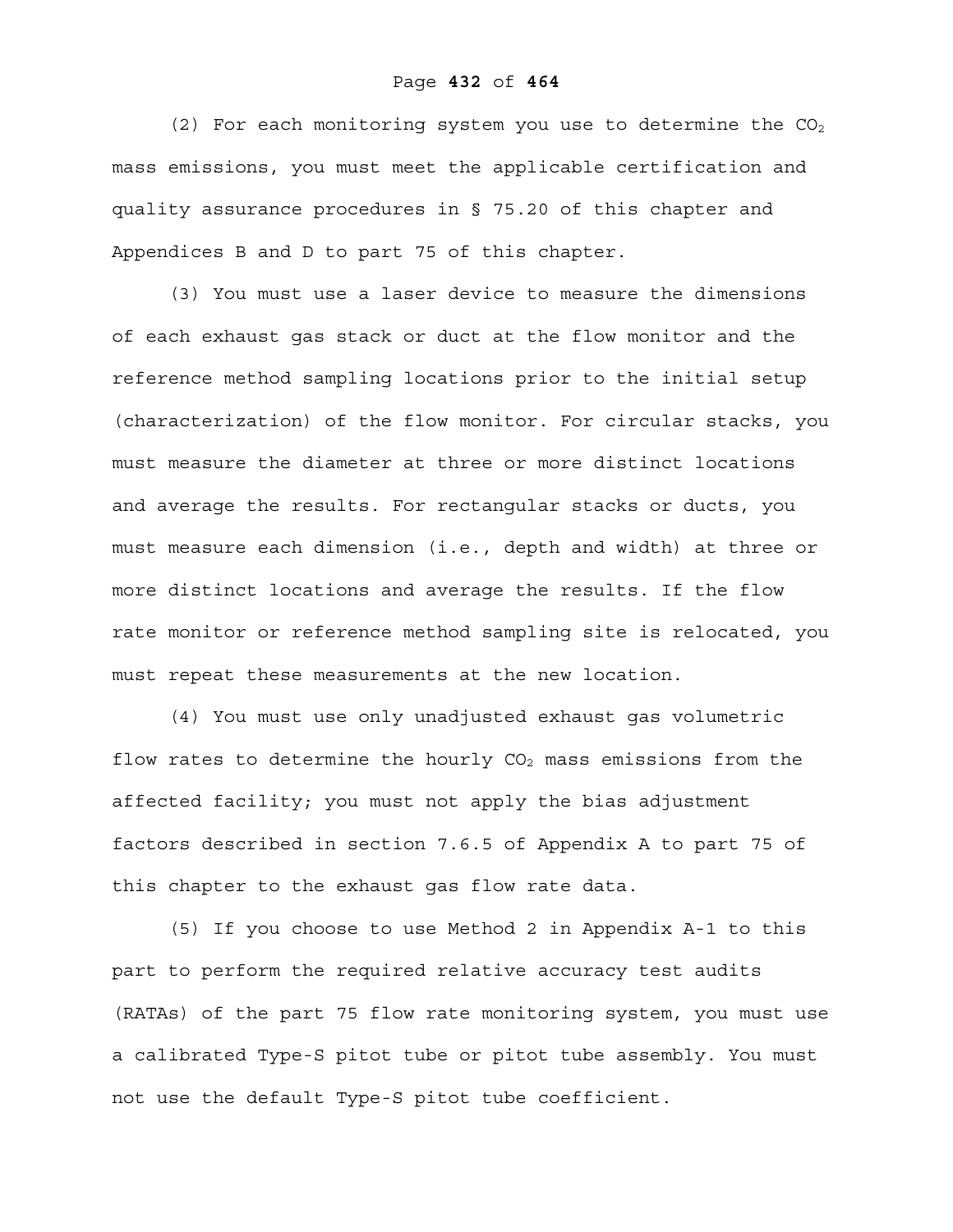#### Page **433** of **464**

(c) If your affected facility exclusively combusts liquid fuel and/or gaseous fuel as an alternative to complying with paragraph (b) of this section, you may determine the hourly  $CO<sub>2</sub>$ mass emissions by using Equation G-4 in Appendix G to part 75 of this chapter according to the requirements in paragraphs (c)(1) and (2) of this section.

(1) You must implement the applicable procedures in appendix D to part 75 of this chapter to determine hourly unit heat input rates (MMBtu/h), based on hourly measurements of fuel flow rate and periodic determinations of the gross calorific value (GCV) of each fuel combusted.

(2) You may determine site-specific carbon-based F-factors  $(F_c)$  using Equation F-7b in section 3.3.6 of appendix F to part 75 of this chapter, and you may use these  $F_c$  values in the emissions calculations instead of using the default  $F_c$  values in the Equation G-4 nomenclature.

(d) You must install, calibrate, maintain, and operate a sufficient number of watt meters to continuously measure and record the gross electric output from the affected facility. If the affected facility is a CHP facility, you must also install, calibrate, maintain, and operate meters to continuously determine and record the total useful recovered thermal energy. For process steam applications, you will need to install, calibrate, maintain, and operate meters to continuously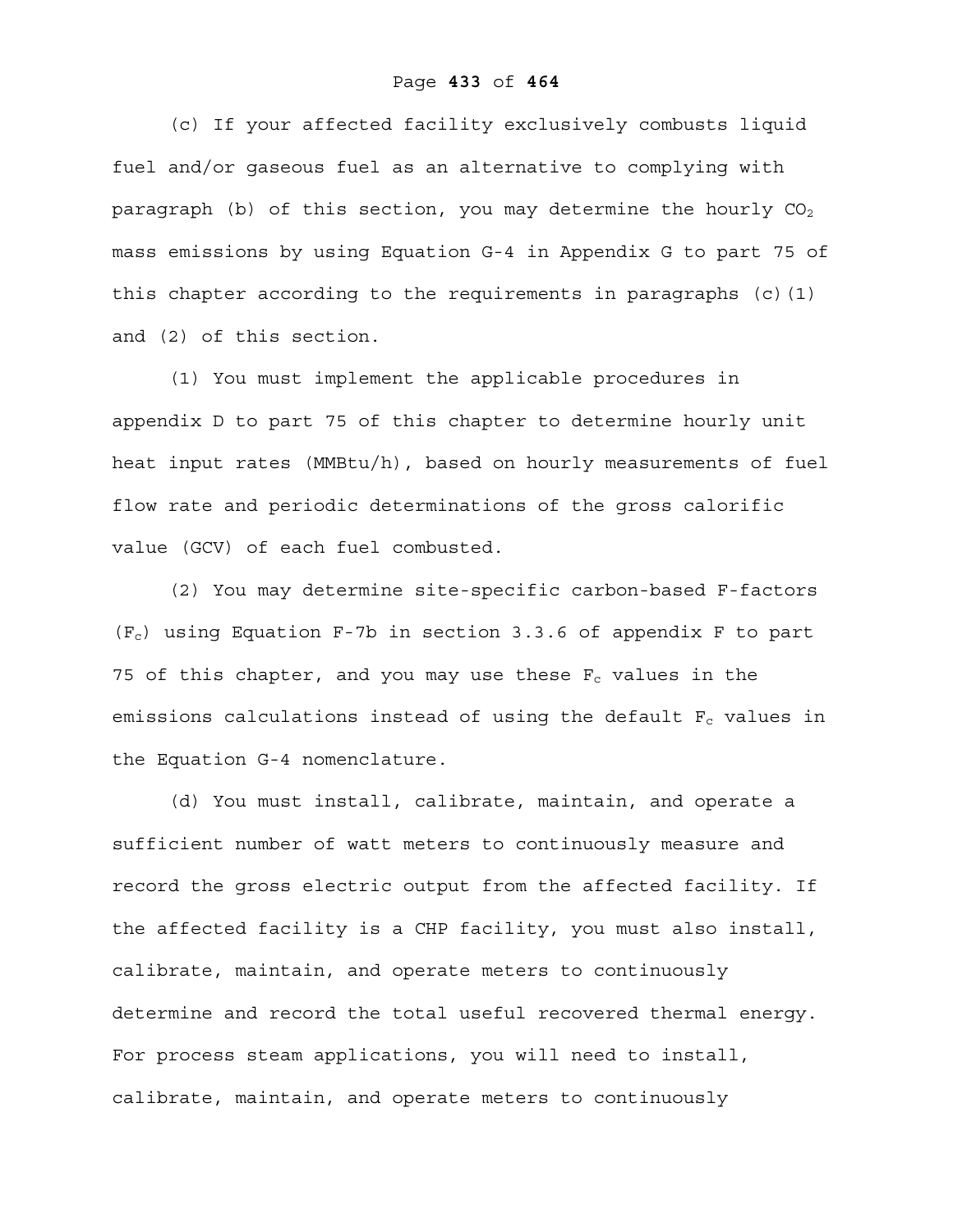#### Page **434** of **464**

determine and record steam flow rate, temperature, and pressure. If the affected facility has a direct mechanical drive application, you must submit a plan to the Administrator or delegated authority for approval of how gross energy output will be determined. Your plan shall ensure that you install, calibrate, maintain, and operate meters to continuously determine and record each component of the determination.

(e) If two or more affected facilities serve a common electric generator, you must apportion the combined hourly gross output to the individual affected facilities using a plan approved by the Administrator (e.g., using steam load or heat input to each affected EGU). Your plan shall ensure that you install, calibrate, maintain, and operate meters to continuously determine and record each component of the determination.

(f) In accordance with  $\S$  60.13(q), if two or more affected facilities that implement the continuous emission monitoring provisions in paragraph (b) of this section share a common exhaust gas stack and are subject to the same emissions standard under  $\S$  60.5520, you may monitor the hourly  $CO<sub>2</sub>$  mass emissions at the common stack in lieu of monitoring each EGU separately. If you choose this option, the hourly gross load (electric, thermal, and/or mechanical, as applicable) must be the sum of the hourly loads for the individual affected facility and you must express the operating time as "stack operating hours" (as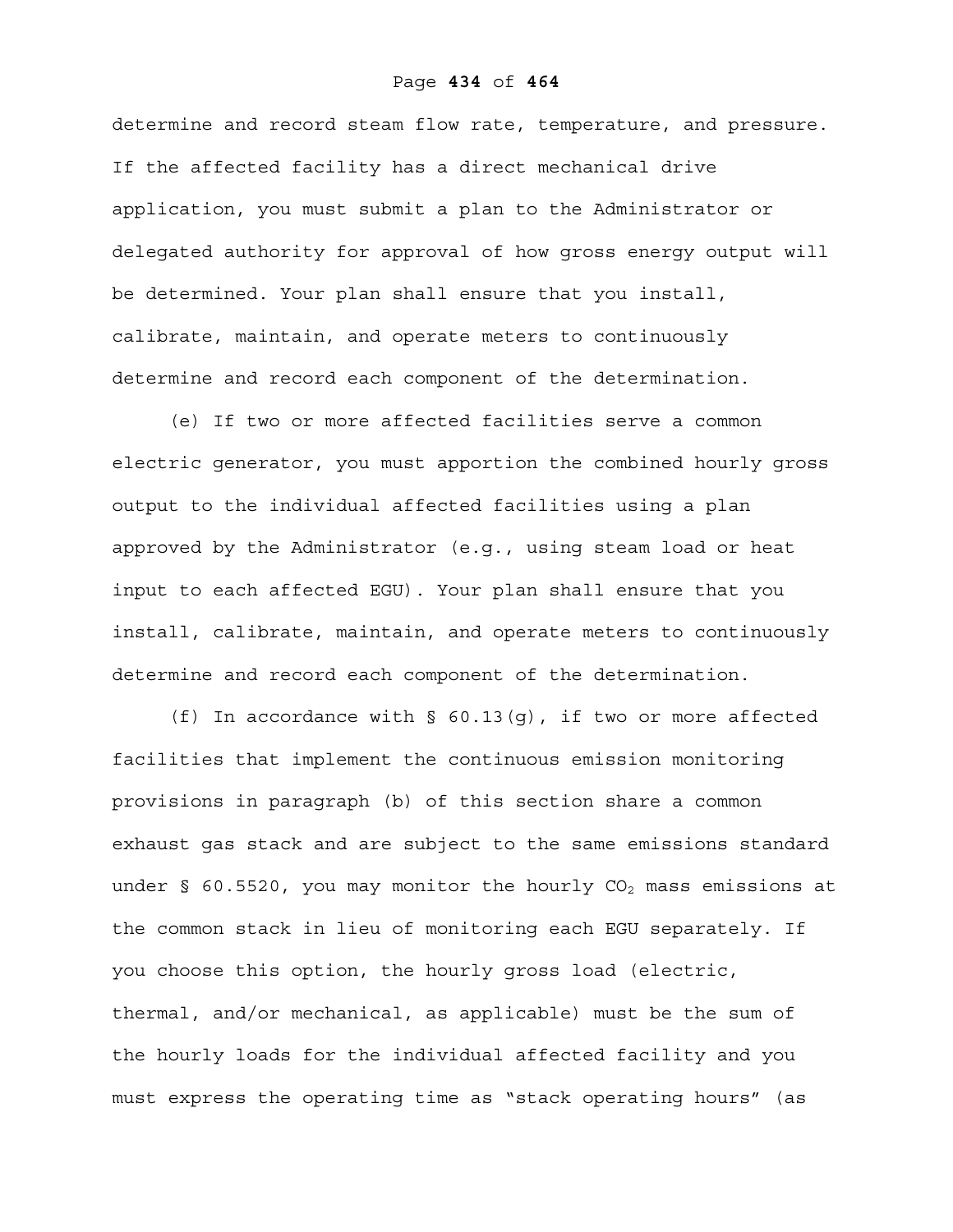#### Page **435** of **464**

defined in § 72.2 of this chapter). If you attain compliance with the applicable emissions standard in § 60.5520 at the common stack, each affected facility sharing the stack is in compliance.

(g) In accordance with  $\S$  60.13(g), if the exhaust gases from an affected facility that implements the continuous emission monitoring provisions in paragraph (b) of this section are emitted to the atmosphere through multiple stacks (or if the exhaust gases are routed to a common stack through multiple ducts and you elect to monitor in the ducts), you must monitor the hourly  $CO<sub>2</sub>$  mass emissions and the "stack operating time" (as defined in § 72.2 of this chapter) at each stack or duct separately. In this case, you must determine compliance with the applicable emissions standard in  $\S$  60.5520 by summing the  $CO<sub>2</sub>$ mass emissions measured at the individual stacks or ducts and dividing by the total gross output for the affected facility. §60.5540 How do I demonstrate compliance with my CO<sub>2</sub> emissions

## **standard and determine excess emissions?**

(a) You must calculate the  $CO<sub>2</sub>$  mass emissions rate for your affected facility by using the hourly  $CO<sub>2</sub>$  mass emissions and total gross output data determined and recorded according to the procedures in § 60.5535 for each operating hour in the compliance period for the  $CO<sub>2</sub>$  emissions standard applicable to the affected facility (i.e., 12- or 84-operating month rolling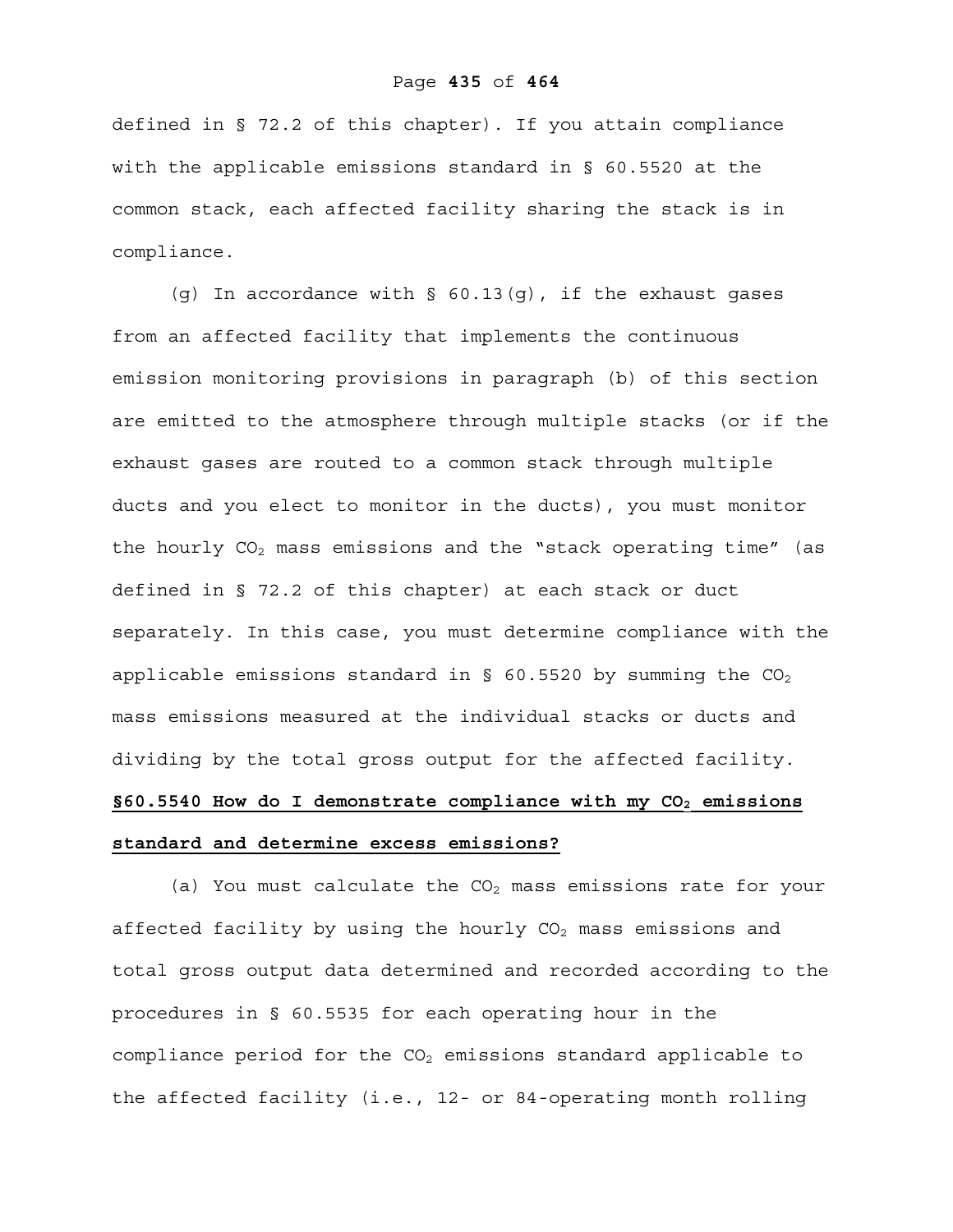average period), and the calculation procedures in paragraphs (a)(1) through (a)(5) of this section.

(1) You can only use operating hours in the compliance period for the compliance determination calculation if valid data are obtained for all parameters you used to determine the hourly  $CO<sub>2</sub>$  mass emissions and the gross output data are used for the compliance determination calculation. You must not include operating hours in which you used the substitute data provisions of part 75 of this chapter for any of those parameters in the calculation. For the compliance determination calculation, you must obtain valid hourly  $CO<sub>2</sub>$  mass emission values for a minimum of 95 percent of the operating hours in the compliance period for the  $CO<sub>2</sub>$  emissions standard applicable to the affected facility.

(2) You must calculate the total  $CO<sub>2</sub>$  mass emissions by summing the valid hourly  $CO<sub>2</sub>$  mass emissions values for all of the operating hours in the applicable compliance period.

(3) For each operating hour of the compliance period that you used in paragraph (a)(2) of this section to calculate the total CO<sub>2</sub> mass emissions, you must determine the affected facility's corresponding hourly gross output according to the procedures in paragraphs (a)(3)(i) and (ii) of this section, as appropriate for the type of affected facility. For an operating hour in which there is no gross electric load, but there is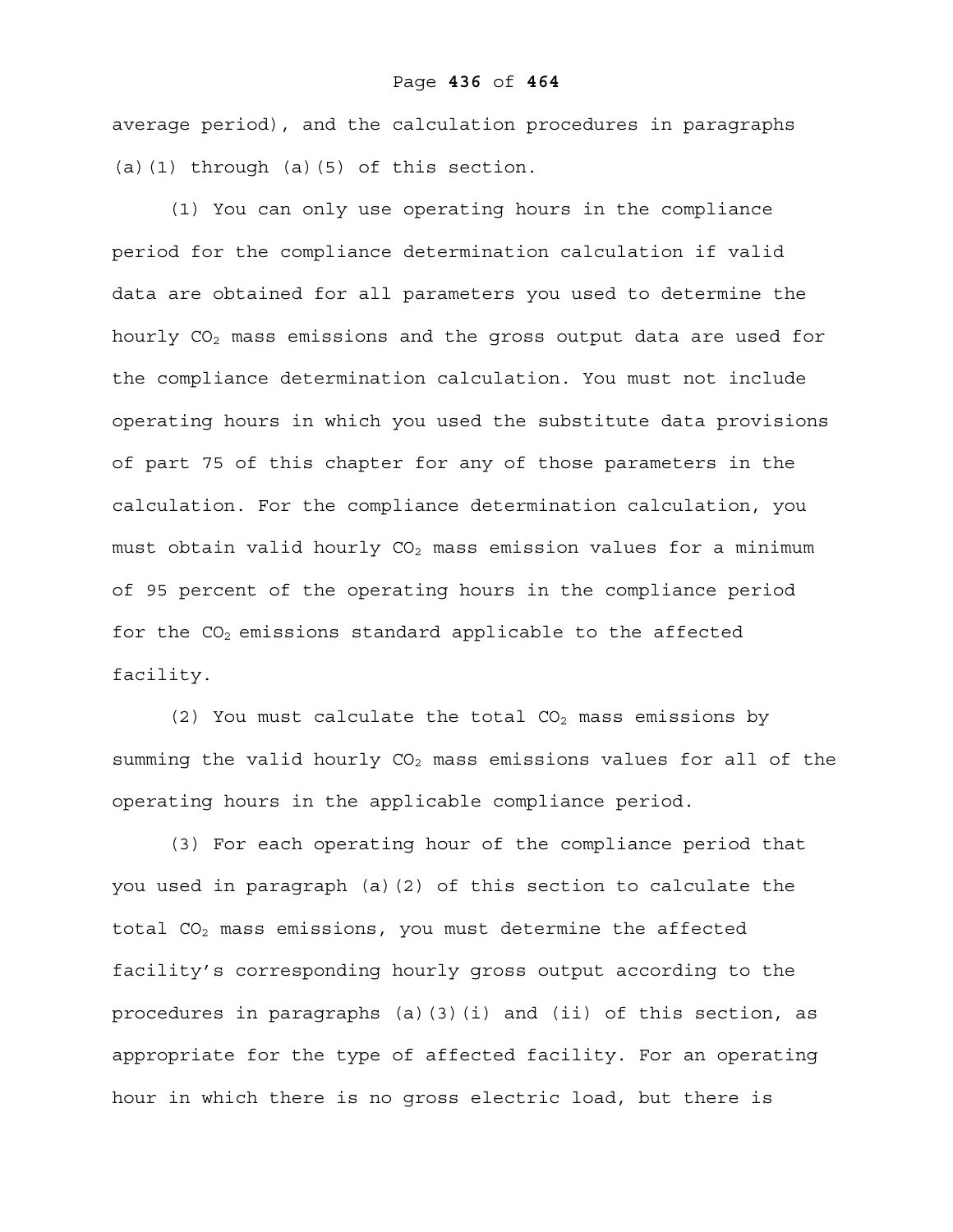mechanical or useful thermal output, you must still determine the gross output for that hour. In addition, for operating hours in which there is no useful output, you still need to determine the  $CO<sub>2</sub>$  emissions for that hour.

(i) Calculate  $P<sub>cross</sub>$  for your affected facility using the following equation:

$$
P_{gross} = \frac{(Pa)_{ET} + (Pa)_{CT} + (Pa)_{IE} - (Pa)_{EW}}{T} + 0.75 \times [(Pt)_{PS} + (Pt)_{HB} + (Pt)_{IE}]
$$

Where: <EXTRACT>

- a
- Pgross = Gross energy output of your affected facility in megawatt-hours in MWh.
- (Pe) $_{ST}$  = Electric energy output plus mechanical energy output (if any) of steam turbines in MWh.
- $(Pe)_{CT}$  = Electric energy output plus mechanical energy output (if any) of stationary combustion turbine(s) in MWh.
- $(Pe)_{IE}$  = Electric energy output plus mechanical energy output (if any) of your affected facility's integrated equipment that provides electricity or mechanical energy to the affected facility or auxiliary equipment in MWh.
- $(Pe)_{FW}$  = Electric energy used to power boiler feedwater pumps at steam generating units in MWh. Not applicable to stationary combustion turbines or IGCC facilities.
- $(Pt)_{PS}$  = Useful thermal energy output of steam measured relative to ISO conditions that is used for applications that do not generate additional electricity, produce mechanical energy output, or enhance the performance of the affected facility. Calculated using the equation specified in paragraph (g)(3)(iii)(B) of this section in MWh.
- $(Pt)_{HR}$  = Hourly useful thermal energy output measured relative to ISO conditions from heat recovery that is used for applications other than steam generation or performance enhancement of the affected facility in MWh.
- $(Pt)_{IE}$  = Useful thermal energy output relative to ISO conditions from any integrated equipment that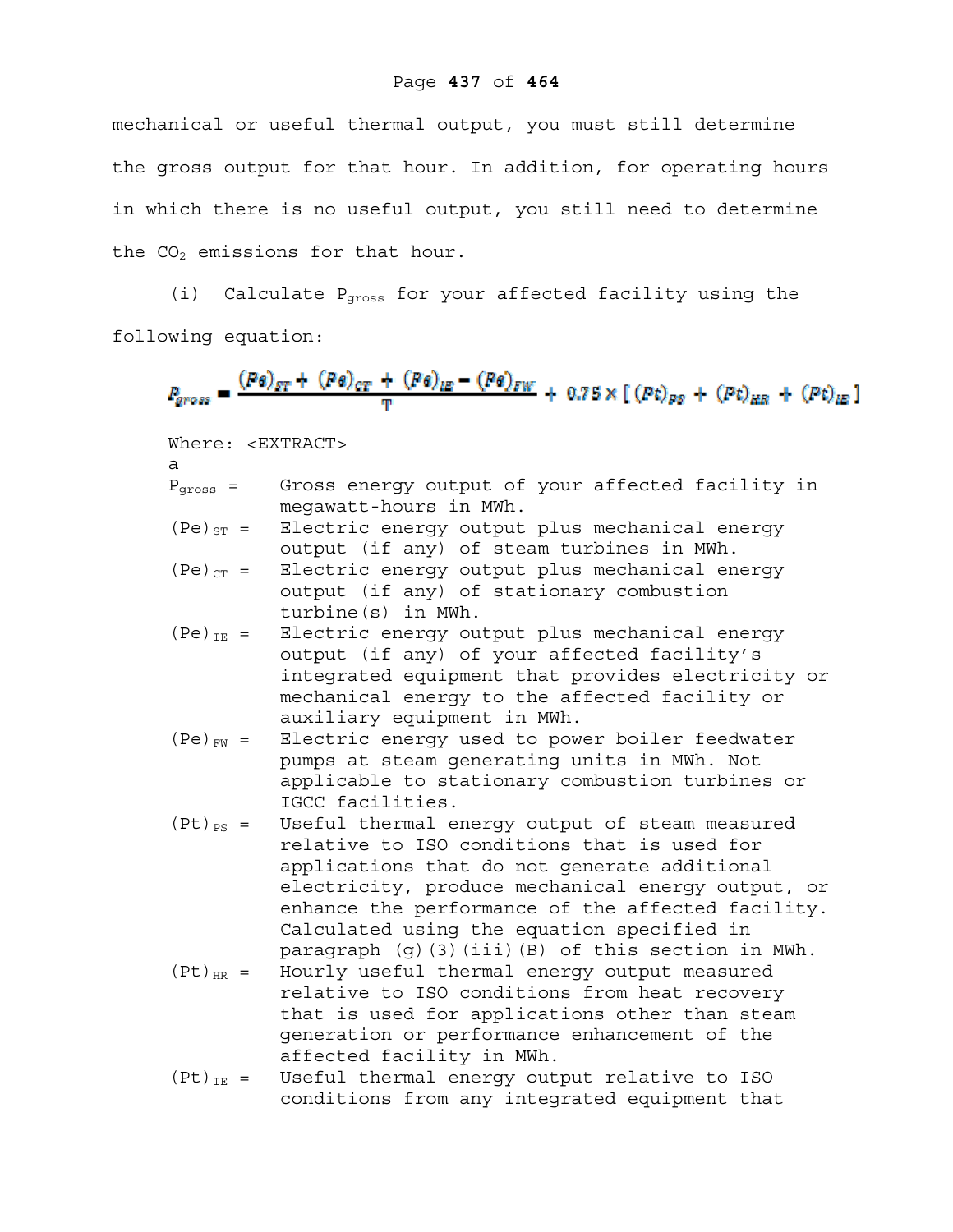provides thermal energy to the affected facility or auxiliary equipment in MWh.

- T = Electric Transmission and Distribution Factor. T = 0.95 for a combined heat and power affected facility where at least on an annual basis 20.0 percent of the total gross energy output consists of electric or direct mechanical output and 20.0 percent of the total gross energy output consists of useful thermal energy output on a rolling 3 year basis. T = 1.0 for all other affected facilities.</EXTRACT>
- (ii) If applicable to your affected facility, you must

calculate  $(Pt)_{PS}$  using the following equation:

$$
(Pt)_{PS} = \frac{Q_m \times H}{3.6 \times 10^9}
$$

Where:<EXTRACT>

| $Q_m =$ | Measured steam flow in kilograms (kg) (or pounds            |
|---------|-------------------------------------------------------------|
|         | (lb)) for the operating hour.                               |
| $H =$   | Enthalpy of the steam at measured temperature and           |
|         | pressure relative to ISO conditions in Joules per           |
|         | kilogram $(J/kg)$ (or Btu/lb).                              |
|         | 3.6 x $10^9$ = Conversion factor (J/MWh) (or 3.413 x $10^6$ |
|         | $Btu/MWh)$ .                                                |
|         | $<$ /EXTRACT>                                               |

(4) You must calculate the total gross output for the

affected facility's compliance period by summing the hourly gross output values for the affected facility that you determined from paragraph (a)(2) of this section for all of the operating hours in the applicable compliance period.

(5) You must calculate the  $CO<sub>2</sub>$  mass emissions rate for the affected facility by dividing the total  $CO<sub>2</sub>$  mass emissions value calculated according to the procedures in paragraph (a)(2) of this section by the total gross output value calculated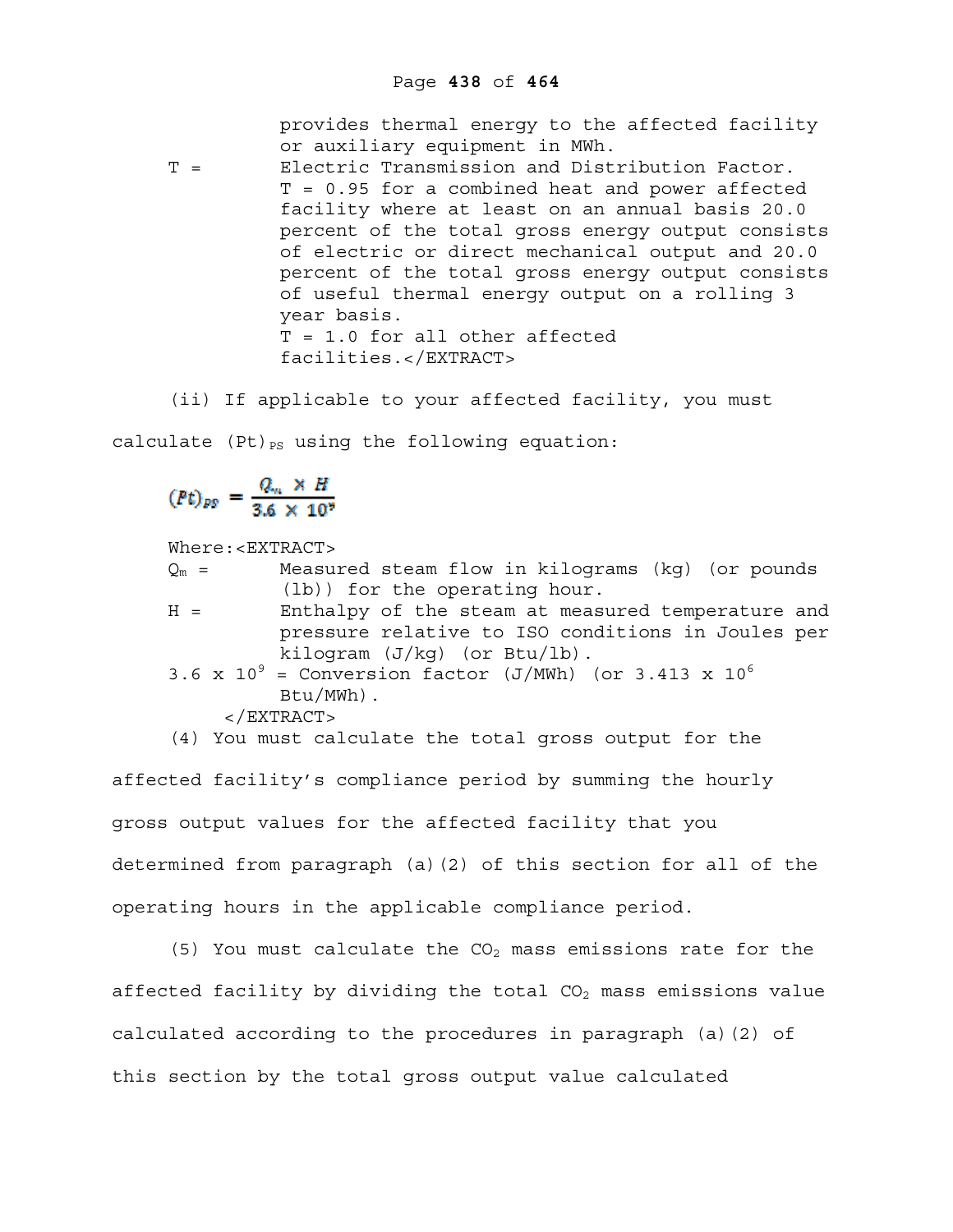#### Page **439** of **464**

according to the procedures in paragraph (a)(4) of this section.

(b) If the  $CO<sub>2</sub>$  mass emissions rate for your affected facility that you determined according to the procedures specified in paragraph (a) of this section is less than or equal to the  $CO<sub>2</sub>$  emissions standard in Table 1 of this subpart applicable to the affected facility, then your affected facility is in compliance with the emissions standard. If the average  $CO<sub>2</sub>$ mass emissions rate is greater than the  $CO<sub>2</sub>$  emissions standard in Table 1 of this subpart applicable to the affected facility, then your affected facility has excess  $CO<sub>2</sub>$  emissions.

# **<HD1>Notification, Reports, and Records**

# **§ 60.5550 What notifications must I submit and when?**

(a) You must prepare and submit the notifications specified in §§ 60.7(a)(1) and (a)(3) and 60.19, as applicable to your affected facility.

(b) You must prepare and submit notifications specified in § 75.61 of this chapter, as applicable to your affected facility.

#### **§ 60.5555 What reports must I submit and when?**

(a) You must prepare and submit reports according to paragraphs (a) through (d) of this section, as applicable.

(1) For affected facilities that are required by § 60.5525 to conduct initial and on-going compliance determinations on a 12- or 84-operating month rolling average basis for the standard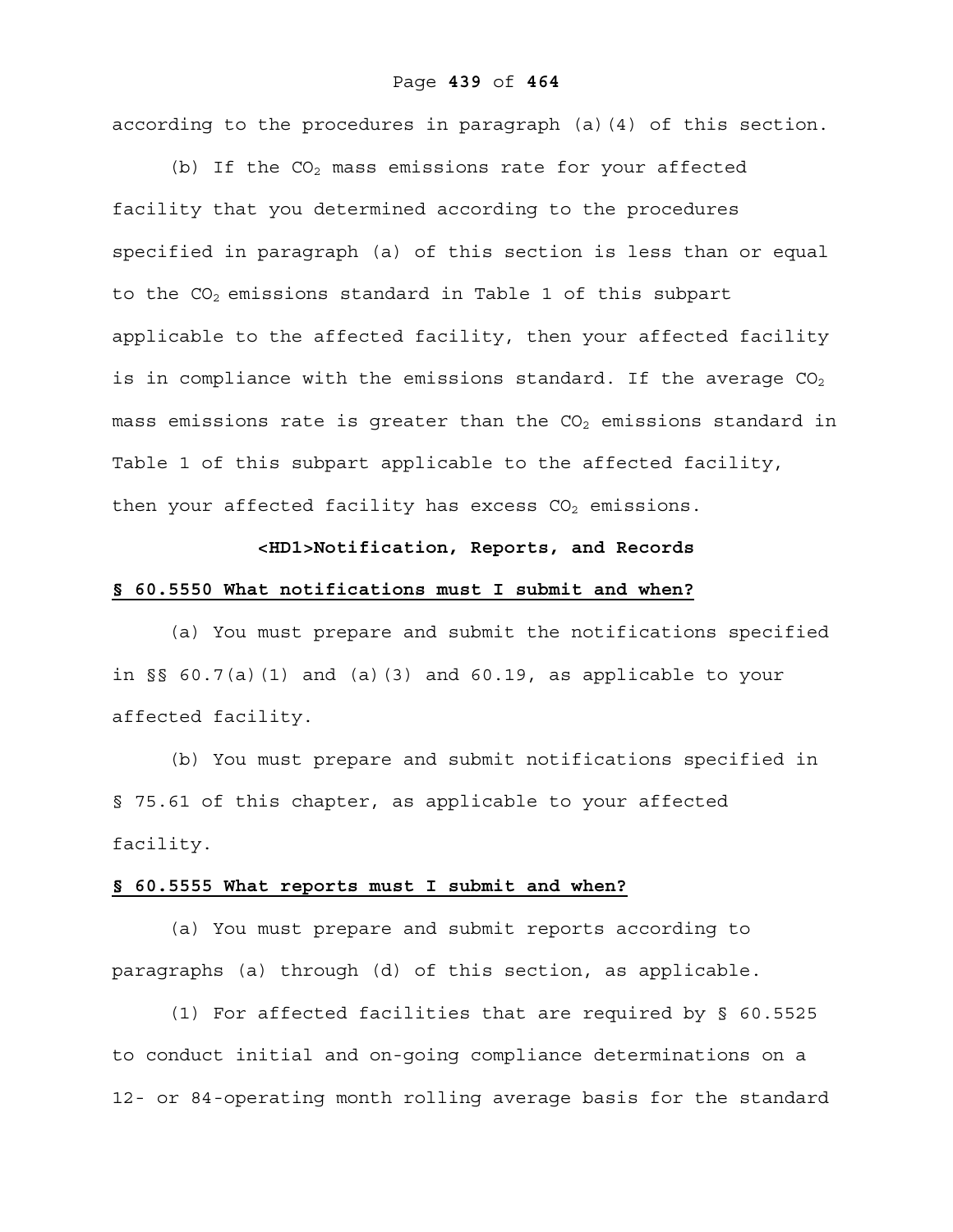in § 60.5520 you must submit electronic quarterly reports as follows. After you have accumulated the first 12-operating months for the affected facility (or, the first 84-operating months for an affected facility electing to comply with the 84 operating month standard), you must submit a report for the calendar quarter that includes the twelfth (or eighty-fourth) operating month no later than 30 days after the end of that quarter. Thereafter, you must submit a report for each subsequent calendar quarter, no later than 30 days after the end of the quarter.

(2) In each quarterly report you must include the following information, as applicable:

(i) Each rolling average  $CO<sub>2</sub>$  mass emissions rate for which the last (12th or eighty-fourth) operating month in a 12- or 84 operating month compliance period falls within the calendar quarter. You must calculate each average  $CO<sub>2</sub>$  mass emissions rate according to the procedures in § 60.5540. You must report the dates (month and year) of the first and twelfth (or eightyfourth) operating months in each compliance period for which you performed a  $CO<sub>2</sub>$  mass emissions rate calculation. If there are no compliance periods that end in the quarter, you must include a statement to that effect;

(ii) If one or more compliance periods end in the quarter you must identify each operating month in the calendar quarter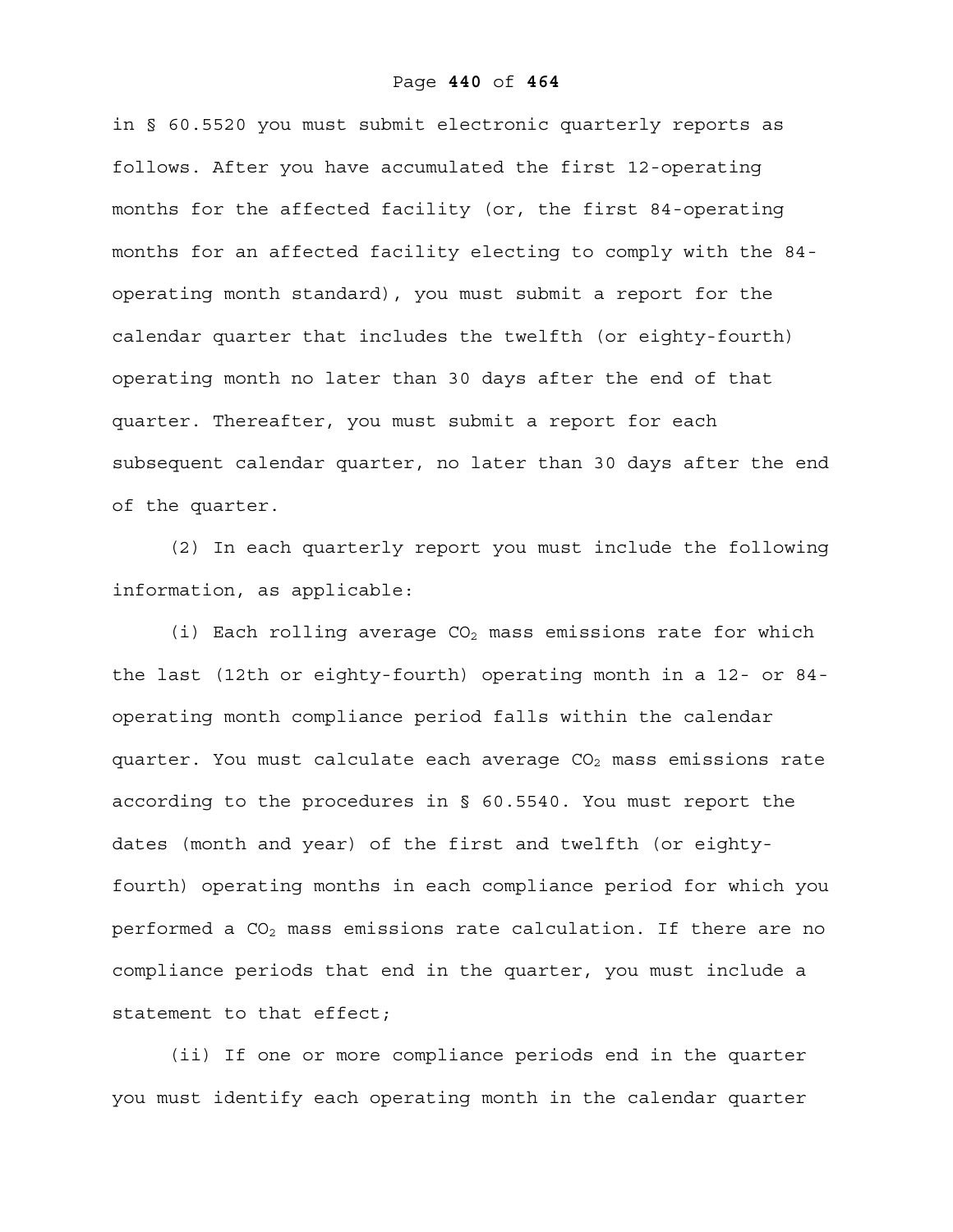with excess  $CO<sub>2</sub>$  emissions;

(iii) The percentage of valid  $CO<sub>2</sub>$  mass emission rates (as defined in § 60.5540) in each 12- or 84-operating month compliance period described in paragraph (a)(1)(i) of this section (i.e., the total number of valid  $CO<sub>2</sub>$  mass emission rates in that period divided by the total number of operating hours in that period, multiplied by 100 percent); and

(iv) The  $CO<sub>2</sub>$  emissions standard (as identified in Table 1 of this subpart) with which your affected facility is complying.

(3) In the final quarterly report of each calendar year, you must include the following:

(i) Gross electric output sold to an electric grid over the 4 quarters of the calendar year; and

(ii) The potential electric output of the facility.

(b) You must submit all electronic reports required under paragraph (a) of this section using the Emissions Collection and Monitoring Plan System (ECMPS) Client Tool provided by the Clean Air Markets Division in the Office of Atmospheric Programs of EPA.

(c) You must meet all applicable reporting requirements and submit reports as required under subpart G of part 75 of this chapter.

(d) If your affected unit employs geologic sequestration to meet the applicable emission limit, you must report in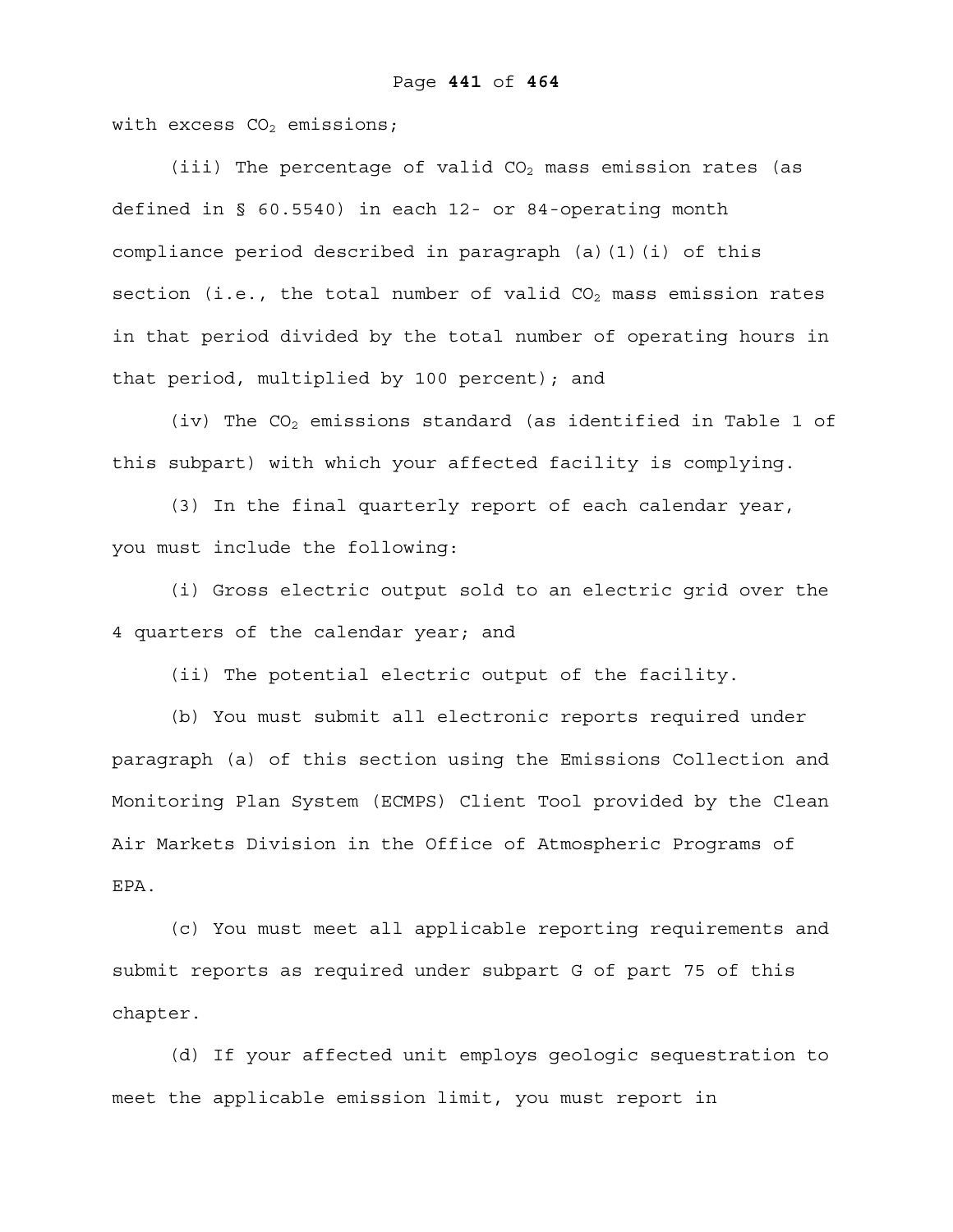#### Page **442** of **464**

accordance with the requirements of 40 CFR part 98, subpart PP and either:

(1) if injection occurs onsite, report in accordance with the requirements of 40 CFR part 98, subpart RR, or

(2) if injection occurs offsite, transfer the captured  $CO<sub>2</sub>$ to a facility or facilities that reports in accordance with the requirements of 40 CFR part 98, subpart RR.

#### **§ 60.5560 What records must I maintain?**

(a) You must maintain records of the information you used to demonstrate compliance with this subpart as specified in § 60.7(b) and (f).

(b) You must follow the applicable recordkeeping requirements and maintain records as required under subpart F of part 75 of this chapter.

(c) You must keep records of the calculations you performed to determine the total  $CO<sub>2</sub>$  mass emissions for:

(1) Each operating month (for all affected units);

(2) Each compliance period, including, as applicable, each 12-operating month compliance period and the 84-operating month compliance period.

(d) You must keep records of the applicable data recorded and calculations performed that you used to determine your affected facility's gross output for each operating month.

(e) You must keep records of the calculations you performed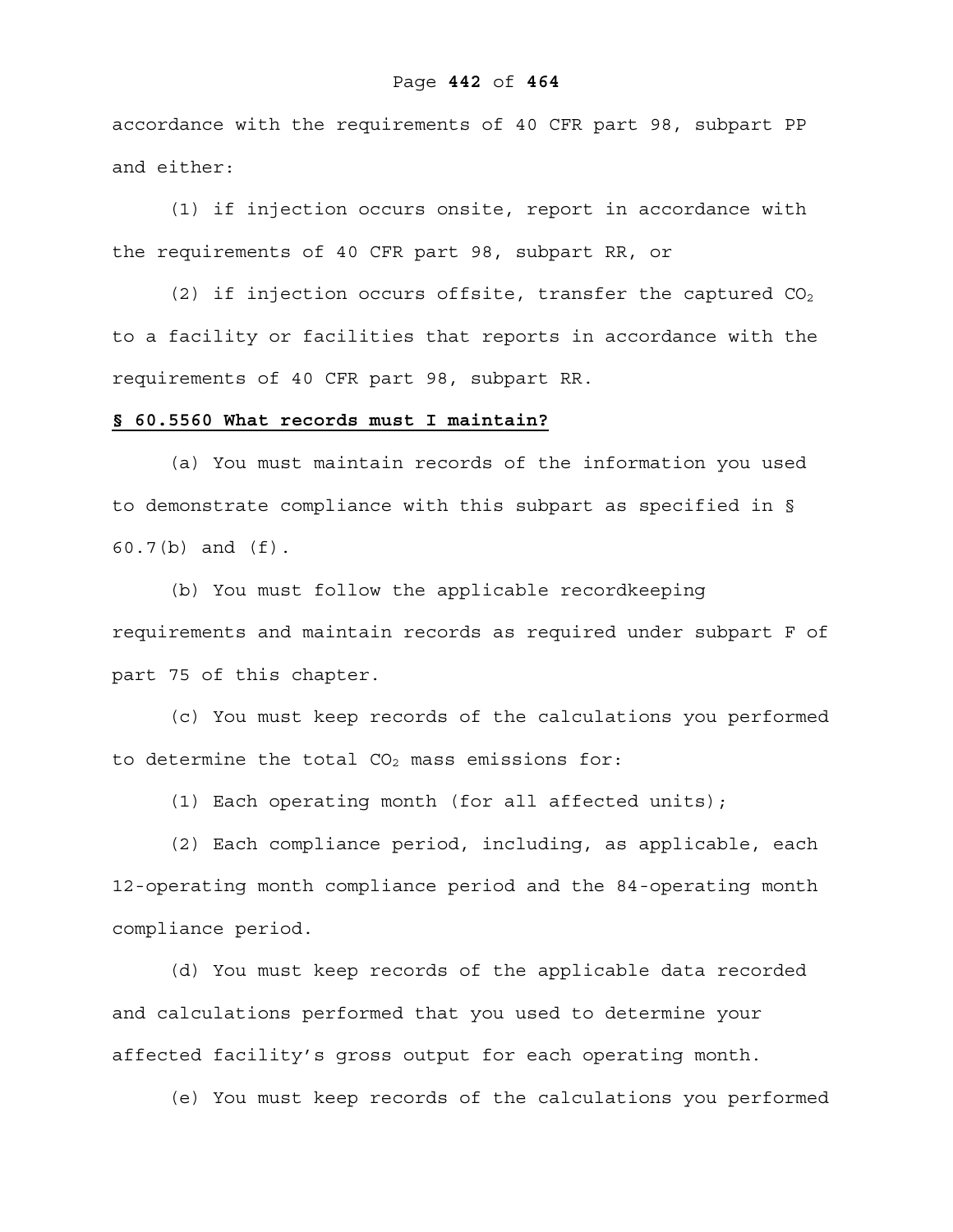#### Page **443** of **464**

to determine the percentage of valid  $CO<sub>2</sub>$  mass emission rates in each compliance period.

(f) You must keep records of the calculations you performed to assess compliance with each applicable  $CO<sub>2</sub>$  mass emissions standard in § 60.5520.

(g) You must keep records of the calculations you performed to determine any site-specific carbon-based F-factors you used in the emissions calculations (if applicable).

#### **§ 60.5565 In what form and how long must I keep my records?**

(a) Your records must be in a form suitable and readily available for expeditious review.

(b) You must maintain each record for 5 years after the date of each occurrence, measurement, maintenance, corrective action, report, or record except those records required to demonstrate compliance with an 84-operating month compliance period. You must maintain records required to demonstrate compliance with an 84-operating month compliance period for at least 10 years following the date of each occurrence, measurement, maintenance, corrective action, report, or record.

(c) You must maintain each record on site for at least 2 years after the date of each occurrence, measurement, maintenance, corrective action, report, or record, according to § 60.7. You may maintain the records off site and electronically for the remaining year(s) as required by this subpart.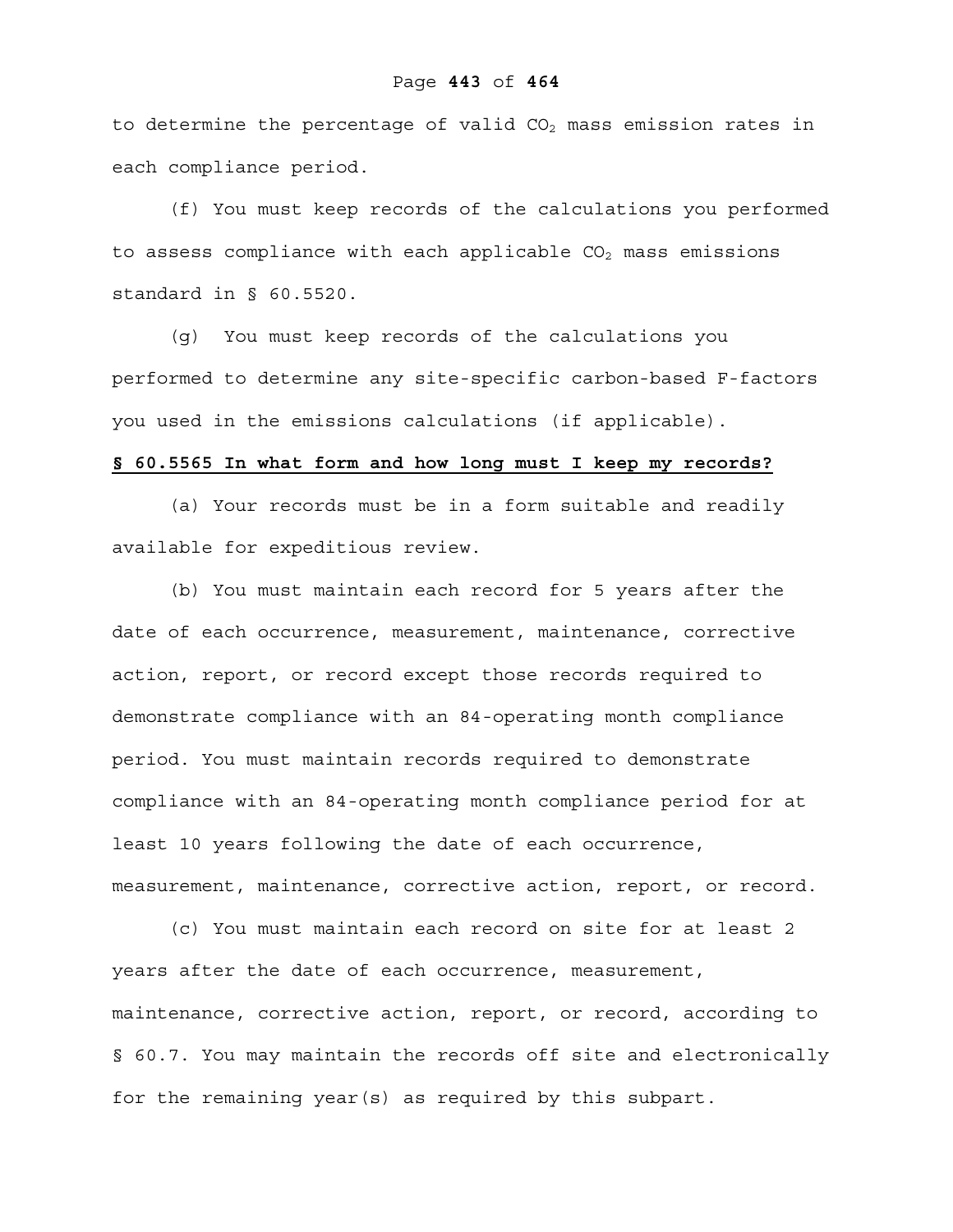#### Page **444** of **464**

#### **<HD1>Other Requirements and Information**

# **§ 60.5570 What parts of the General Provisions apply to my affected facility?**

Notwithstanding any other provision of this chapter, certain parts of the General Provisions in §§ 60.1 through 60.19, listed in Table 2 of this subpart, do not apply to your affected facility.

#### **§ 60.5575 Who implements and enforces this subpart?**

(a) This subpart can be implemented and enforced by the EPA, or a delegated authority such as your state, local, or tribal agency. If the Administrator has delegated authority to your state, local, or tribal agency, then that agency (as well as the EPA) has the authority to implement and enforce this subpart. You should contact your EPA Regional Office to find out if this subpart is delegated to your state, local, or tribal agency.

(b) In delegating implementation and enforcement authority of this subpart to a state, local, or tribal agency, the Administrator retains the authorities listed in paragraphs (b)(1) through (5) of this section and does not transfer them to the state, local, or tribal agency. In addition, the EPA retains oversight of this subpart and can take enforcement actions, as appropriate.

(1) Approval of alternatives to the emission standards.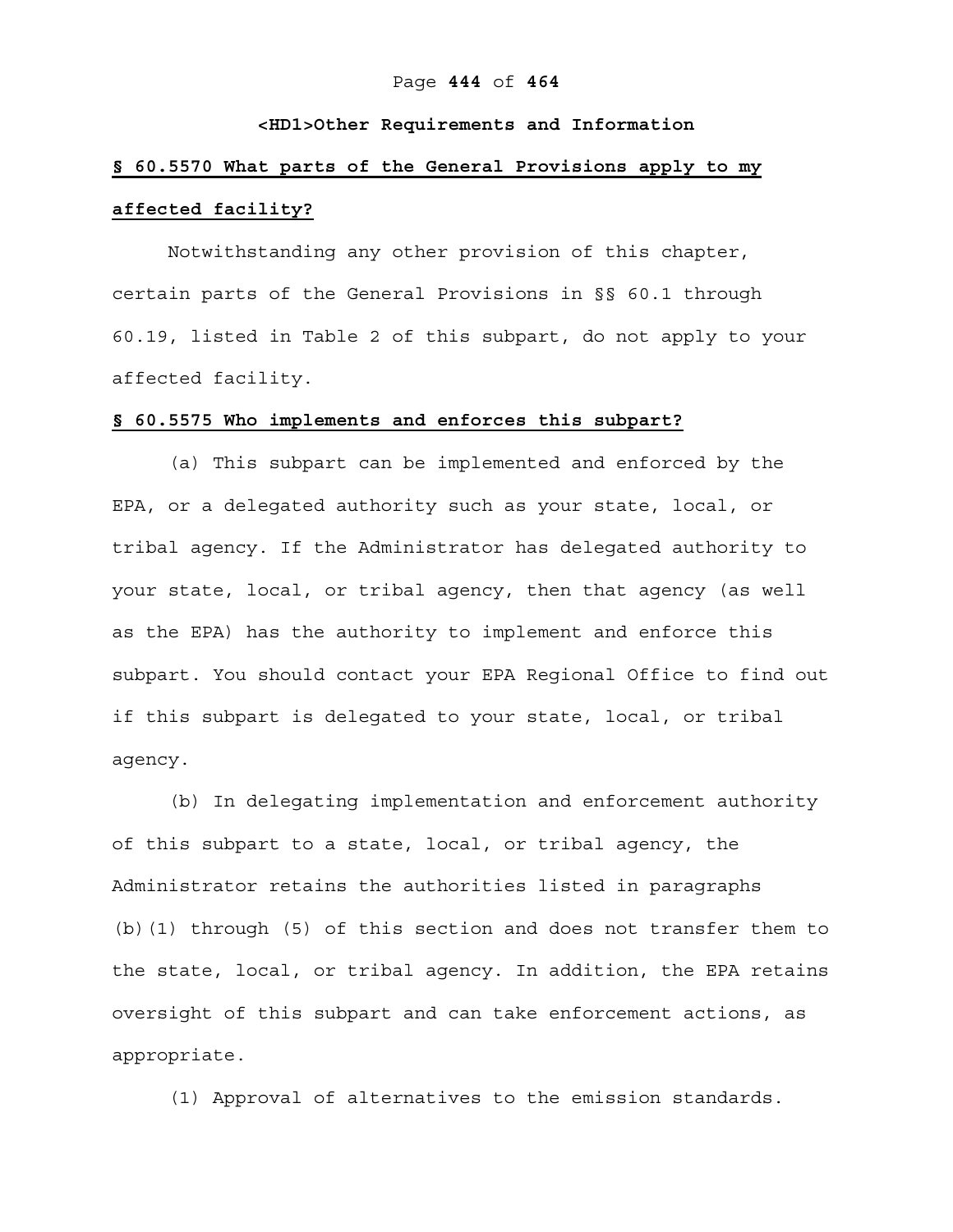(2) Approval of major alternatives to test methods.

(3) Approval of major alternatives to monitoring.

(4) Approval of major alternatives to recordkeeping and reporting.

(5) Performance test and data reduction waivers under § 60.8(b).

#### **§ 60.5580 What definitions apply to this subpart?**

As used in this subpart, all terms not defined herein will have the meaning given them in the Clean Air Act and in subpart A (General Provisions of this part).

Affirmative defense means, in the context of an enforcement proceeding, a response or defense put forward by a defendant, regarding which the defendant has the burden of proof, and the merits of which are independently and objectively evaluated in a judicial or administrative proceeding.

Base load rating means the maximum amount of heat input (fuel) that a steam generating unit can combust on a steady state basis, as determined by the physical design and characteristics of the steam generating unit at ISO conditions. For a stationary combustion turbine, baseload means 100 percent of the design heat input capacity of the simple cycle portion of the stationary combustion turbine at ISO conditions (heat input from duct burners is not included).

Coal means all solid fuels classified as anthracite,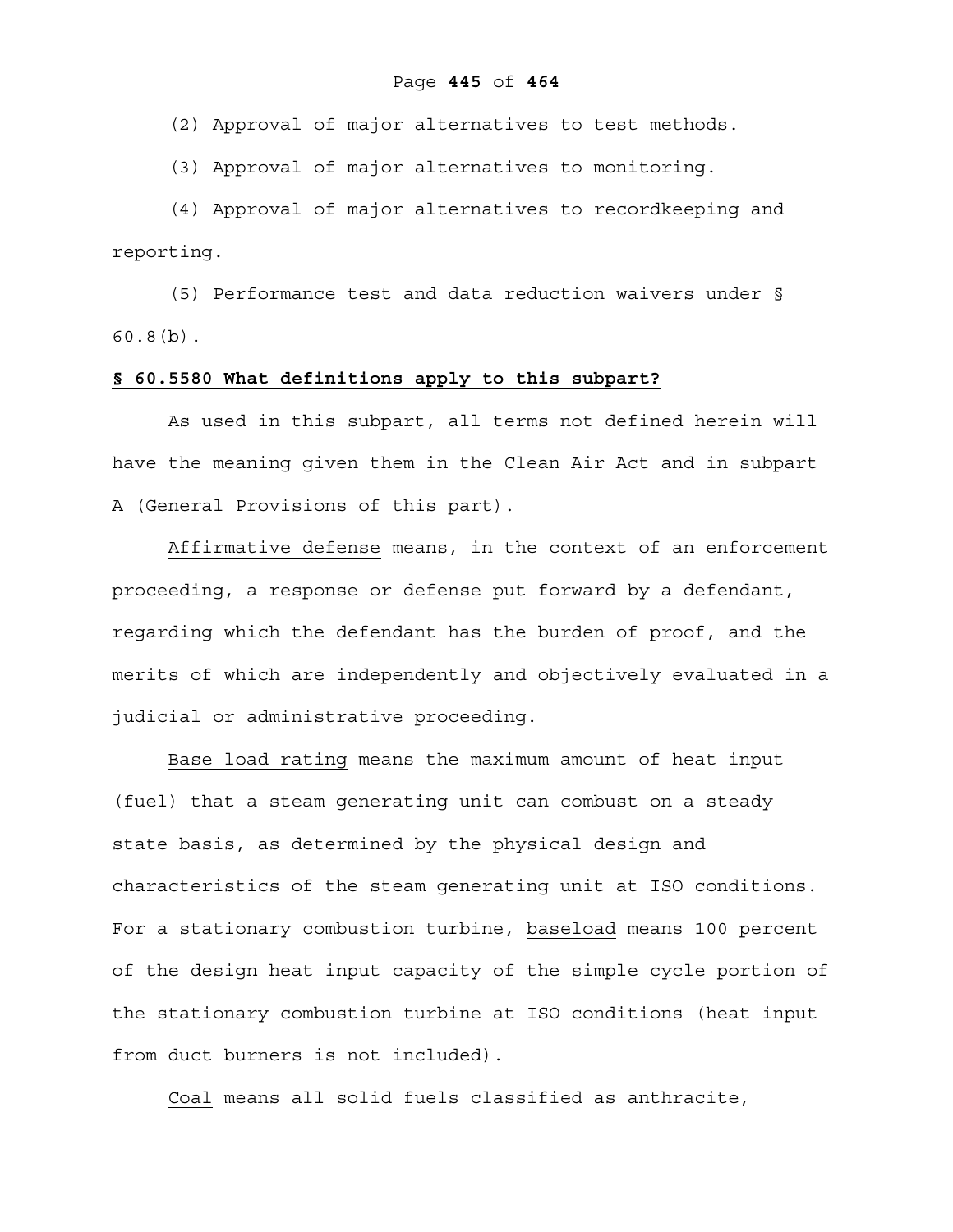bituminous, subbituminous, or lignite by the American Society of Testing and Materials in ASTM D388 (incorporated by reference, see § 60.17), coal refuse, and petroleum coke. Synthetic fuels derived from coal for the purpose of creating useful heat, including but not limited to solvent-refined coal, gasified coal (not meeting the definition of natural gas), coal-oil mixtures, and coal-water mixtures are included in this definition for the purposes of this subpart.

Coal refuse means waste products of coal mining, physical coal cleaning, and coal preparation operations (*e.g.* culm, gob, etc.) containing coal, matrix material, clay, and other organic and inorganic material.

Combined cycle facility means an electric generating unit that uses a stationary combustion turbine from which the heat from the turbine exhaust gases is recovered by a heat recovery steam generating unit to generate additional electricity.

Combined heat and power facility or CHP facility*, (*also known as "cogeneration") means an electric generating unit that that use a steam-generating unit or stationary combustion turbine to simultaneously produce both electric (or mechanical) and useful thermal energy from the same primary energy source.

Distillate oil means fuel oils that contain no more than 0.05 weight percent nitrogen and comply with the specifications for fuel oil numbers 1 and 2, as defined by the American Society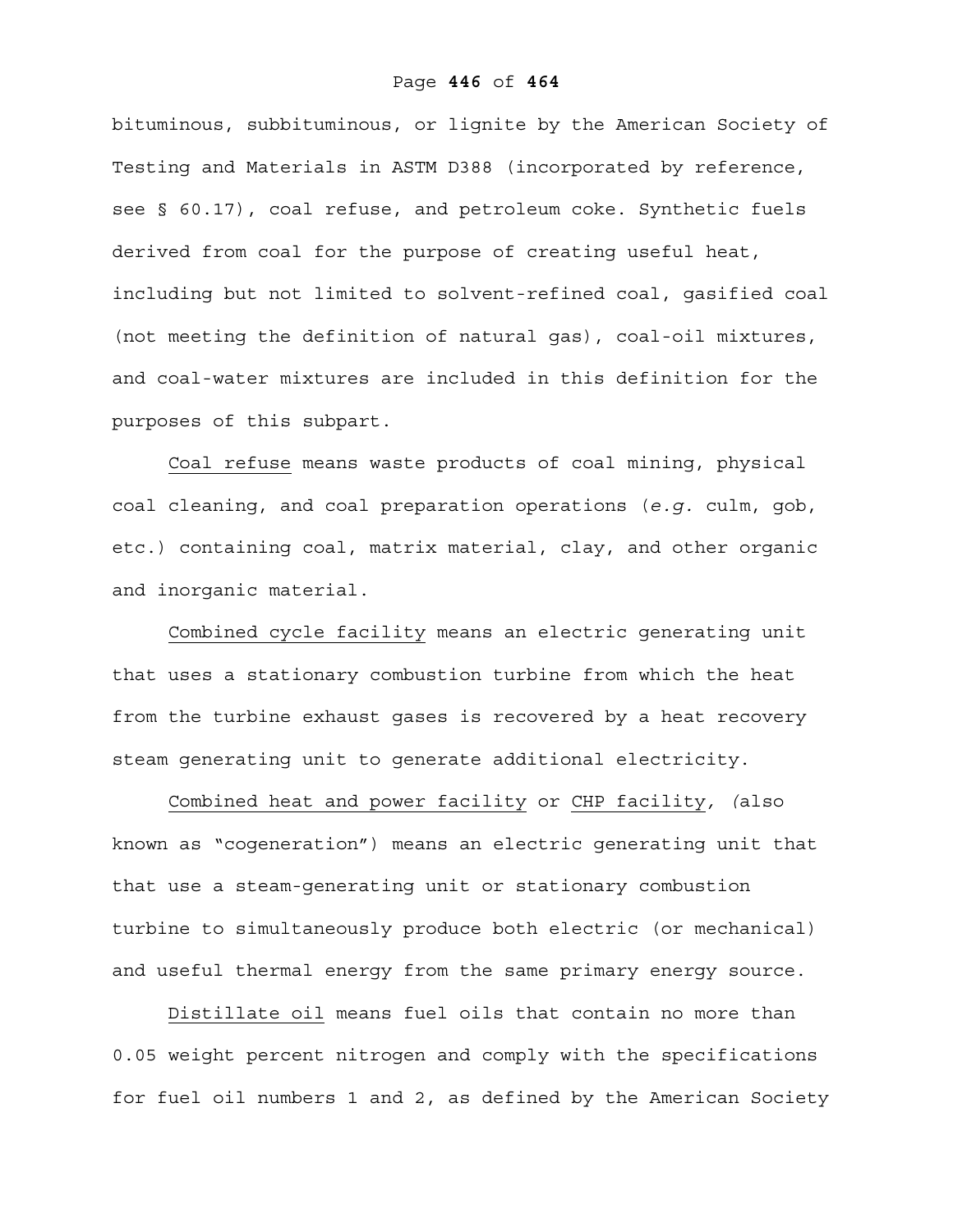#### Page **447** of **464**

of Testing and Materials in ASTM D396 (incorporated by reference, see § 60.17); diesel fuel oil numbers 1 and 2, as defined by the American Society for Testing and Materials in ASTM D975 (incorporated by reference, see § 60.17); kerosene, as defined by the American Society of Testing and Materials in ASTM D3699 (incorporated by reference, see § 60.17); biodiesel as defined by the American Society of Testing and Materials in ASTM D6751 (incorporated by reference, see § 60.17); or biodiesel blends as defined by the American Society of Testing and Materials in ASTM D7467 (incorporated by reference, see § 60.17).

Excess emissions means a specified averaging period over which the  $CO<sub>2</sub>$  emissions rate is higher than the applicable emissions standard located in Table 1 of this subpart.

Fossil fuel means natural gas, petroleum, coal, and any form of solid, liquid, or gaseous fuel derived from such material for the purpose of creating useful heat.

Gaseous fuel means any fuel that is present as a gas at ISO conditions and includes, but is not limited to, natural gas, refinery fuel gas, process gas, coke-oven gas, synthetic gas, and gasified coal.

#### Gross energy output means:

(1) For stationary combustion turbines and IGCC facilities, the gross electric or direct mechanical output from both the unit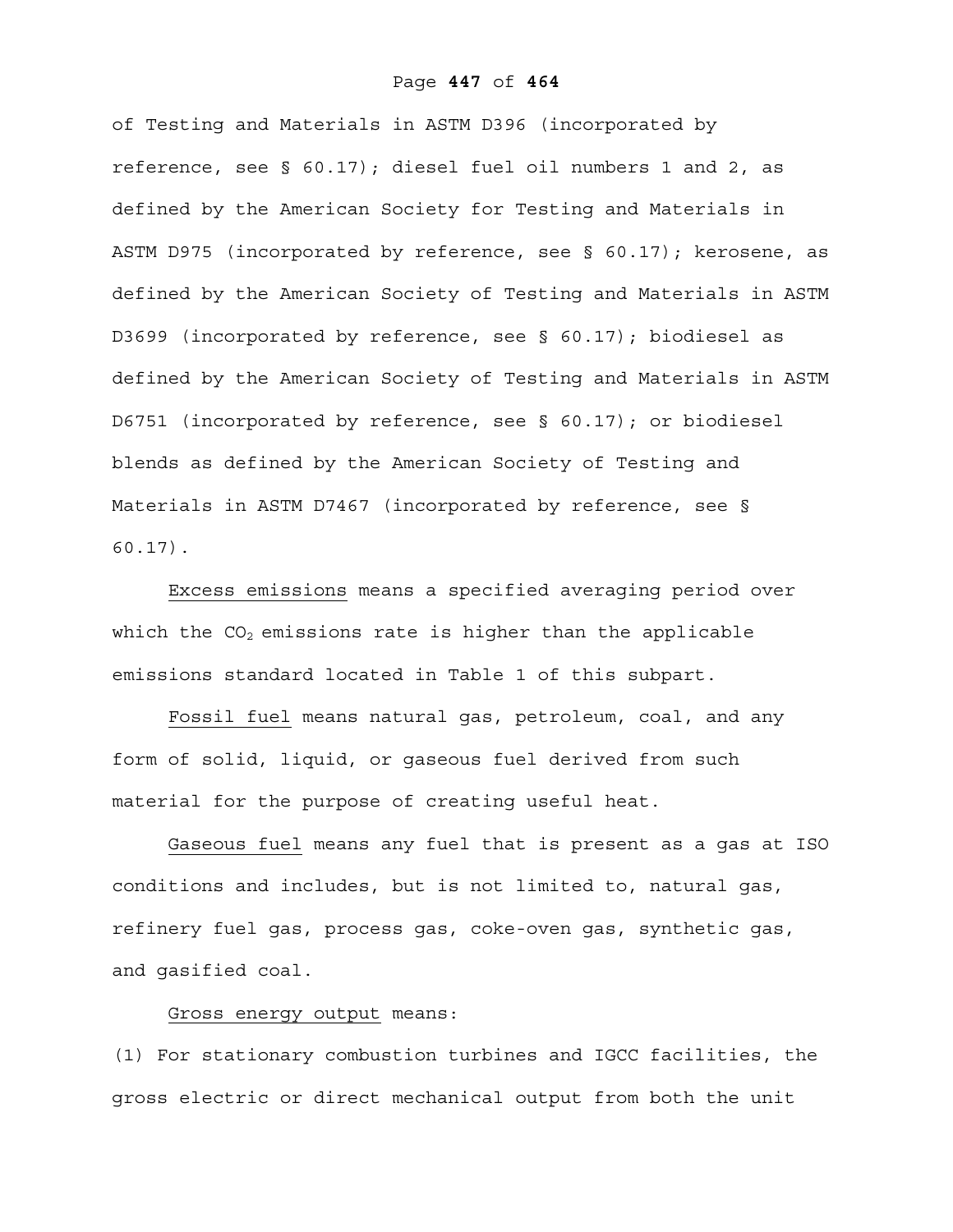(including, but not limited to, output from steam turbine(s), combustion turbine(s), and gas expander(s)) plus 75 percent of the useful thermal output measured relative to ISO conditions that is not used to generate additional electric or mechanical output or to enhance the performance of the unit (e.g., steam delivered to an industrial process for a heating application). (2) For electric utility steam generating units, the gross electric or mechanical output from the affected facility (including, but not limited to, output from steam turbine(s), combustion turbine(s), and gas expander(s)) minus any electricity used to power the feedwater pumps plus 75 percent of the useful thermal output measured relative to ISO conditions that is not used to generate additional electric or mechanical output or to enhance the performance of the unit (e.g., steam delivered to an industrial process for a heating application); (3) For combined heat and power facilities where at least 20.0 percent of the total gross energy output consists of electric or direct mechanical output and 20.0 percent of the total gross energy output consists of thermal output on a rolling 3 year basis, the gross electric or mechanical output from the affected facility (including, but not limited to, output from steam turbine(s), combustion turbine(s), and gas expander(s)) minus any electricity used to power the feedwater pumps (the electric auxiliary load of boiler feedwater pumps is not applicable to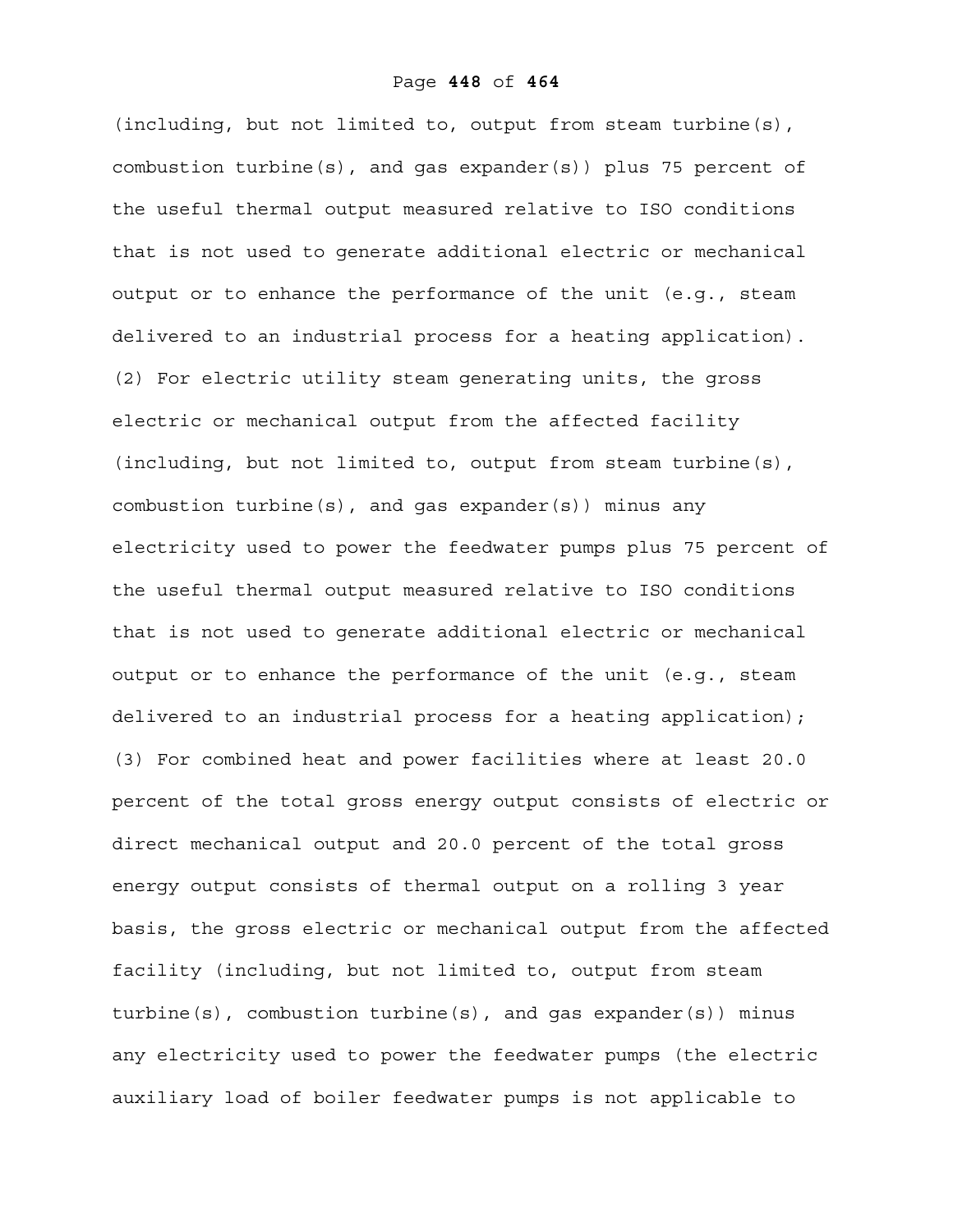#### Page **449** of **464**

IGCC facilities), that difference divided by 0.95, plus 75 percent of the useful thermal output measured relative to ISO conditions that is not used to generate additional electric or mechanical output or to enhance the performance of the unit (e.g., steam delivered to an industrial process for a heating application).

Heat recovery steam generating unit (HRSG) means a unit in which hot exhaust gases from the combustion turbine engine are routed in order to extract heat from the gases and generate useful output. Heat recovery steam generating units can be used with or without duct burners.

 Integrated gasification combined cycle facility or IGCC facility means a combined cycle stationary combustion turbine that is designed to burn fuels containing 50 percent (by heat input) or more solid-derived fuel not meeting the definition of natural gas. The Administrator may waive the 50 percent solidderived fuel requirement during periods of the gasification system construction, startup and commissioning, shutdown, or repair. No solid fuel is directly burned in the unit during operation.

ISO conditions means 288 Kelvin  $(15^{\circ} C)$ , 60 percent relative humidity and 101.3 kilopascals pressure.

Liquid fuel means any fuel that is present as a liquid at ISO conditions and includes, but is not limited to, distillate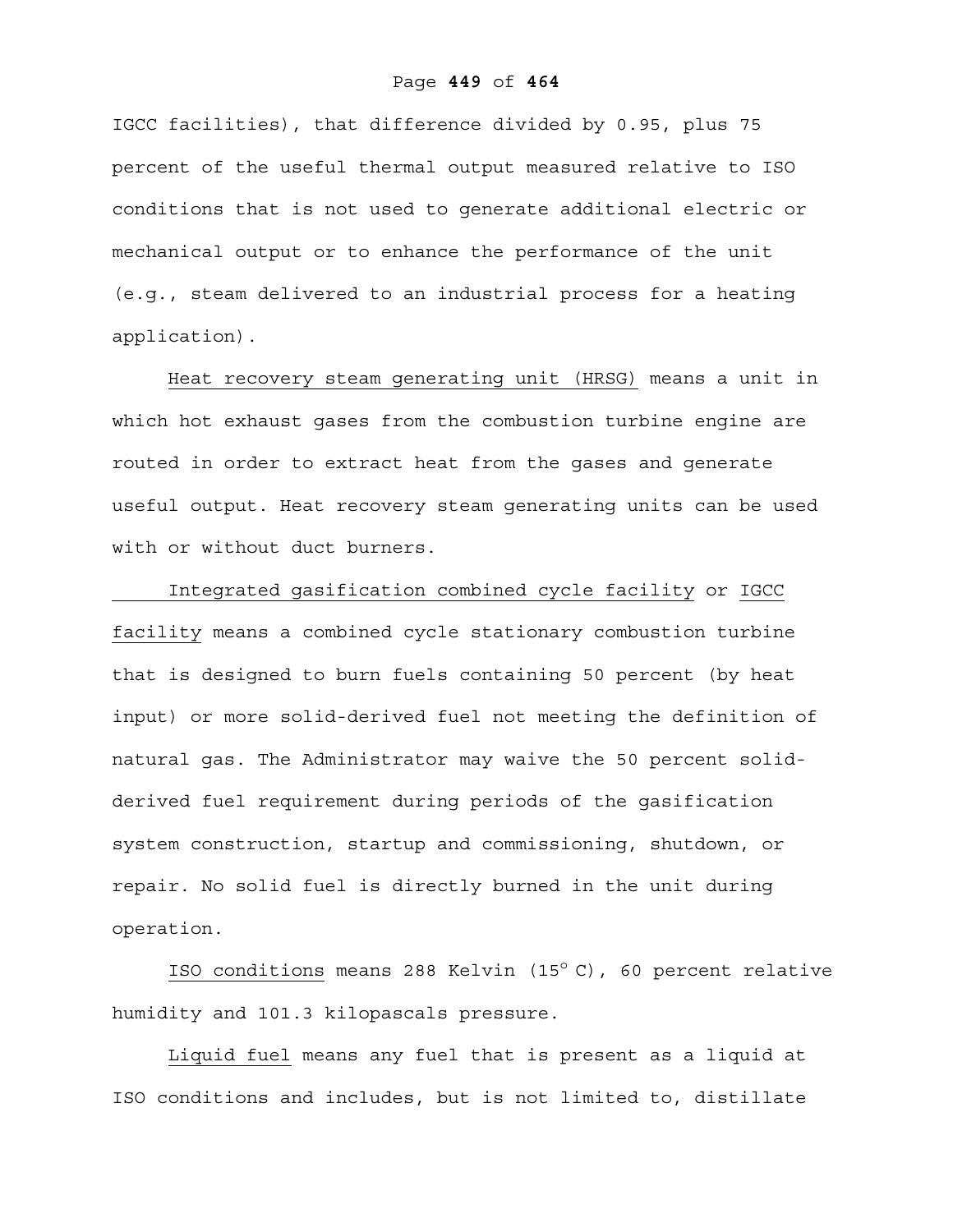oil and residual oil.

Mechanical output means the useful mechanical energy that is not used to operate the affected facility, generate electricity and/or thermal energy, or to enhance the performance of the affected facility. Mechanical energy measured in horsepower hour should be converted into MWh by multiplying it by 745.7 then dividing by 1,000,000.

Natural gas means a fluid mixture of hydrocarbons (e.g., methane, ethane, or propane), composed of at least 70 percent methane by volume or that has a gross calorific value between 35 and 41 megajoules (MJ) per dry standard cubic meter (950 and 1,100 Btu per dry standard cubic foot), that maintains a gaseous state under ISO conditions. In addition, natural gas contains 20.0 grains or less of total sulfur per 100 standard cubic feet. Finally, natural gas does not include the following gaseous fuels: landfill gas, digester gas, refinery gas, sour gas, blast furnace gas, coal-derived gas, producer gas, coke oven gas, or any gaseous fuel produced in a process which might result in highly variable sulfur content or heating value.

#### Net-electric output means:

(1) The gross electric sales to the utility power distribution system minus purchased power on a three calendar year rolling average basis; or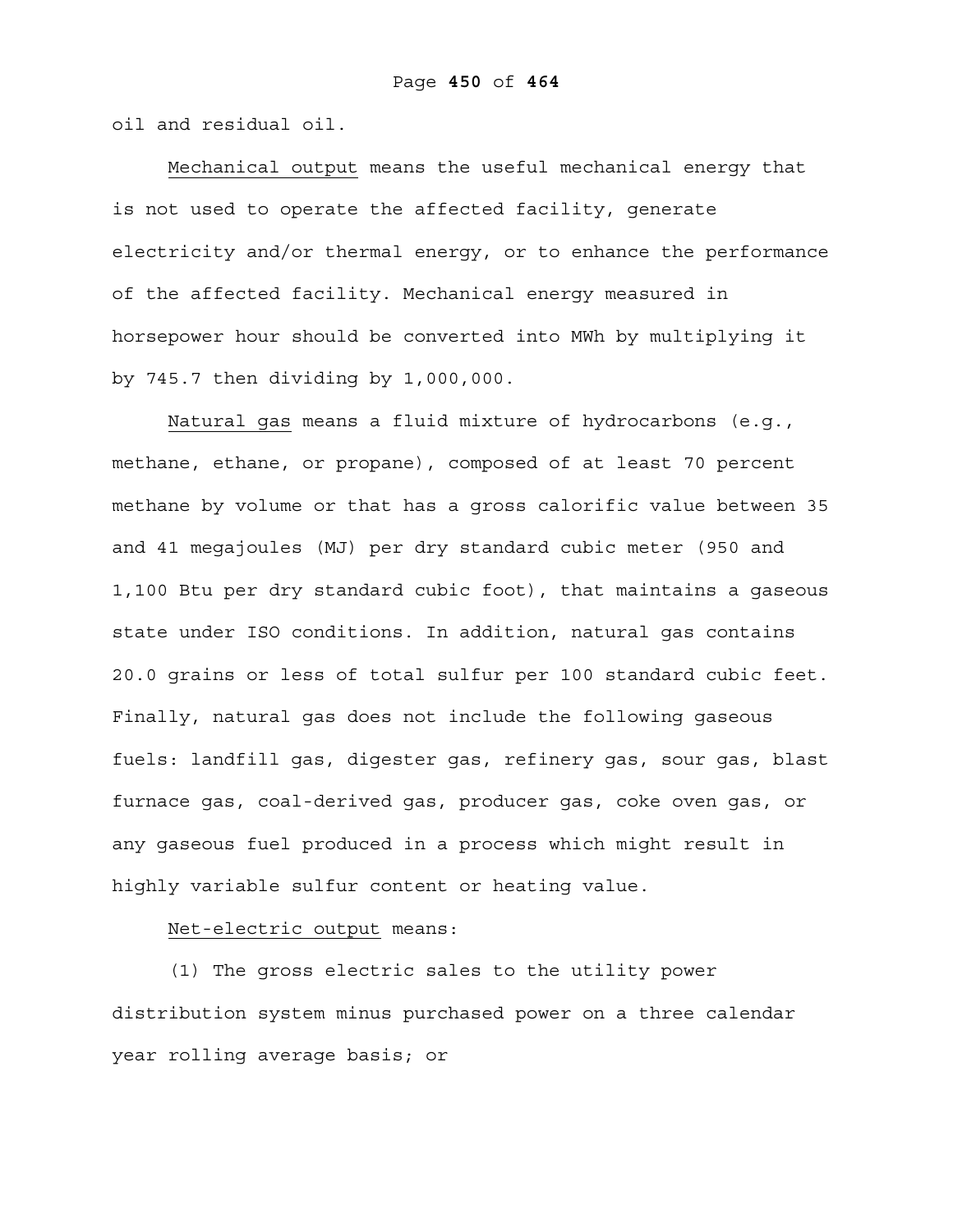#### Page **451** of **464**

(2) For combined heat and power facilities where at least 20.0 percent of the total gross energy output consists of electric or direct mechanical output and at least 20.0 percent of the total gross energy output consists of useful thermal output on a 3 calendar year rolling average basis, the gross electric sales to the utility power distribution system minus purchased power of the thermal host facility or facilities on a three calendar year rolling average basis.

Oil means crude oil or petroleum or a fuel derived from crude oil or petroleum, including distillate and residual oil, and gases derived from solid oil-derived fuels (not meeting the definition of natural gas).

Operating month means a calendar month during which any fuel is combusted in the affected facility at any time.

Potential electric output means 33 percent or the design electric output efficiency on a net output basis multiplied by the maximum design heat input capacity (expressed in MMBtu/h) of the steam generating unit, multiplied by 10<sup>6</sup> Btu/MMBtu, divided by 3,413 Btu/KWh, divided by 1,000 kWh/MWh, and multiplied by 8,760 h/yr (e.g., a 35 percent efficient affected facility with a 100 MW (341 MMBtu/h) fossil-fuel heat input capacity would have a 310,000 MWh 12 month potential electric output capacity).

Solid fuel means any fuel that has a definite shape and volume, has no tendency to flow or disperse under moderate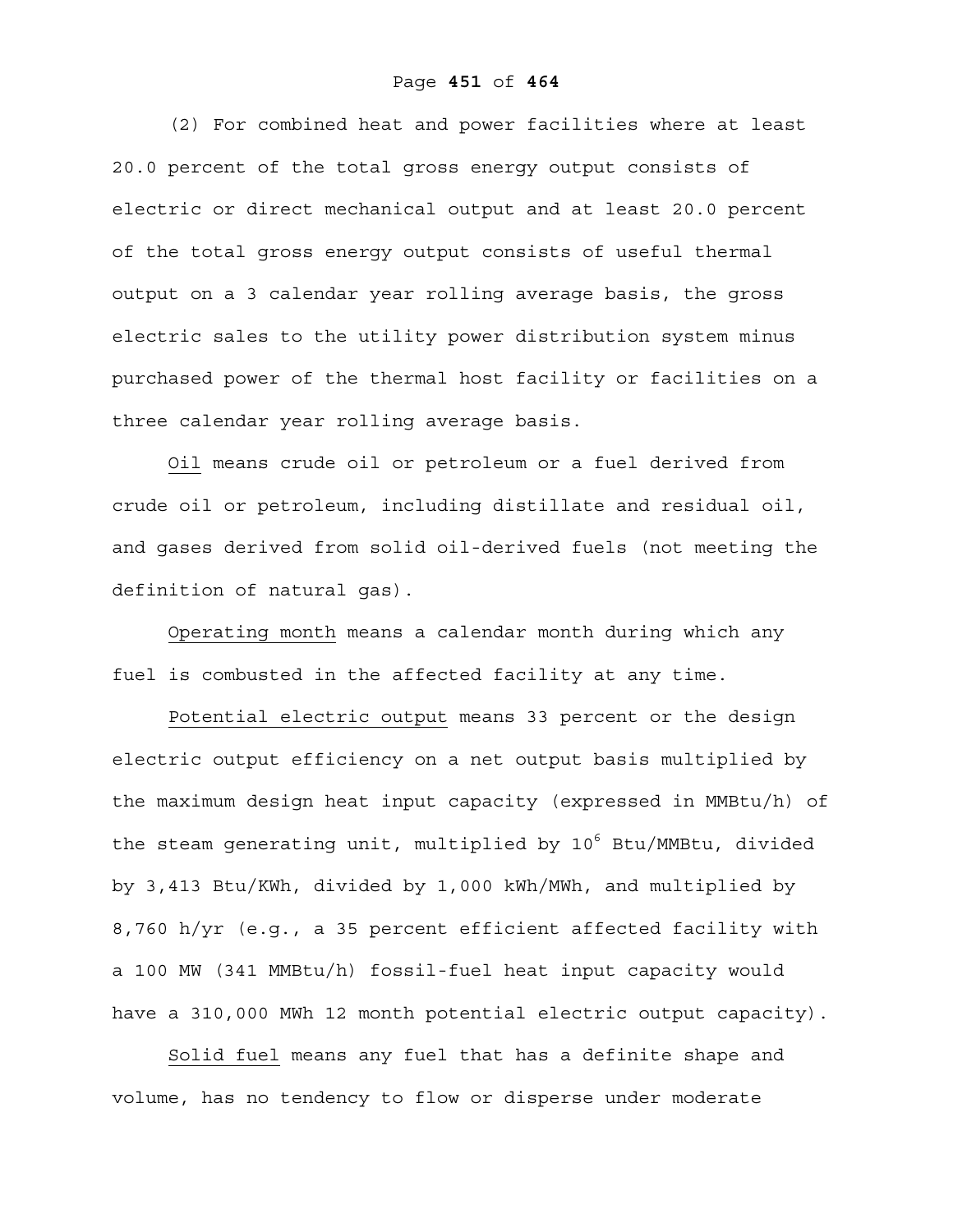stress, and is not liquid or gaseous at ISO conditions. This includes, but is not limited to, coal, biomass, and pulverized solid fuels.

Stationary combustion turbine means all equipment, including but not limited to the turbine engine, the fuel, air, lubrication and exhaust gas systems, control systems (except emissions control equipment), heat recovery system, fuel compressor, heater, and/or pump, post-combustion emission control technology, and any ancillary components and subcomponents comprising any simple cycle stationary combustion turbine, any combined cycle combustion turbine, and any combined heat and power combustion turbine based system plus any integrated equipment that provides electricity or useful thermal output to the combustion turbine engine, heat recovery system or auxiliary equipment. Stationary means that the combustion turbine is not self propelled or intended to be propelled while performing its function. It may, however, be mounted on a vehicle for portability. If a stationary combustion turbine burns any solid fuel directly it is considered a steam generating unit.

Steam generating unit means any furnace, boiler, or other device used for combusting fuel and producing steam (nuclear steam generators are not included) plus any integrated equipment that provides electricity or useful thermal output to the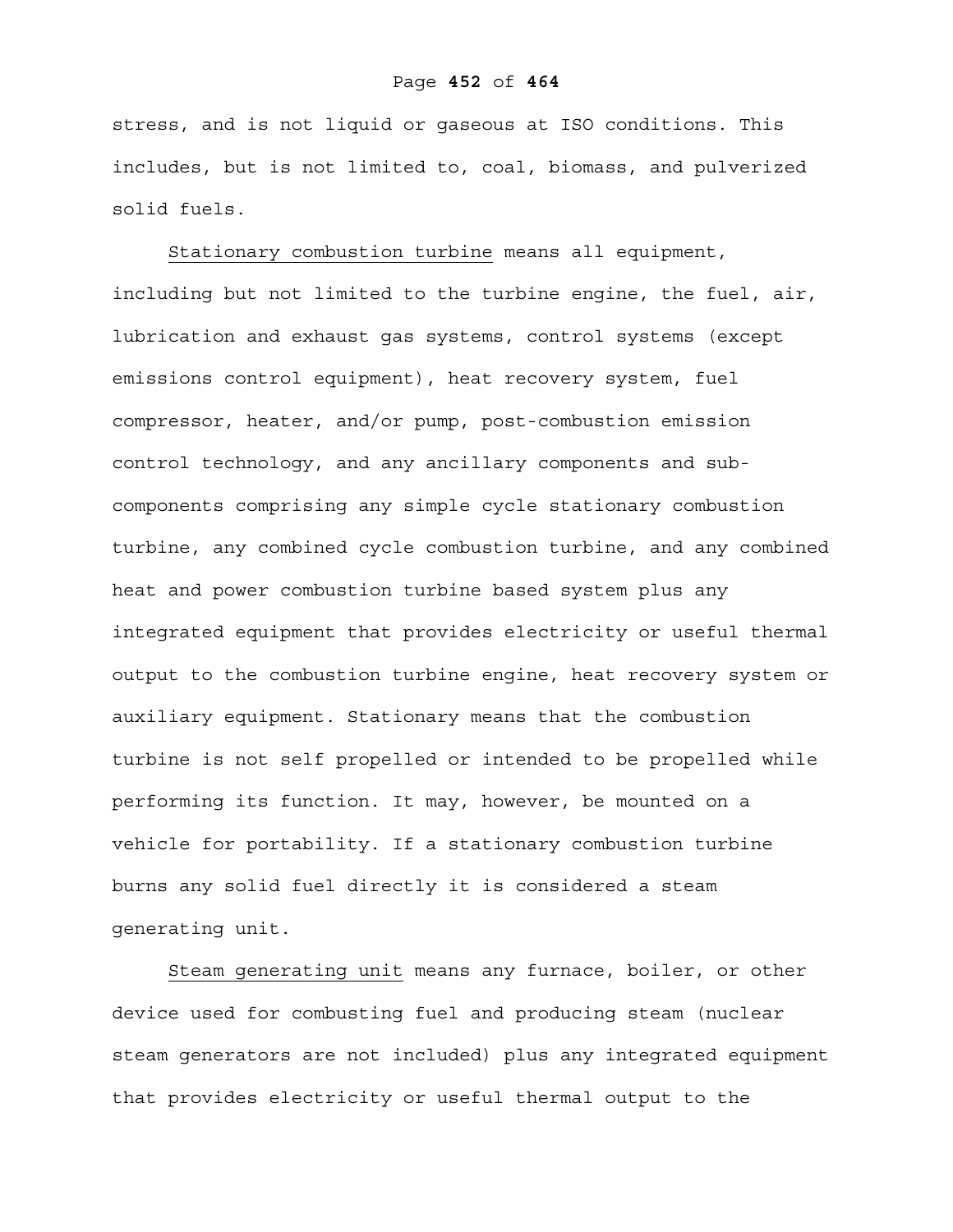affected facility or auxiliary equipment.

Useful thermal output means the thermal energy made available for use in any industrial or commercial process, or used in any heating or cooling application, i.e., total thermal energy made available for processes and applications other than electric generation, mechanical output at the affected facility, or to enhance the performance of the affected facility. Thermal output for this subpart means the energy in recovered thermal output measured against the energy in the thermal output at ISO conditions.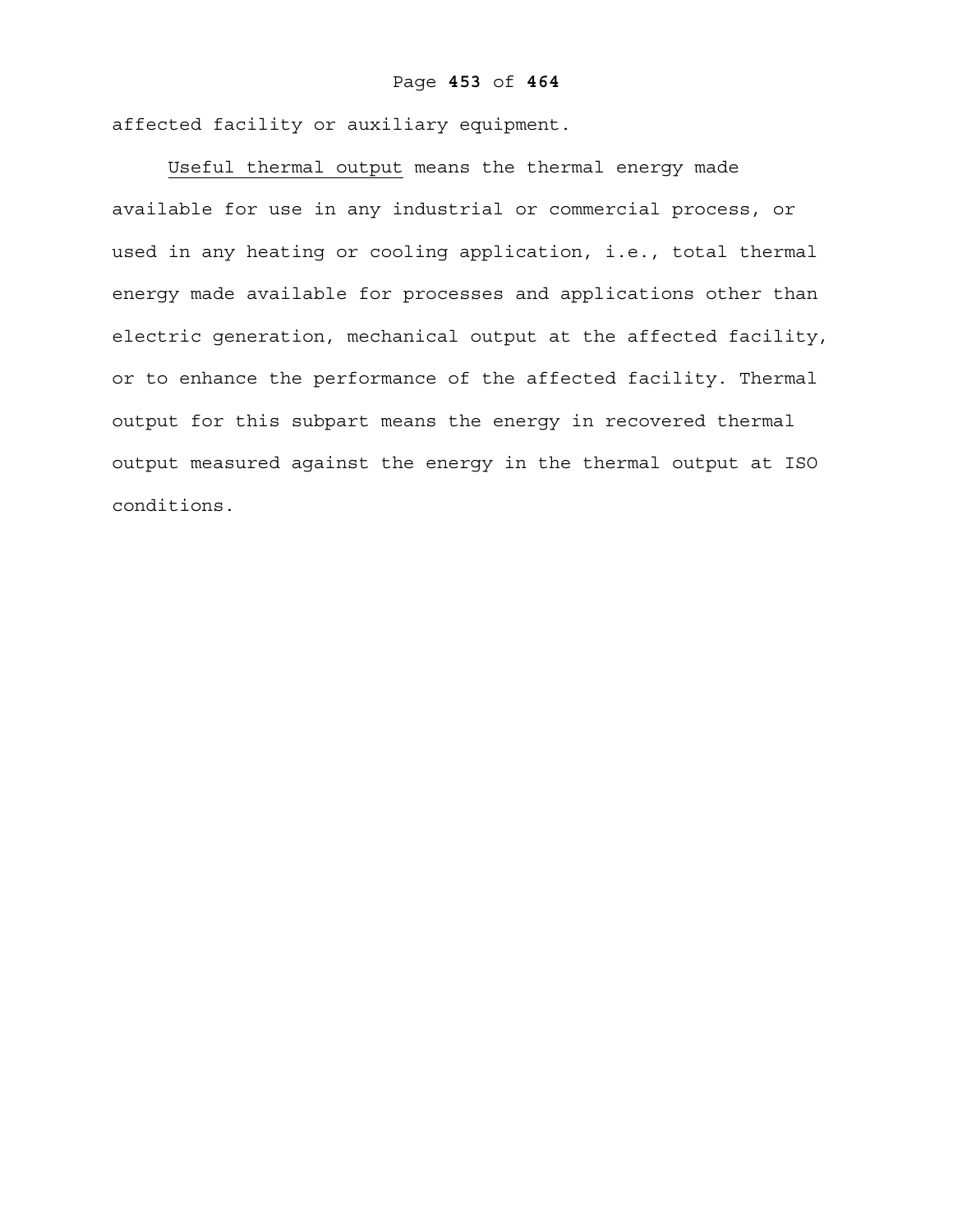# **Table 1 to Subpart TTTT of Part 60 – CO2 Emission Standards**

**<E T='04'>Note:</E> all numerical values have a minimum of 2 significant** 

|  | ۰<br>ı.<br>. .<br>ч. |
|--|----------------------|
|--|----------------------|

| Affected Facility                                                                                                                                                                  | CO <sub>2</sub> Emission Standard                                                                                                                                                                                                                                                           |  |
|------------------------------------------------------------------------------------------------------------------------------------------------------------------------------------|---------------------------------------------------------------------------------------------------------------------------------------------------------------------------------------------------------------------------------------------------------------------------------------------|--|
| Stationary combustion turbine<br>that has a base load rating<br>heat input to the turbine<br>engine of greater than 250 MW<br>$(850MMBtu/h)$ .                                     | 450 kilograms (kg) of CO <sub>2</sub> per<br>megawatt-hour (MWh) of gross<br>output (1,000 lb/MWh) on a 12-<br>operating month rolling average                                                                                                                                              |  |
| Stationary combustion turbine<br>that has a design heat input to<br>the turbine engine greater than<br>73 MW (250 MMBtu/h) and equal<br>to or less than 250 MW<br>$(850MMBtu/h)$ . | 500 kg of CO <sub>2</sub> per MWh of gross<br>output $(1, 100 \text{ lb } CO_2/\text{MWh})$ on a<br>12-operating month rolling<br>average                                                                                                                                                   |  |
| Steam generating unit                                                                                                                                                              | 500 kg of CO <sub>2</sub> per MWh of gross<br>energy output $(1, 100$ lb $CO2/MWh)$<br>on a 12-operating month rolling<br>average basis;<br>or<br>480 kg of CO <sub>2</sub> per MWh of gross<br>energy output $(1, 050$ lb $CO2/MWh)$<br>on an 84-operating month<br>rolling average basis. |  |
| Integrated gasification<br>combined cycle (IGCC) facility                                                                                                                          | 500 kg of CO <sub>2</sub> per MWh of gross<br>energy output $(1, 100$ lb $CO2/MWh)$<br>on a 12-operating month rolling<br>average basis;<br>or<br>480 kg of CO <sub>2</sub> per MWh of gross<br>energy output $(1, 050$ lb $CO2/MWh)$<br>on an 84-operating month<br>rolling average basis. |  |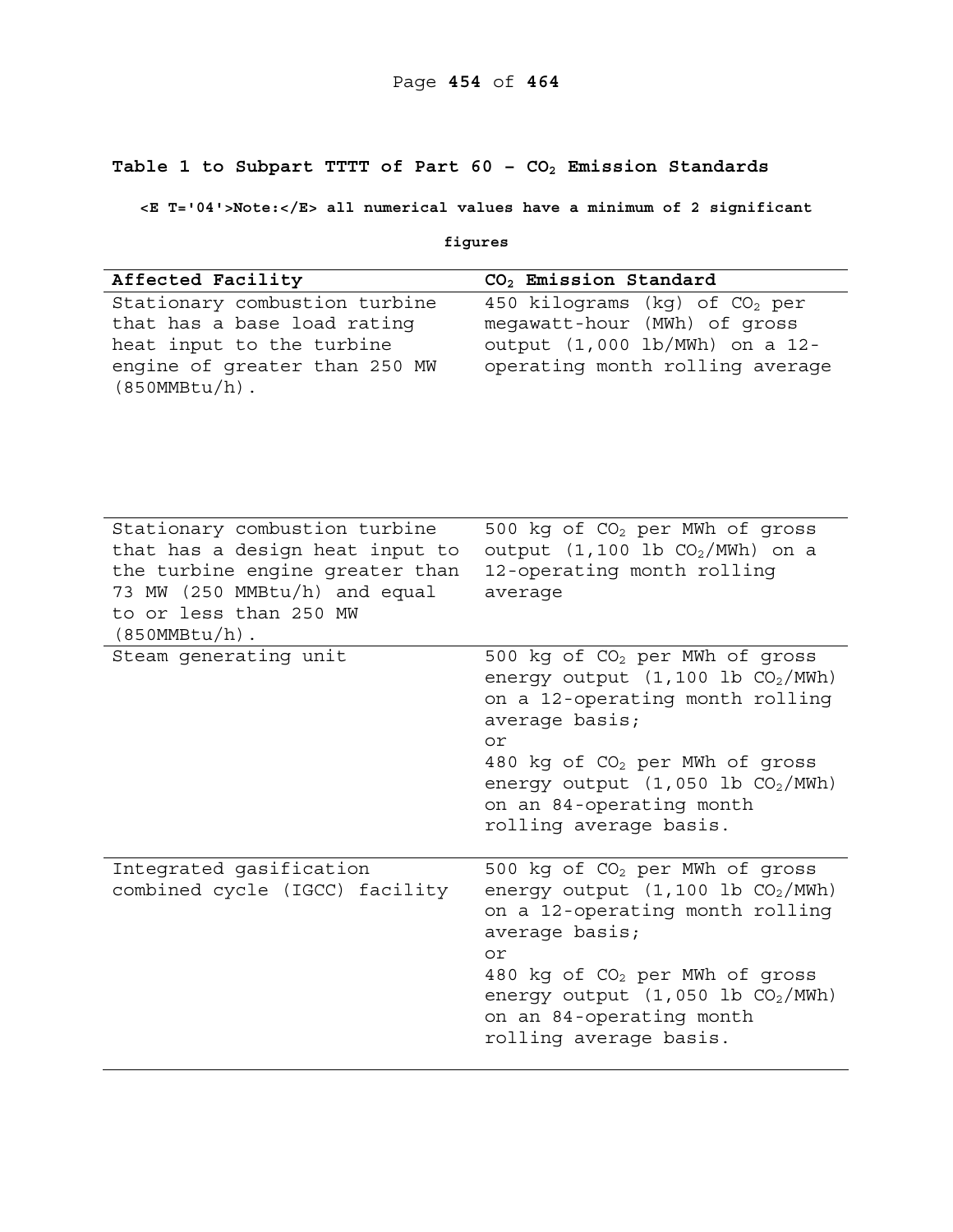# **Table 2 to Subpart TTTT of Part 60 – Applicability of Subpart A**

# **General Provisions to Subpart TTTT**

| Subject of<br>Provisions<br>subpart<br>Explanation<br>citation<br>citation<br><b>TTTT</b><br>Applicability<br>\$60.1<br>Yes<br>Additional terms<br>defined in §<br>Definitions<br>\$60.2<br>Yes<br>60.5580<br>Units and<br>\$60.3<br>Yes<br>Abbreviations<br>Address<br>\$60.4<br>Yes<br>Determination of<br>construction or<br>\$60.5<br>Yes<br>modification<br>Review of plans<br>\$60.6<br>Yes<br>Only the<br>requirements to<br>submit the<br>Notification and<br>\$60.7<br>Yes<br>notification in §<br>Recordkeeping<br>$60.7(a)(1)$ and<br>(a) (3)<br>\$60.8<br>Performance tests<br>No<br>Availability of<br>S<br>60.9<br>Yes<br>Information<br>\$60.10<br>State authority<br>Yes<br>Compliance with<br>standards and<br>60.11<br>No<br>S.<br>maintenance<br>requirements<br>\$60.12<br>Circumvention<br>Yes<br>Monitoring<br>60.13<br>Yes<br>S<br>requirements<br>Modification<br>\$60.14<br>No<br>\$60.15<br>Reconstruction<br>No | General |               | Applies to                 |  |
|--------------------------------------------------------------------------------------------------------------------------------------------------------------------------------------------------------------------------------------------------------------------------------------------------------------------------------------------------------------------------------------------------------------------------------------------------------------------------------------------------------------------------------------------------------------------------------------------------------------------------------------------------------------------------------------------------------------------------------------------------------------------------------------------------------------------------------------------------------------------------------------------------------------------------------------------|---------|---------------|----------------------------|--|
|                                                                                                                                                                                                                                                                                                                                                                                                                                                                                                                                                                                                                                                                                                                                                                                                                                                                                                                                            |         |               |                            |  |
|                                                                                                                                                                                                                                                                                                                                                                                                                                                                                                                                                                                                                                                                                                                                                                                                                                                                                                                                            |         |               |                            |  |
|                                                                                                                                                                                                                                                                                                                                                                                                                                                                                                                                                                                                                                                                                                                                                                                                                                                                                                                                            |         |               |                            |  |
|                                                                                                                                                                                                                                                                                                                                                                                                                                                                                                                                                                                                                                                                                                                                                                                                                                                                                                                                            |         |               |                            |  |
|                                                                                                                                                                                                                                                                                                                                                                                                                                                                                                                                                                                                                                                                                                                                                                                                                                                                                                                                            |         |               |                            |  |
|                                                                                                                                                                                                                                                                                                                                                                                                                                                                                                                                                                                                                                                                                                                                                                                                                                                                                                                                            |         |               |                            |  |
|                                                                                                                                                                                                                                                                                                                                                                                                                                                                                                                                                                                                                                                                                                                                                                                                                                                                                                                                            |         |               |                            |  |
|                                                                                                                                                                                                                                                                                                                                                                                                                                                                                                                                                                                                                                                                                                                                                                                                                                                                                                                                            |         |               |                            |  |
|                                                                                                                                                                                                                                                                                                                                                                                                                                                                                                                                                                                                                                                                                                                                                                                                                                                                                                                                            |         |               |                            |  |
|                                                                                                                                                                                                                                                                                                                                                                                                                                                                                                                                                                                                                                                                                                                                                                                                                                                                                                                                            |         |               |                            |  |
|                                                                                                                                                                                                                                                                                                                                                                                                                                                                                                                                                                                                                                                                                                                                                                                                                                                                                                                                            |         |               |                            |  |
|                                                                                                                                                                                                                                                                                                                                                                                                                                                                                                                                                                                                                                                                                                                                                                                                                                                                                                                                            |         |               |                            |  |
|                                                                                                                                                                                                                                                                                                                                                                                                                                                                                                                                                                                                                                                                                                                                                                                                                                                                                                                                            |         |               |                            |  |
|                                                                                                                                                                                                                                                                                                                                                                                                                                                                                                                                                                                                                                                                                                                                                                                                                                                                                                                                            |         |               |                            |  |
|                                                                                                                                                                                                                                                                                                                                                                                                                                                                                                                                                                                                                                                                                                                                                                                                                                                                                                                                            |         |               |                            |  |
|                                                                                                                                                                                                                                                                                                                                                                                                                                                                                                                                                                                                                                                                                                                                                                                                                                                                                                                                            |         |               |                            |  |
|                                                                                                                                                                                                                                                                                                                                                                                                                                                                                                                                                                                                                                                                                                                                                                                                                                                                                                                                            |         |               |                            |  |
|                                                                                                                                                                                                                                                                                                                                                                                                                                                                                                                                                                                                                                                                                                                                                                                                                                                                                                                                            |         |               |                            |  |
|                                                                                                                                                                                                                                                                                                                                                                                                                                                                                                                                                                                                                                                                                                                                                                                                                                                                                                                                            |         |               |                            |  |
|                                                                                                                                                                                                                                                                                                                                                                                                                                                                                                                                                                                                                                                                                                                                                                                                                                                                                                                                            |         |               |                            |  |
|                                                                                                                                                                                                                                                                                                                                                                                                                                                                                                                                                                                                                                                                                                                                                                                                                                                                                                                                            |         |               |                            |  |
|                                                                                                                                                                                                                                                                                                                                                                                                                                                                                                                                                                                                                                                                                                                                                                                                                                                                                                                                            |         |               |                            |  |
|                                                                                                                                                                                                                                                                                                                                                                                                                                                                                                                                                                                                                                                                                                                                                                                                                                                                                                                                            |         |               |                            |  |
|                                                                                                                                                                                                                                                                                                                                                                                                                                                                                                                                                                                                                                                                                                                                                                                                                                                                                                                                            |         |               |                            |  |
|                                                                                                                                                                                                                                                                                                                                                                                                                                                                                                                                                                                                                                                                                                                                                                                                                                                                                                                                            |         |               |                            |  |
|                                                                                                                                                                                                                                                                                                                                                                                                                                                                                                                                                                                                                                                                                                                                                                                                                                                                                                                                            |         |               |                            |  |
|                                                                                                                                                                                                                                                                                                                                                                                                                                                                                                                                                                                                                                                                                                                                                                                                                                                                                                                                            |         |               |                            |  |
|                                                                                                                                                                                                                                                                                                                                                                                                                                                                                                                                                                                                                                                                                                                                                                                                                                                                                                                                            |         |               |                            |  |
|                                                                                                                                                                                                                                                                                                                                                                                                                                                                                                                                                                                                                                                                                                                                                                                                                                                                                                                                            |         |               |                            |  |
|                                                                                                                                                                                                                                                                                                                                                                                                                                                                                                                                                                                                                                                                                                                                                                                                                                                                                                                                            |         |               |                            |  |
|                                                                                                                                                                                                                                                                                                                                                                                                                                                                                                                                                                                                                                                                                                                                                                                                                                                                                                                                            |         |               |                            |  |
|                                                                                                                                                                                                                                                                                                                                                                                                                                                                                                                                                                                                                                                                                                                                                                                                                                                                                                                                            |         |               |                            |  |
|                                                                                                                                                                                                                                                                                                                                                                                                                                                                                                                                                                                                                                                                                                                                                                                                                                                                                                                                            |         |               |                            |  |
|                                                                                                                                                                                                                                                                                                                                                                                                                                                                                                                                                                                                                                                                                                                                                                                                                                                                                                                                            |         |               |                            |  |
|                                                                                                                                                                                                                                                                                                                                                                                                                                                                                                                                                                                                                                                                                                                                                                                                                                                                                                                                            |         |               |                            |  |
|                                                                                                                                                                                                                                                                                                                                                                                                                                                                                                                                                                                                                                                                                                                                                                                                                                                                                                                                            | \$60.16 | Priority list | $\mathop{\rm No}\nolimits$ |  |
| Incorporations by<br>60.17                                                                                                                                                                                                                                                                                                                                                                                                                                                                                                                                                                                                                                                                                                                                                                                                                                                                                                                 |         |               |                            |  |
| Yes<br>S<br>reference                                                                                                                                                                                                                                                                                                                                                                                                                                                                                                                                                                                                                                                                                                                                                                                                                                                                                                                      |         |               |                            |  |
| General control                                                                                                                                                                                                                                                                                                                                                                                                                                                                                                                                                                                                                                                                                                                                                                                                                                                                                                                            |         |               |                            |  |
| device<br>60.18<br>No<br>Š.                                                                                                                                                                                                                                                                                                                                                                                                                                                                                                                                                                                                                                                                                                                                                                                                                                                                                                                |         |               |                            |  |
| requirements                                                                                                                                                                                                                                                                                                                                                                                                                                                                                                                                                                                                                                                                                                                                                                                                                                                                                                                               |         |               |                            |  |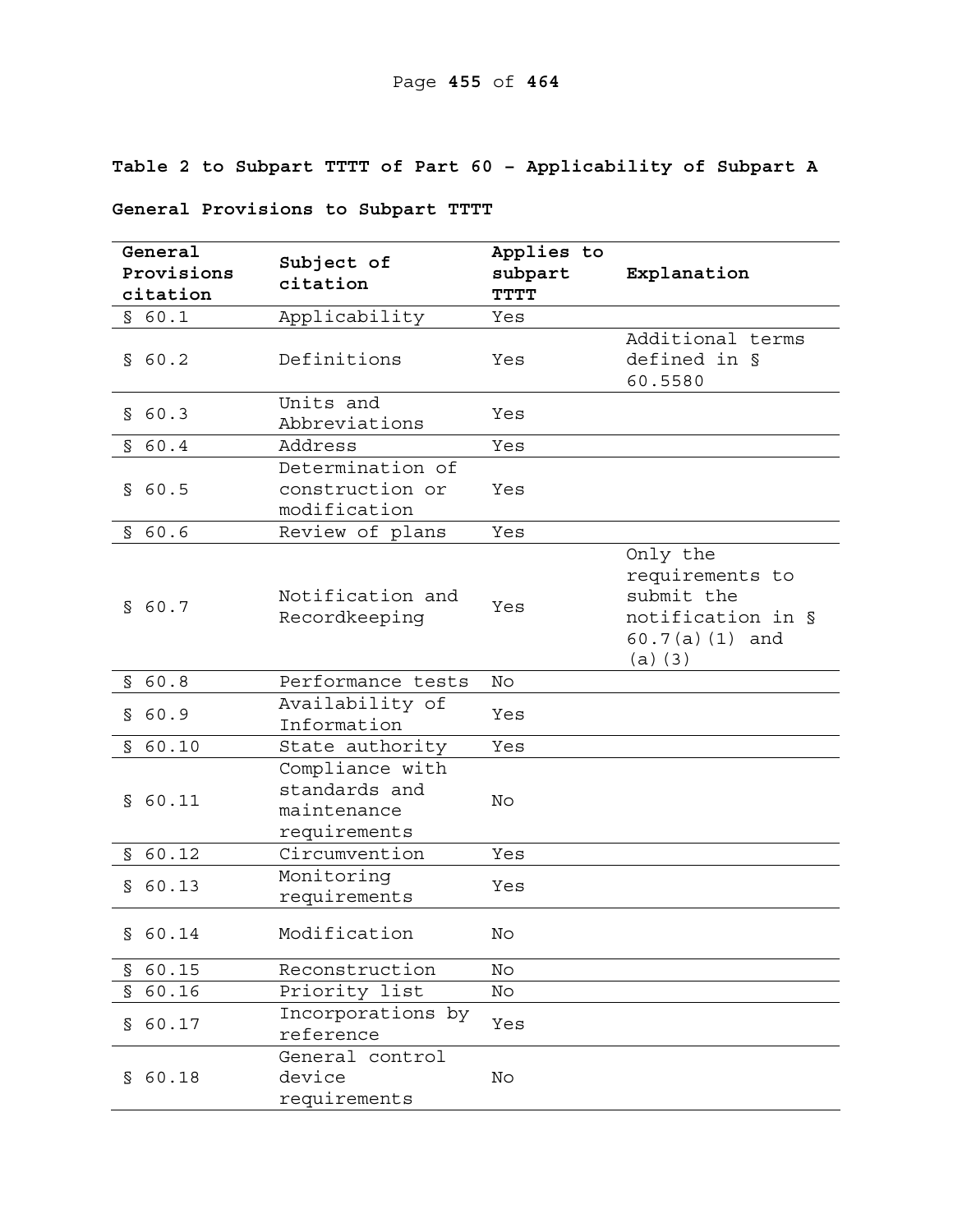|         | General          |     |
|---------|------------------|-----|
| \$60.19 | notification and | Yes |
|         | reporting        |     |
|         | requirements     |     |

#### **<PART><HED>PART 70 — STATE OPERATING PERMIT PROGRAMS**

17. The authority citation for part 70 continues to read as follows:

**<AUTH><HED>Authority**: <P>42 U.S.C. 7401, et seq.

18. Section 70.2 is amended:

a. By adding in alphabetical order the definition of "Greenhouse gases,"

 b. By revising the introductory text, removing "or" from the end of paragraph (2), adding "or" to the end of paragraph (3), and adding paragraph (4) to the definition of "Regulated pollutant (for presumptive fee calculation)," and

 c. By revising paragraph (1) to the definition of "Subject to regulation*.*"

The revision and additions read as follows:

### **§ 70.2 Definitions.**

\* \* \* \* \*

Greenhouse gases (GHGs) means the air pollutant defined in § 86.1818-12(a) of this chapter as the aggregate group of six greenhouse gases: carbon dioxide, nitrous oxide, methane, hydrofluorocarbons, perfluorocarbons, and sulfur hexafluoride.

\* \* \* \* \*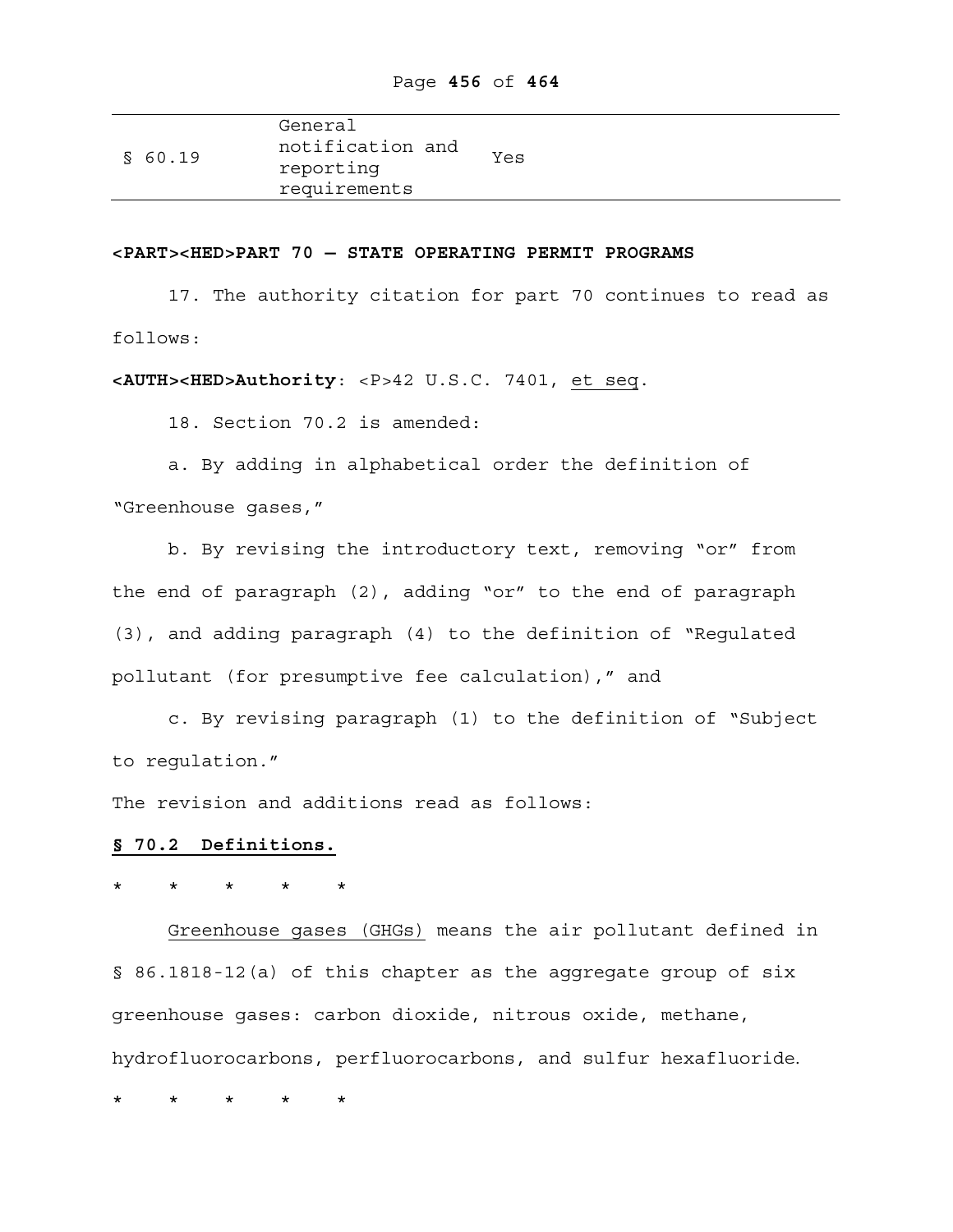#### Page **457** of **464**

Regulated pollutant (for presumptive fee calculation), which is used only for purposes of § 70.9(b)(2), means any regulated air pollutant except the following:

\* \* \*

(4) Greenhouse gases.

\* \* \* \* \*

#### Subject to regulation \* \* \*

 (1) Greenhouse gases shall not be subject to regulation unless, as of July 1, 2011, the GHG emissions are at a stationary source emitting or having the potential to emit 100,000 tpy CO<sub>2</sub> equivalent emissions.

\* \* \* \* \*

 19. Section 70.9 is amended by revising paragraph (b)(2)(i), and by adding paragraph (b)(2)(v) to read as follows: **§ 70.9 Fee determination and certification.**

\* \* \* \* \*

 $(b) * * * * *$ 

 (2)(i) The Administrator will presume that the fee schedule meets the requirements of paragraph (b)(1) of this section if it would result in the collection and retention of an amount not less than \$25 per year [as adjusted pursuant to the criteria set forth in paragraph (b)(2)(iv) of this section] times the total tons of the actual emissions of each regulated pollutant (for presumptive fee calculation) emitted from part 70 sources and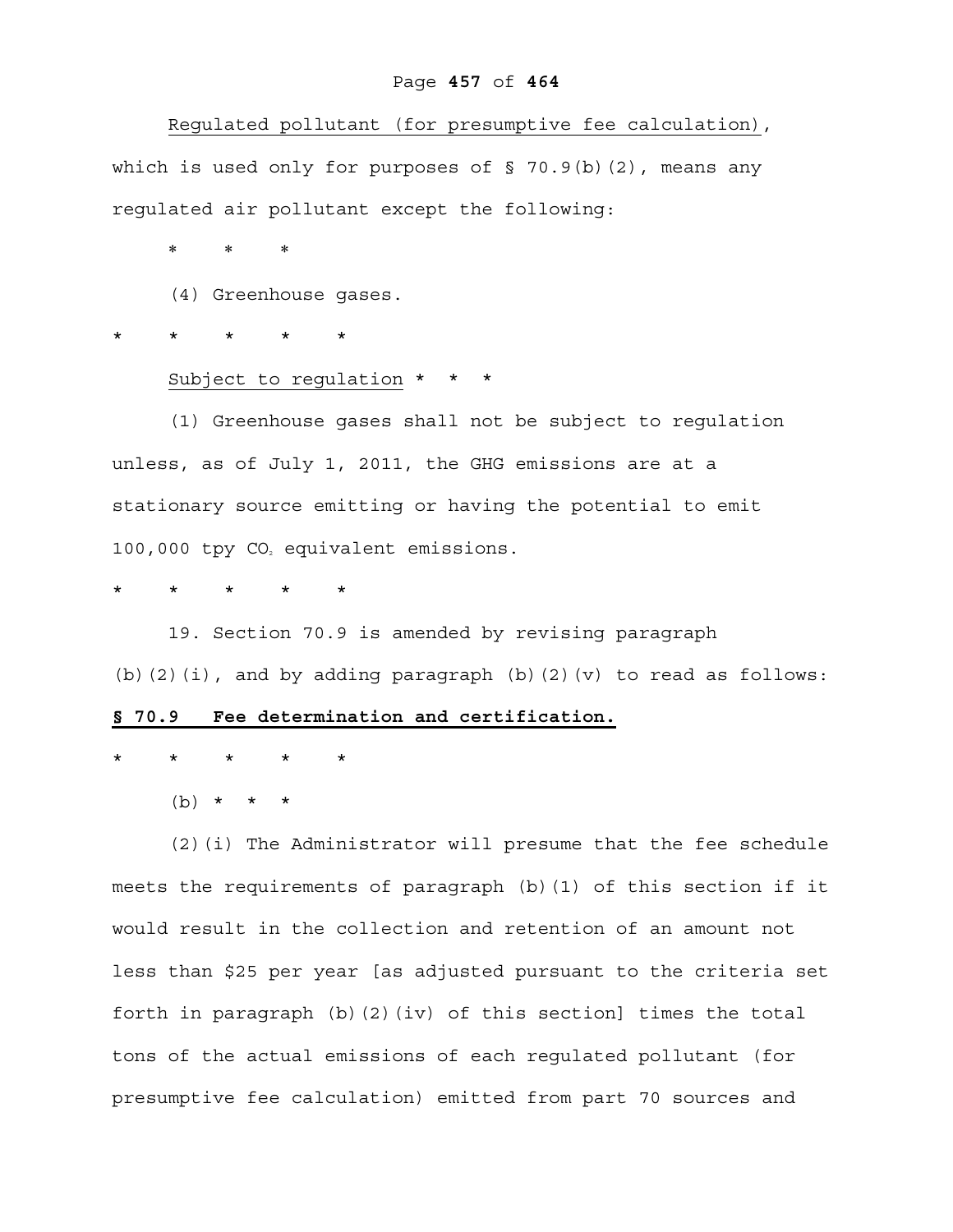# Page **458** of **464**

any GHG cost adjustment required under paragraph (b)(2)(v) of this section.

\* \* \* \* \*

(v) GHG cost adjustment. The amount calculated in paragraph (b)(2)(i) of this section shall be increased by the GHG cost adjustment determined as follows: For each activity identified in the following table, multiply the number of activities performed by the permitting authority by the burden hours per activity, and then calculate a total number of burden hours for all activities. Next, multiply the burden hours by the average cost of staff time, including wages, employee benefits and overhead.

| Activity                                     | Burden   |
|----------------------------------------------|----------|
|                                              | hours    |
|                                              | per      |
|                                              | activity |
| GHG completeness determination (for initial  |          |
| permit or updated application)               | 43       |
|                                              |          |
| GHG evaluation for a modification or related |          |
| permit action                                |          |
|                                              |          |
| GHG evaluation at permit renewal             |          |

\* \* \* \* \*

### **<PART><HED>PART 71 — FEDERAL OPERATING PERMIT PROGRAMS**

20. The authority citation for part 71 continues to read as follows: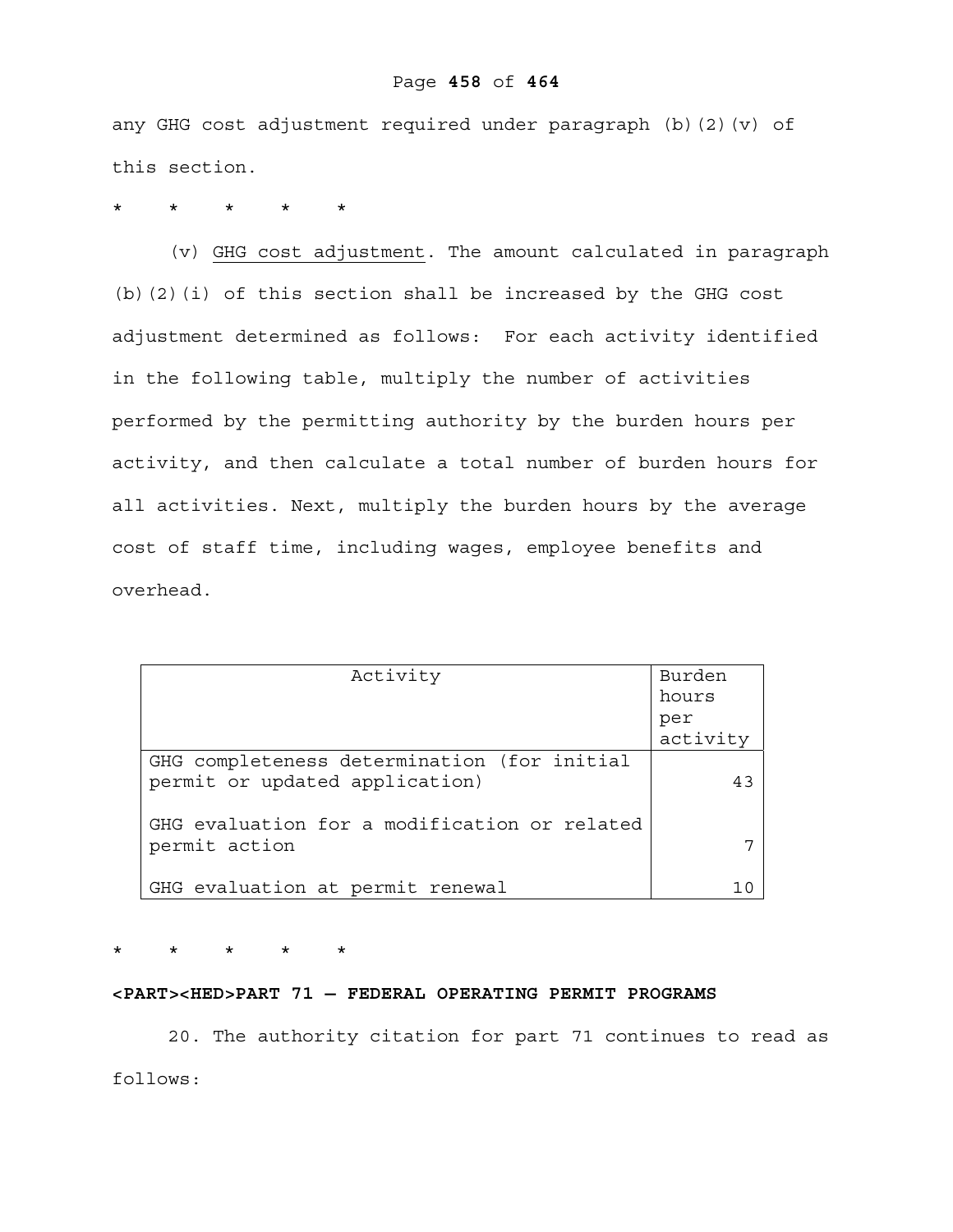**<AUTH><HED>Authority**:<P> 42 U.S.C. 7401, et seq.

21. Section 71.2 is amended:

a. By adding in alphabetical order the definition of "Greenhouse gases,"

b. By removing "or" from the end of paragraph (2), adding "or" to the end of paragraph (3), and adding paragraph (4) to the definition of "Regulated pollutant (for fee calculation)," and

c. By revising paragraph (1) of the definition of "Subject to regulation."

The revisions and additions read as follows:

#### **§ 71.2 Definitions.**

\* \* \* \* \*

Greenhouse gases (GHGs) means the air pollutant defined in § 86.1818-12(a) of this chapter as the aggregate group of six greenhouse gases: carbon dioxide, nitrous oxide, methane, hydrofluorocarbons, perfluorocarbons, and sulfur hexafluoride.

\* \* \* \* \*

Regulated pollutant (for fee calculation)*,* which is used only for purposes of § 71.9(c), means any "regulated air pollutant" except the following:

\* \* \* \* \*

(4) Greenhouse gases.

\* \* \* \* \*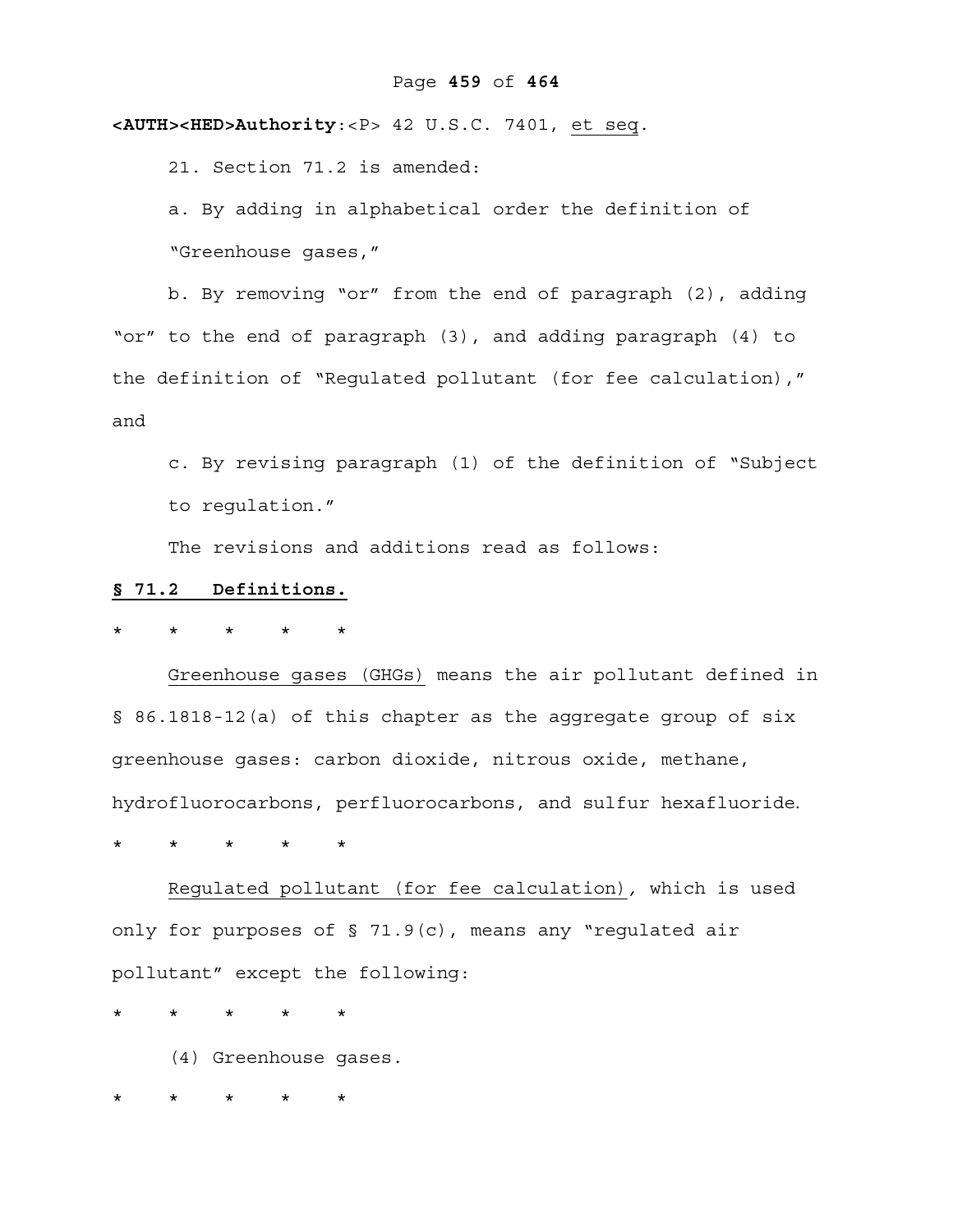Subject to regulation \* \* \*

 (1) Greenhouse gases shall not be subject to regulation unless, as of July 1, 2011, the GHG emissions are at a stationary source emitting or having the potential to emit 100,000 tpy CO<sub>2</sub> equivalent emissions.

\* \* \* \* \*

22. Section 71.9 is amended by:

a. Revising paragraphs  $(c)$   $(1)$ ,  $(c)$   $(2)$   $(i)$ ,  $(c)$   $(3)$ , and (c)(4), and

b. Adding paragraph (c)(8).

The revisions and additions read as follows:

## **§ 71.9 Permit fees.**

\* \* \* \* \*

(c) \* \* \* (1) For part 71 programs that are administered by EPA, each part 71 source shall pay an annual fee which is the sum of:

(i) \$32 per ton (as adjusted pursuant to the criteria set forth in paragraph  $(n)(1)$  of this section) times the total tons of the actual emissions of each regulated pollutant (for fee calculation) emitted from the source, including fugitive emissions; and

(ii) Any GHG fee adjustment required under paragraph (c)(8) of this section.

 $(2)$  \* \* \*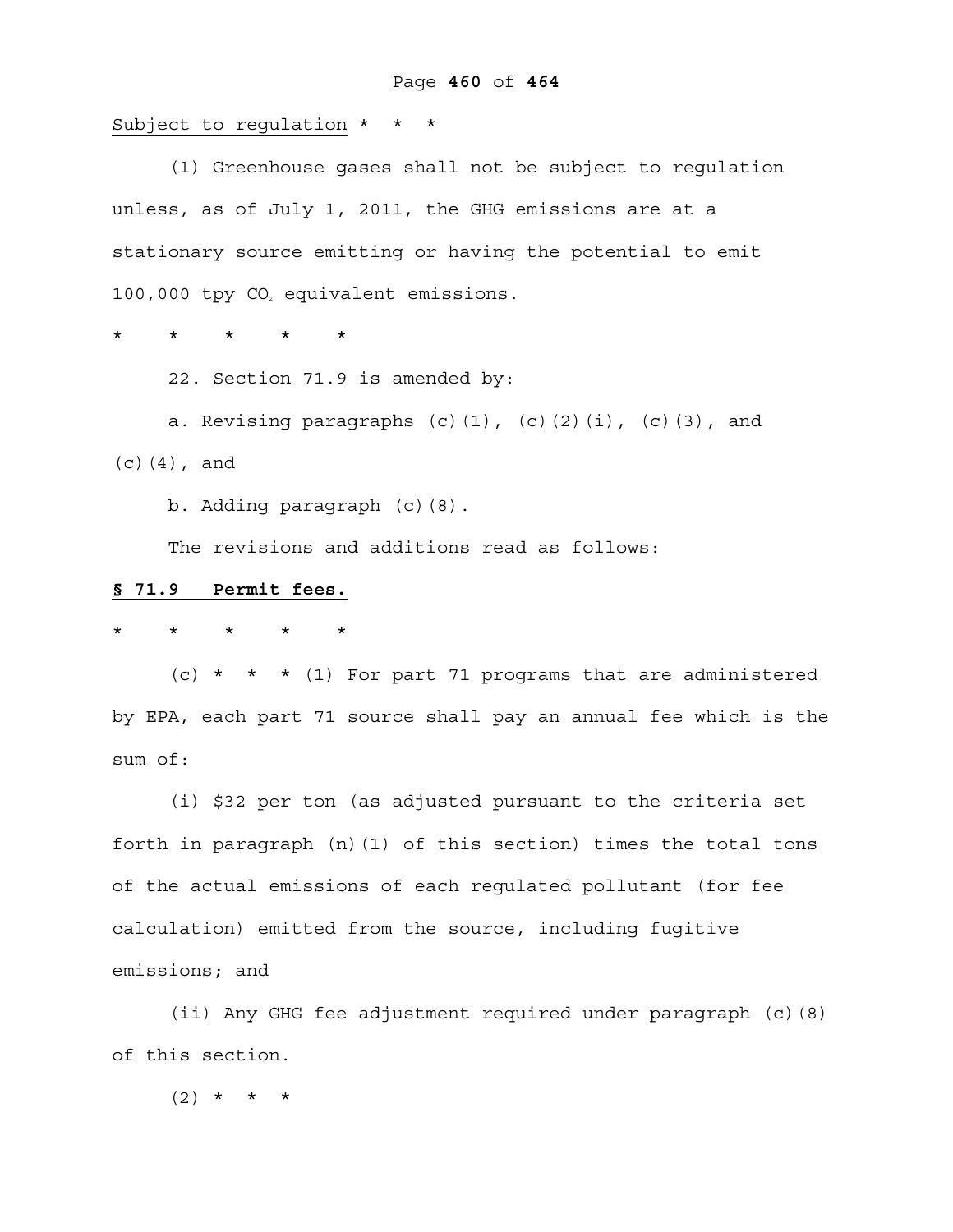#### Page **461** of **464**

(i) Where the EPA has not suspended its part 71 fee collection pursuant to paragraph  $(c)$   $(2)$   $(ii)$  of this section, the annual fee for each part 71 source shall be the sum of:

(A) \$24 per ton (as adjusted pursuant to the criteria set forth in paragraph (n)(1) of this section) times the total tons of the actual emissions of each regulated pollutant (for fee calculation) emitted from the source, including fugitive emissions; and

(B) Any GHG fee adjustment required under paragraph (c)(8) of this section.

### \* \* \* \* \*

(3) For part 71 programs that are administered by EPA with contractor assistance, the per ton fee shall vary depending on the extent of contractor involvement and the cost to EPA of contractor assistance. The EPA shall establish a per ton fee that is based on the contractor costs for the specific part 71 program that is being administered, using the following formula: Cost per ton=( *E* ×32)+[(1− *E* )×\$ *C* ]

 Where *E* represents EPA's proportion of total effort (expressed as a percentage of total effort) needed to administer the part 71 program, 1- *E* represents the contractor's effort, and *C* represents the contractor assistance cost on a per ton basis. *C* shall be computed by using the following formula: *C* =[ *B* + *T* + *N* ] divided by 12,300,000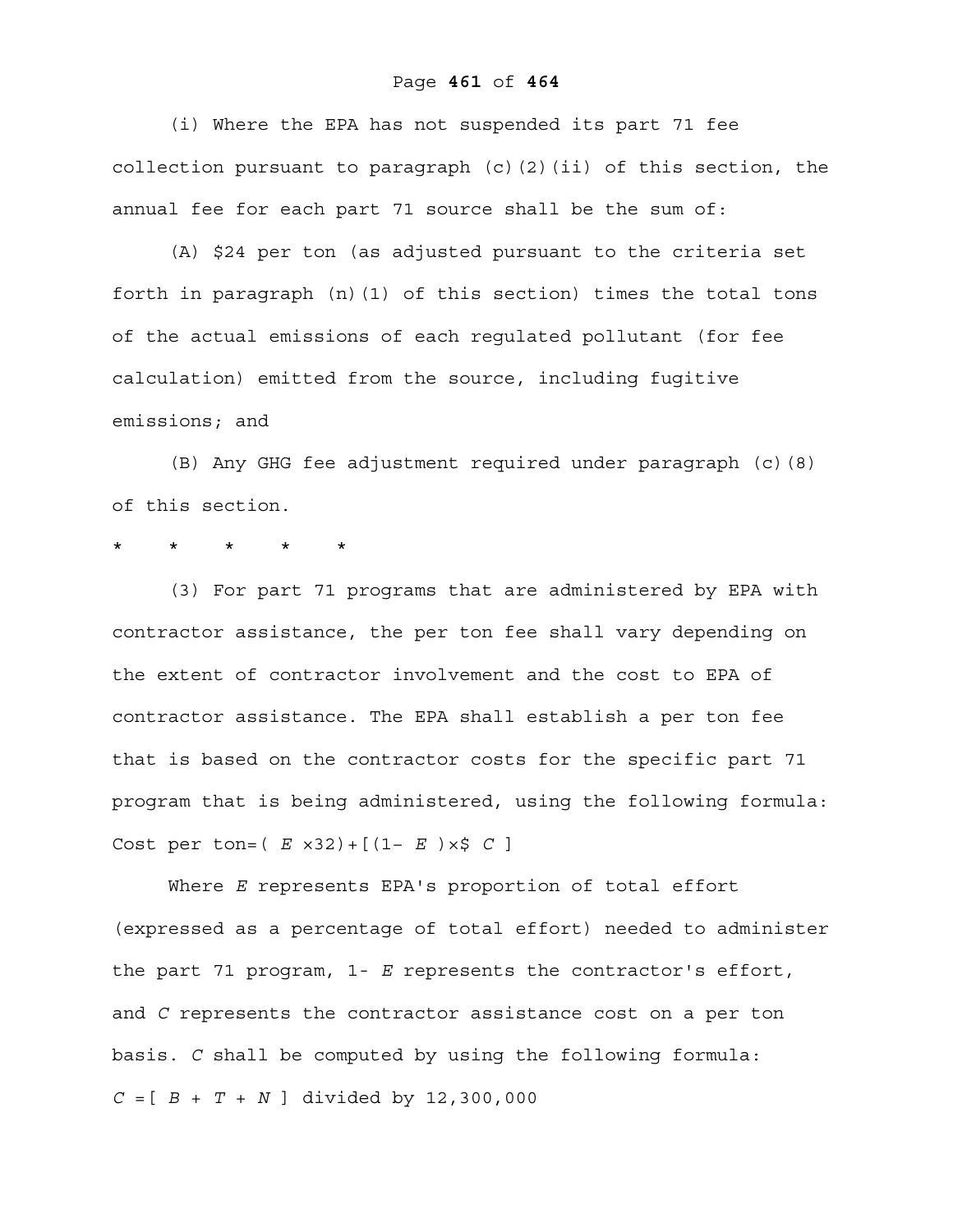Where *B* represents the base cost (contractor costs), where *T* represents travel costs, and where *N* represents nonpersonnel data management and tracking costs. In addition, each part 71 source shall pay a GHG fee adjustment for each activity as required under paragraph (c)(8) of this section.

(4) For programs that are delegated in part, the fee shall be computed using the following formula:

Cost per ton=( *E* ×32)+( *D* ×24)+[(1− *E* − *D* )×\$ *C* ]

 Where *E* and *D* represent, respectively, the EPA and delegate agency proportions of total effort (expressed as a percentage of total effort) needed to administer the part 71 program, 1− *E* − *D* represents the contractor's effort, and *C* represents the contractor assistance cost on a per ton basis. *C* shall be computed using the formula for contractor assistance cost found in paragraph (c)(3) of this section and shall be zero if contractor assistance is not utilized. In addition, each part 71 source shall pay a GHG fee adjustment for each activity as required under paragraph (c)(8) of this section.

\* \* \* \* \*

 (8) *GHG fee adjustment*. The annual fee shall be increased by a GHG fee adjustment for any source that has initiated an activity listed in the following table since the fee was last paid. The GHG fee adjustment shall be equal to the set fee provided in the table for each activity that has been initiated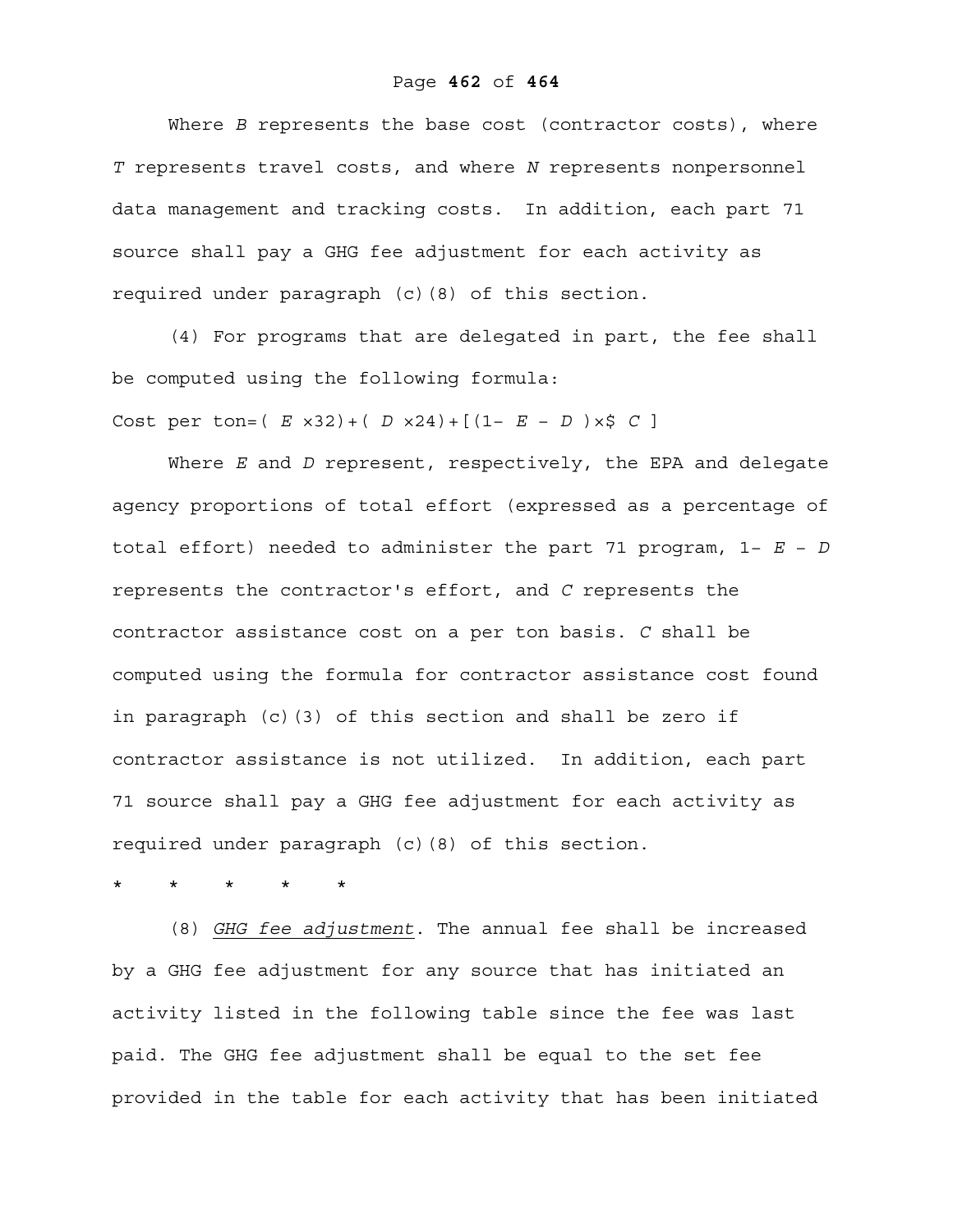since the fee was last paid:

| Activity                                                                      | Set fee |
|-------------------------------------------------------------------------------|---------|
| GHG completeness determination (for initial<br>permit or updated application) | \$2,236 |
| GHG evaluation for a permit modification or<br>related permit action          | \$364   |
| GHG evaluation at permit renewal                                              | \$520   |

\* \* \* \* \*

#### **<PART><HED>PART 98 — MANDATORY GREENHOUSE GAS REPORTING**

 23. The authority citation for part 98 is revised to read as follows:

<AUTH><HED>Authority:<P> 42 U.S.C. 7401-7671q.

#### **<SUBPART><HED>Subpart PP—Suppliers of Carbon Dioxide**

 24. Section 98.426 is amended by adding paragraph (h) to read as follows:

# **§ 98.426 Data reporting requirements.**

\* \* \* \* \*

(h) If you capture a  $CO<sub>2</sub>$  stream from an electricity generating unit that is subject to subpart D of this part and transfer  $CO<sub>2</sub>$  to any facilities that are subject to subpart RR of this part, you must:

(1) Report the facility identification number associated with the annual GHG report for the facility that is subject to subpart D of this part,